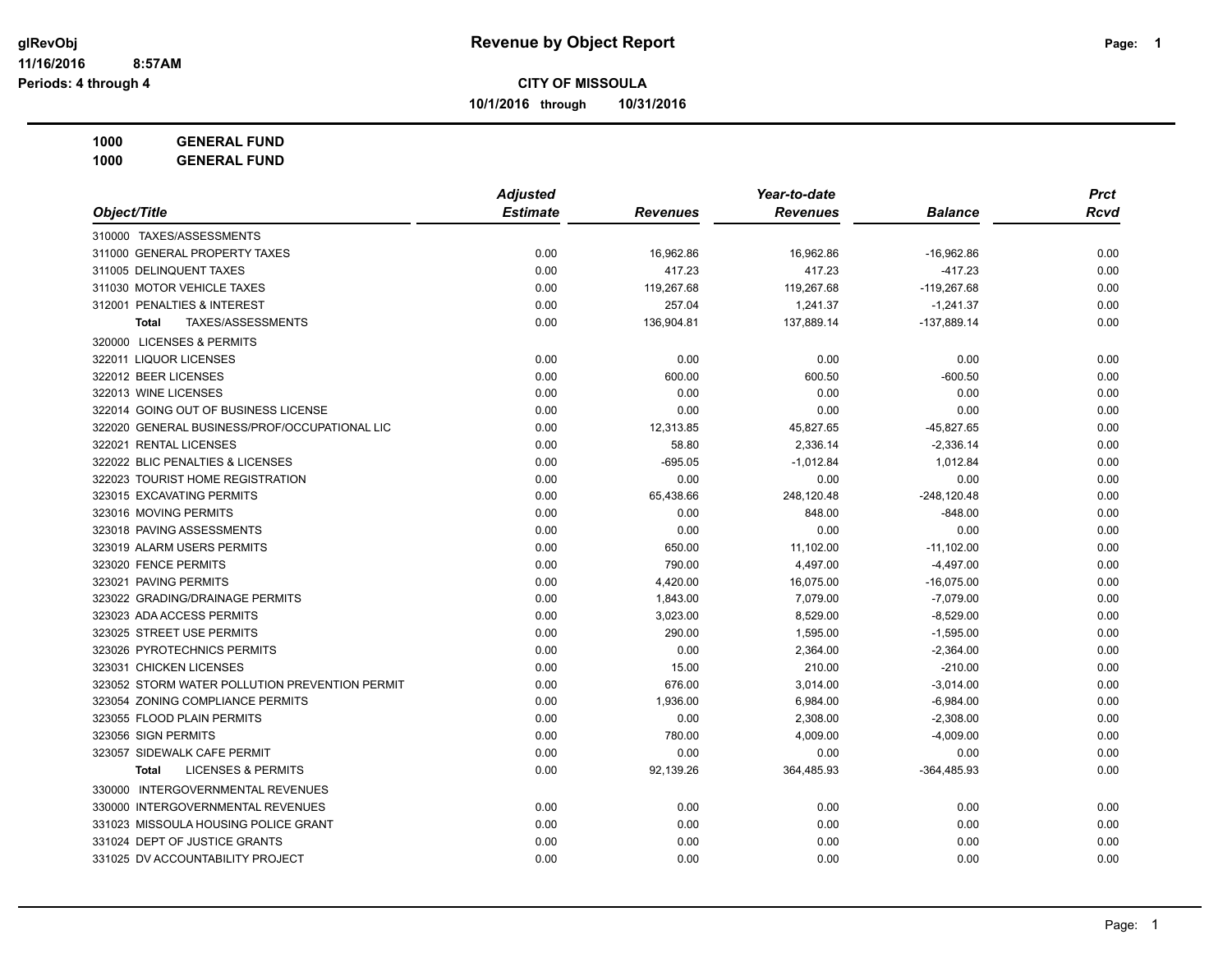**10/1/2016 through 10/31/2016**

**1000 GENERAL FUND**

|                                             | <b>Adjusted</b> |                 | Year-to-date    |                 | <b>Prct</b> |
|---------------------------------------------|-----------------|-----------------|-----------------|-----------------|-------------|
| Object/Title                                | <b>Estimate</b> | <b>Revenues</b> | <b>Revenues</b> | <b>Balance</b>  | <b>Rcvd</b> |
| 331050 ISTEA/CTEP GRANT                     | 0.00            | 0.00            | 0.00            | 0.00            | 0.00        |
| 331054 FHWA PL GRANT                        | 0.00            | 0.00            | 0.00            | 0.00            | 0.00        |
| 331091 US DOT HMEP GRANT                    | 0.00            | 0.00            | 19,441.86       | $-19,441.86$    | 0.00        |
| 331112 SAFER GRANT                          | 0.00            | 0.00            | 0.00            | 0.00            | 0.00        |
| 331113 *** Title Not Found ***              | 0.00            | 0.00            | 0.00            | 0.00            | 0.00        |
| 331114 TITLE III GRANT-MSLA CO              | 0.00            | 0.00            | 0.00            | 0.00            | 0.00        |
| 331160 SAFE ROUTES TO SCHOOLS fY08 \$82,500 | 0.00            | 0.00            | 0.00            | 0.00            | 0.00        |
| 331170 HISTORICAL PRESERVATION GRANT        | 0.00            | 0.00            | 0.00            | 0.00            | 0.00        |
| 331178 DUI TASK FORCE                       | 0.00            | 0.00            | 0.00            | 0.00            | 0.00        |
| 334014 *** Title Not Found ***              | 0.00            | 0.00            | 0.00            | 0.00            | 0.00        |
| 334017 SCHOOL RESOURCE OFFICER              | 0.00            | 0.00            | 68,850.00       | $-68,850.00$    | 0.00        |
| 335075 STATE GAMBLING/VIDEO/KENO/BINGO FEES | 0.00            | 116,300.00      | 117,475.00      | $-117,475.00$   | 0.00        |
| 335077 STATE KENO/BINGO PROCEEDS TAX        | 0.00            | 0.00            | 0.00            | 0.00            | 0.00        |
| 335210 PERSONAL PROPERTY TAX REIMBURSEMENT  | 0.00            | 0.00            | 0.00            | 0.00            | 0.00        |
| 335230 HB 124 REVENUE                       | 0.00            | 0.00            | 2,126,878.67    | $-2,126,878.67$ | 0.00        |
| 336021 STATE CONTRIB - POLICE RETIREMENT    | 0.00            | 0.00            | 167,843.74      | $-167,843.74$   | 0.00        |
| 336022 STATE CONTRIB. - FIRE RETIREMENT     | 0.00            | 0.00            | 181,893.16      | $-181,893.16$   | 0.00        |
| 336023 STATE CONTRIB. - PERS                | 0.00            | 0.00            | 0.00            | 0.00            | 0.00        |
| 337000 LOCAL GRANTS                         | 0.00            | 0.00            | 0.00            | 0.00            | 0.00        |
| 337009 *** Title Not Found ***              | 0.00            | 0.00            | 0.00            | 0.00            | 0.00        |
| 337012 LEGAL SERVICES-CONTRACTED/REIMB.     | 0.00            | 0.00            | 0.00            | 0.00            | 0.00        |
| 337013 MUTD SIGN MAINTENANCE AGREEMENT      | 0.00            | 0.00            | 0.00            | 0.00            | 0.00        |
| 338000 LOCAL SHARING OF TAX INCREMENT       | 0.00            | 0.00            | 0.00            | 0.00            | 0.00        |
| 338100 PLANNING MILLS PASSED THRU COUNTY    | 0.00            | 0.00            | 0.00            | 0.00            | 0.00        |
| 339000 PAYMENT IN LIEU OF TAXES             | 0.00            | 0.00            | 0.00            | 0.00            | 0.00        |
| <b>INTERGOVERNMENTAL REVENUES</b><br>Total  | 0.00            | 116,300.00      | 2,682,382.43    | $-2,682,382.43$ | 0.00        |
| 340000 CHARGES FOR SERVICES                 |                 |                 |                 |                 |             |
| 341009 BLDG ADMIN FEES                      | 0.00            | 0.00            | 0.00            | 0.00            | 0.00        |
| 341010 MISCELLANEOUS COLLECTIONS            | 0.00            | 68.15           | 143.15          | $-143.15$       | 0.00        |
| 341011 TRANSPORTATION ADMIN FEES            | 0.00            | 0.00            | 0.00            | 0.00            | 0.00        |
| 341012 MAYORS PROCLAMATION FEES             | 0.00            | 0.00            | 0.00            | 0.00            | 0.00        |
| 341013 AIR FUND FEES                        | 0.00            | 70.00           | 70.00           | $-70.00$        | 0.00        |
| 341015 SEWER ADMINISTRATION FEES            | 0.00            | 0.00            | 0.00            | 0.00            | 0.00        |
| 341016 MRA ADMINISTRATION FEES              | 0.00            | 0.00            | 0.00            | 0.00            | 0.00        |
| 341017 LIGHTING ADMINISTRATION FEES         | 0.00            | 0.00            | 0.00            | 0.00            | 0.00        |
| 341018 PARKING COMM ADMIN FEES              | 0.00            | 0.00            | 0.00            | 0.00            | 0.00        |
| 341019 *** Title Not Found ***              | 0.00            | 0.00            | 0.00            | 0.00            | 0.00        |
| 341021 SID ADMINISTRATION FEES              | 0.00            | 0.00            | 0.00            | 0.00            | 0.00        |
| 341022 PROJECT ADMIN FEES                   | 0.00            | 0.00            | 0.00            | 0.00            | 0.00        |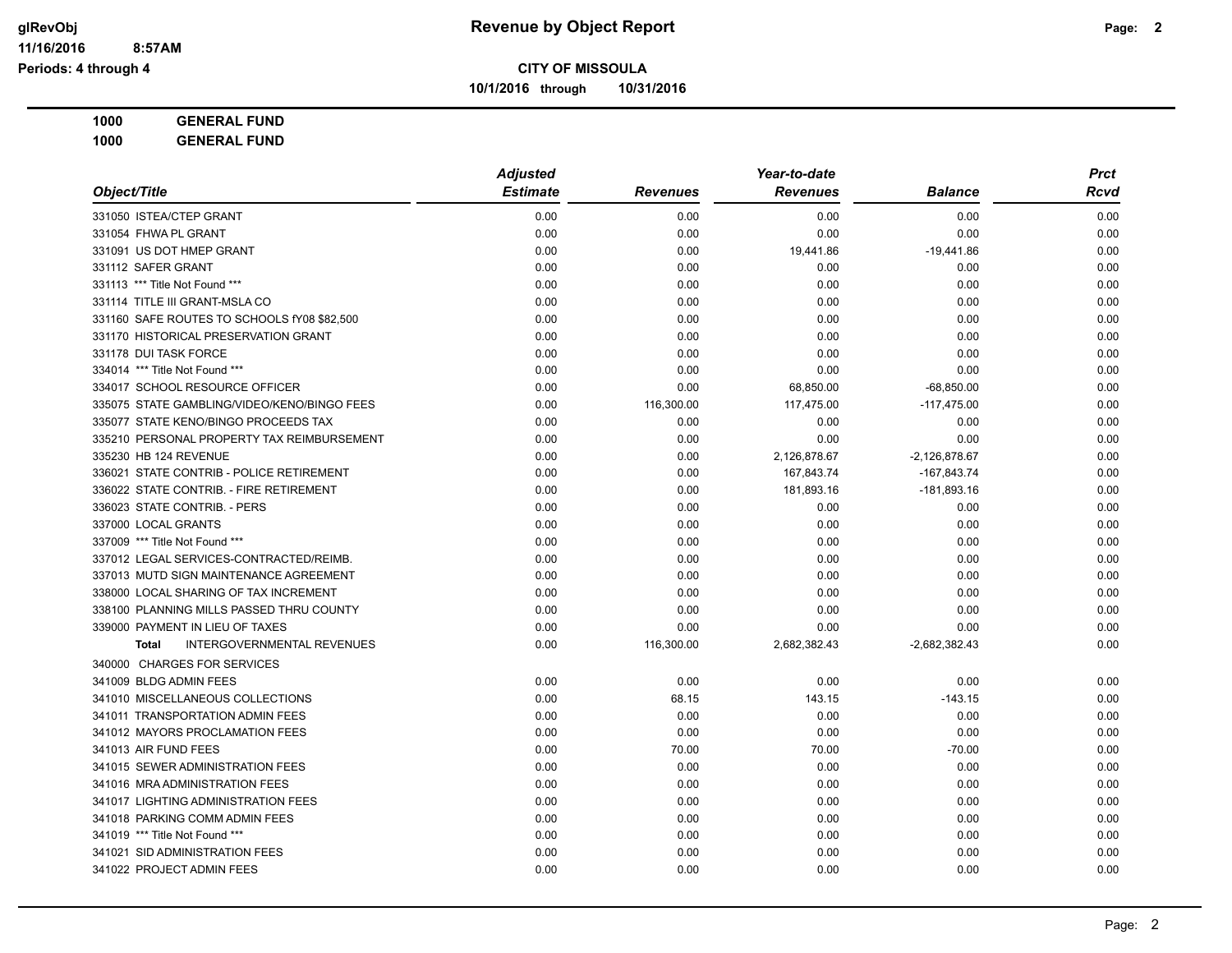**10/1/2016 through 10/31/2016**

**1000 GENERAL FUND**

|                                          | <b>Adjusted</b> |                 | Year-to-date    |                | <b>Prct</b> |
|------------------------------------------|-----------------|-----------------|-----------------|----------------|-------------|
| Object/Title                             | <b>Estimate</b> | <b>Revenues</b> | <b>Revenues</b> | <b>Balance</b> | Rcvd        |
| 341023 PLANNING ADMIN FEES               | 0.00            | 0.00            | 0.00            | 0.00           | 0.00        |
| 341031 STATE REIMB MUNI COURT            | 0.00            | 0.00            | 0.00            | 0.00           | 0.00        |
| 341041 SEWER EXTENSION RECORDING FEES    | 0.00            | 113.00          | 1,311.00        | $-1,311.00$    | 0.00        |
| 341052 MUNICIPAL COURT FILING FEES       | 0.00            | 32,682.17       | 95,241.21       | $-95,241.21$   | 0.00        |
| 341055 CRIME VICTIM SURCHARGE            | 0.00            | 6,431.59        | 387.73          | $-387.73$      | 0.00        |
| 341067 SUBDIVISION EXEMPTION AFFIDAVITS  | 0.00            | 400.00          | 2,591.16        | $-2,591.16$    | 0.00        |
| 341068 SUBDIVISON FEES                   | 0.00            | 0.00            | 8,261.00        | $-8,261.00$    | 0.00        |
| 341069 REZONING FEES                     | 0.00            | 4,868.00        | 4,868.00        | $-4,868.00$    | 0.00        |
| 341070 DESIGN REVIEW BOARD               | 0.00            | 1,760.00        | 6,273.60        | $-6,273.60$    | 0.00        |
| 341071 BOARD OF ADJUST. ZONING, SIGNS    | 0.00            | 0.00            | 0.00            | 0.00           | 0.00        |
| 341072 FLOOD PLAIN-0THER FEES            | 0.00            | 0.00            | 0.00            | 0.00           | 0.00        |
| 341073 FIRE PLAN CHECK FEES              | 0.00            | 2,953.00        | 17,268.00       | $-17,268.00$   | 0.00        |
| 341074 FIRE INSPECTION FEES              | 0.00            | 6,010.00        | 29,750.00       | $-29,750.00$   | 0.00        |
| 341076 ENGINEERING PLAN CHECK FEES       | 0.00            | 4,374.00        | 19,967.00       | $-19,967.00$   | 0.00        |
| 341077 ZONING COMPLIANCE INSPECTIONS     | 0.00            | 0.00            | 0.00            | 0.00           | 0.00        |
| 341078 ENGINEERING MAP FEES              | 0.00            | 0.00            | 30.00           | $-30.00$       | 0.00        |
| 341079 GREASE INTERCEPTOR APPEAL FEES    | 0.00            | 0.00            | 463.50          | $-463.50$      | 0.00        |
| 341090 STREET VACATION PETITION FEES     | 0.00            | 0.00            | 0.00            | 0.00           | 0.00        |
| 341091 INSPECTION CODE BOOKS & COPIES    | 0.00            | 0.00            | 0.00            | 0.00           | 0.00        |
| 341100 GRANT ADMINISTRATION SERVICE FEES | 0.00            | 0.00            | 0.00            | 0.00           | 0.00        |
| 342010 POLICE/BID AGREEMENT              | 0.00            | 0.00            | 0.00            | 0.00           | 0.00        |
| 342012 PD REIMBURSABLE SERVICES          | 0.00            | 0.00            | 531.66          | $-531.66$      | 0.00        |
| 342013 SECURITY INVEST FEES              | 0.00            | 1,092.00        | 4,485.00        | $-4,485.00$    | 0.00        |
| 342014 POLICE DEPARTMENT SERVICE FEES    | 0.00            | 1,421.00        | 8,314.00        | $-8,314.00$    | 0.00        |
| 342015 POLICE OVERTIME FEES              | 0.00            | 4,248.24        | 50,458.73       | $-50,458.73$   | 0.00        |
| 342016 POLICE TRAINING FEES              | 0.00            | 0.00            | 1,191.01        | $-1,191.01$    | 0.00        |
| 342017 CATERING FEES                     | 0.00            | 665.00          | 1,680.00        | $-1,680.00$    | 0.00        |
| 342018 DESK REPORTS                      | 0.00            | 2,304.00        | 9,479.00        | $-9,479.00$    | 0.00        |
| 342019 ABANDONED VEHICLE REVENUE FEES    | 0.00            | 365.00          | 1,180.00        | $-1,180.00$    | 0.00        |
| 342020 FIRE DEPARTMENT FEES              | 0.00            | 0.00            | 160.00          | $-160.00$      | 0.00        |
| 342021 CPR EDUCATION PROGRAM             | 0.00            | 1,605.00        | 3,310.00        | $-3,310.00$    | 0.00        |
| 342022 OUTSIDE HIRES                     | 0.00            | 93,651.06       | 229,156.15      | -229,156.15    | 0.00        |
| 342060 BIKE PROGRAM SALES & FEES         | 0.00            | 0.00            | 0.00            | 0.00           | 0.00        |
| 343000 PW REIMBURSABLE SERVICES          | 0.00            | 1,226.92        | 11,453.15       | $-11,453.15$   | 0.00        |
| 343001 SIGN FABRICATION & CONTRACTS      | 0.00            | 0.00            | 0.00            | 0.00           | 0.00        |
| 343002 OTHER AGENCIES - VEH MAINT        | 0.00            | 0.00            | 1,387.82        | $-1,387.82$    | 0.00        |
| 343003 STATE PAYMENT - TRAFFIC COUNTS    | 0.00            | 0.00            | 0.00            | 0.00           | 0.00        |
| 343004 SPECIAL STATE CONTRACTS           | 0.00            | 0.00            | 99,672.50       | $-99,672.50$   | 0.00        |
| 343006 OTHER GOVT AGENCY-STREET PROJECTS | 0.00            | 0.00            | 0.00            | 0.00           | 0.00        |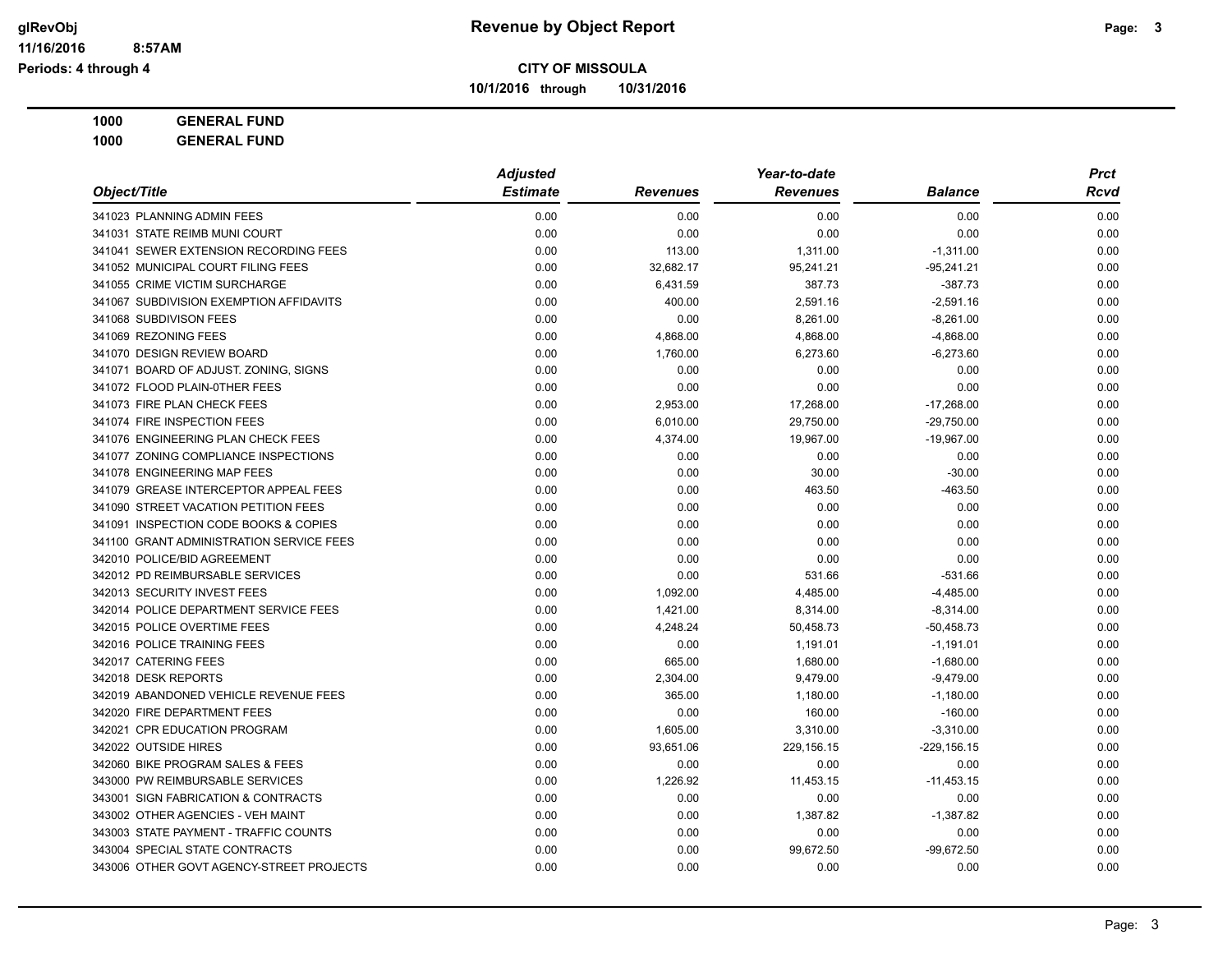**10/1/2016 through 10/31/2016**

# **1000 GENERAL FUND**

|                                             | <b>Adjusted</b> |                 | Year-to-date    |                 | <b>Prct</b> |
|---------------------------------------------|-----------------|-----------------|-----------------|-----------------|-------------|
| Object/Title                                | <b>Estimate</b> | <b>Revenues</b> | <b>Revenues</b> | <b>Balance</b>  | Rcvd        |
| 343008 PRIVATE COMPANY STREET PAYMENTS      | 0.00            | 0.00            | 0.00            | 0.00            | 0.00        |
| 343010 STREET DEPT SALES & SERVICES         | 0.00            | 0.00            | 0.00            | 0.00            | 0.00        |
| 343013 SNOW REMOVAL FEES                    | 0.00            | 0.00            | 126.00          | $-126.00$       | 0.00        |
| 343018 *** Title Not Found ***              | 0.00            | 0.00            | 0.00            | 0.00            | 0.00        |
| 343080 STATE MAINTENANCE CONTRACT           | 0.00            | 119,455.50      | 124,040.40      | $-124,040.40$   | 0.00        |
| 343082 MDT URBAN PROJECTS                   | 0.00            | 0.00            | 0.00            | 0.00            | 0.00        |
| 343083 CONTRACT SEWER APPLICATIONS          | 0.00            | 0.00            | 0.00            | 0.00            | 0.00        |
| 343084 STREET MAINTENANCE MATERIALS REIMB   | 0.00            | 0.00            | 0.00            | 0.00            | 0.00        |
| 343097 SIDEWALK AND CURB FEES               | 0.00            | 65,444.87       | 151,785.58      | $-151,785.58$   | 0.00        |
| 343311 SALE OF NICHES                       | 0.00            | 0.00            | 0.00            | 0.00            | 0.00        |
| 343320 CEMETERY - SALE OF PLOTS             | 0.00            | 1,050.00        | 8,450.00        | $-8,450.00$     | 0.00        |
| 343321 CEMETERY FOUNDATIONS                 | 0.00            | 900.00          | 2,015.00        | $-2,015.00$     | 0.00        |
| 343322 CEMETERY FLOWER CARE                 | 0.00            | 0.00            | 0.00            | 0.00            | 0.00        |
| 343323 CEMETERY - LINER INSTALL FEES        | 0.00            | 400.00          | 5,800.00        | $-5,800.00$     | 0.00        |
| 343324 OTHER CEMETERY FEES                  | 0.00            | 150.00          | 600.00          | $-600.00$       | 0.00        |
| 343325 2ND INTERMENT RIGHT                  | 0.00            | 200.00          | 1,400.00        | $-1,400.00$     | 0.00        |
| 343340 CEMETERY - OPENINGS & CLOSINGS       | 0.00            | 700.00          | 6,125.00        | $-6,125.00$     | 0.00        |
| 343350 CEMETERY CARE, FEES                  | 0.00            | 0.00            | 0.00            | 0.00            | 0.00        |
| 343360 WEED CONTROL                         | 0.00            | 0.00            | 0.00            | 0.00            | 0.00        |
| 346029 PARKS PETTY CASH FUND                | 0.00            | 0.00            | 0.00            | 0.00            | 0.00        |
| 346031 RECREATION FEES                      | 0.00            | 17,072.50       | 84,682.84       | $-84,682.84$    | 0.00        |
| 346033 PARK FEES/FACILITY RENTALS           | 0.00            | 2,729.60        | 26,088.79       | $-26,088.79$    | 0.00        |
| 346034 GROUNDS MAINTENANCE CONTRACT         | 0.00            | 0.00            | 0.00            | 0.00            | 0.00        |
| 346036 PARK CONCESSION FEES                 | 0.00            | 0.00            | 375.00          | $-375.00$       | 0.00        |
| 346037 YOUTH DRUG COURT CONTRACT            | 0.00            | 0.00            | 0.00            | 0.00            | 0.00        |
| 346050 COUNTY PLAYGROUND CONTRACT           | 0.00            | 0.00            | 0.00            | 0.00            | 0.00        |
| 346051 MONTANA PARKS/REC CONFERENCE 2012    | 0.00            | 0.00            | 0.00            | 0.00            | 0.00        |
| 346070 RECREATION GENERAL MERCHANDISE       | 0.00            | 0.00            | 0.00            | 0.00            | 0.00        |
| <b>CHARGES FOR SERVICES</b><br><b>Total</b> | 0.00            | 374,410.60      | 1,020,572.98    | $-1,020,572.98$ | 0.00        |
| 350000 FINES & FORFEITURES                  |                 |                 |                 |                 |             |
| 351022 LAW ENFORCEMENT ACADEMY SURCHARGE #5 | 0.00            | $-11,462.39$    | 0.00            | 0.00            | 0.00        |
| 351031 TRAFFIC FINES                        | 0.00            | 125,394.60      | 355,461.82      | -355,461.82     | 0.00        |
| 351032 SURCHARGE ON FINES                   | 0.00            | 8,003.63        | 24,827.92       | $-24,827.92$    | 0.00        |
| 351033 PUBLIC DEFENDER FEES                 | 0.00            | 0.00            | 18,466.93       | $-18,466.93$    | 0.00        |
| 351034 CELLULAR PHONE FINES                 | 0.00            | 10,394.25       | 28,188.00       | $-28,188.00$    | 0.00        |
| 351035 CELL PHONE FINES: EDUCATION          | 0.00            | 10,394.25       | 28,188.00       | $-28,188.00$    | 0.00        |
| 355000 FALSE ALARM PENALTY                  | 0.00            | 1,040.00        | 1,716.00        | $-1,716.00$     | 0.00        |
| <b>FINES &amp; FORFEITURES</b><br>Total     | 0.00            | 143,764.34      | 456,848.67      | -456,848.67     | 0.00        |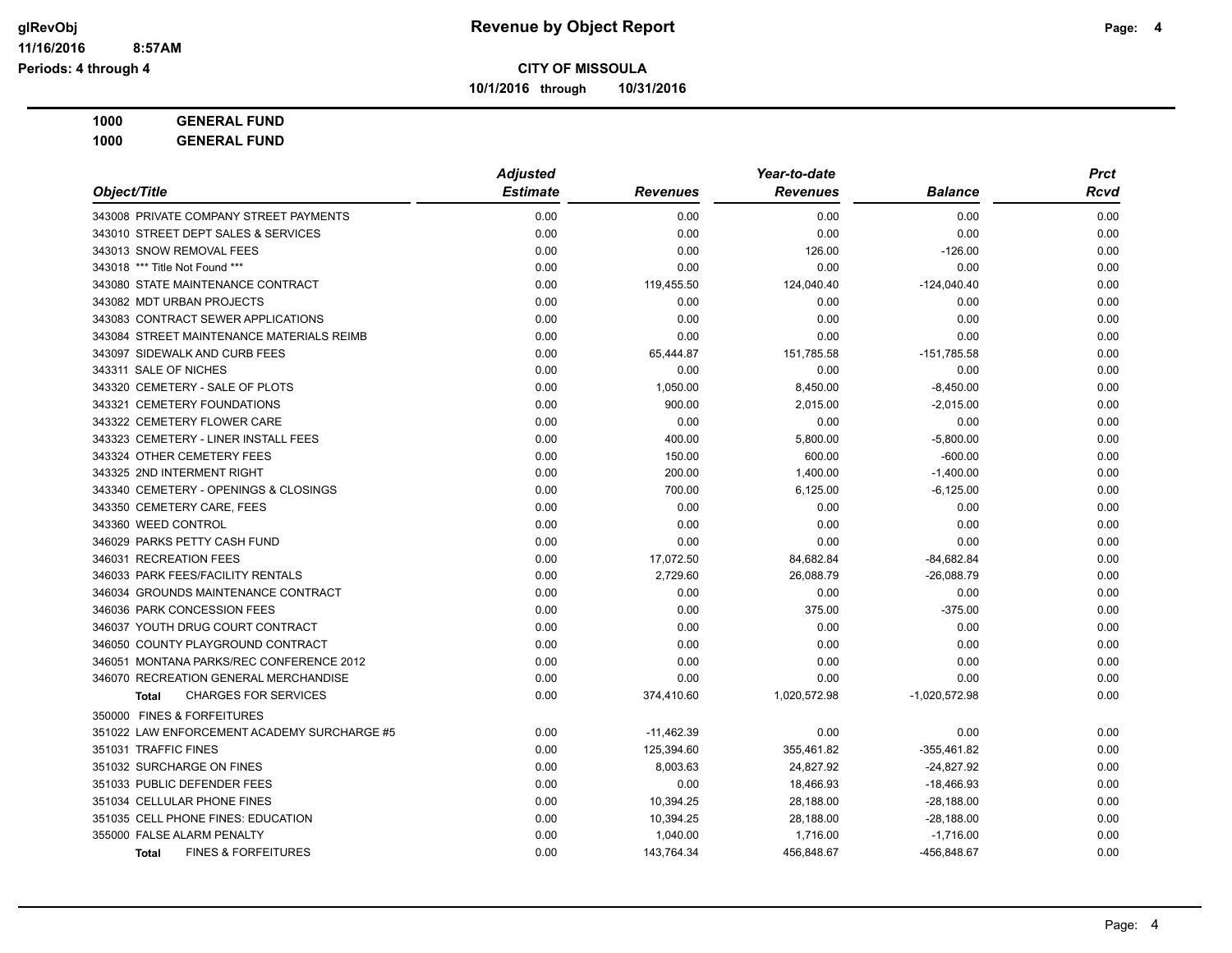**10/1/2016 through 10/31/2016**

**1000 GENERAL FUND**

|                                              | <b>Adjusted</b> |                 | Year-to-date    |                | Prct |
|----------------------------------------------|-----------------|-----------------|-----------------|----------------|------|
| Object/Title                                 | <b>Estimate</b> | <b>Revenues</b> | <b>Revenues</b> | <b>Balance</b> | Rcvd |
| 360000 MISCELLANEOUS REVENUES                |                 |                 |                 |                |      |
| 360000 MISCELLANEOUS REVENUES                | 0.00            | 0.00            | 0.00            | 0.00           | 0.00 |
| 360001 COPIES                                | 0.00            | 220.25          | 450.25          | $-450.25$      | 0.00 |
| 360002 PHONES                                | 0.00            | 0.00            | 0.00            | 0.00           | 0.00 |
| 360003 MMIA REIMBURSEMENT-ATTORNEY           | 0.00            | 0.00            | 0.00            | 0.00           | 0.00 |
| 360010 MISCELLANEOUS                         | 0.00            | 250.23          | 700.75          | $-700.75$      | 0.00 |
| 360011 ENERGY REBATES FOR COMPUTER UPGRADES  | 0.00            | 0.00            | 0.00            | 0.00           | 0.00 |
| 360050 OVER/SHORT                            | 0.00            | 1.00            | 1.00            | $-1.00$        | 0.00 |
| 360100 REFUNDS                               | 0.00            | 0.00            | 0.00            | 0.00           | 0.00 |
| 362000 OTHER MISCELLANEOUS REVENUE           | 0.00            | 0.00            | 0.00            | 0.00           | 0.00 |
| 362001 MUNICIPAL COURT BAD CHECK CHARGES     | 0.00            | 0.00            | 0.00            | 0.00           | 0.00 |
| 362002 BAD CHECK CHARGES                     | 0.00            | 15.00           | 60.00           | $-60.00$       | 0.00 |
| 362003 US BANK FEE REIMBURSEMENT             | 0.00            | 0.00            | 0.00            | 0.00           | 0.00 |
| 362004 URD III FACADE IMPROVEMENT LOAN REC   | 0.00            | 0.00            | 0.00            | 0.00           | 0.00 |
| 362011 SALE OF UNCLAIMED PROPERTY            | 0.00            | 0.00            | 0.00            | 0.00           | 0.00 |
| 362012 REC/GREEN TAG PROGRAM                 | 0.00            | 0.00            | 0.00            | 0.00           | 0.00 |
| 364012 SALE OF SURPLUS PROPERTY              | 0.00            | 0.00            | 14,445.22       | $-14,445.22$   | 0.00 |
| 364040 INSURANCE AND DAMAGE RECOVERY         | 0.00            | 692.77          | 2,559.85        | $-2,559.85$    | 0.00 |
| 364041 WORKERS COMPENSATION REIMBURSEMENT    | 0.00            | 0.00            | 0.00            | 0.00           | 0.00 |
| 364042 EXPENDITURE REIMBURSEMENTS            | 0.00            | 0.00            | 0.00            | 0.00           | 0.00 |
| 364043 RATTLESNAKE CORRIDOR REIMBURSEMENT    | 0.00            | 2,002.00        | 5,434.00        | $-5,434.00$    | 0.00 |
| 364044 EMERGENCY RESPONSE REIMBURSEMENT      | 0.00            | 0.00            | 0.00            | 0.00           | 0.00 |
| 364047 MMIA EXPENDITURE REIMBURSEMENT        | 0.00            | 0.00            | 0.00            | 0.00           | 0.00 |
| 364051 DOT RADAR GRANT                       | 0.00            | 0.00            | 0.00            | 0.00           | 0.00 |
| 364053 EXPENDITURE REIMB-FIRE SERVICES       | 0.00            | 0.00            | 0.00            | 0.00           | 0.00 |
| 364060 REIMB LETTER OF CREDIT-709 PARKVIEW   | 0.00            | 0.00            | 0.00            | 0.00           | 0.00 |
| 364061 REIMB LETTER OF CREDIT-LINNEA LANE    | 0.00            | 0.00            | 0.00            | 0.00           | 0.00 |
| 365000 DONATIONS                             | 0.00            | 0.00            | 0.00            | 0.00           | 0.00 |
| 365001 *** Title Not Found ***               | 0.00            | 79.00           | 1,992.39        | $-1,992.39$    | 0.00 |
| 365003 DONATIONS - SMOKE ALARMS              | 0.00            | 0.00            | 0.00            | 0.00           | 0.00 |
| 365004 GRANT CR TRAIL ASSN DONATION          | 0.00            | 0.00            | 0.00            | 0.00           | 0.00 |
| 365015 DONATIONS - COMBAT CHALLENGE          | 0.00            | 0.00            | 0.00            | 0.00           | 0.00 |
| 365016 LOCAL MATCH MDT                       | 0.00            | 0.00            | 0.00            | 0.00           | 0.00 |
| 365017 LOCAL MATCH TRANSIT                   | 0.00            | 0.00            | 0.00            | 0.00           | 0.00 |
| 365018 DONATIONS - MLCT CONFERENCE           | 0.00            | 0.00            | 0.00            | 0.00           | 0.00 |
| 365021 PARKS AND RECS GRANTS & CONTRIBUTIONS | 0.00            | 0.00            | 15,000.00       | $-15,000.00$   | 0.00 |
| 365022 NEIGHBORHOOD COUNCIL DONATIONS        | 0.00            | 0.00            | 0.00            | 0.00           | 0.00 |
| 368000 SALE OF COINS                         | 0.00            | 0.00            | 0.00            | 0.00           | 0.00 |
| 368001 SALE OF POLICE PROMOTIONS             | 0.00            | 0.00            | 0.00            | 0.00           | 0.00 |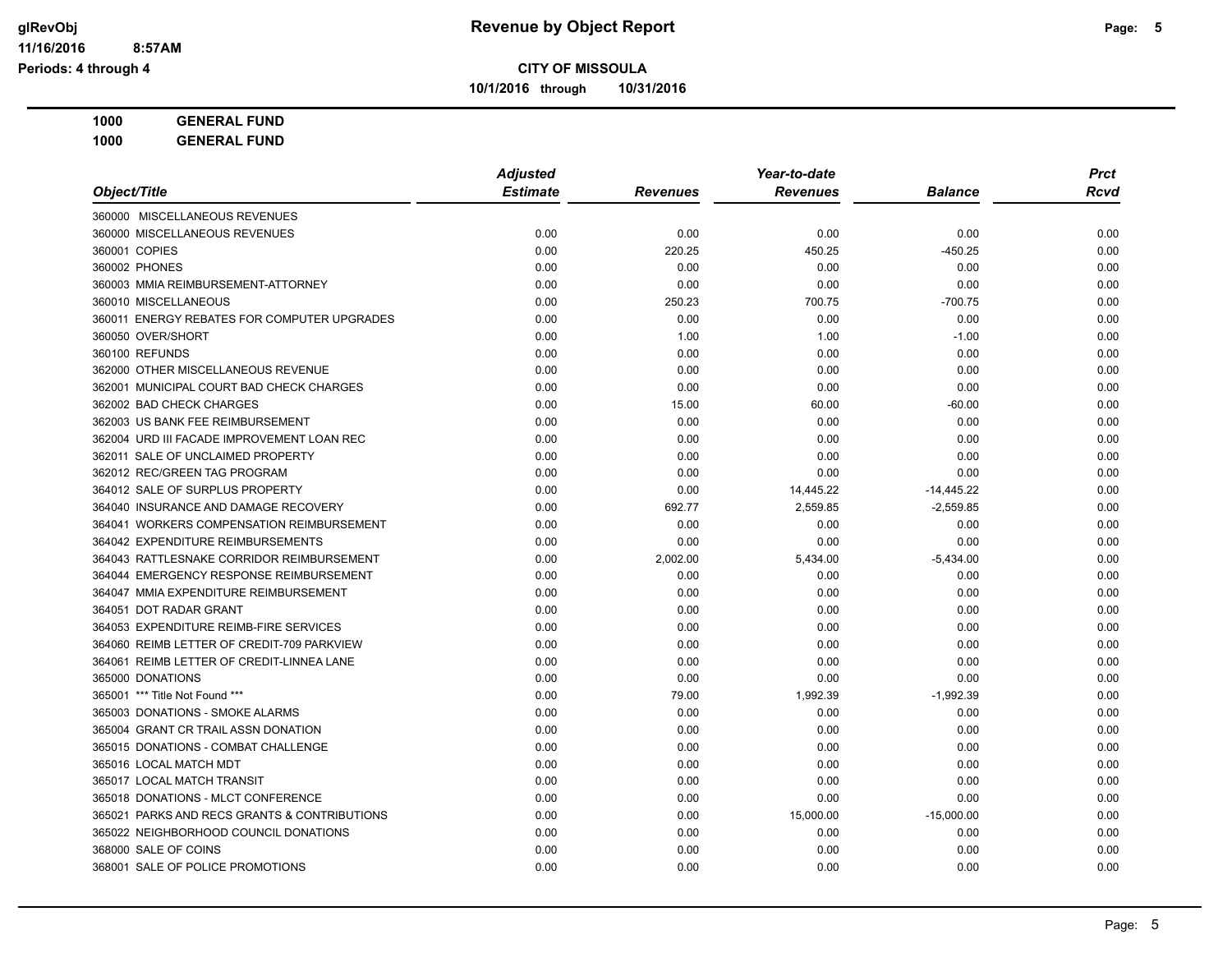**10/1/2016 through 10/31/2016**

# **1000 GENERAL FUND**

|                                                           | <b>Adjusted</b> |                 | Year-to-date    |                | <b>Prct</b> |
|-----------------------------------------------------------|-----------------|-----------------|-----------------|----------------|-------------|
| Object/Title                                              | <b>Estimate</b> | <b>Revenues</b> | <b>Revenues</b> | <b>Balance</b> | <b>Rcvd</b> |
| 368002 SALE OF FIRE PROMOTIONS                            | 0.00            | 0.00            | 0.00            | 0.00           | 0.00        |
| MISCELLANEOUS REVENUES<br><b>Total</b>                    | 0.00            | 3,260.25        | 40,643.46       | $-40,643.46$   | 0.00        |
| 370000 INVESTMENTS & ROYALTY EARNINGS                     |                 |                 |                 |                |             |
| 371010 INTEREST ON INVESTMENTS                            | 0.00            | 138.26          | 138.26          | $-138.26$      | 0.00        |
| 371020 GAIN/LOSS IN MARKET VALUE OF INVESTMENTS           | 0.00            | 0.00            | 0.00            | 0.00           | 0.00        |
| <b>INVESTMENTS &amp; ROYALTY EARNINGS</b><br><b>Total</b> | 0.00            | 138.26          | 138.26          | $-138.26$      | 0.00        |
| 380000 OTHER FINANCING SOURCES                            |                 |                 |                 |                |             |
| 381070 PROCEEDS FROM NOTES/LOANS/INTERCAP                 | 0.00            | 0.00            | 0.00            | 0.00           | 0.00        |
| 381090 PROCEEDS FROM CAPITAL LEASE                        | 0.00            | 0.00            | 0.00            | 0.00           | 0.00        |
| 382010 SALE OF FIXED ASSETS                               | 0.00            | 0.00            | 0.00            | 0.00           | 0.00        |
| 383000 OPERATING TRANSFERS                                | 0.00            | 0.00            | 0.00            | 0.00           | 0.00        |
| 383001 TRANS FR FLUSHING DISTRICT                         | 0.00            | 0.00            | 0.00            | 0.00           | 0.00        |
| 383002 TRANS FR GAS TAX                                   | 0.00            | 0.00            | 0.00            | 0.00           | 0.00        |
| 383003 TRANS FR COMPREHENSIVE INSURANCE LEVY              | 0.00            | 0.00            | 0.00            | 0.00           | 0.00        |
| 383004 TRANS FR EMPLOYEE HEALTH INSURANCE LEVY            | 0.00            | 0.00            | 0.00            | 0.00           | 0.00        |
| 383007 TRANS FR CABLE FRANCHISE                           | 0.00            | 0.00            | 0.00            | 0.00           | 0.00        |
| 383008 TRANS FR RUSSELL PARK DISTRICT                     | 0.00            | 0.00            | 0.00            | 0.00           | 0.00        |
| 383009 TRANS FR TITLE I                                   | 0.00            | 0.00            | 0.00            | 0.00           | 0.00        |
| 383010 TRANS FR CIP                                       | 0.00            | 0.00            | 0.00            | 0.00           | 0.00        |
| 383011 TRANS FR SID REVOLVING                             | 0.00            | 0.00            | 0.00            | 0.00           | 0.00        |
| 383014 TRANS FR MRA                                       | 0.00            | 0.00            | 0.00            | 0.00           | 0.00        |
| 383015 TRANS FR MPC                                       | 0.00            | 0.00            | 0.00            | 0.00           | 0.00        |
| 383017 TRANS FR BUILDING                                  | 0.00            | 0.00            | 0.00            | 0.00           | 0.00        |
| 383018 TRANS FR WILLOWWOOD PARK DISTRICT                  | 0.00            | 0.00            | 0.00            | 0.00           | 0.00        |
| 383020 TRANS FR CEMETERY CARE                             | 0.00            | 0.00            | 0.00            | 0.00           | 0.00        |
| 383021 TRANS FR P&R TRAILS DEVLP                          | 0.00            | 0.00            | 0.00            | 0.00           | 0.00        |
| 383024 TRANS FR SEWER CLEARING                            | 0.00            | 0.00            | 0.00            | 0.00           | 0.00        |
| 383027 TRANS FR URD                                       | 0.00            | 0.00            | 0.00            | 0.00           | 0.00        |
| 383028 TRANS FROM GF FOR HEALTH RESERVE                   | 0.00            | 0.00            | 0.00            | 0.00           | 0.00        |
| 383046 TRANS FR PARKS MAINTENANCE DIST                    | 0.00            | 0.00            | 0.00            | 0.00           | 0.00        |
| 383047 TRANS FR STREET MAINTENANCE DISTRICT               | 0.00            | 0.00            | 0.00            | 0.00           | 0.00        |
| 383050 TRANSFER FROM IMPACT FEES                          | 0.00            | 0.00            | 0.00            | 0.00           | 0.00        |
| 383065 TRANSFER FROM WWTF                                 | 0.00            | 0.00            | 0.00            | 0.00           | 0.00        |
| OTHER FINANCING SOURCES<br>Total                          | 0.00            | 0.00            | 0.00            | 0.00           | 0.00        |
| 390000 INTERNAL SERVICES                                  |                 |                 |                 |                |             |
| 399999 NEW REQUESTS FUNDING                               | 0.00            | 0.00            | 0.00            | 0.00           | 0.00        |
| <b>INTERNAL SERVICES</b><br><b>Total</b>                  | 0.00            | 0.00            | 0.00            | 0.00           | 0.00        |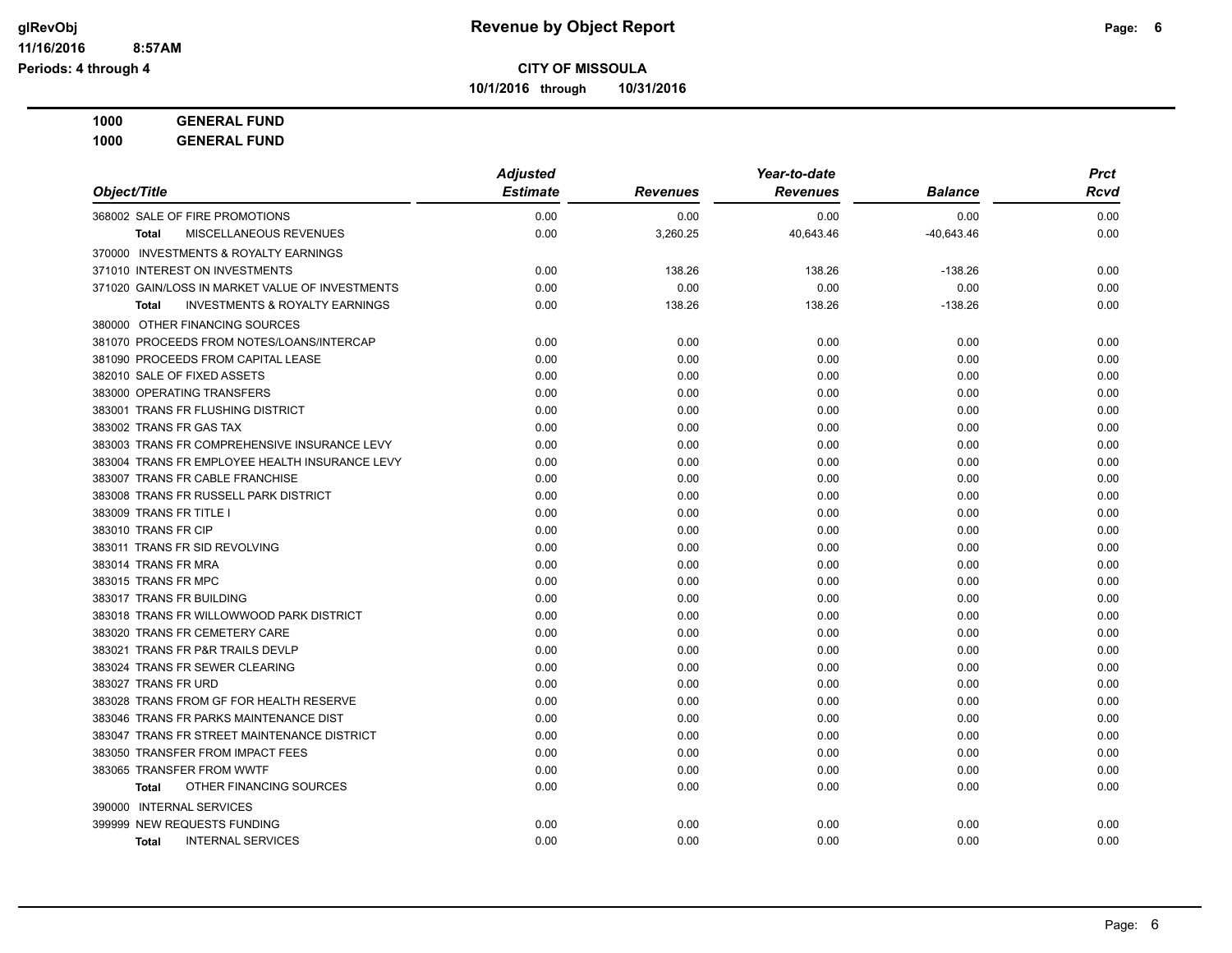| glRevObj             |        |  |  |  |  |  |
|----------------------|--------|--|--|--|--|--|
| 11/16/2016           | 8:57AM |  |  |  |  |  |
| Periods: 4 through 4 |        |  |  |  |  |  |

| alRevObi | <b>Revenue by Object Report</b> | Page |  |
|----------|---------------------------------|------|--|
|          |                                 |      |  |

**10/1/2016 through 10/31/2016**

| 1000  | <b>FUND</b><br><b>GENERAL</b> |      |            |             |             |      |
|-------|-------------------------------|------|------------|-------------|-------------|------|
| Total | <b>GENERAL FUND</b>           | 0.00 | 866.917.52 | ,702,960.87 | ,702,960.87 | 0.00 |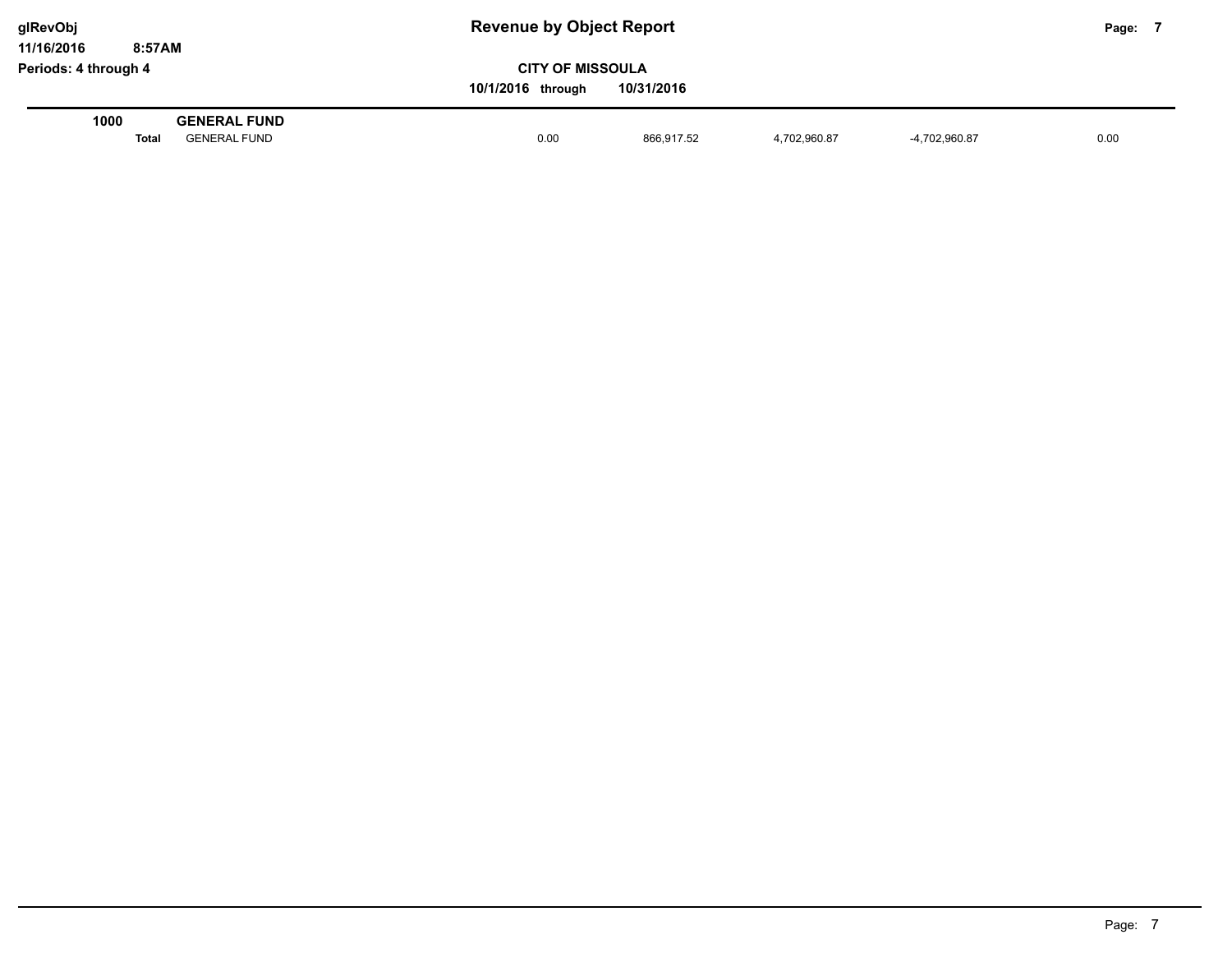**CITY OF MISSOULA**

**10/1/2016 through 10/31/2016**

|                                               | <b>Adjusted</b> | Year-to-date |                 |                | <b>Prct</b> |
|-----------------------------------------------|-----------------|--------------|-----------------|----------------|-------------|
| Object/Title                                  | <b>Estimate</b> | Revenues     | <b>Revenues</b> | <b>Balance</b> | <b>Rcvd</b> |
| 310000 TAXES/ASSESSMENTS                      |                 |              |                 |                |             |
| 311000 GENERAL PROPERTY TAXES                 | 0.00            | 16,962.86    | 16,962.86       | $-16,962.86$   | 0.00        |
| 311005 DELINQUENT TAXES                       | 0.00            | 417.23       | 417.23          | $-417.23$      | 0.00        |
| 311030 MOTOR VEHICLE TAXES                    | 0.00            | 119,267.68   | 119,267.68      | -119,267.68    | 0.00        |
| 312001 PENALTIES & INTEREST                   | 0.00            | 257.04       | 1,241.37        | $-1,241.37$    | 0.00        |
| TAXES/ASSESSMENTS<br><b>Total</b>             | 0.00            | 136,904.81   | 137,889.14      | -137,889.14    | 0.00        |
| 320000 LICENSES & PERMITS                     |                 |              |                 |                |             |
| 322011 LIQUOR LICENSES                        | 0.00            | 0.00         | 0.00            | 0.00           | 0.00        |
| 322012 BEER LICENSES                          | 0.00            | 600.00       | 600.50          | $-600.50$      | 0.00        |
| 322013 WINE LICENSES                          | 0.00            | 0.00         | 0.00            | 0.00           | 0.00        |
| 322014 GOING OUT OF BUSINESS LICENSE          | 0.00            | 0.00         | 0.00            | 0.00           | 0.00        |
| 322020 GENERAL BUSINESS/PROF/OCCUPATIONAL LIC | 0.00            | 12,313.85    | 45,827.65       | -45,827.65     | 0.00        |
| 322021 RENTAL LICENSES                        | 0.00            | 58.80        | 2,336.14        | $-2,336.14$    | 0.00        |
| 322022 BLIC PENALTIES & LICENSES              | 0.00            | $-695.05$    | $-1,012.84$     | 1,012.84       | 0.00        |
| 322023 TOURIST HOME REGISTRATION              | 0.00            | 0.00         | 0.00            | 0.00           | 0.00        |
| 323015 EXCAVATING PERMITS                     | 0.00            | 65,438.66    | 248,120.48      | $-248, 120.48$ | 0.00        |
| 323016 MOVING PERMITS                         | 0.00            | 0.00         | 848.00          | $-848.00$      | 0.00        |
| 323018 PAVING ASSESSMENTS                     | 0.00            | 0.00         | 0.00            | 0.00           | 0.00        |
| 323019 ALARM USERS PERMITS                    | 0.00            | 650.00       | 11,102.00       | $-11,102.00$   | 0.00        |
| 323020 FENCE PERMITS                          | 0.00            | 790.00       | 4,497.00        | $-4,497.00$    | 0.00        |
| 323021 PAVING PERMITS                         | 0.00            | 4,420.00     | 16,075.00       | $-16,075.00$   | 0.00        |
| 323022 GRADING/DRAINAGE PERMITS               | 0.00            | 1,843.00     | 7,079.00        | $-7,079.00$    | 0.00        |
| 323023 ADA ACCESS PERMITS                     | 0.00            | 3,023.00     | 8,529.00        | $-8,529.00$    | 0.00        |
| 323025 STREET USE PERMITS                     | 0.00            | 290.00       | 1,595.00        | $-1,595.00$    | 0.00        |
| 323026 PYROTECHNICS PERMITS                   | 0.00            | 0.00         | 2,364.00        | $-2,364.00$    | 0.00        |
| 323031 CHICKEN LICENSES                       | 0.00            | 15.00        | 210.00          | $-210.00$      | 0.00        |
| 323052 STORM WATER POLLUTION PREVENTION PERM  | 0.00            | 676.00       | 3,014.00        | $-3,014.00$    | 0.00        |
| 323054 ZONING COMPLIANCE PERMITS              | 0.00            | 1,936.00     | 6,984.00        | $-6,984.00$    | 0.00        |
| 323055 FLOOD PLAIN PERMITS                    | 0.00            | 0.00         | 2,308.00        | $-2,308.00$    | 0.00        |
| 323056 SIGN PERMITS                           | 0.00            | 780.00       | 4,009.00        | $-4,009.00$    | 0.00        |
| 323057 SIDEWALK CAFE PERMIT                   | 0.00            | 0.00         | 0.00            | 0.00           | 0.00        |
| <b>LICENSES &amp; PERMITS</b><br><b>Total</b> | 0.00            | 92,139.26    | 364,485.93      | -364,485.93    | 0.00        |
| 330000 INTERGOVERNMENTAL REVENUES             |                 |              |                 |                |             |
| 330000 INTERGOVERNMENTAL REVENUES             | 0.00            | 0.00         | 0.00            | 0.00           | 0.00        |
| 331023 MISSOULA HOUSING POLICE GRANT          | 0.00            | 0.00         | 0.00            | 0.00           | 0.00        |
| 331024 DEPT OF JUSTICE GRANTS                 | 0.00            | 0.00         | 0.00            | 0.00           | 0.00        |
| 331025 DV ACCOUNTABILITY PROJECT              | 0.00            | 0.00         | 0.00            | 0.00           | 0.00        |
| 331050 ISTEA/CTEP GRANT                       | 0.00            | 0.00         | 0.00            | 0.00           | 0.00        |
| 331054 FHWA PL GRANT                          | 0.00            | 0.00         | 0.00            | 0.00           | 0.00        |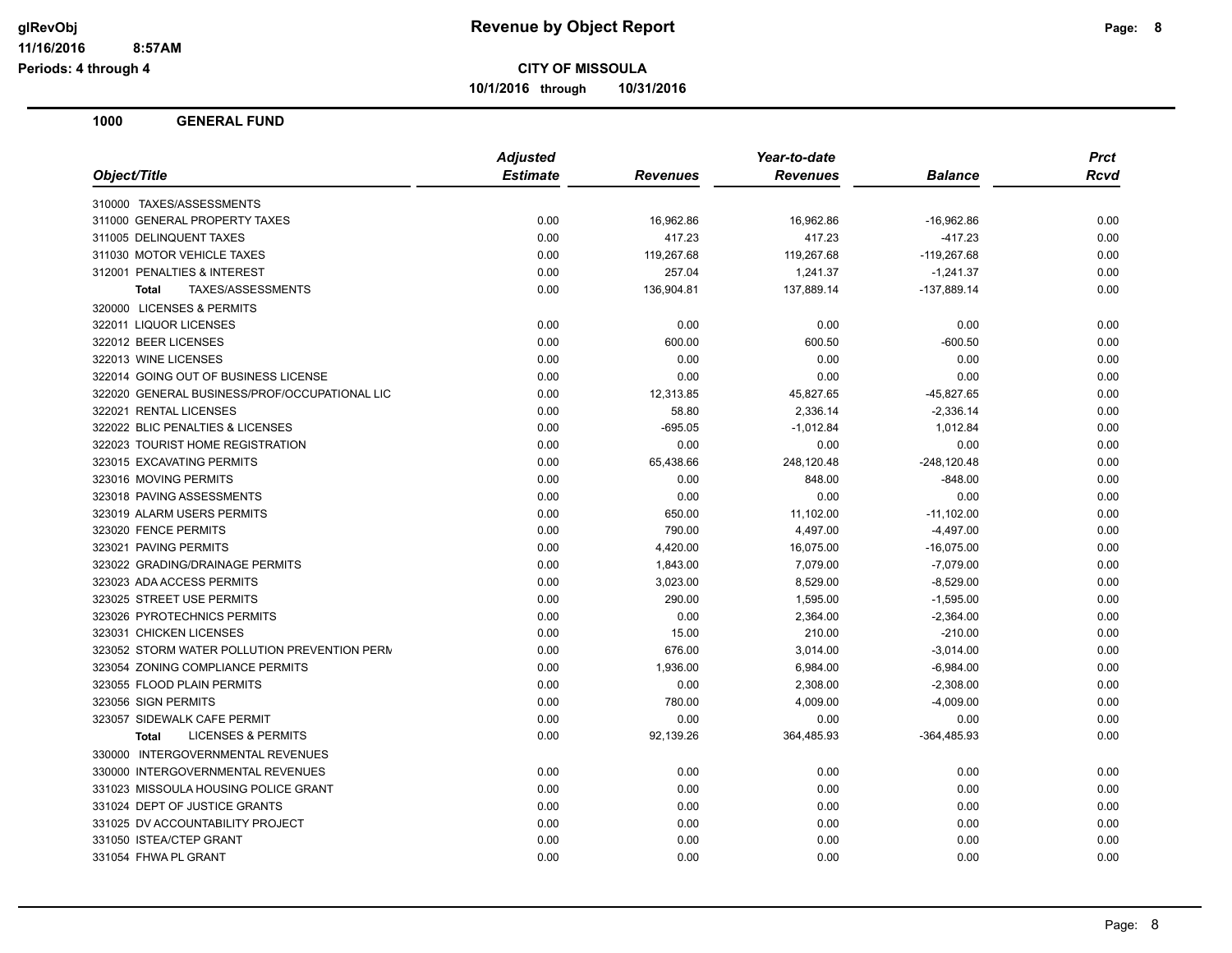**CITY OF MISSOULA**

**10/1/2016 through 10/31/2016**

|                                             | <b>Adjusted</b> |                 | Year-to-date    |                 | <b>Prct</b> |
|---------------------------------------------|-----------------|-----------------|-----------------|-----------------|-------------|
| Object/Title                                | <b>Estimate</b> | <b>Revenues</b> | <b>Revenues</b> | <b>Balance</b>  | <b>Rcvd</b> |
| 331091 US DOT HMEP GRANT                    | 0.00            | 0.00            | 19,441.86       | $-19,441.86$    | 0.00        |
| 331112 SAFER GRANT                          | 0.00            | 0.00            | 0.00            | 0.00            | 0.00        |
| 331113 *** Title Not Found ***              | 0.00            | 0.00            | 0.00            | 0.00            | 0.00        |
| 331114 TITLE III GRANT-MSLA CO              | 0.00            | 0.00            | 0.00            | 0.00            | 0.00        |
| 331160 SAFE ROUTES TO SCHOOLS fY08 \$82,500 | 0.00            | 0.00            | 0.00            | 0.00            | 0.00        |
| 331170 HISTORICAL PRESERVATION GRANT        | 0.00            | 0.00            | 0.00            | 0.00            | 0.00        |
| 331178 DUI TASK FORCE                       | 0.00            | 0.00            | 0.00            | 0.00            | 0.00        |
| 334014 *** Title Not Found ***              | 0.00            | 0.00            | 0.00            | 0.00            | 0.00        |
| 334017 SCHOOL RESOURCE OFFICER              | 0.00            | 0.00            | 68,850.00       | $-68,850.00$    | 0.00        |
| 335075 STATE GAMBLING/VIDEO/KENO/BINGO FEES | 0.00            | 116,300.00      | 117,475.00      | $-117,475.00$   | 0.00        |
| 335077 STATE KENO/BINGO PROCEEDS TAX        | 0.00            | 0.00            | 0.00            | 0.00            | 0.00        |
| 335210 PERSONAL PROPERTY TAX REIMBURSEMENT  | 0.00            | 0.00            | 0.00            | 0.00            | 0.00        |
| 335230 HB 124 REVENUE                       | 0.00            | 0.00            | 2,126,878.67    | $-2,126,878.67$ | 0.00        |
| 336021 STATE CONTRIB - POLICE RETIREMENT    | 0.00            | 0.00            | 167,843.74      | $-167,843.74$   | 0.00        |
| 336022 STATE CONTRIB. - FIRE RETIREMENT     | 0.00            | 0.00            | 181,893.16      | $-181,893.16$   | 0.00        |
| 336023 STATE CONTRIB. - PERS                | 0.00            | 0.00            | 0.00            | 0.00            | 0.00        |
| 337000 LOCAL GRANTS                         | 0.00            | 0.00            | 0.00            | 0.00            | 0.00        |
| 337009 *** Title Not Found ***              | 0.00            | 0.00            | 0.00            | 0.00            | 0.00        |
| 337012 LEGAL SERVICES-CONTRACTED/REIMB.     | 0.00            | 0.00            | 0.00            | 0.00            | 0.00        |
| 337013 MUTD SIGN MAINTENANCE AGREEMENT      | 0.00            | 0.00            | 0.00            | 0.00            | 0.00        |
| 338000 LOCAL SHARING OF TAX INCREMENT       | 0.00            | 0.00            | 0.00            | 0.00            | 0.00        |
| 338100 PLANNING MILLS PASSED THRU COUNTY    | 0.00            | 0.00            | 0.00            | 0.00            | 0.00        |
| 339000 PAYMENT IN LIEU OF TAXES             | 0.00            | 0.00            | 0.00            | 0.00            | 0.00        |
| <b>INTERGOVERNMENTAL REVENUES</b><br>Total  | 0.00            | 116,300.00      | 2,682,382.43    | $-2,682,382.43$ | 0.00        |
| 340000 CHARGES FOR SERVICES                 |                 |                 |                 |                 |             |
| 341009 BLDG ADMIN FEES                      | 0.00            | 0.00            | 0.00            | 0.00            | 0.00        |
| 341010 MISCELLANEOUS COLLECTIONS            | 0.00            | 68.15           | 143.15          | $-143.15$       | 0.00        |
| 341011 TRANSPORTATION ADMIN FEES            | 0.00            | 0.00            | 0.00            | 0.00            | 0.00        |
| 341012 MAYORS PROCLAMATION FEES             | 0.00            | 0.00            | 0.00            | 0.00            | 0.00        |
| 341013 AIR FUND FEES                        | 0.00            | 70.00           | 70.00           | $-70.00$        | 0.00        |
| 341015 SEWER ADMINISTRATION FEES            | 0.00            | 0.00            | 0.00            | 0.00            | 0.00        |
| 341016 MRA ADMINISTRATION FEES              | 0.00            | 0.00            | 0.00            | 0.00            | 0.00        |
| 341017 LIGHTING ADMINISTRATION FEES         | 0.00            | 0.00            | 0.00            | 0.00            | 0.00        |
| 341018 PARKING COMM ADMIN FEES              | 0.00            | 0.00            | 0.00            | 0.00            | 0.00        |
| 341019 *** Title Not Found ***              | 0.00            | 0.00            | 0.00            | 0.00            | 0.00        |
| 341021 SID ADMINISTRATION FEES              | 0.00            | 0.00            | 0.00            | 0.00            | 0.00        |
| 341022 PROJECT ADMIN FEES                   | 0.00            | 0.00            | 0.00            | 0.00            | 0.00        |
| 341023 PLANNING ADMIN FEES                  | 0.00            | 0.00            | 0.00            | 0.00            | 0.00        |
| 341031 STATE REIMB MUNI COURT               | 0.00            | 0.00            | 0.00            | 0.00            | 0.00        |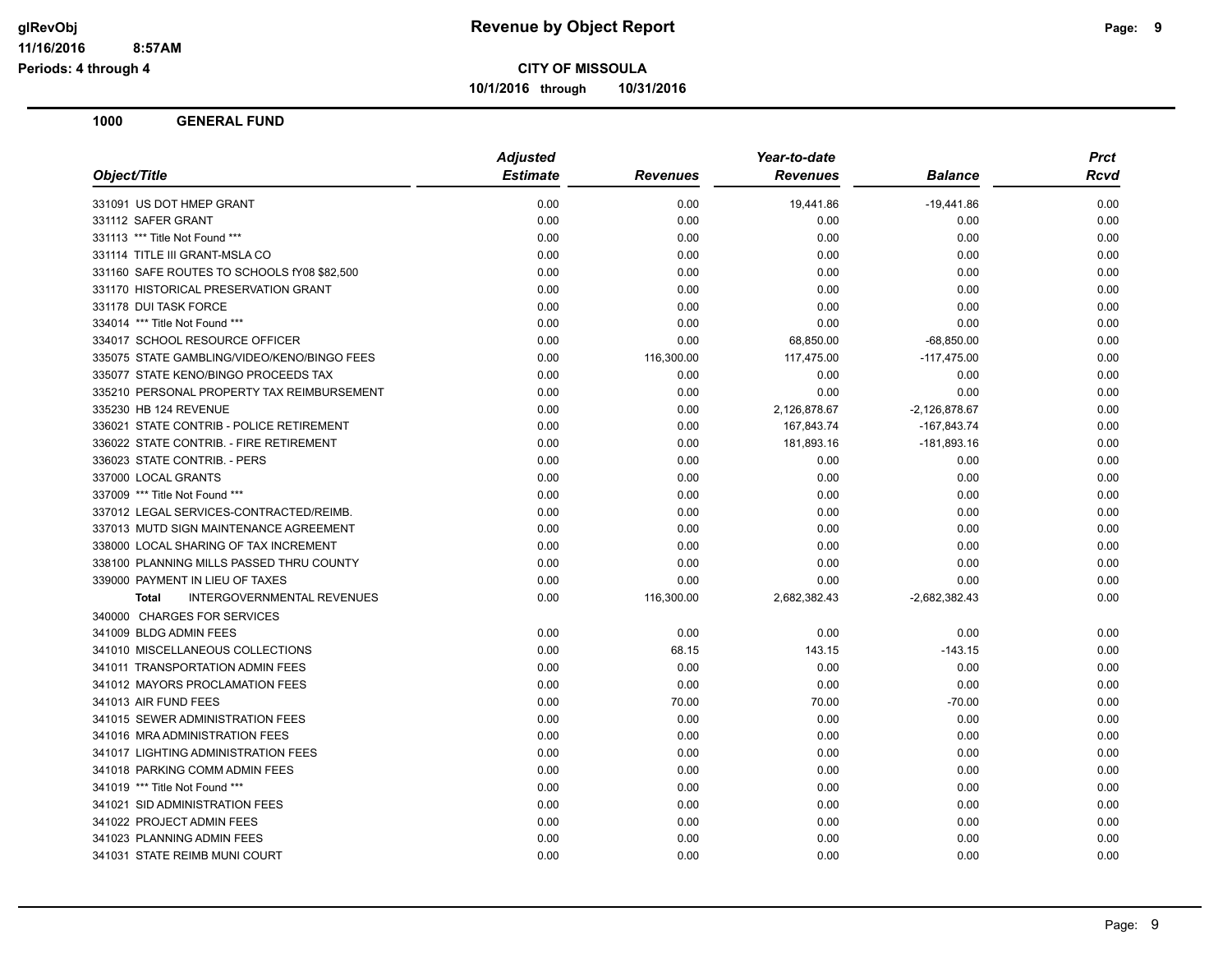**CITY OF MISSOULA**

**10/1/2016 through 10/31/2016**

| Object/Title                             | <b>Adjusted</b> |                 | Year-to-date    |                | <b>Prct</b> |
|------------------------------------------|-----------------|-----------------|-----------------|----------------|-------------|
|                                          | <b>Estimate</b> | <b>Revenues</b> | <b>Revenues</b> | <b>Balance</b> | Rcvd        |
| 341041 SEWER EXTENSION RECORDING FEES    | 0.00            | 113.00          | 1,311.00        | $-1,311.00$    | 0.00        |
| 341052 MUNICIPAL COURT FILING FEES       | 0.00            | 32,682.17       | 95,241.21       | $-95,241.21$   | 0.00        |
| 341055 CRIME VICTIM SURCHARGE            | 0.00            | 6,431.59        | 387.73          | $-387.73$      | 0.00        |
| 341067 SUBDIVISION EXEMPTION AFFIDAVITS  | 0.00            | 400.00          | 2,591.16        | $-2,591.16$    | 0.00        |
| 341068 SUBDIVISON FEES                   | 0.00            | 0.00            | 8,261.00        | $-8,261.00$    | 0.00        |
| 341069 REZONING FEES                     | 0.00            | 4,868.00        | 4,868.00        | $-4,868.00$    | 0.00        |
| 341070 DESIGN REVIEW BOARD               | 0.00            | 1,760.00        | 6,273.60        | $-6,273.60$    | 0.00        |
| 341071 BOARD OF ADJUST. ZONING, SIGNS    | 0.00            | 0.00            | 0.00            | 0.00           | 0.00        |
| 341072 FLOOD PLAIN-0THER FEES            | 0.00            | 0.00            | 0.00            | 0.00           | 0.00        |
| 341073 FIRE PLAN CHECK FEES              | 0.00            | 2,953.00        | 17,268.00       | $-17,268.00$   | 0.00        |
| 341074 FIRE INSPECTION FEES              | 0.00            | 6,010.00        | 29,750.00       | $-29,750.00$   | 0.00        |
| 341076 ENGINEERING PLAN CHECK FEES       | 0.00            | 4,374.00        | 19,967.00       | $-19,967.00$   | 0.00        |
| 341077 ZONING COMPLIANCE INSPECTIONS     | 0.00            | 0.00            | 0.00            | 0.00           | 0.00        |
| 341078 ENGINEERING MAP FEES              | 0.00            | 0.00            | 30.00           | $-30.00$       | 0.00        |
| 341079 GREASE INTERCEPTOR APPEAL FEES    | 0.00            | 0.00            | 463.50          | $-463.50$      | 0.00        |
| 341090 STREET VACATION PETITION FEES     | 0.00            | 0.00            | 0.00            | 0.00           | 0.00        |
| 341091 INSPECTION CODE BOOKS & COPIES    | 0.00            | 0.00            | 0.00            | 0.00           | 0.00        |
| 341100 GRANT ADMINISTRATION SERVICE FEES | 0.00            | 0.00            | 0.00            | 0.00           | 0.00        |
| 342010 POLICE/BID AGREEMENT              | 0.00            | 0.00            | 0.00            | 0.00           | 0.00        |
| 342012 PD REIMBURSABLE SERVICES          | 0.00            | 0.00            | 531.66          | $-531.66$      | 0.00        |
| 342013 SECURITY INVEST FEES              | 0.00            | 1,092.00        | 4,485.00        | $-4,485.00$    | 0.00        |
| 342014 POLICE DEPARTMENT SERVICE FEES    | 0.00            | 1,421.00        | 8,314.00        | $-8,314.00$    | 0.00        |
| 342015 POLICE OVERTIME FEES              | 0.00            | 4,248.24        | 50,458.73       | $-50,458.73$   | 0.00        |
| 342016 POLICE TRAINING FEES              | 0.00            | 0.00            | 1,191.01        | $-1,191.01$    | 0.00        |
| 342017 CATERING FEES                     | 0.00            | 665.00          | 1,680.00        | $-1,680.00$    | 0.00        |
| 342018 DESK REPORTS                      | 0.00            | 2,304.00        | 9,479.00        | $-9,479.00$    | 0.00        |
| 342019 ABANDONED VEHICLE REVENUE FEES    | 0.00            | 365.00          | 1,180.00        | $-1,180.00$    | 0.00        |
| 342020 FIRE DEPARTMENT FEES              | 0.00            | 0.00            | 160.00          | $-160.00$      | 0.00        |
| 342021 CPR EDUCATION PROGRAM             | 0.00            | 1,605.00        | 3,310.00        | $-3,310.00$    | 0.00        |
| 342022 OUTSIDE HIRES                     | 0.00            | 93,651.06       | 229,156.15      | $-229, 156.15$ | 0.00        |
| 342060 BIKE PROGRAM SALES & FEES         | 0.00            | 0.00            | 0.00            | 0.00           | 0.00        |
| 343000 PW REIMBURSABLE SERVICES          | 0.00            | 1,226.92        | 11,453.15       | $-11,453.15$   | 0.00        |
| 343001 SIGN FABRICATION & CONTRACTS      | 0.00            | 0.00            | 0.00            | 0.00           | 0.00        |
| 343002 OTHER AGENCIES - VEH MAINT        | 0.00            | 0.00            | 1,387.82        | $-1,387.82$    | 0.00        |
| 343003 STATE PAYMENT - TRAFFIC COUNTS    | 0.00            | 0.00            | 0.00            | 0.00           | 0.00        |
| 343004 SPECIAL STATE CONTRACTS           | 0.00            | 0.00            | 99,672.50       | $-99,672.50$   | 0.00        |
| 343006 OTHER GOVT AGENCY-STREET PROJECTS | 0.00            | 0.00            | 0.00            | 0.00           | 0.00        |
| 343008 PRIVATE COMPANY STREET PAYMENTS   | 0.00            | 0.00            | 0.00            | 0.00           | 0.00        |
| 343010 STREET DEPT SALES & SERVICES      | 0.00            | 0.00            | 0.00            | 0.00           | 0.00        |
| 343013 SNOW REMOVAL FEES                 | 0.00            | 0.00            | 126.00          | $-126.00$      | 0.00        |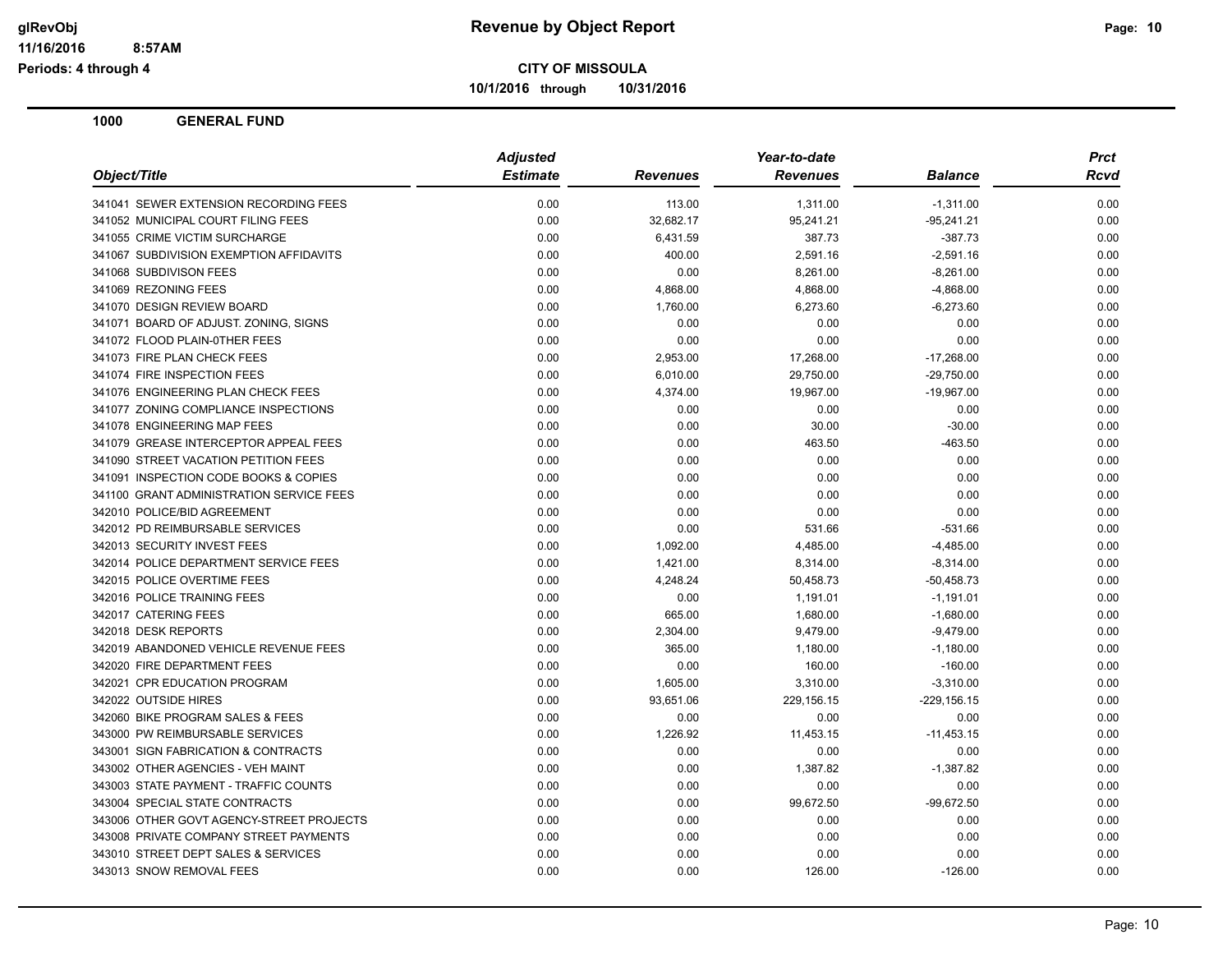**CITY OF MISSOULA**

**10/1/2016 through 10/31/2016**

| Object/Title                                   | <b>Adjusted</b><br><b>Estimate</b> | <b>Revenues</b>   | Year-to-date<br><b>Revenues</b> | <b>Balance</b>        | <b>Prct</b><br>Rcvd |
|------------------------------------------------|------------------------------------|-------------------|---------------------------------|-----------------------|---------------------|
| 343018 *** Title Not Found ***                 | 0.00                               | 0.00              | 0.00                            | 0.00                  | 0.00                |
| 343080 STATE MAINTENANCE CONTRACT              | 0.00                               | 119,455.50        | 124,040.40                      | $-124,040.40$         | 0.00                |
| 343082 MDT URBAN PROJECTS                      | 0.00                               | 0.00              | 0.00                            | 0.00                  | 0.00                |
| 343083 CONTRACT SEWER APPLICATIONS             | 0.00                               | 0.00              | 0.00                            | 0.00                  | 0.00                |
| 343084 STREET MAINTENANCE MATERIALS REIMB      |                                    |                   |                                 | 0.00                  | 0.00                |
| 343097 SIDEWALK AND CURB FEES                  | 0.00                               | 0.00              | 0.00                            |                       |                     |
| 343311 SALE OF NICHES                          | 0.00<br>0.00                       | 65,444.87<br>0.00 | 151,785.58<br>0.00              | $-151,785.58$<br>0.00 | 0.00<br>0.00        |
| 343320 CEMETERY - SALE OF PLOTS                | 0.00                               | 1,050.00          | 8,450.00                        | $-8,450.00$           | 0.00                |
| 343321 CEMETERY FOUNDATIONS                    | 0.00                               | 900.00            |                                 | $-2,015.00$           | 0.00                |
| 343322 CEMETERY FLOWER CARE                    | 0.00                               | 0.00              | 2,015.00<br>0.00                | 0.00                  | 0.00                |
|                                                |                                    |                   |                                 |                       |                     |
| 343323 CEMETERY - LINER INSTALL FEES           | 0.00                               | 400.00            | 5,800.00                        | $-5,800.00$           | 0.00                |
| 343324 OTHER CEMETERY FEES                     | 0.00                               | 150.00            | 600.00                          | $-600.00$             | 0.00                |
| 343325 2ND INTERMENT RIGHT                     | 0.00                               | 200.00            | 1,400.00                        | $-1,400.00$           | 0.00                |
| 343340 CEMETERY - OPENINGS & CLOSINGS          | 0.00                               | 700.00            | 6,125.00                        | $-6,125.00$           | 0.00                |
| 343350 CEMETERY CARE, FEES                     | 0.00                               | 0.00              | 0.00                            | 0.00                  | 0.00                |
| 343360 WEED CONTROL                            | 0.00                               | 0.00              | 0.00                            | 0.00                  | 0.00                |
| 346029 PARKS PETTY CASH FUND                   | 0.00                               | 0.00              | 0.00                            | 0.00                  | 0.00                |
| 346031 RECREATION FEES                         | 0.00                               | 17,072.50         | 84,682.84                       | $-84,682.84$          | 0.00                |
| 346033 PARK FEES/FACILITY RENTALS              | 0.00                               | 2,729.60          | 26,088.79                       | $-26,088.79$          | 0.00                |
| 346034 GROUNDS MAINTENANCE CONTRACT            | 0.00                               | 0.00              | 0.00                            | 0.00                  | 0.00                |
| 346036 PARK CONCESSION FEES                    | 0.00                               | 0.00              | 375.00                          | $-375.00$             | 0.00                |
| 346037 YOUTH DRUG COURT CONTRACT               | 0.00                               | 0.00              | 0.00                            | 0.00                  | 0.00                |
| 346050 COUNTY PLAYGROUND CONTRACT              | 0.00                               | 0.00              | 0.00                            | 0.00                  | 0.00                |
| 346051 MONTANA PARKS/REC CONFERENCE 2012       | 0.00                               | 0.00              | 0.00                            | 0.00                  | 0.00                |
| 346070 RECREATION GENERAL MERCHANDISE          | 0.00                               | 0.00              | 0.00                            | 0.00                  | 0.00                |
| <b>CHARGES FOR SERVICES</b><br><b>Total</b>    | 0.00                               | 374,410.60        | 1,020,572.98                    | $-1,020,572.98$       | 0.00                |
| 350000 FINES & FORFEITURES                     |                                    |                   |                                 |                       |                     |
| 351022 LAW ENFORCEMENT ACADEMY SURCHARGE #!    | 0.00                               | $-11,462.39$      | 0.00                            | 0.00                  | 0.00                |
| 351031 TRAFFIC FINES                           | 0.00                               | 125,394.60        | 355,461.82                      | $-355,461.82$         | 0.00                |
| 351032 SURCHARGE ON FINES                      | 0.00                               | 8,003.63          | 24,827.92                       | $-24,827.92$          | 0.00                |
| 351033 PUBLIC DEFENDER FEES                    | 0.00                               | 0.00              | 18,466.93                       | $-18,466.93$          | 0.00                |
| 351034 CELLULAR PHONE FINES                    | 0.00                               | 10,394.25         | 28,188.00                       | $-28,188.00$          | 0.00                |
| 351035 CELL PHONE FINES: EDUCATION             | 0.00                               | 10,394.25         | 28,188.00                       | $-28,188.00$          | 0.00                |
| 355000 FALSE ALARM PENALTY                     | 0.00                               | 1,040.00          | 1,716.00                        | $-1,716.00$           | 0.00                |
| <b>FINES &amp; FORFEITURES</b><br><b>Total</b> | 0.00                               | 143,764.34        | 456,848.67                      | -456,848.67           | 0.00                |
| 360000 MISCELLANEOUS REVENUES                  |                                    |                   |                                 |                       |                     |
| 360000 MISCELLANEOUS REVENUES                  | 0.00                               | 0.00              | 0.00                            | 0.00                  | 0.00                |
| 360001 COPIES                                  | 0.00                               | 220.25            | 450.25                          | $-450.25$             | 0.00                |
| 360002 PHONES                                  | 0.00                               | 0.00              | 0.00                            | 0.00                  | 0.00                |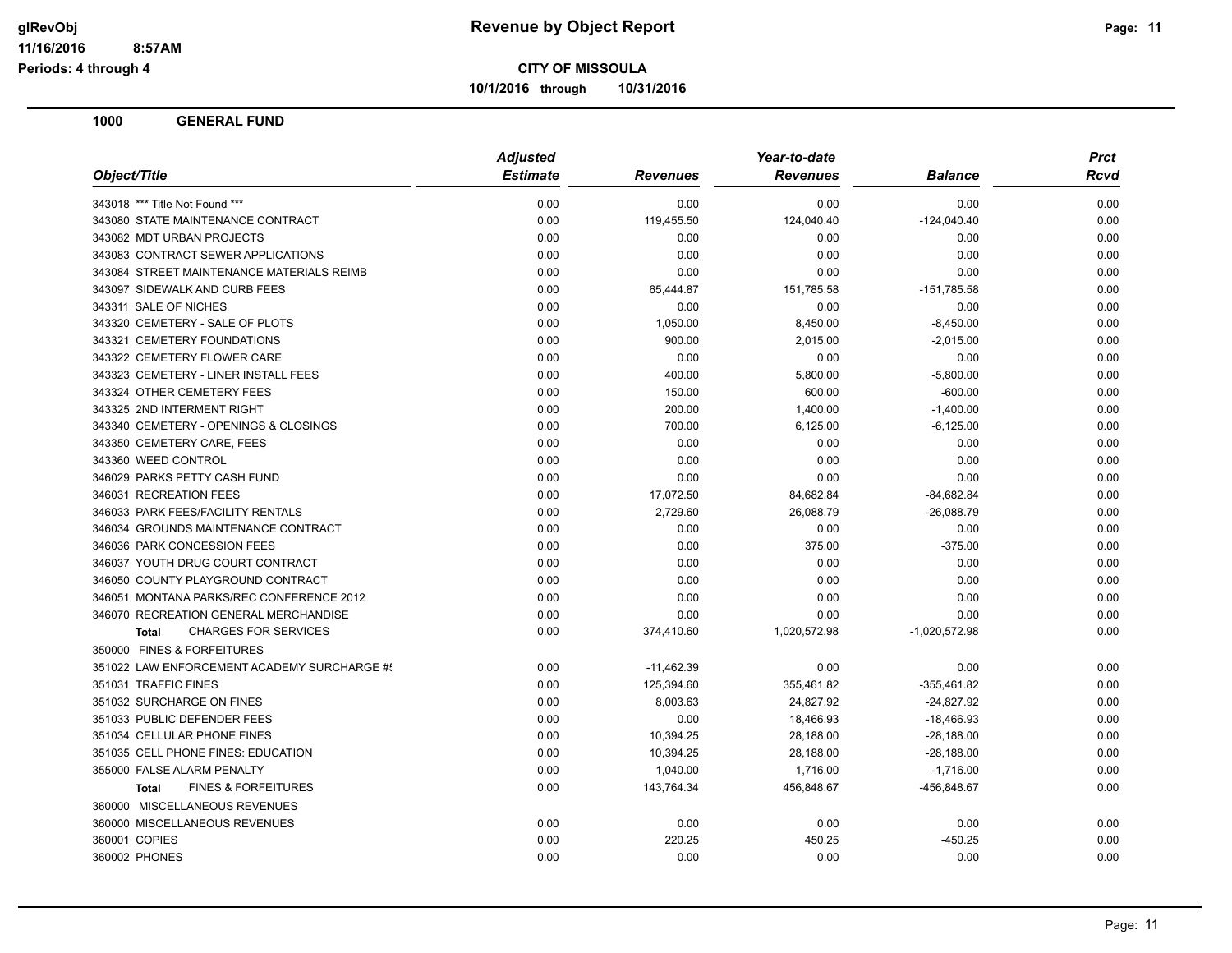**10/1/2016 through 10/31/2016**

| <b>Estimate</b><br><b>Revenues</b><br><b>Balance</b><br>Rcvd<br><b>Revenues</b><br>0.00<br>0.00<br>0.00<br>0.00<br>0.00<br>0.00<br>250.23<br>700.75<br>$-700.75$<br>0.00<br>0.00<br>0.00<br>0.00<br>0.00<br>0.00<br>0.00<br>0.00<br>1.00<br>1.00<br>$-1.00$<br>0.00<br>0.00<br>0.00<br>0.00<br>0.00<br>0.00<br>0.00<br>0.00<br>0.00<br>0.00<br>0.00<br>0.00<br>0.00<br>0.00<br>0.00<br>0.00<br>15.00<br>60.00<br>$-60.00$<br>0.00<br>0.00<br>0.00<br>0.00<br>0.00<br>0.00<br>0.00<br>0.00<br>0.00<br>0.00<br>0.00<br>0.00<br>0.00<br>0.00<br>0.00<br>0.00<br>0.00<br>0.00<br>0.00<br>0.00<br>0.00<br>0.00<br>0.00<br>14,445.22<br>$-14,445.22$<br>0.00<br>0.00<br>692.77<br>2,559.85<br>$-2,559.85$<br>0.00<br>0.00<br>0.00<br>0.00<br>0.00<br>0.00<br>0.00<br>0.00<br>0.00<br>0.00<br>0.00<br>0.00<br>2,002.00<br>5,434.00<br>$-5,434.00$<br>0.00<br>0.00<br>0.00<br>0.00<br>0.00<br>0.00<br>0.00<br>0.00<br>0.00<br>0.00<br>0.00<br>0.00<br>0.00<br>0.00<br>0.00<br>0.00<br>0.00<br>0.00<br>0.00<br>0.00<br>0.00<br>0.00<br>0.00<br>0.00<br>0.00<br>0.00<br>0.00<br>0.00<br>0.00<br>0.00<br>0.00<br>0.00<br>0.00<br>0.00<br>0.00<br>0.00<br>1,992.39<br>$-1,992.39$<br>0.00<br>79.00<br>0.00<br>0.00<br>0.00<br>0.00<br>0.00<br>0.00<br>0.00<br>0.00<br>0.00<br>0.00<br>0.00<br>0.00<br>0.00<br>0.00<br>0.00<br>0.00<br>0.00<br>0.00<br>0.00<br>0.00<br>0.00<br>0.00<br>0.00<br>0.00<br>0.00<br>0.00<br>0.00<br>0.00<br>0.00<br>0.00<br>0.00<br>0.00<br>0.00<br>15,000.00<br>$-15,000.00$<br>0.00<br>0.00<br>0.00<br>0.00<br>0.00<br>0.00<br>0.00<br>0.00<br>0.00<br>0.00<br>0.00<br>0.00<br>0.00<br>0.00<br>0.00<br>0.00<br>0.00<br>0.00<br>0.00<br>0.00<br>0.00<br>MISCELLANEOUS REVENUES<br>0.00<br>3,260.25<br>0.00<br>40,643.46<br>$-40,643.46$<br>Total<br><b>INVESTMENTS &amp; ROYALTY EARNINGS</b><br>0.00<br>138.26<br>138.26<br>$-138.26$<br>0.00 | Object/Title                                 | <b>Adjusted</b> | Year-to-date | <b>Prct</b> |
|---------------------------------------------------------------------------------------------------------------------------------------------------------------------------------------------------------------------------------------------------------------------------------------------------------------------------------------------------------------------------------------------------------------------------------------------------------------------------------------------------------------------------------------------------------------------------------------------------------------------------------------------------------------------------------------------------------------------------------------------------------------------------------------------------------------------------------------------------------------------------------------------------------------------------------------------------------------------------------------------------------------------------------------------------------------------------------------------------------------------------------------------------------------------------------------------------------------------------------------------------------------------------------------------------------------------------------------------------------------------------------------------------------------------------------------------------------------------------------------------------------------------------------------------------------------------------------------------------------------------------------------------------------------------------------------------------------------------------------------------------------------------------------------------------------------------------------------------------------------|----------------------------------------------|-----------------|--------------|-------------|
|                                                                                                                                                                                                                                                                                                                                                                                                                                                                                                                                                                                                                                                                                                                                                                                                                                                                                                                                                                                                                                                                                                                                                                                                                                                                                                                                                                                                                                                                                                                                                                                                                                                                                                                                                                                                                                                               |                                              |                 |              |             |
|                                                                                                                                                                                                                                                                                                                                                                                                                                                                                                                                                                                                                                                                                                                                                                                                                                                                                                                                                                                                                                                                                                                                                                                                                                                                                                                                                                                                                                                                                                                                                                                                                                                                                                                                                                                                                                                               | 360003 MMIA REIMBURSEMENT-ATTORNEY           |                 |              |             |
|                                                                                                                                                                                                                                                                                                                                                                                                                                                                                                                                                                                                                                                                                                                                                                                                                                                                                                                                                                                                                                                                                                                                                                                                                                                                                                                                                                                                                                                                                                                                                                                                                                                                                                                                                                                                                                                               | 360010 MISCELLANEOUS                         |                 |              |             |
|                                                                                                                                                                                                                                                                                                                                                                                                                                                                                                                                                                                                                                                                                                                                                                                                                                                                                                                                                                                                                                                                                                                                                                                                                                                                                                                                                                                                                                                                                                                                                                                                                                                                                                                                                                                                                                                               | 360011 ENERGY REBATES FOR COMPUTER UPGRADES  |                 |              |             |
|                                                                                                                                                                                                                                                                                                                                                                                                                                                                                                                                                                                                                                                                                                                                                                                                                                                                                                                                                                                                                                                                                                                                                                                                                                                                                                                                                                                                                                                                                                                                                                                                                                                                                                                                                                                                                                                               | 360050 OVER/SHORT                            |                 |              |             |
|                                                                                                                                                                                                                                                                                                                                                                                                                                                                                                                                                                                                                                                                                                                                                                                                                                                                                                                                                                                                                                                                                                                                                                                                                                                                                                                                                                                                                                                                                                                                                                                                                                                                                                                                                                                                                                                               | 360100 REFUNDS                               |                 |              |             |
|                                                                                                                                                                                                                                                                                                                                                                                                                                                                                                                                                                                                                                                                                                                                                                                                                                                                                                                                                                                                                                                                                                                                                                                                                                                                                                                                                                                                                                                                                                                                                                                                                                                                                                                                                                                                                                                               | 362000 OTHER MISCELLANEOUS REVENUE           |                 |              |             |
|                                                                                                                                                                                                                                                                                                                                                                                                                                                                                                                                                                                                                                                                                                                                                                                                                                                                                                                                                                                                                                                                                                                                                                                                                                                                                                                                                                                                                                                                                                                                                                                                                                                                                                                                                                                                                                                               | 362001 MUNICIPAL COURT BAD CHECK CHARGES     |                 |              |             |
|                                                                                                                                                                                                                                                                                                                                                                                                                                                                                                                                                                                                                                                                                                                                                                                                                                                                                                                                                                                                                                                                                                                                                                                                                                                                                                                                                                                                                                                                                                                                                                                                                                                                                                                                                                                                                                                               | 362002 BAD CHECK CHARGES                     |                 |              |             |
|                                                                                                                                                                                                                                                                                                                                                                                                                                                                                                                                                                                                                                                                                                                                                                                                                                                                                                                                                                                                                                                                                                                                                                                                                                                                                                                                                                                                                                                                                                                                                                                                                                                                                                                                                                                                                                                               | 362003 US BANK FEE REIMBURSEMENT             |                 |              |             |
|                                                                                                                                                                                                                                                                                                                                                                                                                                                                                                                                                                                                                                                                                                                                                                                                                                                                                                                                                                                                                                                                                                                                                                                                                                                                                                                                                                                                                                                                                                                                                                                                                                                                                                                                                                                                                                                               | 362004 URD III FACADE IMPROVEMENT LOAN REC   |                 |              |             |
|                                                                                                                                                                                                                                                                                                                                                                                                                                                                                                                                                                                                                                                                                                                                                                                                                                                                                                                                                                                                                                                                                                                                                                                                                                                                                                                                                                                                                                                                                                                                                                                                                                                                                                                                                                                                                                                               | 362011 SALE OF UNCLAIMED PROPERTY            |                 |              |             |
|                                                                                                                                                                                                                                                                                                                                                                                                                                                                                                                                                                                                                                                                                                                                                                                                                                                                                                                                                                                                                                                                                                                                                                                                                                                                                                                                                                                                                                                                                                                                                                                                                                                                                                                                                                                                                                                               | 362012 REC/GREEN TAG PROGRAM                 |                 |              |             |
|                                                                                                                                                                                                                                                                                                                                                                                                                                                                                                                                                                                                                                                                                                                                                                                                                                                                                                                                                                                                                                                                                                                                                                                                                                                                                                                                                                                                                                                                                                                                                                                                                                                                                                                                                                                                                                                               | 364012 SALE OF SURPLUS PROPERTY              |                 |              |             |
|                                                                                                                                                                                                                                                                                                                                                                                                                                                                                                                                                                                                                                                                                                                                                                                                                                                                                                                                                                                                                                                                                                                                                                                                                                                                                                                                                                                                                                                                                                                                                                                                                                                                                                                                                                                                                                                               | 364040 INSURANCE AND DAMAGE RECOVERY         |                 |              |             |
|                                                                                                                                                                                                                                                                                                                                                                                                                                                                                                                                                                                                                                                                                                                                                                                                                                                                                                                                                                                                                                                                                                                                                                                                                                                                                                                                                                                                                                                                                                                                                                                                                                                                                                                                                                                                                                                               | 364041 WORKERS COMPENSATION REIMBURSEMENT    |                 |              |             |
|                                                                                                                                                                                                                                                                                                                                                                                                                                                                                                                                                                                                                                                                                                                                                                                                                                                                                                                                                                                                                                                                                                                                                                                                                                                                                                                                                                                                                                                                                                                                                                                                                                                                                                                                                                                                                                                               | 364042 EXPENDITURE REIMBURSEMENTS            |                 |              |             |
|                                                                                                                                                                                                                                                                                                                                                                                                                                                                                                                                                                                                                                                                                                                                                                                                                                                                                                                                                                                                                                                                                                                                                                                                                                                                                                                                                                                                                                                                                                                                                                                                                                                                                                                                                                                                                                                               | 364043 RATTLESNAKE CORRIDOR REIMBURSEMENT    |                 |              |             |
|                                                                                                                                                                                                                                                                                                                                                                                                                                                                                                                                                                                                                                                                                                                                                                                                                                                                                                                                                                                                                                                                                                                                                                                                                                                                                                                                                                                                                                                                                                                                                                                                                                                                                                                                                                                                                                                               | 364044 EMERGENCY RESPONSE REIMBURSEMENT      |                 |              |             |
|                                                                                                                                                                                                                                                                                                                                                                                                                                                                                                                                                                                                                                                                                                                                                                                                                                                                                                                                                                                                                                                                                                                                                                                                                                                                                                                                                                                                                                                                                                                                                                                                                                                                                                                                                                                                                                                               | 364047 MMIA EXPENDITURE REIMBURSEMENT        |                 |              |             |
|                                                                                                                                                                                                                                                                                                                                                                                                                                                                                                                                                                                                                                                                                                                                                                                                                                                                                                                                                                                                                                                                                                                                                                                                                                                                                                                                                                                                                                                                                                                                                                                                                                                                                                                                                                                                                                                               | 364051 DOT RADAR GRANT                       |                 |              |             |
|                                                                                                                                                                                                                                                                                                                                                                                                                                                                                                                                                                                                                                                                                                                                                                                                                                                                                                                                                                                                                                                                                                                                                                                                                                                                                                                                                                                                                                                                                                                                                                                                                                                                                                                                                                                                                                                               | 364053 EXPENDITURE REIMB-FIRE SERVICES       |                 |              |             |
|                                                                                                                                                                                                                                                                                                                                                                                                                                                                                                                                                                                                                                                                                                                                                                                                                                                                                                                                                                                                                                                                                                                                                                                                                                                                                                                                                                                                                                                                                                                                                                                                                                                                                                                                                                                                                                                               | 364060 REIMB LETTER OF CREDIT-709 PARKVIEW   |                 |              |             |
|                                                                                                                                                                                                                                                                                                                                                                                                                                                                                                                                                                                                                                                                                                                                                                                                                                                                                                                                                                                                                                                                                                                                                                                                                                                                                                                                                                                                                                                                                                                                                                                                                                                                                                                                                                                                                                                               | 364061 REIMB LETTER OF CREDIT-LINNEA LANE    |                 |              |             |
|                                                                                                                                                                                                                                                                                                                                                                                                                                                                                                                                                                                                                                                                                                                                                                                                                                                                                                                                                                                                                                                                                                                                                                                                                                                                                                                                                                                                                                                                                                                                                                                                                                                                                                                                                                                                                                                               | 365000 DONATIONS                             |                 |              |             |
|                                                                                                                                                                                                                                                                                                                                                                                                                                                                                                                                                                                                                                                                                                                                                                                                                                                                                                                                                                                                                                                                                                                                                                                                                                                                                                                                                                                                                                                                                                                                                                                                                                                                                                                                                                                                                                                               | 365001 *** Title Not Found ***               |                 |              |             |
|                                                                                                                                                                                                                                                                                                                                                                                                                                                                                                                                                                                                                                                                                                                                                                                                                                                                                                                                                                                                                                                                                                                                                                                                                                                                                                                                                                                                                                                                                                                                                                                                                                                                                                                                                                                                                                                               | 365003 DONATIONS - SMOKE ALARMS              |                 |              |             |
|                                                                                                                                                                                                                                                                                                                                                                                                                                                                                                                                                                                                                                                                                                                                                                                                                                                                                                                                                                                                                                                                                                                                                                                                                                                                                                                                                                                                                                                                                                                                                                                                                                                                                                                                                                                                                                                               | 365004 GRANT CR TRAIL ASSN DONATION          |                 |              |             |
|                                                                                                                                                                                                                                                                                                                                                                                                                                                                                                                                                                                                                                                                                                                                                                                                                                                                                                                                                                                                                                                                                                                                                                                                                                                                                                                                                                                                                                                                                                                                                                                                                                                                                                                                                                                                                                                               | 365015 DONATIONS - COMBAT CHALLENGE          |                 |              |             |
|                                                                                                                                                                                                                                                                                                                                                                                                                                                                                                                                                                                                                                                                                                                                                                                                                                                                                                                                                                                                                                                                                                                                                                                                                                                                                                                                                                                                                                                                                                                                                                                                                                                                                                                                                                                                                                                               | 365016 LOCAL MATCH MDT                       |                 |              |             |
|                                                                                                                                                                                                                                                                                                                                                                                                                                                                                                                                                                                                                                                                                                                                                                                                                                                                                                                                                                                                                                                                                                                                                                                                                                                                                                                                                                                                                                                                                                                                                                                                                                                                                                                                                                                                                                                               | 365017 LOCAL MATCH TRANSIT                   |                 |              |             |
|                                                                                                                                                                                                                                                                                                                                                                                                                                                                                                                                                                                                                                                                                                                                                                                                                                                                                                                                                                                                                                                                                                                                                                                                                                                                                                                                                                                                                                                                                                                                                                                                                                                                                                                                                                                                                                                               | 365018 DONATIONS - MLCT CONFERENCE           |                 |              |             |
|                                                                                                                                                                                                                                                                                                                                                                                                                                                                                                                                                                                                                                                                                                                                                                                                                                                                                                                                                                                                                                                                                                                                                                                                                                                                                                                                                                                                                                                                                                                                                                                                                                                                                                                                                                                                                                                               | 365021 PARKS AND RECS GRANTS & CONTRIBUTIONS |                 |              |             |
|                                                                                                                                                                                                                                                                                                                                                                                                                                                                                                                                                                                                                                                                                                                                                                                                                                                                                                                                                                                                                                                                                                                                                                                                                                                                                                                                                                                                                                                                                                                                                                                                                                                                                                                                                                                                                                                               | 365022 NEIGHBORHOOD COUNCIL DONATIONS        |                 |              |             |
|                                                                                                                                                                                                                                                                                                                                                                                                                                                                                                                                                                                                                                                                                                                                                                                                                                                                                                                                                                                                                                                                                                                                                                                                                                                                                                                                                                                                                                                                                                                                                                                                                                                                                                                                                                                                                                                               | 368000 SALE OF COINS                         |                 |              |             |
|                                                                                                                                                                                                                                                                                                                                                                                                                                                                                                                                                                                                                                                                                                                                                                                                                                                                                                                                                                                                                                                                                                                                                                                                                                                                                                                                                                                                                                                                                                                                                                                                                                                                                                                                                                                                                                                               | 368001 SALE OF POLICE PROMOTIONS             |                 |              |             |
|                                                                                                                                                                                                                                                                                                                                                                                                                                                                                                                                                                                                                                                                                                                                                                                                                                                                                                                                                                                                                                                                                                                                                                                                                                                                                                                                                                                                                                                                                                                                                                                                                                                                                                                                                                                                                                                               | 368002 SALE OF FIRE PROMOTIONS               |                 |              |             |
|                                                                                                                                                                                                                                                                                                                                                                                                                                                                                                                                                                                                                                                                                                                                                                                                                                                                                                                                                                                                                                                                                                                                                                                                                                                                                                                                                                                                                                                                                                                                                                                                                                                                                                                                                                                                                                                               |                                              |                 |              |             |
|                                                                                                                                                                                                                                                                                                                                                                                                                                                                                                                                                                                                                                                                                                                                                                                                                                                                                                                                                                                                                                                                                                                                                                                                                                                                                                                                                                                                                                                                                                                                                                                                                                                                                                                                                                                                                                                               | 370000                                       |                 |              |             |
|                                                                                                                                                                                                                                                                                                                                                                                                                                                                                                                                                                                                                                                                                                                                                                                                                                                                                                                                                                                                                                                                                                                                                                                                                                                                                                                                                                                                                                                                                                                                                                                                                                                                                                                                                                                                                                                               | 371010 INTEREST ON INVESTMENTS               |                 |              |             |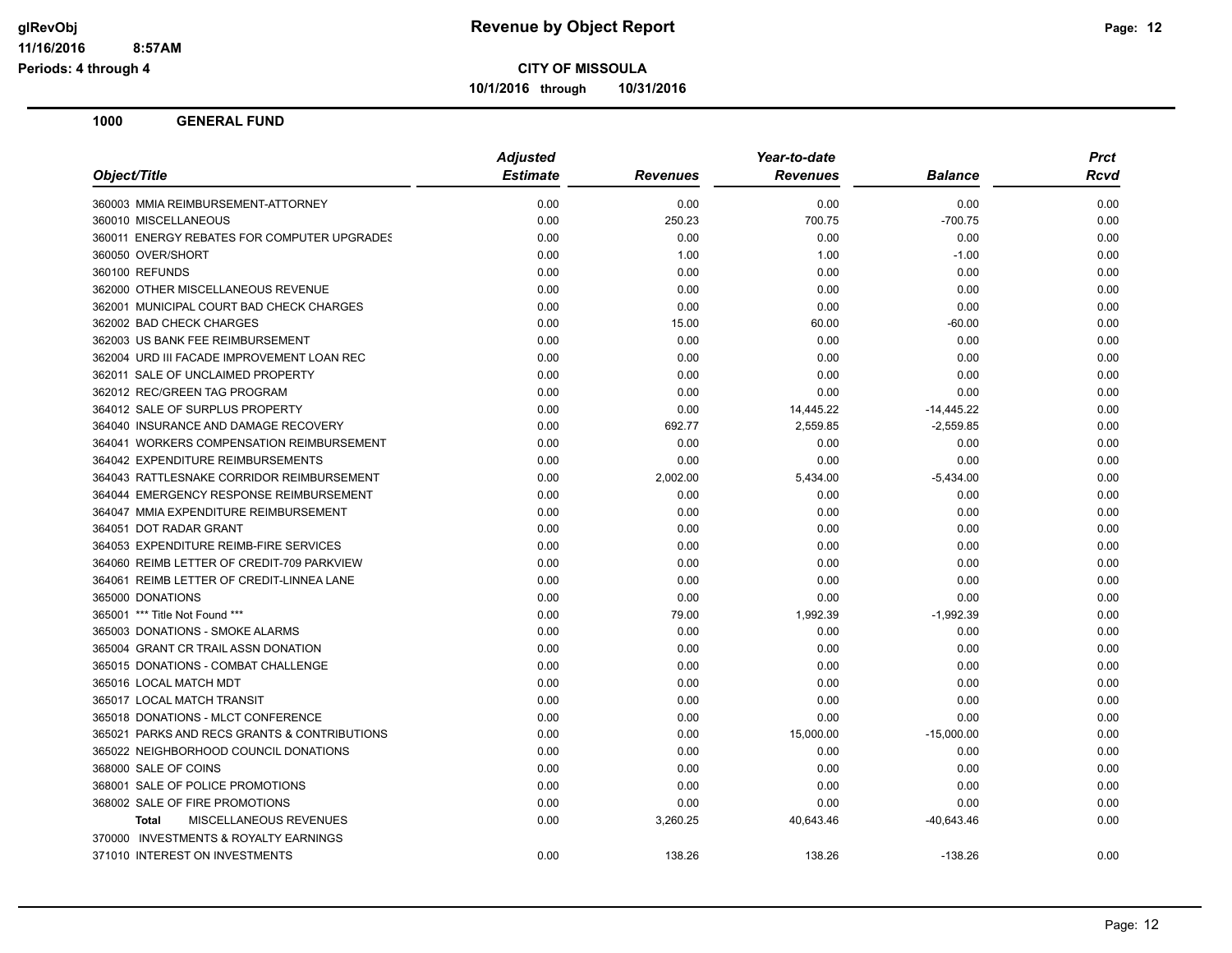**10/1/2016 through 10/31/2016**

| Object/Title                                              | <b>Adjusted</b> |                 |                 | <b>Prct</b>    |             |
|-----------------------------------------------------------|-----------------|-----------------|-----------------|----------------|-------------|
|                                                           | <b>Estimate</b> | <b>Revenues</b> | <b>Revenues</b> | <b>Balance</b> | <b>Rcvd</b> |
| 371020 GAIN/LOSS IN MARKET VALUE OF INVESTMENT            | 0.00            | 0.00            | 0.00            | 0.00           | 0.00        |
| <b>INVESTMENTS &amp; ROYALTY EARNINGS</b><br><b>Total</b> | 0.00            | 138.26          | 138.26          | $-138.26$      | 0.00        |
| 380000 OTHER FINANCING SOURCES                            |                 |                 |                 |                |             |
| 381070 PROCEEDS FROM NOTES/LOANS/INTERCAP                 | 0.00            | 0.00            | 0.00            | 0.00           | 0.00        |
| 381090 PROCEEDS FROM CAPITAL LEASE                        | 0.00            | 0.00            | 0.00            | 0.00           | 0.00        |
| 382010 SALE OF FIXED ASSETS                               | 0.00            | 0.00            | 0.00            | 0.00           | 0.00        |
| 383000 OPERATING TRANSFERS                                | 0.00            | 0.00            | 0.00            | 0.00           | 0.00        |
| 383001 TRANS FR FLUSHING DISTRICT                         | 0.00            | 0.00            | 0.00            | 0.00           | 0.00        |
| 383002 TRANS FR GAS TAX                                   | 0.00            | 0.00            | 0.00            | 0.00           | 0.00        |
| 383003 TRANS FR COMPREHENSIVE INSURANCE LEVY              | 0.00            | 0.00            | 0.00            | 0.00           | 0.00        |
| 383004 TRANS FR EMPLOYEE HEALTH INSURANCE LEV             | 0.00            | 0.00            | 0.00            | 0.00           | 0.00        |
| 383007 TRANS FR CABLE FRANCHISE                           | 0.00            | 0.00            | 0.00            | 0.00           | 0.00        |
| 383008 TRANS FR RUSSELL PARK DISTRICT                     | 0.00            | 0.00            | 0.00            | 0.00           | 0.00        |
| 383009 TRANS FR TITLE I                                   | 0.00            | 0.00            | 0.00            | 0.00           | 0.00        |
| 383010 TRANS FR CIP                                       | 0.00            | 0.00            | 0.00            | 0.00           | 0.00        |
| 383011 TRANS FR SID REVOLVING                             | 0.00            | 0.00            | 0.00            | 0.00           | 0.00        |
| 383014 TRANS FR MRA                                       | 0.00            | 0.00            | 0.00            | 0.00           | 0.00        |
| 383015 TRANS FR MPC                                       | 0.00            | 0.00            | 0.00            | 0.00           | 0.00        |
| 383017 TRANS FR BUILDING                                  | 0.00            | 0.00            | 0.00            | 0.00           | 0.00        |
| 383018 TRANS FR WILLOWWOOD PARK DISTRICT                  | 0.00            | 0.00            | 0.00            | 0.00           | 0.00        |
| 383020 TRANS FR CEMETERY CARE                             | 0.00            | 0.00            | 0.00            | 0.00           | 0.00        |
| 383021 TRANS FR P&R TRAILS DEVLP                          | 0.00            | 0.00            | 0.00            | 0.00           | 0.00        |
| 383024 TRANS FR SEWER CLEARING                            | 0.00            | 0.00            | 0.00            | 0.00           | 0.00        |
| 383027 TRANS FR URD                                       | 0.00            | 0.00            | 0.00            | 0.00           | 0.00        |
| 383028 TRANS FROM GF FOR HEALTH RESERVE                   | 0.00            | 0.00            | 0.00            | 0.00           | 0.00        |
| 383046 TRANS FR PARKS MAINTENANCE DIST                    | 0.00            | 0.00            | 0.00            | 0.00           | 0.00        |
| 383047 TRANS FR STREET MAINTENANCE DISTRICT               | 0.00            | 0.00            | 0.00            | 0.00           | 0.00        |
| 383050 TRANSFER FROM IMPACT FEES                          | 0.00            | 0.00            | 0.00            | 0.00           | 0.00        |
| 383065 TRANSFER FROM WWTF                                 | 0.00            | 0.00            | 0.00            | 0.00           | 0.00        |
| OTHER FINANCING SOURCES<br>Total                          | 0.00            | 0.00            | 0.00            | 0.00           | 0.00        |
| 390000 INTERNAL SERVICES                                  |                 |                 |                 |                |             |
| 399999 NEW REQUESTS FUNDING                               | 0.00            | 0.00            | 0.00            | 0.00           | 0.00        |
| <b>INTERNAL SERVICES</b><br><b>Total</b>                  | 0.00            | 0.00            | 0.00            | 0.00           | 0.00        |
| <b>GENERAL FUND</b><br><b>Total</b>                       | 0.00            | 866,917.52      | 4,702,960.87    | -4,702,960.87  | 0.00        |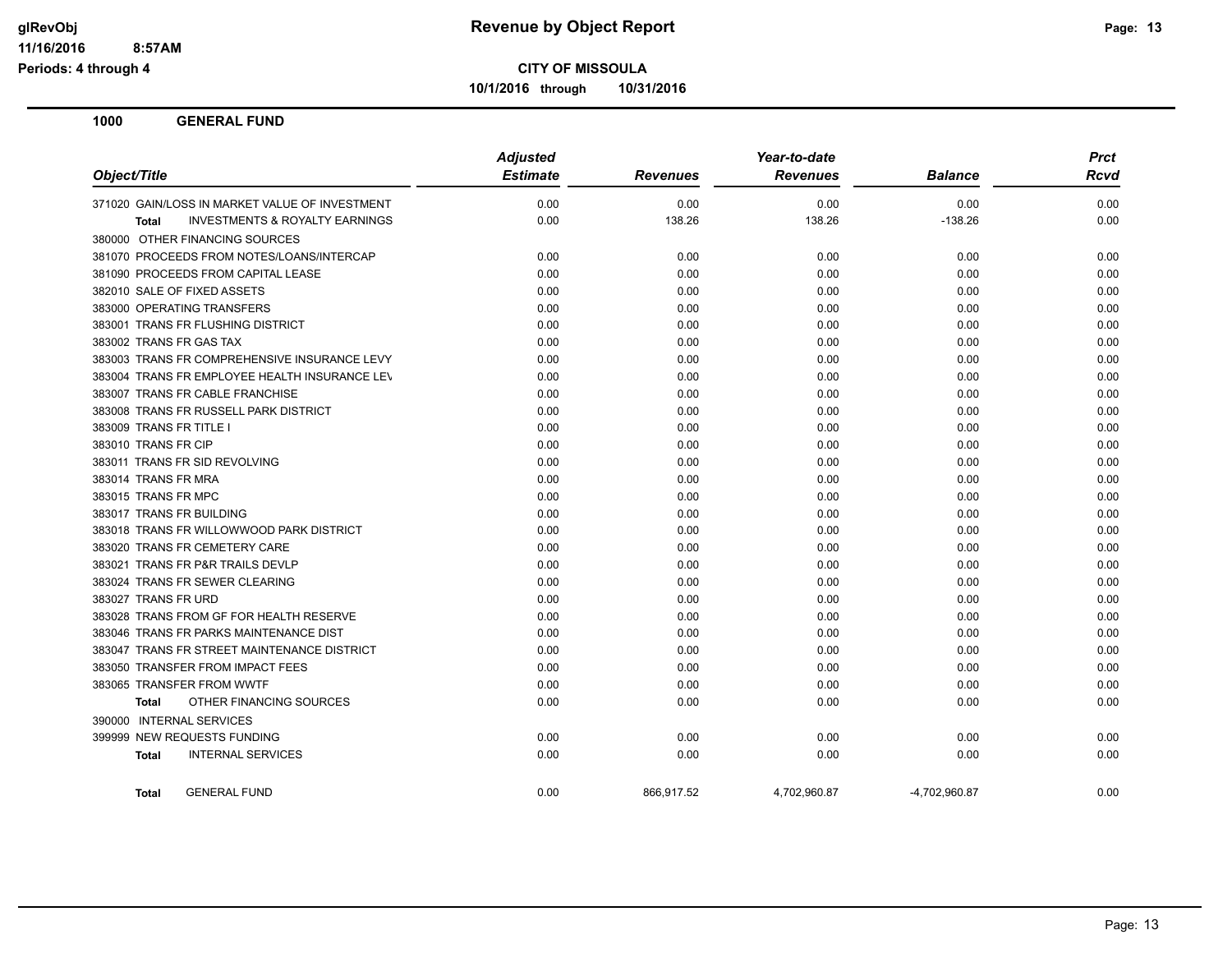**10/1/2016 through 10/31/2016**

# **1211 PARK ACQUISITION & DEVELOPMENT**

## **1211 PARK ACQUISITION & DEVELOPMENT**

|                                                           | <b>Adjusted</b> |                 | Year-to-date    | <b>Prct</b>    |      |
|-----------------------------------------------------------|-----------------|-----------------|-----------------|----------------|------|
| Object/Title                                              | <b>Estimate</b> | <b>Revenues</b> | <b>Revenues</b> | <b>Balance</b> | Rcvd |
| 340000 CHARGES FOR SERVICES                               |                 |                 |                 |                |      |
| 346080 PAYMENT IN LIEU OF PARKS                           | 0.00            | 0.00            | 0.00            | 0.00           | 0.00 |
| 346082 HIGH PARK EASEMENT EXCHANGE                        | 0.00            | 0.00            | 0.00            | 0.00           | 0.00 |
| <b>CHARGES FOR SERVICES</b><br><b>Total</b>               | 0.00            | 0.00            | 0.00            | 0.00           | 0.00 |
| 360000 MISCELLANEOUS REVENUES                             |                 |                 |                 |                |      |
| 360010 MISCELLANEOUS                                      | 0.00            | 0.00            | 0.00            | 0.00           | 0.00 |
| 360016 LAFRAY PARK DONATIONS                              | 0.00            | 0.00            | 0.00            | 0.00           | 0.00 |
| 360017 PARK PLANS FORFEITURE                              | 0.00            | 0.00            | 0.00            | 0.00           | 0.00 |
| 360020 GREENOUGH PARK ENCROACHMENTS                       | 0.00            | 0.00            | 0.00            | 0.00           | 0.00 |
| 365102 RECREATION YOUTH & ADULT SPORTS                    | 0.00            | 0.00            | 0.00            | 0.00           | 0.00 |
| MISCELLANEOUS REVENUES<br><b>Total</b>                    | 0.00            | 0.00            | 0.00            | 0.00           | 0.00 |
| <b>INVESTMENTS &amp; ROYALTY EARNINGS</b><br>370000       |                 |                 |                 |                |      |
| 371010 INTEREST ON INVESTMENTS                            | 0.00            | 0.00            | 0.00            | 0.00           | 0.00 |
| 371020 GAIN/LOSS IN MARKET VALUE OF INVESTMENTS           | 0.00            | 0.00            | 0.00            | 0.00           | 0.00 |
| <b>INVESTMENTS &amp; ROYALTY EARNINGS</b><br><b>Total</b> | 0.00            | 0.00            | 0.00            | 0.00           | 0.00 |
| 380000 OTHER FINANCING SOURCES                            |                 |                 |                 |                |      |
| 383000 OPERATING TRANSFERS                                | 0.00            | 0.00            | 0.00            | 0.00           | 0.00 |
| 383029 TRANS FR GENERAL                                   | 0.00            | 0.00            | 0.00            | 0.00           | 0.00 |
| OTHER FINANCING SOURCES<br><b>Total</b>                   | 0.00            | 0.00            | 0.00            | 0.00           | 0.00 |
| PARK ACQUISITION & DEVELOPMENT<br><b>Total</b>            | 0.00            | 0.00            | 0.00            | 0.00           | 0.00 |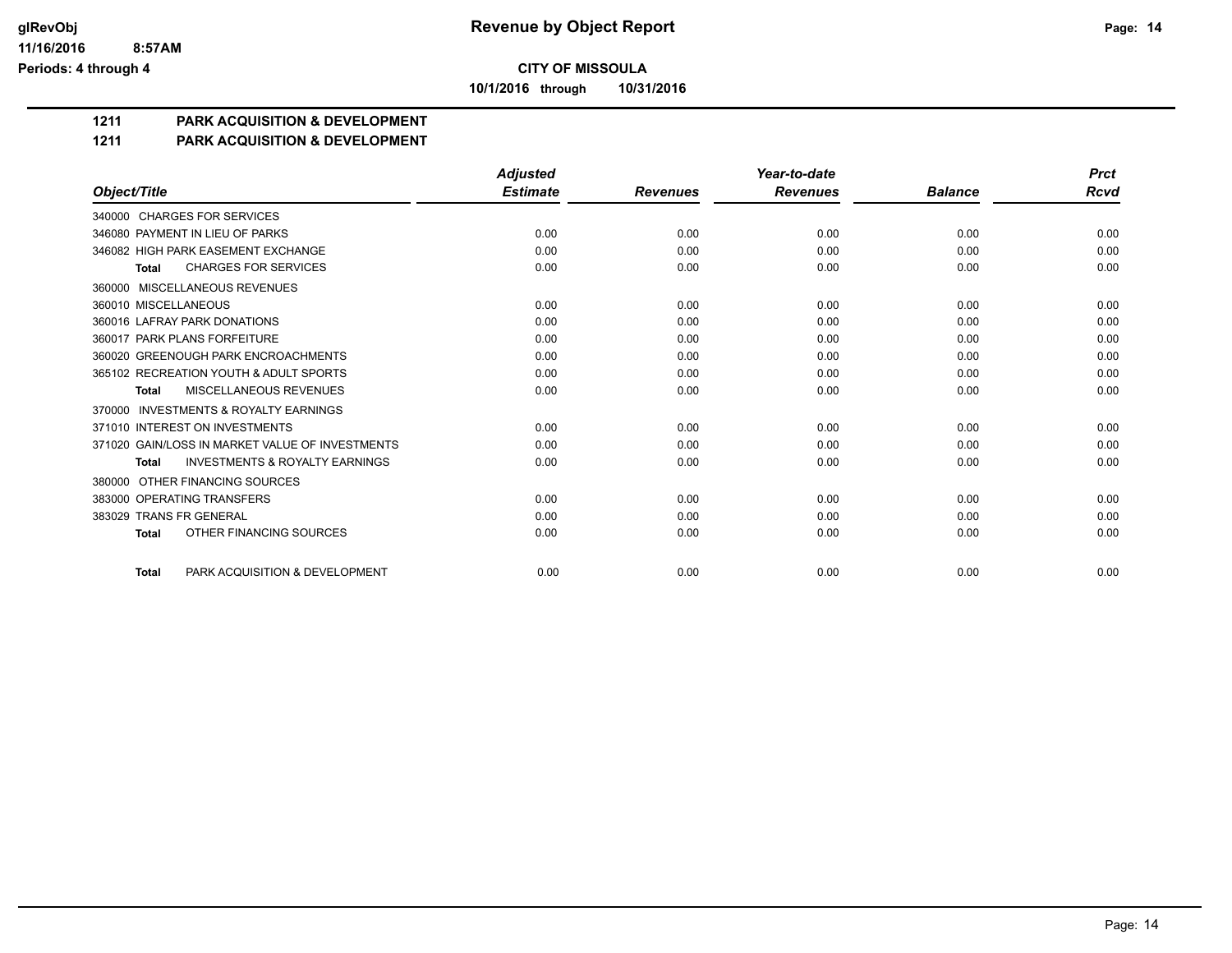**10/1/2016 through 10/31/2016**

# **1211 PARK ACQUISITION & DEVELOPMENT**

|                                                           | <b>Adjusted</b> |                 | Year-to-date    |                | <b>Prct</b> |
|-----------------------------------------------------------|-----------------|-----------------|-----------------|----------------|-------------|
| Object/Title                                              | <b>Estimate</b> | <b>Revenues</b> | <b>Revenues</b> | <b>Balance</b> | Rcvd        |
| 340000 CHARGES FOR SERVICES                               |                 |                 |                 |                |             |
| 346080 PAYMENT IN LIEU OF PARKS                           | 0.00            | 0.00            | 0.00            | 0.00           | 0.00        |
| 346082 HIGH PARK EASEMENT EXCHANGE                        | 0.00            | 0.00            | 0.00            | 0.00           | 0.00        |
| <b>CHARGES FOR SERVICES</b><br><b>Total</b>               | 0.00            | 0.00            | 0.00            | 0.00           | 0.00        |
| 360000 MISCELLANEOUS REVENUES                             |                 |                 |                 |                |             |
| 360010 MISCELLANEOUS                                      | 0.00            | 0.00            | 0.00            | 0.00           | 0.00        |
| 360016 LAFRAY PARK DONATIONS                              | 0.00            | 0.00            | 0.00            | 0.00           | 0.00        |
| 360017 PARK PLANS FORFEITURE                              | 0.00            | 0.00            | 0.00            | 0.00           | 0.00        |
| 360020 GREENOUGH PARK ENCROACHMENTS                       | 0.00            | 0.00            | 0.00            | 0.00           | 0.00        |
| 365102 RECREATION YOUTH & ADULT SPORTS                    | 0.00            | 0.00            | 0.00            | 0.00           | 0.00        |
| <b>MISCELLANEOUS REVENUES</b><br><b>Total</b>             | 0.00            | 0.00            | 0.00            | 0.00           | 0.00        |
| <b>INVESTMENTS &amp; ROYALTY EARNINGS</b><br>370000       |                 |                 |                 |                |             |
| 371010 INTEREST ON INVESTMENTS                            | 0.00            | 0.00            | 0.00            | 0.00           | 0.00        |
| 371020 GAIN/LOSS IN MARKET VALUE OF INVESTMENT            | 0.00            | 0.00            | 0.00            | 0.00           | 0.00        |
| <b>INVESTMENTS &amp; ROYALTY EARNINGS</b><br><b>Total</b> | 0.00            | 0.00            | 0.00            | 0.00           | 0.00        |
| 380000 OTHER FINANCING SOURCES                            |                 |                 |                 |                |             |
| 383000 OPERATING TRANSFERS                                | 0.00            | 0.00            | 0.00            | 0.00           | 0.00        |
| 383029 TRANS FR GENERAL                                   | 0.00            | 0.00            | 0.00            | 0.00           | 0.00        |
| OTHER FINANCING SOURCES<br><b>Total</b>                   | 0.00            | 0.00            | 0.00            | 0.00           | 0.00        |
| PARK ACQUISITION & DEVELOPMENT<br><b>Total</b>            | 0.00            | 0.00            | 0.00            | 0.00           | 0.00        |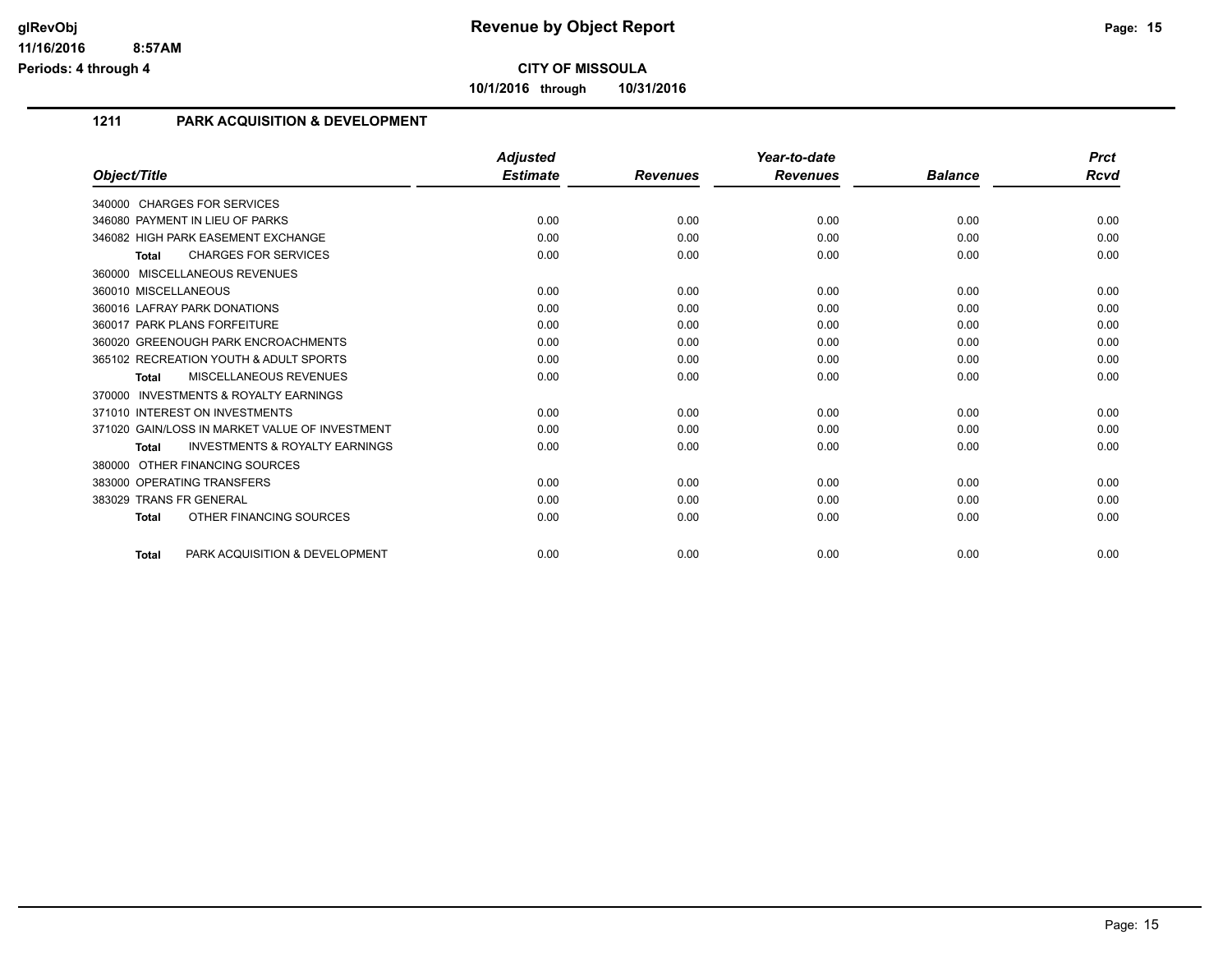**10/1/2016 through 10/31/2016**

**1212 PARK ENTERPRISE FUND**

**1212 PARK ENTERPRISE FUND**

|                                                           | <b>Adjusted</b> |                 | Year-to-date    |                | <b>Prct</b> |
|-----------------------------------------------------------|-----------------|-----------------|-----------------|----------------|-------------|
| Object/Title                                              | <b>Estimate</b> | <b>Revenues</b> | <b>Revenues</b> | <b>Balance</b> | <b>Rcvd</b> |
| 340000 CHARGES FOR SERVICES                               |                 |                 |                 |                |             |
| 346000 FEES                                               | 0.00            | 1,243.89        | 15,398.86       | $-15,398.86$   | 0.00        |
| 346001 TENNIS FEE                                         | 0.00            | 0.00            | 1,280.00        | $-1,280.00$    | 0.00        |
| 346030 SWIMMING POOL FEES                                 | 0.00            | 250.00          | 1,000.00        | $-1,000.00$    | 0.00        |
| 346040 MCCORMICK SWIMMING POOL                            | 0.00            | 0.00            | 0.00            | 0.00           | 0.00        |
| 346056 PICNIC SITE FEES                                   | 0.00            | 0.00            | 0.00            | 0.00           | 0.00        |
| 346060 CURRENTS SWIMMING FACILITY                         | 0.00            | 0.00            | 0.00            | 0.00           | 0.00        |
| <b>CHARGES FOR SERVICES</b><br><b>Total</b>               | 0.00            | 1,493.89        | 17,678.86       | $-17,678.86$   | 0.00        |
| MISCELLANEOUS REVENUES<br>360000                          |                 |                 |                 |                |             |
| 360010 MISCELLANEOUS                                      | 0.00            | 0.00            | 0.00            | 0.00           | 0.00        |
| <b>MISCELLANEOUS REVENUES</b><br><b>Total</b>             | 0.00            | 0.00            | 0.00            | 0.00           | 0.00        |
| <b>INVESTMENTS &amp; ROYALTY EARNINGS</b><br>370000       |                 |                 |                 |                |             |
| 371010 INTEREST ON INVESTMENTS                            | 0.00            | 0.00            | 0.00            | 0.00           | 0.00        |
| 371020 GAIN/LOSS IN MARKET VALUE OF INVESTMENTS           | 0.00            | 0.00            | 0.00            | 0.00           | 0.00        |
| <b>INVESTMENTS &amp; ROYALTY EARNINGS</b><br><b>Total</b> | 0.00            | 0.00            | 0.00            | 0.00           | 0.00        |
| PARK ENTERPRISE FUND<br><b>Total</b>                      | 0.00            | 1,493.89        | 17,678.86       | $-17,678.86$   | 0.00        |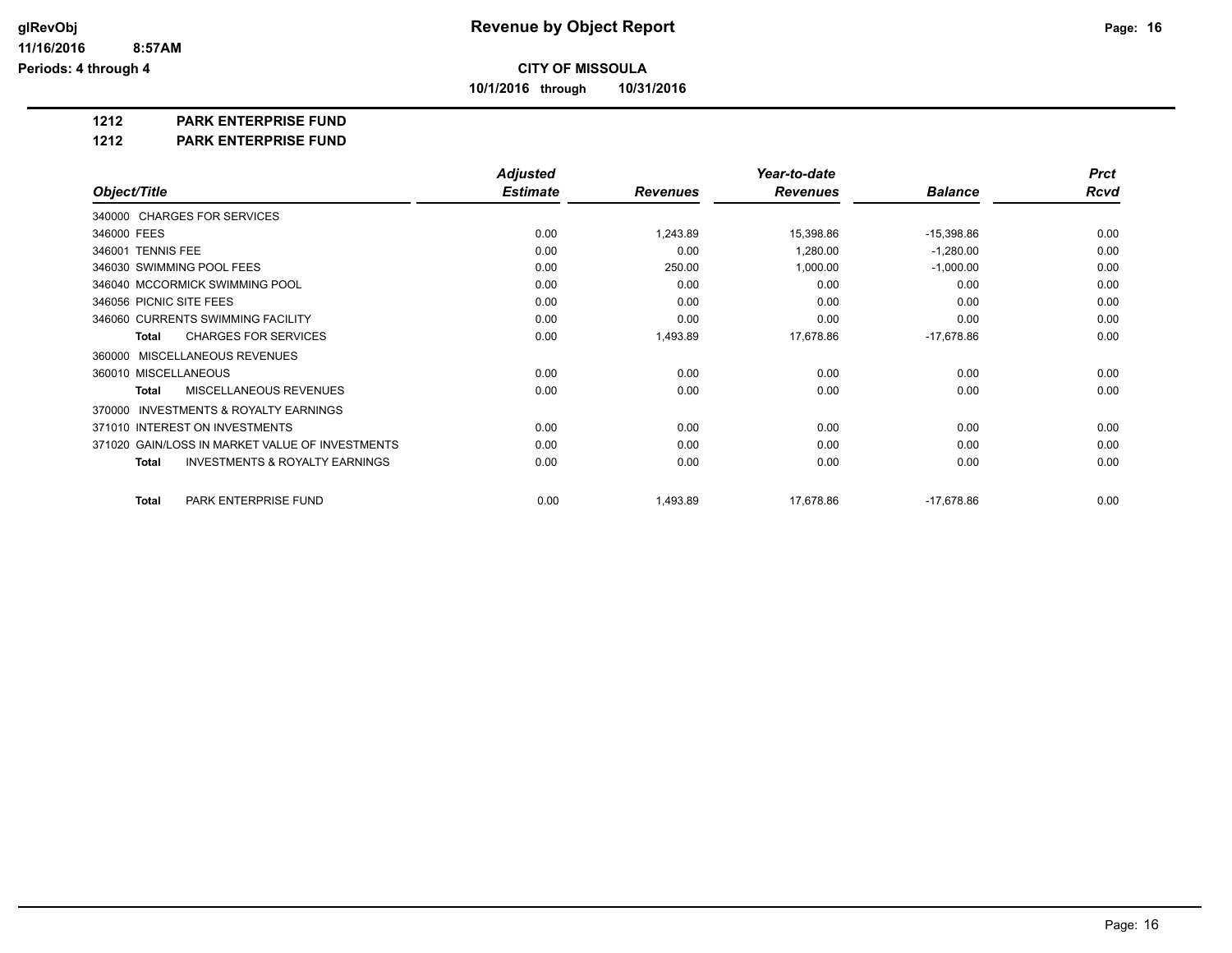**10/1/2016 through 10/31/2016**

#### **1212 PARK ENTERPRISE FUND**

|                                                           | <b>Adjusted</b> |                 | Year-to-date    |                | <b>Prct</b> |
|-----------------------------------------------------------|-----------------|-----------------|-----------------|----------------|-------------|
| Object/Title                                              | <b>Estimate</b> | <b>Revenues</b> | <b>Revenues</b> | <b>Balance</b> | <b>Rcvd</b> |
| 340000 CHARGES FOR SERVICES                               |                 |                 |                 |                |             |
| 346000 FEES                                               | 0.00            | 1,243.89        | 15,398.86       | $-15,398.86$   | 0.00        |
| 346001 TENNIS FEE                                         | 0.00            | 0.00            | 1,280.00        | $-1,280.00$    | 0.00        |
| 346030 SWIMMING POOL FEES                                 | 0.00            | 250.00          | 1,000.00        | $-1,000.00$    | 0.00        |
| 346040 MCCORMICK SWIMMING POOL                            | 0.00            | 0.00            | 0.00            | 0.00           | 0.00        |
| 346056 PICNIC SITE FEES                                   | 0.00            | 0.00            | 0.00            | 0.00           | 0.00        |
| 346060 CURRENTS SWIMMING FACILITY                         | 0.00            | 0.00            | 0.00            | 0.00           | 0.00        |
| <b>CHARGES FOR SERVICES</b><br>Total                      | 0.00            | 1,493.89        | 17,678.86       | $-17,678.86$   | 0.00        |
| 360000 MISCELLANEOUS REVENUES                             |                 |                 |                 |                |             |
| 360010 MISCELLANEOUS                                      | 0.00            | 0.00            | 0.00            | 0.00           | 0.00        |
| MISCELLANEOUS REVENUES<br>Total                           | 0.00            | 0.00            | 0.00            | 0.00           | 0.00        |
| <b>INVESTMENTS &amp; ROYALTY EARNINGS</b><br>370000       |                 |                 |                 |                |             |
| 371010 INTEREST ON INVESTMENTS                            | 0.00            | 0.00            | 0.00            | 0.00           | 0.00        |
| 371020 GAIN/LOSS IN MARKET VALUE OF INVESTMENT            | 0.00            | 0.00            | 0.00            | 0.00           | 0.00        |
| <b>INVESTMENTS &amp; ROYALTY EARNINGS</b><br><b>Total</b> | 0.00            | 0.00            | 0.00            | 0.00           | 0.00        |
| PARK ENTERPRISE FUND<br><b>Total</b>                      | 0.00            | 1,493.89        | 17,678.86       | $-17,678.86$   | 0.00        |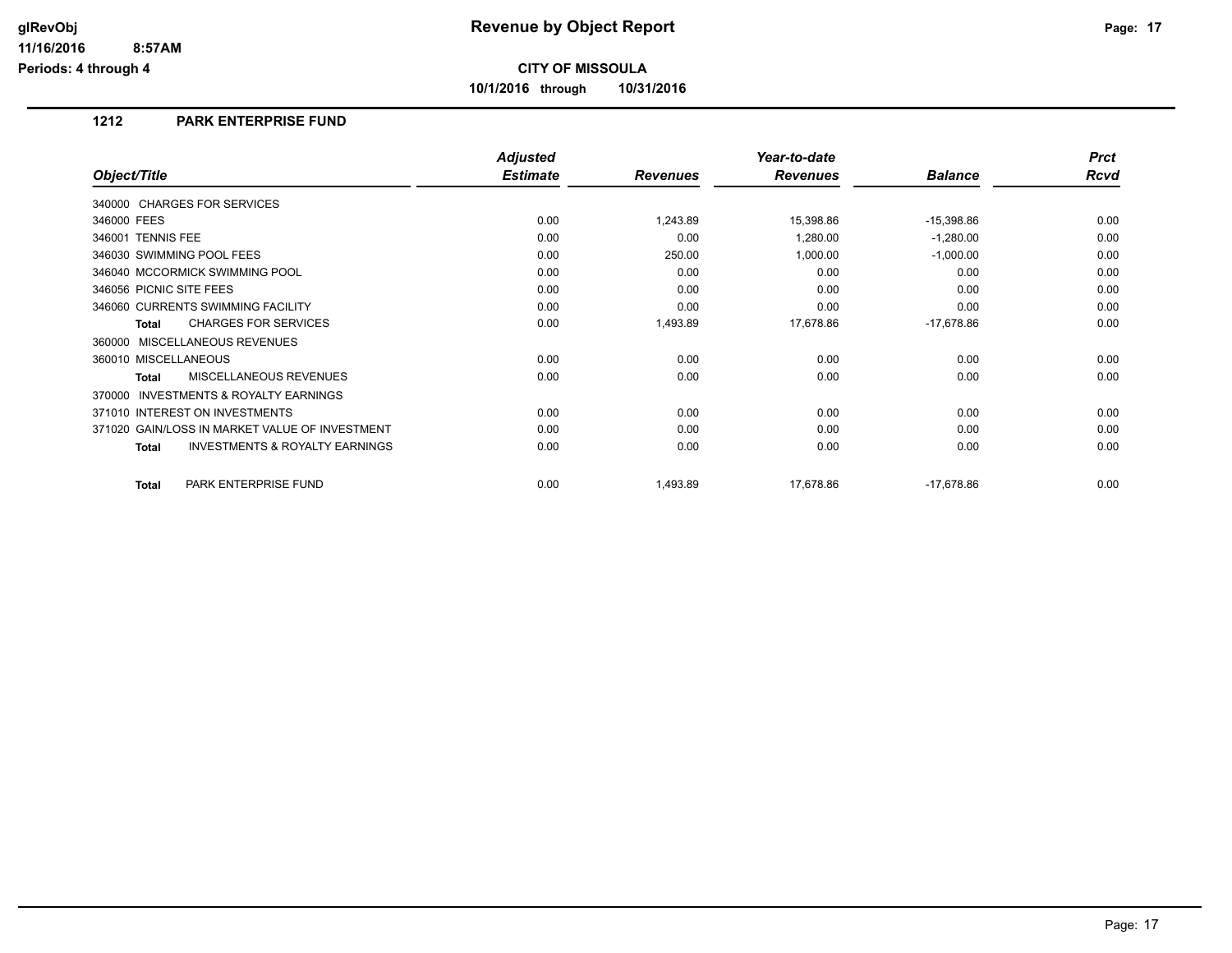**10/1/2016 through 10/31/2016**

**1216 PARKS & REC TRAILS, DEV**

|                                             | <b>Adjusted</b> |                 | Year-to-date    |                | <b>Prct</b> |
|---------------------------------------------|-----------------|-----------------|-----------------|----------------|-------------|
| Object/Title                                | <b>Estimate</b> | <b>Revenues</b> | <b>Revenues</b> | <b>Balance</b> | <b>Rcvd</b> |
| 330000 INTERGOVERNMENTAL REVENUES           |                 |                 |                 |                |             |
| 331013 NORTHSIDE PED BRIDGE ARRA GRANT      | 0.00            | 0.00            | 0.00            | 0.00           | 0.00        |
| 331014 WHITE PINE PLAYGROUND-CDBG GRANT     | 0.00            | 0.00            | 0.00            | 0.00           | 0.00        |
| 334025 COUNTY WEED                          | 0.00            | 9,075.57        | 26,022.87       | $-26,022.87$   | 0.00        |
| 334026 FOREST HEALTH GRANT                  | 0.00            | 0.00            | 0.00            | 0.00           | 0.00        |
| 334028 DEPT OF AG INTERN GRANT              | 0.00            | 0.00            | 0.00            | 0.00           | 0.00        |
| 334121 DNRC GRANT                           | 0.00            | 0.00            | 0.00            | 0.00           | 0.00        |
| 334122 RENEWABLE RESOURCE GRANTS            | 0.00            | 49,800.00       | 0.00            | 0.00           | 0.00        |
| 334125 FWP GRANT                            | 0.00            | 0.00            | 0.00            | 0.00           | 0.00        |
| 334251 RTP/TAP STATE GRANTS                 | 0.00            | 0.00            | $-2,548.00$     | 2,548.00       | 0.00        |
| 336023 STATE CONTRIB. - PERS                | 0.00            | 0.00            | 0.00            | 0.00           | 0.00        |
| <b>INTERGOVERNMENTAL REVENUES</b><br>Total  | 0.00            | 58,875.57       | 23,474.87       | $-23,474.87$   | 0.00        |
| 340000 CHARGES FOR SERVICES                 |                 |                 |                 |                |             |
| 343036 *** Title Not Found ***              | 0.00            | 0.00            | 0.00            | 0.00           | 0.00        |
| 343302 PARKS SOIL PROJECT                   | 0.00            | 0.00            | 0.00            | 0.00           | 0.00        |
| 346034 GROUNDS MAINTENANCE CONTRACT         | 0.00            | 0.00            | 0.00            | 0.00           | 0.00        |
| 346052 PLAYGROUND SAFETY TRAINING           | 0.00            | 0.00            | 0.00            | 0.00           | 0.00        |
| 346055 COUNTY PARK SUPPORT                  | 0.00            | 0.00            | 0.00            | 0.00           | 0.00        |
| <b>CHARGES FOR SERVICES</b><br><b>Total</b> | 0.00            | 0.00            | 0.00            | 0.00           | 0.00        |
| 360000 MISCELLANEOUS REVENUES               |                 |                 |                 |                |             |
| 360000 MISCELLANEOUS REVENUES               | 0.00            | 0.00            | 0.00            | 0.00           | 0.00        |
| 360010 MISCELLANEOUS                        | 0.00            | 0.00            | 0.00            | 0.00           | 0.00        |
| 361000 RATTLESNAKE LAND LEASES              | 0.00            | 0.00            | 0.00            | 0.00           | 0.00        |
| 361003 CARAS PARK CONCERT REVENUE           | 0.00            | 0.00            | 0.00            | 0.00           | 0.00        |
| 364040 INSURANCE AND DAMAGE RECOVERY        | 0.00            | 12.50           | 264.51          | $-264.51$      | 0.00        |
| 365000 DONATIONS                            | 0.00            | 0.00            | 0.00            | 0.00           | 0.00        |
| 365001 *** Title Not Found ***              | 0.00            | 0.00            | 0.00            | 0.00           | 0.00        |
| 365002 OTHER RECREATION DONATIONS           | 0.00            | 3,630.07        | 6,030.12        | $-6,030.12$    | 0.00        |
| 365003 DONATIONS - SMOKE ALARMS             | 0.00            | 0.00            | 100.55          | $-100.55$      | 0.00        |
| 365004 GRANT CR TRAIL ASSN DONATION         | 0.00            | 0.00            | 0.00            | 0.00           | 0.00        |
| 365005 DONATIONS - ARCO                     | 0.00            | 0.00            | 0.00            | 0.00           | 0.00        |
| 365009 DONATIONS - BASKETBALL/TENNIS COURT  | 0.00            | 0.00            | 1,200.00        | $-1,200.00$    | 0.00        |
| 365019 PARKS DONATIONS                      | 0.00            | 1,578.78        | 5,007.84        | $-5,007.84$    | 0.00        |
| 365020 OPEN SPACE DONATIONS                 | 0.00            | 0.00            | 25.00           | $-25.00$       | 0.00        |
| 365100 RECREATION OUTDOOR                   | 0.00            | 0.00            | 1,148.00        | $-1,148.00$    | 0.00        |
| 365101 RECREATION SCHOLARSHIP               | 0.00            | 2,976.07        | 2,261.13        | $-2,261.13$    | 0.00        |
| 365102 RECREATION YOUTH & ADULT SPORTS      | 0.00            | 400.00          | 400.00          | $-400.00$      | 0.00        |
| 365103 URBAN FORESTRY PROGRAMS              | 0.00            | 0.00            | 1,948.00        | $-1,948.00$    | 0.00        |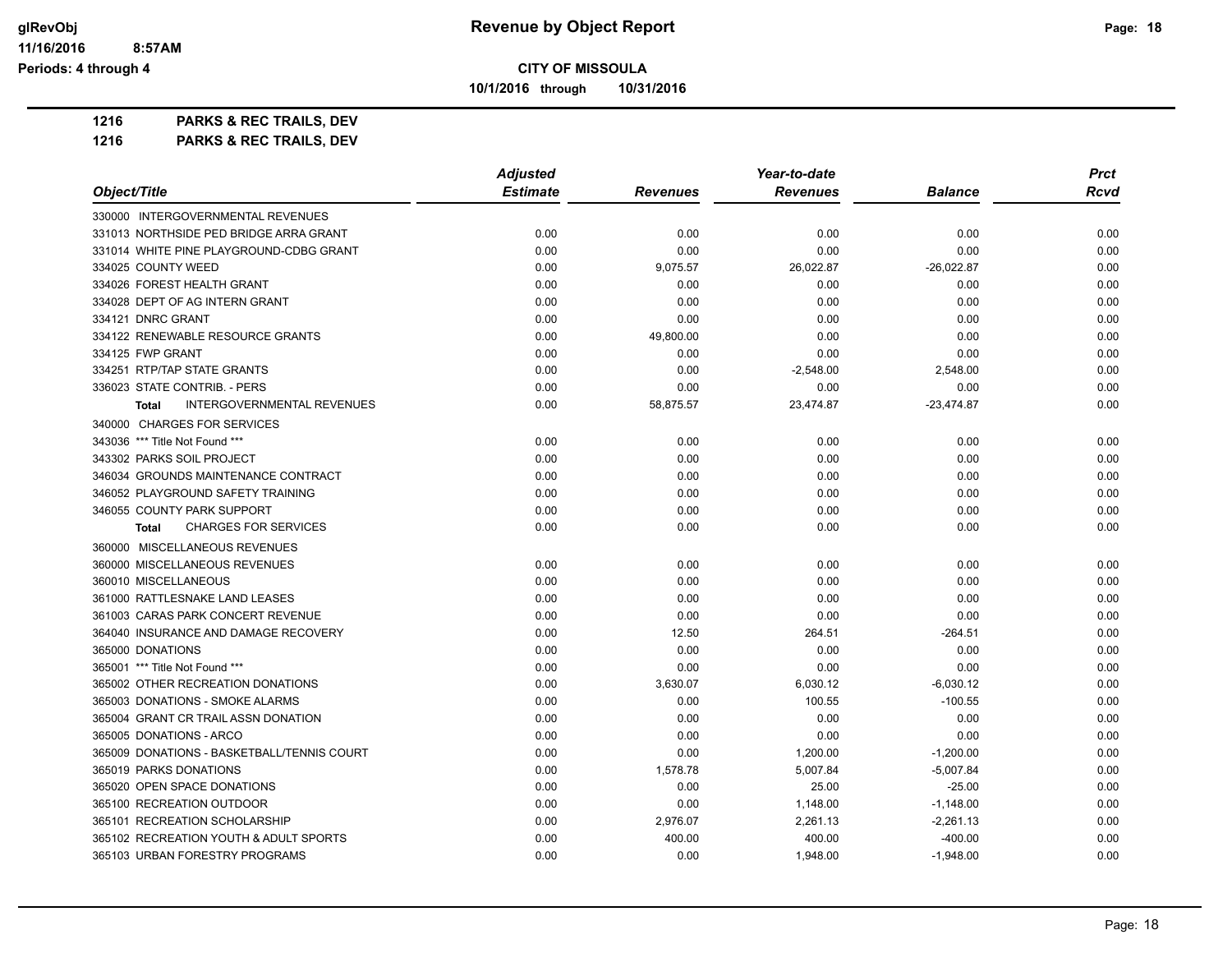**10/1/2016 through 10/31/2016**

**1216 PARKS & REC TRAILS, DEV**

|                                                           | <b>Adjusted</b> |                 | Year-to-date    |                | <b>Prct</b> |
|-----------------------------------------------------------|-----------------|-----------------|-----------------|----------------|-------------|
| Object/Title                                              | <b>Estimate</b> | <b>Revenues</b> | <b>Revenues</b> | <b>Balance</b> | <b>Rcvd</b> |
| 365109 CONSERVATION LANDS DONATIONS                       | 0.00            | 0.00            | 0.00            | 0.00           | 0.00        |
| MISCELLANEOUS REVENUES<br><b>Total</b>                    | 0.00            | 8,597.42        | 18,385.15       | $-18,385.15$   | 0.00        |
| <b>INVESTMENTS &amp; ROYALTY EARNINGS</b><br>370000       |                 |                 |                 |                |             |
| 371010 INTEREST ON INVESTMENTS                            | 0.00            | 0.00            | 0.00            | 0.00           | 0.00        |
| 371020 GAIN/LOSS IN MARKET VALUE OF INVESTMENTS           | 0.00            | 0.00            | 0.00            | 0.00           | 0.00        |
| <b>INVESTMENTS &amp; ROYALTY EARNINGS</b><br><b>Total</b> | 0.00            | 0.00            | 0.00            | 0.00           | 0.00        |
| 380000 OTHER FINANCING SOURCES                            |                 |                 |                 |                |             |
| 383000 OPERATING TRANSFERS                                | 0.00            | 0.00            | 0.00            | 0.00           | 0.00        |
| 383001 TRANS FR FLUSHING DISTRICT                         | 0.00            | 0.00            | 0.00            | 0.00           | 0.00        |
| 383026 TRANS FR CDBG                                      | 0.00            | 0.00            | 90,303.40       | $-90,303.40$   | 0.00        |
| 383043 TRANSFERS FROM IMPACT FEES                         | 0.00            | 0.00            | 0.00            | 0.00           | 0.00        |
| OTHER FINANCING SOURCES<br><b>Total</b>                   | 0.00            | 0.00            | 90,303.40       | $-90,303.40$   | 0.00        |
| PARKS & REC TRAILS. DEV<br><b>Total</b>                   | 0.00            | 67.472.99       | 132.163.42      | $-132.163.42$  | 0.00        |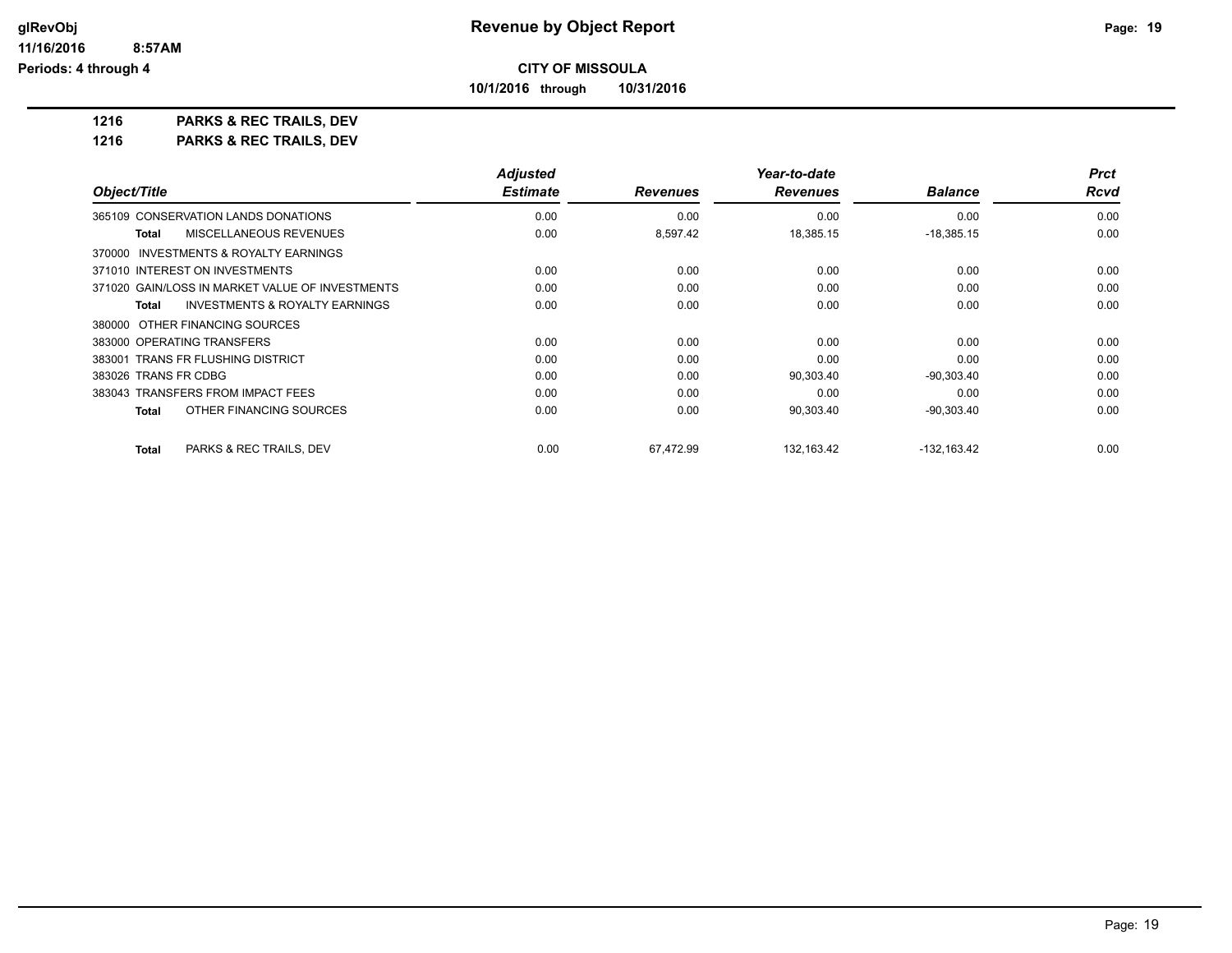**10/1/2016 through 10/31/2016**

| Object/Title                                      | <b>Adjusted</b> |                 | Year-to-date    |                |             |
|---------------------------------------------------|-----------------|-----------------|-----------------|----------------|-------------|
|                                                   | <b>Estimate</b> | <b>Revenues</b> | <b>Revenues</b> | <b>Balance</b> | <b>Rcvd</b> |
| 330000 INTERGOVERNMENTAL REVENUES                 |                 |                 |                 |                |             |
| 331013 NORTHSIDE PED BRIDGE ARRA GRANT            | 0.00            | 0.00            | 0.00            | 0.00           | 0.00        |
| 331014 WHITE PINE PLAYGROUND-CDBG GRANT           | 0.00            | 0.00            | 0.00            | 0.00           | 0.00        |
| 334025 COUNTY WEED                                | 0.00            | 9,075.57        | 26,022.87       | $-26,022.87$   | 0.00        |
| 334026 FOREST HEALTH GRANT                        | 0.00            | 0.00            | 0.00            | 0.00           | 0.00        |
| 334028 DEPT OF AG INTERN GRANT                    | 0.00            | 0.00            | 0.00            | 0.00           | 0.00        |
| 334121 DNRC GRANT                                 | 0.00            | 0.00            | 0.00            | 0.00           | 0.00        |
| 334122 RENEWABLE RESOURCE GRANTS                  | 0.00            | 49,800.00       | 0.00            | 0.00           | 0.00        |
| 334125 FWP GRANT                                  | 0.00            | 0.00            | 0.00            | 0.00           | 0.00        |
| 334251 RTP/TAP STATE GRANTS                       | 0.00            | 0.00            | $-2,548.00$     | 2,548.00       | 0.00        |
| 336023 STATE CONTRIB. - PERS                      | 0.00            | 0.00            | 0.00            | 0.00           | 0.00        |
| <b>INTERGOVERNMENTAL REVENUES</b><br><b>Total</b> | 0.00            | 58,875.57       | 23,474.87       | $-23,474.87$   | 0.00        |
| 340000 CHARGES FOR SERVICES                       |                 |                 |                 |                |             |
| 343036 *** Title Not Found ***                    | 0.00            | 0.00            | 0.00            | 0.00           | 0.00        |
| 343302 PARKS SOIL PROJECT                         | 0.00            | 0.00            | 0.00            | 0.00           | 0.00        |
| 346034 GROUNDS MAINTENANCE CONTRACT               | 0.00            | 0.00            | 0.00            | 0.00           | 0.00        |
| 346052 PLAYGROUND SAFETY TRAINING                 | 0.00            | 0.00            | 0.00            | 0.00           | 0.00        |
| 346055 COUNTY PARK SUPPORT                        | 0.00            | 0.00            | 0.00            | 0.00           | 0.00        |
| <b>CHARGES FOR SERVICES</b><br><b>Total</b>       | 0.00            | 0.00            | 0.00            | 0.00           | 0.00        |
| 360000 MISCELLANEOUS REVENUES                     |                 |                 |                 |                |             |
| 360000 MISCELLANEOUS REVENUES                     | 0.00            | 0.00            | 0.00            | 0.00           | 0.00        |
| 360010 MISCELLANEOUS                              | 0.00            | 0.00            | 0.00            | 0.00           | 0.00        |
| 361000 RATTLESNAKE LAND LEASES                    | 0.00            | 0.00            | 0.00            | 0.00           | 0.00        |
| 361003 CARAS PARK CONCERT REVENUE                 | 0.00            | 0.00            | 0.00            | 0.00           | 0.00        |
| 364040 INSURANCE AND DAMAGE RECOVERY              | 0.00            | 12.50           | 264.51          | $-264.51$      | 0.00        |
| 365000 DONATIONS                                  | 0.00            | 0.00            | 0.00            | 0.00           | 0.00        |
| 365001 *** Title Not Found ***                    | 0.00            | 0.00            | 0.00            | 0.00           | 0.00        |
| 365002 OTHER RECREATION DONATIONS                 | 0.00            | 3,630.07        | 6,030.12        | $-6,030.12$    | 0.00        |
| 365003 DONATIONS - SMOKE ALARMS                   | 0.00            | 0.00            | 100.55          | $-100.55$      | 0.00        |
| 365004 GRANT CR TRAIL ASSN DONATION               | 0.00            | 0.00            | 0.00            | 0.00           | 0.00        |
| 365005 DONATIONS - ARCO                           | 0.00            | 0.00            | 0.00            | 0.00           | 0.00        |
| 365009 DONATIONS - BASKETBALL/TENNIS COURT        | 0.00            | 0.00            | 1,200.00        | $-1,200.00$    | 0.00        |
| 365019 PARKS DONATIONS                            | 0.00            | 1,578.78        | 5,007.84        | $-5,007.84$    | 0.00        |
| 365020 OPEN SPACE DONATIONS                       | 0.00            | 0.00            | 25.00           | $-25.00$       | 0.00        |
| 365100 RECREATION OUTDOOR                         | 0.00            | 0.00            | 1,148.00        | $-1,148.00$    | 0.00        |
| 365101 RECREATION SCHOLARSHIP                     | 0.00            | 2,976.07        | 2,261.13        | $-2,261.13$    | 0.00        |
| 365102 RECREATION YOUTH & ADULT SPORTS            | 0.00            | 400.00          | 400.00          | $-400.00$      | 0.00        |
| 365103 URBAN FORESTRY PROGRAMS                    | 0.00            | 0.00            | 1,948.00        | $-1,948.00$    | 0.00        |
| 365109 CONSERVATION LANDS DONATIONS               | 0.00            | 0.00            | 0.00            | 0.00           | 0.00        |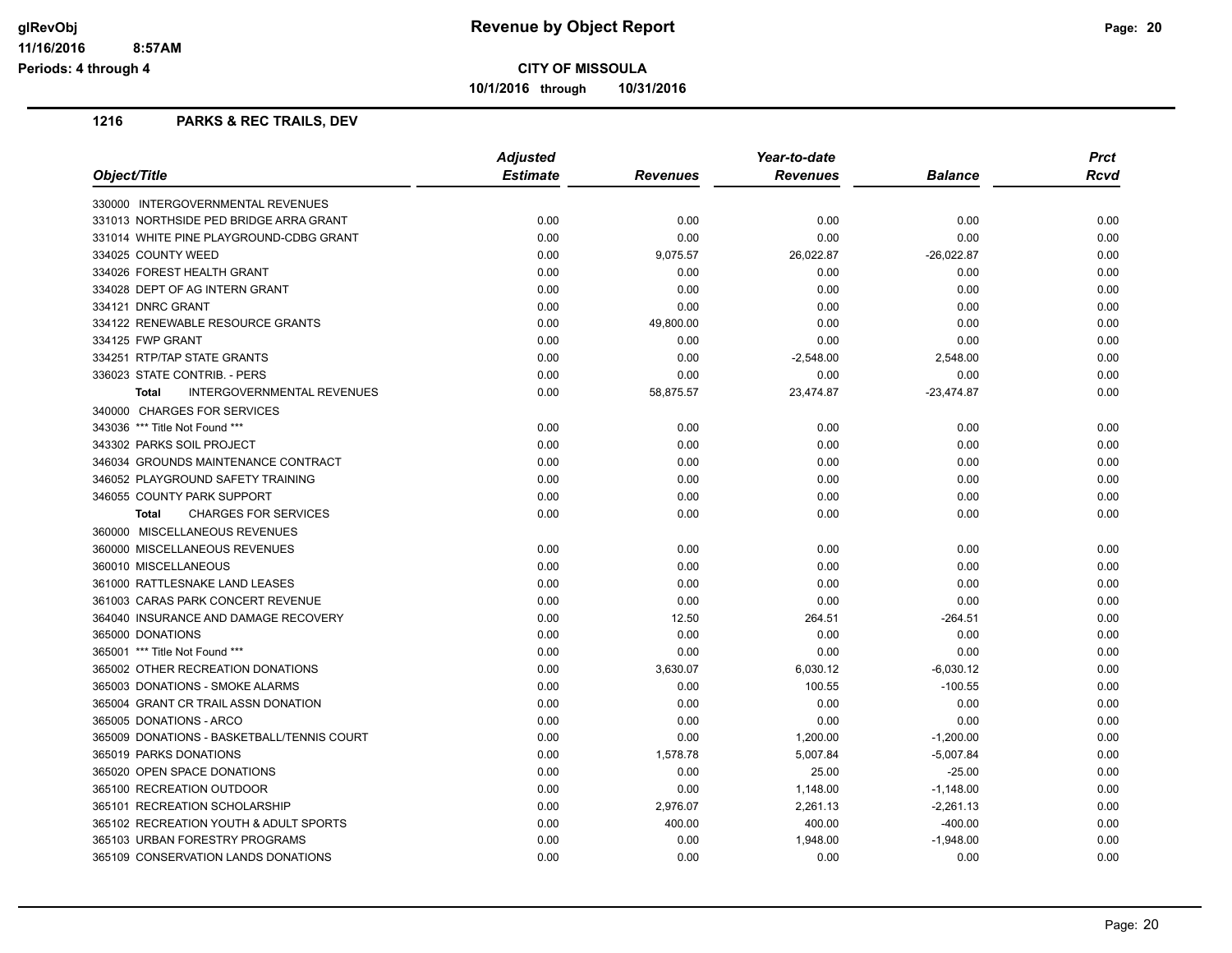**10/1/2016 through 10/31/2016**

|                                                           | <b>Adjusted</b><br><b>Estimate</b> |                 | Year-to-date    | <b>Balance</b> | <b>Prct</b><br><b>Rcvd</b> |
|-----------------------------------------------------------|------------------------------------|-----------------|-----------------|----------------|----------------------------|
| Object/Title                                              |                                    | <b>Revenues</b> | <b>Revenues</b> |                |                            |
| MISCELLANEOUS REVENUES<br><b>Total</b>                    | 0.00                               | 8,597.42        | 18,385.15       | $-18,385.15$   | 0.00                       |
| <b>INVESTMENTS &amp; ROYALTY EARNINGS</b><br>370000       |                                    |                 |                 |                |                            |
| 371010 INTEREST ON INVESTMENTS                            | 0.00                               | 0.00            | 0.00            | 0.00           | 0.00                       |
| 371020 GAIN/LOSS IN MARKET VALUE OF INVESTMENT            | 0.00                               | 0.00            | 0.00            | 0.00           | 0.00                       |
| <b>INVESTMENTS &amp; ROYALTY EARNINGS</b><br><b>Total</b> | 0.00                               | 0.00            | 0.00            | 0.00           | 0.00                       |
| 380000 OTHER FINANCING SOURCES                            |                                    |                 |                 |                |                            |
| 383000 OPERATING TRANSFERS                                | 0.00                               | 0.00            | 0.00            | 0.00           | 0.00                       |
| 383001 TRANS FR FLUSHING DISTRICT                         | 0.00                               | 0.00            | 0.00            | 0.00           | 0.00                       |
| 383026 TRANS FR CDBG                                      | 0.00                               | 0.00            | 90,303.40       | $-90,303.40$   | 0.00                       |
| 383043 TRANSFERS FROM IMPACT FEES                         | 0.00                               | 0.00            | 0.00            | 0.00           | 0.00                       |
| OTHER FINANCING SOURCES<br><b>Total</b>                   | 0.00                               | 0.00            | 90,303.40       | $-90,303.40$   | 0.00                       |
| PARKS & REC TRAILS, DEV<br><b>Total</b>                   | 0.00                               | 67,472.99       | 132.163.42      | $-132, 163.42$ | 0.00                       |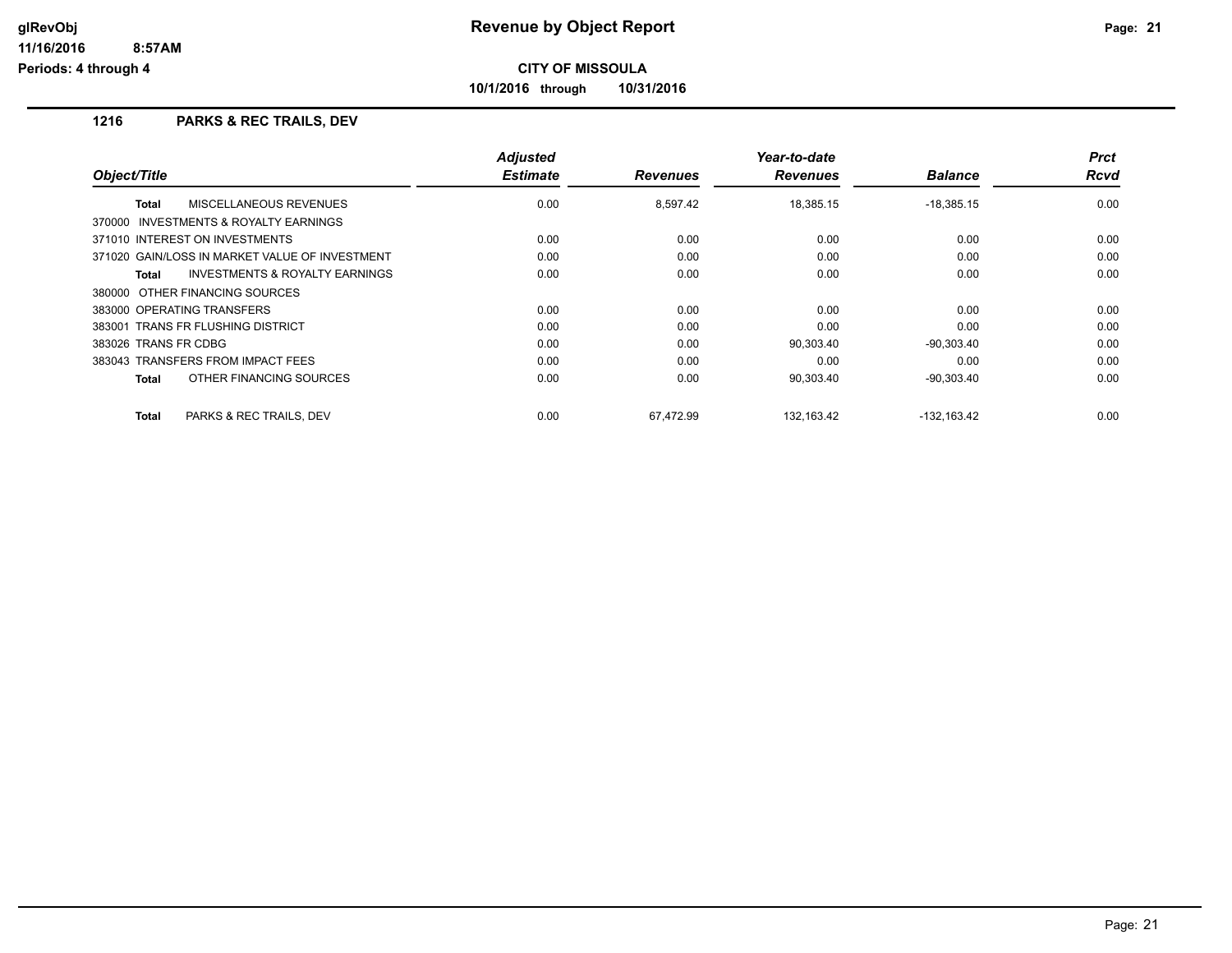**10/1/2016 through 10/31/2016**

#### **1217 PARKS CITY LIFE GYM LEASE**

**1217 PARKS CITY LIFE GYM LEASE**

|                                             | <b>Adjusted</b> |                 | Year-to-date    |                |      |  |
|---------------------------------------------|-----------------|-----------------|-----------------|----------------|------|--|
| Object/Title                                | <b>Estimate</b> | <b>Revenues</b> | <b>Revenues</b> | <b>Balance</b> | Rcvd |  |
| 330000 INTERGOVERNMENTAL REVENUES           |                 |                 |                 |                |      |  |
| 336023 STATE CONTRIB. - PERS                | 0.00            | 0.00            | 0.00            | 0.00           | 0.00 |  |
| INTERGOVERNMENTAL REVENUES<br><b>Total</b>  | 0.00            | 0.00            | 0.00            | 0.00           | 0.00 |  |
| 340000 CHARGES FOR SERVICES                 |                 |                 |                 |                |      |  |
| 346031 RECREATION FEES                      | 0.00            | 9,509.00        | 16,689.50       | $-16,689.50$   | 0.00 |  |
| 346032 PRESCHOOL PROGRAMS                   | 0.00            | 0.00            | 0.00            | 0.00           | 0.00 |  |
| 346053 CITY LIFE PROGRAMS                   | 0.00            | 1,304.00        | 1,304.00        | $-1,304.00$    | 0.00 |  |
| <b>CHARGES FOR SERVICES</b><br><b>Total</b> | 0.00            | 10,813.00       | 17,993.50       | $-17,993.50$   | 0.00 |  |
| 360000 MISCELLANEOUS REVENUES               |                 |                 |                 |                |      |  |
| 365019 PARKS DONATIONS                      | 0.00            | 0.00            | 0.00            | 0.00           | 0.00 |  |
| MISCELLANEOUS REVENUES<br><b>Total</b>      | 0.00            | 0.00            | 0.00            | 0.00           | 0.00 |  |
| PARKS CITY LIFE GYM LEASE<br><b>Total</b>   | 0.00            | 10.813.00       | 17.993.50       | $-17.993.50$   | 0.00 |  |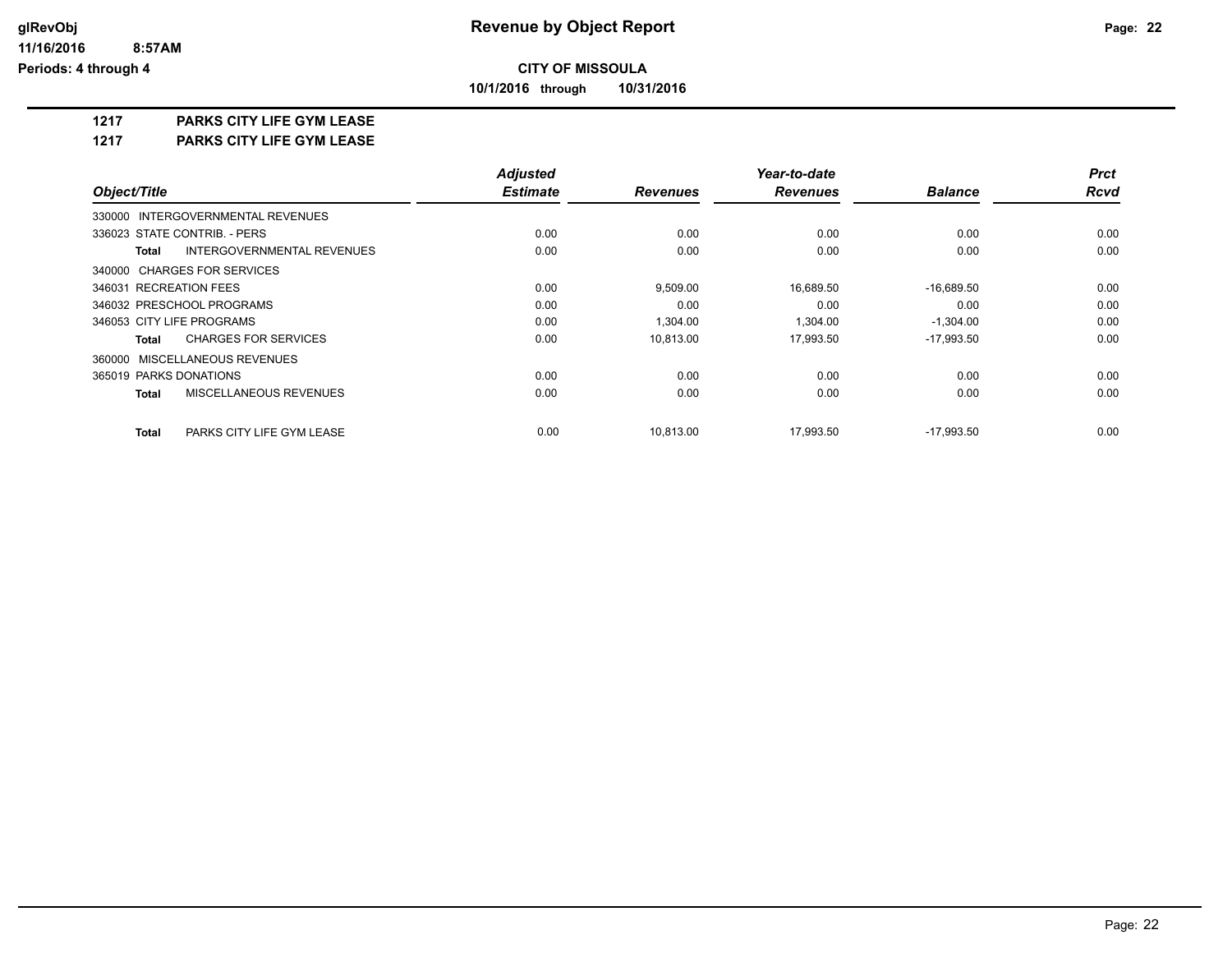**10/1/2016 through 10/31/2016**

# **1217 PARKS CITY LIFE GYM LEASE**

| Object/Title                                | <b>Adjusted</b><br><b>Estimate</b> | <b>Revenues</b> | Year-to-date<br><b>Revenues</b> | <b>Balance</b> | <b>Prct</b><br>Rcvd |
|---------------------------------------------|------------------------------------|-----------------|---------------------------------|----------------|---------------------|
| 330000 INTERGOVERNMENTAL REVENUES           |                                    |                 |                                 |                |                     |
| 336023 STATE CONTRIB. - PERS                | 0.00                               | 0.00            | 0.00                            | 0.00           | 0.00                |
| INTERGOVERNMENTAL REVENUES<br><b>Total</b>  | 0.00                               | 0.00            | 0.00                            | 0.00           | 0.00                |
| 340000 CHARGES FOR SERVICES                 |                                    |                 |                                 |                |                     |
| 346031 RECREATION FEES                      | 0.00                               | 9,509.00        | 16.689.50                       | $-16.689.50$   | 0.00                |
| 346032 PRESCHOOL PROGRAMS                   | 0.00                               | 0.00            | 0.00                            | 0.00           | 0.00                |
| 346053 CITY LIFE PROGRAMS                   | 0.00                               | 1.304.00        | 1.304.00                        | $-1.304.00$    | 0.00                |
| <b>CHARGES FOR SERVICES</b><br><b>Total</b> | 0.00                               | 10.813.00       | 17,993.50                       | $-17,993.50$   | 0.00                |
| 360000 MISCELLANEOUS REVENUES               |                                    |                 |                                 |                |                     |
| 365019 PARKS DONATIONS                      | 0.00                               | 0.00            | 0.00                            | 0.00           | 0.00                |
| MISCELLANEOUS REVENUES<br><b>Total</b>      | 0.00                               | 0.00            | 0.00                            | 0.00           | 0.00                |
| PARKS CITY LIFE GYM LEASE<br><b>Total</b>   | 0.00                               | 10.813.00       | 17.993.50                       | $-17.993.50$   | 0.00                |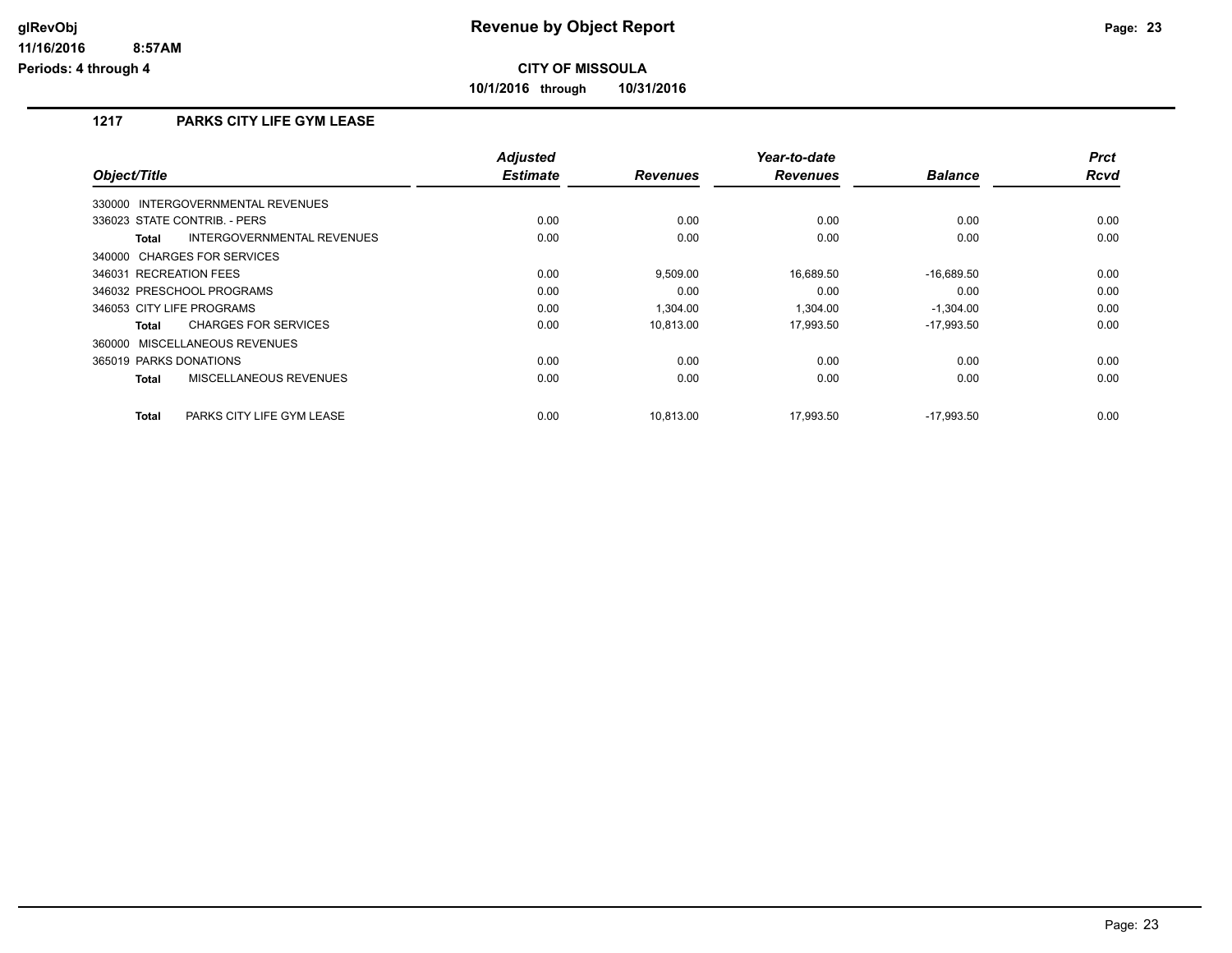**10/1/2016 through 10/31/2016**

#### **1218 ALL ABILITIES PLAYGROUND**

**1218 ALL ABILITIES PLAYGROUND**

|                                          | <b>Adjusted</b> |                 | Year-to-date    |                | <b>Prct</b> |
|------------------------------------------|-----------------|-----------------|-----------------|----------------|-------------|
| Object/Title                             | <b>Estimate</b> | <b>Revenues</b> | <b>Revenues</b> | <b>Balance</b> | <b>Rcvd</b> |
| 360000 MISCELLANEOUS REVENUES            |                 |                 |                 |                |             |
| 365019 PARKS DONATIONS                   | 0.00            | 0.00            | 7.685.00        | $-7.685.00$    | 0.00        |
| MISCELLANEOUS REVENUES<br>Total          | 0.00            | 0.00            | 7,685.00        | $-7.685.00$    | 0.00        |
| 380000 OTHER FINANCING SOURCES           |                 |                 |                 |                |             |
| 383010 TRANS FR CIP                      | 0.00            | 0.00            | 0.00            | 0.00           | 0.00        |
| OTHER FINANCING SOURCES<br><b>Total</b>  | 0.00            | 0.00            | 0.00            | 0.00           | 0.00        |
|                                          |                 |                 |                 |                |             |
| ALL ABILITIES PLAYGROUND<br><b>Total</b> | 0.00            | 0.00            | 7.685.00        | $-7.685.00$    | 0.00        |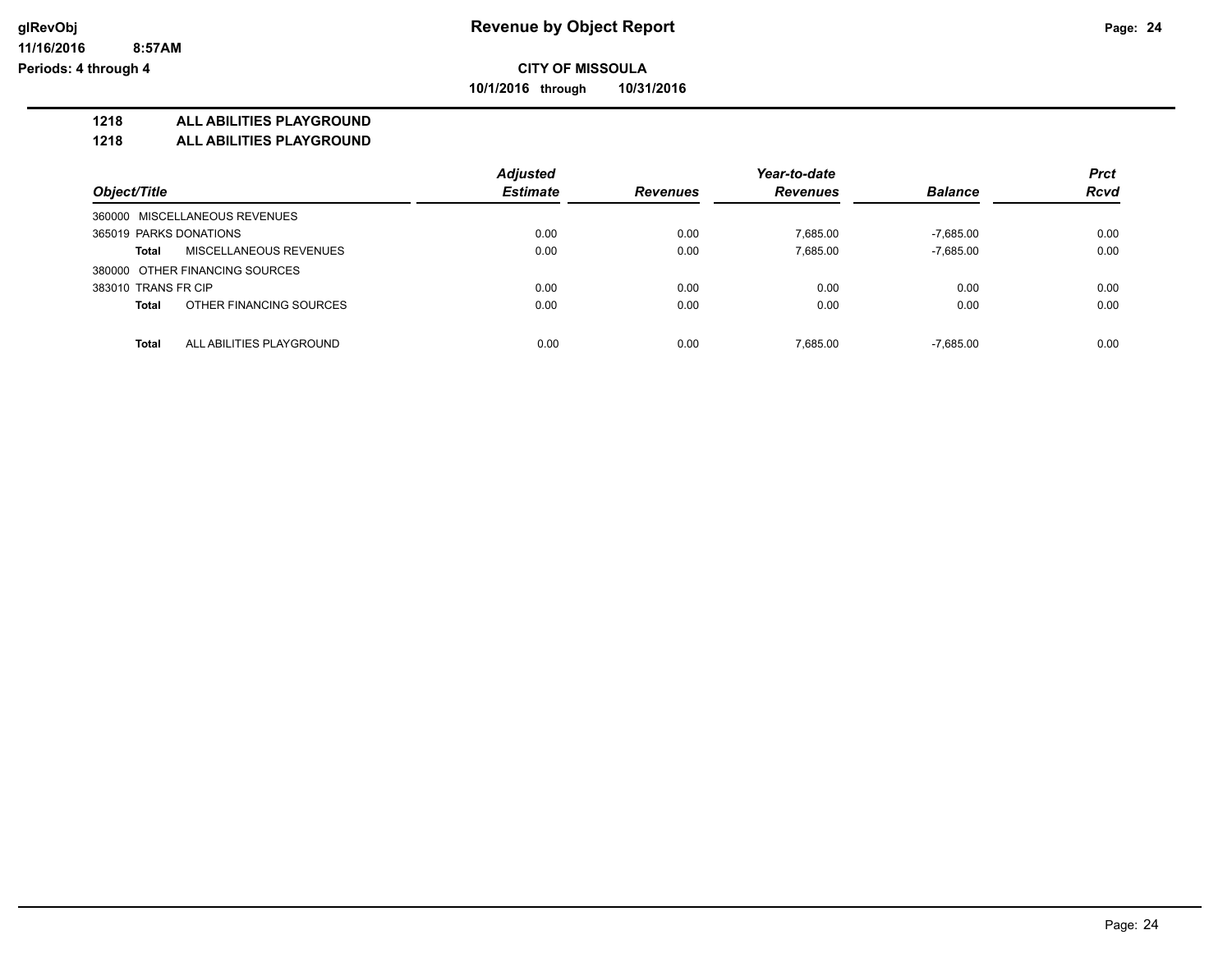**Periods: 4 through 4**

**CITY OF MISSOULA**

**10/1/2016 through 10/31/2016**

## **1218 ALL ABILITIES PLAYGROUND**

| Object/Title                            | <b>Adjusted</b><br><b>Estimate</b> | <b>Revenues</b> | Year-to-date<br><b>Revenues</b> | <b>Balance</b> | <b>Prct</b><br><b>Rcvd</b> |
|-----------------------------------------|------------------------------------|-----------------|---------------------------------|----------------|----------------------------|
| MISCELLANEOUS REVENUES<br>360000        |                                    |                 |                                 |                |                            |
| 365019 PARKS DONATIONS                  | 0.00                               | 0.00            | 7.685.00                        | $-7.685.00$    | 0.00                       |
| MISCELLANEOUS REVENUES<br>Total         | 0.00                               | 0.00            | 7.685.00                        | $-7,685.00$    | 0.00                       |
| 380000 OTHER FINANCING SOURCES          |                                    |                 |                                 |                |                            |
| 383010 TRANS FR CIP                     | 0.00                               | 0.00            | 0.00                            | 0.00           | 0.00                       |
| OTHER FINANCING SOURCES<br><b>Total</b> | 0.00                               | 0.00            | 0.00                            | 0.00           | 0.00                       |
| ALL ABILITIES PLAYGROUND<br>Total       | 0.00                               | 0.00            | 7.685.00                        | $-7.685.00$    | 0.00                       |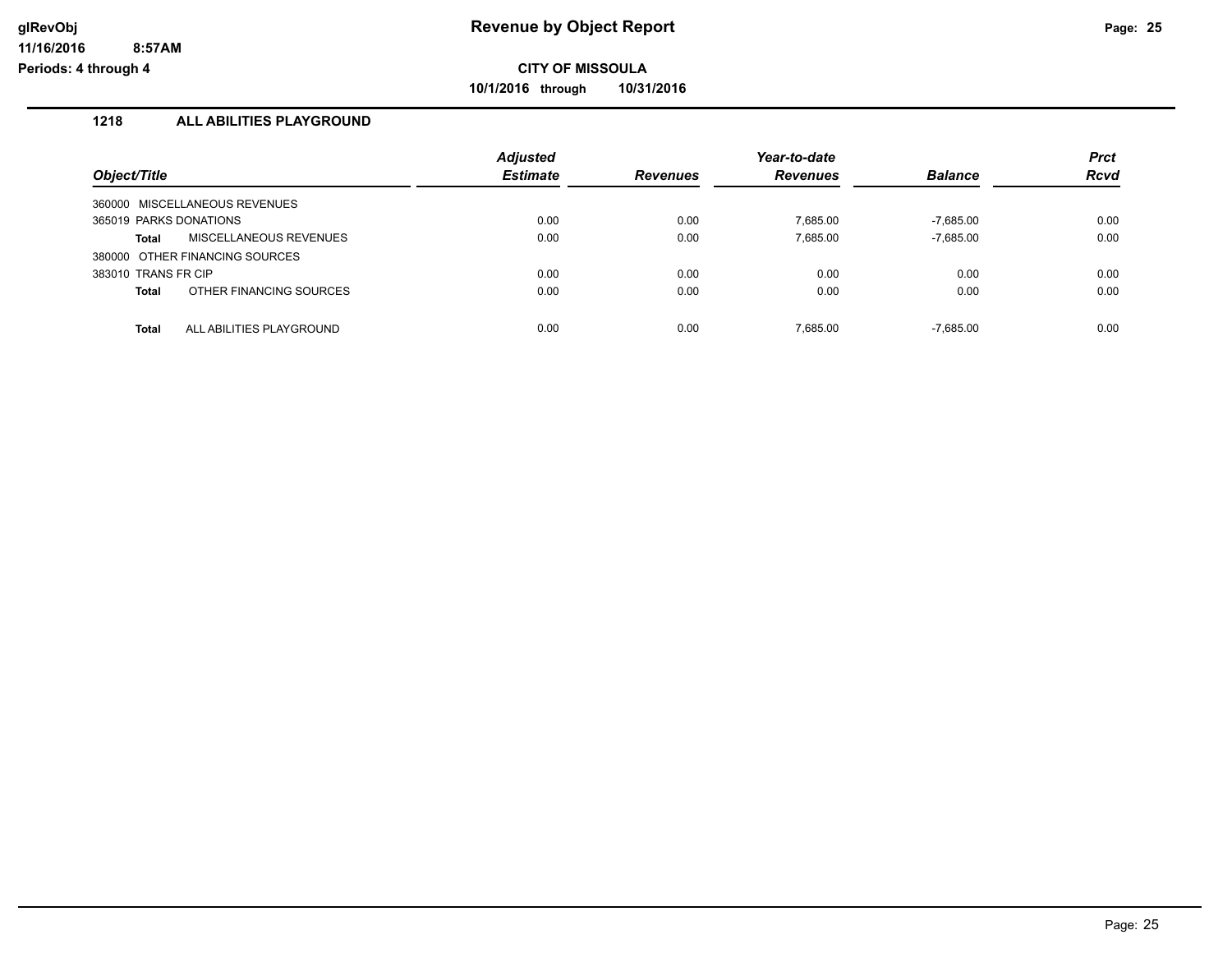**10/1/2016 through 10/31/2016**

# **1219 FT MISSOULA REGIONAL PARK**

#### **1219 FT MISSOULA REGIONAL PARK**

|                                                   | <b>Adjusted</b> |                 | Year-to-date    |                | <b>Prct</b> |
|---------------------------------------------------|-----------------|-----------------|-----------------|----------------|-------------|
| Object/Title                                      | <b>Estimate</b> | <b>Revenues</b> | <b>Revenues</b> | <b>Balance</b> | <b>Rcvd</b> |
| 330000 INTERGOVERNMENTAL REVENUES                 |                 |                 |                 |                |             |
| 330000 INTERGOVERNMENTAL REVENUES                 | 0.00            | 61,266.38       | 249,330.69      | $-249,330.69$  | 0.00        |
| 336023 STATE CONTRIB. - PERS                      | 0.00            | 0.00            | 0.00            | 0.00           | 0.00        |
| <b>INTERGOVERNMENTAL REVENUES</b><br><b>Total</b> | 0.00            | 61,266.38       | 249,330.69      | $-249,330.69$  | 0.00        |
| 340000 CHARGES FOR SERVICES                       |                 |                 |                 |                |             |
| 346031 RECREATION FEES                            | 0.00            | 0.00            | 0.00            | 0.00           | 0.00        |
| 346033 PARK FEES/FACILITY RENTALS                 | 0.00            | 0.00            | 0.00            | 0.00           | 0.00        |
| <b>CHARGES FOR SERVICES</b><br><b>Total</b>       | 0.00            | 0.00            | 0.00            | 0.00           | 0.00        |
| 360000 MISCELLANEOUS REVENUES                     |                 |                 |                 |                |             |
| 360010 MISCELLANEOUS                              | 0.00            | 0.00            | 317,218.66      | $-317,218.66$  | 0.00        |
| <b>MISCELLANEOUS REVENUES</b><br><b>Total</b>     | 0.00            | 0.00            | 317,218.66      | $-317,218.66$  | 0.00        |
| OTHER FINANCING SOURCES<br>380000                 |                 |                 |                 |                |             |
| 381010 BOND PROCEEDS                              | 0.00            | 0.00            | 0.00            | 0.00           | 0.00        |
| 383050 TRANSFER FROM IMPACT FEES                  | 0.00            | 0.00            | 0.00            | 0.00           | 0.00        |
| OTHER FINANCING SOURCES<br><b>Total</b>           | 0.00            | 0.00            | 0.00            | 0.00           | 0.00        |
| FT MISSOULA REGIONAL PARK<br><b>Total</b>         | 0.00            | 61,266.38       | 566,549.35      | $-566,549.35$  | 0.00        |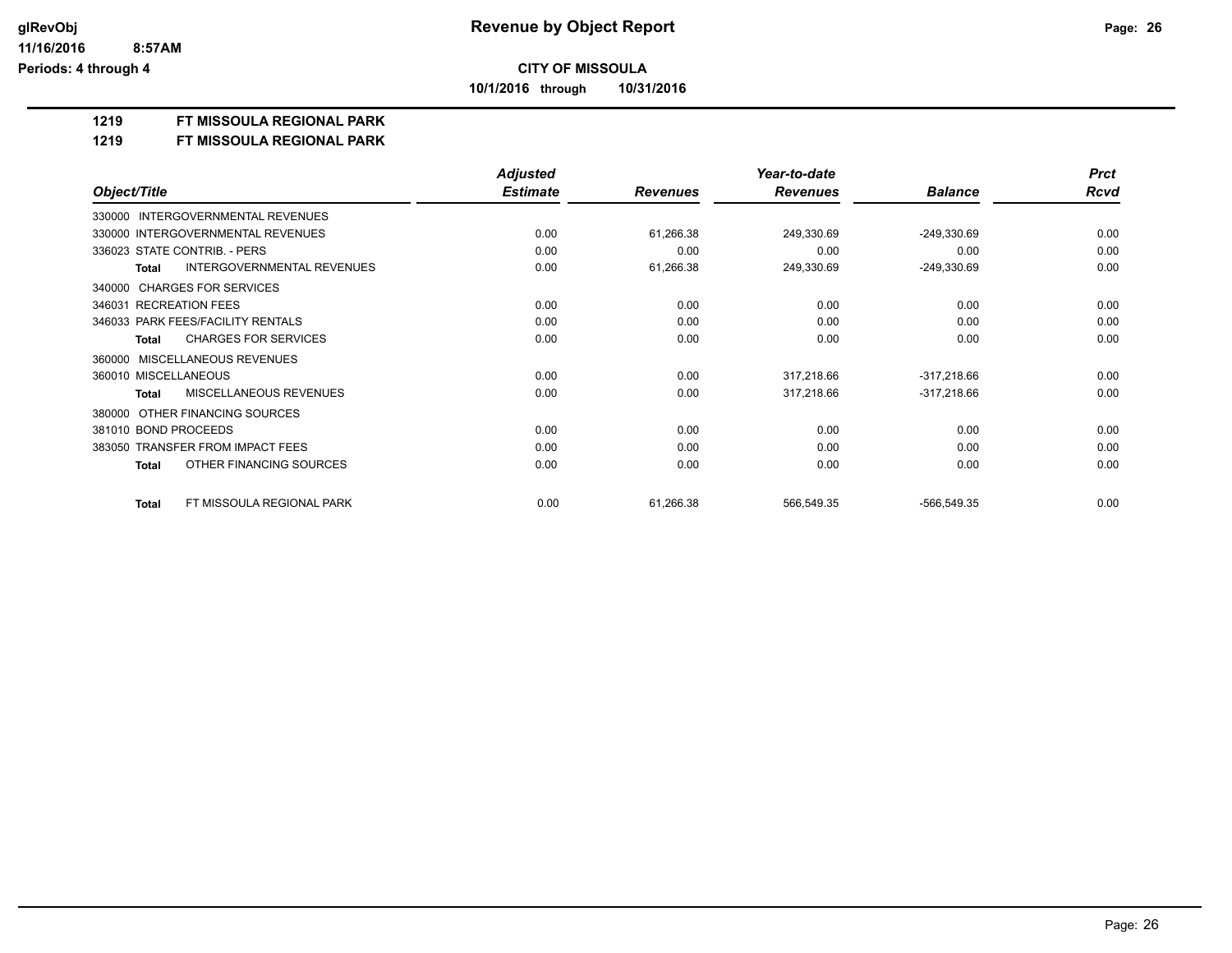**10/1/2016 through 10/31/2016**

# **1219 FT MISSOULA REGIONAL PARK**

|                                               | <b>Adjusted</b> |                 | Year-to-date    |                | <b>Prct</b> |
|-----------------------------------------------|-----------------|-----------------|-----------------|----------------|-------------|
| Object/Title                                  | <b>Estimate</b> | <b>Revenues</b> | <b>Revenues</b> | <b>Balance</b> | <b>Rcvd</b> |
| 330000 INTERGOVERNMENTAL REVENUES             |                 |                 |                 |                |             |
| 330000 INTERGOVERNMENTAL REVENUES             | 0.00            | 61,266.38       | 249,330.69      | $-249,330.69$  | 0.00        |
| 336023 STATE CONTRIB. - PERS                  | 0.00            | 0.00            | 0.00            | 0.00           | 0.00        |
| <b>INTERGOVERNMENTAL REVENUES</b><br>Total    | 0.00            | 61,266.38       | 249,330.69      | $-249,330.69$  | 0.00        |
| 340000 CHARGES FOR SERVICES                   |                 |                 |                 |                |             |
| 346031 RECREATION FEES                        | 0.00            | 0.00            | 0.00            | 0.00           | 0.00        |
| 346033 PARK FEES/FACILITY RENTALS             | 0.00            | 0.00            | 0.00            | 0.00           | 0.00        |
| <b>CHARGES FOR SERVICES</b><br>Total          | 0.00            | 0.00            | 0.00            | 0.00           | 0.00        |
| 360000 MISCELLANEOUS REVENUES                 |                 |                 |                 |                |             |
| 360010 MISCELLANEOUS                          | 0.00            | 0.00            | 317,218.66      | $-317,218.66$  | 0.00        |
| <b>MISCELLANEOUS REVENUES</b><br><b>Total</b> | 0.00            | 0.00            | 317,218.66      | $-317,218.66$  | 0.00        |
| 380000 OTHER FINANCING SOURCES                |                 |                 |                 |                |             |
| 381010 BOND PROCEEDS                          | 0.00            | 0.00            | 0.00            | 0.00           | 0.00        |
| 383050 TRANSFER FROM IMPACT FEES              | 0.00            | 0.00            | 0.00            | 0.00           | 0.00        |
| OTHER FINANCING SOURCES<br><b>Total</b>       | 0.00            | 0.00            | 0.00            | 0.00           | 0.00        |
| FT MISSOULA REGIONAL PARK<br><b>Total</b>     | 0.00            | 61,266.38       | 566,549.35      | $-566,549.35$  | 0.00        |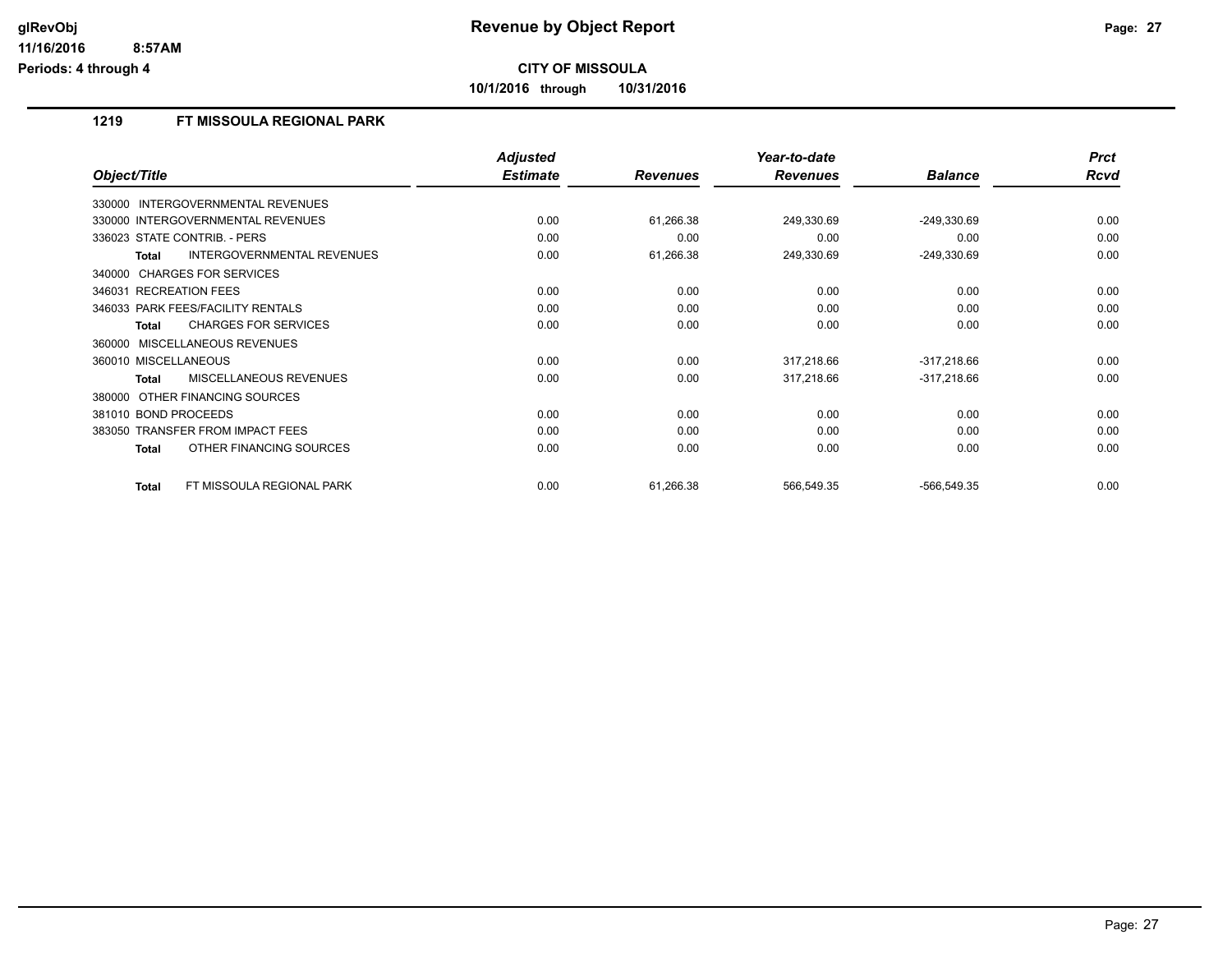**CITY OF MISSOULA**

**10/1/2016 through 10/31/2016**

# **1241 CREMAIN WALL & CEMETERY DONATIONS FUND**

# **1241 CREMAIN WALL & CEMETERY DONATIONS FUND**

|                                                           | <b>Adjusted</b> |                 | Year-to-date    |                | <b>Prct</b> |
|-----------------------------------------------------------|-----------------|-----------------|-----------------|----------------|-------------|
| Object/Title                                              | <b>Estimate</b> | <b>Revenues</b> | <b>Revenues</b> | <b>Balance</b> | <b>Rcvd</b> |
| 340000 CHARGES FOR SERVICES                               |                 |                 |                 |                |             |
| 343310 SALE OF NICHE NAMEPLATES & VASES                   | 0.00            | 700.00          | 4,100.00        | $-4,100.00$    | 0.00        |
| 343311 SALE OF NICHES                                     | 0.00            | 0.00            | 0.00            | 0.00           | 0.00        |
| <b>CHARGES FOR SERVICES</b><br>Total                      | 0.00            | 700.00          | 4,100.00        | $-4,100.00$    | 0.00        |
| 360000 MISCELLANEOUS REVENUES                             |                 |                 |                 |                |             |
| 360010 MISCELLANEOUS                                      | 0.00            | 0.00            | 0.00            | 0.00           | 0.00        |
| 365000 DONATIONS                                          | 0.00            | 0.00            | 0.00            | 0.00           | 0.00        |
| <b>MISCELLANEOUS REVENUES</b><br><b>Total</b>             | 0.00            | 0.00            | 0.00            | 0.00           | 0.00        |
| 370000 INVESTMENTS & ROYALTY EARNINGS                     |                 |                 |                 |                |             |
| 371010 INTEREST ON INVESTMENTS                            | 0.00            | 0.00            | 0.00            | 0.00           | 0.00        |
| 371020 GAIN/LOSS IN MARKET VALUE OF INVESTMENTS           | 0.00            | 0.00            | 0.00            | 0.00           | 0.00        |
| <b>INVESTMENTS &amp; ROYALTY EARNINGS</b><br><b>Total</b> | 0.00            | 0.00            | 0.00            | 0.00           | 0.00        |
| <b>CREMAIN WALL &amp; CEMETERY DONATIONS F</b><br>Total   | 0.00            | 700.00          | 4,100.00        | $-4,100.00$    | 0.00        |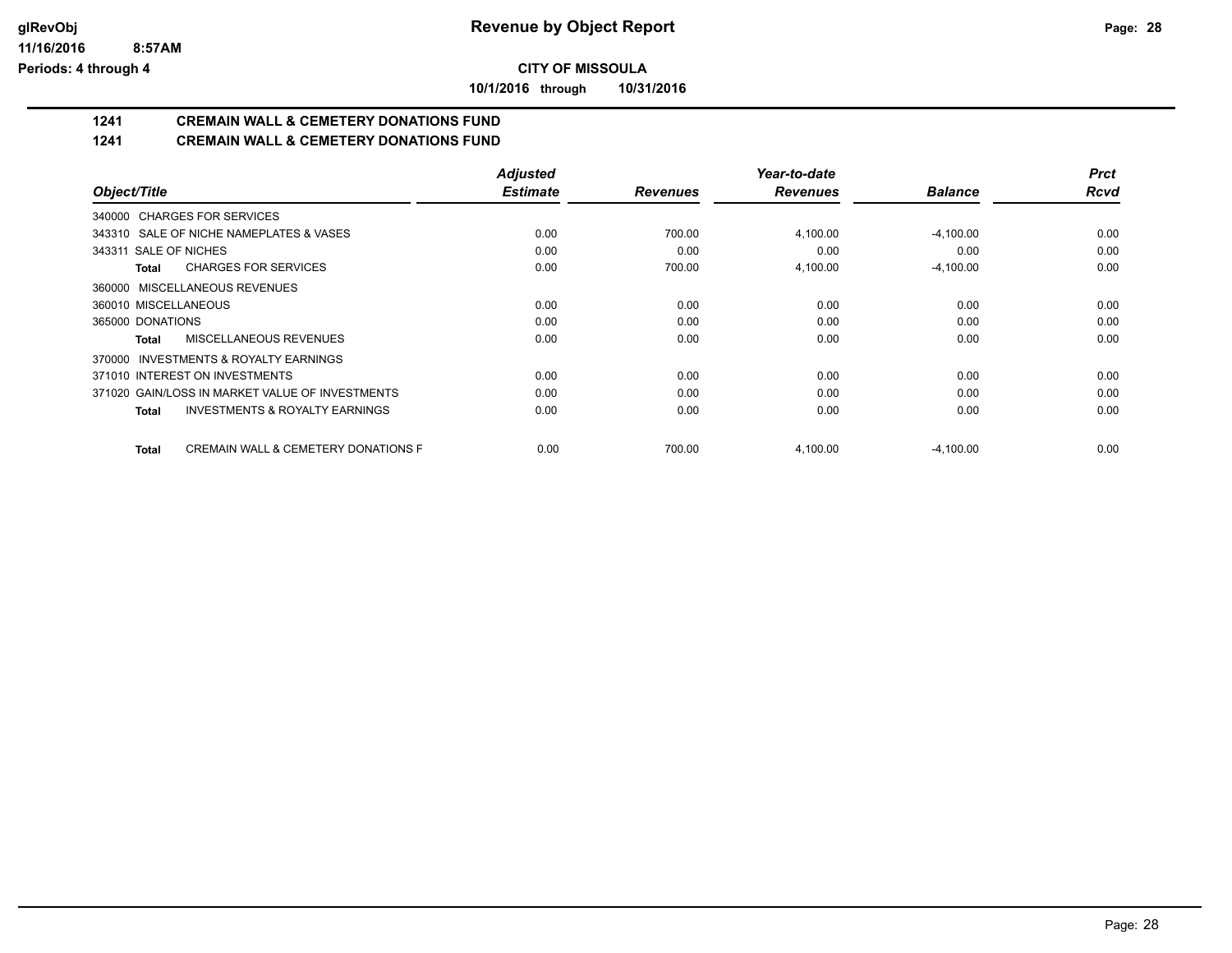**10/1/2016 through 10/31/2016**

# **1241 CREMAIN WALL & CEMETERY DONATIONS FUND**

|                                                         | <b>Adjusted</b><br><b>Estimate</b> |                 | Year-to-date    | <b>Balance</b> | <b>Prct</b> |
|---------------------------------------------------------|------------------------------------|-----------------|-----------------|----------------|-------------|
| Object/Title                                            |                                    | <b>Revenues</b> | <b>Revenues</b> |                | <b>Rcvd</b> |
| 340000 CHARGES FOR SERVICES                             |                                    |                 |                 |                |             |
| 343310 SALE OF NICHE NAMEPLATES & VASES                 | 0.00                               | 700.00          | 4,100.00        | $-4,100.00$    | 0.00        |
| 343311 SALE OF NICHES                                   | 0.00                               | 0.00            | 0.00            | 0.00           | 0.00        |
| <b>CHARGES FOR SERVICES</b><br>Total                    | 0.00                               | 700.00          | 4,100.00        | $-4,100.00$    | 0.00        |
| 360000 MISCELLANEOUS REVENUES                           |                                    |                 |                 |                |             |
| 360010 MISCELLANEOUS                                    | 0.00                               | 0.00            | 0.00            | 0.00           | 0.00        |
| 365000 DONATIONS                                        | 0.00                               | 0.00            | 0.00            | 0.00           | 0.00        |
| MISCELLANEOUS REVENUES<br>Total                         | 0.00                               | 0.00            | 0.00            | 0.00           | 0.00        |
| <b>INVESTMENTS &amp; ROYALTY EARNINGS</b><br>370000     |                                    |                 |                 |                |             |
| 371010 INTEREST ON INVESTMENTS                          | 0.00                               | 0.00            | 0.00            | 0.00           | 0.00        |
| 371020 GAIN/LOSS IN MARKET VALUE OF INVESTMENT          | 0.00                               | 0.00            | 0.00            | 0.00           | 0.00        |
| <b>INVESTMENTS &amp; ROYALTY EARNINGS</b><br>Total      | 0.00                               | 0.00            | 0.00            | 0.00           | 0.00        |
| <b>CREMAIN WALL &amp; CEMETERY DONATIONS F</b><br>Total | 0.00                               | 700.00          | 4,100.00        | $-4,100.00$    | 0.00        |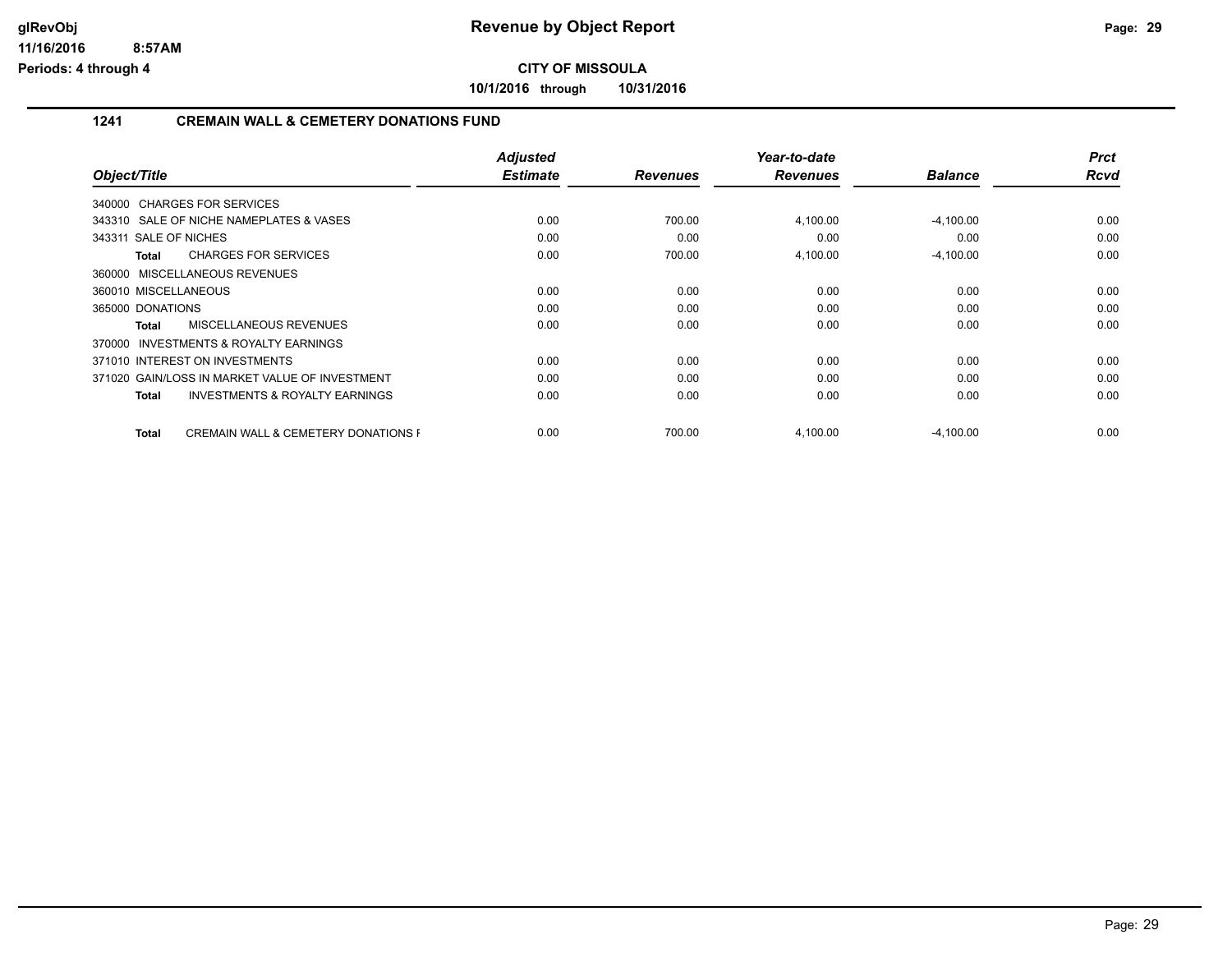**10/1/2016 through 10/31/2016**

#### **1242 CEMETERY CARE FUND**

**1242 CEMETERY CARE FUND**

|                                                           | <b>Adjusted</b> |                 | Year-to-date    |                | <b>Prct</b> |
|-----------------------------------------------------------|-----------------|-----------------|-----------------|----------------|-------------|
| Object/Title                                              | <b>Estimate</b> | <b>Revenues</b> | <b>Revenues</b> | <b>Balance</b> | Rcvd        |
| 340000 CHARGES FOR SERVICES                               |                 |                 |                 |                |             |
| 343320 CEMETERY - SALE OF PLOTS                           | 0.00            | 1,050.00        | 8,450.00        | $-8,450.00$    | 0.00        |
| 343321 CEMETERY FOUNDATIONS                               | 0.00            | 900.00          | 2.015.00        | $-2.015.00$    | 0.00        |
| 343322 CEMETERY FLOWER CARE                               | 0.00            | 0.00            | 0.00            | 0.00           | 0.00        |
| 343323 CEMETERY - LINER INSTALL FEES                      | 0.00            | 400.00          | 5,800.00        | $-5,800.00$    | 0.00        |
| 343324 OTHER CEMETERY FEES                                | 0.00            | 150.00          | 600.00          | $-600.00$      | 0.00        |
| 343325 2ND INTERMENT RIGHT                                | 0.00            | 200.00          | 1.400.00        | $-1.400.00$    | 0.00        |
| 343340 CEMETERY - OPENINGS & CLOSINGS                     | 0.00            | 700.00          | 6,125.00        | $-6,125.00$    | 0.00        |
| 343350 CEMETERY CARE, FEES                                | 0.00            | 0.00            | 0.00            | 0.00           | 0.00        |
| <b>CHARGES FOR SERVICES</b><br><b>Total</b>               | 0.00            | 3,400.00        | 24,390.00       | $-24,390.00$   | 0.00        |
| 360000 MISCELLANEOUS REVENUES                             |                 |                 |                 |                |             |
| 360010 MISCELLANEOUS                                      | 0.00            | 0.00            | 0.00            | 0.00           | 0.00        |
| <b>MISCELLANEOUS REVENUES</b><br><b>Total</b>             | 0.00            | 0.00            | 0.00            | 0.00           | 0.00        |
| INVESTMENTS & ROYALTY EARNINGS<br>370000                  |                 |                 |                 |                |             |
| 371010 INTEREST ON INVESTMENTS                            | 0.00            | 0.00            | 0.00            | 0.00           | 0.00        |
| 371020 GAIN/LOSS IN MARKET VALUE OF INVESTMENTS           | 0.00            | 0.00            | 0.00            | 0.00           | 0.00        |
| <b>INVESTMENTS &amp; ROYALTY EARNINGS</b><br><b>Total</b> | 0.00            | 0.00            | 0.00            | 0.00           | 0.00        |
| 380000 OTHER FINANCING SOURCES                            |                 |                 |                 |                |             |
| 382010 SALE OF FIXED ASSETS                               | 0.00            | 0.00            | 0.00            | 0.00           | 0.00        |
| OTHER FINANCING SOURCES<br><b>Total</b>                   | 0.00            | 0.00            | 0.00            | 0.00           | 0.00        |
| <b>CEMETERY CARE FUND</b><br><b>Total</b>                 | 0.00            | 3.400.00        | 24.390.00       | $-24.390.00$   | 0.00        |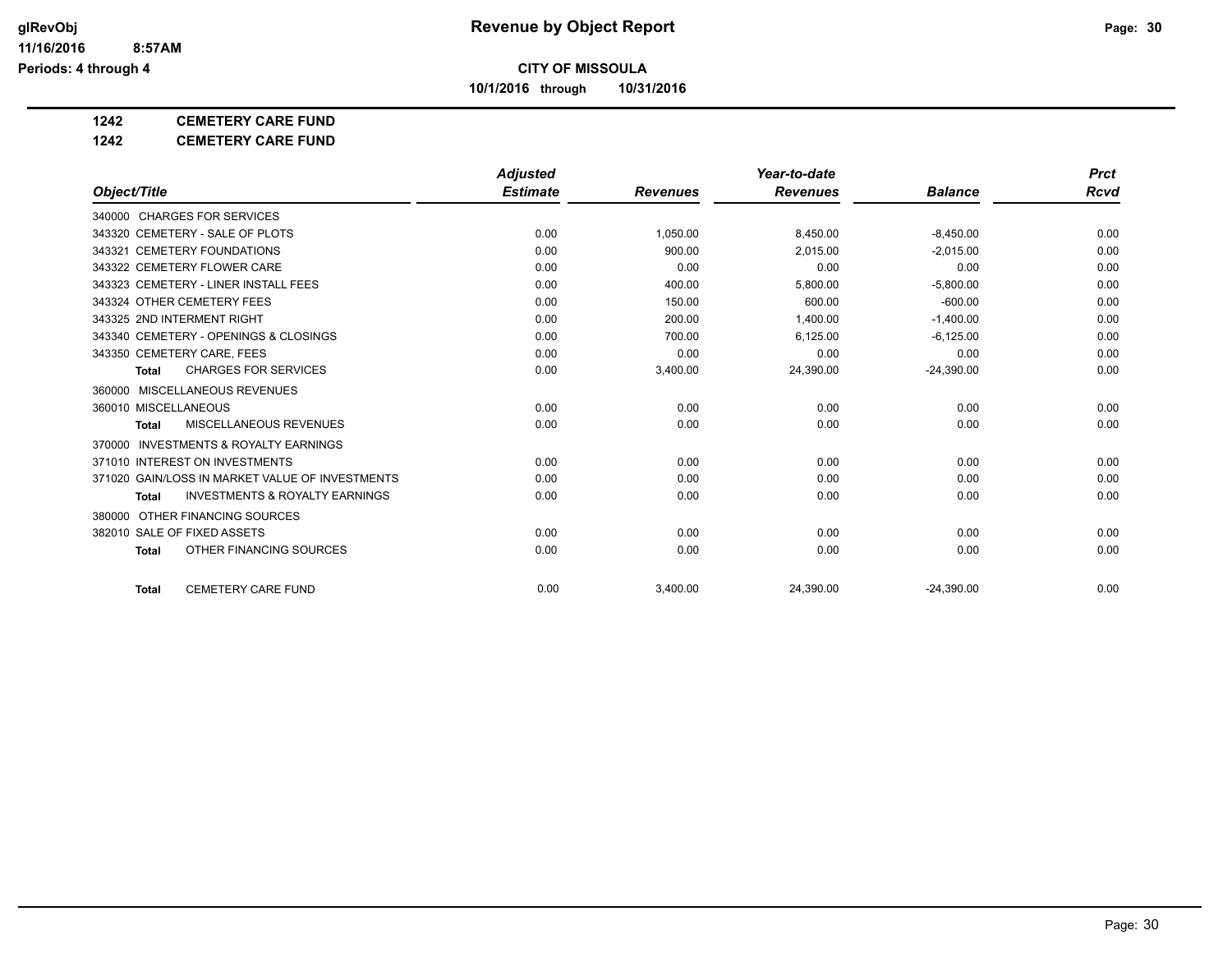**10/1/2016 through 10/31/2016**

#### **1242 CEMETERY CARE FUND**

|                                                           | <b>Adjusted</b> |                 | Year-to-date    |                | <b>Prct</b> |
|-----------------------------------------------------------|-----------------|-----------------|-----------------|----------------|-------------|
| Object/Title                                              | <b>Estimate</b> | <b>Revenues</b> | <b>Revenues</b> | <b>Balance</b> | Rcvd        |
| 340000 CHARGES FOR SERVICES                               |                 |                 |                 |                |             |
| 343320 CEMETERY - SALE OF PLOTS                           | 0.00            | 1,050.00        | 8,450.00        | $-8,450.00$    | 0.00        |
| 343321 CEMETERY FOUNDATIONS                               | 0.00            | 900.00          | 2,015.00        | $-2,015.00$    | 0.00        |
| 343322 CEMETERY FLOWER CARE                               | 0.00            | 0.00            | 0.00            | 0.00           | 0.00        |
| 343323 CEMETERY - LINER INSTALL FEES                      | 0.00            | 400.00          | 5,800.00        | $-5,800.00$    | 0.00        |
| 343324 OTHER CEMETERY FEES                                | 0.00            | 150.00          | 600.00          | $-600.00$      | 0.00        |
| 343325 2ND INTERMENT RIGHT                                | 0.00            | 200.00          | 1,400.00        | $-1,400.00$    | 0.00        |
| 343340 CEMETERY - OPENINGS & CLOSINGS                     | 0.00            | 700.00          | 6,125.00        | $-6, 125.00$   | 0.00        |
| 343350 CEMETERY CARE, FEES                                | 0.00            | 0.00            | 0.00            | 0.00           | 0.00        |
| <b>CHARGES FOR SERVICES</b><br><b>Total</b>               | 0.00            | 3,400.00        | 24,390.00       | $-24,390.00$   | 0.00        |
| 360000 MISCELLANEOUS REVENUES                             |                 |                 |                 |                |             |
| 360010 MISCELLANEOUS                                      | 0.00            | 0.00            | 0.00            | 0.00           | 0.00        |
| <b>MISCELLANEOUS REVENUES</b><br><b>Total</b>             | 0.00            | 0.00            | 0.00            | 0.00           | 0.00        |
| 370000 INVESTMENTS & ROYALTY EARNINGS                     |                 |                 |                 |                |             |
| 371010 INTEREST ON INVESTMENTS                            | 0.00            | 0.00            | 0.00            | 0.00           | 0.00        |
| 371020 GAIN/LOSS IN MARKET VALUE OF INVESTMENT            | 0.00            | 0.00            | 0.00            | 0.00           | 0.00        |
| <b>INVESTMENTS &amp; ROYALTY EARNINGS</b><br><b>Total</b> | 0.00            | 0.00            | 0.00            | 0.00           | 0.00        |
| 380000 OTHER FINANCING SOURCES                            |                 |                 |                 |                |             |
| 382010 SALE OF FIXED ASSETS                               | 0.00            | 0.00            | 0.00            | 0.00           | 0.00        |
| OTHER FINANCING SOURCES<br><b>Total</b>                   | 0.00            | 0.00            | 0.00            | 0.00           | 0.00        |
| <b>CEMETERY CARE FUND</b><br><b>Total</b>                 | 0.00            | 3,400.00        | 24,390.00       | $-24,390.00$   | 0.00        |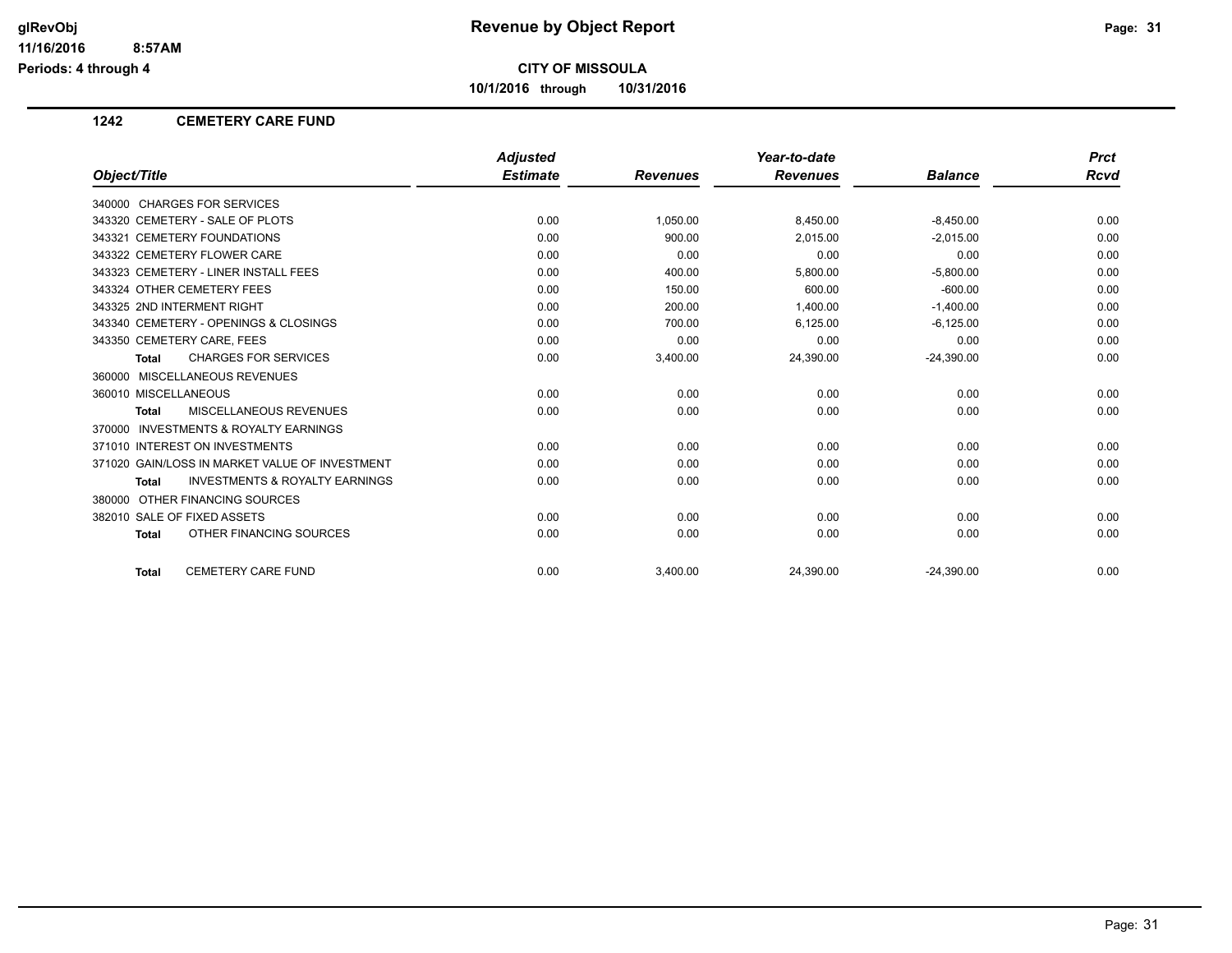**10/1/2016 through 10/31/2016**

# **1243 CEMETERY MEMORIAL FUND**

**1243 CEMETERY MEMORIAL FUND**

|                                                    | <b>Adjusted</b> |                 | Year-to-date    |                | <b>Prct</b> |
|----------------------------------------------------|-----------------|-----------------|-----------------|----------------|-------------|
| Object/Title                                       | <b>Estimate</b> | <b>Revenues</b> | <b>Revenues</b> | <b>Balance</b> | <b>Rcvd</b> |
| 360000 MISCELLANEOUS REVENUES                      |                 |                 |                 |                |             |
| 360010 MISCELLANEOUS                               | 0.00            | 0.00            | 0.00            | 0.00           | 0.00        |
| 365000 DONATIONS                                   | 0.00            | 0.00            | 1.278.95        | $-1.278.95$    | 0.00        |
| MISCELLANEOUS REVENUES<br>Total                    | 0.00            | 0.00            | 1.278.95        | $-1.278.95$    | 0.00        |
| 370000 INVESTMENTS & ROYALTY EARNINGS              |                 |                 |                 |                |             |
| 371010 INTEREST ON INVESTMENTS                     | 0.00            | 0.00            | 0.00            | 0.00           | 0.00        |
| 371020 GAIN/LOSS IN MARKET VALUE OF INVESTMENTS    | 0.00            | 0.00            | 0.00            | 0.00           | 0.00        |
| <b>INVESTMENTS &amp; ROYALTY EARNINGS</b><br>Total | 0.00            | 0.00            | 0.00            | 0.00           | 0.00        |
| <b>CEMETERY MEMORIAL FUND</b><br><b>Total</b>      | 0.00            | 0.00            | 1.278.95        | $-1.278.95$    | 0.00        |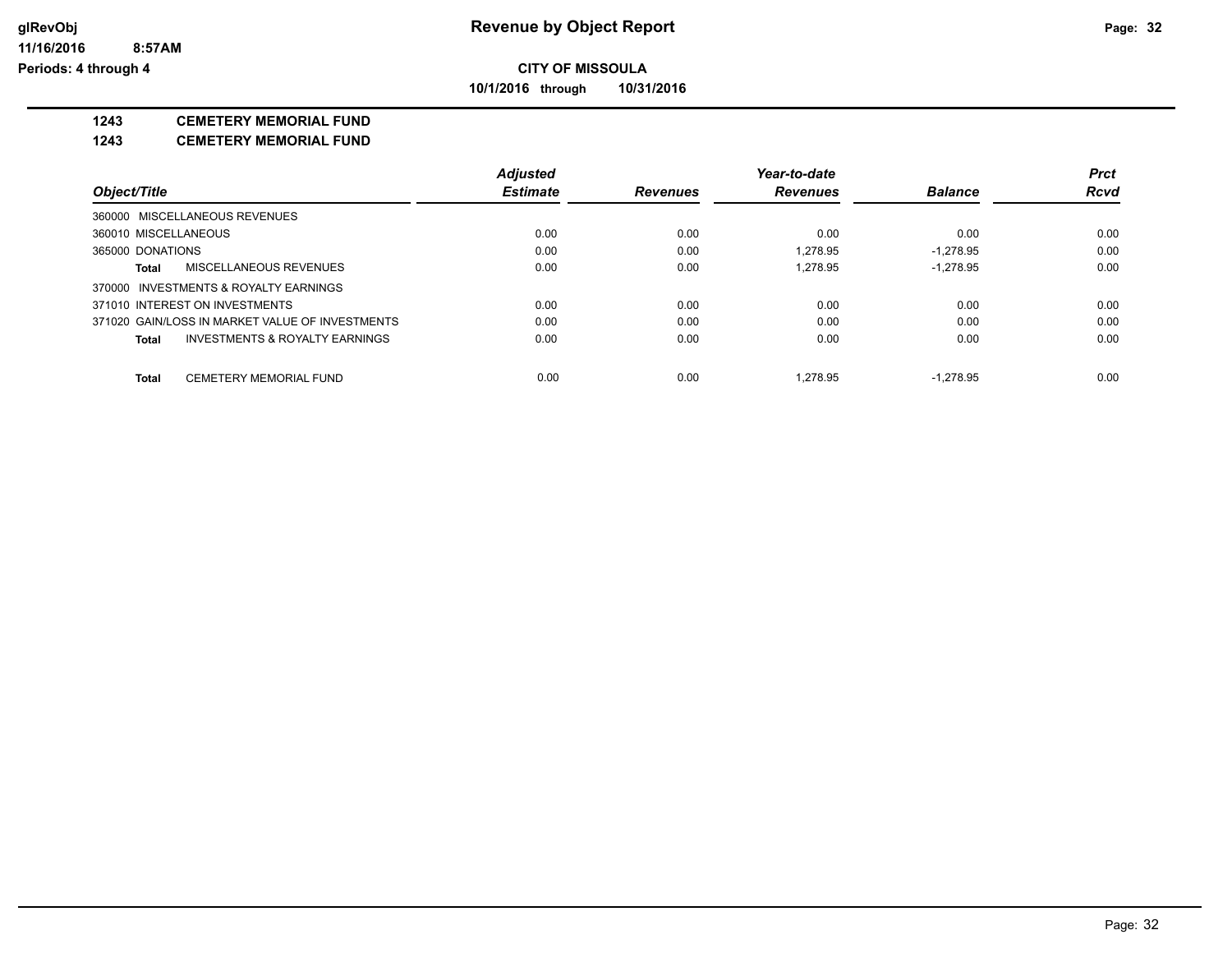**10/1/2016 through 10/31/2016**

# **1243 CEMETERY MEMORIAL FUND**

|                      |                                                | <b>Adjusted</b> |                 | Year-to-date    |                | <b>Prct</b> |
|----------------------|------------------------------------------------|-----------------|-----------------|-----------------|----------------|-------------|
| Object/Title         |                                                | <b>Estimate</b> | <b>Revenues</b> | <b>Revenues</b> | <b>Balance</b> | <b>Rcvd</b> |
|                      | 360000 MISCELLANEOUS REVENUES                  |                 |                 |                 |                |             |
| 360010 MISCELLANEOUS |                                                | 0.00            | 0.00            | 0.00            | 0.00           | 0.00        |
| 365000 DONATIONS     |                                                | 0.00            | 0.00            | 1.278.95        | $-1.278.95$    | 0.00        |
| Total                | MISCELLANEOUS REVENUES                         | 0.00            | 0.00            | 1.278.95        | $-1.278.95$    | 0.00        |
|                      | 370000 INVESTMENTS & ROYALTY EARNINGS          |                 |                 |                 |                |             |
|                      | 371010 INTEREST ON INVESTMENTS                 | 0.00            | 0.00            | 0.00            | 0.00           | 0.00        |
|                      | 371020 GAIN/LOSS IN MARKET VALUE OF INVESTMENT | 0.00            | 0.00            | 0.00            | 0.00           | 0.00        |
| <b>Total</b>         | <b>INVESTMENTS &amp; ROYALTY EARNINGS</b>      | 0.00            | 0.00            | 0.00            | 0.00           | 0.00        |
| <b>Total</b>         | CEMETERY MEMORIAL FUND                         | 0.00            | 0.00            | 1.278.95        | $-1.278.95$    | 0.00        |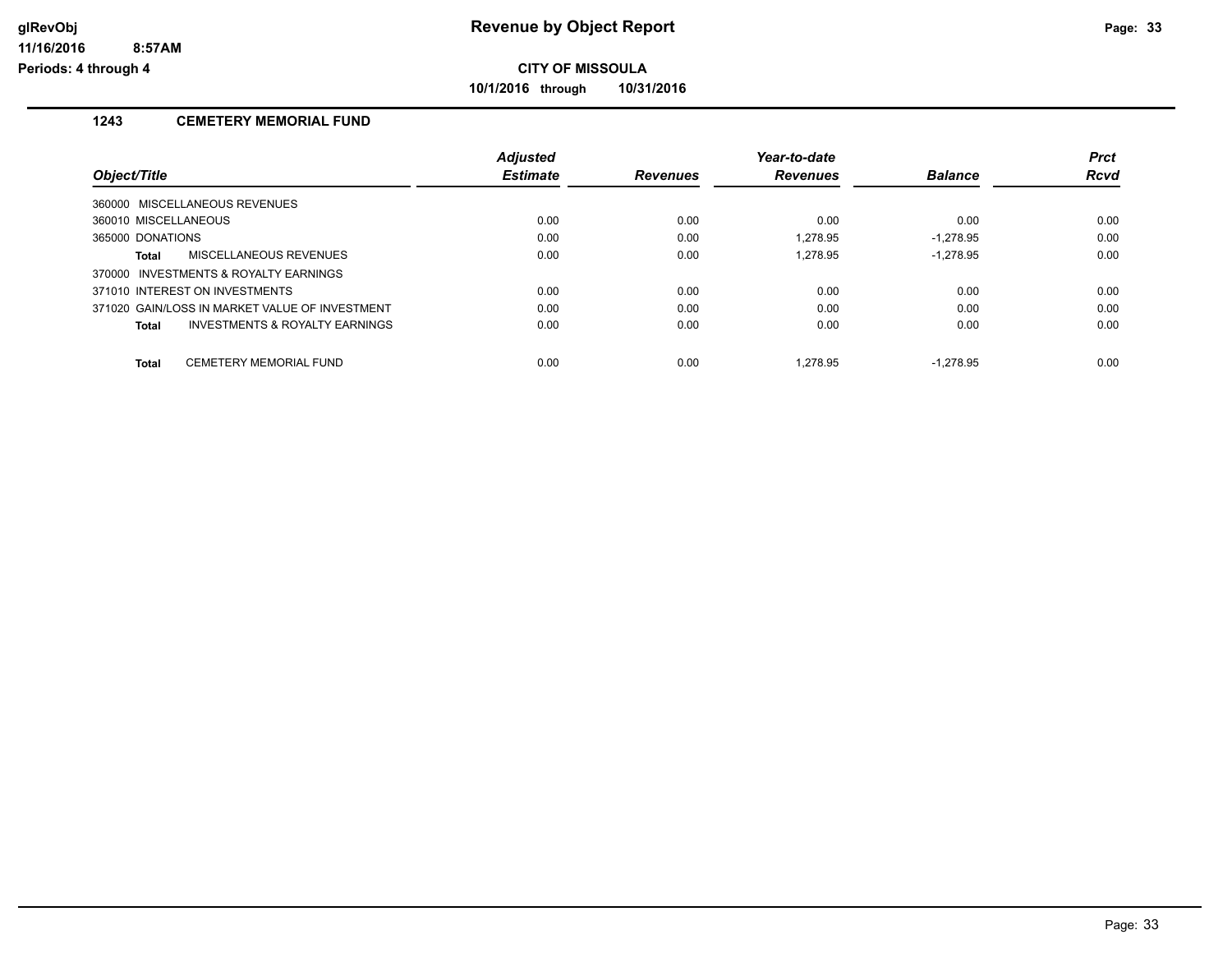**10/1/2016 through 10/31/2016**

**1265 TITLE 1 PROJECTS FUND**

**1265 TITLE 1 PROJECTS FUND**

|                                                    | <b>Adjusted</b> |                 | Year-to-date    |                | <b>Prct</b> |
|----------------------------------------------------|-----------------|-----------------|-----------------|----------------|-------------|
| Object/Title                                       | <b>Estimate</b> | <b>Revenues</b> | <b>Revenues</b> | <b>Balance</b> | <b>Rcvd</b> |
| 360000 MISCELLANEOUS REVENUES                      |                 |                 |                 |                |             |
| 360010 MISCELLANEOUS                               | 0.00            | 0.00            | 0.00            | 0.00           | 0.00        |
| MISCELLANEOUS REVENUES<br>Total                    | 0.00            | 0.00            | 0.00            | 0.00           | 0.00        |
| 370000 INVESTMENTS & ROYALTY EARNINGS              |                 |                 |                 |                |             |
| 371010 INTEREST ON INVESTMENTS                     | 0.00            | 0.00            | 0.00            | 0.00           | 0.00        |
| 373002 LOAN REPAYMENT - FAMILY SERVICES            | 0.00            | 0.00            | 0.00            | 0.00           | 0.00        |
| 373006 BURNS ST COMMONS                            | 0.00            | 0.00            | 0.00            | 0.00           | 0.00        |
| <b>INVESTMENTS &amp; ROYALTY EARNINGS</b><br>Total | 0.00            | 0.00            | 0.00            | 0.00           | 0.00        |
| TITLE 1 PROJECTS FUND<br><b>Total</b>              | 0.00            | 0.00            | 0.00            | 0.00           | 0.00        |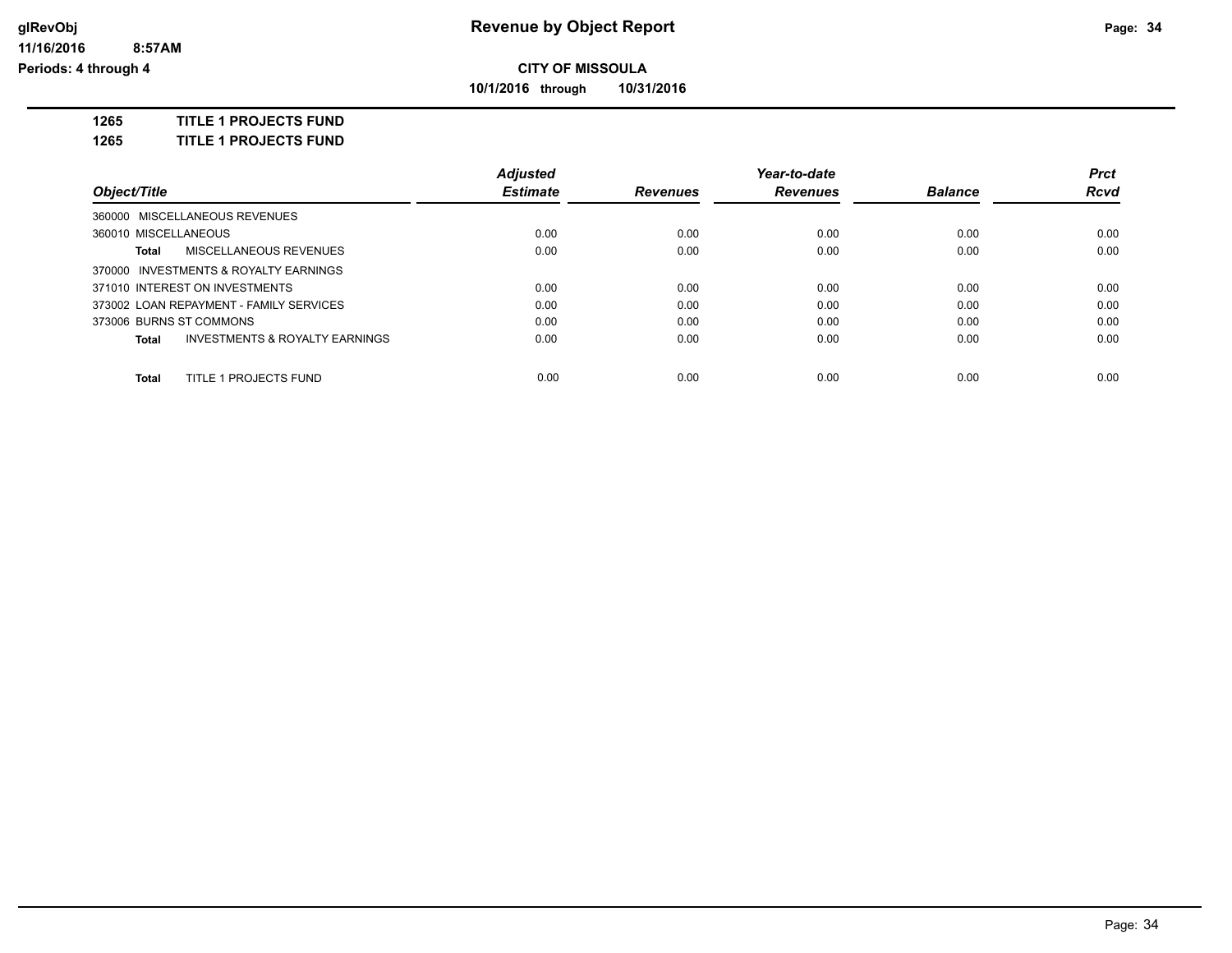**10/1/2016 through 10/31/2016**

#### **1265 TITLE 1 PROJECTS FUND**

| Object/Title                            | <b>Adjusted</b> |                 | Year-to-date    |                | <b>Prct</b> |
|-----------------------------------------|-----------------|-----------------|-----------------|----------------|-------------|
|                                         | <b>Estimate</b> | <b>Revenues</b> | <b>Revenues</b> | <b>Balance</b> | <b>Rcvd</b> |
| 360000 MISCELLANEOUS REVENUES           |                 |                 |                 |                |             |
| 360010 MISCELLANEOUS                    | 0.00            | 0.00            | 0.00            | 0.00           | 0.00        |
| MISCELLANEOUS REVENUES<br>Total         | 0.00            | 0.00            | 0.00            | 0.00           | 0.00        |
| 370000 INVESTMENTS & ROYALTY EARNINGS   |                 |                 |                 |                |             |
| 371010 INTEREST ON INVESTMENTS          | 0.00            | 0.00            | 0.00            | 0.00           | 0.00        |
| 373002 LOAN REPAYMENT - FAMILY SERVICES | 0.00            | 0.00            | 0.00            | 0.00           | 0.00        |
| 373006 BURNS ST COMMONS                 | 0.00            | 0.00            | 0.00            | 0.00           | 0.00        |
| INVESTMENTS & ROYALTY EARNINGS<br>Total | 0.00            | 0.00            | 0.00            | 0.00           | 0.00        |
| TITLE 1 PROJECTS FUND<br><b>Total</b>   | 0.00            | 0.00            | 0.00            | 0.00           | 0.00        |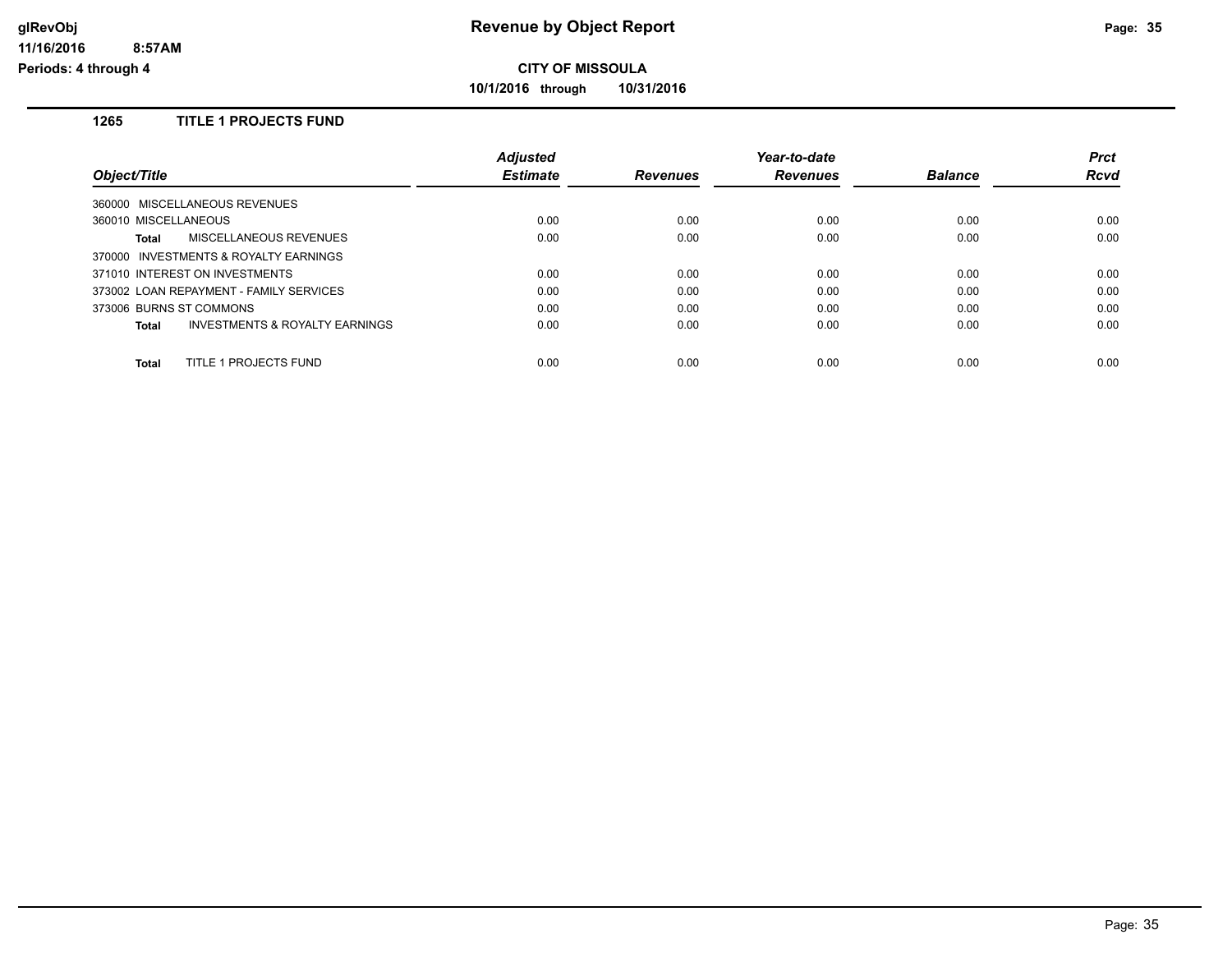**10/1/2016 through 10/31/2016**

#### **1396 PROGRAM INCOME REVOLVING LOAN PROGRAM 1396 PROGRAM INCOME REVOLVING LOAN PROGRAM**

|                                                           | <b>Adjusted</b> |                 | Year-to-date    |                | <b>Prct</b> |
|-----------------------------------------------------------|-----------------|-----------------|-----------------|----------------|-------------|
| Object/Title                                              | <b>Estimate</b> | <b>Revenues</b> | <b>Revenues</b> | <b>Balance</b> | <b>Rcvd</b> |
| <b>INTERGOVERNMENTAL REVENUES</b><br>330000               |                 |                 |                 |                |             |
| 331010 ENTITLEMENT - CDBG                                 | 0.00            | 0.00            | 0.00            | 0.00           | 0.00        |
| <b>INTERGOVERNMENTAL REVENUES</b><br>Total                | 0.00            | 0.00            | 0.00            | 0.00           | 0.00        |
| MISCELLANEOUS REVENUES<br>360000                          |                 |                 |                 |                |             |
| 360005 LOAN REPAYMENTS                                    | 0.00            | 0.00            | 0.00            | 0.00           | 0.00        |
| 360010 MISCELLANEOUS                                      | 0.00            | 0.00            | 0.00            | 0.00           | 0.00        |
| 360013 REPAYMENT OF SEWER GRANT                           | 0.00            | 0.00            | 0.00            | 0.00           | 0.00        |
| 360014 REPAYMENT OF LOAN/MHA                              | 0.00            | 0.00            | 0.00            | 0.00           | 0.00        |
| 361013 CLOSED GRANT REPAYMENTS                            | 0.00            | 0.00            | 0.00            | 0.00           | 0.00        |
| MISCELLANEOUS REVENUES<br>Total                           | 0.00            | 0.00            | 0.00            | 0.00           | 0.00        |
| <b>INVESTMENTS &amp; ROYALTY EARNINGS</b><br>370000       |                 |                 |                 |                |             |
| 371010 INTEREST ON INVESTMENTS                            | 0.00            | 0.00            | 0.00            | 0.00           | 0.00        |
| 371020 GAIN/LOSS IN MARKET VALUE OF INVESTMENTS           | 0.00            | 0.00            | 0.00            | 0.00           | 0.00        |
| <b>INVESTMENTS &amp; ROYALTY EARNINGS</b><br><b>Total</b> | 0.00            | 0.00            | 0.00            | 0.00           | 0.00        |
| OTHER FINANCING SOURCES<br>380000                         |                 |                 |                 |                |             |
| 383026 TRANS FR CDBG                                      | 0.00            | 0.00            | 0.00            | 0.00           | 0.00        |
| OTHER FINANCING SOURCES<br>Total                          | 0.00            | 0.00            | 0.00            | 0.00           | 0.00        |
| PROGRAM INCOME REVOLVING LOAN PRO<br><b>Total</b>         | 0.00            | 0.00            | 0.00            | 0.00           | 0.00        |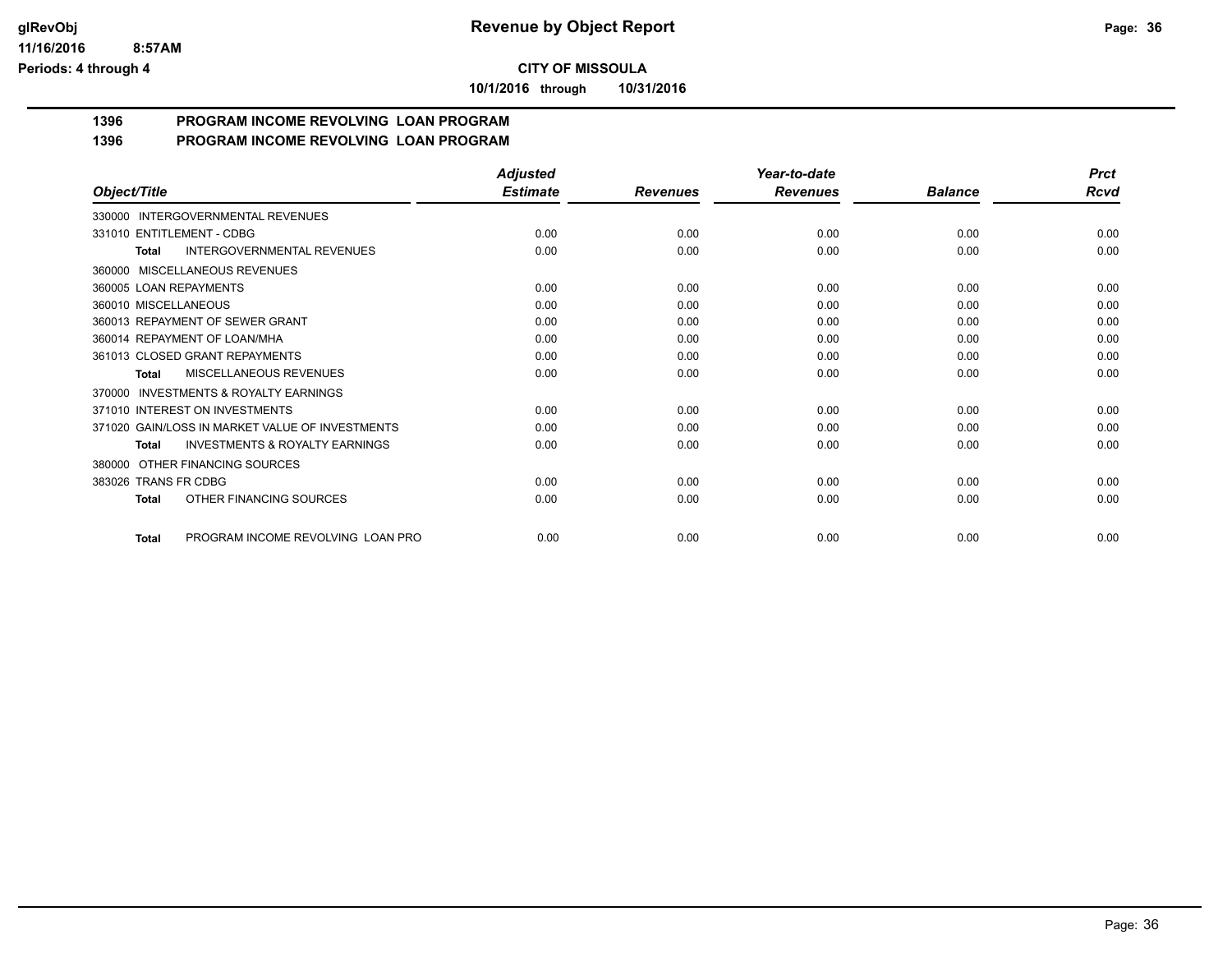**10/1/2016 through 10/31/2016**

#### **1396 PROGRAM INCOME REVOLVING LOAN PROGRAM**

|                                                           | <b>Adjusted</b> |                 | Year-to-date    |                | <b>Prct</b> |
|-----------------------------------------------------------|-----------------|-----------------|-----------------|----------------|-------------|
| Object/Title                                              | <b>Estimate</b> | <b>Revenues</b> | <b>Revenues</b> | <b>Balance</b> | <b>Rcvd</b> |
| 330000 INTERGOVERNMENTAL REVENUES                         |                 |                 |                 |                |             |
| 331010 ENTITLEMENT - CDBG                                 | 0.00            | 0.00            | 0.00            | 0.00           | 0.00        |
| <b>INTERGOVERNMENTAL REVENUES</b><br><b>Total</b>         | 0.00            | 0.00            | 0.00            | 0.00           | 0.00        |
| MISCELLANEOUS REVENUES<br>360000                          |                 |                 |                 |                |             |
| 360005 LOAN REPAYMENTS                                    | 0.00            | 0.00            | 0.00            | 0.00           | 0.00        |
| 360010 MISCELLANEOUS                                      | 0.00            | 0.00            | 0.00            | 0.00           | 0.00        |
| 360013 REPAYMENT OF SEWER GRANT                           | 0.00            | 0.00            | 0.00            | 0.00           | 0.00        |
| 360014 REPAYMENT OF LOAN/MHA                              | 0.00            | 0.00            | 0.00            | 0.00           | 0.00        |
| 361013 CLOSED GRANT REPAYMENTS                            | 0.00            | 0.00            | 0.00            | 0.00           | 0.00        |
| MISCELLANEOUS REVENUES<br>Total                           | 0.00            | 0.00            | 0.00            | 0.00           | 0.00        |
| 370000 INVESTMENTS & ROYALTY EARNINGS                     |                 |                 |                 |                |             |
| 371010 INTEREST ON INVESTMENTS                            | 0.00            | 0.00            | 0.00            | 0.00           | 0.00        |
| 371020 GAIN/LOSS IN MARKET VALUE OF INVESTMENT            | 0.00            | 0.00            | 0.00            | 0.00           | 0.00        |
| <b>INVESTMENTS &amp; ROYALTY EARNINGS</b><br><b>Total</b> | 0.00            | 0.00            | 0.00            | 0.00           | 0.00        |
| OTHER FINANCING SOURCES<br>380000                         |                 |                 |                 |                |             |
| 383026 TRANS FR CDBG                                      | 0.00            | 0.00            | 0.00            | 0.00           | 0.00        |
| OTHER FINANCING SOURCES<br><b>Total</b>                   | 0.00            | 0.00            | 0.00            | 0.00           | 0.00        |
| PROGRAM INCOME REVOLVING LOAN PRC<br><b>Total</b>         | 0.00            | 0.00            | 0.00            | 0.00           | 0.00        |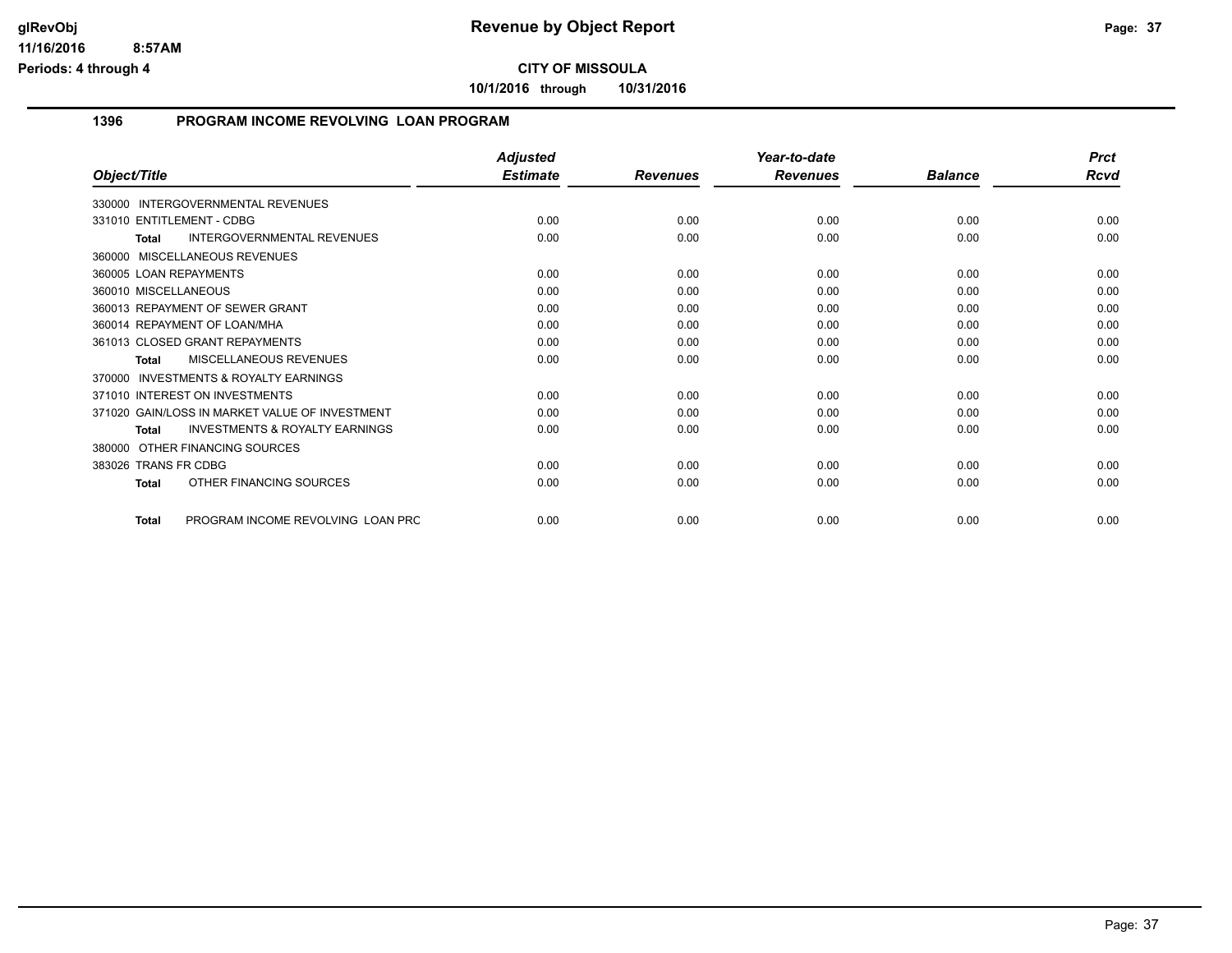**10/1/2016 through 10/31/2016**

#### **1397 STATE HOME PROGRAM INCOME**

#### **1397 STATE HOME PROGRAM INCOME**

|                                                    | <b>Adjusted</b> |                 | Year-to-date    |                | <b>Prct</b> |
|----------------------------------------------------|-----------------|-----------------|-----------------|----------------|-------------|
| Object/Title                                       | <b>Estimate</b> | <b>Revenues</b> | <b>Revenues</b> | <b>Balance</b> | <b>Rcvd</b> |
| 330000 INTERGOVERNMENTAL REVENUES                  |                 |                 |                 |                |             |
| 331003 STATE HOME PROGRAM INCOME                   | 0.00            | 0.00            | 0.00            | 0.00           | 0.00        |
| INTERGOVERNMENTAL REVENUES<br>Total                | 0.00            | 0.00            | 0.00            | 0.00           | 0.00        |
| 360000 MISCELLANEOUS REVENUES                      |                 |                 |                 |                |             |
| 360005 LOAN REPAYMENTS                             | 0.00            | 0.00            | 0.00            | 0.00           | 0.00        |
| MISCELLANEOUS REVENUES<br>Total                    | 0.00            | 0.00            | 0.00            | 0.00           | 0.00        |
| 370000 INVESTMENTS & ROYALTY EARNINGS              |                 |                 |                 |                |             |
| 371010 INTEREST ON INVESTMENTS                     | 0.00            | 0.00            | 0.00            | 0.00           | 0.00        |
| <b>INVESTMENTS &amp; ROYALTY EARNINGS</b><br>Total | 0.00            | 0.00            | 0.00            | 0.00           | 0.00        |
|                                                    |                 |                 |                 |                |             |
| STATE HOME PROGRAM INCOME<br>Total                 | 0.00            | 0.00            | 0.00            | 0.00           | 0.00        |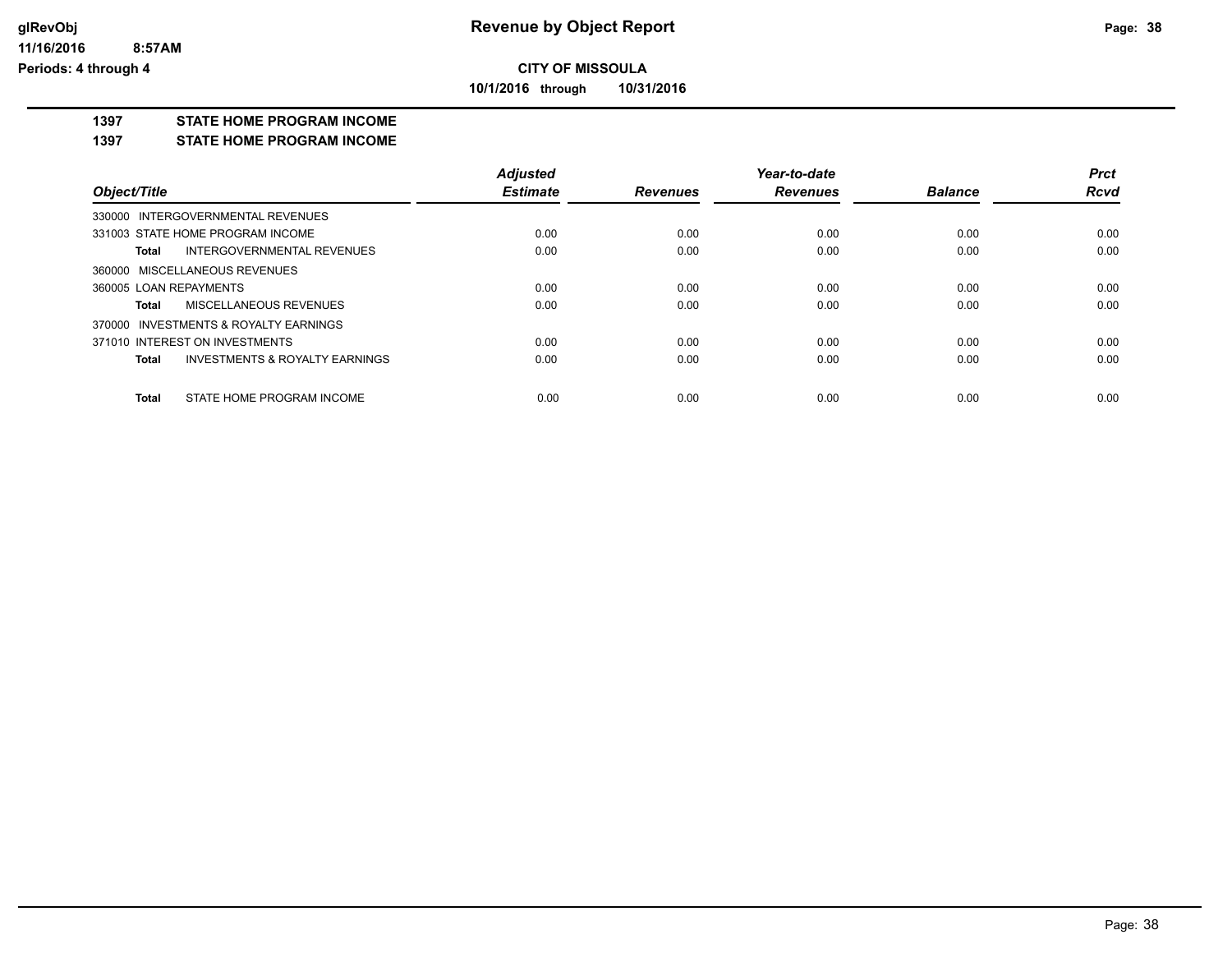**10/1/2016 through 10/31/2016**

#### **1397 STATE HOME PROGRAM INCOME**

| Object/Title                          |                                           | <b>Adjusted</b><br><b>Estimate</b> | <b>Revenues</b> | Year-to-date<br><b>Revenues</b> | <b>Balance</b> | <b>Prct</b><br>Rcvd |
|---------------------------------------|-------------------------------------------|------------------------------------|-----------------|---------------------------------|----------------|---------------------|
| 330000 INTERGOVERNMENTAL REVENUES     |                                           |                                    |                 |                                 |                |                     |
| 331003 STATE HOME PROGRAM INCOME      |                                           | 0.00                               | 0.00            | 0.00                            | 0.00           | 0.00                |
| Total                                 | INTERGOVERNMENTAL REVENUES                | 0.00                               | 0.00            | 0.00                            | 0.00           | 0.00                |
| 360000 MISCELLANEOUS REVENUES         |                                           |                                    |                 |                                 |                |                     |
| 360005 LOAN REPAYMENTS                |                                           | 0.00                               | 0.00            | 0.00                            | 0.00           | 0.00                |
| Total                                 | <b>MISCELLANEOUS REVENUES</b>             | 0.00                               | 0.00            | 0.00                            | 0.00           | 0.00                |
| 370000 INVESTMENTS & ROYALTY EARNINGS |                                           |                                    |                 |                                 |                |                     |
| 371010 INTEREST ON INVESTMENTS        |                                           | 0.00                               | 0.00            | 0.00                            | 0.00           | 0.00                |
| <b>Total</b>                          | <b>INVESTMENTS &amp; ROYALTY EARNINGS</b> | 0.00                               | 0.00            | 0.00                            | 0.00           | 0.00                |
| <b>Total</b>                          | STATE HOME PROGRAM INCOME                 | 0.00                               | 0.00            | 0.00                            | 0.00           | 0.00                |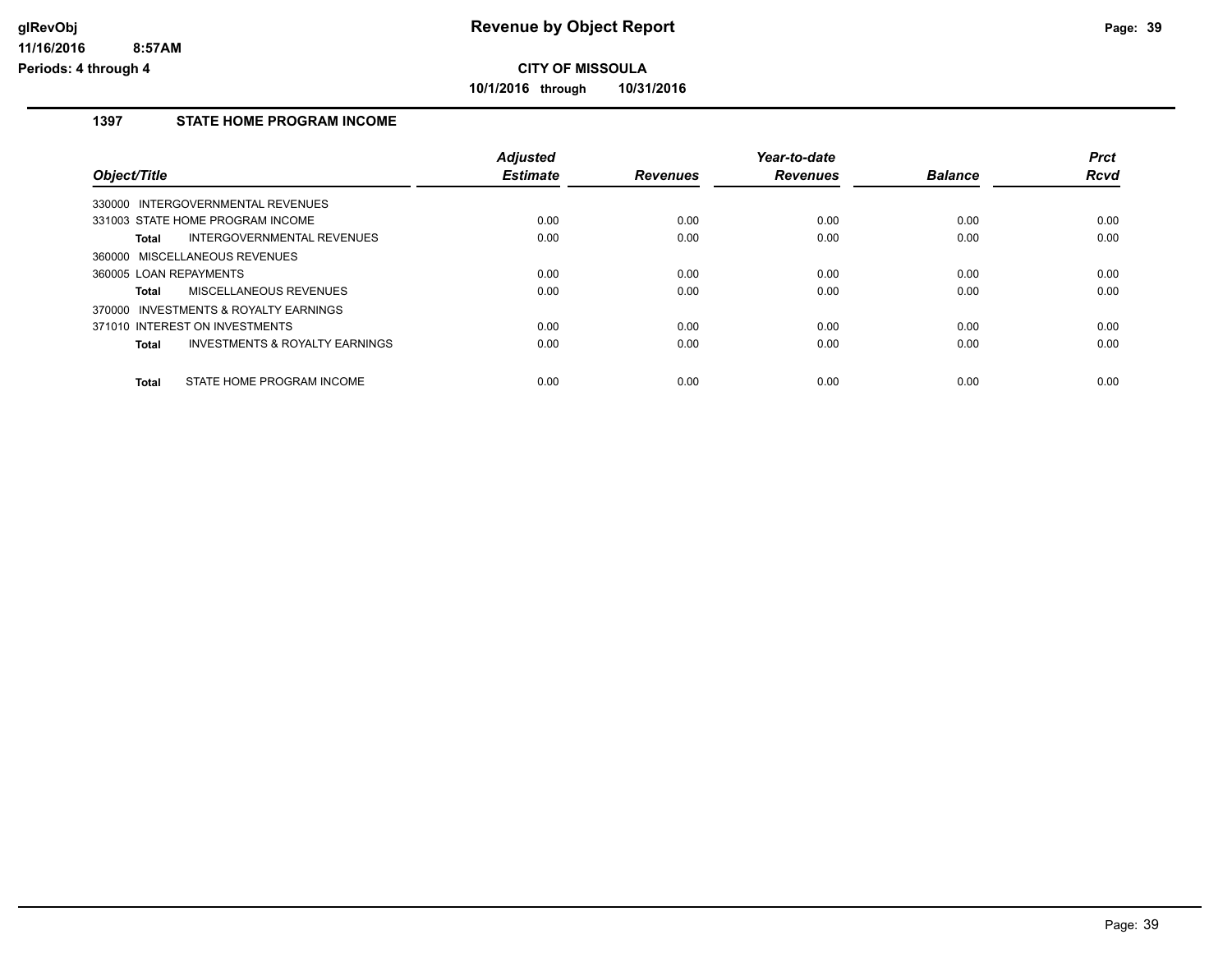**10/1/2016 through 10/31/2016**

#### **2250 PLANNING FUND**

**2250 PLANNING FUND**

|                                                           | <b>Adjusted</b> |                 | Year-to-date    |                | <b>Prct</b> |
|-----------------------------------------------------------|-----------------|-----------------|-----------------|----------------|-------------|
| Object/Title                                              | <b>Estimate</b> | <b>Revenues</b> | <b>Revenues</b> | <b>Balance</b> | <b>Rcvd</b> |
| 330000 INTERGOVERNMENTAL REVENUES                         |                 |                 |                 |                |             |
| 331055 FTA GRANT                                          | 0.00            | 0.00            | 0.00            | 0.00           | 0.00        |
| 331056 MDT FEDERAL CMAQ                                   | 0.00            | 0.00            | 0.00            | 0.00           | 0.00        |
| 331170 HISTORICAL PRESERVATION GRANT                      | 0.00            | 0.00            | 0.00            | 0.00           | 0.00        |
| 336023 STATE CONTRIB. - PERS                              | 0.00            | 0.00            | 0.00            | 0.00           | 0.00        |
| 338100 PLANNING MILLS PASSED THRU COUNTY                  | 0.00            | 0.00            | 0.00            | 0.00           | 0.00        |
| <b>INTERGOVERNMENTAL REVENUES</b><br><b>Total</b>         | 0.00            | 0.00            | 0.00            | 0.00           | 0.00        |
| 370000 INVESTMENTS & ROYALTY EARNINGS                     |                 |                 |                 |                |             |
| 371010 INTEREST ON INVESTMENTS                            | 0.00            | 0.00            | 0.00            | 0.00           | 0.00        |
| <b>INVESTMENTS &amp; ROYALTY EARNINGS</b><br><b>Total</b> | 0.00            | 0.00            | 0.00            | 0.00           | 0.00        |
| OTHER FINANCING SOURCES<br>380000                         |                 |                 |                 |                |             |
| 383029 TRANS FR GENERAL                                   | 0.00            | 0.00            | 0.00            | 0.00           | 0.00        |
| OTHER FINANCING SOURCES<br><b>Total</b>                   | 0.00            | 0.00            | 0.00            | 0.00           | 0.00        |
|                                                           |                 |                 |                 |                |             |
| <b>PLANNING FUND</b><br><b>Total</b>                      | 0.00            | 0.00            | 0.00            | 0.00           | 0.00        |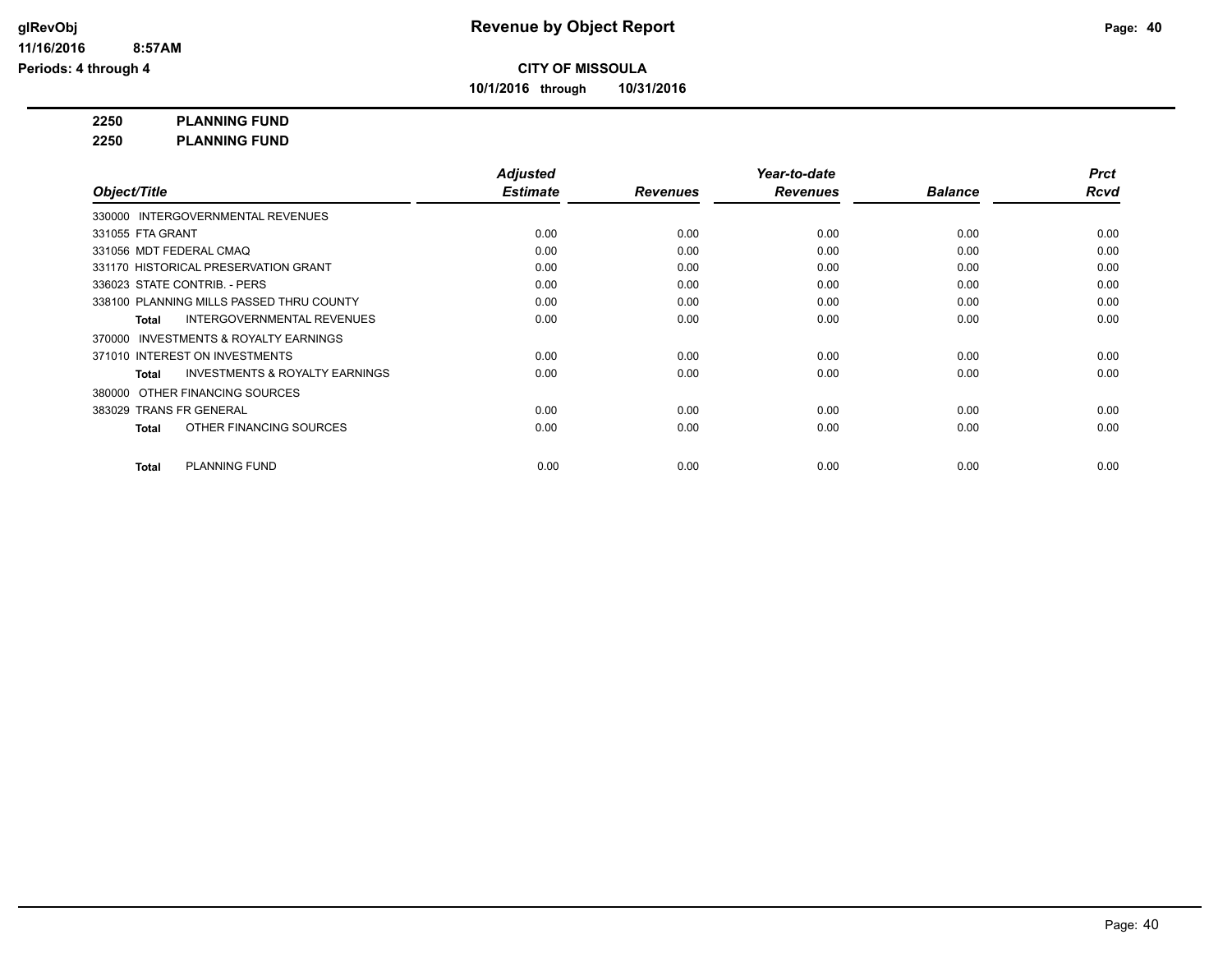**10/1/2016 through 10/31/2016**

#### **2250 PLANNING FUND**

| Object/Title                                              | <b>Adjusted</b><br><b>Estimate</b> | <b>Revenues</b> | Year-to-date<br><b>Revenues</b> | <b>Balance</b> | <b>Prct</b><br><b>Rcvd</b> |
|-----------------------------------------------------------|------------------------------------|-----------------|---------------------------------|----------------|----------------------------|
| 330000 INTERGOVERNMENTAL REVENUES                         |                                    |                 |                                 |                |                            |
| 331055 FTA GRANT                                          | 0.00                               | 0.00            | 0.00                            | 0.00           | 0.00                       |
| 331056 MDT FEDERAL CMAQ                                   | 0.00                               | 0.00            | 0.00                            | 0.00           | 0.00                       |
| 331170 HISTORICAL PRESERVATION GRANT                      | 0.00                               | 0.00            | 0.00                            | 0.00           | 0.00                       |
| 336023 STATE CONTRIB. - PERS                              | 0.00                               | 0.00            | 0.00                            | 0.00           | 0.00                       |
| 338100 PLANNING MILLS PASSED THRU COUNTY                  | 0.00                               | 0.00            | 0.00                            | 0.00           | 0.00                       |
| INTERGOVERNMENTAL REVENUES<br><b>Total</b>                | 0.00                               | 0.00            | 0.00                            | 0.00           | 0.00                       |
| 370000 INVESTMENTS & ROYALTY EARNINGS                     |                                    |                 |                                 |                |                            |
| 371010 INTEREST ON INVESTMENTS                            | 0.00                               | 0.00            | 0.00                            | 0.00           | 0.00                       |
| <b>INVESTMENTS &amp; ROYALTY EARNINGS</b><br><b>Total</b> | 0.00                               | 0.00            | 0.00                            | 0.00           | 0.00                       |
| 380000 OTHER FINANCING SOURCES                            |                                    |                 |                                 |                |                            |
| 383029 TRANS FR GENERAL                                   | 0.00                               | 0.00            | 0.00                            | 0.00           | 0.00                       |
| OTHER FINANCING SOURCES<br><b>Total</b>                   | 0.00                               | 0.00            | 0.00                            | 0.00           | 0.00                       |
| <b>PLANNING FUND</b><br><b>Total</b>                      | 0.00                               | 0.00            | 0.00                            | 0.00           | 0.00                       |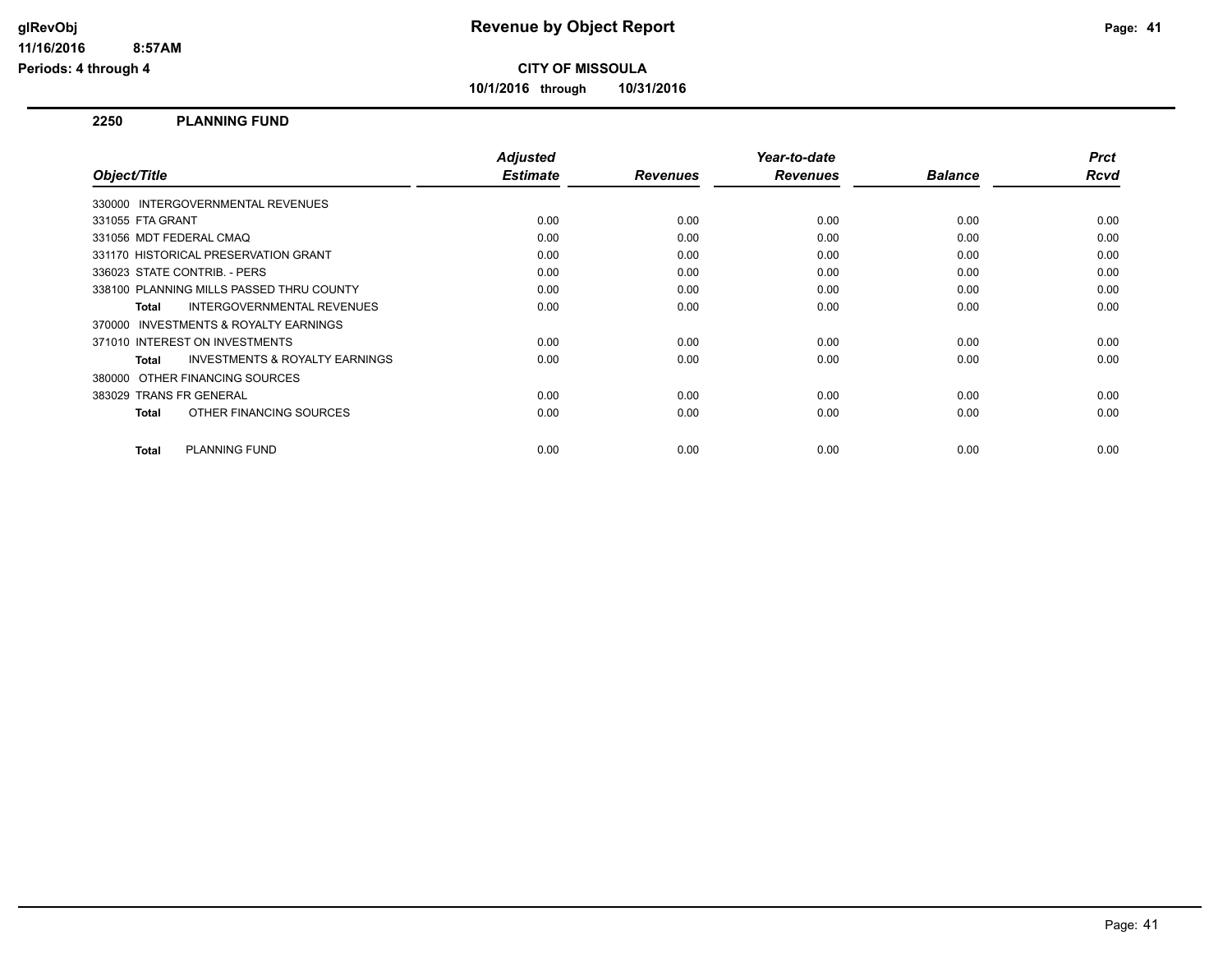**10/1/2016 through 10/31/2016**

#### **2310 PUBLIC SAFETY INFORMATION SYSTEMS 2310 PUBLIC SAFETY INFORMATION SYSTEMS**

|                                            | <b>Adjusted</b> |                 | Year-to-date    |                | <b>Prct</b> |
|--------------------------------------------|-----------------|-----------------|-----------------|----------------|-------------|
| Object/Title                               | <b>Estimate</b> | <b>Revenues</b> | <b>Revenues</b> | <b>Balance</b> | Rcvd        |
| 330000 INTERGOVERNMENTAL REVENUES          |                 |                 |                 |                |             |
| 330000 INTERGOVERNMENTAL REVENUES          | 0.00            | 0.00            | 8.700.00        | -8.700.00      | 0.00        |
| INTERGOVERNMENTAL REVENUES<br>Total        | 0.00            | 0.00            | 8.700.00        | $-8.700.00$    | 0.00        |
| 380000 OTHER FINANCING SOURCES             |                 |                 |                 |                |             |
| 383029 TRANS FR GENERAL                    | 0.00            | 0.00            | 0.00            | 0.00           | 0.00        |
| OTHER FINANCING SOURCES<br>Total           | 0.00            | 0.00            | 0.00            | 0.00           | 0.00        |
|                                            |                 |                 |                 |                |             |
| PUBLIC SAFETY INFORMATION SYSTEMS<br>Total | 0.00            | 0.00            | 8.700.00        | -8.700.00      | 0.00        |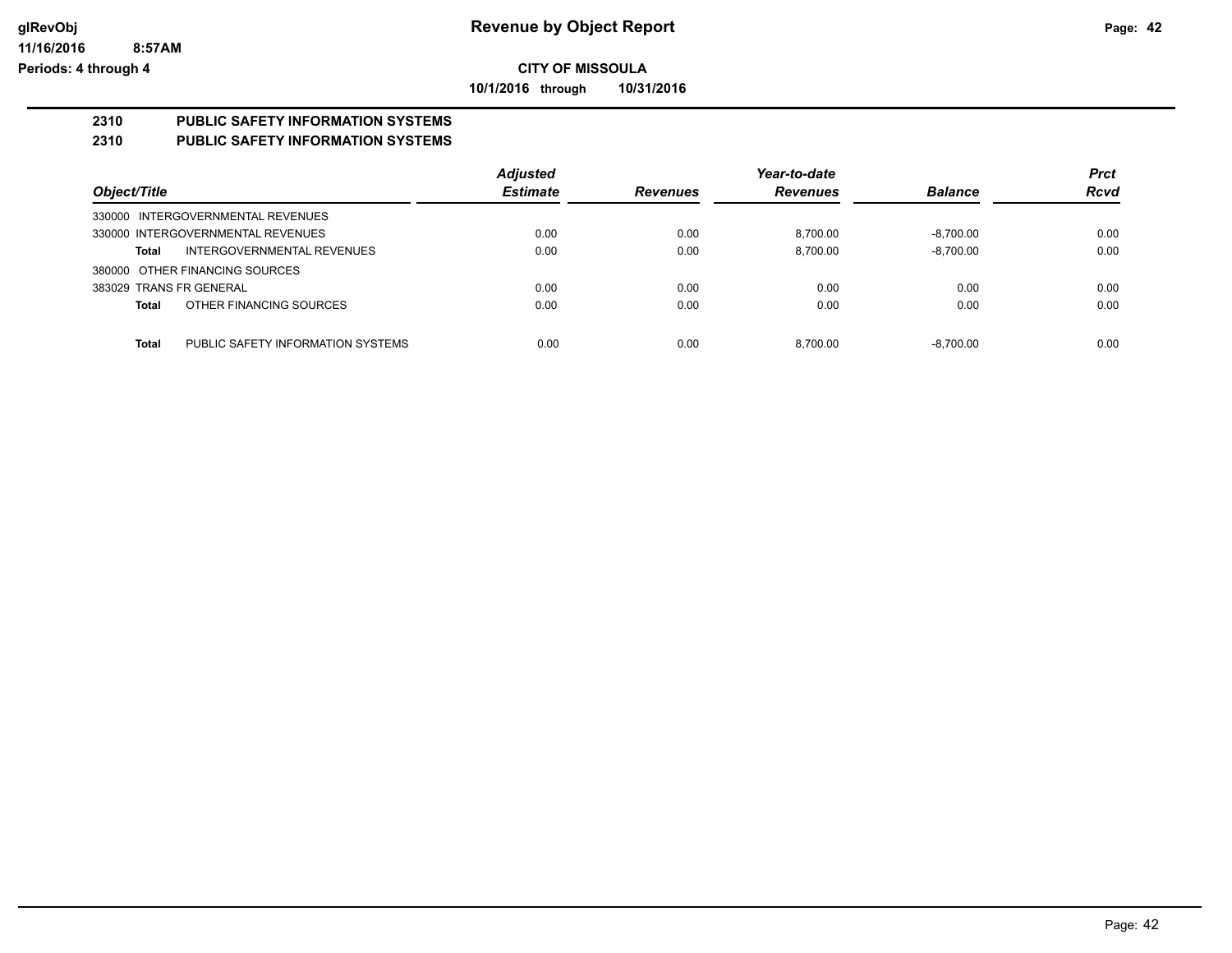**10/1/2016 through 10/31/2016**

#### **2310 PUBLIC SAFETY INFORMATION SYSTEMS**

| Object/Title                                      | <b>Adjusted</b><br><b>Estimate</b> | <b>Revenues</b> | Year-to-date<br><b>Revenues</b> | <b>Balance</b> | <b>Prct</b><br><b>Rcvd</b> |
|---------------------------------------------------|------------------------------------|-----------------|---------------------------------|----------------|----------------------------|
| 330000 INTERGOVERNMENTAL REVENUES                 |                                    |                 |                                 |                |                            |
| 330000 INTERGOVERNMENTAL REVENUES                 | 0.00                               | 0.00            | 8.700.00                        | $-8.700.00$    | 0.00                       |
| INTERGOVERNMENTAL REVENUES<br>Total               | 0.00                               | 0.00            | 8.700.00                        | $-8.700.00$    | 0.00                       |
| 380000 OTHER FINANCING SOURCES                    |                                    |                 |                                 |                |                            |
| 383029 TRANS FR GENERAL                           | 0.00                               | 0.00            | 0.00                            | 0.00           | 0.00                       |
| OTHER FINANCING SOURCES<br><b>Total</b>           | 0.00                               | 0.00            | 0.00                            | 0.00           | 0.00                       |
|                                                   |                                    |                 |                                 |                |                            |
| PUBLIC SAFETY INFORMATION SYSTEMS<br><b>Total</b> | 0.00                               | 0.00            | 8.700.00                        | $-8.700.00$    | 0.00                       |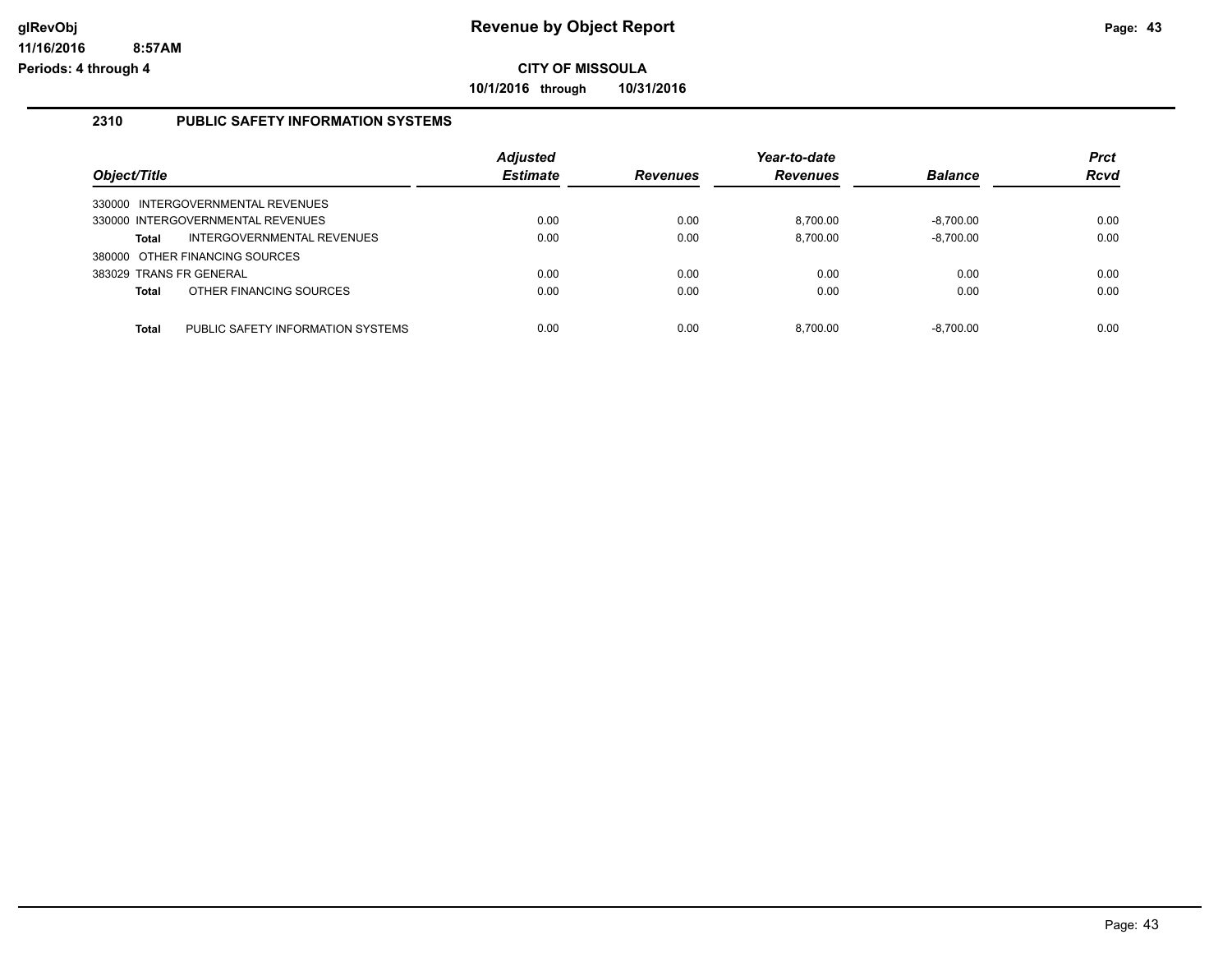**10/1/2016 through 10/31/2016**

**2321 IMPACT FEE FUND**

**2321 IMPACT FEE FUND**

|                                                           | <b>Adjusted</b> |                 | Year-to-date    |                | <b>Prct</b> |
|-----------------------------------------------------------|-----------------|-----------------|-----------------|----------------|-------------|
| Object/Title                                              | <b>Estimate</b> | <b>Revenues</b> | <b>Revenues</b> | <b>Balance</b> | Rcvd        |
| 340000 CHARGES FOR SERVICES                               |                 |                 |                 |                |             |
| 341032 IMPACT FEE CLEARING ACCOUNT                        | 0.00            | 151.376.48      | 989,942.06      | -989.942.06    | 0.00        |
| 341033 IMPACT FEES-PARKS SHARE                            | 0.00            | 0.00            | 0.00            | 0.00           | 0.00        |
| 341034 IMPACT FEES-FIRE SHARE                             | 0.00            | 0.00            | 0.00            | 0.00           | 0.00        |
| 341035 IMPACT FEES-POLICE SHARE                           | 0.00            | 0.00            | 0.00            | 0.00           | 0.00        |
| 341036 IMPACT FEES-COMMUNITY SERVICE SHARE                | 0.00            | 0.00            | 0.00            | 0.00           | 0.00        |
| 341037 IMPACT FEE-ROAD SHARE                              | 0.00            | 0.00            | 0.00            | 0.00           | 0.00        |
| <b>CHARGES FOR SERVICES</b><br>Total                      | 0.00            | 151,376.48      | 989,942.06      | $-989,942.06$  | 0.00        |
| 370000 INVESTMENTS & ROYALTY EARNINGS                     |                 |                 |                 |                |             |
| 371010 INTEREST ON INVESTMENTS                            | 0.00            | 0.00            | 0.00            | 0.00           | 0.00        |
| <b>INVESTMENTS &amp; ROYALTY EARNINGS</b><br><b>Total</b> | 0.00            | 0.00            | 0.00            | 0.00           | 0.00        |
| <b>IMPACT FEE FUND</b><br>Total                           | 0.00            | 151.376.48      | 989.942.06      | $-989.942.06$  | 0.00        |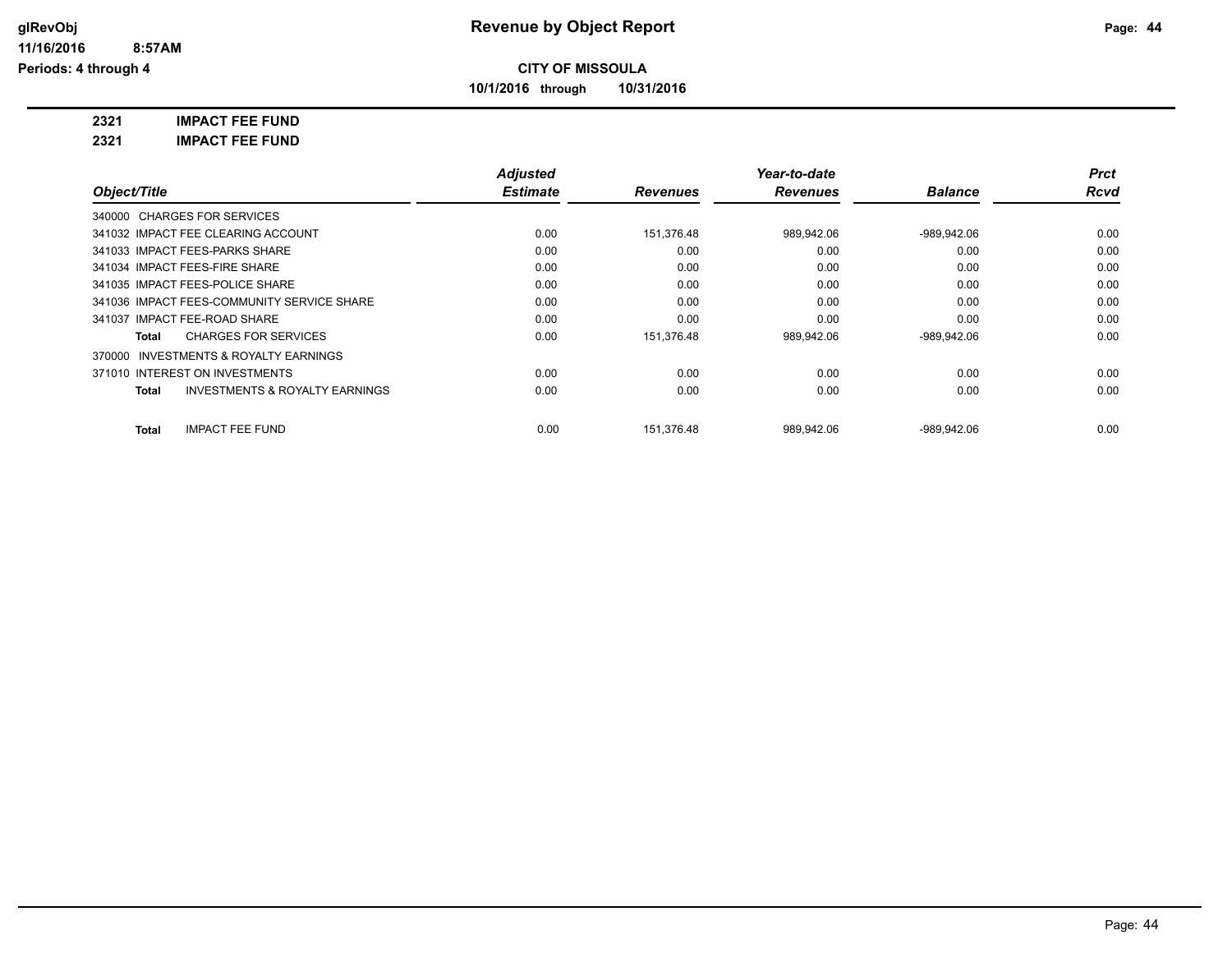**10/1/2016 through 10/31/2016**

#### **2321 IMPACT FEE FUND**

| Object/Title                                       | <b>Adjusted</b><br><b>Estimate</b> | <b>Revenues</b> | Year-to-date<br><b>Revenues</b> | <b>Balance</b> | <b>Prct</b><br><b>Rcvd</b> |
|----------------------------------------------------|------------------------------------|-----------------|---------------------------------|----------------|----------------------------|
|                                                    |                                    |                 |                                 |                |                            |
| 340000 CHARGES FOR SERVICES                        |                                    |                 |                                 |                |                            |
| 341032 IMPACT FEE CLEARING ACCOUNT                 | 0.00                               | 151,376.48      | 989,942.06                      | -989.942.06    | 0.00                       |
| 341033 IMPACT FEES-PARKS SHARE                     | 0.00                               | 0.00            | 0.00                            | 0.00           | 0.00                       |
| 341034 IMPACT FEES-FIRE SHARE                      | 0.00                               | 0.00            | 0.00                            | 0.00           | 0.00                       |
| 341035 IMPACT FEES-POLICE SHARE                    | 0.00                               | 0.00            | 0.00                            | 0.00           | 0.00                       |
| 341036 IMPACT FEES-COMMUNITY SERVICE SHARE         | 0.00                               | 0.00            | 0.00                            | 0.00           | 0.00                       |
| 341037 IMPACT FEE-ROAD SHARE                       | 0.00                               | 0.00            | 0.00                            | 0.00           | 0.00                       |
| <b>CHARGES FOR SERVICES</b><br>Total               | 0.00                               | 151.376.48      | 989.942.06                      | -989.942.06    | 0.00                       |
| INVESTMENTS & ROYALTY EARNINGS<br>370000           |                                    |                 |                                 |                |                            |
| 371010 INTEREST ON INVESTMENTS                     | 0.00                               | 0.00            | 0.00                            | 0.00           | 0.00                       |
| <b>INVESTMENTS &amp; ROYALTY EARNINGS</b><br>Total | 0.00                               | 0.00            | 0.00                            | 0.00           | 0.00                       |
| <b>IMPACT FEE FUND</b><br>Total                    | 0.00                               | 151,376.48      | 989.942.06                      | $-989,942.06$  | 0.00                       |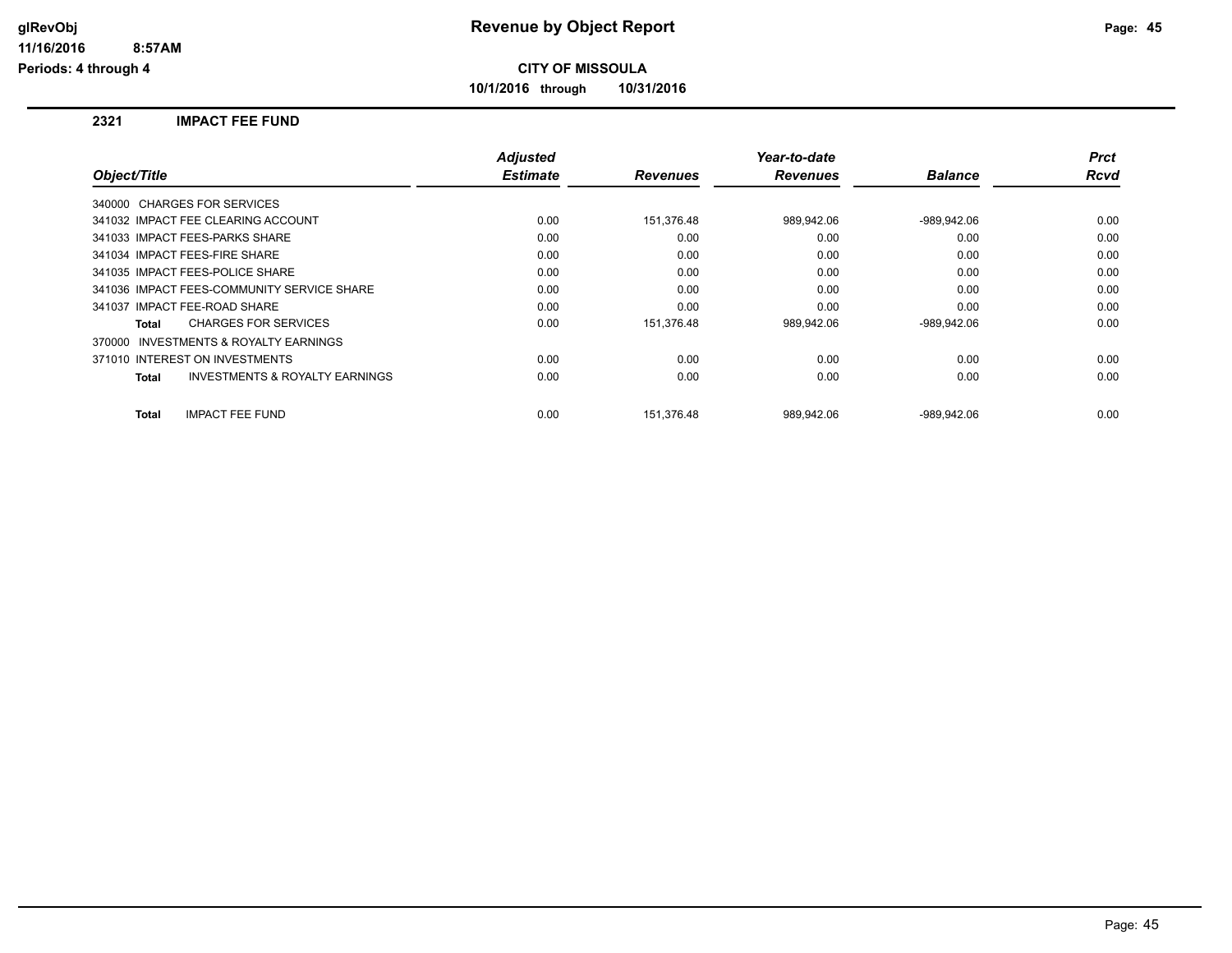#### **11/16/2016 8:57AM Periods: 4 through 4**

**CITY OF MISSOULA**

**10/1/2016 through 10/31/2016**

#### **2322 GEORGE ELMER/CATTLE DR INTERSECTION 2322 GEORGE ELMER/CATTLE DR INTERSECTION**

|              |                                            | <b>Adjusted</b> |                 | Year-to-date    |                | <b>Prct</b> |
|--------------|--------------------------------------------|-----------------|-----------------|-----------------|----------------|-------------|
| Object/Title |                                            | <b>Estimate</b> | <b>Revenues</b> | <b>Revenues</b> | <b>Balance</b> | <b>Rcvd</b> |
|              | 360000 MISCELLANEOUS REVENUES              |                 |                 |                 |                |             |
|              | 365000 DEVELOPER CONRIBUTIONS              | 0.00            | 0.00            | 0.00            | 0.00           | 0.00        |
| Total        | <b>MISCELLANEOUS REVENUES</b>              | 0.00            | 0.00            | 0.00            | 0.00           | 0.00        |
| <b>Total</b> | <b>GEORGE ELMER/CATTLE DR INTERSECTION</b> | 0.00            | 0.00            | 0.00            | 0.00           | 0.00        |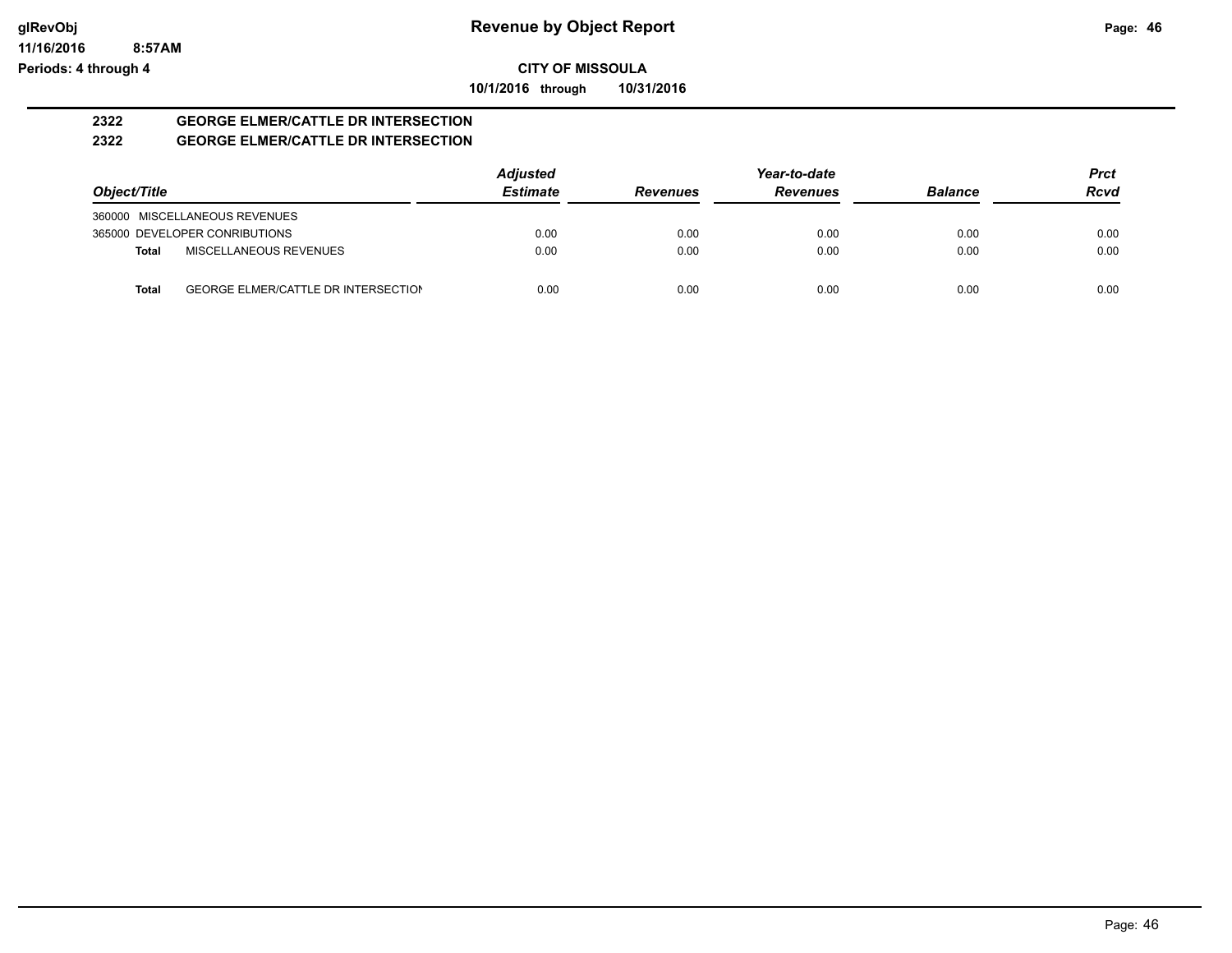**10/1/2016 through 10/31/2016**

#### **2322 GEORGE ELMER/CATTLE DR INTERSECTION**

| Object/Title |                                            | <b>Adjusted</b><br><b>Estimate</b> | <b>Revenues</b> | Year-to-date<br><b>Revenues</b> | <b>Balance</b> | <b>Prct</b><br><b>Rcvd</b> |
|--------------|--------------------------------------------|------------------------------------|-----------------|---------------------------------|----------------|----------------------------|
|              | 360000 MISCELLANEOUS REVENUES              |                                    |                 |                                 |                |                            |
|              | 365000 DEVELOPER CONRIBUTIONS              | 0.00                               | 0.00            | 0.00                            | 0.00           | 0.00                       |
| <b>Total</b> | MISCELLANEOUS REVENUES                     | 0.00                               | 0.00            | 0.00                            | 0.00           | 0.00                       |
| <b>Total</b> | <b>GEORGE ELMER/CATTLE DR INTERSECTIOL</b> | 0.00                               | 0.00            | 0.00                            | 0.00           | 0.00                       |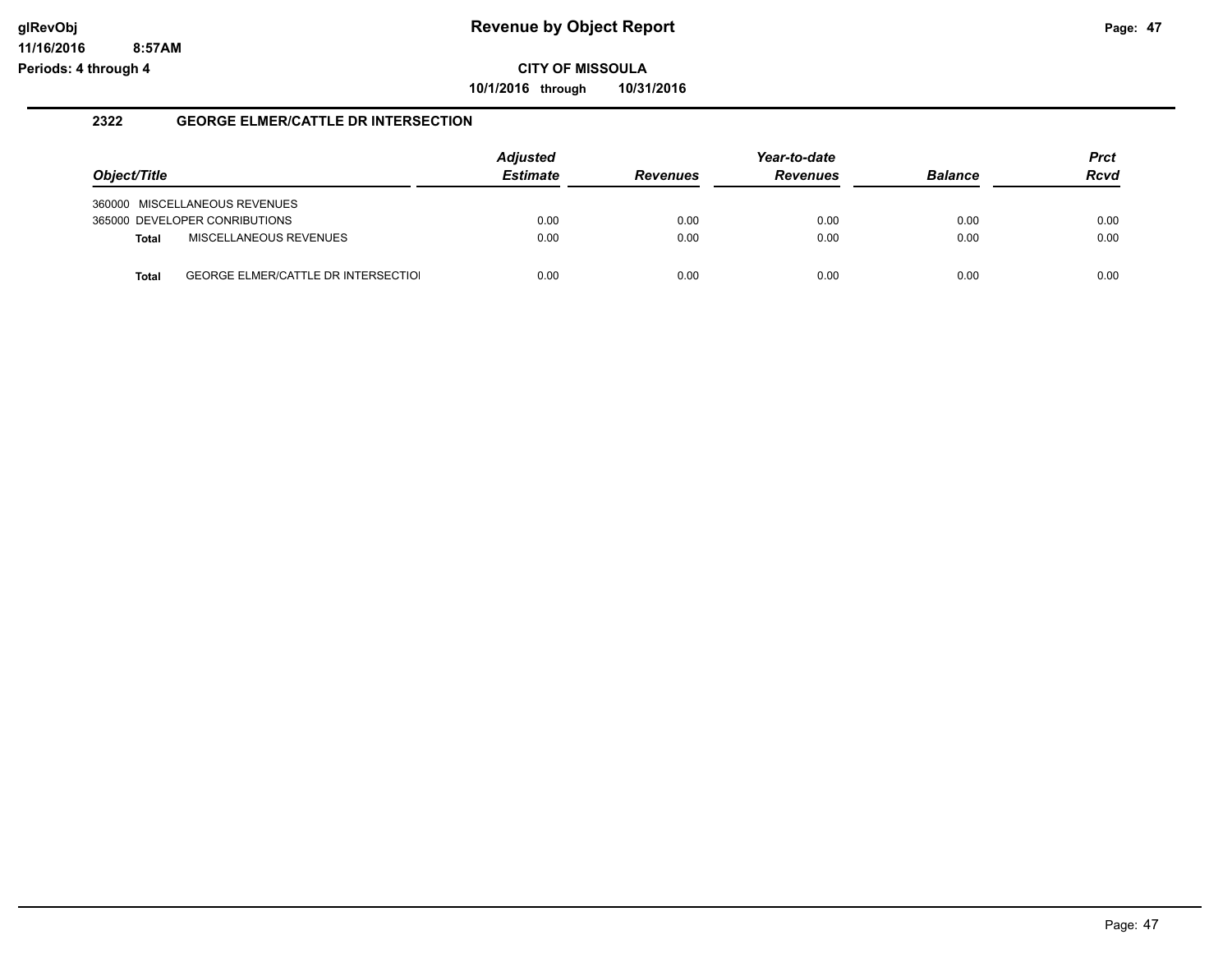**10/1/2016 through 10/31/2016**

**2365 PUBLIC ART FUND**

**2365 PUBLIC ART FUND**

|                                      | <b>Adjusted</b> |                 | Year-to-date    |                | <b>Prct</b> |
|--------------------------------------|-----------------|-----------------|-----------------|----------------|-------------|
| Object/Title                         | <b>Estimate</b> | <b>Revenues</b> | <b>Revenues</b> | <b>Balance</b> | <b>Rcvd</b> |
| 330000 INTERGOVERNMENTAL REVENUES    |                 |                 |                 |                |             |
| 337000 LOCAL GRANTS                  | 0.00            | 0.00            | 0.00            | 0.00           | 0.00        |
| 337002 MRA GRANT                     | 0.00            | 1,000.00        | 1,000.00        | $-1,000.00$    | 0.00        |
| INTERGOVERNMENTAL REVENUES<br>Total  | 0.00            | 1,000.00        | 1,000.00        | $-1,000.00$    | 0.00        |
| 360000 MISCELLANEOUS REVENUES        |                 |                 |                 |                |             |
| 360010 MISCELLANEOUS                 | 0.00            | 0.00            | 0.00            | 0.00           | 0.00        |
| 364040 INSURANCE AND DAMAGE RECOVERY | 0.00            | 0.00            | 0.00            | 0.00           | 0.00        |
| 365000 DONATIONS                     | 0.00            | 0.00            | 80.50           | $-80.50$       | 0.00        |
| MISCELLANEOUS REVENUES<br>Total      | 0.00            | 0.00            | 80.50           | $-80.50$       | 0.00        |
| OTHER FINANCING SOURCES<br>380000    |                 |                 |                 |                |             |
| 383000 OPERATING TRANSFERS           | 0.00            | 0.00            | 0.00            | 0.00           | 0.00        |
| OTHER FINANCING SOURCES<br>Total     | 0.00            | 0.00            | 0.00            | 0.00           | 0.00        |
| PUBLIC ART FUND<br>Total             | 0.00            | 1,000.00        | 1,080.50        | $-1,080.50$    | 0.00        |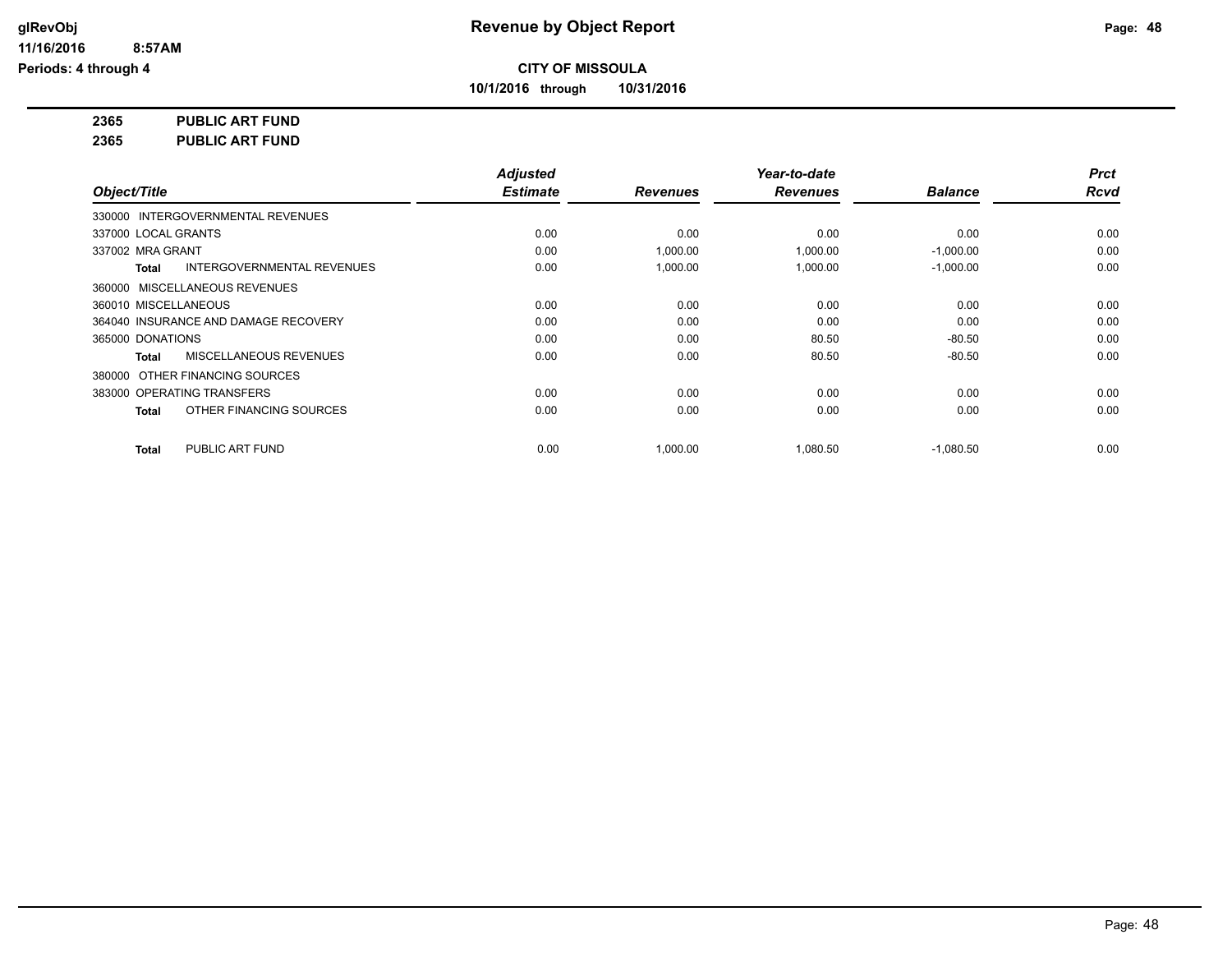**Periods: 4 through 4**

**CITY OF MISSOULA**

**10/1/2016 through 10/31/2016**

#### **2365 PUBLIC ART FUND**

| Object/Title                               | <b>Adjusted</b><br><b>Estimate</b> | <b>Revenues</b> | Year-to-date<br><b>Revenues</b> | <b>Balance</b> | <b>Prct</b><br><b>Rcvd</b> |
|--------------------------------------------|------------------------------------|-----------------|---------------------------------|----------------|----------------------------|
| 330000 INTERGOVERNMENTAL REVENUES          |                                    |                 |                                 |                |                            |
| 337000 LOCAL GRANTS                        | 0.00                               | 0.00            | 0.00                            | 0.00           | 0.00                       |
|                                            |                                    |                 |                                 |                |                            |
| 337002 MRA GRANT                           | 0.00                               | 1,000.00        | 1,000.00                        | $-1,000.00$    | 0.00                       |
| <b>INTERGOVERNMENTAL REVENUES</b><br>Total | 0.00                               | 1,000.00        | 1,000.00                        | $-1,000.00$    | 0.00                       |
| 360000 MISCELLANEOUS REVENUES              |                                    |                 |                                 |                |                            |
| 360010 MISCELLANEOUS                       | 0.00                               | 0.00            | 0.00                            | 0.00           | 0.00                       |
| 364040 INSURANCE AND DAMAGE RECOVERY       | 0.00                               | 0.00            | 0.00                            | 0.00           | 0.00                       |
| 365000 DONATIONS                           | 0.00                               | 0.00            | 80.50                           | $-80.50$       | 0.00                       |
| MISCELLANEOUS REVENUES<br>Total            | 0.00                               | 0.00            | 80.50                           | $-80.50$       | 0.00                       |
| 380000 OTHER FINANCING SOURCES             |                                    |                 |                                 |                |                            |
| 383000 OPERATING TRANSFERS                 | 0.00                               | 0.00            | 0.00                            | 0.00           | 0.00                       |
| OTHER FINANCING SOURCES<br>Total           | 0.00                               | 0.00            | 0.00                            | 0.00           | 0.00                       |
| PUBLIC ART FUND<br>Total                   | 0.00                               | 1,000.00        | 1,080.50                        | $-1,080.50$    | 0.00                       |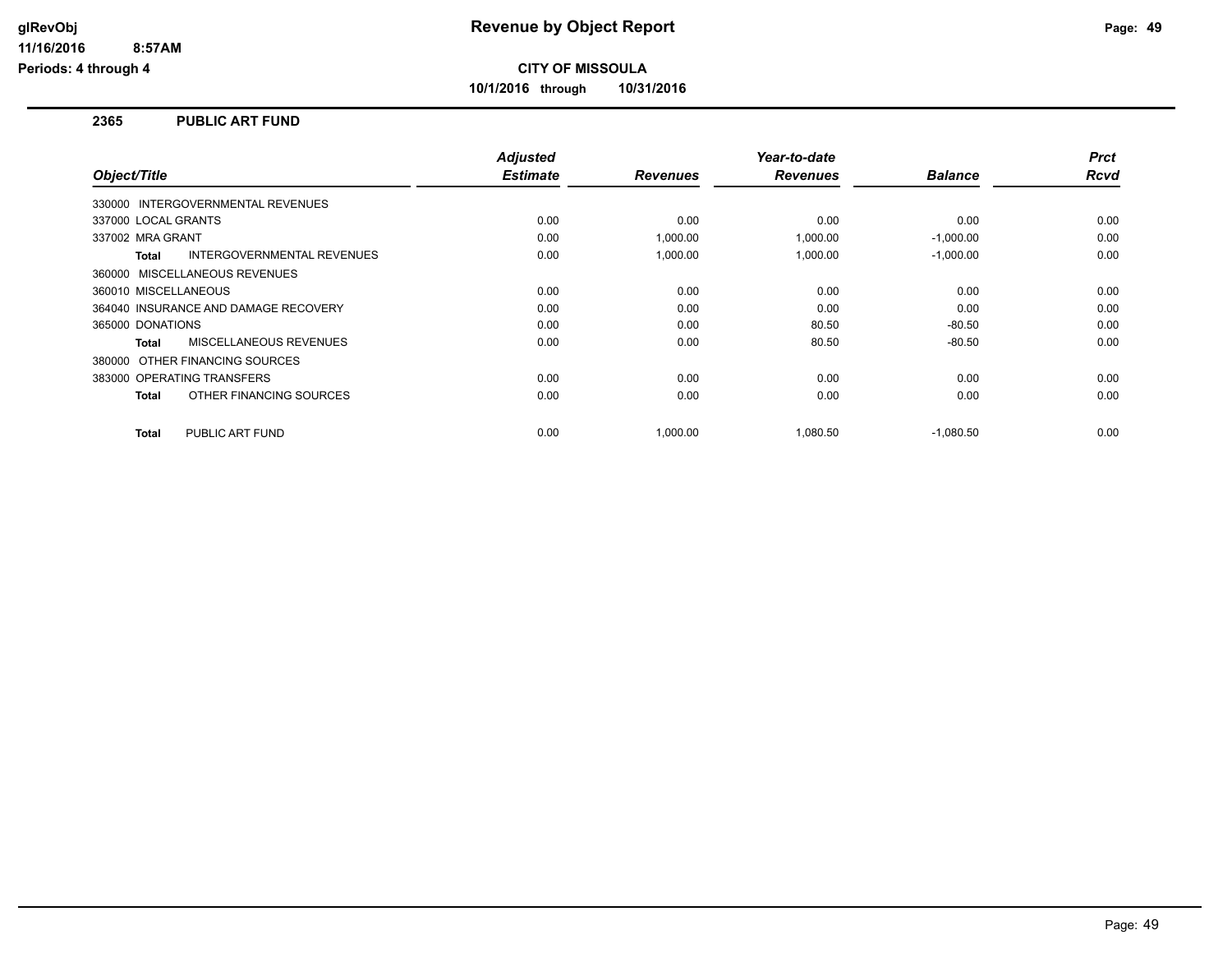#### **11/16/2016 8:57AM Periods: 4 through 4**

**CITY OF MISSOULA**

**10/1/2016 through 10/31/2016**

# **2371 EMPLOYEE HEALTH INSURANCE LEVY FUND**

### **2371 EMPLOYEE HEALTH INSURANCE LEVY FUND**

|                                              | <b>Adjusted</b> |                 | Year-to-date    |                | <b>Prct</b> |
|----------------------------------------------|-----------------|-----------------|-----------------|----------------|-------------|
| Object/Title                                 | <b>Estimate</b> | <b>Revenues</b> | <b>Revenues</b> | <b>Balance</b> | <b>Rcvd</b> |
| 310000 TAXES/ASSESSMENTS                     |                 |                 |                 |                |             |
| 311000 GENERAL PROPERTY TAXES                | 0.00            | 26.79           | 26.79           | $-26.79$       | 0.00        |
| 312001 PENALTIES & INTEREST                  | 0.00            | 2.74            | 2.74            | $-2.74$        | 0.00        |
| TAXES/ASSESSMENTS<br>Total                   | 0.00            | 29.53           | 29.53           | $-29.53$       | 0.00        |
| 370000 INVESTMENTS & ROYALTY EARNINGS        |                 |                 |                 |                |             |
| 371010 INTEREST ON INVESTMENTS               | 0.00            | 0.00            | 0.00            | 0.00           | 0.00        |
| INVESTMENTS & ROYALTY EARNINGS<br>Total      | 0.00            | 0.00            | 0.00            | 0.00           | 0.00        |
| EMPLOYEE HEALTH INSURANCE LEVY FUNI<br>Total | 0.00            | 29.53           | 29.53           | $-29.53$       | 0.00        |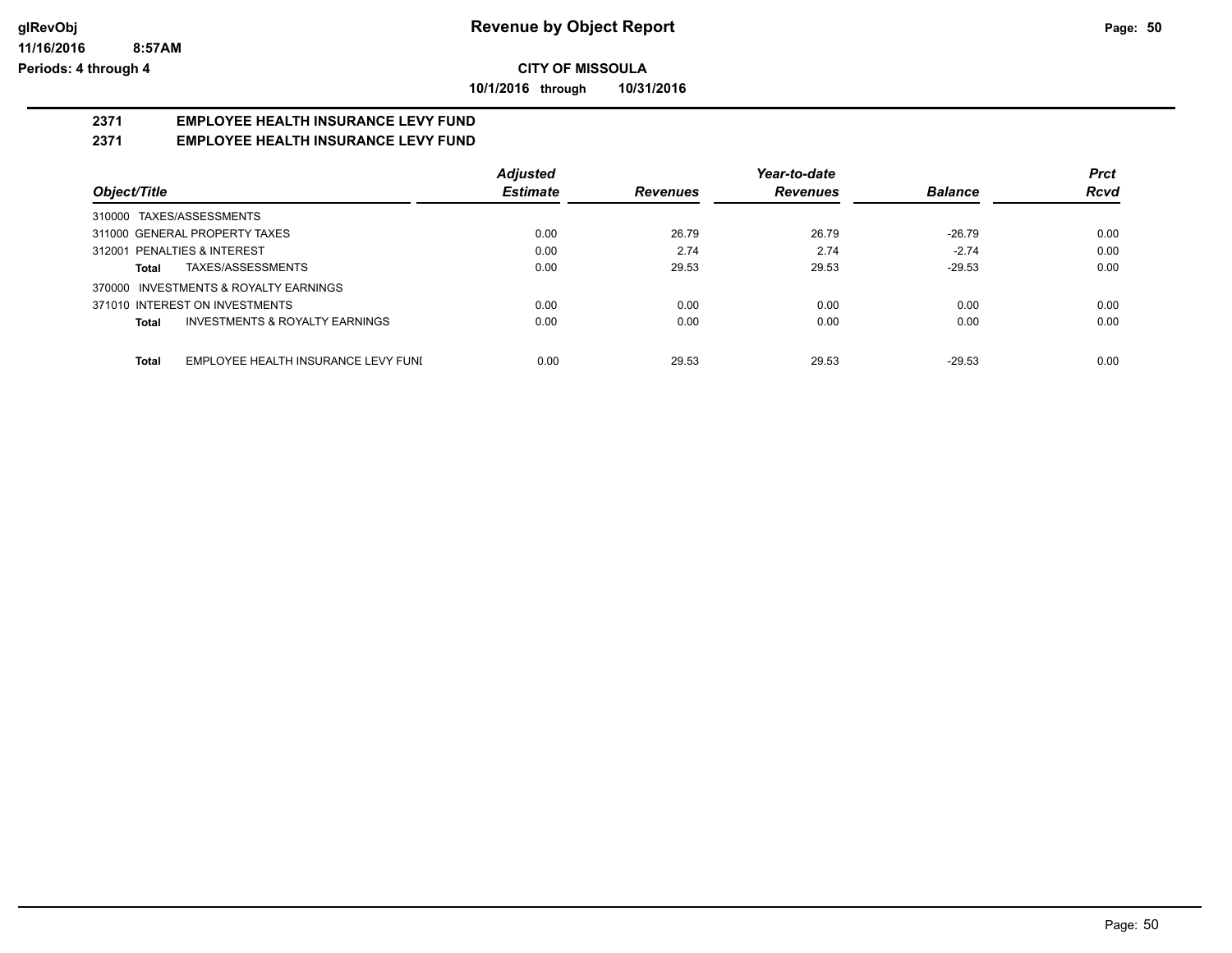**10/1/2016 through 10/31/2016**

#### **2371 EMPLOYEE HEALTH INSURANCE LEVY FUND**

|                                                    | <b>Adjusted</b> |                 | Year-to-date    |                | <b>Prct</b> |
|----------------------------------------------------|-----------------|-----------------|-----------------|----------------|-------------|
| Object/Title                                       | <b>Estimate</b> | <b>Revenues</b> | <b>Revenues</b> | <b>Balance</b> | <b>Rcvd</b> |
| 310000 TAXES/ASSESSMENTS                           |                 |                 |                 |                |             |
| 311000 GENERAL PROPERTY TAXES                      | 0.00            | 26.79           | 26.79           | $-26.79$       | 0.00        |
| 312001 PENALTIES & INTEREST                        | 0.00            | 2.74            | 2.74            | $-2.74$        | 0.00        |
| TAXES/ASSESSMENTS<br>Total                         | 0.00            | 29.53           | 29.53           | $-29.53$       | 0.00        |
| 370000 INVESTMENTS & ROYALTY EARNINGS              |                 |                 |                 |                |             |
| 371010 INTEREST ON INVESTMENTS                     | 0.00            | 0.00            | 0.00            | 0.00           | 0.00        |
| <b>INVESTMENTS &amp; ROYALTY EARNINGS</b><br>Total | 0.00            | 0.00            | 0.00            | 0.00           | 0.00        |
|                                                    |                 |                 |                 |                |             |
| Total<br>EMPLOYEE HEALTH INSURANCE LEVY FUN        | 0.00            | 29.53           | 29.53           | $-29.53$       | 0.00        |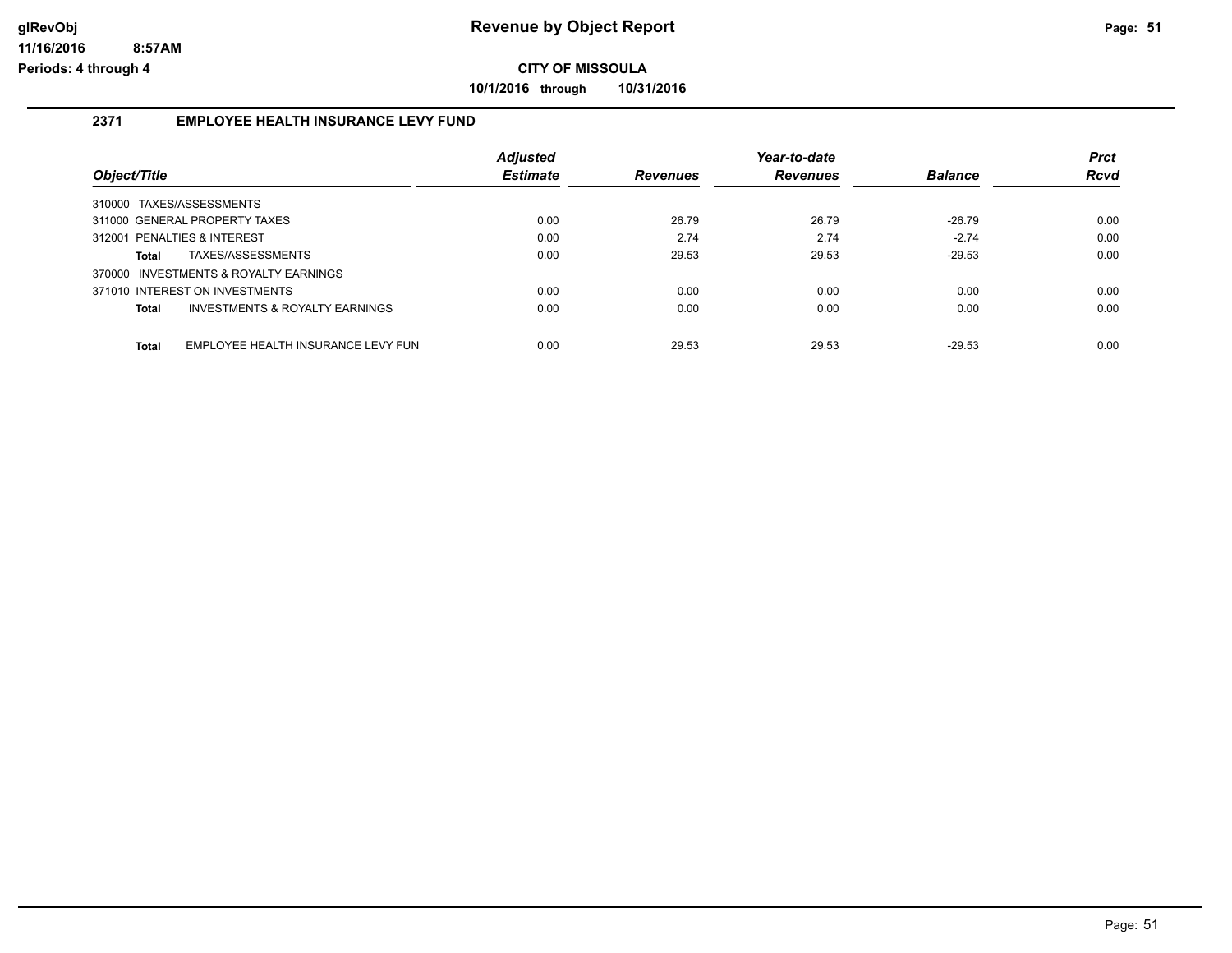**10/1/2016 through 10/31/2016**

**2372 PERMISSIVE MEDICAL LEVY**

**2372 PERMISSIVE MEDICAL LEVY**

|                                         | <b>Adjusted</b> |                 | Year-to-date    |                | <b>Prct</b> |
|-----------------------------------------|-----------------|-----------------|-----------------|----------------|-------------|
| Object/Title                            | <b>Estimate</b> | <b>Revenues</b> | <b>Revenues</b> | <b>Balance</b> | <b>Rcvd</b> |
| 310000 TAXES/ASSESSMENTS                |                 |                 |                 |                |             |
| 311000 GENERAL PROPERTY TAXES           | 0.00            | 3.422.81        | 3.422.81        | $-3,422.81$    | 0.00        |
| 312001 PENALTIES & INTEREST             | 0.00            | 29.58           | 29.58           | $-29.58$       | 0.00        |
| TAXES/ASSESSMENTS<br>Total              | 0.00            | 3.452.39        | 3.452.39        | $-3.452.39$    | 0.00        |
| 370000 INVESTMENTS & ROYALTY EARNINGS   |                 |                 |                 |                |             |
| 371010 INTEREST ON INVESTMENTS          | 0.00            | 0.00            | 0.00            | 0.00           | 0.00        |
| INVESTMENTS & ROYALTY EARNINGS<br>Total | 0.00            | 0.00            | 0.00            | 0.00           | 0.00        |
|                                         |                 |                 |                 |                |             |
| PERMISSIVE MEDICAL LEVY<br>Total        | 0.00            | 3.452.39        | 3.452.39        | $-3.452.39$    | 0.00        |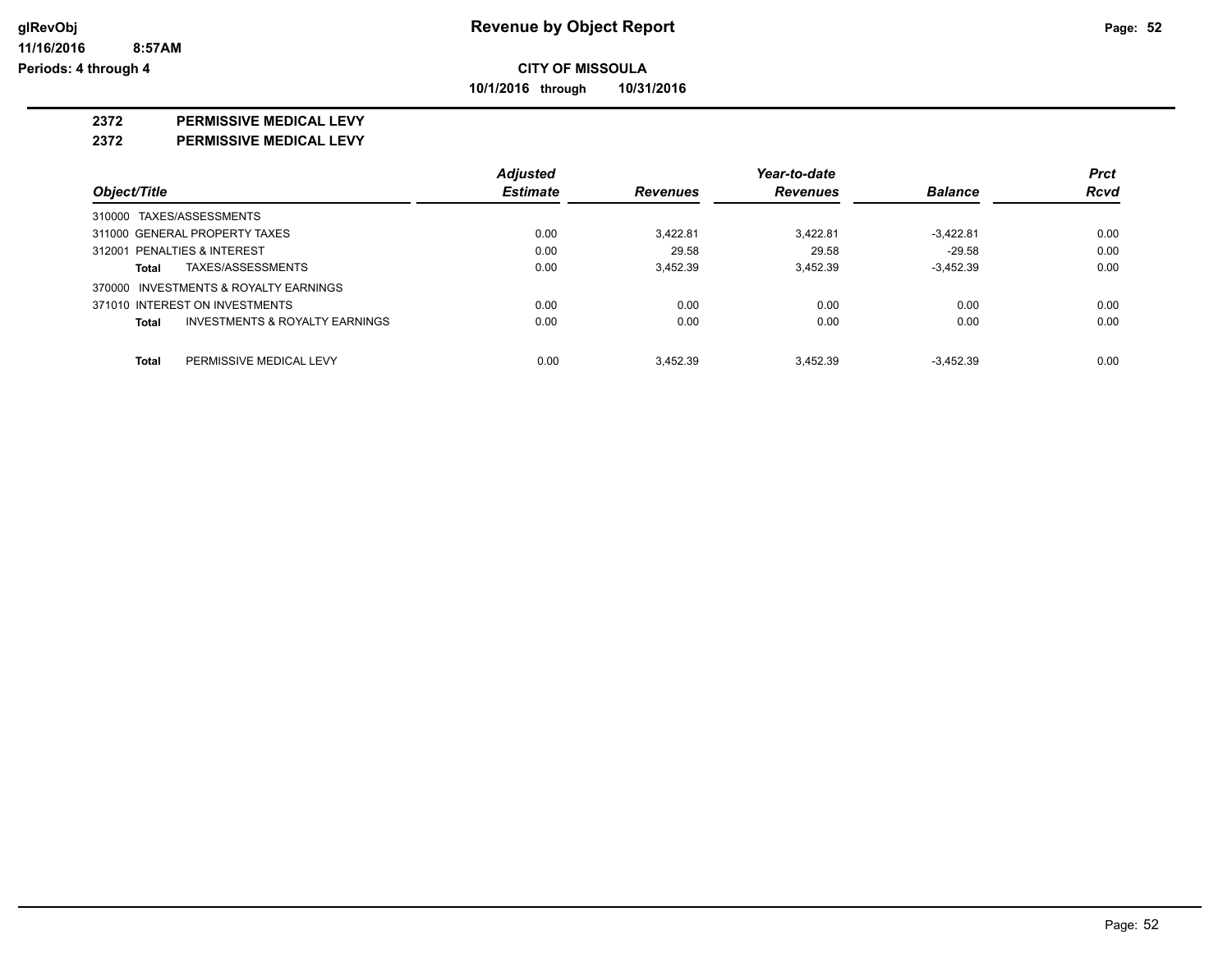**10/1/2016 through 10/31/2016**

#### **2372 PERMISSIVE MEDICAL LEVY**

|                                                | <b>Adjusted</b> |                 | Year-to-date    |                | <b>Prct</b> |
|------------------------------------------------|-----------------|-----------------|-----------------|----------------|-------------|
| Object/Title                                   | <b>Estimate</b> | <b>Revenues</b> | <b>Revenues</b> | <b>Balance</b> | <b>Rcvd</b> |
| 310000 TAXES/ASSESSMENTS                       |                 |                 |                 |                |             |
| 311000 GENERAL PROPERTY TAXES                  | 0.00            | 3.422.81        | 3.422.81        | $-3.422.81$    | 0.00        |
| 312001 PENALTIES & INTEREST                    | 0.00            | 29.58           | 29.58           | $-29.58$       | 0.00        |
| TAXES/ASSESSMENTS<br><b>Total</b>              | 0.00            | 3.452.39        | 3.452.39        | $-3.452.39$    | 0.00        |
| 370000 INVESTMENTS & ROYALTY EARNINGS          |                 |                 |                 |                |             |
| 371010 INTEREST ON INVESTMENTS                 | 0.00            | 0.00            | 0.00            | 0.00           | 0.00        |
| INVESTMENTS & ROYALTY EARNINGS<br><b>Total</b> | 0.00            | 0.00            | 0.00            | 0.00           | 0.00        |
| <b>Total</b><br>PERMISSIVE MEDICAL LEVY        | 0.00            | 3.452.39        | 3.452.39        | $-3.452.39$    | 0.00        |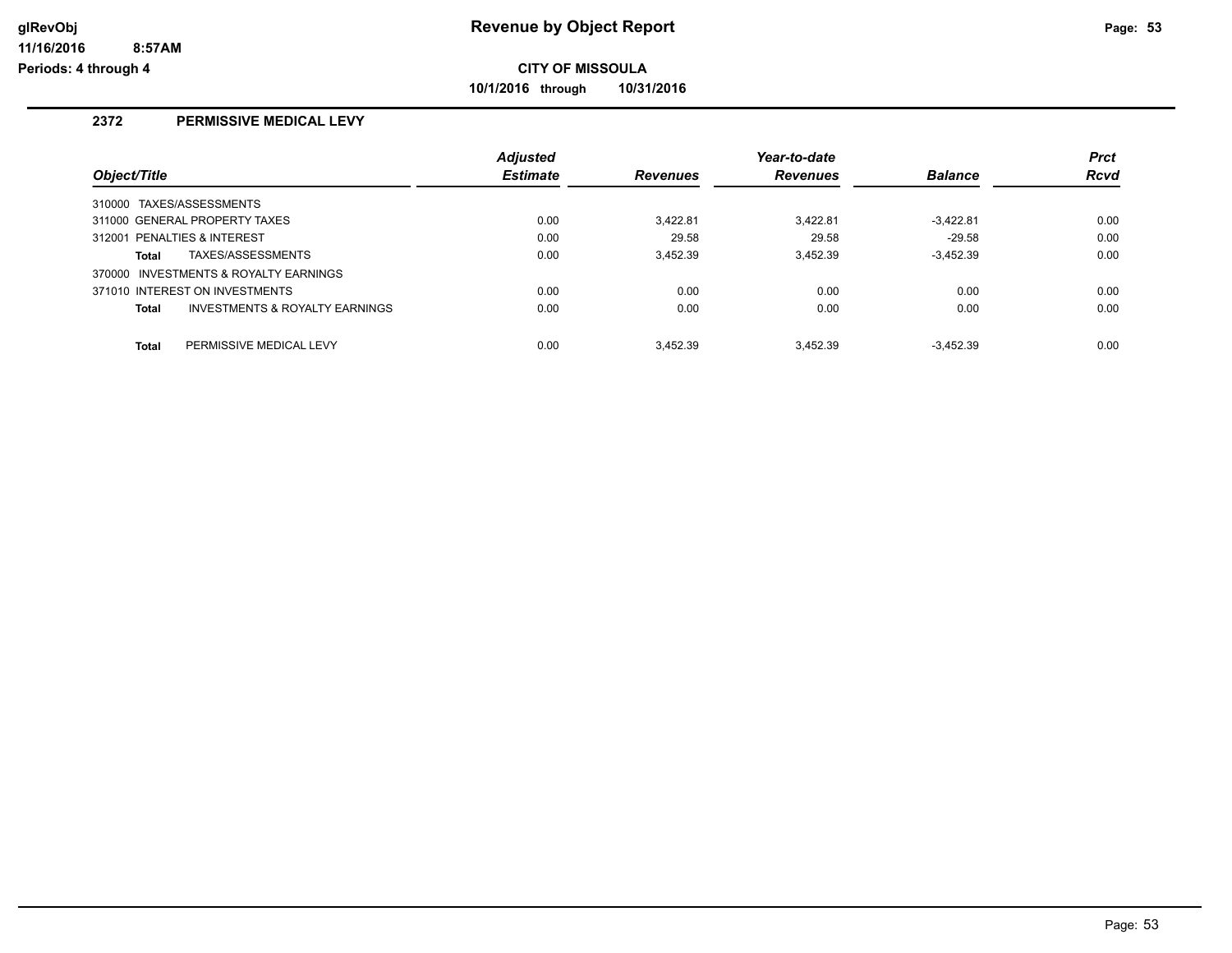**10/1/2016 through 10/31/2016**

# **2389 CABLE TELEVISION FRANCHISE FUND**

### **2389 CABLE TELEVISION FRANCHISE FUND**

|                                          | <b>Adjusted</b> |                 | Year-to-date    |                | <b>Prct</b> |
|------------------------------------------|-----------------|-----------------|-----------------|----------------|-------------|
| Object/Title                             | <b>Estimate</b> | <b>Revenues</b> | <b>Revenues</b> | <b>Balance</b> | <b>Rcvd</b> |
| 320000 LICENSES & PERMITS                |                 |                 |                 |                |             |
| 322031 FRANCHISE FEE - AT&T              | 0.00            | 0.00            | 0.00            | 0.00           | 0.00        |
| 322034 PEG ACCESS                        | 0.00            | 0.00            | 0.00            | 0.00           | 0.00        |
| LICENSES & PERMITS<br>Total              | 0.00            | 0.00            | 0.00            | 0.00           | 0.00        |
| 360000 MISCELLANEOUS REVENUES            |                 |                 |                 |                |             |
| 365000 DONATIONS                         | 0.00            | 0.00            | 0.00            | 0.00           | 0.00        |
| MISCELLANEOUS REVENUES<br>Total          | 0.00            | 0.00            | 0.00            | 0.00           | 0.00        |
|                                          |                 |                 |                 |                |             |
| CABLE TELEVISION FRANCHISE FUND<br>Total | 0.00            | 0.00            | 0.00            | 0.00           | 0.00        |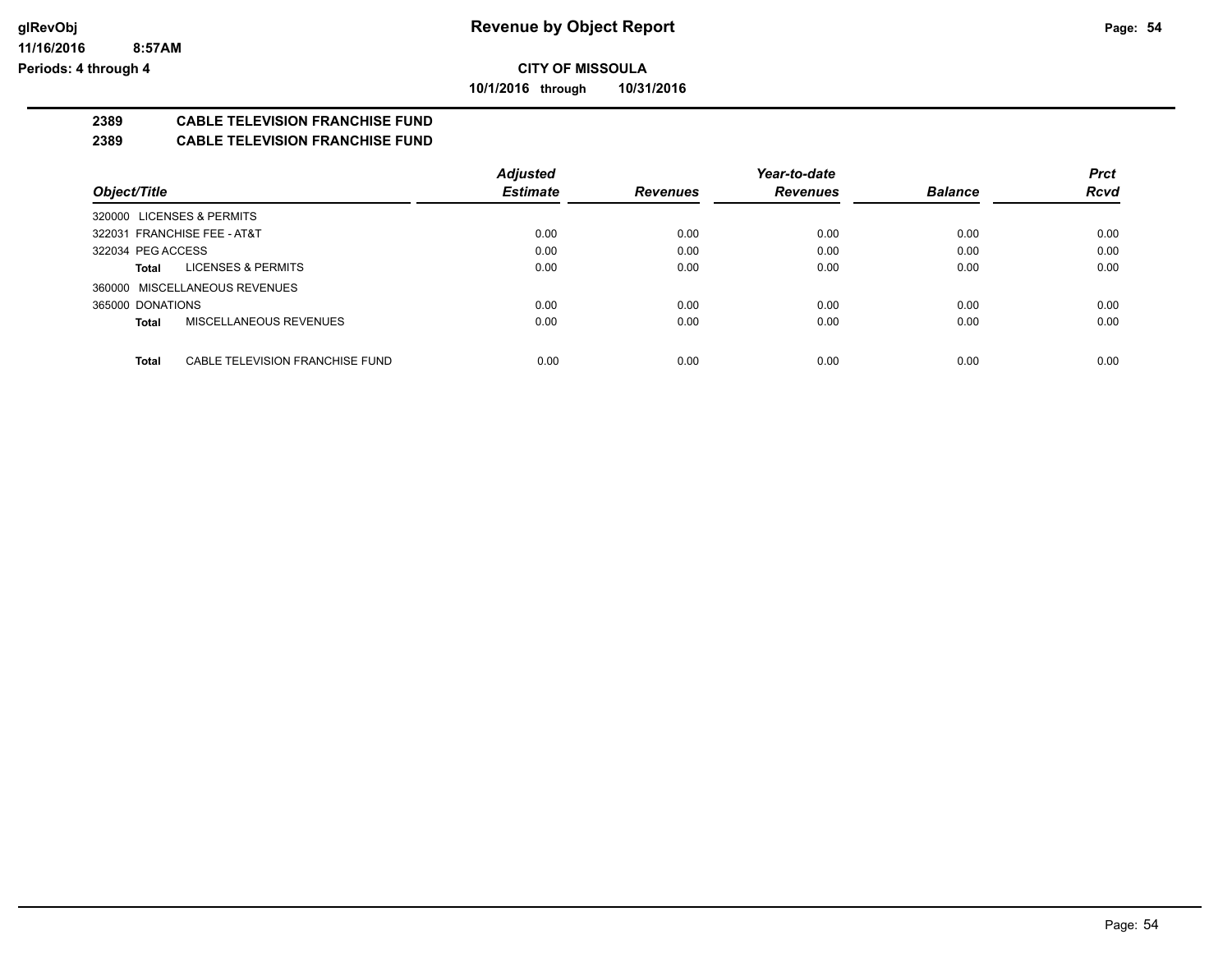**10/1/2016 through 10/31/2016**

#### **2389 CABLE TELEVISION FRANCHISE FUND**

|                                                 | <b>Adjusted</b> |                 | Year-to-date    |                | <b>Prct</b> |
|-------------------------------------------------|-----------------|-----------------|-----------------|----------------|-------------|
| Object/Title                                    | <b>Estimate</b> | <b>Revenues</b> | <b>Revenues</b> | <b>Balance</b> | <b>Rcvd</b> |
| 320000 LICENSES & PERMITS                       |                 |                 |                 |                |             |
| 322031 FRANCHISE FEE - AT&T                     | 0.00            | 0.00            | 0.00            | 0.00           | 0.00        |
| 322034 PEG ACCESS                               | 0.00            | 0.00            | 0.00            | 0.00           | 0.00        |
| <b>LICENSES &amp; PERMITS</b><br>Total          | 0.00            | 0.00            | 0.00            | 0.00           | 0.00        |
| 360000 MISCELLANEOUS REVENUES                   |                 |                 |                 |                |             |
| 365000 DONATIONS                                | 0.00            | 0.00            | 0.00            | 0.00           | 0.00        |
| MISCELLANEOUS REVENUES<br><b>Total</b>          | 0.00            | 0.00            | 0.00            | 0.00           | 0.00        |
|                                                 |                 |                 |                 |                |             |
| <b>Total</b><br>CABLE TELEVISION FRANCHISE FUND | 0.00            | 0.00            | 0.00            | 0.00           | 0.00        |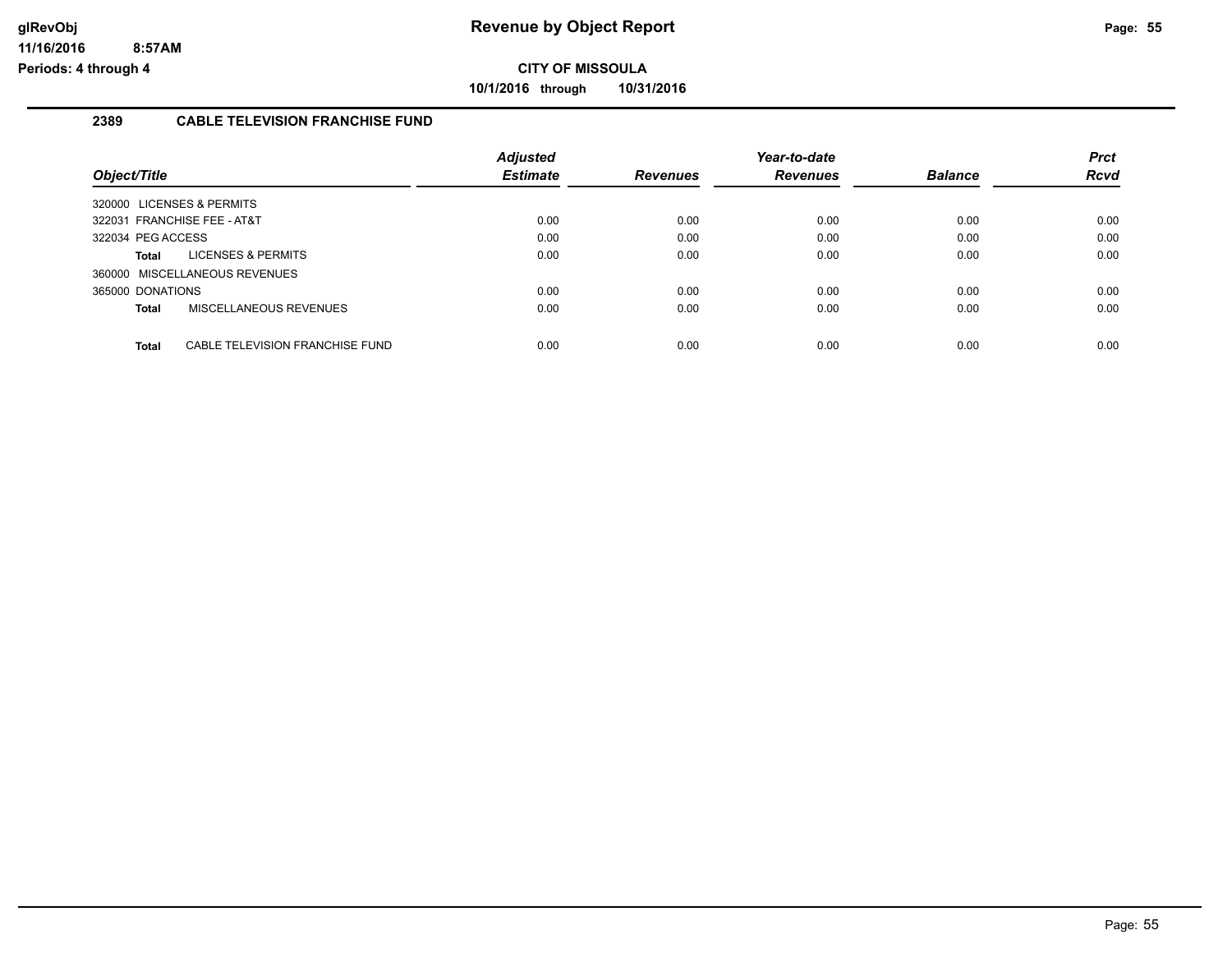**10/1/2016 through 10/31/2016**

#### **2390 DRUG FORFEITURE FUND**

**2390 DRUG FORFEITURE FUND**

|                                                    | <b>Adjusted</b> |                 | Year-to-date    |                | <b>Prct</b> |
|----------------------------------------------------|-----------------|-----------------|-----------------|----------------|-------------|
| Object/Title                                       | <b>Estimate</b> | <b>Revenues</b> | <b>Revenues</b> | <b>Balance</b> | <b>Rcvd</b> |
| 350000 FINES & FORFEITURES                         |                 |                 |                 |                |             |
| 351013 DRUG FORFEITURES                            | 0.00            | 752.25          | 5.094.78        | -5.094.78      | 0.00        |
| <b>FINES &amp; FORFEITURES</b><br>Total            | 0.00            | 752.25          | 5.094.78        | -5.094.78      | 0.00        |
| 370000 INVESTMENTS & ROYALTY EARNINGS              |                 |                 |                 |                |             |
| 371010 INTEREST ON INVESTMENTS                     | 0.00            | 0.00            | 0.00            | 0.00           | 0.00        |
| <b>INVESTMENTS &amp; ROYALTY EARNINGS</b><br>Total | 0.00            | 0.00            | 0.00            | 0.00           | 0.00        |
|                                                    |                 |                 |                 |                |             |
| DRUG FORFEITURE FUND<br><b>Total</b>               | 0.00            | 752.25          | 5.094.78        | $-5.094.78$    | 0.00        |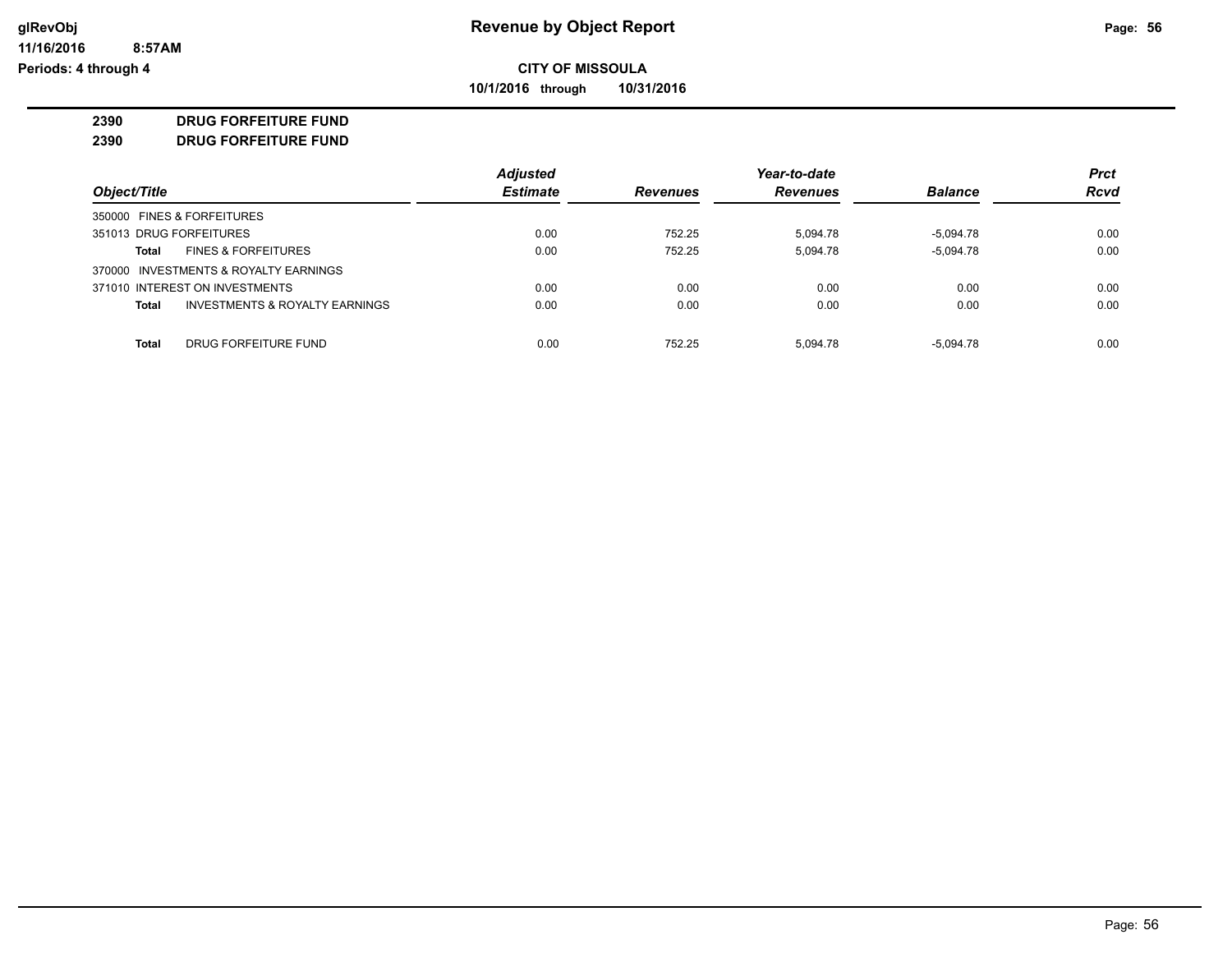**Periods: 4 through 4**

**CITY OF MISSOULA**

**10/1/2016 through 10/31/2016**

#### **2390 DRUG FORFEITURE FUND**

 **8:57AM**

| Object/Title                                              | <b>Adjusted</b><br><b>Estimate</b> | <b>Revenues</b> | Year-to-date<br><b>Revenues</b> | <b>Balance</b> | <b>Prct</b><br><b>Rcvd</b> |
|-----------------------------------------------------------|------------------------------------|-----------------|---------------------------------|----------------|----------------------------|
| 350000 FINES & FORFEITURES                                |                                    |                 |                                 |                |                            |
| 351013 DRUG FORFEITURES                                   | 0.00                               | 752.25          | 5.094.78                        | $-5.094.78$    | 0.00                       |
| <b>FINES &amp; FORFEITURES</b><br>Total                   | 0.00                               | 752.25          | 5.094.78                        | $-5.094.78$    | 0.00                       |
| 370000 INVESTMENTS & ROYALTY EARNINGS                     |                                    |                 |                                 |                |                            |
| 371010 INTEREST ON INVESTMENTS                            | 0.00                               | 0.00            | 0.00                            | 0.00           | 0.00                       |
| <b>INVESTMENTS &amp; ROYALTY EARNINGS</b><br><b>Total</b> | 0.00                               | 0.00            | 0.00                            | 0.00           | 0.00                       |
|                                                           |                                    |                 |                                 |                |                            |
| DRUG FORFEITURE FUND<br><b>Total</b>                      | 0.00                               | 752.25          | 5.094.78                        | $-5.094.78$    | 0.00                       |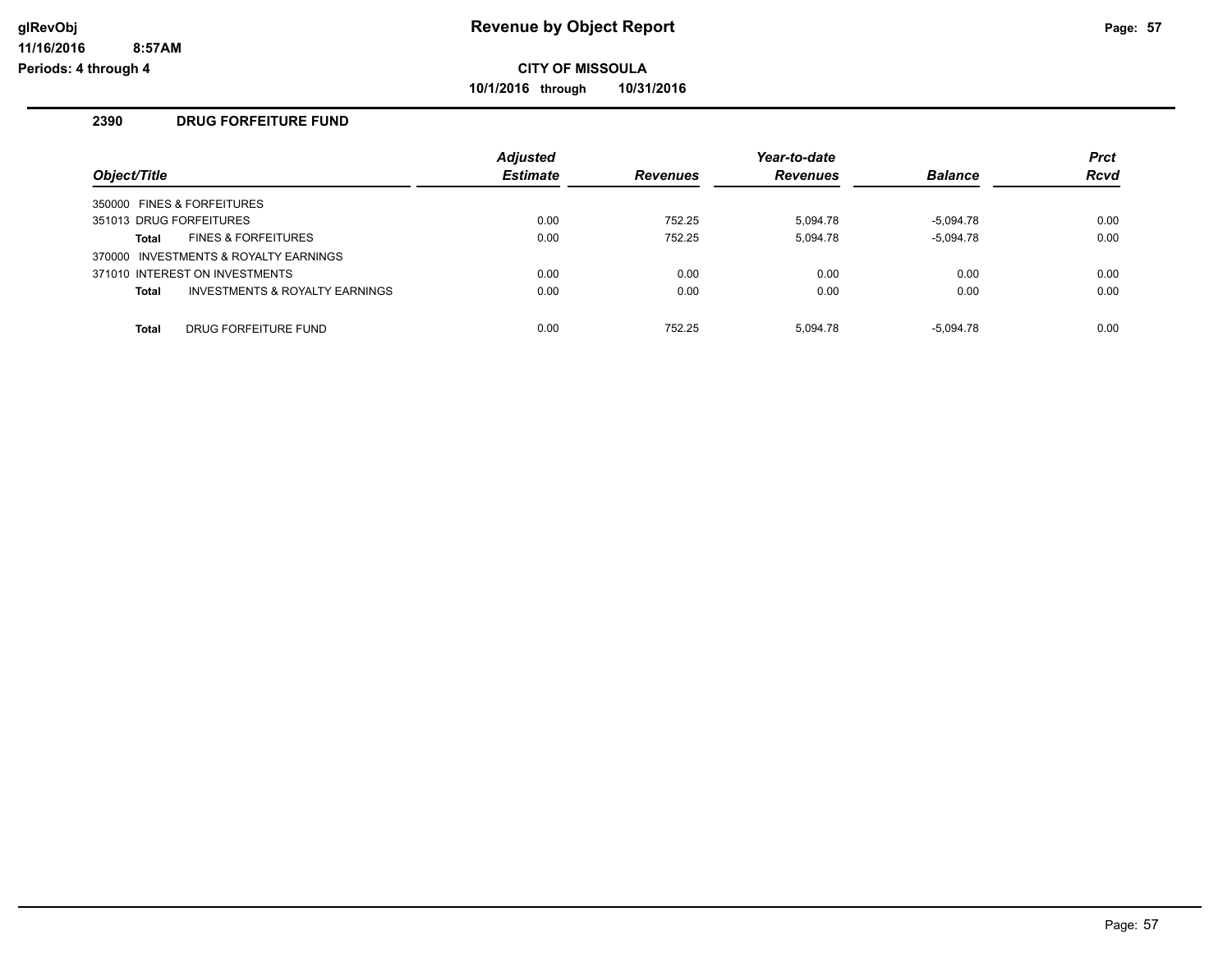**10/1/2016 through 10/31/2016**

#### **2394 BUILDING INSPECTION FUND**

#### **2394 BUILDING INSPECTION FUND**

|                                                     | <b>Adjusted</b> |                 | Year-to-date    |                | <b>Prct</b> |
|-----------------------------------------------------|-----------------|-----------------|-----------------|----------------|-------------|
| Object/Title                                        | <b>Estimate</b> | <b>Revenues</b> | <b>Revenues</b> | <b>Balance</b> | <b>Rcvd</b> |
| 320000 LICENSES & PERMITS                           |                 |                 |                 |                |             |
| 323011 BUILDING PERMITS                             | 0.00            | 156,734.72      | 610,277.78      | $-610,277.78$  | 0.00        |
| 323012 ELECTRICAL PERMITS                           | 0.00            | 35,389.67       | 114,282.73      | $-114,282.73$  | 0.00        |
| 323013 PLUMBING PERMITS                             | 0.00            | 19.917.00       | 61,113.00       | $-61,113.00$   | 0.00        |
| 323014 BLDG PERMIT REVIEW FEE                       | 0.00            | 0.00            | 0.00            | 0.00           | 0.00        |
| 323016 MOVING PERMITS                               | 0.00            | 0.00            | 0.00            | 0.00           | 0.00        |
| 323017 MECHANICAL PERMITS                           | 0.00            | 19,102.00       | 44,664.60       | $-44,664.60$   | 0.00        |
| <b>LICENSES &amp; PERMITS</b><br><b>Total</b>       | 0.00            | 231,143.39      | 830,338.11      | $-830,338.11$  | 0.00        |
| 330000 INTERGOVERNMENTAL REVENUES                   |                 |                 |                 |                |             |
| 336023 STATE CONTRIB. - PERS                        | 0.00            | 0.00            | 0.00            | 0.00           | 0.00        |
| <b>INTERGOVERNMENTAL REVENUES</b><br>Total          | 0.00            | 0.00            | 0.00            | 0.00           | 0.00        |
| 340000 CHARGES FOR SERVICES                         |                 |                 |                 |                |             |
| 341091 INSPECTION CODE BOOKS & COPIES               | 0.00            | 41.75           | 189.25          | $-189.25$      | 0.00        |
| <b>CHARGES FOR SERVICES</b><br>Total                | 0.00            | 41.75           | 189.25          | $-189.25$      | 0.00        |
| 360000 MISCELLANEOUS REVENUES                       |                 |                 |                 |                |             |
| 360010 MISCELLANEOUS                                | 0.00            | 0.00            | 0.00            | 0.00           | 0.00        |
| 360015 CONFERENCE REVENUES - BUILDING               | 0.00            | 0.00            | 0.00            | 0.00           | 0.00        |
| MISCELLANEOUS REVENUES<br><b>Total</b>              | 0.00            | 0.00            | 0.00            | 0.00           | 0.00        |
| <b>INVESTMENTS &amp; ROYALTY EARNINGS</b><br>370000 |                 |                 |                 |                |             |
| 371010 INTEREST ON INVESTMENTS                      | 0.00            | 0.00            | 0.00            | 0.00           | 0.00        |
| 371020 GAIN/LOSS IN MARKET VALUE OF INVESTMENTS     | 0.00            | 0.00            | 0.00            | 0.00           | 0.00        |
| <b>INVESTMENTS &amp; ROYALTY EARNINGS</b><br>Total  | 0.00            | 0.00            | 0.00            | 0.00           | 0.00        |
| 380000 OTHER FINANCING SOURCES                      |                 |                 |                 |                |             |
| 382010 SALE OF FIXED ASSETS                         | 0.00            | 0.00            | 0.00            | 0.00           | 0.00        |
| 383000 OPERATING TRANSFERS                          | 0.00            | 0.00            | 0.00            | 0.00           | 0.00        |
| OTHER FINANCING SOURCES<br><b>Total</b>             | 0.00            | 0.00            | 0.00            | 0.00           | 0.00        |
|                                                     |                 |                 |                 |                |             |
| <b>BUILDING INSPECTION FUND</b><br><b>Total</b>     | 0.00            | 231,185.14      | 830,527.36      | $-830,527.36$  | 0.00        |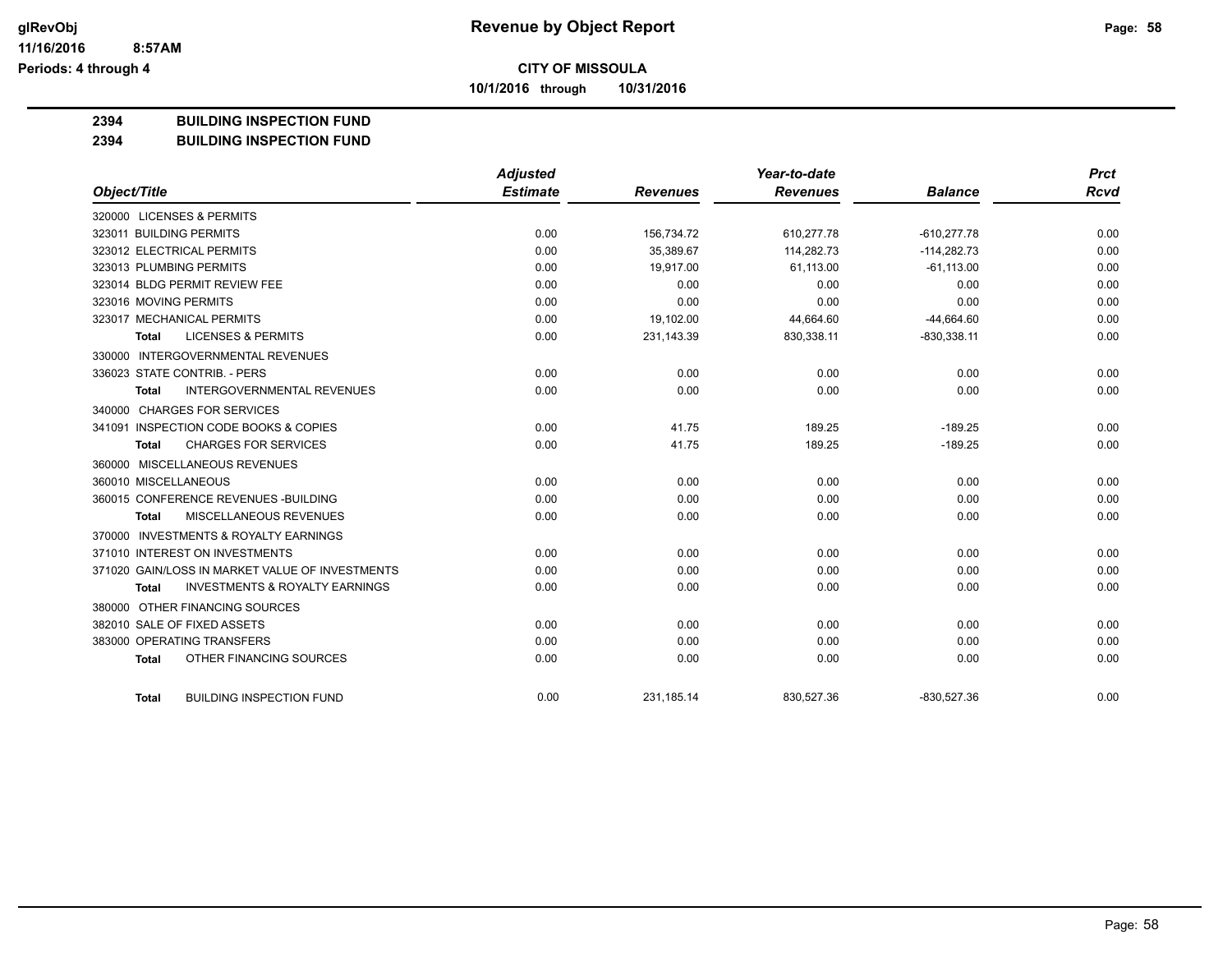**10/1/2016 through 10/31/2016**

#### **2394 BUILDING INSPECTION FUND**

|                                                           | <b>Adjusted</b> |                 | Year-to-date    |                | <b>Prct</b> |
|-----------------------------------------------------------|-----------------|-----------------|-----------------|----------------|-------------|
| Object/Title                                              | <b>Estimate</b> | <b>Revenues</b> | <b>Revenues</b> | <b>Balance</b> | <b>Rcvd</b> |
| 320000 LICENSES & PERMITS                                 |                 |                 |                 |                |             |
| 323011 BUILDING PERMITS                                   | 0.00            | 156,734.72      | 610,277.78      | $-610,277.78$  | 0.00        |
| 323012 ELECTRICAL PERMITS                                 | 0.00            | 35,389.67       | 114,282.73      | $-114,282.73$  | 0.00        |
| 323013 PLUMBING PERMITS                                   | 0.00            | 19,917.00       | 61,113.00       | $-61,113.00$   | 0.00        |
| 323014 BLDG PERMIT REVIEW FEE                             | 0.00            | 0.00            | 0.00            | 0.00           | 0.00        |
| 323016 MOVING PERMITS                                     | 0.00            | 0.00            | 0.00            | 0.00           | 0.00        |
| 323017 MECHANICAL PERMITS                                 | 0.00            | 19,102.00       | 44,664.60       | $-44,664.60$   | 0.00        |
| <b>LICENSES &amp; PERMITS</b><br><b>Total</b>             | 0.00            | 231,143.39      | 830,338.11      | $-830,338.11$  | 0.00        |
| 330000 INTERGOVERNMENTAL REVENUES                         |                 |                 |                 |                |             |
| 336023 STATE CONTRIB. - PERS                              | 0.00            | 0.00            | 0.00            | 0.00           | 0.00        |
| INTERGOVERNMENTAL REVENUES<br><b>Total</b>                | 0.00            | 0.00            | 0.00            | 0.00           | 0.00        |
| 340000 CHARGES FOR SERVICES                               |                 |                 |                 |                |             |
| 341091 INSPECTION CODE BOOKS & COPIES                     | 0.00            | 41.75           | 189.25          | $-189.25$      | 0.00        |
| <b>CHARGES FOR SERVICES</b><br><b>Total</b>               | 0.00            | 41.75           | 189.25          | $-189.25$      | 0.00        |
| 360000 MISCELLANEOUS REVENUES                             |                 |                 |                 |                |             |
| 360010 MISCELLANEOUS                                      | 0.00            | 0.00            | 0.00            | 0.00           | 0.00        |
| 360015 CONFERENCE REVENUES - BUILDING                     | 0.00            | 0.00            | 0.00            | 0.00           | 0.00        |
| <b>MISCELLANEOUS REVENUES</b><br><b>Total</b>             | 0.00            | 0.00            | 0.00            | 0.00           | 0.00        |
| 370000 INVESTMENTS & ROYALTY EARNINGS                     |                 |                 |                 |                |             |
| 371010 INTEREST ON INVESTMENTS                            | 0.00            | 0.00            | 0.00            | 0.00           | 0.00        |
| 371020 GAIN/LOSS IN MARKET VALUE OF INVESTMENT            | 0.00            | 0.00            | 0.00            | 0.00           | 0.00        |
| <b>INVESTMENTS &amp; ROYALTY EARNINGS</b><br><b>Total</b> | 0.00            | 0.00            | 0.00            | 0.00           | 0.00        |
| 380000 OTHER FINANCING SOURCES                            |                 |                 |                 |                |             |
| 382010 SALE OF FIXED ASSETS                               | 0.00            | 0.00            | 0.00            | 0.00           | 0.00        |
| 383000 OPERATING TRANSFERS                                | 0.00            | 0.00            | 0.00            | 0.00           | 0.00        |
| OTHER FINANCING SOURCES<br><b>Total</b>                   | 0.00            | 0.00            | 0.00            | 0.00           | 0.00        |
| <b>BUILDING INSPECTION FUND</b><br><b>Total</b>           | 0.00            | 231,185.14      | 830.527.36      | $-830.527.36$  | 0.00        |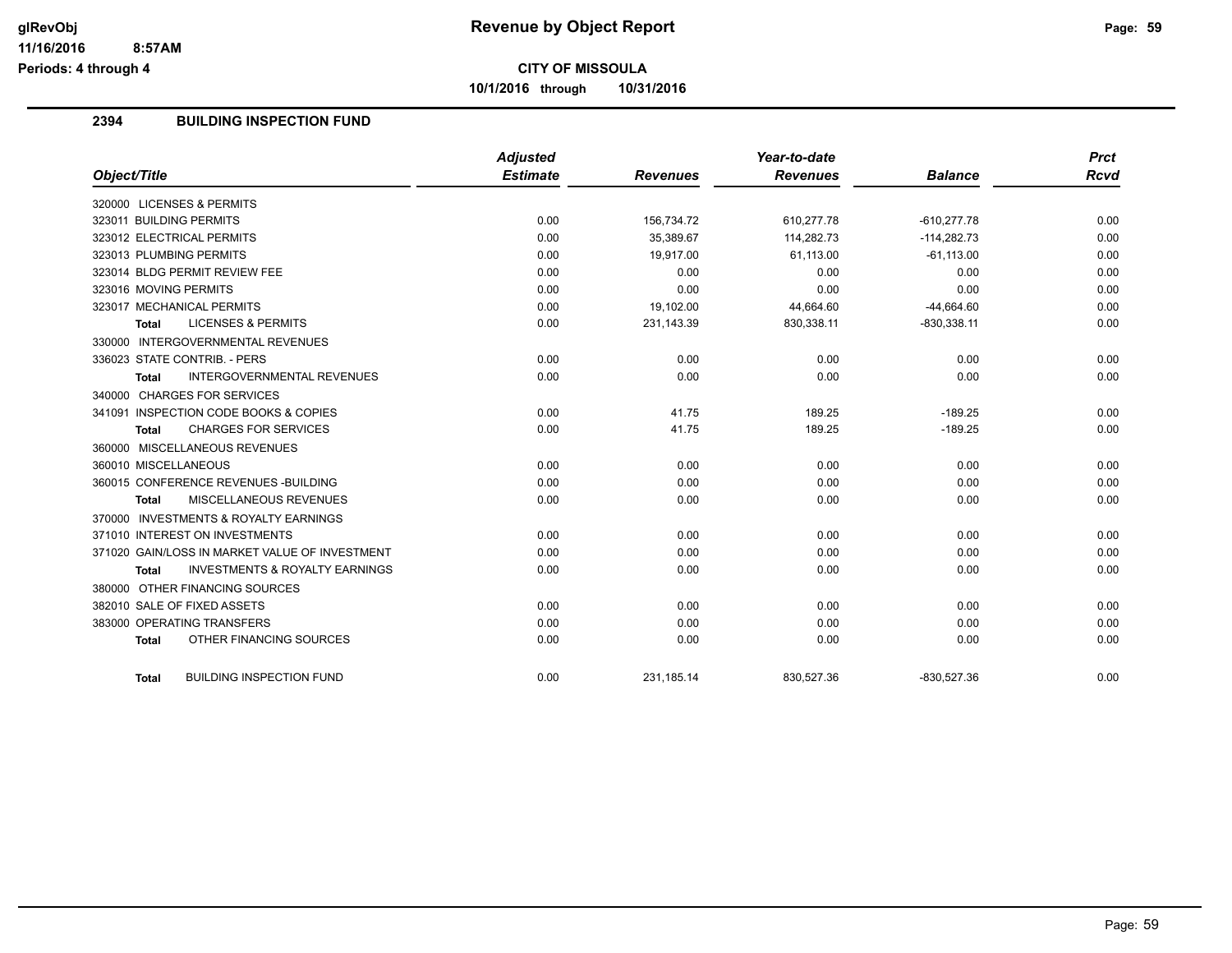**10/1/2016 through 10/31/2016**

# **2395 CITY GRANTS & PROGRAM INCOME FUND**

#### **2395 CITY GRANTS & PROGRAM INCOME FUND**

|                                                           | <b>Adjusted</b> |                 | Year-to-date    |                | <b>Prct</b><br>Rcvd |
|-----------------------------------------------------------|-----------------|-----------------|-----------------|----------------|---------------------|
| Object/Title                                              | <b>Estimate</b> | <b>Revenues</b> | <b>Revenues</b> | <b>Balance</b> |                     |
| 330000 INTERGOVERNMENTAL REVENUES                         |                 |                 |                 |                |                     |
| 331010 ENTITLEMENT - CDBG                                 | 0.00            | 0.00            | 0.00            | 0.00           | 0.00                |
| <b>INTERGOVERNMENTAL REVENUES</b><br><b>Total</b>         | 0.00            | 0.00            | 0.00            | 0.00           | 0.00                |
| 360000 MISCELLANEOUS REVENUES                             |                 |                 |                 |                |                     |
| 360005 LOAN REPAYMENTS                                    | 0.00            | 0.00            | 0.00            | 0.00           | 0.00                |
| 360010 MISCELLANEOUS                                      | 0.00            | 0.00            | 0.00            | 0.00           | 0.00                |
| 360013 REPAYMENT OF SEWER GRANT                           | 0.00            | 0.00            | 0.00            | 0.00           | 0.00                |
| 360014 REPAYMENT OF LOAN/MHA                              | 0.00            | 0.00            | 0.00            | 0.00           | 0.00                |
| 362000 OTHER MISCELLANEOUS REVENUE                        | 0.00            | 0.00            | 0.00            | 0.00           | 0.00                |
| MISCELLANEOUS REVENUES<br><b>Total</b>                    | 0.00            | 0.00            | 0.00            | 0.00           | 0.00                |
| <b>INVESTMENTS &amp; ROYALTY EARNINGS</b><br>370000       |                 |                 |                 |                |                     |
| 371010 INTEREST ON INVESTMENTS                            | 0.00            | 0.00            | 0.00            | 0.00           | 0.00                |
| 371020 GAIN/LOSS IN MARKET VALUE OF INVESTMENTS           | 0.00            | 0.00            | 0.00            | 0.00           | 0.00                |
| <b>INVESTMENTS &amp; ROYALTY EARNINGS</b><br><b>Total</b> | 0.00            | 0.00            | 0.00            | 0.00           | 0.00                |
| 380000 OTHER FINANCING SOURCES                            |                 |                 |                 |                |                     |
| 383026 TRANS FR CDBG                                      | 0.00            | 0.00            | 0.00            | 0.00           | 0.00                |
| OTHER FINANCING SOURCES<br><b>Total</b>                   | 0.00            | 0.00            | 0.00            | 0.00           | 0.00                |
| CITY GRANTS & PROGRAM INCOME FUND<br><b>Total</b>         | 0.00            | 0.00            | 0.00            | 0.00           | 0.00                |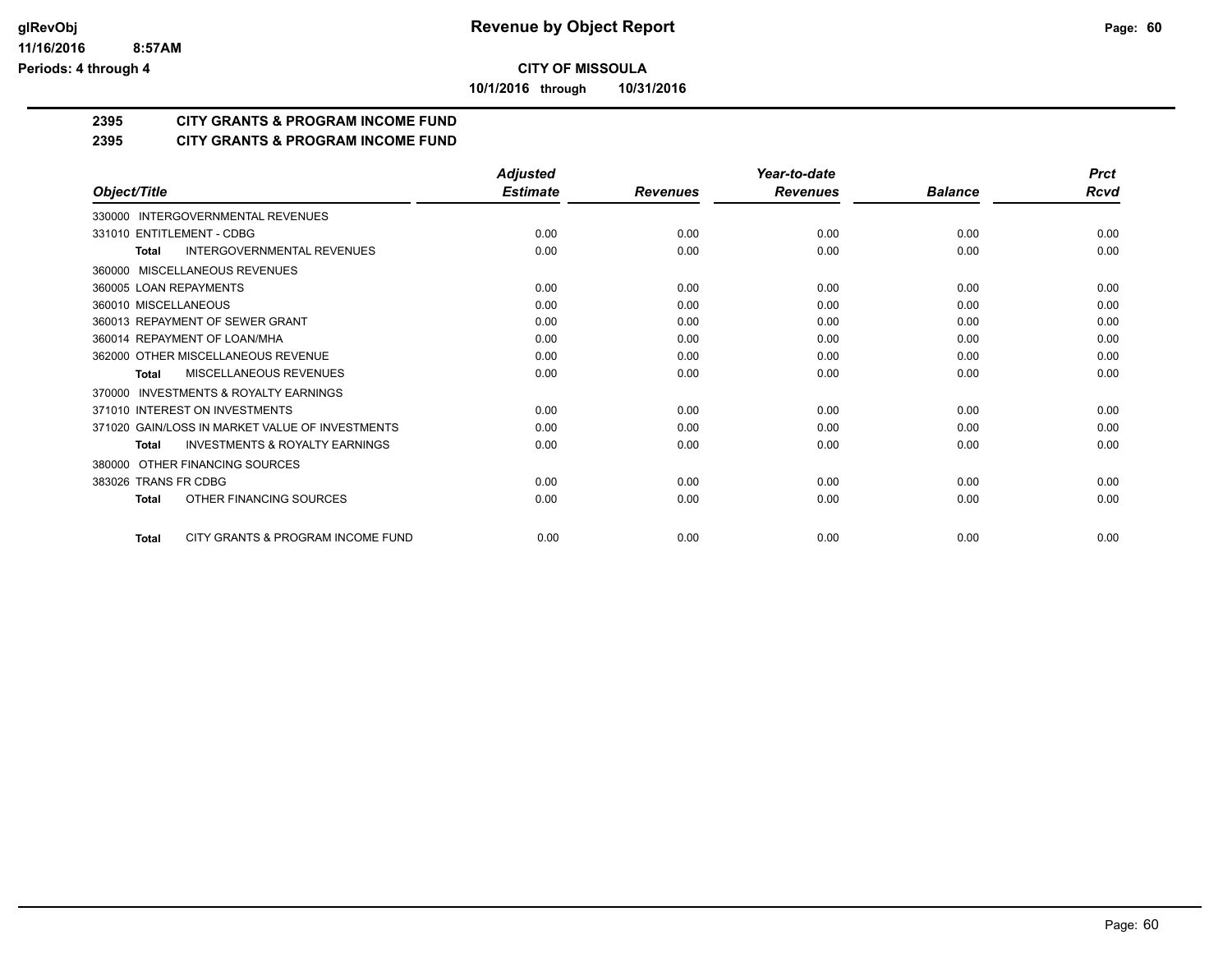**10/1/2016 through 10/31/2016**

#### **2395 CITY GRANTS & PROGRAM INCOME FUND**

|                                                    | <b>Adjusted</b> |                 | Year-to-date    |                | <b>Prct</b> |
|----------------------------------------------------|-----------------|-----------------|-----------------|----------------|-------------|
| Object/Title                                       | <b>Estimate</b> | <b>Revenues</b> | <b>Revenues</b> | <b>Balance</b> | Rcvd        |
| 330000 INTERGOVERNMENTAL REVENUES                  |                 |                 |                 |                |             |
| 331010 ENTITLEMENT - CDBG                          | 0.00            | 0.00            | 0.00            | 0.00           | 0.00        |
| <b>INTERGOVERNMENTAL REVENUES</b><br>Total         | 0.00            | 0.00            | 0.00            | 0.00           | 0.00        |
| 360000 MISCELLANEOUS REVENUES                      |                 |                 |                 |                |             |
| 360005 LOAN REPAYMENTS                             | 0.00            | 0.00            | 0.00            | 0.00           | 0.00        |
| 360010 MISCELLANEOUS                               | 0.00            | 0.00            | 0.00            | 0.00           | 0.00        |
| 360013 REPAYMENT OF SEWER GRANT                    | 0.00            | 0.00            | 0.00            | 0.00           | 0.00        |
| 360014 REPAYMENT OF LOAN/MHA                       | 0.00            | 0.00            | 0.00            | 0.00           | 0.00        |
| 362000 OTHER MISCELLANEOUS REVENUE                 | 0.00            | 0.00            | 0.00            | 0.00           | 0.00        |
| MISCELLANEOUS REVENUES<br><b>Total</b>             | 0.00            | 0.00            | 0.00            | 0.00           | 0.00        |
| 370000 INVESTMENTS & ROYALTY EARNINGS              |                 |                 |                 |                |             |
| 371010 INTEREST ON INVESTMENTS                     | 0.00            | 0.00            | 0.00            | 0.00           | 0.00        |
| 371020 GAIN/LOSS IN MARKET VALUE OF INVESTMENT     | 0.00            | 0.00            | 0.00            | 0.00           | 0.00        |
| <b>INVESTMENTS &amp; ROYALTY EARNINGS</b><br>Total | 0.00            | 0.00            | 0.00            | 0.00           | 0.00        |
| 380000 OTHER FINANCING SOURCES                     |                 |                 |                 |                |             |
| 383026 TRANS FR CDBG                               | 0.00            | 0.00            | 0.00            | 0.00           | 0.00        |
| OTHER FINANCING SOURCES<br>Total                   | 0.00            | 0.00            | 0.00            | 0.00           | 0.00        |
| CITY GRANTS & PROGRAM INCOME FUND<br><b>Total</b>  | 0.00            | 0.00            | 0.00            | 0.00           | 0.00        |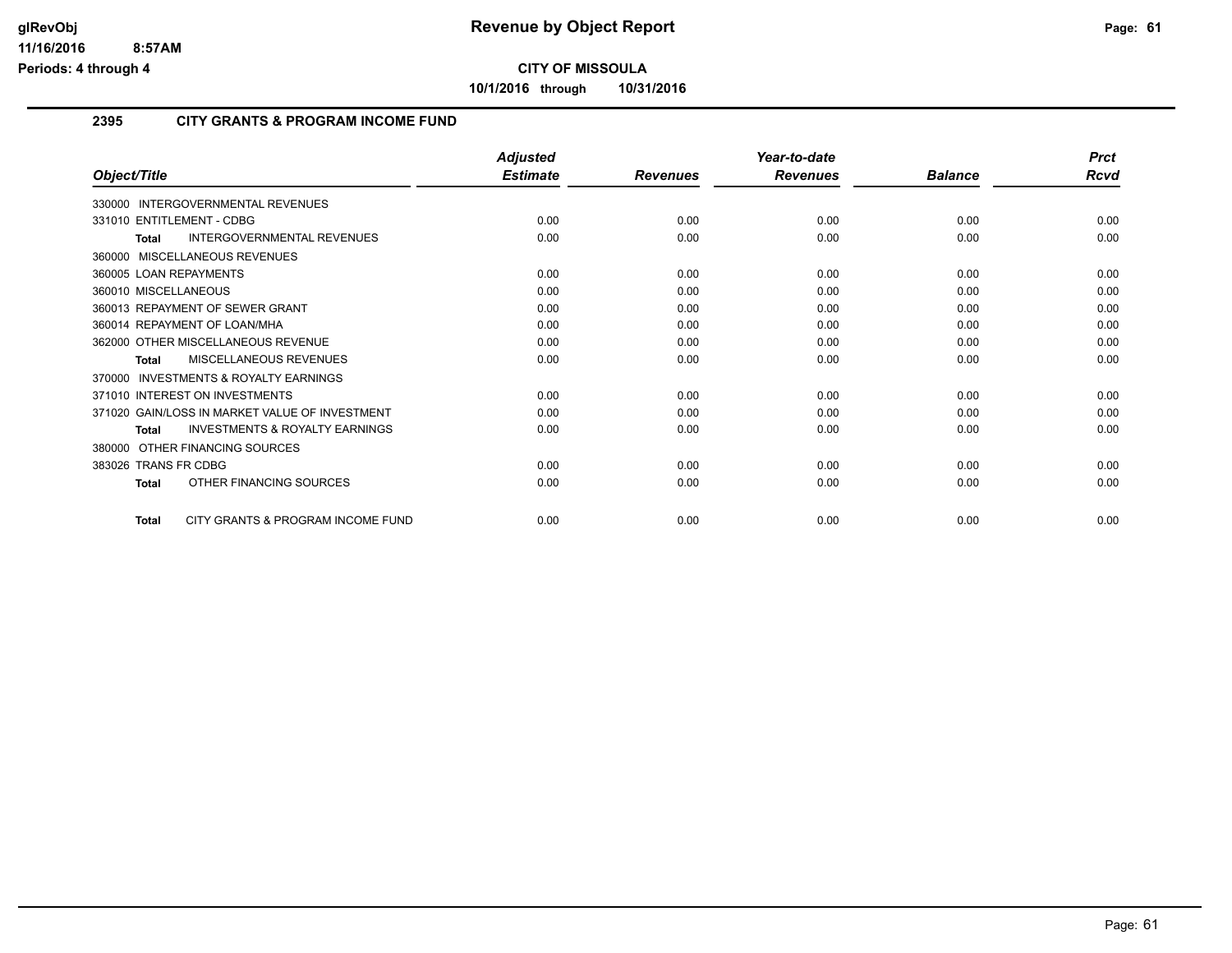#### **10/1/2016 through 10/31/2016**

#### **2396 ENERGY EFFICIENCY REVOLVING LOAN FUND 2396 ENERGY EFFICIENCY REVOLVING LOAN FUND**

|                                                    | <b>Adjusted</b> |                 | Year-to-date    |                | <b>Prct</b> |
|----------------------------------------------------|-----------------|-----------------|-----------------|----------------|-------------|
| Object/Title                                       | <b>Estimate</b> | <b>Revenues</b> | <b>Revenues</b> | <b>Balance</b> | Rcvd        |
| 330000 INTERGOVERNMENTAL REVENUES                  |                 |                 |                 |                |             |
| 331031 EECBG REVOLVING LOAN                        | 0.00            | 0.00            | 0.00            | 0.00           | 0.00        |
| INTERGOVERNMENTAL REVENUES<br>Total                | 0.00            | 0.00            | 0.00            | 0.00           | 0.00        |
| 370000 INVESTMENTS & ROYALTY EARNINGS              |                 |                 |                 |                |             |
| 371010 INTEREST ON INVESTMENTS                     | 0.00            | 0.00            | 0.00            | 0.00           | 0.00        |
| <b>INVESTMENTS &amp; ROYALTY EARNINGS</b><br>Total | 0.00            | 0.00            | 0.00            | 0.00           | 0.00        |
|                                                    |                 |                 |                 |                |             |
| ENERGY EFFICIENCY REVOLVING LOAN FUI<br>Total      | 0.00            | 0.00            | 0.00            | 0.00           | 0.00        |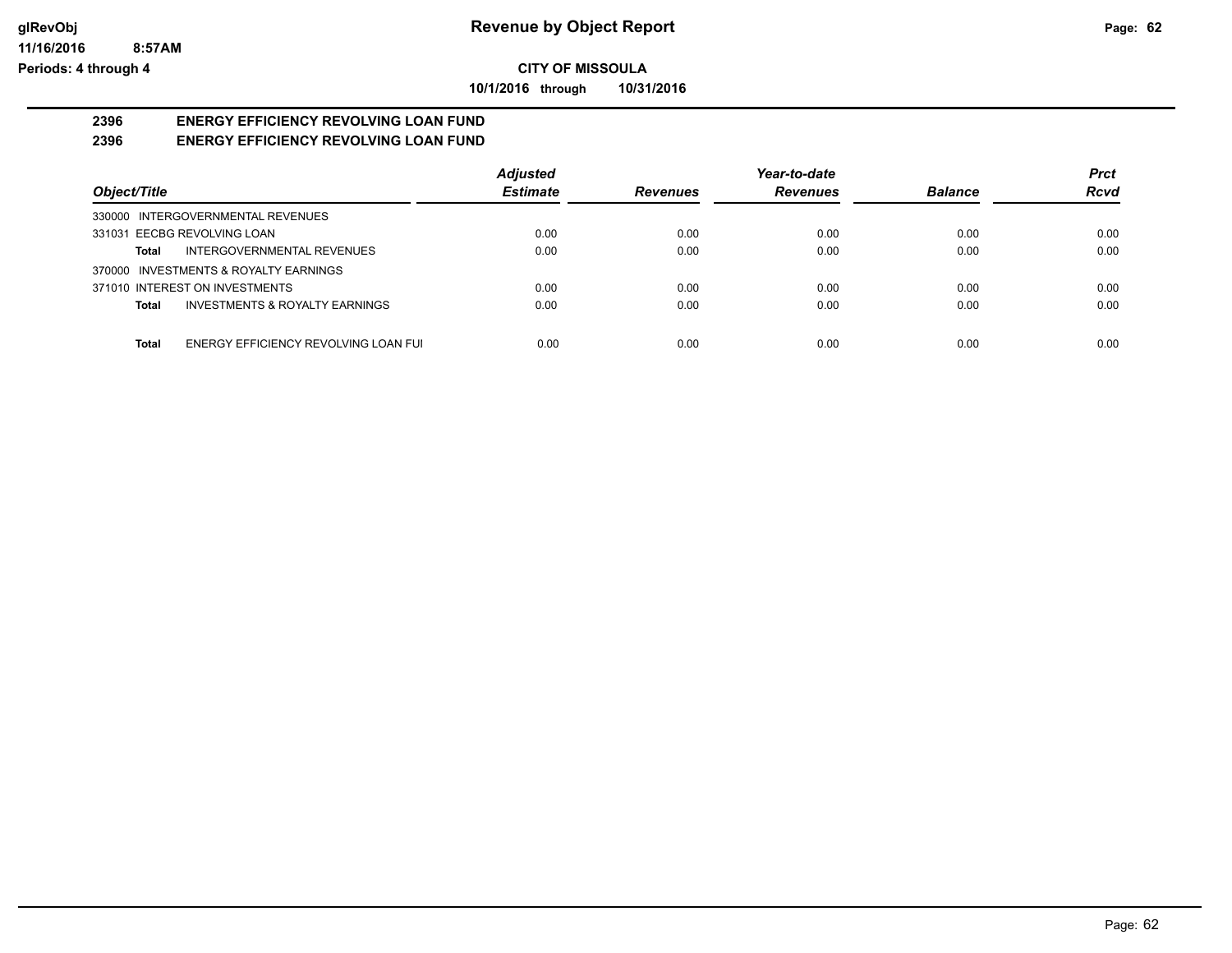**10/1/2016 through 10/31/2016**

#### **2396 ENERGY EFFICIENCY REVOLVING LOAN FUND**

| Object/Title                                              | <b>Adjusted</b><br><b>Estimate</b> | <b>Revenues</b> | Year-to-date<br><b>Revenues</b> | <b>Balance</b> | <b>Prct</b><br><b>Rcvd</b> |
|-----------------------------------------------------------|------------------------------------|-----------------|---------------------------------|----------------|----------------------------|
| 330000 INTERGOVERNMENTAL REVENUES                         |                                    |                 |                                 |                |                            |
| EECBG REVOLVING LOAN<br>331031                            | 0.00                               | 0.00            | 0.00                            | 0.00           | 0.00                       |
| INTERGOVERNMENTAL REVENUES<br>Total                       | 0.00                               | 0.00            | 0.00                            | 0.00           | 0.00                       |
| 370000 INVESTMENTS & ROYALTY EARNINGS                     |                                    |                 |                                 |                |                            |
| 371010 INTEREST ON INVESTMENTS                            | 0.00                               | 0.00            | 0.00                            | 0.00           | 0.00                       |
| <b>INVESTMENTS &amp; ROYALTY EARNINGS</b><br><b>Total</b> | 0.00                               | 0.00            | 0.00                            | 0.00           | 0.00                       |
|                                                           |                                    |                 |                                 |                |                            |
| ENERGY EFFICIENCY REVOLVING LOAN FU<br><b>Total</b>       | 0.00                               | 0.00            | 0.00                            | 0.00           | 0.00                       |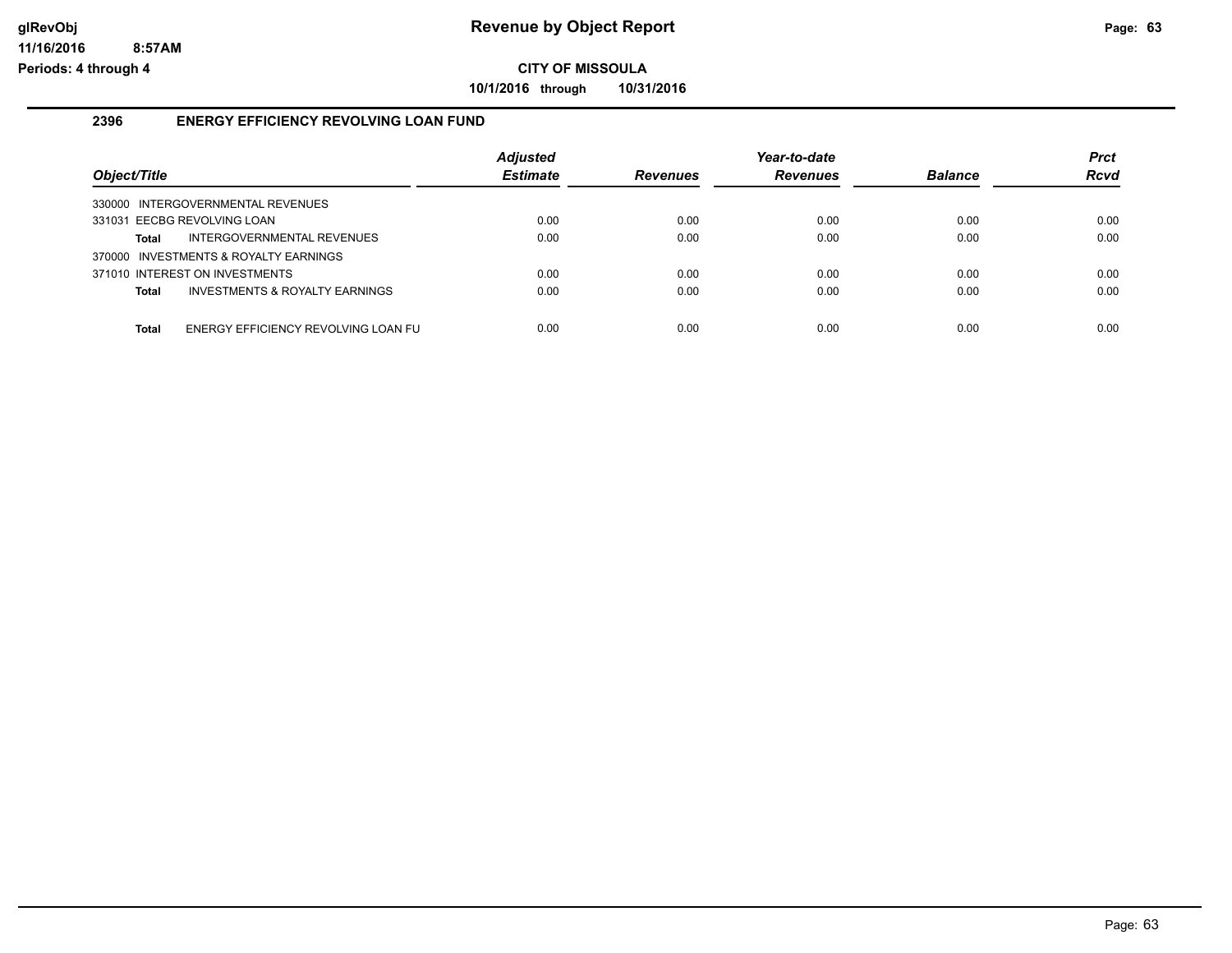# **11/16/2016**

**Periods: 4 through 4**

 **8:57AM**

**glRevObj Revenue by Object Report Page: 64** 

**CITY OF MISSOULA**

**10/1/2016 through 10/31/2016**

#### **2399 DANGEROUS BUILDING DEMOLITION & REPAIR F 2399 DANGEROUS BUILDING DEMOLITION & REPAIR F**

|                         |                                      | <b>Adjusted</b> |                 | Year-to-date    |                | <b>Prct</b> |
|-------------------------|--------------------------------------|-----------------|-----------------|-----------------|----------------|-------------|
| Object/Title            |                                      | <b>Estimate</b> | <b>Revenues</b> | <b>Revenues</b> | <b>Balance</b> | <b>Rcvd</b> |
|                         | 360000 MISCELLANEOUS REVENUES        |                 |                 |                 |                |             |
| 363000 ASSESSMENTS PAID |                                      | 0.00            | 0.00            | 0.00            | 0.00           | 0.00        |
| Total                   | MISCELLANEOUS REVENUES               | 0.00            | 0.00            | 0.00            | 0.00           | 0.00        |
| Total                   | DANGEROUS BUILDING DEMOLITION & REP. | 0.00            | 0.00            | 0.00            | 0.00           | 0.00        |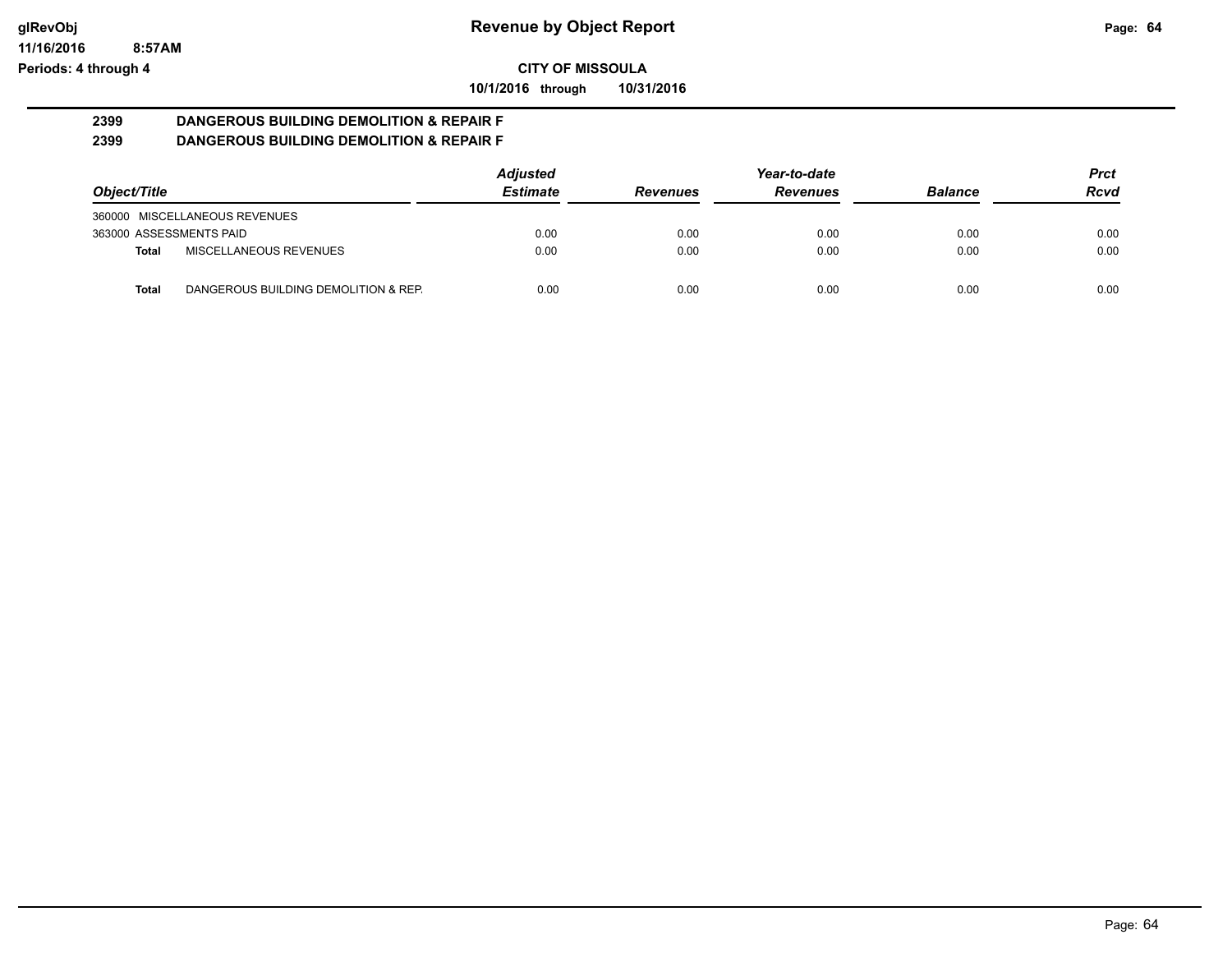**10/1/2016 through 10/31/2016**

#### **2399 DANGEROUS BUILDING DEMOLITION & REPAIR F**

|                         |                                     | <b>Adjusted</b> |                 | Year-to-date    |                | <b>Prct</b> |
|-------------------------|-------------------------------------|-----------------|-----------------|-----------------|----------------|-------------|
| Object/Title            |                                     | <b>Estimate</b> | <b>Revenues</b> | <b>Revenues</b> | <b>Balance</b> | <b>Rcvd</b> |
|                         | 360000 MISCELLANEOUS REVENUES       |                 |                 |                 |                |             |
| 363000 ASSESSMENTS PAID |                                     | 0.00            | 0.00            | 0.00            | 0.00           | 0.00        |
| <b>Total</b>            | MISCELLANEOUS REVENUES              | 0.00            | 0.00            | 0.00            | 0.00           | 0.00        |
|                         |                                     |                 |                 |                 |                |             |
| <b>Total</b>            | DANGEROUS BUILDING DEMOLITION & REF | 0.00            | 0.00            | 0.00            | 0.00           | 0.00        |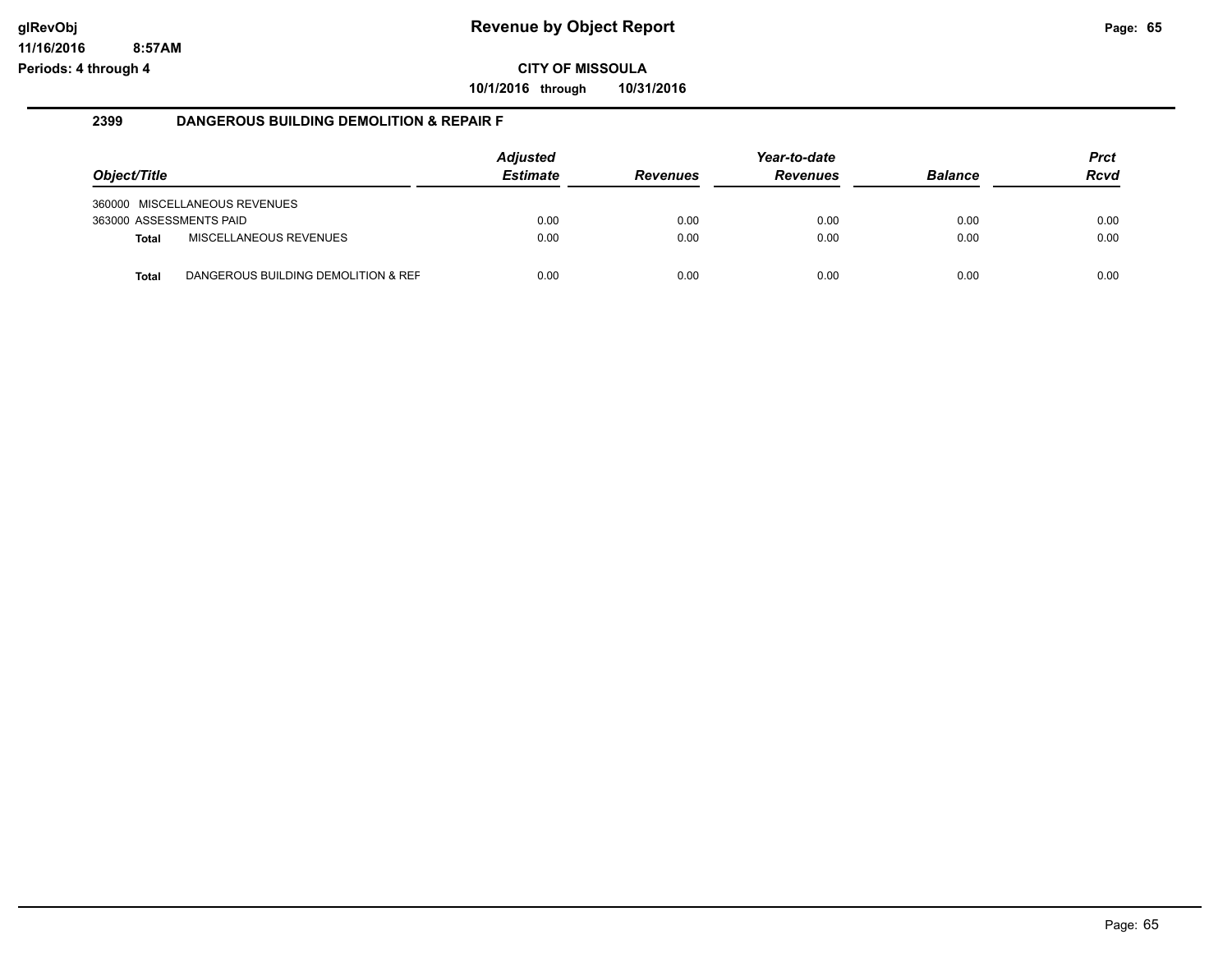**10/1/2016 through 10/31/2016**

#### **2400 STREET LIGHTING ASSESSMENTS FUND 2400 STREET LIGHTING ASSESSMENTS FUND**

|                                                  | <b>Adjusted</b> |                 | Year-to-date    |                | <b>Prct</b> |
|--------------------------------------------------|-----------------|-----------------|-----------------|----------------|-------------|
| Object/Title                                     | <b>Estimate</b> | <b>Revenues</b> | <b>Revenues</b> | <b>Balance</b> | <b>Rcvd</b> |
| 360000 MISCELLANEOUS REVENUES                    |                 |                 |                 |                |             |
| 360010 MISCELLANEOUS                             | 0.00            | 0.00            | 0.00            | 0.00           | 0.00        |
| 363010 LIGHTING ASSESSMENTS                      | 0.00            | 0.00            | 0.00            | 0.00           | 0.00        |
| 363040 PENALTY AND INTEREST                      | 0.00            | 0.00            | 0.00            | 0.00           | 0.00        |
| MISCELLANEOUS REVENUES<br>Total                  | 0.00            | 0.00            | 0.00            | 0.00           | 0.00        |
| 370000 INVESTMENTS & ROYALTY EARNINGS            |                 |                 |                 |                |             |
| 371010 INTEREST ON INVESTMENTS                   | 0.00            | 0.00            | 0.00            | 0.00           | 0.00        |
| 371020 GAIN/LOSS IN MARKET VALUE OF INVESTMENTS  | 0.00            | 0.00            | 0.00            | 0.00           | 0.00        |
| INVESTMENTS & ROYALTY EARNINGS<br>Total          | 0.00            | 0.00            | 0.00            | 0.00           | 0.00        |
| STREET LIGHTING ASSESSMENTS FUND<br><b>Total</b> | 0.00            | 0.00            | 0.00            | 0.00           | 0.00        |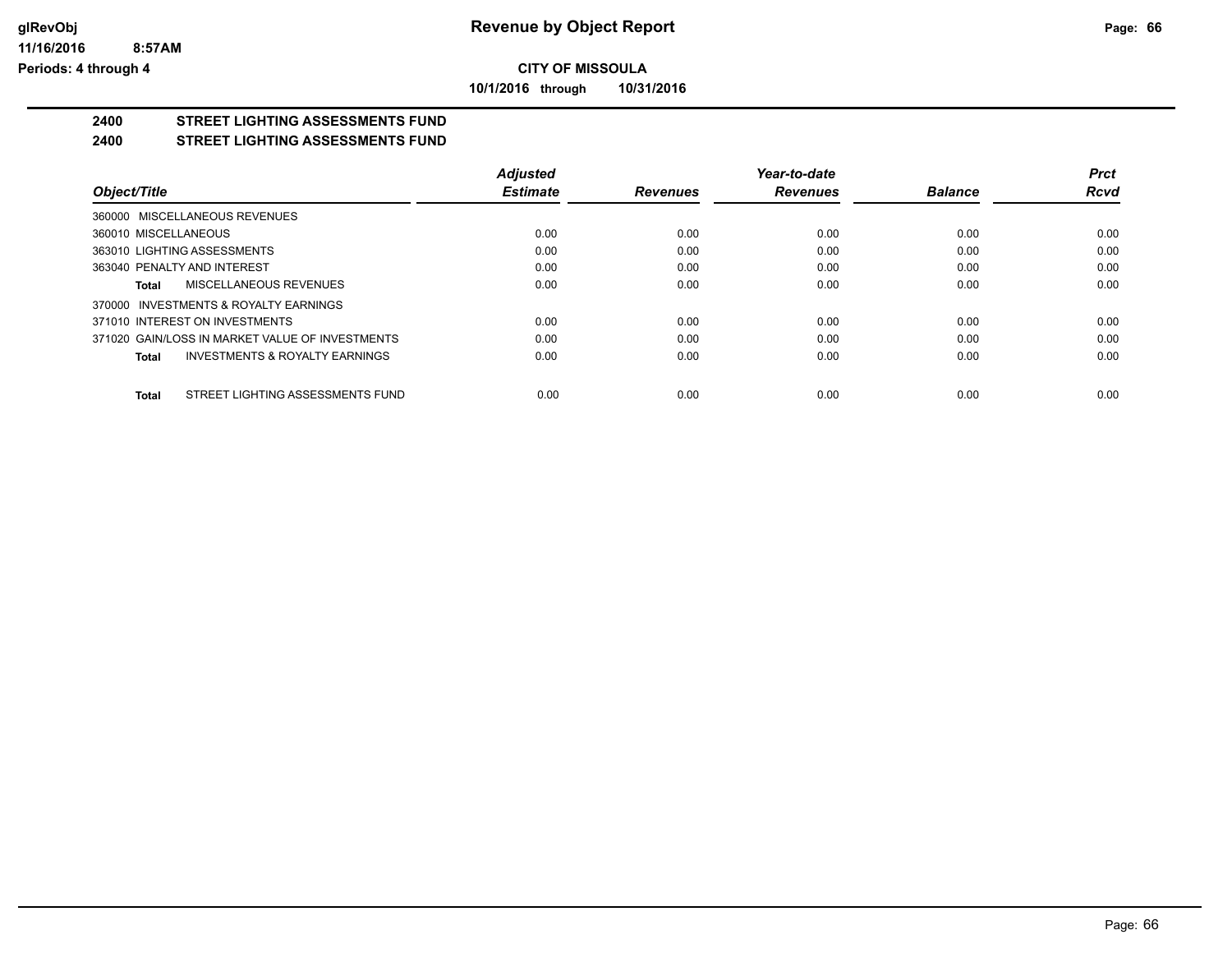**10/1/2016 through 10/31/2016**

#### **2400 STREET LIGHTING ASSESSMENTS FUND**

| Object/Title                                       | <b>Adjusted</b><br><b>Estimate</b> | <b>Revenues</b> | Year-to-date<br><b>Revenues</b> | <b>Balance</b> | <b>Prct</b><br><b>Rcvd</b> |
|----------------------------------------------------|------------------------------------|-----------------|---------------------------------|----------------|----------------------------|
| 360000 MISCELLANEOUS REVENUES                      |                                    |                 |                                 |                |                            |
| 360010 MISCELLANEOUS                               | 0.00                               | 0.00            | 0.00                            | 0.00           | 0.00                       |
| 363010 LIGHTING ASSESSMENTS                        | 0.00                               | 0.00            | 0.00                            | 0.00           | 0.00                       |
| 363040 PENALTY AND INTEREST                        | 0.00                               | 0.00            | 0.00                            | 0.00           | 0.00                       |
| MISCELLANEOUS REVENUES<br>Total                    | 0.00                               | 0.00            | 0.00                            | 0.00           | 0.00                       |
| 370000 INVESTMENTS & ROYALTY EARNINGS              |                                    |                 |                                 |                |                            |
| 371010 INTEREST ON INVESTMENTS                     | 0.00                               | 0.00            | 0.00                            | 0.00           | 0.00                       |
| 371020 GAIN/LOSS IN MARKET VALUE OF INVESTMENT     | 0.00                               | 0.00            | 0.00                            | 0.00           | 0.00                       |
| <b>INVESTMENTS &amp; ROYALTY EARNINGS</b><br>Total | 0.00                               | 0.00            | 0.00                            | 0.00           | 0.00                       |
| STREET LIGHTING ASSESSMENTS FUND<br>Total          | 0.00                               | 0.00            | 0.00                            | 0.00           | 0.00                       |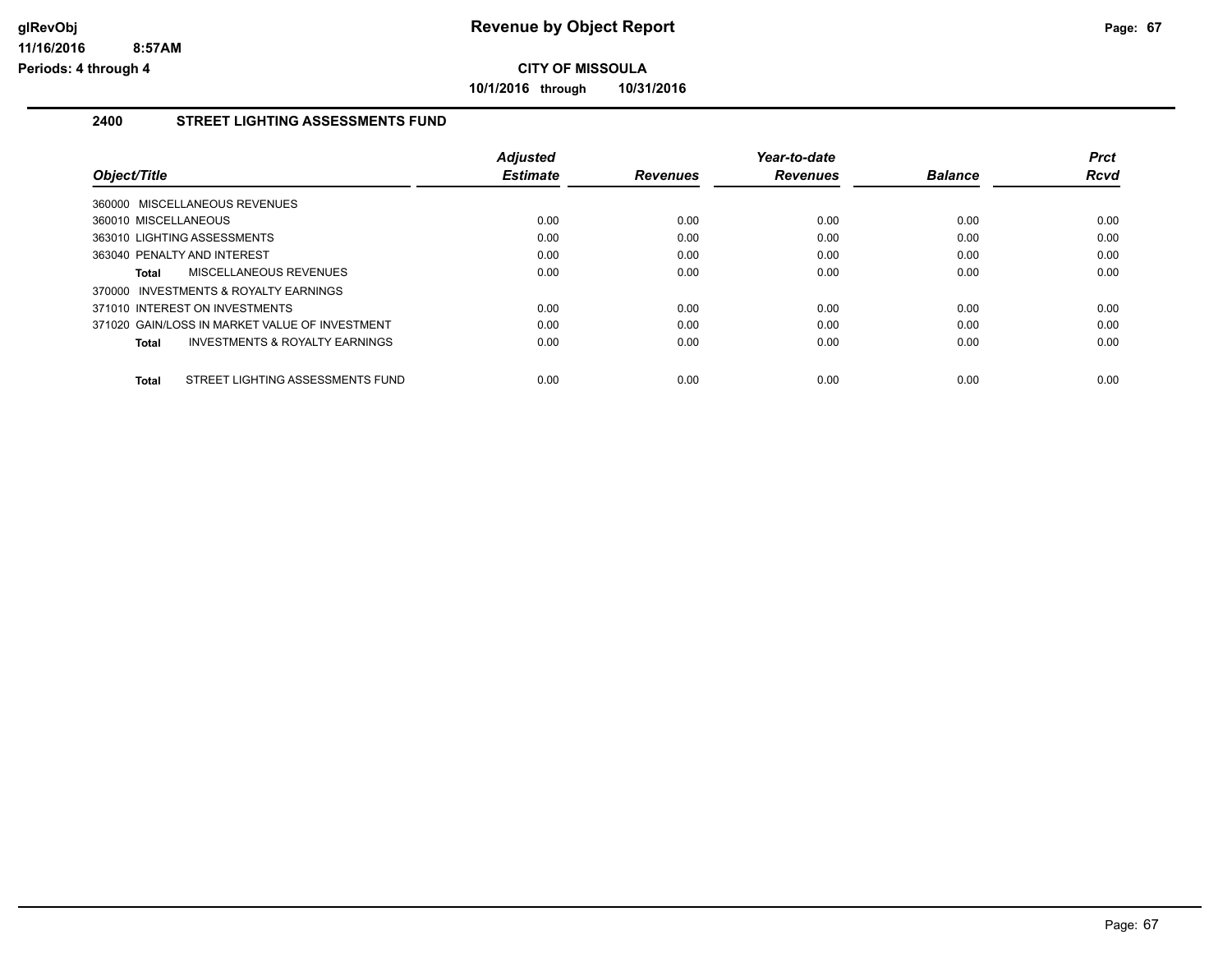#### **11/16/2016 8:57AM Periods: 4 through 4**

**CITY OF MISSOULA**

**10/1/2016 through 10/31/2016**

## **2500 STREET MAINTENANCE ASSESSMENT FUND**

#### **2500 STREET MAINTENANCE ASSESSMENT FUND**

|                                                    | <b>Adjusted</b> |                 | Year-to-date    |                | <b>Prct</b> |
|----------------------------------------------------|-----------------|-----------------|-----------------|----------------|-------------|
| Object/Title                                       | <b>Estimate</b> | <b>Revenues</b> | <b>Revenues</b> | <b>Balance</b> | Rcvd        |
| 360000 MISCELLANEOUS REVENUES                      |                 |                 |                 |                |             |
| 363010 LIGHTING ASSESSMENTS                        | 0.00            | 0.00            | 0.00            | 0.00           | 0.00        |
| 363040 PENALTY AND INTEREST                        | 0.00            | 0.00            | 0.00            | 0.00           | 0.00        |
| MISCELLANEOUS REVENUES<br>Total                    | 0.00            | 0.00            | 0.00            | 0.00           | 0.00        |
| 370000 INVESTMENTS & ROYALTY EARNINGS              |                 |                 |                 |                |             |
| 371010 INTEREST ON INVESTMENTS                     | 0.00            | 0.00            | 0.00            | 0.00           | 0.00        |
| 371020 GAIN/LOSS IN MARKET VALUE OF INVESTMENTS    | 0.00            | 0.00            | 0.00            | 0.00           | 0.00        |
| <b>INVESTMENTS &amp; ROYALTY EARNINGS</b><br>Total | 0.00            | 0.00            | 0.00            | 0.00           | 0.00        |
| OTHER FINANCING SOURCES<br>380000                  |                 |                 |                 |                |             |
| 383000 OPERATING TRANSFERS                         | 0.00            | 0.00            | 0.00            | 0.00           | 0.00        |
| OTHER FINANCING SOURCES<br><b>Total</b>            | 0.00            | 0.00            | 0.00            | 0.00           | 0.00        |
| STREET MAINTENANCE ASSESSMENT FUNI<br><b>Total</b> | 0.00            | 0.00            | 0.00            | 0.00           | 0.00        |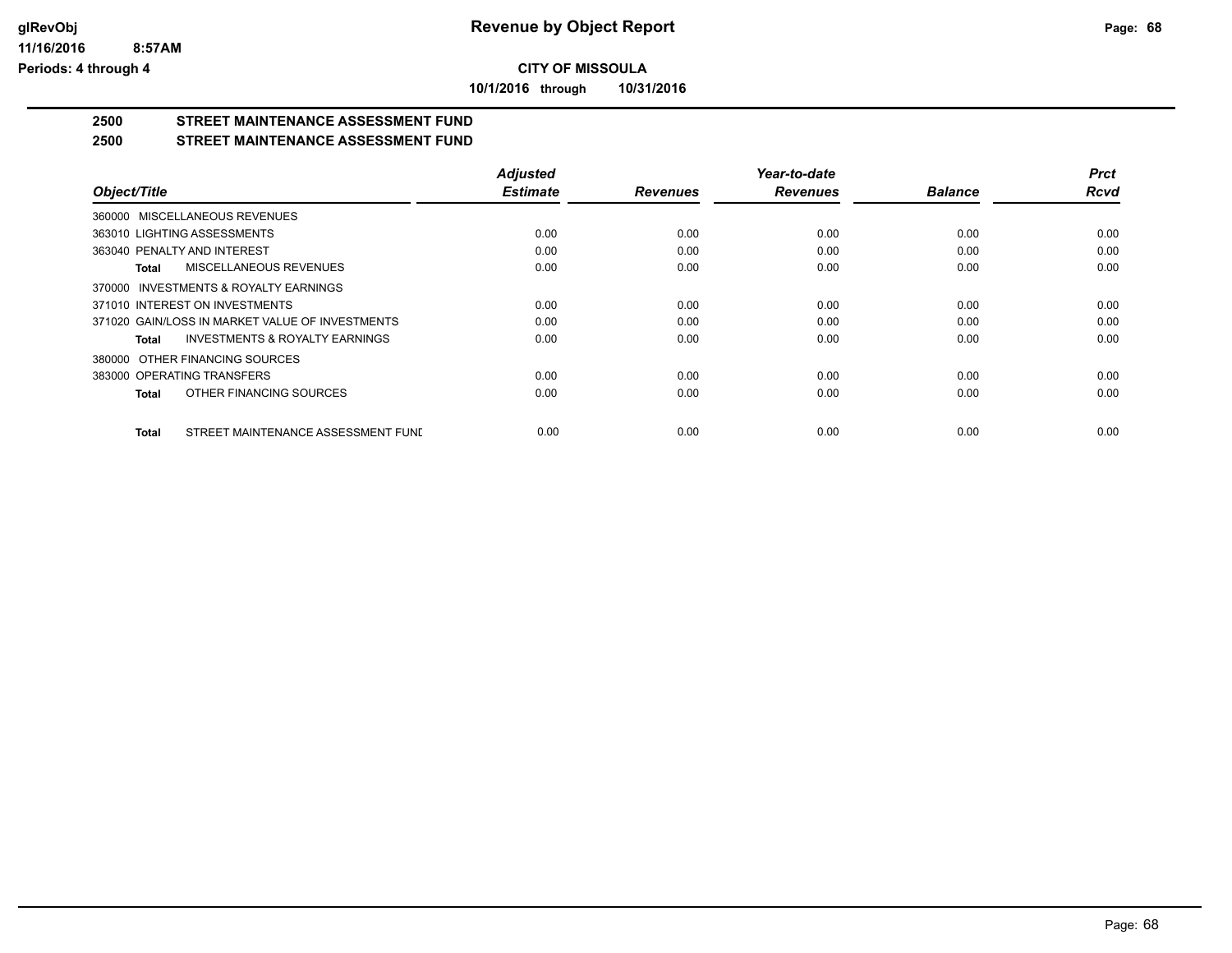**10/1/2016 through 10/31/2016**

#### **2500 STREET MAINTENANCE ASSESSMENT FUND**

| Object/Title                                       | <b>Adjusted</b><br><b>Estimate</b> | <b>Revenues</b> | Year-to-date<br><b>Revenues</b> | <b>Balance</b> | <b>Prct</b><br>Rcvd |
|----------------------------------------------------|------------------------------------|-----------------|---------------------------------|----------------|---------------------|
| 360000 MISCELLANEOUS REVENUES                      |                                    |                 |                                 |                |                     |
| 363010 LIGHTING ASSESSMENTS                        | 0.00                               | 0.00            | 0.00                            | 0.00           | 0.00                |
| 363040 PENALTY AND INTEREST                        | 0.00                               | 0.00            | 0.00                            | 0.00           | 0.00                |
| MISCELLANEOUS REVENUES<br>Total                    | 0.00                               | 0.00            | 0.00                            | 0.00           | 0.00                |
| 370000 INVESTMENTS & ROYALTY EARNINGS              |                                    |                 |                                 |                |                     |
| 371010 INTEREST ON INVESTMENTS                     | 0.00                               | 0.00            | 0.00                            | 0.00           | 0.00                |
| 371020 GAIN/LOSS IN MARKET VALUE OF INVESTMENT     | 0.00                               | 0.00            | 0.00                            | 0.00           | 0.00                |
| <b>INVESTMENTS &amp; ROYALTY EARNINGS</b><br>Total | 0.00                               | 0.00            | 0.00                            | 0.00           | 0.00                |
| 380000 OTHER FINANCING SOURCES                     |                                    |                 |                                 |                |                     |
| 383000 OPERATING TRANSFERS                         | 0.00                               | 0.00            | 0.00                            | 0.00           | 0.00                |
| OTHER FINANCING SOURCES<br>Total                   | 0.00                               | 0.00            | 0.00                            | 0.00           | 0.00                |
| STREET MAINTENANCE ASSESSMENT FUNI<br>Total        | 0.00                               | 0.00            | 0.00                            | 0.00           | 0.00                |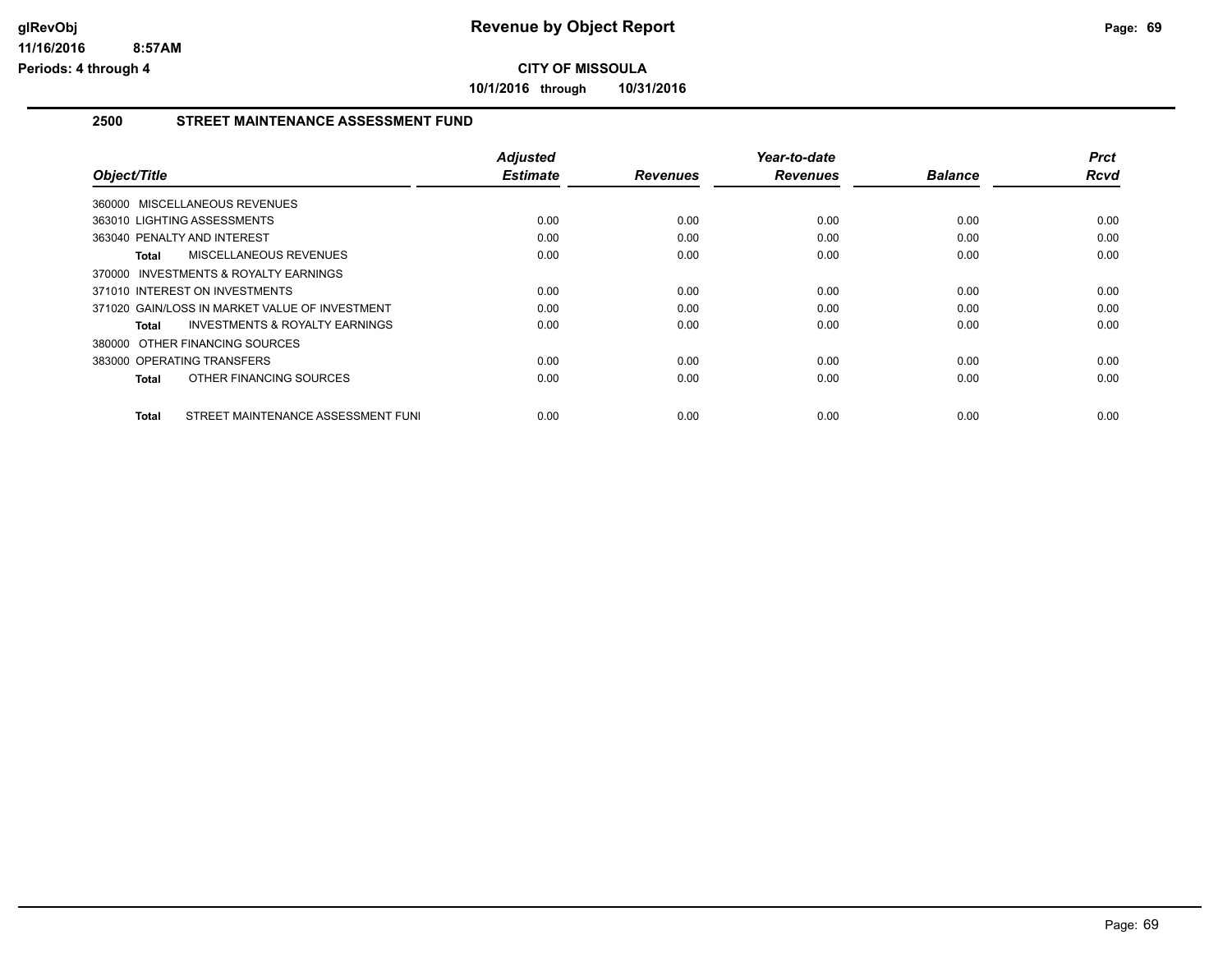#### **11/16/2016 8:57AM Periods: 4 through 4**

#### **CITY OF MISSOULA**

**10/1/2016 through 10/31/2016**

#### **2510 RUSSELL PARK MAINTENANCE ASSESSMENT FUND 2510 RUSSELL PARK MAINTENANCE ASSESSMENT FUND**

|                                                           | <b>Adjusted</b> |                 | Year-to-date    |                | <b>Prct</b> |
|-----------------------------------------------------------|-----------------|-----------------|-----------------|----------------|-------------|
| Object/Title                                              | <b>Estimate</b> | <b>Revenues</b> | <b>Revenues</b> | <b>Balance</b> | Rcvd        |
| 360000 MISCELLANEOUS REVENUES                             |                 |                 |                 |                |             |
| 360010 MISCELLANEOUS                                      | 0.00            | 0.00            | 0.00            | 0.00           | 0.00        |
| 363010 LIGHTING ASSESSMENTS                               | 0.00            | 0.00            | 0.00            | 0.00           | 0.00        |
| 363020 PROPERTY ASSESSMENTS                               | 0.00            | 0.00            | 0.00            | 0.00           | 0.00        |
| 363040 PENALTY AND INTEREST                               | 0.00            | 0.00            | 0.00            | 0.00           | 0.00        |
| <b>MISCELLANEOUS REVENUES</b><br><b>Total</b>             | 0.00            | 0.00            | 0.00            | 0.00           | 0.00        |
| <b>INVESTMENTS &amp; ROYALTY EARNINGS</b><br>370000       |                 |                 |                 |                |             |
| 371010 INTEREST ON INVESTMENTS                            | 0.00            | 0.00            | 0.00            | 0.00           | 0.00        |
| 371020 GAIN/LOSS IN MARKET VALUE OF INVESTMENTS           | 0.00            | 0.00            | 0.00            | 0.00           | 0.00        |
| <b>INVESTMENTS &amp; ROYALTY EARNINGS</b><br><b>Total</b> | 0.00            | 0.00            | 0.00            | 0.00           | 0.00        |
| OTHER FINANCING SOURCES<br>380000                         |                 |                 |                 |                |             |
| 383000 OPERATING TRANSFERS                                | 0.00            | 0.00            | 0.00            | 0.00           | 0.00        |
| OTHER FINANCING SOURCES<br><b>Total</b>                   | 0.00            | 0.00            | 0.00            | 0.00           | 0.00        |
|                                                           |                 |                 |                 |                |             |
| RUSSELL PARK MAINTENANCE ASSESSMEN<br><b>Total</b>        | 0.00            | 0.00            | 0.00            | 0.00           | 0.00        |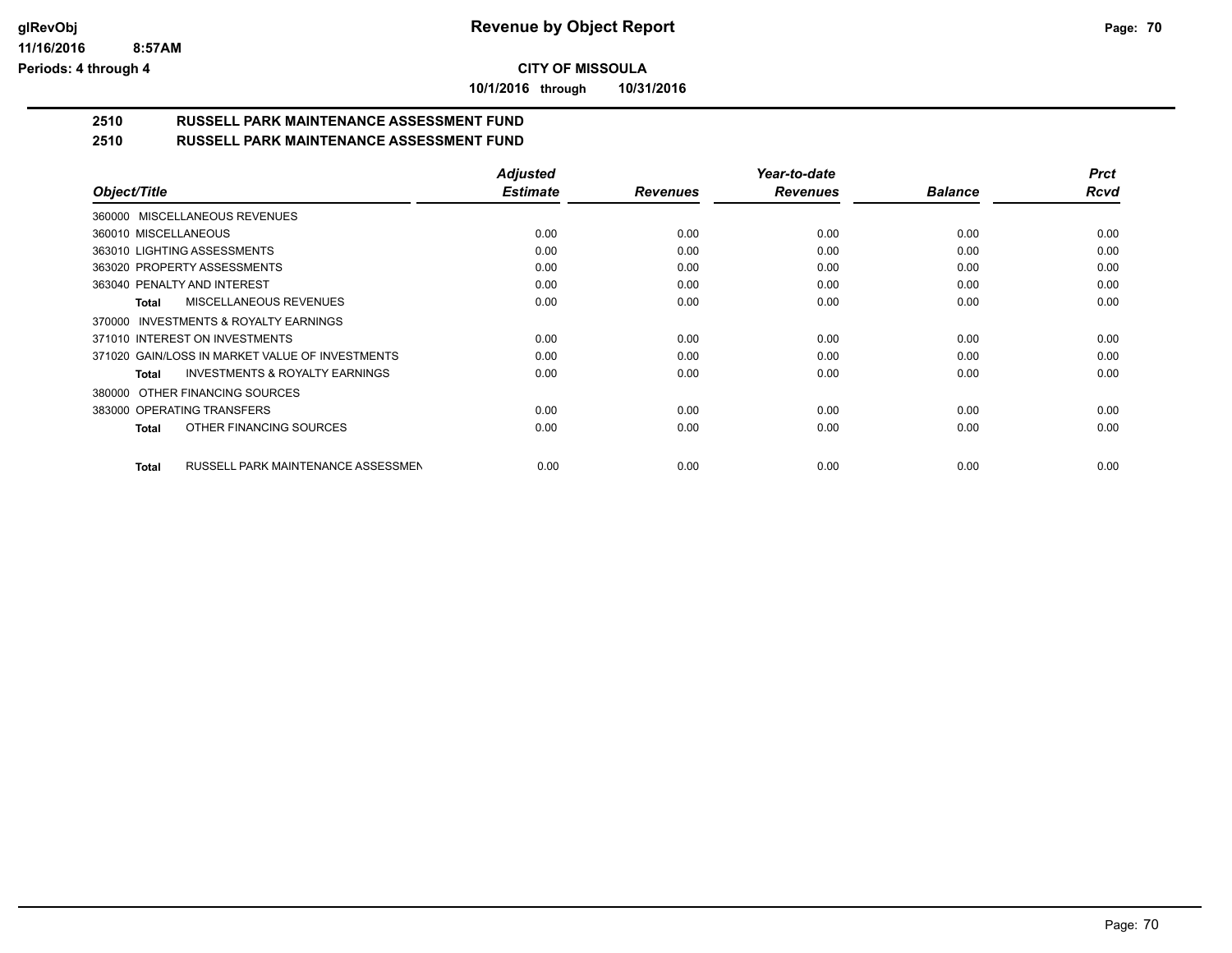**10/1/2016 through 10/31/2016**

#### **2510 RUSSELL PARK MAINTENANCE ASSESSMENT FUND**

| Object/Title                                              | <b>Adjusted</b><br><b>Estimate</b> | <b>Revenues</b> | Year-to-date<br><b>Revenues</b> | <b>Balance</b> | <b>Prct</b><br>Rcvd |
|-----------------------------------------------------------|------------------------------------|-----------------|---------------------------------|----------------|---------------------|
| 360000 MISCELLANEOUS REVENUES                             |                                    |                 |                                 |                |                     |
| 360010 MISCELLANEOUS                                      | 0.00                               | 0.00            | 0.00                            | 0.00           | 0.00                |
| 363010 LIGHTING ASSESSMENTS                               | 0.00                               | 0.00            | 0.00                            | 0.00           | 0.00                |
| 363020 PROPERTY ASSESSMENTS                               | 0.00                               | 0.00            | 0.00                            | 0.00           | 0.00                |
| 363040 PENALTY AND INTEREST                               | 0.00                               | 0.00            | 0.00                            | 0.00           | 0.00                |
| <b>MISCELLANEOUS REVENUES</b><br><b>Total</b>             | 0.00                               | 0.00            | 0.00                            | 0.00           | 0.00                |
| 370000 INVESTMENTS & ROYALTY EARNINGS                     |                                    |                 |                                 |                |                     |
| 371010 INTEREST ON INVESTMENTS                            | 0.00                               | 0.00            | 0.00                            | 0.00           | 0.00                |
| 371020 GAIN/LOSS IN MARKET VALUE OF INVESTMENT            | 0.00                               | 0.00            | 0.00                            | 0.00           | 0.00                |
| <b>INVESTMENTS &amp; ROYALTY EARNINGS</b><br><b>Total</b> | 0.00                               | 0.00            | 0.00                            | 0.00           | 0.00                |
| 380000 OTHER FINANCING SOURCES                            |                                    |                 |                                 |                |                     |
| 383000 OPERATING TRANSFERS                                | 0.00                               | 0.00            | 0.00                            | 0.00           | 0.00                |
| OTHER FINANCING SOURCES<br>Total                          | 0.00                               | 0.00            | 0.00                            | 0.00           | 0.00                |
| RUSSELL PARK MAINTENANCE ASSESSMEN<br>Total               | 0.00                               | 0.00            | 0.00                            | 0.00           | 0.00                |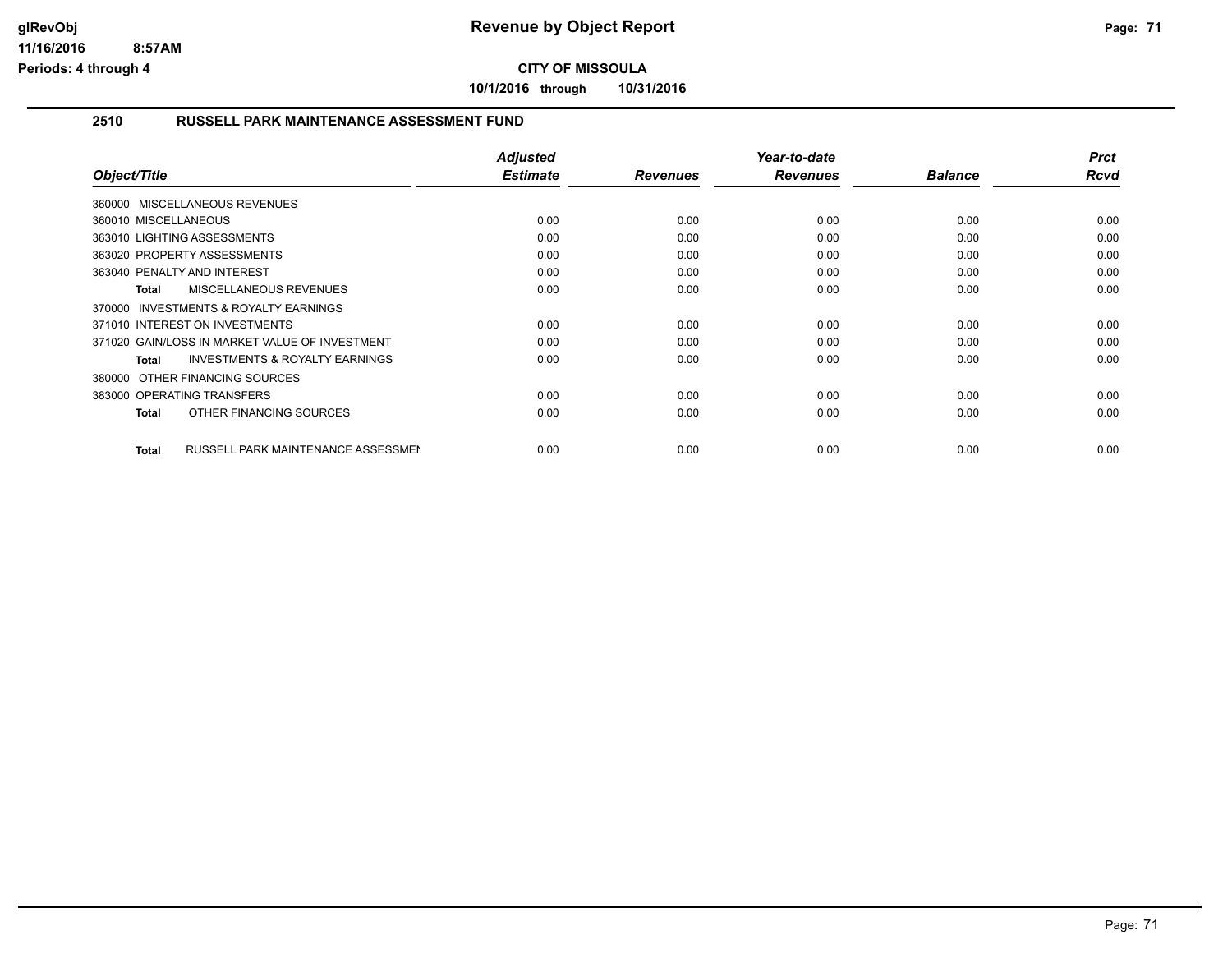**10/1/2016 through 10/31/2016**

# **2511 WILLOWWOOD PARK MAINTENANCE ASSESSMENT F**

**2511 WILLOWWOOD PARK MAINTENANCE ASSESSMENT F**

|                                                 | <b>Adjusted</b> |                 | Year-to-date    |                | <b>Prct</b> |
|-------------------------------------------------|-----------------|-----------------|-----------------|----------------|-------------|
| Object/Title                                    | <b>Estimate</b> | <b>Revenues</b> | <b>Revenues</b> | <b>Balance</b> | Rcvd        |
| 360000 MISCELLANEOUS REVENUES                   |                 |                 |                 |                |             |
| 360010 MISCELLANEOUS                            | 0.00            | 0.00            | 0.00            | 0.00           | 0.00        |
| 363010 LIGHTING ASSESSMENTS                     | 0.00            | 0.00            | 0.00            | 0.00           | 0.00        |
| 363020 PROPERTY ASSESSMENTS                     | 0.00            | 0.00            | 0.00            | 0.00           | 0.00        |
| 363040 PENALTY AND INTEREST                     | 0.00            | 0.00            | 0.00            | 0.00           | 0.00        |
| MISCELLANEOUS REVENUES<br>Total                 | 0.00            | 0.00            | 0.00            | 0.00           | 0.00        |
| 370000 INVESTMENTS & ROYALTY EARNINGS           |                 |                 |                 |                |             |
| 371010 INTEREST ON INVESTMENTS                  | 0.00            | 0.00            | 0.00            | 0.00           | 0.00        |
| 371020 GAIN/LOSS IN MARKET VALUE OF INVESTMENTS | 0.00            | 0.00            | 0.00            | 0.00           | 0.00        |
| INVESTMENTS & ROYALTY EARNINGS<br>Total         | 0.00            | 0.00            | 0.00            | 0.00           | 0.00        |
| WILLOWWOOD PARK MAINTENANCE ASSES<br>Total      | 0.00            | 0.00            | 0.00            | 0.00           | 0.00        |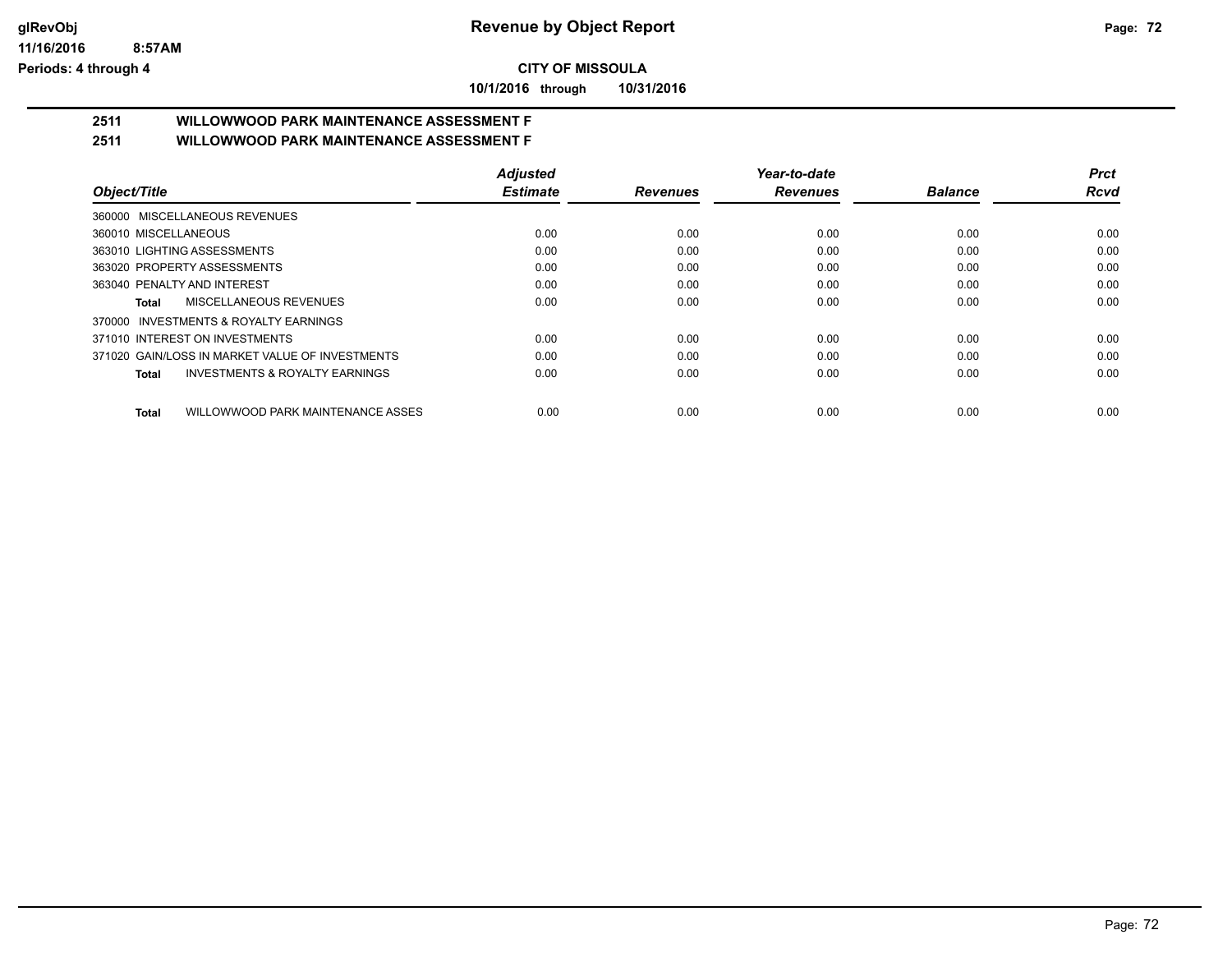**10/1/2016 through 10/31/2016**

#### **2511 WILLOWWOOD PARK MAINTENANCE ASSESSMENT F**

|                                                           | <b>Adjusted</b> |                 | Year-to-date    |                | <b>Prct</b> |
|-----------------------------------------------------------|-----------------|-----------------|-----------------|----------------|-------------|
| Object/Title                                              | <b>Estimate</b> | <b>Revenues</b> | <b>Revenues</b> | <b>Balance</b> | <b>Rcvd</b> |
| 360000 MISCELLANEOUS REVENUES                             |                 |                 |                 |                |             |
| 360010 MISCELLANEOUS                                      | 0.00            | 0.00            | 0.00            | 0.00           | 0.00        |
| 363010 LIGHTING ASSESSMENTS                               | 0.00            | 0.00            | 0.00            | 0.00           | 0.00        |
| 363020 PROPERTY ASSESSMENTS                               | 0.00            | 0.00            | 0.00            | 0.00           | 0.00        |
| 363040 PENALTY AND INTEREST                               | 0.00            | 0.00            | 0.00            | 0.00           | 0.00        |
| <b>MISCELLANEOUS REVENUES</b><br>Total                    | 0.00            | 0.00            | 0.00            | 0.00           | 0.00        |
| <b>INVESTMENTS &amp; ROYALTY EARNINGS</b><br>370000       |                 |                 |                 |                |             |
| 371010 INTEREST ON INVESTMENTS                            | 0.00            | 0.00            | 0.00            | 0.00           | 0.00        |
| 371020 GAIN/LOSS IN MARKET VALUE OF INVESTMENT            | 0.00            | 0.00            | 0.00            | 0.00           | 0.00        |
| <b>INVESTMENTS &amp; ROYALTY EARNINGS</b><br><b>Total</b> | 0.00            | 0.00            | 0.00            | 0.00           | 0.00        |
| WILLOWWOOD PARK MAINTENANCE ASSES<br><b>Total</b>         | 0.00            | 0.00            | 0.00            | 0.00           | 0.00        |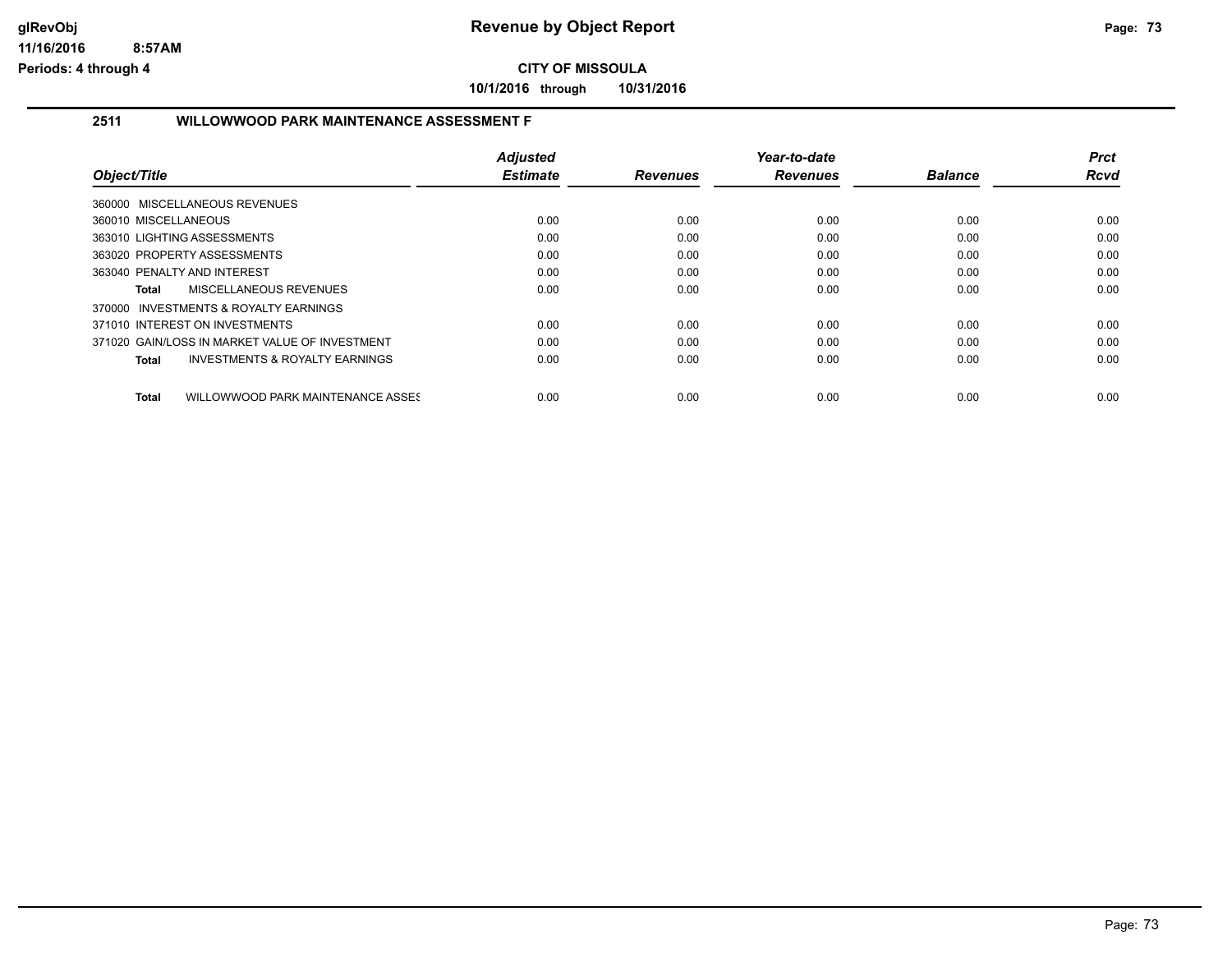**10/1/2016 through 10/31/2016**

**2512 ROAD DISTRICT #1**

**2512 ROAD DISTRICT #1**

|                                            | <b>Adjusted</b> |                 | Year-to-date    |                | <b>Prct</b> |
|--------------------------------------------|-----------------|-----------------|-----------------|----------------|-------------|
| Object/Title                               | <b>Estimate</b> | <b>Revenues</b> | <b>Revenues</b> | <b>Balance</b> | <b>Rcvd</b> |
| 330000 INTERGOVERNMENTAL REVENUES          |                 |                 |                 |                |             |
| 336023 STATE CONTRIB. - PERS               | 0.00            | 0.00            | 0.00            | 0.00           | 0.00        |
| <b>INTERGOVERNMENTAL REVENUES</b><br>Total | 0.00            | 0.00            | 0.00            | 0.00           | 0.00        |
| 360000 MISCELLANEOUS REVENUES              |                 |                 |                 |                |             |
| 363020 PROPERTY ASSESSMENTS                | 0.00            | 1.522.65        | 1.522.65        | $-1,522.65$    | 0.00        |
| 363040 PENALTY AND INTEREST                | 0.00            | 3.89            | 32.22           | $-32.22$       | 0.00        |
| MISCELLANEOUS REVENUES<br>Total            | 0.00            | 1,526.54        | 1,554.87        | $-1,554.87$    | 0.00        |
| 370000 INVESTMENTS & ROYALTY EARNINGS      |                 |                 |                 |                |             |
| 371010 INTEREST ON INVESTMENTS             | 0.00            | 0.00            | 0.00            | 0.00           | 0.00        |
| INVESTMENTS & ROYALTY EARNINGS<br>Total    | 0.00            | 0.00            | 0.00            | 0.00           | 0.00        |
| <b>ROAD DISTRICT #1</b><br>Total           | 0.00            | 1.526.54        | 1.554.87        | $-1,554.87$    | 0.00        |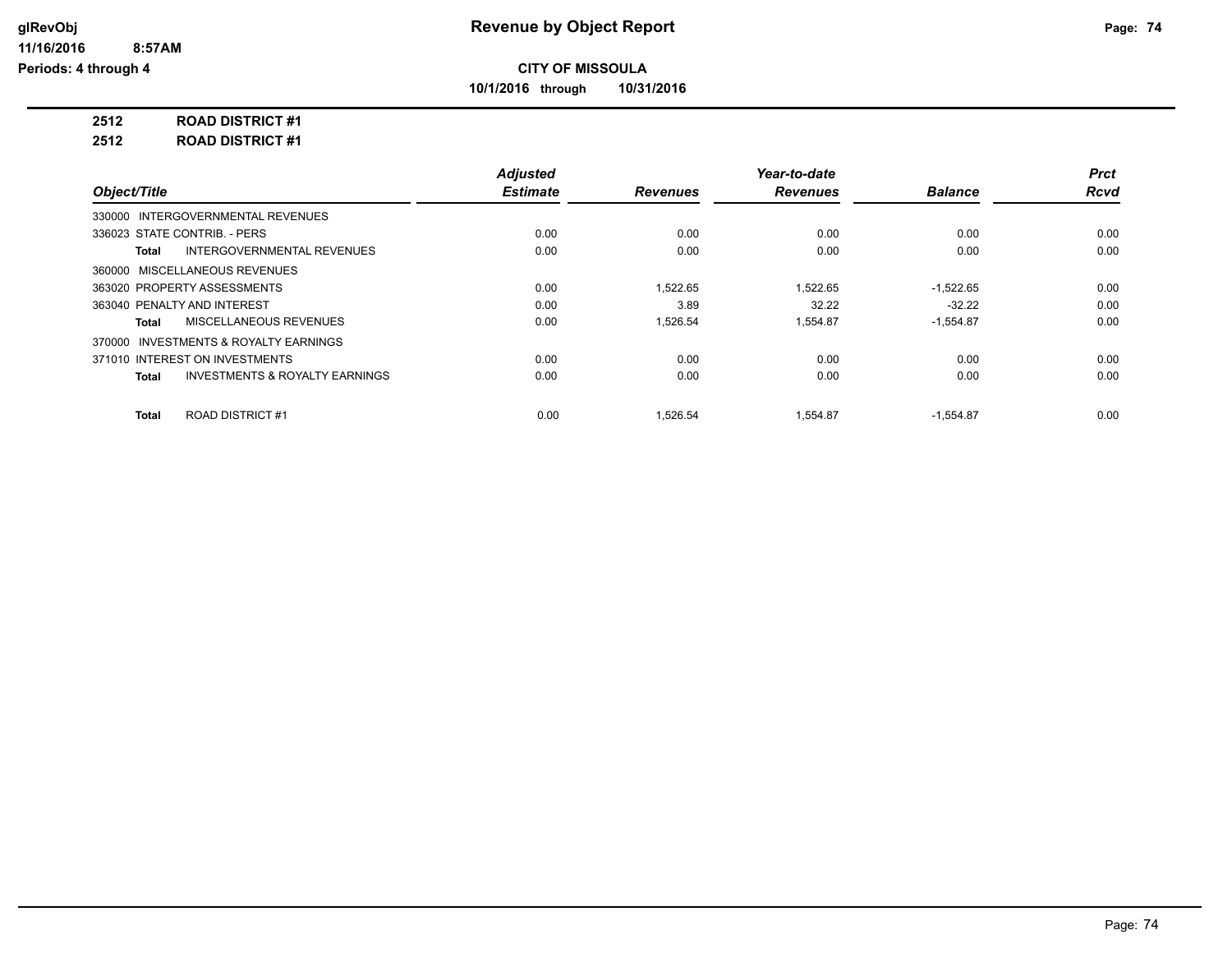**10/1/2016 through 10/31/2016**

#### **2512 ROAD DISTRICT #1**

|                                                    | <b>Adjusted</b> |                 | Year-to-date    |                | <b>Prct</b> |
|----------------------------------------------------|-----------------|-----------------|-----------------|----------------|-------------|
| Object/Title                                       | <b>Estimate</b> | <b>Revenues</b> | <b>Revenues</b> | <b>Balance</b> | <b>Rcvd</b> |
| 330000 INTERGOVERNMENTAL REVENUES                  |                 |                 |                 |                |             |
| 336023 STATE CONTRIB. - PERS                       | 0.00            | 0.00            | 0.00            | 0.00           | 0.00        |
| <b>INTERGOVERNMENTAL REVENUES</b><br>Total         | 0.00            | 0.00            | 0.00            | 0.00           | 0.00        |
| 360000 MISCELLANEOUS REVENUES                      |                 |                 |                 |                |             |
| 363020 PROPERTY ASSESSMENTS                        | 0.00            | 1.522.65        | 1.522.65        | $-1,522.65$    | 0.00        |
| 363040 PENALTY AND INTEREST                        | 0.00            | 3.89            | 32.22           | $-32.22$       | 0.00        |
| <b>MISCELLANEOUS REVENUES</b><br>Total             | 0.00            | 1.526.54        | 1,554.87        | $-1,554.87$    | 0.00        |
| 370000 INVESTMENTS & ROYALTY EARNINGS              |                 |                 |                 |                |             |
| 371010 INTEREST ON INVESTMENTS                     | 0.00            | 0.00            | 0.00            | 0.00           | 0.00        |
| <b>INVESTMENTS &amp; ROYALTY EARNINGS</b><br>Total | 0.00            | 0.00            | 0.00            | 0.00           | 0.00        |
| ROAD DISTRICT #1<br>Total                          | 0.00            | 1.526.54        | 1.554.87        | $-1.554.87$    | 0.00        |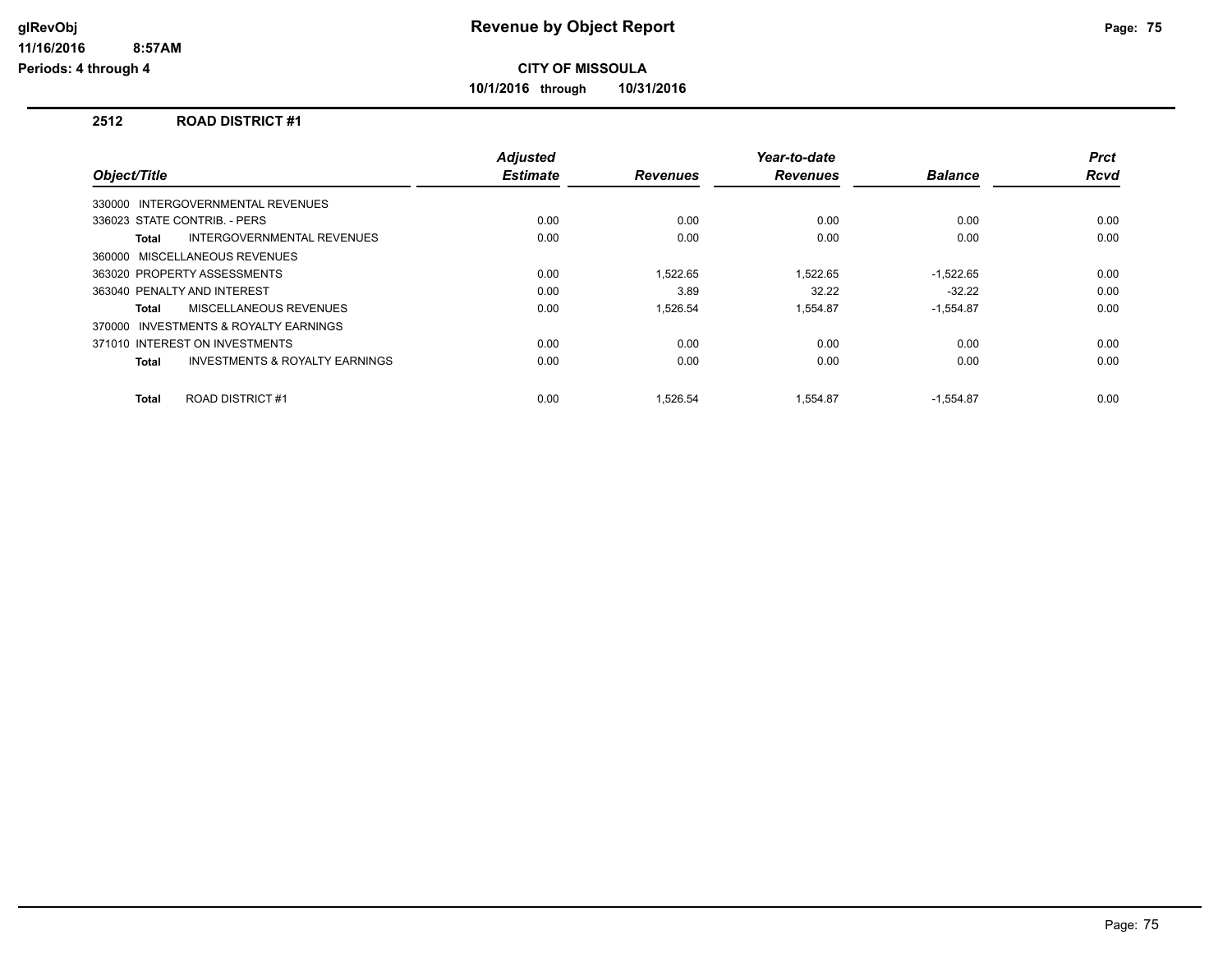**10/1/2016 through 10/31/2016**

**2513 PARK DISTRICT #1**

**2513 PARK DISTRICT #1**

|                                                     | <b>Adjusted</b> |                 | Year-to-date    |                | <b>Prct</b> |
|-----------------------------------------------------|-----------------|-----------------|-----------------|----------------|-------------|
| Object/Title                                        | <b>Estimate</b> | <b>Revenues</b> | <b>Revenues</b> | <b>Balance</b> | <b>Rcvd</b> |
| 330000 INTERGOVERNMENTAL REVENUES                   |                 |                 |                 |                |             |
| 336023 STATE CONTRIB. - PERS                        | 0.00            | 0.00            | 0.00            | 0.00           | 0.00        |
| <b>INTERGOVERNMENTAL REVENUES</b><br>Total          | 0.00            | 0.00            | 0.00            | 0.00           | 0.00        |
| 360000 MISCELLANEOUS REVENUES                       |                 |                 |                 |                |             |
| 363020 PROPERTY ASSESSMENTS                         | 0.00            | 891.42          | 891.42          | $-891.42$      | 0.00        |
| 363040 PENALTY AND INTEREST                         | 0.00            | 2.48            | 18.94           | $-18.94$       | 0.00        |
| MISCELLANEOUS REVENUES<br>Total                     | 0.00            | 893.90          | 910.36          | $-910.36$      | 0.00        |
| <b>INVESTMENTS &amp; ROYALTY EARNINGS</b><br>370000 |                 |                 |                 |                |             |
| 371010 INTEREST ON INVESTMENTS                      | 0.00            | 0.00            | 0.00            | 0.00           | 0.00        |
| <b>INVESTMENTS &amp; ROYALTY EARNINGS</b><br>Total  | 0.00            | 0.00            | 0.00            | 0.00           | 0.00        |
| 380000 OTHER FINANCING SOURCES                      |                 |                 |                 |                |             |
| 381090 PROCEEDS FROM CAPITAL LEASE                  | 0.00            | 0.00            | 0.00            | 0.00           | 0.00        |
| OTHER FINANCING SOURCES<br>Total                    | 0.00            | 0.00            | 0.00            | 0.00           | 0.00        |
|                                                     |                 |                 |                 |                |             |
| <b>PARK DISTRICT #1</b><br>Total                    | 0.00            | 893.90          | 910.36          | $-910.36$      | 0.00        |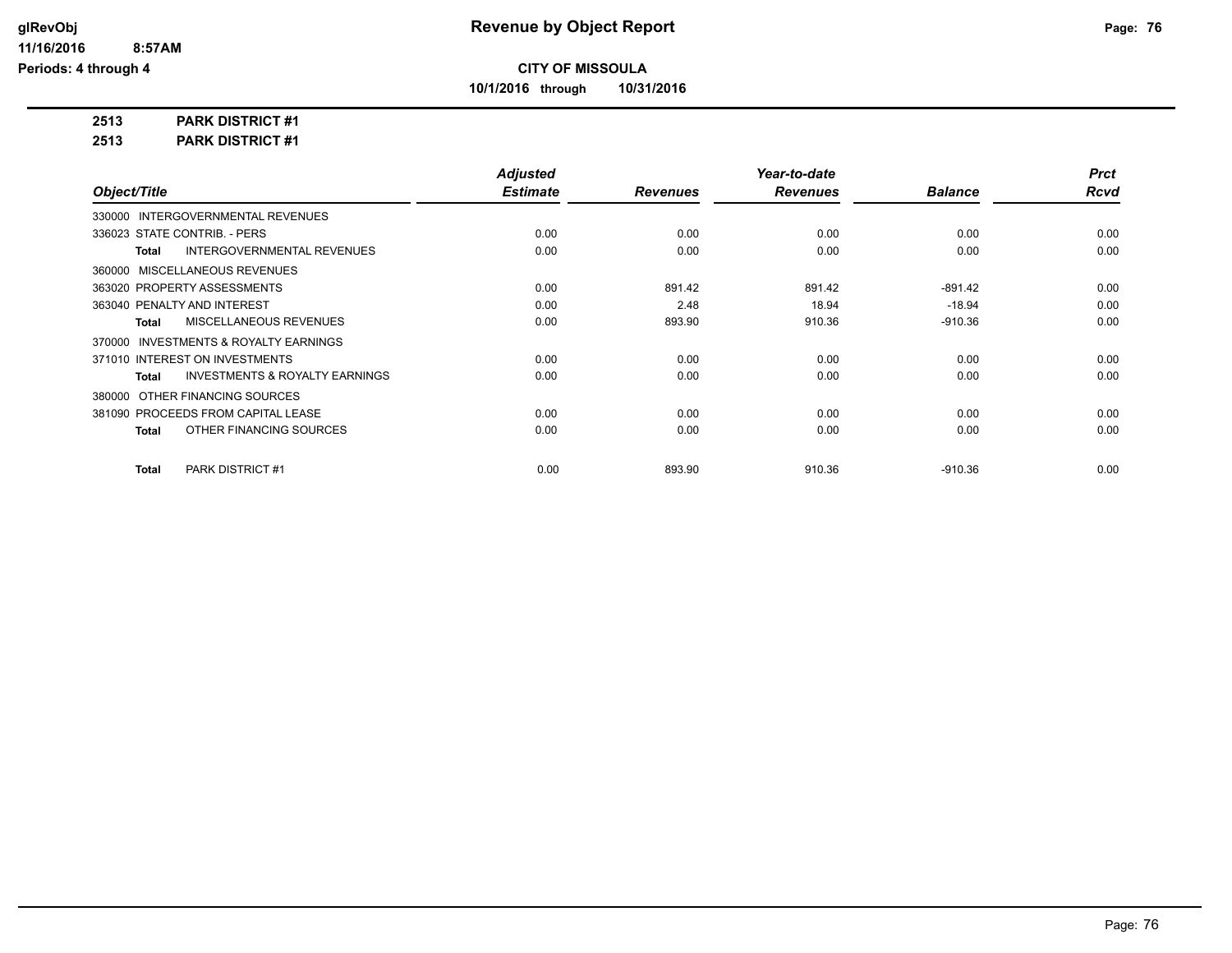**10/1/2016 through 10/31/2016**

#### **2513 PARK DISTRICT #1**

| Object/Title                                       | <b>Adjusted</b><br><b>Estimate</b> | <b>Revenues</b> | Year-to-date<br><b>Revenues</b> | <b>Balance</b> | <b>Prct</b><br><b>Rcvd</b> |
|----------------------------------------------------|------------------------------------|-----------------|---------------------------------|----------------|----------------------------|
| 330000 INTERGOVERNMENTAL REVENUES                  |                                    |                 |                                 |                |                            |
| 336023 STATE CONTRIB. - PERS                       | 0.00                               | 0.00            | 0.00                            | 0.00           | 0.00                       |
| INTERGOVERNMENTAL REVENUES<br><b>Total</b>         | 0.00                               | 0.00            | 0.00                            | 0.00           | 0.00                       |
| 360000 MISCELLANEOUS REVENUES                      |                                    |                 |                                 |                |                            |
| 363020 PROPERTY ASSESSMENTS                        | 0.00                               | 891.42          | 891.42                          | $-891.42$      | 0.00                       |
| 363040 PENALTY AND INTEREST                        | 0.00                               | 2.48            | 18.94                           | $-18.94$       | 0.00                       |
| MISCELLANEOUS REVENUES<br><b>Total</b>             | 0.00                               | 893.90          | 910.36                          | $-910.36$      | 0.00                       |
| 370000 INVESTMENTS & ROYALTY EARNINGS              |                                    |                 |                                 |                |                            |
| 371010 INTEREST ON INVESTMENTS                     | 0.00                               | 0.00            | 0.00                            | 0.00           | 0.00                       |
| <b>INVESTMENTS &amp; ROYALTY EARNINGS</b><br>Total | 0.00                               | 0.00            | 0.00                            | 0.00           | 0.00                       |
| 380000 OTHER FINANCING SOURCES                     |                                    |                 |                                 |                |                            |
| 381090 PROCEEDS FROM CAPITAL LEASE                 | 0.00                               | 0.00            | 0.00                            | 0.00           | 0.00                       |
| OTHER FINANCING SOURCES<br><b>Total</b>            | 0.00                               | 0.00            | 0.00                            | 0.00           | 0.00                       |
| <b>PARK DISTRICT #1</b><br><b>Total</b>            | 0.00                               | 893.90          | 910.36                          | $-910.36$      | 0.00                       |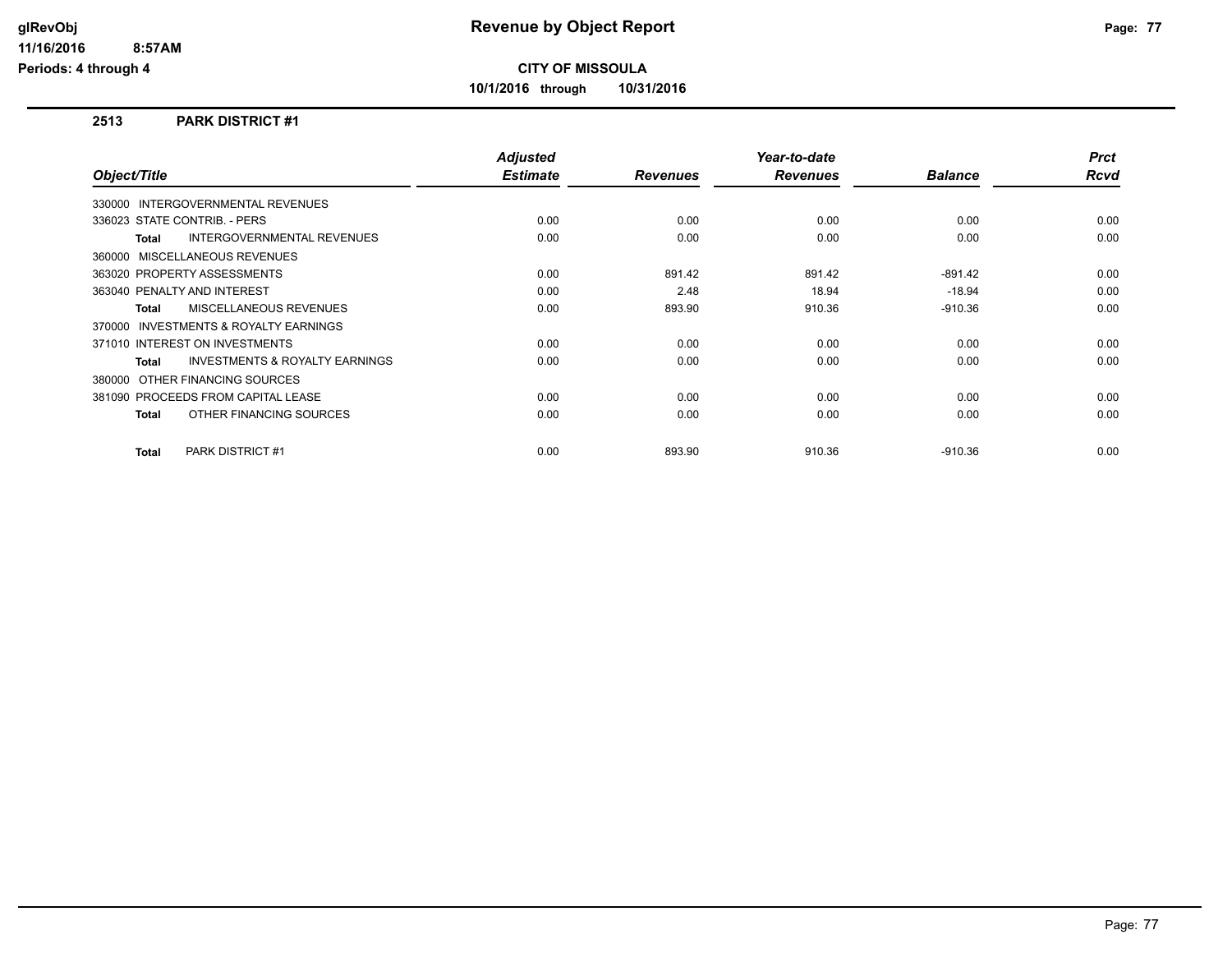**10/1/2016 through 10/31/2016**

#### **2820 STATE GAS TAX FUND**

**2820 STATE GAS TAX FUND**

|                                            | <b>Adjusted</b> |                 | Year-to-date    |                | <b>Prct</b> |
|--------------------------------------------|-----------------|-----------------|-----------------|----------------|-------------|
| Object/Title                               | <b>Estimate</b> | <b>Revenues</b> | <b>Revenues</b> | <b>Balance</b> | <b>Rcvd</b> |
| 330000 INTERGOVERNMENTAL REVENUES          |                 |                 |                 |                |             |
| 331052 MDT CMAQ STRIPING GRANT             | 0.00            | 0.00            | 0.00            | 0.00           | 0.00        |
| 334040 GAS TAX APPORTIONMENT               | 0.00            | 90.125.79       | 360.503.18      | $-360.503.18$  | 0.00        |
| INTERGOVERNMENTAL REVENUES<br><b>Total</b> | 0.00            | 90.125.79       | 360,503.18      | $-360,503.18$  | 0.00        |
| 380000 OTHER FINANCING SOURCES             |                 |                 |                 |                |             |
| 383000 OPERATING TRANSFERS                 | 0.00            | 0.00            | 0.00            | 0.00           | 0.00        |
| OTHER FINANCING SOURCES<br><b>Total</b>    | 0.00            | 0.00            | 0.00            | 0.00           | 0.00        |
|                                            |                 |                 |                 |                |             |
| STATE GAS TAX FUND<br><b>Total</b>         | 0.00            | 90.125.79       | 360.503.18      | $-360.503.18$  | 0.00        |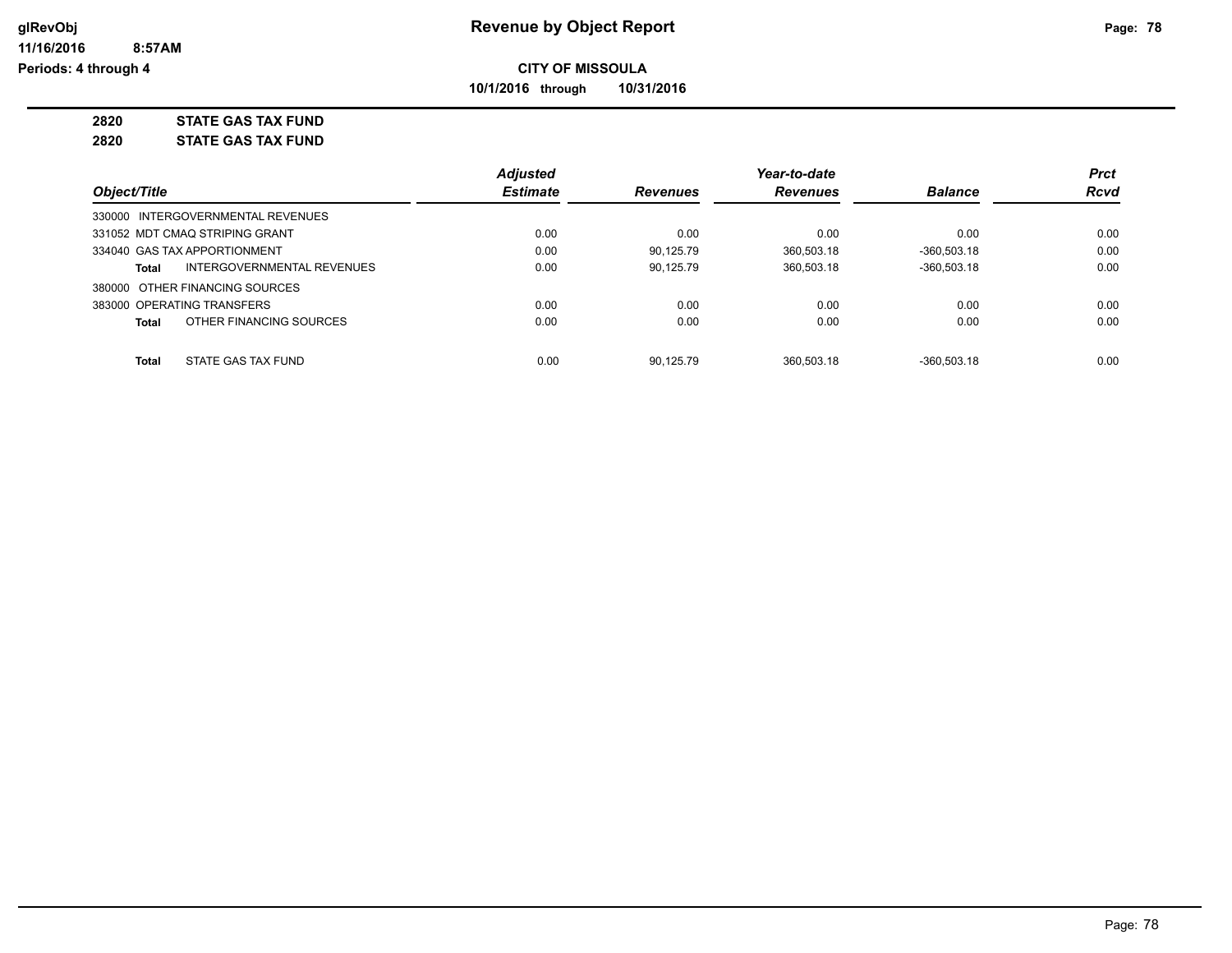**10/1/2016 through 10/31/2016**

## **2820 STATE GAS TAX FUND**

|                                            | <b>Adjusted</b> |                 | Year-to-date    |                | <b>Prct</b> |
|--------------------------------------------|-----------------|-----------------|-----------------|----------------|-------------|
| Object/Title                               | <b>Estimate</b> | <b>Revenues</b> | <b>Revenues</b> | <b>Balance</b> | <b>Rcvd</b> |
| 330000 INTERGOVERNMENTAL REVENUES          |                 |                 |                 |                |             |
| 331052 MDT CMAQ STRIPING GRANT             | 0.00            | 0.00            | 0.00            | 0.00           | 0.00        |
| 334040 GAS TAX APPORTIONMENT               | 0.00            | 90.125.79       | 360.503.18      | $-360.503.18$  | 0.00        |
| INTERGOVERNMENTAL REVENUES<br><b>Total</b> | 0.00            | 90.125.79       | 360.503.18      | $-360.503.18$  | 0.00        |
| 380000 OTHER FINANCING SOURCES             |                 |                 |                 |                |             |
| 383000 OPERATING TRANSFERS                 | 0.00            | 0.00            | 0.00            | 0.00           | 0.00        |
| OTHER FINANCING SOURCES<br><b>Total</b>    | 0.00            | 0.00            | 0.00            | 0.00           | 0.00        |
| <b>Total</b><br>STATE GAS TAX FUND         | 0.00            | 90.125.79       | 360.503.18      | $-360.503.18$  | 0.00        |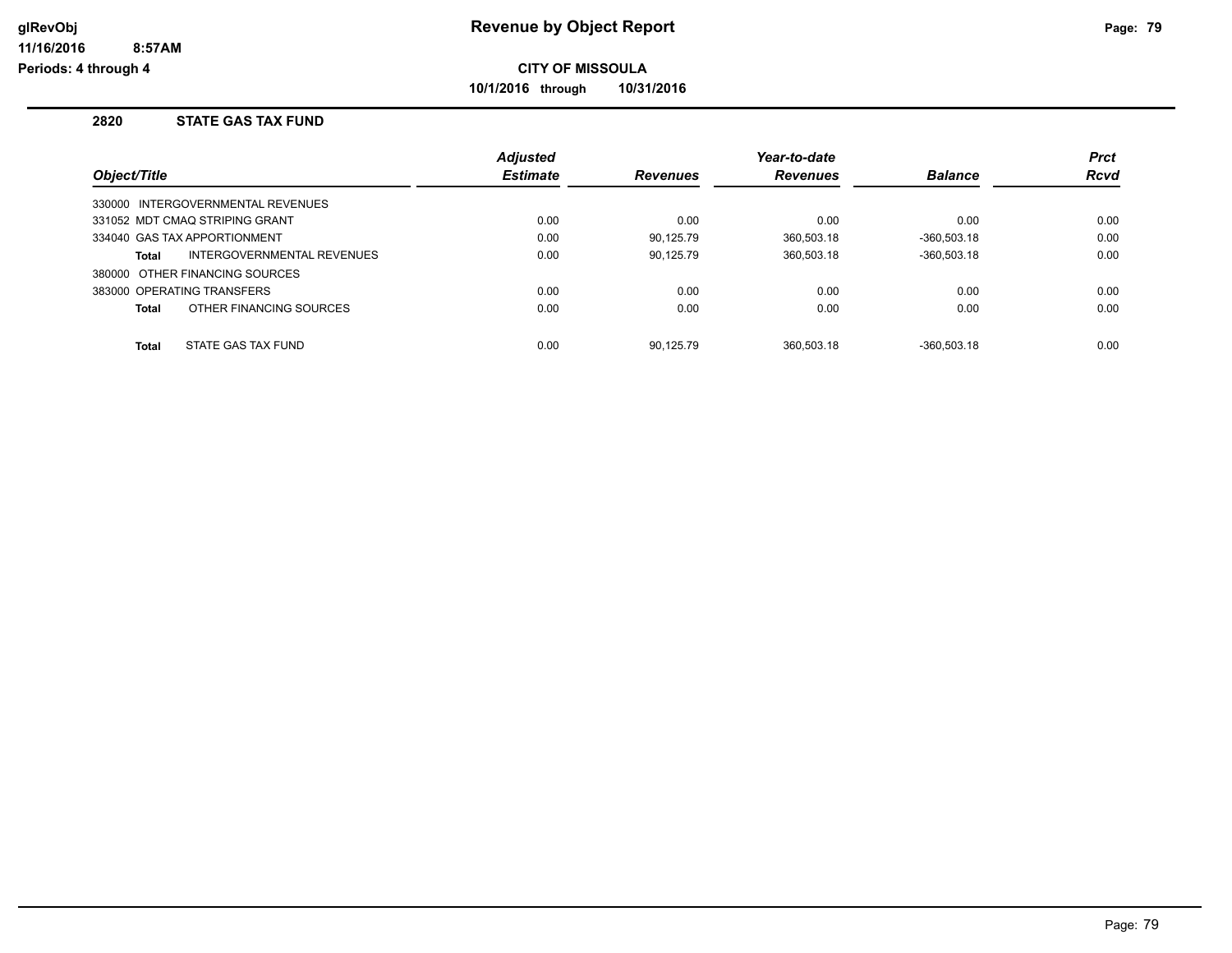**10/1/2016 through 10/31/2016**

# **2917 CRIME VICTIM SURCHARGE**

**2917 CRIME VICTIM SURCHARGE**

|                                                           | <b>Adjusted</b> |                 | Year-to-date    |                | Prct        |
|-----------------------------------------------------------|-----------------|-----------------|-----------------|----------------|-------------|
| Object/Title                                              | <b>Estimate</b> | <b>Revenues</b> | <b>Revenues</b> | <b>Balance</b> | <b>Rcvd</b> |
| 370000 INVESTMENTS & ROYALTY EARNINGS                     |                 |                 |                 |                |             |
| 371010 INTEREST ON INVESTMENTS                            | 0.00            | 0.00            | 0.00            | 0.00           | 0.00        |
| 371020 GAIN/LOSS IN MARKET VALUE OF INVESTMENTS           | 0.00            | 0.00            | 0.00            | 0.00           | 0.00        |
| <b>INVESTMENTS &amp; ROYALTY EARNINGS</b><br><b>Total</b> | 0.00            | 0.00            | 0.00            | 0.00           | 0.00        |
| Total<br>CRIME VICTIM SURCHARGE                           | 0.00            | 0.00            | 0.00            | 0.00           | 0.00        |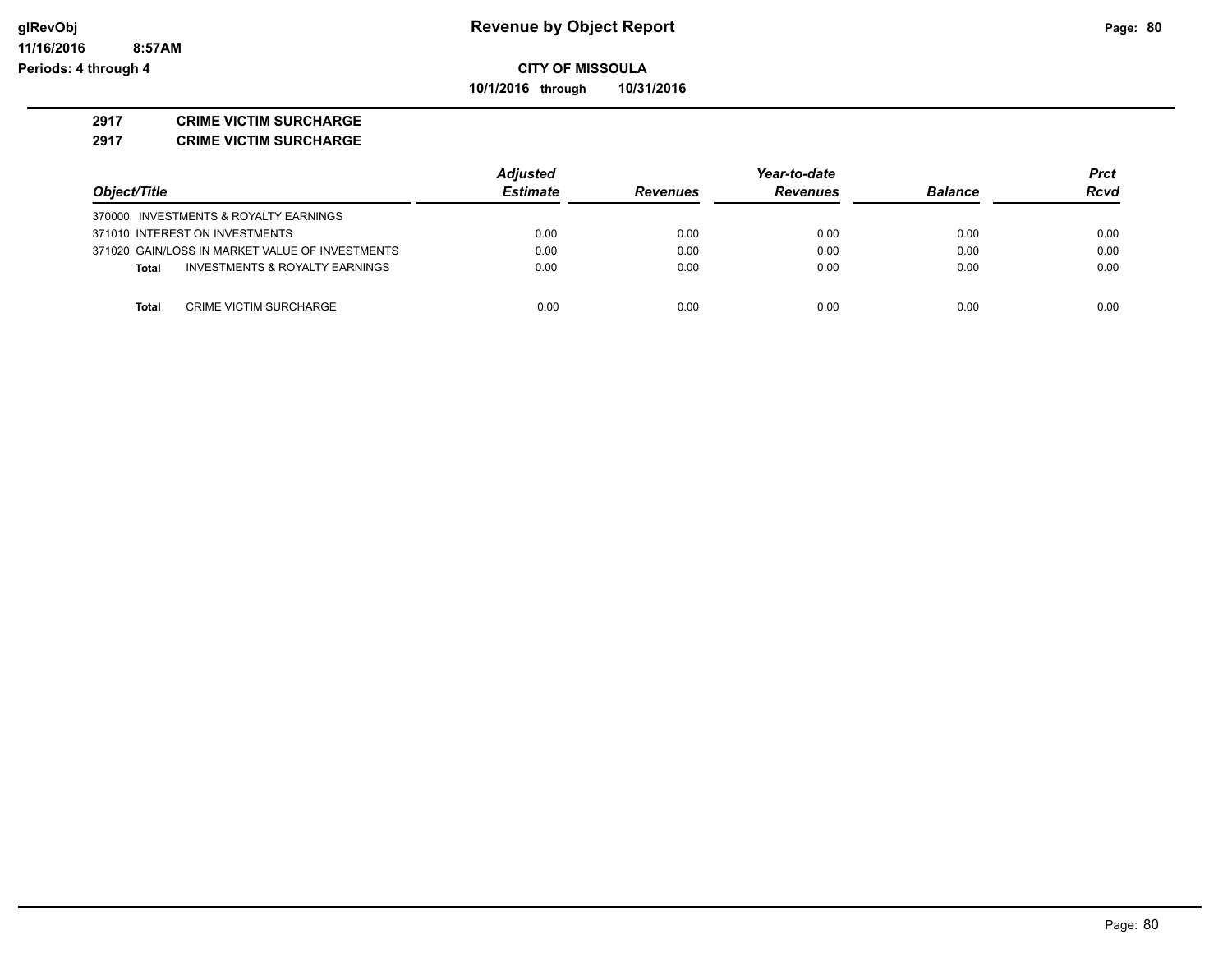**Periods: 4 through 4**

**CITY OF MISSOULA**

**10/1/2016 through 10/31/2016**

#### **2917 CRIME VICTIM SURCHARGE**

 **8:57AM**

| Object/Title                                   | <b>Adjusted</b><br><b>Estimate</b> | <b>Revenues</b> | Year-to-date<br><b>Revenues</b> | <b>Balance</b> | <b>Prct</b><br><b>Rcvd</b> |
|------------------------------------------------|------------------------------------|-----------------|---------------------------------|----------------|----------------------------|
| 370000 INVESTMENTS & ROYALTY EARNINGS          |                                    |                 |                                 |                |                            |
| 371010 INTEREST ON INVESTMENTS                 | 0.00                               | 0.00            | 0.00                            | 0.00           | 0.00                       |
| 371020 GAIN/LOSS IN MARKET VALUE OF INVESTMENT | 0.00                               | 0.00            | 0.00                            | 0.00           | 0.00                       |
| INVESTMENTS & ROYALTY EARNINGS<br><b>Total</b> | 0.00                               | 0.00            | 0.00                            | 0.00           | 0.00                       |
|                                                |                                    |                 |                                 |                |                            |
| <b>CRIME VICTIM SURCHARGE</b><br>Total         | 0.00                               | 0.00            | 0.00                            | 0.00           | 0.00                       |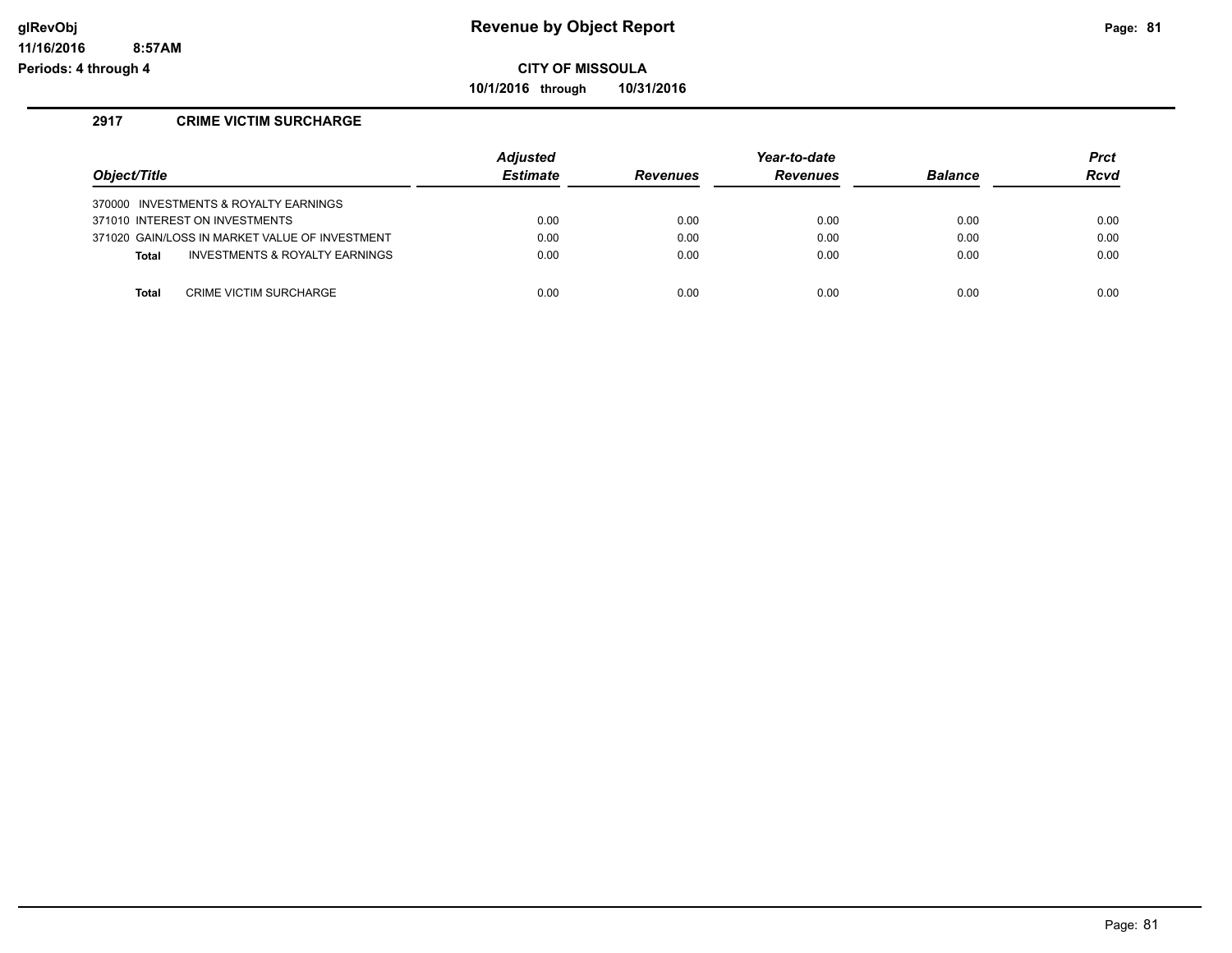#### **11/16/2016 8:57AM Periods: 4 through 4**

**CITY OF MISSOULA**

**10/1/2016 through 10/31/2016**

# **2918 LAW ENFORCEMENT BLOCK GRANT FUND**

# **2918 LAW ENFORCEMENT BLOCK GRANT FUND**

|                                                     | <b>Adjusted</b> |                 | Year-to-date    |                | <b>Prct</b> |
|-----------------------------------------------------|-----------------|-----------------|-----------------|----------------|-------------|
| Object/Title                                        | <b>Estimate</b> | <b>Revenues</b> | <b>Revenues</b> | <b>Balance</b> | <b>Rcvd</b> |
| 330000 INTERGOVERNMENTAL REVENUES                   |                 |                 |                 |                |             |
| 331000 FEDERAL GRANTS                               | 0.00            | 0.00            | 0.00            | 0.00           | 0.00        |
| 331001 BYRNE DISCRETIONARY                          | 0.00            | 0.00            | 0.00            | 0.00           | 0.00        |
| 331022 EQUIPMENT GRANT                              | 0.00            | 0.00            | 0.00            | 0.00           | 0.00        |
| 331023 COPS HIRING GRANT 2011                       | 0.00            | 0.00            | 0.00            | 0.00           | 0.00        |
| 331024 DEPT OF JUSTICE GRANTS                       | 0.00            | 0.00            | 0.00            | 0.00           | 0.00        |
| 331026 ICAC GRANT                                   | 0.00            | 0.00            | 0.00            | 0.00           | 0.00        |
| 331027 JAG GRANTS REVENUE                           | 0.00            | 165.37          | 0.00            | 0.00           | 0.00        |
| 336021 STATE CONTRIB - POLICE RETIREMENT            | 0.00            | 0.00            | 0.00            | 0.00           | 0.00        |
| <b>INTERGOVERNMENTAL REVENUES</b><br><b>Total</b>   | 0.00            | 165.37          | 0.00            | 0.00           | 0.00        |
| 340000 CHARGES FOR SERVICES                         |                 |                 |                 |                |             |
| 342010 POLICE/BID AGREEMENT                         | 0.00            | 0.00            | 0.00            | 0.00           | 0.00        |
| <b>CHARGES FOR SERVICES</b><br><b>Total</b>         | 0.00            | 0.00            | 0.00            | 0.00           | 0.00        |
| 360000 MISCELLANEOUS REVENUES                       |                 |                 |                 |                |             |
| 360010 MISCELLANEOUS                                | 0.00            | 0.00            | 0.00            | 0.00           | 0.00        |
| MISCELLANEOUS REVENUES<br><b>Total</b>              | 0.00            | 0.00            | 0.00            | 0.00           | 0.00        |
| <b>INVESTMENTS &amp; ROYALTY EARNINGS</b><br>370000 |                 |                 |                 |                |             |
| 371010 INTEREST ON INVESTMENTS                      | 0.00            | 0.00            | 0.00            | 0.00           | 0.00        |
| 371020 GAIN/LOSS IN MARKET VALUE OF INVESTMENTS     | 0.00            | 0.00            | 0.00            | 0.00           | 0.00        |
| <b>INVESTMENTS &amp; ROYALTY EARNINGS</b><br>Total  | 0.00            | 0.00            | 0.00            | 0.00           | 0.00        |
| OTHER FINANCING SOURCES<br>380000                   |                 |                 |                 |                |             |
| 383023 TRANS FR DRUG FORFEITURE                     | 0.00            | 0.00            | 0.00            | 0.00           | 0.00        |
| 383036 TRANSFER - GRANT                             | 0.00            | 0.00            | 0.00            | 0.00           | 0.00        |
| OTHER FINANCING SOURCES<br><b>Total</b>             | 0.00            | 0.00            | 0.00            | 0.00           | 0.00        |
| LAW ENFORCEMENT BLOCK GRANT FUND<br>Total           | 0.00            | 165.37          | 0.00            | 0.00           | 0.00        |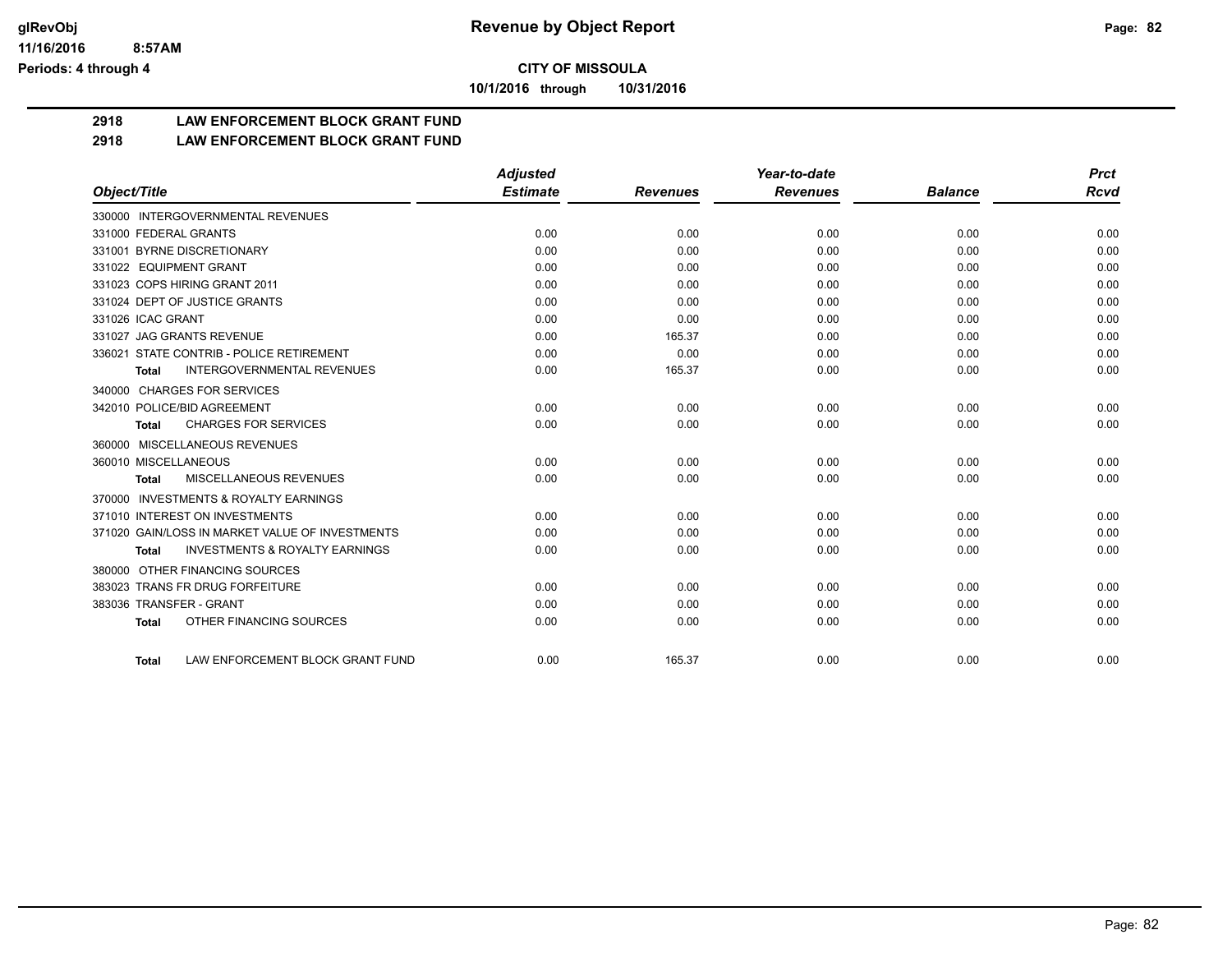**10/1/2016 through 10/31/2016**

# **2918 LAW ENFORCEMENT BLOCK GRANT FUND**

|                                                           | <b>Adjusted</b> |                 | Year-to-date    |                | <b>Prct</b> |
|-----------------------------------------------------------|-----------------|-----------------|-----------------|----------------|-------------|
| Object/Title                                              | <b>Estimate</b> | <b>Revenues</b> | <b>Revenues</b> | <b>Balance</b> | <b>Rcvd</b> |
| 330000 INTERGOVERNMENTAL REVENUES                         |                 |                 |                 |                |             |
| 331000 FEDERAL GRANTS                                     | 0.00            | 0.00            | 0.00            | 0.00           | 0.00        |
| 331001 BYRNE DISCRETIONARY                                | 0.00            | 0.00            | 0.00            | 0.00           | 0.00        |
| 331022 EQUIPMENT GRANT                                    | 0.00            | 0.00            | 0.00            | 0.00           | 0.00        |
| 331023 COPS HIRING GRANT 2011                             | 0.00            | 0.00            | 0.00            | 0.00           | 0.00        |
| 331024 DEPT OF JUSTICE GRANTS                             | 0.00            | 0.00            | 0.00            | 0.00           | 0.00        |
| 331026 ICAC GRANT                                         | 0.00            | 0.00            | 0.00            | 0.00           | 0.00        |
| 331027 JAG GRANTS REVENUE                                 | 0.00            | 165.37          | 0.00            | 0.00           | 0.00        |
| 336021 STATE CONTRIB - POLICE RETIREMENT                  | 0.00            | 0.00            | 0.00            | 0.00           | 0.00        |
| <b>INTERGOVERNMENTAL REVENUES</b><br>Total                | 0.00            | 165.37          | 0.00            | 0.00           | 0.00        |
| 340000 CHARGES FOR SERVICES                               |                 |                 |                 |                |             |
| 342010 POLICE/BID AGREEMENT                               | 0.00            | 0.00            | 0.00            | 0.00           | 0.00        |
| <b>CHARGES FOR SERVICES</b><br><b>Total</b>               | 0.00            | 0.00            | 0.00            | 0.00           | 0.00        |
| 360000 MISCELLANEOUS REVENUES                             |                 |                 |                 |                |             |
| 360010 MISCELLANEOUS                                      | 0.00            | 0.00            | 0.00            | 0.00           | 0.00        |
| MISCELLANEOUS REVENUES<br>Total                           | 0.00            | 0.00            | 0.00            | 0.00           | 0.00        |
| 370000 INVESTMENTS & ROYALTY EARNINGS                     |                 |                 |                 |                |             |
| 371010 INTEREST ON INVESTMENTS                            | 0.00            | 0.00            | 0.00            | 0.00           | 0.00        |
| 371020 GAIN/LOSS IN MARKET VALUE OF INVESTMENT            | 0.00            | 0.00            | 0.00            | 0.00           | 0.00        |
| <b>INVESTMENTS &amp; ROYALTY EARNINGS</b><br><b>Total</b> | 0.00            | 0.00            | 0.00            | 0.00           | 0.00        |
| 380000 OTHER FINANCING SOURCES                            |                 |                 |                 |                |             |
| 383023 TRANS FR DRUG FORFEITURE                           | 0.00            | 0.00            | 0.00            | 0.00           | 0.00        |
| 383036 TRANSFER - GRANT                                   | 0.00            | 0.00            | 0.00            | 0.00           | 0.00        |
| OTHER FINANCING SOURCES<br><b>Total</b>                   | 0.00            | 0.00            | 0.00            | 0.00           | 0.00        |
| LAW ENFORCEMENT BLOCK GRANT FUND<br>Total                 | 0.00            | 165.37          | 0.00            | 0.00           | 0.00        |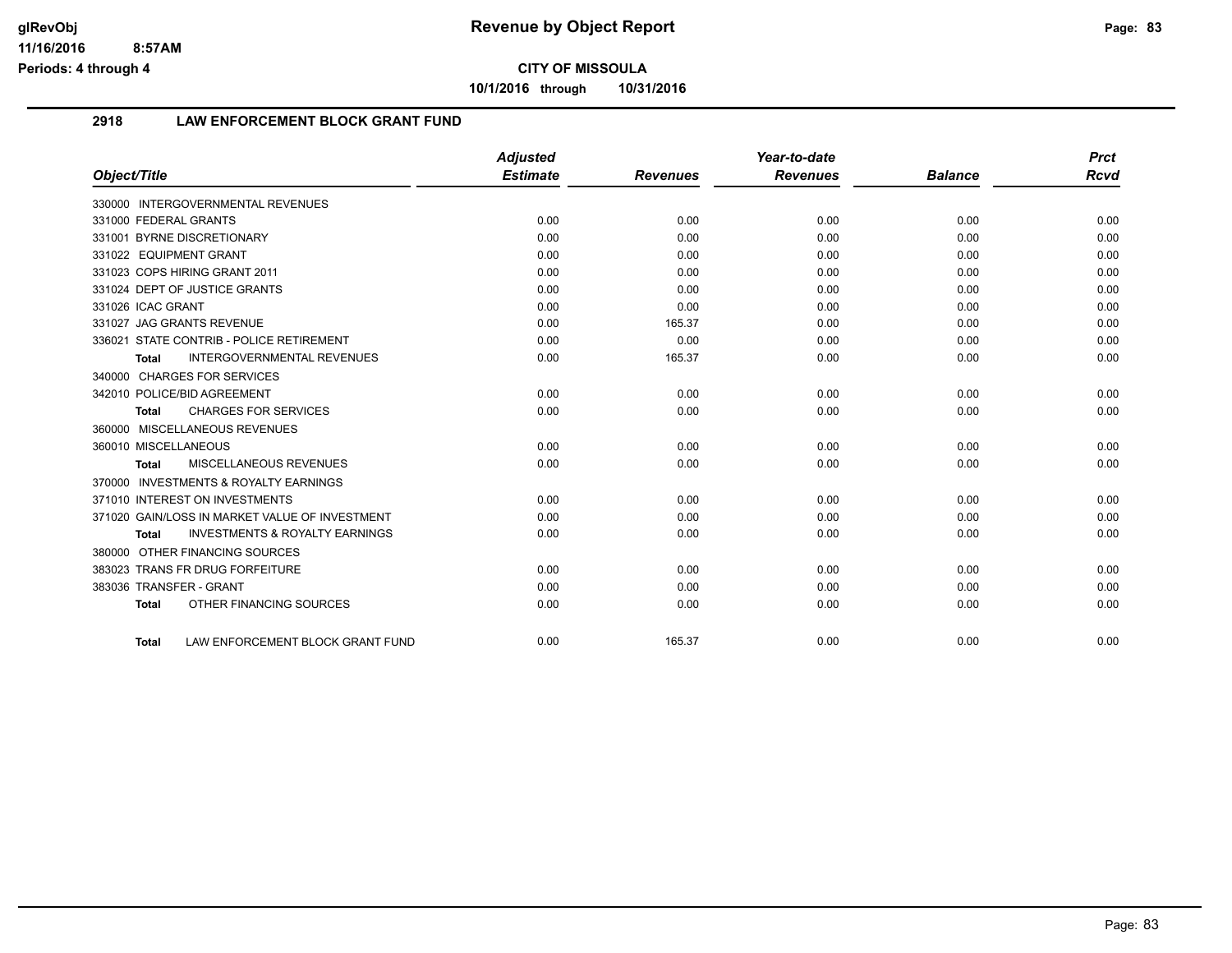**10/1/2016 through 10/31/2016**

# **2919 HIDTA FUND**

**2919 HIDTA FUND**

|                                                     | <b>Adjusted</b> |                 | Year-to-date    |                | <b>Prct</b> |
|-----------------------------------------------------|-----------------|-----------------|-----------------|----------------|-------------|
| Object/Title                                        | <b>Estimate</b> | <b>Revenues</b> | <b>Revenues</b> | <b>Balance</b> | <b>Rcvd</b> |
| 340000 CHARGES FOR SERVICES                         |                 |                 |                 |                |             |
| 342013 SECURITY INVEST FEES                         | 0.00            | 14,120.98       | 17.186.12       | $-17.186.12$   | 0.00        |
| 342014 POLICE DEPARTMENT SERVICE FEES               | 0.00            | 0.00            | 0.00            | 0.00           | 0.00        |
| <b>CHARGES FOR SERVICES</b><br>Total                | 0.00            | 14,120.98       | 17,186.12       | $-17,186.12$   | 0.00        |
| 360000 MISCELLANEOUS REVENUES                       |                 |                 |                 |                |             |
| 360010 MISCELLANEOUS                                | 0.00            | 0.00            | 0.00            | 0.00           | 0.00        |
| MISCELLANEOUS REVENUES<br>Total                     | 0.00            | 0.00            | 0.00            | 0.00           | 0.00        |
| <b>INVESTMENTS &amp; ROYALTY EARNINGS</b><br>370000 |                 |                 |                 |                |             |
| 371010 INTEREST ON INVESTMENTS                      | 0.00            | 0.00            | 0.00            | 0.00           | 0.00        |
| <b>INVESTMENTS &amp; ROYALTY EARNINGS</b><br>Total  | 0.00            | 0.00            | 0.00            | 0.00           | 0.00        |
| <b>HIDTA FUND</b><br><b>Total</b>                   | 0.00            | 14.120.98       | 17.186.12       | $-17.186.12$   | 0.00        |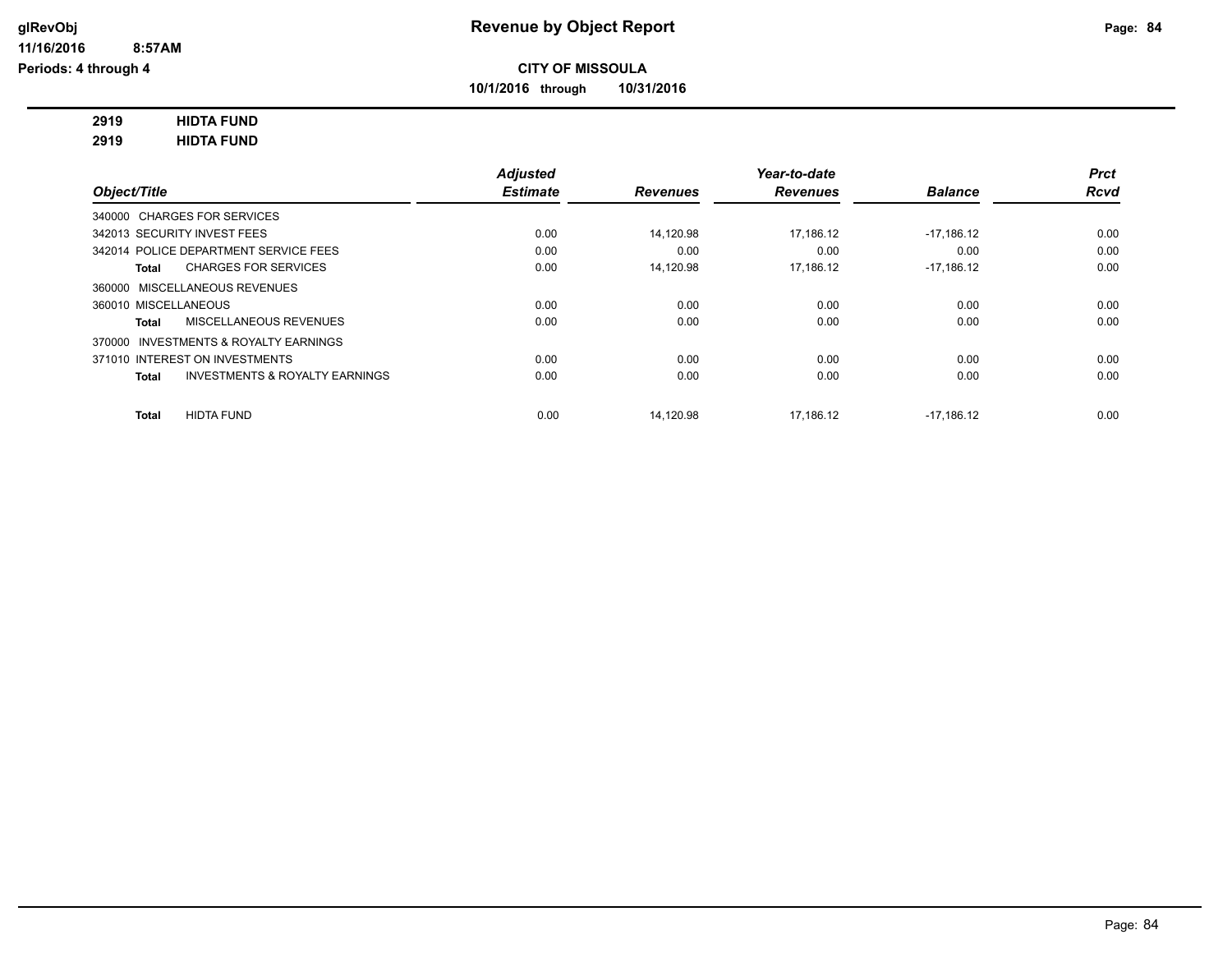**Periods: 4 through 4**

**CITY OF MISSOULA**

**10/1/2016 through 10/31/2016**

**2919 HIDTA FUND**

|                                                    | <b>Adjusted</b> |                 | Year-to-date    |                | <b>Prct</b> |
|----------------------------------------------------|-----------------|-----------------|-----------------|----------------|-------------|
| Object/Title                                       | <b>Estimate</b> | <b>Revenues</b> | <b>Revenues</b> | <b>Balance</b> | <b>Rcvd</b> |
| 340000 CHARGES FOR SERVICES                        |                 |                 |                 |                |             |
| 342013 SECURITY INVEST FEES                        | 0.00            | 14,120.98       | 17.186.12       | -17.186.12     | 0.00        |
| 342014 POLICE DEPARTMENT SERVICE FEES              | 0.00            | 0.00            | 0.00            | 0.00           | 0.00        |
| <b>CHARGES FOR SERVICES</b><br>Total               | 0.00            | 14.120.98       | 17.186.12       | $-17.186.12$   | 0.00        |
| 360000 MISCELLANEOUS REVENUES                      |                 |                 |                 |                |             |
| 360010 MISCELLANEOUS                               | 0.00            | 0.00            | 0.00            | 0.00           | 0.00        |
| MISCELLANEOUS REVENUES<br>Total                    | 0.00            | 0.00            | 0.00            | 0.00           | 0.00        |
| 370000 INVESTMENTS & ROYALTY EARNINGS              |                 |                 |                 |                |             |
| 371010 INTEREST ON INVESTMENTS                     | 0.00            | 0.00            | 0.00            | 0.00           | 0.00        |
| <b>INVESTMENTS &amp; ROYALTY EARNINGS</b><br>Total | 0.00            | 0.00            | 0.00            | 0.00           | 0.00        |
| <b>HIDTA FUND</b><br><b>Total</b>                  | 0.00            | 14.120.98       | 17.186.12       | $-17.186.12$   | 0.00        |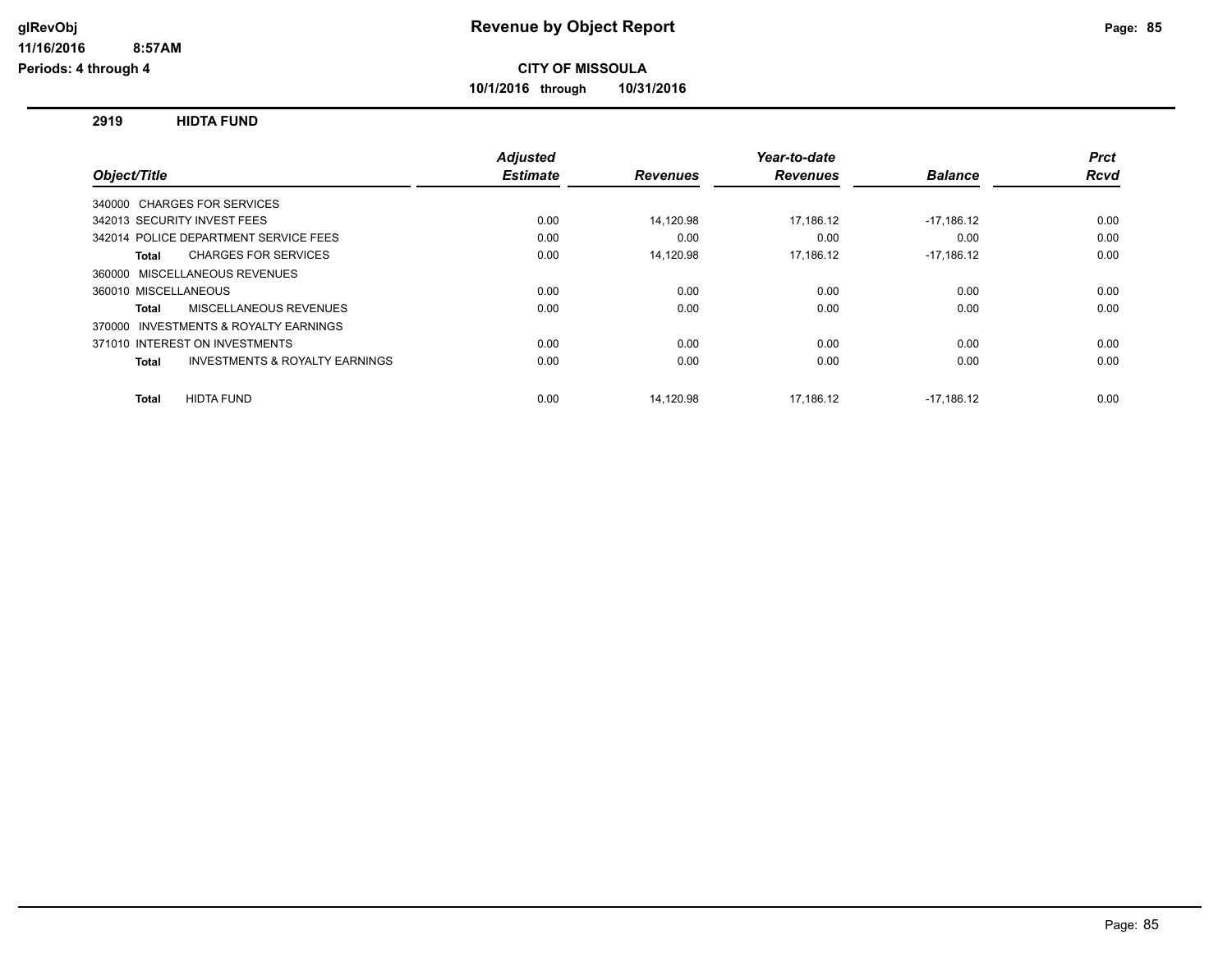**10/1/2016 through 10/31/2016**

# **2939 CDBG PROGRAM INCOME ACCOUNT**

# **2939 CDBG PROGRAM INCOME ACCOUNT**

|                                                    | <b>Adjusted</b> |                 | Year-to-date    |                | <b>Prct</b> |
|----------------------------------------------------|-----------------|-----------------|-----------------|----------------|-------------|
| Object/Title                                       | <b>Estimate</b> | <b>Revenues</b> | <b>Revenues</b> | <b>Balance</b> | Rcvd        |
| 330000 INTERGOVERNMENTAL REVENUES                  |                 |                 |                 |                |             |
| 331000 FEDERAL GRANTS                              | 0.00            | 0.00            | 0.00            | 0.00           | 0.00        |
| INTERGOVERNMENTAL REVENUES<br>Total                | 0.00            | 0.00            | 0.00            | 0.00           | 0.00        |
| 360000 MISCELLANEOUS REVENUES                      |                 |                 |                 |                |             |
| 360010 MISCELLANEOUS                               | 0.00            | 0.00            | 0.00            | 0.00           | 0.00        |
| MISCELLANEOUS REVENUES<br>Total                    | 0.00            | 0.00            | 0.00            | 0.00           | 0.00        |
| 370000 INVESTMENTS & ROYALTY EARNINGS              |                 |                 |                 |                |             |
| 371010 INTEREST ON INVESTMENTS                     | 0.00            | 0.00            | 0.00            | 0.00           | 0.00        |
| 371020 GAIN/LOSS IN MARKET VALUE OF INVESTMENTS    | 0.00            | 0.00            | 0.00            | 0.00           | 0.00        |
| <b>INVESTMENTS &amp; ROYALTY EARNINGS</b><br>Total | 0.00            | 0.00            | 0.00            | 0.00           | 0.00        |
| 380000 OTHER FINANCING SOURCES                     |                 |                 |                 |                |             |
| 383000 OPERATING TRANSFERS                         | 0.00            | 0.00            | 0.00            | 0.00           | 0.00        |
| 383009 TRANS FR TITLE I                            | 0.00            | 0.00            | 0.00            | 0.00           | 0.00        |
| OTHER FINANCING SOURCES<br>Total                   | 0.00            | 0.00            | 0.00            | 0.00           | 0.00        |
|                                                    |                 |                 |                 |                |             |
| CDBG PROGRAM INCOME ACCOUNT<br>Total               | 0.00            | 0.00            | 0.00            | 0.00           | 0.00        |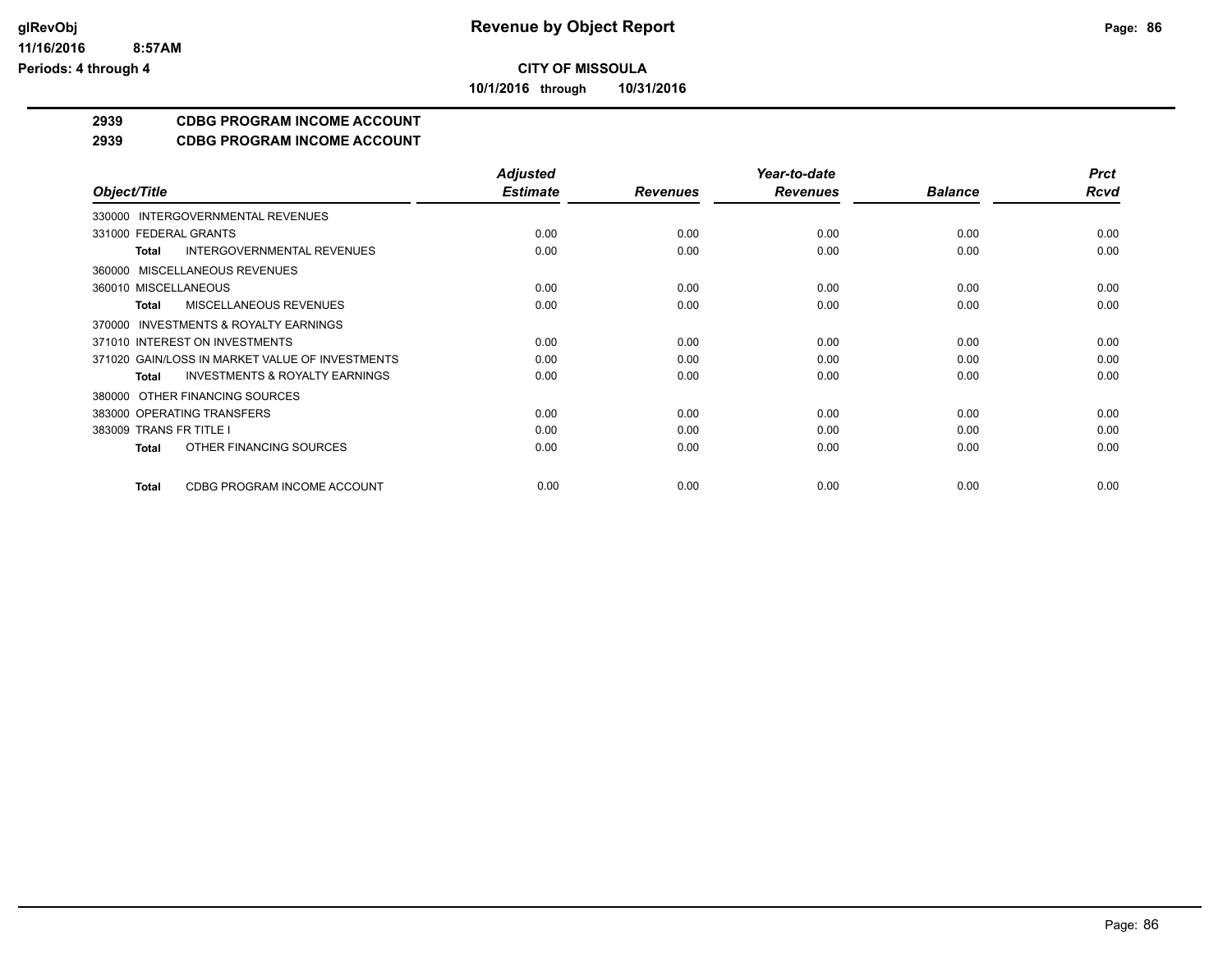**Periods: 4 through 4**

**CITY OF MISSOULA**

**10/1/2016 through 10/31/2016**

# **2939 CDBG PROGRAM INCOME ACCOUNT**

|                                                           | <b>Adjusted</b> |                 | Year-to-date    |                | <b>Prct</b> |
|-----------------------------------------------------------|-----------------|-----------------|-----------------|----------------|-------------|
| Object/Title                                              | <b>Estimate</b> | <b>Revenues</b> | <b>Revenues</b> | <b>Balance</b> | <b>Rcvd</b> |
| 330000 INTERGOVERNMENTAL REVENUES                         |                 |                 |                 |                |             |
| 331000 FEDERAL GRANTS                                     | 0.00            | 0.00            | 0.00            | 0.00           | 0.00        |
| <b>INTERGOVERNMENTAL REVENUES</b><br><b>Total</b>         | 0.00            | 0.00            | 0.00            | 0.00           | 0.00        |
| 360000 MISCELLANEOUS REVENUES                             |                 |                 |                 |                |             |
| 360010 MISCELLANEOUS                                      | 0.00            | 0.00            | 0.00            | 0.00           | 0.00        |
| MISCELLANEOUS REVENUES<br><b>Total</b>                    | 0.00            | 0.00            | 0.00            | 0.00           | 0.00        |
| 370000 INVESTMENTS & ROYALTY EARNINGS                     |                 |                 |                 |                |             |
| 371010 INTEREST ON INVESTMENTS                            | 0.00            | 0.00            | 0.00            | 0.00           | 0.00        |
| 371020 GAIN/LOSS IN MARKET VALUE OF INVESTMENT            | 0.00            | 0.00            | 0.00            | 0.00           | 0.00        |
| <b>INVESTMENTS &amp; ROYALTY EARNINGS</b><br><b>Total</b> | 0.00            | 0.00            | 0.00            | 0.00           | 0.00        |
| 380000 OTHER FINANCING SOURCES                            |                 |                 |                 |                |             |
| 383000 OPERATING TRANSFERS                                | 0.00            | 0.00            | 0.00            | 0.00           | 0.00        |
| 383009 TRANS FR TITLE I                                   | 0.00            | 0.00            | 0.00            | 0.00           | 0.00        |
| OTHER FINANCING SOURCES<br><b>Total</b>                   | 0.00            | 0.00            | 0.00            | 0.00           | 0.00        |
| CDBG PROGRAM INCOME ACCOUNT<br><b>Total</b>               | 0.00            | 0.00            | 0.00            | 0.00           | 0.00        |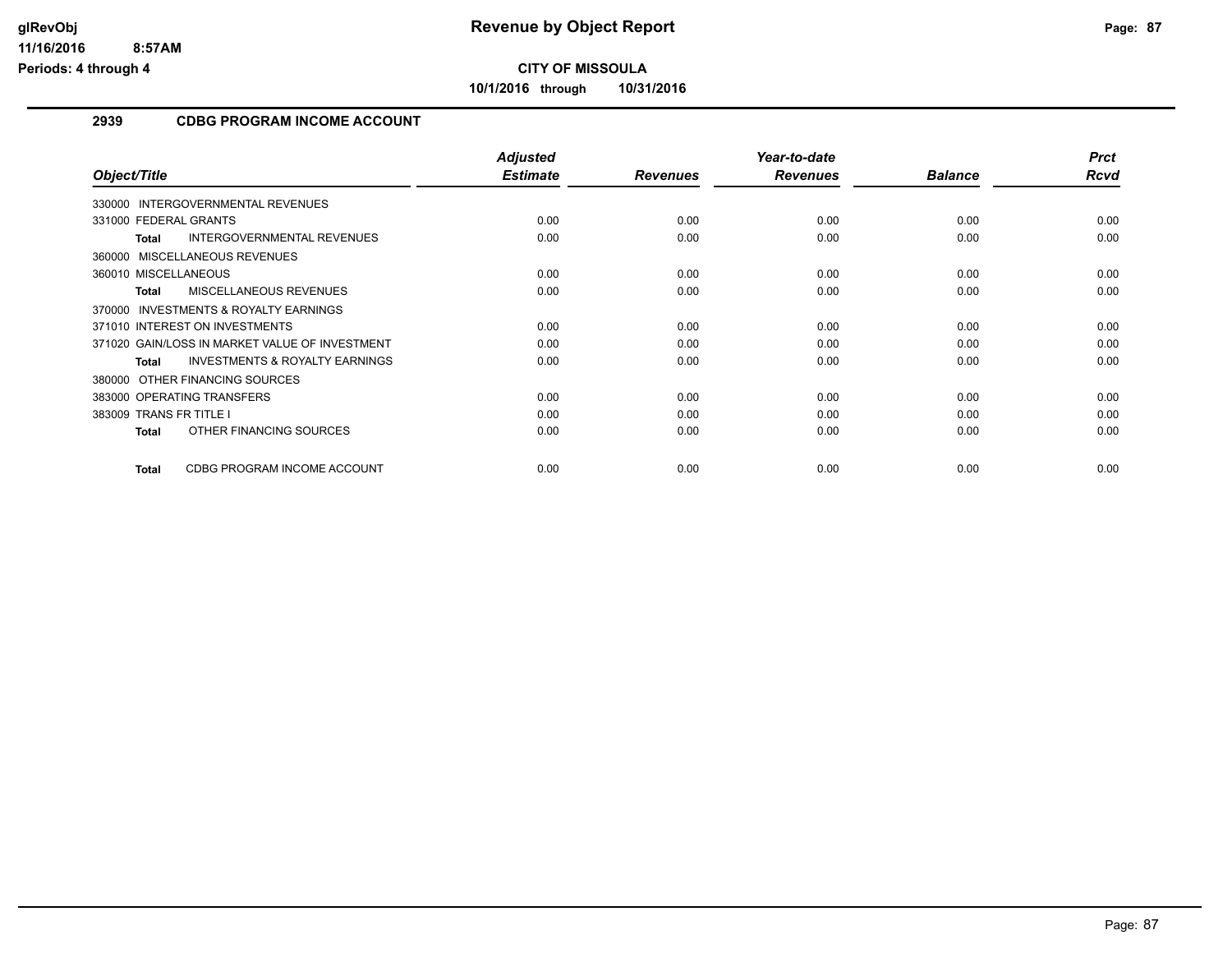**10/1/2016 through 10/31/2016**

# **2940 CDBG FUND**

**2940 CDBG FUND**

|                                                    | <b>Adjusted</b> |                 | Year-to-date    |                | <b>Prct</b> |
|----------------------------------------------------|-----------------|-----------------|-----------------|----------------|-------------|
| Object/Title                                       | <b>Estimate</b> | <b>Revenues</b> | <b>Revenues</b> | <b>Balance</b> | <b>Rcvd</b> |
| 330000 INTERGOVERNMENTAL REVENUES                  |                 |                 |                 |                |             |
| 331010 ENTITLEMENT - CDBG                          | 0.00            | 1,981.29        | 95,782.09       | $-95,782.09$   | 0.00        |
| 331012 ARRA/CDBG STIMULUS REVENUE                  | 0.00            | 0.00            | 0.00            | 0.00           | 0.00        |
| <b>INTERGOVERNMENTAL REVENUES</b><br>Total         | 0.00            | 1,981.29        | 95,782.09       | $-95,782.09$   | 0.00        |
| 360000 MISCELLANEOUS REVENUES                      |                 |                 |                 |                |             |
| 360010 MISCELLANEOUS                               | 0.00            | 0.00            | 0.00            | 0.00           | 0.00        |
| MISCELLANEOUS REVENUES<br>Total                    | 0.00            | 0.00            | 0.00            | 0.00           | 0.00        |
| 370000 INVESTMENTS & ROYALTY EARNINGS              |                 |                 |                 |                |             |
| 371010 INTEREST ON INVESTMENTS                     | 0.00            | 0.00            | 0.00            | 0.00           | 0.00        |
| <b>INVESTMENTS &amp; ROYALTY EARNINGS</b><br>Total | 0.00            | 0.00            | 0.00            | 0.00           | 0.00        |
| OTHER FINANCING SOURCES<br>380000                  |                 |                 |                 |                |             |
| 383000 OPERATING TRANSFERS                         | 0.00            | 0.00            | 0.00            | 0.00           | 0.00        |
| 383009 TRANS FR TITLE I                            | 0.00            | 0.00            | 0.00            | 0.00           | 0.00        |
| OTHER FINANCING SOURCES<br>Total                   | 0.00            | 0.00            | 0.00            | 0.00           | 0.00        |
| <b>CDBG FUND</b><br><b>Total</b>                   | 0.00            | 1,981.29        | 95,782.09       | $-95,782.09$   | 0.00        |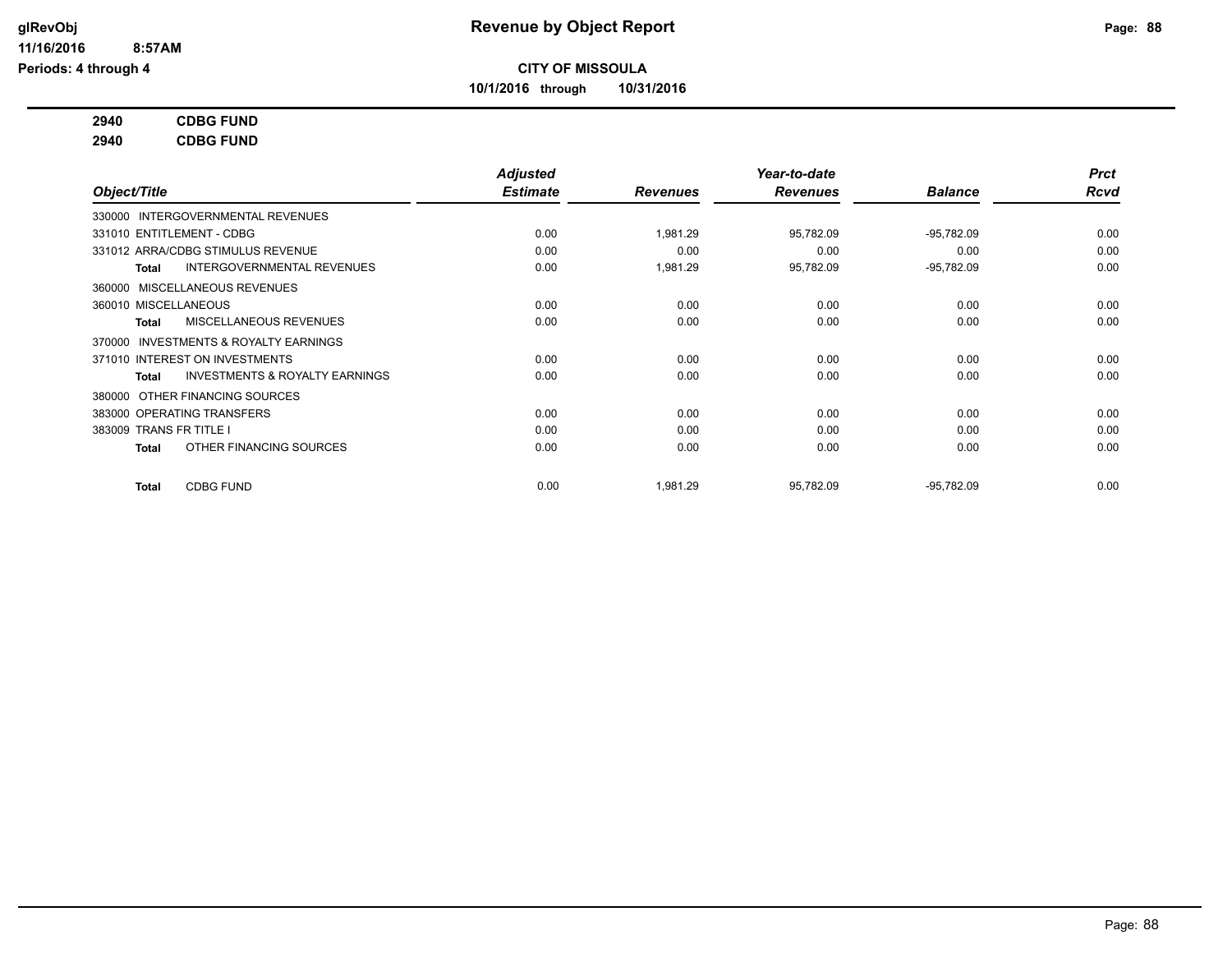**10/1/2016 through 10/31/2016**

**2940 CDBG FUND**

|                                                           | <b>Adjusted</b> |                 | Year-to-date    |                | <b>Prct</b> |
|-----------------------------------------------------------|-----------------|-----------------|-----------------|----------------|-------------|
| Object/Title                                              | <b>Estimate</b> | <b>Revenues</b> | <b>Revenues</b> | <b>Balance</b> | <b>Rcvd</b> |
| 330000 INTERGOVERNMENTAL REVENUES                         |                 |                 |                 |                |             |
| 331010 ENTITLEMENT - CDBG                                 | 0.00            | 1,981.29        | 95,782.09       | $-95,782.09$   | 0.00        |
| 331012 ARRA/CDBG STIMULUS REVENUE                         | 0.00            | 0.00            | 0.00            | 0.00           | 0.00        |
| <b>INTERGOVERNMENTAL REVENUES</b><br>Total                | 0.00            | 1,981.29        | 95,782.09       | $-95,782.09$   | 0.00        |
| MISCELLANEOUS REVENUES<br>360000                          |                 |                 |                 |                |             |
| 360010 MISCELLANEOUS                                      | 0.00            | 0.00            | 0.00            | 0.00           | 0.00        |
| MISCELLANEOUS REVENUES<br>Total                           | 0.00            | 0.00            | 0.00            | 0.00           | 0.00        |
| <b>INVESTMENTS &amp; ROYALTY EARNINGS</b><br>370000       |                 |                 |                 |                |             |
| 371010 INTEREST ON INVESTMENTS                            | 0.00            | 0.00            | 0.00            | 0.00           | 0.00        |
| <b>INVESTMENTS &amp; ROYALTY EARNINGS</b><br><b>Total</b> | 0.00            | 0.00            | 0.00            | 0.00           | 0.00        |
| OTHER FINANCING SOURCES<br>380000                         |                 |                 |                 |                |             |
| 383000 OPERATING TRANSFERS                                | 0.00            | 0.00            | 0.00            | 0.00           | 0.00        |
| 383009 TRANS FR TITLE I                                   | 0.00            | 0.00            | 0.00            | 0.00           | 0.00        |
| OTHER FINANCING SOURCES<br><b>Total</b>                   | 0.00            | 0.00            | 0.00            | 0.00           | 0.00        |
|                                                           |                 |                 |                 |                |             |
| <b>CDBG FUND</b><br><b>Total</b>                          | 0.00            | 1,981.29        | 95,782.09       | $-95,782.09$   | 0.00        |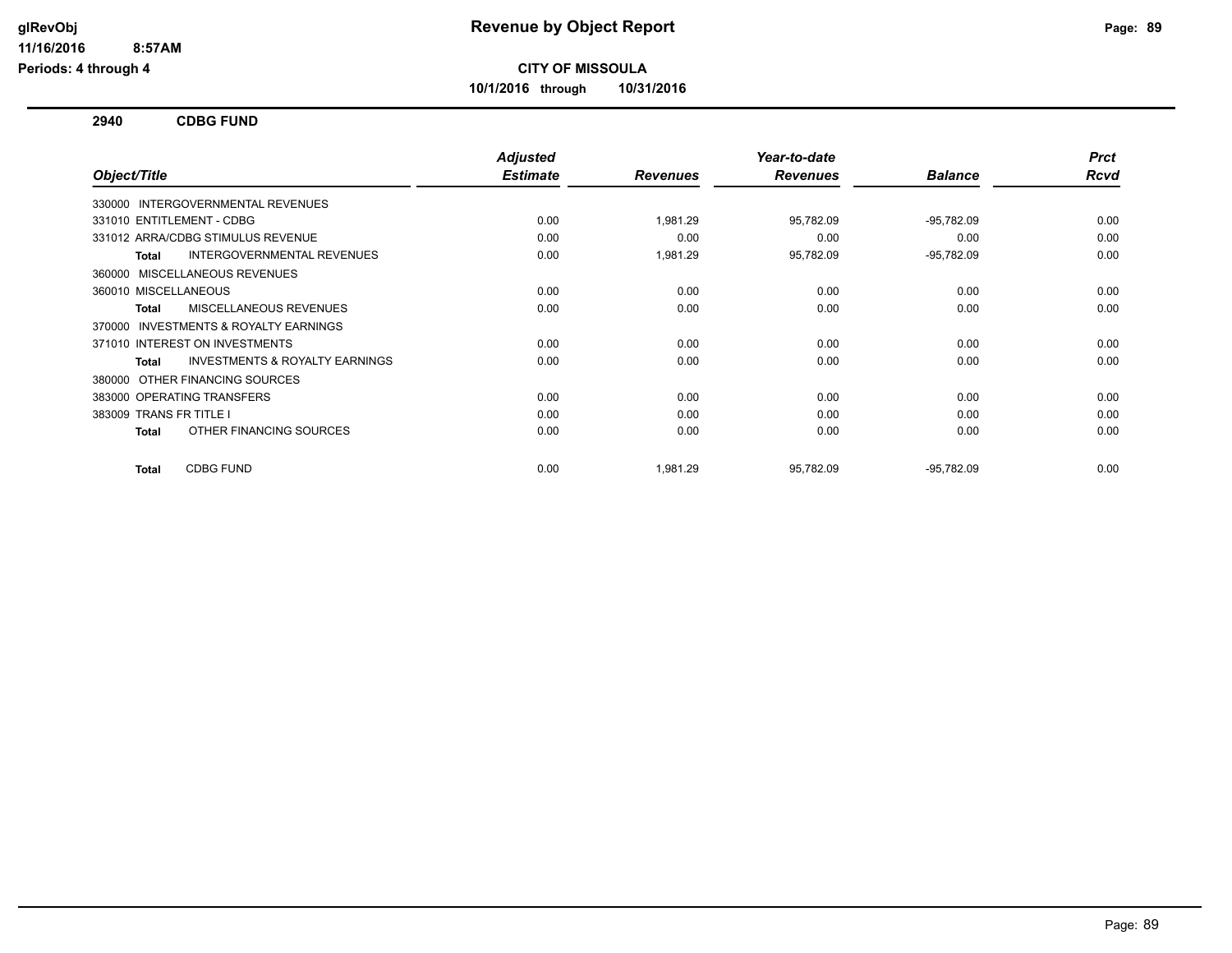**10/1/2016 through 10/31/2016**

# **2941 HOME FUND**

**2941 HOME FUND**

|                                                           | <b>Adjusted</b> |                 | Year-to-date    |                | <b>Prct</b> |
|-----------------------------------------------------------|-----------------|-----------------|-----------------|----------------|-------------|
| Object/Title                                              | <b>Estimate</b> | <b>Revenues</b> | <b>Revenues</b> | <b>Balance</b> | <b>Rcvd</b> |
| 330000 INTERGOVERNMENTAL REVENUES                         |                 |                 |                 |                |             |
| 330000 INTERGOVERNMENTAL REVENUES                         | 0.00            | 0.00            | $-15,236.31$    | 15,236.31      | 0.00        |
| 331016 HOMEWORD 1800 PHILLIPS                             | 0.00            | 0.00            | 0.00            | 0.00           | 0.00        |
| 331033 WORD                                               | 0.00            | 0.00            | 2,899.28        | $-2,899.28$    | 0.00        |
| 334145 WESTERN MT MENTAL HEALTH CTR                       | 0.00            | 0.00            | 0.00            | 0.00           | 0.00        |
| 334149 MISSOULA HOMEOWNERSHIP PROGRAM                     | 0.00            | 0.00            | 0.00            | 0.00           | 0.00        |
| 334153 FY14 DISTRICT XI HRC TBRA                          | 0.00            | 0.00            | $-8.00$         | 8.00           | 0.00        |
| 334154 HOMEWORD SWEETGRASS                                | 0.00            | 0.00            | 0.00            | 0.00           | 0.00        |
| 334155 FY08 NMCDC                                         | 0.00            | 0.00            | 0.00            | 0.00           | 0.00        |
| 334156 HOME PROGRAM INCOME                                | 0.00            | 0.00            | 0.00            | 0.00           | 0.00        |
| 334157 FY09 MHA                                           | 0.00            | 0.00            | 0.00            | 0.00           | 0.00        |
| 334159 FY09 HOMEWORD                                      | 0.00            | 0.00            | 0.00            | 0.00           | 0.00        |
| 334160 FY09 NMCDC                                         | 0.00            | 0.00            | 0.00            | 0.00           | 0.00        |
| 334161 FY10 DISTRICT XI HRC                               | 0.00            | 0.00            | 0.00            | 0.00           | 0.00        |
| 334163 FY10 homeWORD/SOLSTICE APT                         | 0.00            | 0.00            | 0.00            | 0.00           | 0.00        |
| <b>INTERGOVERNMENTAL REVENUES</b><br><b>Total</b>         | 0.00            | 0.00            | $-12,345.03$    | 12,345.03      | 0.00        |
| 340000 CHARGES FOR SERVICES                               |                 |                 |                 |                |             |
| 341450 *** Title Not Found ***                            | 0.00            | 0.00            | 0.00            | 0.00           | 0.00        |
| <b>CHARGES FOR SERVICES</b><br>Total                      | 0.00            | 0.00            | 0.00            | 0.00           | 0.00        |
| 360000 MISCELLANEOUS REVENUES                             |                 |                 |                 |                |             |
| 360005 LOAN REPAYMENTS                                    | 0.00            | 0.00            | 0.00            | 0.00           | 0.00        |
| 360010 MISCELLANEOUS                                      | 0.00            | 0.00            | 0.00            | 0.00           | 0.00        |
| MISCELLANEOUS REVENUES<br>Total                           | 0.00            | 0.00            | 0.00            | 0.00           | 0.00        |
| 370000 INVESTMENTS & ROYALTY EARNINGS                     |                 |                 |                 |                |             |
| 371020 GAIN/LOSS IN MARKET VALUE OF INVESTMENTS           | 0.00            | 0.00            | 0.00            | 0.00           | 0.00        |
| <b>INVESTMENTS &amp; ROYALTY EARNINGS</b><br><b>Total</b> | 0.00            | 0.00            | 0.00            | 0.00           | 0.00        |
|                                                           |                 |                 |                 |                |             |
| <b>HOME FUND</b><br>Total                                 | 0.00            | 0.00            | $-12.345.03$    | 12,345.03      | 0.00        |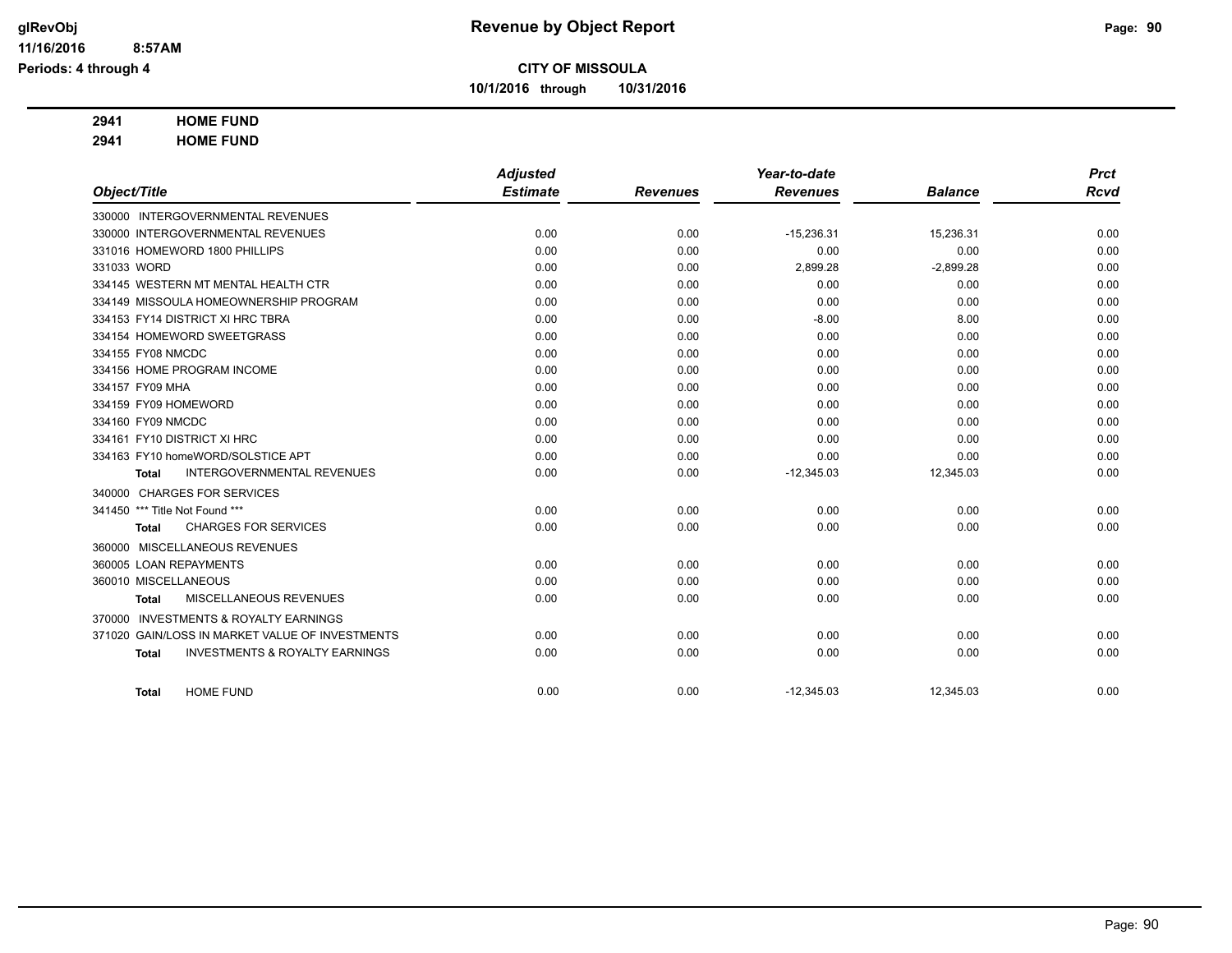**10/1/2016 through 10/31/2016**

**2941 HOME FUND**

|                                                           | <b>Adjusted</b> |                 | Year-to-date    |                | <b>Prct</b> |
|-----------------------------------------------------------|-----------------|-----------------|-----------------|----------------|-------------|
| Object/Title                                              | <b>Estimate</b> | <b>Revenues</b> | <b>Revenues</b> | <b>Balance</b> | <b>Rcvd</b> |
| 330000 INTERGOVERNMENTAL REVENUES                         |                 |                 |                 |                |             |
| 330000 INTERGOVERNMENTAL REVENUES                         | 0.00            | 0.00            | $-15,236.31$    | 15,236.31      | 0.00        |
| 331016 HOMEWORD 1800 PHILLIPS                             | 0.00            | 0.00            | 0.00            | 0.00           | 0.00        |
| 331033 WORD                                               | 0.00            | 0.00            | 2,899.28        | $-2,899.28$    | 0.00        |
| 334145 WESTERN MT MENTAL HEALTH CTR                       | 0.00            | 0.00            | 0.00            | 0.00           | 0.00        |
| 334149 MISSOULA HOMEOWNERSHIP PROGRAM                     | 0.00            | 0.00            | 0.00            | 0.00           | 0.00        |
| 334153 FY14 DISTRICT XI HRC TBRA                          | 0.00            | 0.00            | $-8.00$         | 8.00           | 0.00        |
| 334154 HOMEWORD SWEETGRASS                                | 0.00            | 0.00            | 0.00            | 0.00           | 0.00        |
| 334155 FY08 NMCDC                                         | 0.00            | 0.00            | 0.00            | 0.00           | 0.00        |
| 334156 HOME PROGRAM INCOME                                | 0.00            | 0.00            | 0.00            | 0.00           | 0.00        |
| 334157 FY09 MHA                                           | 0.00            | 0.00            | 0.00            | 0.00           | 0.00        |
| 334159 FY09 HOMEWORD                                      | 0.00            | 0.00            | 0.00            | 0.00           | 0.00        |
| 334160 FY09 NMCDC                                         | 0.00            | 0.00            | 0.00            | 0.00           | 0.00        |
| 334161 FY10 DISTRICT XI HRC                               | 0.00            | 0.00            | 0.00            | 0.00           | 0.00        |
| 334163 FY10 homeWORD/SOLSTICE APT                         | 0.00            | 0.00            | 0.00            | 0.00           | 0.00        |
| INTERGOVERNMENTAL REVENUES<br><b>Total</b>                | 0.00            | 0.00            | $-12,345.03$    | 12,345.03      | 0.00        |
| 340000 CHARGES FOR SERVICES                               |                 |                 |                 |                |             |
| 341450 *** Title Not Found ***                            | 0.00            | 0.00            | 0.00            | 0.00           | 0.00        |
| <b>CHARGES FOR SERVICES</b><br><b>Total</b>               | 0.00            | 0.00            | 0.00            | 0.00           | 0.00        |
| 360000 MISCELLANEOUS REVENUES                             |                 |                 |                 |                |             |
| 360005 LOAN REPAYMENTS                                    | 0.00            | 0.00            | 0.00            | 0.00           | 0.00        |
| 360010 MISCELLANEOUS                                      | 0.00            | 0.00            | 0.00            | 0.00           | 0.00        |
| MISCELLANEOUS REVENUES<br>Total                           | 0.00            | 0.00            | 0.00            | 0.00           | 0.00        |
| 370000 INVESTMENTS & ROYALTY EARNINGS                     |                 |                 |                 |                |             |
| 371020 GAIN/LOSS IN MARKET VALUE OF INVESTMENT            | 0.00            | 0.00            | 0.00            | 0.00           | 0.00        |
| <b>INVESTMENTS &amp; ROYALTY EARNINGS</b><br><b>Total</b> | 0.00            | 0.00            | 0.00            | 0.00           | 0.00        |
| <b>HOME FUND</b><br>Total                                 | 0.00            | 0.00            | $-12,345.03$    | 12,345.03      | 0.00        |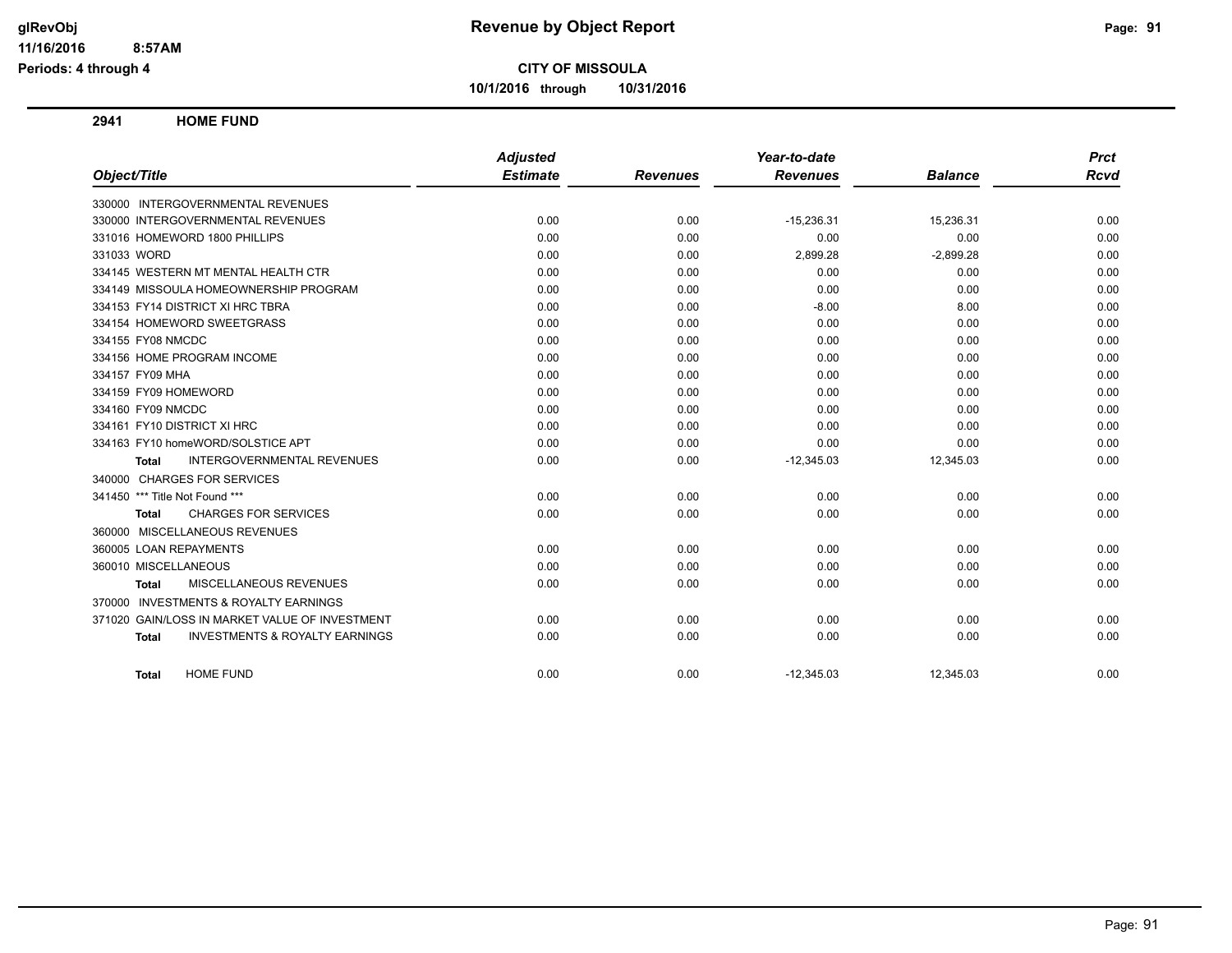**10/1/2016 through 10/31/2016**

# **2942 ADDI PROGRAM**

**2942 ADDI PROGRAM**

|                                                    | <b>Adjusted</b> |                 | Year-to-date    |                | <b>Prct</b> |
|----------------------------------------------------|-----------------|-----------------|-----------------|----------------|-------------|
| Object/Title                                       | <b>Estimate</b> | <b>Revenues</b> | <b>Revenues</b> | <b>Balance</b> | <b>Rcvd</b> |
| 330000 INTERGOVERNMENTAL REVENUES                  |                 |                 |                 |                |             |
| 330000 INTERGOVERNMENTAL REVENUES                  | 0.00            | 0.00            | 0.00            | 0.00           | 0.00        |
| 334146 ADDI FUNDS-1ST TIME HOMEBUYERS              | 0.00            | 0.00            | 0.00            | 0.00           | 0.00        |
| INTERGOVERNMENTAL REVENUES<br>Total                | 0.00            | 0.00            | 0.00            | 0.00           | 0.00        |
| 370000 INVESTMENTS & ROYALTY EARNINGS              |                 |                 |                 |                |             |
| 371010 INTEREST ON INVESTMENTS                     | 0.00            | 0.00            | 0.00            | 0.00           | 0.00        |
| 371020 GAIN/LOSS IN MARKET VALUE OF INVESTMENTS    | 0.00            | 0.00            | 0.00            | 0.00           | 0.00        |
| <b>INVESTMENTS &amp; ROYALTY EARNINGS</b><br>Total | 0.00            | 0.00            | 0.00            | 0.00           | 0.00        |
|                                                    |                 |                 |                 |                |             |
| ADDI PROGRAM<br><b>Total</b>                       | 0.00            | 0.00            | 0.00            | 0.00           | 0.00        |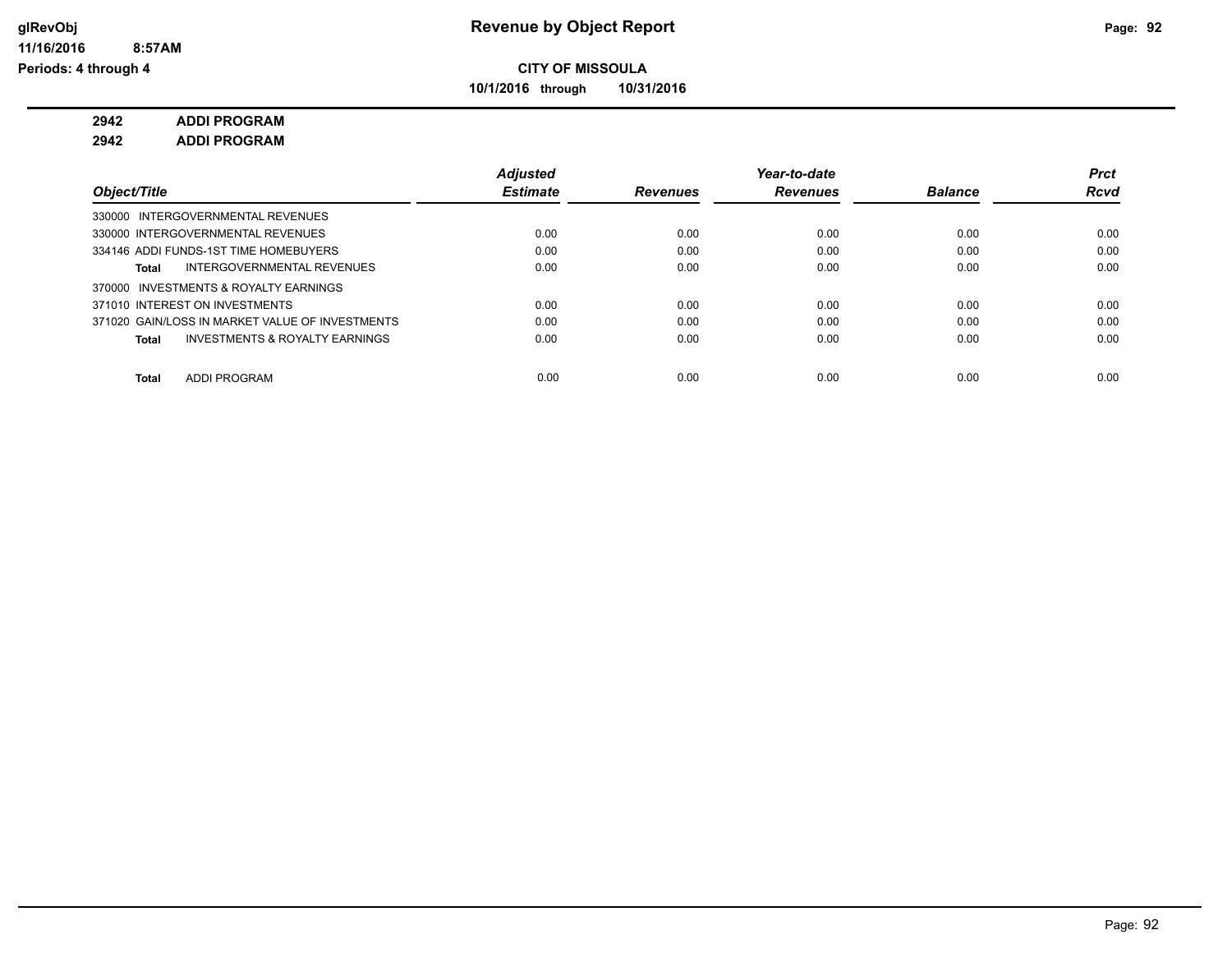**10/1/2016 through 10/31/2016**

#### **2942 ADDI PROGRAM**

|                                                   | <b>Adiusted</b> |                 | Year-to-date    |                | <b>Prct</b> |
|---------------------------------------------------|-----------------|-----------------|-----------------|----------------|-------------|
| Object/Title                                      | <b>Estimate</b> | <b>Revenues</b> | <b>Revenues</b> | <b>Balance</b> | <b>Rcvd</b> |
| 330000 INTERGOVERNMENTAL REVENUES                 |                 |                 |                 |                |             |
| 330000 INTERGOVERNMENTAL REVENUES                 | 0.00            | 0.00            | 0.00            | 0.00           | 0.00        |
| 334146 ADDI FUNDS-1ST TIME HOMEBUYERS             | 0.00            | 0.00            | 0.00            | 0.00           | 0.00        |
| <b>INTERGOVERNMENTAL REVENUES</b><br><b>Total</b> | 0.00            | 0.00            | 0.00            | 0.00           | 0.00        |
| 370000 INVESTMENTS & ROYALTY EARNINGS             |                 |                 |                 |                |             |
| 371010 INTEREST ON INVESTMENTS                    | 0.00            | 0.00            | 0.00            | 0.00           | 0.00        |
| 371020 GAIN/LOSS IN MARKET VALUE OF INVESTMENT    | 0.00            | 0.00            | 0.00            | 0.00           | 0.00        |
| INVESTMENTS & ROYALTY EARNINGS<br><b>Total</b>    | 0.00            | 0.00            | 0.00            | 0.00           | 0.00        |
|                                                   |                 |                 |                 |                |             |
| <b>ADDI PROGRAM</b><br><b>Total</b>               | 0.00            | 0.00            | 0.00            | 0.00           | 0.00        |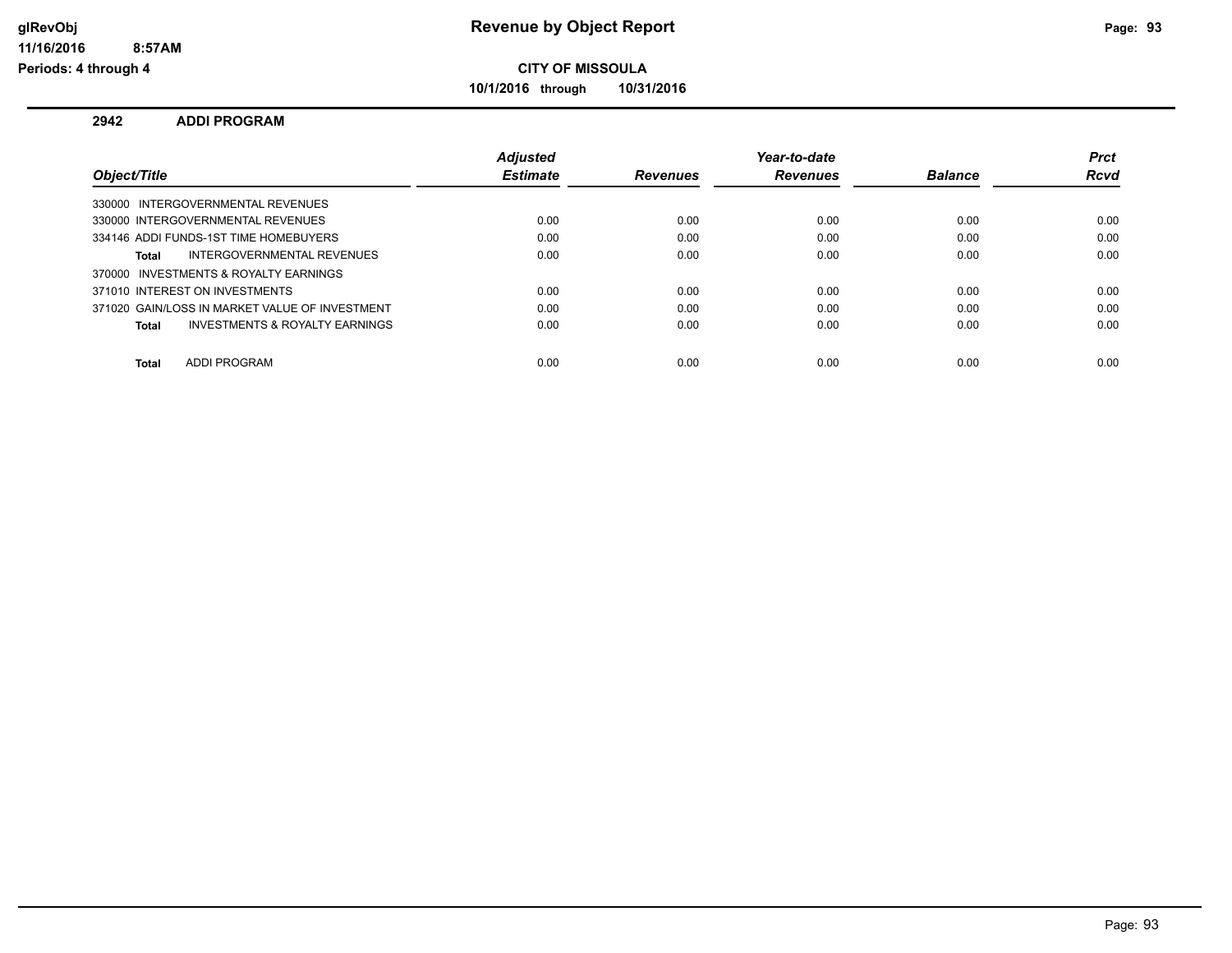**10/1/2016 through 10/31/2016**

#### **2943 CITY HOME PROGRAM INCOME**

#### **2943 CITY HOME PROGRAM INCOME**

|                                     | <b>Adjusted</b> |                 | Year-to-date    |                | <b>Prct</b> |
|-------------------------------------|-----------------|-----------------|-----------------|----------------|-------------|
| Object/Title                        | <b>Estimate</b> | <b>Revenues</b> | <b>Revenues</b> | <b>Balance</b> | <b>Rcvd</b> |
| 330000 INTERGOVERNMENTAL REVENUES   |                 |                 |                 |                |             |
| 334156 *** Title Not Found ***      | 0.00            | 12.300.88       | 40.183.85       | -40.183.85     | 0.00        |
| INTERGOVERNMENTAL REVENUES<br>Total | 0.00            | 12,300.88       | 40,183.85       | $-40,183.85$   | 0.00        |
| 360000 MISCELLANEOUS REVENUES       |                 |                 |                 |                |             |
| 360005 LOAN REPAYMENTS              | 0.00            | 0.00            | 0.00            | 0.00           | 0.00        |
| 360010 MISCELLANEOUS                | 0.00            | 66.67           | 200.01          | $-200.01$      | 0.00        |
| MISCELLANEOUS REVENUES<br>Total     | 0.00            | 66.67           | 200.01          | $-200.01$      | 0.00        |
| 380000 OTHER FINANCING SOURCES      |                 |                 |                 |                |             |
| 383000 OPERATING TRANSFERS          | 0.00            | 0.00            | 0.00            | 0.00           | 0.00        |
| OTHER FINANCING SOURCES<br>Total    | 0.00            | 0.00            | 0.00            | 0.00           | 0.00        |
| CITY HOME PROGRAM INCOME<br>Total   | 0.00            | 12.367.55       | 40.383.86       | -40.383.86     | 0.00        |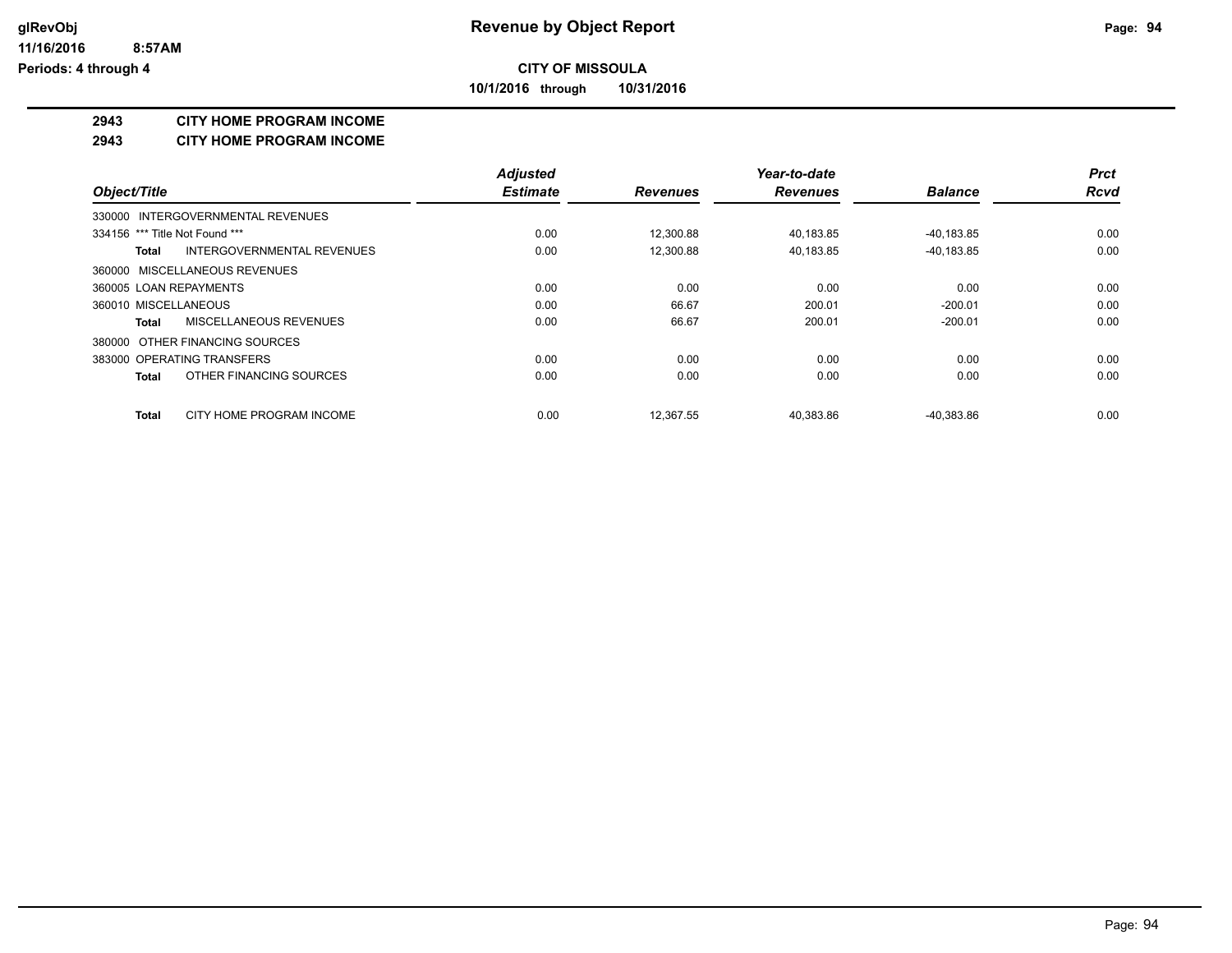**10/1/2016 through 10/31/2016**

# **2943 CITY HOME PROGRAM INCOME**

| Object/Title                             | <b>Adjusted</b><br><b>Estimate</b> | <b>Revenues</b> | Year-to-date<br><b>Revenues</b> | <b>Balance</b> | <b>Prct</b><br><b>Rcvd</b> |
|------------------------------------------|------------------------------------|-----------------|---------------------------------|----------------|----------------------------|
| 330000 INTERGOVERNMENTAL REVENUES        |                                    |                 |                                 |                |                            |
| 334156 *** Title Not Found ***           | 0.00                               | 12,300.88       | 40,183.85                       | $-40,183.85$   | 0.00                       |
| INTERGOVERNMENTAL REVENUES<br>Total      | 0.00                               | 12.300.88       | 40.183.85                       | $-40.183.85$   | 0.00                       |
| 360000 MISCELLANEOUS REVENUES            |                                    |                 |                                 |                |                            |
| 360005 LOAN REPAYMENTS                   | 0.00                               | 0.00            | 0.00                            | 0.00           | 0.00                       |
| 360010 MISCELLANEOUS                     | 0.00                               | 66.67           | 200.01                          | $-200.01$      | 0.00                       |
| MISCELLANEOUS REVENUES<br>Total          | 0.00                               | 66.67           | 200.01                          | $-200.01$      | 0.00                       |
| 380000 OTHER FINANCING SOURCES           |                                    |                 |                                 |                |                            |
| 383000 OPERATING TRANSFERS               | 0.00                               | 0.00            | 0.00                            | 0.00           | 0.00                       |
| OTHER FINANCING SOURCES<br>Total         | 0.00                               | 0.00            | 0.00                            | 0.00           | 0.00                       |
| CITY HOME PROGRAM INCOME<br><b>Total</b> | 0.00                               | 12.367.55       | 40.383.86                       | $-40.383.86$   | 0.00                       |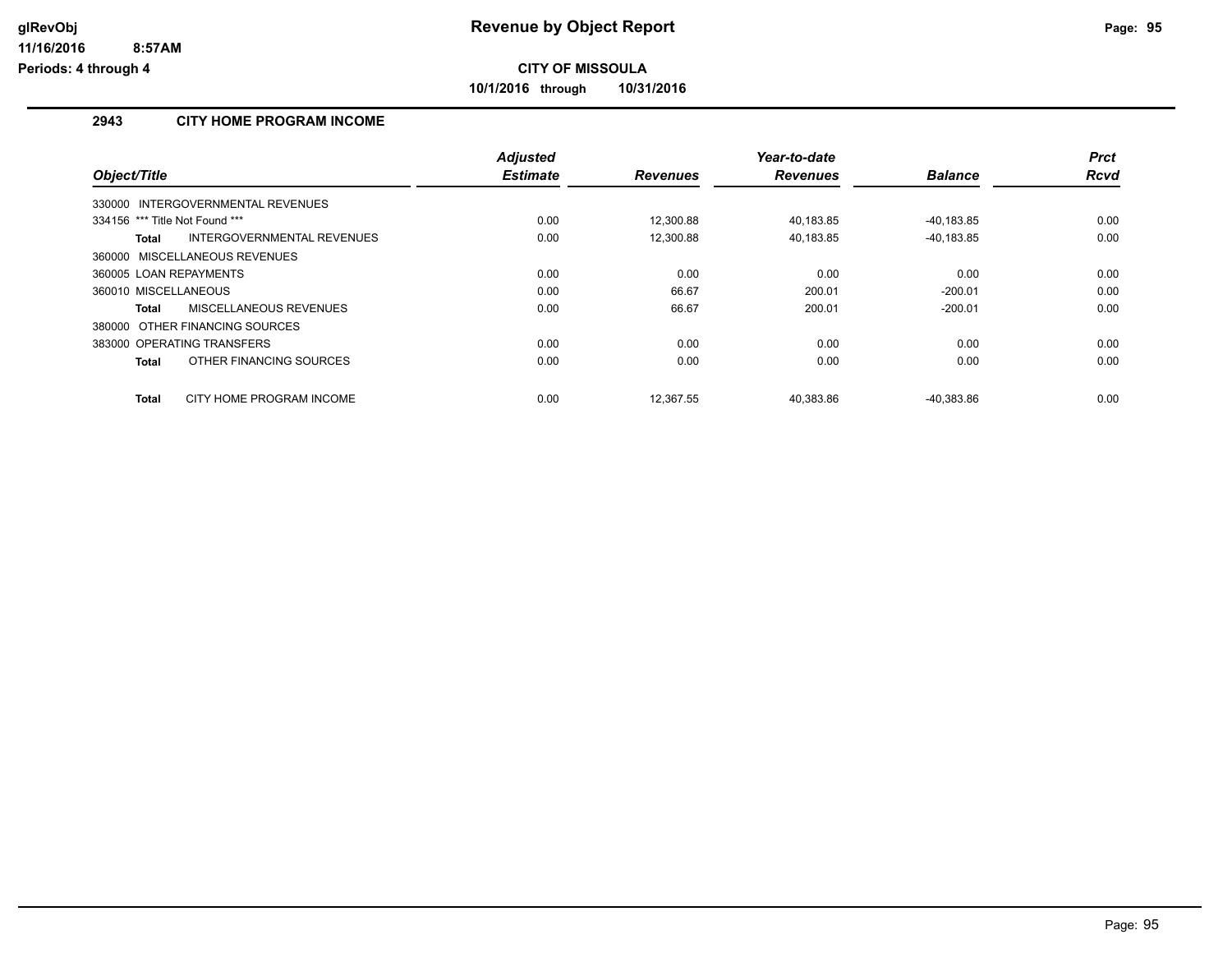**10/1/2016 through 10/31/2016**

# **2944 NEIGHBORHOOD STABILIZATION PROGRAM 2944 NEIGHBORHOOD STABILIZATION PROGRAM**

|                                                    | <b>Adjusted</b> |                 | Year-to-date    |                | <b>Prct</b> |
|----------------------------------------------------|-----------------|-----------------|-----------------|----------------|-------------|
| Object/Title                                       | <b>Estimate</b> | <b>Revenues</b> | <b>Revenues</b> | <b>Balance</b> | Rcvd        |
| 330000 INTERGOVERNMENTAL REVENUES                  |                 |                 |                 |                |             |
| 331011 NSP GRANT/SILVERTIP PROJECT                 | 0.00            | 0.00            | 0.00            | 0.00           | 0.00        |
| 331017 HUD 6.7M/SILVERTIP APTS                     | 0.00            | 0.00            | 0.00            | 0.00           | 0.00        |
| 331018 MHA 1M/SILVERTIP APTS                       | 0.00            | 0.00            | 0.00            | 0.00           | 0.00        |
| INTERGOVERNMENTAL REVENUES<br><b>Total</b>         | 0.00            | 0.00            | 0.00            | 0.00           | 0.00        |
| NEIGHBORHOOD STABILIZATION PROGRAM<br><b>Total</b> | 0.00            | 0.00            | 0.00            | 0.00           | 0.00        |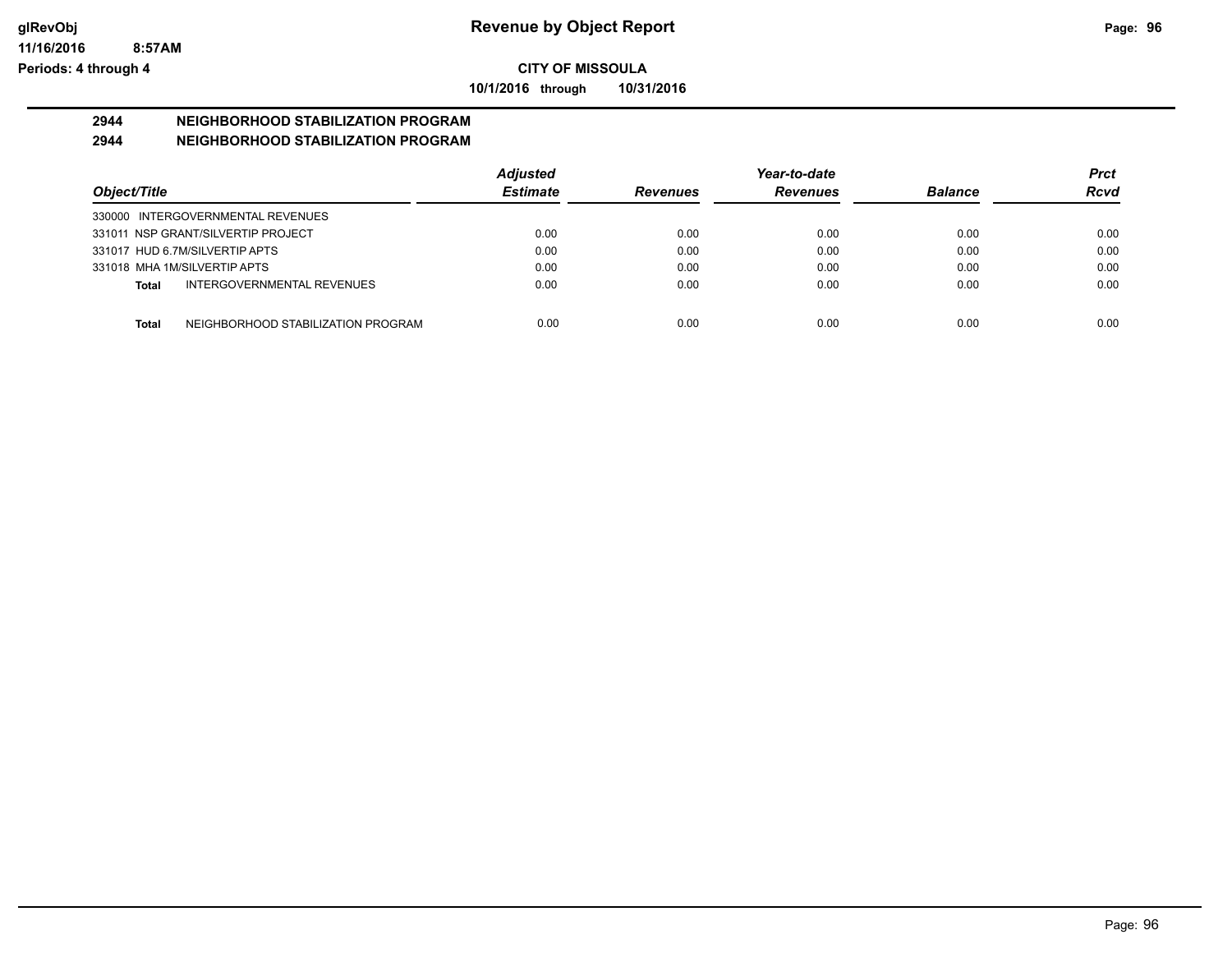**10/1/2016 through 10/31/2016**

#### **2944 NEIGHBORHOOD STABILIZATION PROGRAM**

| <b>Adjusted</b><br><b>Estimate</b> | <b>Revenues</b> | Year-to-date<br><b>Revenues</b> | <b>Balance</b> | <b>Prct</b><br><b>Rcvd</b> |
|------------------------------------|-----------------|---------------------------------|----------------|----------------------------|
|                                    |                 |                                 |                |                            |
| 0.00                               | 0.00            | 0.00                            | 0.00           | 0.00                       |
| 0.00                               | 0.00            | 0.00                            | 0.00           | 0.00                       |
| 0.00                               | 0.00            | 0.00                            | 0.00           | 0.00                       |
| 0.00                               | 0.00            | 0.00                            | 0.00           | 0.00                       |
|                                    |                 |                                 |                | 0.00                       |
|                                    | 0.00            | 0.00                            | 0.00           | 0.00                       |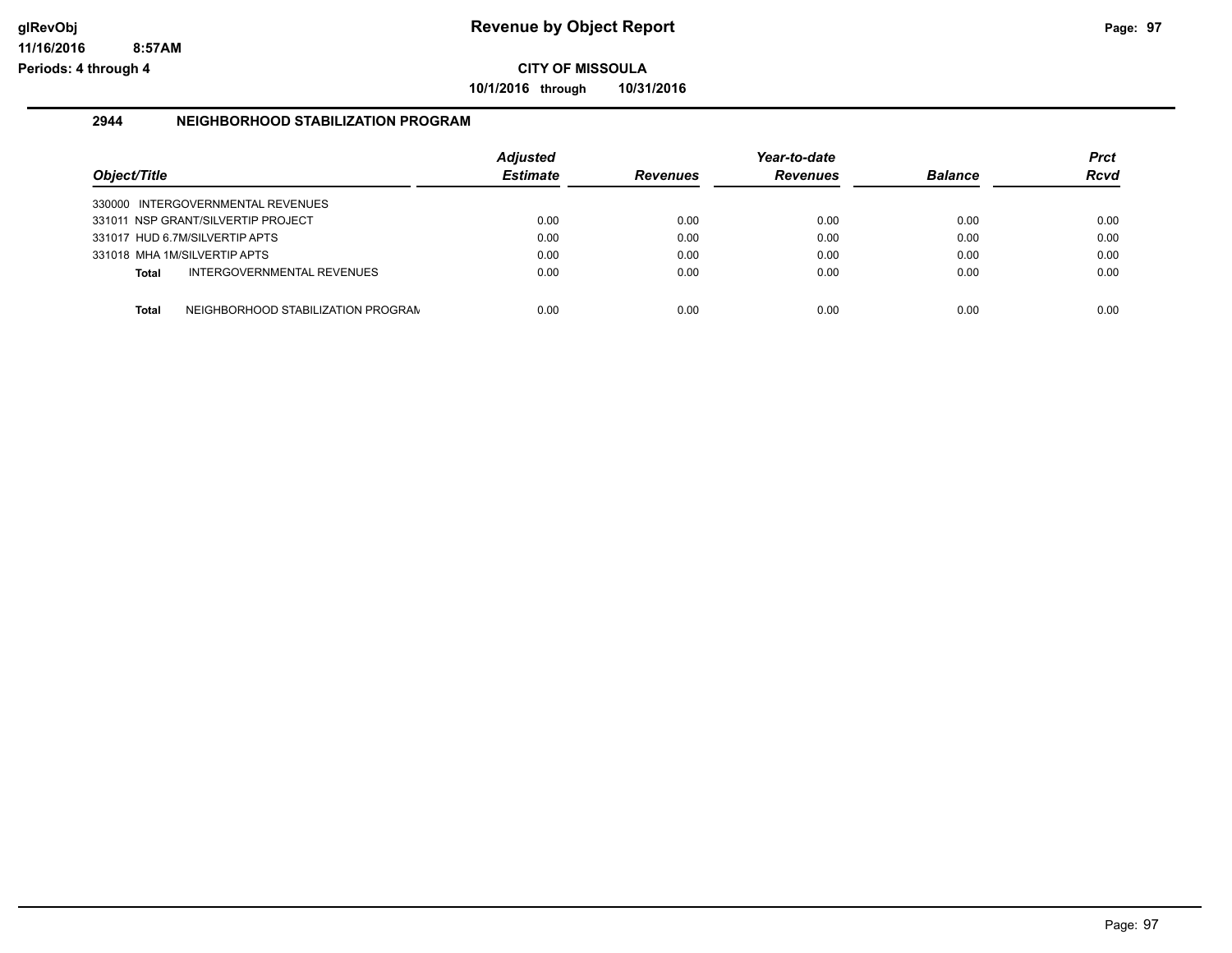**10/1/2016 through 10/31/2016**

**2955 TRANSPORTATION**

**2955 TRANSPORTATION**

|                                                           | <b>Adjusted</b> |                 | Year-to-date    |                | <b>Prct</b> |
|-----------------------------------------------------------|-----------------|-----------------|-----------------|----------------|-------------|
| Object/Title                                              | <b>Estimate</b> | <b>Revenues</b> | <b>Revenues</b> | <b>Balance</b> | <b>Rcvd</b> |
| 330000 INTERGOVERNMENTAL REVENUES                         |                 |                 |                 |                |             |
| 330000 INTERGOVERNMENTAL REVENUES                         | 0.00            | 0.00            | 0.00            | 0.00           | 0.00        |
| 330005 MUTD GRANT ADMIN FEE                               | 0.00            | 0.00            | 0.00            | 0.00           | 0.00        |
| 331054 FHWA PL GRANT                                      | 0.00            | 0.00            | $-173,636.00$   | 173,636.00     | 0.00        |
| 331055 FTA GRANT                                          | 0.00            | 0.00            | $-30,696.00$    | 30,696.00      | 0.00        |
| 331056 MDT FEDERAL CMAQ                                   | 0.00            | $-49,077.21$    | 0.00            | 0.00           | 0.00        |
| 336023 STATE CONTRIB. - PERS                              | 0.00            | 0.00            | 0.00            | 0.00           | 0.00        |
| 336030 COUNTY CONTRIBUTION                                | 0.00            | 0.00            | 0.00            | 0.00           | 0.00        |
| <b>INTERGOVERNMENTAL REVENUES</b><br><b>Total</b>         | 0.00            | $-49,077.21$    | $-204,332.00$   | 204,332.00     | 0.00        |
| <b>MISCELLANEOUS REVENUES</b><br>360000                   |                 |                 |                 |                |             |
| 362000 OTHER MISCELLANEOUS REVENUE                        | 0.00            | 0.00            | 0.00            | 0.00           | 0.00        |
| 362007 *** Title Not Found ***                            | 0.00            | 0.00            | 0.00            | 0.00           | 0.00        |
| 365016 LOCAL MATCH MDT                                    | 0.00            | 8,954.36        | 10,027.44       | $-10,027.44$   | 0.00        |
| MISCELLANEOUS REVENUES<br><b>Total</b>                    | 0.00            | 8,954.36        | 10,027.44       | $-10,027.44$   | 0.00        |
| <b>INVESTMENTS &amp; ROYALTY EARNINGS</b><br>370000       |                 |                 |                 |                |             |
| 371010 INTEREST ON INVESTMENTS                            | 0.00            | 0.00            | 0.00            | 0.00           | 0.00        |
| <b>INVESTMENTS &amp; ROYALTY EARNINGS</b><br><b>Total</b> | 0.00            | 0.00            | 0.00            | 0.00           | 0.00        |
| OTHER FINANCING SOURCES<br>380000                         |                 |                 |                 |                |             |
| 383000 OPERATING TRANSFERS                                | 0.00            | 0.00            | 0.00            | 0.00           | 0.00        |
| <b>TRANS FR GENERAL</b><br>383029                         | 0.00            | 0.00            | 0.00            | 0.00           | 0.00        |
| OTHER FINANCING SOURCES<br><b>Total</b>                   | 0.00            | 0.00            | 0.00            | 0.00           | 0.00        |
| <b>TRANSPORTATION</b><br><b>Total</b>                     | 0.00            | $-40.122.85$    | $-194.304.56$   | 194.304.56     | 0.00        |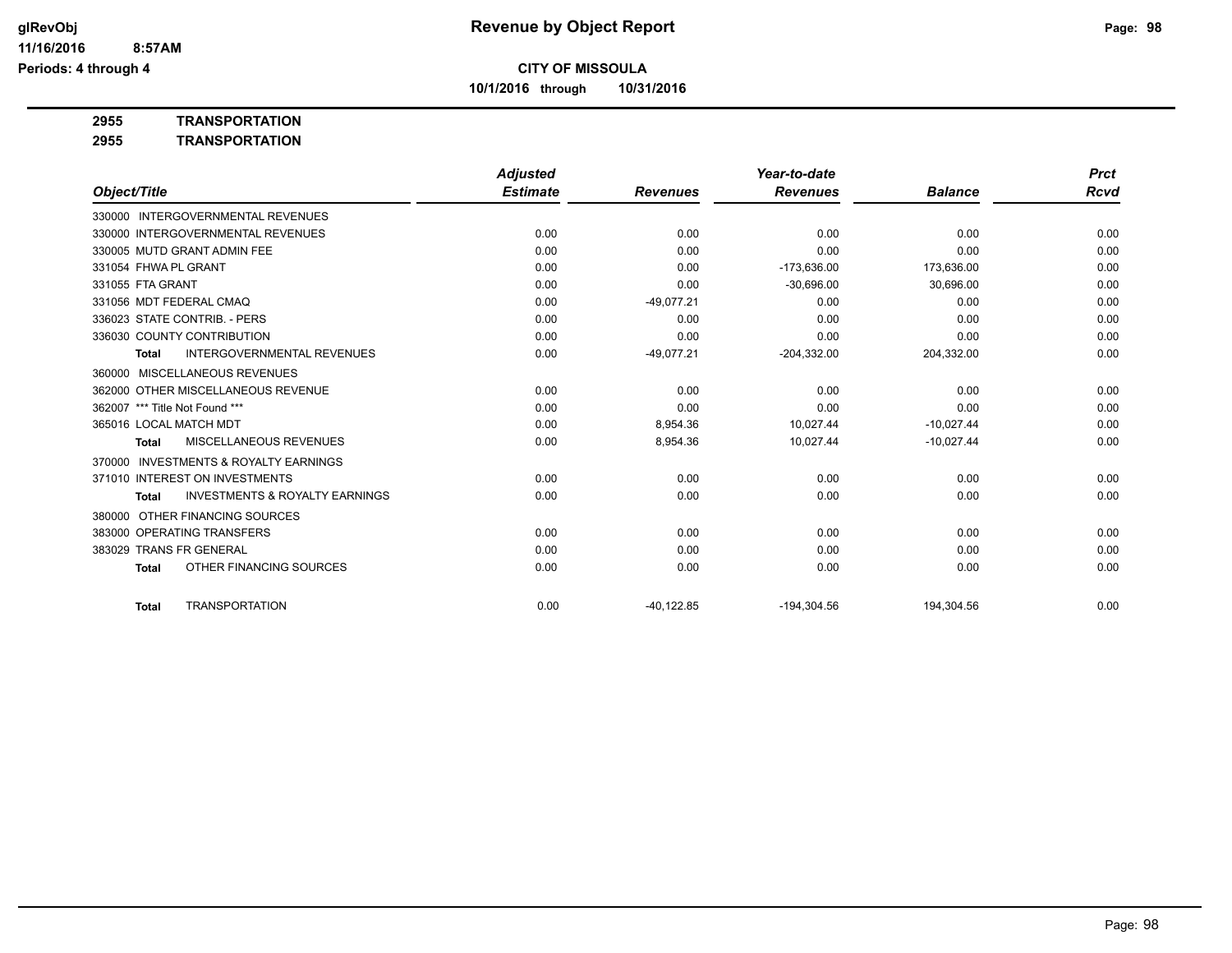**10/1/2016 through 10/31/2016**

#### **2955 TRANSPORTATION**

|                                                           | <b>Adjusted</b> |                 | Year-to-date    |                | <b>Prct</b> |
|-----------------------------------------------------------|-----------------|-----------------|-----------------|----------------|-------------|
| Object/Title                                              | <b>Estimate</b> | <b>Revenues</b> | <b>Revenues</b> | <b>Balance</b> | Rcvd        |
| 330000 INTERGOVERNMENTAL REVENUES                         |                 |                 |                 |                |             |
| 330000 INTERGOVERNMENTAL REVENUES                         | 0.00            | 0.00            | 0.00            | 0.00           | 0.00        |
| 330005 MUTD GRANT ADMIN FEE                               | 0.00            | 0.00            | 0.00            | 0.00           | 0.00        |
| 331054 FHWA PL GRANT                                      | 0.00            | 0.00            | $-173,636.00$   | 173,636.00     | 0.00        |
| 331055 FTA GRANT                                          | 0.00            | 0.00            | $-30,696.00$    | 30,696.00      | 0.00        |
| 331056 MDT FEDERAL CMAQ                                   | 0.00            | $-49,077.21$    | 0.00            | 0.00           | 0.00        |
| 336023 STATE CONTRIB. - PERS                              | 0.00            | 0.00            | 0.00            | 0.00           | 0.00        |
| 336030 COUNTY CONTRIBUTION                                | 0.00            | 0.00            | 0.00            | 0.00           | 0.00        |
| <b>INTERGOVERNMENTAL REVENUES</b><br>Total                | 0.00            | $-49,077.21$    | $-204,332.00$   | 204,332.00     | 0.00        |
| 360000 MISCELLANEOUS REVENUES                             |                 |                 |                 |                |             |
| 362000 OTHER MISCELLANEOUS REVENUE                        | 0.00            | 0.00            | 0.00            | 0.00           | 0.00        |
| 362007 *** Title Not Found ***                            | 0.00            | 0.00            | 0.00            | 0.00           | 0.00        |
| 365016 LOCAL MATCH MDT                                    | 0.00            | 8,954.36        | 10,027.44       | $-10,027.44$   | 0.00        |
| MISCELLANEOUS REVENUES<br>Total                           | 0.00            | 8,954.36        | 10,027.44       | $-10,027.44$   | 0.00        |
| 370000 INVESTMENTS & ROYALTY EARNINGS                     |                 |                 |                 |                |             |
| 371010 INTEREST ON INVESTMENTS                            | 0.00            | 0.00            | 0.00            | 0.00           | 0.00        |
| <b>INVESTMENTS &amp; ROYALTY EARNINGS</b><br><b>Total</b> | 0.00            | 0.00            | 0.00            | 0.00           | 0.00        |
| 380000 OTHER FINANCING SOURCES                            |                 |                 |                 |                |             |
| 383000 OPERATING TRANSFERS                                | 0.00            | 0.00            | 0.00            | 0.00           | 0.00        |
| 383029 TRANS FR GENERAL                                   | 0.00            | 0.00            | 0.00            | 0.00           | 0.00        |
| OTHER FINANCING SOURCES<br><b>Total</b>                   | 0.00            | 0.00            | 0.00            | 0.00           | 0.00        |
| <b>TRANSPORTATION</b><br><b>Total</b>                     | 0.00            | $-40.122.85$    | $-194.304.56$   | 194.304.56     | 0.00        |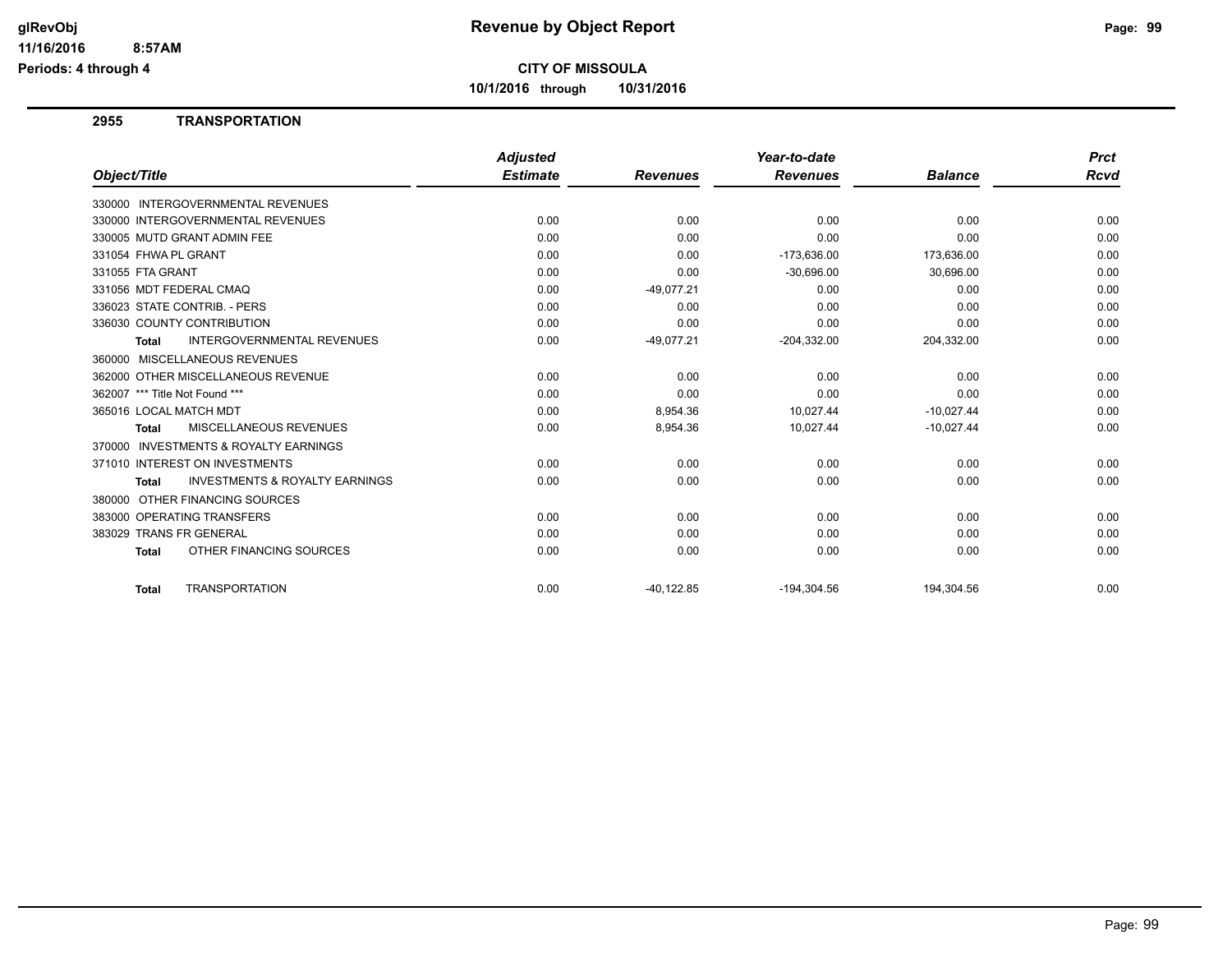**10/1/2016 through 10/31/2016**

**2987 FEDERAL TRANSPORTATION FUND**

|                                                           | <b>Adjusted</b> |                 | Year-to-date    | <b>Prct</b>    |             |
|-----------------------------------------------------------|-----------------|-----------------|-----------------|----------------|-------------|
| Object/Title                                              | <b>Estimate</b> | <b>Revenues</b> | <b>Revenues</b> | <b>Balance</b> | <b>Rcvd</b> |
| 310000 TAXES/ASSESSMENTS                                  |                 |                 |                 |                |             |
| 311011 TAX INCREMENT                                      | 0.00            | 0.00            | 0.00            | 0.00           | 0.00        |
| TAXES/ASSESSMENTS<br>Total                                | 0.00            | 0.00            | 0.00            | 0.00           | 0.00        |
| 330000 INTERGOVERNMENTAL REVENUES                         |                 |                 |                 |                |             |
| 331050 ISTEA/CTEP GRANT                                   | 0.00            | 0.00            | 0.00            | 0.00           | 0.00        |
| 331051 ISTEA/CTEP-HIGGINS HILL/BECKWITH                   | 0.00            | 0.00            | 0.00            | 0.00           | 0.00        |
| 331052 MDT CMAQ STRIPING GRANT                            | 0.00            | 0.00            | 0.00            | 0.00           | 0.00        |
| 331053 CTEP PLAYFAIR                                      | 0.00            | 0.00            | 0.00            | 0.00           | 0.00        |
| 331153 RUSSELL S 3RD IMPROVEMENTS                         | 0.00            | 0.00            | 0.00            | 0.00           | 0.00        |
| 331154 CTEP-MILWAUKEE RR TRAIL                            | 0.00            | 0.00            | 0.00            | 0.00           | 0.00        |
| 331155 CTEP/GRANT CREEK TRAIL BCN                         | 0.00            | 0.00            | 0.00            | 0.00           | 0.00        |
| 331156 CTEP GRANT - S HILLS TRAILS SYSTEM                 | 0.00            | 0.00            | 0.00            | 0.00           | 0.00        |
| 331159 CTEP-U OF M CROSSWALK PROJECT                      | 0.00            | 0.00            | 0.00            | 0.00           | 0.00        |
| 331161 CTEP-LOLO ST/BRIDGE TO DUNCAN S/C                  | 0.00            | 0.00            | 0.00            | 0.00           | 0.00        |
| 331180 LIBRARY LITERACY GRANT                             | 0.00            | 0.00            | 0.00            | 0.00           | 0.00        |
| 331181 CTEP/CMAQ MADISON ST TO U CONNECTOR                | 0.00            | 0.00            | 0.00            | 0.00           | 0.00        |
| 334045 MONTANA DEPARTMENT TRANSPORTATION                  | 0.00            | 0.00            | 0.00            | 0.00           | 0.00        |
| 334251 RTP/TAP STATE GRANTS                               | 0.00            | 0.00            | 0.00            | 0.00           | 0.00        |
| 336023 STATE CONTRIB. - PERS                              | 0.00            | 0.00            | 0.00            | 0.00           | 0.00        |
| <b>INTERGOVERNMENTAL REVENUES</b><br><b>Total</b>         | 0.00            | 0.00            | 0.00            | 0.00           | 0.00        |
| 340000 CHARGES FOR SERVICES                               |                 |                 |                 |                |             |
| 343011 STREET AND ROADWAY REPAIR CHARGES                  | 0.00            | 0.00            | 0.00            | 0.00           | 0.00        |
| <b>CHARGES FOR SERVICES</b><br>Total                      | 0.00            | 0.00            | 0.00            | 0.00           | 0.00        |
| 360000 MISCELLANEOUS REVENUES                             |                 |                 |                 |                |             |
| 360010 MISCELLANEOUS                                      | 0.00            | 0.00            | 0.00            | 0.00           | 0.00        |
| 363020 PROPERTY ASSESSMENTS                               | 0.00            | 0.00            | 0.00            | 0.00           | 0.00        |
| 365000 DONATIONS                                          | 0.00            | 0.00            | 0.00            | 0.00           | 0.00        |
| 365004 GRANT CR TRAIL ASSN DONATION                       | 0.00            | 0.00            | 0.00            | 0.00           | 0.00        |
| MISCELLANEOUS REVENUES<br><b>Total</b>                    | 0.00            | 0.00            | 0.00            | 0.00           | 0.00        |
| 370000 INVESTMENTS & ROYALTY EARNINGS                     |                 |                 |                 |                |             |
| 371010 INTEREST ON INVESTMENTS                            | 0.00            | 0.00            | 0.00            | 0.00           | 0.00        |
| 371020 GAIN/LOSS IN MARKET VALUE OF INVESTMENTS           | 0.00            | 0.00            | 0.00            | 0.00           | 0.00        |
| <b>INVESTMENTS &amp; ROYALTY EARNINGS</b><br><b>Total</b> | 0.00            | 0.00            | 0.00            | 0.00           | 0.00        |
| 380000 OTHER FINANCING SOURCES                            |                 |                 |                 |                |             |
| 381009 TRANSFERS IN-OPEN SPACE BOND                       | 0.00            | 0.00            | 0.00            | 0.00           | 0.00        |
| 381010 BOND PROCEEDS                                      | 0.00            | 0.00            | 0.00            | 0.00           | 0.00        |
| 381011 OPEN SPACE REVENUE                                 | 0.00            | 0.00            | 0.00            | 0.00           | 0.00        |
| 383000 OPERATING TRANSFERS                                | 0.00            | 0.00            | 0.00            | 0.00           | 0.00        |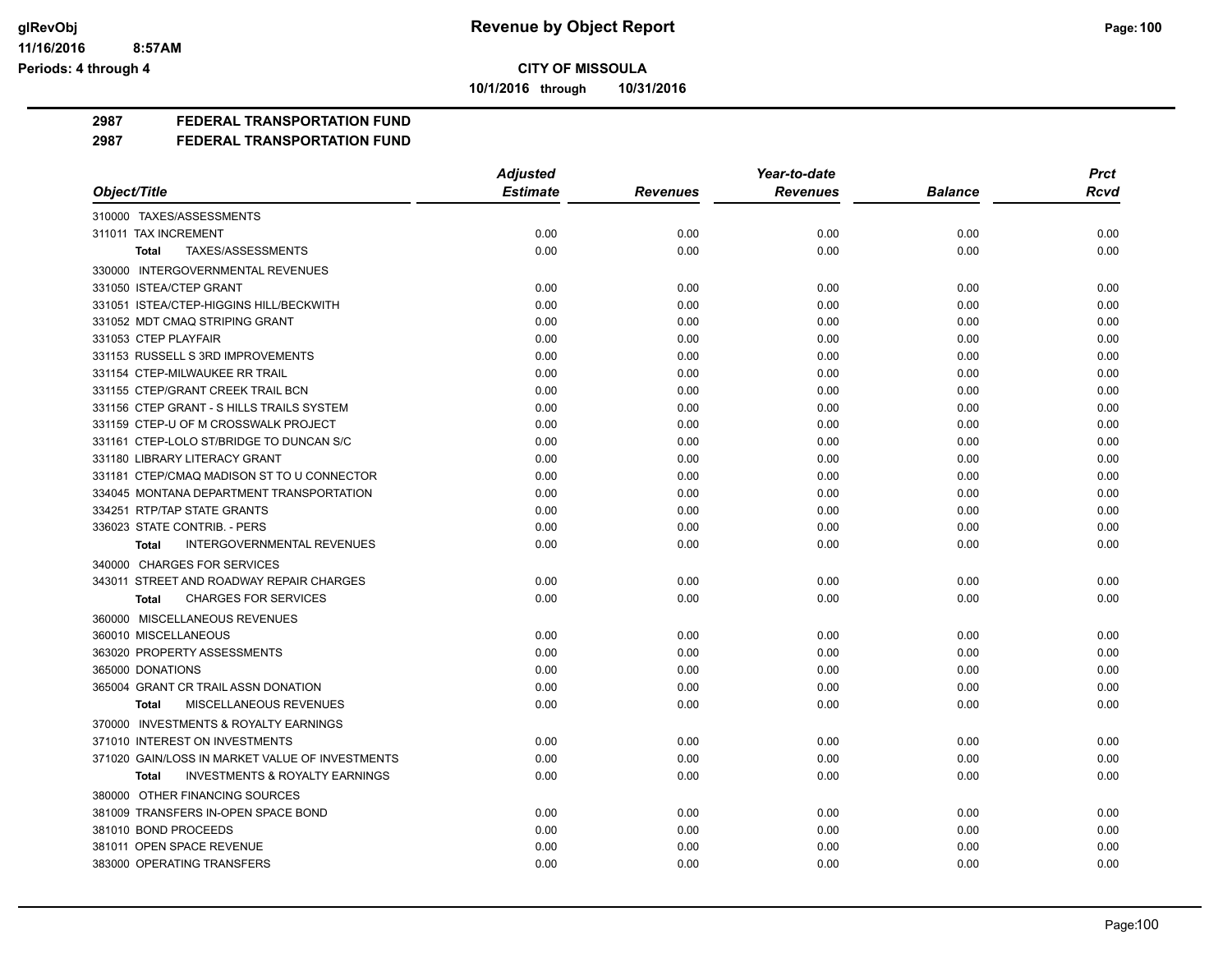**10/1/2016 through 10/31/2016**

# **2987 FEDERAL TRANSPORTATION FUND**

|                                         | <b>Adjusted</b> |                 | Year-to-date    |                | <b>Prct</b> |
|-----------------------------------------|-----------------|-----------------|-----------------|----------------|-------------|
| Object/Title                            | <b>Estimate</b> | <b>Revenues</b> | <b>Revenues</b> | <b>Balance</b> | Rcvd        |
| 383002 TRANS FR GAS TAX                 | 0.00            | 0.00            | 0.00            | 0.00           | 0.00        |
| 383010 TRANS FR CIP                     | 0.00            | 0.00            | 0.00            | 0.00           | 0.00        |
| 383014 TRANS FR MRA                     | 0.00            | 0.00            | 0.00            | 0.00           | 0.00        |
| 383021 TRANS FR P&R TRAILS DEVLP        | 0.00            | 0.00            | 0.00            | 0.00           | 0.00        |
| 383043 TRANSFERS FROM IMPACT FEES       | 0.00            | 0.00            | 0.00            | 0.00           | 0.00        |
| OTHER FINANCING SOURCES<br><b>Total</b> | 0.00            | 0.00            | 0.00            | 0.00           | 0.00        |
| FEDERAL TRANSPORTATION FUND<br>Total    | 0.00            | 0.00            | 0.00            | 0.00           | 0.00        |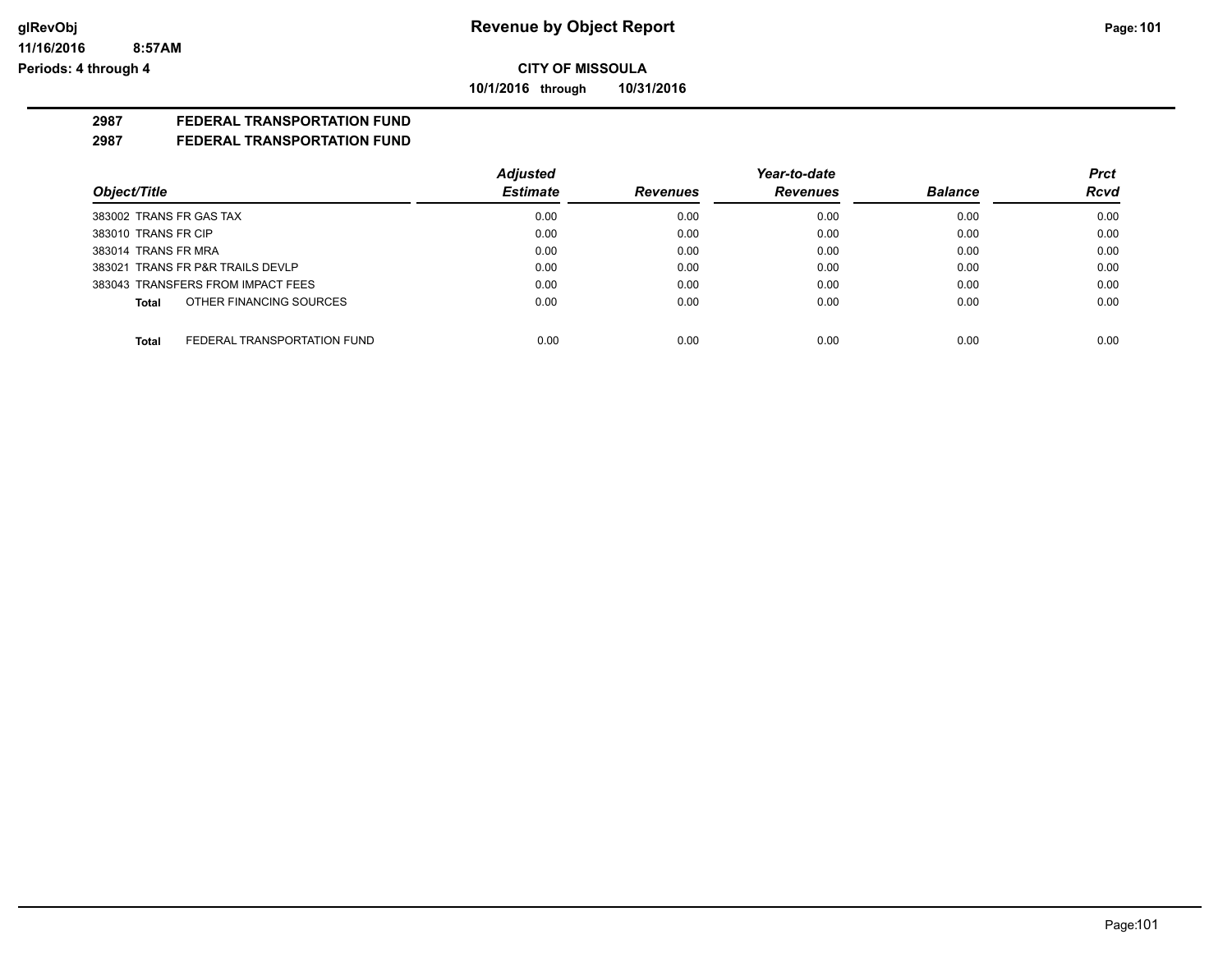**10/1/2016 through 10/31/2016**

| Object/Title                                              | <b>Adjusted</b> |                 | Year-to-date    |                | <b>Prct</b> |
|-----------------------------------------------------------|-----------------|-----------------|-----------------|----------------|-------------|
|                                                           | <b>Estimate</b> | <b>Revenues</b> | <b>Revenues</b> | <b>Balance</b> | Rcvd        |
| 310000 TAXES/ASSESSMENTS                                  |                 |                 |                 |                |             |
| 311011 TAX INCREMENT                                      | 0.00            | 0.00            | 0.00            | 0.00           | 0.00        |
| TAXES/ASSESSMENTS<br><b>Total</b>                         | 0.00            | 0.00            | 0.00            | 0.00           | 0.00        |
| 330000 INTERGOVERNMENTAL REVENUES                         |                 |                 |                 |                |             |
| 331050 ISTEA/CTEP GRANT                                   | 0.00            | 0.00            | 0.00            | 0.00           | 0.00        |
| 331051 ISTEA/CTEP-HIGGINS HILL/BECKWITH                   | 0.00            | 0.00            | 0.00            | 0.00           | 0.00        |
| 331052 MDT CMAQ STRIPING GRANT                            | 0.00            | 0.00            | 0.00            | 0.00           | 0.00        |
| 331053 CTEP PLAYFAIR                                      | 0.00            | 0.00            | 0.00            | 0.00           | 0.00        |
| 331153 RUSSELL S 3RD IMPROVEMENTS                         | 0.00            | 0.00            | 0.00            | 0.00           | 0.00        |
| 331154 CTEP-MILWAUKEE RR TRAIL                            | 0.00            | 0.00            | 0.00            | 0.00           | 0.00        |
| 331155 CTEP/GRANT CREEK TRAIL BCN                         | 0.00            | 0.00            | 0.00            | 0.00           | 0.00        |
| 331156 CTEP GRANT - S HILLS TRAILS SYSTEM                 | 0.00            | 0.00            | 0.00            | 0.00           | 0.00        |
| 331159 CTEP-U OF M CROSSWALK PROJECT                      | 0.00            | 0.00            | 0.00            | 0.00           | 0.00        |
| 331161 CTEP-LOLO ST/BRIDGE TO DUNCAN S/C                  | 0.00            | 0.00            | 0.00            | 0.00           | 0.00        |
| 331180 LIBRARY LITERACY GRANT                             | 0.00            | 0.00            | 0.00            | 0.00           | 0.00        |
| 331181 CTEP/CMAQ MADISON ST TO U CONNECTOR                | 0.00            | 0.00            | 0.00            | 0.00           | 0.00        |
| 334045 MONTANA DEPARTMENT TRANSPORTATION                  | 0.00            | 0.00            | 0.00            | 0.00           | 0.00        |
| 334251 RTP/TAP STATE GRANTS                               | 0.00            | 0.00            | 0.00            | 0.00           | 0.00        |
| 336023 STATE CONTRIB. - PERS                              | 0.00            | 0.00            | 0.00            | 0.00           | 0.00        |
| INTERGOVERNMENTAL REVENUES<br>Total                       | 0.00            | 0.00            | 0.00            | 0.00           | 0.00        |
| 340000 CHARGES FOR SERVICES                               |                 |                 |                 |                |             |
| 343011 STREET AND ROADWAY REPAIR CHARGES                  | 0.00            | 0.00            | 0.00            | 0.00           | 0.00        |
| <b>CHARGES FOR SERVICES</b><br><b>Total</b>               | 0.00            | 0.00            | 0.00            | 0.00           | 0.00        |
| 360000 MISCELLANEOUS REVENUES                             |                 |                 |                 |                |             |
| 360010 MISCELLANEOUS                                      | 0.00            | 0.00            | 0.00            | 0.00           | 0.00        |
| 363020 PROPERTY ASSESSMENTS                               | 0.00            | 0.00            | 0.00            | 0.00           | 0.00        |
| 365000 DONATIONS                                          | 0.00            | 0.00            | 0.00            | 0.00           | 0.00        |
| 365004 GRANT CR TRAIL ASSN DONATION                       | 0.00            | 0.00            | 0.00            | 0.00           | 0.00        |
| MISCELLANEOUS REVENUES<br><b>Total</b>                    | 0.00            | 0.00            | 0.00            | 0.00           | 0.00        |
| 370000 INVESTMENTS & ROYALTY EARNINGS                     |                 |                 |                 |                |             |
| 371010 INTEREST ON INVESTMENTS                            | 0.00            | 0.00            | 0.00            | 0.00           | 0.00        |
| 371020 GAIN/LOSS IN MARKET VALUE OF INVESTMENT            | 0.00            | 0.00            | 0.00            | 0.00           | 0.00        |
| <b>INVESTMENTS &amp; ROYALTY EARNINGS</b><br><b>Total</b> | 0.00            | 0.00            | 0.00            | 0.00           | 0.00        |
| 380000 OTHER FINANCING SOURCES                            |                 |                 |                 |                |             |
| 381009 TRANSFERS IN-OPEN SPACE BOND                       | 0.00            | 0.00            | 0.00            | 0.00           | 0.00        |
| 381010 BOND PROCEEDS                                      | 0.00            | 0.00            | 0.00            | 0.00           | 0.00        |
| 381011 OPEN SPACE REVENUE                                 | 0.00            | 0.00            | 0.00            | 0.00           | 0.00        |
| 383000 OPERATING TRANSFERS                                | 0.00            | 0.00            | 0.00            | 0.00           | 0.00        |
| 383002 TRANS FR GAS TAX                                   | 0.00            | 0.00            | 0.00            | 0.00           | 0.00        |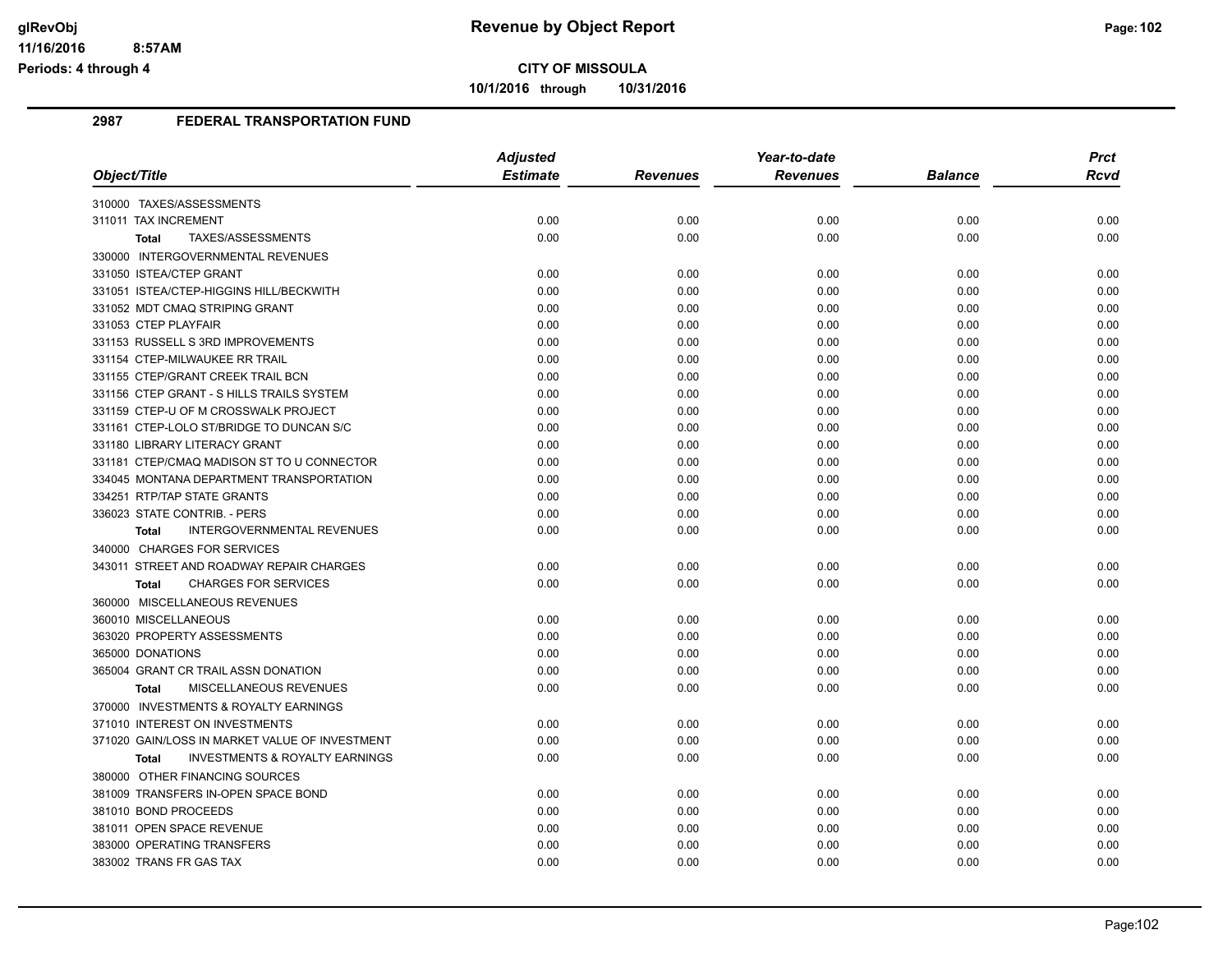**10/1/2016 through 10/31/2016**

|                                             | <b>Adjusted</b> |                 | Year-to-date    |                | <b>Prct</b> |
|---------------------------------------------|-----------------|-----------------|-----------------|----------------|-------------|
| Object/Title                                | <b>Estimate</b> | <b>Revenues</b> | <b>Revenues</b> | <b>Balance</b> | <b>Rcvd</b> |
| 383010 TRANS FR CIP                         | 0.00            | 0.00            | 0.00            | 0.00           | 0.00        |
| 383014 TRANS FR MRA                         | 0.00            | 0.00            | 0.00            | 0.00           | 0.00        |
| 383021 TRANS FR P&R TRAILS DEVLP            | 0.00            | 0.00            | 0.00            | 0.00           | 0.00        |
| 383043 TRANSFERS FROM IMPACT FEES           | 0.00            | 0.00            | 0.00            | 0.00           | 0.00        |
| OTHER FINANCING SOURCES<br><b>Total</b>     | 0.00            | 0.00            | 0.00            | 0.00           | 0.00        |
| FEDERAL TRANSPORTATION FUND<br><b>Total</b> | 0.00            | 0.00            | 0.00            | 0.00           | 0.00        |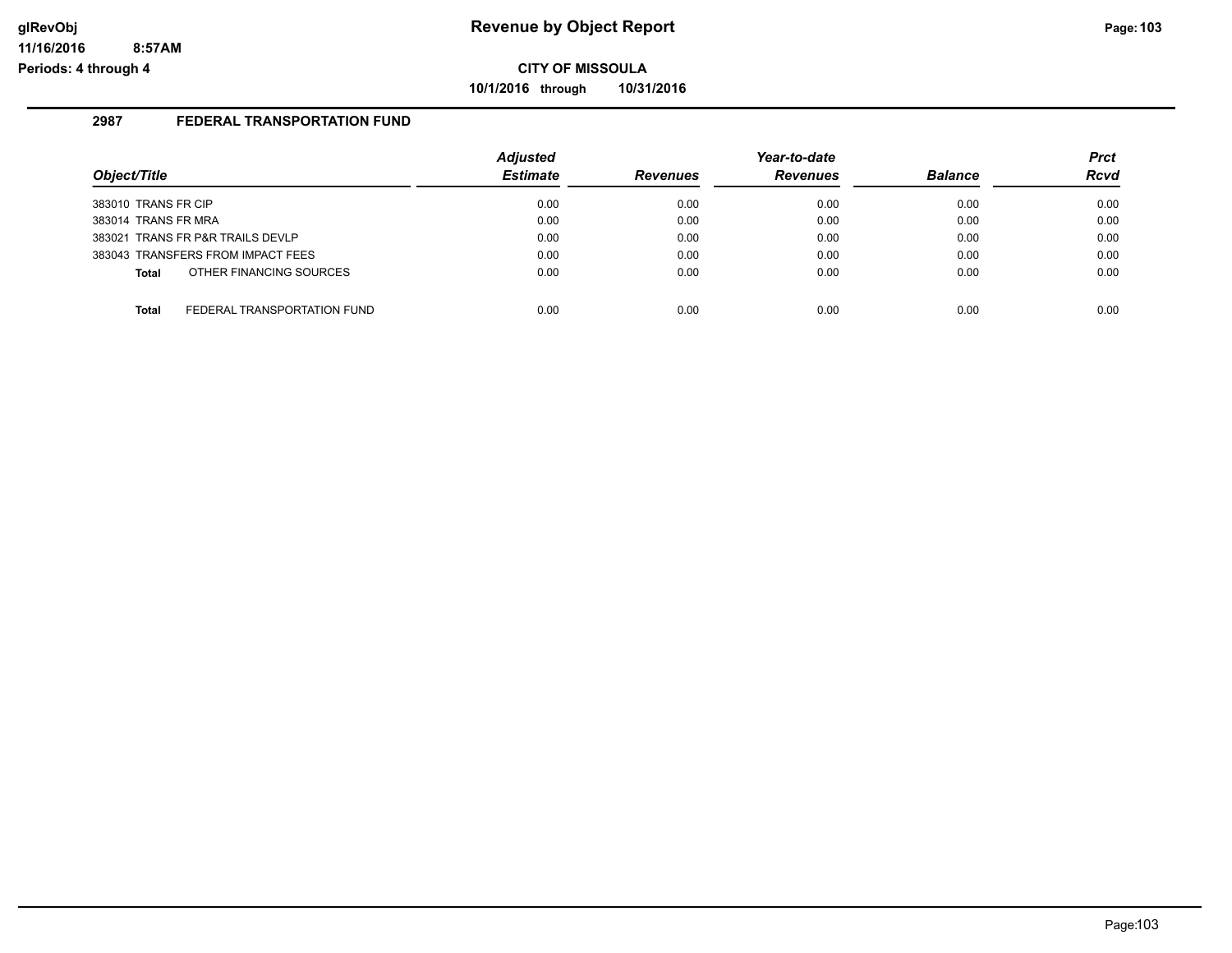**10/1/2016 through 10/31/2016**

**2988 GRANTS & DONATIONS FUND**

|                                                   | <b>Adjusted</b> |                 | Year-to-date    |                | <b>Prct</b> |
|---------------------------------------------------|-----------------|-----------------|-----------------|----------------|-------------|
| Object/Title                                      | <b>Estimate</b> | <b>Revenues</b> | <b>Revenues</b> | <b>Balance</b> | <b>Rcvd</b> |
| 330000 INTERGOVERNMENTAL REVENUES                 |                 |                 |                 |                |             |
| 331013 NORTHSIDE PED BRIDGE/ARRA-CDBG GRANT       | 0.00            | 0.00            | 0.00            | 0.00           | 0.00        |
| 331014 EECBG GRANT                                | 0.00            | 0.00            | 0.00            | 0.00           | 0.00        |
| 331022 EQUIPMENT GRANT                            | 0.00            | 0.00            | 0.00            | 0.00           | 0.00        |
| 331025 DV ACCOUNTABILITY PROJECT                  | 0.00            | 0.00            | 0.00            | 0.00           | 0.00        |
| 331026 FY09 POLICE ICAC FEDERAL GRANT             | 0.00            | 0.00            | 0.00            | 0.00           | 0.00        |
| 331028 DUI-COPS IN SHOPS                          | 0.00            | 0.00            | 0.00            | 0.00           | 0.00        |
| 331029 CHRP GRANT                                 | 0.00            | 0.00            | 0.00            | 0.00           | 0.00        |
| 331030 COMMUNITY RESOURCE OFFICER/MCPS            | 0.00            | 0.00            | 0.00            | 0.00           | 0.00        |
| 331090 EPA GRANT                                  | 0.00            | 0.00            | $-212,016.23$   | 212,016.23     | 0.00        |
| 331113 *** Title Not Found ***                    | 0.00            | 0.00            | 0.00            | 0.00           | 0.00        |
| 331178 DUI TASK FORCE GRANT                       | 0.00            | 0.00            | 0.00            | 0.00           | 0.00        |
| 331181 GRANTS/DONATIONS - FORT MISSOULA           | 0.00            | 0.00            | 0.00            | 0.00           | 0.00        |
| 334013 STATE GRANT - OT SEATBELT                  | 0.00            | 0.00            | 0.00            | 0.00           | 0.00        |
| 334014 *** Title Not Found ***                    | 0.00            | 0.00            | 0.00            | 0.00           | 0.00        |
| 334015 COPS TECHNOLOGY GRANT                      | 0.00            | 0.00            | 0.00            | 0.00           | 0.00        |
| 334016 BULLETPROOF VEST GRANT                     | 0.00            | 0.00            | 0.00            | 0.00           | 0.00        |
| 334018 STATE GRANT - CAPITAL                      | 0.00            | 0.00            | 0.00            | 0.00           | 0.00        |
| 334020 UNDERAGE DRINKING GRANT                    | 0.00            | 0.00            | 0.00            | 0.00           | 0.00        |
| 334025 COUNTY WEED                                | 0.00            | 0.00            | 0.00            | 0.00           | 0.00        |
| 334028 DEPT OF AG INTERN GRANT                    | 0.00            | 0.00            | 0.00            | 0.00           | 0.00        |
| 334076 BIG SKY TRUST FUND GRANTS                  | 0.00            | 0.00            | 0.00            | 0.00           | 0.00        |
| 334121 DNRC-EPA AREA WIDE ASSESSMENT GRANT        | 0.00            | 0.00            | 0.00            | 0.00           | 0.00        |
| 336021 STATE CONTRIB - POLICE RETIREMENT          | 0.00            | 0.00            | 0.00            | 0.00           | 0.00        |
| 336023 STATE CONTRIB. - PERS                      | 0.00            | 0.00            | 0.00            | 0.00           | 0.00        |
| <b>INTERGOVERNMENTAL REVENUES</b><br><b>Total</b> | 0.00            | 0.00            | $-212,016.23$   | 212,016.23     | 0.00        |
| 340000 CHARGES FOR SERVICES                       |                 |                 |                 |                |             |
| 342000 ANTI-GRAFFITI PROJECT                      | 0.00            | 0.00            | 0.00            | 0.00           | 0.00        |
| 342013 SECURITY INVEST FEES                       | 0.00            | 0.00            | 0.00            | 0.00           | 0.00        |
| <b>CHARGES FOR SERVICES</b><br>Total              | 0.00            | 0.00            | 0.00            | 0.00           | 0.00        |
| 360000 MISCELLANEOUS REVENUES                     |                 |                 |                 |                |             |
| 360010 MISCELLANEOUS                              | 0.00            | 0.00            | 0.00            | 0.00           | 0.00        |
| 365000 DONATIONS                                  | 0.00            | 0.00            | 50.00           | $-50.00$       | 0.00        |
| 365015 GREEN BLOCK PILOT PROJECT                  | 0.00            | 0.00            | 0.00            | 0.00           | 0.00        |
| 365021 PARKS AND RECS GRANTS & CONTRIBUTIONS      | 0.00            | 0.00            | 0.00            | 0.00           | 0.00        |
| MISCELLANEOUS REVENUES<br><b>Total</b>            | 0.00            | 0.00            | 50.00           | $-50.00$       | 0.00        |
| 380000 OTHER FINANCING SOURCES                    |                 |                 |                 |                |             |
| 383002 TRANS FR GAS TAX                           | 0.00            | 0.00            | 0.00            | 0.00           | 0.00        |
|                                                   |                 |                 |                 |                |             |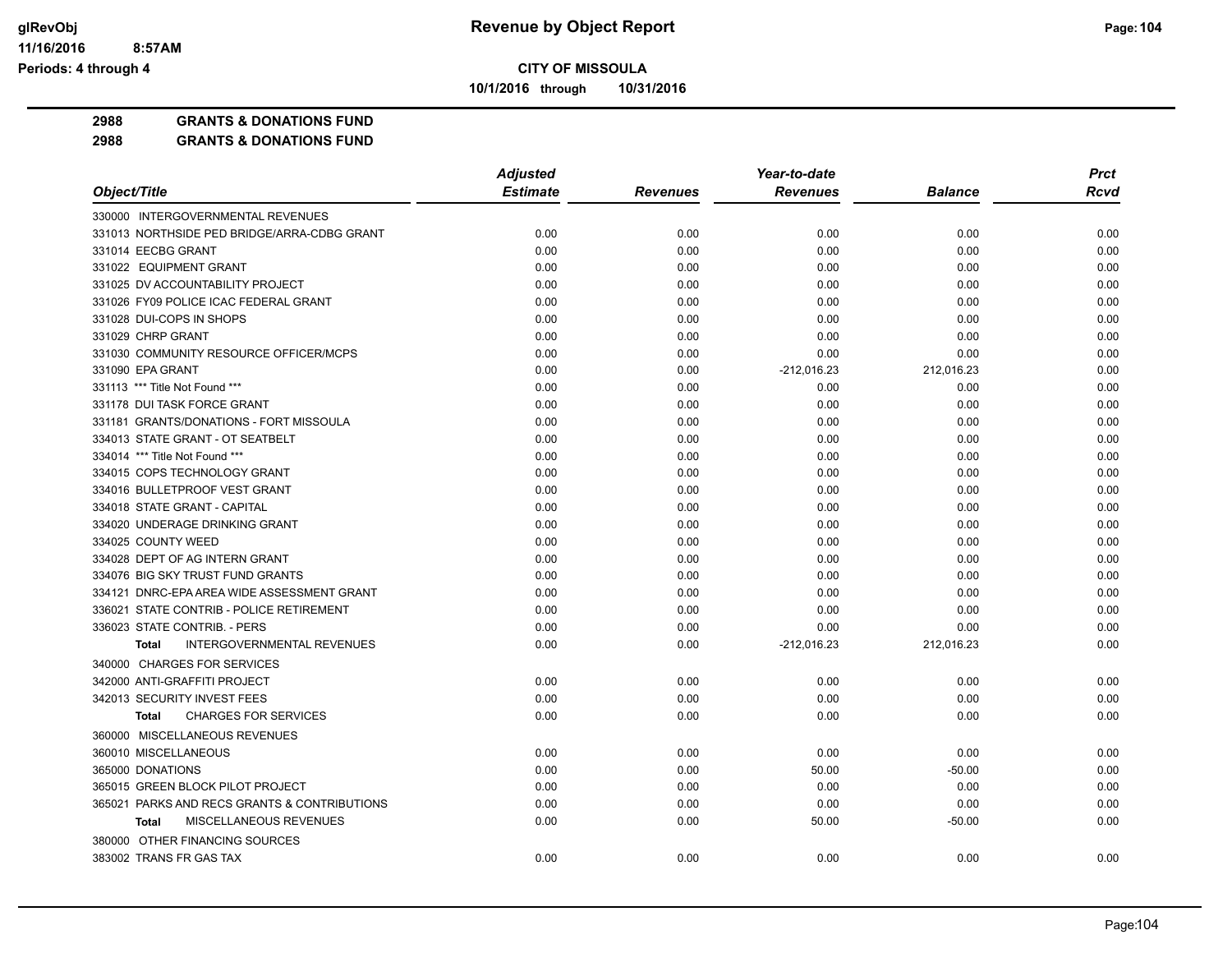**11/16/2016 8:57AM Periods: 4 through 4**

# **CITY OF MISSOULA**

**10/1/2016 through 10/31/2016**

# **2988 GRANTS & DONATIONS FUND**

|                                             | <b>Adjusted</b> |                 | Year-to-date    |                |      |
|---------------------------------------------|-----------------|-----------------|-----------------|----------------|------|
| Object/Title                                | <b>Estimate</b> | <b>Revenues</b> | <b>Revenues</b> | <b>Balance</b> | Rcvd |
| 383022 TRANS FR OPEN SPACE BOND             | 0.00            | 0.00            | 0.00            | 0.00           | 0.00 |
| 383042 TRANSFERS FROM OTHER FUNDS           | 0.00            | 0.00            | 0.00            | 0.00           | 0.00 |
| OTHER FINANCING SOURCES<br>Total            | 0.00            | 0.00            | 0.00            | 0.00           | 0.00 |
| <b>GRANTS &amp; DONATIONS FUND</b><br>Total | 0.00            | 0.00            | $-211.966.23$   | 211.966.23     | 0.00 |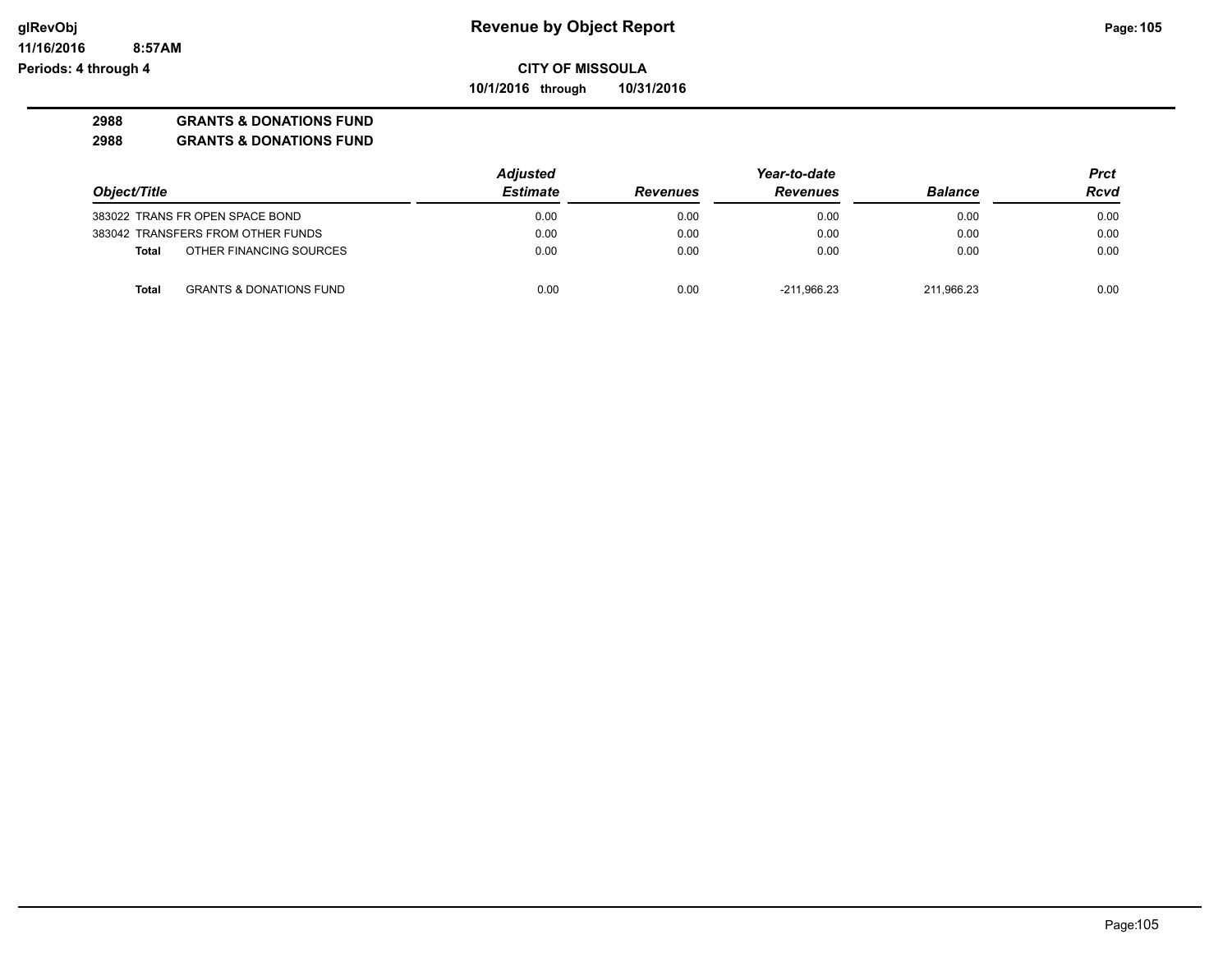**10/1/2016 through 10/31/2016**

| Object/Title                                 | <b>Adjusted</b> |                 | Year-to-date    | <b>Prct</b>    |             |
|----------------------------------------------|-----------------|-----------------|-----------------|----------------|-------------|
|                                              | <b>Estimate</b> | <b>Revenues</b> | <b>Revenues</b> | <b>Balance</b> | <b>Rcvd</b> |
| 330000 INTERGOVERNMENTAL REVENUES            |                 |                 |                 |                |             |
| 331013 NORTHSIDE PED BRIDGE/ARRA-CDBG GRANT  | 0.00            | 0.00            | 0.00            | 0.00           | 0.00        |
| 331014 EECBG GRANT                           | 0.00            | 0.00            | 0.00            | 0.00           | 0.00        |
| 331022 EQUIPMENT GRANT                       | 0.00            | 0.00            | 0.00            | 0.00           | 0.00        |
| 331025 DV ACCOUNTABILITY PROJECT             | 0.00            | 0.00            | 0.00            | 0.00           | 0.00        |
| 331026 FY09 POLICE ICAC FEDERAL GRANT        | 0.00            | 0.00            | 0.00            | 0.00           | 0.00        |
| 331028 DUI-COPS IN SHOPS                     | 0.00            | 0.00            | 0.00            | 0.00           | 0.00        |
| 331029 CHRP GRANT                            | 0.00            | 0.00            | 0.00            | 0.00           | 0.00        |
| 331030 COMMUNITY RESOURCE OFFICER/MCPS       | 0.00            | 0.00            | 0.00            | 0.00           | 0.00        |
| 331090 EPA GRANT                             | 0.00            | 0.00            | $-212,016.23$   | 212,016.23     | 0.00        |
| 331113 *** Title Not Found ***               | 0.00            | 0.00            | 0.00            | 0.00           | 0.00        |
| 331178 DUI TASK FORCE GRANT                  | 0.00            | 0.00            | 0.00            | 0.00           | 0.00        |
| 331181 GRANTS/DONATIONS - FORT MISSOULA      | 0.00            | 0.00            | 0.00            | 0.00           | 0.00        |
| 334013 STATE GRANT - OT SEATBELT             | 0.00            | 0.00            | 0.00            | 0.00           | 0.00        |
| 334014 *** Title Not Found ***               | 0.00            | 0.00            | 0.00            | 0.00           | 0.00        |
| 334015 COPS TECHNOLOGY GRANT                 | 0.00            | 0.00            | 0.00            | 0.00           | 0.00        |
| 334016 BULLETPROOF VEST GRANT                | 0.00            | 0.00            | 0.00            | 0.00           | 0.00        |
| 334018 STATE GRANT - CAPITAL                 | 0.00            | 0.00            | 0.00            | 0.00           | 0.00        |
| 334020 UNDERAGE DRINKING GRANT               | 0.00            | 0.00            | 0.00            | 0.00           | 0.00        |
| 334025 COUNTY WEED                           | 0.00            | 0.00            | 0.00            | 0.00           | 0.00        |
| 334028 DEPT OF AG INTERN GRANT               | 0.00            | 0.00            | 0.00            | 0.00           | 0.00        |
| 334076 BIG SKY TRUST FUND GRANTS             | 0.00            | 0.00            | 0.00            | 0.00           | 0.00        |
| 334121 DNRC-EPA AREA WIDE ASSESSMENT GRANT   | 0.00            | 0.00            | 0.00            | 0.00           | 0.00        |
| 336021 STATE CONTRIB - POLICE RETIREMENT     | 0.00            | 0.00            | 0.00            | 0.00           | 0.00        |
| 336023 STATE CONTRIB. - PERS                 | 0.00            | 0.00            | 0.00            | 0.00           | 0.00        |
| INTERGOVERNMENTAL REVENUES<br><b>Total</b>   | 0.00            | 0.00            | $-212,016.23$   | 212,016.23     | 0.00        |
| 340000 CHARGES FOR SERVICES                  |                 |                 |                 |                |             |
| 342000 ANTI-GRAFFITI PROJECT                 | 0.00            | 0.00            | 0.00            | 0.00           | 0.00        |
| 342013 SECURITY INVEST FEES                  | 0.00            | 0.00            | 0.00            | 0.00           | 0.00        |
| <b>CHARGES FOR SERVICES</b><br><b>Total</b>  | 0.00            | 0.00            | 0.00            | 0.00           | 0.00        |
| 360000 MISCELLANEOUS REVENUES                |                 |                 |                 |                |             |
| 360010 MISCELLANEOUS                         | 0.00            | 0.00            | 0.00            | 0.00           | 0.00        |
| 365000 DONATIONS                             | 0.00            | 0.00            | 50.00           | $-50.00$       | 0.00        |
| 365015 GREEN BLOCK PILOT PROJECT             | 0.00            | 0.00            | 0.00            | 0.00           | 0.00        |
| 365021 PARKS AND RECS GRANTS & CONTRIBUTIONS | 0.00            | 0.00            | 0.00            | 0.00           | 0.00        |
| MISCELLANEOUS REVENUES<br><b>Total</b>       | 0.00            | 0.00            | 50.00           | $-50.00$       | 0.00        |
| 380000 OTHER FINANCING SOURCES               |                 |                 |                 |                |             |
| 383002 TRANS FR GAS TAX                      | 0.00            | 0.00            | 0.00            | 0.00           | 0.00        |
| 383022 TRANS FR OPEN SPACE BOND              |                 | 0.00            | 0.00            | 0.00           | 0.00        |
|                                              | 0.00            |                 |                 |                |             |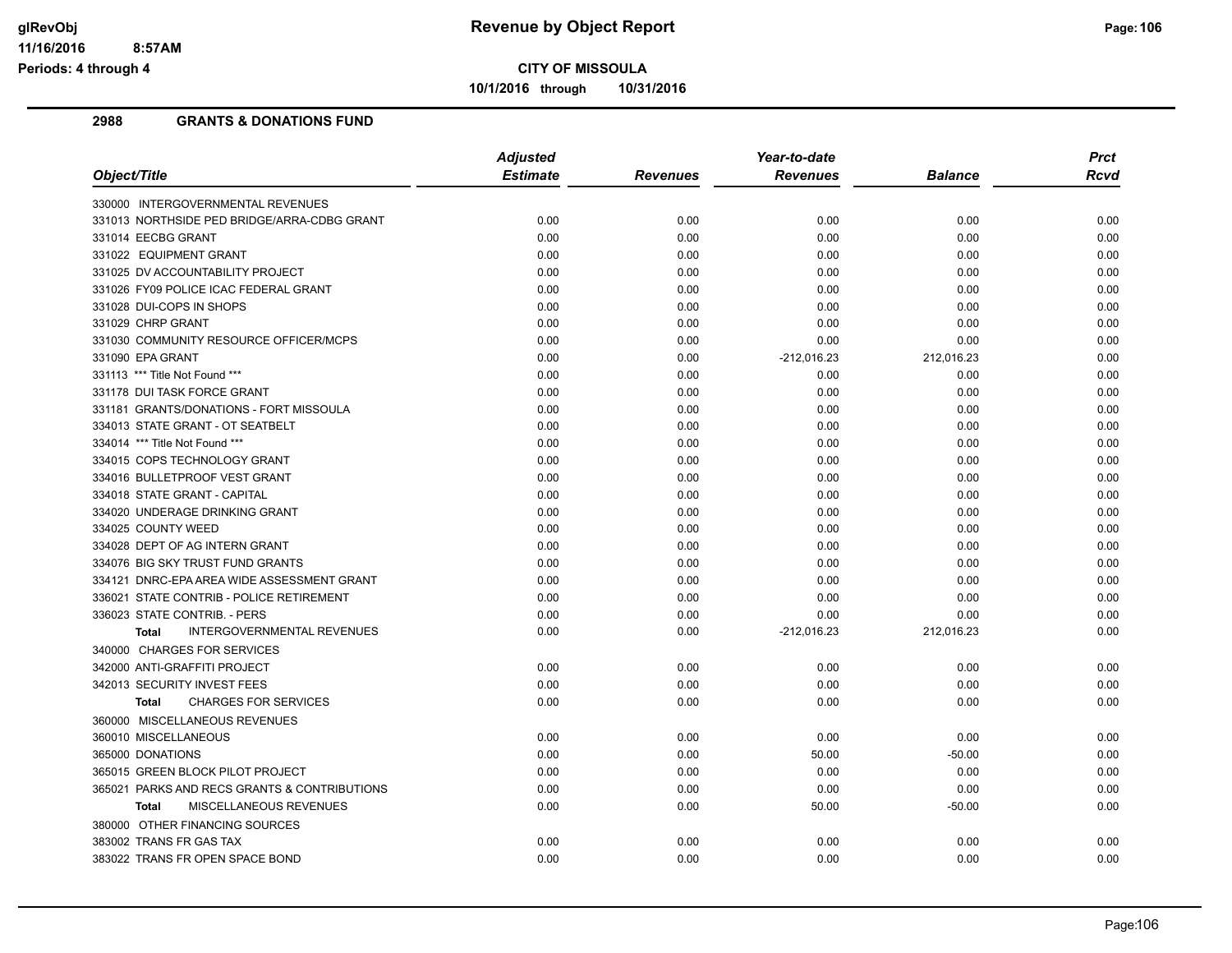**10/1/2016 through 10/31/2016**

|                                                    | <b>Adjusted</b> |                 |                 | <b>Prct</b>    |             |
|----------------------------------------------------|-----------------|-----------------|-----------------|----------------|-------------|
| Object/Title                                       | <b>Estimate</b> | <b>Revenues</b> | <b>Revenues</b> | <b>Balance</b> | <b>Rcvd</b> |
| 383042 TRANSFERS FROM OTHER FUNDS                  | 0.00            | 0.00            | 0.00            | 0.00           | 0.00        |
| OTHER FINANCING SOURCES<br><b>Total</b>            | 0.00            | 0.00            | 0.00            | 0.00           | 0.00        |
| <b>GRANTS &amp; DONATIONS FUND</b><br><b>Total</b> | 0.00            | 0.00            | $-211,966.23$   | 211,966.23     | 0.00        |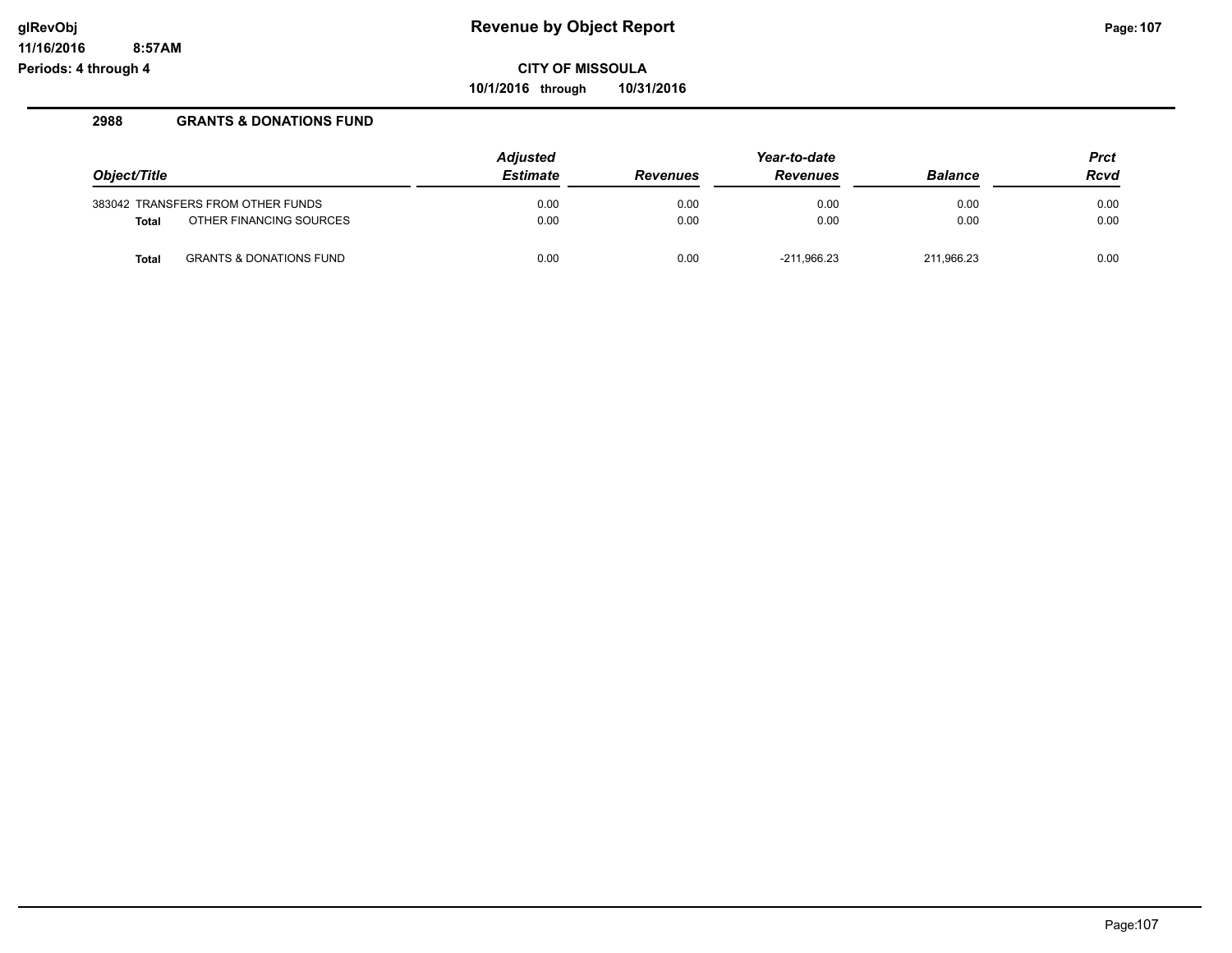**10/1/2016 through 10/31/2016**

# **2989 POLICE GRANTS & DONATIONS**

#### **2989 POLICE GRANTS & DONATIONS**

|                                                   | <b>Adjusted</b> |                 | Year-to-date    |                | <b>Prct</b> |
|---------------------------------------------------|-----------------|-----------------|-----------------|----------------|-------------|
| Object/Title                                      | <b>Estimate</b> | <b>Revenues</b> | <b>Revenues</b> | <b>Balance</b> | <b>Rcvd</b> |
| INTERGOVERNMENTAL REVENUES<br>330000              |                 |                 |                 |                |             |
| 331022 EQUIPMENT GRANT                            | 0.00            | 0.00            | 0.00            | 0.00           | 0.00        |
| 331026 ICAC GRANT                                 | 0.00            | 0.00            | 0.00            | 0.00           | 0.00        |
| 331028 JAG VII                                    | 0.00            | 0.00            | 0.00            | 0.00           | 0.00        |
| 334013 STATE GRANT - OT SEATBELT                  | 0.00            | 16,583.86       | 16,583.86       | $-16,583.86$   | 0.00        |
| 334015 COPS TECHNOLOGY GRANT                      | 0.00            | 39,441.99       | 39,441.99       | $-39,441.99$   | 0.00        |
| 334016 BULLETPROOF VEST GRANT                     | 0.00            | 0.00            | 0.00            | 0.00           | 0.00        |
| 336021 STATE CONTRIB - POLICE RETIREMENT          | 0.00            | 0.00            | 0.00            | 0.00           | 0.00        |
| <b>INTERGOVERNMENTAL REVENUES</b><br><b>Total</b> | 0.00            | 56,025.85       | 56,025.85       | $-56,025.85$   | 0.00        |
| <b>CHARGES FOR SERVICES</b><br>340000             |                 |                 |                 |                |             |
| 342000 *** Title Not Found ***                    | 0.00            | 0.00            | 0.00            | 0.00           | 0.00        |
| <b>CHARGES FOR SERVICES</b><br><b>Total</b>       | 0.00            | 0.00            | 0.00            | 0.00           | 0.00        |
| <b>MISCELLANEOUS REVENUES</b><br>360000           |                 |                 |                 |                |             |
| 365000 DONATIONS                                  | 0.00            | 0.00            | 0.00            | 0.00           | 0.00        |
| MISCELLANEOUS REVENUES<br><b>Total</b>            | 0.00            | 0.00            | 0.00            | 0.00           | 0.00        |
| POLICE GRANTS & DONATIONS<br><b>Total</b>         | 0.00            | 56,025.85       | 56,025.85       | $-56,025.85$   | 0.00        |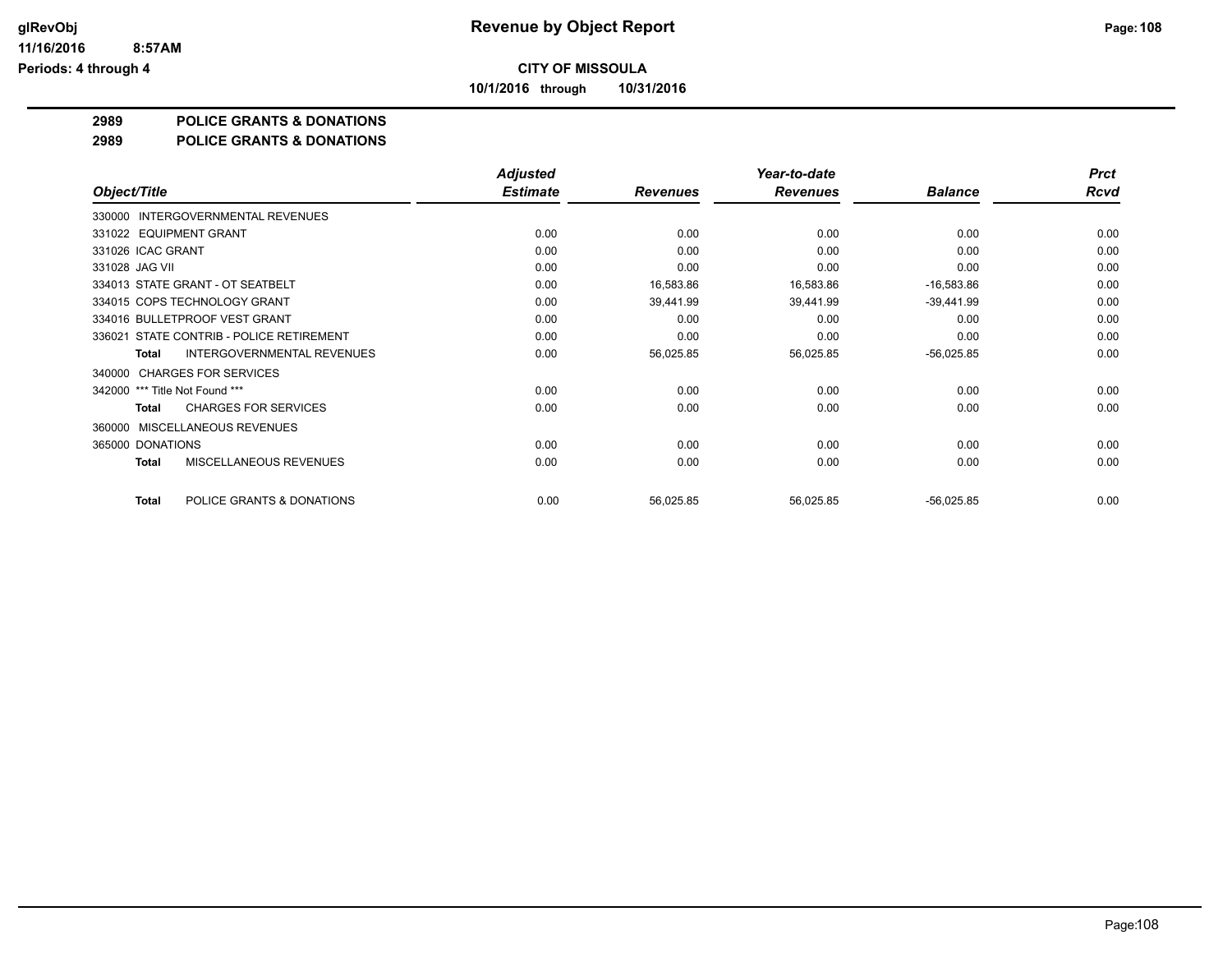**10/1/2016 through 10/31/2016**

# **2989 POLICE GRANTS & DONATIONS**

|                                               | <b>Adjusted</b> |                 | Year-to-date    |                | <b>Prct</b> |
|-----------------------------------------------|-----------------|-----------------|-----------------|----------------|-------------|
| Object/Title                                  | <b>Estimate</b> | <b>Revenues</b> | <b>Revenues</b> | <b>Balance</b> | <b>Rcvd</b> |
| 330000 INTERGOVERNMENTAL REVENUES             |                 |                 |                 |                |             |
| 331022 EQUIPMENT GRANT                        | 0.00            | 0.00            | 0.00            | 0.00           | 0.00        |
| 331026 ICAC GRANT                             | 0.00            | 0.00            | 0.00            | 0.00           | 0.00        |
| 331028 JAG VII                                | 0.00            | 0.00            | 0.00            | 0.00           | 0.00        |
| 334013 STATE GRANT - OT SEATBELT              | 0.00            | 16,583.86       | 16,583.86       | $-16,583.86$   | 0.00        |
| 334015 COPS TECHNOLOGY GRANT                  | 0.00            | 39,441.99       | 39,441.99       | $-39,441.99$   | 0.00        |
| 334016 BULLETPROOF VEST GRANT                 | 0.00            | 0.00            | 0.00            | 0.00           | 0.00        |
| 336021 STATE CONTRIB - POLICE RETIREMENT      | 0.00            | 0.00            | 0.00            | 0.00           | 0.00        |
| <b>INTERGOVERNMENTAL REVENUES</b><br>Total    | 0.00            | 56,025.85       | 56,025.85       | $-56,025.85$   | 0.00        |
| 340000 CHARGES FOR SERVICES                   |                 |                 |                 |                |             |
| 342000 *** Title Not Found ***                | 0.00            | 0.00            | 0.00            | 0.00           | 0.00        |
| <b>CHARGES FOR SERVICES</b><br>Total          | 0.00            | 0.00            | 0.00            | 0.00           | 0.00        |
| 360000 MISCELLANEOUS REVENUES                 |                 |                 |                 |                |             |
| 365000 DONATIONS                              | 0.00            | 0.00            | 0.00            | 0.00           | 0.00        |
| <b>MISCELLANEOUS REVENUES</b><br><b>Total</b> | 0.00            | 0.00            | 0.00            | 0.00           | 0.00        |
| POLICE GRANTS & DONATIONS<br><b>Total</b>     | 0.00            | 56,025.85       | 56,025.85       | $-56,025.85$   | 0.00        |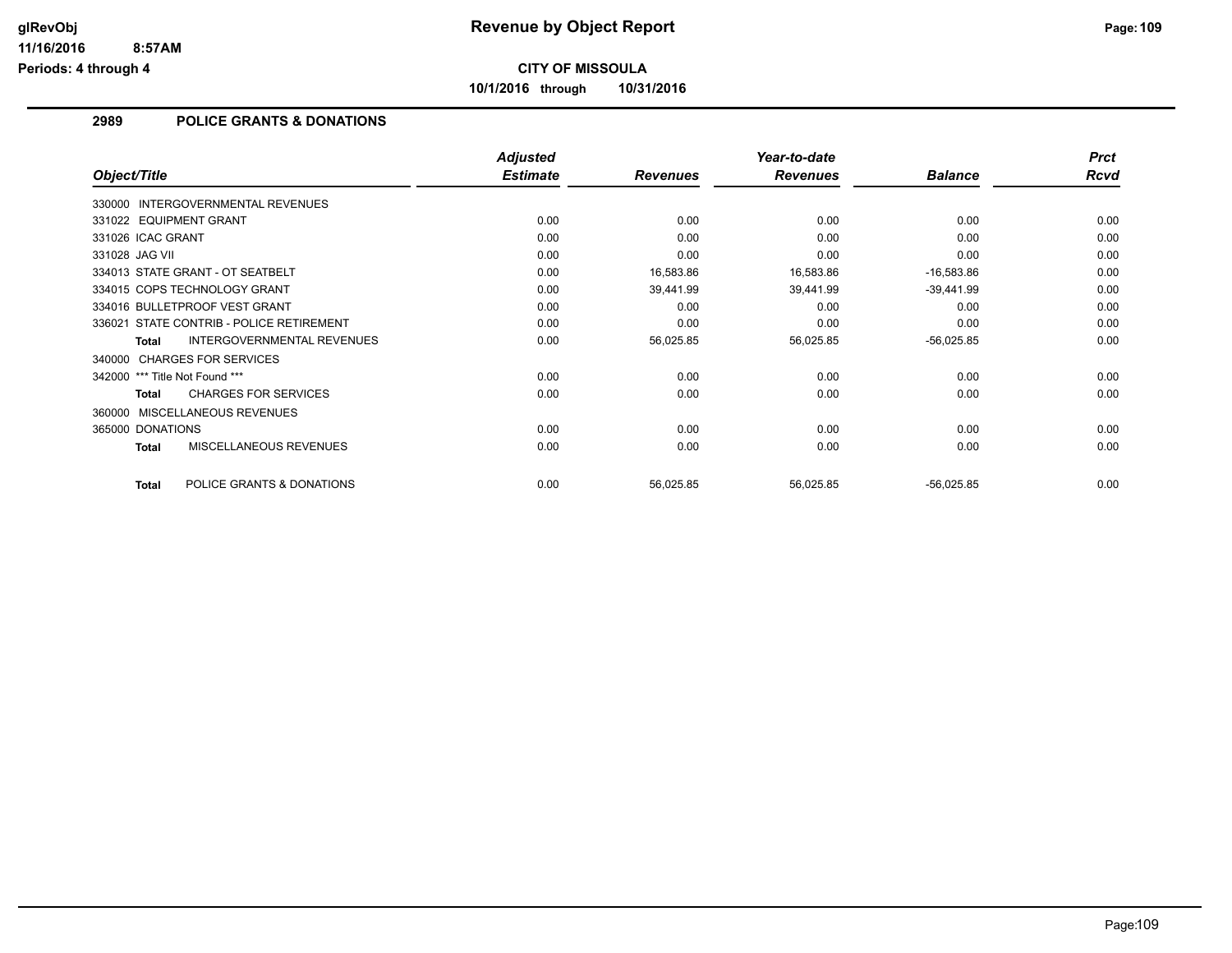**10/1/2016 through 10/31/2016**

**3000 SID REVOLVING FUND**

**3000 SID REVOLVING FUND**

|                                                     | <b>Adjusted</b> |                 | Year-to-date    |                | <b>Prct</b> |
|-----------------------------------------------------|-----------------|-----------------|-----------------|----------------|-------------|
| Object/Title                                        | <b>Estimate</b> | <b>Revenues</b> | <b>Revenues</b> | <b>Balance</b> | <b>Rcvd</b> |
| 360000 MISCELLANEOUS REVENUES                       |                 |                 |                 |                |             |
| 360000 MISCELLANEOUS REVENUES                       | 0.00            | 0.00            | 0.00            | 0.00           | 0.00        |
| 360010 MISCELLANEOUS                                | 0.00            | 0.00            | 0.00            | 0.00           | 0.00        |
| 362000 OTHER MISCELLANEOUS REVENUE                  | 0.00            | 0.00            | 0.00            | 0.00           | 0.00        |
| <b>MISCELLANEOUS REVENUES</b><br><b>Total</b>       | 0.00            | 0.00            | 0.00            | 0.00           | 0.00        |
| <b>INVESTMENTS &amp; ROYALTY EARNINGS</b><br>370000 |                 |                 |                 |                |             |
| 371010 INTEREST ON INVESTMENTS                      | 0.00            | 0.00            | 0.00            | 0.00           | 0.00        |
| 371020 GAIN/LOSS IN MARKET VALUE OF INVESTMENTS     | 0.00            | 0.00            | 0.00            | 0.00           | 0.00        |
| <b>INVESTMENTS &amp; ROYALTY EARNINGS</b><br>Total  | 0.00            | 0.00            | 0.00            | 0.00           | 0.00        |
| OTHER FINANCING SOURCES<br>380000                   |                 |                 |                 |                |             |
| 380000 OTHER FINANCING SOURCES                      | 0.00            | 0.00            | 0.00            | 0.00           | 0.00        |
| 381002 SRF LOAN                                     | 0.00            | 0.00            | 0.00            | 0.00           | 0.00        |
| 381009 TRANSFERS IN                                 | 0.00            | 0.00            | 0.00            | 0.00           | 0.00        |
| 381030 SID BONDS PROCEEDS                           | 0.00            | 0.00            | 0.00            | 0.00           | 0.00        |
| 383000 OPERATING TRANSFERS                          | 0.00            | 0.00            | 144,634.25      | $-144,634.25$  | 0.00        |
| 383039 FROM SID TRANSFERS                           | 0.00            | 0.00            | 0.00            | 0.00           | 0.00        |
| OTHER FINANCING SOURCES<br>Total                    | 0.00            | 0.00            | 144,634.25      | $-144,634.25$  | 0.00        |
| SID REVOLVING FUND<br><b>Total</b>                  | 0.00            | 0.00            | 144,634.25      | $-144,634.25$  | 0.00        |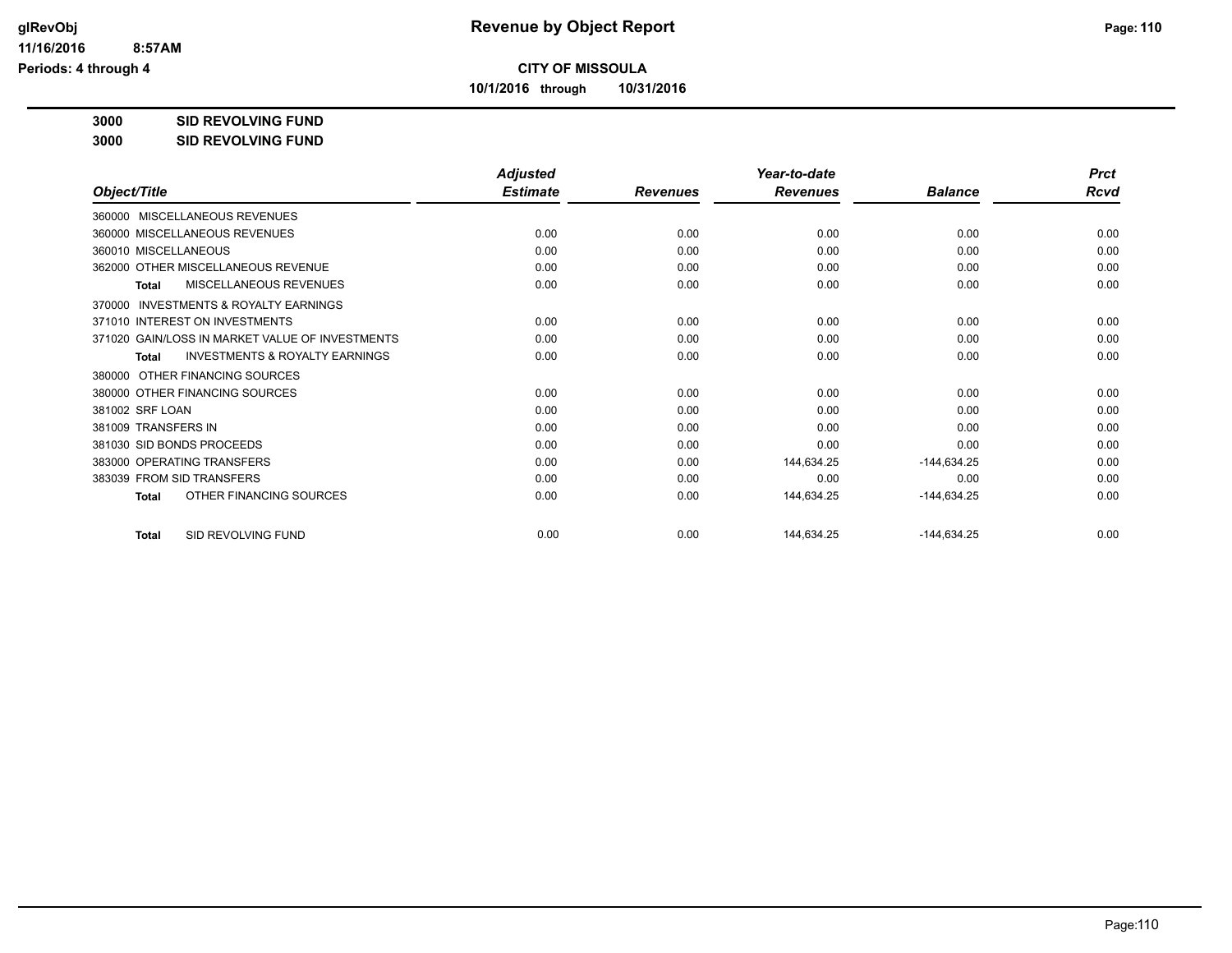**10/1/2016 through 10/31/2016**

### **3000 SID REVOLVING FUND**

|                                                     | <b>Adjusted</b> |                 | Year-to-date    | <b>Prct</b>    |      |
|-----------------------------------------------------|-----------------|-----------------|-----------------|----------------|------|
| Object/Title                                        | <b>Estimate</b> | <b>Revenues</b> | <b>Revenues</b> | <b>Balance</b> | Rcvd |
| 360000 MISCELLANEOUS REVENUES                       |                 |                 |                 |                |      |
| 360000 MISCELLANEOUS REVENUES                       | 0.00            | 0.00            | 0.00            | 0.00           | 0.00 |
| 360010 MISCELLANEOUS                                | 0.00            | 0.00            | 0.00            | 0.00           | 0.00 |
| 362000 OTHER MISCELLANEOUS REVENUE                  | 0.00            | 0.00            | 0.00            | 0.00           | 0.00 |
| MISCELLANEOUS REVENUES<br>Total                     | 0.00            | 0.00            | 0.00            | 0.00           | 0.00 |
| <b>INVESTMENTS &amp; ROYALTY EARNINGS</b><br>370000 |                 |                 |                 |                |      |
| 371010 INTEREST ON INVESTMENTS                      | 0.00            | 0.00            | 0.00            | 0.00           | 0.00 |
| 371020 GAIN/LOSS IN MARKET VALUE OF INVESTMENT      | 0.00            | 0.00            | 0.00            | 0.00           | 0.00 |
| <b>INVESTMENTS &amp; ROYALTY EARNINGS</b><br>Total  | 0.00            | 0.00            | 0.00            | 0.00           | 0.00 |
| 380000 OTHER FINANCING SOURCES                      |                 |                 |                 |                |      |
| 380000 OTHER FINANCING SOURCES                      | 0.00            | 0.00            | 0.00            | 0.00           | 0.00 |
| 381002 SRF LOAN                                     | 0.00            | 0.00            | 0.00            | 0.00           | 0.00 |
| 381009 TRANSFERS IN                                 | 0.00            | 0.00            | 0.00            | 0.00           | 0.00 |
| 381030 SID BONDS PROCEEDS                           | 0.00            | 0.00            | 0.00            | 0.00           | 0.00 |
| 383000 OPERATING TRANSFERS                          | 0.00            | 0.00            | 144,634.25      | $-144,634.25$  | 0.00 |
| 383039 FROM SID TRANSFERS                           | 0.00            | 0.00            | 0.00            | 0.00           | 0.00 |
| OTHER FINANCING SOURCES<br><b>Total</b>             | 0.00            | 0.00            | 144,634.25      | $-144,634.25$  | 0.00 |
| SID REVOLVING FUND<br><b>Total</b>                  | 0.00            | 0.00            | 144,634.25      | $-144,634.25$  | 0.00 |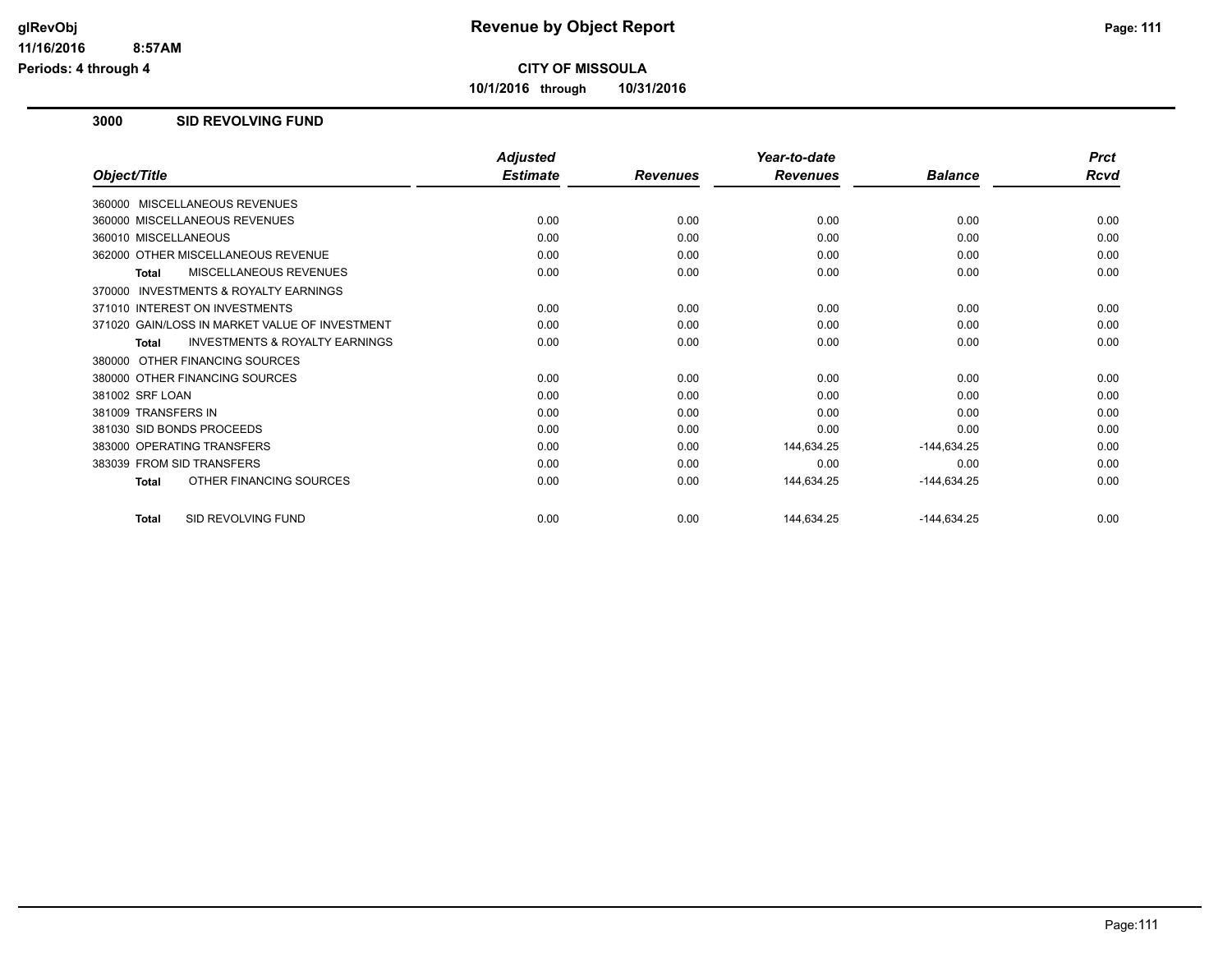**10/1/2016 through 10/31/2016**

# **3065 1998 PUBLIC SAFETY G O BONDS FUND**

**3065 1998 PUBLIC SAFETY G O BONDS FUND**

|                                                    | <b>Adjusted</b> |                 | Year-to-date    |                | <b>Prct</b> |
|----------------------------------------------------|-----------------|-----------------|-----------------|----------------|-------------|
| Object/Title                                       | <b>Estimate</b> | <b>Revenues</b> | <b>Revenues</b> | <b>Balance</b> | <b>Rcvd</b> |
| 310000 TAXES/ASSESSMENTS                           |                 |                 |                 |                |             |
| 310000 TAXES/ASSESSMENTS                           | 0.00            | 0.00            | 0.00            | 0.00           | 0.00        |
| 311000 GENERAL PROPERTY TAXES                      | 0.00            | 0.00            | 0.00            | 0.00           | 0.00        |
| 311001 CURRENT TAXES                               | 0.00            | 0.00            | 0.00            | 0.00           | 0.00        |
| 311030 MOTOR VEHICLE TAXES                         | 0.00            | 0.00            | 0.00            | 0.00           | 0.00        |
| 312000 PENALTIES & INTEREST - DELINQUENT TAXES     | 0.00            | 0.00            | 0.00            | 0.00           | 0.00        |
| 312001 PENALTIES & INTEREST                        | 0.00            | 0.00            | 0.00            | 0.00           | 0.00        |
| 314000 PROP TAX - OTHER THAN ASSESSED VAL          | 0.00            | 0.00            | 0.00            | 0.00           | 0.00        |
| 314001 LIGHT VEHICLE TAX                           | 0.00            | 0.00            | 0.00            | 0.00           | 0.00        |
| TAXES/ASSESSMENTS<br>Total                         | 0.00            | 0.00            | 0.00            | 0.00           | 0.00        |
| 330000 INTERGOVERNMENTAL REVENUES                  |                 |                 |                 |                |             |
| 334056 BANK CORP. LIC. TAX - (PREVIOUS YEARS)      | 0.00            | 0.00            | 0.00            | 0.00           | 0.00        |
| 335210 PERSONAL PROPERTY TAX REIMBURSEMENT         | 0.00            | 0.00            | 0.00            | 0.00           | 0.00        |
| 335230 HB 124 REVENUE                              | 0.00            | 0.00            | 0.00            | 0.00           | 0.00        |
| 335250 STATE REIMB - SB #184                       | 0.00            | 0.00            | 0.00            | 0.00           | 0.00        |
| <b>INTERGOVERNMENTAL REVENUES</b><br><b>Total</b>  | 0.00            | 0.00            | 0.00            | 0.00           | 0.00        |
| 360000 MISCELLANEOUS REVENUES                      |                 |                 |                 |                |             |
| 360010 MISCELLANEOUS                               | 0.00            | 0.00            | 0.00            | 0.00           | 0.00        |
| <b>MISCELLANEOUS REVENUES</b><br>Total             | 0.00            | 0.00            | 0.00            | 0.00           | 0.00        |
| 370000 INVESTMENTS & ROYALTY EARNINGS              |                 |                 |                 |                |             |
| 371010 INTEREST ON INVESTMENTS                     | 0.00            | 0.00            | 0.00            | 0.00           | 0.00        |
| 371020 GAIN/LOSS IN MARKET VALUE OF INVESTMENTS    | 0.00            | 0.00            | 0.00            | 0.00           | 0.00        |
| <b>INVESTMENTS &amp; ROYALTY EARNINGS</b><br>Total | 0.00            | 0.00            | 0.00            | 0.00           | 0.00        |
| 380000 OTHER FINANCING SOURCES                     |                 |                 |                 |                |             |
| 381010 BOND PROCEEDS                               | 0.00            | 0.00            | 0.00            | 0.00           | 0.00        |
| 383042 TRANSFERS FROM OTHER FUNDS                  | 0.00            | 0.00            | 0.00            | 0.00           | 0.00        |
| OTHER FINANCING SOURCES<br><b>Total</b>            | 0.00            | 0.00            | 0.00            | 0.00           | 0.00        |
| 1998 PUBLIC SAFETY G O BONDS FUND<br>Total         | 0.00            | 0.00            | 0.00            | 0.00           | 0.00        |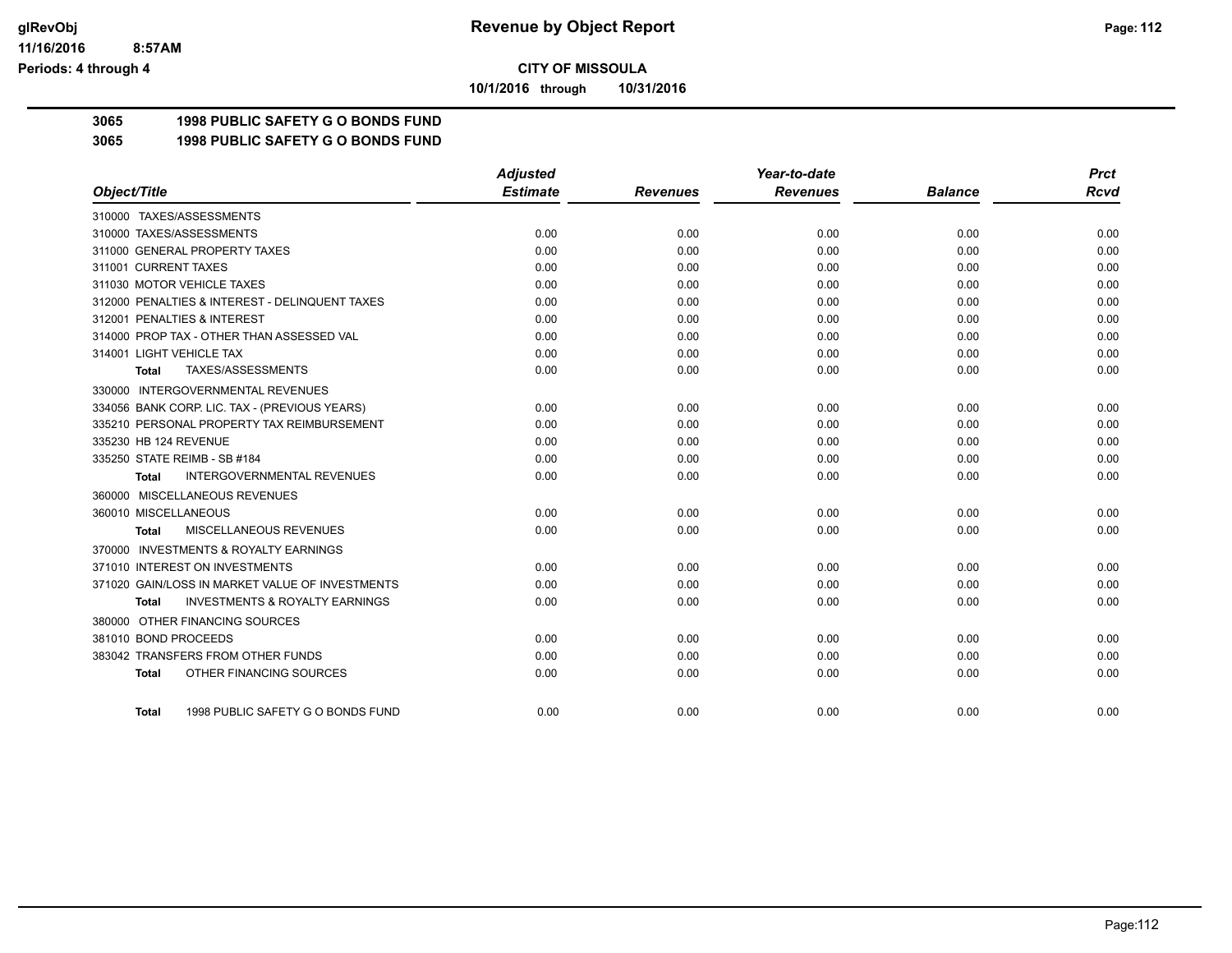**10/1/2016 through 10/31/2016**

# **3065 1998 PUBLIC SAFETY G O BONDS FUND**

|                                                    | <b>Adjusted</b> |                 | Year-to-date    |                | <b>Prct</b> |
|----------------------------------------------------|-----------------|-----------------|-----------------|----------------|-------------|
| Object/Title                                       | <b>Estimate</b> | <b>Revenues</b> | <b>Revenues</b> | <b>Balance</b> | <b>Rcvd</b> |
| 310000 TAXES/ASSESSMENTS                           |                 |                 |                 |                |             |
| 310000 TAXES/ASSESSMENTS                           | 0.00            | 0.00            | 0.00            | 0.00           | 0.00        |
| 311000 GENERAL PROPERTY TAXES                      | 0.00            | 0.00            | 0.00            | 0.00           | 0.00        |
| 311001 CURRENT TAXES                               | 0.00            | 0.00            | 0.00            | 0.00           | 0.00        |
| 311030 MOTOR VEHICLE TAXES                         | 0.00            | 0.00            | 0.00            | 0.00           | 0.00        |
| 312000 PENALTIES & INTEREST - DELINQUENT TAXES     | 0.00            | 0.00            | 0.00            | 0.00           | 0.00        |
| 312001 PENALTIES & INTEREST                        | 0.00            | 0.00            | 0.00            | 0.00           | 0.00        |
| 314000 PROP TAX - OTHER THAN ASSESSED VAL          | 0.00            | 0.00            | 0.00            | 0.00           | 0.00        |
| 314001 LIGHT VEHICLE TAX                           | 0.00            | 0.00            | 0.00            | 0.00           | 0.00        |
| TAXES/ASSESSMENTS<br><b>Total</b>                  | 0.00            | 0.00            | 0.00            | 0.00           | 0.00        |
| 330000 INTERGOVERNMENTAL REVENUES                  |                 |                 |                 |                |             |
| 334056 BANK CORP. LIC. TAX - (PREVIOUS YEARS)      | 0.00            | 0.00            | 0.00            | 0.00           | 0.00        |
| 335210 PERSONAL PROPERTY TAX REIMBURSEMENT         | 0.00            | 0.00            | 0.00            | 0.00           | 0.00        |
| 335230 HB 124 REVENUE                              | 0.00            | 0.00            | 0.00            | 0.00           | 0.00        |
| 335250 STATE REIMB - SB #184                       | 0.00            | 0.00            | 0.00            | 0.00           | 0.00        |
| <b>INTERGOVERNMENTAL REVENUES</b><br><b>Total</b>  | 0.00            | 0.00            | 0.00            | 0.00           | 0.00        |
| 360000 MISCELLANEOUS REVENUES                      |                 |                 |                 |                |             |
| 360010 MISCELLANEOUS                               | 0.00            | 0.00            | 0.00            | 0.00           | 0.00        |
| MISCELLANEOUS REVENUES<br><b>Total</b>             | 0.00            | 0.00            | 0.00            | 0.00           | 0.00        |
| 370000 INVESTMENTS & ROYALTY EARNINGS              |                 |                 |                 |                |             |
| 371010 INTEREST ON INVESTMENTS                     | 0.00            | 0.00            | 0.00            | 0.00           | 0.00        |
| 371020 GAIN/LOSS IN MARKET VALUE OF INVESTMENT     | 0.00            | 0.00            | 0.00            | 0.00           | 0.00        |
| <b>INVESTMENTS &amp; ROYALTY EARNINGS</b><br>Total | 0.00            | 0.00            | 0.00            | 0.00           | 0.00        |
| 380000 OTHER FINANCING SOURCES                     |                 |                 |                 |                |             |
| 381010 BOND PROCEEDS                               | 0.00            | 0.00            | 0.00            | 0.00           | 0.00        |
| 383042 TRANSFERS FROM OTHER FUNDS                  | 0.00            | 0.00            | 0.00            | 0.00           | 0.00        |
| OTHER FINANCING SOURCES<br><b>Total</b>            | 0.00            | 0.00            | 0.00            | 0.00           | 0.00        |
| 1998 PUBLIC SAFETY G O BONDS FUND<br><b>Total</b>  | 0.00            | 0.00            | 0.00            | 0.00           | 0.00        |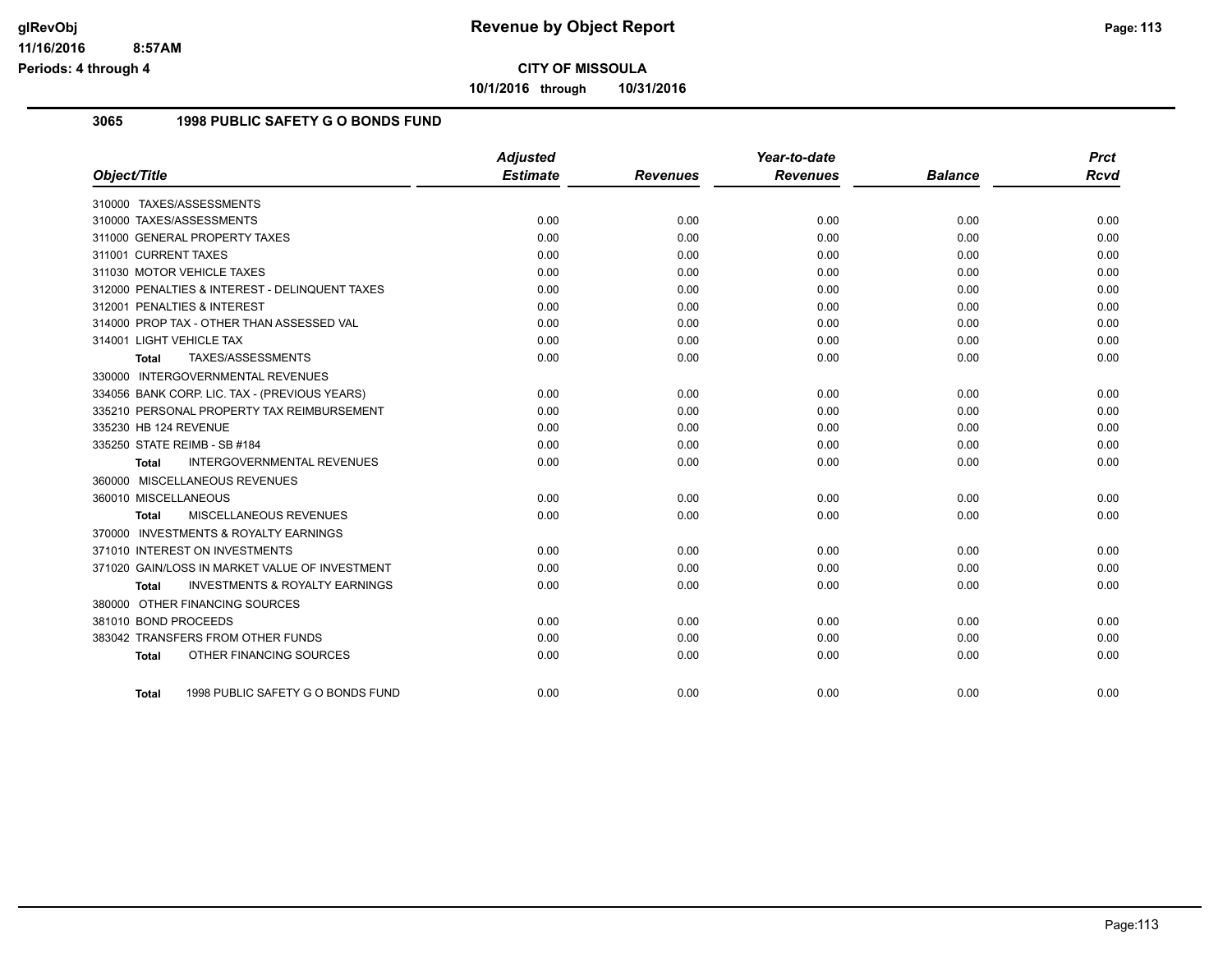**10/1/2016 through 10/31/2016**

**3070 1996 OPEN SPACE GO BONDS**

**3070 1996 OPEN SPACE GO BONDS**

|                                                           | <b>Adjusted</b> |                 | Year-to-date    |                | <b>Prct</b> |
|-----------------------------------------------------------|-----------------|-----------------|-----------------|----------------|-------------|
| Object/Title                                              | <b>Estimate</b> | <b>Revenues</b> | <b>Revenues</b> | <b>Balance</b> | <b>Rcvd</b> |
| 310000 TAXES/ASSESSMENTS                                  |                 |                 |                 |                |             |
| 310000 TAXES/ASSESSMENTS                                  | 0.00            | 0.00            | 0.00            | 0.00           | 0.00        |
| 311000 GENERAL PROPERTY TAXES                             | 0.00            | 0.00            | 0.00            | 0.00           | 0.00        |
| 311030 MOTOR VEHICLE TAXES                                | 0.00            | 0.00            | 0.00            | 0.00           | 0.00        |
| 312000 PENALTIES & INTEREST - DELINQUENT TAXES            | 0.00            | 0.00            | 0.00            | 0.00           | 0.00        |
| 312001 PENALTIES & INTEREST                               | 0.00            | 0.00            | 0.00            | 0.00           | 0.00        |
| 314000 PROP TAX - OTHER THAN ASSESSED VAL                 | 0.00            | 0.00            | 0.00            | 0.00           | 0.00        |
| 314001 LIGHT VEHICLE TAX                                  | 0.00            | 0.00            | 0.00            | 0.00           | 0.00        |
| <b>TAXES/ASSESSMENTS</b><br><b>Total</b>                  | 0.00            | 0.00            | 0.00            | 0.00           | 0.00        |
| <b>INTERGOVERNMENTAL REVENUES</b><br>330000               |                 |                 |                 |                |             |
| 334056 BANK CORP. LIC. TAX - (PREVIOUS YEARS)             | 0.00            | 0.00            | 0.00            | 0.00           | 0.00        |
| 335210 PERSONAL PROPERTY TAX REIMBURSEMENT                | 0.00            | 0.00            | 0.00            | 0.00           | 0.00        |
| 335250 STATE REIMB - SB #184                              | 0.00            | 0.00            | 0.00            | 0.00           | 0.00        |
| <b>INTERGOVERNMENTAL REVENUES</b><br><b>Total</b>         | 0.00            | 0.00            | 0.00            | 0.00           | 0.00        |
| <b>INVESTMENTS &amp; ROYALTY EARNINGS</b><br>370000       |                 |                 |                 |                |             |
| 371010 INTEREST ON INVESTMENTS                            | 0.00            | 0.00            | 0.00            | 0.00           | 0.00        |
| 371020 GAIN/LOSS IN MARKET VALUE OF INVESTMENTS           | 0.00            | 0.00            | 0.00            | 0.00           | 0.00        |
| <b>INVESTMENTS &amp; ROYALTY EARNINGS</b><br><b>Total</b> | 0.00            | 0.00            | 0.00            | 0.00           | 0.00        |
| OTHER FINANCING SOURCES<br>380000                         |                 |                 |                 |                |             |
| 381010 BOND PROCEEDS                                      | 0.00            | 0.00            | 0.00            | 0.00           | 0.00        |
| OTHER FINANCING SOURCES<br><b>Total</b>                   | 0.00            | 0.00            | 0.00            | 0.00           | 0.00        |
|                                                           |                 |                 |                 |                |             |
| 1996 OPEN SPACE GO BONDS<br><b>Total</b>                  | 0.00            | 0.00            | 0.00            | 0.00           | 0.00        |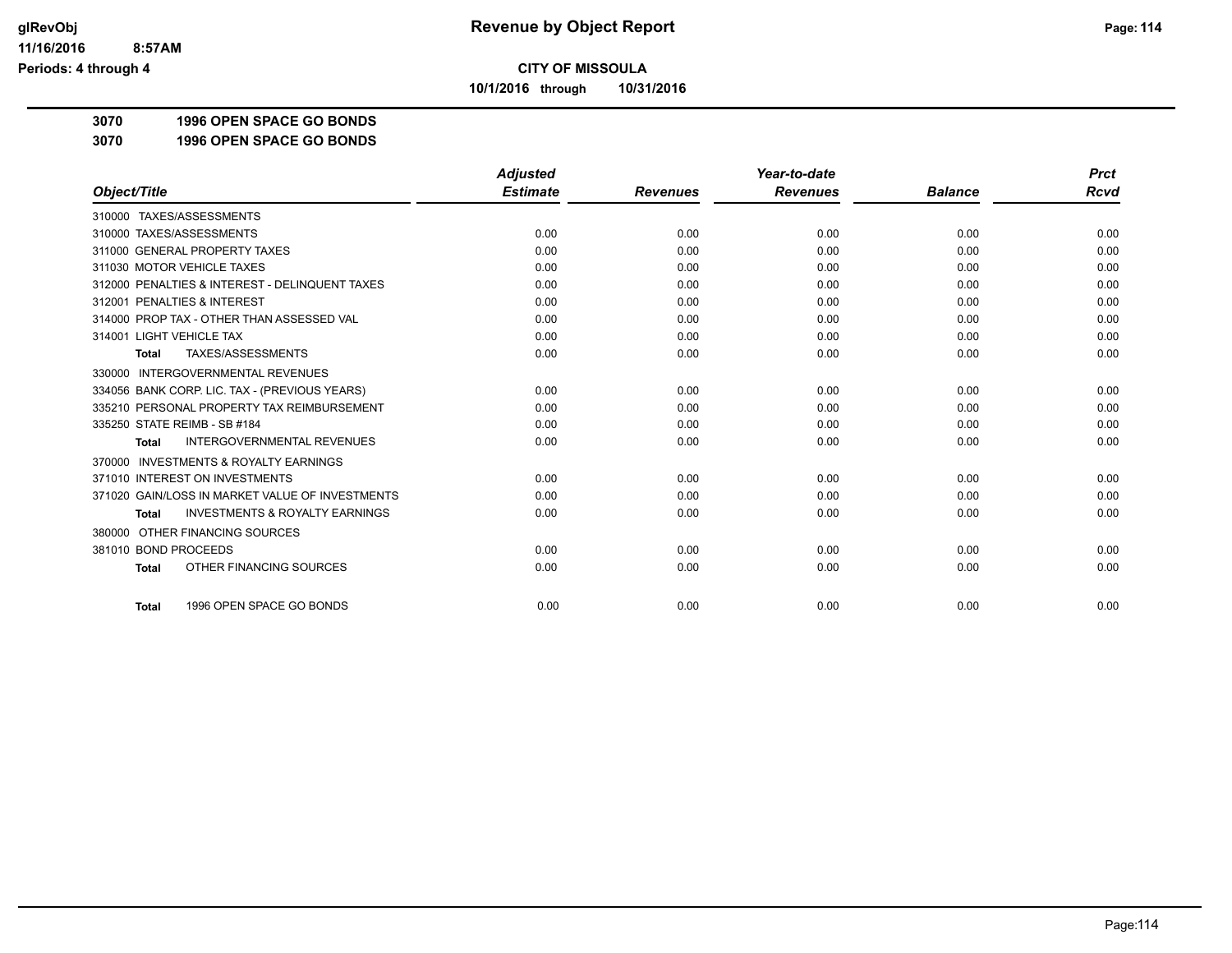**10/1/2016 through 10/31/2016**

# **3070 1996 OPEN SPACE GO BONDS**

|                                                           | <b>Adjusted</b> |                 | Year-to-date    |                | <b>Prct</b> |
|-----------------------------------------------------------|-----------------|-----------------|-----------------|----------------|-------------|
| Object/Title                                              | <b>Estimate</b> | <b>Revenues</b> | <b>Revenues</b> | <b>Balance</b> | Rcvd        |
| 310000 TAXES/ASSESSMENTS                                  |                 |                 |                 |                |             |
| 310000 TAXES/ASSESSMENTS                                  | 0.00            | 0.00            | 0.00            | 0.00           | 0.00        |
| 311000 GENERAL PROPERTY TAXES                             | 0.00            | 0.00            | 0.00            | 0.00           | 0.00        |
| 311030 MOTOR VEHICLE TAXES                                | 0.00            | 0.00            | 0.00            | 0.00           | 0.00        |
| 312000 PENALTIES & INTEREST - DELINQUENT TAXES            | 0.00            | 0.00            | 0.00            | 0.00           | 0.00        |
| 312001 PENALTIES & INTEREST                               | 0.00            | 0.00            | 0.00            | 0.00           | 0.00        |
| 314000 PROP TAX - OTHER THAN ASSESSED VAL                 | 0.00            | 0.00            | 0.00            | 0.00           | 0.00        |
| 314001 LIGHT VEHICLE TAX                                  | 0.00            | 0.00            | 0.00            | 0.00           | 0.00        |
| TAXES/ASSESSMENTS<br><b>Total</b>                         | 0.00            | 0.00            | 0.00            | 0.00           | 0.00        |
| 330000 INTERGOVERNMENTAL REVENUES                         |                 |                 |                 |                |             |
| 334056 BANK CORP. LIC. TAX - (PREVIOUS YEARS)             | 0.00            | 0.00            | 0.00            | 0.00           | 0.00        |
| 335210 PERSONAL PROPERTY TAX REIMBURSEMENT                | 0.00            | 0.00            | 0.00            | 0.00           | 0.00        |
| 335250 STATE REIMB - SB #184                              | 0.00            | 0.00            | 0.00            | 0.00           | 0.00        |
| INTERGOVERNMENTAL REVENUES<br><b>Total</b>                | 0.00            | 0.00            | 0.00            | 0.00           | 0.00        |
| <b>INVESTMENTS &amp; ROYALTY EARNINGS</b><br>370000       |                 |                 |                 |                |             |
| 371010 INTEREST ON INVESTMENTS                            | 0.00            | 0.00            | 0.00            | 0.00           | 0.00        |
| 371020 GAIN/LOSS IN MARKET VALUE OF INVESTMENT            | 0.00            | 0.00            | 0.00            | 0.00           | 0.00        |
| <b>INVESTMENTS &amp; ROYALTY EARNINGS</b><br><b>Total</b> | 0.00            | 0.00            | 0.00            | 0.00           | 0.00        |
| 380000 OTHER FINANCING SOURCES                            |                 |                 |                 |                |             |
| 381010 BOND PROCEEDS                                      | 0.00            | 0.00            | 0.00            | 0.00           | 0.00        |
| OTHER FINANCING SOURCES<br><b>Total</b>                   | 0.00            | 0.00            | 0.00            | 0.00           | 0.00        |
| 1996 OPEN SPACE GO BONDS<br><b>Total</b>                  | 0.00            | 0.00            | 0.00            | 0.00           | 0.00        |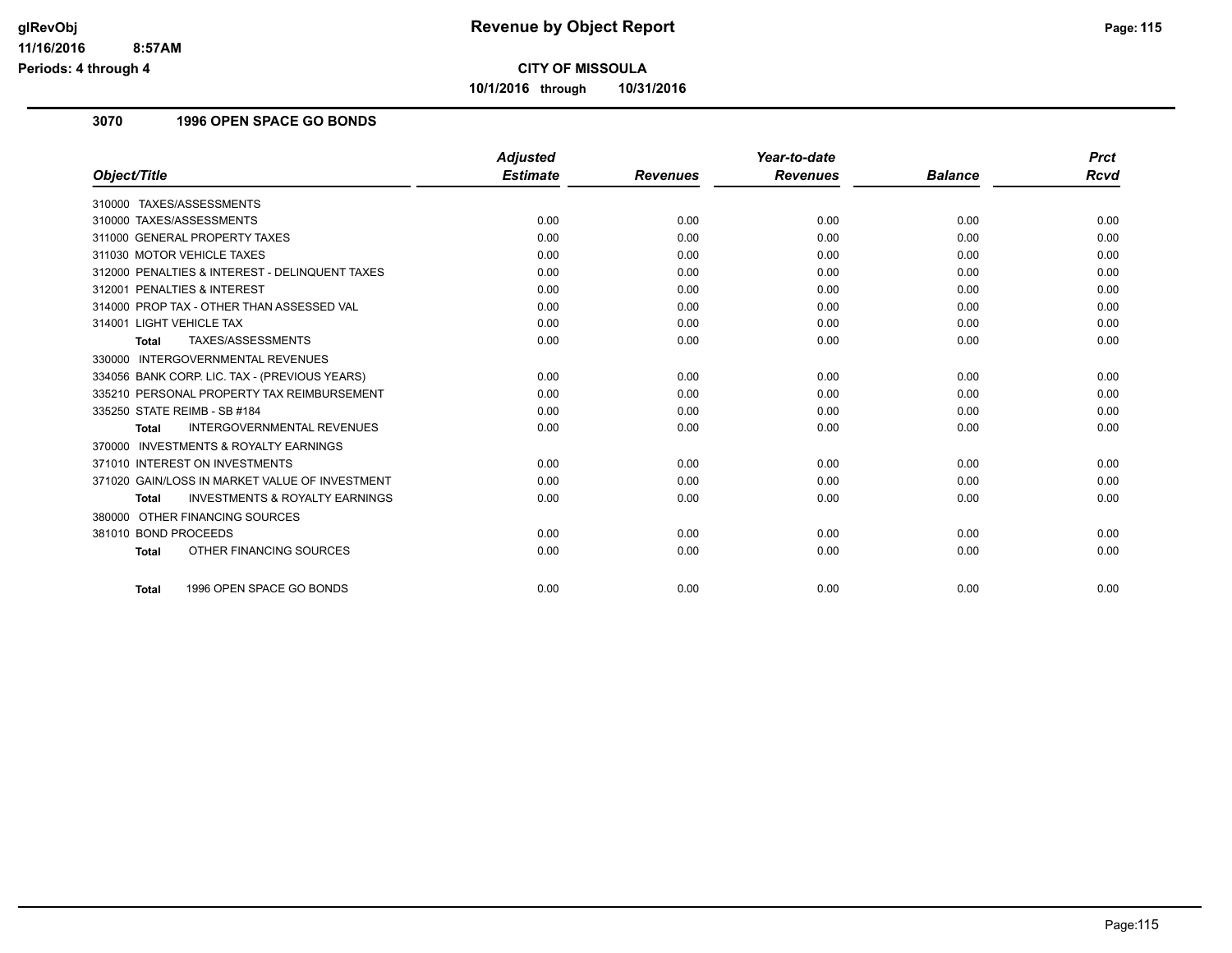**10/1/2016 through 10/31/2016**

# **3075 1997 OPEN SPACE G O BOND FUND**

### **3075 1997 OPEN SPACE G O BOND FUND**

|                                                           | <b>Adjusted</b> |                 | Year-to-date    |                | <b>Prct</b> |
|-----------------------------------------------------------|-----------------|-----------------|-----------------|----------------|-------------|
| Object/Title                                              | <b>Estimate</b> | <b>Revenues</b> | <b>Revenues</b> | <b>Balance</b> | <b>Rcvd</b> |
| 310000 TAXES/ASSESSMENTS                                  |                 |                 |                 |                |             |
| 310000 TAXES/ASSESSMENTS                                  | 0.00            | 0.00            | 0.00            | 0.00           | 0.00        |
| 311000 GENERAL PROPERTY TAXES                             | 0.00            | 0.00            | 0.00            | 0.00           | 0.00        |
| 311030 MOTOR VEHICLE TAXES                                | 0.00            | 0.00            | 0.00            | 0.00           | 0.00        |
| 312000 PENALTIES & INTEREST - DELINQUENT TAXES            | 0.00            | 0.00            | 0.00            | 0.00           | 0.00        |
| 312001 PENALTIES & INTEREST                               | 0.00            | 0.00            | 0.00            | 0.00           | 0.00        |
| 314000 PROP TAX - OTHER THAN ASSESSED VAL                 | 0.00            | 0.00            | 0.00            | 0.00           | 0.00        |
| 314001 LIGHT VEHICLE TAX                                  | 0.00            | 0.00            | 0.00            | 0.00           | 0.00        |
| TAXES/ASSESSMENTS<br><b>Total</b>                         | 0.00            | 0.00            | 0.00            | 0.00           | 0.00        |
| 330000 INTERGOVERNMENTAL REVENUES                         |                 |                 |                 |                |             |
| 334056 BANK CORP. LIC. TAX - (PREVIOUS YEARS)             | 0.00            | 0.00            | 0.00            | 0.00           | 0.00        |
| 335210 PERSONAL PROPERTY TAX REIMBURSEMENT                | 0.00            | 0.00            | 0.00            | 0.00           | 0.00        |
| 335250 STATE REIMB - SB #184                              | 0.00            | 0.00            | 0.00            | 0.00           | 0.00        |
| <b>INTERGOVERNMENTAL REVENUES</b><br>Total                | 0.00            | 0.00            | 0.00            | 0.00           | 0.00        |
| 360000 MISCELLANEOUS REVENUES                             |                 |                 |                 |                |             |
| 360010 MISCELLANEOUS                                      | 0.00            | 0.00            | 0.00            | 0.00           | 0.00        |
| <b>MISCELLANEOUS REVENUES</b><br>Total                    | 0.00            | 0.00            | 0.00            | 0.00           | 0.00        |
| 370000 INVESTMENTS & ROYALTY EARNINGS                     |                 |                 |                 |                |             |
| 371010 INTEREST ON INVESTMENTS                            | 0.00            | 0.00            | 0.00            | 0.00           | 0.00        |
| 371020 GAIN/LOSS IN MARKET VALUE OF INVESTMENTS           | 0.00            | 0.00            | 0.00            | 0.00           | 0.00        |
| <b>INVESTMENTS &amp; ROYALTY EARNINGS</b><br><b>Total</b> | 0.00            | 0.00            | 0.00            | 0.00           | 0.00        |
| 380000 OTHER FINANCING SOURCES                            |                 |                 |                 |                |             |
| 380000 OTHER FINANCING SOURCES                            | 0.00            | 0.00            | 0.00            | 0.00           | 0.00        |
| 381010 BOND PROCEEDS                                      | 0.00            | 0.00            | 0.00            | 0.00           | 0.00        |
| OTHER FINANCING SOURCES<br><b>Total</b>                   | 0.00            | 0.00            | 0.00            | 0.00           | 0.00        |
|                                                           |                 |                 |                 |                |             |
| 1997 OPEN SPACE G O BOND FUND<br><b>Total</b>             | 0.00            | 0.00            | 0.00            | 0.00           | 0.00        |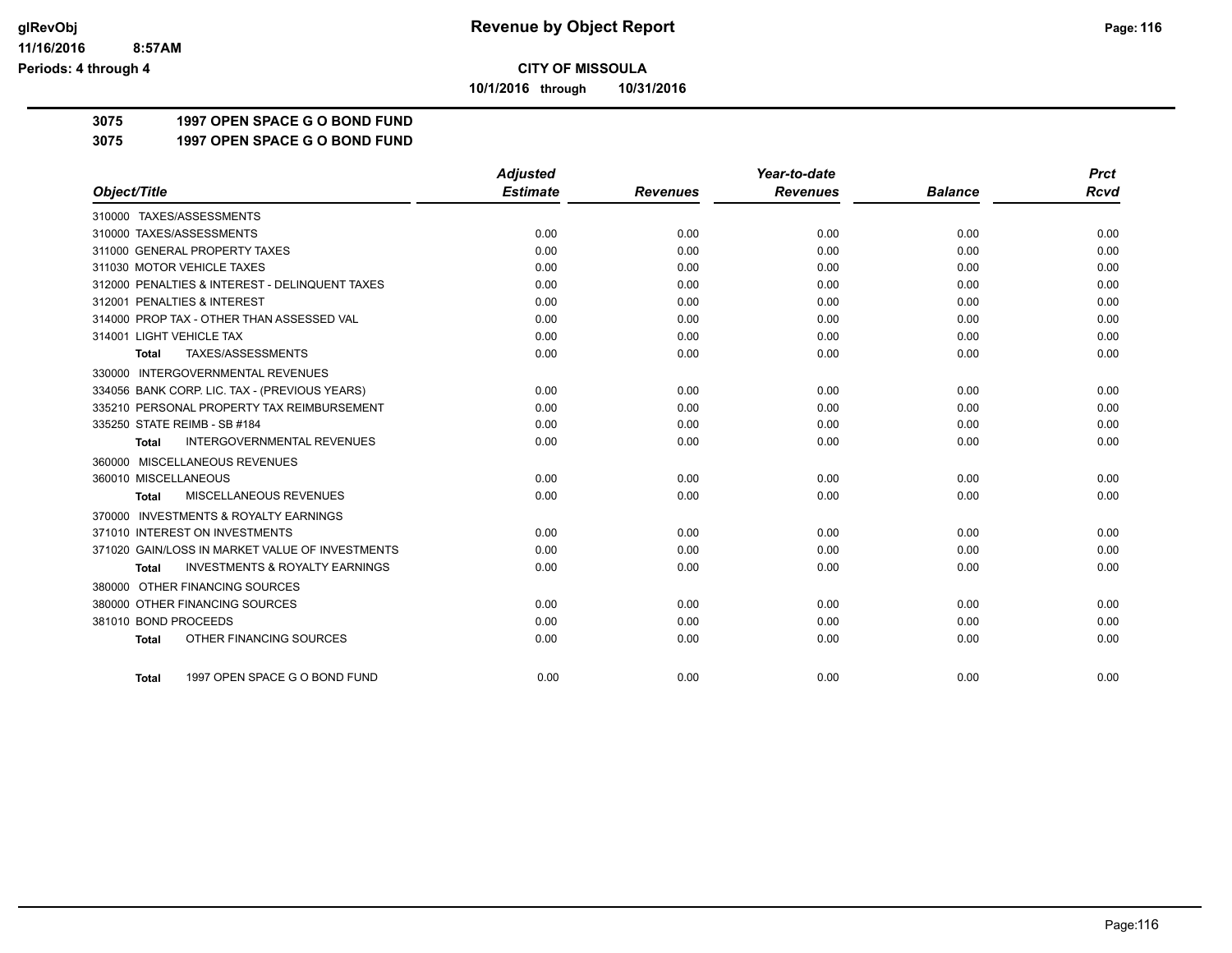**10/1/2016 through 10/31/2016**

# **3075 1997 OPEN SPACE G O BOND FUND**

|                                                           | <b>Adjusted</b> |                 | Year-to-date    |                | <b>Prct</b> |
|-----------------------------------------------------------|-----------------|-----------------|-----------------|----------------|-------------|
| Object/Title                                              | <b>Estimate</b> | <b>Revenues</b> | <b>Revenues</b> | <b>Balance</b> | <b>Rcvd</b> |
| 310000 TAXES/ASSESSMENTS                                  |                 |                 |                 |                |             |
| 310000 TAXES/ASSESSMENTS                                  | 0.00            | 0.00            | 0.00            | 0.00           | 0.00        |
| 311000 GENERAL PROPERTY TAXES                             | 0.00            | 0.00            | 0.00            | 0.00           | 0.00        |
| 311030 MOTOR VEHICLE TAXES                                | 0.00            | 0.00            | 0.00            | 0.00           | 0.00        |
| 312000 PENALTIES & INTEREST - DELINQUENT TAXES            | 0.00            | 0.00            | 0.00            | 0.00           | 0.00        |
| 312001 PENALTIES & INTEREST                               | 0.00            | 0.00            | 0.00            | 0.00           | 0.00        |
| 314000 PROP TAX - OTHER THAN ASSESSED VAL                 | 0.00            | 0.00            | 0.00            | 0.00           | 0.00        |
| 314001 LIGHT VEHICLE TAX                                  | 0.00            | 0.00            | 0.00            | 0.00           | 0.00        |
| TAXES/ASSESSMENTS<br><b>Total</b>                         | 0.00            | 0.00            | 0.00            | 0.00           | 0.00        |
| 330000 INTERGOVERNMENTAL REVENUES                         |                 |                 |                 |                |             |
| 334056 BANK CORP. LIC. TAX - (PREVIOUS YEARS)             | 0.00            | 0.00            | 0.00            | 0.00           | 0.00        |
| 335210 PERSONAL PROPERTY TAX REIMBURSEMENT                | 0.00            | 0.00            | 0.00            | 0.00           | 0.00        |
| 335250 STATE REIMB - SB #184                              | 0.00            | 0.00            | 0.00            | 0.00           | 0.00        |
| <b>INTERGOVERNMENTAL REVENUES</b><br><b>Total</b>         | 0.00            | 0.00            | 0.00            | 0.00           | 0.00        |
| 360000 MISCELLANEOUS REVENUES                             |                 |                 |                 |                |             |
| 360010 MISCELLANEOUS                                      | 0.00            | 0.00            | 0.00            | 0.00           | 0.00        |
| MISCELLANEOUS REVENUES<br><b>Total</b>                    | 0.00            | 0.00            | 0.00            | 0.00           | 0.00        |
| 370000 INVESTMENTS & ROYALTY EARNINGS                     |                 |                 |                 |                |             |
| 371010 INTEREST ON INVESTMENTS                            | 0.00            | 0.00            | 0.00            | 0.00           | 0.00        |
| 371020 GAIN/LOSS IN MARKET VALUE OF INVESTMENT            | 0.00            | 0.00            | 0.00            | 0.00           | 0.00        |
| <b>INVESTMENTS &amp; ROYALTY EARNINGS</b><br><b>Total</b> | 0.00            | 0.00            | 0.00            | 0.00           | 0.00        |
| 380000 OTHER FINANCING SOURCES                            |                 |                 |                 |                |             |
| 380000 OTHER FINANCING SOURCES                            | 0.00            | 0.00            | 0.00            | 0.00           | 0.00        |
| 381010 BOND PROCEEDS                                      | 0.00            | 0.00            | 0.00            | 0.00           | 0.00        |
| OTHER FINANCING SOURCES<br><b>Total</b>                   | 0.00            | 0.00            | 0.00            | 0.00           | 0.00        |
| 1997 OPEN SPACE G O BOND FUND<br><b>Total</b>             | 0.00            | 0.00            | 0.00            | 0.00           | 0.00        |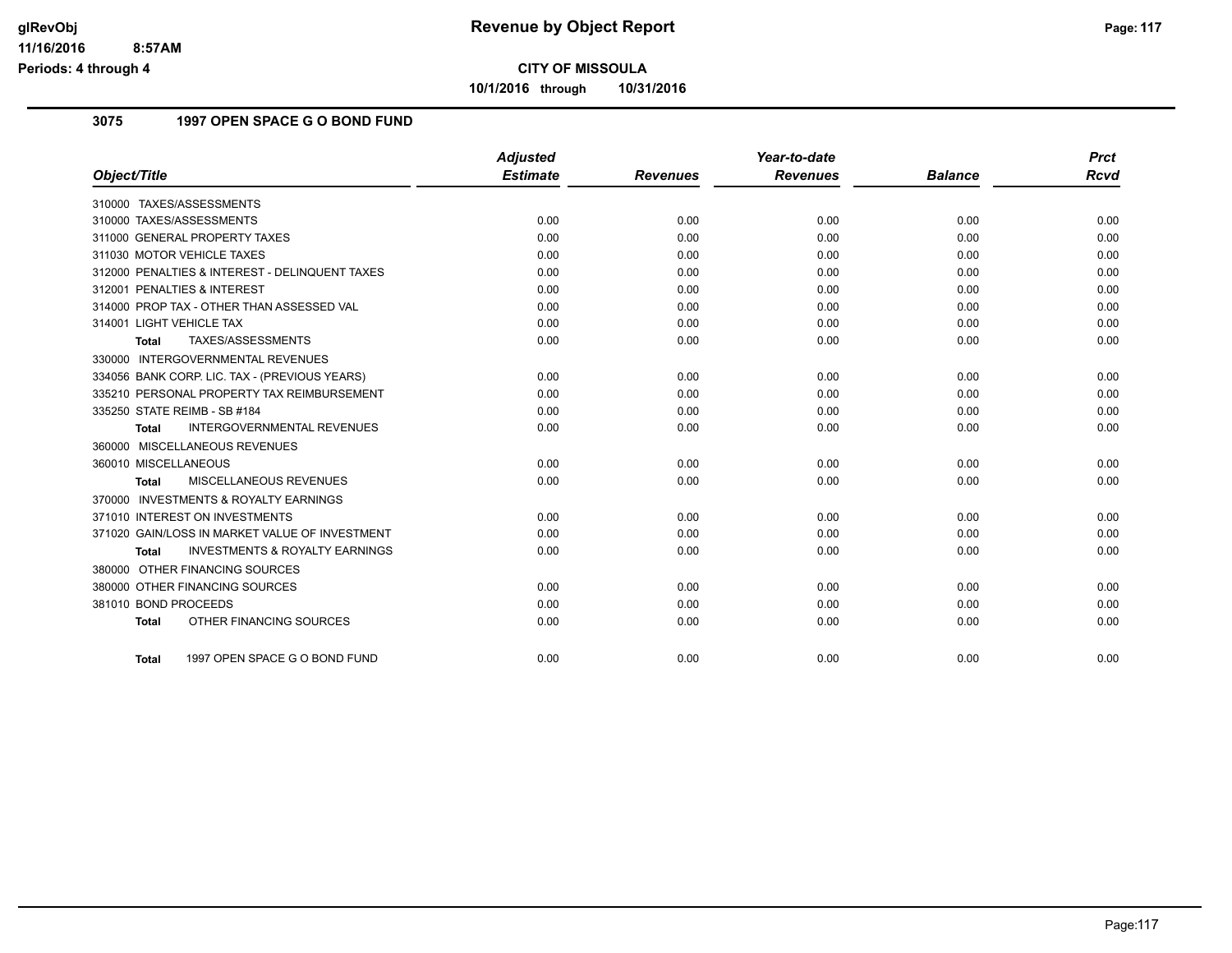**11/16/2016 8:57AM Periods: 4 through 4**

**CITY OF MISSOULA**

**10/1/2016 through 10/31/2016**

# **3080 1994 FIRE EQUIP/CITY HALLS REFUND BOND F**

**3080 1994 FIRE EQUIP/CITY HALLS REFUND BOND F**

|                                                        | <b>Adjusted</b> |                 | Year-to-date    |                | <b>Prct</b> |
|--------------------------------------------------------|-----------------|-----------------|-----------------|----------------|-------------|
| Object/Title                                           | <b>Estimate</b> | <b>Revenues</b> | <b>Revenues</b> | <b>Balance</b> | <b>Rcvd</b> |
| 310000 TAXES/ASSESSMENTS                               |                 |                 |                 |                |             |
| 310000 TAXES/ASSESSMENTS                               | 0.00            | 0.00            | 0.00            | 0.00           | 0.00        |
| 311000 GENERAL PROPERTY TAXES                          | 0.00            | 0.00            | 0.00            | 0.00           | 0.00        |
| 311030 MOTOR VEHICLE TAXES                             | 0.00            | 0.00            | 0.00            | 0.00           | 0.00        |
| 312000 PENALTIES & INTEREST - DELINQUENT TAXES         | 0.00            | 0.00            | 0.00            | 0.00           | 0.00        |
| 312001 PENALTIES & INTEREST                            | 0.00            | 0.00            | 0.00            | 0.00           | 0.00        |
| 314000 PROP TAX - OTHER THAN ASSESSED VAL              | 0.00            | 0.00            | 0.00            | 0.00           | 0.00        |
| 314001 LIGHT VEHICLE TAX                               | 0.00            | 0.00            | 0.00            | 0.00           | 0.00        |
| TAXES/ASSESSMENTS<br>Total                             | 0.00            | 0.00            | 0.00            | 0.00           | 0.00        |
| 330000 INTERGOVERNMENTAL REVENUES                      |                 |                 |                 |                |             |
| 334056 BANK CORP. LIC. TAX - (PREVIOUS YEARS)          | 0.00            | 0.00            | 0.00            | 0.00           | 0.00        |
| 335210 PERSONAL PROPERTY TAX REIMBURSEMENT             | 0.00            | 0.00            | 0.00            | 0.00           | 0.00        |
| 335250 STATE REIMB - SB #184                           | 0.00            | 0.00            | 0.00            | 0.00           | 0.00        |
| <b>INTERGOVERNMENTAL REVENUES</b><br><b>Total</b>      | 0.00            | 0.00            | 0.00            | 0.00           | 0.00        |
| 360000 MISCELLANEOUS REVENUES                          |                 |                 |                 |                |             |
| 360010 MISCELLANEOUS                                   | 0.00            | 0.00            | 0.00            | 0.00           | 0.00        |
| <b>MISCELLANEOUS REVENUES</b><br>Total                 | 0.00            | 0.00            | 0.00            | 0.00           | 0.00        |
| <b>INVESTMENTS &amp; ROYALTY EARNINGS</b><br>370000    |                 |                 |                 |                |             |
| 371010 INTEREST ON INVESTMENTS                         | 0.00            | 0.00            | 0.00            | 0.00           | 0.00        |
| 371020 GAIN/LOSS IN MARKET VALUE OF INVESTMENTS        | 0.00            | 0.00            | 0.00            | 0.00           | 0.00        |
| <b>INVESTMENTS &amp; ROYALTY EARNINGS</b><br>Total     | 0.00            | 0.00            | 0.00            | 0.00           | 0.00        |
| 380000 OTHER FINANCING SOURCES                         |                 |                 |                 |                |             |
| 380000 OTHER FINANCING SOURCES                         | 0.00            | 0.00            | 0.00            | 0.00           | 0.00        |
| 381010 BOND PROCEEDS                                   | 0.00            | 0.00            | 0.00            | 0.00           | 0.00        |
| OTHER FINANCING SOURCES<br><b>Total</b>                | 0.00            | 0.00            | 0.00            | 0.00           | 0.00        |
| 1994 FIRE EQUIP/CITY HALLS REFUND BONI<br><b>Total</b> | 0.00            | 0.00            | 0.00            | 0.00           | 0.00        |
|                                                        |                 |                 |                 |                |             |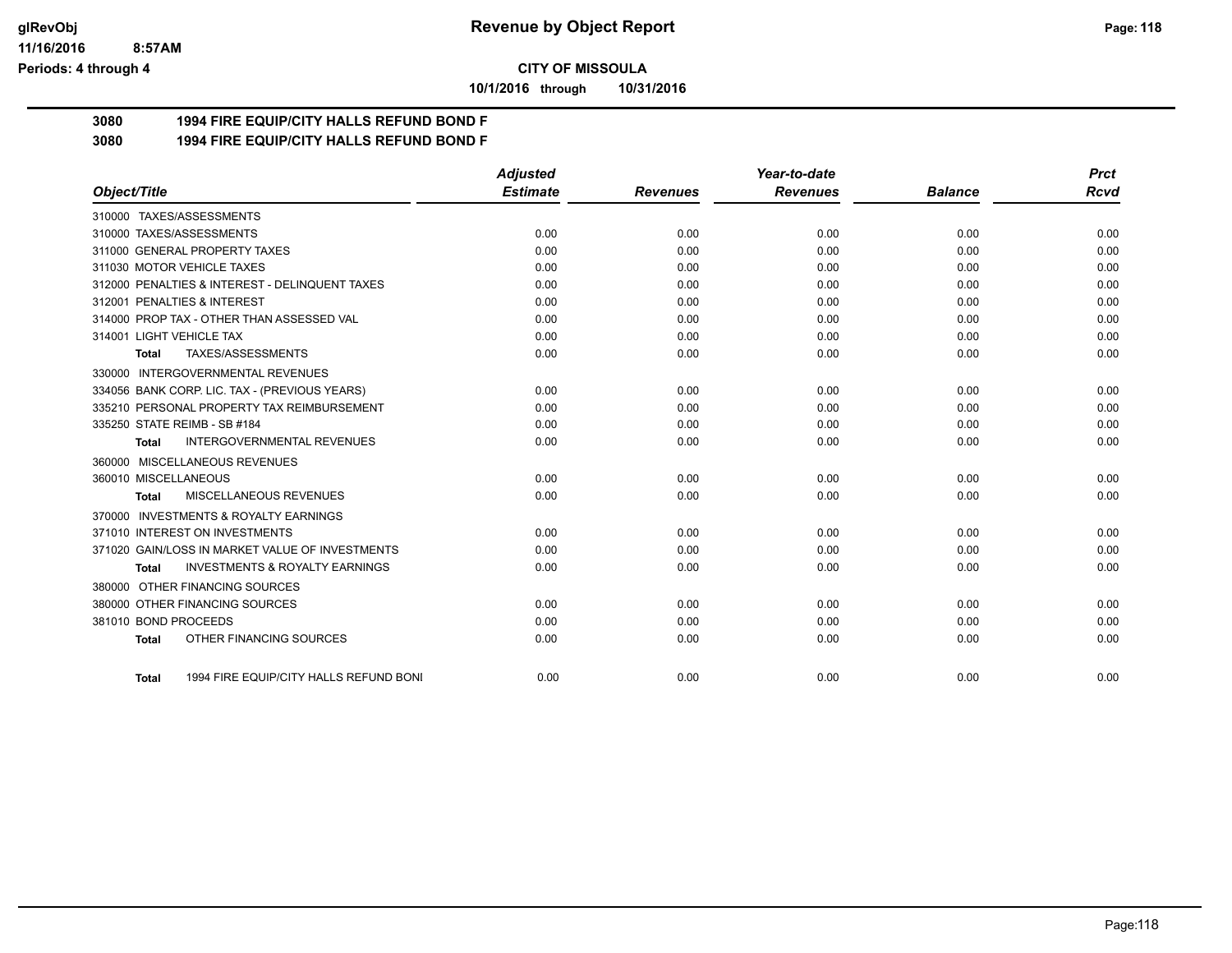**10/1/2016 through 10/31/2016**

### **3080 1994 FIRE EQUIP/CITY HALLS REFUND BOND F**

|                                                           | <b>Adjusted</b> |                 | Year-to-date    |                | <b>Prct</b> |
|-----------------------------------------------------------|-----------------|-----------------|-----------------|----------------|-------------|
| Object/Title                                              | <b>Estimate</b> | <b>Revenues</b> | <b>Revenues</b> | <b>Balance</b> | <b>Rcvd</b> |
| 310000 TAXES/ASSESSMENTS                                  |                 |                 |                 |                |             |
| 310000 TAXES/ASSESSMENTS                                  | 0.00            | 0.00            | 0.00            | 0.00           | 0.00        |
| 311000 GENERAL PROPERTY TAXES                             | 0.00            | 0.00            | 0.00            | 0.00           | 0.00        |
| 311030 MOTOR VEHICLE TAXES                                | 0.00            | 0.00            | 0.00            | 0.00           | 0.00        |
| 312000 PENALTIES & INTEREST - DELINQUENT TAXES            | 0.00            | 0.00            | 0.00            | 0.00           | 0.00        |
| 312001 PENALTIES & INTEREST                               | 0.00            | 0.00            | 0.00            | 0.00           | 0.00        |
| 314000 PROP TAX - OTHER THAN ASSESSED VAL                 | 0.00            | 0.00            | 0.00            | 0.00           | 0.00        |
| 314001 LIGHT VEHICLE TAX                                  | 0.00            | 0.00            | 0.00            | 0.00           | 0.00        |
| TAXES/ASSESSMENTS<br><b>Total</b>                         | 0.00            | 0.00            | 0.00            | 0.00           | 0.00        |
| 330000 INTERGOVERNMENTAL REVENUES                         |                 |                 |                 |                |             |
| 334056 BANK CORP. LIC. TAX - (PREVIOUS YEARS)             | 0.00            | 0.00            | 0.00            | 0.00           | 0.00        |
| 335210 PERSONAL PROPERTY TAX REIMBURSEMENT                | 0.00            | 0.00            | 0.00            | 0.00           | 0.00        |
| 335250 STATE REIMB - SB #184                              | 0.00            | 0.00            | 0.00            | 0.00           | 0.00        |
| INTERGOVERNMENTAL REVENUES<br><b>Total</b>                | 0.00            | 0.00            | 0.00            | 0.00           | 0.00        |
| 360000 MISCELLANEOUS REVENUES                             |                 |                 |                 |                |             |
| 360010 MISCELLANEOUS                                      | 0.00            | 0.00            | 0.00            | 0.00           | 0.00        |
| <b>MISCELLANEOUS REVENUES</b><br><b>Total</b>             | 0.00            | 0.00            | 0.00            | 0.00           | 0.00        |
| 370000 INVESTMENTS & ROYALTY EARNINGS                     |                 |                 |                 |                |             |
| 371010 INTEREST ON INVESTMENTS                            | 0.00            | 0.00            | 0.00            | 0.00           | 0.00        |
| 371020 GAIN/LOSS IN MARKET VALUE OF INVESTMENT            | 0.00            | 0.00            | 0.00            | 0.00           | 0.00        |
| <b>INVESTMENTS &amp; ROYALTY EARNINGS</b><br><b>Total</b> | 0.00            | 0.00            | 0.00            | 0.00           | 0.00        |
| 380000 OTHER FINANCING SOURCES                            |                 |                 |                 |                |             |
| 380000 OTHER FINANCING SOURCES                            | 0.00            | 0.00            | 0.00            | 0.00           | 0.00        |
| 381010 BOND PROCEEDS                                      | 0.00            | 0.00            | 0.00            | 0.00           | 0.00        |
| OTHER FINANCING SOURCES<br><b>Total</b>                   | 0.00            | 0.00            | 0.00            | 0.00           | 0.00        |
| 1994 FIRE EQUIP/CITY HALLS REFUND BON<br>Total            | 0.00            | 0.00            | 0.00            | 0.00           | 0.00        |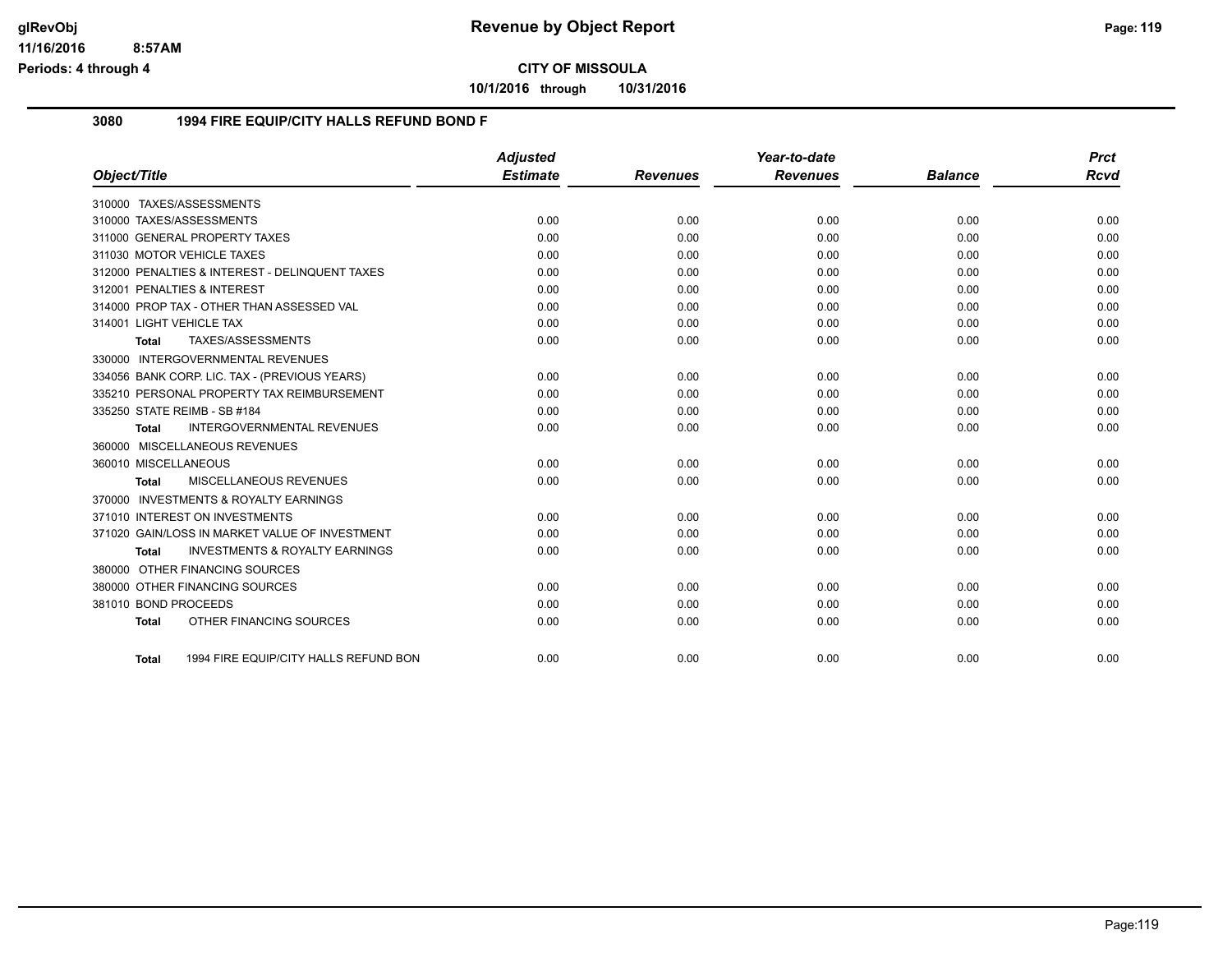**10/1/2016 through 10/31/2016**

# **3085 1993 FIRE STATION G O BOND FUND**

**3085 1993 FIRE STATION G O BOND FUND**

|                                                           | <b>Adjusted</b> |                 | Year-to-date    |                | <b>Prct</b> |
|-----------------------------------------------------------|-----------------|-----------------|-----------------|----------------|-------------|
| Object/Title                                              | <b>Estimate</b> | <b>Revenues</b> | <b>Revenues</b> | <b>Balance</b> | <b>Rcvd</b> |
| 310000 TAXES/ASSESSMENTS                                  |                 |                 |                 |                |             |
| 310000 TAXES/ASSESSMENTS                                  | 0.00            | 0.00            | 0.00            | 0.00           | 0.00        |
| 311000 GENERAL PROPERTY TAXES                             | 0.00            | 0.00            | 0.00            | 0.00           | 0.00        |
| 311030 MOTOR VEHICLE TAXES                                | 0.00            | 0.00            | 0.00            | 0.00           | 0.00        |
| 312000 PENALTIES & INTEREST - DELINQUENT TAXES            | 0.00            | 0.00            | 0.00            | 0.00           | 0.00        |
| 312001 PENALTIES & INTEREST                               | 0.00            | 0.00            | 0.00            | 0.00           | 0.00        |
| 314000 PROP TAX - OTHER THAN ASSESSED VAL                 | 0.00            | 0.00            | 0.00            | 0.00           | 0.00        |
| 314001 LIGHT VEHICLE TAX                                  | 0.00            | 0.00            | 0.00            | 0.00           | 0.00        |
| TAXES/ASSESSMENTS<br><b>Total</b>                         | 0.00            | 0.00            | 0.00            | 0.00           | 0.00        |
| <b>INTERGOVERNMENTAL REVENUES</b><br>330000               |                 |                 |                 |                |             |
| 334056 BANK CORP. LIC. TAX - (PREVIOUS YEARS)             | 0.00            | 0.00            | 0.00            | 0.00           | 0.00        |
| 335210 PERSONAL PROPERTY TAX REIMBURSEMENT                | 0.00            | 0.00            | 0.00            | 0.00           | 0.00        |
| 335250 STATE REIMB - SB #184                              | 0.00            | 0.00            | 0.00            | 0.00           | 0.00        |
| <b>INTERGOVERNMENTAL REVENUES</b><br><b>Total</b>         | 0.00            | 0.00            | 0.00            | 0.00           | 0.00        |
| MISCELLANEOUS REVENUES<br>360000                          |                 |                 |                 |                |             |
| 360010 MISCELLANEOUS                                      | 0.00            | 0.00            | 0.00            | 0.00           | 0.00        |
| MISCELLANEOUS REVENUES<br><b>Total</b>                    | 0.00            | 0.00            | 0.00            | 0.00           | 0.00        |
| <b>INVESTMENTS &amp; ROYALTY EARNINGS</b><br>370000       |                 |                 |                 |                |             |
| 371010 INTEREST ON INVESTMENTS                            | 0.00            | 0.00            | 0.00            | 0.00           | 0.00        |
| 371020 GAIN/LOSS IN MARKET VALUE OF INVESTMENTS           | 0.00            | 0.00            | 0.00            | 0.00           | 0.00        |
| <b>INVESTMENTS &amp; ROYALTY EARNINGS</b><br><b>Total</b> | 0.00            | 0.00            | 0.00            | 0.00           | 0.00        |
| 1993 FIRE STATION G O BOND FUND<br><b>Total</b>           | 0.00            | 0.00            | 0.00            | 0.00           | 0.00        |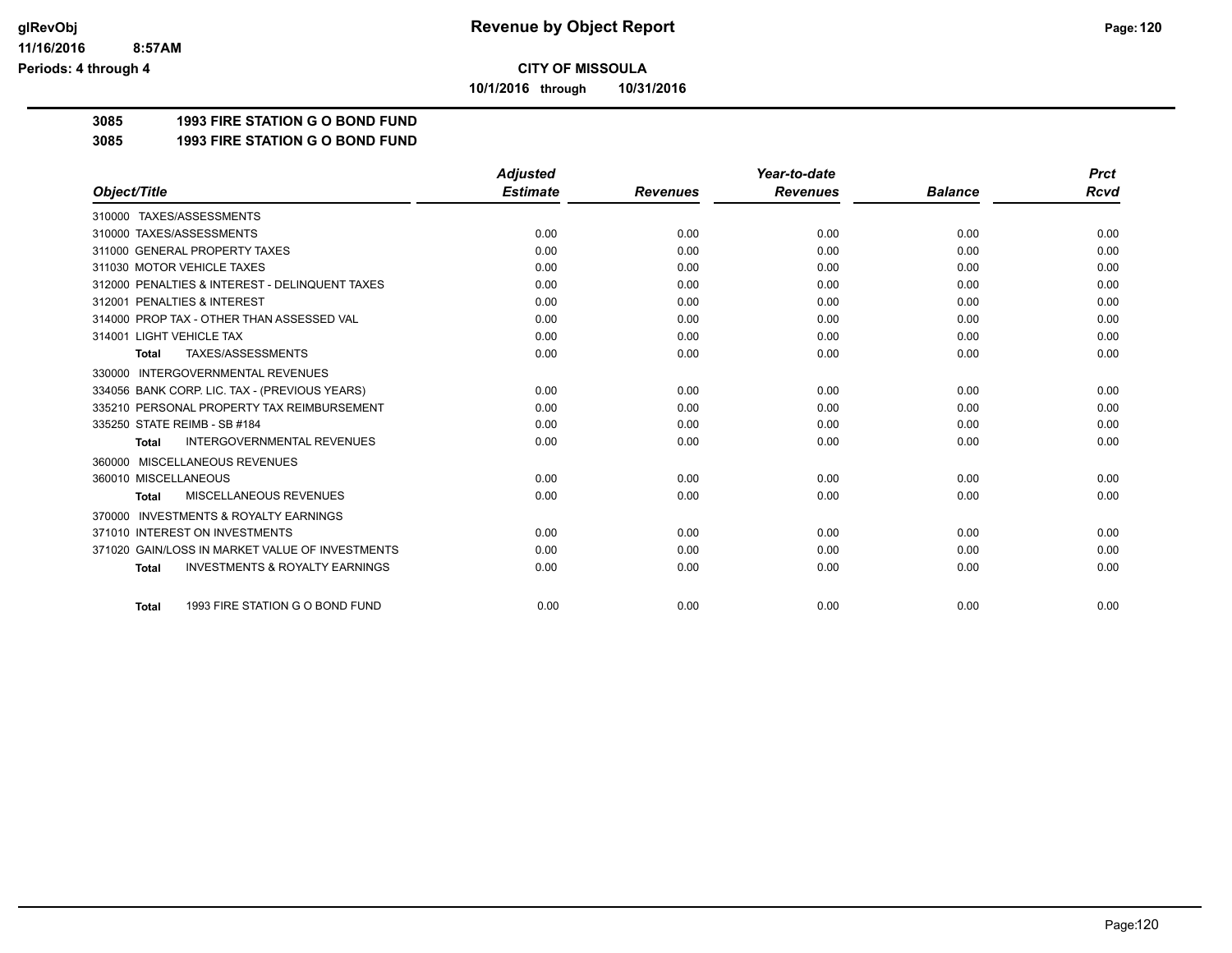**10/1/2016 through 10/31/2016**

# **3085 1993 FIRE STATION G O BOND FUND**

|                                                           | <b>Adjusted</b> |                 | Year-to-date    |                | <b>Prct</b> |
|-----------------------------------------------------------|-----------------|-----------------|-----------------|----------------|-------------|
| Object/Title                                              | <b>Estimate</b> | <b>Revenues</b> | <b>Revenues</b> | <b>Balance</b> | Rcvd        |
| 310000 TAXES/ASSESSMENTS                                  |                 |                 |                 |                |             |
| 310000 TAXES/ASSESSMENTS                                  | 0.00            | 0.00            | 0.00            | 0.00           | 0.00        |
| 311000 GENERAL PROPERTY TAXES                             | 0.00            | 0.00            | 0.00            | 0.00           | 0.00        |
| 311030 MOTOR VEHICLE TAXES                                | 0.00            | 0.00            | 0.00            | 0.00           | 0.00        |
| 312000 PENALTIES & INTEREST - DELINQUENT TAXES            | 0.00            | 0.00            | 0.00            | 0.00           | 0.00        |
| 312001 PENALTIES & INTEREST                               | 0.00            | 0.00            | 0.00            | 0.00           | 0.00        |
| 314000 PROP TAX - OTHER THAN ASSESSED VAL                 | 0.00            | 0.00            | 0.00            | 0.00           | 0.00        |
| 314001 LIGHT VEHICLE TAX                                  | 0.00            | 0.00            | 0.00            | 0.00           | 0.00        |
| TAXES/ASSESSMENTS<br>Total                                | 0.00            | 0.00            | 0.00            | 0.00           | 0.00        |
| 330000 INTERGOVERNMENTAL REVENUES                         |                 |                 |                 |                |             |
| 334056 BANK CORP. LIC. TAX - (PREVIOUS YEARS)             | 0.00            | 0.00            | 0.00            | 0.00           | 0.00        |
| 335210 PERSONAL PROPERTY TAX REIMBURSEMENT                | 0.00            | 0.00            | 0.00            | 0.00           | 0.00        |
| 335250 STATE REIMB - SB #184                              | 0.00            | 0.00            | 0.00            | 0.00           | 0.00        |
| <b>INTERGOVERNMENTAL REVENUES</b><br><b>Total</b>         | 0.00            | 0.00            | 0.00            | 0.00           | 0.00        |
| 360000 MISCELLANEOUS REVENUES                             |                 |                 |                 |                |             |
| 360010 MISCELLANEOUS                                      | 0.00            | 0.00            | 0.00            | 0.00           | 0.00        |
| MISCELLANEOUS REVENUES<br><b>Total</b>                    | 0.00            | 0.00            | 0.00            | 0.00           | 0.00        |
| 370000 INVESTMENTS & ROYALTY EARNINGS                     |                 |                 |                 |                |             |
| 371010 INTEREST ON INVESTMENTS                            | 0.00            | 0.00            | 0.00            | 0.00           | 0.00        |
| 371020 GAIN/LOSS IN MARKET VALUE OF INVESTMENT            | 0.00            | 0.00            | 0.00            | 0.00           | 0.00        |
| <b>INVESTMENTS &amp; ROYALTY EARNINGS</b><br><b>Total</b> | 0.00            | 0.00            | 0.00            | 0.00           | 0.00        |
| 1993 FIRE STATION G O BOND FUND<br>Total                  | 0.00            | 0.00            | 0.00            | 0.00           | 0.00        |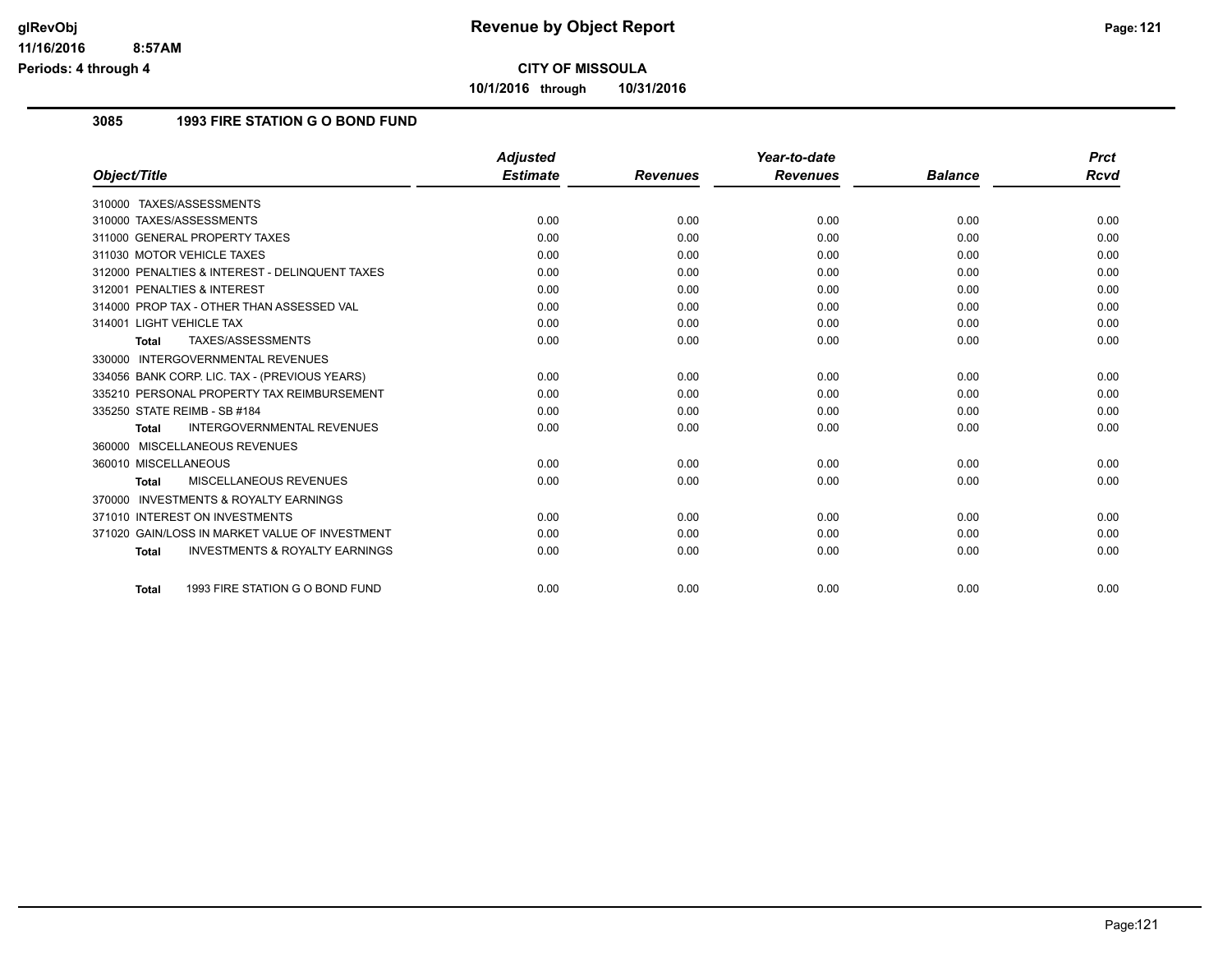**10/1/2016 through 10/31/2016**

**3090 2004 AQUATICS BOND**

**3090 2004 AQUATICS BOND**

|                                                           | <b>Adjusted</b> |                 | Year-to-date    |                | <b>Prct</b> |
|-----------------------------------------------------------|-----------------|-----------------|-----------------|----------------|-------------|
| Object/Title                                              | <b>Estimate</b> | <b>Revenues</b> | <b>Revenues</b> | <b>Balance</b> | <b>Rcvd</b> |
| 310000 TAXES/ASSESSMENTS                                  |                 |                 |                 |                |             |
| 310000 TAXES/ASSESSMENTS                                  | 0.00            | 0.00            | 0.00            | 0.00           | 0.00        |
| 311000 GENERAL PROPERTY TAXES                             | 0.00            | 0.00            | 0.00            | 0.00           | 0.00        |
| 311030 MOTOR VEHICLE TAXES                                | 0.00            | 0.00            | 0.00            | 0.00           | 0.00        |
| 312000 PENALTIES & INTEREST - DELINQUENT TAXES            | 0.00            | 0.00            | 0.00            | 0.00           | 0.00        |
| 312001 PENALTIES & INTEREST                               | 0.00            | 0.00            | 0.00            | 0.00           | 0.00        |
| 314000 PROP TAX - OTHER THAN ASSESSED VAL                 | 0.00            | 0.00            | 0.00            | 0.00           | 0.00        |
| 314001 LIGHT VEHICLE TAX                                  | 0.00            | 0.00            | 0.00            | 0.00           | 0.00        |
| TAXES/ASSESSMENTS<br><b>Total</b>                         | 0.00            | 0.00            | 0.00            | 0.00           | 0.00        |
| 330000 INTERGOVERNMENTAL REVENUES                         |                 |                 |                 |                |             |
| 334056 BANK CORP. LIC. TAX - (PREVIOUS YEARS)             | 0.00            | 0.00            | 0.00            | 0.00           | 0.00        |
| 335210 PERSONAL PROPERTY TAX REIMBURSEMENT                | 0.00            | 0.00            | 0.00            | 0.00           | 0.00        |
| 335250 STATE REIMB - SB #184                              | 0.00            | 0.00            | 0.00            | 0.00           | 0.00        |
| <b>INTERGOVERNMENTAL REVENUES</b><br><b>Total</b>         | 0.00            | 0.00            | 0.00            | 0.00           | 0.00        |
| MISCELLANEOUS REVENUES<br>360000                          |                 |                 |                 |                |             |
| 360010 MISCELLANEOUS                                      | 0.00            | 0.00            | 0.00            | 0.00           | 0.00        |
| MISCELLANEOUS REVENUES<br><b>Total</b>                    | 0.00            | 0.00            | 0.00            | 0.00           | 0.00        |
| <b>INVESTMENTS &amp; ROYALTY EARNINGS</b><br>370000       |                 |                 |                 |                |             |
| 371010 INTEREST ON INVESTMENTS                            | 0.00            | 0.00            | 0.00            | 0.00           | 0.00        |
| 371020 GAIN/LOSS IN MARKET VALUE OF INVESTMENTS           | 0.00            | 0.00            | 0.00            | 0.00           | 0.00        |
| <b>INVESTMENTS &amp; ROYALTY EARNINGS</b><br><b>Total</b> | 0.00            | 0.00            | 0.00            | 0.00           | 0.00        |
| 380000 OTHER FINANCING SOURCES                            |                 |                 |                 |                |             |
| 383043 TRANSFERS FROM IMPACT FEES                         | 0.00            | 0.00            | 0.00            | 0.00           | 0.00        |
| OTHER FINANCING SOURCES<br><b>Total</b>                   | 0.00            | 0.00            | 0.00            | 0.00           | 0.00        |
|                                                           |                 |                 |                 |                |             |
| 2004 AQUATICS BOND<br><b>Total</b>                        | 0.00            | 0.00            | 0.00            | 0.00           | 0.00        |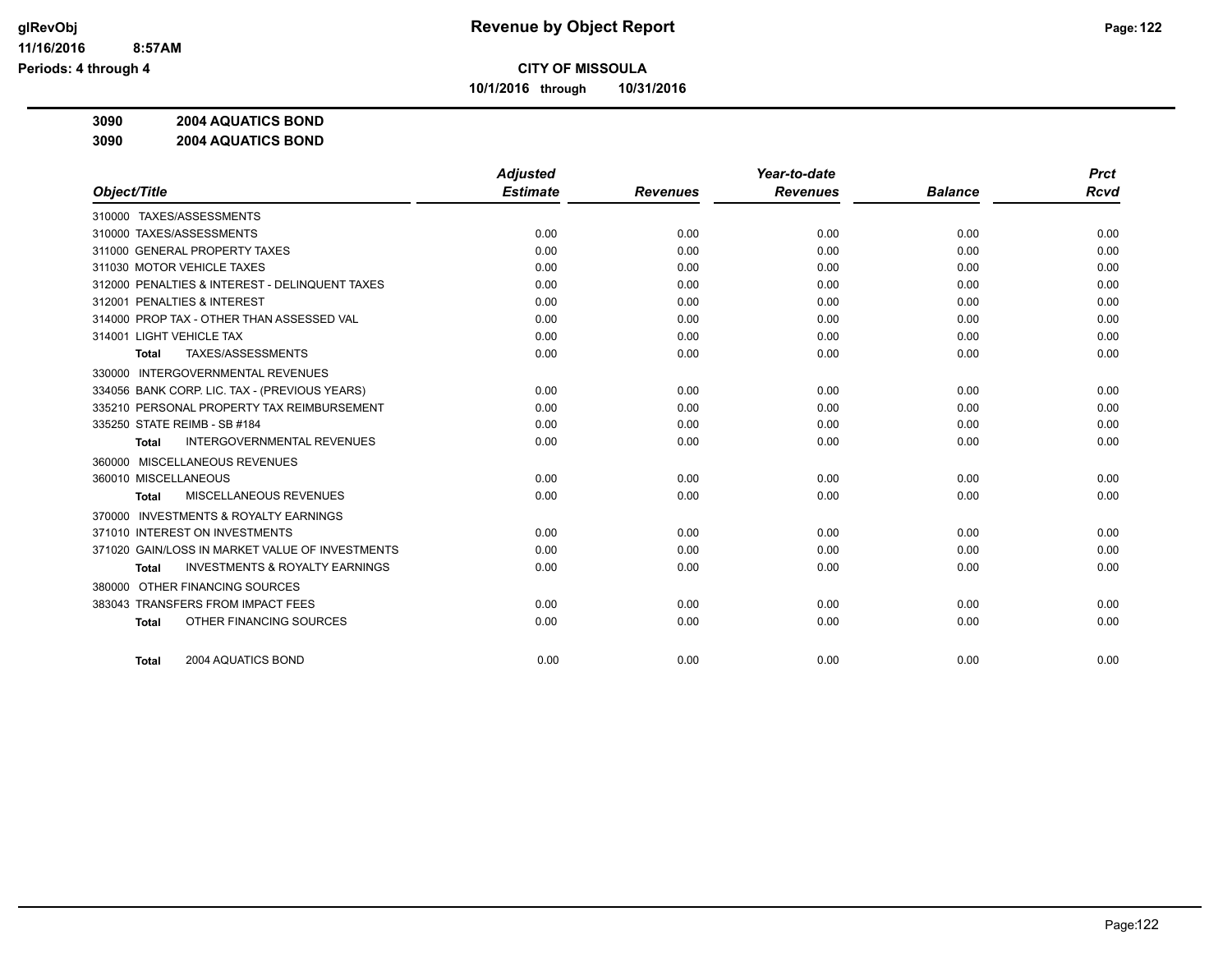**10/1/2016 through 10/31/2016**

### **3090 2004 AQUATICS BOND**

|                                                           | <b>Adjusted</b> |                 | Year-to-date    |                | <b>Prct</b> |
|-----------------------------------------------------------|-----------------|-----------------|-----------------|----------------|-------------|
| Object/Title                                              | <b>Estimate</b> | <b>Revenues</b> | <b>Revenues</b> | <b>Balance</b> | <b>Rcvd</b> |
| 310000 TAXES/ASSESSMENTS                                  |                 |                 |                 |                |             |
| 310000 TAXES/ASSESSMENTS                                  | 0.00            | 0.00            | 0.00            | 0.00           | 0.00        |
| 311000 GENERAL PROPERTY TAXES                             | 0.00            | 0.00            | 0.00            | 0.00           | 0.00        |
| 311030 MOTOR VEHICLE TAXES                                | 0.00            | 0.00            | 0.00            | 0.00           | 0.00        |
| 312000 PENALTIES & INTEREST - DELINQUENT TAXES            | 0.00            | 0.00            | 0.00            | 0.00           | 0.00        |
| 312001 PENALTIES & INTEREST                               | 0.00            | 0.00            | 0.00            | 0.00           | 0.00        |
| 314000 PROP TAX - OTHER THAN ASSESSED VAL                 | 0.00            | 0.00            | 0.00            | 0.00           | 0.00        |
| 314001 LIGHT VEHICLE TAX                                  | 0.00            | 0.00            | 0.00            | 0.00           | 0.00        |
| TAXES/ASSESSMENTS<br><b>Total</b>                         | 0.00            | 0.00            | 0.00            | 0.00           | 0.00        |
| 330000 INTERGOVERNMENTAL REVENUES                         |                 |                 |                 |                |             |
| 334056 BANK CORP. LIC. TAX - (PREVIOUS YEARS)             | 0.00            | 0.00            | 0.00            | 0.00           | 0.00        |
| 335210 PERSONAL PROPERTY TAX REIMBURSEMENT                | 0.00            | 0.00            | 0.00            | 0.00           | 0.00        |
| 335250 STATE REIMB - SB #184                              | 0.00            | 0.00            | 0.00            | 0.00           | 0.00        |
| <b>INTERGOVERNMENTAL REVENUES</b><br><b>Total</b>         | 0.00            | 0.00            | 0.00            | 0.00           | 0.00        |
| 360000 MISCELLANEOUS REVENUES                             |                 |                 |                 |                |             |
| 360010 MISCELLANEOUS                                      | 0.00            | 0.00            | 0.00            | 0.00           | 0.00        |
| MISCELLANEOUS REVENUES<br><b>Total</b>                    | 0.00            | 0.00            | 0.00            | 0.00           | 0.00        |
| 370000 INVESTMENTS & ROYALTY EARNINGS                     |                 |                 |                 |                |             |
| 371010 INTEREST ON INVESTMENTS                            | 0.00            | 0.00            | 0.00            | 0.00           | 0.00        |
| 371020 GAIN/LOSS IN MARKET VALUE OF INVESTMENT            | 0.00            | 0.00            | 0.00            | 0.00           | 0.00        |
| <b>INVESTMENTS &amp; ROYALTY EARNINGS</b><br><b>Total</b> | 0.00            | 0.00            | 0.00            | 0.00           | 0.00        |
| 380000 OTHER FINANCING SOURCES                            |                 |                 |                 |                |             |
| 383043 TRANSFERS FROM IMPACT FEES                         | 0.00            | 0.00            | 0.00            | 0.00           | 0.00        |
| OTHER FINANCING SOURCES<br><b>Total</b>                   | 0.00            | 0.00            | 0.00            | 0.00           | 0.00        |
| 2004 AQUATICS BOND<br><b>Total</b>                        | 0.00            | 0.00            | 0.00            | 0.00           | 0.00        |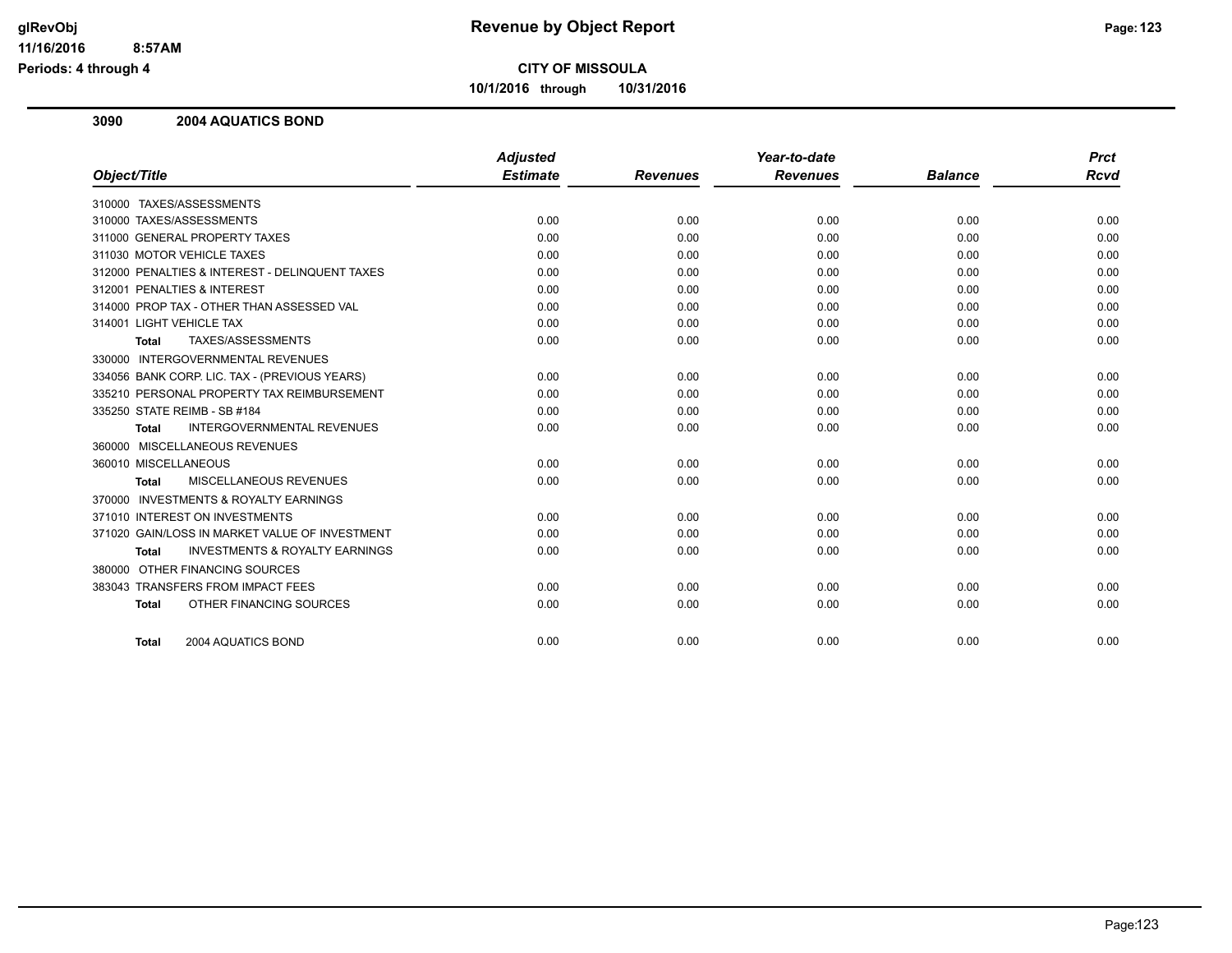**10/1/2016 through 10/31/2016**

# **3091 SERIES 2012A AQUATICS REFUNDING BOND**

# **3091 SERIES 2012A AQUATICS REFUNDING BOND**

|                                                      | <b>Adjusted</b> |                 | Year-to-date    |                | <b>Prct</b> |
|------------------------------------------------------|-----------------|-----------------|-----------------|----------------|-------------|
| Object/Title                                         | <b>Estimate</b> | <b>Revenues</b> | <b>Revenues</b> | <b>Balance</b> | Rcvd        |
| 310000 TAXES/ASSESSMENTS                             |                 |                 |                 |                |             |
| 310000 TAXES/ASSESSMENTS                             | 0.00            | 0.00            | 0.00            | 0.00           | 0.00        |
| 311000 GENERAL PROPERTY TAXES                        | 0.00            | 461.41          | 461.41          | $-461.41$      | 0.00        |
| 312000 PENALTIES & INTEREST - DELINQUENT TAXES       | 0.00            | 0.00            | 0.00            | 0.00           | 0.00        |
| 312001 PENALTIES & INTEREST                          | 0.00            | 4.09            | 4.09            | $-4.09$        | 0.00        |
| 314000 PROP TAX - OTHER THAN ASSESSED VAL            | 0.00            | 0.00            | 0.00            | 0.00           | 0.00        |
| TAXES/ASSESSMENTS<br><b>Total</b>                    | 0.00            | 465.50          | 465.50          | $-465.50$      | 0.00        |
| 360000 MISCELLANEOUS REVENUES                        |                 |                 |                 |                |             |
| 360010 MISCELLANEOUS                                 | 0.00            | 0.00            | 0.00            | 0.00           | 0.00        |
| <b>MISCELLANEOUS REVENUES</b><br>Total               | 0.00            | 0.00            | 0.00            | 0.00           | 0.00        |
| <b>INVESTMENTS &amp; ROYALTY EARNINGS</b><br>370000  |                 |                 |                 |                |             |
| 371010 INTEREST ON INVESTMENTS                       | 0.00            | 0.00            | 0.00            | 0.00           | 0.00        |
| 371020 GAIN/LOSS IN MARKET VALUE OF INVESTMENTS      | 0.00            | 0.00            | 0.00            | 0.00           | 0.00        |
| <b>INVESTMENTS &amp; ROYALTY EARNINGS</b><br>Total   | 0.00            | 0.00            | 0.00            | 0.00           | 0.00        |
| OTHER FINANCING SOURCES<br>380000                    |                 |                 |                 |                |             |
| 381010 BOND PROCEEDS                                 | 0.00            | 0.00            | 0.00            | 0.00           | 0.00        |
| OTHER FINANCING SOURCES<br>Total                     | 0.00            | 0.00            | 0.00            | 0.00           | 0.00        |
| SERIES 2012A AQUATICS REFUNDING BONI<br><b>Total</b> | 0.00            | 465.50          | 465.50          | $-465.50$      | 0.00        |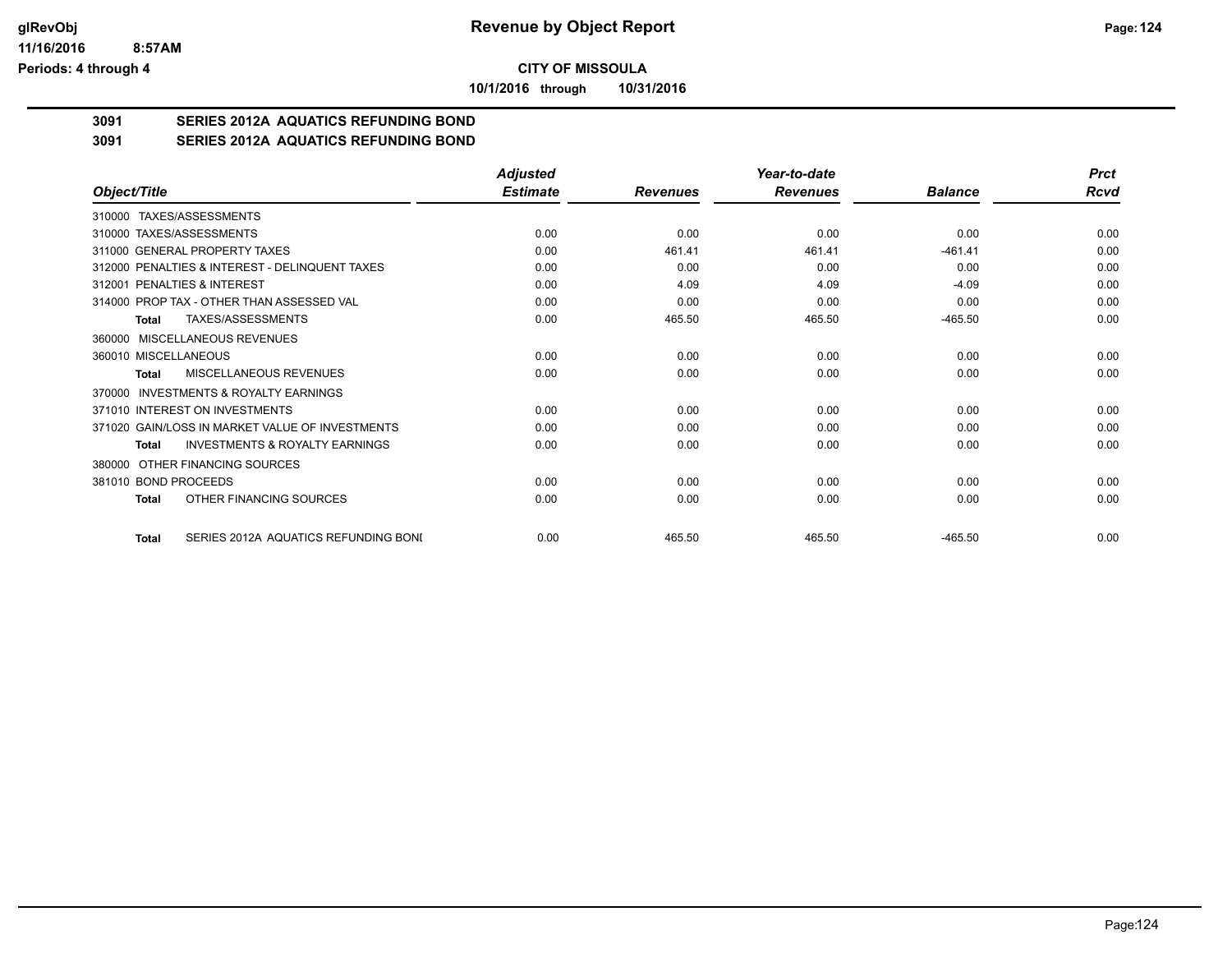**10/1/2016 through 10/31/2016**

## **3091 SERIES 2012A AQUATICS REFUNDING BOND**

|                                                     | <b>Adjusted</b> |                 | Year-to-date    |                | <b>Prct</b> |
|-----------------------------------------------------|-----------------|-----------------|-----------------|----------------|-------------|
| Object/Title                                        | <b>Estimate</b> | <b>Revenues</b> | <b>Revenues</b> | <b>Balance</b> | Rcvd        |
| 310000 TAXES/ASSESSMENTS                            |                 |                 |                 |                |             |
| 310000 TAXES/ASSESSMENTS                            | 0.00            | 0.00            | 0.00            | 0.00           | 0.00        |
| 311000 GENERAL PROPERTY TAXES                       | 0.00            | 461.41          | 461.41          | $-461.41$      | 0.00        |
| 312000 PENALTIES & INTEREST - DELINQUENT TAXES      | 0.00            | 0.00            | 0.00            | 0.00           | 0.00        |
| 312001 PENALTIES & INTEREST                         | 0.00            | 4.09            | 4.09            | $-4.09$        | 0.00        |
| 314000 PROP TAX - OTHER THAN ASSESSED VAL           | 0.00            | 0.00            | 0.00            | 0.00           | 0.00        |
| TAXES/ASSESSMENTS<br><b>Total</b>                   | 0.00            | 465.50          | 465.50          | $-465.50$      | 0.00        |
| 360000 MISCELLANEOUS REVENUES                       |                 |                 |                 |                |             |
| 360010 MISCELLANEOUS                                | 0.00            | 0.00            | 0.00            | 0.00           | 0.00        |
| <b>MISCELLANEOUS REVENUES</b><br>Total              | 0.00            | 0.00            | 0.00            | 0.00           | 0.00        |
| <b>INVESTMENTS &amp; ROYALTY EARNINGS</b><br>370000 |                 |                 |                 |                |             |
| 371010 INTEREST ON INVESTMENTS                      | 0.00            | 0.00            | 0.00            | 0.00           | 0.00        |
| 371020 GAIN/LOSS IN MARKET VALUE OF INVESTMENT      | 0.00            | 0.00            | 0.00            | 0.00           | 0.00        |
| <b>INVESTMENTS &amp; ROYALTY EARNINGS</b><br>Total  | 0.00            | 0.00            | 0.00            | 0.00           | 0.00        |
| OTHER FINANCING SOURCES<br>380000                   |                 |                 |                 |                |             |
| 381010 BOND PROCEEDS                                | 0.00            | 0.00            | 0.00            | 0.00           | 0.00        |
| OTHER FINANCING SOURCES<br>Total                    | 0.00            | 0.00            | 0.00            | 0.00           | 0.00        |
| SERIES 2012A AQUATICS REFUNDING BON<br><b>Total</b> | 0.00            | 465.50          | 465.50          | $-465.50$      | 0.00        |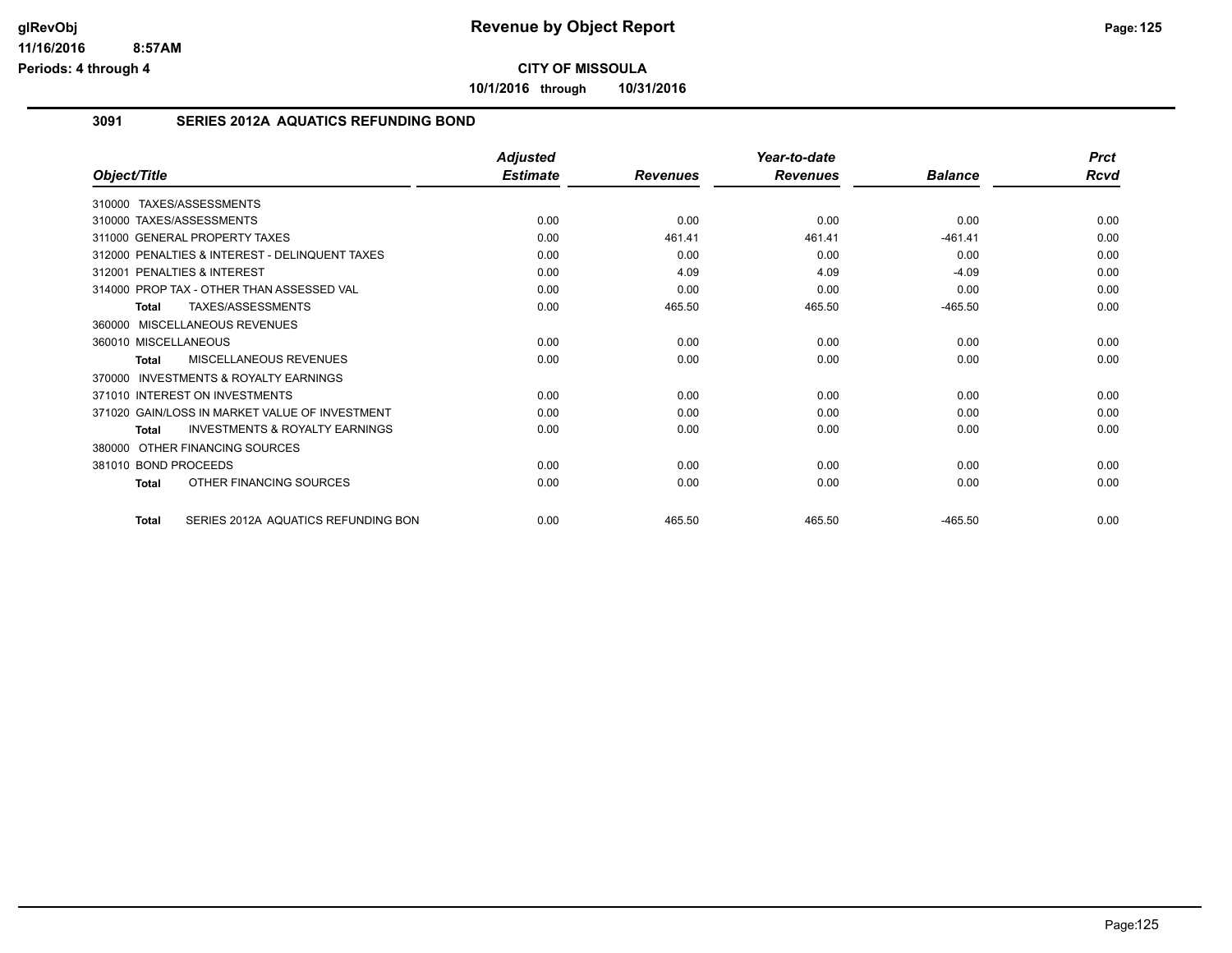**10/1/2016 through 10/31/2016**

# **3092 Series 2013A GO REFUNDING BONDS**

# **3092 Series 2013A GO REFUNDING BONDS**

|                                                           | <b>Adjusted</b> |                 | Year-to-date    |                | <b>Prct</b> |
|-----------------------------------------------------------|-----------------|-----------------|-----------------|----------------|-------------|
| Object/Title                                              | <b>Estimate</b> | <b>Revenues</b> | <b>Revenues</b> | <b>Balance</b> | <b>Rcvd</b> |
| 310000 TAXES/ASSESSMENTS                                  |                 |                 |                 |                |             |
| 310000 TAXES/ASSESSMENTS                                  | 0.00            | 0.00            | 0.00            | 0.00           | 0.00        |
| 311000 GENERAL PROPERTY TAXES                             | 0.00            | 538.11          | 538.11          | $-538.11$      | 0.00        |
| 312000 PENALTIES & INTEREST - DELINQUENT TAXES            | 0.00            | 0.00            | 0.00            | 0.00           | 0.00        |
| 312001 PENALTIES & INTEREST                               | 0.00            | 4.92            | 4.92            | $-4.92$        | 0.00        |
| TAXES/ASSESSMENTS<br><b>Total</b>                         | 0.00            | 543.03          | 543.03          | $-543.03$      | 0.00        |
| 370000 INVESTMENTS & ROYALTY EARNINGS                     |                 |                 |                 |                |             |
| 371010 INTEREST ON INVESTMENTS                            | 0.00            | 0.00            | 0.00            | 0.00           | 0.00        |
| 371020 GAIN/LOSS IN MARKET VALUE OF INVESTMENTS           | 0.00            | 0.00            | 0.00            | 0.00           | 0.00        |
| <b>INVESTMENTS &amp; ROYALTY EARNINGS</b><br><b>Total</b> | 0.00            | 0.00            | 0.00            | 0.00           | 0.00        |
| OTHER FINANCING SOURCES<br>380000                         |                 |                 |                 |                |             |
| 381010 BOND PROCEEDS                                      | 0.00            | 0.00            | 0.00            | 0.00           | 0.00        |
| OTHER FINANCING SOURCES<br><b>Total</b>                   | 0.00            | 0.00            | 0.00            | 0.00           | 0.00        |
| Series 2013A GO REFUNDING BONDS<br><b>Total</b>           | 0.00            | 543.03          | 543.03          | $-543.03$      | 0.00        |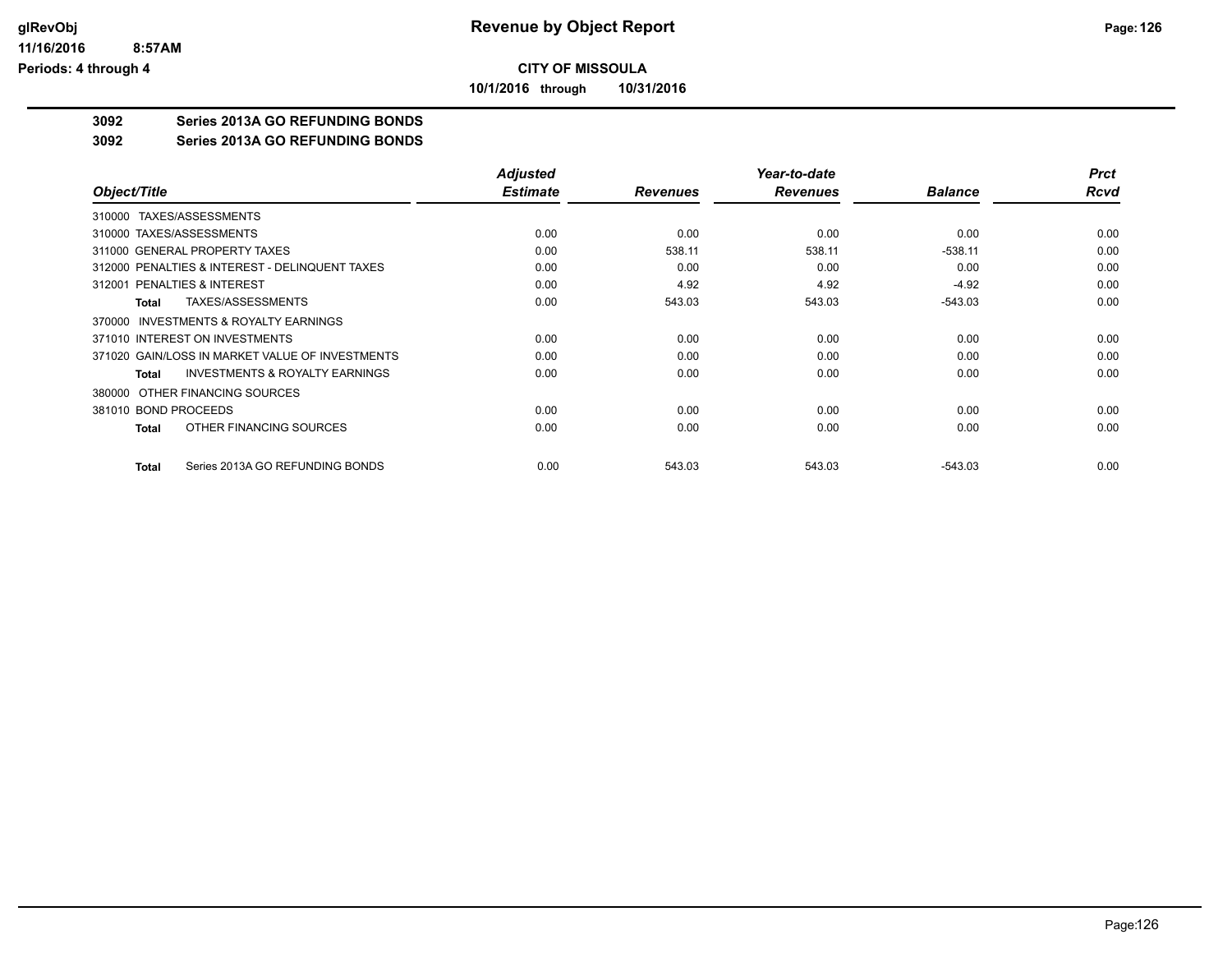**10/1/2016 through 10/31/2016**

# **3092 Series 2013A GO REFUNDING BONDS**

| Object/Title                                              | <b>Adjusted</b><br><b>Estimate</b> | <b>Revenues</b> | Year-to-date<br><b>Revenues</b> | <b>Balance</b> | <b>Prct</b><br><b>Rcvd</b> |
|-----------------------------------------------------------|------------------------------------|-----------------|---------------------------------|----------------|----------------------------|
| TAXES/ASSESSMENTS<br>310000                               |                                    |                 |                                 |                |                            |
| 310000 TAXES/ASSESSMENTS                                  | 0.00                               | 0.00            | 0.00                            | 0.00           | 0.00                       |
| 311000 GENERAL PROPERTY TAXES                             | 0.00                               | 538.11          | 538.11                          | $-538.11$      | 0.00                       |
| 312000 PENALTIES & INTEREST - DELINQUENT TAXES            | 0.00                               | 0.00            | 0.00                            | 0.00           | 0.00                       |
| 312001 PENALTIES & INTEREST                               | 0.00                               | 4.92            | 4.92                            | $-4.92$        | 0.00                       |
| <b>TAXES/ASSESSMENTS</b><br><b>Total</b>                  | 0.00                               | 543.03          | 543.03                          | $-543.03$      | 0.00                       |
| <b>INVESTMENTS &amp; ROYALTY EARNINGS</b><br>370000       |                                    |                 |                                 |                |                            |
| 371010 INTEREST ON INVESTMENTS                            | 0.00                               | 0.00            | 0.00                            | 0.00           | 0.00                       |
| 371020 GAIN/LOSS IN MARKET VALUE OF INVESTMENT            | 0.00                               | 0.00            | 0.00                            | 0.00           | 0.00                       |
| <b>INVESTMENTS &amp; ROYALTY EARNINGS</b><br><b>Total</b> | 0.00                               | 0.00            | 0.00                            | 0.00           | 0.00                       |
| 380000 OTHER FINANCING SOURCES                            |                                    |                 |                                 |                |                            |
| 381010 BOND PROCEEDS                                      | 0.00                               | 0.00            | 0.00                            | 0.00           | 0.00                       |
| OTHER FINANCING SOURCES<br><b>Total</b>                   | 0.00                               | 0.00            | 0.00                            | 0.00           | 0.00                       |
| Series 2013A GO REFUNDING BONDS<br><b>Total</b>           | 0.00                               | 543.03          | 543.03                          | $-543.03$      | 0.00                       |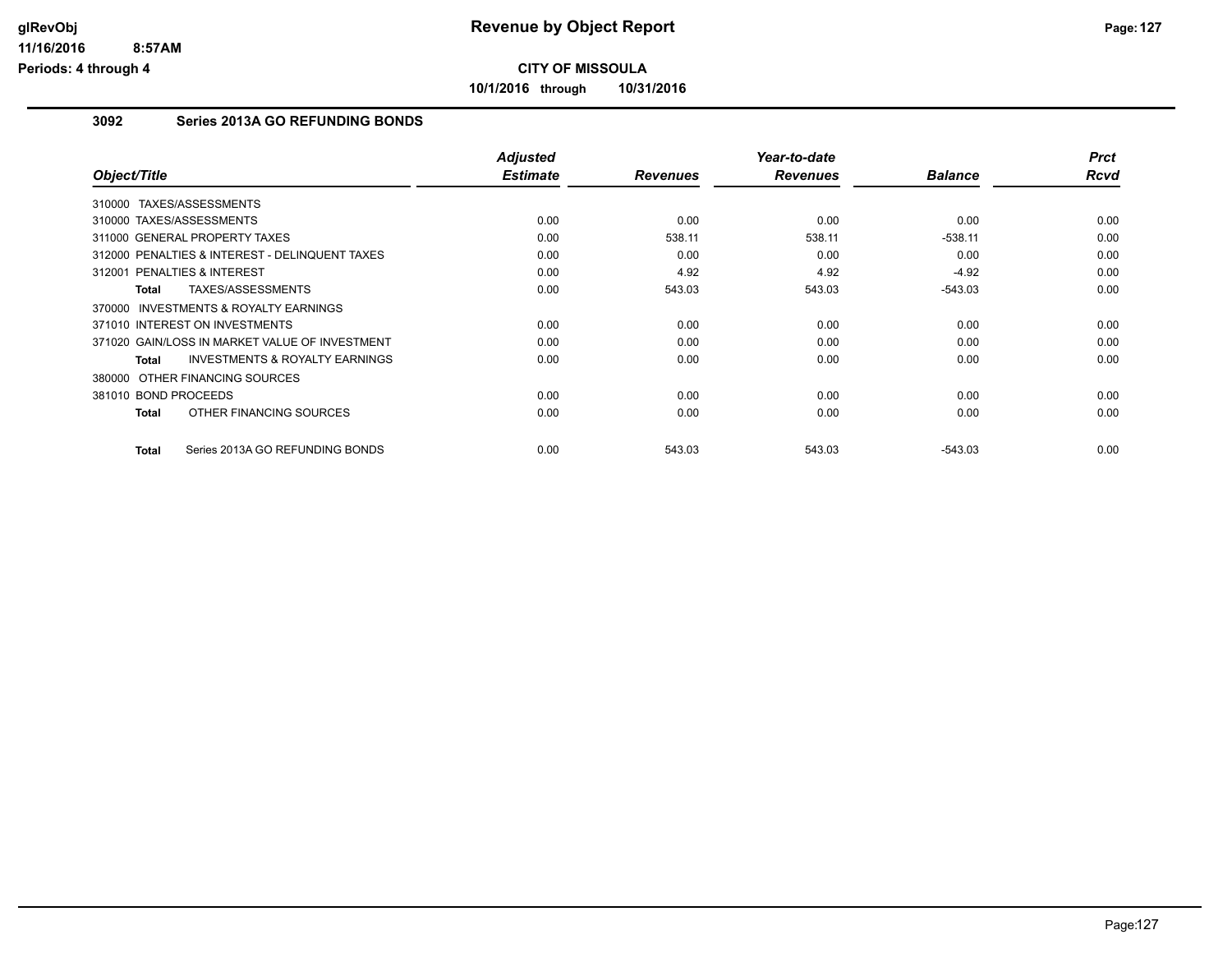**10/1/2016 through 10/31/2016**

# **3095 2004 REFUNDING BONDS DEBT SERVICE**

# **3095 2004 REFUNDING BONDS DEBT SERVICE**

|                                                     | <b>Adjusted</b> |                 | Year-to-date    |                |             |
|-----------------------------------------------------|-----------------|-----------------|-----------------|----------------|-------------|
| Object/Title                                        | <b>Estimate</b> | <b>Revenues</b> | <b>Revenues</b> | <b>Balance</b> | <b>Rcvd</b> |
| 310000 TAXES/ASSESSMENTS                            |                 |                 |                 |                |             |
| 310000 TAXES/ASSESSMENTS                            | 0.00            | 0.00            | 0.00            | 0.00           | 0.00        |
| 311000 GENERAL PROPERTY TAXES                       | 0.00            | 0.44            | 0.44            | $-0.44$        | 0.00        |
| 311030 MOTOR VEHICLE TAXES                          | 0.00            | 0.00            | 0.00            | 0.00           | 0.00        |
| 312000 PENALTIES & INTEREST - DELINQUENT TAXES      | 0.00            | 0.00            | 0.00            | 0.00           | 0.00        |
| 312001 PENALTIES & INTEREST                         | 0.00            | 0.18            | 0.18            | $-0.18$        | 0.00        |
| 314000 PROP TAX - OTHER THAN ASSESSED VAL           | 0.00            | 0.00            | 0.00            | 0.00           | 0.00        |
| 314001 LIGHT VEHICLE TAX                            | 0.00            | 0.00            | 0.00            | 0.00           | 0.00        |
| TAXES/ASSESSMENTS<br>Total                          | 0.00            | 0.62            | 0.62            | $-0.62$        | 0.00        |
| 330000 INTERGOVERNMENTAL REVENUES                   |                 |                 |                 |                |             |
| 334056 BANK CORP. LIC. TAX - (PREVIOUS YEARS)       | 0.00            | 0.00            | 0.00            | 0.00           | 0.00        |
| 335210 PERSONAL PROPERTY TAX REIMBURSEMENT          | 0.00            | 0.00            | 0.00            | 0.00           | 0.00        |
| 335250 STATE REIMB - SB #184                        | 0.00            | 0.00            | 0.00            | 0.00           | 0.00        |
| <b>INTERGOVERNMENTAL REVENUES</b><br><b>Total</b>   | 0.00            | 0.00            | 0.00            | 0.00           | 0.00        |
| 360000 MISCELLANEOUS REVENUES                       |                 |                 |                 |                |             |
| 360010 MISCELLANEOUS                                | 0.00            | 0.00            | 0.00            | 0.00           | 0.00        |
| MISCELLANEOUS REVENUES<br>Total                     | 0.00            | 0.00            | 0.00            | 0.00           | 0.00        |
| <b>INVESTMENTS &amp; ROYALTY EARNINGS</b><br>370000 |                 |                 |                 |                |             |
| 371010 INTEREST ON INVESTMENTS                      | 0.00            | 0.00            | 0.00            | 0.00           | 0.00        |
| 371020 GAIN/LOSS IN MARKET VALUE OF INVESTMENTS     | 0.00            | 0.00            | 0.00            | 0.00           | 0.00        |
| <b>INVESTMENTS &amp; ROYALTY EARNINGS</b><br>Total  | 0.00            | 0.00            | 0.00            | 0.00           | 0.00        |
| 380000 OTHER FINANCING SOURCES                      |                 |                 |                 |                |             |
| 380000 OTHER FINANCING SOURCES                      | 0.00            | 0.00            | 0.00            | 0.00           | 0.00        |
| 381009 TRANSFERS IN                                 | 0.00            | 0.00            | 0.00            | 0.00           | 0.00        |
| 381010 BOND PROCEEDS                                | 0.00            | 0.00            | 0.00            | 0.00           | 0.00        |
| 383043 TRANSFERS FROM IMPACT FEES                   | 0.00            | 0.00            | 0.00            | 0.00           | 0.00        |
| OTHER FINANCING SOURCES<br><b>Total</b>             | 0.00            | 0.00            | 0.00            | 0.00           | 0.00        |
| 2004 REFUNDING BONDS DEBT SERVICE<br>Total          | 0.00            | 0.62            | 0.62            | $-0.62$        | 0.00        |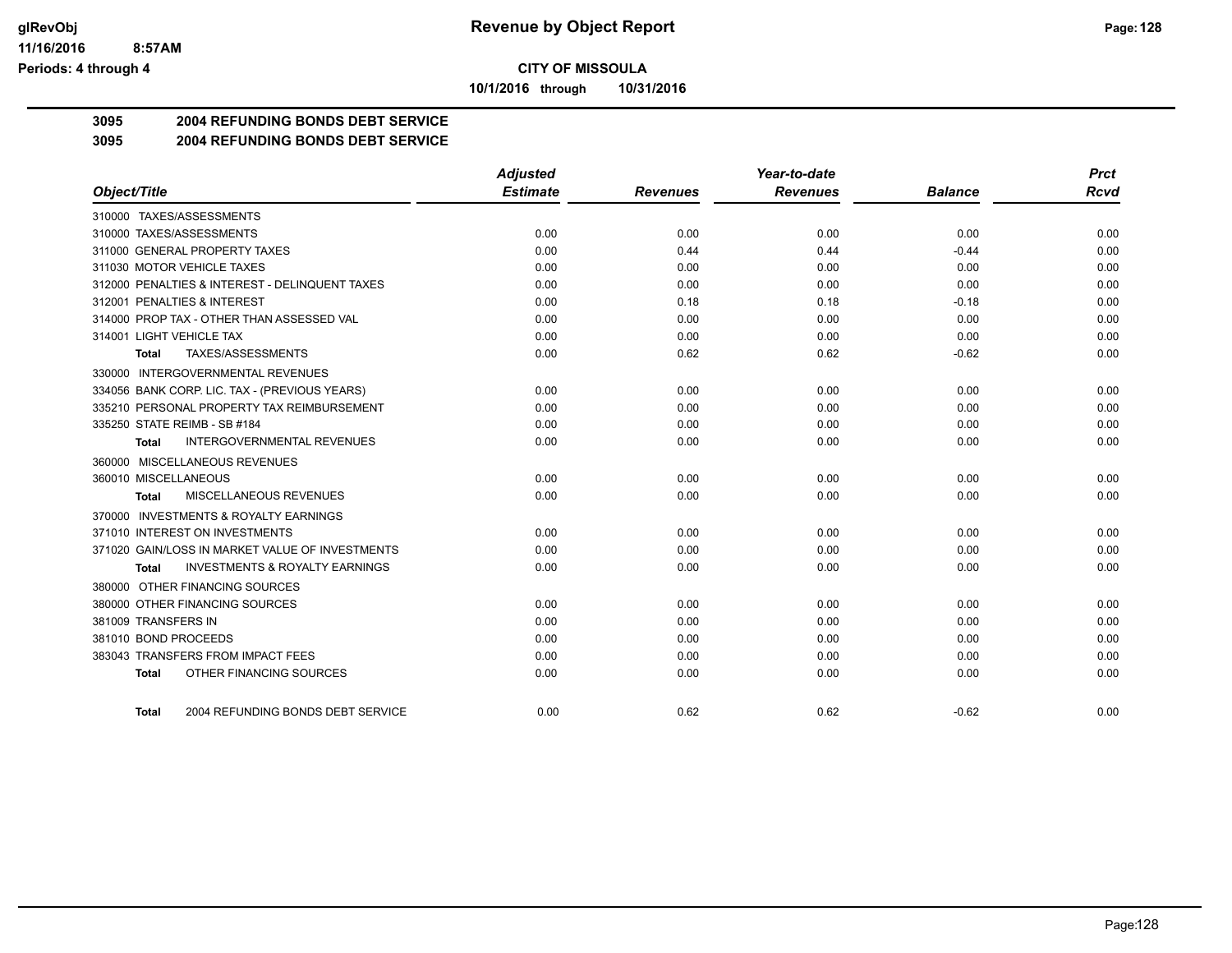**10/1/2016 through 10/31/2016**

# **3095 2004 REFUNDING BONDS DEBT SERVICE**

|                                                    | <b>Adjusted</b> |                 | Year-to-date    |                | <b>Prct</b> |
|----------------------------------------------------|-----------------|-----------------|-----------------|----------------|-------------|
| Object/Title                                       | <b>Estimate</b> | <b>Revenues</b> | <b>Revenues</b> | <b>Balance</b> | <b>Rcvd</b> |
| 310000 TAXES/ASSESSMENTS                           |                 |                 |                 |                |             |
| 310000 TAXES/ASSESSMENTS                           | 0.00            | 0.00            | 0.00            | 0.00           | 0.00        |
| 311000 GENERAL PROPERTY TAXES                      | 0.00            | 0.44            | 0.44            | $-0.44$        | 0.00        |
| 311030 MOTOR VEHICLE TAXES                         | 0.00            | 0.00            | 0.00            | 0.00           | 0.00        |
| 312000 PENALTIES & INTEREST - DELINQUENT TAXES     | 0.00            | 0.00            | 0.00            | 0.00           | 0.00        |
| 312001 PENALTIES & INTEREST                        | 0.00            | 0.18            | 0.18            | $-0.18$        | 0.00        |
| 314000 PROP TAX - OTHER THAN ASSESSED VAL          | 0.00            | 0.00            | 0.00            | 0.00           | 0.00        |
| 314001 LIGHT VEHICLE TAX                           | 0.00            | 0.00            | 0.00            | 0.00           | 0.00        |
| TAXES/ASSESSMENTS<br><b>Total</b>                  | 0.00            | 0.62            | 0.62            | $-0.62$        | 0.00        |
| 330000 INTERGOVERNMENTAL REVENUES                  |                 |                 |                 |                |             |
| 334056 BANK CORP. LIC. TAX - (PREVIOUS YEARS)      | 0.00            | 0.00            | 0.00            | 0.00           | 0.00        |
| 335210 PERSONAL PROPERTY TAX REIMBURSEMENT         | 0.00            | 0.00            | 0.00            | 0.00           | 0.00        |
| 335250 STATE REIMB - SB #184                       | 0.00            | 0.00            | 0.00            | 0.00           | 0.00        |
| <b>INTERGOVERNMENTAL REVENUES</b><br><b>Total</b>  | 0.00            | 0.00            | 0.00            | 0.00           | 0.00        |
| 360000 MISCELLANEOUS REVENUES                      |                 |                 |                 |                |             |
| 360010 MISCELLANEOUS                               | 0.00            | 0.00            | 0.00            | 0.00           | 0.00        |
| MISCELLANEOUS REVENUES<br><b>Total</b>             | 0.00            | 0.00            | 0.00            | 0.00           | 0.00        |
| 370000 INVESTMENTS & ROYALTY EARNINGS              |                 |                 |                 |                |             |
| 371010 INTEREST ON INVESTMENTS                     | 0.00            | 0.00            | 0.00            | 0.00           | 0.00        |
| 371020 GAIN/LOSS IN MARKET VALUE OF INVESTMENT     | 0.00            | 0.00            | 0.00            | 0.00           | 0.00        |
| <b>INVESTMENTS &amp; ROYALTY EARNINGS</b><br>Total | 0.00            | 0.00            | 0.00            | 0.00           | 0.00        |
| 380000 OTHER FINANCING SOURCES                     |                 |                 |                 |                |             |
| 380000 OTHER FINANCING SOURCES                     | 0.00            | 0.00            | 0.00            | 0.00           | 0.00        |
| 381009 TRANSFERS IN                                | 0.00            | 0.00            | 0.00            | 0.00           | 0.00        |
| 381010 BOND PROCEEDS                               | 0.00            | 0.00            | 0.00            | 0.00           | 0.00        |
| 383043 TRANSFERS FROM IMPACT FEES                  | 0.00            | 0.00            | 0.00            | 0.00           | 0.00        |
| OTHER FINANCING SOURCES<br><b>Total</b>            | 0.00            | 0.00            | 0.00            | 0.00           | 0.00        |
|                                                    |                 |                 |                 |                |             |
| 2004 REFUNDING BONDS DEBT SERVICE<br>Total         | 0.00            | 0.62            | 0.62            | $-0.62$        | 0.00        |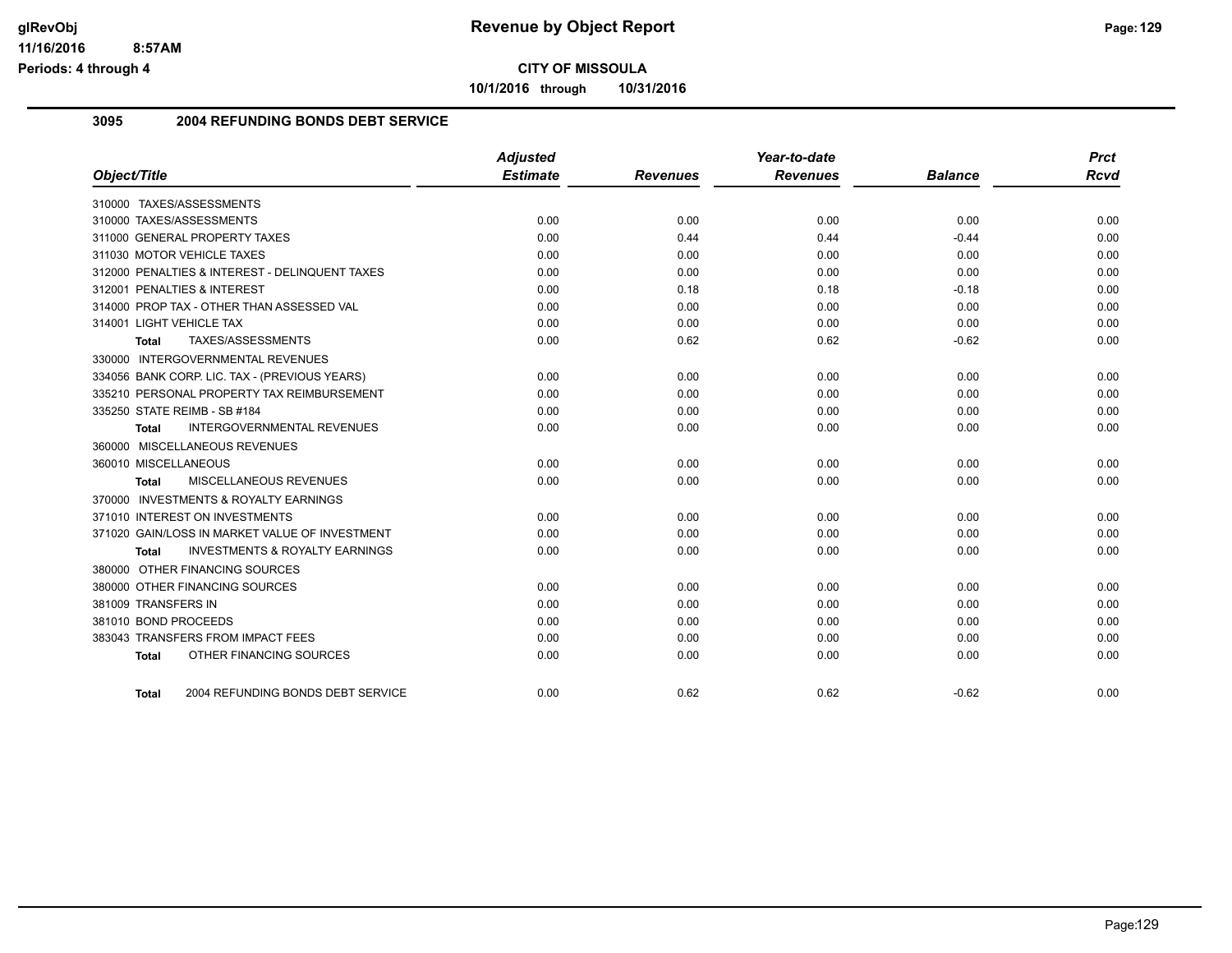**10/1/2016 through 10/31/2016**

#### **3096 NEW FIRE STATION GO BOND**

#### **3096 NEW FIRE STATION GO BOND**

|                                                    | <b>Adjusted</b> |                 | Year-to-date    |                | <b>Prct</b> |
|----------------------------------------------------|-----------------|-----------------|-----------------|----------------|-------------|
| Object/Title                                       | <b>Estimate</b> | <b>Revenues</b> | <b>Revenues</b> | <b>Balance</b> | <b>Rcvd</b> |
| 310000 TAXES/ASSESSMENTS                           |                 |                 |                 |                |             |
| 310000 TAXES/ASSESSMENTS                           | 0.00            | 0.00            | 0.00            | 0.00           | 0.00        |
| 311000 GENERAL PROPERTY TAXES                      | 0.00            | 218.32          | 218.32          | $-218.32$      | 0.00        |
| 311030 MOTOR VEHICLE TAXES                         | 0.00            | 0.00            | 0.00            | 0.00           | 0.00        |
| 312001 PENALTIES & INTEREST                        | 0.00            | 2.10            | 2.10            | $-2.10$        | 0.00        |
| TAXES/ASSESSMENTS<br>Total                         | 0.00            | 220.42          | 220.42          | $-220.42$      | 0.00        |
| 370000 INVESTMENTS & ROYALTY EARNINGS              |                 |                 |                 |                |             |
| 371010 INTEREST ON INVESTMENTS                     | 0.00            | 0.00            | 0.00            | 0.00           | 0.00        |
| 371020 GAIN/LOSS IN MARKET VALUE OF INVESTMENTS    | 0.00            | 0.00            | 0.00            | 0.00           | 0.00        |
| <b>INVESTMENTS &amp; ROYALTY EARNINGS</b><br>Total | 0.00            | 0.00            | 0.00            | 0.00           | 0.00        |
| OTHER FINANCING SOURCES<br>380000                  |                 |                 |                 |                |             |
| 383000 OPERATING TRANSFERS                         | 0.00            | 0.00            | 0.00            | 0.00           | 0.00        |
| OTHER FINANCING SOURCES<br>Total                   | 0.00            | 0.00            | 0.00            | 0.00           | 0.00        |
| NEW FIRE STATION GO BOND<br><b>Total</b>           | 0.00            | 220.42          | 220.42          | $-220.42$      | 0.00        |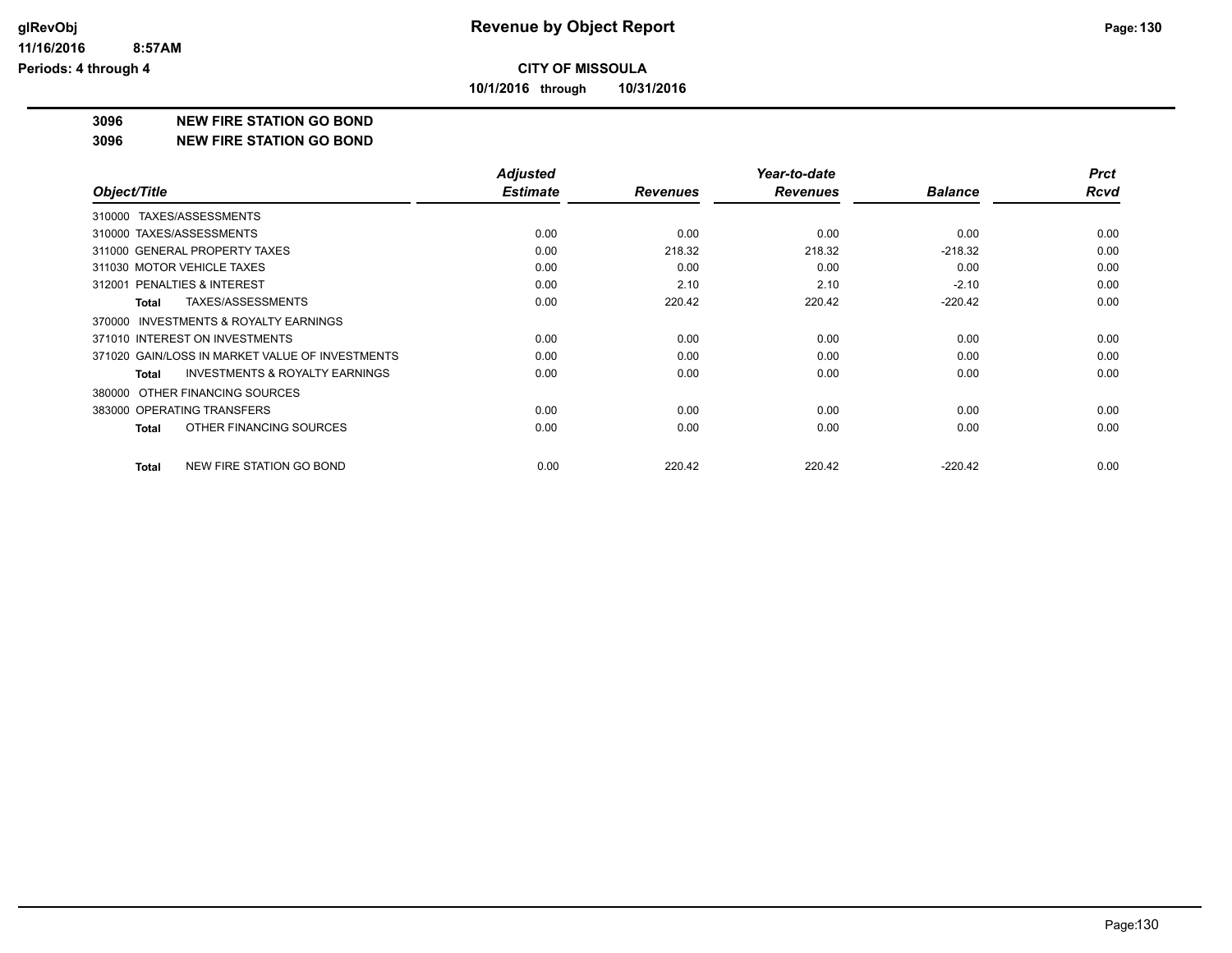**10/1/2016 through 10/31/2016**

# **3096 NEW FIRE STATION GO BOND**

| Object/Title                                        | <b>Adjusted</b><br><b>Estimate</b> | <b>Revenues</b> | Year-to-date<br><b>Revenues</b> | <b>Balance</b> | <b>Prct</b><br><b>Rcvd</b> |
|-----------------------------------------------------|------------------------------------|-----------------|---------------------------------|----------------|----------------------------|
| TAXES/ASSESSMENTS<br>310000                         |                                    |                 |                                 |                |                            |
| 310000 TAXES/ASSESSMENTS                            | 0.00                               | 0.00            | 0.00                            | 0.00           | 0.00                       |
| 311000 GENERAL PROPERTY TAXES                       | 0.00                               | 218.32          | 218.32                          | $-218.32$      | 0.00                       |
| 311030 MOTOR VEHICLE TAXES                          | 0.00                               | 0.00            | 0.00                            | 0.00           | 0.00                       |
| <b>PENALTIES &amp; INTEREST</b><br>312001           | 0.00                               | 2.10            | 2.10                            | $-2.10$        | 0.00                       |
| TAXES/ASSESSMENTS<br>Total                          | 0.00                               | 220.42          | 220.42                          | $-220.42$      | 0.00                       |
| <b>INVESTMENTS &amp; ROYALTY EARNINGS</b><br>370000 |                                    |                 |                                 |                |                            |
| 371010 INTEREST ON INVESTMENTS                      | 0.00                               | 0.00            | 0.00                            | 0.00           | 0.00                       |
| 371020 GAIN/LOSS IN MARKET VALUE OF INVESTMENT      | 0.00                               | 0.00            | 0.00                            | 0.00           | 0.00                       |
| <b>INVESTMENTS &amp; ROYALTY EARNINGS</b><br>Total  | 0.00                               | 0.00            | 0.00                            | 0.00           | 0.00                       |
| 380000 OTHER FINANCING SOURCES                      |                                    |                 |                                 |                |                            |
| 383000 OPERATING TRANSFERS                          | 0.00                               | 0.00            | 0.00                            | 0.00           | 0.00                       |
| OTHER FINANCING SOURCES<br>Total                    | 0.00                               | 0.00            | 0.00                            | 0.00           | 0.00                       |
| NEW FIRE STATION GO BOND<br>Total                   | 0.00                               | 220.42          | 220.42                          | $-220.42$      | 0.00                       |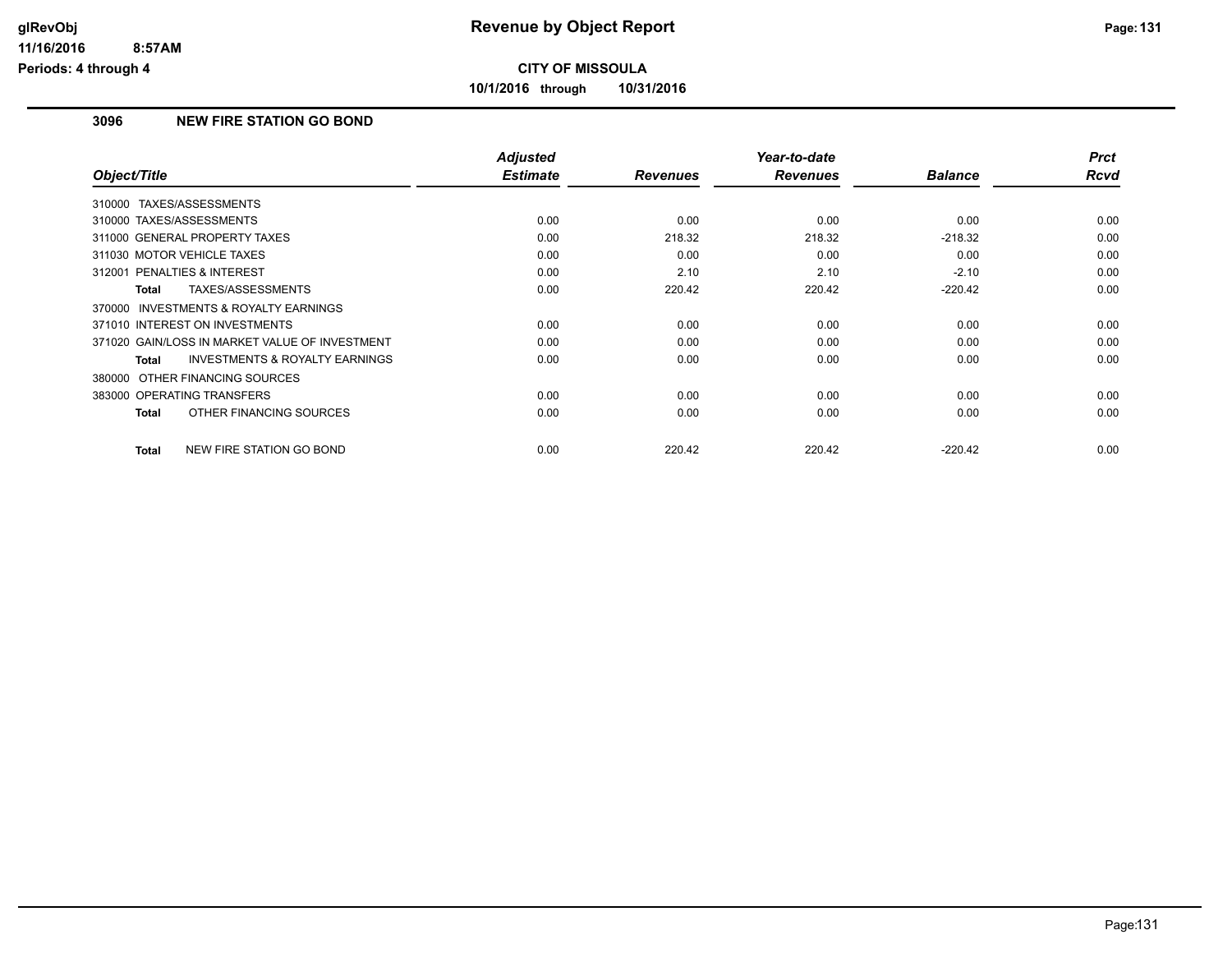**10/1/2016 through 10/31/2016**

#### **3097 2007 REFUNDING BONDS**

**3097 2007 REFUNDING BONDS**

|                                                     | <b>Adjusted</b> |                 | Year-to-date    |                | <b>Prct</b> |
|-----------------------------------------------------|-----------------|-----------------|-----------------|----------------|-------------|
| Object/Title                                        | <b>Estimate</b> | <b>Revenues</b> | <b>Revenues</b> | <b>Balance</b> | <b>Rcvd</b> |
| 310000 TAXES/ASSESSMENTS                            |                 |                 |                 |                |             |
| 310000 TAXES/ASSESSMENTS                            | 0.00            | 0.00            | 0.00            | 0.00           | 0.00        |
| 311000 GENERAL PROPERTY TAXES                       | 0.00            | 0.00            | 0.00            | 0.00           | 0.00        |
| 311030 MOTOR VEHICLE TAXES                          | 0.00            | 0.00            | 0.00            | 0.00           | 0.00        |
| PENALTIES & INTEREST<br>312001                      | 0.00            | 0.00            | 0.00            | 0.00           | 0.00        |
| <b>TAXES/ASSESSMENTS</b><br>Total                   | 0.00            | 0.00            | 0.00            | 0.00           | 0.00        |
| <b>INVESTMENTS &amp; ROYALTY EARNINGS</b><br>370000 |                 |                 |                 |                |             |
| 371010 INTEREST ON INVESTMENTS                      | 0.00            | 0.00            | 0.00            | 0.00           | 0.00        |
| 371020 GAIN/LOSS IN MARKET VALUE OF INVESTMENTS     | 0.00            | 0.00            | 0.00            | 0.00           | 0.00        |
| <b>INVESTMENTS &amp; ROYALTY EARNINGS</b><br>Total  | 0.00            | 0.00            | 0.00            | 0.00           | 0.00        |
| OTHER FINANCING SOURCES<br>380000                   |                 |                 |                 |                |             |
| 381010 BOND PROCEEDS                                | 0.00            | 0.00            | 0.00            | 0.00           | 0.00        |
| 383042 TRANSFERS FROM OTHER FUNDS                   | 0.00            | 0.00            | 0.00            | 0.00           | 0.00        |
| 383043 TRANSFERS FROM IMPACT FEES                   | 0.00            | 0.00            | 0.00            | 0.00           | 0.00        |
| OTHER FINANCING SOURCES<br><b>Total</b>             | 0.00            | 0.00            | 0.00            | 0.00           | 0.00        |
| 2007 REFUNDING BONDS<br><b>Total</b>                | 0.00            | 0.00            | 0.00            | 0.00           | 0.00        |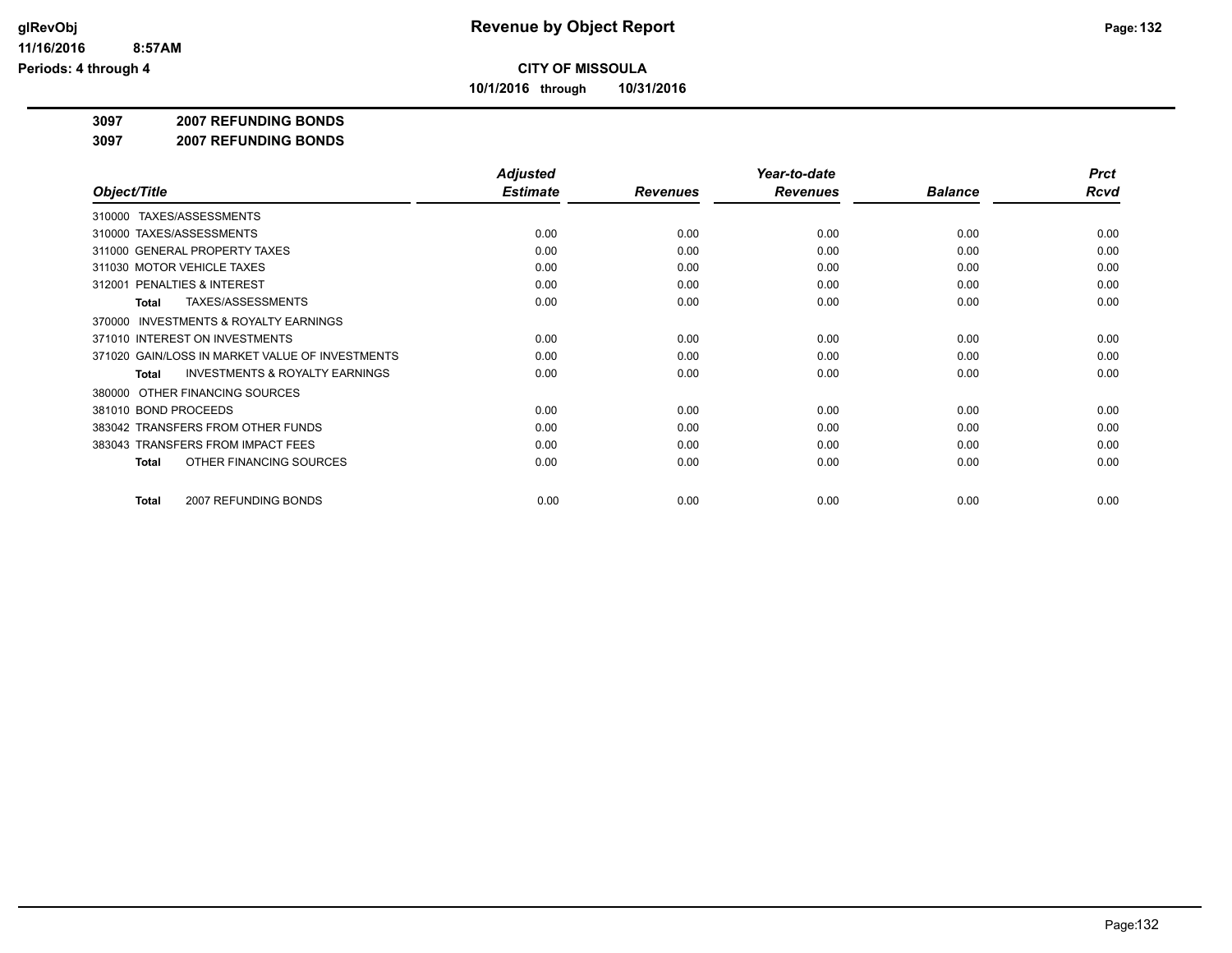**10/1/2016 through 10/31/2016**

# **3097 2007 REFUNDING BONDS**

|                                                    | <b>Adjusted</b> |                 | Year-to-date    |                | <b>Prct</b> |
|----------------------------------------------------|-----------------|-----------------|-----------------|----------------|-------------|
| Object/Title                                       | <b>Estimate</b> | <b>Revenues</b> | <b>Revenues</b> | <b>Balance</b> | Rcvd        |
| TAXES/ASSESSMENTS<br>310000                        |                 |                 |                 |                |             |
| 310000 TAXES/ASSESSMENTS                           | 0.00            | 0.00            | 0.00            | 0.00           | 0.00        |
| 311000 GENERAL PROPERTY TAXES                      | 0.00            | 0.00            | 0.00            | 0.00           | 0.00        |
| 311030 MOTOR VEHICLE TAXES                         | 0.00            | 0.00            | 0.00            | 0.00           | 0.00        |
| 312001 PENALTIES & INTEREST                        | 0.00            | 0.00            | 0.00            | 0.00           | 0.00        |
| TAXES/ASSESSMENTS<br>Total                         | 0.00            | 0.00            | 0.00            | 0.00           | 0.00        |
| 370000 INVESTMENTS & ROYALTY EARNINGS              |                 |                 |                 |                |             |
| 371010 INTEREST ON INVESTMENTS                     | 0.00            | 0.00            | 0.00            | 0.00           | 0.00        |
| 371020 GAIN/LOSS IN MARKET VALUE OF INVESTMENT     | 0.00            | 0.00            | 0.00            | 0.00           | 0.00        |
| <b>INVESTMENTS &amp; ROYALTY EARNINGS</b><br>Total | 0.00            | 0.00            | 0.00            | 0.00           | 0.00        |
| 380000 OTHER FINANCING SOURCES                     |                 |                 |                 |                |             |
| 381010 BOND PROCEEDS                               | 0.00            | 0.00            | 0.00            | 0.00           | 0.00        |
| 383042 TRANSFERS FROM OTHER FUNDS                  | 0.00            | 0.00            | 0.00            | 0.00           | 0.00        |
| 383043 TRANSFERS FROM IMPACT FEES                  | 0.00            | 0.00            | 0.00            | 0.00           | 0.00        |
| OTHER FINANCING SOURCES<br><b>Total</b>            | 0.00            | 0.00            | 0.00            | 0.00           | 0.00        |
| 2007 REFUNDING BONDS<br>Total                      | 0.00            | 0.00            | 0.00            | 0.00           | 0.00        |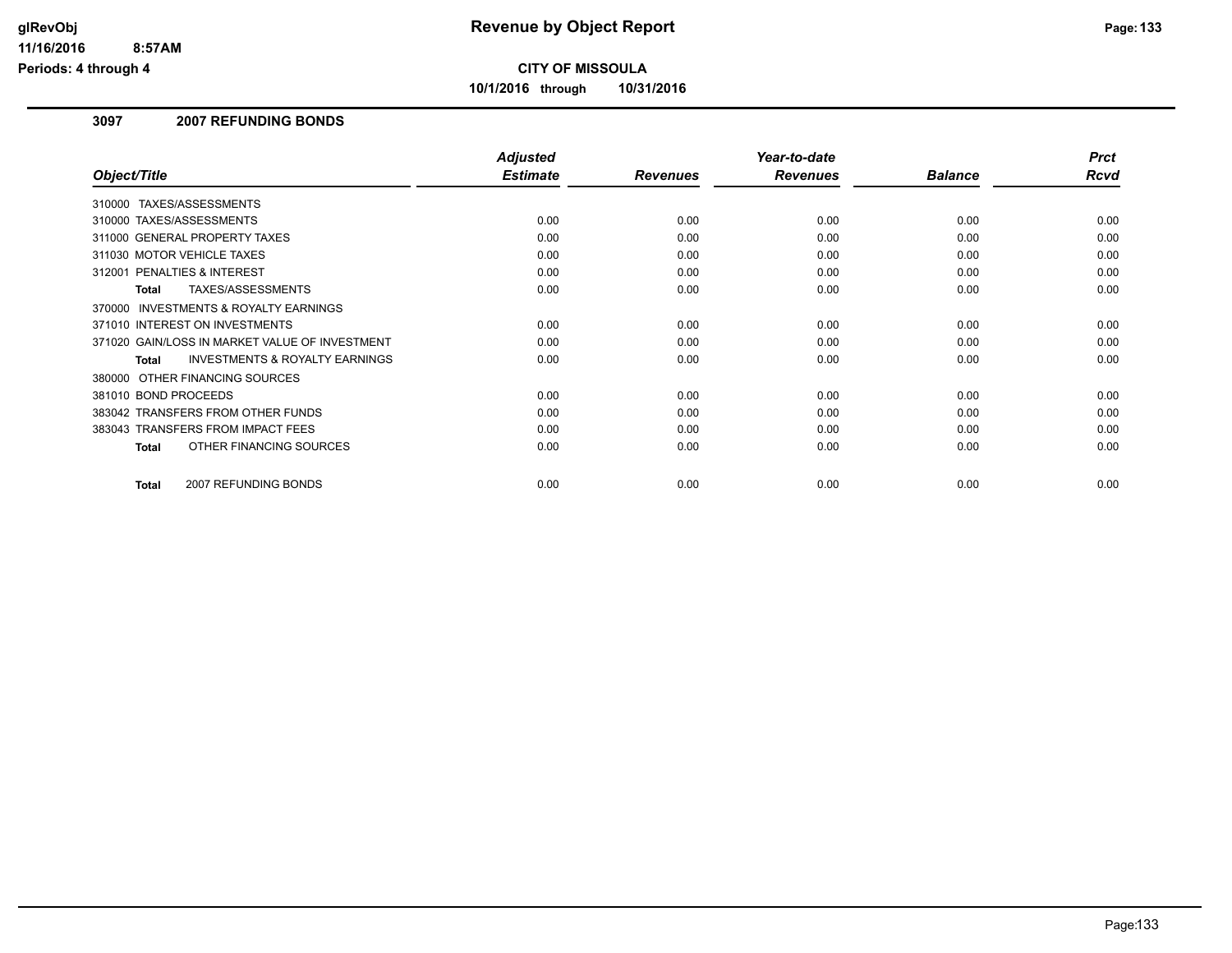**10/1/2016 through 10/31/2016**

# **3100 SIDEWALK & CURB WARRANTS FUND**

# **3100 SIDEWALK & CURB WARRANTS FUND**

|                                                           | <b>Adjusted</b> |                 | Year-to-date    |                | <b>Prct</b> |
|-----------------------------------------------------------|-----------------|-----------------|-----------------|----------------|-------------|
| Object/Title                                              | <b>Estimate</b> | <b>Revenues</b> | <b>Revenues</b> | <b>Balance</b> | Rcvd        |
| TAXES/ASSESSMENTS<br>310000                               |                 |                 |                 |                |             |
| <b>PENALTIES &amp; INTEREST</b><br>312001                 | 0.00            | 0.00            | 0.00            | 0.00           | 0.00        |
| <b>TAXES/ASSESSMENTS</b><br><b>Total</b>                  | 0.00            | 0.00            | 0.00            | 0.00           | 0.00        |
| MISCELLANEOUS REVENUES<br>360000                          |                 |                 |                 |                |             |
| 360010 MISCELLANEOUS                                      | 0.00            | 0.00            | 0.00            | 0.00           | 0.00        |
| 363020 PROPERTY ASSESSMENTS                               | 0.00            | 0.00            | 0.00            | 0.00           | 0.00        |
| PAYOFF PRINCIPAL ASSESSMENTS<br>363021                    | 0.00            | 0.00            | 0.00            | 0.00           | 0.00        |
| 363022 BOND INTEREST ASSESSMENTS                          | 0.00            | 0.00            | 0.00            | 0.00           | 0.00        |
| 363030 SIDEWALK AND CURB ASSESSMENTS                      | 0.00            | 0.00            | 0.00            | 0.00           | 0.00        |
| 363040 PENALTY AND INTEREST                               | 0.00            | 0.00            | 0.00            | 0.00           | 0.00        |
| MISCELLANEOUS REVENUES<br>Total                           | 0.00            | 0.00            | 0.00            | 0.00           | 0.00        |
| <b>INVESTMENTS &amp; ROYALTY EARNINGS</b><br>370000       |                 |                 |                 |                |             |
| 371010 INTEREST ON INVESTMENTS                            | 0.00            | 0.00            | 0.00            | 0.00           | 0.00        |
| 371020 GAIN/LOSS IN MARKET VALUE OF INVESTMENTS           | 0.00            | 0.00            | 0.00            | 0.00           | 0.00        |
| <b>INVESTMENTS &amp; ROYALTY EARNINGS</b><br><b>Total</b> | 0.00            | 0.00            | 0.00            | 0.00           | 0.00        |
| OTHER FINANCING SOURCES<br>380000                         |                 |                 |                 |                |             |
| 383042 TRANSFERS FROM OTHER FUNDS                         | 0.00            | 0.00            | 0.00            | 0.00           | 0.00        |
| OTHER FINANCING SOURCES<br>Total                          | 0.00            | 0.00            | 0.00            | 0.00           | 0.00        |
|                                                           |                 |                 |                 |                |             |
| SIDEWALK & CURB WARRANTS FUND<br><b>Total</b>             | 0.00            | 0.00            | 0.00            | 0.00           | 0.00        |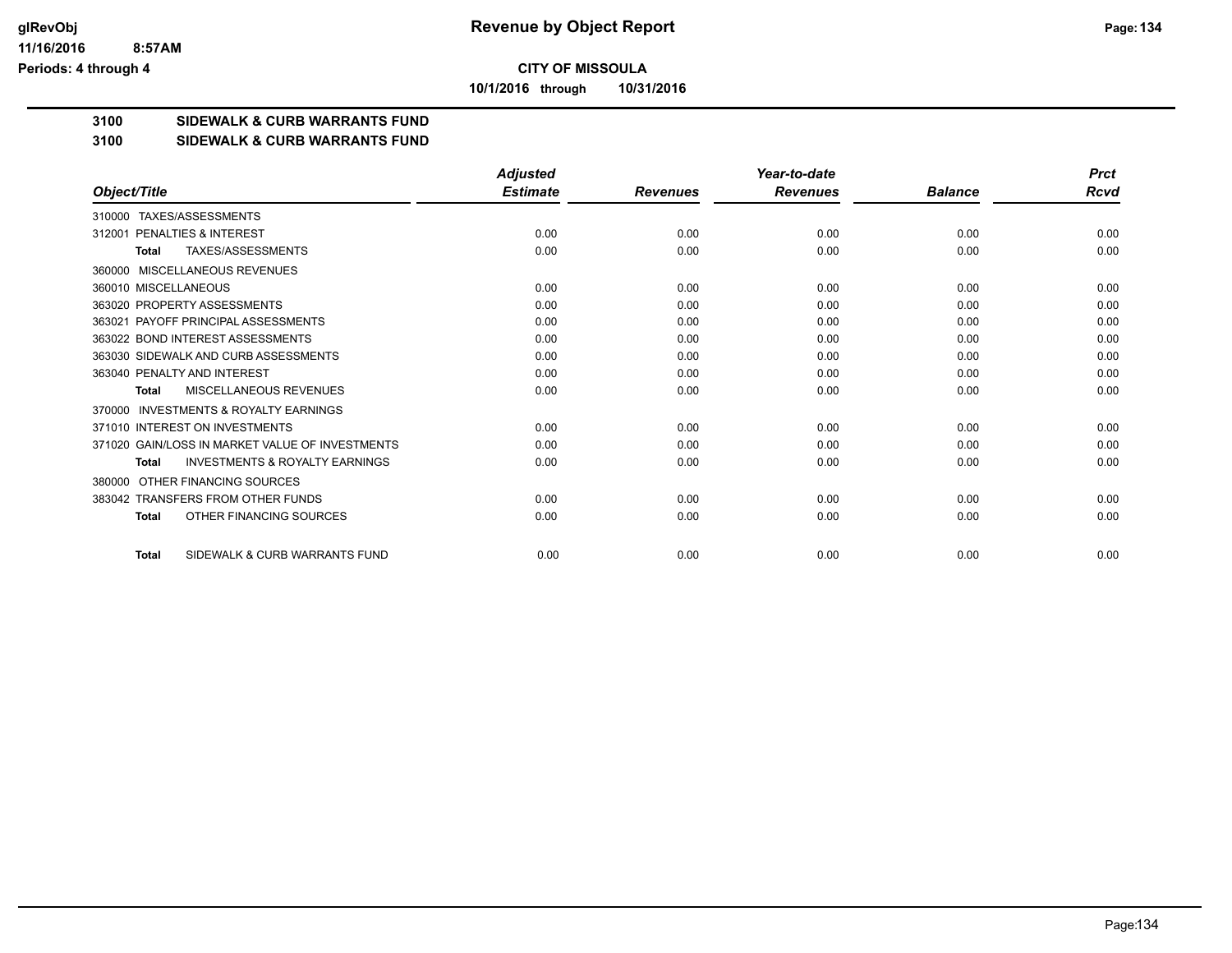**10/1/2016 through 10/31/2016**

# **3100 SIDEWALK & CURB WARRANTS FUND**

|                                                           | <b>Adjusted</b> |                 | Year-to-date    |                | <b>Prct</b> |
|-----------------------------------------------------------|-----------------|-----------------|-----------------|----------------|-------------|
| Object/Title                                              | <b>Estimate</b> | <b>Revenues</b> | <b>Revenues</b> | <b>Balance</b> | Rcvd        |
| TAXES/ASSESSMENTS<br>310000                               |                 |                 |                 |                |             |
| <b>PENALTIES &amp; INTEREST</b><br>312001                 | 0.00            | 0.00            | 0.00            | 0.00           | 0.00        |
| TAXES/ASSESSMENTS<br>Total                                | 0.00            | 0.00            | 0.00            | 0.00           | 0.00        |
| 360000 MISCELLANEOUS REVENUES                             |                 |                 |                 |                |             |
| 360010 MISCELLANEOUS                                      | 0.00            | 0.00            | 0.00            | 0.00           | 0.00        |
| 363020 PROPERTY ASSESSMENTS                               | 0.00            | 0.00            | 0.00            | 0.00           | 0.00        |
| 363021 PAYOFF PRINCIPAL ASSESSMENTS                       | 0.00            | 0.00            | 0.00            | 0.00           | 0.00        |
| 363022 BOND INTEREST ASSESSMENTS                          | 0.00            | 0.00            | 0.00            | 0.00           | 0.00        |
| 363030 SIDEWALK AND CURB ASSESSMENTS                      | 0.00            | 0.00            | 0.00            | 0.00           | 0.00        |
| 363040 PENALTY AND INTEREST                               | 0.00            | 0.00            | 0.00            | 0.00           | 0.00        |
| MISCELLANEOUS REVENUES<br>Total                           | 0.00            | 0.00            | 0.00            | 0.00           | 0.00        |
| <b>INVESTMENTS &amp; ROYALTY EARNINGS</b><br>370000       |                 |                 |                 |                |             |
| 371010 INTEREST ON INVESTMENTS                            | 0.00            | 0.00            | 0.00            | 0.00           | 0.00        |
| 371020 GAIN/LOSS IN MARKET VALUE OF INVESTMENT            | 0.00            | 0.00            | 0.00            | 0.00           | 0.00        |
| <b>INVESTMENTS &amp; ROYALTY EARNINGS</b><br><b>Total</b> | 0.00            | 0.00            | 0.00            | 0.00           | 0.00        |
| OTHER FINANCING SOURCES<br>380000                         |                 |                 |                 |                |             |
| 383042 TRANSFERS FROM OTHER FUNDS                         | 0.00            | 0.00            | 0.00            | 0.00           | 0.00        |
| OTHER FINANCING SOURCES<br><b>Total</b>                   | 0.00            | 0.00            | 0.00            | 0.00           | 0.00        |
| SIDEWALK & CURB WARRANTS FUND<br><b>Total</b>             | 0.00            | 0.00            | 0.00            | 0.00           | 0.00        |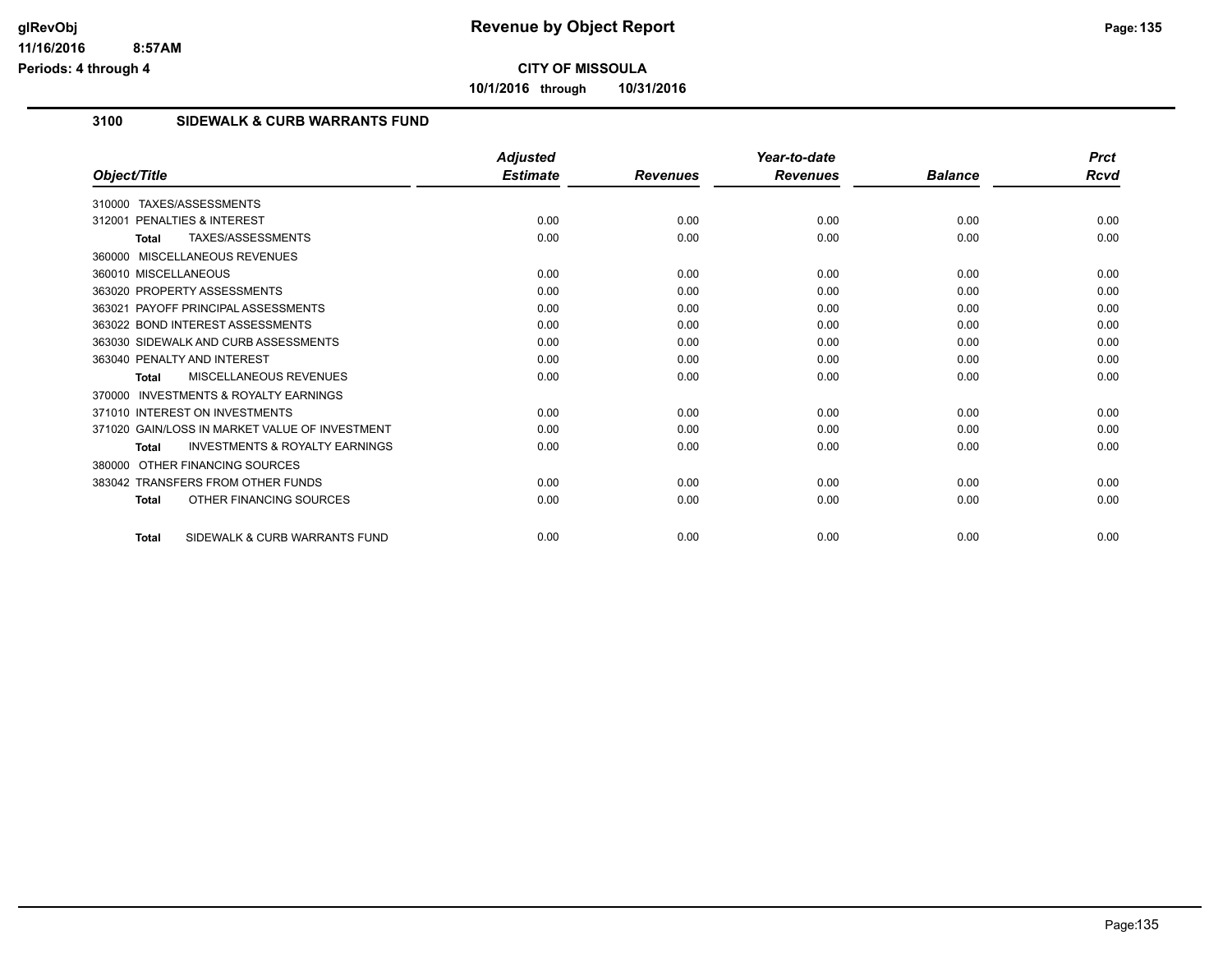**11/16/2016 8:57AM Periods: 4 through 4**

**CITY OF MISSOULA**

**10/1/2016 through 10/31/2016**

# **3200 FY99 SIDEWALK & CURB DEBT SERVICE FUND**

# **3200 FY99 SIDEWALK & CURB DEBT SERVICE FUND**

|                                                           | <b>Adjusted</b> |                 | Year-to-date    |                | <b>Prct</b> |
|-----------------------------------------------------------|-----------------|-----------------|-----------------|----------------|-------------|
| Object/Title                                              | <b>Estimate</b> | <b>Revenues</b> | <b>Revenues</b> | <b>Balance</b> | Rcvd        |
| TAXES/ASSESSMENTS<br>310000                               |                 |                 |                 |                |             |
| <b>PENALTIES &amp; INTEREST</b><br>312001                 | 0.00            | 0.00            | 0.00            | 0.00           | 0.00        |
| TAXES/ASSESSMENTS<br>Total                                | 0.00            | 0.00            | 0.00            | 0.00           | 0.00        |
| <b>MISCELLANEOUS REVENUES</b><br>360000                   |                 |                 |                 |                |             |
| 363020 PROPERTY ASSESSMENTS                               | 0.00            | 0.00            | 0.00            | 0.00           | 0.00        |
| 363021 PAYOFF PRINCIPAL ASSESSMENTS                       | 0.00            | 0.00            | 0.00            | 0.00           | 0.00        |
| 363022 BOND INTEREST ASSESSMENTS                          | 0.00            | 0.00            | 0.00            | 0.00           | 0.00        |
| 363040 PENALTY AND INTEREST                               | 0.00            | 0.00            | 0.00            | 0.00           | 0.00        |
| <b>MISCELLANEOUS REVENUES</b><br>Total                    | 0.00            | 0.00            | 0.00            | 0.00           | 0.00        |
| <b>INVESTMENTS &amp; ROYALTY EARNINGS</b><br>370000       |                 |                 |                 |                |             |
| 371010 INTEREST ON INVESTMENTS                            | 0.00            | 0.00            | 0.00            | 0.00           | 0.00        |
| 371020 GAIN/LOSS IN MARKET VALUE OF INVESTMENTS           | 0.00            | 0.00            | 0.00            | 0.00           | 0.00        |
| <b>INVESTMENTS &amp; ROYALTY EARNINGS</b><br><b>Total</b> | 0.00            | 0.00            | 0.00            | 0.00           | 0.00        |
| OTHER FINANCING SOURCES<br>380000                         |                 |                 |                 |                |             |
| 381009 TRANSFERS IN                                       | 0.00            | 0.00            | 0.00            | 0.00           | 0.00        |
| OTHER FINANCING SOURCES<br><b>Total</b>                   | 0.00            | 0.00            | 0.00            | 0.00           | 0.00        |
|                                                           |                 |                 |                 |                |             |
| FY99 SIDEWALK & CURB DEBT SERVICE FUI<br><b>Total</b>     | 0.00            | 0.00            | 0.00            | 0.00           | 0.00        |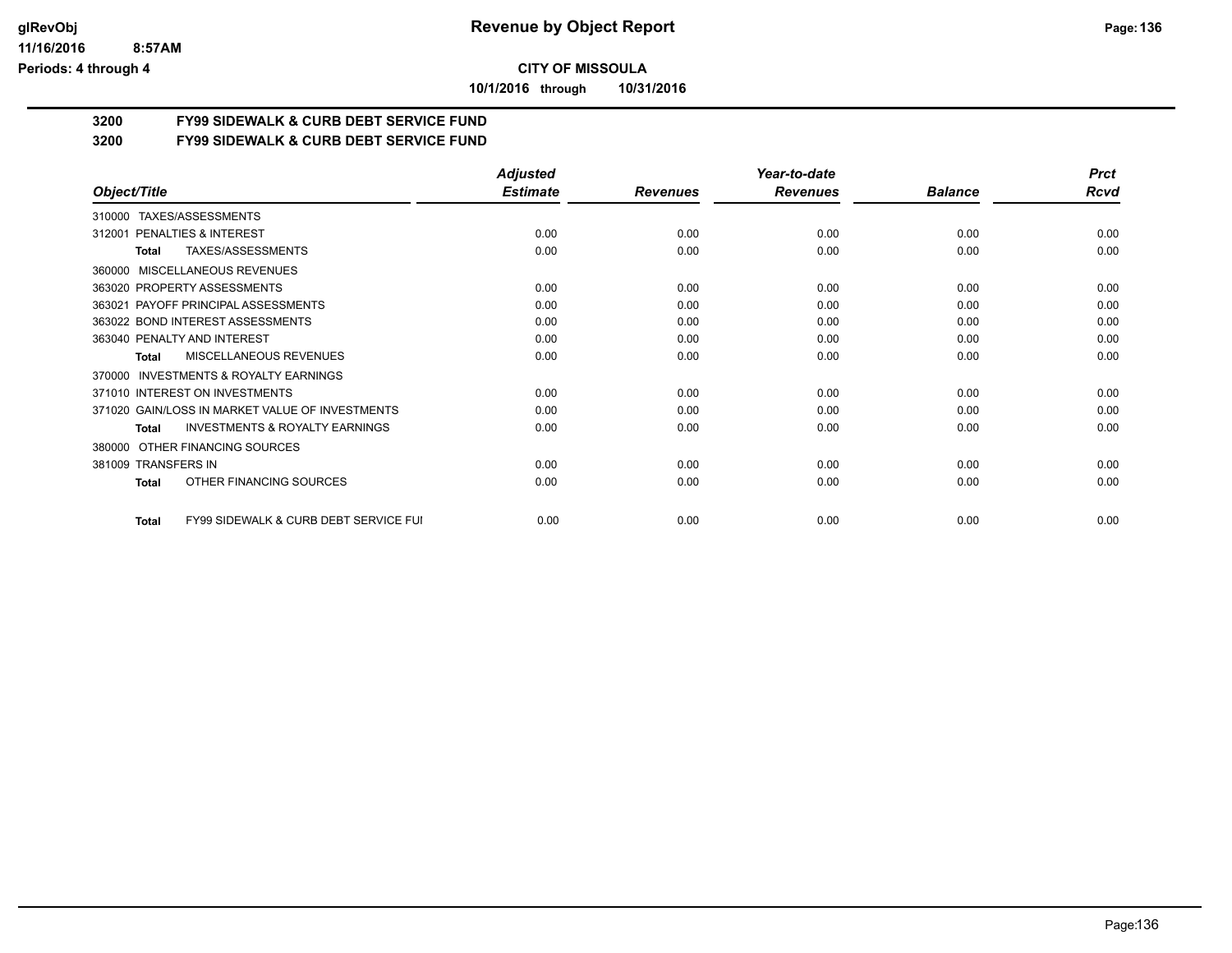**10/1/2016 through 10/31/2016**

# **3200 FY99 SIDEWALK & CURB DEBT SERVICE FUND**

|                                                           | <b>Adjusted</b> |                 | Year-to-date    |                | <b>Prct</b> |
|-----------------------------------------------------------|-----------------|-----------------|-----------------|----------------|-------------|
| Object/Title                                              | <b>Estimate</b> | <b>Revenues</b> | <b>Revenues</b> | <b>Balance</b> | <b>Rcvd</b> |
| TAXES/ASSESSMENTS<br>310000                               |                 |                 |                 |                |             |
| <b>PENALTIES &amp; INTEREST</b><br>312001                 | 0.00            | 0.00            | 0.00            | 0.00           | 0.00        |
| TAXES/ASSESSMENTS<br>Total                                | 0.00            | 0.00            | 0.00            | 0.00           | 0.00        |
| <b>MISCELLANEOUS REVENUES</b><br>360000                   |                 |                 |                 |                |             |
| 363020 PROPERTY ASSESSMENTS                               | 0.00            | 0.00            | 0.00            | 0.00           | 0.00        |
| PAYOFF PRINCIPAL ASSESSMENTS<br>363021                    | 0.00            | 0.00            | 0.00            | 0.00           | 0.00        |
| 363022 BOND INTEREST ASSESSMENTS                          | 0.00            | 0.00            | 0.00            | 0.00           | 0.00        |
| 363040 PENALTY AND INTEREST                               | 0.00            | 0.00            | 0.00            | 0.00           | 0.00        |
| MISCELLANEOUS REVENUES<br><b>Total</b>                    | 0.00            | 0.00            | 0.00            | 0.00           | 0.00        |
| <b>INVESTMENTS &amp; ROYALTY EARNINGS</b><br>370000       |                 |                 |                 |                |             |
| 371010 INTEREST ON INVESTMENTS                            | 0.00            | 0.00            | 0.00            | 0.00           | 0.00        |
| 371020 GAIN/LOSS IN MARKET VALUE OF INVESTMENT            | 0.00            | 0.00            | 0.00            | 0.00           | 0.00        |
| <b>INVESTMENTS &amp; ROYALTY EARNINGS</b><br><b>Total</b> | 0.00            | 0.00            | 0.00            | 0.00           | 0.00        |
| OTHER FINANCING SOURCES<br>380000                         |                 |                 |                 |                |             |
| 381009 TRANSFERS IN                                       | 0.00            | 0.00            | 0.00            | 0.00           | 0.00        |
| OTHER FINANCING SOURCES<br><b>Total</b>                   | 0.00            | 0.00            | 0.00            | 0.00           | 0.00        |
| FY99 SIDEWALK & CURB DEBT SERVICE FU<br><b>Total</b>      | 0.00            | 0.00            | 0.00            | 0.00           | 0.00        |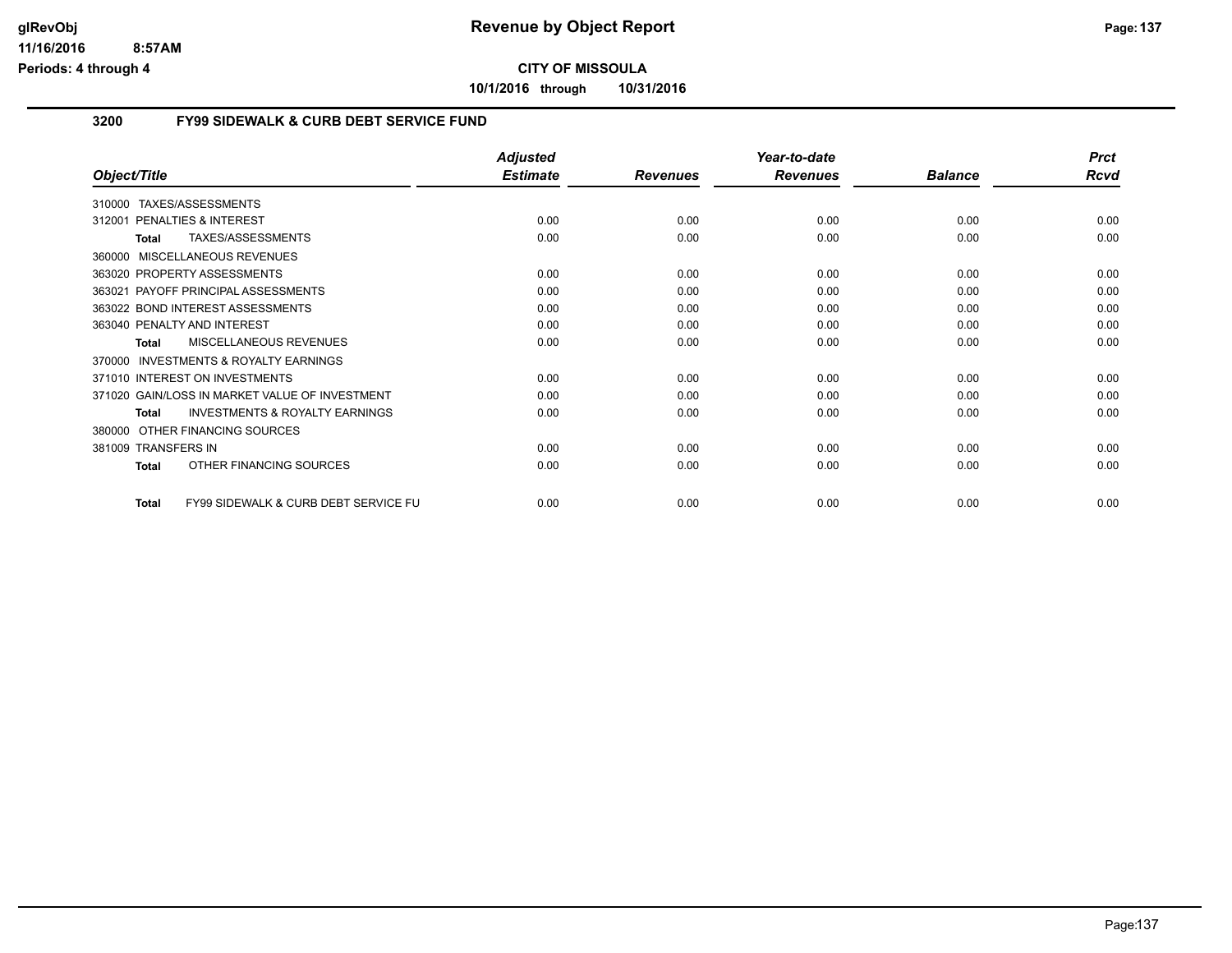#### **11/16/2016 8:57AM Periods: 4 through 4**

**CITY OF MISSOULA**

**10/1/2016 through 10/31/2016**

# **3300 FY00 SIDEWALK & CURB DEBT SERVICE FUND**

**3300 FY00 SIDEWALK & CURB DEBT SERVICE FUND**

|                                                           | <b>Adjusted</b> |                 | Year-to-date    |                | <b>Prct</b> |
|-----------------------------------------------------------|-----------------|-----------------|-----------------|----------------|-------------|
| Object/Title                                              | <b>Estimate</b> | <b>Revenues</b> | <b>Revenues</b> | <b>Balance</b> | <b>Rcvd</b> |
| 360000 MISCELLANEOUS REVENUES                             |                 |                 |                 |                |             |
| 363020 PROPERTY ASSESSMENTS                               | 0.00            | 0.00            | 0.00            | 0.00           | 0.00        |
| 363021 PAYOFF PRINCIPAL ASSESSMENTS                       | 0.00            | 0.00            | 0.00            | 0.00           | 0.00        |
| 363022 BOND INTEREST ASSESSMENTS                          | 0.00            | 0.00            | 0.00            | 0.00           | 0.00        |
| 363040 PENALTY AND INTEREST                               | 0.00            | 0.00            | 0.00            | 0.00           | 0.00        |
| MISCELLANEOUS REVENUES<br>Total                           | 0.00            | 0.00            | 0.00            | 0.00           | 0.00        |
| 370000 INVESTMENTS & ROYALTY EARNINGS                     |                 |                 |                 |                |             |
| 371010 INTEREST ON INVESTMENTS                            | 0.00            | 0.00            | 0.00            | 0.00           | 0.00        |
| 371020 GAIN/LOSS IN MARKET VALUE OF INVESTMENTS           | 0.00            | 0.00            | 0.00            | 0.00           | 0.00        |
| <b>INVESTMENTS &amp; ROYALTY EARNINGS</b><br><b>Total</b> | 0.00            | 0.00            | 0.00            | 0.00           | 0.00        |
| FY00 SIDEWALK & CURB DEBT SERVICE FUI<br>Total            | 0.00            | 0.00            | 0.00            | 0.00           | 0.00        |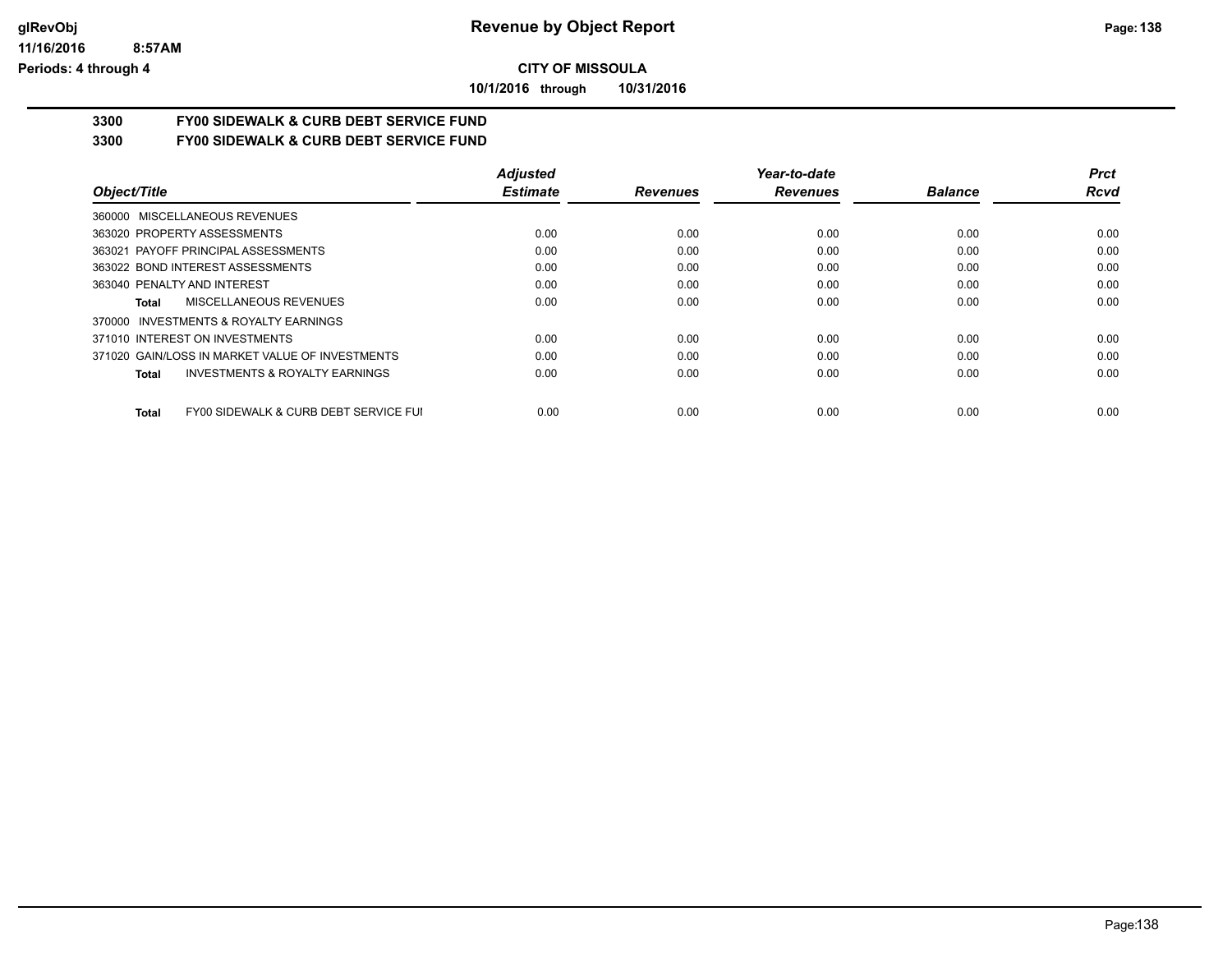**10/1/2016 through 10/31/2016**

### **3300 FY00 SIDEWALK & CURB DEBT SERVICE FUND**

|                                                      | <b>Adjusted</b> |                 | Year-to-date    |                | <b>Prct</b> |
|------------------------------------------------------|-----------------|-----------------|-----------------|----------------|-------------|
| Object/Title                                         | <b>Estimate</b> | <b>Revenues</b> | <b>Revenues</b> | <b>Balance</b> | <b>Rcvd</b> |
| 360000 MISCELLANEOUS REVENUES                        |                 |                 |                 |                |             |
| 363020 PROPERTY ASSESSMENTS                          | 0.00            | 0.00            | 0.00            | 0.00           | 0.00        |
| 363021 PAYOFF PRINCIPAL ASSESSMENTS                  | 0.00            | 0.00            | 0.00            | 0.00           | 0.00        |
| 363022 BOND INTEREST ASSESSMENTS                     | 0.00            | 0.00            | 0.00            | 0.00           | 0.00        |
| 363040 PENALTY AND INTEREST                          | 0.00            | 0.00            | 0.00            | 0.00           | 0.00        |
| <b>MISCELLANEOUS REVENUES</b><br>Total               | 0.00            | 0.00            | 0.00            | 0.00           | 0.00        |
| 370000 INVESTMENTS & ROYALTY EARNINGS                |                 |                 |                 |                |             |
| 371010 INTEREST ON INVESTMENTS                       | 0.00            | 0.00            | 0.00            | 0.00           | 0.00        |
| 371020 GAIN/LOSS IN MARKET VALUE OF INVESTMENT       | 0.00            | 0.00            | 0.00            | 0.00           | 0.00        |
| <b>INVESTMENTS &amp; ROYALTY EARNINGS</b><br>Total   | 0.00            | 0.00            | 0.00            | 0.00           | 0.00        |
| FY00 SIDEWALK & CURB DEBT SERVICE FU<br><b>Total</b> | 0.00            | 0.00            | 0.00            | 0.00           | 0.00        |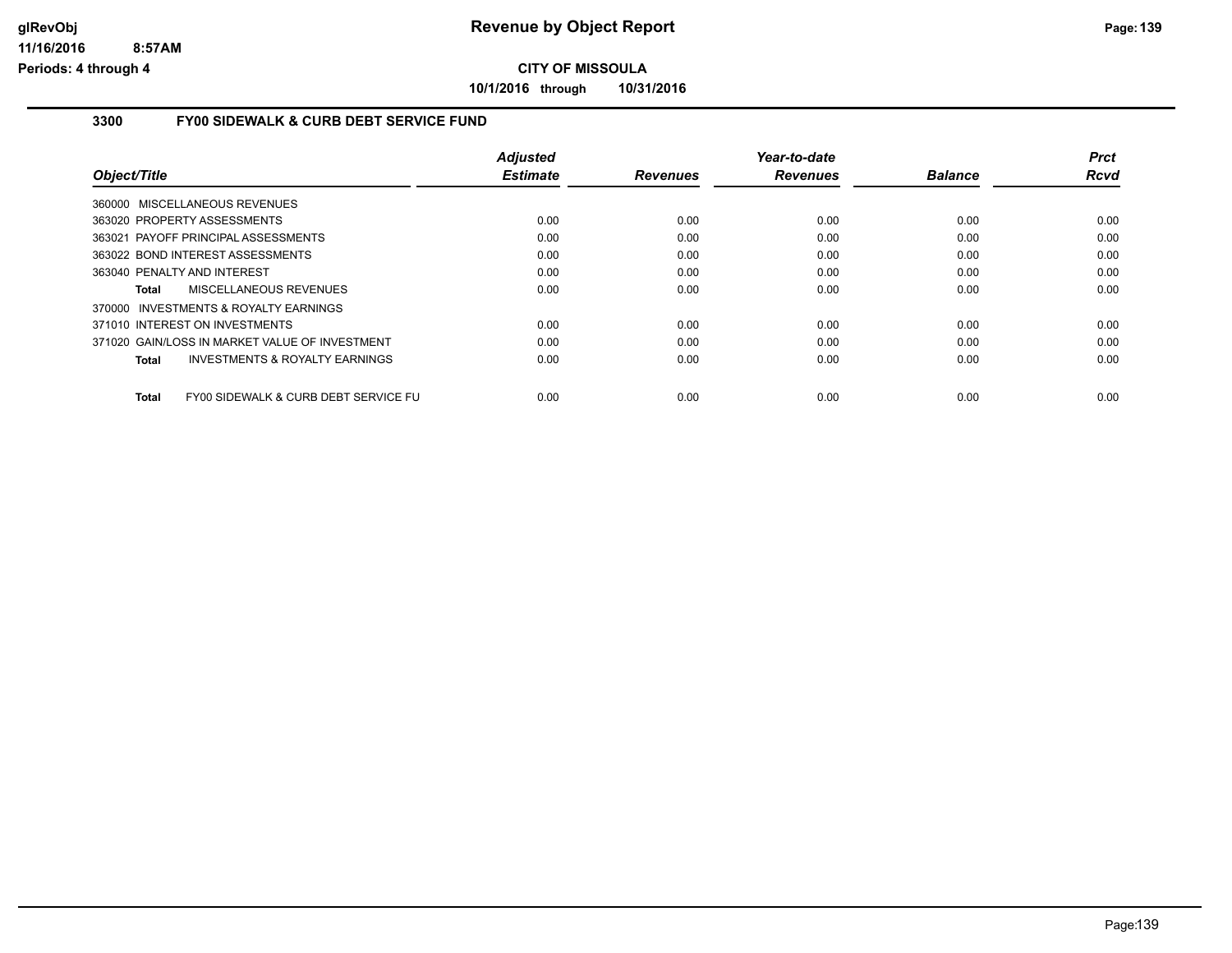**10/1/2016 through 10/31/2016**

**3305 JUDGMENT LEVIES**

**3305 JUDGMENT LEVIES**

|                                 | <b>Adjusted</b> |                 | Year-to-date    |                |             |
|---------------------------------|-----------------|-----------------|-----------------|----------------|-------------|
| Object/Title                    | <b>Estimate</b> | <b>Revenues</b> | <b>Revenues</b> | <b>Balance</b> | <b>Rcvd</b> |
| 310000 TAXES/ASSESSMENTS        |                 |                 |                 |                |             |
| 311000 GENERAL PROPERTY TAXES   | 0.00            | 0.71            | 0.71            | $-0.71$        | 0.00        |
| 312001 PENALTIES & INTEREST     | 0.00            | 0.06            | 0.06            | $-0.06$        | 0.00        |
| TAXES/ASSESSMENTS<br>Total      | 0.00            | 0.77            | 0.77            | $-0.77$        | 0.00        |
| Total<br><b>JUDGMENT LEVIES</b> | 0.00            | 0.77            | 0.77            | $-0.77$        | 0.00        |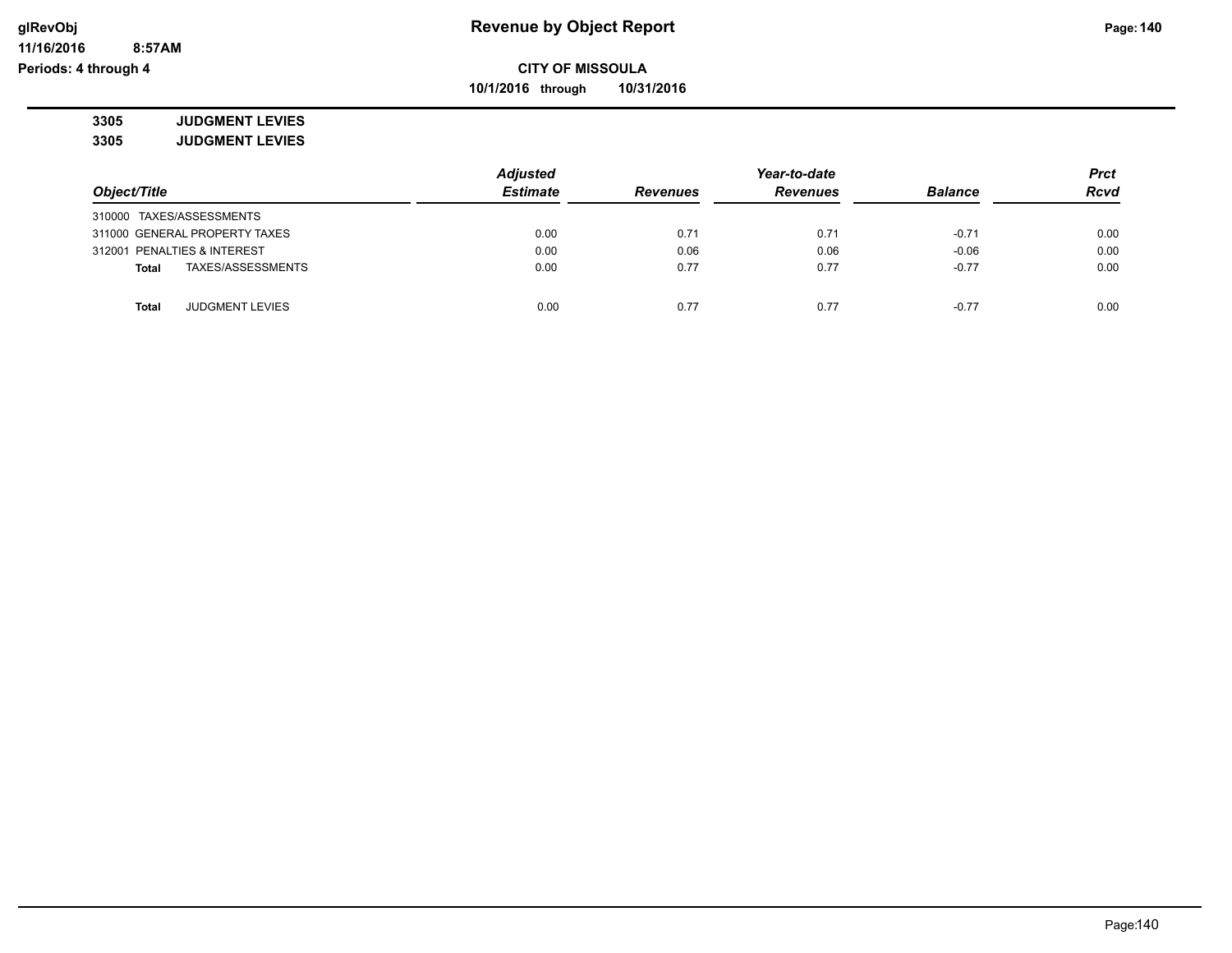**10/1/2016 through 10/31/2016**

#### **3305 JUDGMENT LEVIES**

|                                        | <b>Adjusted</b> |                 | Year-to-date    |                | <b>Prct</b> |
|----------------------------------------|-----------------|-----------------|-----------------|----------------|-------------|
| Object/Title                           | <b>Estimate</b> | <b>Revenues</b> | <b>Revenues</b> | <b>Balance</b> | <b>Rcvd</b> |
| 310000 TAXES/ASSESSMENTS               |                 |                 |                 |                |             |
| 311000 GENERAL PROPERTY TAXES          | 0.00            | 0.71            | 0.71            | $-0.71$        | 0.00        |
| 312001 PENALTIES & INTEREST            | 0.00            | 0.06            | 0.06            | $-0.06$        | 0.00        |
| TAXES/ASSESSMENTS<br>Total             | 0.00            | 0.77            | 0.77            | $-0.77$        | 0.00        |
| <b>JUDGMENT LEVIES</b><br><b>Total</b> | 0.00            | 0.77            | 0.77            | $-0.77$        | 0.00        |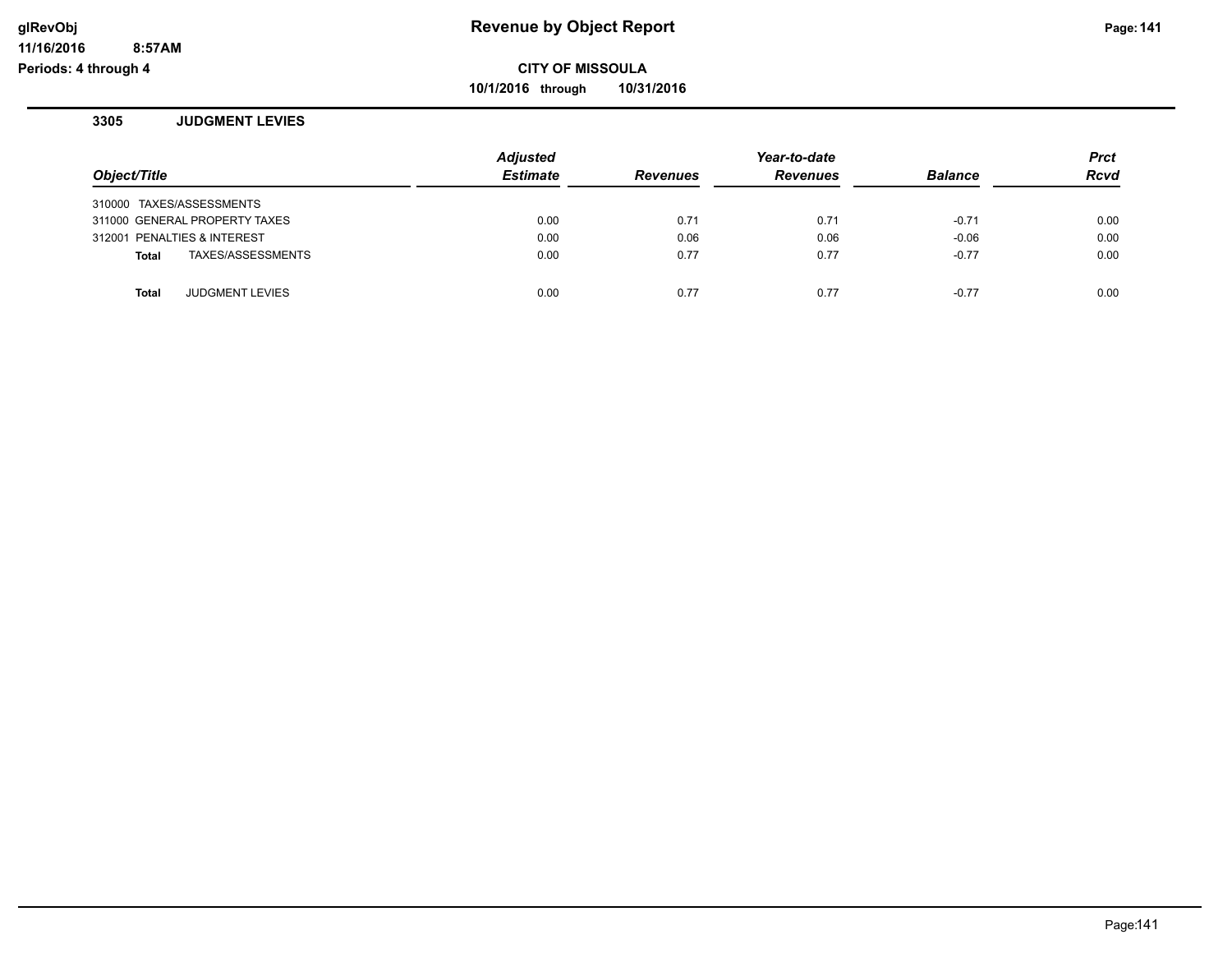**11/16/2016 8:57AM Periods: 4 through 4**

**CITY OF MISSOULA**

**10/1/2016 through 10/31/2016**

# **3400 FY01 SIDEWALK & CURB DEBT SERVICE FUND**

# **3400 FY01 SIDEWALK & CURB DEBT SERVICE FUND**

|                                                     | <b>Adjusted</b> |                 | Year-to-date    |                | <b>Prct</b> |
|-----------------------------------------------------|-----------------|-----------------|-----------------|----------------|-------------|
| Object/Title                                        | <b>Estimate</b> | <b>Revenues</b> | <b>Revenues</b> | <b>Balance</b> | Rcvd        |
| TAXES/ASSESSMENTS<br>310000                         |                 |                 |                 |                |             |
| 312001 PENALTIES & INTEREST                         | 0.00            | 0.00            | 0.00            | 0.00           | 0.00        |
| <b>TAXES/ASSESSMENTS</b><br><b>Total</b>            | 0.00            | 0.00            | 0.00            | 0.00           | 0.00        |
| MISCELLANEOUS REVENUES<br>360000                    |                 |                 |                 |                |             |
| 360010 MISCELLANEOUS                                | 0.00            | 0.00            | 0.00            | 0.00           | 0.00        |
| 363020 PROPERTY ASSESSMENTS                         | 0.00            | 0.00            | 0.00            | 0.00           | 0.00        |
| 363021 PAYOFF PRINCIPAL ASSESSMENTS                 | 0.00            | 0.00            | 0.00            | 0.00           | 0.00        |
| 363022 BOND INTEREST ASSESSMENTS                    | 0.00            | 0.00            | 0.00            | 0.00           | 0.00        |
| 363040 PENALTY AND INTEREST                         | 0.00            | 0.00            | 0.00            | 0.00           | 0.00        |
| <b>MISCELLANEOUS REVENUES</b><br>Total              | 0.00            | 0.00            | 0.00            | 0.00           | 0.00        |
| <b>INVESTMENTS &amp; ROYALTY EARNINGS</b><br>370000 |                 |                 |                 |                |             |
| 371010 INTEREST ON INVESTMENTS                      | 0.00            | 0.00            | 0.00            | 0.00           | 0.00        |
| 371020 GAIN/LOSS IN MARKET VALUE OF INVESTMENTS     | 0.00            | 0.00            | 0.00            | 0.00           | 0.00        |
| <b>INVESTMENTS &amp; ROYALTY EARNINGS</b><br>Total  | 0.00            | 0.00            | 0.00            | 0.00           | 0.00        |
| FY01 SIDEWALK & CURB DEBT SERVICE FUI<br>Total      | 0.00            | 0.00            | 0.00            | 0.00           | 0.00        |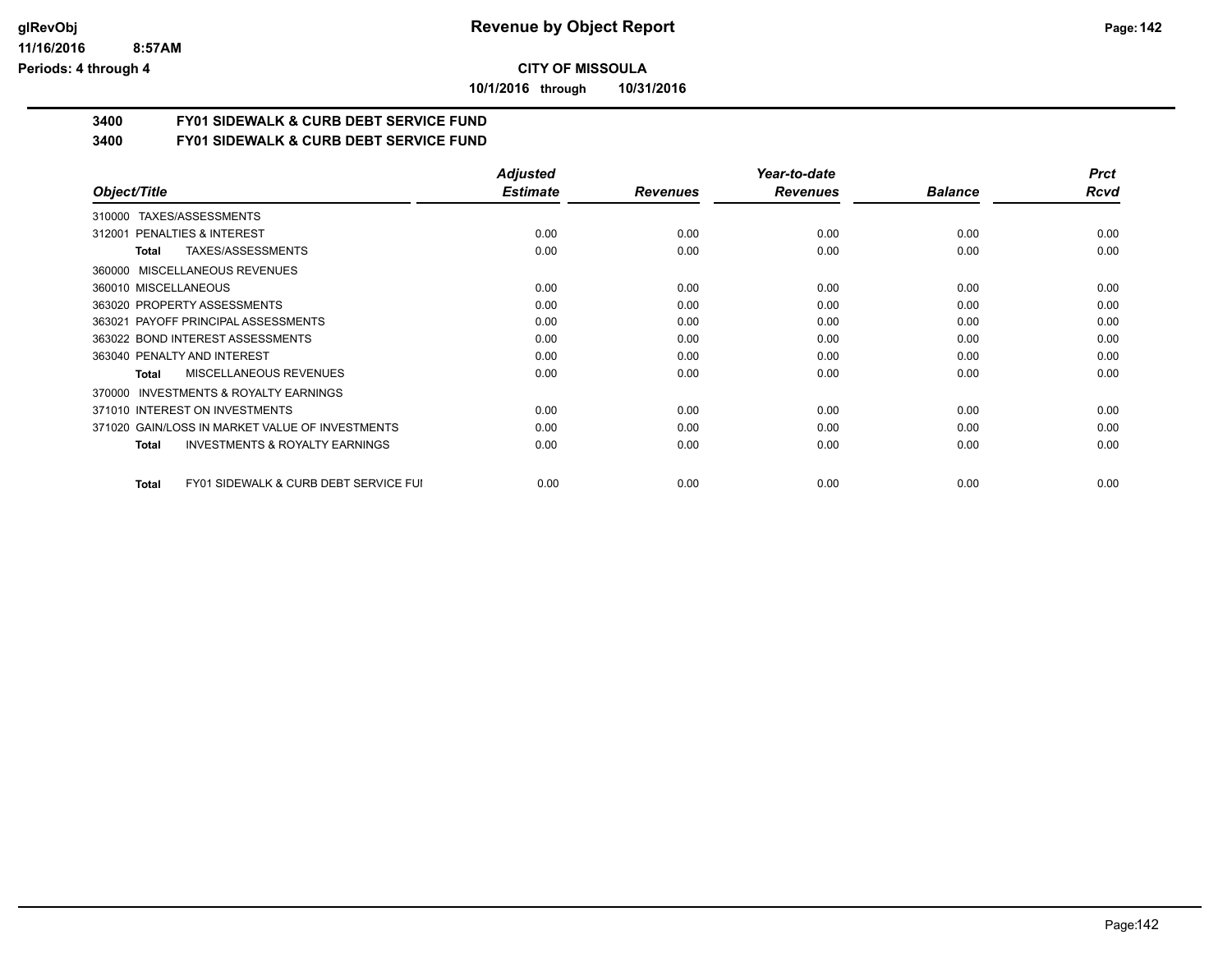**10/1/2016 through 10/31/2016**

# **3400 FY01 SIDEWALK & CURB DEBT SERVICE FUND**

| Object/Title                                              | <b>Adjusted</b><br><b>Estimate</b> | <b>Revenues</b> | Year-to-date<br><b>Revenues</b> | <b>Balance</b> | <b>Prct</b><br>Rcvd |
|-----------------------------------------------------------|------------------------------------|-----------------|---------------------------------|----------------|---------------------|
|                                                           |                                    |                 |                                 |                |                     |
| TAXES/ASSESSMENTS<br>310000                               |                                    |                 |                                 |                |                     |
| 312001 PENALTIES & INTEREST                               | 0.00                               | 0.00            | 0.00                            | 0.00           | 0.00                |
| TAXES/ASSESSMENTS<br><b>Total</b>                         | 0.00                               | 0.00            | 0.00                            | 0.00           | 0.00                |
| MISCELLANEOUS REVENUES<br>360000                          |                                    |                 |                                 |                |                     |
| 360010 MISCELLANEOUS                                      | 0.00                               | 0.00            | 0.00                            | 0.00           | 0.00                |
| 363020 PROPERTY ASSESSMENTS                               | 0.00                               | 0.00            | 0.00                            | 0.00           | 0.00                |
| 363021 PAYOFF PRINCIPAL ASSESSMENTS                       | 0.00                               | 0.00            | 0.00                            | 0.00           | 0.00                |
| 363022 BOND INTEREST ASSESSMENTS                          | 0.00                               | 0.00            | 0.00                            | 0.00           | 0.00                |
| 363040 PENALTY AND INTEREST                               | 0.00                               | 0.00            | 0.00                            | 0.00           | 0.00                |
| MISCELLANEOUS REVENUES<br>Total                           | 0.00                               | 0.00            | 0.00                            | 0.00           | 0.00                |
| INVESTMENTS & ROYALTY EARNINGS<br>370000                  |                                    |                 |                                 |                |                     |
| 371010 INTEREST ON INVESTMENTS                            | 0.00                               | 0.00            | 0.00                            | 0.00           | 0.00                |
| 371020 GAIN/LOSS IN MARKET VALUE OF INVESTMENT            | 0.00                               | 0.00            | 0.00                            | 0.00           | 0.00                |
| <b>INVESTMENTS &amp; ROYALTY EARNINGS</b><br><b>Total</b> | 0.00                               | 0.00            | 0.00                            | 0.00           | 0.00                |
| <b>FY01 SIDEWALK &amp; CURB DEBT SERVICE FU</b><br>Total  | 0.00                               | 0.00            | 0.00                            | 0.00           | 0.00                |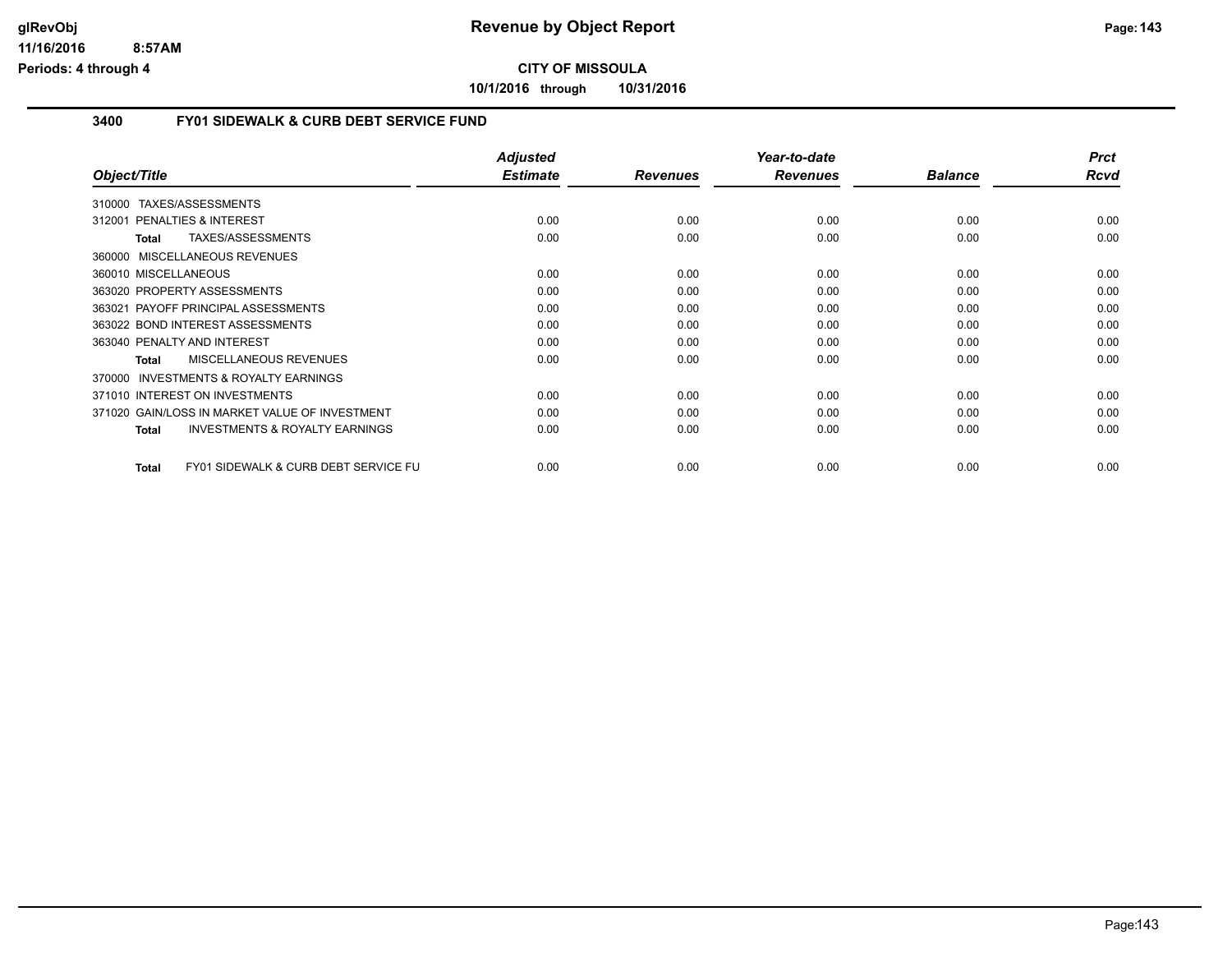#### **11/16/2016 8:57AM Periods: 4 through 4**

**CITY OF MISSOULA**

**10/1/2016 through 10/31/2016**

# **3410 FY02 SIDEWALK & CURB DEBT SERVICE FUND**

**3410 FY02 SIDEWALK & CURB DEBT SERVICE FUND**

|                                                    | <b>Adjusted</b> |                 | Year-to-date    |                | <b>Prct</b> |
|----------------------------------------------------|-----------------|-----------------|-----------------|----------------|-------------|
| Object/Title                                       | <b>Estimate</b> | <b>Revenues</b> | <b>Revenues</b> | <b>Balance</b> | <b>Rcvd</b> |
| 360000 MISCELLANEOUS REVENUES                      |                 |                 |                 |                |             |
| 363020 PROPERTY ASSESSMENTS                        | 0.00            | 0.00            | 0.00            | 0.00           | 0.00        |
| 363021 PAYOFF PRINCIPAL ASSESSMENTS                | 0.00            | 0.00            | 0.00            | 0.00           | 0.00        |
| 363022 BOND INTEREST ASSESSMENTS                   | 0.00            | 0.00            | 0.00            | 0.00           | 0.00        |
| 363040 PENALTY AND INTEREST                        | 0.00            | 0.00            | 0.00            | 0.00           | 0.00        |
| MISCELLANEOUS REVENUES<br>Total                    | 0.00            | 0.00            | 0.00            | 0.00           | 0.00        |
| 370000 INVESTMENTS & ROYALTY EARNINGS              |                 |                 |                 |                |             |
| 371010 INTEREST ON INVESTMENTS                     | 0.00            | 0.00            | 0.00            | 0.00           | 0.00        |
| 371020 GAIN/LOSS IN MARKET VALUE OF INVESTMENTS    | 0.00            | 0.00            | 0.00            | 0.00           | 0.00        |
| <b>INVESTMENTS &amp; ROYALTY EARNINGS</b><br>Total | 0.00            | 0.00            | 0.00            | 0.00           | 0.00        |
| FY02 SIDEWALK & CURB DEBT SERVICE FUI<br>Total     | 0.00            | 0.00            | 0.00            | 0.00           | 0.00        |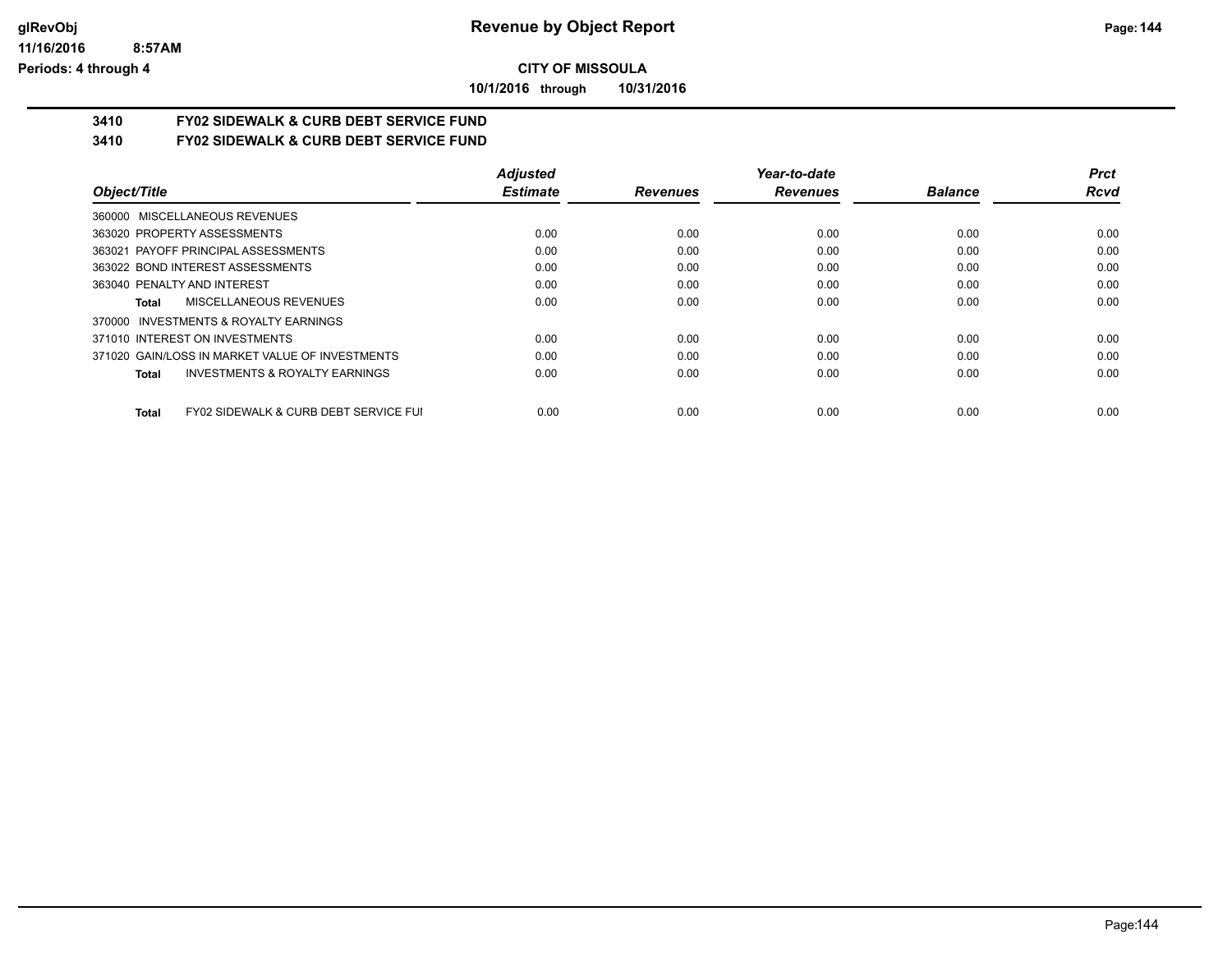**10/1/2016 through 10/31/2016**

## **3410 FY02 SIDEWALK & CURB DEBT SERVICE FUND**

|                                                      | <b>Adjusted</b> |                 | Year-to-date    |                | <b>Prct</b> |
|------------------------------------------------------|-----------------|-----------------|-----------------|----------------|-------------|
| Object/Title                                         | <b>Estimate</b> | <b>Revenues</b> | <b>Revenues</b> | <b>Balance</b> | <b>Rcvd</b> |
| 360000 MISCELLANEOUS REVENUES                        |                 |                 |                 |                |             |
| 363020 PROPERTY ASSESSMENTS                          | 0.00            | 0.00            | 0.00            | 0.00           | 0.00        |
| 363021 PAYOFF PRINCIPAL ASSESSMENTS                  | 0.00            | 0.00            | 0.00            | 0.00           | 0.00        |
| 363022 BOND INTEREST ASSESSMENTS                     | 0.00            | 0.00            | 0.00            | 0.00           | 0.00        |
| 363040 PENALTY AND INTEREST                          | 0.00            | 0.00            | 0.00            | 0.00           | 0.00        |
| <b>MISCELLANEOUS REVENUES</b><br>Total               | 0.00            | 0.00            | 0.00            | 0.00           | 0.00        |
| 370000 INVESTMENTS & ROYALTY EARNINGS                |                 |                 |                 |                |             |
| 371010 INTEREST ON INVESTMENTS                       | 0.00            | 0.00            | 0.00            | 0.00           | 0.00        |
| 371020 GAIN/LOSS IN MARKET VALUE OF INVESTMENT       | 0.00            | 0.00            | 0.00            | 0.00           | 0.00        |
| <b>INVESTMENTS &amp; ROYALTY EARNINGS</b><br>Total   | 0.00            | 0.00            | 0.00            | 0.00           | 0.00        |
| FY02 SIDEWALK & CURB DEBT SERVICE FU<br><b>Total</b> | 0.00            | 0.00            | 0.00            | 0.00           | 0.00        |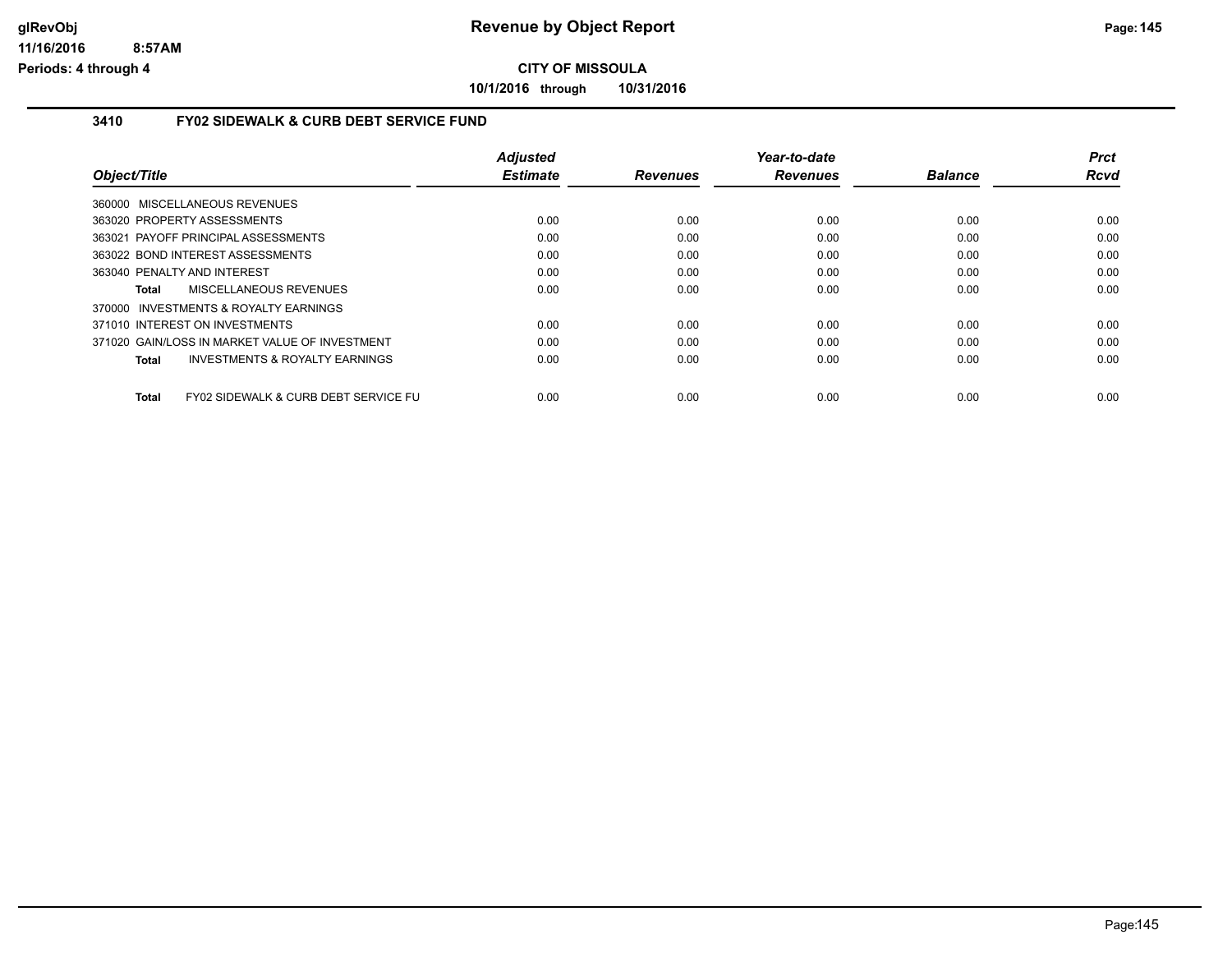**10/1/2016 through 10/31/2016**

# **3420 FY03 SIDEWALK & CURB DEBT SERVICE**

**3420 FY03 SIDEWALK & CURB DEBT SERVICE**

|                                                    | <b>Adjusted</b> |                 | Year-to-date    |                | <b>Prct</b> |
|----------------------------------------------------|-----------------|-----------------|-----------------|----------------|-------------|
| Object/Title                                       | <b>Estimate</b> | <b>Revenues</b> | <b>Revenues</b> | <b>Balance</b> | <b>Rcvd</b> |
| 360000 MISCELLANEOUS REVENUES                      |                 |                 |                 |                |             |
| 363020 PROPERTY ASSESSMENTS                        | 0.00            | 0.00            | 0.00            | 0.00           | 0.00        |
| 363021 PAYOFF PRINCIPAL ASSESSMENTS                | 0.00            | 0.00            | 0.00            | 0.00           | 0.00        |
| 363022 BOND INTEREST ASSESSMENTS                   | 0.00            | 0.00            | 0.00            | 0.00           | 0.00        |
| 363040 PENALTY AND INTEREST                        | 0.00            | 0.00            | 0.00            | 0.00           | 0.00        |
| <b>MISCELLANEOUS REVENUES</b><br>Total             | 0.00            | 0.00            | 0.00            | 0.00           | 0.00        |
| 370000 INVESTMENTS & ROYALTY EARNINGS              |                 |                 |                 |                |             |
| 371010 INTEREST ON INVESTMENTS                     | 0.00            | 0.00            | 0.00            | 0.00           | 0.00        |
| 371020 GAIN/LOSS IN MARKET VALUE OF INVESTMENTS    | 0.00            | 0.00            | 0.00            | 0.00           | 0.00        |
| <b>INVESTMENTS &amp; ROYALTY EARNINGS</b><br>Total | 0.00            | 0.00            | 0.00            | 0.00           | 0.00        |
| OTHER FINANCING SOURCES<br>380000                  |                 |                 |                 |                |             |
| 381009 TRANSFERS IN                                | 0.00            | 0.00            | 0.00            | 0.00           | 0.00        |
| OTHER FINANCING SOURCES<br>Total                   | 0.00            | 0.00            | 0.00            | 0.00           | 0.00        |
|                                                    |                 |                 |                 |                |             |
| FY03 SIDEWALK & CURB DEBT SERVICE<br><b>Total</b>  | 0.00            | 0.00            | 0.00            | 0.00           | 0.00        |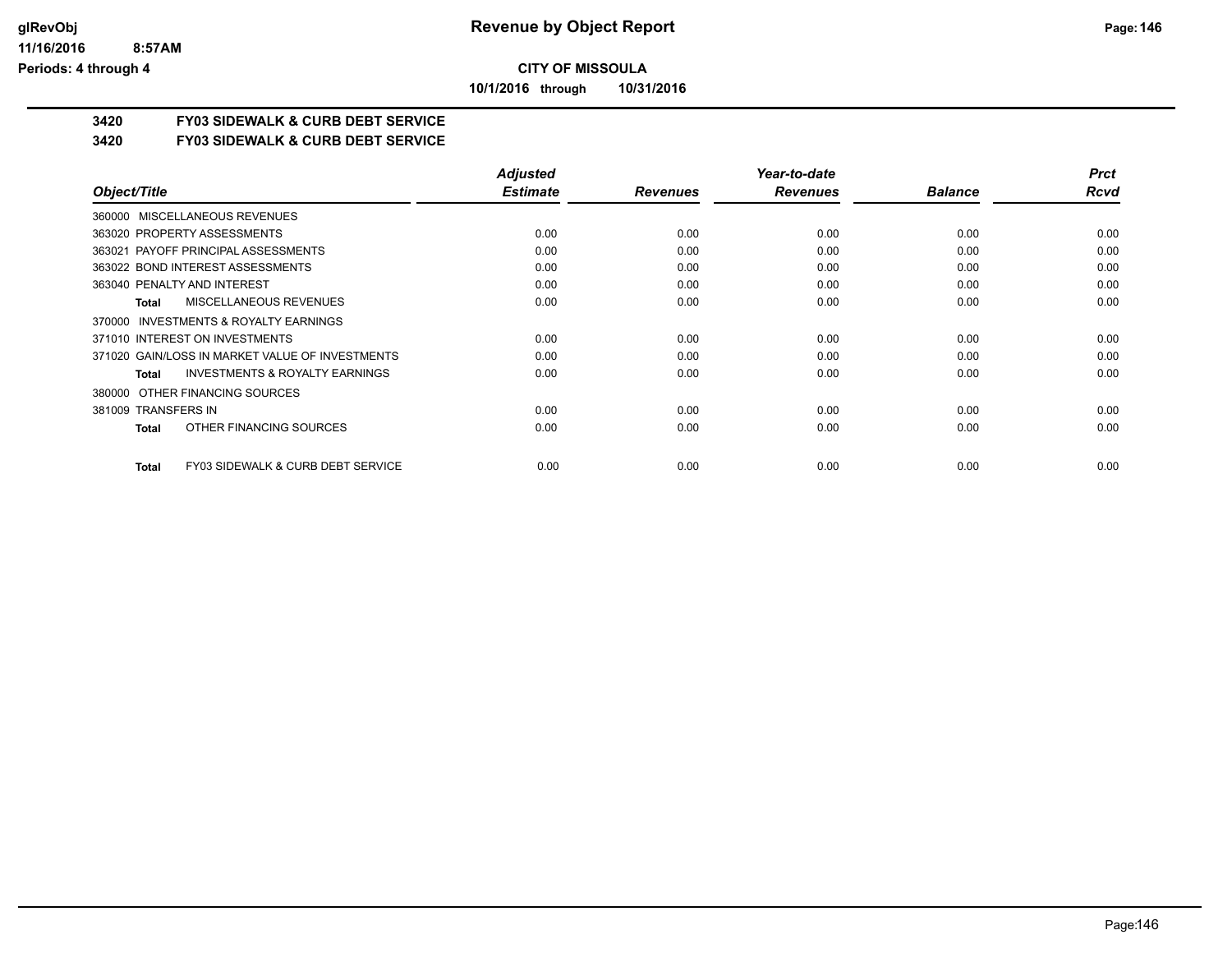**10/1/2016 through 10/31/2016**

# **3420 FY03 SIDEWALK & CURB DEBT SERVICE**

| Object/Title                                              | <b>Adjusted</b><br><b>Estimate</b> | <b>Revenues</b> | Year-to-date<br><b>Revenues</b> | <b>Balance</b> | <b>Prct</b><br>Rcvd |
|-----------------------------------------------------------|------------------------------------|-----------------|---------------------------------|----------------|---------------------|
| 360000 MISCELLANEOUS REVENUES                             |                                    |                 |                                 |                |                     |
| 363020 PROPERTY ASSESSMENTS                               | 0.00                               | 0.00            | 0.00                            | 0.00           | 0.00                |
| 363021 PAYOFF PRINCIPAL ASSESSMENTS                       | 0.00                               | 0.00            | 0.00                            | 0.00           | 0.00                |
| 363022 BOND INTEREST ASSESSMENTS                          | 0.00                               | 0.00            | 0.00                            | 0.00           | 0.00                |
| 363040 PENALTY AND INTEREST                               | 0.00                               | 0.00            | 0.00                            | 0.00           | 0.00                |
| <b>MISCELLANEOUS REVENUES</b><br><b>Total</b>             | 0.00                               | 0.00            | 0.00                            | 0.00           | 0.00                |
| 370000 INVESTMENTS & ROYALTY EARNINGS                     |                                    |                 |                                 |                |                     |
| 371010 INTEREST ON INVESTMENTS                            | 0.00                               | 0.00            | 0.00                            | 0.00           | 0.00                |
| 371020 GAIN/LOSS IN MARKET VALUE OF INVESTMENT            | 0.00                               | 0.00            | 0.00                            | 0.00           | 0.00                |
| <b>INVESTMENTS &amp; ROYALTY EARNINGS</b><br><b>Total</b> | 0.00                               | 0.00            | 0.00                            | 0.00           | 0.00                |
| 380000 OTHER FINANCING SOURCES                            |                                    |                 |                                 |                |                     |
| 381009 TRANSFERS IN                                       | 0.00                               | 0.00            | 0.00                            | 0.00           | 0.00                |
| OTHER FINANCING SOURCES<br>Total                          | 0.00                               | 0.00            | 0.00                            | 0.00           | 0.00                |
|                                                           |                                    |                 |                                 |                |                     |
| FY03 SIDEWALK & CURB DEBT SERVICE<br><b>Total</b>         | 0.00                               | 0.00            | 0.00                            | 0.00           | 0.00                |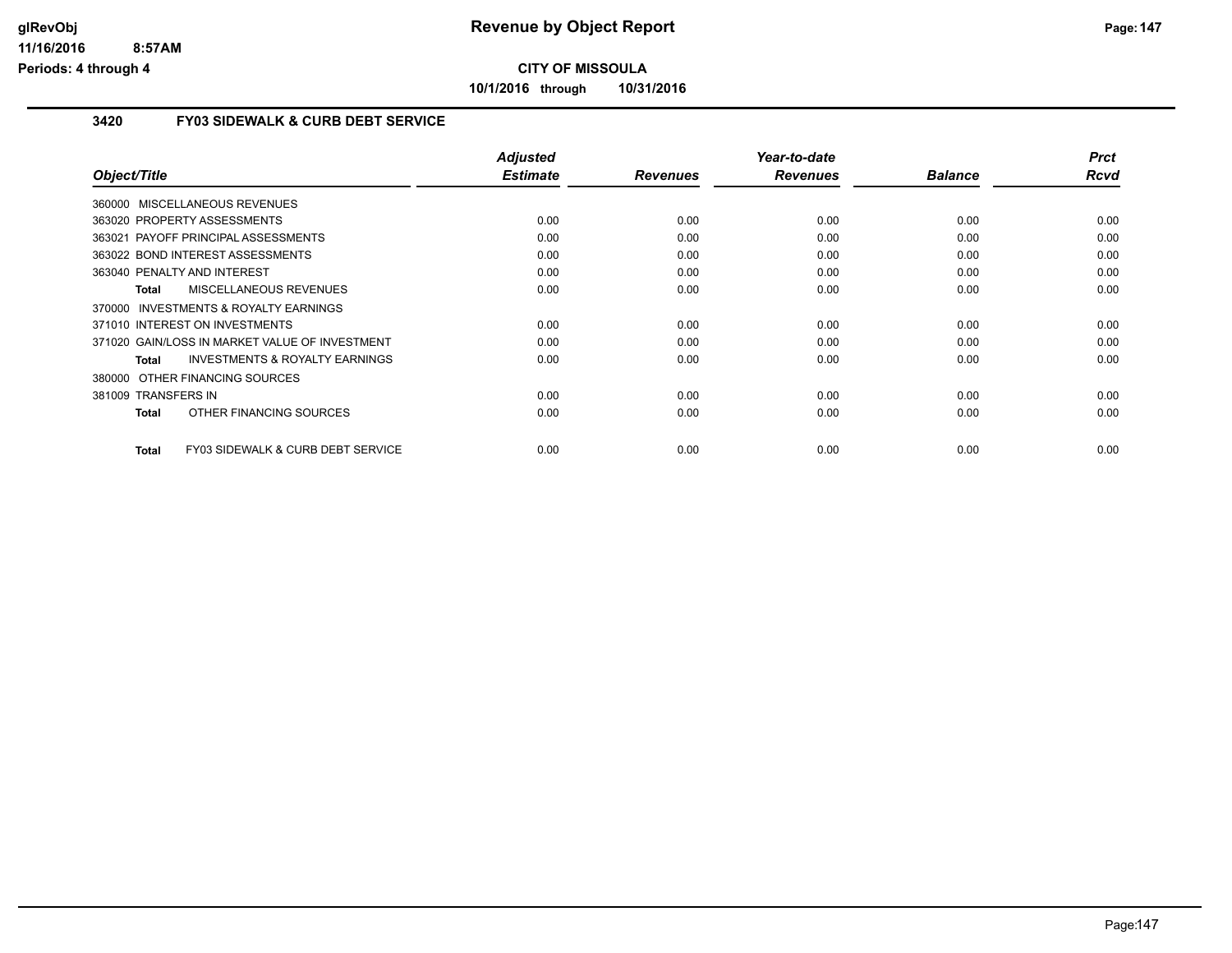**10/1/2016 through 10/31/2016**

# **3430 FY04 SIDEWALK CURB DEBT SERVICE**

# **3430 FY04 SIDEWALK CURB DEBT SERVICE**

|                                                        | <b>Adjusted</b> |                 | Year-to-date    |                | <b>Prct</b> |
|--------------------------------------------------------|-----------------|-----------------|-----------------|----------------|-------------|
| Object/Title                                           | <b>Estimate</b> | <b>Revenues</b> | <b>Revenues</b> | <b>Balance</b> | <b>Rcvd</b> |
| MISCELLANEOUS REVENUES<br>360000                       |                 |                 |                 |                |             |
| 363020 PROPERTY ASSESSMENTS                            | 0.00            | 0.00            | 0.00            | 0.00           | 0.00        |
| 363021 PAYOFF PRINCIPAL ASSESSMENTS                    | 0.00            | 0.00            | 0.00            | 0.00           | 0.00        |
| 363022 BOND INTEREST ASSESSMENTS                       | 0.00            | 0.00            | 0.00            | 0.00           | 0.00        |
| 363040 PENALTY AND INTEREST                            | 0.00            | 0.00            | 0.00            | 0.00           | 0.00        |
| MISCELLANEOUS REVENUES<br>Total                        | 0.00            | 0.00            | 0.00            | 0.00           | 0.00        |
| <b>INVESTMENTS &amp; ROYALTY EARNINGS</b><br>370000    |                 |                 |                 |                |             |
| 371010 INTEREST ON INVESTMENTS                         | 0.00            | 0.00            | 0.00            | 0.00           | 0.00        |
| 371020 GAIN/LOSS IN MARKET VALUE OF INVESTMENTS        | 0.00            | 0.00            | 0.00            | 0.00           | 0.00        |
| <b>INVESTMENTS &amp; ROYALTY EARNINGS</b><br>Total     | 0.00            | 0.00            | 0.00            | 0.00           | 0.00        |
| OTHER FINANCING SOURCES<br>380000                      |                 |                 |                 |                |             |
| 381030 SID BOND PROCEEDS                               | 0.00            | 0.00            | 0.00            | 0.00           | 0.00        |
| OTHER FINANCING SOURCES<br>Total                       | 0.00            | 0.00            | 0.00            | 0.00           | 0.00        |
| <b>FY04 SIDEWALK CURB DEBT SERVICE</b><br><b>Total</b> | 0.00            | 0.00            | 0.00            | 0.00           | 0.00        |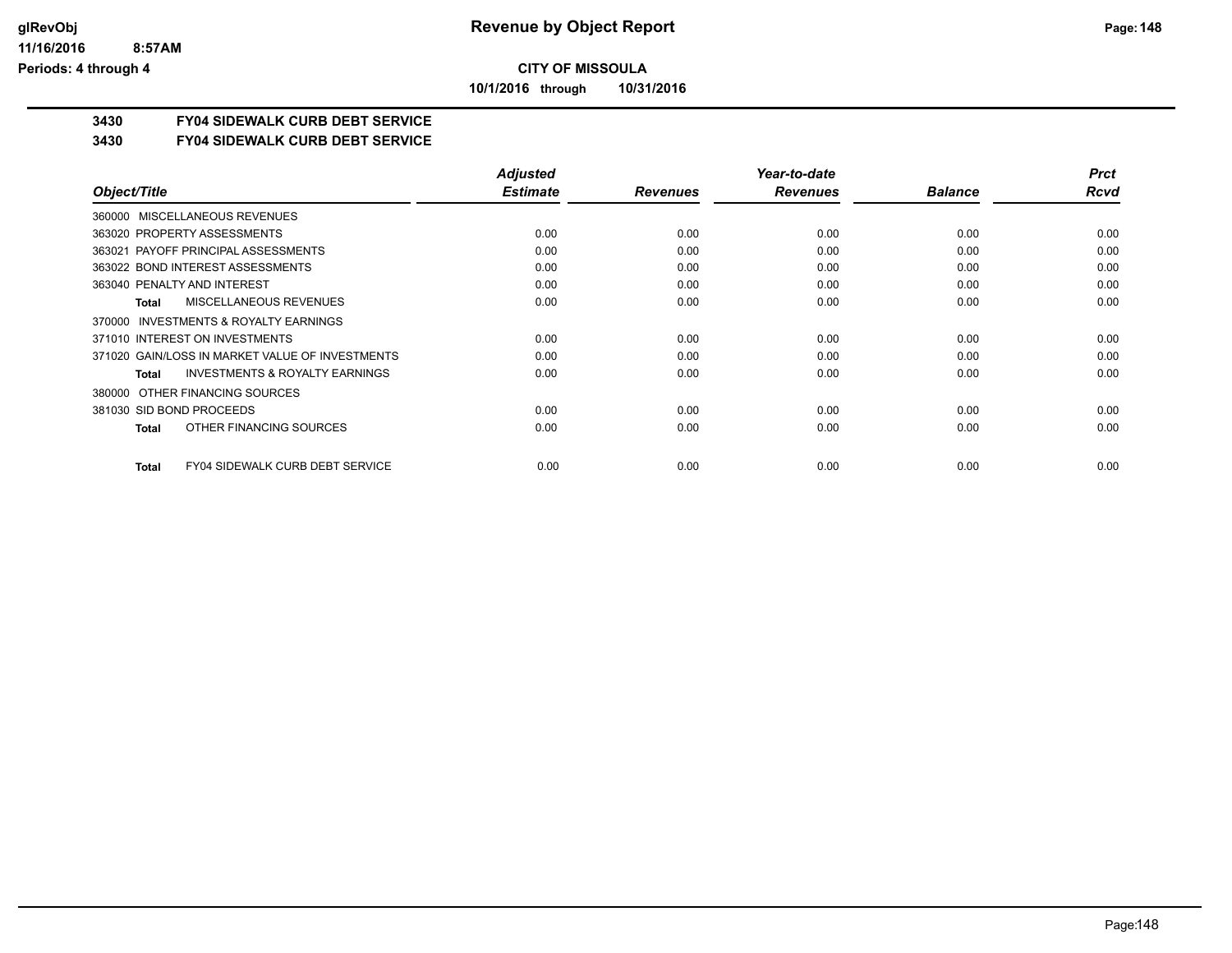**10/1/2016 through 10/31/2016**

# **3430 FY04 SIDEWALK CURB DEBT SERVICE**

| Object/Title                                       | <b>Adjusted</b><br><b>Estimate</b> | <b>Revenues</b> | Year-to-date<br><b>Revenues</b> | <b>Balance</b> | <b>Prct</b><br>Rcvd |
|----------------------------------------------------|------------------------------------|-----------------|---------------------------------|----------------|---------------------|
| 360000 MISCELLANEOUS REVENUES                      |                                    |                 |                                 |                |                     |
| 363020 PROPERTY ASSESSMENTS                        | 0.00                               | 0.00            | 0.00                            | 0.00           | 0.00                |
|                                                    |                                    |                 |                                 |                |                     |
| 363021 PAYOFF PRINCIPAL ASSESSMENTS                | 0.00                               | 0.00            | 0.00                            | 0.00           | 0.00                |
| 363022 BOND INTEREST ASSESSMENTS                   | 0.00                               | 0.00            | 0.00                            | 0.00           | 0.00                |
| 363040 PENALTY AND INTEREST                        | 0.00                               | 0.00            | 0.00                            | 0.00           | 0.00                |
| MISCELLANEOUS REVENUES<br>Total                    | 0.00                               | 0.00            | 0.00                            | 0.00           | 0.00                |
| 370000 INVESTMENTS & ROYALTY EARNINGS              |                                    |                 |                                 |                |                     |
| 371010 INTEREST ON INVESTMENTS                     | 0.00                               | 0.00            | 0.00                            | 0.00           | 0.00                |
| 371020 GAIN/LOSS IN MARKET VALUE OF INVESTMENT     | 0.00                               | 0.00            | 0.00                            | 0.00           | 0.00                |
| <b>INVESTMENTS &amp; ROYALTY EARNINGS</b><br>Total | 0.00                               | 0.00            | 0.00                            | 0.00           | 0.00                |
| 380000 OTHER FINANCING SOURCES                     |                                    |                 |                                 |                |                     |
| 381030 SID BOND PROCEEDS                           | 0.00                               | 0.00            | 0.00                            | 0.00           | 0.00                |
| OTHER FINANCING SOURCES<br>Total                   | 0.00                               | 0.00            | 0.00                            | 0.00           | 0.00                |
|                                                    |                                    |                 |                                 |                |                     |
| FY04 SIDEWALK CURB DEBT SERVICE<br>Total           | 0.00                               | 0.00            | 0.00                            | 0.00           | 0.00                |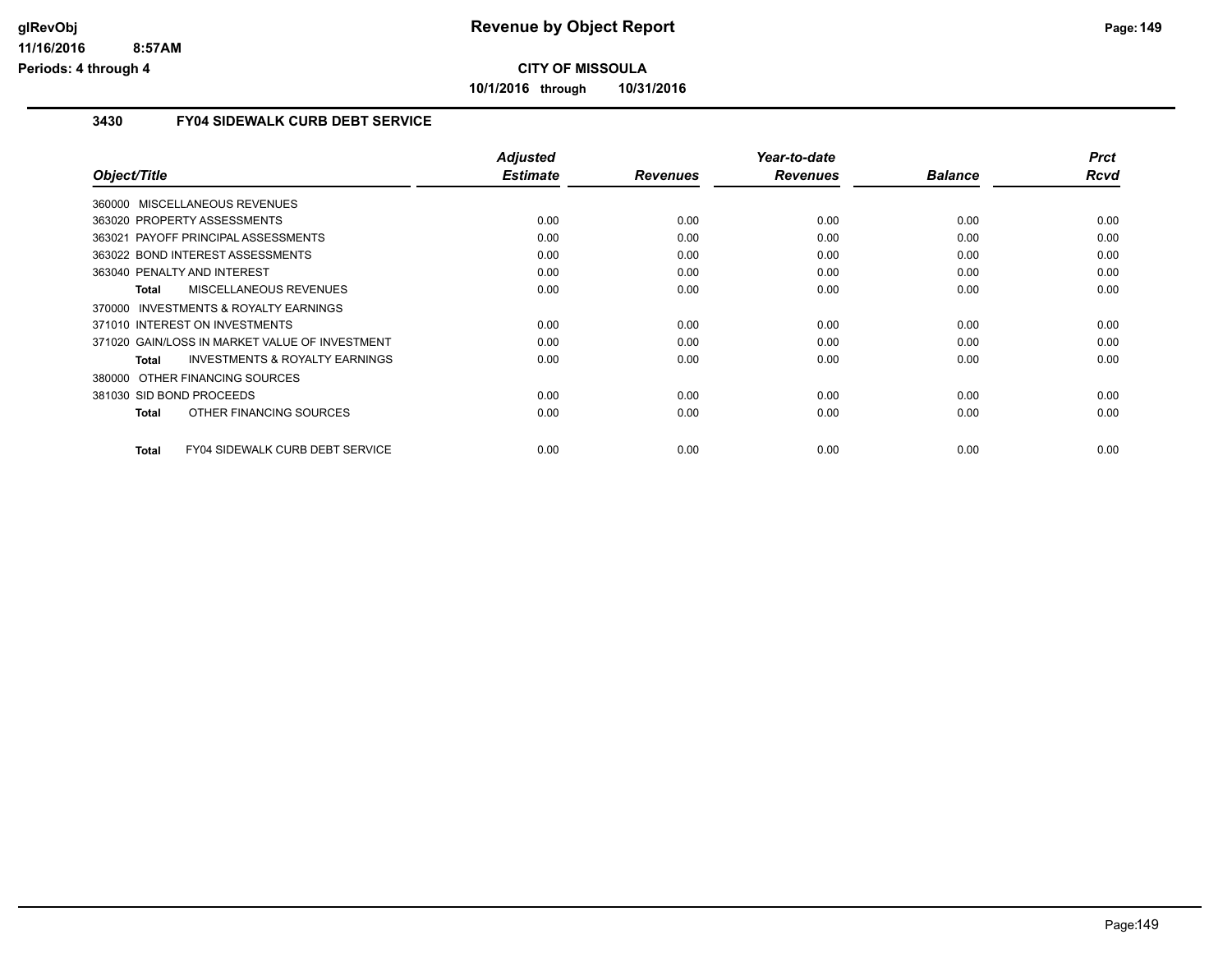**10/1/2016 through 10/31/2016**

### **3433 SID 433 DEBT SERVICE**

**3433 SID 433 DEBT SERVICE**

|                                                           | <b>Adiusted</b> |                 | Year-to-date    |                | <b>Prct</b> |
|-----------------------------------------------------------|-----------------|-----------------|-----------------|----------------|-------------|
| Object/Title                                              | <b>Estimate</b> | <b>Revenues</b> | <b>Revenues</b> | <b>Balance</b> | Rcvd        |
| 360000 MISCELLANEOUS REVENUES                             |                 |                 |                 |                |             |
| 363020 PROPERTY ASSESSMENTS                               | 0.00            | 0.00            | 0.00            | 0.00           | 0.00        |
| 363021 PAYOFF PRINCIPAL ASSESSMENTS                       | 0.00            | 0.00            | 0.00            | 0.00           | 0.00        |
| 363022 BOND INTEREST ASSESSMENTS                          | 0.00            | 0.00            | 0.00            | 0.00           | 0.00        |
| 363040 PENALTY AND INTEREST                               | 0.00            | 0.00            | 0.00            | 0.00           | 0.00        |
| MISCELLANEOUS REVENUES<br>Total                           | 0.00            | 0.00            | 0.00            | 0.00           | 0.00        |
| 370000 INVESTMENTS & ROYALTY EARNINGS                     |                 |                 |                 |                |             |
| 371010 INTEREST ON INVESTMENTS                            | 0.00            | 0.00            | 0.00            | 0.00           | 0.00        |
| 371020 GAIN/LOSS IN MARKET VALUE OF INVESTMENTS           | 0.00            | 0.00            | 0.00            | 0.00           | 0.00        |
| <b>INVESTMENTS &amp; ROYALTY EARNINGS</b><br><b>Total</b> | 0.00            | 0.00            | 0.00            | 0.00           | 0.00        |
| SID 433 DEBT SERVICE<br>Total                             | 0.00            | 0.00            | 0.00            | 0.00           | 0.00        |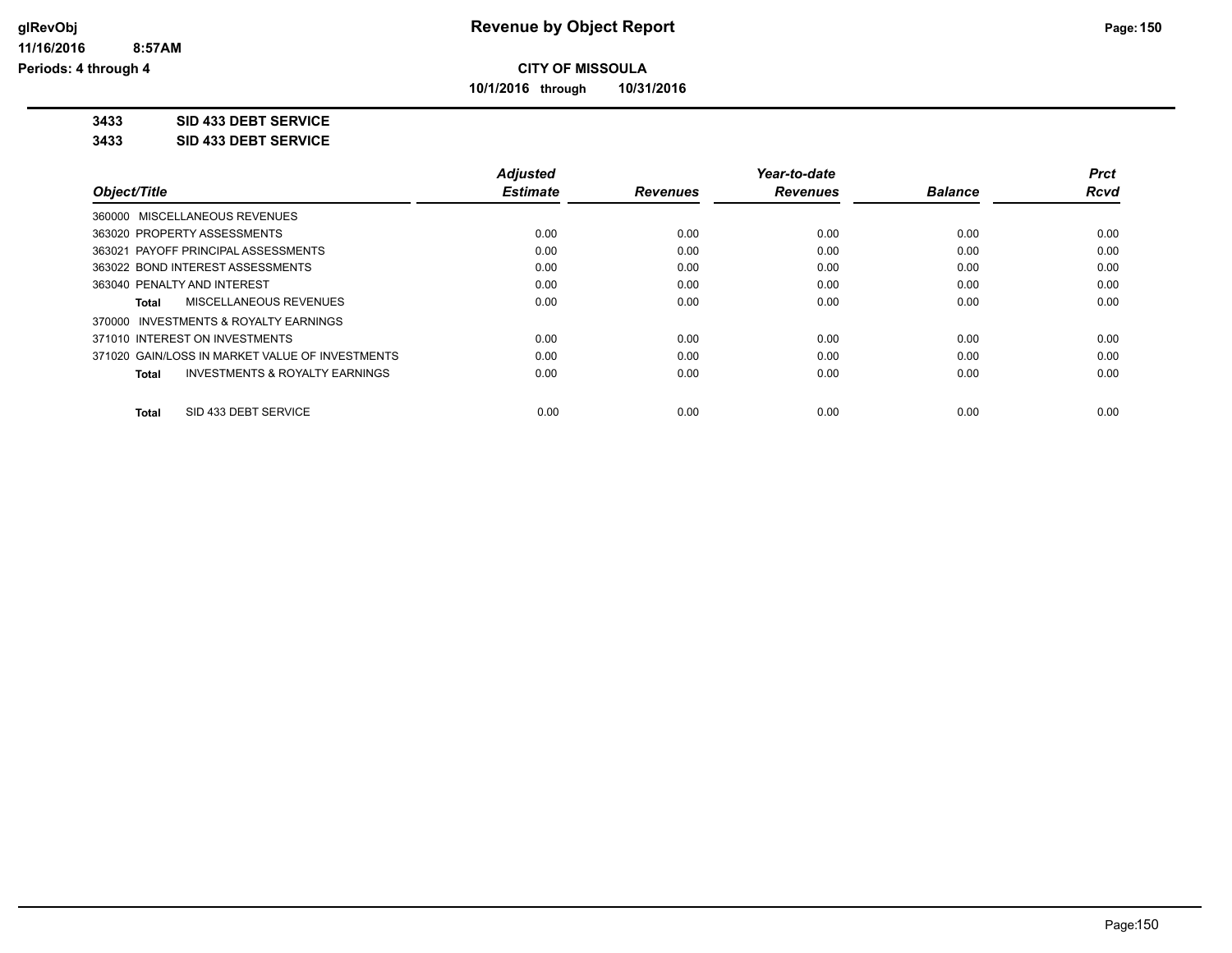**10/1/2016 through 10/31/2016**

### **3433 SID 433 DEBT SERVICE**

|                                                           | <b>Adjusted</b> |                 | Year-to-date    |                | <b>Prct</b> |
|-----------------------------------------------------------|-----------------|-----------------|-----------------|----------------|-------------|
| Object/Title                                              | <b>Estimate</b> | <b>Revenues</b> | <b>Revenues</b> | <b>Balance</b> | <b>Rcvd</b> |
| 360000 MISCELLANEOUS REVENUES                             |                 |                 |                 |                |             |
| 363020 PROPERTY ASSESSMENTS                               | 0.00            | 0.00            | 0.00            | 0.00           | 0.00        |
| 363021 PAYOFF PRINCIPAL ASSESSMENTS                       | 0.00            | 0.00            | 0.00            | 0.00           | 0.00        |
| 363022 BOND INTEREST ASSESSMENTS                          | 0.00            | 0.00            | 0.00            | 0.00           | 0.00        |
| 363040 PENALTY AND INTEREST                               | 0.00            | 0.00            | 0.00            | 0.00           | 0.00        |
| MISCELLANEOUS REVENUES<br><b>Total</b>                    | 0.00            | 0.00            | 0.00            | 0.00           | 0.00        |
| INVESTMENTS & ROYALTY EARNINGS<br>370000                  |                 |                 |                 |                |             |
| 371010 INTEREST ON INVESTMENTS                            | 0.00            | 0.00            | 0.00            | 0.00           | 0.00        |
| 371020 GAIN/LOSS IN MARKET VALUE OF INVESTMENT            | 0.00            | 0.00            | 0.00            | 0.00           | 0.00        |
| <b>INVESTMENTS &amp; ROYALTY EARNINGS</b><br><b>Total</b> | 0.00            | 0.00            | 0.00            | 0.00           | 0.00        |
|                                                           |                 |                 |                 |                |             |
| SID 433 DEBT SERVICE<br><b>Total</b>                      | 0.00            | 0.00            | 0.00            | 0.00           | 0.00        |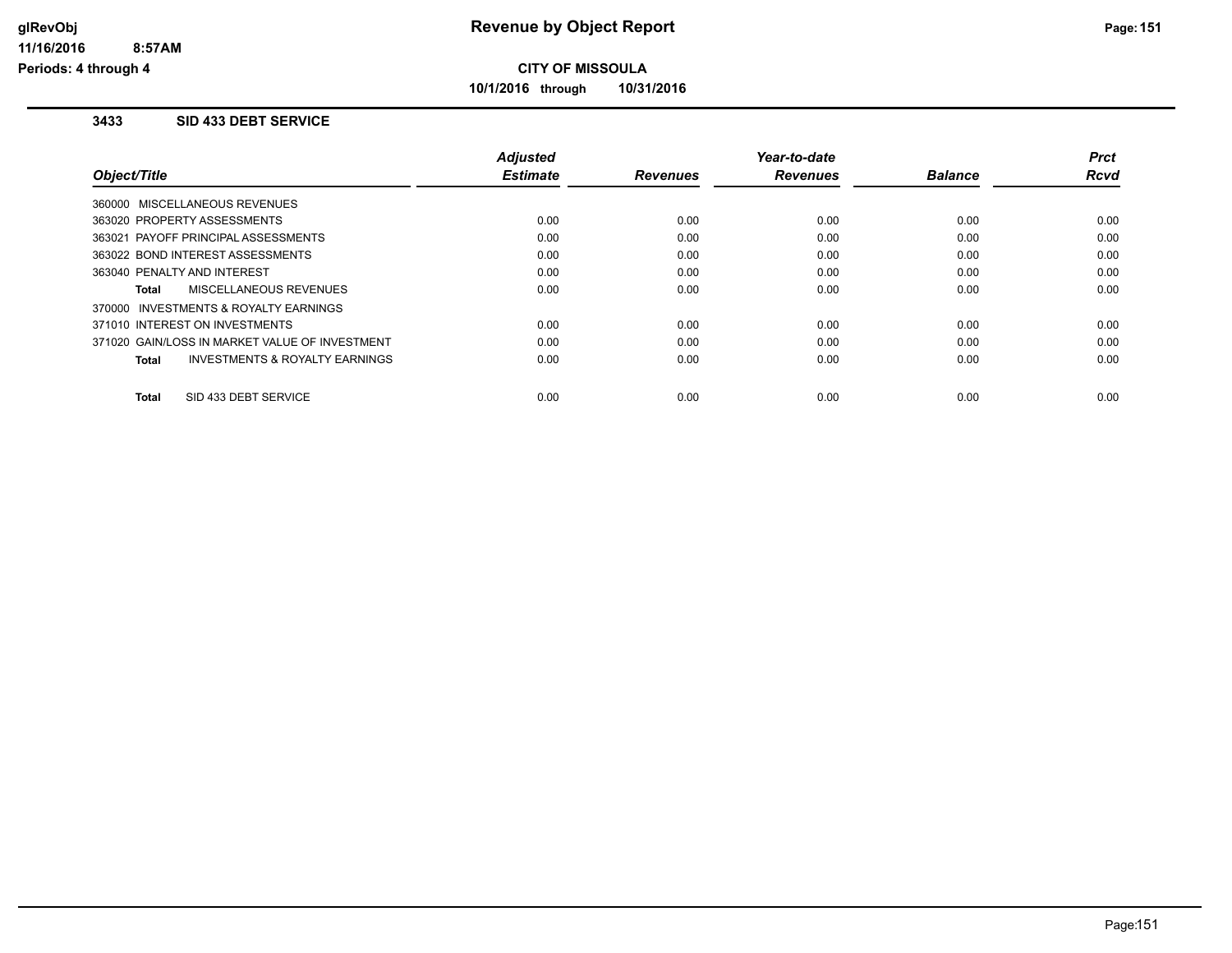**10/1/2016 through 10/31/2016**

### **3440 FY 05 SIDEWALK AND CURB**

**3440 FY 05 SIDEWALK AND CURB**

|                                                           | <b>Adjusted</b> |                 | Year-to-date    |                | <b>Prct</b> |
|-----------------------------------------------------------|-----------------|-----------------|-----------------|----------------|-------------|
| Object/Title                                              | <b>Estimate</b> | <b>Revenues</b> | <b>Revenues</b> | <b>Balance</b> | Rcvd        |
| 360000 MISCELLANEOUS REVENUES                             |                 |                 |                 |                |             |
| 363020 PROPERTY ASSESSMENTS                               | 0.00            | 0.00            | 0.00            | 0.00           | 0.00        |
| 363021 PAYOFF PRINCIPAL ASSESSMENTS                       | 0.00            | 0.00            | 1,185.43        | $-1,185.43$    | 0.00        |
| 363022 BOND INTEREST ASSESSMENTS                          | 0.00            | 0.00            | 0.00            | 0.00           | 0.00        |
| 363040 PENALTY AND INTEREST                               | 0.00            | 0.00            | 0.00            | 0.00           | 0.00        |
| MISCELLANEOUS REVENUES<br><b>Total</b>                    | 0.00            | 0.00            | 1,185.43        | $-1,185.43$    | 0.00        |
| <b>INVESTMENTS &amp; ROYALTY EARNINGS</b><br>370000       |                 |                 |                 |                |             |
| 371010 INTEREST ON INVESTMENTS                            | 0.00            | 0.00            | 0.00            | 0.00           | 0.00        |
| 371020 GAIN/LOSS IN MARKET VALUE OF INVESTMENTS           | 0.00            | 0.00            | 0.00            | 0.00           | 0.00        |
| 371500 INTEREST ON INTERFUND LOAN                         | 0.00            | 0.00            | 0.00            | 0.00           | 0.00        |
| <b>INVESTMENTS &amp; ROYALTY EARNINGS</b><br><b>Total</b> | 0.00            | 0.00            | 0.00            | 0.00           | 0.00        |
| OTHER FINANCING SOURCES<br>380000                         |                 |                 |                 |                |             |
| 381030 SID BONDS PROCEEDS                                 | 0.00            | 0.00            | 0.00            | 0.00           | 0.00        |
| OTHER FINANCING SOURCES<br><b>Total</b>                   | 0.00            | 0.00            | 0.00            | 0.00           | 0.00        |
| FY 05 SIDEWALK AND CURB<br><b>Total</b>                   | 0.00            | 0.00            | 1,185.43        | $-1,185.43$    | 0.00        |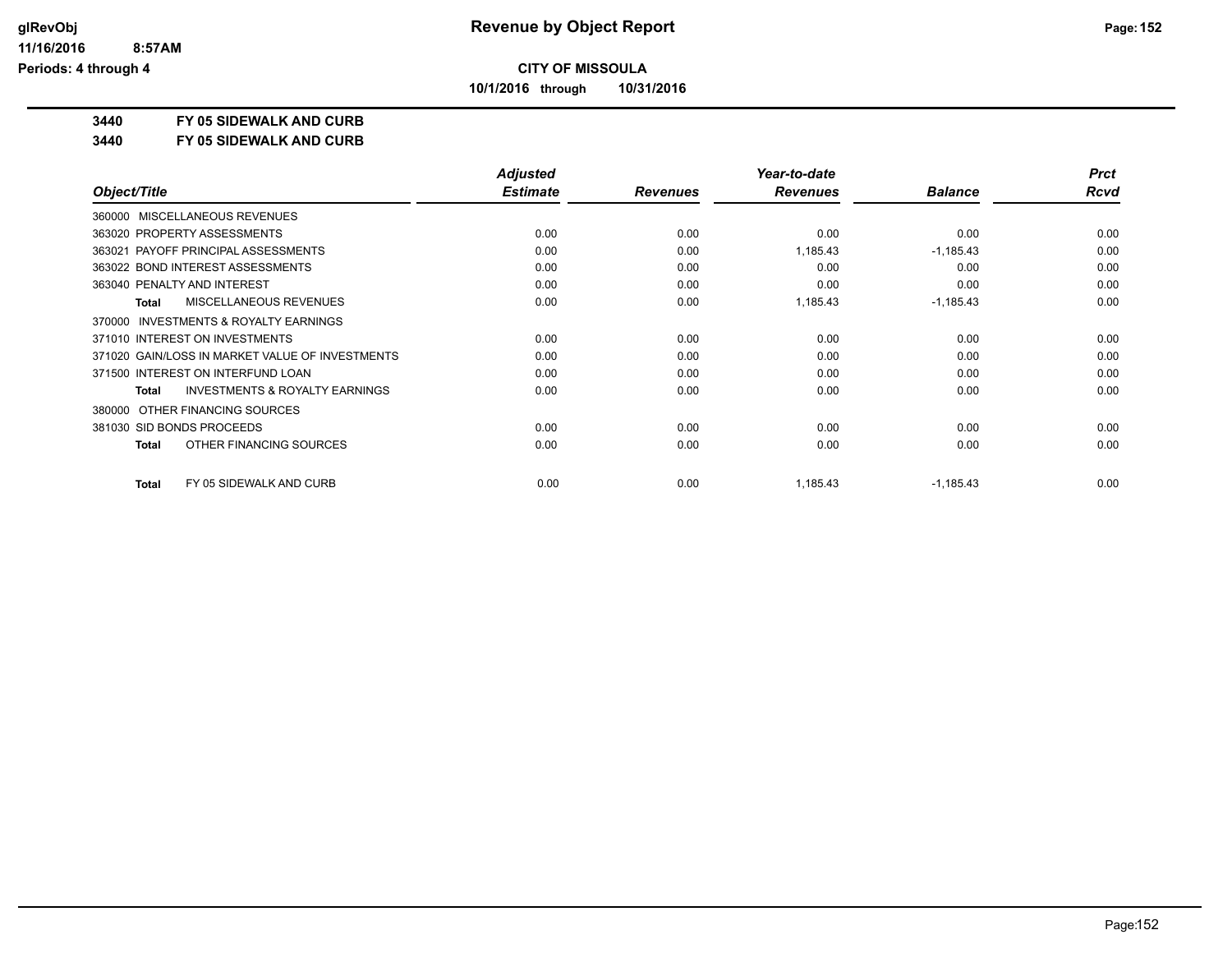**10/1/2016 through 10/31/2016**

## **3440 FY 05 SIDEWALK AND CURB**

|                                                           | <b>Adjusted</b> |                 | Year-to-date    |                | <b>Prct</b> |
|-----------------------------------------------------------|-----------------|-----------------|-----------------|----------------|-------------|
| Object/Title                                              | <b>Estimate</b> | <b>Revenues</b> | <b>Revenues</b> | <b>Balance</b> | Rcvd        |
| 360000 MISCELLANEOUS REVENUES                             |                 |                 |                 |                |             |
| 363020 PROPERTY ASSESSMENTS                               | 0.00            | 0.00            | 0.00            | 0.00           | 0.00        |
| 363021 PAYOFF PRINCIPAL ASSESSMENTS                       | 0.00            | 0.00            | 1,185.43        | $-1,185.43$    | 0.00        |
| 363022 BOND INTEREST ASSESSMENTS                          | 0.00            | 0.00            | 0.00            | 0.00           | 0.00        |
| 363040 PENALTY AND INTEREST                               | 0.00            | 0.00            | 0.00            | 0.00           | 0.00        |
| <b>MISCELLANEOUS REVENUES</b><br><b>Total</b>             | 0.00            | 0.00            | 1,185.43        | $-1,185.43$    | 0.00        |
| 370000 INVESTMENTS & ROYALTY EARNINGS                     |                 |                 |                 |                |             |
| 371010 INTEREST ON INVESTMENTS                            | 0.00            | 0.00            | 0.00            | 0.00           | 0.00        |
| 371020 GAIN/LOSS IN MARKET VALUE OF INVESTMENT            | 0.00            | 0.00            | 0.00            | 0.00           | 0.00        |
| 371500 INTEREST ON INTERFUND LOAN                         | 0.00            | 0.00            | 0.00            | 0.00           | 0.00        |
| <b>INVESTMENTS &amp; ROYALTY EARNINGS</b><br><b>Total</b> | 0.00            | 0.00            | 0.00            | 0.00           | 0.00        |
| OTHER FINANCING SOURCES<br>380000                         |                 |                 |                 |                |             |
| 381030 SID BONDS PROCEEDS                                 | 0.00            | 0.00            | 0.00            | 0.00           | 0.00        |
| OTHER FINANCING SOURCES<br><b>Total</b>                   | 0.00            | 0.00            | 0.00            | 0.00           | 0.00        |
| FY 05 SIDEWALK AND CURB<br><b>Total</b>                   | 0.00            | 0.00            | 1.185.43        | $-1,185.43$    | 0.00        |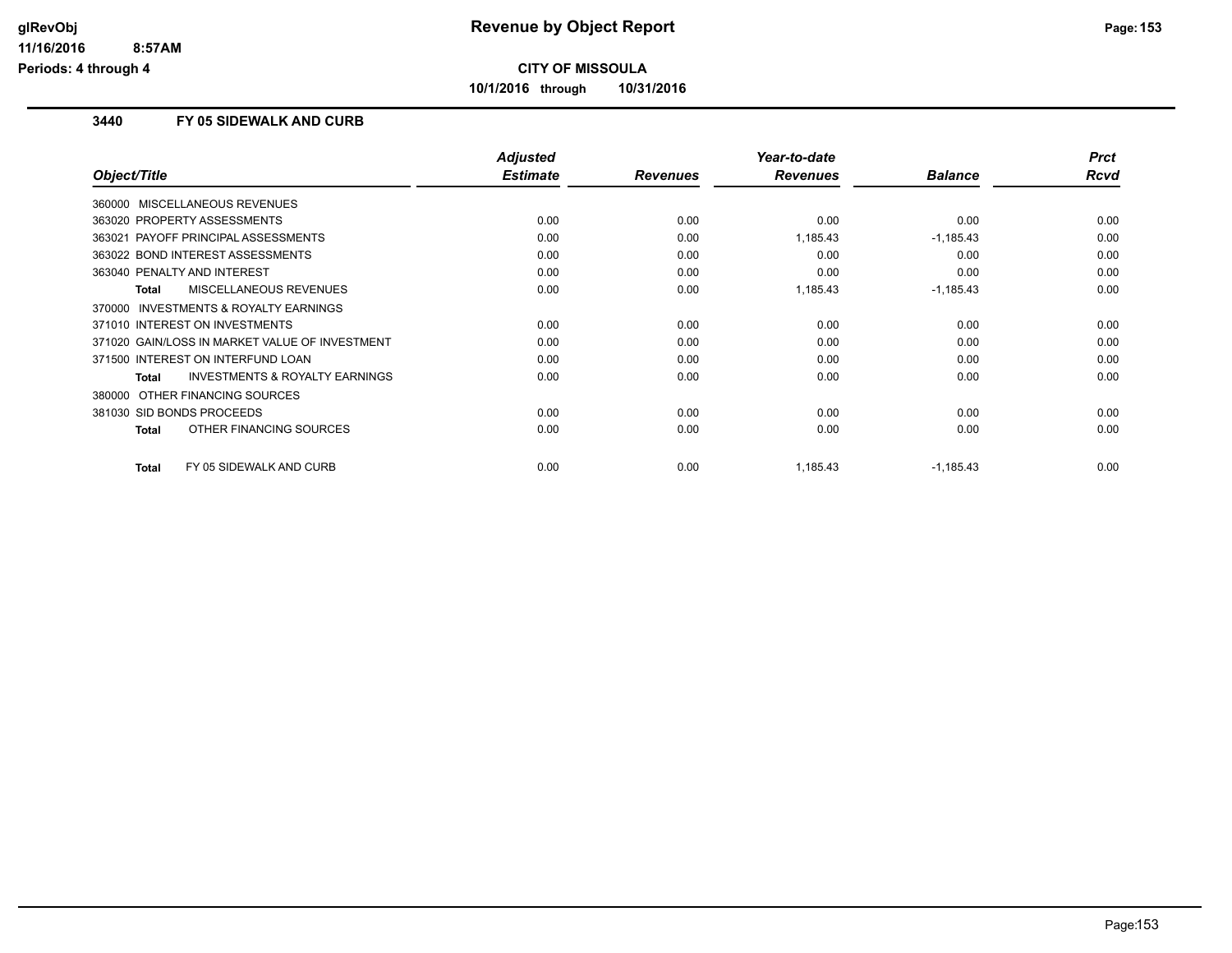**10/1/2016 through 10/31/2016**

# **3441 FY 06 SIDEWALK & CURB DEBT**

### **3441 FY 06 SIDEWALK & CURB DEBT**

|                                                 | <b>Adjusted</b> |                 | Year-to-date    |                | <b>Prct</b> |
|-------------------------------------------------|-----------------|-----------------|-----------------|----------------|-------------|
| Object/Title                                    | <b>Estimate</b> | <b>Revenues</b> | <b>Revenues</b> | <b>Balance</b> | <b>Rcvd</b> |
| 360000 MISCELLANEOUS REVENUES                   |                 |                 |                 |                |             |
| 363020 PROPERTY ASSESSMENTS                     | 0.00            | 0.00            | 0.00            | 0.00           | 0.00        |
| MISCELLANEOUS REVENUES<br>Total                 | 0.00            | 0.00            | 0.00            | 0.00           | 0.00        |
| 370000 INVESTMENTS & ROYALTY EARNINGS           |                 |                 |                 |                |             |
| 371010 INTEREST ON INVESTMENTS                  | 0.00            | 0.00            | 0.00            | 0.00           | 0.00        |
| 371020 GAIN/LOSS IN MARKET VALUE OF INVESTMENTS | 0.00            | 0.00            | 0.00            | 0.00           | 0.00        |
| INVESTMENTS & ROYALTY EARNINGS<br>Total         | 0.00            | 0.00            | 0.00            | 0.00           | 0.00        |
|                                                 |                 |                 |                 |                |             |
| FY 06 SIDEWALK & CURB DEBT<br><b>Total</b>      | 0.00            | 0.00            | 0.00            | 0.00           | 0.00        |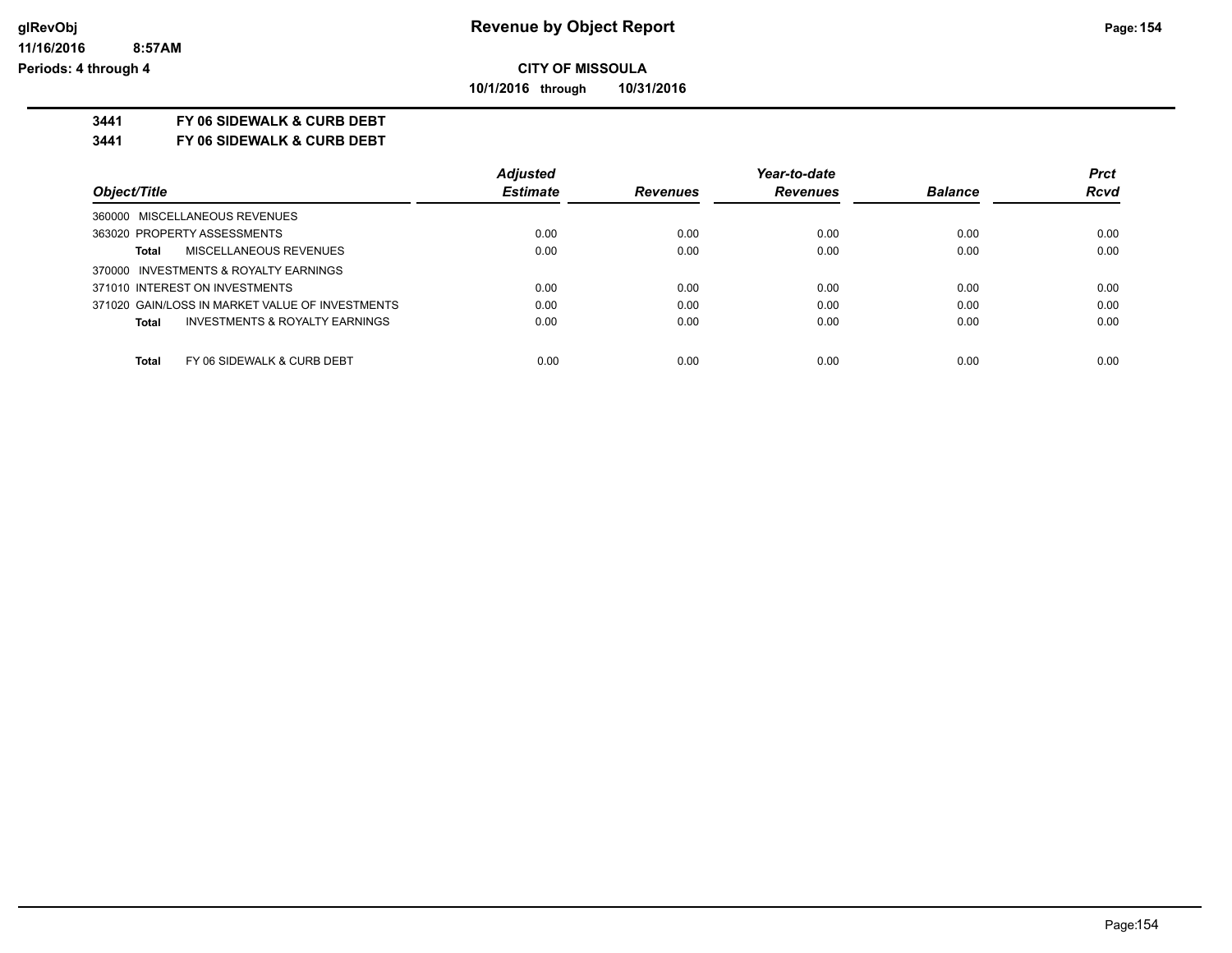**10/1/2016 through 10/31/2016**

# **3441 FY 06 SIDEWALK & CURB DEBT**

|                                                | <b>Adjusted</b> |                 | Year-to-date    |                | <b>Prct</b> |
|------------------------------------------------|-----------------|-----------------|-----------------|----------------|-------------|
| Object/Title                                   | <b>Estimate</b> | <b>Revenues</b> | <b>Revenues</b> | <b>Balance</b> | <b>Rcvd</b> |
| MISCELLANEOUS REVENUES<br>360000               |                 |                 |                 |                |             |
| 363020 PROPERTY ASSESSMENTS                    | 0.00            | 0.00            | 0.00            | 0.00           | 0.00        |
| MISCELLANEOUS REVENUES<br>Total                | 0.00            | 0.00            | 0.00            | 0.00           | 0.00        |
| 370000 INVESTMENTS & ROYALTY EARNINGS          |                 |                 |                 |                |             |
| 371010 INTEREST ON INVESTMENTS                 | 0.00            | 0.00            | 0.00            | 0.00           | 0.00        |
| 371020 GAIN/LOSS IN MARKET VALUE OF INVESTMENT | 0.00            | 0.00            | 0.00            | 0.00           | 0.00        |
| INVESTMENTS & ROYALTY EARNINGS<br><b>Total</b> | 0.00            | 0.00            | 0.00            | 0.00           | 0.00        |
| Total<br>FY 06 SIDEWALK & CURB DEBT            | 0.00            | 0.00            | 0.00            | 0.00           | 0.00        |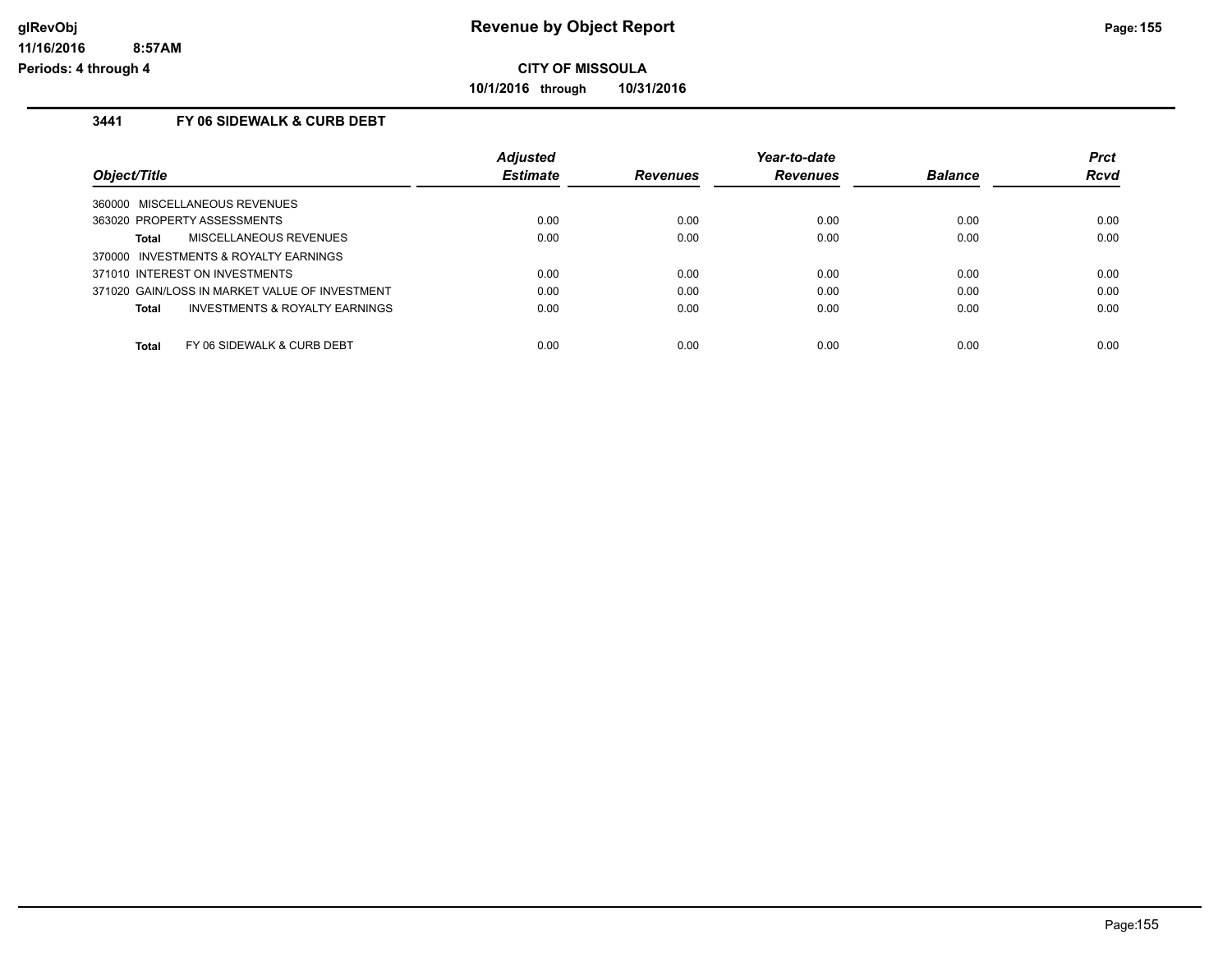**10/1/2016 through 10/31/2016**

### **3449 SID 449 DEBT SERVICE**

**3449 SID 449 DEBT SERVICE**

|                                                           | <b>Adjusted</b> |                 | Year-to-date    |                | Prct |
|-----------------------------------------------------------|-----------------|-----------------|-----------------|----------------|------|
| Object/Title                                              | <b>Estimate</b> | <b>Revenues</b> | <b>Revenues</b> | <b>Balance</b> | Rcvd |
| 360000 MISCELLANEOUS REVENUES                             |                 |                 |                 |                |      |
| 363020 PROPERTY ASSESSMENTS                               | 0.00            | 0.00            | 0.00            | 0.00           | 0.00 |
| 363021 PAYOFF PRINCIPAL ASSESSMENTS                       | 0.00            | 0.00            | 0.00            | 0.00           | 0.00 |
| 363022 BOND INTEREST ASSESSMENTS                          | 0.00            | 0.00            | 0.00            | 0.00           | 0.00 |
| 363040 PENALTY AND INTEREST                               | 0.00            | 0.00            | 0.00            | 0.00           | 0.00 |
| MISCELLANEOUS REVENUES<br>Total                           | 0.00            | 0.00            | 0.00            | 0.00           | 0.00 |
| INVESTMENTS & ROYALTY EARNINGS<br>370000                  |                 |                 |                 |                |      |
| 371010 INTEREST ON INVESTMENTS                            | 0.00            | 0.00            | 0.00            | 0.00           | 0.00 |
| 371020 GAIN/LOSS IN MARKET VALUE OF INVESTMENTS           | 0.00            | 0.00            | 0.00            | 0.00           | 0.00 |
| <b>INVESTMENTS &amp; ROYALTY EARNINGS</b><br><b>Total</b> | 0.00            | 0.00            | 0.00            | 0.00           | 0.00 |
| SID 449 DEBT SERVICE<br><b>Total</b>                      | 0.00            | 0.00            | 0.00            | 0.00           | 0.00 |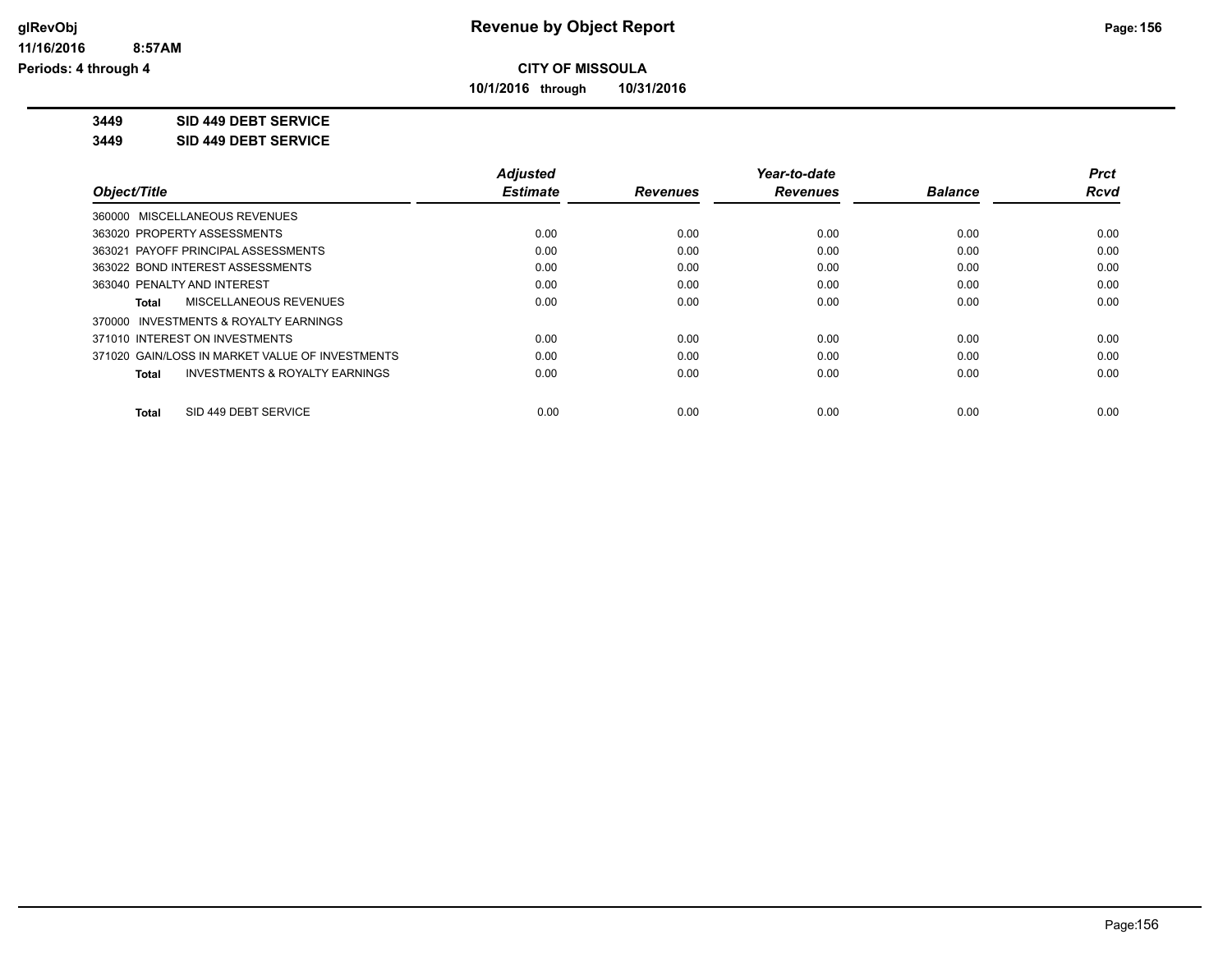**10/1/2016 through 10/31/2016**

### **3449 SID 449 DEBT SERVICE**

|                                                    | <b>Adjusted</b> |                 | Year-to-date    |                | <b>Prct</b> |
|----------------------------------------------------|-----------------|-----------------|-----------------|----------------|-------------|
| Object/Title                                       | <b>Estimate</b> | <b>Revenues</b> | <b>Revenues</b> | <b>Balance</b> | Rcvd        |
| 360000 MISCELLANEOUS REVENUES                      |                 |                 |                 |                |             |
| 363020 PROPERTY ASSESSMENTS                        | 0.00            | 0.00            | 0.00            | 0.00           | 0.00        |
| 363021 PAYOFF PRINCIPAL ASSESSMENTS                | 0.00            | 0.00            | 0.00            | 0.00           | 0.00        |
| 363022 BOND INTEREST ASSESSMENTS                   | 0.00            | 0.00            | 0.00            | 0.00           | 0.00        |
| 363040 PENALTY AND INTEREST                        | 0.00            | 0.00            | 0.00            | 0.00           | 0.00        |
| <b>MISCELLANEOUS REVENUES</b><br>Total             | 0.00            | 0.00            | 0.00            | 0.00           | 0.00        |
| 370000 INVESTMENTS & ROYALTY EARNINGS              |                 |                 |                 |                |             |
| 371010 INTEREST ON INVESTMENTS                     | 0.00            | 0.00            | 0.00            | 0.00           | 0.00        |
| 371020 GAIN/LOSS IN MARKET VALUE OF INVESTMENT     | 0.00            | 0.00            | 0.00            | 0.00           | 0.00        |
| <b>INVESTMENTS &amp; ROYALTY EARNINGS</b><br>Total | 0.00            | 0.00            | 0.00            | 0.00           | 0.00        |
|                                                    |                 |                 |                 |                |             |
| SID 449 DEBT SERVICE<br>Total                      | 0.00            | 0.00            | 0.00            | 0.00           | 0.00        |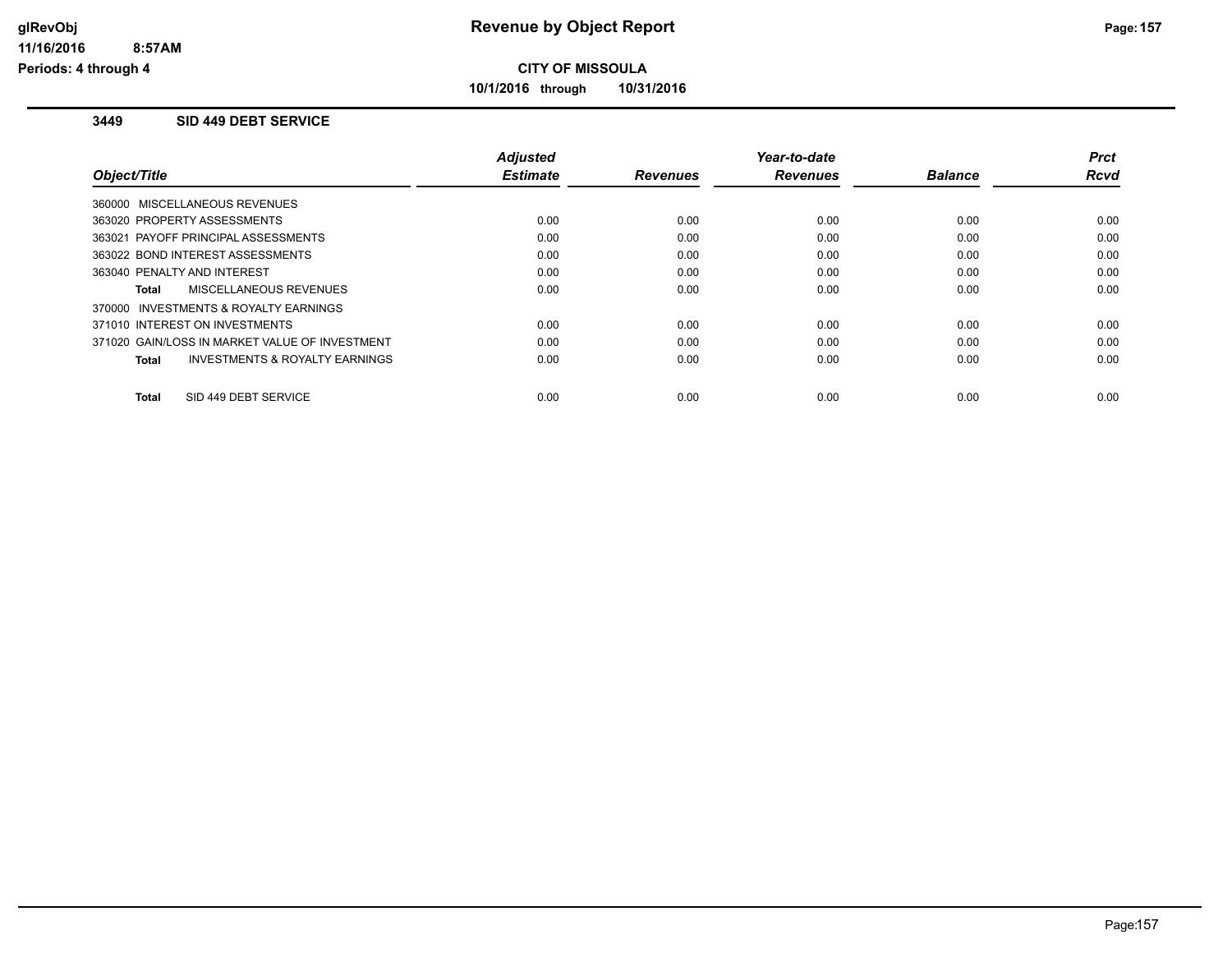**10/1/2016 through 10/31/2016**

**3450 FY 06 SIDEWALK AND CURB**

**3450 FY 06 SIDEWALK AND CURB**

|                                                           | <b>Adjusted</b> |                 | Year-to-date    |                | <b>Prct</b> |
|-----------------------------------------------------------|-----------------|-----------------|-----------------|----------------|-------------|
| Object/Title                                              | <b>Estimate</b> | <b>Revenues</b> | <b>Revenues</b> | <b>Balance</b> | <b>Rcvd</b> |
| 360000 MISCELLANEOUS REVENUES                             |                 |                 |                 |                |             |
| 363020 PROPERTY ASSESSMENTS                               | 0.00            | 0.00            | 0.00            | 0.00           | 0.00        |
| 363021 PAYOFF PRINCIPAL ASSESSMENTS                       | 0.00            | 0.00            | 0.00            | 0.00           | 0.00        |
| 363022 BOND INTEREST ASSESSMENTS                          | 0.00            | 0.00            | 0.00            | 0.00           | 0.00        |
| 363040 PENALTY AND INTEREST                               | 0.00            | 0.00            | 0.00            | 0.00           | 0.00        |
| MISCELLANEOUS REVENUES<br><b>Total</b>                    | 0.00            | 0.00            | 0.00            | 0.00           | 0.00        |
| <b>INVESTMENTS &amp; ROYALTY EARNINGS</b><br>370000       |                 |                 |                 |                |             |
| 371010 INTEREST ON INVESTMENTS                            | 0.00            | 0.00            | 0.00            | 0.00           | 0.00        |
| 371020 GAIN/LOSS IN MARKET VALUE OF INVESTMENTS           | 0.00            | 0.00            | 0.00            | 0.00           | 0.00        |
| 371500 INTEREST ON INTERFUND LOAN                         | 0.00            | 0.00            | 0.00            | 0.00           | 0.00        |
| <b>INVESTMENTS &amp; ROYALTY EARNINGS</b><br><b>Total</b> | 0.00            | 0.00            | 0.00            | 0.00           | 0.00        |
| OTHER FINANCING SOURCES<br>380000                         |                 |                 |                 |                |             |
| 381030 SID BONDS PROCEEDS                                 | 0.00            | 0.00            | 0.00            | 0.00           | 0.00        |
| 383042 TRANSFERS FROM OTHER FUNDS                         | 0.00            | 0.00            | 0.00            | 0.00           | 0.00        |
| OTHER FINANCING SOURCES<br><b>Total</b>                   | 0.00            | 0.00            | 0.00            | 0.00           | 0.00        |
| FY 06 SIDEWALK AND CURB<br><b>Total</b>                   | 0.00            | 0.00            | 0.00            | 0.00           | 0.00        |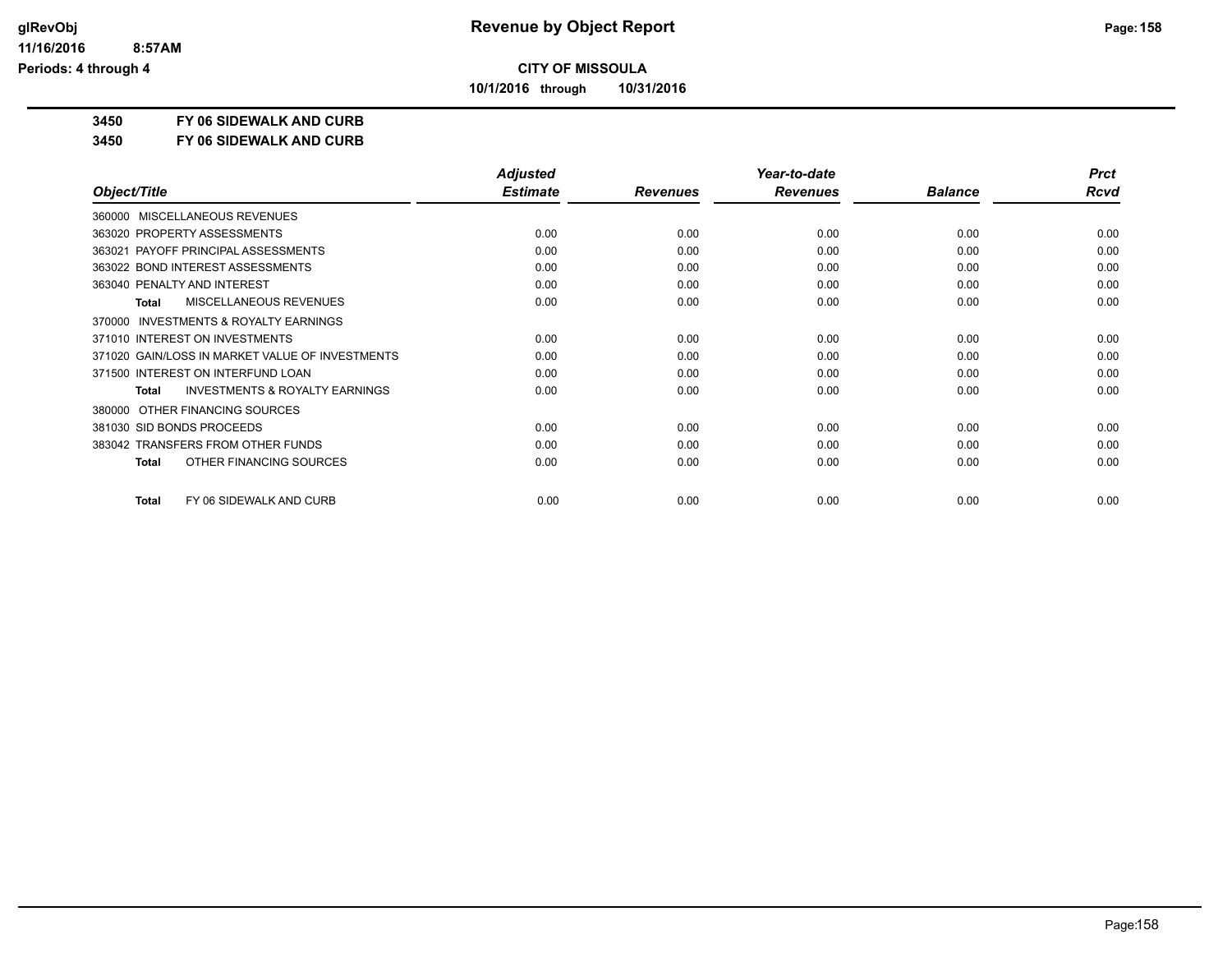**10/1/2016 through 10/31/2016**

## **3450 FY 06 SIDEWALK AND CURB**

|                                                     | <b>Adjusted</b> |                 | Year-to-date    |                | <b>Prct</b> |
|-----------------------------------------------------|-----------------|-----------------|-----------------|----------------|-------------|
| Object/Title                                        | <b>Estimate</b> | <b>Revenues</b> | <b>Revenues</b> | <b>Balance</b> | Rcvd        |
| MISCELLANEOUS REVENUES<br>360000                    |                 |                 |                 |                |             |
| 363020 PROPERTY ASSESSMENTS                         | 0.00            | 0.00            | 0.00            | 0.00           | 0.00        |
| 363021 PAYOFF PRINCIPAL ASSESSMENTS                 | 0.00            | 0.00            | 0.00            | 0.00           | 0.00        |
| 363022 BOND INTEREST ASSESSMENTS                    | 0.00            | 0.00            | 0.00            | 0.00           | 0.00        |
| 363040 PENALTY AND INTEREST                         | 0.00            | 0.00            | 0.00            | 0.00           | 0.00        |
| MISCELLANEOUS REVENUES<br><b>Total</b>              | 0.00            | 0.00            | 0.00            | 0.00           | 0.00        |
| <b>INVESTMENTS &amp; ROYALTY EARNINGS</b><br>370000 |                 |                 |                 |                |             |
| 371010 INTEREST ON INVESTMENTS                      | 0.00            | 0.00            | 0.00            | 0.00           | 0.00        |
| 371020 GAIN/LOSS IN MARKET VALUE OF INVESTMENT      | 0.00            | 0.00            | 0.00            | 0.00           | 0.00        |
| 371500 INTEREST ON INTERFUND LOAN                   | 0.00            | 0.00            | 0.00            | 0.00           | 0.00        |
| <b>INVESTMENTS &amp; ROYALTY EARNINGS</b><br>Total  | 0.00            | 0.00            | 0.00            | 0.00           | 0.00        |
| OTHER FINANCING SOURCES<br>380000                   |                 |                 |                 |                |             |
| 381030 SID BONDS PROCEEDS                           | 0.00            | 0.00            | 0.00            | 0.00           | 0.00        |
| 383042 TRANSFERS FROM OTHER FUNDS                   | 0.00            | 0.00            | 0.00            | 0.00           | 0.00        |
| OTHER FINANCING SOURCES<br><b>Total</b>             | 0.00            | 0.00            | 0.00            | 0.00           | 0.00        |
|                                                     |                 |                 |                 |                |             |
| FY 06 SIDEWALK AND CURB<br>Total                    | 0.00            | 0.00            | 0.00            | 0.00           | 0.00        |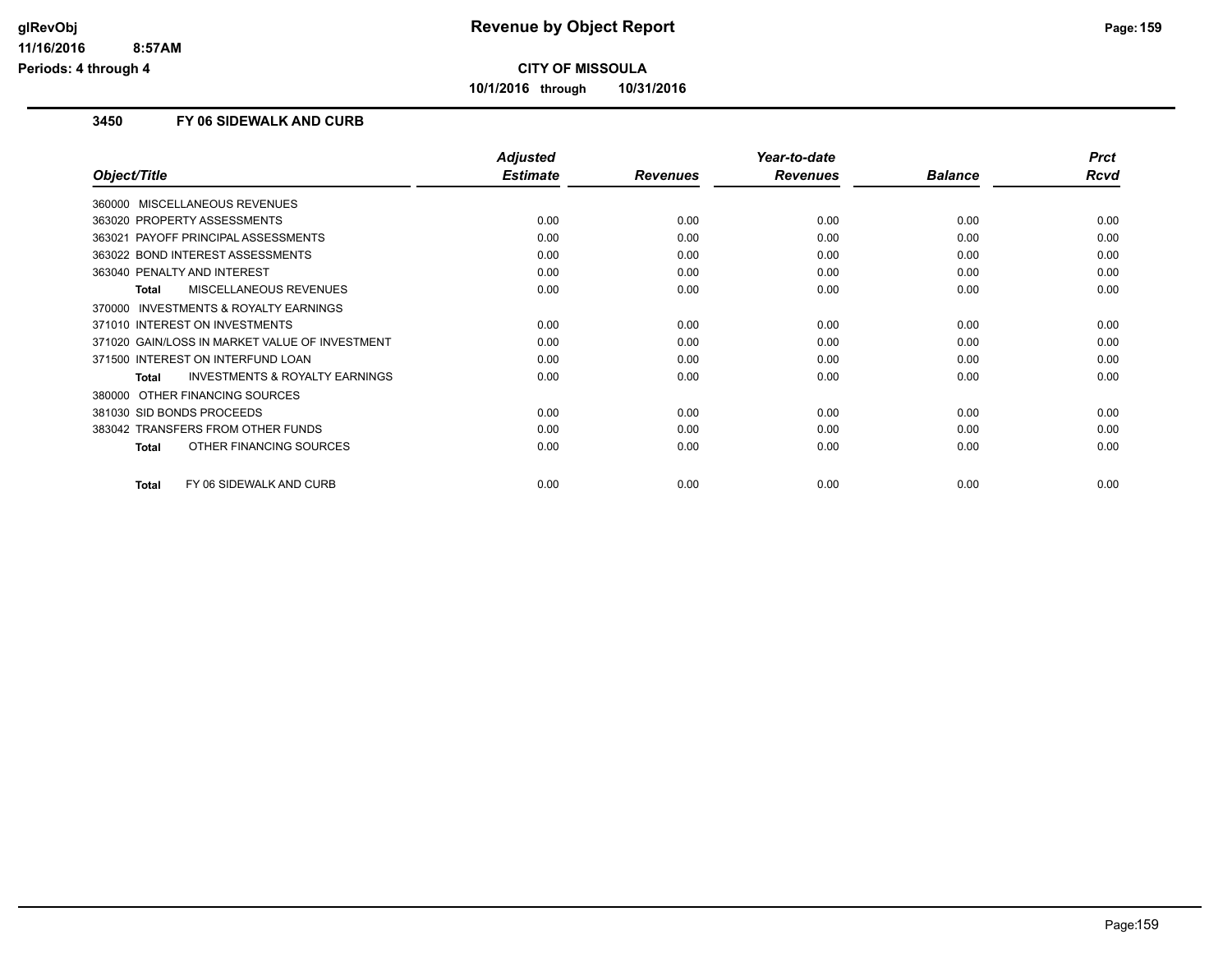**10/1/2016 through 10/31/2016**

**3460 FY07 SIDEWALK AND CURB DEBT**

### **3460 FY07 SIDEWALK AND CURB DEBT**

|                                                     | <b>Adjusted</b> |                 | Year-to-date    |                | <b>Prct</b> |
|-----------------------------------------------------|-----------------|-----------------|-----------------|----------------|-------------|
| Object/Title                                        | <b>Estimate</b> | <b>Revenues</b> | <b>Revenues</b> | <b>Balance</b> | Rcvd        |
| MISCELLANEOUS REVENUES<br>360000                    |                 |                 |                 |                |             |
| 363020 PROPERTY ASSESSMENTS                         | 0.00            | 0.00            | 0.00            | 0.00           | 0.00        |
| 363021 PAYOFF PRINCIPAL ASSESSMENTS                 | 0.00            | 0.00            | 0.00            | 0.00           | 0.00        |
| 363022 BOND INTEREST ASSESSMENTS                    | 0.00            | 0.00            | 0.00            | 0.00           | 0.00        |
| 363040 PENALTY AND INTEREST                         | 0.00            | 0.00            | 0.00            | 0.00           | 0.00        |
| MISCELLANEOUS REVENUES<br>Total                     | 0.00            | 0.00            | 0.00            | 0.00           | 0.00        |
| <b>INVESTMENTS &amp; ROYALTY EARNINGS</b><br>370000 |                 |                 |                 |                |             |
| 371010 INTEREST ON INVESTMENTS                      | 0.00            | 0.00            | 0.00            | 0.00           | 0.00        |
| 371020 GAIN/LOSS IN MARKET VALUE OF INVESTMENTS     | 0.00            | 0.00            | 0.00            | 0.00           | 0.00        |
| 371500 INTEREST ON INTERFUND LOAN                   | 0.00            | 0.00            | 0.00            | 0.00           | 0.00        |
| <b>INVESTMENTS &amp; ROYALTY EARNINGS</b><br>Total  | 0.00            | 0.00            | 0.00            | 0.00           | 0.00        |
| OTHER FINANCING SOURCES<br>380000                   |                 |                 |                 |                |             |
| 381030 SID BONDS PROCEEDS                           | 0.00            | 0.00            | 0.00            | 0.00           | 0.00        |
| 383042 TRANSFERS FROM OTHER FUNDS                   | 0.00            | 0.00            | 0.00            | 0.00           | 0.00        |
| OTHER FINANCING SOURCES<br>Total                    | 0.00            | 0.00            | 0.00            | 0.00           | 0.00        |
|                                                     |                 |                 |                 |                |             |
| <b>FY07 SIDEWALK AND CURB DEBT</b><br><b>Total</b>  | 0.00            | 0.00            | 0.00            | 0.00           | 0.00        |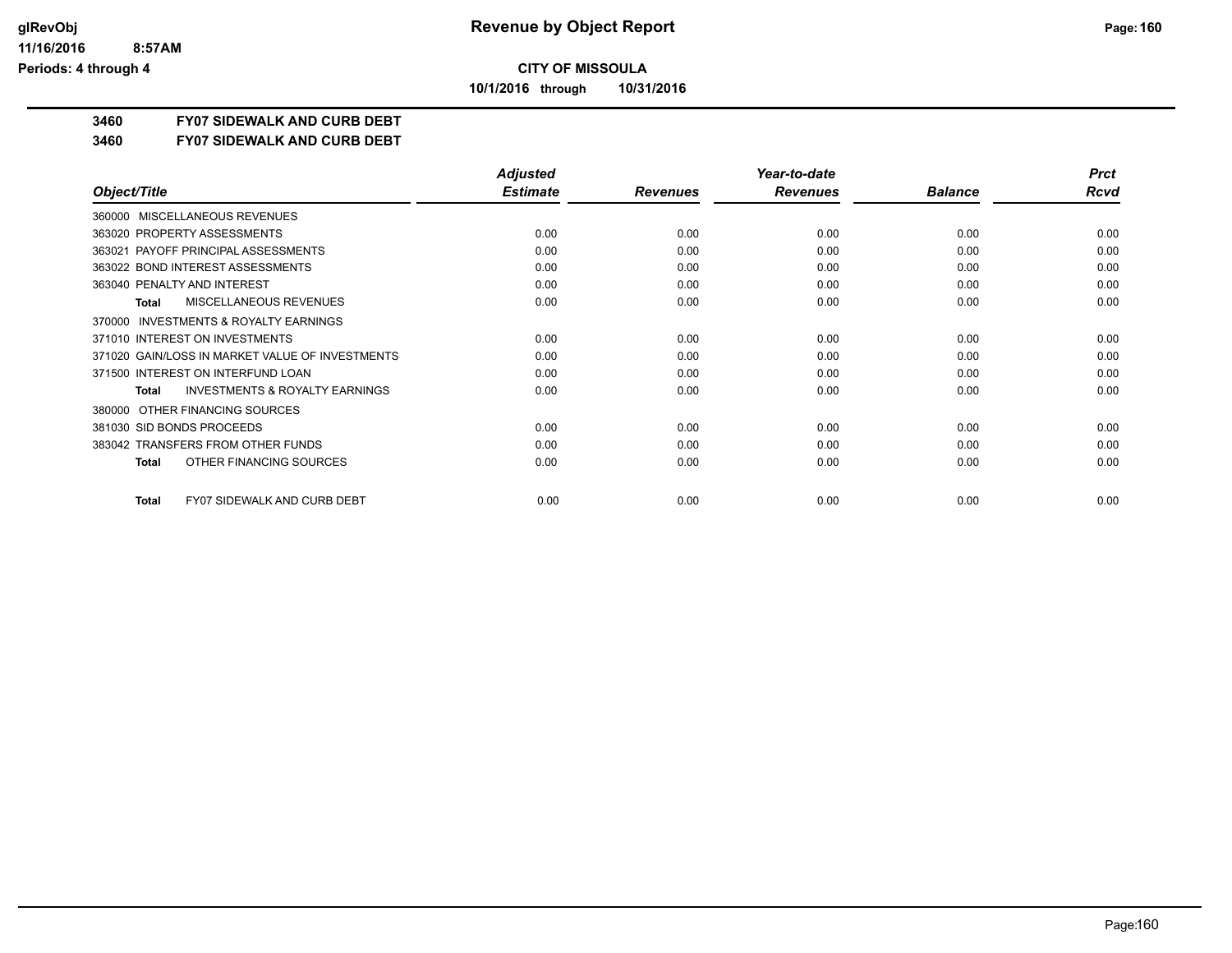**10/1/2016 through 10/31/2016**

# **3460 FY07 SIDEWALK AND CURB DEBT**

|                                                           | <b>Adjusted</b> |                 | Year-to-date    |                | <b>Prct</b> |
|-----------------------------------------------------------|-----------------|-----------------|-----------------|----------------|-------------|
| Object/Title                                              | <b>Estimate</b> | <b>Revenues</b> | <b>Revenues</b> | <b>Balance</b> | Rcvd        |
| 360000 MISCELLANEOUS REVENUES                             |                 |                 |                 |                |             |
| 363020 PROPERTY ASSESSMENTS                               | 0.00            | 0.00            | 0.00            | 0.00           | 0.00        |
| PAYOFF PRINCIPAL ASSESSMENTS<br>363021                    | 0.00            | 0.00            | 0.00            | 0.00           | 0.00        |
| 363022 BOND INTEREST ASSESSMENTS                          | 0.00            | 0.00            | 0.00            | 0.00           | 0.00        |
| 363040 PENALTY AND INTEREST                               | 0.00            | 0.00            | 0.00            | 0.00           | 0.00        |
| <b>MISCELLANEOUS REVENUES</b><br>Total                    | 0.00            | 0.00            | 0.00            | 0.00           | 0.00        |
| 370000 INVESTMENTS & ROYALTY EARNINGS                     |                 |                 |                 |                |             |
| 371010 INTEREST ON INVESTMENTS                            | 0.00            | 0.00            | 0.00            | 0.00           | 0.00        |
| 371020 GAIN/LOSS IN MARKET VALUE OF INVESTMENT            | 0.00            | 0.00            | 0.00            | 0.00           | 0.00        |
| 371500 INTEREST ON INTERFUND LOAN                         | 0.00            | 0.00            | 0.00            | 0.00           | 0.00        |
| <b>INVESTMENTS &amp; ROYALTY EARNINGS</b><br><b>Total</b> | 0.00            | 0.00            | 0.00            | 0.00           | 0.00        |
| 380000 OTHER FINANCING SOURCES                            |                 |                 |                 |                |             |
| 381030 SID BONDS PROCEEDS                                 | 0.00            | 0.00            | 0.00            | 0.00           | 0.00        |
| 383042 TRANSFERS FROM OTHER FUNDS                         | 0.00            | 0.00            | 0.00            | 0.00           | 0.00        |
| OTHER FINANCING SOURCES<br><b>Total</b>                   | 0.00            | 0.00            | 0.00            | 0.00           | 0.00        |
|                                                           |                 |                 |                 |                |             |
| FY07 SIDEWALK AND CURB DEBT<br><b>Total</b>               | 0.00            | 0.00            | 0.00            | 0.00           | 0.00        |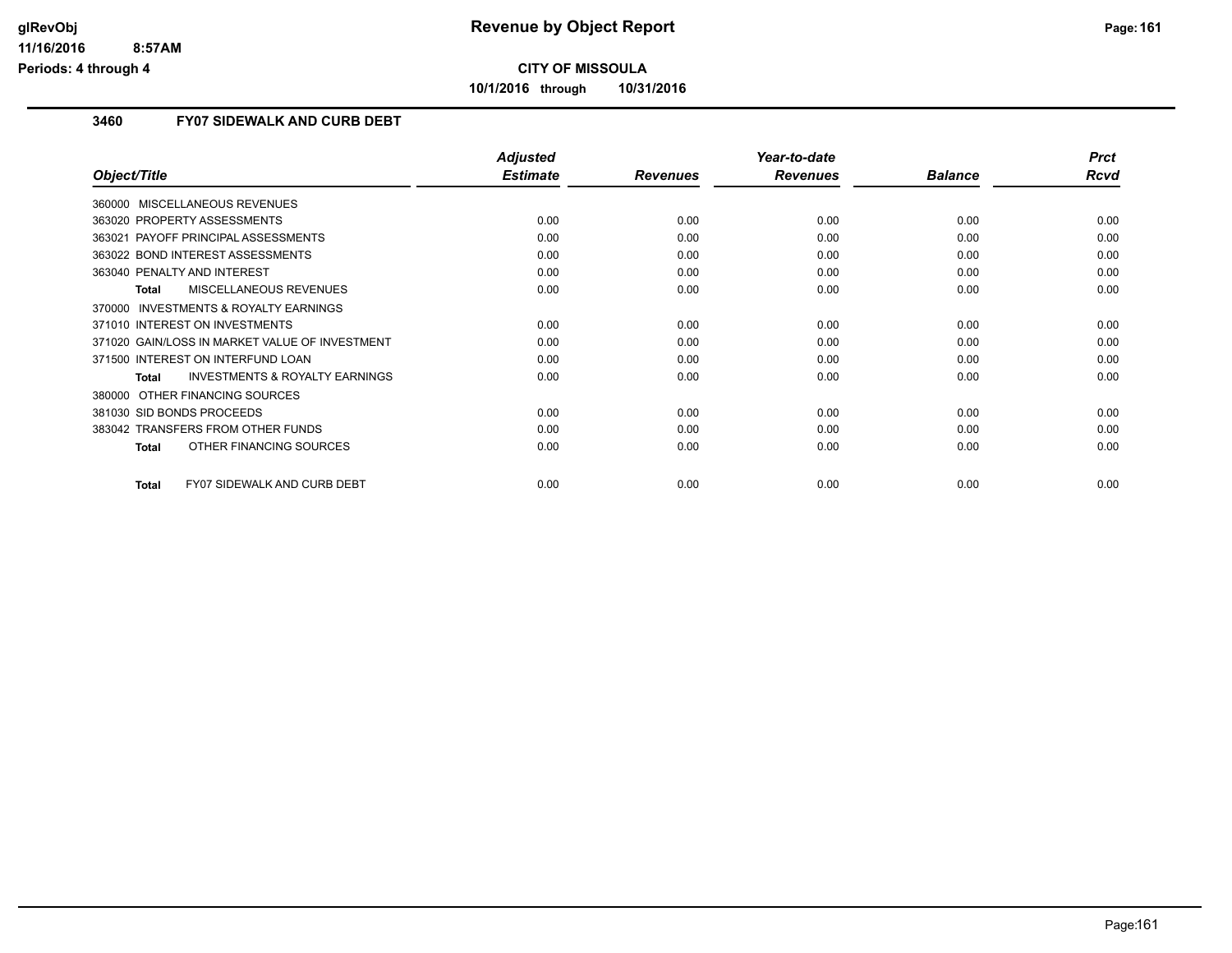**10/1/2016 through 10/31/2016**

# **3461 SERIES 2008A SIDEWALK AND CURB**

## **3461 SERIES 2008A SIDEWALK AND CURB**

| <b>Adjusted</b> |                 | Year-to-date    |                | <b>Prct</b>  |
|-----------------|-----------------|-----------------|----------------|--------------|
| <b>Estimate</b> | <b>Revenues</b> | <b>Revenues</b> | <b>Balance</b> | Rcvd         |
|                 |                 |                 |                |              |
| 0.00            | 0.00            | 0.00            | 0.00           | 0.00         |
| 0.00            | 0.00            | 22,391.91       | $-22,391.91$   | 0.00         |
| 0.00            | 0.00            | 0.00            | 0.00           | 0.00         |
| 0.00            | 0.00            | 0.00            | 0.00           | 0.00         |
| 0.00            | 0.00            | 22,391.91       | $-22,391.91$   | 0.00         |
|                 |                 |                 |                |              |
| 0.00            | 0.00            | 0.00            | 0.00           | 0.00         |
| 0.00            | 0.00            | 0.00            | 0.00           | 0.00         |
| 0.00            | 0.00            | 0.00            | 0.00           | 0.00         |
|                 |                 |                 |                |              |
| 0.00            | 0.00            | 0.00            | 0.00           | 0.00         |
| 0.00            | 0.00            | 0.00            | 0.00           | 0.00         |
|                 |                 |                 |                | 0.00         |
|                 | 0.00            | 0.00            | 22.391.91      | $-22,391.91$ |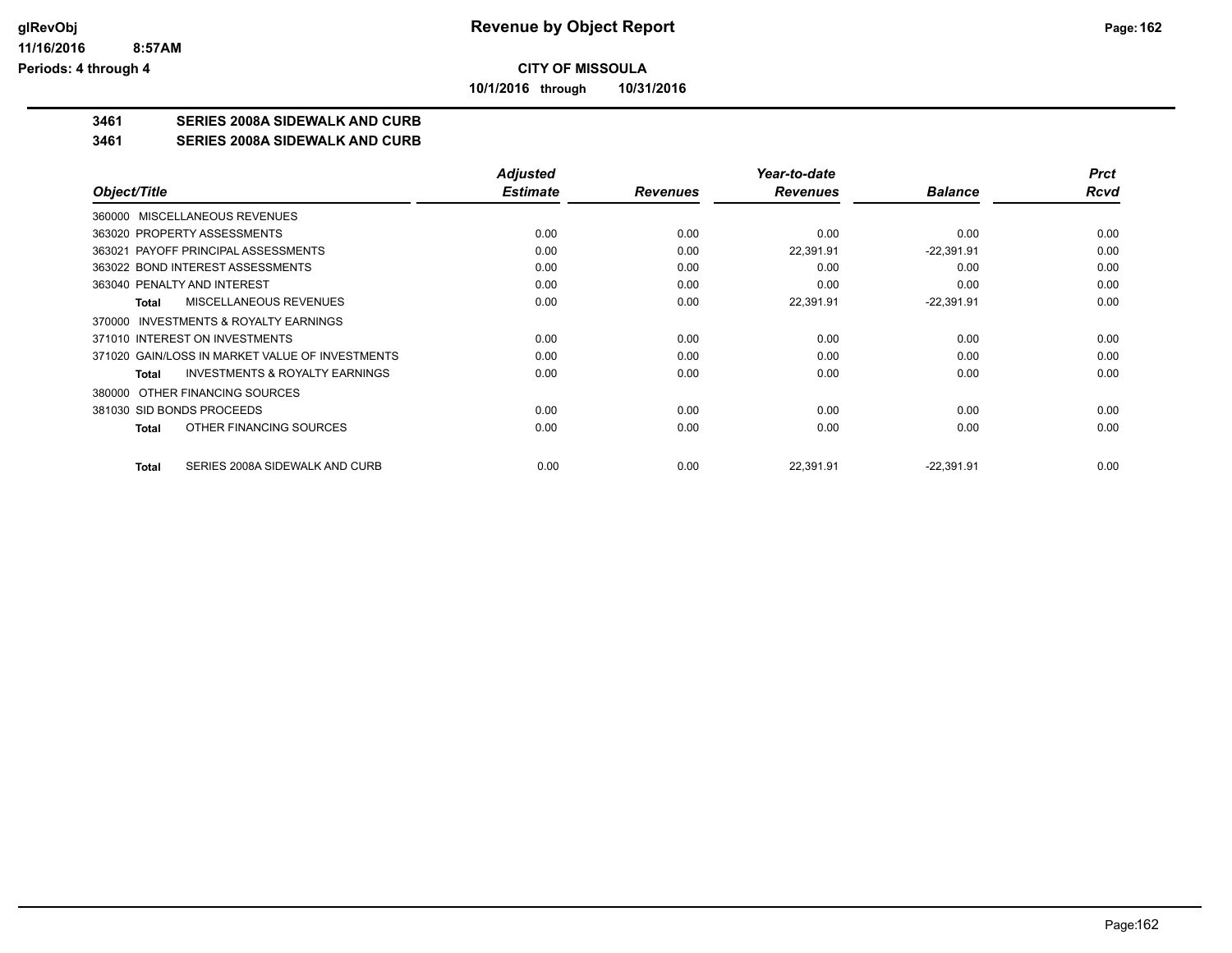**10/1/2016 through 10/31/2016**

# **3461 SERIES 2008A SIDEWALK AND CURB**

| Object/Title                                       | <b>Adjusted</b><br><b>Estimate</b> | <b>Revenues</b> | Year-to-date<br><b>Revenues</b> | <b>Balance</b> | <b>Prct</b><br><b>Rcvd</b> |
|----------------------------------------------------|------------------------------------|-----------------|---------------------------------|----------------|----------------------------|
|                                                    |                                    |                 |                                 |                |                            |
| 360000 MISCELLANEOUS REVENUES                      |                                    |                 |                                 |                |                            |
| 363020 PROPERTY ASSESSMENTS                        | 0.00                               | 0.00            | 0.00                            | 0.00           | 0.00                       |
| 363021 PAYOFF PRINCIPAL ASSESSMENTS                | 0.00                               | 0.00            | 22,391.91                       | $-22,391.91$   | 0.00                       |
| 363022 BOND INTEREST ASSESSMENTS                   | 0.00                               | 0.00            | 0.00                            | 0.00           | 0.00                       |
| 363040 PENALTY AND INTEREST                        | 0.00                               | 0.00            | 0.00                            | 0.00           | 0.00                       |
| MISCELLANEOUS REVENUES<br>Total                    | 0.00                               | 0.00            | 22,391.91                       | $-22,391.91$   | 0.00                       |
| 370000 INVESTMENTS & ROYALTY EARNINGS              |                                    |                 |                                 |                |                            |
| 371010 INTEREST ON INVESTMENTS                     | 0.00                               | 0.00            | 0.00                            | 0.00           | 0.00                       |
| 371020 GAIN/LOSS IN MARKET VALUE OF INVESTMENT     | 0.00                               | 0.00            | 0.00                            | 0.00           | 0.00                       |
| <b>INVESTMENTS &amp; ROYALTY EARNINGS</b><br>Total | 0.00                               | 0.00            | 0.00                            | 0.00           | 0.00                       |
| 380000 OTHER FINANCING SOURCES                     |                                    |                 |                                 |                |                            |
| 381030 SID BONDS PROCEEDS                          | 0.00                               | 0.00            | 0.00                            | 0.00           | 0.00                       |
| OTHER FINANCING SOURCES<br>Total                   | 0.00                               | 0.00            | 0.00                            | 0.00           | 0.00                       |
|                                                    |                                    |                 |                                 |                |                            |
| SERIES 2008A SIDEWALK AND CURB<br>Total            | 0.00                               | 0.00            | 22.391.91                       | $-22.391.91$   | 0.00                       |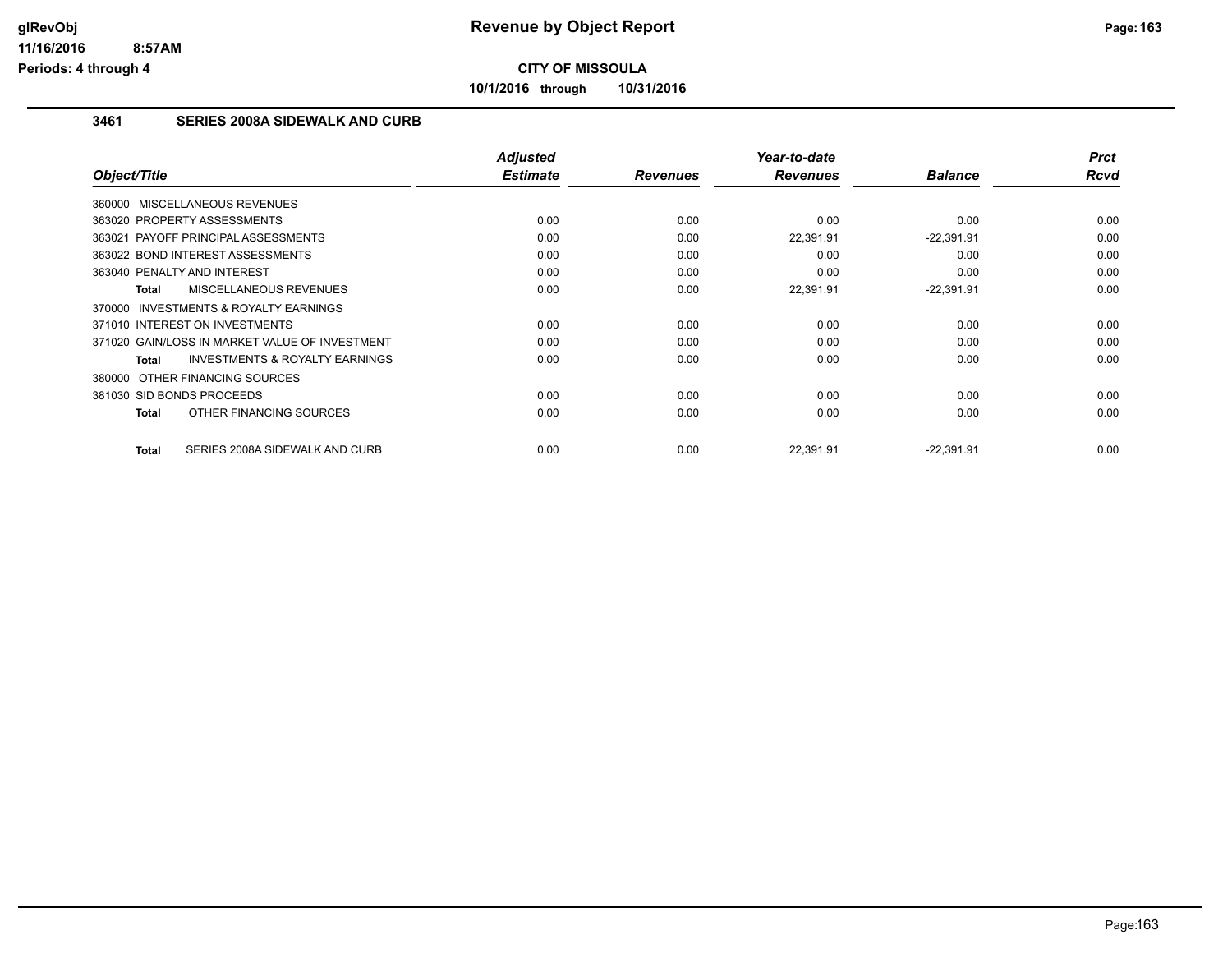**10/1/2016 through 10/31/2016**

# **3462 SERIES 2009 SIDEWALK AND CURB**

### **3462 SERIES 2009 SIDEWALK AND CURB**

| <b>Balance</b> | Rcvd                                                                                                                    |
|----------------|-------------------------------------------------------------------------------------------------------------------------|
|                |                                                                                                                         |
| 0.00           | 0.00                                                                                                                    |
| 0.00           | 0.00                                                                                                                    |
| 0.00           | 0.00                                                                                                                    |
| 0.00           | 0.00                                                                                                                    |
| 0.00           | 0.00                                                                                                                    |
|                |                                                                                                                         |
| 0.00           | 0.00                                                                                                                    |
| 0.00           | 0.00                                                                                                                    |
| 0.00           | 0.00                                                                                                                    |
|                |                                                                                                                         |
| 0.00           | 0.00                                                                                                                    |
| 0.00           | 0.00                                                                                                                    |
| 0.00           | 0.00                                                                                                                    |
|                | 0.00                                                                                                                    |
|                | <b>Revenues</b><br>0.00<br>0.00<br>0.00<br>0.00<br>0.00<br>0.00<br>0.00<br>0.00<br>0.00<br>0.00<br>0.00<br>0.00<br>0.00 |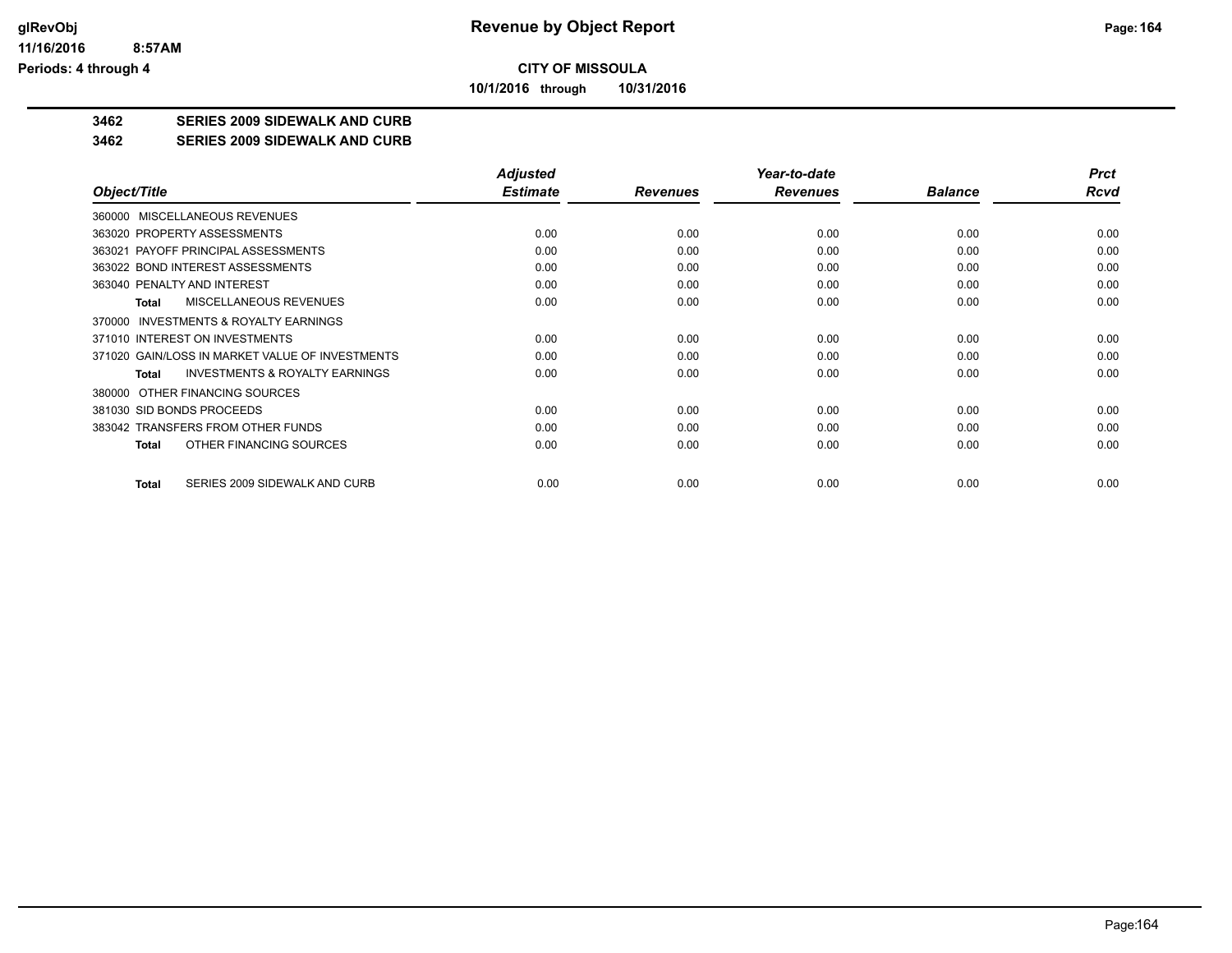**10/1/2016 through 10/31/2016**

## **3462 SERIES 2009 SIDEWALK AND CURB**

| Object/Title                                              | <b>Adjusted</b><br><b>Estimate</b> | <b>Revenues</b> | Year-to-date<br><b>Revenues</b> | <b>Balance</b> | <b>Prct</b><br>Rcvd |
|-----------------------------------------------------------|------------------------------------|-----------------|---------------------------------|----------------|---------------------|
|                                                           |                                    |                 |                                 |                |                     |
| 360000 MISCELLANEOUS REVENUES                             |                                    |                 |                                 |                |                     |
| 363020 PROPERTY ASSESSMENTS                               | 0.00                               | 0.00            | 0.00                            | 0.00           | 0.00                |
| 363021 PAYOFF PRINCIPAL ASSESSMENTS                       | 0.00                               | 0.00            | 0.00                            | 0.00           | 0.00                |
| 363022 BOND INTEREST ASSESSMENTS                          | 0.00                               | 0.00            | 0.00                            | 0.00           | 0.00                |
| 363040 PENALTY AND INTEREST                               | 0.00                               | 0.00            | 0.00                            | 0.00           | 0.00                |
| <b>MISCELLANEOUS REVENUES</b><br><b>Total</b>             | 0.00                               | 0.00            | 0.00                            | 0.00           | 0.00                |
| <b>INVESTMENTS &amp; ROYALTY EARNINGS</b><br>370000       |                                    |                 |                                 |                |                     |
| 371010 INTEREST ON INVESTMENTS                            | 0.00                               | 0.00            | 0.00                            | 0.00           | 0.00                |
| 371020 GAIN/LOSS IN MARKET VALUE OF INVESTMENT            | 0.00                               | 0.00            | 0.00                            | 0.00           | 0.00                |
| <b>INVESTMENTS &amp; ROYALTY EARNINGS</b><br><b>Total</b> | 0.00                               | 0.00            | 0.00                            | 0.00           | 0.00                |
| 380000 OTHER FINANCING SOURCES                            |                                    |                 |                                 |                |                     |
| 381030 SID BONDS PROCEEDS                                 | 0.00                               | 0.00            | 0.00                            | 0.00           | 0.00                |
| 383042 TRANSFERS FROM OTHER FUNDS                         | 0.00                               | 0.00            | 0.00                            | 0.00           | 0.00                |
| OTHER FINANCING SOURCES<br><b>Total</b>                   | 0.00                               | 0.00            | 0.00                            | 0.00           | 0.00                |
|                                                           |                                    |                 |                                 |                |                     |
| SERIES 2009 SIDEWALK AND CURB<br><b>Total</b>             | 0.00                               | 0.00            | 0.00                            | 0.00           | 0.00                |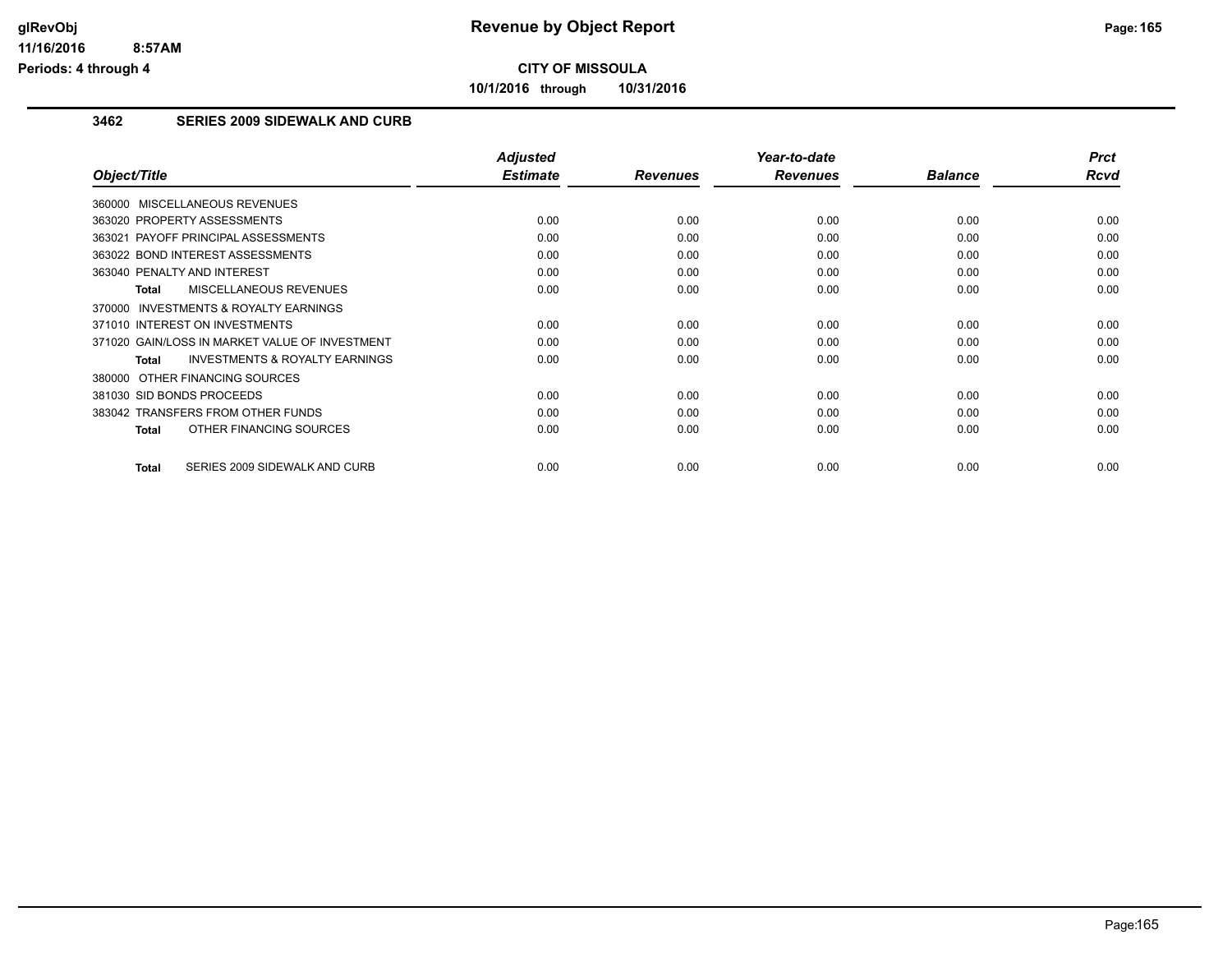**10/1/2016 through 10/31/2016**

# **3463 SERIES 2010 SIDEWALK AND CURB**

### **3463 SERIES 2010 SIDEWALK AND CURB**

|                                                    | <b>Adjusted</b> |                 | Year-to-date    |                | <b>Prct</b> |
|----------------------------------------------------|-----------------|-----------------|-----------------|----------------|-------------|
| Object/Title                                       | <b>Estimate</b> | <b>Revenues</b> | <b>Revenues</b> | <b>Balance</b> | Rcvd        |
| 360000 MISCELLANEOUS REVENUES                      |                 |                 |                 |                |             |
| 363020 PROPERTY ASSESSMENTS                        | 0.00            | 0.00            | 0.00            | 0.00           | 0.00        |
| 363021 PAYOFF PRINCIPAL ASSESSMENTS                | 0.00            | 0.00            | 0.00            | 0.00           | 0.00        |
| 363022 BOND INTEREST ASSESSMENTS                   | 0.00            | 0.00            | 0.00            | 0.00           | 0.00        |
| 363040 PENALTY AND INTEREST                        | 0.00            | 0.00            | 0.00            | 0.00           | 0.00        |
| <b>MISCELLANEOUS REVENUES</b><br>Total             | 0.00            | 0.00            | 0.00            | 0.00           | 0.00        |
| INVESTMENTS & ROYALTY EARNINGS<br>370000           |                 |                 |                 |                |             |
| 371010 INTEREST ON INVESTMENTS                     | 0.00            | 0.00            | 0.00            | 0.00           | 0.00        |
| 371020 GAIN/LOSS IN MARKET VALUE OF INVESTMENTS    | 0.00            | 0.00            | 0.00            | 0.00           | 0.00        |
| <b>INVESTMENTS &amp; ROYALTY EARNINGS</b><br>Total | 0.00            | 0.00            | 0.00            | 0.00           | 0.00        |
| 380000 OTHER FINANCING SOURCES                     |                 |                 |                 |                |             |
| 381030 SID BONDS PROCEEDS                          | 0.00            | 0.00            | 0.00            | 0.00           | 0.00        |
| 383042 TRANSFERS FROM OTHER FUNDS                  | 0.00            | 0.00            | 0.00            | 0.00           | 0.00        |
| OTHER FINANCING SOURCES<br>Total                   | 0.00            | 0.00            | 0.00            | 0.00           | 0.00        |
| SERIES 2010 SIDEWALK AND CURB<br>Total             | 0.00            | 0.00            | 0.00            | 0.00           | 0.00        |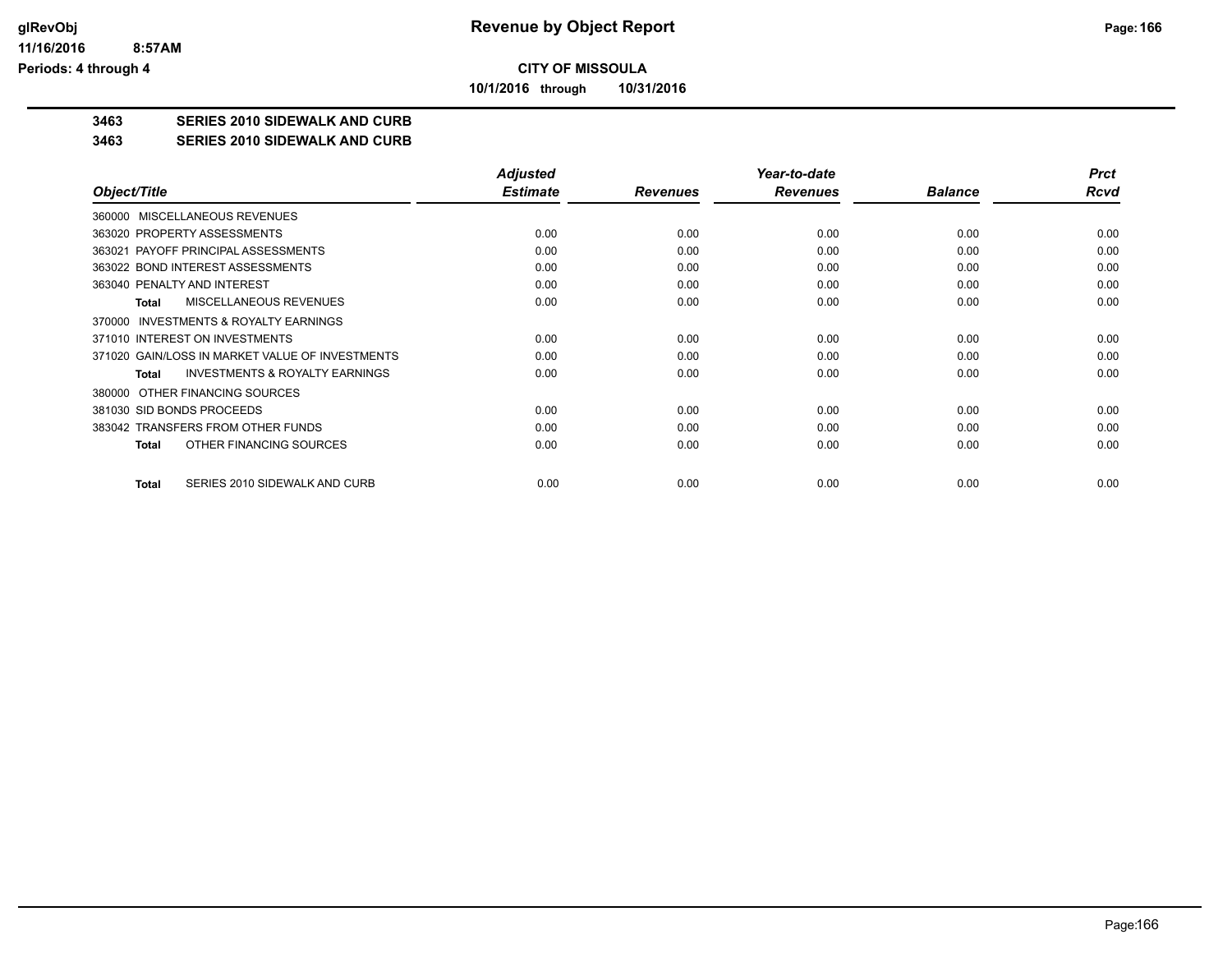**10/1/2016 through 10/31/2016**

# **3463 SERIES 2010 SIDEWALK AND CURB**

|                                                     | <b>Adjusted</b> |                 | Year-to-date    |                | <b>Prct</b> |
|-----------------------------------------------------|-----------------|-----------------|-----------------|----------------|-------------|
| Object/Title                                        | <b>Estimate</b> | <b>Revenues</b> | <b>Revenues</b> | <b>Balance</b> | Rcvd        |
| 360000 MISCELLANEOUS REVENUES                       |                 |                 |                 |                |             |
| 363020 PROPERTY ASSESSMENTS                         | 0.00            | 0.00            | 0.00            | 0.00           | 0.00        |
| 363021 PAYOFF PRINCIPAL ASSESSMENTS                 | 0.00            | 0.00            | 0.00            | 0.00           | 0.00        |
| 363022 BOND INTEREST ASSESSMENTS                    | 0.00            | 0.00            | 0.00            | 0.00           | 0.00        |
| 363040 PENALTY AND INTEREST                         | 0.00            | 0.00            | 0.00            | 0.00           | 0.00        |
| MISCELLANEOUS REVENUES<br>Total                     | 0.00            | 0.00            | 0.00            | 0.00           | 0.00        |
| <b>INVESTMENTS &amp; ROYALTY EARNINGS</b><br>370000 |                 |                 |                 |                |             |
| 371010 INTEREST ON INVESTMENTS                      | 0.00            | 0.00            | 0.00            | 0.00           | 0.00        |
| 371020 GAIN/LOSS IN MARKET VALUE OF INVESTMENT      | 0.00            | 0.00            | 0.00            | 0.00           | 0.00        |
| <b>INVESTMENTS &amp; ROYALTY EARNINGS</b><br>Total  | 0.00            | 0.00            | 0.00            | 0.00           | 0.00        |
| 380000 OTHER FINANCING SOURCES                      |                 |                 |                 |                |             |
| 381030 SID BONDS PROCEEDS                           | 0.00            | 0.00            | 0.00            | 0.00           | 0.00        |
| 383042 TRANSFERS FROM OTHER FUNDS                   | 0.00            | 0.00            | 0.00            | 0.00           | 0.00        |
| OTHER FINANCING SOURCES<br>Total                    | 0.00            | 0.00            | 0.00            | 0.00           | 0.00        |
|                                                     |                 |                 |                 |                |             |
| SERIES 2010 SIDEWALK AND CURB<br>Total              | 0.00            | 0.00            | 0.00            | 0.00           | 0.00        |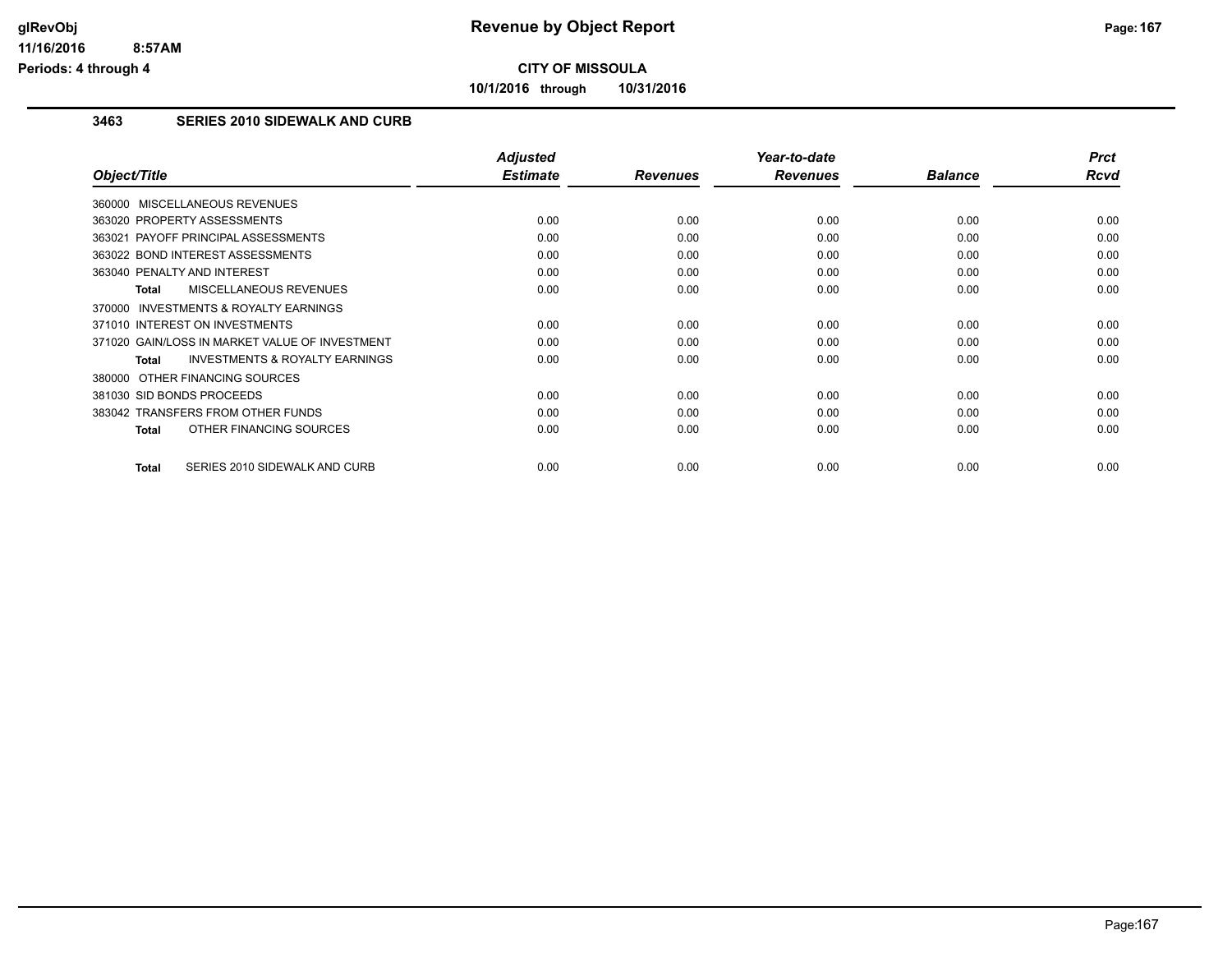**10/1/2016 through 10/31/2016**

**3464 FY12 S/C DEBT SERVICE**

**3464 FY12 S/C DEBT SERVICE**

|                                                           | <b>Adjusted</b> |                 | Year-to-date    |                | <b>Prct</b> |
|-----------------------------------------------------------|-----------------|-----------------|-----------------|----------------|-------------|
| Object/Title                                              | <b>Estimate</b> | <b>Revenues</b> | <b>Revenues</b> | <b>Balance</b> | Rcvd        |
| 360000 MISCELLANEOUS REVENUES                             |                 |                 |                 |                |             |
| 363020 PROPERTY ASSESSMENTS                               | 0.00            | 0.00            | 0.00            | 0.00           | 0.00        |
| 363021 PAYOFF PRINCIPAL ASSESSMENTS                       | 0.00            | 0.00            | 742.61          | $-742.61$      | 0.00        |
| 363022 BOND INTEREST ASSESSMENTS                          | 0.00            | 0.00            | 0.00            | 0.00           | 0.00        |
| 363040 PENALTY AND INTEREST                               | 0.00            | 0.00            | 0.00            | 0.00           | 0.00        |
| MISCELLANEOUS REVENUES<br>Total                           | 0.00            | 0.00            | 742.61          | $-742.61$      | 0.00        |
| INVESTMENTS & ROYALTY EARNINGS<br>370000                  |                 |                 |                 |                |             |
| 371010 INTEREST ON INVESTMENTS                            | 0.00            | 0.00            | 0.00            | 0.00           | 0.00        |
| 371020 GAIN/LOSS IN MARKET VALUE OF INVESTMENTS           | 0.00            | 0.00            | 0.00            | 0.00           | 0.00        |
| <b>INVESTMENTS &amp; ROYALTY EARNINGS</b><br><b>Total</b> | 0.00            | 0.00            | 0.00            | 0.00           | 0.00        |
| OTHER FINANCING SOURCES<br>380000                         |                 |                 |                 |                |             |
| 381030 SID BONDS PROCEEDS                                 | 0.00            | 0.00            | 0.00            | 0.00           | 0.00        |
| 383042 TRANSFERS FROM OTHER FUNDS                         | 0.00            | 0.00            | 0.00            | 0.00           | 0.00        |
| OTHER FINANCING SOURCES<br><b>Total</b>                   | 0.00            | 0.00            | 0.00            | 0.00           | 0.00        |
| FY12 S/C DEBT SERVICE<br><b>Total</b>                     | 0.00            | 0.00            | 742.61          | $-742.61$      | 0.00        |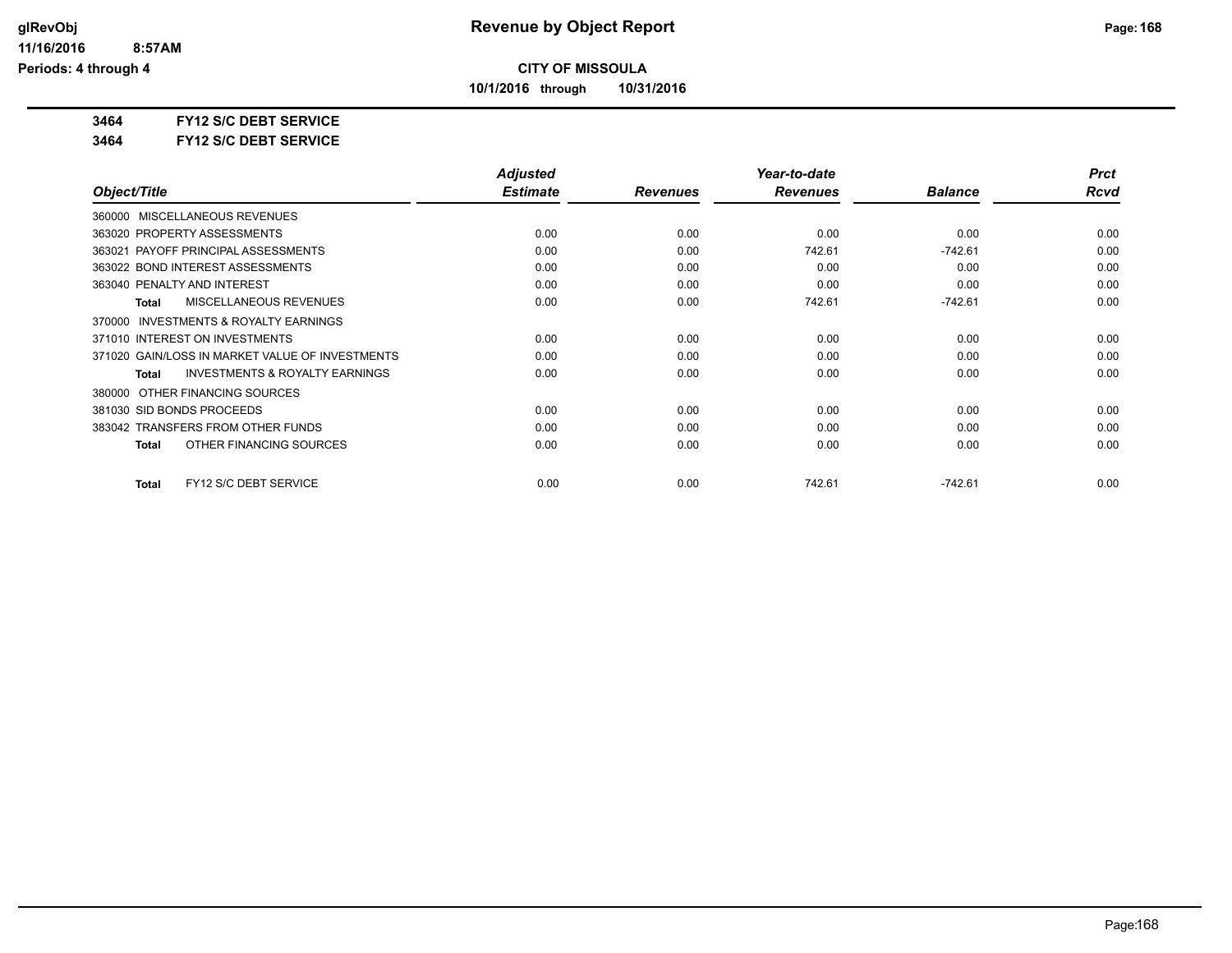**10/1/2016 through 10/31/2016**

## **3464 FY12 S/C DEBT SERVICE**

|                                                           | <b>Adjusted</b> |                 | Year-to-date    |                | <b>Prct</b> |
|-----------------------------------------------------------|-----------------|-----------------|-----------------|----------------|-------------|
| Object/Title                                              | <b>Estimate</b> | <b>Revenues</b> | <b>Revenues</b> | <b>Balance</b> | Rcvd        |
| 360000 MISCELLANEOUS REVENUES                             |                 |                 |                 |                |             |
| 363020 PROPERTY ASSESSMENTS                               | 0.00            | 0.00            | 0.00            | 0.00           | 0.00        |
| 363021 PAYOFF PRINCIPAL ASSESSMENTS                       | 0.00            | 0.00            | 742.61          | $-742.61$      | 0.00        |
| 363022 BOND INTEREST ASSESSMENTS                          | 0.00            | 0.00            | 0.00            | 0.00           | 0.00        |
| 363040 PENALTY AND INTEREST                               | 0.00            | 0.00            | 0.00            | 0.00           | 0.00        |
| <b>MISCELLANEOUS REVENUES</b><br><b>Total</b>             | 0.00            | 0.00            | 742.61          | $-742.61$      | 0.00        |
| <b>INVESTMENTS &amp; ROYALTY EARNINGS</b><br>370000       |                 |                 |                 |                |             |
| 371010 INTEREST ON INVESTMENTS                            | 0.00            | 0.00            | 0.00            | 0.00           | 0.00        |
| 371020 GAIN/LOSS IN MARKET VALUE OF INVESTMENT            | 0.00            | 0.00            | 0.00            | 0.00           | 0.00        |
| <b>INVESTMENTS &amp; ROYALTY EARNINGS</b><br><b>Total</b> | 0.00            | 0.00            | 0.00            | 0.00           | 0.00        |
| OTHER FINANCING SOURCES<br>380000                         |                 |                 |                 |                |             |
| 381030 SID BONDS PROCEEDS                                 | 0.00            | 0.00            | 0.00            | 0.00           | 0.00        |
| 383042 TRANSFERS FROM OTHER FUNDS                         | 0.00            | 0.00            | 0.00            | 0.00           | 0.00        |
| OTHER FINANCING SOURCES<br><b>Total</b>                   | 0.00            | 0.00            | 0.00            | 0.00           | 0.00        |
| FY12 S/C DEBT SERVICE<br><b>Total</b>                     | 0.00            | 0.00            | 742.61          | $-742.61$      | 0.00        |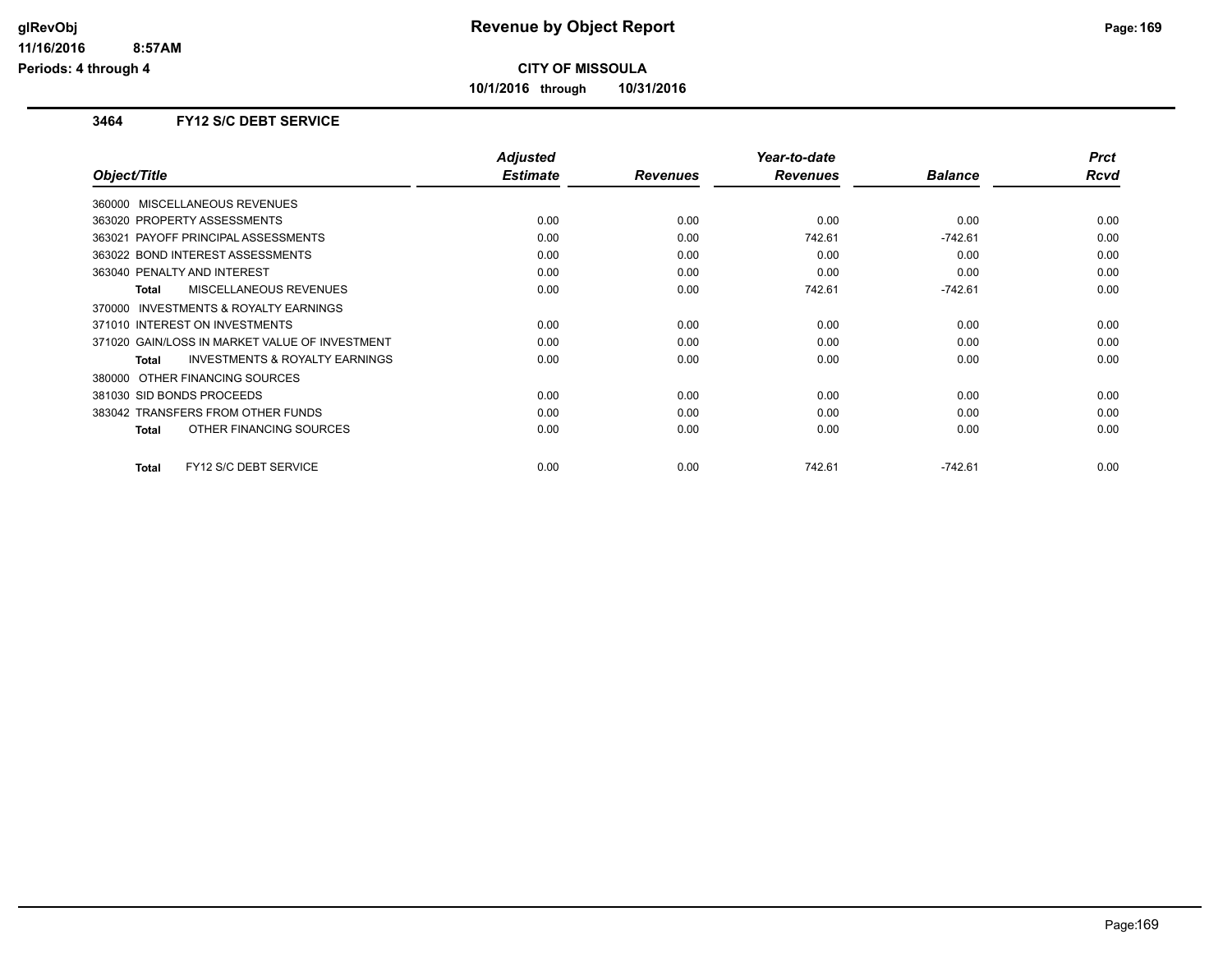**10/1/2016 through 10/31/2016**

# **3465 FY13 SIDEWALK/CURB DEBT SERVICE**

## **3465 FY13 SIDEWALK/CURB DEBT SERVICE**

| <b>Adjusted</b> |                 | Year-to-date    |                | <b>Prct</b> |
|-----------------|-----------------|-----------------|----------------|-------------|
| <b>Estimate</b> | <b>Revenues</b> | <b>Revenues</b> | <b>Balance</b> | Rcvd        |
|                 |                 |                 |                |             |
| 0.00            | 0.00            | 0.00            | 0.00           | 0.00        |
| 0.00            | 0.00            | 0.00            | 0.00           | 0.00        |
| 0.00            | 0.00            | 0.00            | 0.00           | 0.00        |
| 0.00            | 0.00            | 0.00            | 0.00           | 0.00        |
| 0.00            | 0.00            | 0.00            | 0.00           | 0.00        |
|                 |                 |                 |                |             |
| 0.00            | 0.00            | 0.00            | 0.00           | 0.00        |
| 0.00            | 0.00            | 0.00            | 0.00           | 0.00        |
| 0.00            | 0.00            | 0.00            | 0.00           | 0.00        |
|                 |                 |                 |                |             |
| 0.00            | 0.00            | 0.00            | 0.00           | 0.00        |
| 0.00            | 0.00            | 0.00            | 0.00           | 0.00        |
| 0.00            | 0.00            | 0.00            | 0.00           | 0.00        |
| 0.00            | 0.00            | 0.00            | 0.00           | 0.00        |
|                 |                 |                 |                |             |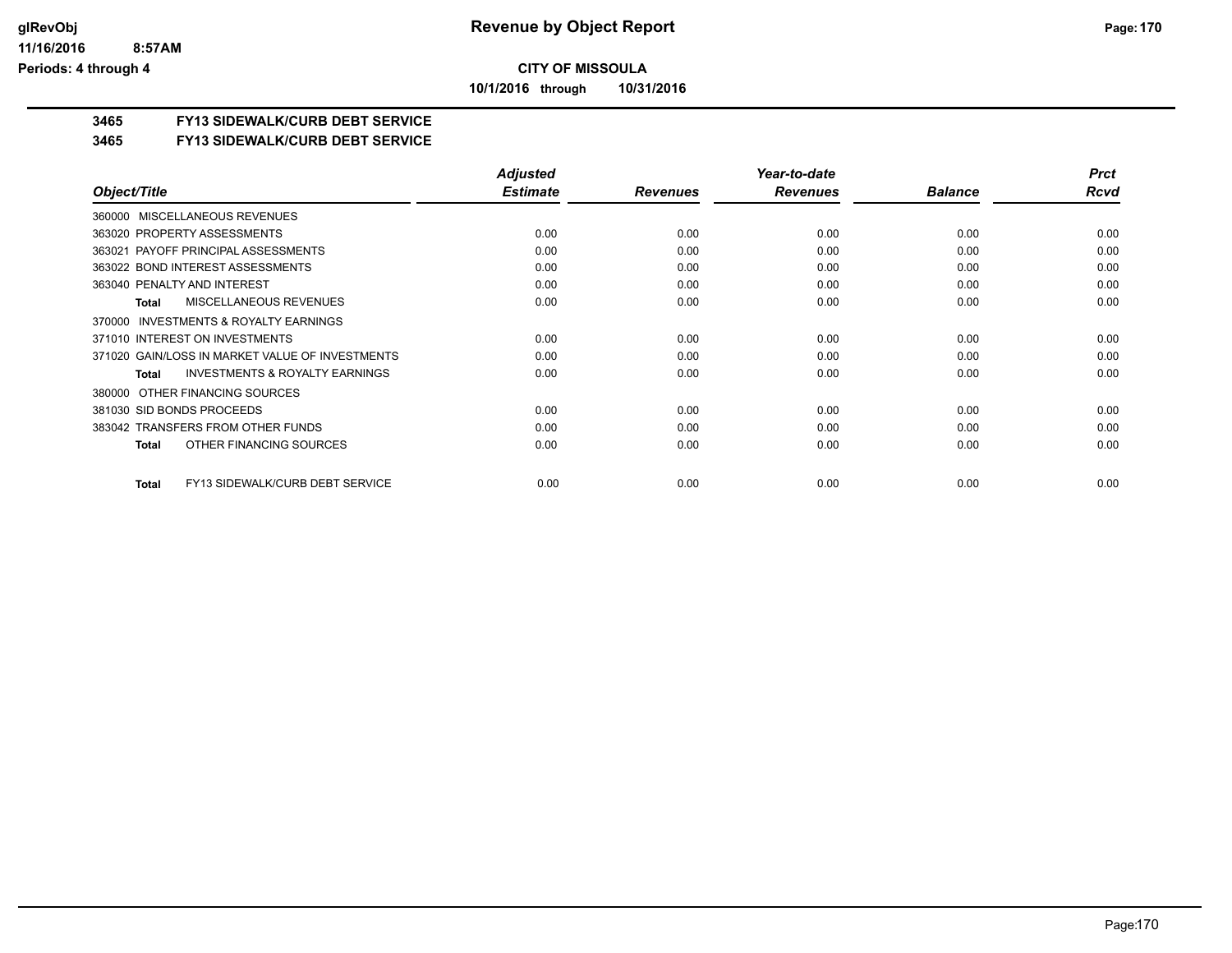**10/1/2016 through 10/31/2016**

# **3465 FY13 SIDEWALK/CURB DEBT SERVICE**

|                                                    | <b>Adjusted</b> |                 | Year-to-date    |                | <b>Prct</b> |
|----------------------------------------------------|-----------------|-----------------|-----------------|----------------|-------------|
| Object/Title                                       | <b>Estimate</b> | <b>Revenues</b> | <b>Revenues</b> | <b>Balance</b> | Rcvd        |
| 360000 MISCELLANEOUS REVENUES                      |                 |                 |                 |                |             |
| 363020 PROPERTY ASSESSMENTS                        | 0.00            | 0.00            | 0.00            | 0.00           | 0.00        |
| PAYOFF PRINCIPAL ASSESSMENTS<br>363021             | 0.00            | 0.00            | 0.00            | 0.00           | 0.00        |
| 363022 BOND INTEREST ASSESSMENTS                   | 0.00            | 0.00            | 0.00            | 0.00           | 0.00        |
| 363040 PENALTY AND INTEREST                        | 0.00            | 0.00            | 0.00            | 0.00           | 0.00        |
| <b>MISCELLANEOUS REVENUES</b><br>Total             | 0.00            | 0.00            | 0.00            | 0.00           | 0.00        |
| 370000 INVESTMENTS & ROYALTY EARNINGS              |                 |                 |                 |                |             |
| 371010 INTEREST ON INVESTMENTS                     | 0.00            | 0.00            | 0.00            | 0.00           | 0.00        |
| 371020 GAIN/LOSS IN MARKET VALUE OF INVESTMENT     | 0.00            | 0.00            | 0.00            | 0.00           | 0.00        |
| <b>INVESTMENTS &amp; ROYALTY EARNINGS</b><br>Total | 0.00            | 0.00            | 0.00            | 0.00           | 0.00        |
| OTHER FINANCING SOURCES<br>380000                  |                 |                 |                 |                |             |
| 381030 SID BONDS PROCEEDS                          | 0.00            | 0.00            | 0.00            | 0.00           | 0.00        |
| 383042 TRANSFERS FROM OTHER FUNDS                  | 0.00            | 0.00            | 0.00            | 0.00           | 0.00        |
| OTHER FINANCING SOURCES<br><b>Total</b>            | 0.00            | 0.00            | 0.00            | 0.00           | 0.00        |
|                                                    |                 |                 |                 |                |             |
| FY13 SIDEWALK/CURB DEBT SERVICE<br><b>Total</b>    | 0.00            | 0.00            | 0.00            | 0.00           | 0.00        |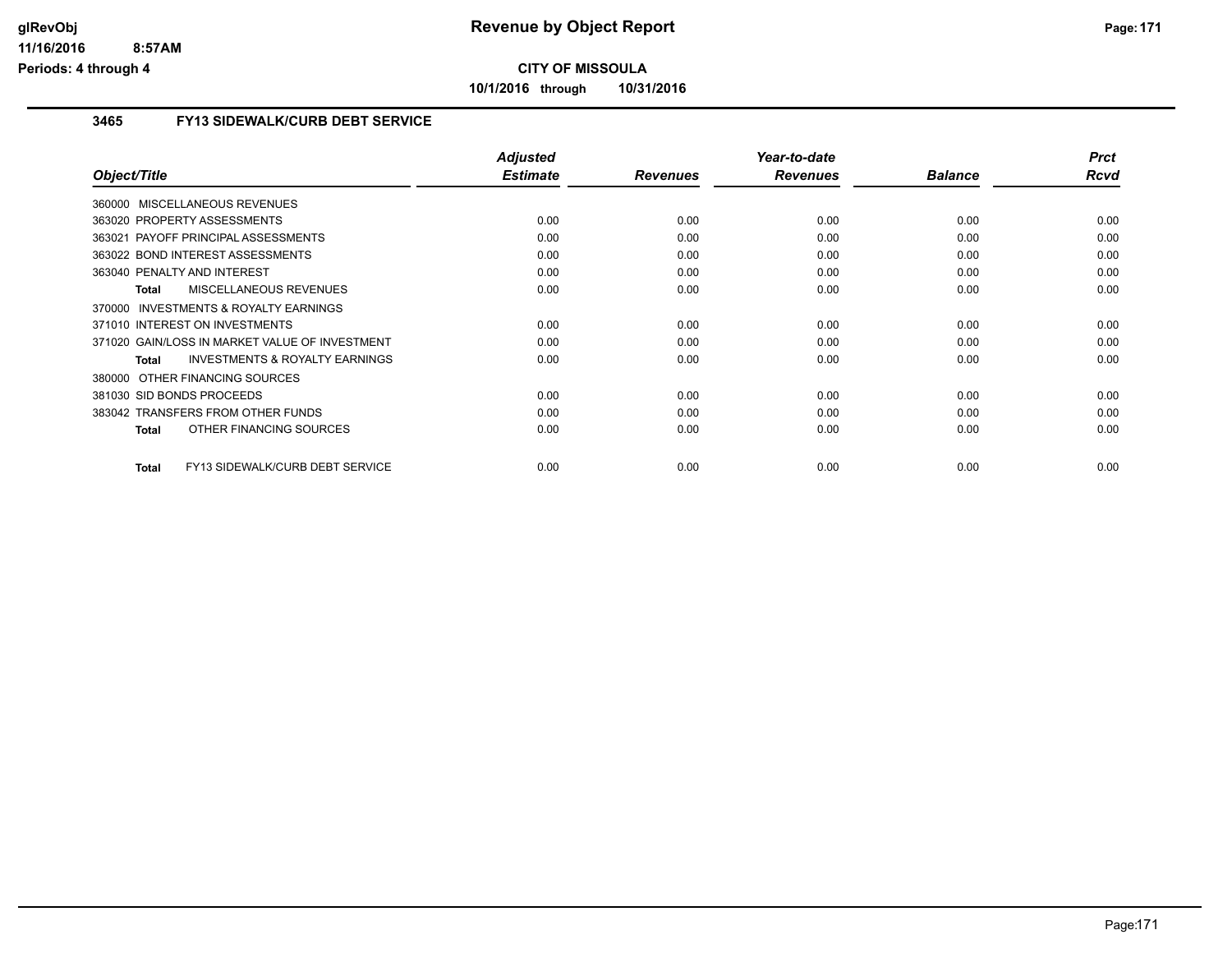**10/1/2016 through 10/31/2016**

# **3466 FY15 SIDEWALK/CURB DEBT SERVICE**

## **3466 FY15 SIDEWALK/CURB DEBT SERVICE**

|                                                        | <b>Adjusted</b> |                 | Year-to-date    |                | <b>Prct</b> |
|--------------------------------------------------------|-----------------|-----------------|-----------------|----------------|-------------|
| Object/Title                                           | <b>Estimate</b> | <b>Revenues</b> | <b>Revenues</b> | <b>Balance</b> | Rcvd        |
| MISCELLANEOUS REVENUES<br>360000                       |                 |                 |                 |                |             |
| 363020 PROPERTY ASSESSMENTS                            | 0.00            | 0.00            | 0.00            | 0.00           | 0.00        |
| 363021 PAYOFF PRINCIPAL ASSESSMENTS                    | 0.00            | 0.00            | 5,886.31        | $-5,886.31$    | 0.00        |
| 363022 BOND INTEREST ASSESSMENTS                       | 0.00            | 0.00            | 0.00            | 0.00           | 0.00        |
| 363040 PENALTY AND INTEREST                            | 0.00            | 0.00            | 0.00            | 0.00           | 0.00        |
| <b>MISCELLANEOUS REVENUES</b><br><b>Total</b>          | 0.00            | 0.00            | 5,886.31        | $-5,886.31$    | 0.00        |
| INVESTMENTS & ROYALTY EARNINGS<br>370000               |                 |                 |                 |                |             |
| 371010 INTEREST ON INVESTMENTS                         | 0.00            | 0.00            | 0.00            | 0.00           | 0.00        |
| 371020 GAIN/LOSS IN MARKET VALUE OF INVESTMENTS        | 0.00            | 0.00            | 0.00            | 0.00           | 0.00        |
| <b>INVESTMENTS &amp; ROYALTY EARNINGS</b><br>Total     | 0.00            | 0.00            | 0.00            | 0.00           | 0.00        |
| 380000 OTHER FINANCING SOURCES                         |                 |                 |                 |                |             |
| 381030 SID BONDS PROCEEDS                              | 0.00            | 0.00            | 0.00            | 0.00           | 0.00        |
| 383042 TRANSFERS FROM OTHER FUNDS                      | 0.00            | 0.00            | 0.00            | 0.00           | 0.00        |
| OTHER FINANCING SOURCES<br><b>Total</b>                | 0.00            | 0.00            | 0.00            | 0.00           | 0.00        |
| <b>FY15 SIDEWALK/CURB DEBT SERVICE</b><br><b>Total</b> | 0.00            | 0.00            | 5,886.31        | $-5,886.31$    | 0.00        |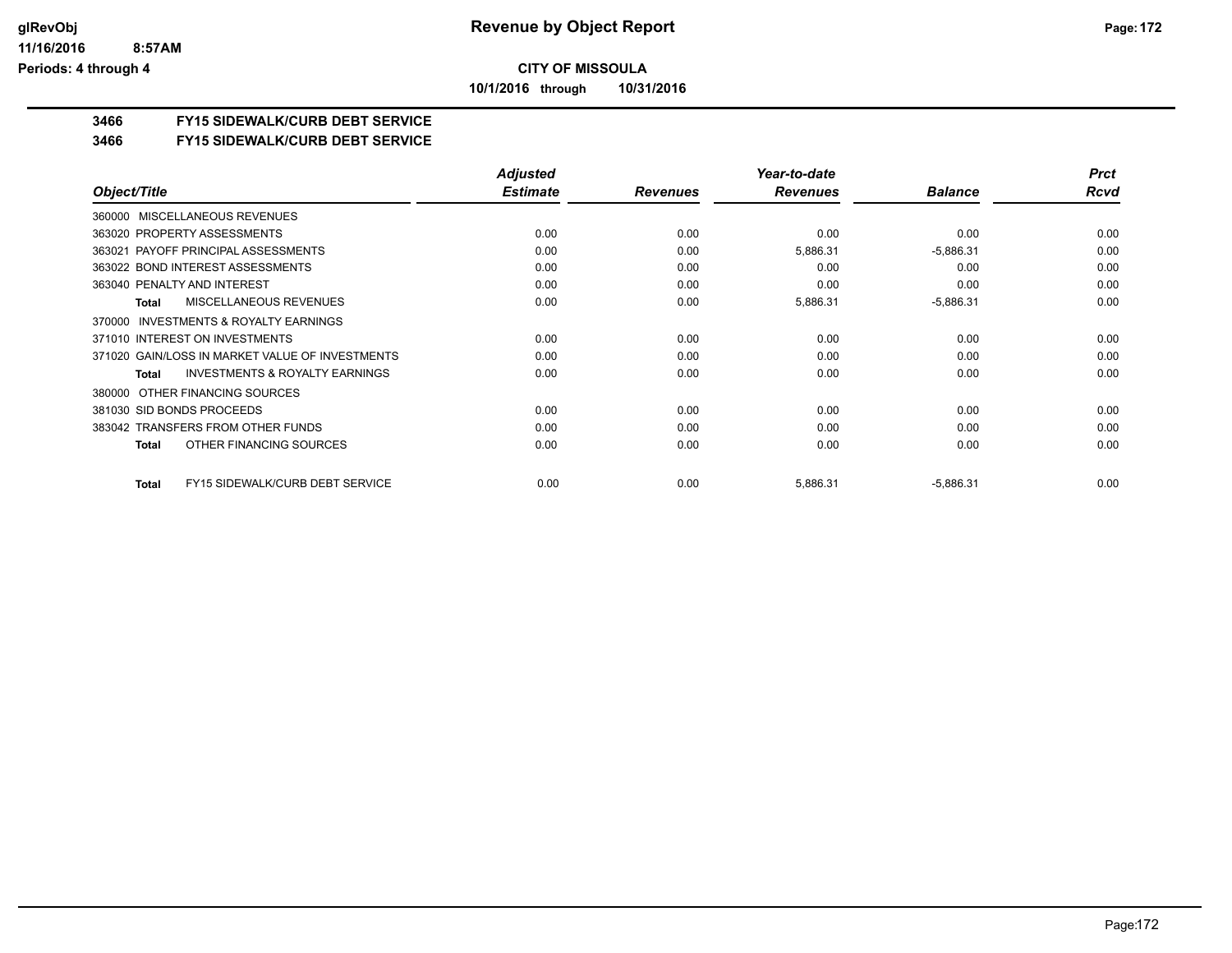**10/1/2016 through 10/31/2016**

# **3466 FY15 SIDEWALK/CURB DEBT SERVICE**

|                                                    | <b>Adjusted</b> |                 | Year-to-date    |                | <b>Prct</b> |
|----------------------------------------------------|-----------------|-----------------|-----------------|----------------|-------------|
| Object/Title                                       | <b>Estimate</b> | <b>Revenues</b> | <b>Revenues</b> | <b>Balance</b> | Rcvd        |
| 360000 MISCELLANEOUS REVENUES                      |                 |                 |                 |                |             |
| 363020 PROPERTY ASSESSMENTS                        | 0.00            | 0.00            | 0.00            | 0.00           | 0.00        |
| 363021 PAYOFF PRINCIPAL ASSESSMENTS                | 0.00            | 0.00            | 5,886.31        | $-5,886.31$    | 0.00        |
| 363022 BOND INTEREST ASSESSMENTS                   | 0.00            | 0.00            | 0.00            | 0.00           | 0.00        |
| 363040 PENALTY AND INTEREST                        | 0.00            | 0.00            | 0.00            | 0.00           | 0.00        |
| <b>MISCELLANEOUS REVENUES</b><br>Total             | 0.00            | 0.00            | 5,886.31        | $-5,886.31$    | 0.00        |
| 370000 INVESTMENTS & ROYALTY EARNINGS              |                 |                 |                 |                |             |
| 371010 INTEREST ON INVESTMENTS                     | 0.00            | 0.00            | 0.00            | 0.00           | 0.00        |
| 371020 GAIN/LOSS IN MARKET VALUE OF INVESTMENT     | 0.00            | 0.00            | 0.00            | 0.00           | 0.00        |
| <b>INVESTMENTS &amp; ROYALTY EARNINGS</b><br>Total | 0.00            | 0.00            | 0.00            | 0.00           | 0.00        |
| OTHER FINANCING SOURCES<br>380000                  |                 |                 |                 |                |             |
| 381030 SID BONDS PROCEEDS                          | 0.00            | 0.00            | 0.00            | 0.00           | 0.00        |
| 383042 TRANSFERS FROM OTHER FUNDS                  | 0.00            | 0.00            | 0.00            | 0.00           | 0.00        |
| OTHER FINANCING SOURCES<br><b>Total</b>            | 0.00            | 0.00            | 0.00            | 0.00           | 0.00        |
| FY15 SIDEWALK/CURB DEBT SERVICE<br><b>Total</b>    | 0.00            | 0.00            | 5,886.31        | $-5,886.31$    | 0.00        |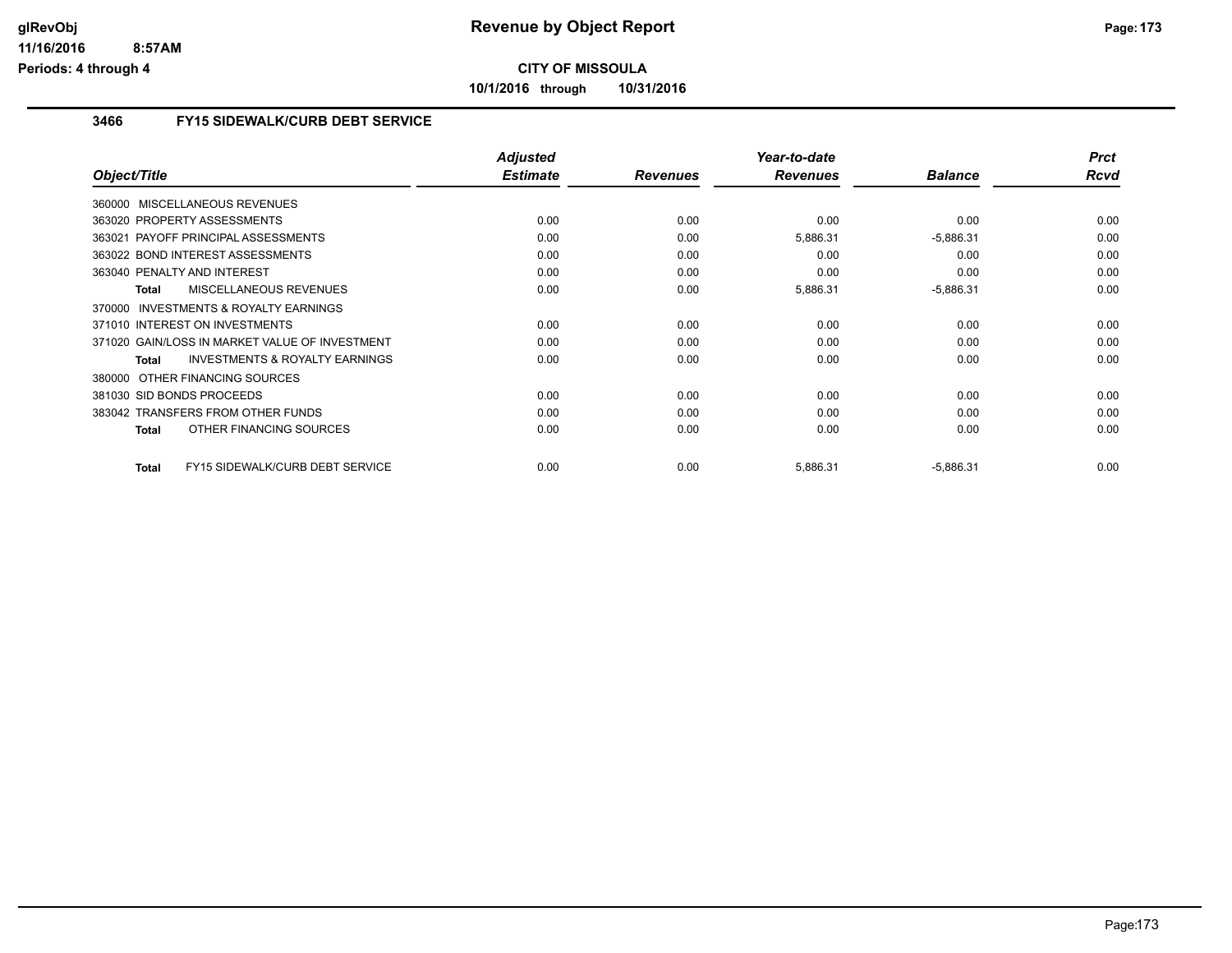**10/1/2016 through 10/31/2016**

# **3467 FY16 SIDEWALK/CURB DEBT SERVICE**

### **3467 FY16 SIDEWALK/CURB DEBT SERVICE**

|                                                    | <b>Adjusted</b> |                 | Year-to-date    |                | <b>Prct</b> |
|----------------------------------------------------|-----------------|-----------------|-----------------|----------------|-------------|
| Object/Title                                       | <b>Estimate</b> | <b>Revenues</b> | <b>Revenues</b> | <b>Balance</b> | Rcvd        |
| MISCELLANEOUS REVENUES<br>360000                   |                 |                 |                 |                |             |
| 363020 PROPERTY ASSESSMENTS                        | 0.00            | 0.00            | 0.00            | 0.00           | 0.00        |
| 363021 PAYOFF PRINCIPAL ASSESSMENTS                | 0.00            | 0.00            | 0.00            | 0.00           | 0.00        |
| 363022 BOND INTEREST ASSESSMENTS                   | 0.00            | 0.00            | 0.00            | 0.00           | 0.00        |
| 363040 PENALTY AND INTEREST                        | 0.00            | 0.00            | 0.00            | 0.00           | 0.00        |
| <b>MISCELLANEOUS REVENUES</b><br>Total             | 0.00            | 0.00            | 0.00            | 0.00           | 0.00        |
| INVESTMENTS & ROYALTY EARNINGS<br>370000           |                 |                 |                 |                |             |
| 371010 INTEREST ON INVESTMENTS                     | 0.00            | 0.00            | 0.00            | 0.00           | 0.00        |
| 371020 GAIN/LOSS IN MARKET VALUE OF INVESTMENTS    | 0.00            | 0.00            | 0.00            | 0.00           | 0.00        |
| <b>INVESTMENTS &amp; ROYALTY EARNINGS</b><br>Total | 0.00            | 0.00            | 0.00            | 0.00           | 0.00        |
| 380000 OTHER FINANCING SOURCES                     |                 |                 |                 |                |             |
| 381030 SID BONDS PROCEEDS                          | 0.00            | 0.00            | 0.00            | 0.00           | 0.00        |
| 383042 TRANSFERS FROM OTHER FUNDS                  | 0.00            | 0.00            | 0.00            | 0.00           | 0.00        |
| OTHER FINANCING SOURCES<br>Total                   | 0.00            | 0.00            | 0.00            | 0.00           | 0.00        |
| <b>FY16 SIDEWALK/CURB DEBT SERVICE</b><br>Total    | 0.00            | 0.00            | 0.00            | 0.00           | 0.00        |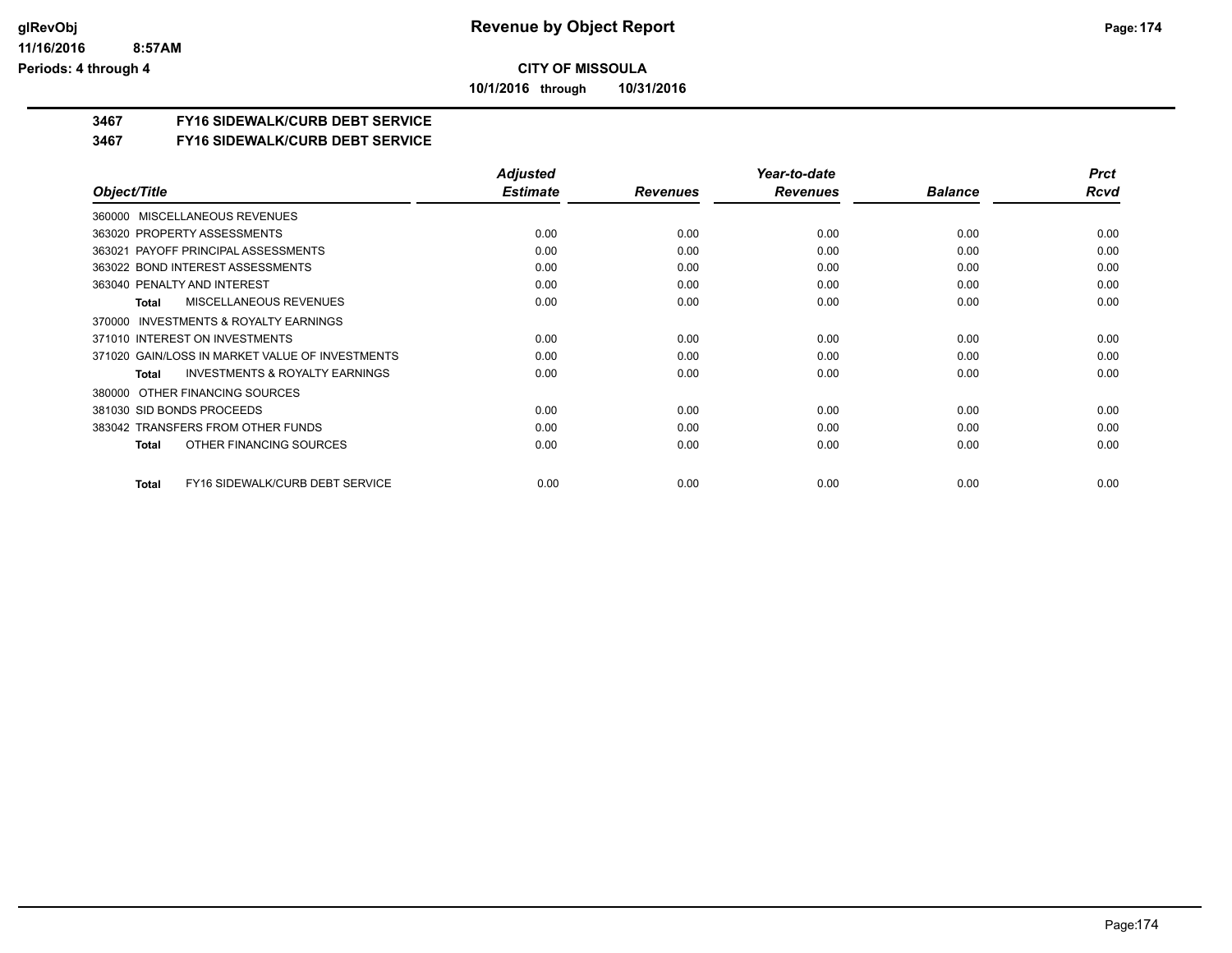**10/1/2016 through 10/31/2016**

# **3467 FY16 SIDEWALK/CURB DEBT SERVICE**

| Object/Title                                       | <b>Adjusted</b><br><b>Estimate</b> | <b>Revenues</b> | Year-to-date<br><b>Revenues</b> | <b>Balance</b> | <b>Prct</b><br>Rcvd |
|----------------------------------------------------|------------------------------------|-----------------|---------------------------------|----------------|---------------------|
|                                                    |                                    |                 |                                 |                |                     |
| 360000 MISCELLANEOUS REVENUES                      |                                    |                 |                                 |                |                     |
| 363020 PROPERTY ASSESSMENTS                        | 0.00                               | 0.00            | 0.00                            | 0.00           | 0.00                |
| 363021 PAYOFF PRINCIPAL ASSESSMENTS                | 0.00                               | 0.00            | 0.00                            | 0.00           | 0.00                |
| 363022 BOND INTEREST ASSESSMENTS                   | 0.00                               | 0.00            | 0.00                            | 0.00           | 0.00                |
| 363040 PENALTY AND INTEREST                        | 0.00                               | 0.00            | 0.00                            | 0.00           | 0.00                |
| <b>MISCELLANEOUS REVENUES</b><br>Total             | 0.00                               | 0.00            | 0.00                            | 0.00           | 0.00                |
| 370000 INVESTMENTS & ROYALTY EARNINGS              |                                    |                 |                                 |                |                     |
| 371010 INTEREST ON INVESTMENTS                     | 0.00                               | 0.00            | 0.00                            | 0.00           | 0.00                |
| 371020 GAIN/LOSS IN MARKET VALUE OF INVESTMENT     | 0.00                               | 0.00            | 0.00                            | 0.00           | 0.00                |
| <b>INVESTMENTS &amp; ROYALTY EARNINGS</b><br>Total | 0.00                               | 0.00            | 0.00                            | 0.00           | 0.00                |
| OTHER FINANCING SOURCES<br>380000                  |                                    |                 |                                 |                |                     |
| 381030 SID BONDS PROCEEDS                          | 0.00                               | 0.00            | 0.00                            | 0.00           | 0.00                |
| 383042 TRANSFERS FROM OTHER FUNDS                  | 0.00                               | 0.00            | 0.00                            | 0.00           | 0.00                |
| OTHER FINANCING SOURCES<br><b>Total</b>            | 0.00                               | 0.00            | 0.00                            | 0.00           | 0.00                |
|                                                    |                                    |                 |                                 |                |                     |
| FY16 SIDEWALK/CURB DEBT SERVICE<br><b>Total</b>    | 0.00                               | 0.00            | 0.00                            | 0.00           | 0.00                |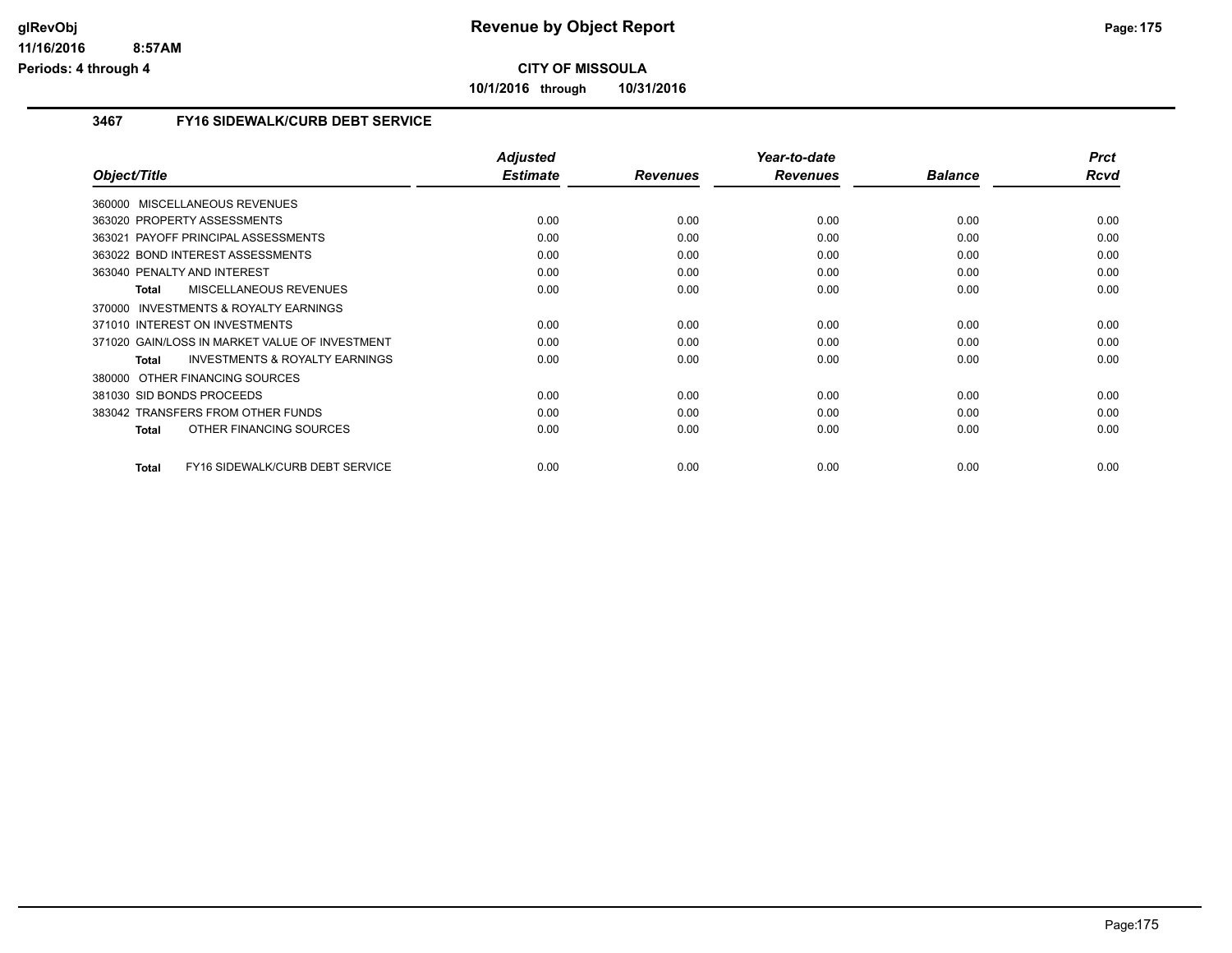**10/1/2016 through 10/31/2016**

**3470 SID 470 DEBT SERVICE FUND**

**3470 SID 470 DEBT SERVICE FUND**

|                                                           | <b>Adjusted</b> |                 | Year-to-date    |                | <b>Prct</b> |
|-----------------------------------------------------------|-----------------|-----------------|-----------------|----------------|-------------|
| Object/Title                                              | <b>Estimate</b> | <b>Revenues</b> | <b>Revenues</b> | <b>Balance</b> | <b>Rcvd</b> |
| TAXES/ASSESSMENTS<br>310000                               |                 |                 |                 |                |             |
| PENALTIES & INTEREST<br>312001                            | 0.00            | 0.00            | 0.00            | 0.00           | 0.00        |
| TAXES/ASSESSMENTS<br><b>Total</b>                         | 0.00            | 0.00            | 0.00            | 0.00           | 0.00        |
| MISCELLANEOUS REVENUES<br>360000                          |                 |                 |                 |                |             |
| 363020 PROPERTY ASSESSMENTS                               | 0.00            | 0.00            | 0.00            | 0.00           | 0.00        |
| 363021 PAYOFF PRINCIPAL ASSESSMENTS                       | 0.00            | 0.00            | 0.00            | 0.00           | 0.00        |
| 363022 BOND INTEREST ASSESSMENTS                          | 0.00            | 0.00            | 0.00            | 0.00           | 0.00        |
| 363040 PENALTY AND INTEREST                               | 0.00            | 0.00            | 0.00            | 0.00           | 0.00        |
| MISCELLANEOUS REVENUES<br><b>Total</b>                    | 0.00            | 0.00            | 0.00            | 0.00           | 0.00        |
| <b>INVESTMENTS &amp; ROYALTY EARNINGS</b><br>370000       |                 |                 |                 |                |             |
| 371010 INTEREST ON INVESTMENTS                            | 0.00            | 0.00            | 0.00            | 0.00           | 0.00        |
| 371020 GAIN/LOSS IN MARKET VALUE OF INVESTMENTS           | 0.00            | 0.00            | 0.00            | 0.00           | 0.00        |
| <b>INVESTMENTS &amp; ROYALTY EARNINGS</b><br><b>Total</b> | 0.00            | 0.00            | 0.00            | 0.00           | 0.00        |
| OTHER FINANCING SOURCES<br>380000                         |                 |                 |                 |                |             |
| 381009 TRANSFERS IN                                       | 0.00            | 0.00            | 0.00            | 0.00           | 0.00        |
| OTHER FINANCING SOURCES<br><b>Total</b>                   | 0.00            | 0.00            | 0.00            | 0.00           | 0.00        |
| SID 470 DEBT SERVICE FUND<br><b>Total</b>                 | 0.00            | 0.00            | 0.00            | 0.00           | 0.00        |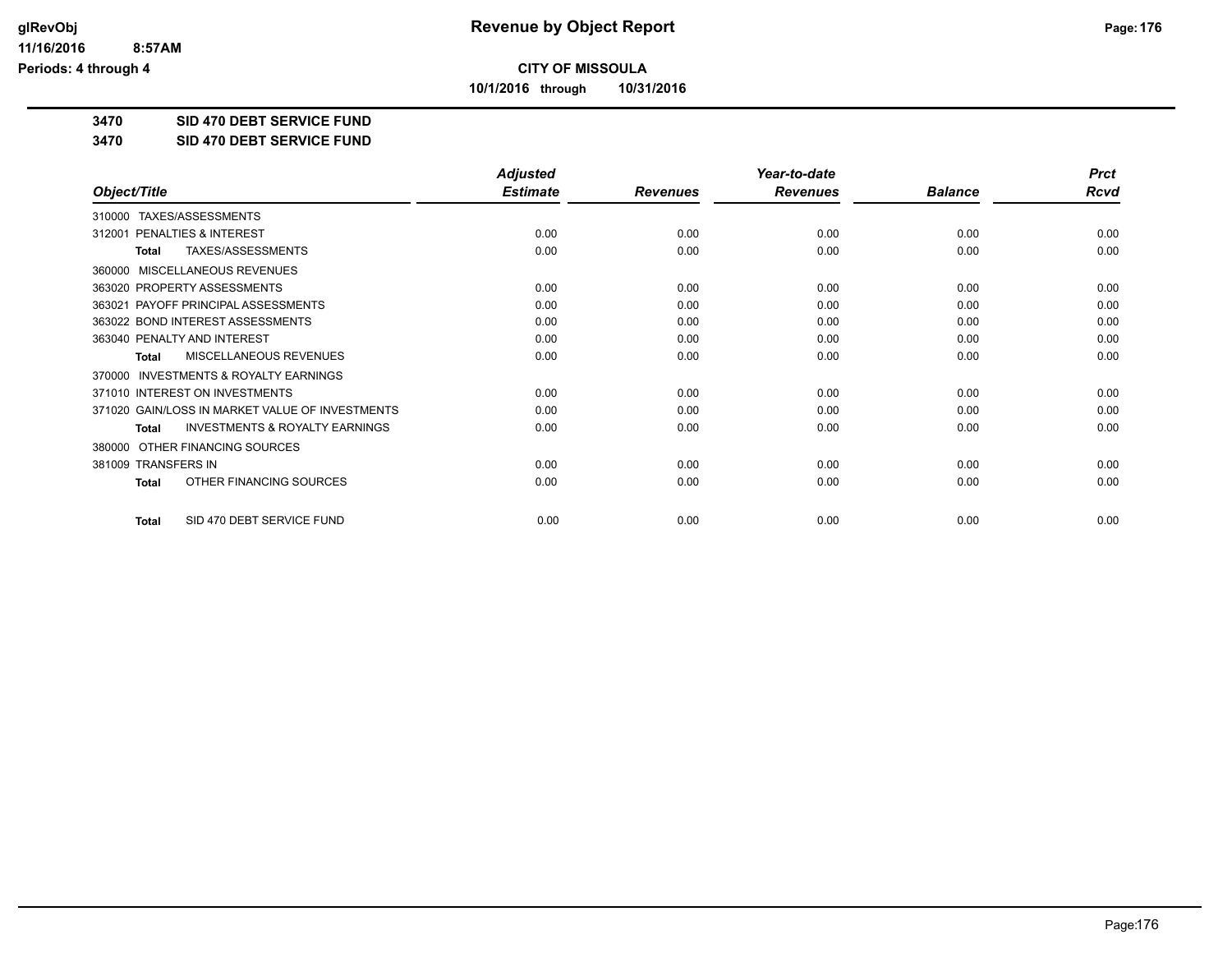**10/1/2016 through 10/31/2016**

# **3470 SID 470 DEBT SERVICE FUND**

|                                                           | <b>Adjusted</b> |                 | Year-to-date    |                | <b>Prct</b> |
|-----------------------------------------------------------|-----------------|-----------------|-----------------|----------------|-------------|
| Object/Title                                              | <b>Estimate</b> | <b>Revenues</b> | <b>Revenues</b> | <b>Balance</b> | <b>Rcvd</b> |
| TAXES/ASSESSMENTS<br>310000                               |                 |                 |                 |                |             |
| 312001 PENALTIES & INTEREST                               | 0.00            | 0.00            | 0.00            | 0.00           | 0.00        |
| TAXES/ASSESSMENTS<br><b>Total</b>                         | 0.00            | 0.00            | 0.00            | 0.00           | 0.00        |
| MISCELLANEOUS REVENUES<br>360000                          |                 |                 |                 |                |             |
| 363020 PROPERTY ASSESSMENTS                               | 0.00            | 0.00            | 0.00            | 0.00           | 0.00        |
| 363021 PAYOFF PRINCIPAL ASSESSMENTS                       | 0.00            | 0.00            | 0.00            | 0.00           | 0.00        |
| 363022 BOND INTEREST ASSESSMENTS                          | 0.00            | 0.00            | 0.00            | 0.00           | 0.00        |
| 363040 PENALTY AND INTEREST                               | 0.00            | 0.00            | 0.00            | 0.00           | 0.00        |
| <b>MISCELLANEOUS REVENUES</b><br><b>Total</b>             | 0.00            | 0.00            | 0.00            | 0.00           | 0.00        |
| <b>INVESTMENTS &amp; ROYALTY EARNINGS</b><br>370000       |                 |                 |                 |                |             |
| 371010 INTEREST ON INVESTMENTS                            | 0.00            | 0.00            | 0.00            | 0.00           | 0.00        |
| 371020 GAIN/LOSS IN MARKET VALUE OF INVESTMENT            | 0.00            | 0.00            | 0.00            | 0.00           | 0.00        |
| <b>INVESTMENTS &amp; ROYALTY EARNINGS</b><br><b>Total</b> | 0.00            | 0.00            | 0.00            | 0.00           | 0.00        |
| OTHER FINANCING SOURCES<br>380000                         |                 |                 |                 |                |             |
| 381009 TRANSFERS IN                                       | 0.00            | 0.00            | 0.00            | 0.00           | 0.00        |
| OTHER FINANCING SOURCES<br><b>Total</b>                   | 0.00            | 0.00            | 0.00            | 0.00           | 0.00        |
| SID 470 DEBT SERVICE FUND<br><b>Total</b>                 | 0.00            | 0.00            | 0.00            | 0.00           | 0.00        |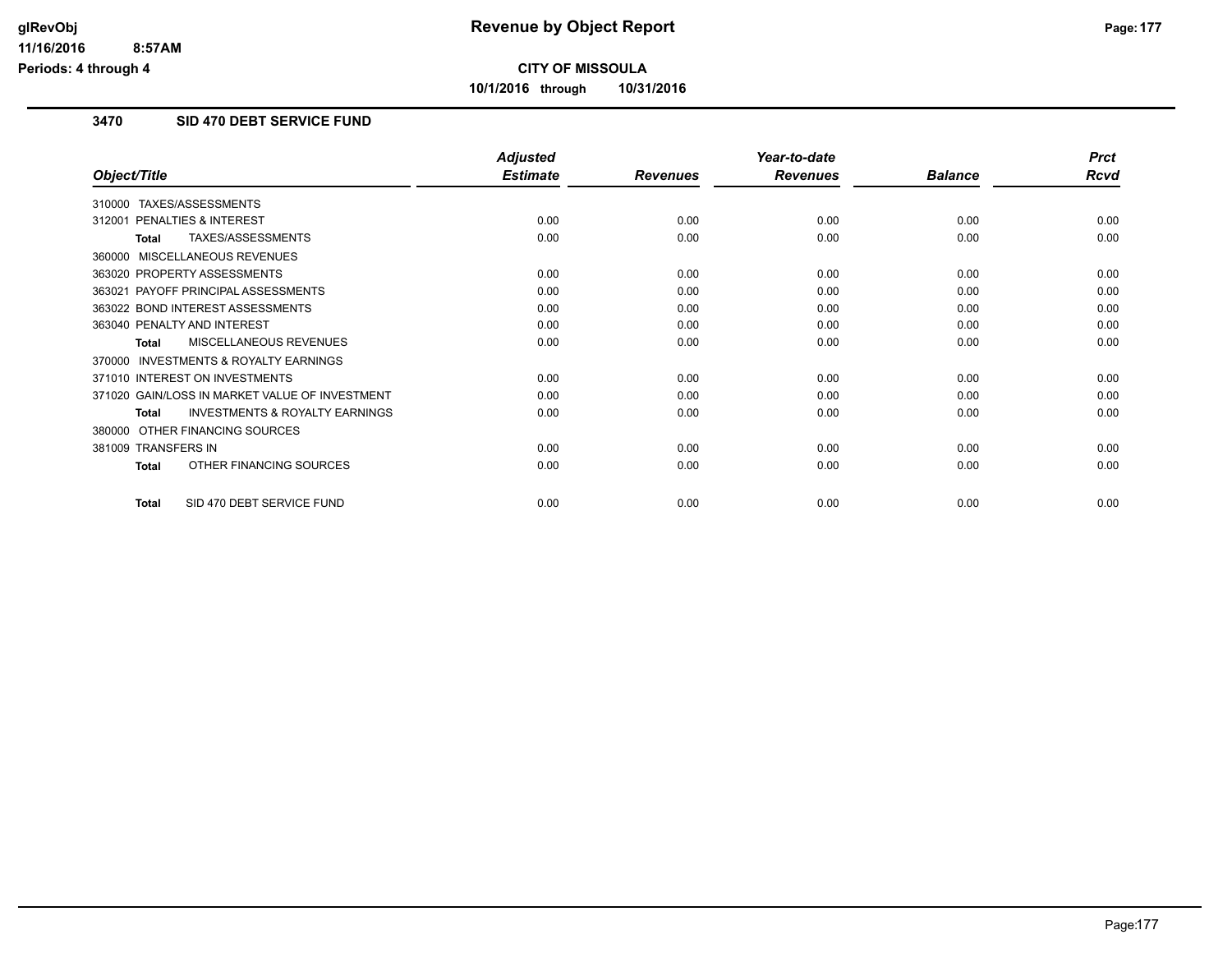**10/1/2016 through 10/31/2016**

**3491 SID 491 DEBT SERVICE FUND**

**3491 SID 491 DEBT SERVICE FUND**

|                                                           | <b>Adjusted</b> |                 | Year-to-date    |                | <b>Prct</b> |
|-----------------------------------------------------------|-----------------|-----------------|-----------------|----------------|-------------|
| Object/Title                                              | <b>Estimate</b> | <b>Revenues</b> | <b>Revenues</b> | <b>Balance</b> | <b>Rcvd</b> |
| TAXES/ASSESSMENTS<br>310000                               |                 |                 |                 |                |             |
| 312001 PENALTIES & INTEREST                               | 0.00            | 0.00            | 0.00            | 0.00           | 0.00        |
| TAXES/ASSESSMENTS<br><b>Total</b>                         | 0.00            | 0.00            | 0.00            | 0.00           | 0.00        |
| <b>MISCELLANEOUS REVENUES</b><br>360000                   |                 |                 |                 |                |             |
| 360010 MISCELLANEOUS                                      | 0.00            | 0.00            | 0.00            | 0.00           | 0.00        |
| 363020 PROPERTY ASSESSMENTS                               | 0.00            | 0.00            | 0.00            | 0.00           | 0.00        |
| 363021 PAYOFF PRINCIPAL ASSESSMENTS                       | 0.00            | 0.00            | 0.00            | 0.00           | 0.00        |
| 363022 BOND INTEREST ASSESSMENTS                          | 0.00            | 0.00            | 0.00            | 0.00           | 0.00        |
| 363040 PENALTY AND INTEREST                               | 0.00            | 0.00            | 0.00            | 0.00           | 0.00        |
| <b>MISCELLANEOUS REVENUES</b><br><b>Total</b>             | 0.00            | 0.00            | 0.00            | 0.00           | 0.00        |
| <b>INVESTMENTS &amp; ROYALTY EARNINGS</b><br>370000       |                 |                 |                 |                |             |
| 371010 INTEREST ON INVESTMENTS                            | 0.00            | 0.00            | 0.00            | 0.00           | 0.00        |
| 371020 GAIN/LOSS IN MARKET VALUE OF INVESTMENTS           | 0.00            | 0.00            | 0.00            | 0.00           | 0.00        |
| <b>INVESTMENTS &amp; ROYALTY EARNINGS</b><br><b>Total</b> | 0.00            | 0.00            | 0.00            | 0.00           | 0.00        |
| OTHER FINANCING SOURCES<br>380000                         |                 |                 |                 |                |             |
| 381009 TRANSFERS IN                                       | 0.00            | 0.00            | 0.00            | 0.00           | 0.00        |
| OTHER FINANCING SOURCES<br><b>Total</b>                   | 0.00            | 0.00            | 0.00            | 0.00           | 0.00        |
| SID 491 DEBT SERVICE FUND<br><b>Total</b>                 | 0.00            | 0.00            | 0.00            | 0.00           | 0.00        |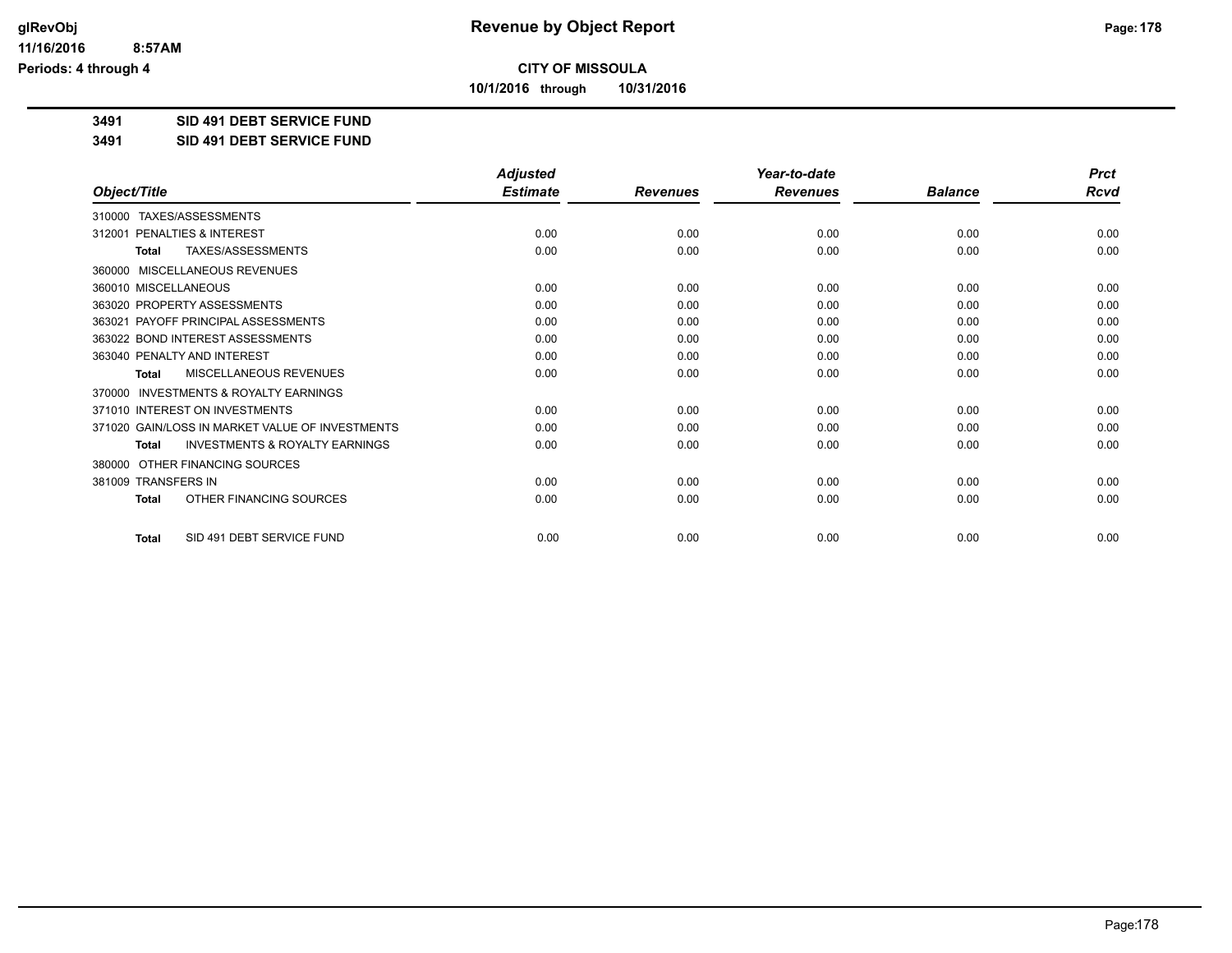**Periods: 4 through 4**

**CITY OF MISSOULA**

**10/1/2016 through 10/31/2016**

# **3491 SID 491 DEBT SERVICE FUND**

|                                                           | <b>Adjusted</b> |                 | Year-to-date    |                | <b>Prct</b> |
|-----------------------------------------------------------|-----------------|-----------------|-----------------|----------------|-------------|
| Object/Title                                              | <b>Estimate</b> | <b>Revenues</b> | <b>Revenues</b> | <b>Balance</b> | <b>Rcvd</b> |
| 310000 TAXES/ASSESSMENTS                                  |                 |                 |                 |                |             |
| 312001 PENALTIES & INTEREST                               | 0.00            | 0.00            | 0.00            | 0.00           | 0.00        |
| TAXES/ASSESSMENTS<br><b>Total</b>                         | 0.00            | 0.00            | 0.00            | 0.00           | 0.00        |
| 360000 MISCELLANEOUS REVENUES                             |                 |                 |                 |                |             |
| 360010 MISCELLANEOUS                                      | 0.00            | 0.00            | 0.00            | 0.00           | 0.00        |
| 363020 PROPERTY ASSESSMENTS                               | 0.00            | 0.00            | 0.00            | 0.00           | 0.00        |
| 363021 PAYOFF PRINCIPAL ASSESSMENTS                       | 0.00            | 0.00            | 0.00            | 0.00           | 0.00        |
| 363022 BOND INTEREST ASSESSMENTS                          | 0.00            | 0.00            | 0.00            | 0.00           | 0.00        |
| 363040 PENALTY AND INTEREST                               | 0.00            | 0.00            | 0.00            | 0.00           | 0.00        |
| MISCELLANEOUS REVENUES<br><b>Total</b>                    | 0.00            | 0.00            | 0.00            | 0.00           | 0.00        |
| INVESTMENTS & ROYALTY EARNINGS<br>370000                  |                 |                 |                 |                |             |
| 371010 INTEREST ON INVESTMENTS                            | 0.00            | 0.00            | 0.00            | 0.00           | 0.00        |
| 371020 GAIN/LOSS IN MARKET VALUE OF INVESTMENT            | 0.00            | 0.00            | 0.00            | 0.00           | 0.00        |
| <b>INVESTMENTS &amp; ROYALTY EARNINGS</b><br><b>Total</b> | 0.00            | 0.00            | 0.00            | 0.00           | 0.00        |
| 380000 OTHER FINANCING SOURCES                            |                 |                 |                 |                |             |
| 381009 TRANSFERS IN                                       | 0.00            | 0.00            | 0.00            | 0.00           | 0.00        |
| OTHER FINANCING SOURCES<br><b>Total</b>                   | 0.00            | 0.00            | 0.00            | 0.00           | 0.00        |
| SID 491 DEBT SERVICE FUND<br><b>Total</b>                 | 0.00            | 0.00            | 0.00            | 0.00           | 0.00        |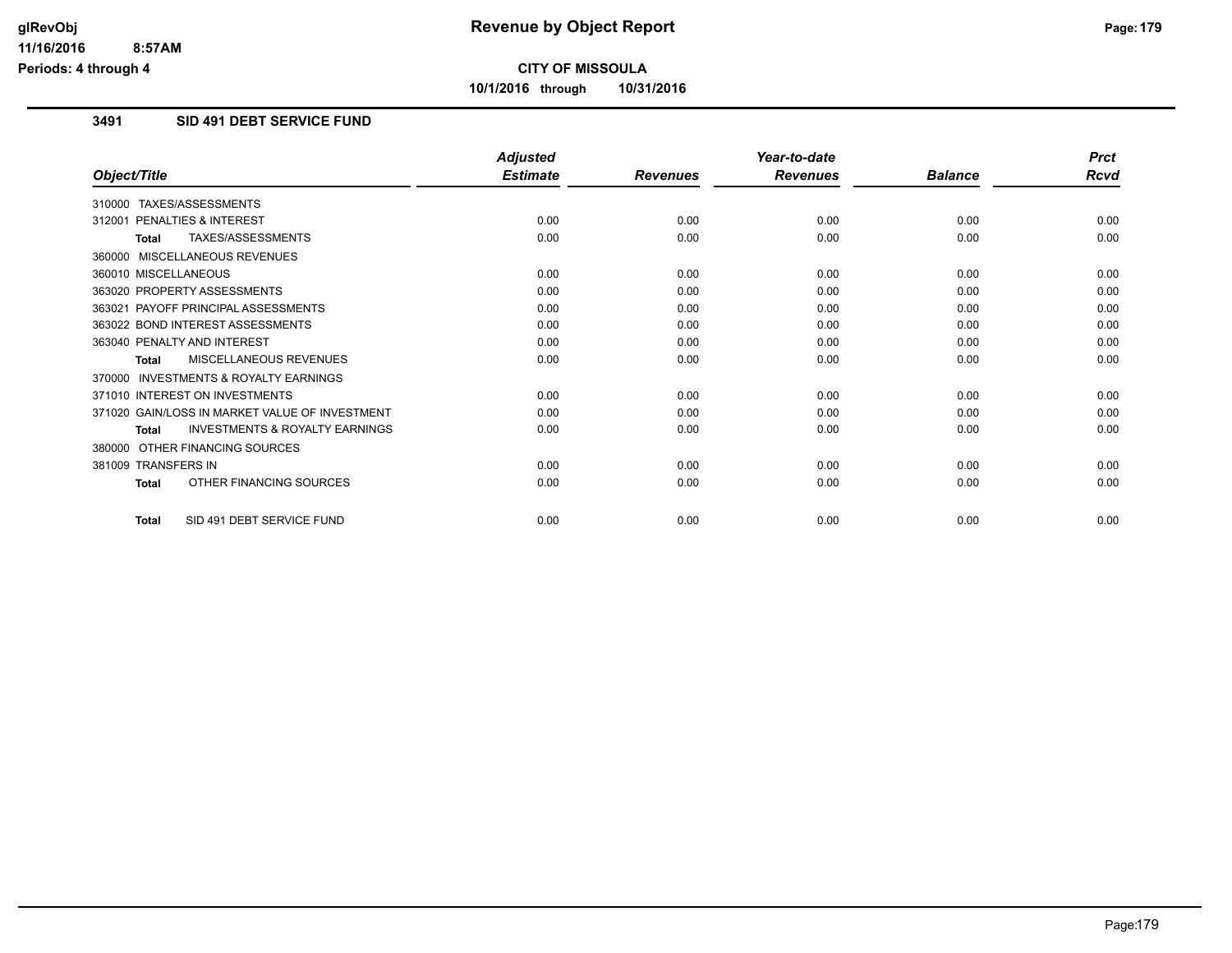**10/1/2016 through 10/31/2016**

# **3492 SID 492/499 DEBT SERVICE FUND**

### **3492 SID 492/499 DEBT SERVICE FUND**

|                                                    | <b>Adjusted</b> |                 | Year-to-date    |                | <b>Prct</b> |
|----------------------------------------------------|-----------------|-----------------|-----------------|----------------|-------------|
| Object/Title                                       | <b>Estimate</b> | <b>Revenues</b> | <b>Revenues</b> | <b>Balance</b> | <b>Rcvd</b> |
| 360000 MISCELLANEOUS REVENUES                      |                 |                 |                 |                |             |
| 360010 MISCELLANEOUS                               | 0.00            | 0.00            | 0.00            | 0.00           | 0.00        |
| 363040 PENALTY AND INTEREST                        | 0.00            | 0.00            | 0.00            | 0.00           | 0.00        |
| MISCELLANEOUS REVENUES<br>Total                    | 0.00            | 0.00            | 0.00            | 0.00           | 0.00        |
| 370000 INVESTMENTS & ROYALTY EARNINGS              |                 |                 |                 |                |             |
| 371010 INTEREST ON INVESTMENTS                     | 0.00            | 0.00            | 0.00            | 0.00           | 0.00        |
| 371020 GAIN/LOSS IN MARKET VALUE OF INVESTMENTS    | 0.00            | 0.00            | 0.00            | 0.00           | 0.00        |
| <b>INVESTMENTS &amp; ROYALTY EARNINGS</b><br>Total | 0.00            | 0.00            | 0.00            | 0.00           | 0.00        |
| 380000 OTHER FINANCING SOURCES                     |                 |                 |                 |                |             |
| 381009 TRANSFERS IN                                | 0.00            | 0.00            | 0.00            | 0.00           | 0.00        |
| OTHER FINANCING SOURCES<br>Total                   | 0.00            | 0.00            | 0.00            | 0.00           | 0.00        |
| SID 492/499 DEBT SERVICE FUND<br>Total             | 0.00            | 0.00            | 0.00            | 0.00           | 0.00        |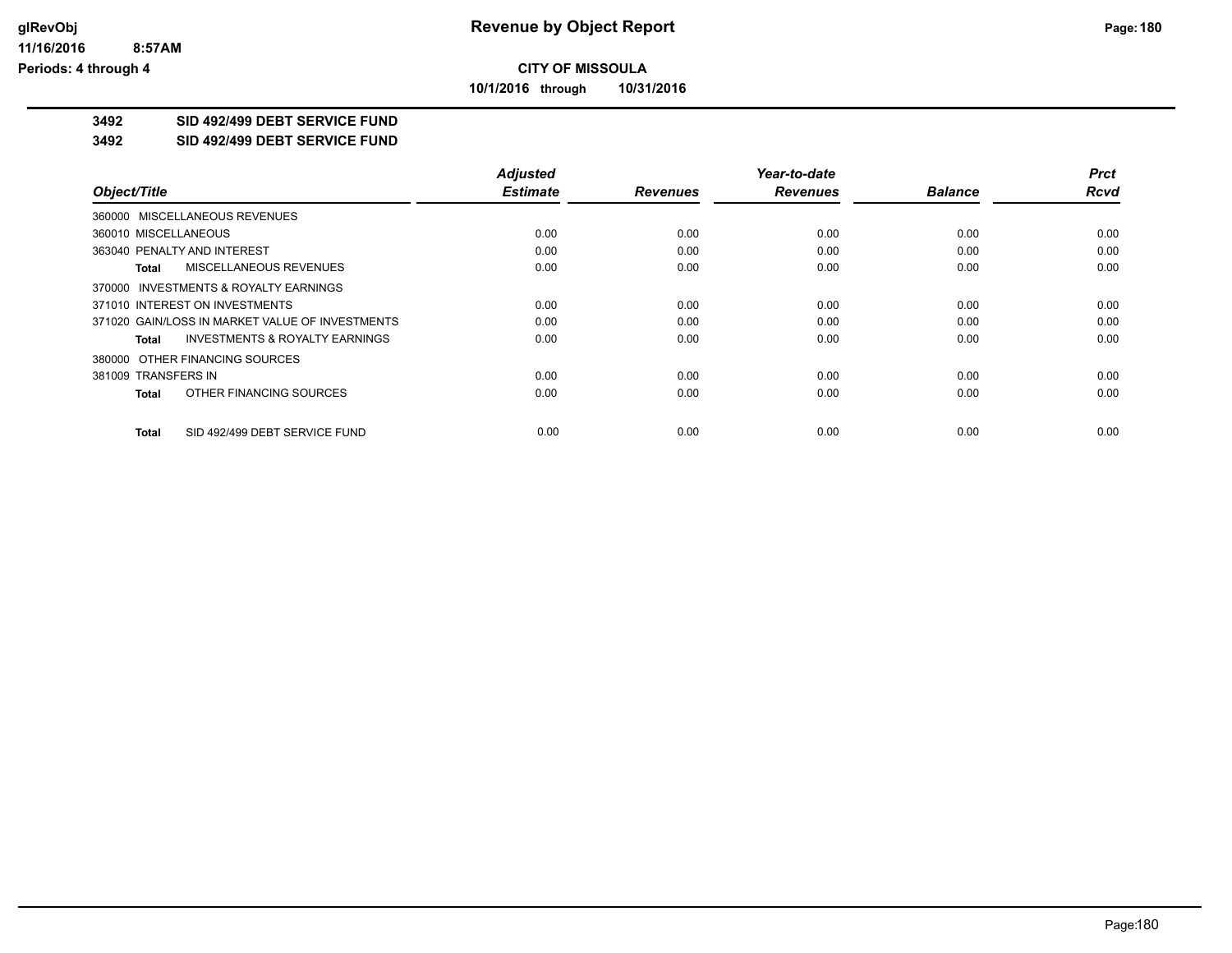**10/1/2016 through 10/31/2016**

### **3492 SID 492/499 DEBT SERVICE FUND**

| Object/Title                                       | <b>Adjusted</b><br><b>Estimate</b> | <b>Revenues</b> | Year-to-date<br><b>Revenues</b> | <b>Balance</b> | <b>Prct</b><br>Rcvd |
|----------------------------------------------------|------------------------------------|-----------------|---------------------------------|----------------|---------------------|
|                                                    |                                    |                 |                                 |                |                     |
| 360000 MISCELLANEOUS REVENUES                      |                                    |                 |                                 |                |                     |
| 360010 MISCELLANEOUS                               | 0.00                               | 0.00            | 0.00                            | 0.00           | 0.00                |
| 363040 PENALTY AND INTEREST                        | 0.00                               | 0.00            | 0.00                            | 0.00           | 0.00                |
| MISCELLANEOUS REVENUES<br>Total                    | 0.00                               | 0.00            | 0.00                            | 0.00           | 0.00                |
| INVESTMENTS & ROYALTY EARNINGS<br>370000           |                                    |                 |                                 |                |                     |
| 371010 INTEREST ON INVESTMENTS                     | 0.00                               | 0.00            | 0.00                            | 0.00           | 0.00                |
| 371020 GAIN/LOSS IN MARKET VALUE OF INVESTMENT     | 0.00                               | 0.00            | 0.00                            | 0.00           | 0.00                |
| <b>INVESTMENTS &amp; ROYALTY EARNINGS</b><br>Total | 0.00                               | 0.00            | 0.00                            | 0.00           | 0.00                |
| 380000 OTHER FINANCING SOURCES                     |                                    |                 |                                 |                |                     |
| 381009 TRANSFERS IN                                | 0.00                               | 0.00            | 0.00                            | 0.00           | 0.00                |
| OTHER FINANCING SOURCES<br>Total                   | 0.00                               | 0.00            | 0.00                            | 0.00           | 0.00                |
| SID 492/499 DEBT SERVICE FUND<br><b>Total</b>      | 0.00                               | 0.00            | 0.00                            | 0.00           | 0.00                |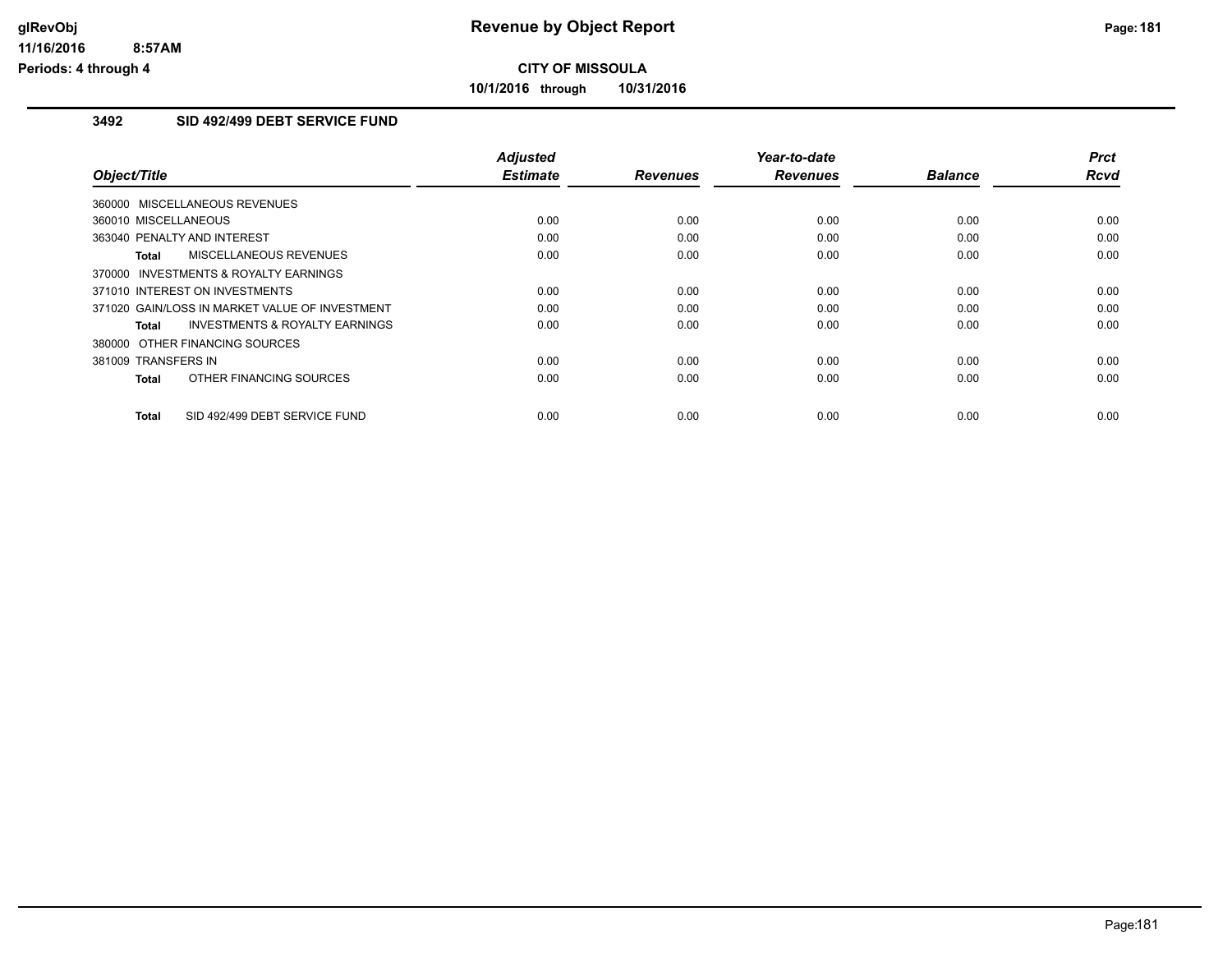**10/1/2016 through 10/31/2016**

#### **3494 SID 494 DEBT SERVICE**

**3494 SID 494 DEBT SERVICE**

|                                                           | <b>Adjusted</b> |                 | Year-to-date    |                | <b>Prct</b> |
|-----------------------------------------------------------|-----------------|-----------------|-----------------|----------------|-------------|
| Object/Title                                              | <b>Estimate</b> | <b>Revenues</b> | <b>Revenues</b> | <b>Balance</b> | <b>Rcvd</b> |
| TAXES/ASSESSMENTS<br>310000                               |                 |                 |                 |                |             |
| PENALTIES & INTEREST<br>312001                            | 0.00            | 0.00            | 0.00            | 0.00           | 0.00        |
| TAXES/ASSESSMENTS<br>Total                                | 0.00            | 0.00            | 0.00            | 0.00           | 0.00        |
| MISCELLANEOUS REVENUES<br>360000                          |                 |                 |                 |                |             |
| 360010 MISCELLANEOUS                                      | 0.00            | 0.00            | 0.00            | 0.00           | 0.00        |
| 363020 PROPERTY ASSESSMENTS                               | 0.00            | 0.00            | 0.00            | 0.00           | 0.00        |
| 363021 PAYOFF PRINCIPAL ASSESSMENTS                       | 0.00            | 0.00            | 0.00            | 0.00           | 0.00        |
| 363022 BOND INTEREST ASSESSMENTS                          | 0.00            | 0.00            | 0.00            | 0.00           | 0.00        |
| 363040 PENALTY AND INTEREST                               | 0.00            | 0.00            | 0.00            | 0.00           | 0.00        |
| MISCELLANEOUS REVENUES<br><b>Total</b>                    | 0.00            | 0.00            | 0.00            | 0.00           | 0.00        |
| <b>INVESTMENTS &amp; ROYALTY EARNINGS</b><br>370000       |                 |                 |                 |                |             |
| 371010 INTEREST ON INVESTMENTS                            | 0.00            | 0.00            | 0.00            | 0.00           | 0.00        |
| 371020 GAIN/LOSS IN MARKET VALUE OF INVESTMENTS           | 0.00            | 0.00            | 0.00            | 0.00           | 0.00        |
| <b>INVESTMENTS &amp; ROYALTY EARNINGS</b><br><b>Total</b> | 0.00            | 0.00            | 0.00            | 0.00           | 0.00        |
| OTHER FINANCING SOURCES<br>380000                         |                 |                 |                 |                |             |
| 381009 TRANSFERS IN                                       | 0.00            | 0.00            | 0.00            | 0.00           | 0.00        |
| OTHER FINANCING SOURCES<br>Total                          | 0.00            | 0.00            | 0.00            | 0.00           | 0.00        |
| SID 494 DEBT SERVICE<br><b>Total</b>                      | 0.00            | 0.00            | 0.00            | 0.00           | 0.00        |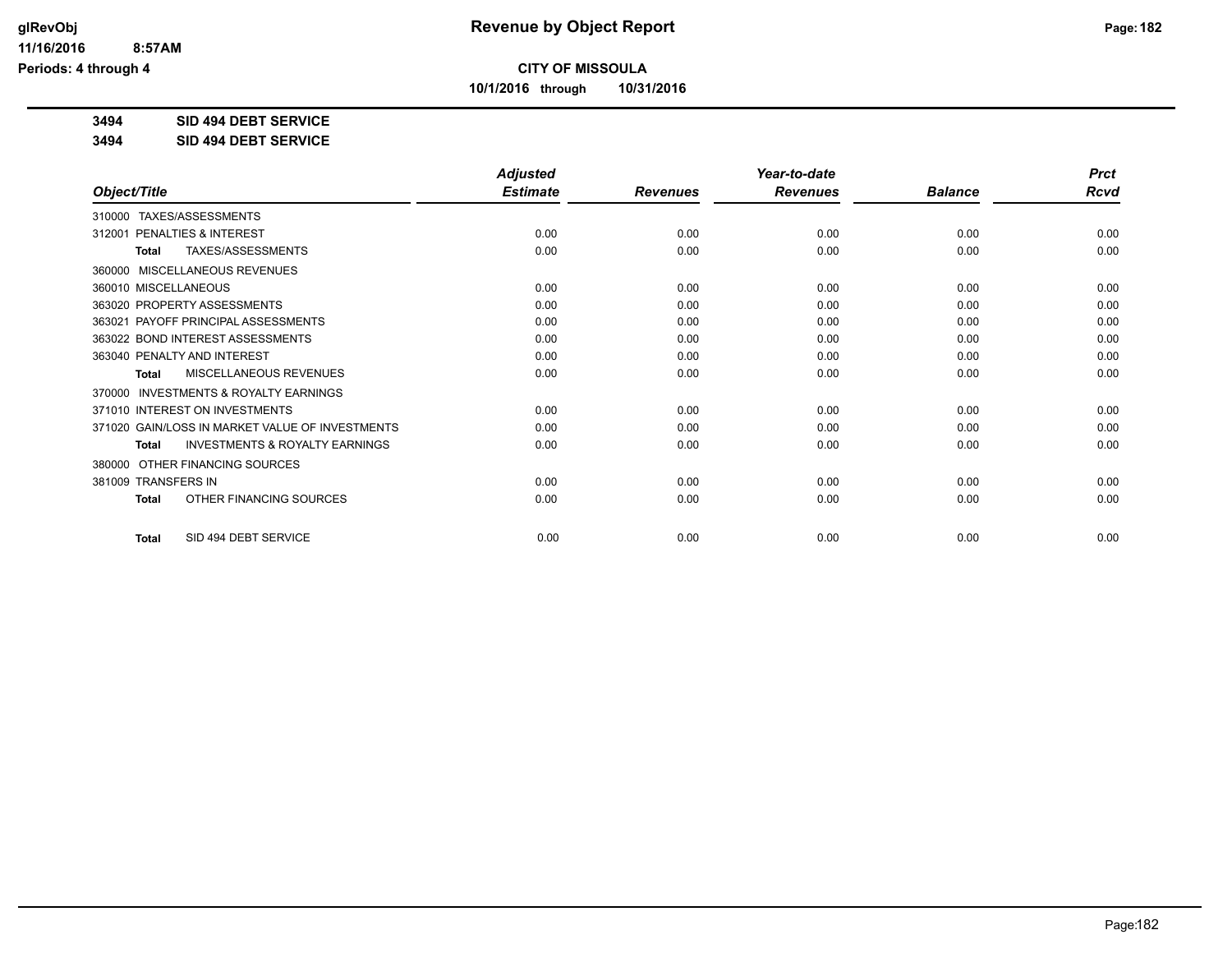**10/1/2016 through 10/31/2016**

#### **3494 SID 494 DEBT SERVICE**

|                                                    | <b>Adjusted</b> |                 | Year-to-date    |                | <b>Prct</b> |
|----------------------------------------------------|-----------------|-----------------|-----------------|----------------|-------------|
| Object/Title                                       | <b>Estimate</b> | <b>Revenues</b> | <b>Revenues</b> | <b>Balance</b> | <b>Rcvd</b> |
| 310000 TAXES/ASSESSMENTS                           |                 |                 |                 |                |             |
| PENALTIES & INTEREST<br>312001                     | 0.00            | 0.00            | 0.00            | 0.00           | 0.00        |
| TAXES/ASSESSMENTS<br>Total                         | 0.00            | 0.00            | 0.00            | 0.00           | 0.00        |
| 360000 MISCELLANEOUS REVENUES                      |                 |                 |                 |                |             |
| 360010 MISCELLANEOUS                               | 0.00            | 0.00            | 0.00            | 0.00           | 0.00        |
| 363020 PROPERTY ASSESSMENTS                        | 0.00            | 0.00            | 0.00            | 0.00           | 0.00        |
| 363021 PAYOFF PRINCIPAL ASSESSMENTS                | 0.00            | 0.00            | 0.00            | 0.00           | 0.00        |
| 363022 BOND INTEREST ASSESSMENTS                   | 0.00            | 0.00            | 0.00            | 0.00           | 0.00        |
| 363040 PENALTY AND INTEREST                        | 0.00            | 0.00            | 0.00            | 0.00           | 0.00        |
| MISCELLANEOUS REVENUES<br><b>Total</b>             | 0.00            | 0.00            | 0.00            | 0.00           | 0.00        |
| 370000 INVESTMENTS & ROYALTY EARNINGS              |                 |                 |                 |                |             |
| 371010 INTEREST ON INVESTMENTS                     | 0.00            | 0.00            | 0.00            | 0.00           | 0.00        |
| 371020 GAIN/LOSS IN MARKET VALUE OF INVESTMENT     | 0.00            | 0.00            | 0.00            | 0.00           | 0.00        |
| <b>INVESTMENTS &amp; ROYALTY EARNINGS</b><br>Total | 0.00            | 0.00            | 0.00            | 0.00           | 0.00        |
| 380000 OTHER FINANCING SOURCES                     |                 |                 |                 |                |             |
| 381009 TRANSFERS IN                                | 0.00            | 0.00            | 0.00            | 0.00           | 0.00        |
| OTHER FINANCING SOURCES<br>Total                   | 0.00            | 0.00            | 0.00            | 0.00           | 0.00        |
| SID 494 DEBT SERVICE<br><b>Total</b>               | 0.00            | 0.00            | 0.00            | 0.00           | 0.00        |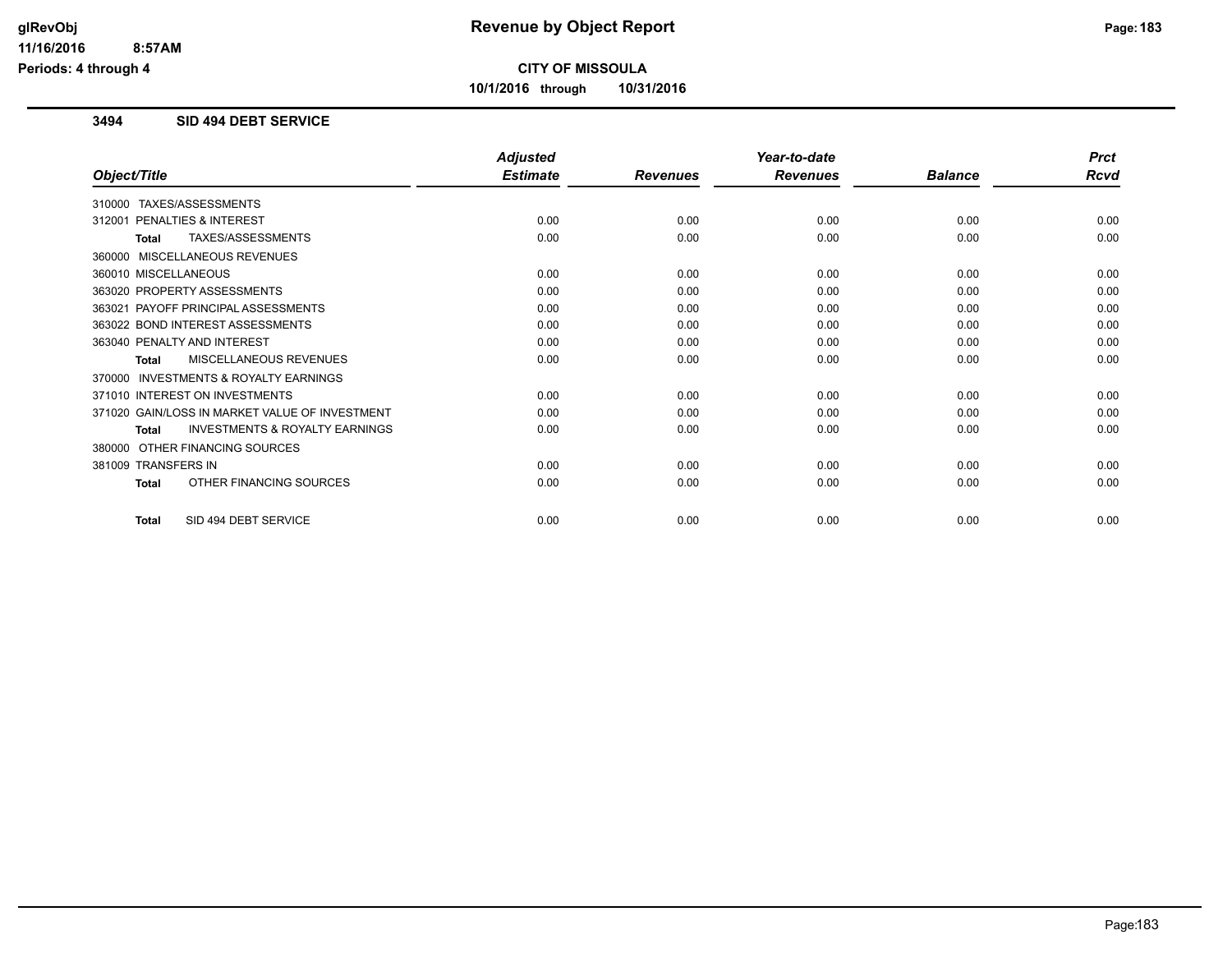**10/1/2016 through 10/31/2016**

**3495 SID 495 DEBT SERVICE FUND**

**3495 SID 495 DEBT SERVICE FUND**

|                                                           | <b>Adjusted</b> |                 | Year-to-date    |                | <b>Prct</b> |
|-----------------------------------------------------------|-----------------|-----------------|-----------------|----------------|-------------|
| Object/Title                                              | <b>Estimate</b> | <b>Revenues</b> | <b>Revenues</b> | <b>Balance</b> | <b>Rcvd</b> |
| 310000 TAXES/ASSESSMENTS                                  |                 |                 |                 |                |             |
| PENALTIES & INTEREST<br>312001                            | 0.00            | 0.00            | 0.00            | 0.00           | 0.00        |
| TAXES/ASSESSMENTS<br><b>Total</b>                         | 0.00            | 0.00            | 0.00            | 0.00           | 0.00        |
| MISCELLANEOUS REVENUES<br>360000                          |                 |                 |                 |                |             |
| 360010 MISCELLANEOUS                                      | 0.00            | 0.00            | 0.00            | 0.00           | 0.00        |
| 363020 PROPERTY ASSESSMENTS                               | 0.00            | 0.00            | 0.00            | 0.00           | 0.00        |
| 363021 PAYOFF PRINCIPAL ASSESSMENTS                       | 0.00            | 0.00            | 0.00            | 0.00           | 0.00        |
| 363022 BOND INTEREST ASSESSMENTS                          | 0.00            | 0.00            | 0.00            | 0.00           | 0.00        |
| 363040 PENALTY AND INTEREST                               | 0.00            | 0.00            | 0.00            | 0.00           | 0.00        |
| MISCELLANEOUS REVENUES<br>Total                           | 0.00            | 0.00            | 0.00            | 0.00           | 0.00        |
| <b>INVESTMENTS &amp; ROYALTY EARNINGS</b><br>370000       |                 |                 |                 |                |             |
| 371010 INTEREST ON INVESTMENTS                            | 0.00            | 0.00            | 0.00            | 0.00           | 0.00        |
| 371020 GAIN/LOSS IN MARKET VALUE OF INVESTMENTS           | 0.00            | 0.00            | 0.00            | 0.00           | 0.00        |
| <b>INVESTMENTS &amp; ROYALTY EARNINGS</b><br><b>Total</b> | 0.00            | 0.00            | 0.00            | 0.00           | 0.00        |
| OTHER FINANCING SOURCES<br>380000                         |                 |                 |                 |                |             |
| 381009 TRANSFERS IN                                       | 0.00            | 0.00            | 0.00            | 0.00           | 0.00        |
| OTHER FINANCING SOURCES<br><b>Total</b>                   | 0.00            | 0.00            | 0.00            | 0.00           | 0.00        |
| SID 495 DEBT SERVICE FUND<br><b>Total</b>                 | 0.00            | 0.00            | 0.00            | 0.00           | 0.00        |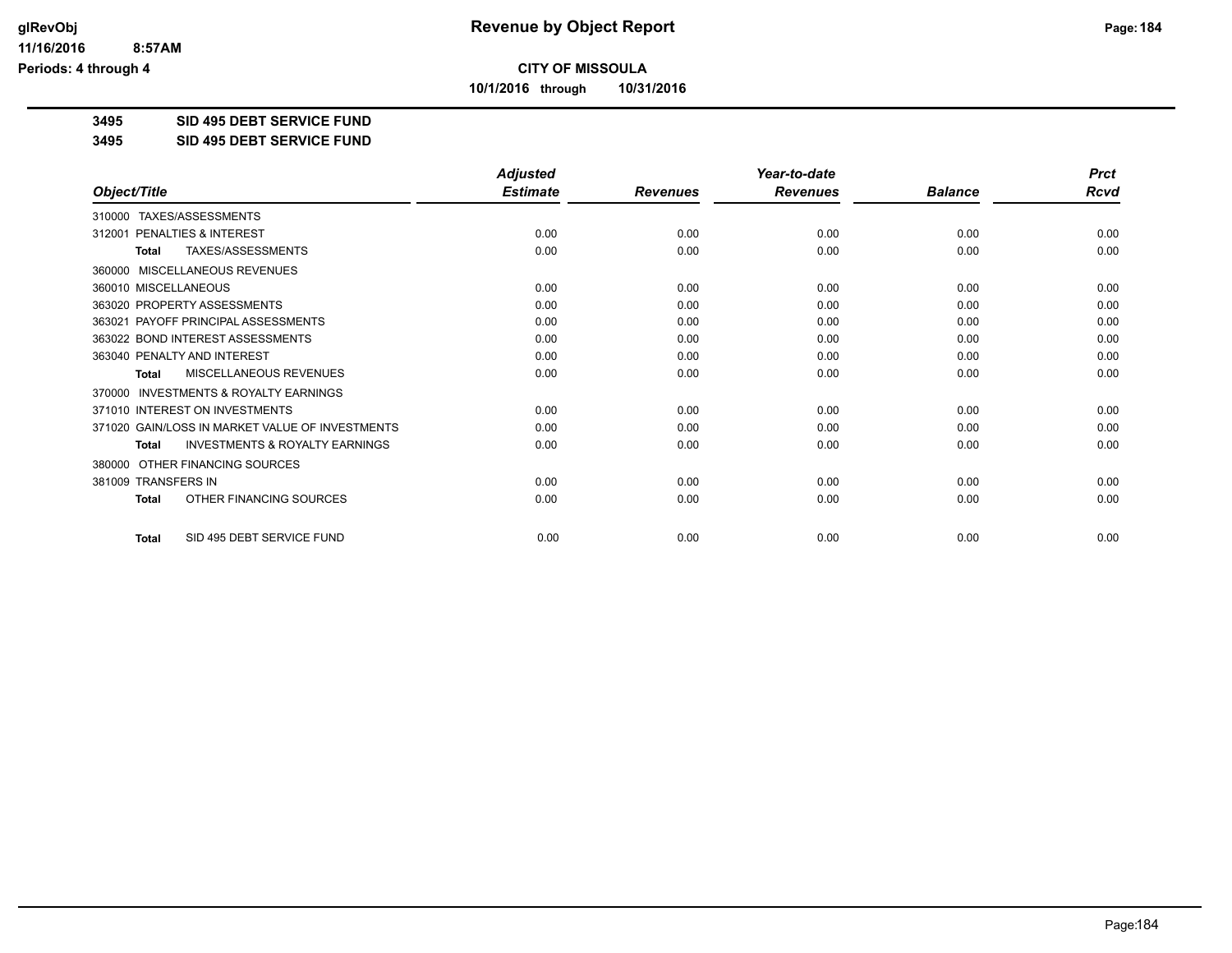**CITY OF MISSOULA**

**10/1/2016 through 10/31/2016**

### **3495 SID 495 DEBT SERVICE FUND**

|                                                           | <b>Adjusted</b> |                 | Year-to-date    |                | <b>Prct</b> |
|-----------------------------------------------------------|-----------------|-----------------|-----------------|----------------|-------------|
| Object/Title                                              | <b>Estimate</b> | <b>Revenues</b> | <b>Revenues</b> | <b>Balance</b> | <b>Rcvd</b> |
| 310000 TAXES/ASSESSMENTS                                  |                 |                 |                 |                |             |
| PENALTIES & INTEREST<br>312001                            | 0.00            | 0.00            | 0.00            | 0.00           | 0.00        |
| TAXES/ASSESSMENTS<br><b>Total</b>                         | 0.00            | 0.00            | 0.00            | 0.00           | 0.00        |
| 360000 MISCELLANEOUS REVENUES                             |                 |                 |                 |                |             |
| 360010 MISCELLANEOUS                                      | 0.00            | 0.00            | 0.00            | 0.00           | 0.00        |
| 363020 PROPERTY ASSESSMENTS                               | 0.00            | 0.00            | 0.00            | 0.00           | 0.00        |
| 363021 PAYOFF PRINCIPAL ASSESSMENTS                       | 0.00            | 0.00            | 0.00            | 0.00           | 0.00        |
| 363022 BOND INTEREST ASSESSMENTS                          | 0.00            | 0.00            | 0.00            | 0.00           | 0.00        |
| 363040 PENALTY AND INTEREST                               | 0.00            | 0.00            | 0.00            | 0.00           | 0.00        |
| MISCELLANEOUS REVENUES<br><b>Total</b>                    | 0.00            | 0.00            | 0.00            | 0.00           | 0.00        |
| INVESTMENTS & ROYALTY EARNINGS<br>370000                  |                 |                 |                 |                |             |
| 371010 INTEREST ON INVESTMENTS                            | 0.00            | 0.00            | 0.00            | 0.00           | 0.00        |
| 371020 GAIN/LOSS IN MARKET VALUE OF INVESTMENT            | 0.00            | 0.00            | 0.00            | 0.00           | 0.00        |
| <b>INVESTMENTS &amp; ROYALTY EARNINGS</b><br><b>Total</b> | 0.00            | 0.00            | 0.00            | 0.00           | 0.00        |
| 380000 OTHER FINANCING SOURCES                            |                 |                 |                 |                |             |
| 381009 TRANSFERS IN                                       | 0.00            | 0.00            | 0.00            | 0.00           | 0.00        |
| OTHER FINANCING SOURCES<br><b>Total</b>                   | 0.00            | 0.00            | 0.00            | 0.00           | 0.00        |
| SID 495 DEBT SERVICE FUND<br><b>Total</b>                 | 0.00            | 0.00            | 0.00            | 0.00           | 0.00        |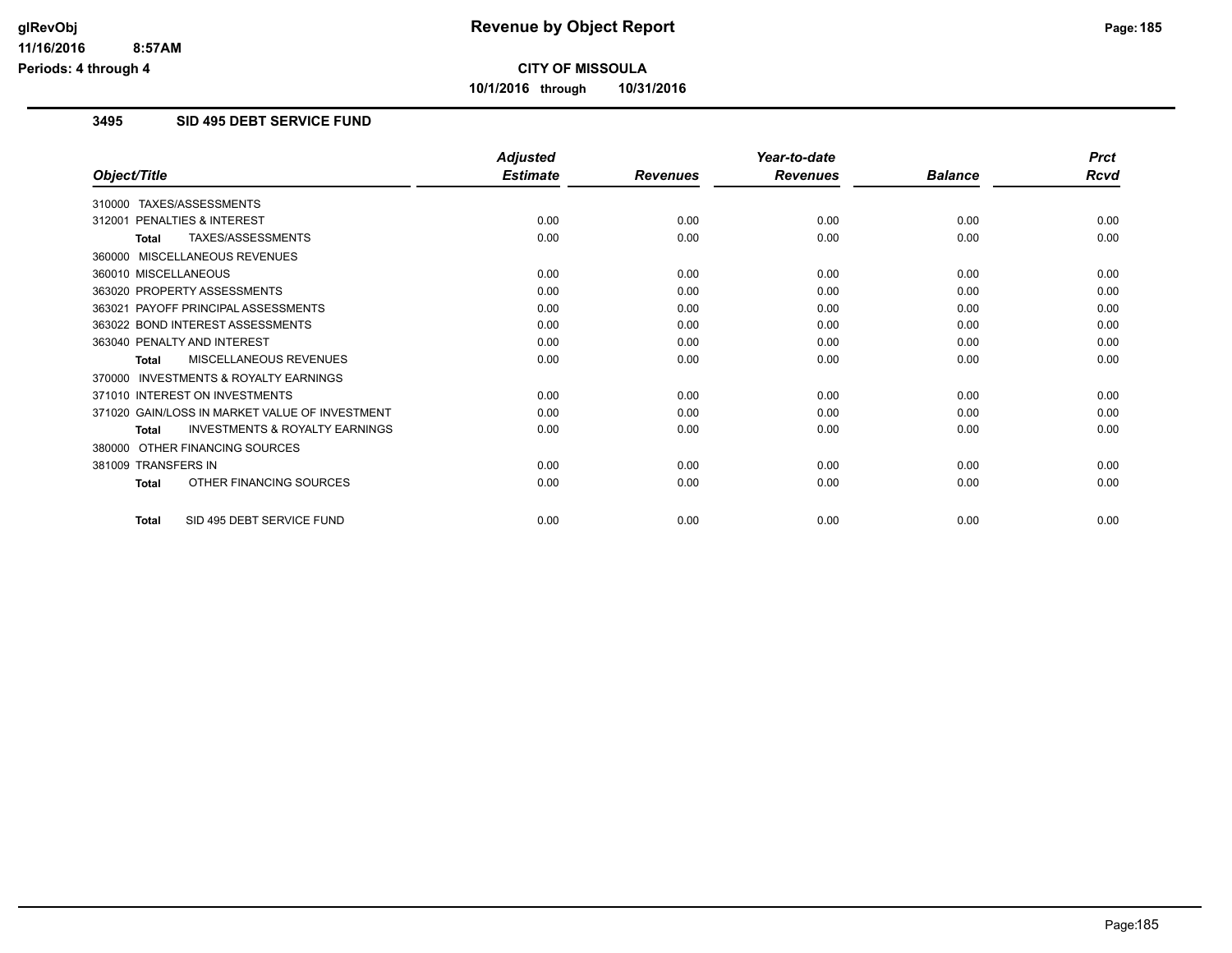**10/1/2016 through 10/31/2016**

**3496 SID 496 DEBT SERVICE FUND**

**3496 SID 496 DEBT SERVICE FUND**

|                                                     | <b>Adjusted</b> |                 | Year-to-date    |                | <b>Prct</b> |
|-----------------------------------------------------|-----------------|-----------------|-----------------|----------------|-------------|
| Object/Title                                        | <b>Estimate</b> | <b>Revenues</b> | <b>Revenues</b> | <b>Balance</b> | <b>Rcvd</b> |
| TAXES/ASSESSMENTS<br>310000                         |                 |                 |                 |                |             |
| PENALTIES & INTEREST<br>312001                      | 0.00            | 0.00            | 0.00            | 0.00           | 0.00        |
| TAXES/ASSESSMENTS<br><b>Total</b>                   | 0.00            | 0.00            | 0.00            | 0.00           | 0.00        |
| MISCELLANEOUS REVENUES<br>360000                    |                 |                 |                 |                |             |
| 360010 MISCELLANEOUS                                | 0.00            | 0.00            | 0.00            | 0.00           | 0.00        |
| 363020 PROPERTY ASSESSMENTS                         | 0.00            | 0.00            | 0.00            | 0.00           | 0.00        |
| 363021 PAYOFF PRINCIPAL ASSESSMENTS                 | 0.00            | 0.00            | 0.00            | 0.00           | 0.00        |
| 363022 BOND INTEREST ASSESSMENTS                    | 0.00            | 0.00            | 0.00            | 0.00           | 0.00        |
| 363040 PENALTY AND INTEREST                         | 0.00            | 0.00            | 0.00            | 0.00           | 0.00        |
| MISCELLANEOUS REVENUES<br>Total                     | 0.00            | 0.00            | 0.00            | 0.00           | 0.00        |
| <b>INVESTMENTS &amp; ROYALTY EARNINGS</b><br>370000 |                 |                 |                 |                |             |
| 371010 INTEREST ON INVESTMENTS                      | 0.00            | 0.00            | 0.00            | 0.00           | 0.00        |
| 371020 GAIN/LOSS IN MARKET VALUE OF INVESTMENTS     | 0.00            | 0.00            | 0.00            | 0.00           | 0.00        |
| <b>INVESTMENTS &amp; ROYALTY EARNINGS</b><br>Total  | 0.00            | 0.00            | 0.00            | 0.00           | 0.00        |
| OTHER FINANCING SOURCES<br>380000                   |                 |                 |                 |                |             |
| 381009 TRANSFERS IN                                 | 0.00            | 0.00            | 0.00            | 0.00           | 0.00        |
| OTHER FINANCING SOURCES<br><b>Total</b>             | 0.00            | 0.00            | 0.00            | 0.00           | 0.00        |
| SID 496 DEBT SERVICE FUND<br><b>Total</b>           | 0.00            | 0.00            | 0.00            | 0.00           | 0.00        |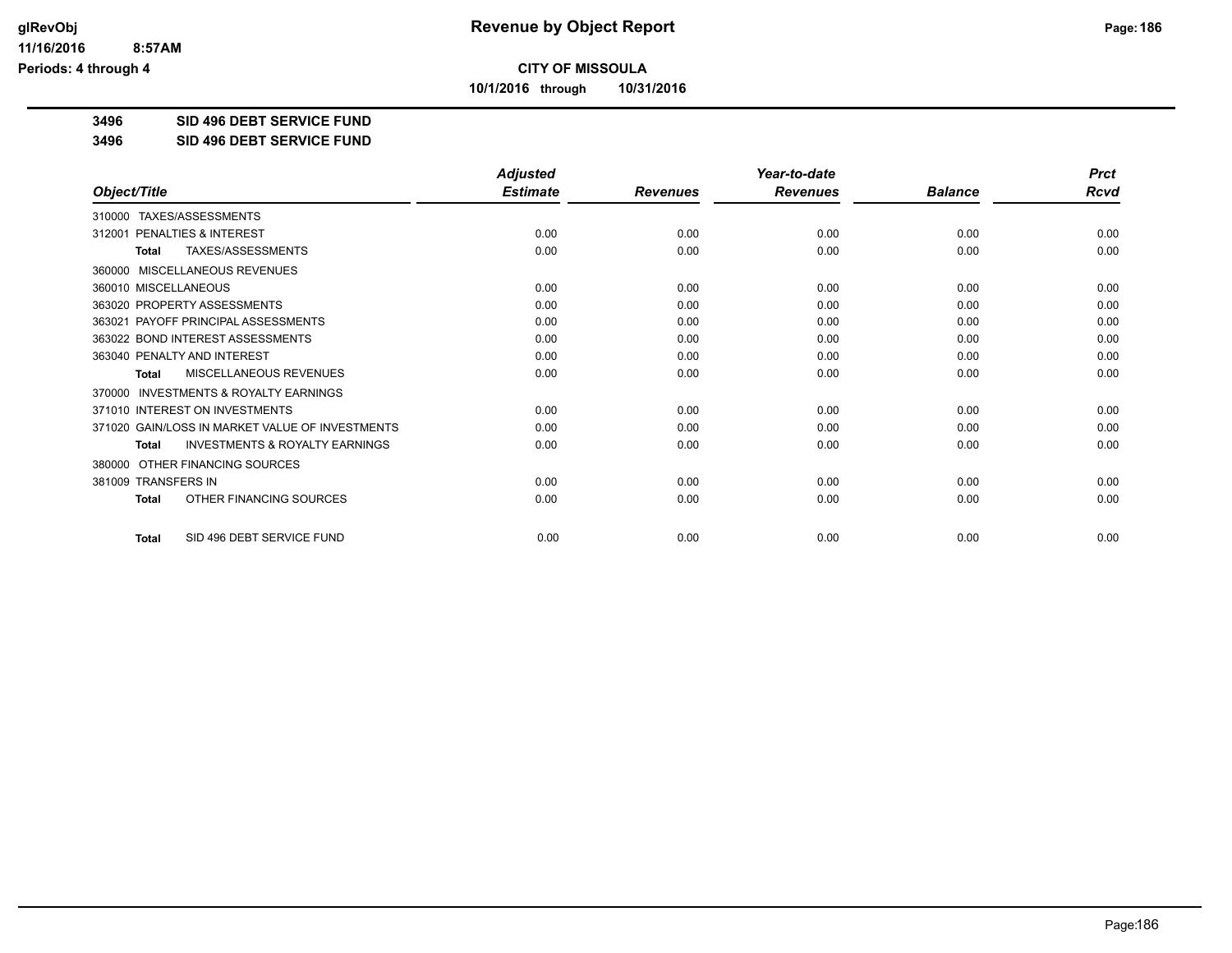**8:57AM**

**CITY OF MISSOULA**

**10/1/2016 through 10/31/2016**

## **3496 SID 496 DEBT SERVICE FUND**

|                                                           | <b>Adjusted</b> |                 | Year-to-date    |                | <b>Prct</b> |
|-----------------------------------------------------------|-----------------|-----------------|-----------------|----------------|-------------|
| Object/Title                                              | <b>Estimate</b> | <b>Revenues</b> | <b>Revenues</b> | <b>Balance</b> | <b>Rcvd</b> |
| 310000 TAXES/ASSESSMENTS                                  |                 |                 |                 |                |             |
| 312001 PENALTIES & INTEREST                               | 0.00            | 0.00            | 0.00            | 0.00           | 0.00        |
| TAXES/ASSESSMENTS<br>Total                                | 0.00            | 0.00            | 0.00            | 0.00           | 0.00        |
| 360000 MISCELLANEOUS REVENUES                             |                 |                 |                 |                |             |
| 360010 MISCELLANEOUS                                      | 0.00            | 0.00            | 0.00            | 0.00           | 0.00        |
| 363020 PROPERTY ASSESSMENTS                               | 0.00            | 0.00            | 0.00            | 0.00           | 0.00        |
| 363021 PAYOFF PRINCIPAL ASSESSMENTS                       | 0.00            | 0.00            | 0.00            | 0.00           | 0.00        |
| 363022 BOND INTEREST ASSESSMENTS                          | 0.00            | 0.00            | 0.00            | 0.00           | 0.00        |
| 363040 PENALTY AND INTEREST                               | 0.00            | 0.00            | 0.00            | 0.00           | 0.00        |
| MISCELLANEOUS REVENUES<br><b>Total</b>                    | 0.00            | 0.00            | 0.00            | 0.00           | 0.00        |
| <b>INVESTMENTS &amp; ROYALTY EARNINGS</b><br>370000       |                 |                 |                 |                |             |
| 371010 INTEREST ON INVESTMENTS                            | 0.00            | 0.00            | 0.00            | 0.00           | 0.00        |
| 371020 GAIN/LOSS IN MARKET VALUE OF INVESTMENT            | 0.00            | 0.00            | 0.00            | 0.00           | 0.00        |
| <b>INVESTMENTS &amp; ROYALTY EARNINGS</b><br><b>Total</b> | 0.00            | 0.00            | 0.00            | 0.00           | 0.00        |
| 380000 OTHER FINANCING SOURCES                            |                 |                 |                 |                |             |
| 381009 TRANSFERS IN                                       | 0.00            | 0.00            | 0.00            | 0.00           | 0.00        |
| OTHER FINANCING SOURCES<br><b>Total</b>                   | 0.00            | 0.00            | 0.00            | 0.00           | 0.00        |
| SID 496 DEBT SERVICE FUND<br><b>Total</b>                 | 0.00            | 0.00            | 0.00            | 0.00           | 0.00        |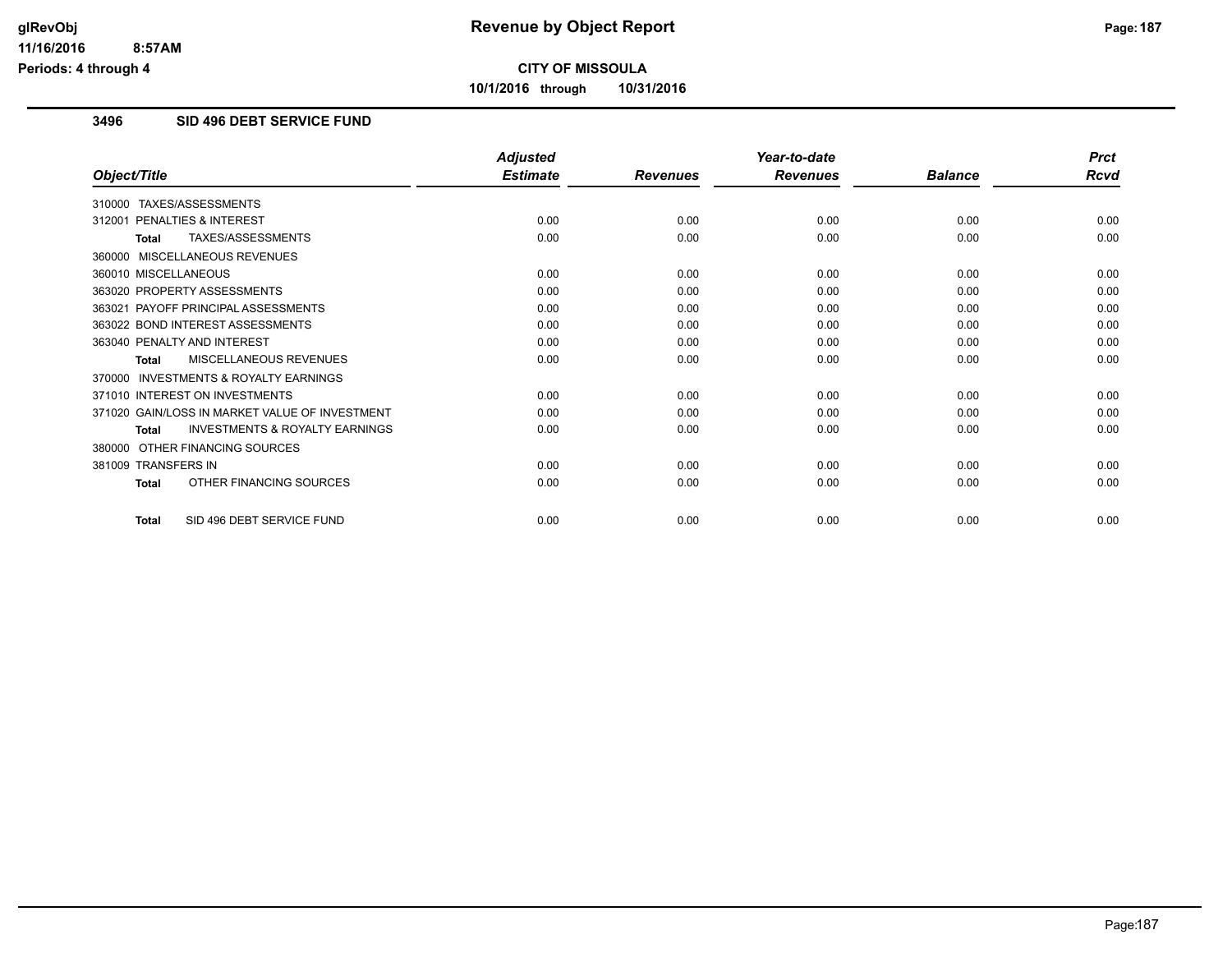**10/1/2016 through 10/31/2016**

**3497 SID 497 DEBT SERVICE FUND**

**3497 SID 497 DEBT SERVICE FUND**

|                                                           | <b>Adjusted</b> |                 | Year-to-date    |                | <b>Prct</b> |
|-----------------------------------------------------------|-----------------|-----------------|-----------------|----------------|-------------|
| Object/Title                                              | <b>Estimate</b> | <b>Revenues</b> | <b>Revenues</b> | <b>Balance</b> | <b>Rcvd</b> |
| 310000 TAXES/ASSESSMENTS                                  |                 |                 |                 |                |             |
| 312001 PENALTIES & INTEREST                               | 0.00            | 0.00            | 0.00            | 0.00           | 0.00        |
| TAXES/ASSESSMENTS<br><b>Total</b>                         | 0.00            | 0.00            | 0.00            | 0.00           | 0.00        |
| 360000 MISCELLANEOUS REVENUES                             |                 |                 |                 |                |             |
| 360010 MISCELLANEOUS                                      | 0.00            | 0.00            | 0.00            | 0.00           | 0.00        |
| 363020 PROPERTY ASSESSMENTS                               | 0.00            | 0.00            | 0.00            | 0.00           | 0.00        |
| 363021 PAYOFF PRINCIPAL ASSESSMENTS                       | 0.00            | 0.00            | 0.00            | 0.00           | 0.00        |
| 363022 BOND INTEREST ASSESSMENTS                          | 0.00            | 0.00            | 0.00            | 0.00           | 0.00        |
| 363040 PENALTY AND INTEREST                               | 0.00            | 0.00            | 0.00            | 0.00           | 0.00        |
| <b>MISCELLANEOUS REVENUES</b><br><b>Total</b>             | 0.00            | 0.00            | 0.00            | 0.00           | 0.00        |
| <b>INVESTMENTS &amp; ROYALTY EARNINGS</b><br>370000       |                 |                 |                 |                |             |
| 371010 INTEREST ON INVESTMENTS                            | 0.00            | 0.00            | 0.00            | 0.00           | 0.00        |
| 371020 GAIN/LOSS IN MARKET VALUE OF INVESTMENTS           | 0.00            | 0.00            | 0.00            | 0.00           | 0.00        |
| <b>INVESTMENTS &amp; ROYALTY EARNINGS</b><br><b>Total</b> | 0.00            | 0.00            | 0.00            | 0.00           | 0.00        |
| SID 497 DEBT SERVICE FUND<br><b>Total</b>                 | 0.00            | 0.00            | 0.00            | 0.00           | 0.00        |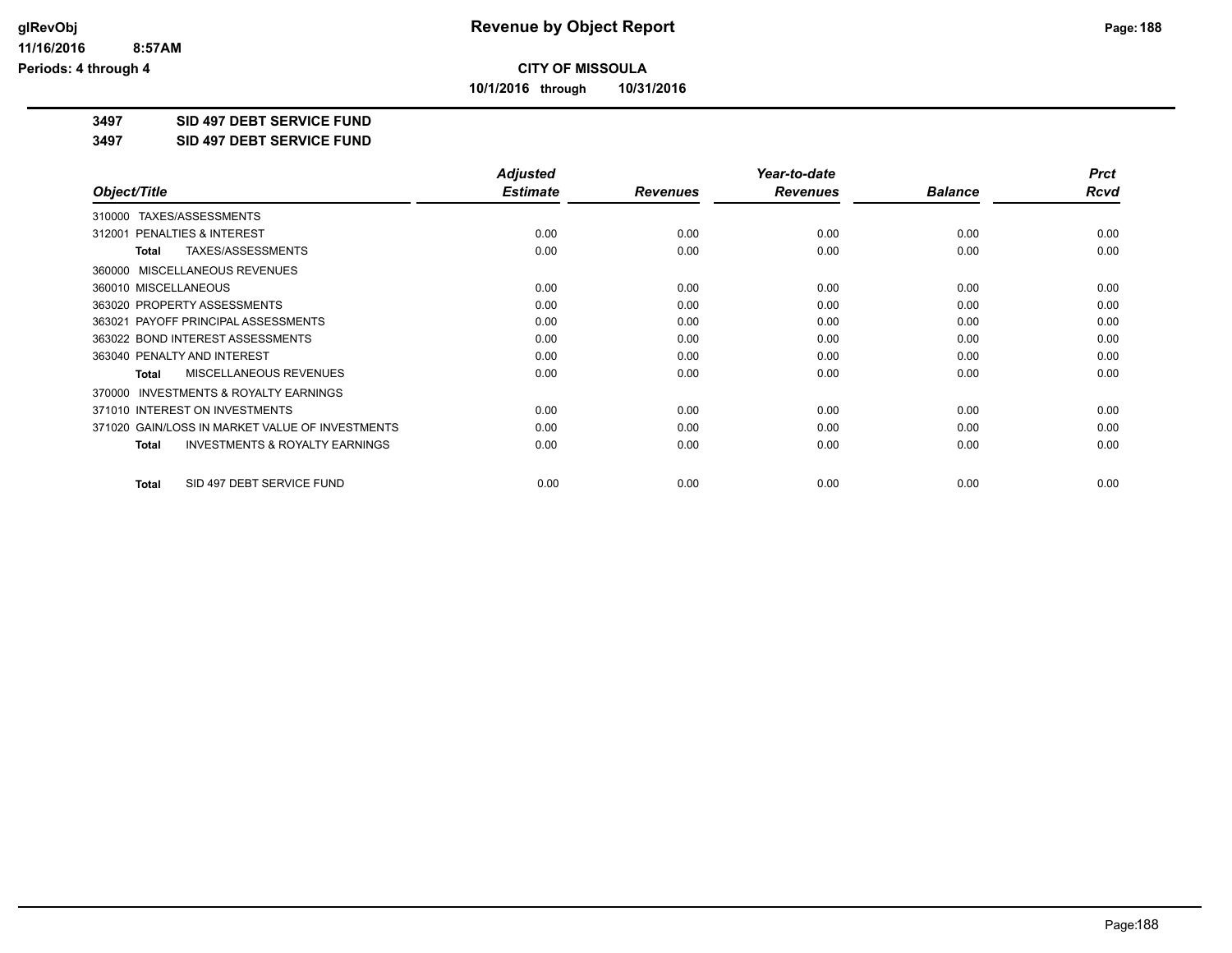**CITY OF MISSOULA**

**10/1/2016 through 10/31/2016**

### **3497 SID 497 DEBT SERVICE FUND**

|                                                           | <b>Adjusted</b> |                 | Year-to-date    |                | <b>Prct</b> |
|-----------------------------------------------------------|-----------------|-----------------|-----------------|----------------|-------------|
| Object/Title                                              | <b>Estimate</b> | <b>Revenues</b> | <b>Revenues</b> | <b>Balance</b> | Rcvd        |
| 310000 TAXES/ASSESSMENTS                                  |                 |                 |                 |                |             |
| 312001 PENALTIES & INTEREST                               | 0.00            | 0.00            | 0.00            | 0.00           | 0.00        |
| TAXES/ASSESSMENTS<br><b>Total</b>                         | 0.00            | 0.00            | 0.00            | 0.00           | 0.00        |
| 360000 MISCELLANEOUS REVENUES                             |                 |                 |                 |                |             |
| 360010 MISCELLANEOUS                                      | 0.00            | 0.00            | 0.00            | 0.00           | 0.00        |
| 363020 PROPERTY ASSESSMENTS                               | 0.00            | 0.00            | 0.00            | 0.00           | 0.00        |
| 363021 PAYOFF PRINCIPAL ASSESSMENTS                       | 0.00            | 0.00            | 0.00            | 0.00           | 0.00        |
| 363022 BOND INTEREST ASSESSMENTS                          | 0.00            | 0.00            | 0.00            | 0.00           | 0.00        |
| 363040 PENALTY AND INTEREST                               | 0.00            | 0.00            | 0.00            | 0.00           | 0.00        |
| <b>MISCELLANEOUS REVENUES</b><br><b>Total</b>             | 0.00            | 0.00            | 0.00            | 0.00           | 0.00        |
| <b>INVESTMENTS &amp; ROYALTY EARNINGS</b><br>370000       |                 |                 |                 |                |             |
| 371010 INTEREST ON INVESTMENTS                            | 0.00            | 0.00            | 0.00            | 0.00           | 0.00        |
| 371020 GAIN/LOSS IN MARKET VALUE OF INVESTMENT            | 0.00            | 0.00            | 0.00            | 0.00           | 0.00        |
| <b>INVESTMENTS &amp; ROYALTY EARNINGS</b><br><b>Total</b> | 0.00            | 0.00            | 0.00            | 0.00           | 0.00        |
| SID 497 DEBT SERVICE FUND<br>Total                        | 0.00            | 0.00            | 0.00            | 0.00           | 0.00        |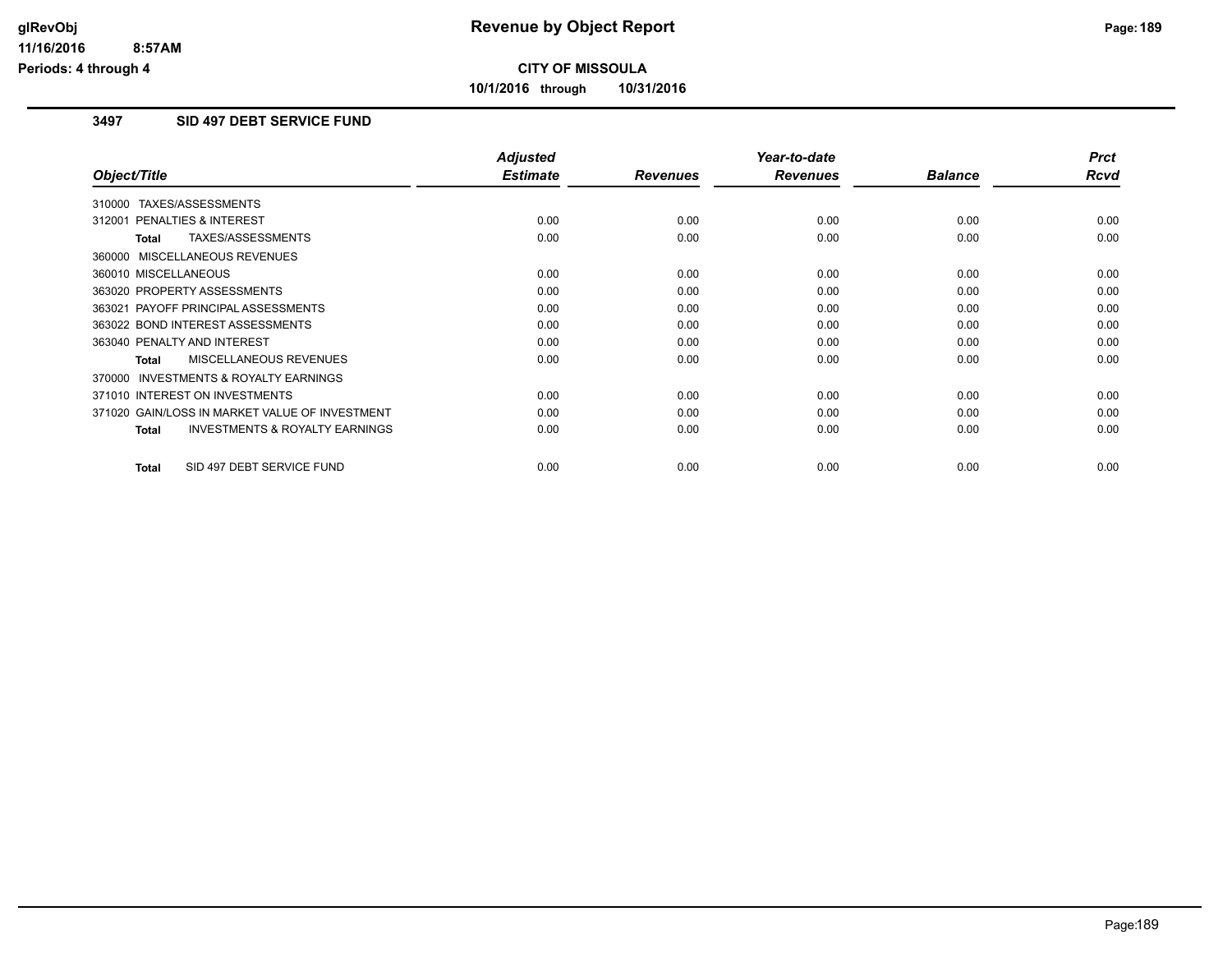**10/1/2016 through 10/31/2016**

**3498 SID 498 DEBT SERVICE FUND**

**3498 SID 498 DEBT SERVICE FUND**

|                                                    | <b>Adjusted</b> |                 | Year-to-date    |                | <b>Prct</b> |
|----------------------------------------------------|-----------------|-----------------|-----------------|----------------|-------------|
| Object/Title                                       | <b>Estimate</b> | <b>Revenues</b> | <b>Revenues</b> | <b>Balance</b> | <b>Rcvd</b> |
| <b>TAXES/ASSESSMENTS</b><br>310000                 |                 |                 |                 |                |             |
| 312001 PENALTIES & INTEREST                        | 0.00            | 0.00            | 0.00            | 0.00           | 0.00        |
| <b>TAXES/ASSESSMENTS</b><br><b>Total</b>           | 0.00            | 0.00            | 0.00            | 0.00           | 0.00        |
| MISCELLANEOUS REVENUES<br>360000                   |                 |                 |                 |                |             |
| 360010 MISCELLANEOUS                               | 0.00            | 0.00            | 0.00            | 0.00           | 0.00        |
| 363020 PROPERTY ASSESSMENTS                        | 0.00            | 0.00            | 0.00            | 0.00           | 0.00        |
| 363021 PAYOFF PRINCIPAL ASSESSMENTS                | 0.00            | 0.00            | 0.00            | 0.00           | 0.00        |
| 363022 BOND INTEREST ASSESSMENTS                   | 0.00            | 0.00            | 0.00            | 0.00           | 0.00        |
| 363040 PENALTY AND INTEREST                        | 0.00            | 0.00            | 0.00            | 0.00           | 0.00        |
| <b>MISCELLANEOUS REVENUES</b><br><b>Total</b>      | 0.00            | 0.00            | 0.00            | 0.00           | 0.00        |
| INVESTMENTS & ROYALTY EARNINGS<br>370000           |                 |                 |                 |                |             |
| 371010 INTEREST ON INVESTMENTS                     | 0.00            | 0.00            | 0.00            | 0.00           | 0.00        |
| 371020 GAIN/LOSS IN MARKET VALUE OF INVESTMENTS    | 0.00            | 0.00            | 0.00            | 0.00           | 0.00        |
| 371500 INTEREST ON INTERFUND LOAN                  | 0.00            | 0.00            | 0.00            | 0.00           | 0.00        |
| <b>INVESTMENTS &amp; ROYALTY EARNINGS</b><br>Total | 0.00            | 0.00            | 0.00            | 0.00           | 0.00        |
| OTHER FINANCING SOURCES<br>380000                  |                 |                 |                 |                |             |
| 381009 TRANSFERS IN                                | 0.00            | 0.00            | 0.00            | 0.00           | 0.00        |
| OTHER FINANCING SOURCES<br><b>Total</b>            | 0.00            | 0.00            | 0.00            | 0.00           | 0.00        |
| SID 498 DEBT SERVICE FUND<br><b>Total</b>          | 0.00            | 0.00            | 0.00            | 0.00           | 0.00        |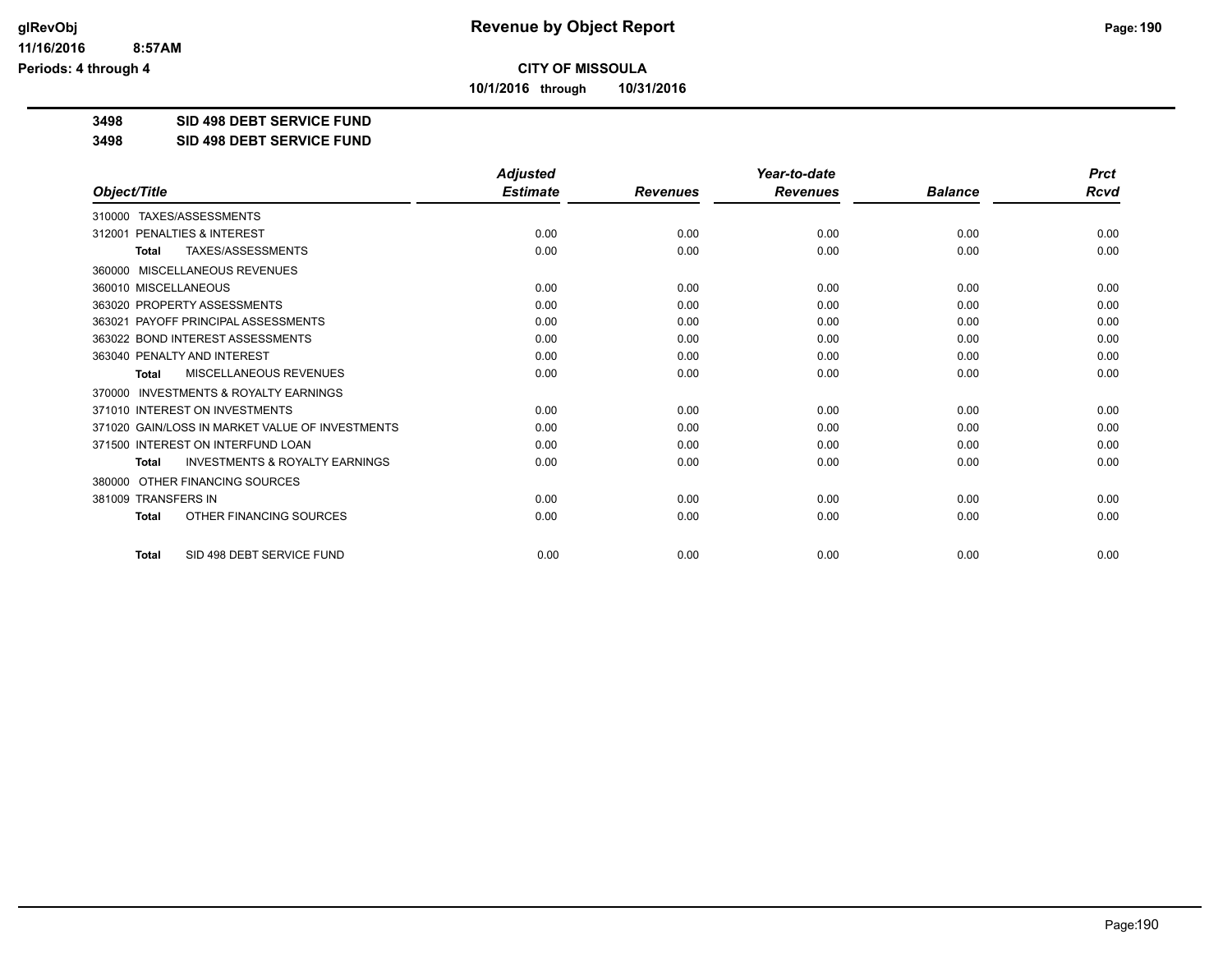**CITY OF MISSOULA**

**10/1/2016 through 10/31/2016**

### **3498 SID 498 DEBT SERVICE FUND**

|                                                           | <b>Adjusted</b> |                 | Year-to-date    |                | <b>Prct</b> |
|-----------------------------------------------------------|-----------------|-----------------|-----------------|----------------|-------------|
| Object/Title                                              | <b>Estimate</b> | <b>Revenues</b> | <b>Revenues</b> | <b>Balance</b> | <b>Rcvd</b> |
| TAXES/ASSESSMENTS<br>310000                               |                 |                 |                 |                |             |
| PENALTIES & INTEREST<br>312001                            | 0.00            | 0.00            | 0.00            | 0.00           | 0.00        |
| TAXES/ASSESSMENTS<br>Total                                | 0.00            | 0.00            | 0.00            | 0.00           | 0.00        |
| 360000 MISCELLANEOUS REVENUES                             |                 |                 |                 |                |             |
| 360010 MISCELLANEOUS                                      | 0.00            | 0.00            | 0.00            | 0.00           | 0.00        |
| 363020 PROPERTY ASSESSMENTS                               | 0.00            | 0.00            | 0.00            | 0.00           | 0.00        |
| 363021 PAYOFF PRINCIPAL ASSESSMENTS                       | 0.00            | 0.00            | 0.00            | 0.00           | 0.00        |
| 363022 BOND INTEREST ASSESSMENTS                          | 0.00            | 0.00            | 0.00            | 0.00           | 0.00        |
| 363040 PENALTY AND INTEREST                               | 0.00            | 0.00            | 0.00            | 0.00           | 0.00        |
| MISCELLANEOUS REVENUES<br><b>Total</b>                    | 0.00            | 0.00            | 0.00            | 0.00           | 0.00        |
| 370000 INVESTMENTS & ROYALTY EARNINGS                     |                 |                 |                 |                |             |
| 371010 INTEREST ON INVESTMENTS                            | 0.00            | 0.00            | 0.00            | 0.00           | 0.00        |
| 371020 GAIN/LOSS IN MARKET VALUE OF INVESTMENT            | 0.00            | 0.00            | 0.00            | 0.00           | 0.00        |
| 371500 INTEREST ON INTERFUND LOAN                         | 0.00            | 0.00            | 0.00            | 0.00           | 0.00        |
| <b>INVESTMENTS &amp; ROYALTY EARNINGS</b><br><b>Total</b> | 0.00            | 0.00            | 0.00            | 0.00           | 0.00        |
| OTHER FINANCING SOURCES<br>380000                         |                 |                 |                 |                |             |
| 381009 TRANSFERS IN                                       | 0.00            | 0.00            | 0.00            | 0.00           | 0.00        |
| OTHER FINANCING SOURCES<br><b>Total</b>                   | 0.00            | 0.00            | 0.00            | 0.00           | 0.00        |
| SID 498 DEBT SERVICE FUND<br><b>Total</b>                 | 0.00            | 0.00            | 0.00            | 0.00           | 0.00        |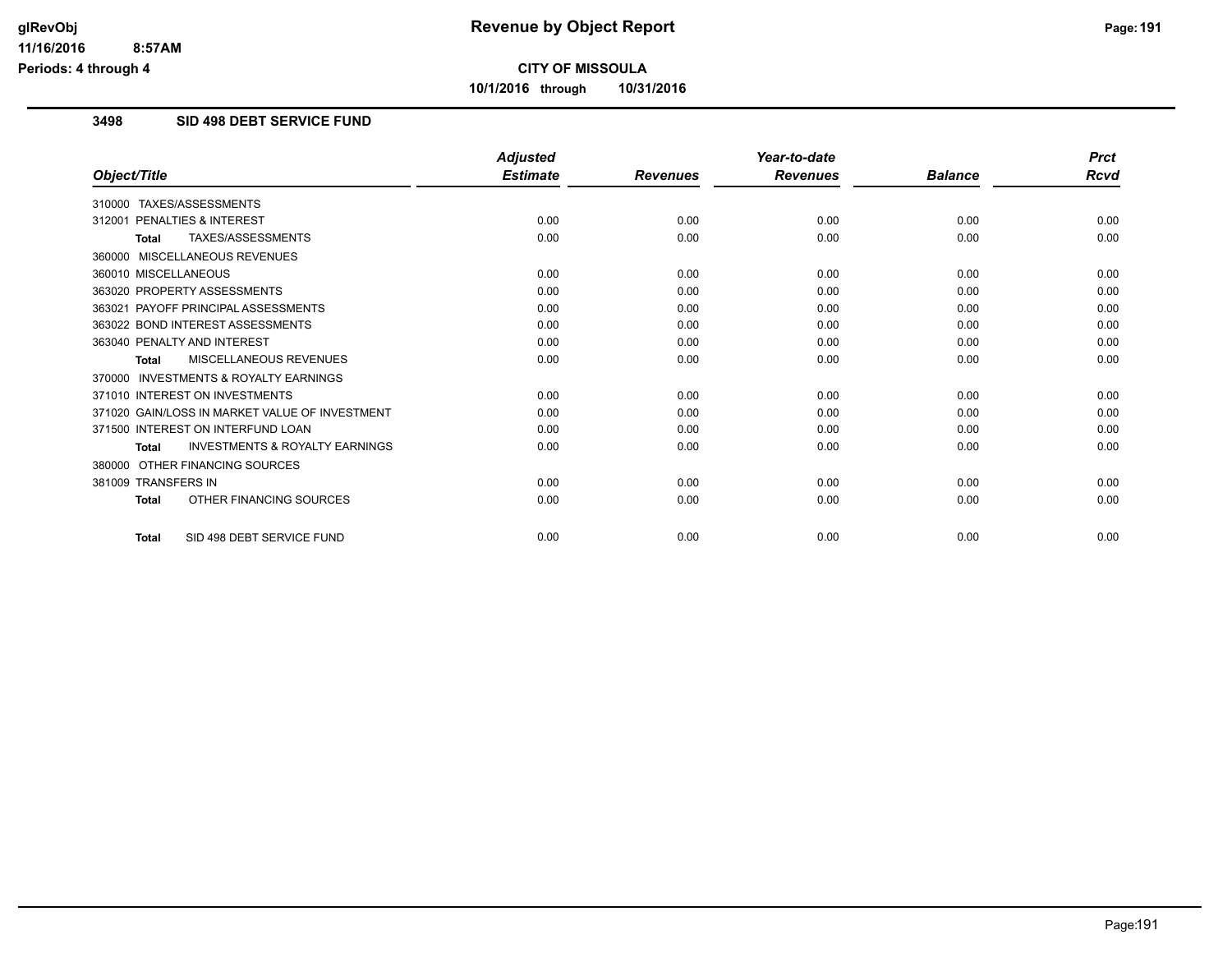**10/1/2016 through 10/31/2016**

**3500 SID 500 DEBT SERVICE FUND**

**3500 SID 500 DEBT SERVICE FUND**

|                                                           | <b>Adjusted</b> |                 | Year-to-date    |                | <b>Prct</b> |
|-----------------------------------------------------------|-----------------|-----------------|-----------------|----------------|-------------|
| Object/Title                                              | <b>Estimate</b> | <b>Revenues</b> | <b>Revenues</b> | <b>Balance</b> | Rcvd        |
| 310000 TAXES/ASSESSMENTS                                  |                 |                 |                 |                |             |
| 312001 PENALTIES & INTEREST                               | 0.00            | 0.00            | 0.00            | 0.00           | 0.00        |
| TAXES/ASSESSMENTS<br><b>Total</b>                         | 0.00            | 0.00            | 0.00            | 0.00           | 0.00        |
| MISCELLANEOUS REVENUES<br>360000                          |                 |                 |                 |                |             |
| 360010 MISCELLANEOUS                                      | 0.00            | 0.00            | 0.00            | 0.00           | 0.00        |
| 363020 PROPERTY ASSESSMENTS                               | 0.00            | 0.00            | 0.00            | 0.00           | 0.00        |
| 363021 PAYOFF PRINCIPAL ASSESSMENTS                       | 0.00            | 0.00            | 0.00            | 0.00           | 0.00        |
| 363022 BOND INTEREST ASSESSMENTS                          | 0.00            | 0.00            | 0.00            | 0.00           | 0.00        |
| 363040 PENALTY AND INTEREST                               | 0.00            | 0.00            | 0.00            | 0.00           | 0.00        |
| <b>MISCELLANEOUS REVENUES</b><br>Total                    | 0.00            | 0.00            | 0.00            | 0.00           | 0.00        |
| 370000 INVESTMENTS & ROYALTY EARNINGS                     |                 |                 |                 |                |             |
| 371010 INTEREST ON INVESTMENTS                            | 0.00            | 0.00            | 0.00            | 0.00           | 0.00        |
| 371020 GAIN/LOSS IN MARKET VALUE OF INVESTMENTS           | 0.00            | 0.00            | 0.00            | 0.00           | 0.00        |
| <b>INVESTMENTS &amp; ROYALTY EARNINGS</b><br><b>Total</b> | 0.00            | 0.00            | 0.00            | 0.00           | 0.00        |
| SID 500 DEBT SERVICE FUND<br><b>Total</b>                 | 0.00            | 0.00            | 0.00            | 0.00           | 0.00        |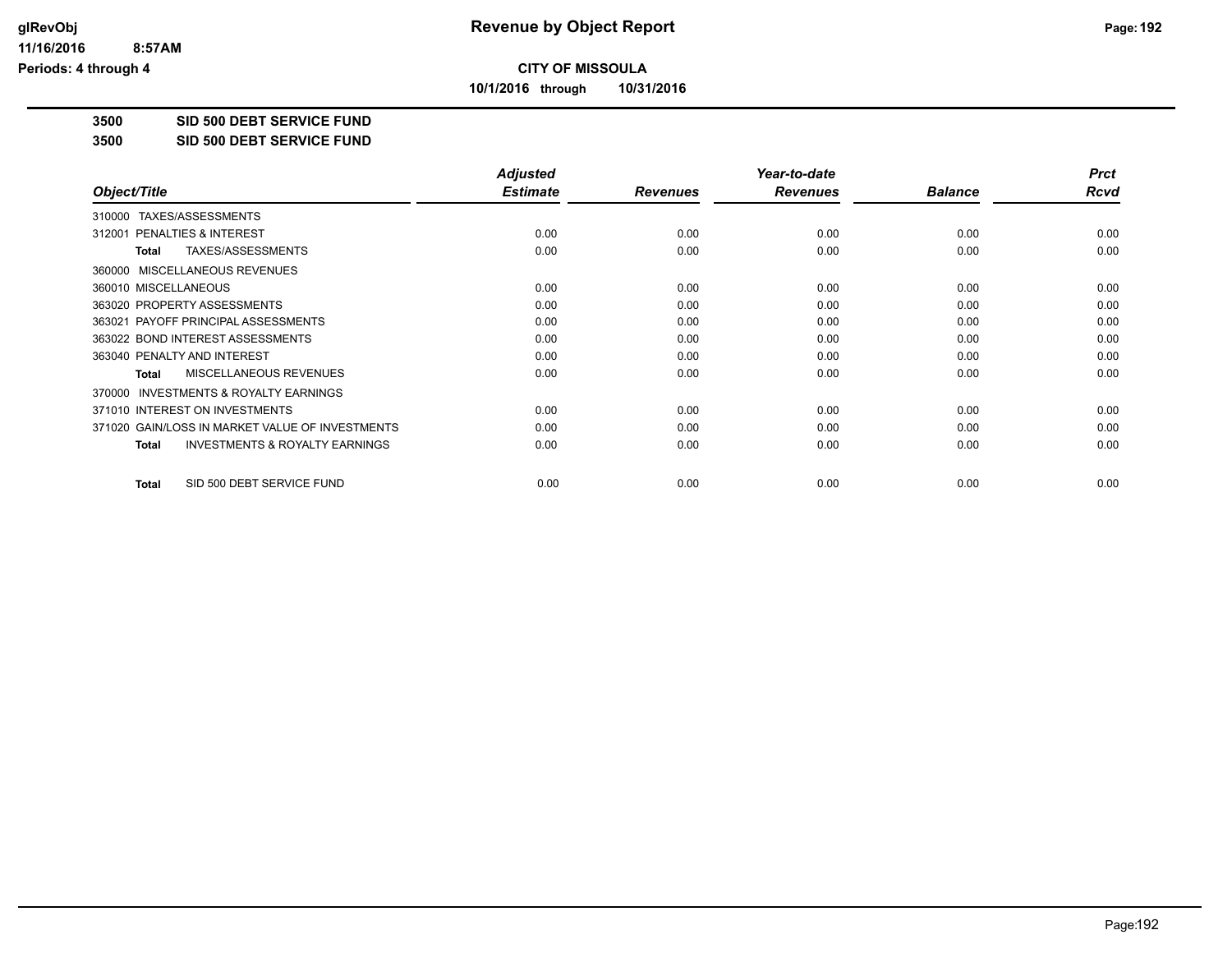**CITY OF MISSOULA**

**10/1/2016 through 10/31/2016**

## **3500 SID 500 DEBT SERVICE FUND**

|                                                           | <b>Adjusted</b> |                 | Year-to-date    |                | <b>Prct</b> |
|-----------------------------------------------------------|-----------------|-----------------|-----------------|----------------|-------------|
| Object/Title                                              | <b>Estimate</b> | <b>Revenues</b> | <b>Revenues</b> | <b>Balance</b> | Rcvd        |
| 310000 TAXES/ASSESSMENTS                                  |                 |                 |                 |                |             |
| 312001 PENALTIES & INTEREST                               | 0.00            | 0.00            | 0.00            | 0.00           | 0.00        |
| TAXES/ASSESSMENTS<br><b>Total</b>                         | 0.00            | 0.00            | 0.00            | 0.00           | 0.00        |
| 360000 MISCELLANEOUS REVENUES                             |                 |                 |                 |                |             |
| 360010 MISCELLANEOUS                                      | 0.00            | 0.00            | 0.00            | 0.00           | 0.00        |
| 363020 PROPERTY ASSESSMENTS                               | 0.00            | 0.00            | 0.00            | 0.00           | 0.00        |
| 363021 PAYOFF PRINCIPAL ASSESSMENTS                       | 0.00            | 0.00            | 0.00            | 0.00           | 0.00        |
| 363022 BOND INTEREST ASSESSMENTS                          | 0.00            | 0.00            | 0.00            | 0.00           | 0.00        |
| 363040 PENALTY AND INTEREST                               | 0.00            | 0.00            | 0.00            | 0.00           | 0.00        |
| <b>MISCELLANEOUS REVENUES</b><br>Total                    | 0.00            | 0.00            | 0.00            | 0.00           | 0.00        |
| <b>INVESTMENTS &amp; ROYALTY EARNINGS</b><br>370000       |                 |                 |                 |                |             |
| 371010 INTEREST ON INVESTMENTS                            | 0.00            | 0.00            | 0.00            | 0.00           | 0.00        |
| 371020 GAIN/LOSS IN MARKET VALUE OF INVESTMENT            | 0.00            | 0.00            | 0.00            | 0.00           | 0.00        |
| <b>INVESTMENTS &amp; ROYALTY EARNINGS</b><br><b>Total</b> | 0.00            | 0.00            | 0.00            | 0.00           | 0.00        |
| SID 500 DEBT SERVICE FUND<br><b>Total</b>                 | 0.00            | 0.00            | 0.00            | 0.00           | 0.00        |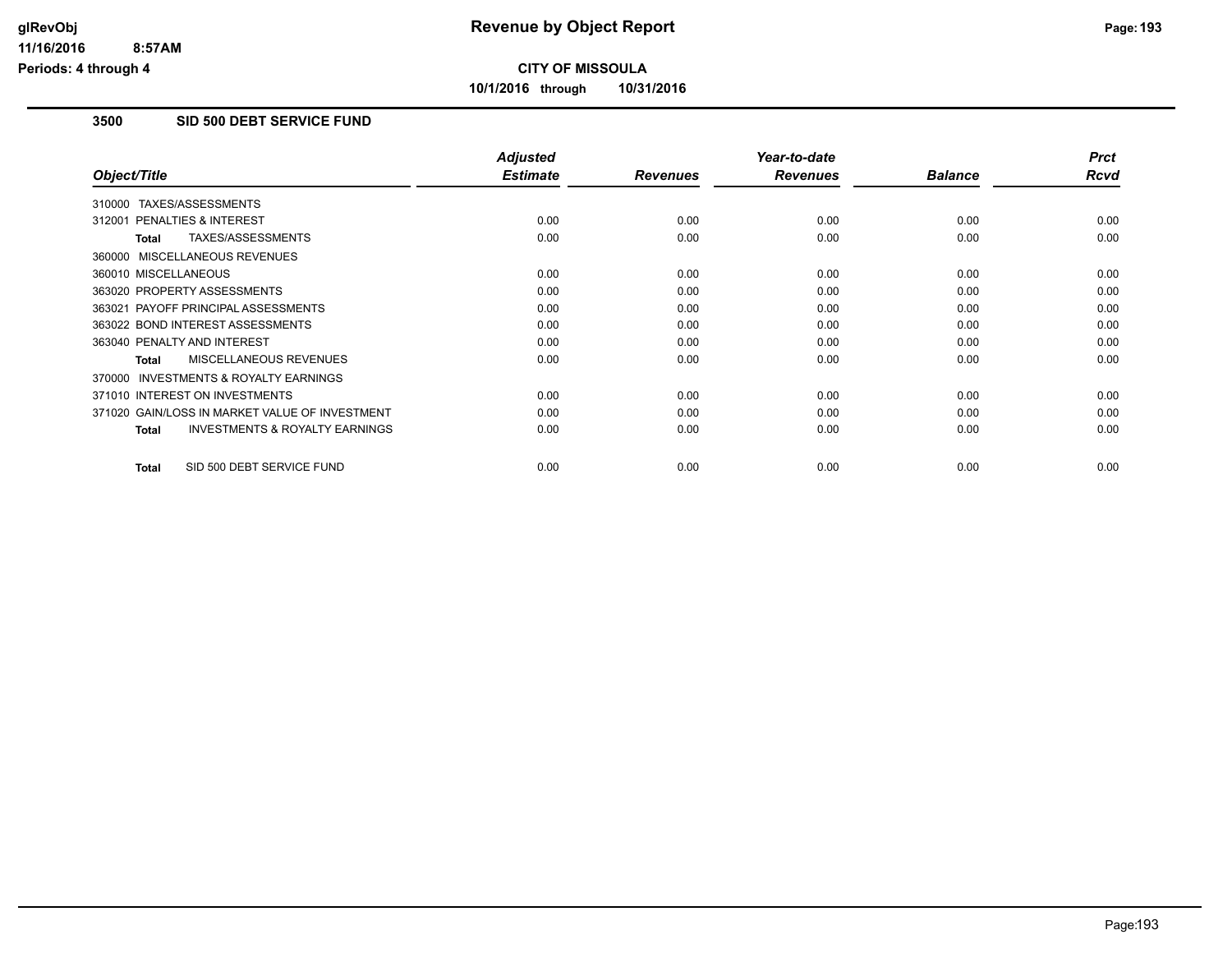**10/1/2016 through 10/31/2016**

**3501 SID 501 DEBT SERVICE FUND**

**3501 SID 501 DEBT SERVICE FUND**

|                                                     | <b>Adjusted</b> |                 | Year-to-date    |                | <b>Prct</b> |
|-----------------------------------------------------|-----------------|-----------------|-----------------|----------------|-------------|
| Object/Title                                        | <b>Estimate</b> | <b>Revenues</b> | <b>Revenues</b> | <b>Balance</b> | <b>Rcvd</b> |
| 310000 TAXES/ASSESSMENTS                            |                 |                 |                 |                |             |
| 312001 PENALTIES & INTEREST                         | 0.00            | 0.00            | 0.00            | 0.00           | 0.00        |
| TAXES/ASSESSMENTS<br>Total                          | 0.00            | 0.00            | 0.00            | 0.00           | 0.00        |
| 360000 MISCELLANEOUS REVENUES                       |                 |                 |                 |                |             |
| 360010 MISCELLANEOUS                                | 0.00            | 0.00            | 0.00            | 0.00           | 0.00        |
| 363020 PROPERTY ASSESSMENTS                         | 0.00            | 0.00            | 0.00            | 0.00           | 0.00        |
| 363021 PAYOFF PRINCIPAL ASSESSMENTS                 | 0.00            | 0.00            | 0.00            | 0.00           | 0.00        |
| 363022 BOND INTEREST ASSESSMENTS                    | 0.00            | 0.00            | 0.00            | 0.00           | 0.00        |
| 363040 PENALTY AND INTEREST                         | 0.00            | 0.00            | 0.00            | 0.00           | 0.00        |
| <b>MISCELLANEOUS REVENUES</b><br>Total              | 0.00            | 0.00            | 0.00            | 0.00           | 0.00        |
| <b>INVESTMENTS &amp; ROYALTY EARNINGS</b><br>370000 |                 |                 |                 |                |             |
| 371010 INTEREST ON INVESTMENTS                      | 0.00            | 0.00            | 0.00            | 0.00           | 0.00        |
| 371020 GAIN/LOSS IN MARKET VALUE OF INVESTMENTS     | 0.00            | 0.00            | 0.00            | 0.00           | 0.00        |
| <b>INVESTMENTS &amp; ROYALTY EARNINGS</b><br>Total  | 0.00            | 0.00            | 0.00            | 0.00           | 0.00        |
| SID 501 DEBT SERVICE FUND<br><b>Total</b>           | 0.00            | 0.00            | 0.00            | 0.00           | 0.00        |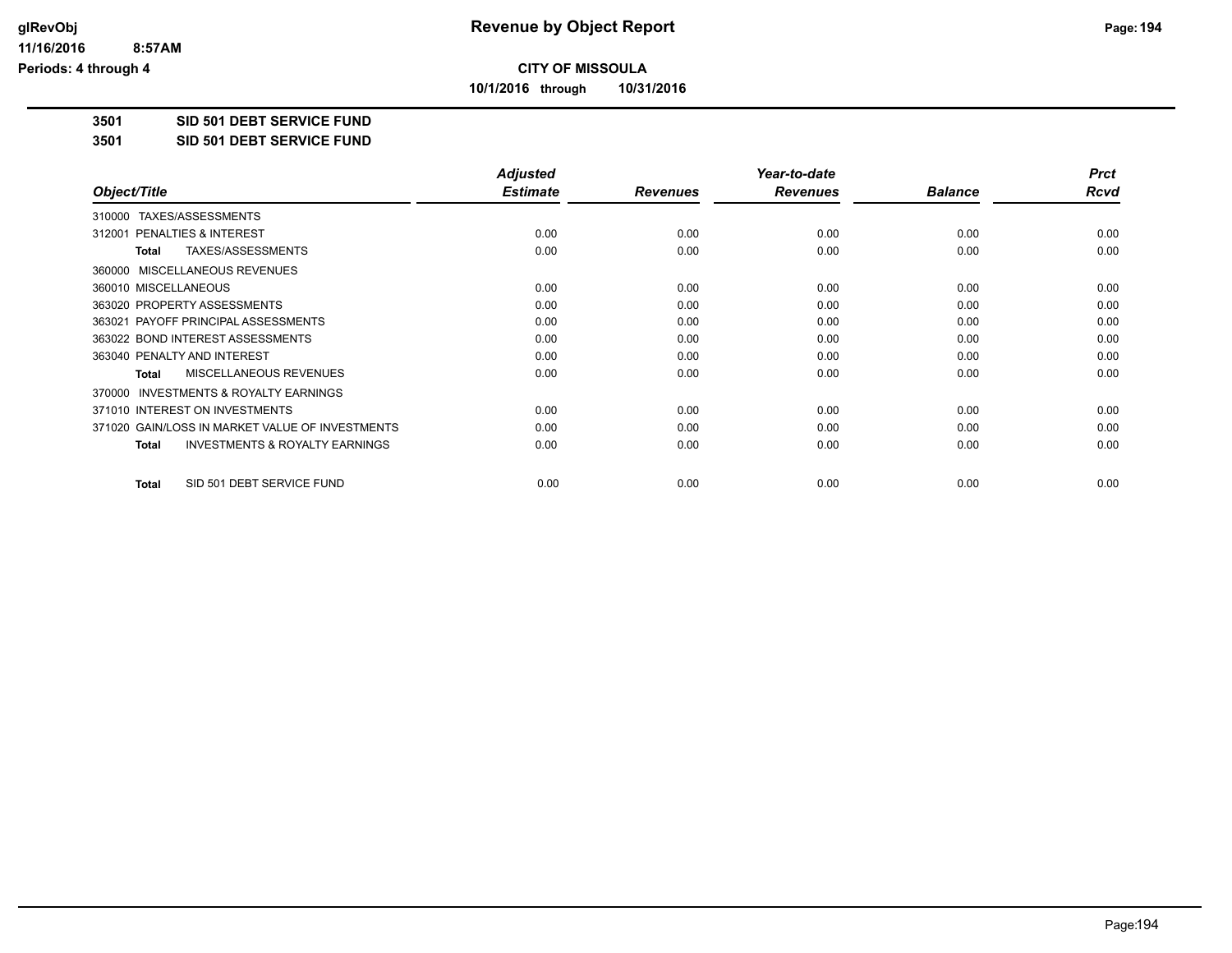**10/1/2016 through 10/31/2016**

## **3501 SID 501 DEBT SERVICE FUND**

|                                                    | Adjusted        |                 | Year-to-date    |                | <b>Prct</b> |
|----------------------------------------------------|-----------------|-----------------|-----------------|----------------|-------------|
| Object/Title                                       | <b>Estimate</b> | <b>Revenues</b> | <b>Revenues</b> | <b>Balance</b> | Rcvd        |
| 310000 TAXES/ASSESSMENTS                           |                 |                 |                 |                |             |
| 312001 PENALTIES & INTEREST                        | 0.00            | 0.00            | 0.00            | 0.00           | 0.00        |
| TAXES/ASSESSMENTS<br>Total                         | 0.00            | 0.00            | 0.00            | 0.00           | 0.00        |
| 360000 MISCELLANEOUS REVENUES                      |                 |                 |                 |                |             |
| 360010 MISCELLANEOUS                               | 0.00            | 0.00            | 0.00            | 0.00           | 0.00        |
| 363020 PROPERTY ASSESSMENTS                        | 0.00            | 0.00            | 0.00            | 0.00           | 0.00        |
| 363021 PAYOFF PRINCIPAL ASSESSMENTS                | 0.00            | 0.00            | 0.00            | 0.00           | 0.00        |
| 363022 BOND INTEREST ASSESSMENTS                   | 0.00            | 0.00            | 0.00            | 0.00           | 0.00        |
| 363040 PENALTY AND INTEREST                        | 0.00            | 0.00            | 0.00            | 0.00           | 0.00        |
| <b>MISCELLANEOUS REVENUES</b><br>Total             | 0.00            | 0.00            | 0.00            | 0.00           | 0.00        |
| INVESTMENTS & ROYALTY EARNINGS<br>370000           |                 |                 |                 |                |             |
| 371010 INTEREST ON INVESTMENTS                     | 0.00            | 0.00            | 0.00            | 0.00           | 0.00        |
| 371020 GAIN/LOSS IN MARKET VALUE OF INVESTMENT     | 0.00            | 0.00            | 0.00            | 0.00           | 0.00        |
| <b>INVESTMENTS &amp; ROYALTY EARNINGS</b><br>Total | 0.00            | 0.00            | 0.00            | 0.00           | 0.00        |
| SID 501 DEBT SERVICE FUND<br><b>Total</b>          | 0.00            | 0.00            | 0.00            | 0.00           | 0.00        |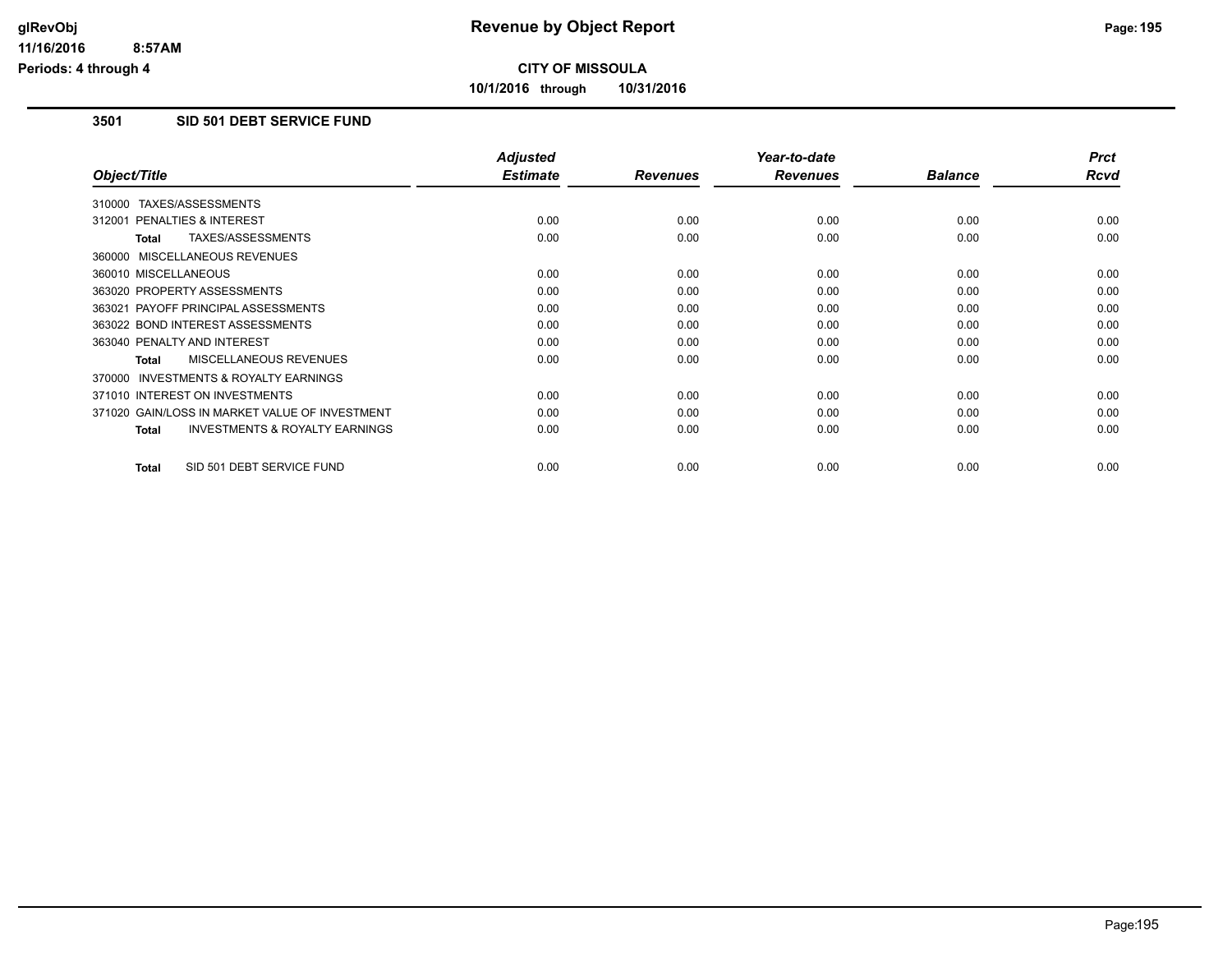**10/1/2016 through 10/31/2016**

**3502 SID 502 DEBT SERVICE FUND**

**3502 SID 502 DEBT SERVICE FUND**

|                                                           | <b>Adjusted</b> |                 | Year-to-date    |                | <b>Prct</b> |
|-----------------------------------------------------------|-----------------|-----------------|-----------------|----------------|-------------|
| Object/Title                                              | <b>Estimate</b> | <b>Revenues</b> | <b>Revenues</b> | <b>Balance</b> | Rcvd        |
| TAXES/ASSESSMENTS<br>310000                               |                 |                 |                 |                |             |
| 312001 PENALTIES & INTEREST                               | 0.00            | 0.00            | 0.00            | 0.00           | 0.00        |
| TAXES/ASSESSMENTS<br><b>Total</b>                         | 0.00            | 0.00            | 0.00            | 0.00           | 0.00        |
| MISCELLANEOUS REVENUES<br>360000                          |                 |                 |                 |                |             |
| 360010 MISCELLANEOUS                                      | 0.00            | 0.00            | 0.00            | 0.00           | 0.00        |
| 363020 PROPERTY ASSESSMENTS                               | 0.00            | 0.00            | 0.00            | 0.00           | 0.00        |
| 363021 PAYOFF PRINCIPAL ASSESSMENTS                       | 0.00            | 0.00            | 0.00            | 0.00           | 0.00        |
| 363022 BOND INTEREST ASSESSMENTS                          | 0.00            | 0.00            | 0.00            | 0.00           | 0.00        |
| 363040 PENALTY AND INTEREST                               | 0.00            | 0.00            | 0.00            | 0.00           | 0.00        |
| MISCELLANEOUS REVENUES<br>Total                           | 0.00            | 0.00            | 0.00            | 0.00           | 0.00        |
| INVESTMENTS & ROYALTY EARNINGS<br>370000                  |                 |                 |                 |                |             |
| 371010 INTEREST ON INVESTMENTS                            | 0.00            | 0.00            | 0.00            | 0.00           | 0.00        |
| 371020 GAIN/LOSS IN MARKET VALUE OF INVESTMENTS           | 0.00            | 0.00            | 0.00            | 0.00           | 0.00        |
| <b>INVESTMENTS &amp; ROYALTY EARNINGS</b><br><b>Total</b> | 0.00            | 0.00            | 0.00            | 0.00           | 0.00        |
| SID 502 DEBT SERVICE FUND<br><b>Total</b>                 | 0.00            | 0.00            | 0.00            | 0.00           | 0.00        |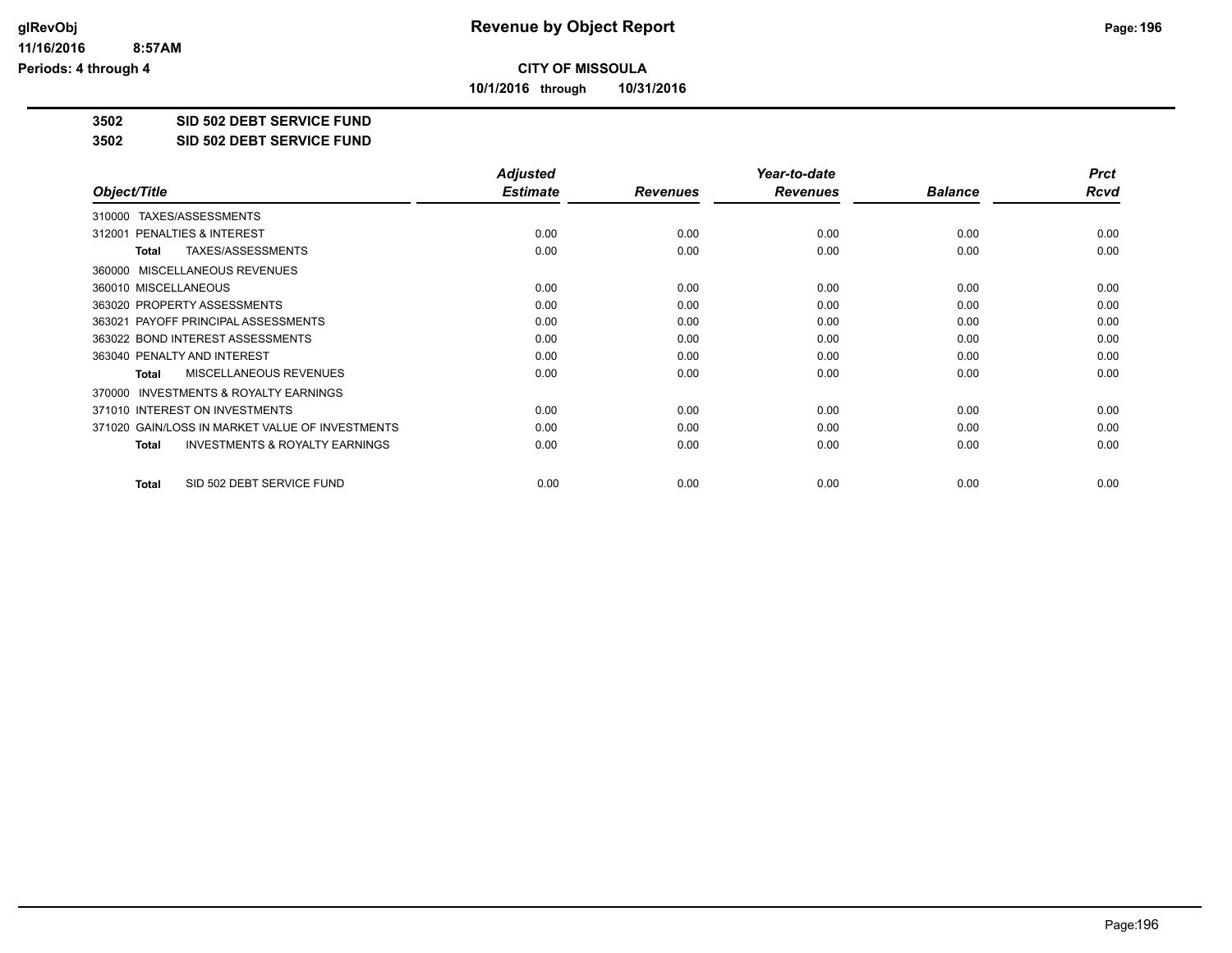**10/1/2016 through 10/31/2016**

### **3502 SID 502 DEBT SERVICE FUND**

|                                                           | <b>Adjusted</b> |                 | Year-to-date    |                | <b>Prct</b> |
|-----------------------------------------------------------|-----------------|-----------------|-----------------|----------------|-------------|
| Object/Title                                              | <b>Estimate</b> | <b>Revenues</b> | <b>Revenues</b> | <b>Balance</b> | <b>Rcvd</b> |
| 310000 TAXES/ASSESSMENTS                                  |                 |                 |                 |                |             |
| 312001 PENALTIES & INTEREST                               | 0.00            | 0.00            | 0.00            | 0.00           | 0.00        |
| TAXES/ASSESSMENTS<br><b>Total</b>                         | 0.00            | 0.00            | 0.00            | 0.00           | 0.00        |
| 360000 MISCELLANEOUS REVENUES                             |                 |                 |                 |                |             |
| 360010 MISCELLANEOUS                                      | 0.00            | 0.00            | 0.00            | 0.00           | 0.00        |
| 363020 PROPERTY ASSESSMENTS                               | 0.00            | 0.00            | 0.00            | 0.00           | 0.00        |
| 363021 PAYOFF PRINCIPAL ASSESSMENTS                       | 0.00            | 0.00            | 0.00            | 0.00           | 0.00        |
| 363022 BOND INTEREST ASSESSMENTS                          | 0.00            | 0.00            | 0.00            | 0.00           | 0.00        |
| 363040 PENALTY AND INTEREST                               | 0.00            | 0.00            | 0.00            | 0.00           | 0.00        |
| <b>MISCELLANEOUS REVENUES</b><br>Total                    | 0.00            | 0.00            | 0.00            | 0.00           | 0.00        |
| <b>INVESTMENTS &amp; ROYALTY EARNINGS</b><br>370000       |                 |                 |                 |                |             |
| 371010 INTEREST ON INVESTMENTS                            | 0.00            | 0.00            | 0.00            | 0.00           | 0.00        |
| 371020 GAIN/LOSS IN MARKET VALUE OF INVESTMENT            | 0.00            | 0.00            | 0.00            | 0.00           | 0.00        |
| <b>INVESTMENTS &amp; ROYALTY EARNINGS</b><br><b>Total</b> | 0.00            | 0.00            | 0.00            | 0.00           | 0.00        |
| SID 502 DEBT SERVICE FUND<br><b>Total</b>                 | 0.00            | 0.00            | 0.00            | 0.00           | 0.00        |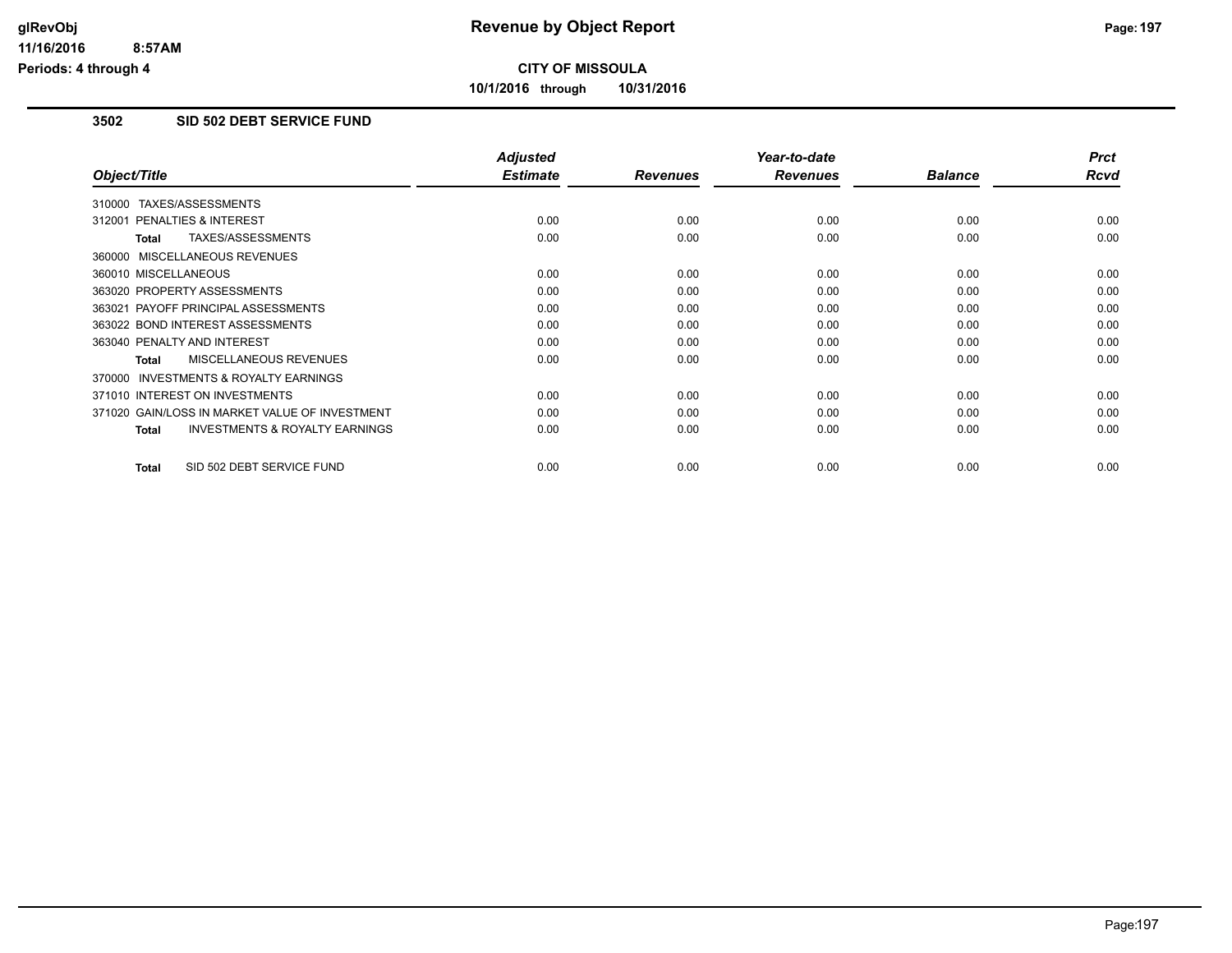**10/1/2016 through 10/31/2016**

**3503 SID 503 DEBT SERVICE FUND**

**3503 SID 503 DEBT SERVICE FUND**

|                                                     | <b>Adjusted</b> |                 | Year-to-date    |                | <b>Prct</b> |
|-----------------------------------------------------|-----------------|-----------------|-----------------|----------------|-------------|
| Object/Title                                        | <b>Estimate</b> | <b>Revenues</b> | <b>Revenues</b> | <b>Balance</b> | <b>Rcvd</b> |
| 310000 TAXES/ASSESSMENTS                            |                 |                 |                 |                |             |
| 312001 PENALTIES & INTEREST                         | 0.00            | 0.00            | 0.00            | 0.00           | 0.00        |
| TAXES/ASSESSMENTS<br>Total                          | 0.00            | 0.00            | 0.00            | 0.00           | 0.00        |
| 360000 MISCELLANEOUS REVENUES                       |                 |                 |                 |                |             |
| 360010 MISCELLANEOUS                                | 0.00            | 0.00            | 0.00            | 0.00           | 0.00        |
| 363020 PROPERTY ASSESSMENTS                         | 0.00            | 0.00            | 0.00            | 0.00           | 0.00        |
| 363021 PAYOFF PRINCIPAL ASSESSMENTS                 | 0.00            | 0.00            | 0.00            | 0.00           | 0.00        |
| 363022 BOND INTEREST ASSESSMENTS                    | 0.00            | 0.00            | 0.00            | 0.00           | 0.00        |
| 363040 PENALTY AND INTEREST                         | 0.00            | 0.00            | 0.00            | 0.00           | 0.00        |
| <b>MISCELLANEOUS REVENUES</b><br>Total              | 0.00            | 0.00            | 0.00            | 0.00           | 0.00        |
| <b>INVESTMENTS &amp; ROYALTY EARNINGS</b><br>370000 |                 |                 |                 |                |             |
| 371010 INTEREST ON INVESTMENTS                      | 0.00            | 0.00            | 0.00            | 0.00           | 0.00        |
| 371020 GAIN/LOSS IN MARKET VALUE OF INVESTMENTS     | 0.00            | 0.00            | 0.00            | 0.00           | 0.00        |
| <b>INVESTMENTS &amp; ROYALTY EARNINGS</b><br>Total  | 0.00            | 0.00            | 0.00            | 0.00           | 0.00        |
| SID 503 DEBT SERVICE FUND<br><b>Total</b>           | 0.00            | 0.00            | 0.00            | 0.00           | 0.00        |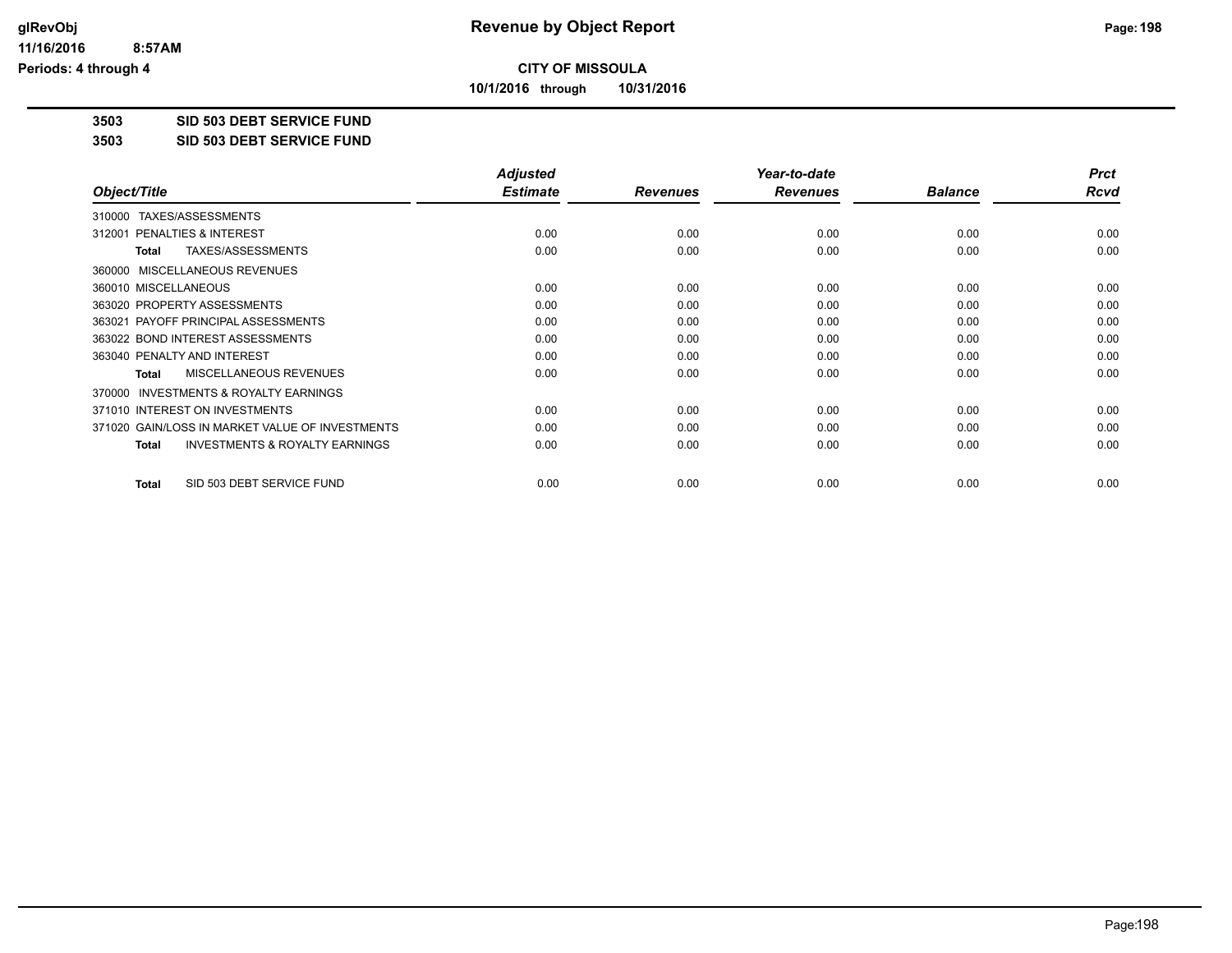**10/1/2016 through 10/31/2016**

## **3503 SID 503 DEBT SERVICE FUND**

|                                                           | <b>Adjusted</b> |                 | Year-to-date    |                | <b>Prct</b> |
|-----------------------------------------------------------|-----------------|-----------------|-----------------|----------------|-------------|
| Object/Title                                              | <b>Estimate</b> | <b>Revenues</b> | <b>Revenues</b> | <b>Balance</b> | Rcvd        |
| 310000 TAXES/ASSESSMENTS                                  |                 |                 |                 |                |             |
| 312001 PENALTIES & INTEREST                               | 0.00            | 0.00            | 0.00            | 0.00           | 0.00        |
| TAXES/ASSESSMENTS<br><b>Total</b>                         | 0.00            | 0.00            | 0.00            | 0.00           | 0.00        |
| 360000 MISCELLANEOUS REVENUES                             |                 |                 |                 |                |             |
| 360010 MISCELLANEOUS                                      | 0.00            | 0.00            | 0.00            | 0.00           | 0.00        |
| 363020 PROPERTY ASSESSMENTS                               | 0.00            | 0.00            | 0.00            | 0.00           | 0.00        |
| 363021 PAYOFF PRINCIPAL ASSESSMENTS                       | 0.00            | 0.00            | 0.00            | 0.00           | 0.00        |
| 363022 BOND INTEREST ASSESSMENTS                          | 0.00            | 0.00            | 0.00            | 0.00           | 0.00        |
| 363040 PENALTY AND INTEREST                               | 0.00            | 0.00            | 0.00            | 0.00           | 0.00        |
| <b>MISCELLANEOUS REVENUES</b><br>Total                    | 0.00            | 0.00            | 0.00            | 0.00           | 0.00        |
| <b>INVESTMENTS &amp; ROYALTY EARNINGS</b><br>370000       |                 |                 |                 |                |             |
| 371010 INTEREST ON INVESTMENTS                            | 0.00            | 0.00            | 0.00            | 0.00           | 0.00        |
| 371020 GAIN/LOSS IN MARKET VALUE OF INVESTMENT            | 0.00            | 0.00            | 0.00            | 0.00           | 0.00        |
| <b>INVESTMENTS &amp; ROYALTY EARNINGS</b><br><b>Total</b> | 0.00            | 0.00            | 0.00            | 0.00           | 0.00        |
| SID 503 DEBT SERVICE FUND<br><b>Total</b>                 | 0.00            | 0.00            | 0.00            | 0.00           | 0.00        |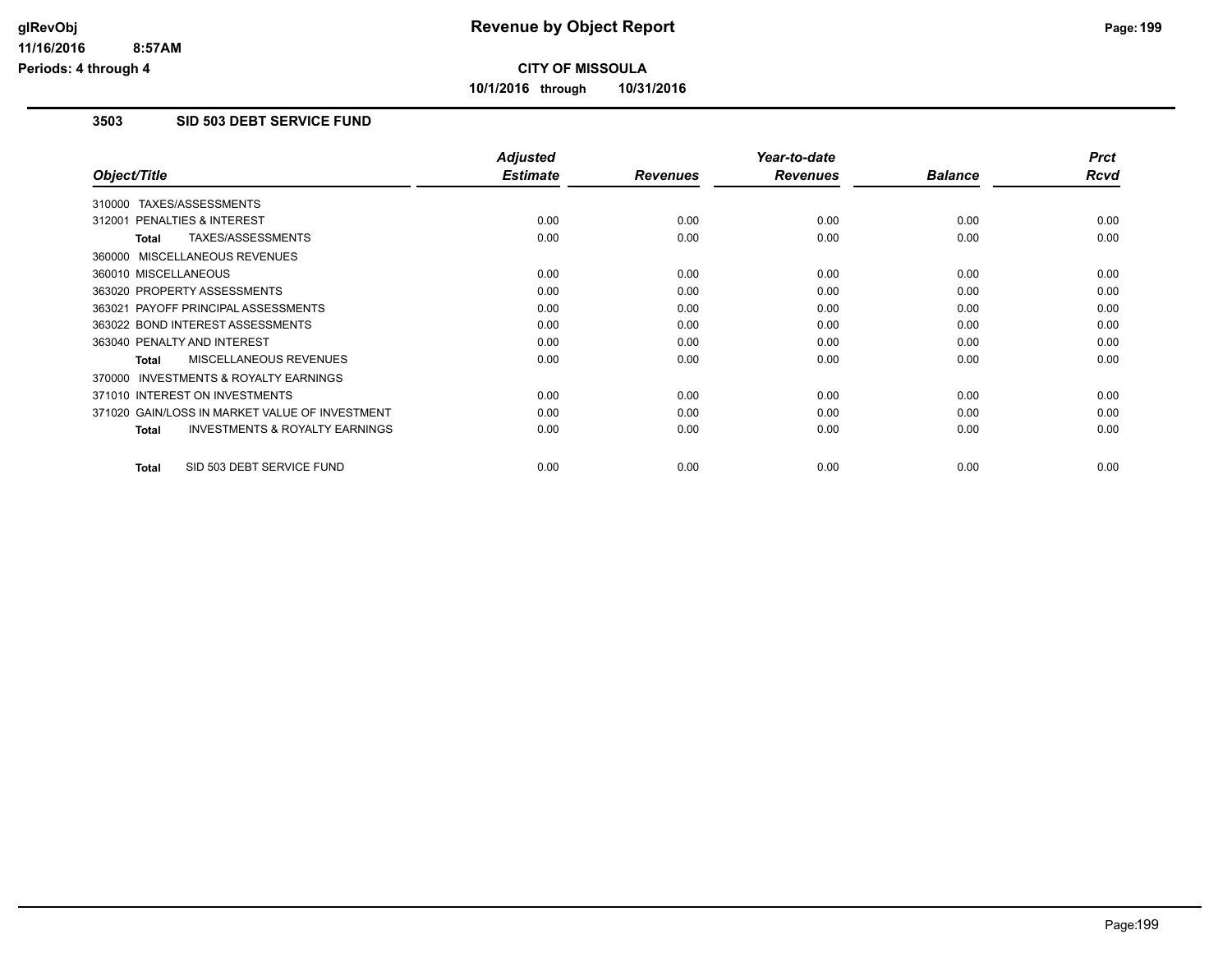**10/1/2016 through 10/31/2016**

**3504 SID 504 DEBT SERVICE FUND**

**3504 SID 504 DEBT SERVICE FUND**

|                                                           | <b>Adjusted</b> |                 | Year-to-date    |                | <b>Prct</b> |
|-----------------------------------------------------------|-----------------|-----------------|-----------------|----------------|-------------|
| Object/Title                                              | <b>Estimate</b> | <b>Revenues</b> | <b>Revenues</b> | <b>Balance</b> | <b>Rcvd</b> |
| TAXES/ASSESSMENTS<br>310000                               |                 |                 |                 |                |             |
| PENALTIES & INTEREST<br>312001                            | 0.00            | 0.00            | 0.00            | 0.00           | 0.00        |
| TAXES/ASSESSMENTS<br>Total                                | 0.00            | 0.00            | 0.00            | 0.00           | 0.00        |
| MISCELLANEOUS REVENUES<br>360000                          |                 |                 |                 |                |             |
| 360010 MISCELLANEOUS                                      | 0.00            | 0.00            | 0.00            | 0.00           | 0.00        |
| 363020 PROPERTY ASSESSMENTS                               | 0.00            | 0.00            | 0.00            | 0.00           | 0.00        |
| 363021 PAYOFF PRINCIPAL ASSESSMENTS                       | 0.00            | 0.00            | 0.00            | 0.00           | 0.00        |
| 363022 BOND INTEREST ASSESSMENTS                          | 0.00            | 0.00            | 0.00            | 0.00           | 0.00        |
| 363040 PENALTY AND INTEREST                               | 0.00            | 0.00            | 0.00            | 0.00           | 0.00        |
| MISCELLANEOUS REVENUES<br><b>Total</b>                    | 0.00            | 0.00            | 0.00            | 0.00           | 0.00        |
| <b>INVESTMENTS &amp; ROYALTY EARNINGS</b><br>370000       |                 |                 |                 |                |             |
| 371010 INTEREST ON INVESTMENTS                            | 0.00            | 0.00            | 0.00            | 0.00           | 0.00        |
| 371020 GAIN/LOSS IN MARKET VALUE OF INVESTMENTS           | 0.00            | 0.00            | 0.00            | 0.00           | 0.00        |
| <b>INVESTMENTS &amp; ROYALTY EARNINGS</b><br><b>Total</b> | 0.00            | 0.00            | 0.00            | 0.00           | 0.00        |
| OTHER FINANCING SOURCES<br>380000                         |                 |                 |                 |                |             |
| 381009 TRANSFERS IN                                       | 0.00            | 0.00            | 0.00            | 0.00           | 0.00        |
| OTHER FINANCING SOURCES<br>Total                          | 0.00            | 0.00            | 0.00            | 0.00           | 0.00        |
| SID 504 DEBT SERVICE FUND<br><b>Total</b>                 | 0.00            | 0.00            | 0.00            | 0.00           | 0.00        |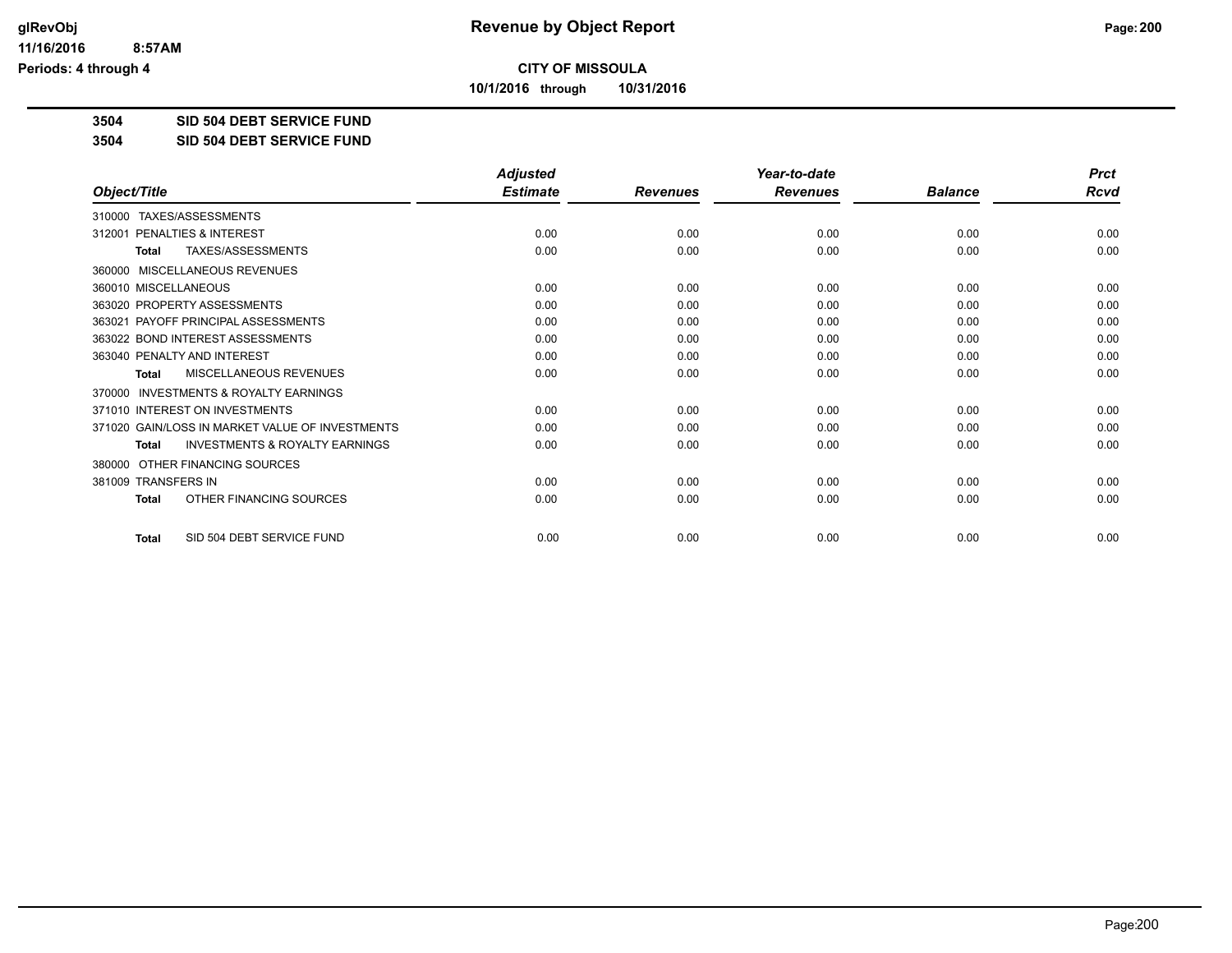**CITY OF MISSOULA**

**10/1/2016 through 10/31/2016**

## **3504 SID 504 DEBT SERVICE FUND**

|                                                           | <b>Adjusted</b> |                 | Year-to-date    |                | <b>Prct</b> |
|-----------------------------------------------------------|-----------------|-----------------|-----------------|----------------|-------------|
| Object/Title                                              | <b>Estimate</b> | <b>Revenues</b> | <b>Revenues</b> | <b>Balance</b> | <b>Rcvd</b> |
| 310000 TAXES/ASSESSMENTS                                  |                 |                 |                 |                |             |
| PENALTIES & INTEREST<br>312001                            | 0.00            | 0.00            | 0.00            | 0.00           | 0.00        |
| TAXES/ASSESSMENTS<br><b>Total</b>                         | 0.00            | 0.00            | 0.00            | 0.00           | 0.00        |
| 360000 MISCELLANEOUS REVENUES                             |                 |                 |                 |                |             |
| 360010 MISCELLANEOUS                                      | 0.00            | 0.00            | 0.00            | 0.00           | 0.00        |
| 363020 PROPERTY ASSESSMENTS                               | 0.00            | 0.00            | 0.00            | 0.00           | 0.00        |
| 363021 PAYOFF PRINCIPAL ASSESSMENTS                       | 0.00            | 0.00            | 0.00            | 0.00           | 0.00        |
| 363022 BOND INTEREST ASSESSMENTS                          | 0.00            | 0.00            | 0.00            | 0.00           | 0.00        |
| 363040 PENALTY AND INTEREST                               | 0.00            | 0.00            | 0.00            | 0.00           | 0.00        |
| MISCELLANEOUS REVENUES<br><b>Total</b>                    | 0.00            | 0.00            | 0.00            | 0.00           | 0.00        |
| INVESTMENTS & ROYALTY EARNINGS<br>370000                  |                 |                 |                 |                |             |
| 371010 INTEREST ON INVESTMENTS                            | 0.00            | 0.00            | 0.00            | 0.00           | 0.00        |
| 371020 GAIN/LOSS IN MARKET VALUE OF INVESTMENT            | 0.00            | 0.00            | 0.00            | 0.00           | 0.00        |
| <b>INVESTMENTS &amp; ROYALTY EARNINGS</b><br><b>Total</b> | 0.00            | 0.00            | 0.00            | 0.00           | 0.00        |
| OTHER FINANCING SOURCES<br>380000                         |                 |                 |                 |                |             |
| 381009 TRANSFERS IN                                       | 0.00            | 0.00            | 0.00            | 0.00           | 0.00        |
| OTHER FINANCING SOURCES<br><b>Total</b>                   | 0.00            | 0.00            | 0.00            | 0.00           | 0.00        |
| SID 504 DEBT SERVICE FUND<br><b>Total</b>                 | 0.00            | 0.00            | 0.00            | 0.00           | 0.00        |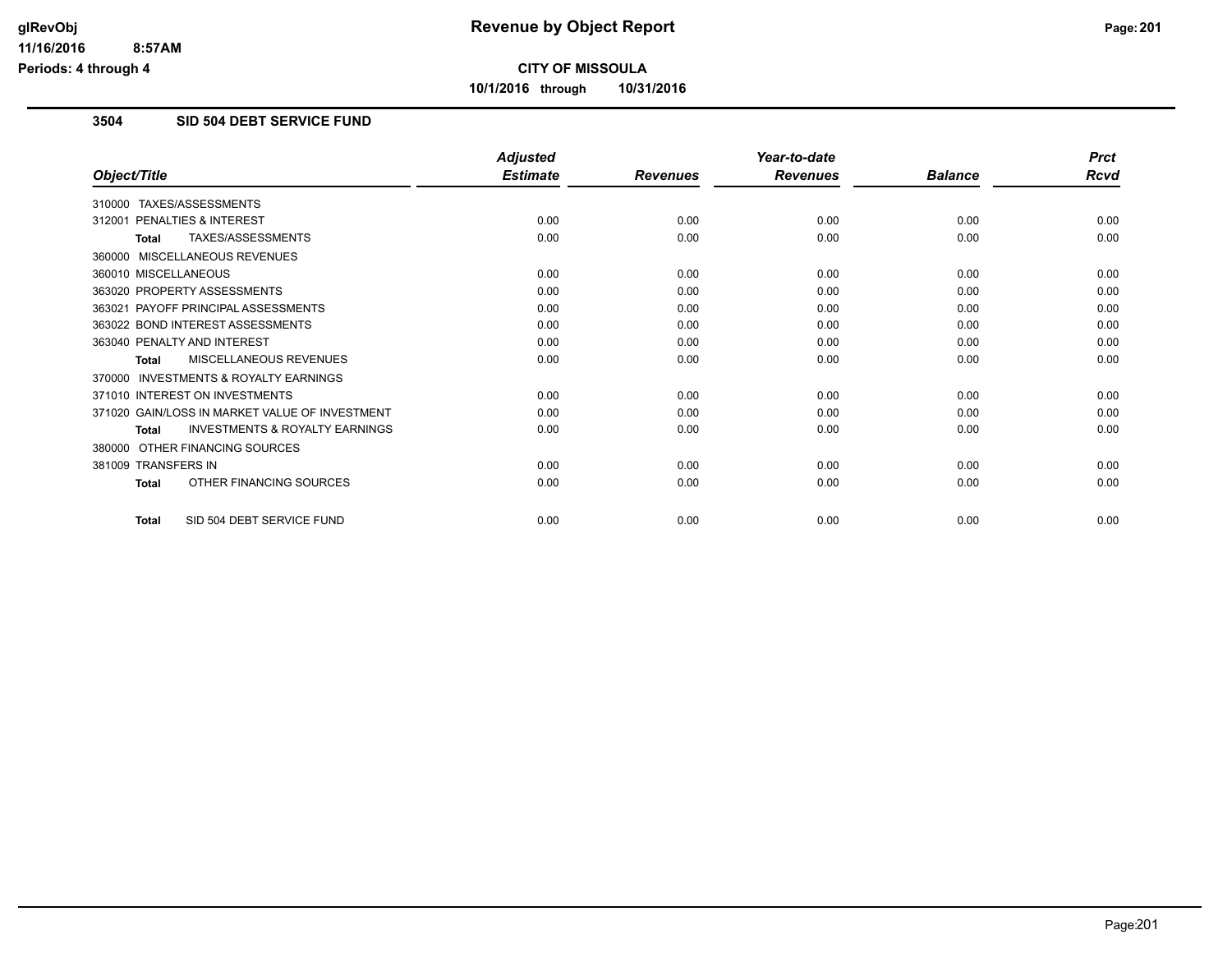**10/1/2016 through 10/31/2016**

**3505 SID 505 DEBT SERVICE FUND**

**3505 SID 505 DEBT SERVICE FUND**

|                                                    | <b>Adjusted</b> |                 | Year-to-date    |                | <b>Prct</b> |
|----------------------------------------------------|-----------------|-----------------|-----------------|----------------|-------------|
| Object/Title                                       | <b>Estimate</b> | <b>Revenues</b> | <b>Revenues</b> | <b>Balance</b> | Rcvd        |
| 310000 TAXES/ASSESSMENTS                           |                 |                 |                 |                |             |
| <b>PENALTIES &amp; INTEREST</b><br>312001          | 0.00            | 0.00            | 0.00            | 0.00           | 0.00        |
| TAXES/ASSESSMENTS<br>Total                         | 0.00            | 0.00            | 0.00            | 0.00           | 0.00        |
| 360000 MISCELLANEOUS REVENUES                      |                 |                 |                 |                |             |
| 360010 MISCELLANEOUS                               | 0.00            | 0.00            | 0.00            | 0.00           | 0.00        |
| 363020 PROPERTY ASSESSMENTS                        | 0.00            | 0.00            | 0.00            | 0.00           | 0.00        |
| 363021 PAYOFF PRINCIPAL ASSESSMENTS                | 0.00            | 0.00            | 0.00            | 0.00           | 0.00        |
| 363022 BOND INTEREST ASSESSMENTS                   | 0.00            | 0.00            | 0.00            | 0.00           | 0.00        |
| 363040 PENALTY AND INTEREST                        | 0.00            | 0.00            | 0.00            | 0.00           | 0.00        |
| <b>MISCELLANEOUS REVENUES</b><br>Total             | 0.00            | 0.00            | 0.00            | 0.00           | 0.00        |
| INVESTMENTS & ROYALTY EARNINGS<br>370000           |                 |                 |                 |                |             |
| 371010 INTEREST ON INVESTMENTS                     | 0.00            | 0.00            | 0.00            | 0.00           | 0.00        |
| 371020 GAIN/LOSS IN MARKET VALUE OF INVESTMENTS    | 0.00            | 0.00            | 0.00            | 0.00           | 0.00        |
| <b>INVESTMENTS &amp; ROYALTY EARNINGS</b><br>Total | 0.00            | 0.00            | 0.00            | 0.00           | 0.00        |
| SID 505 DEBT SERVICE FUND<br><b>Total</b>          | 0.00            | 0.00            | 0.00            | 0.00           | 0.00        |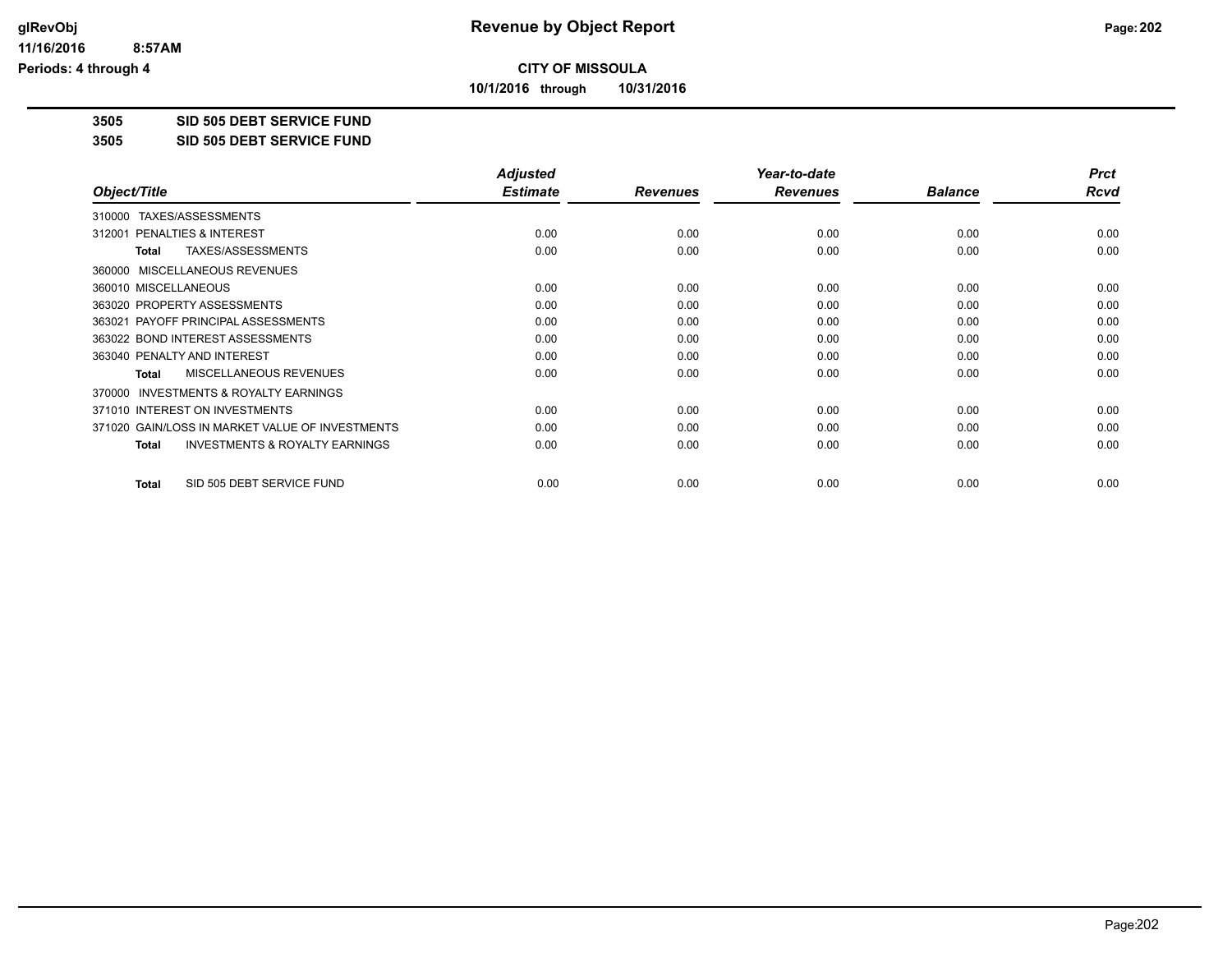**10/1/2016 through 10/31/2016**

## **3505 SID 505 DEBT SERVICE FUND**

|                                                           | <b>Adjusted</b> |                 | Year-to-date    |                | <b>Prct</b> |
|-----------------------------------------------------------|-----------------|-----------------|-----------------|----------------|-------------|
| Object/Title                                              | <b>Estimate</b> | <b>Revenues</b> | <b>Revenues</b> | <b>Balance</b> | Rcvd        |
| 310000 TAXES/ASSESSMENTS                                  |                 |                 |                 |                |             |
| 312001 PENALTIES & INTEREST                               | 0.00            | 0.00            | 0.00            | 0.00           | 0.00        |
| TAXES/ASSESSMENTS<br><b>Total</b>                         | 0.00            | 0.00            | 0.00            | 0.00           | 0.00        |
| 360000 MISCELLANEOUS REVENUES                             |                 |                 |                 |                |             |
| 360010 MISCELLANEOUS                                      | 0.00            | 0.00            | 0.00            | 0.00           | 0.00        |
| 363020 PROPERTY ASSESSMENTS                               | 0.00            | 0.00            | 0.00            | 0.00           | 0.00        |
| 363021 PAYOFF PRINCIPAL ASSESSMENTS                       | 0.00            | 0.00            | 0.00            | 0.00           | 0.00        |
| 363022 BOND INTEREST ASSESSMENTS                          | 0.00            | 0.00            | 0.00            | 0.00           | 0.00        |
| 363040 PENALTY AND INTEREST                               | 0.00            | 0.00            | 0.00            | 0.00           | 0.00        |
| <b>MISCELLANEOUS REVENUES</b><br>Total                    | 0.00            | 0.00            | 0.00            | 0.00           | 0.00        |
| <b>INVESTMENTS &amp; ROYALTY EARNINGS</b><br>370000       |                 |                 |                 |                |             |
| 371010 INTEREST ON INVESTMENTS                            | 0.00            | 0.00            | 0.00            | 0.00           | 0.00        |
| 371020 GAIN/LOSS IN MARKET VALUE OF INVESTMENT            | 0.00            | 0.00            | 0.00            | 0.00           | 0.00        |
| <b>INVESTMENTS &amp; ROYALTY EARNINGS</b><br><b>Total</b> | 0.00            | 0.00            | 0.00            | 0.00           | 0.00        |
| SID 505 DEBT SERVICE FUND<br><b>Total</b>                 | 0.00            | 0.00            | 0.00            | 0.00           | 0.00        |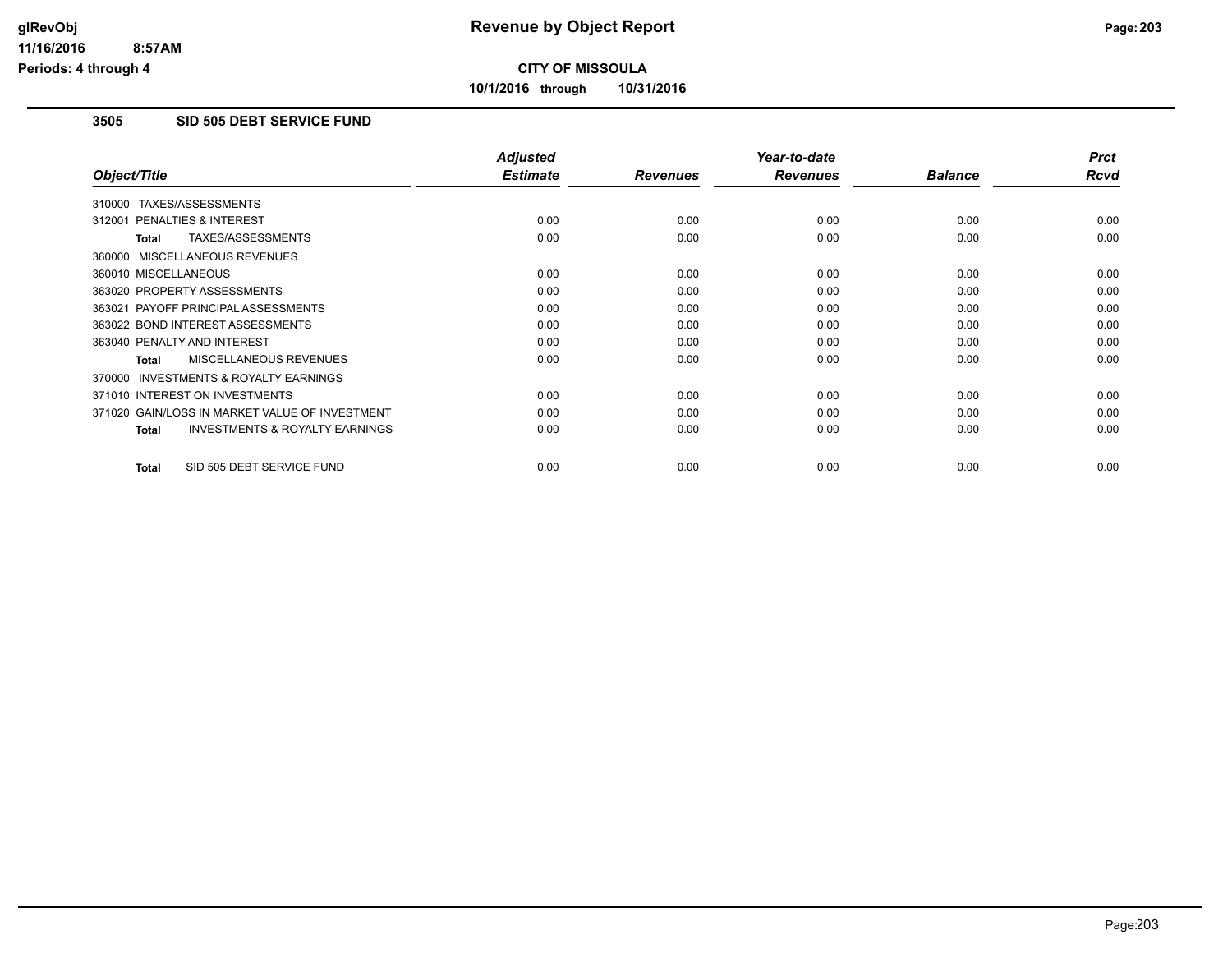**10/1/2016 through 10/31/2016**

**3506 SID 506 DEBT SERVICE FUND**

**3506 SID 506 DEBT SERVICE FUND**

|                                                           | <b>Adjusted</b> |                 | Year-to-date    |                | <b>Prct</b> |
|-----------------------------------------------------------|-----------------|-----------------|-----------------|----------------|-------------|
| Object/Title                                              | <b>Estimate</b> | <b>Revenues</b> | <b>Revenues</b> | <b>Balance</b> | <b>Rcvd</b> |
| TAXES/ASSESSMENTS<br>310000                               |                 |                 |                 |                |             |
| PENALTIES & INTEREST<br>312001                            | 0.00            | 0.00            | 0.00            | 0.00           | 0.00        |
| <b>TAXES/ASSESSMENTS</b><br>Total                         | 0.00            | 0.00            | 0.00            | 0.00           | 0.00        |
| MISCELLANEOUS REVENUES<br>360000                          |                 |                 |                 |                |             |
| 360010 MISCELLANEOUS                                      | 0.00            | 0.00            | 0.00            | 0.00           | 0.00        |
| 363020 PROPERTY ASSESSMENTS                               | 0.00            | 0.00            | 0.00            | 0.00           | 0.00        |
| 363021 PAYOFF PRINCIPAL ASSESSMENTS                       | 0.00            | 0.00            | 0.00            | 0.00           | 0.00        |
| 363022 BOND INTEREST ASSESSMENTS                          | 0.00            | 0.00            | 0.00            | 0.00           | 0.00        |
| 363040 PENALTY AND INTEREST                               | 0.00            | 0.00            | 0.00            | 0.00           | 0.00        |
| MISCELLANEOUS REVENUES<br>Total                           | 0.00            | 0.00            | 0.00            | 0.00           | 0.00        |
| <b>INVESTMENTS &amp; ROYALTY EARNINGS</b><br>370000       |                 |                 |                 |                |             |
| 371010 INTEREST ON INVESTMENTS                            | 0.00            | 0.00            | 0.00            | 0.00           | 0.00        |
| 371020 GAIN/LOSS IN MARKET VALUE OF INVESTMENTS           | 0.00            | 0.00            | 0.00            | 0.00           | 0.00        |
| <b>INVESTMENTS &amp; ROYALTY EARNINGS</b><br><b>Total</b> | 0.00            | 0.00            | 0.00            | 0.00           | 0.00        |
| OTHER FINANCING SOURCES<br>380000                         |                 |                 |                 |                |             |
| 381009 TRANSFERS IN                                       | 0.00            | 0.00            | 0.00            | 0.00           | 0.00        |
| OTHER FINANCING SOURCES<br><b>Total</b>                   | 0.00            | 0.00            | 0.00            | 0.00           | 0.00        |
| SID 506 DEBT SERVICE FUND<br><b>Total</b>                 | 0.00            | 0.00            | 0.00            | 0.00           | 0.00        |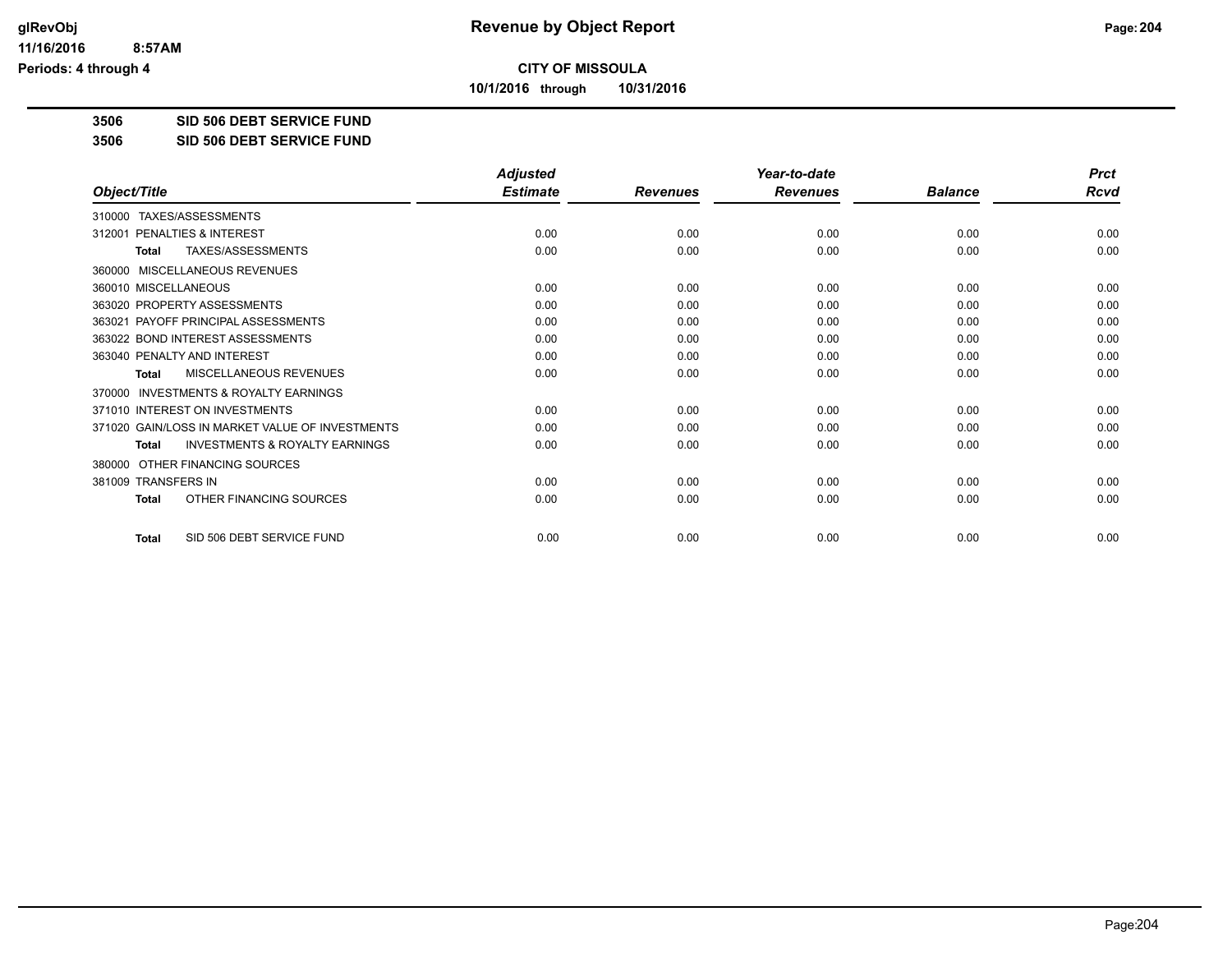**CITY OF MISSOULA**

**10/1/2016 through 10/31/2016**

## **3506 SID 506 DEBT SERVICE FUND**

|                                                           | <b>Adjusted</b> |                 | Year-to-date    |                | <b>Prct</b> |
|-----------------------------------------------------------|-----------------|-----------------|-----------------|----------------|-------------|
| Object/Title                                              | <b>Estimate</b> | <b>Revenues</b> | <b>Revenues</b> | <b>Balance</b> | <b>Rcvd</b> |
| 310000 TAXES/ASSESSMENTS                                  |                 |                 |                 |                |             |
| PENALTIES & INTEREST<br>312001                            | 0.00            | 0.00            | 0.00            | 0.00           | 0.00        |
| TAXES/ASSESSMENTS<br><b>Total</b>                         | 0.00            | 0.00            | 0.00            | 0.00           | 0.00        |
| 360000 MISCELLANEOUS REVENUES                             |                 |                 |                 |                |             |
| 360010 MISCELLANEOUS                                      | 0.00            | 0.00            | 0.00            | 0.00           | 0.00        |
| 363020 PROPERTY ASSESSMENTS                               | 0.00            | 0.00            | 0.00            | 0.00           | 0.00        |
| 363021 PAYOFF PRINCIPAL ASSESSMENTS                       | 0.00            | 0.00            | 0.00            | 0.00           | 0.00        |
| 363022 BOND INTEREST ASSESSMENTS                          | 0.00            | 0.00            | 0.00            | 0.00           | 0.00        |
| 363040 PENALTY AND INTEREST                               | 0.00            | 0.00            | 0.00            | 0.00           | 0.00        |
| <b>MISCELLANEOUS REVENUES</b><br><b>Total</b>             | 0.00            | 0.00            | 0.00            | 0.00           | 0.00        |
| <b>INVESTMENTS &amp; ROYALTY EARNINGS</b><br>370000       |                 |                 |                 |                |             |
| 371010 INTEREST ON INVESTMENTS                            | 0.00            | 0.00            | 0.00            | 0.00           | 0.00        |
| 371020 GAIN/LOSS IN MARKET VALUE OF INVESTMENT            | 0.00            | 0.00            | 0.00            | 0.00           | 0.00        |
| <b>INVESTMENTS &amp; ROYALTY EARNINGS</b><br><b>Total</b> | 0.00            | 0.00            | 0.00            | 0.00           | 0.00        |
| OTHER FINANCING SOURCES<br>380000                         |                 |                 |                 |                |             |
| 381009 TRANSFERS IN                                       | 0.00            | 0.00            | 0.00            | 0.00           | 0.00        |
| OTHER FINANCING SOURCES<br><b>Total</b>                   | 0.00            | 0.00            | 0.00            | 0.00           | 0.00        |
| SID 506 DEBT SERVICE FUND<br><b>Total</b>                 | 0.00            | 0.00            | 0.00            | 0.00           | 0.00        |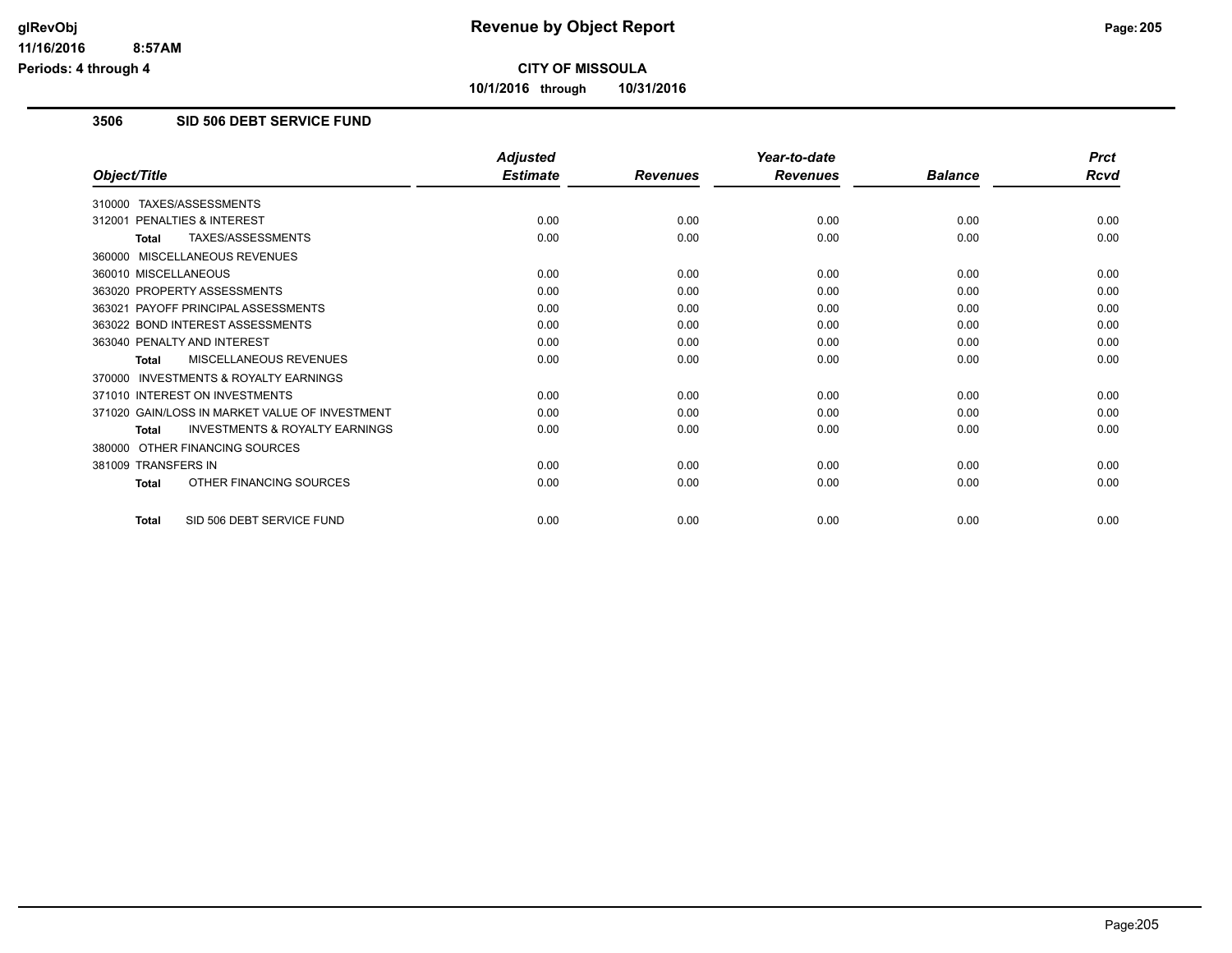**10/1/2016 through 10/31/2016**

**3507 SID 507 DEBT SERVICE FUND**

**3507 SID 507 DEBT SERVICE FUND**

|                                                           | <b>Adjusted</b> |                 | Year-to-date    |                | <b>Prct</b> |
|-----------------------------------------------------------|-----------------|-----------------|-----------------|----------------|-------------|
| Object/Title                                              | <b>Estimate</b> | <b>Revenues</b> | <b>Revenues</b> | <b>Balance</b> | Rcvd        |
| TAXES/ASSESSMENTS<br>310000                               |                 |                 |                 |                |             |
| PENALTIES & INTEREST<br>312001                            | 0.00            | 0.00            | 0.00            | 0.00           | 0.00        |
| TAXES/ASSESSMENTS<br><b>Total</b>                         | 0.00            | 0.00            | 0.00            | 0.00           | 0.00        |
| MISCELLANEOUS REVENUES<br>360000                          |                 |                 |                 |                |             |
| 360010 MISCELLANEOUS                                      | 0.00            | 0.00            | 0.00            | 0.00           | 0.00        |
| 363020 PROPERTY ASSESSMENTS                               | 0.00            | 0.00            | 0.00            | 0.00           | 0.00        |
| 363021 PAYOFF PRINCIPAL ASSESSMENTS                       | 0.00            | 0.00            | 0.00            | 0.00           | 0.00        |
| 363022 BOND INTEREST ASSESSMENTS                          | 0.00            | 0.00            | 0.00            | 0.00           | 0.00        |
| 363040 PENALTY AND INTEREST                               | 0.00            | 0.00            | 0.00            | 0.00           | 0.00        |
| MISCELLANEOUS REVENUES<br><b>Total</b>                    | 0.00            | 0.00            | 0.00            | 0.00           | 0.00        |
| <b>INVESTMENTS &amp; ROYALTY EARNINGS</b><br>370000       |                 |                 |                 |                |             |
| 371010 INTEREST ON INVESTMENTS                            | 0.00            | 0.00            | 0.00            | 0.00           | 0.00        |
| 371020 GAIN/LOSS IN MARKET VALUE OF INVESTMENTS           | 0.00            | 0.00            | 0.00            | 0.00           | 0.00        |
| <b>INVESTMENTS &amp; ROYALTY EARNINGS</b><br><b>Total</b> | 0.00            | 0.00            | 0.00            | 0.00           | 0.00        |
| OTHER FINANCING SOURCES<br>380000                         |                 |                 |                 |                |             |
| 381009 TRANSFERS IN                                       | 0.00            | 0.00            | 0.00            | 0.00           | 0.00        |
| OTHER FINANCING SOURCES<br><b>Total</b>                   | 0.00            | 0.00            | 0.00            | 0.00           | 0.00        |
| SID 507 DEBT SERVICE FUND<br><b>Total</b>                 | 0.00            | 0.00            | 0.00            | 0.00           | 0.00        |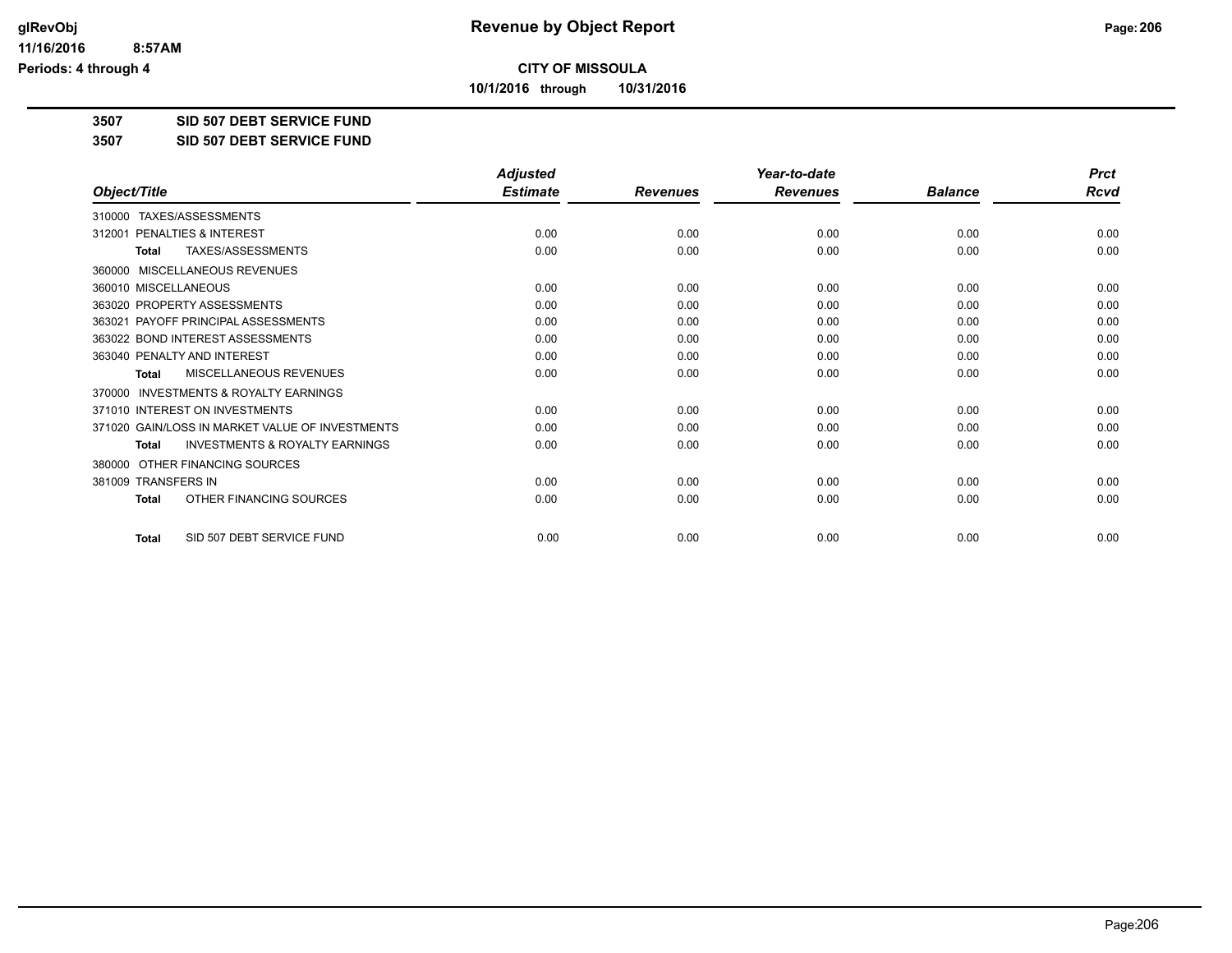**10/1/2016 through 10/31/2016**

## **3507 SID 507 DEBT SERVICE FUND**

|                                                           | <b>Adjusted</b> |                 | Year-to-date    |                | <b>Prct</b> |
|-----------------------------------------------------------|-----------------|-----------------|-----------------|----------------|-------------|
| Object/Title                                              | <b>Estimate</b> | <b>Revenues</b> | <b>Revenues</b> | <b>Balance</b> | <b>Rcvd</b> |
| 310000 TAXES/ASSESSMENTS                                  |                 |                 |                 |                |             |
| PENALTIES & INTEREST<br>312001                            | 0.00            | 0.00            | 0.00            | 0.00           | 0.00        |
| TAXES/ASSESSMENTS<br><b>Total</b>                         | 0.00            | 0.00            | 0.00            | 0.00           | 0.00        |
| 360000 MISCELLANEOUS REVENUES                             |                 |                 |                 |                |             |
| 360010 MISCELLANEOUS                                      | 0.00            | 0.00            | 0.00            | 0.00           | 0.00        |
| 363020 PROPERTY ASSESSMENTS                               | 0.00            | 0.00            | 0.00            | 0.00           | 0.00        |
| 363021 PAYOFF PRINCIPAL ASSESSMENTS                       | 0.00            | 0.00            | 0.00            | 0.00           | 0.00        |
| 363022 BOND INTEREST ASSESSMENTS                          | 0.00            | 0.00            | 0.00            | 0.00           | 0.00        |
| 363040 PENALTY AND INTEREST                               | 0.00            | 0.00            | 0.00            | 0.00           | 0.00        |
| MISCELLANEOUS REVENUES<br><b>Total</b>                    | 0.00            | 0.00            | 0.00            | 0.00           | 0.00        |
| <b>INVESTMENTS &amp; ROYALTY EARNINGS</b><br>370000       |                 |                 |                 |                |             |
| 371010 INTEREST ON INVESTMENTS                            | 0.00            | 0.00            | 0.00            | 0.00           | 0.00        |
| 371020 GAIN/LOSS IN MARKET VALUE OF INVESTMENT            | 0.00            | 0.00            | 0.00            | 0.00           | 0.00        |
| <b>INVESTMENTS &amp; ROYALTY EARNINGS</b><br><b>Total</b> | 0.00            | 0.00            | 0.00            | 0.00           | 0.00        |
| OTHER FINANCING SOURCES<br>380000                         |                 |                 |                 |                |             |
| 381009 TRANSFERS IN                                       | 0.00            | 0.00            | 0.00            | 0.00           | 0.00        |
| OTHER FINANCING SOURCES<br><b>Total</b>                   | 0.00            | 0.00            | 0.00            | 0.00           | 0.00        |
| SID 507 DEBT SERVICE FUND<br><b>Total</b>                 | 0.00            | 0.00            | 0.00            | 0.00           | 0.00        |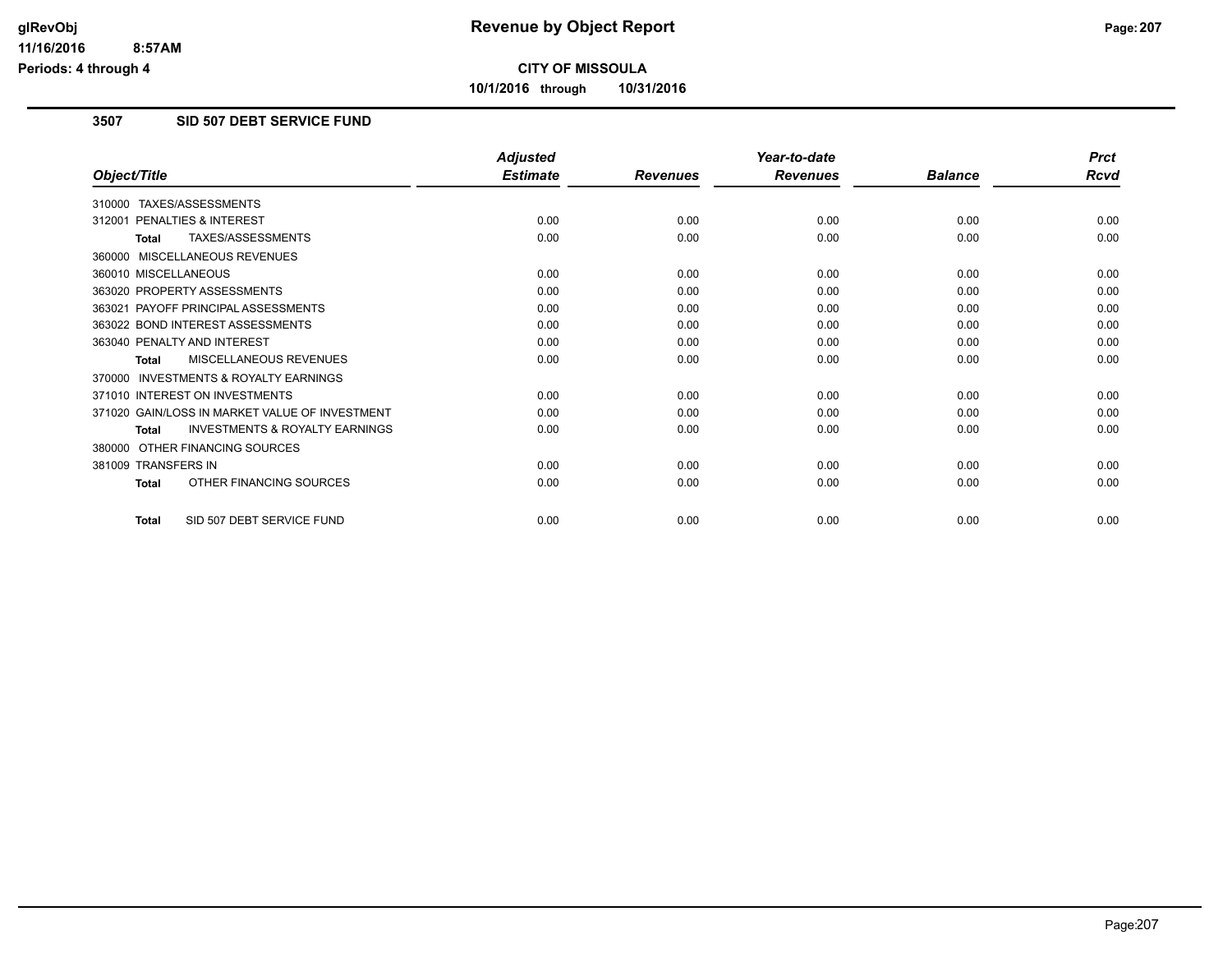**10/1/2016 through 10/31/2016**

**3508 SID 508 DEBT SERVICE FUND**

**3508 SID 508 DEBT SERVICE FUND**

|                                                           | <b>Adjusted</b> |                 | Year-to-date    |                | <b>Prct</b> |
|-----------------------------------------------------------|-----------------|-----------------|-----------------|----------------|-------------|
| Object/Title                                              | <b>Estimate</b> | <b>Revenues</b> | <b>Revenues</b> | <b>Balance</b> | <b>Rcvd</b> |
| 310000 TAXES/ASSESSMENTS                                  |                 |                 |                 |                |             |
| PENALTIES & INTEREST<br>312001                            | 0.00            | 0.00            | 0.00            | 0.00           | 0.00        |
| TAXES/ASSESSMENTS<br><b>Total</b>                         | 0.00            | 0.00            | 0.00            | 0.00           | 0.00        |
| MISCELLANEOUS REVENUES<br>360000                          |                 |                 |                 |                |             |
| 360010 MISCELLANEOUS                                      | 0.00            | 0.00            | 0.00            | 0.00           | 0.00        |
| 363020 PROPERTY ASSESSMENTS                               | 0.00            | 0.00            | 0.00            | 0.00           | 0.00        |
| 363021 PAYOFF PRINCIPAL ASSESSMENTS                       | 0.00            | 0.00            | 0.00            | 0.00           | 0.00        |
| 363022 BOND INTEREST ASSESSMENTS                          | 0.00            | 0.00            | 0.00            | 0.00           | 0.00        |
| 363040 PENALTY AND INTEREST                               | 0.00            | 0.00            | 0.00            | 0.00           | 0.00        |
| MISCELLANEOUS REVENUES<br>Total                           | 0.00            | 0.00            | 0.00            | 0.00           | 0.00        |
| <b>INVESTMENTS &amp; ROYALTY EARNINGS</b><br>370000       |                 |                 |                 |                |             |
| 371010 INTEREST ON INVESTMENTS                            | 0.00            | 0.00            | 0.00            | 0.00           | 0.00        |
| 371020 GAIN/LOSS IN MARKET VALUE OF INVESTMENTS           | 0.00            | 0.00            | 0.00            | 0.00           | 0.00        |
| <b>INVESTMENTS &amp; ROYALTY EARNINGS</b><br><b>Total</b> | 0.00            | 0.00            | 0.00            | 0.00           | 0.00        |
| OTHER FINANCING SOURCES<br>380000                         |                 |                 |                 |                |             |
| 381009 TRANSFERS IN                                       | 0.00            | 0.00            | 0.00            | 0.00           | 0.00        |
| OTHER FINANCING SOURCES<br><b>Total</b>                   | 0.00            | 0.00            | 0.00            | 0.00           | 0.00        |
| SID 508 DEBT SERVICE FUND<br><b>Total</b>                 | 0.00            | 0.00            | 0.00            | 0.00           | 0.00        |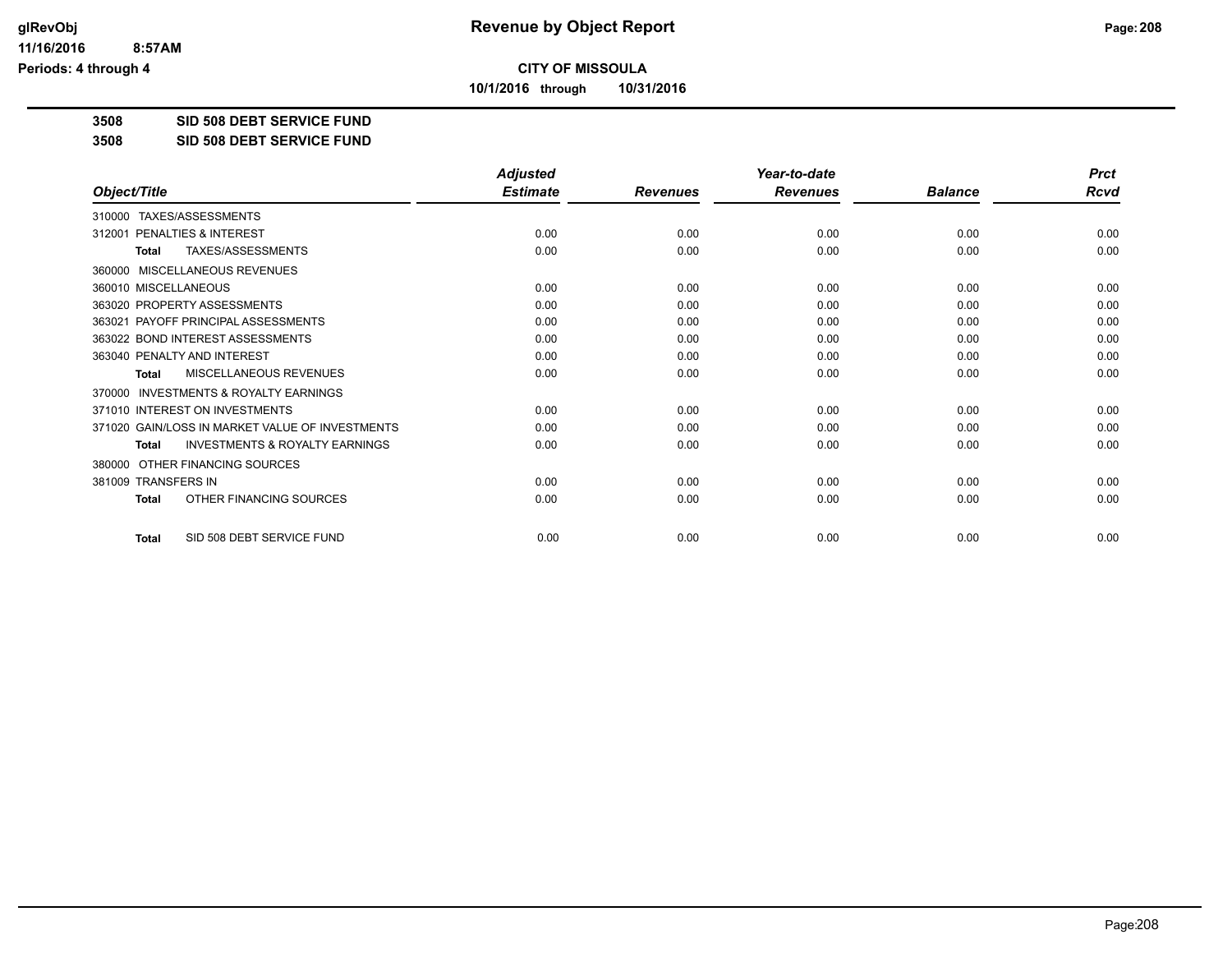**CITY OF MISSOULA**

**10/1/2016 through 10/31/2016**

## **3508 SID 508 DEBT SERVICE FUND**

|                                                           | <b>Adjusted</b> |                 | Year-to-date    |                | <b>Prct</b> |
|-----------------------------------------------------------|-----------------|-----------------|-----------------|----------------|-------------|
| Object/Title                                              | <b>Estimate</b> | <b>Revenues</b> | <b>Revenues</b> | <b>Balance</b> | <b>Rcvd</b> |
| 310000 TAXES/ASSESSMENTS                                  |                 |                 |                 |                |             |
| PENALTIES & INTEREST<br>312001                            | 0.00            | 0.00            | 0.00            | 0.00           | 0.00        |
| TAXES/ASSESSMENTS<br><b>Total</b>                         | 0.00            | 0.00            | 0.00            | 0.00           | 0.00        |
| 360000 MISCELLANEOUS REVENUES                             |                 |                 |                 |                |             |
| 360010 MISCELLANEOUS                                      | 0.00            | 0.00            | 0.00            | 0.00           | 0.00        |
| 363020 PROPERTY ASSESSMENTS                               | 0.00            | 0.00            | 0.00            | 0.00           | 0.00        |
| 363021 PAYOFF PRINCIPAL ASSESSMENTS                       | 0.00            | 0.00            | 0.00            | 0.00           | 0.00        |
| 363022 BOND INTEREST ASSESSMENTS                          | 0.00            | 0.00            | 0.00            | 0.00           | 0.00        |
| 363040 PENALTY AND INTEREST                               | 0.00            | 0.00            | 0.00            | 0.00           | 0.00        |
| MISCELLANEOUS REVENUES<br><b>Total</b>                    | 0.00            | 0.00            | 0.00            | 0.00           | 0.00        |
| <b>INVESTMENTS &amp; ROYALTY EARNINGS</b><br>370000       |                 |                 |                 |                |             |
| 371010 INTEREST ON INVESTMENTS                            | 0.00            | 0.00            | 0.00            | 0.00           | 0.00        |
| 371020 GAIN/LOSS IN MARKET VALUE OF INVESTMENT            | 0.00            | 0.00            | 0.00            | 0.00           | 0.00        |
| <b>INVESTMENTS &amp; ROYALTY EARNINGS</b><br><b>Total</b> | 0.00            | 0.00            | 0.00            | 0.00           | 0.00        |
| 380000 OTHER FINANCING SOURCES                            |                 |                 |                 |                |             |
| 381009 TRANSFERS IN                                       | 0.00            | 0.00            | 0.00            | 0.00           | 0.00        |
| OTHER FINANCING SOURCES<br><b>Total</b>                   | 0.00            | 0.00            | 0.00            | 0.00           | 0.00        |
| SID 508 DEBT SERVICE FUND<br><b>Total</b>                 | 0.00            | 0.00            | 0.00            | 0.00           | 0.00        |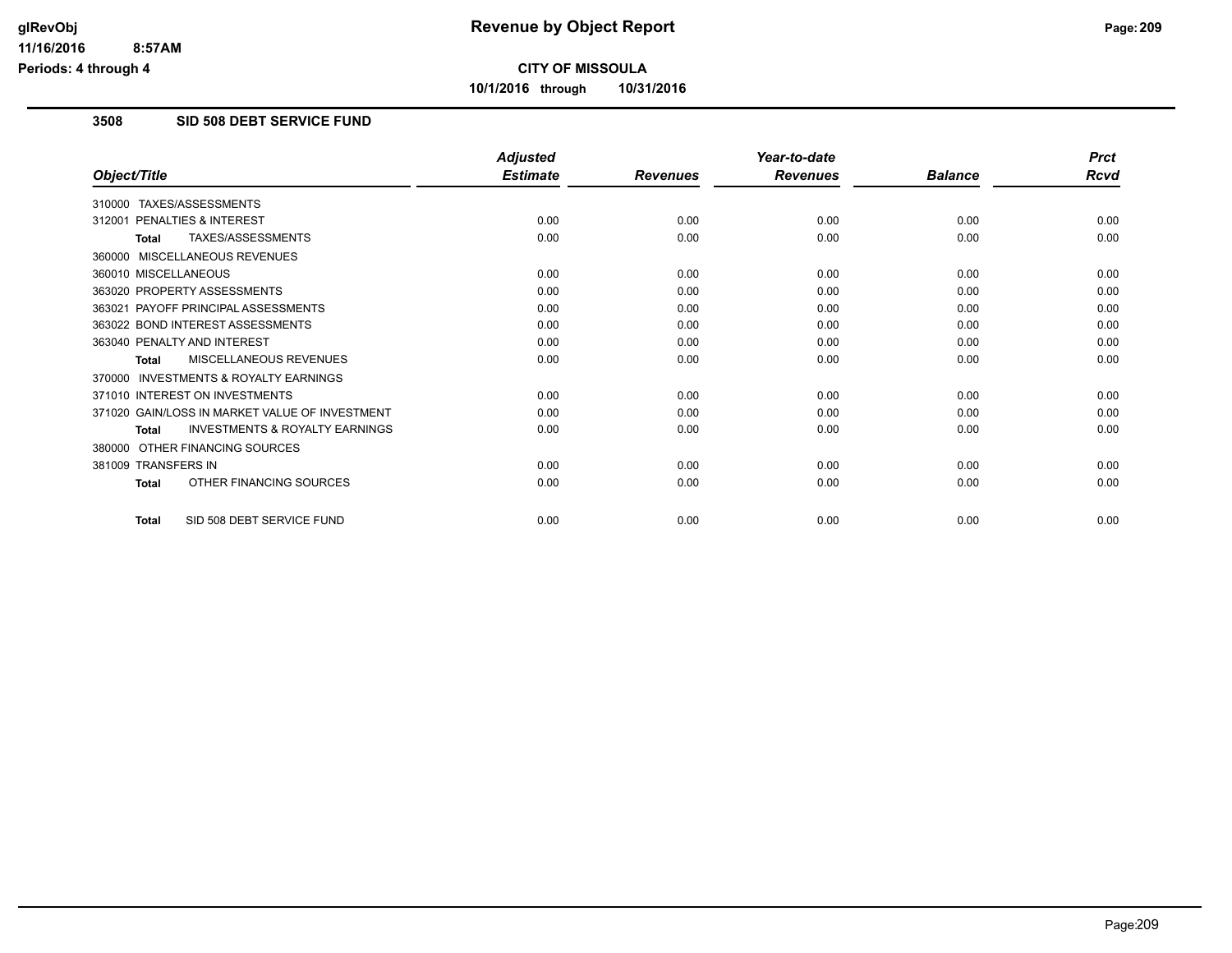**10/1/2016 through 10/31/2016**

**3510 SID 510 DEBT SERVICE FUND**

**3510 SID 510 DEBT SERVICE FUND**

|                                                           | <b>Adjusted</b> |                 | Year-to-date    |                | <b>Prct</b> |
|-----------------------------------------------------------|-----------------|-----------------|-----------------|----------------|-------------|
| Object/Title                                              | <b>Estimate</b> | <b>Revenues</b> | <b>Revenues</b> | <b>Balance</b> | <b>Rcvd</b> |
| TAXES/ASSESSMENTS<br>310000                               |                 |                 |                 |                |             |
| PENALTIES & INTEREST<br>312001                            | 0.00            | 0.00            | 0.00            | 0.00           | 0.00        |
| TAXES/ASSESSMENTS<br>Total                                | 0.00            | 0.00            | 0.00            | 0.00           | 0.00        |
| 360000 MISCELLANEOUS REVENUES                             |                 |                 |                 |                |             |
| 360010 MISCELLANEOUS                                      | 0.00            | 0.00            | 0.00            | 0.00           | 0.00        |
| 363020 PROPERTY ASSESSMENTS                               | 0.00            | 0.00            | 0.00            | 0.00           | 0.00        |
| 363021 PAYOFF PRINCIPAL ASSESSMENTS                       | 0.00            | 0.00            | 0.00            | 0.00           | 0.00        |
| 363022 BOND INTEREST ASSESSMENTS                          | 0.00            | 0.00            | 0.00            | 0.00           | 0.00        |
| 363040 PENALTY AND INTEREST                               | 0.00            | 0.00            | 0.00            | 0.00           | 0.00        |
| <b>MISCELLANEOUS REVENUES</b><br>Total                    | 0.00            | 0.00            | 0.00            | 0.00           | 0.00        |
| <b>INVESTMENTS &amp; ROYALTY EARNINGS</b><br>370000       |                 |                 |                 |                |             |
| 371010 INTEREST ON INVESTMENTS                            | 0.00            | 0.00            | 0.00            | 0.00           | 0.00        |
| 371020 GAIN/LOSS IN MARKET VALUE OF INVESTMENTS           | 0.00            | 0.00            | 0.00            | 0.00           | 0.00        |
| 371500 INTEREST ON INTERFUND LOAN                         | 0.00            | 0.00            | 0.00            | 0.00           | 0.00        |
| <b>INVESTMENTS &amp; ROYALTY EARNINGS</b><br><b>Total</b> | 0.00            | 0.00            | 0.00            | 0.00           | 0.00        |
| SID 510 DEBT SERVICE FUND<br><b>Total</b>                 | 0.00            | 0.00            | 0.00            | 0.00           | 0.00        |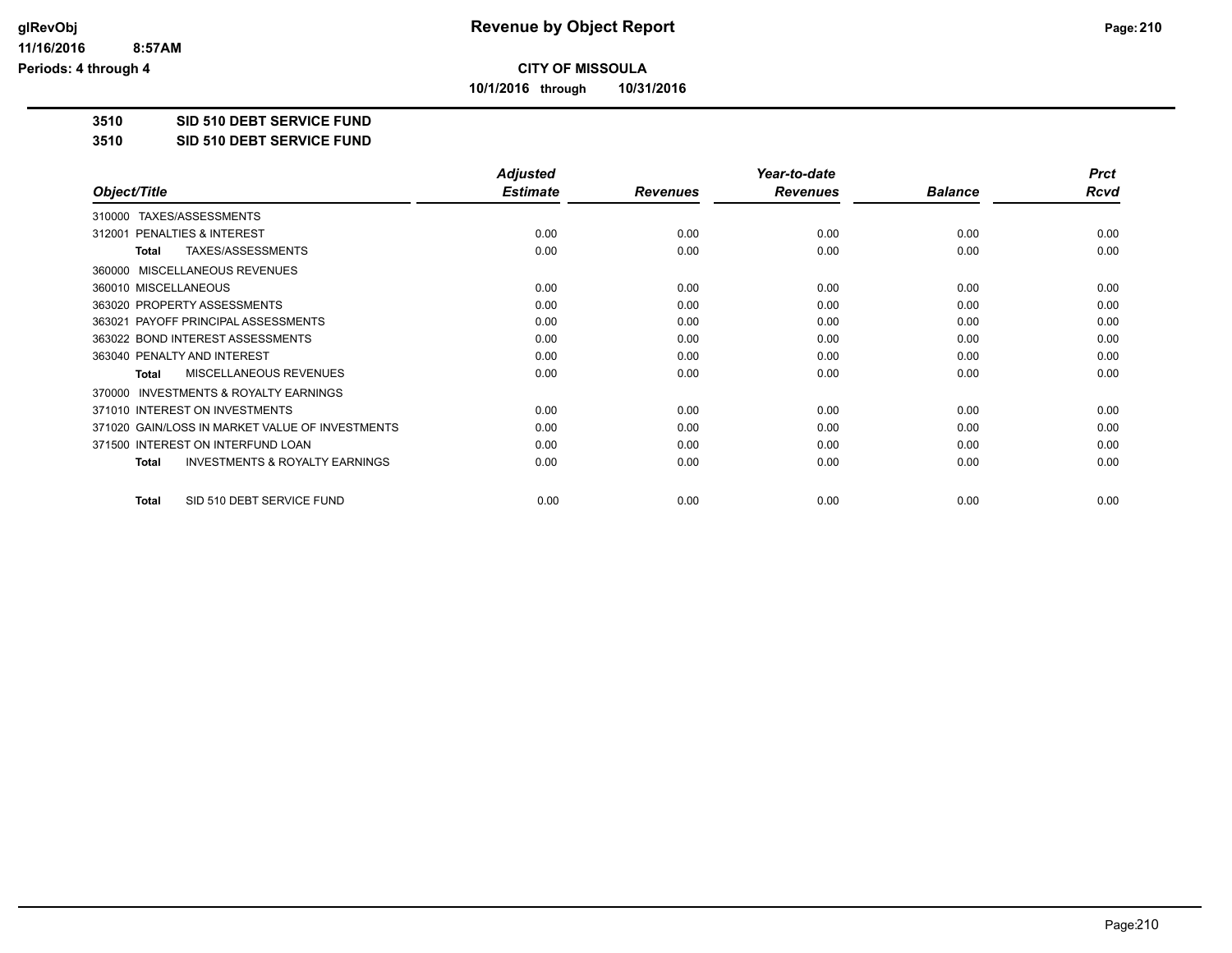**10/1/2016 through 10/31/2016**

## **3510 SID 510 DEBT SERVICE FUND**

|                                                           | <b>Adjusted</b> |                 | Year-to-date    |                | <b>Prct</b> |
|-----------------------------------------------------------|-----------------|-----------------|-----------------|----------------|-------------|
| Object/Title                                              | <b>Estimate</b> | <b>Revenues</b> | <b>Revenues</b> | <b>Balance</b> | Rcvd        |
| TAXES/ASSESSMENTS<br>310000                               |                 |                 |                 |                |             |
| PENALTIES & INTEREST<br>312001                            | 0.00            | 0.00            | 0.00            | 0.00           | 0.00        |
| TAXES/ASSESSMENTS<br>Total                                | 0.00            | 0.00            | 0.00            | 0.00           | 0.00        |
| 360000 MISCELLANEOUS REVENUES                             |                 |                 |                 |                |             |
| 360010 MISCELLANEOUS                                      | 0.00            | 0.00            | 0.00            | 0.00           | 0.00        |
| 363020 PROPERTY ASSESSMENTS                               | 0.00            | 0.00            | 0.00            | 0.00           | 0.00        |
| 363021 PAYOFF PRINCIPAL ASSESSMENTS                       | 0.00            | 0.00            | 0.00            | 0.00           | 0.00        |
| 363022 BOND INTEREST ASSESSMENTS                          | 0.00            | 0.00            | 0.00            | 0.00           | 0.00        |
| 363040 PENALTY AND INTEREST                               | 0.00            | 0.00            | 0.00            | 0.00           | 0.00        |
| <b>MISCELLANEOUS REVENUES</b><br><b>Total</b>             | 0.00            | 0.00            | 0.00            | 0.00           | 0.00        |
| <b>INVESTMENTS &amp; ROYALTY EARNINGS</b><br>370000       |                 |                 |                 |                |             |
| 371010 INTEREST ON INVESTMENTS                            | 0.00            | 0.00            | 0.00            | 0.00           | 0.00        |
| 371020 GAIN/LOSS IN MARKET VALUE OF INVESTMENT            | 0.00            | 0.00            | 0.00            | 0.00           | 0.00        |
| 371500 INTEREST ON INTERFUND LOAN                         | 0.00            | 0.00            | 0.00            | 0.00           | 0.00        |
| <b>INVESTMENTS &amp; ROYALTY EARNINGS</b><br><b>Total</b> | 0.00            | 0.00            | 0.00            | 0.00           | 0.00        |
| SID 510 DEBT SERVICE FUND<br>Total                        | 0.00            | 0.00            | 0.00            | 0.00           | 0.00        |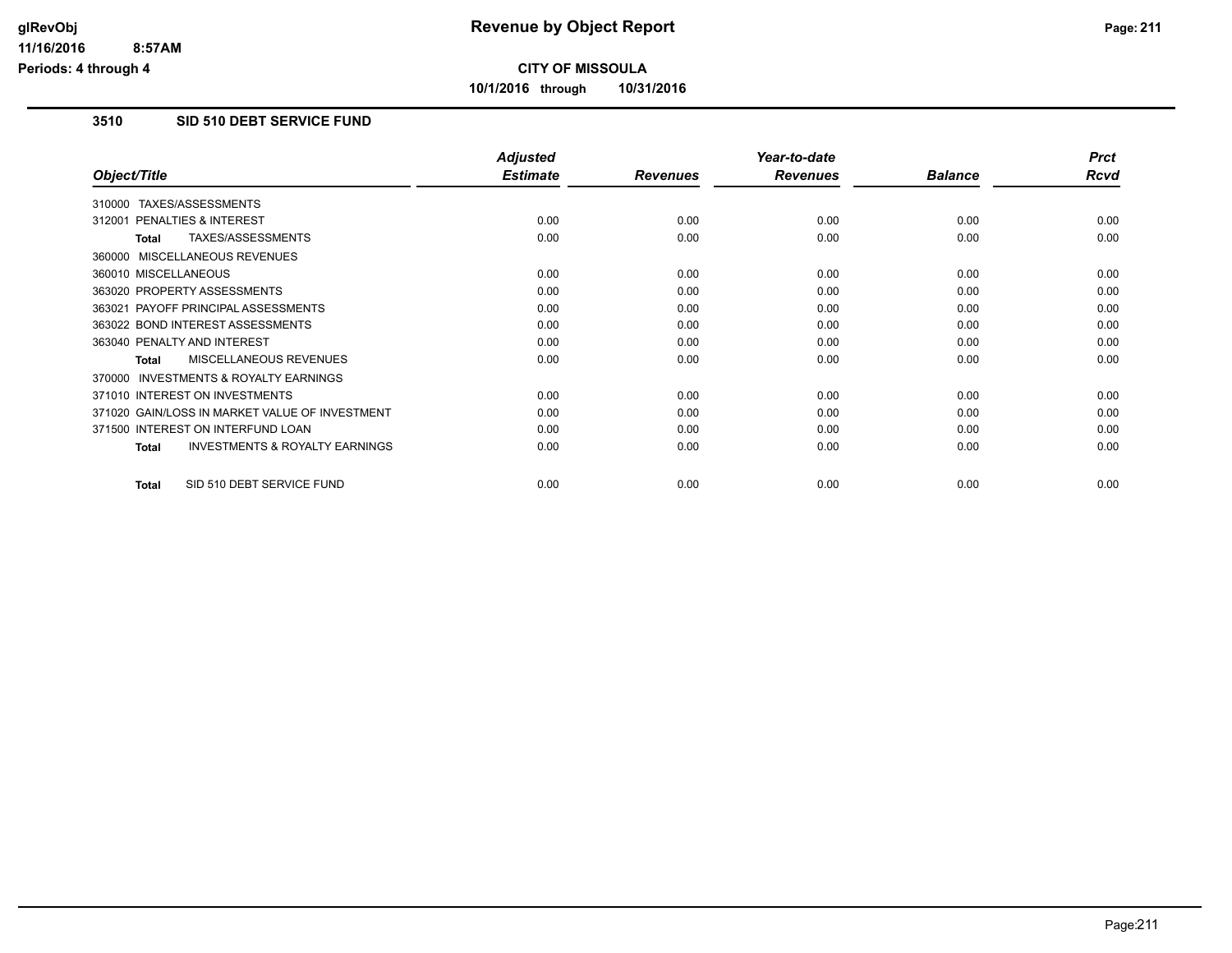**10/1/2016 through 10/31/2016**

**3511 SID 511 DEBT SERVICE FUND**

**3511 SID 511 DEBT SERVICE FUND**

|                                                    | <b>Adjusted</b> |                 | Year-to-date    |                | <b>Prct</b> |
|----------------------------------------------------|-----------------|-----------------|-----------------|----------------|-------------|
| Object/Title                                       | <b>Estimate</b> | <b>Revenues</b> | <b>Revenues</b> | <b>Balance</b> | Rcvd        |
| TAXES/ASSESSMENTS<br>310000                        |                 |                 |                 |                |             |
| <b>PENALTIES &amp; INTEREST</b><br>312001          | 0.00            | 0.00            | 0.00            | 0.00           | 0.00        |
| TAXES/ASSESSMENTS<br>Total                         | 0.00            | 0.00            | 0.00            | 0.00           | 0.00        |
| 360000 MISCELLANEOUS REVENUES                      |                 |                 |                 |                |             |
| 360010 MISCELLANEOUS                               | 0.00            | 0.00            | 0.00            | 0.00           | 0.00        |
| 363020 PROPERTY ASSESSMENTS                        | 0.00            | 0.00            | 0.00            | 0.00           | 0.00        |
| 363021 PAYOFF PRINCIPAL ASSESSMENTS                | 0.00            | 0.00            | 0.00            | 0.00           | 0.00        |
| 363022 BOND INTEREST ASSESSMENTS                   | 0.00            | 0.00            | 0.00            | 0.00           | 0.00        |
| 363040 PENALTY AND INTEREST                        | 0.00            | 0.00            | 0.00            | 0.00           | 0.00        |
| MISCELLANEOUS REVENUES<br>Total                    | 0.00            | 0.00            | 0.00            | 0.00           | 0.00        |
| 370000 INVESTMENTS & ROYALTY EARNINGS              |                 |                 |                 |                |             |
| 371010 INTEREST ON INVESTMENTS                     | 0.00            | 0.00            | 0.00            | 0.00           | 0.00        |
| 371020 GAIN/LOSS IN MARKET VALUE OF INVESTMENTS    | 0.00            | 0.00            | 0.00            | 0.00           | 0.00        |
| <b>INVESTMENTS &amp; ROYALTY EARNINGS</b><br>Total | 0.00            | 0.00            | 0.00            | 0.00           | 0.00        |
| SID 511 DEBT SERVICE FUND<br><b>Total</b>          | 0.00            | 0.00            | 0.00            | 0.00           | 0.00        |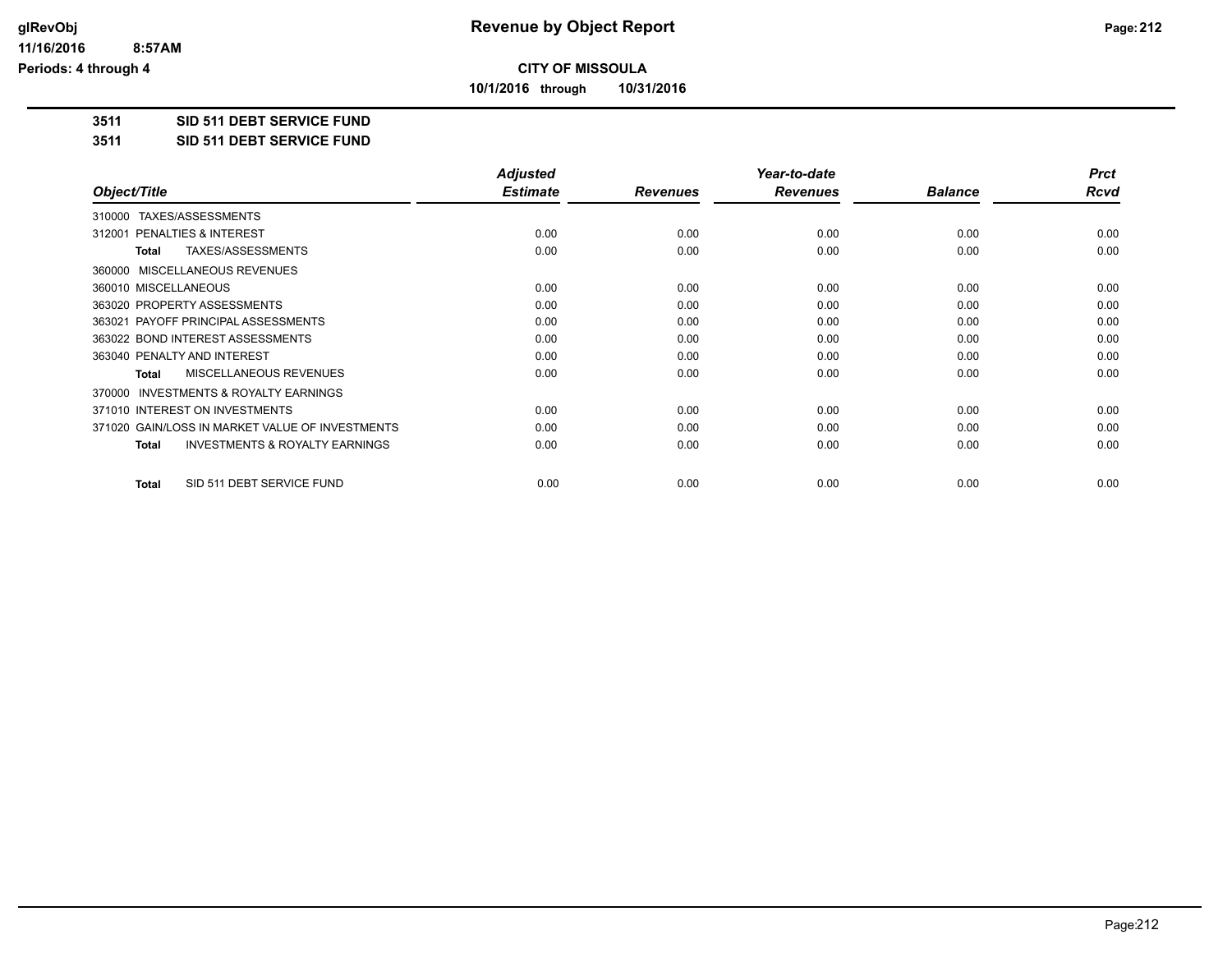**10/1/2016 through 10/31/2016**

## **3511 SID 511 DEBT SERVICE FUND**

|                                                           | <b>Adjusted</b> |                 | Year-to-date    |                | <b>Prct</b> |
|-----------------------------------------------------------|-----------------|-----------------|-----------------|----------------|-------------|
| Object/Title                                              | <b>Estimate</b> | <b>Revenues</b> | <b>Revenues</b> | <b>Balance</b> | Rcvd        |
| 310000 TAXES/ASSESSMENTS                                  |                 |                 |                 |                |             |
| 312001 PENALTIES & INTEREST                               | 0.00            | 0.00            | 0.00            | 0.00           | 0.00        |
| TAXES/ASSESSMENTS<br><b>Total</b>                         | 0.00            | 0.00            | 0.00            | 0.00           | 0.00        |
| 360000 MISCELLANEOUS REVENUES                             |                 |                 |                 |                |             |
| 360010 MISCELLANEOUS                                      | 0.00            | 0.00            | 0.00            | 0.00           | 0.00        |
| 363020 PROPERTY ASSESSMENTS                               | 0.00            | 0.00            | 0.00            | 0.00           | 0.00        |
| 363021 PAYOFF PRINCIPAL ASSESSMENTS                       | 0.00            | 0.00            | 0.00            | 0.00           | 0.00        |
| 363022 BOND INTEREST ASSESSMENTS                          | 0.00            | 0.00            | 0.00            | 0.00           | 0.00        |
| 363040 PENALTY AND INTEREST                               | 0.00            | 0.00            | 0.00            | 0.00           | 0.00        |
| <b>MISCELLANEOUS REVENUES</b><br>Total                    | 0.00            | 0.00            | 0.00            | 0.00           | 0.00        |
| INVESTMENTS & ROYALTY EARNINGS<br>370000                  |                 |                 |                 |                |             |
| 371010 INTEREST ON INVESTMENTS                            | 0.00            | 0.00            | 0.00            | 0.00           | 0.00        |
| 371020 GAIN/LOSS IN MARKET VALUE OF INVESTMENT            | 0.00            | 0.00            | 0.00            | 0.00           | 0.00        |
| <b>INVESTMENTS &amp; ROYALTY EARNINGS</b><br><b>Total</b> | 0.00            | 0.00            | 0.00            | 0.00           | 0.00        |
| SID 511 DEBT SERVICE FUND<br><b>Total</b>                 | 0.00            | 0.00            | 0.00            | 0.00           | 0.00        |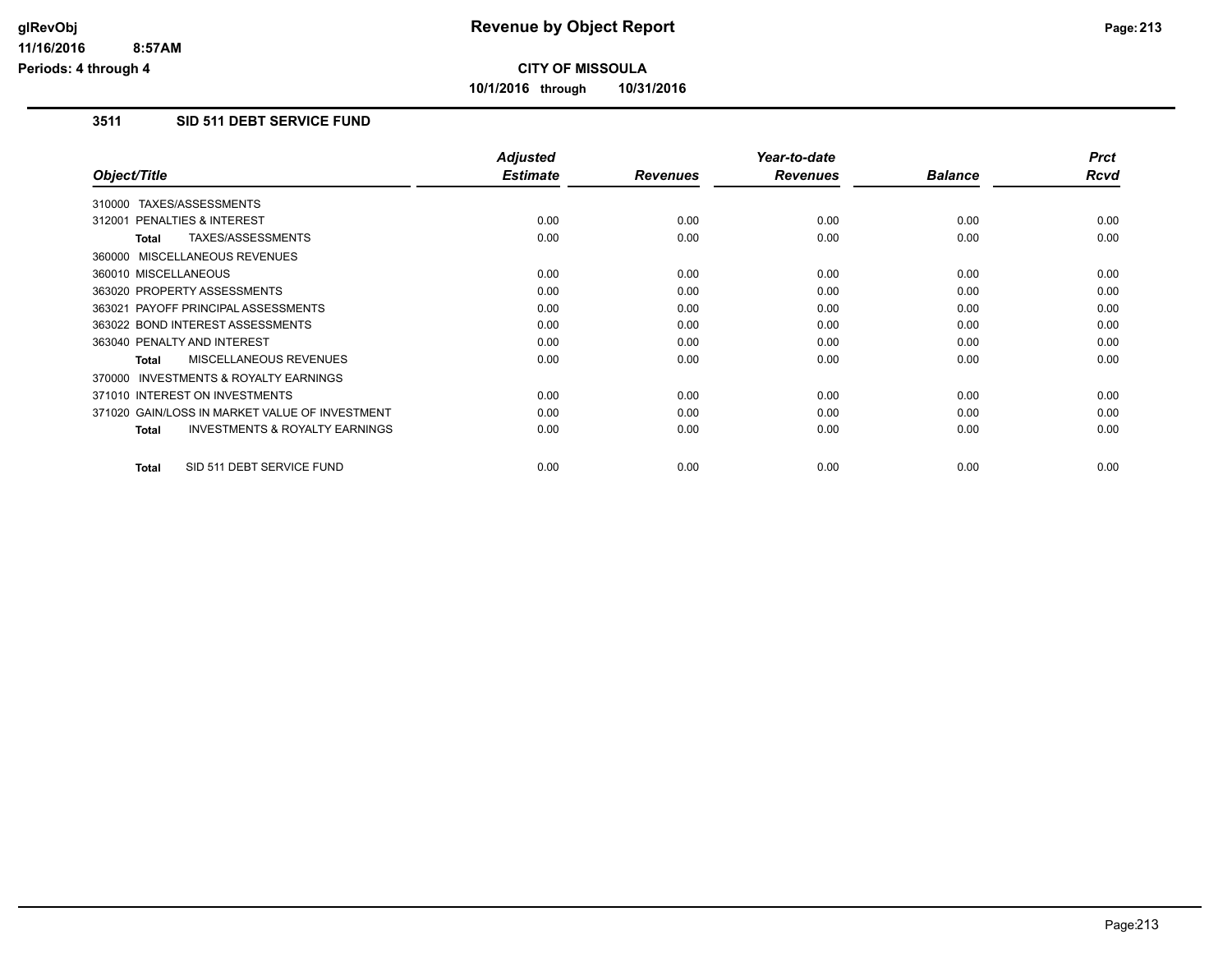**10/1/2016 through 10/31/2016**

**3512 SID 512 DEBT SERVICE FUND**

**3512 SID 512 DEBT SERVICE FUND**

|                                                           | <b>Adjusted</b> |                 | Year-to-date    |                | <b>Prct</b> |
|-----------------------------------------------------------|-----------------|-----------------|-----------------|----------------|-------------|
| Object/Title                                              | <b>Estimate</b> | <b>Revenues</b> | <b>Revenues</b> | <b>Balance</b> | <b>Rcvd</b> |
| TAXES/ASSESSMENTS<br>310000                               |                 |                 |                 |                |             |
| PENALTIES & INTEREST<br>312001                            | 0.00            | 0.00            | 0.00            | 0.00           | 0.00        |
| TAXES/ASSESSMENTS<br><b>Total</b>                         | 0.00            | 0.00            | 0.00            | 0.00           | 0.00        |
| 360000 MISCELLANEOUS REVENUES                             |                 |                 |                 |                |             |
| 360010 MISCELLANEOUS                                      | 0.00            | 0.00            | 0.00            | 0.00           | 0.00        |
| 363020 PROPERTY ASSESSMENTS                               | 0.00            | 0.00            | 0.00            | 0.00           | 0.00        |
| PAYOFF PRINCIPAL ASSESSMENTS<br>363021                    | 0.00            | 0.00            | 26.84           | $-26.84$       | 0.00        |
| 363022 BOND INTEREST ASSESSMENTS                          | 0.00            | 0.00            | 0.00            | 0.00           | 0.00        |
| 363040 PENALTY AND INTEREST                               | 0.00            | 0.00            | 0.00            | 0.00           | 0.00        |
| <b>MISCELLANEOUS REVENUES</b><br><b>Total</b>             | 0.00            | 0.00            | 26.84           | $-26.84$       | 0.00        |
| 370000 INVESTMENTS & ROYALTY EARNINGS                     |                 |                 |                 |                |             |
| 371010 INTEREST ON INVESTMENTS                            | 0.00            | 0.00            | 0.00            | 0.00           | 0.00        |
| 371020 GAIN/LOSS IN MARKET VALUE OF INVESTMENTS           | 0.00            | 0.00            | 0.00            | 0.00           | 0.00        |
| 371500 INTEREST ON INTERFUND LOAN                         | 0.00            | 0.00            | 0.00            | 0.00           | 0.00        |
| <b>INVESTMENTS &amp; ROYALTY EARNINGS</b><br><b>Total</b> | 0.00            | 0.00            | 0.00            | 0.00           | 0.00        |
| SID 512 DEBT SERVICE FUND<br>Total                        | 0.00            | 0.00            | 26.84           | $-26.84$       | 0.00        |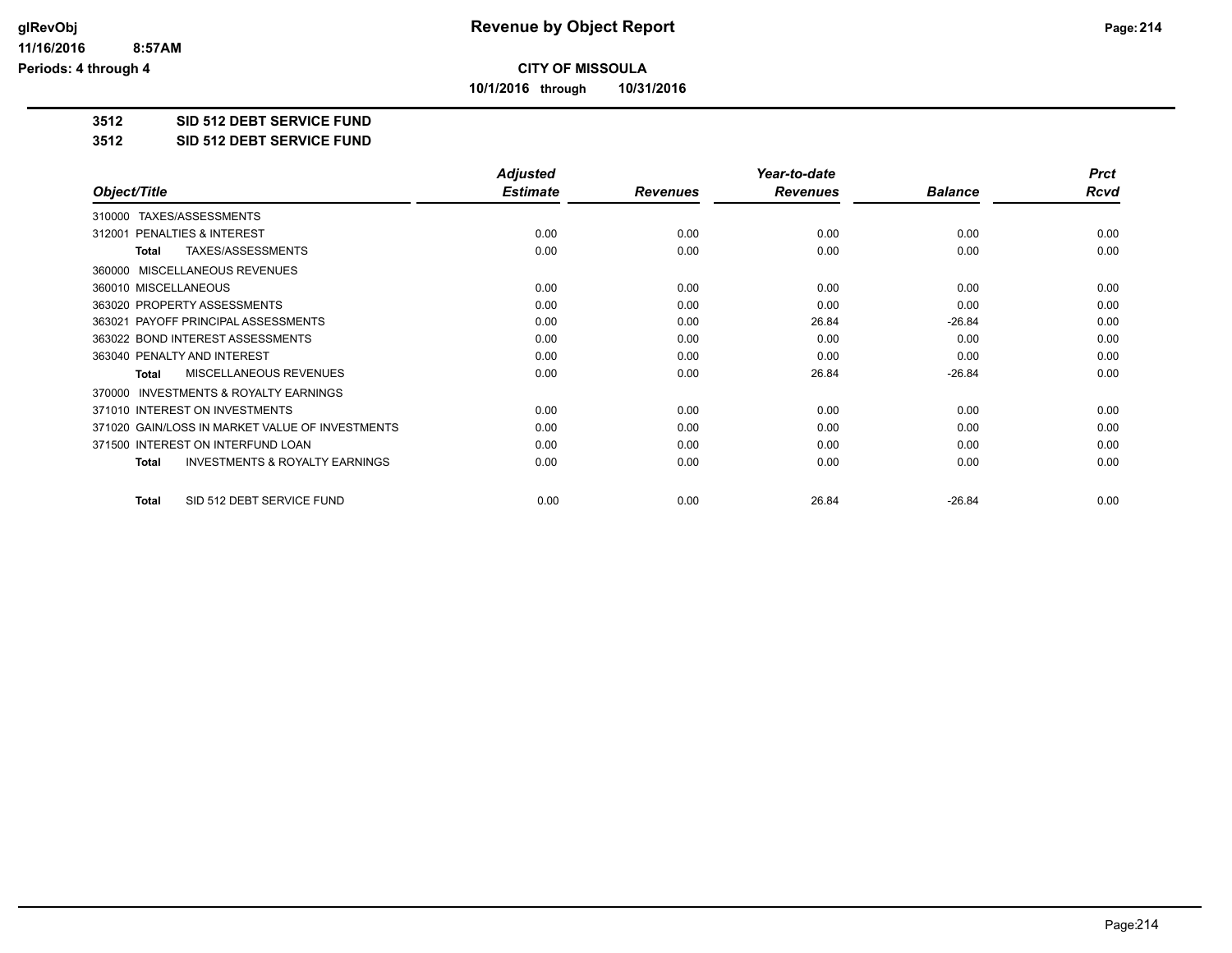**10/1/2016 through 10/31/2016**

## **3512 SID 512 DEBT SERVICE FUND**

|                                                           | <b>Adjusted</b> |                 | Year-to-date    |                | <b>Prct</b> |
|-----------------------------------------------------------|-----------------|-----------------|-----------------|----------------|-------------|
| Object/Title                                              | <b>Estimate</b> | <b>Revenues</b> | <b>Revenues</b> | <b>Balance</b> | <b>Rcvd</b> |
| TAXES/ASSESSMENTS<br>310000                               |                 |                 |                 |                |             |
| PENALTIES & INTEREST<br>312001                            | 0.00            | 0.00            | 0.00            | 0.00           | 0.00        |
| TAXES/ASSESSMENTS<br>Total                                | 0.00            | 0.00            | 0.00            | 0.00           | 0.00        |
| 360000 MISCELLANEOUS REVENUES                             |                 |                 |                 |                |             |
| 360010 MISCELLANEOUS                                      | 0.00            | 0.00            | 0.00            | 0.00           | 0.00        |
| 363020 PROPERTY ASSESSMENTS                               | 0.00            | 0.00            | 0.00            | 0.00           | 0.00        |
| 363021 PAYOFF PRINCIPAL ASSESSMENTS                       | 0.00            | 0.00            | 26.84           | $-26.84$       | 0.00        |
| 363022 BOND INTEREST ASSESSMENTS                          | 0.00            | 0.00            | 0.00            | 0.00           | 0.00        |
| 363040 PENALTY AND INTEREST                               | 0.00            | 0.00            | 0.00            | 0.00           | 0.00        |
| <b>MISCELLANEOUS REVENUES</b><br><b>Total</b>             | 0.00            | 0.00            | 26.84           | $-26.84$       | 0.00        |
| <b>INVESTMENTS &amp; ROYALTY EARNINGS</b><br>370000       |                 |                 |                 |                |             |
| 371010 INTEREST ON INVESTMENTS                            | 0.00            | 0.00            | 0.00            | 0.00           | 0.00        |
| 371020 GAIN/LOSS IN MARKET VALUE OF INVESTMENT            | 0.00            | 0.00            | 0.00            | 0.00           | 0.00        |
| 371500 INTEREST ON INTERFUND LOAN                         | 0.00            | 0.00            | 0.00            | 0.00           | 0.00        |
| <b>INVESTMENTS &amp; ROYALTY EARNINGS</b><br><b>Total</b> | 0.00            | 0.00            | 0.00            | 0.00           | 0.00        |
| SID 512 DEBT SERVICE FUND<br>Total                        | 0.00            | 0.00            | 26.84           | $-26.84$       | 0.00        |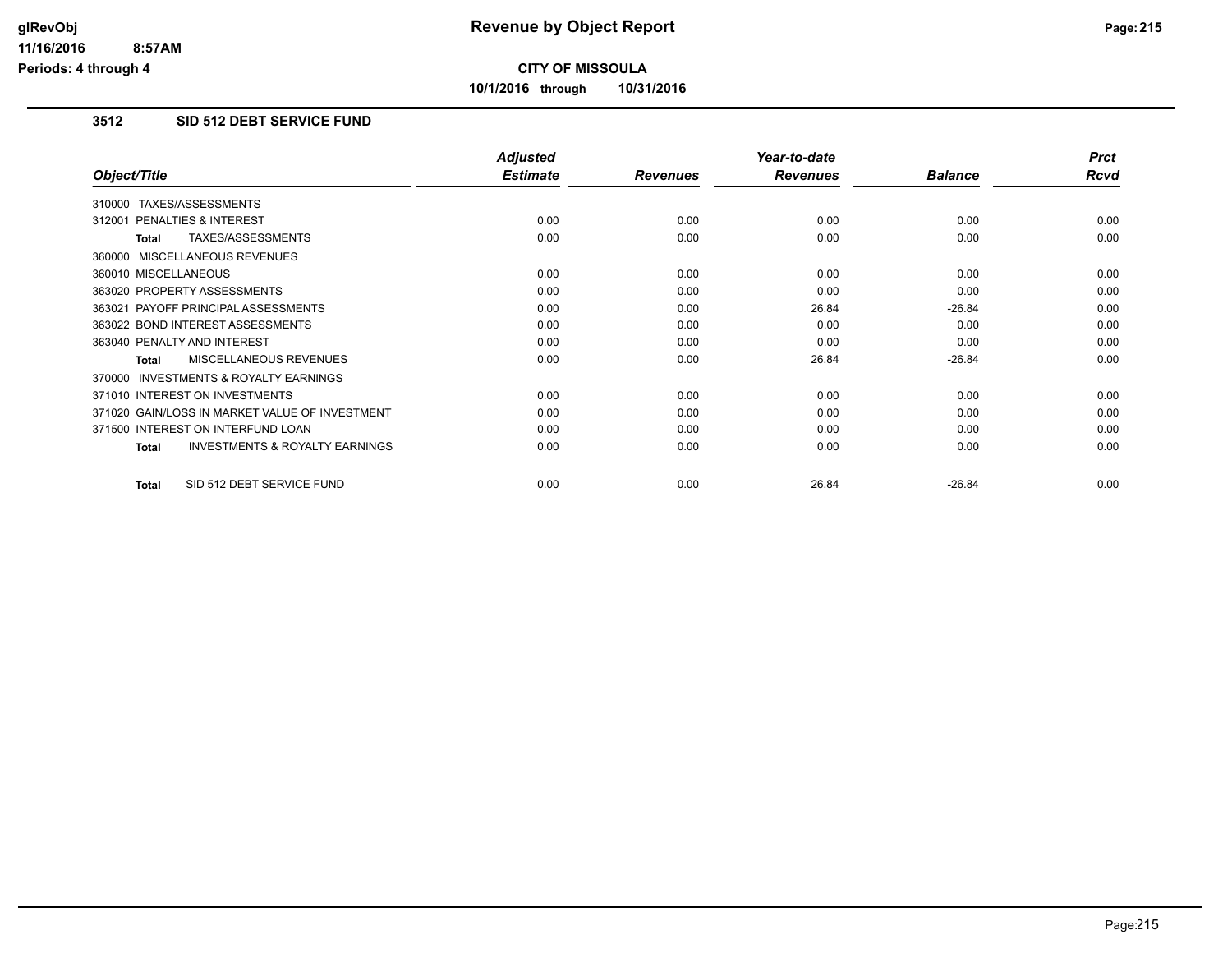**10/1/2016 through 10/31/2016**

**3513 SID 513 DEBT SERVICE FUND**

**3513 SID 513 DEBT SERVICE FUND**

|                                                           | <b>Adjusted</b> |                 | Year-to-date    |                | <b>Prct</b> |
|-----------------------------------------------------------|-----------------|-----------------|-----------------|----------------|-------------|
| Object/Title                                              | <b>Estimate</b> | <b>Revenues</b> | <b>Revenues</b> | <b>Balance</b> | <b>Rcvd</b> |
| TAXES/ASSESSMENTS<br>310000                               |                 |                 |                 |                |             |
| PENALTIES & INTEREST<br>312001                            | 0.00            | 0.00            | 0.00            | 0.00           | 0.00        |
| TAXES/ASSESSMENTS<br>Total                                | 0.00            | 0.00            | 0.00            | 0.00           | 0.00        |
| MISCELLANEOUS REVENUES<br>360000                          |                 |                 |                 |                |             |
| 360010 MISCELLANEOUS                                      | 0.00            | 0.00            | 0.00            | 0.00           | 0.00        |
| 363020 PROPERTY ASSESSMENTS                               | 0.00            | 0.00            | 0.00            | 0.00           | 0.00        |
| 363021 PAYOFF PRINCIPAL ASSESSMENTS                       | 0.00            | 0.00            | 0.00            | 0.00           | 0.00        |
| 363022 BOND INTEREST ASSESSMENTS                          | 0.00            | 0.00            | 0.00            | 0.00           | 0.00        |
| 363040 PENALTY AND INTEREST                               | 0.00            | 0.00            | 0.00            | 0.00           | 0.00        |
| MISCELLANEOUS REVENUES<br><b>Total</b>                    | 0.00            | 0.00            | 0.00            | 0.00           | 0.00        |
| <b>INVESTMENTS &amp; ROYALTY EARNINGS</b><br>370000       |                 |                 |                 |                |             |
| 371010 INTEREST ON INVESTMENTS                            | 0.00            | 0.00            | 0.00            | 0.00           | 0.00        |
| 371020 GAIN/LOSS IN MARKET VALUE OF INVESTMENTS           | 0.00            | 0.00            | 0.00            | 0.00           | 0.00        |
| <b>INVESTMENTS &amp; ROYALTY EARNINGS</b><br><b>Total</b> | 0.00            | 0.00            | 0.00            | 0.00           | 0.00        |
| OTHER FINANCING SOURCES<br>380000                         |                 |                 |                 |                |             |
| 381009 TRANSFERS IN                                       | 0.00            | 0.00            | 0.00            | 0.00           | 0.00        |
| OTHER FINANCING SOURCES<br>Total                          | 0.00            | 0.00            | 0.00            | 0.00           | 0.00        |
| SID 513 DEBT SERVICE FUND<br><b>Total</b>                 | 0.00            | 0.00            | 0.00            | 0.00           | 0.00        |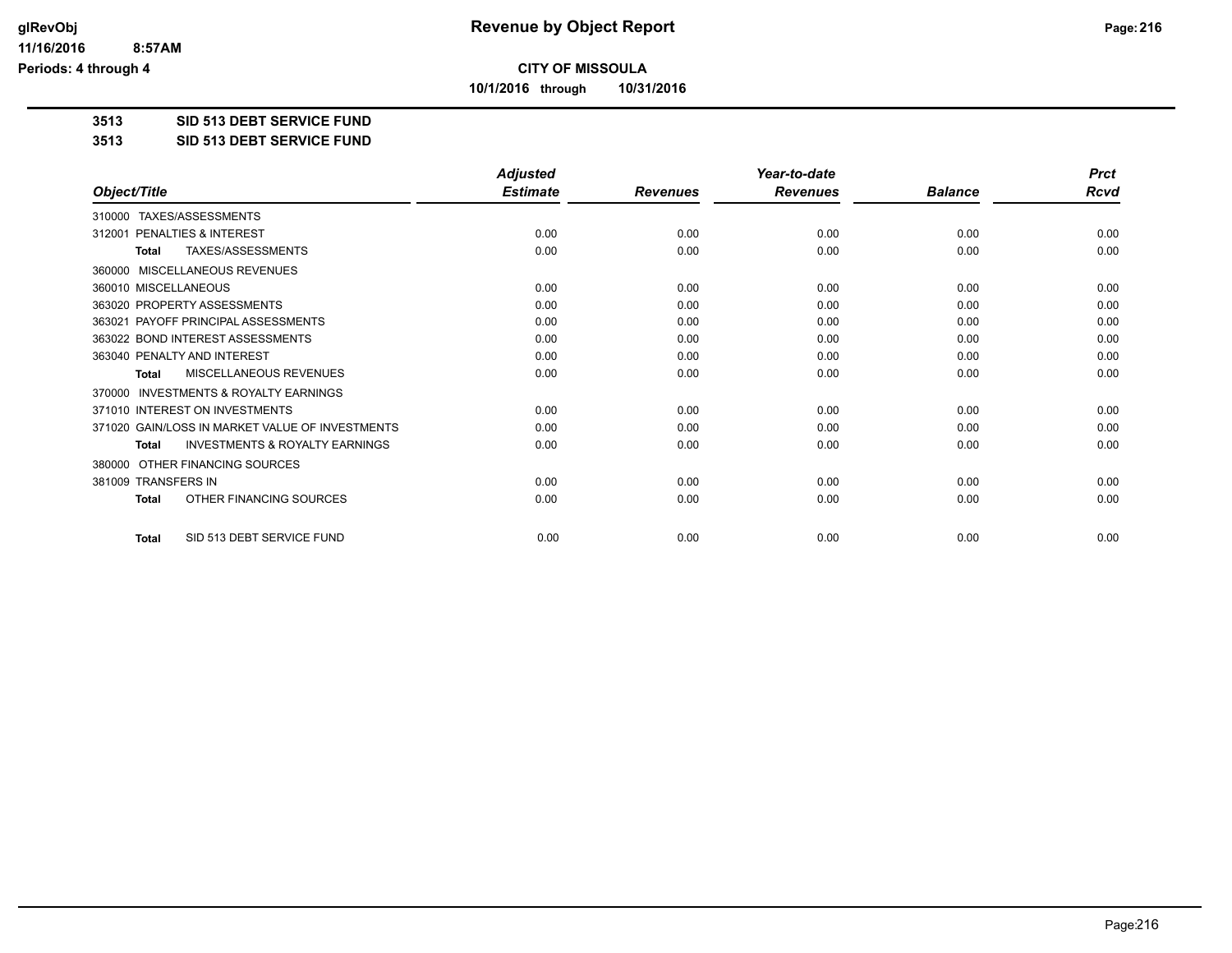**10/1/2016 through 10/31/2016**

## **3513 SID 513 DEBT SERVICE FUND**

|                                                     | <b>Adjusted</b> |                 | Year-to-date    |                | <b>Prct</b> |
|-----------------------------------------------------|-----------------|-----------------|-----------------|----------------|-------------|
| Object/Title                                        | <b>Estimate</b> | <b>Revenues</b> | <b>Revenues</b> | <b>Balance</b> | <b>Rcvd</b> |
| 310000 TAXES/ASSESSMENTS                            |                 |                 |                 |                |             |
| 312001 PENALTIES & INTEREST                         | 0.00            | 0.00            | 0.00            | 0.00           | 0.00        |
| TAXES/ASSESSMENTS<br><b>Total</b>                   | 0.00            | 0.00            | 0.00            | 0.00           | 0.00        |
| 360000 MISCELLANEOUS REVENUES                       |                 |                 |                 |                |             |
| 360010 MISCELLANEOUS                                | 0.00            | 0.00            | 0.00            | 0.00           | 0.00        |
| 363020 PROPERTY ASSESSMENTS                         | 0.00            | 0.00            | 0.00            | 0.00           | 0.00        |
| 363021 PAYOFF PRINCIPAL ASSESSMENTS                 | 0.00            | 0.00            | 0.00            | 0.00           | 0.00        |
| 363022 BOND INTEREST ASSESSMENTS                    | 0.00            | 0.00            | 0.00            | 0.00           | 0.00        |
| 363040 PENALTY AND INTEREST                         | 0.00            | 0.00            | 0.00            | 0.00           | 0.00        |
| MISCELLANEOUS REVENUES<br><b>Total</b>              | 0.00            | 0.00            | 0.00            | 0.00           | 0.00        |
| <b>INVESTMENTS &amp; ROYALTY EARNINGS</b><br>370000 |                 |                 |                 |                |             |
| 371010 INTEREST ON INVESTMENTS                      | 0.00            | 0.00            | 0.00            | 0.00           | 0.00        |
| 371020 GAIN/LOSS IN MARKET VALUE OF INVESTMENT      | 0.00            | 0.00            | 0.00            | 0.00           | 0.00        |
| <b>INVESTMENTS &amp; ROYALTY EARNINGS</b><br>Total  | 0.00            | 0.00            | 0.00            | 0.00           | 0.00        |
| 380000 OTHER FINANCING SOURCES                      |                 |                 |                 |                |             |
| 381009 TRANSFERS IN                                 | 0.00            | 0.00            | 0.00            | 0.00           | 0.00        |
| OTHER FINANCING SOURCES<br><b>Total</b>             | 0.00            | 0.00            | 0.00            | 0.00           | 0.00        |
| SID 513 DEBT SERVICE FUND<br><b>Total</b>           | 0.00            | 0.00            | 0.00            | 0.00           | 0.00        |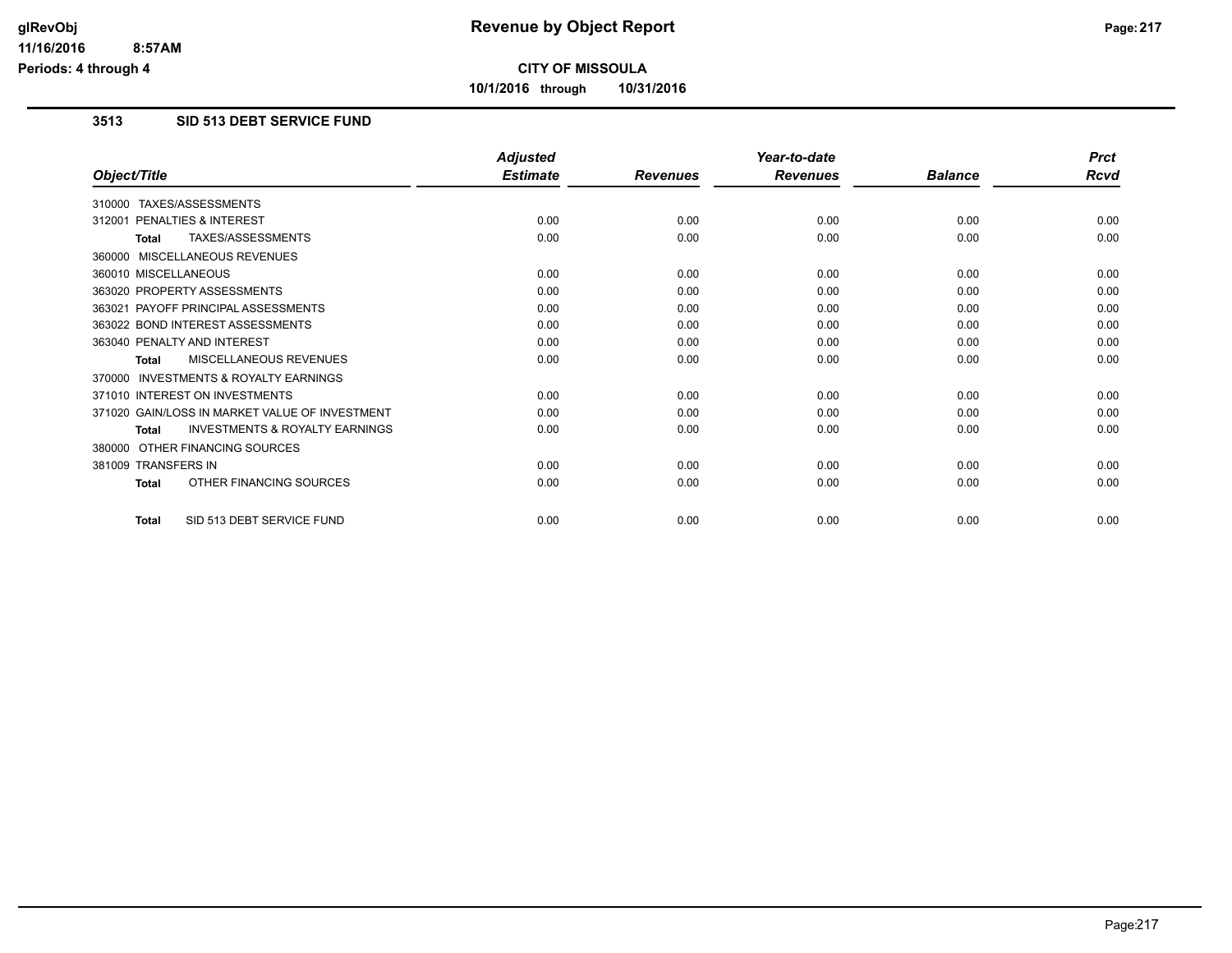**10/1/2016 through 10/31/2016**

**3514 SID 514 DEBT SERVICE FUND**

**3514 SID 514 DEBT SERVICE FUND**

|                                                           | <b>Adjusted</b> |                 | Year-to-date    |                | <b>Prct</b> |
|-----------------------------------------------------------|-----------------|-----------------|-----------------|----------------|-------------|
| Object/Title                                              | <b>Estimate</b> | <b>Revenues</b> | <b>Revenues</b> | <b>Balance</b> | <b>Rcvd</b> |
| TAXES/ASSESSMENTS<br>310000                               |                 |                 |                 |                |             |
| PENALTIES & INTEREST<br>312001                            | 0.00            | 0.00            | 0.00            | 0.00           | 0.00        |
| <b>TAXES/ASSESSMENTS</b><br><b>Total</b>                  | 0.00            | 0.00            | 0.00            | 0.00           | 0.00        |
| MISCELLANEOUS REVENUES<br>360000                          |                 |                 |                 |                |             |
| 360010 MISCELLANEOUS                                      | 0.00            | 0.00            | 0.00            | 0.00           | 0.00        |
| 363020 PROPERTY ASSESSMENTS                               | 0.00            | 0.00            | 0.00            | 0.00           | 0.00        |
| 363021 PAYOFF PRINCIPAL ASSESSMENTS                       | 0.00            | 0.00            | 0.00            | 0.00           | 0.00        |
| 363022 BOND INTEREST ASSESSMENTS                          | 0.00            | 0.00            | 0.00            | 0.00           | 0.00        |
| 363040 PENALTY AND INTEREST                               | 0.00            | 0.00            | 0.00            | 0.00           | 0.00        |
| <b>MISCELLANEOUS REVENUES</b><br><b>Total</b>             | 0.00            | 0.00            | 0.00            | 0.00           | 0.00        |
| <b>INVESTMENTS &amp; ROYALTY EARNINGS</b><br>370000       |                 |                 |                 |                |             |
| 371010 INTEREST ON INVESTMENTS                            | 0.00            | 0.00            | 0.00            | 0.00           | 0.00        |
| 371020 GAIN/LOSS IN MARKET VALUE OF INVESTMENTS           | 0.00            | 0.00            | 0.00            | 0.00           | 0.00        |
| <b>INVESTMENTS &amp; ROYALTY EARNINGS</b><br><b>Total</b> | 0.00            | 0.00            | 0.00            | 0.00           | 0.00        |
| OTHER FINANCING SOURCES<br>380000                         |                 |                 |                 |                |             |
| 383042 TRANSFERS FROM OTHER FUNDS                         | 0.00            | 0.00            | 0.00            | 0.00           | 0.00        |
| OTHER FINANCING SOURCES<br><b>Total</b>                   | 0.00            | 0.00            | 0.00            | 0.00           | 0.00        |
| SID 514 DEBT SERVICE FUND<br><b>Total</b>                 | 0.00            | 0.00            | 0.00            | 0.00           | 0.00        |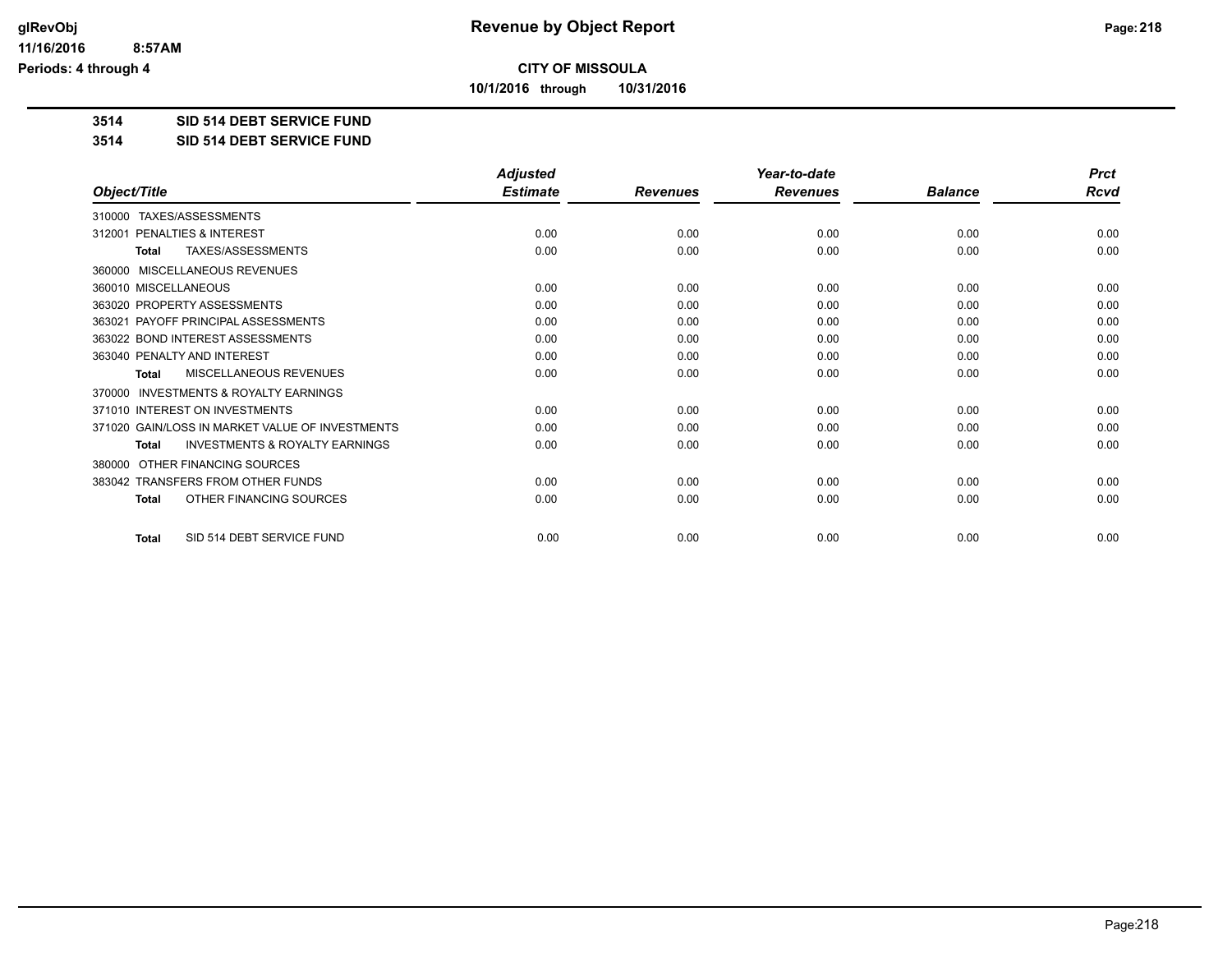**10/1/2016 through 10/31/2016**

### **3514 SID 514 DEBT SERVICE FUND**

|                                                           | <b>Adjusted</b> |                 | Year-to-date    |                | <b>Prct</b> |
|-----------------------------------------------------------|-----------------|-----------------|-----------------|----------------|-------------|
| Object/Title                                              | <b>Estimate</b> | <b>Revenues</b> | <b>Revenues</b> | <b>Balance</b> | <b>Rcvd</b> |
| 310000 TAXES/ASSESSMENTS                                  |                 |                 |                 |                |             |
| 312001 PENALTIES & INTEREST                               | 0.00            | 0.00            | 0.00            | 0.00           | 0.00        |
| TAXES/ASSESSMENTS<br><b>Total</b>                         | 0.00            | 0.00            | 0.00            | 0.00           | 0.00        |
| 360000 MISCELLANEOUS REVENUES                             |                 |                 |                 |                |             |
| 360010 MISCELLANEOUS                                      | 0.00            | 0.00            | 0.00            | 0.00           | 0.00        |
| 363020 PROPERTY ASSESSMENTS                               | 0.00            | 0.00            | 0.00            | 0.00           | 0.00        |
| 363021 PAYOFF PRINCIPAL ASSESSMENTS                       | 0.00            | 0.00            | 0.00            | 0.00           | 0.00        |
| 363022 BOND INTEREST ASSESSMENTS                          | 0.00            | 0.00            | 0.00            | 0.00           | 0.00        |
| 363040 PENALTY AND INTEREST                               | 0.00            | 0.00            | 0.00            | 0.00           | 0.00        |
| MISCELLANEOUS REVENUES<br><b>Total</b>                    | 0.00            | 0.00            | 0.00            | 0.00           | 0.00        |
| INVESTMENTS & ROYALTY EARNINGS<br>370000                  |                 |                 |                 |                |             |
| 371010 INTEREST ON INVESTMENTS                            | 0.00            | 0.00            | 0.00            | 0.00           | 0.00        |
| 371020 GAIN/LOSS IN MARKET VALUE OF INVESTMENT            | 0.00            | 0.00            | 0.00            | 0.00           | 0.00        |
| <b>INVESTMENTS &amp; ROYALTY EARNINGS</b><br><b>Total</b> | 0.00            | 0.00            | 0.00            | 0.00           | 0.00        |
| OTHER FINANCING SOURCES<br>380000                         |                 |                 |                 |                |             |
| 383042 TRANSFERS FROM OTHER FUNDS                         | 0.00            | 0.00            | 0.00            | 0.00           | 0.00        |
| OTHER FINANCING SOURCES<br><b>Total</b>                   | 0.00            | 0.00            | 0.00            | 0.00           | 0.00        |
| SID 514 DEBT SERVICE FUND<br><b>Total</b>                 | 0.00            | 0.00            | 0.00            | 0.00           | 0.00        |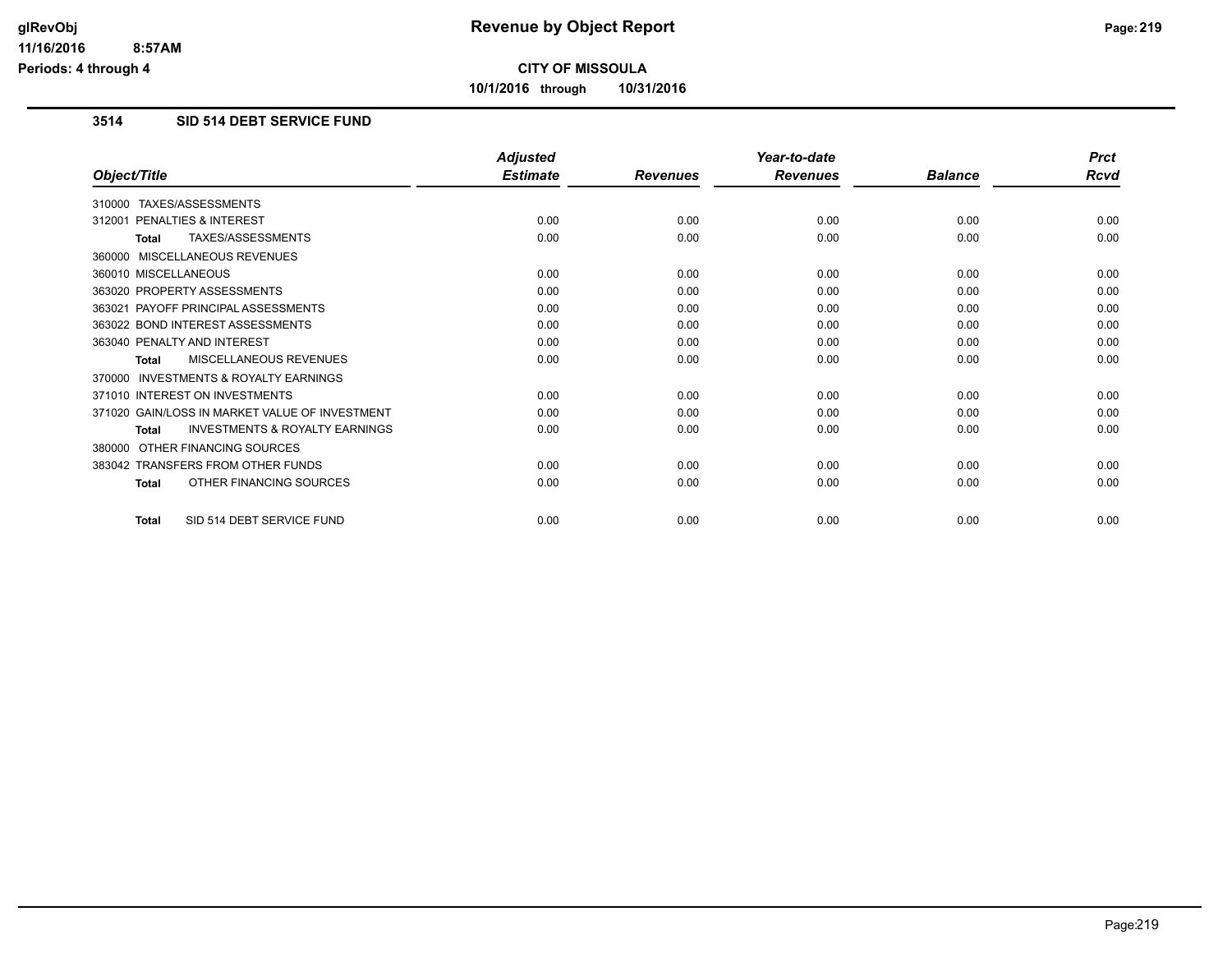**10/1/2016 through 10/31/2016**

**3515 SID 515 DEBT SERVICE FUND**

**3515 SID 515 DEBT SERVICE FUND**

|                                                     | <b>Adjusted</b> |                 | Year-to-date    |                | <b>Prct</b> |
|-----------------------------------------------------|-----------------|-----------------|-----------------|----------------|-------------|
| Object/Title                                        | <b>Estimate</b> | <b>Revenues</b> | <b>Revenues</b> | <b>Balance</b> | <b>Rcvd</b> |
| TAXES/ASSESSMENTS<br>310000                         |                 |                 |                 |                |             |
| PENALTIES & INTEREST<br>312001                      | 0.00            | 0.00            | 0.00            | 0.00           | 0.00        |
| TAXES/ASSESSMENTS<br>Total                          | 0.00            | 0.00            | 0.00            | 0.00           | 0.00        |
| MISCELLANEOUS REVENUES<br>360000                    |                 |                 |                 |                |             |
| 363020 PROPERTY ASSESSMENTS                         | 0.00            | 0.00            | 0.00            | 0.00           | 0.00        |
| 363021 PAYOFF PRINCIPAL ASSESSMENTS                 | 0.00            | 0.00            | 0.00            | 0.00           | 0.00        |
| 363022 BOND INTEREST ASSESSMENTS                    | 0.00            | 0.00            | 0.00            | 0.00           | 0.00        |
| 363040 PENALTY AND INTEREST                         | 0.00            | 0.00            | 0.00            | 0.00           | 0.00        |
| MISCELLANEOUS REVENUES<br><b>Total</b>              | 0.00            | 0.00            | 0.00            | 0.00           | 0.00        |
| <b>INVESTMENTS &amp; ROYALTY EARNINGS</b><br>370000 |                 |                 |                 |                |             |
| 371010 INTEREST ON INVESTMENTS                      | 0.00            | 0.00            | 0.00            | 0.00           | 0.00        |
| 371020 GAIN/LOSS IN MARKET VALUE OF INVESTMENTS     | 0.00            | 0.00            | 0.00            | 0.00           | 0.00        |
| <b>INVESTMENTS &amp; ROYALTY EARNINGS</b><br>Total  | 0.00            | 0.00            | 0.00            | 0.00           | 0.00        |
| OTHER FINANCING SOURCES<br>380000                   |                 |                 |                 |                |             |
| 383042 TRANSFERS FROM OTHER FUNDS                   | 0.00            | 0.00            | 0.00            | 0.00           | 0.00        |
| OTHER FINANCING SOURCES<br><b>Total</b>             | 0.00            | 0.00            | 0.00            | 0.00           | 0.00        |
|                                                     |                 |                 |                 |                |             |
| SID 515 DEBT SERVICE FUND<br><b>Total</b>           | 0.00            | 0.00            | 0.00            | 0.00           | 0.00        |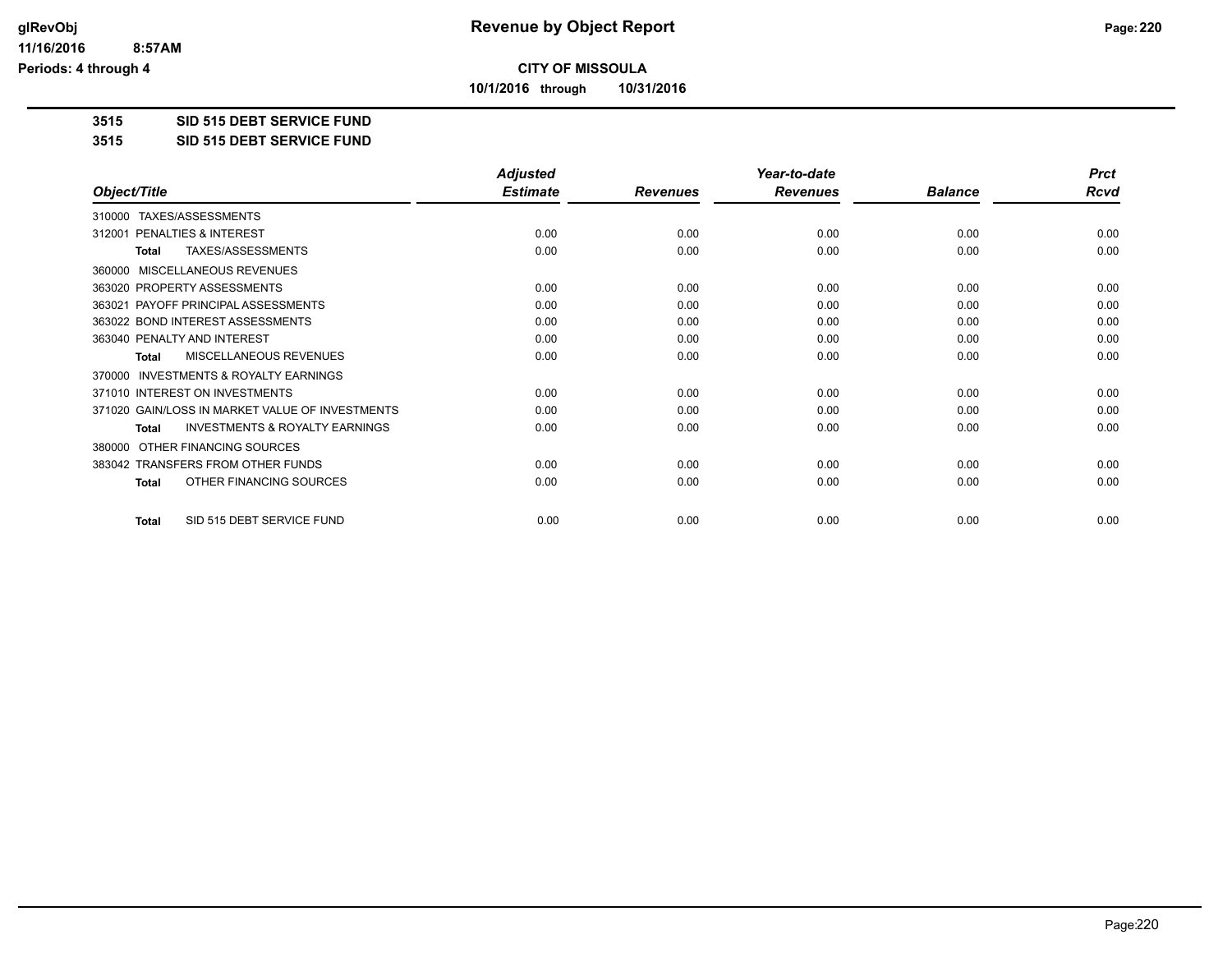**10/1/2016 through 10/31/2016**

### **3515 SID 515 DEBT SERVICE FUND**

|                                                    | <b>Adjusted</b> |                 | Year-to-date    |                | <b>Prct</b> |
|----------------------------------------------------|-----------------|-----------------|-----------------|----------------|-------------|
| Object/Title                                       | <b>Estimate</b> | <b>Revenues</b> | <b>Revenues</b> | <b>Balance</b> | <b>Rcvd</b> |
| TAXES/ASSESSMENTS<br>310000                        |                 |                 |                 |                |             |
| PENALTIES & INTEREST<br>312001                     | 0.00            | 0.00            | 0.00            | 0.00           | 0.00        |
| TAXES/ASSESSMENTS<br><b>Total</b>                  | 0.00            | 0.00            | 0.00            | 0.00           | 0.00        |
| 360000 MISCELLANEOUS REVENUES                      |                 |                 |                 |                |             |
| 363020 PROPERTY ASSESSMENTS                        | 0.00            | 0.00            | 0.00            | 0.00           | 0.00        |
| 363021 PAYOFF PRINCIPAL ASSESSMENTS                | 0.00            | 0.00            | 0.00            | 0.00           | 0.00        |
| 363022 BOND INTEREST ASSESSMENTS                   | 0.00            | 0.00            | 0.00            | 0.00           | 0.00        |
| 363040 PENALTY AND INTEREST                        | 0.00            | 0.00            | 0.00            | 0.00           | 0.00        |
| <b>MISCELLANEOUS REVENUES</b><br>Total             | 0.00            | 0.00            | 0.00            | 0.00           | 0.00        |
| 370000 INVESTMENTS & ROYALTY EARNINGS              |                 |                 |                 |                |             |
| 371010 INTEREST ON INVESTMENTS                     | 0.00            | 0.00            | 0.00            | 0.00           | 0.00        |
| 371020 GAIN/LOSS IN MARKET VALUE OF INVESTMENT     | 0.00            | 0.00            | 0.00            | 0.00           | 0.00        |
| <b>INVESTMENTS &amp; ROYALTY EARNINGS</b><br>Total | 0.00            | 0.00            | 0.00            | 0.00           | 0.00        |
| OTHER FINANCING SOURCES<br>380000                  |                 |                 |                 |                |             |
| 383042 TRANSFERS FROM OTHER FUNDS                  | 0.00            | 0.00            | 0.00            | 0.00           | 0.00        |
| OTHER FINANCING SOURCES<br><b>Total</b>            | 0.00            | 0.00            | 0.00            | 0.00           | 0.00        |
| SID 515 DEBT SERVICE FUND<br><b>Total</b>          | 0.00            | 0.00            | 0.00            | 0.00           | 0.00        |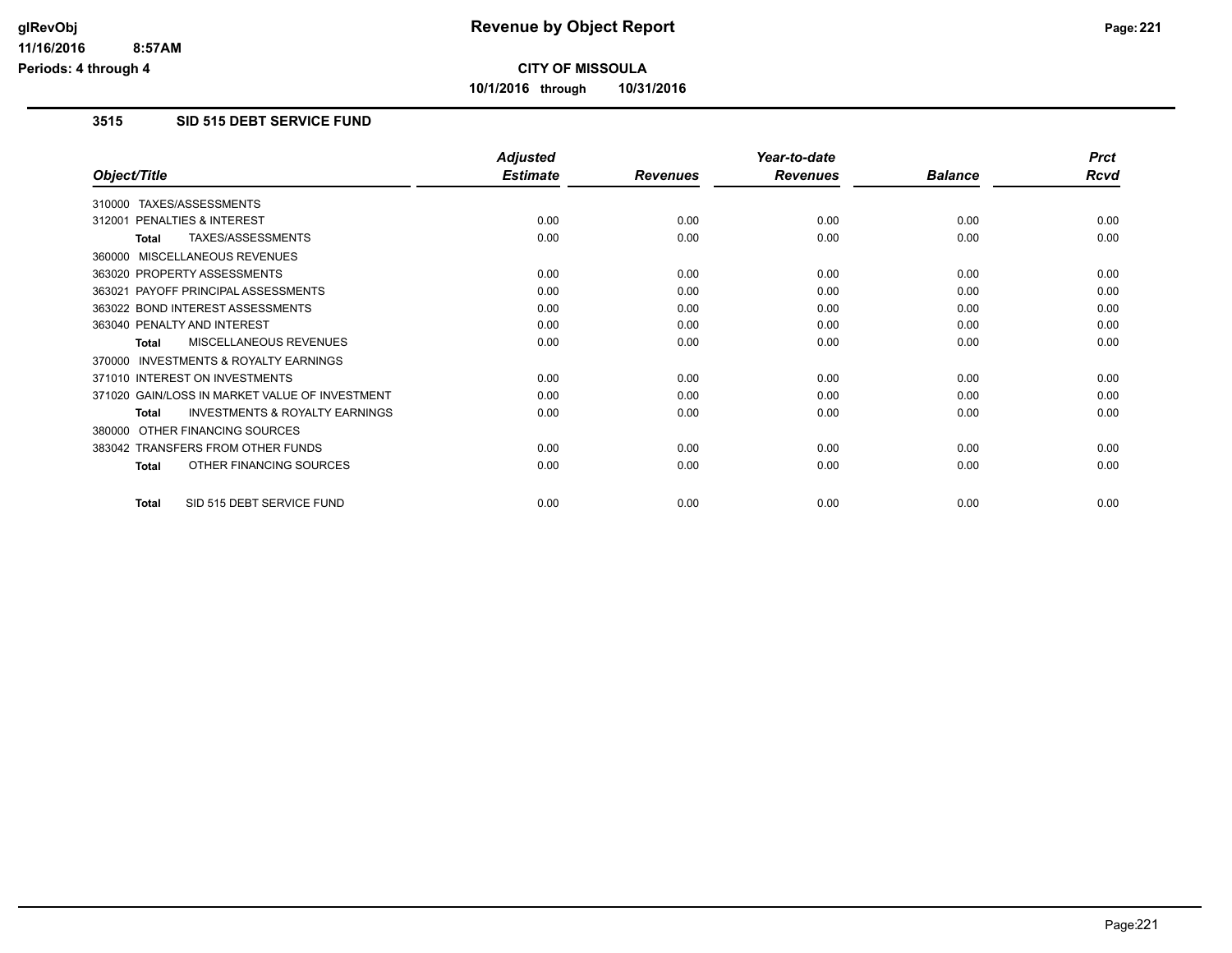**10/1/2016 through 10/31/2016**

**3517 SID 517 DEBT SERVICE FUND**

**3517 SID 517 DEBT SERVICE FUND**

|                                                           | <b>Adjusted</b> |                 | Year-to-date    |                | <b>Prct</b> |
|-----------------------------------------------------------|-----------------|-----------------|-----------------|----------------|-------------|
| Object/Title                                              | <b>Estimate</b> | <b>Revenues</b> | <b>Revenues</b> | <b>Balance</b> | <b>Rcvd</b> |
| TAXES/ASSESSMENTS<br>310000                               |                 |                 |                 |                |             |
| PENALTIES & INTEREST<br>312001                            | 0.00            | 0.00            | 0.00            | 0.00           | 0.00        |
| TAXES/ASSESSMENTS<br><b>Total</b>                         | 0.00            | 0.00            | 0.00            | 0.00           | 0.00        |
| 360000 MISCELLANEOUS REVENUES                             |                 |                 |                 |                |             |
| 360010 MISCELLANEOUS                                      | 0.00            | 0.00            | 0.00            | 0.00           | 0.00        |
| 363020 PROPERTY ASSESSMENTS                               | 0.00            | 0.00            | 0.00            | 0.00           | 0.00        |
| PAYOFF PRINCIPAL ASSESSMENTS<br>363021                    | 0.00            | 0.00            | 0.00            | 0.00           | 0.00        |
| 363022 BOND INTEREST ASSESSMENTS                          | 0.00            | 0.00            | 0.00            | 0.00           | 0.00        |
| 363040 PENALTY AND INTEREST                               | 0.00            | 0.00            | 0.00            | 0.00           | 0.00        |
| MISCELLANEOUS REVENUES<br><b>Total</b>                    | 0.00            | 0.00            | 0.00            | 0.00           | 0.00        |
| <b>INVESTMENTS &amp; ROYALTY EARNINGS</b><br>370000       |                 |                 |                 |                |             |
| 371010 INTEREST ON INVESTMENTS                            | 0.00            | 0.00            | 0.00            | 0.00           | 0.00        |
| 371020 GAIN/LOSS IN MARKET VALUE OF INVESTMENTS           | 0.00            | 0.00            | 0.00            | 0.00           | 0.00        |
| <b>INVESTMENTS &amp; ROYALTY EARNINGS</b><br><b>Total</b> | 0.00            | 0.00            | 0.00            | 0.00           | 0.00        |
| OTHER FINANCING SOURCES<br>380000                         |                 |                 |                 |                |             |
| 381009 TRANSFERS IN                                       | 0.00            | 0.00            | 0.00            | 0.00           | 0.00        |
| OTHER FINANCING SOURCES<br><b>Total</b>                   | 0.00            | 0.00            | 0.00            | 0.00           | 0.00        |
| SID 517 DEBT SERVICE FUND<br><b>Total</b>                 | 0.00            | 0.00            | 0.00            | 0.00           | 0.00        |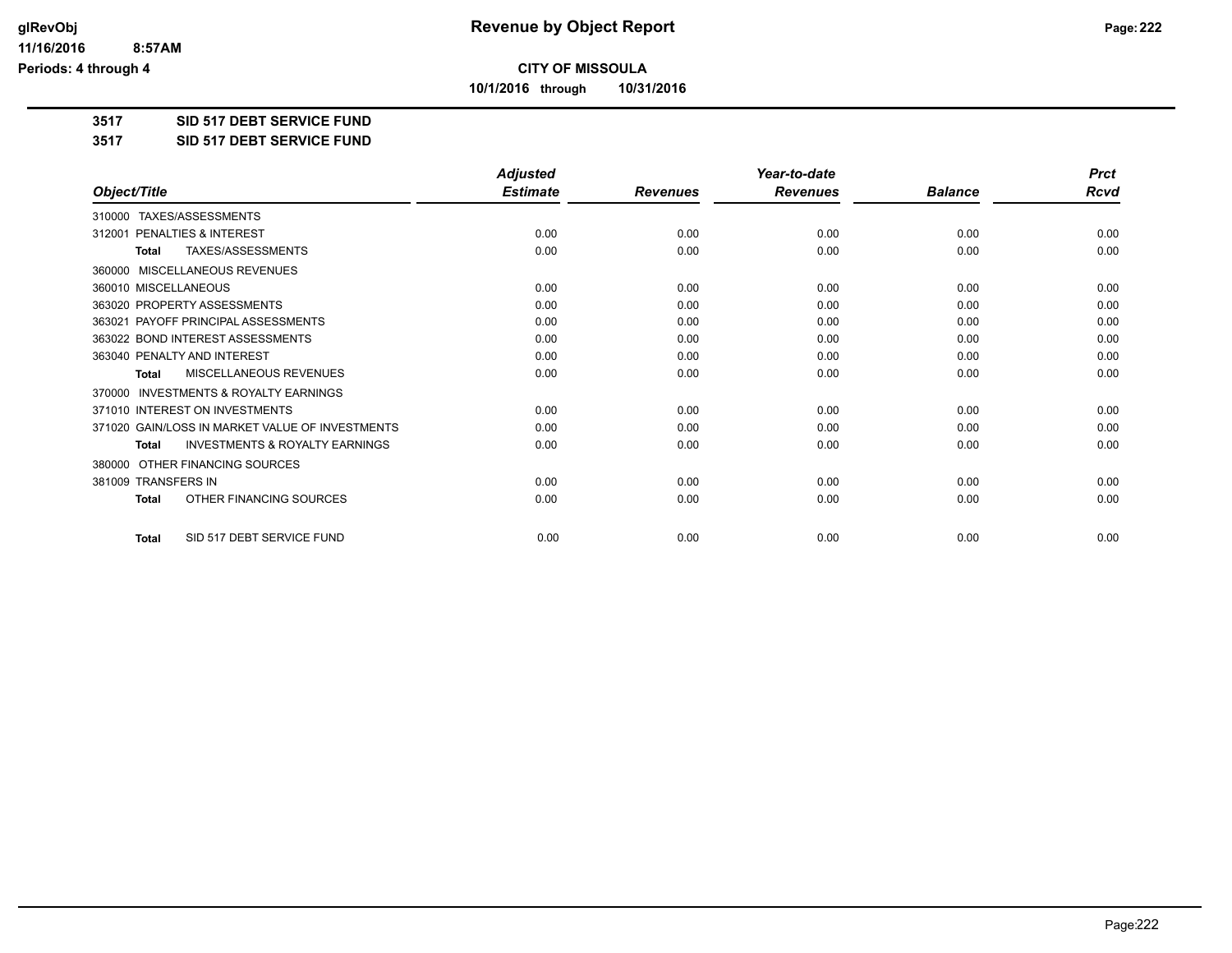**10/1/2016 through 10/31/2016**

### **3517 SID 517 DEBT SERVICE FUND**

|                                                           | <b>Adjusted</b> |                 | Year-to-date    |                | <b>Prct</b> |
|-----------------------------------------------------------|-----------------|-----------------|-----------------|----------------|-------------|
| Object/Title                                              | <b>Estimate</b> | <b>Revenues</b> | <b>Revenues</b> | <b>Balance</b> | <b>Rcvd</b> |
| 310000 TAXES/ASSESSMENTS                                  |                 |                 |                 |                |             |
| PENALTIES & INTEREST<br>312001                            | 0.00            | 0.00            | 0.00            | 0.00           | 0.00        |
| TAXES/ASSESSMENTS<br><b>Total</b>                         | 0.00            | 0.00            | 0.00            | 0.00           | 0.00        |
| 360000 MISCELLANEOUS REVENUES                             |                 |                 |                 |                |             |
| 360010 MISCELLANEOUS                                      | 0.00            | 0.00            | 0.00            | 0.00           | 0.00        |
| 363020 PROPERTY ASSESSMENTS                               | 0.00            | 0.00            | 0.00            | 0.00           | 0.00        |
| 363021 PAYOFF PRINCIPAL ASSESSMENTS                       | 0.00            | 0.00            | 0.00            | 0.00           | 0.00        |
| 363022 BOND INTEREST ASSESSMENTS                          | 0.00            | 0.00            | 0.00            | 0.00           | 0.00        |
| 363040 PENALTY AND INTEREST                               | 0.00            | 0.00            | 0.00            | 0.00           | 0.00        |
| MISCELLANEOUS REVENUES<br><b>Total</b>                    | 0.00            | 0.00            | 0.00            | 0.00           | 0.00        |
| <b>INVESTMENTS &amp; ROYALTY EARNINGS</b><br>370000       |                 |                 |                 |                |             |
| 371010 INTEREST ON INVESTMENTS                            | 0.00            | 0.00            | 0.00            | 0.00           | 0.00        |
| 371020 GAIN/LOSS IN MARKET VALUE OF INVESTMENT            | 0.00            | 0.00            | 0.00            | 0.00           | 0.00        |
| <b>INVESTMENTS &amp; ROYALTY EARNINGS</b><br><b>Total</b> | 0.00            | 0.00            | 0.00            | 0.00           | 0.00        |
| OTHER FINANCING SOURCES<br>380000                         |                 |                 |                 |                |             |
| 381009 TRANSFERS IN                                       | 0.00            | 0.00            | 0.00            | 0.00           | 0.00        |
| OTHER FINANCING SOURCES<br><b>Total</b>                   | 0.00            | 0.00            | 0.00            | 0.00           | 0.00        |
| SID 517 DEBT SERVICE FUND<br><b>Total</b>                 | 0.00            | 0.00            | 0.00            | 0.00           | 0.00        |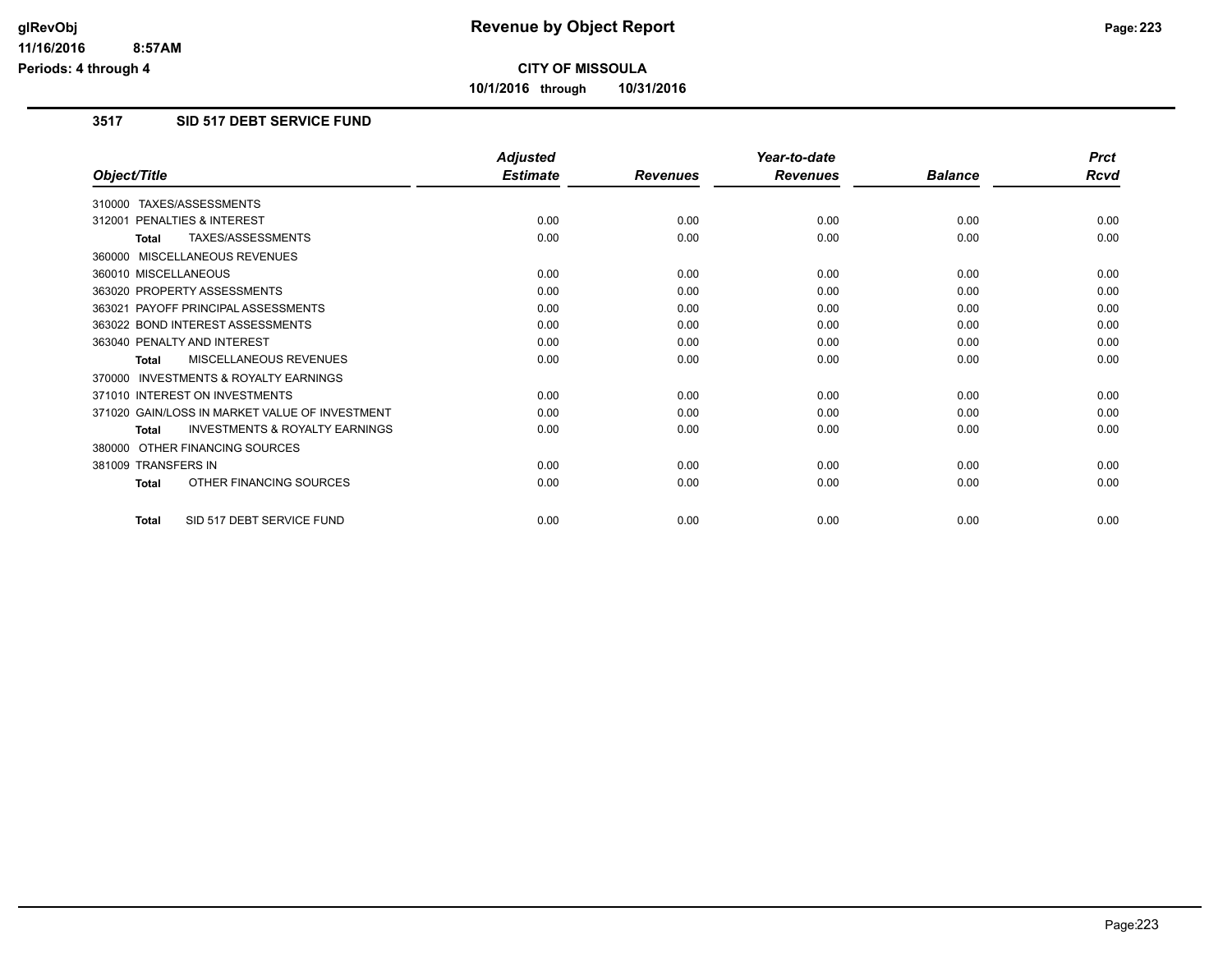**10/1/2016 through 10/31/2016**

**3518 SID 518 DEBT SERVICE FUND**

**3518 SID 518 DEBT SERVICE FUND**

|                                                           | <b>Adjusted</b> |                 | Year-to-date    |                | <b>Prct</b> |
|-----------------------------------------------------------|-----------------|-----------------|-----------------|----------------|-------------|
| Object/Title                                              | <b>Estimate</b> | <b>Revenues</b> | <b>Revenues</b> | <b>Balance</b> | <b>Rcvd</b> |
| TAXES/ASSESSMENTS<br>310000                               |                 |                 |                 |                |             |
| PENALTIES & INTEREST<br>312001                            | 0.00            | 0.00            | 0.00            | 0.00           | 0.00        |
| <b>TAXES/ASSESSMENTS</b><br>Total                         | 0.00            | 0.00            | 0.00            | 0.00           | 0.00        |
| MISCELLANEOUS REVENUES<br>360000                          |                 |                 |                 |                |             |
| 363020 PROPERTY ASSESSMENTS                               | 0.00            | 0.00            | 0.00            | 0.00           | 0.00        |
| 363021 PAYOFF PRINCIPAL ASSESSMENTS                       | 0.00            | 0.00            | 0.00            | 0.00           | 0.00        |
| 363022 BOND INTEREST ASSESSMENTS                          | 0.00            | 0.00            | 0.00            | 0.00           | 0.00        |
| 363040 PENALTY AND INTEREST                               | 0.00            | 0.00            | 0.00            | 0.00           | 0.00        |
| MISCELLANEOUS REVENUES<br><b>Total</b>                    | 0.00            | 0.00            | 0.00            | 0.00           | 0.00        |
| <b>INVESTMENTS &amp; ROYALTY EARNINGS</b><br>370000       |                 |                 |                 |                |             |
| 371010 INTEREST ON INVESTMENTS                            | 0.00            | 0.00            | 0.00            | 0.00           | 0.00        |
| 371020 GAIN/LOSS IN MARKET VALUE OF INVESTMENTS           | 0.00            | 0.00            | 0.00            | 0.00           | 0.00        |
| <b>INVESTMENTS &amp; ROYALTY EARNINGS</b><br><b>Total</b> | 0.00            | 0.00            | 0.00            | 0.00           | 0.00        |
| OTHER FINANCING SOURCES<br>380000                         |                 |                 |                 |                |             |
| 381009 TRANSFERS IN                                       | 0.00            | 0.00            | 0.00            | 0.00           | 0.00        |
| 383000 OPERATING TRANSFERS                                | 0.00            | 0.00            | 0.00            | 0.00           | 0.00        |
| OTHER FINANCING SOURCES<br><b>Total</b>                   | 0.00            | 0.00            | 0.00            | 0.00           | 0.00        |
| SID 518 DEBT SERVICE FUND<br><b>Total</b>                 | 0.00            | 0.00            | 0.00            | 0.00           | 0.00        |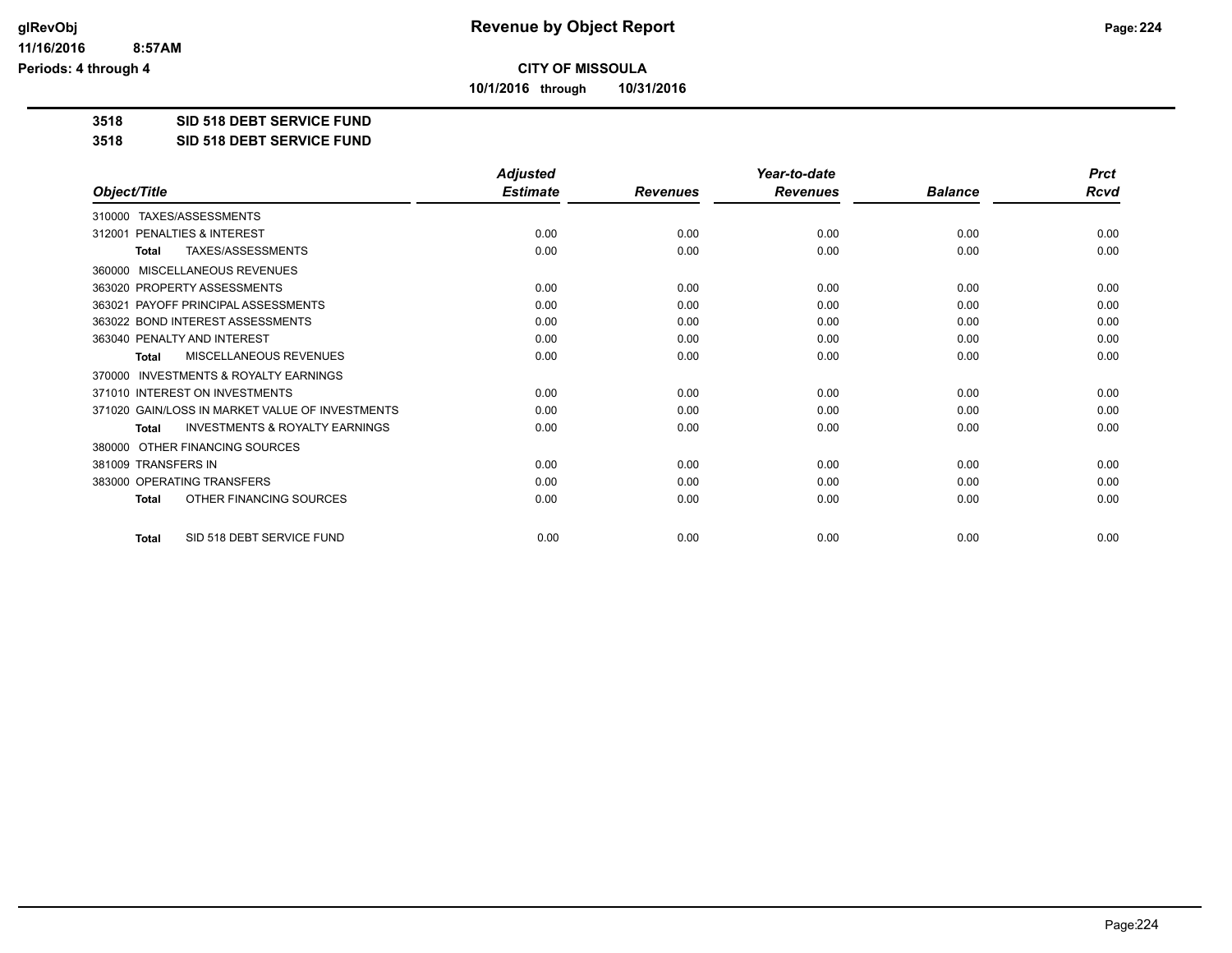**10/1/2016 through 10/31/2016**

## **3518 SID 518 DEBT SERVICE FUND**

|                                                           | <b>Adjusted</b> |                 | Year-to-date    |                | <b>Prct</b> |
|-----------------------------------------------------------|-----------------|-----------------|-----------------|----------------|-------------|
| Object/Title                                              | <b>Estimate</b> | <b>Revenues</b> | <b>Revenues</b> | <b>Balance</b> | <b>Rcvd</b> |
| 310000 TAXES/ASSESSMENTS                                  |                 |                 |                 |                |             |
| 312001 PENALTIES & INTEREST                               | 0.00            | 0.00            | 0.00            | 0.00           | 0.00        |
| <b>TAXES/ASSESSMENTS</b><br><b>Total</b>                  | 0.00            | 0.00            | 0.00            | 0.00           | 0.00        |
| 360000 MISCELLANEOUS REVENUES                             |                 |                 |                 |                |             |
| 363020 PROPERTY ASSESSMENTS                               | 0.00            | 0.00            | 0.00            | 0.00           | 0.00        |
| 363021 PAYOFF PRINCIPAL ASSESSMENTS                       | 0.00            | 0.00            | 0.00            | 0.00           | 0.00        |
| 363022 BOND INTEREST ASSESSMENTS                          | 0.00            | 0.00            | 0.00            | 0.00           | 0.00        |
| 363040 PENALTY AND INTEREST                               | 0.00            | 0.00            | 0.00            | 0.00           | 0.00        |
| MISCELLANEOUS REVENUES<br>Total                           | 0.00            | 0.00            | 0.00            | 0.00           | 0.00        |
| <b>INVESTMENTS &amp; ROYALTY EARNINGS</b><br>370000       |                 |                 |                 |                |             |
| 371010 INTEREST ON INVESTMENTS                            | 0.00            | 0.00            | 0.00            | 0.00           | 0.00        |
| 371020 GAIN/LOSS IN MARKET VALUE OF INVESTMENT            | 0.00            | 0.00            | 0.00            | 0.00           | 0.00        |
| <b>INVESTMENTS &amp; ROYALTY EARNINGS</b><br><b>Total</b> | 0.00            | 0.00            | 0.00            | 0.00           | 0.00        |
| 380000 OTHER FINANCING SOURCES                            |                 |                 |                 |                |             |
| 381009 TRANSFERS IN                                       | 0.00            | 0.00            | 0.00            | 0.00           | 0.00        |
| 383000 OPERATING TRANSFERS                                | 0.00            | 0.00            | 0.00            | 0.00           | 0.00        |
| OTHER FINANCING SOURCES<br>Total                          | 0.00            | 0.00            | 0.00            | 0.00           | 0.00        |
| SID 518 DEBT SERVICE FUND<br>Total                        | 0.00            | 0.00            | 0.00            | 0.00           | 0.00        |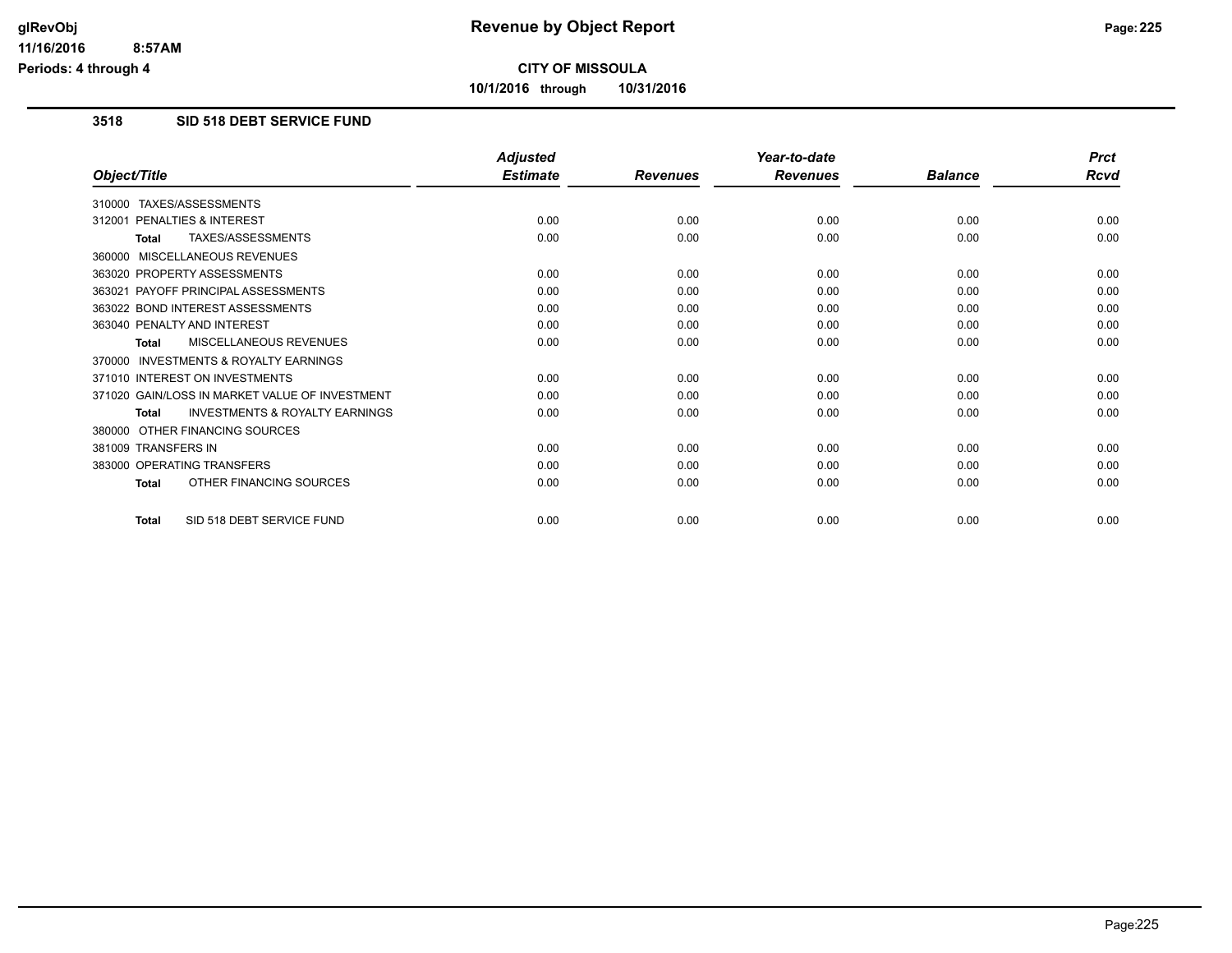**10/1/2016 through 10/31/2016**

**3519 SID 519 DEBT SERVICE FUND**

**3519 SID 519 DEBT SERVICE FUND**

|                                                           | <b>Adjusted</b> |                 | Year-to-date    |                | <b>Prct</b> |
|-----------------------------------------------------------|-----------------|-----------------|-----------------|----------------|-------------|
| Object/Title                                              | <b>Estimate</b> | <b>Revenues</b> | <b>Revenues</b> | <b>Balance</b> | <b>Rcvd</b> |
| TAXES/ASSESSMENTS<br>310000                               |                 |                 |                 |                |             |
| PENALTIES & INTEREST<br>312001                            | 0.00            | 0.00            | 0.00            | 0.00           | 0.00        |
| TAXES/ASSESSMENTS<br>Total                                | 0.00            | 0.00            | 0.00            | 0.00           | 0.00        |
| MISCELLANEOUS REVENUES<br>360000                          |                 |                 |                 |                |             |
| 360010 MISCELLANEOUS                                      | 0.00            | 0.00            | 0.00            | 0.00           | 0.00        |
| 363020 PROPERTY ASSESSMENTS                               | 0.00            | 0.00            | 0.00            | 0.00           | 0.00        |
| 363021 PAYOFF PRINCIPAL ASSESSMENTS                       | 0.00            | 0.00            | 0.00            | 0.00           | 0.00        |
| 363022 BOND INTEREST ASSESSMENTS                          | 0.00            | 0.00            | 0.00            | 0.00           | 0.00        |
| 363040 PENALTY AND INTEREST                               | 0.00            | 0.00            | 0.00            | 0.00           | 0.00        |
| MISCELLANEOUS REVENUES<br><b>Total</b>                    | 0.00            | 0.00            | 0.00            | 0.00           | 0.00        |
| <b>INVESTMENTS &amp; ROYALTY EARNINGS</b><br>370000       |                 |                 |                 |                |             |
| 371010 INTEREST ON INVESTMENTS                            | 0.00            | 0.00            | 0.00            | 0.00           | 0.00        |
| 371020 GAIN/LOSS IN MARKET VALUE OF INVESTMENTS           | 0.00            | 0.00            | 0.00            | 0.00           | 0.00        |
| <b>INVESTMENTS &amp; ROYALTY EARNINGS</b><br><b>Total</b> | 0.00            | 0.00            | 0.00            | 0.00           | 0.00        |
| OTHER FINANCING SOURCES<br>380000                         |                 |                 |                 |                |             |
| 381009 TRANSFERS IN                                       | 0.00            | 0.00            | 0.00            | 0.00           | 0.00        |
| OTHER FINANCING SOURCES<br>Total                          | 0.00            | 0.00            | 0.00            | 0.00           | 0.00        |
| SID 519 DEBT SERVICE FUND<br><b>Total</b>                 | 0.00            | 0.00            | 0.00            | 0.00           | 0.00        |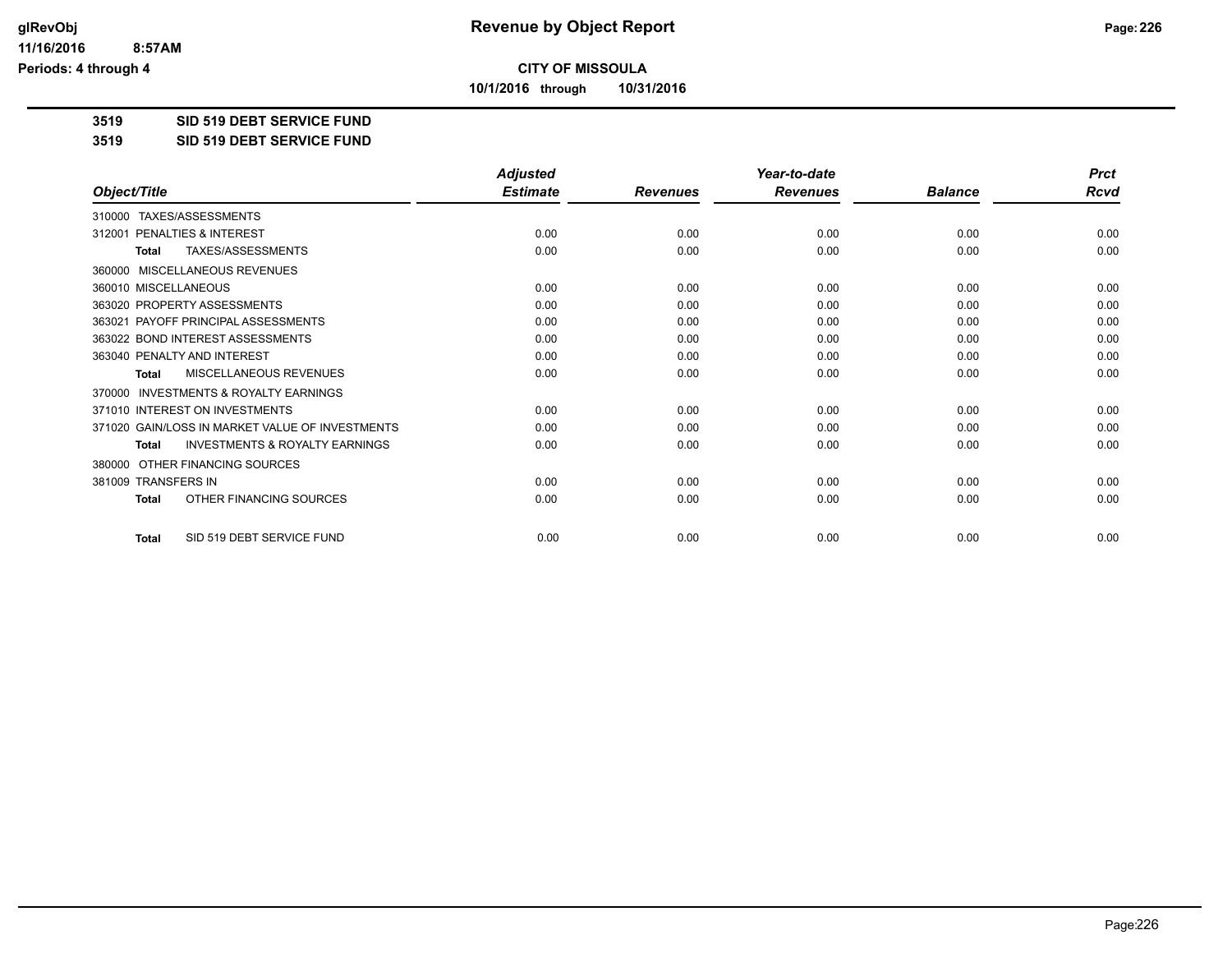**10/1/2016 through 10/31/2016**

## **3519 SID 519 DEBT SERVICE FUND**

|                                                           | <b>Adjusted</b> |                 | Year-to-date    |                | <b>Prct</b> |
|-----------------------------------------------------------|-----------------|-----------------|-----------------|----------------|-------------|
| Object/Title                                              | <b>Estimate</b> | <b>Revenues</b> | <b>Revenues</b> | <b>Balance</b> | <b>Rcvd</b> |
| 310000 TAXES/ASSESSMENTS                                  |                 |                 |                 |                |             |
| 312001 PENALTIES & INTEREST                               | 0.00            | 0.00            | 0.00            | 0.00           | 0.00        |
| TAXES/ASSESSMENTS<br><b>Total</b>                         | 0.00            | 0.00            | 0.00            | 0.00           | 0.00        |
| 360000 MISCELLANEOUS REVENUES                             |                 |                 |                 |                |             |
| 360010 MISCELLANEOUS                                      | 0.00            | 0.00            | 0.00            | 0.00           | 0.00        |
| 363020 PROPERTY ASSESSMENTS                               | 0.00            | 0.00            | 0.00            | 0.00           | 0.00        |
| 363021 PAYOFF PRINCIPAL ASSESSMENTS                       | 0.00            | 0.00            | 0.00            | 0.00           | 0.00        |
| 363022 BOND INTEREST ASSESSMENTS                          | 0.00            | 0.00            | 0.00            | 0.00           | 0.00        |
| 363040 PENALTY AND INTEREST                               | 0.00            | 0.00            | 0.00            | 0.00           | 0.00        |
| MISCELLANEOUS REVENUES<br><b>Total</b>                    | 0.00            | 0.00            | 0.00            | 0.00           | 0.00        |
| <b>INVESTMENTS &amp; ROYALTY EARNINGS</b><br>370000       |                 |                 |                 |                |             |
| 371010 INTEREST ON INVESTMENTS                            | 0.00            | 0.00            | 0.00            | 0.00           | 0.00        |
| 371020 GAIN/LOSS IN MARKET VALUE OF INVESTMENT            | 0.00            | 0.00            | 0.00            | 0.00           | 0.00        |
| <b>INVESTMENTS &amp; ROYALTY EARNINGS</b><br><b>Total</b> | 0.00            | 0.00            | 0.00            | 0.00           | 0.00        |
| 380000 OTHER FINANCING SOURCES                            |                 |                 |                 |                |             |
| 381009 TRANSFERS IN                                       | 0.00            | 0.00            | 0.00            | 0.00           | 0.00        |
| OTHER FINANCING SOURCES<br>Total                          | 0.00            | 0.00            | 0.00            | 0.00           | 0.00        |
| SID 519 DEBT SERVICE FUND<br>Total                        | 0.00            | 0.00            | 0.00            | 0.00           | 0.00        |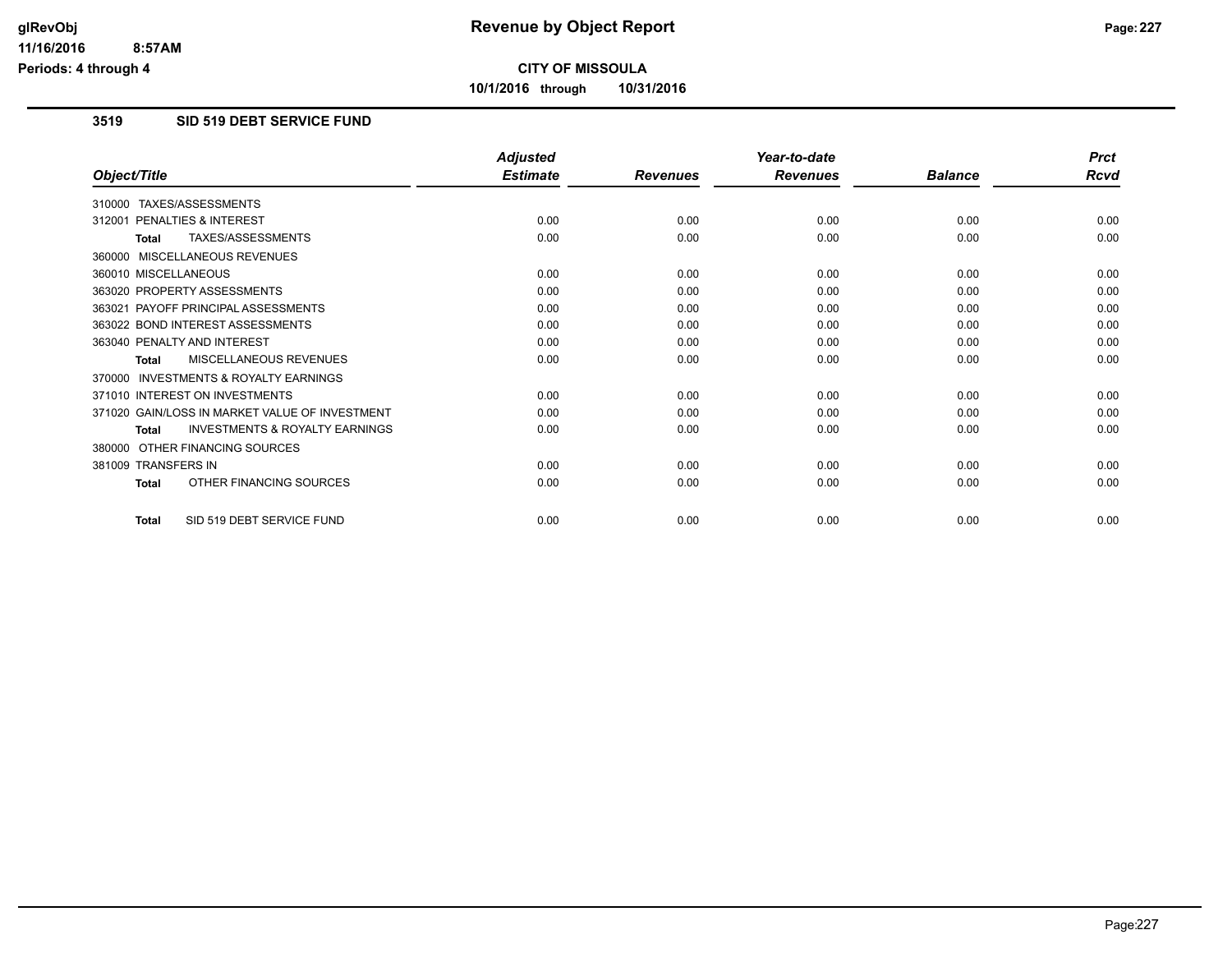**10/1/2016 through 10/31/2016**

**3520 SID 520 DEBT SERVICE FUND**

**3520 SID 520 DEBT SERVICE FUND**

|                                                           | <b>Adjusted</b> |                 | Year-to-date    |                | <b>Prct</b> |
|-----------------------------------------------------------|-----------------|-----------------|-----------------|----------------|-------------|
| Object/Title                                              | <b>Estimate</b> | <b>Revenues</b> | <b>Revenues</b> | <b>Balance</b> | Rcvd        |
| <b>TAXES/ASSESSMENTS</b><br>310000                        |                 |                 |                 |                |             |
| PENALTIES & INTEREST<br>312001                            | 0.00            | 0.00            | 0.00            | 0.00           | 0.00        |
| TAXES/ASSESSMENTS<br>Total                                | 0.00            | 0.00            | 0.00            | 0.00           | 0.00        |
| <b>MISCELLANEOUS REVENUES</b><br>360000                   |                 |                 |                 |                |             |
| 360010 MISCELLANEOUS                                      | 0.00            | 0.00            | 0.00            | 0.00           | 0.00        |
| 363020 PROPERTY ASSESSMENTS                               | 0.00            | 105.14          | 105.14          | $-105.14$      | 0.00        |
| PAYOFF PRINCIPAL ASSESSMENTS<br>363021                    | 0.00            | 0.00            | 0.00            | 0.00           | 0.00        |
| 363022 BOND INTEREST ASSESSMENTS                          | 0.00            | 0.00            | 0.00            | 0.00           | 0.00        |
| 363040 PENALTY AND INTEREST                               | 0.00            | 5.30            | 5.30            | $-5.30$        | 0.00        |
| <b>MISCELLANEOUS REVENUES</b><br>Total                    | 0.00            | 110.44          | 110.44          | $-110.44$      | 0.00        |
| <b>INVESTMENTS &amp; ROYALTY EARNINGS</b><br>370000       |                 |                 |                 |                |             |
| 371010 INTEREST ON INVESTMENTS                            | 0.00            | 0.00            | 0.00            | 0.00           | 0.00        |
| 371020 GAIN/LOSS IN MARKET VALUE OF INVESTMENTS           | 0.00            | 0.00            | 0.00            | 0.00           | 0.00        |
| <b>INVESTMENTS &amp; ROYALTY EARNINGS</b><br><b>Total</b> | 0.00            | 0.00            | 0.00            | 0.00           | 0.00        |
| OTHER FINANCING SOURCES<br>380000                         |                 |                 |                 |                |             |
| 383000 OPERATING TRANSFERS                                | 0.00            | 0.00            | 0.00            | 0.00           | 0.00        |
| OTHER FINANCING SOURCES<br><b>Total</b>                   | 0.00            | 0.00            | 0.00            | 0.00           | 0.00        |
| SID 520 DEBT SERVICE FUND<br><b>Total</b>                 | 0.00            | 110.44          | 110.44          | $-110.44$      | 0.00        |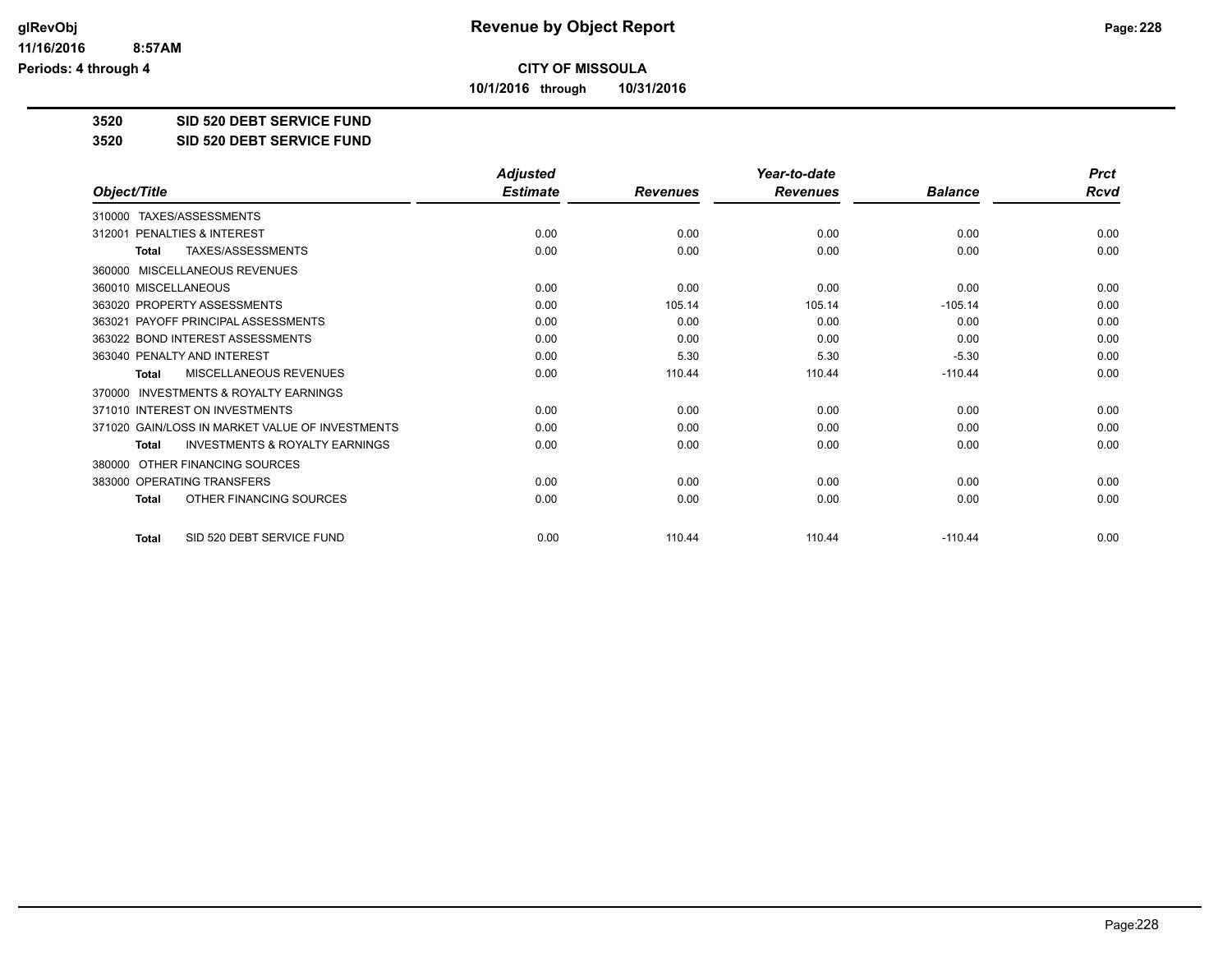**10/1/2016 through 10/31/2016**

## **3520 SID 520 DEBT SERVICE FUND**

|                                                           | <b>Adjusted</b> |                 | Year-to-date    |                | <b>Prct</b> |
|-----------------------------------------------------------|-----------------|-----------------|-----------------|----------------|-------------|
| Object/Title                                              | <b>Estimate</b> | <b>Revenues</b> | <b>Revenues</b> | <b>Balance</b> | <b>Rcvd</b> |
| 310000 TAXES/ASSESSMENTS                                  |                 |                 |                 |                |             |
| PENALTIES & INTEREST<br>312001                            | 0.00            | 0.00            | 0.00            | 0.00           | 0.00        |
| TAXES/ASSESSMENTS<br><b>Total</b>                         | 0.00            | 0.00            | 0.00            | 0.00           | 0.00        |
| 360000 MISCELLANEOUS REVENUES                             |                 |                 |                 |                |             |
| 360010 MISCELLANEOUS                                      | 0.00            | 0.00            | 0.00            | 0.00           | 0.00        |
| 363020 PROPERTY ASSESSMENTS                               | 0.00            | 105.14          | 105.14          | $-105.14$      | 0.00        |
| 363021 PAYOFF PRINCIPAL ASSESSMENTS                       | 0.00            | 0.00            | 0.00            | 0.00           | 0.00        |
| 363022 BOND INTEREST ASSESSMENTS                          | 0.00            | 0.00            | 0.00            | 0.00           | 0.00        |
| 363040 PENALTY AND INTEREST                               | 0.00            | 5.30            | 5.30            | $-5.30$        | 0.00        |
| MISCELLANEOUS REVENUES<br><b>Total</b>                    | 0.00            | 110.44          | 110.44          | $-110.44$      | 0.00        |
| <b>INVESTMENTS &amp; ROYALTY EARNINGS</b><br>370000       |                 |                 |                 |                |             |
| 371010 INTEREST ON INVESTMENTS                            | 0.00            | 0.00            | 0.00            | 0.00           | 0.00        |
| 371020 GAIN/LOSS IN MARKET VALUE OF INVESTMENT            | 0.00            | 0.00            | 0.00            | 0.00           | 0.00        |
| <b>INVESTMENTS &amp; ROYALTY EARNINGS</b><br><b>Total</b> | 0.00            | 0.00            | 0.00            | 0.00           | 0.00        |
| OTHER FINANCING SOURCES<br>380000                         |                 |                 |                 |                |             |
| 383000 OPERATING TRANSFERS                                | 0.00            | 0.00            | 0.00            | 0.00           | 0.00        |
| OTHER FINANCING SOURCES<br><b>Total</b>                   | 0.00            | 0.00            | 0.00            | 0.00           | 0.00        |
| SID 520 DEBT SERVICE FUND<br><b>Total</b>                 | 0.00            | 110.44          | 110.44          | $-110.44$      | 0.00        |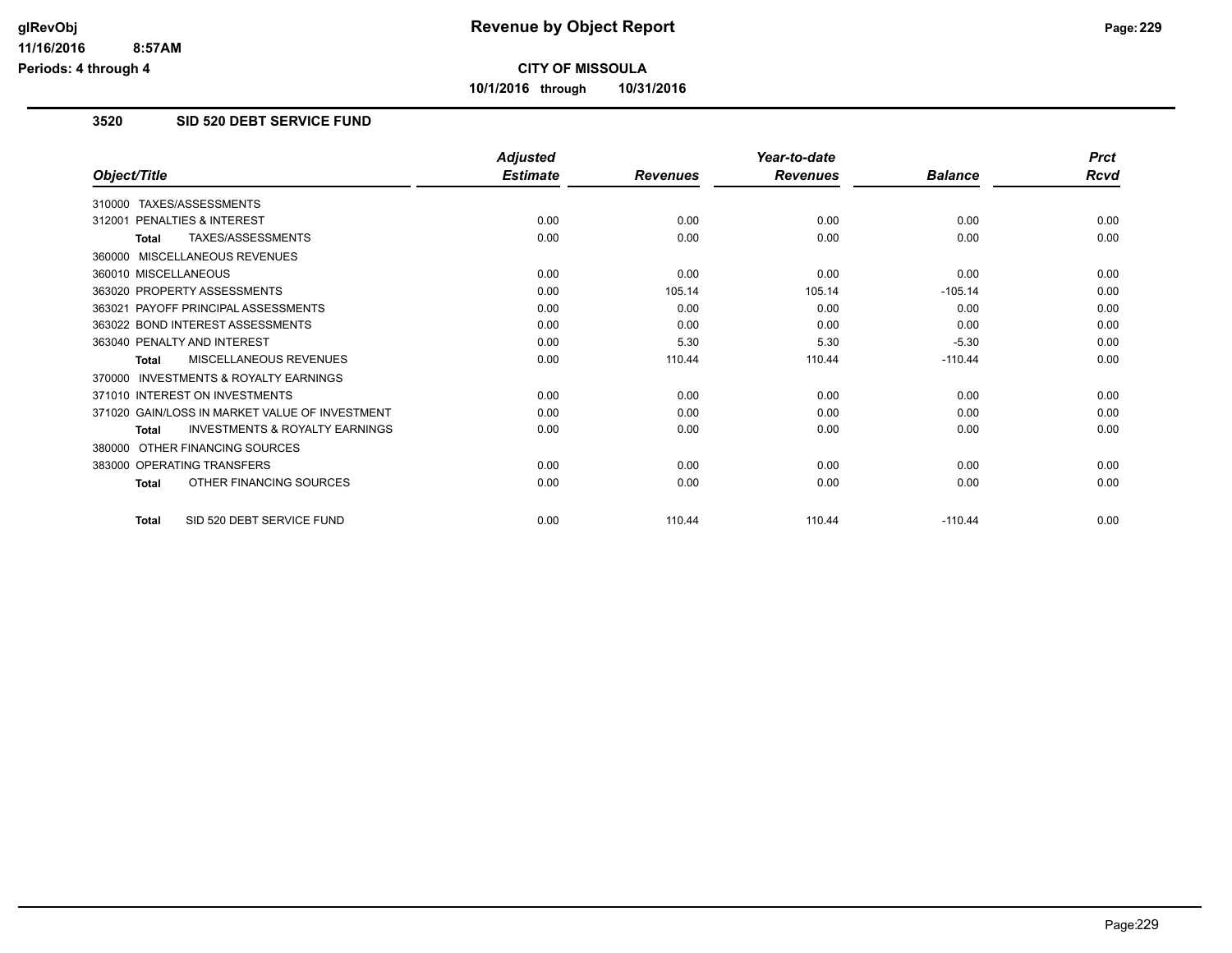**10/1/2016 through 10/31/2016**

**3521 SID 521 DEBT SERVICE FUND**

**3521 SID 521 DEBT SERVICE FUND**

|                                                           | <b>Adjusted</b> |                 | Year-to-date    |                | <b>Prct</b> |
|-----------------------------------------------------------|-----------------|-----------------|-----------------|----------------|-------------|
| Object/Title                                              | <b>Estimate</b> | <b>Revenues</b> | <b>Revenues</b> | <b>Balance</b> | <b>Rcvd</b> |
| TAXES/ASSESSMENTS<br>310000                               |                 |                 |                 |                |             |
| PENALTIES & INTEREST<br>312001                            | 0.00            | 0.00            | 0.00            | 0.00           | 0.00        |
| TAXES/ASSESSMENTS<br>Total                                | 0.00            | 0.00            | 0.00            | 0.00           | 0.00        |
| MISCELLANEOUS REVENUES<br>360000                          |                 |                 |                 |                |             |
| 360010 MISCELLANEOUS                                      | 0.00            | 0.00            | 0.00            | 0.00           | 0.00        |
| 363020 PROPERTY ASSESSMENTS                               | 0.00            | 0.00            | 0.00            | 0.00           | 0.00        |
| 363021 PAYOFF PRINCIPAL ASSESSMENTS                       | 0.00            | 0.00            | 0.00            | 0.00           | 0.00        |
| 363022 BOND INTEREST ASSESSMENTS                          | 0.00            | 0.00            | 0.00            | 0.00           | 0.00        |
| 363040 PENALTY AND INTEREST                               | 0.00            | 0.00            | 0.00            | 0.00           | 0.00        |
| MISCELLANEOUS REVENUES<br><b>Total</b>                    | 0.00            | 0.00            | 0.00            | 0.00           | 0.00        |
| <b>INVESTMENTS &amp; ROYALTY EARNINGS</b><br>370000       |                 |                 |                 |                |             |
| 371010 INTEREST ON INVESTMENTS                            | 0.00            | 0.00            | 0.00            | 0.00           | 0.00        |
| 371020 GAIN/LOSS IN MARKET VALUE OF INVESTMENTS           | 0.00            | 0.00            | 0.00            | 0.00           | 0.00        |
| <b>INVESTMENTS &amp; ROYALTY EARNINGS</b><br><b>Total</b> | 0.00            | 0.00            | 0.00            | 0.00           | 0.00        |
| OTHER FINANCING SOURCES<br>380000                         |                 |                 |                 |                |             |
| 381009 TRANSFERS IN                                       | 0.00            | 0.00            | 0.00            | 0.00           | 0.00        |
| OTHER FINANCING SOURCES<br>Total                          | 0.00            | 0.00            | 0.00            | 0.00           | 0.00        |
| SID 521 DEBT SERVICE FUND<br><b>Total</b>                 | 0.00            | 0.00            | 0.00            | 0.00           | 0.00        |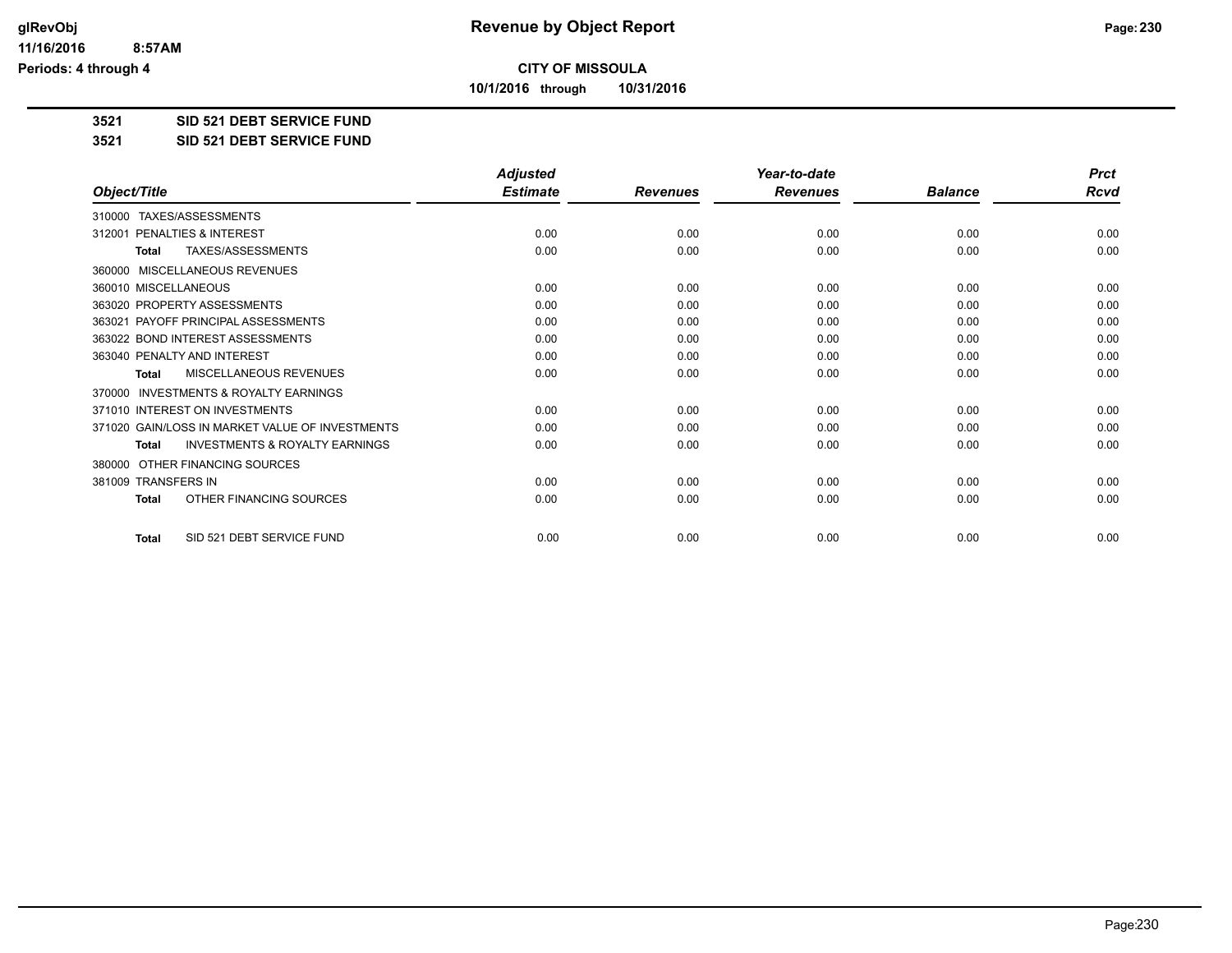**10/1/2016 through 10/31/2016**

## **3521 SID 521 DEBT SERVICE FUND**

|                                                           | <b>Adjusted</b> |                 | Year-to-date    |                | <b>Prct</b> |
|-----------------------------------------------------------|-----------------|-----------------|-----------------|----------------|-------------|
| Object/Title                                              | <b>Estimate</b> | <b>Revenues</b> | <b>Revenues</b> | <b>Balance</b> | <b>Rcvd</b> |
| 310000 TAXES/ASSESSMENTS                                  |                 |                 |                 |                |             |
| PENALTIES & INTEREST<br>312001                            | 0.00            | 0.00            | 0.00            | 0.00           | 0.00        |
| TAXES/ASSESSMENTS<br><b>Total</b>                         | 0.00            | 0.00            | 0.00            | 0.00           | 0.00        |
| 360000 MISCELLANEOUS REVENUES                             |                 |                 |                 |                |             |
| 360010 MISCELLANEOUS                                      | 0.00            | 0.00            | 0.00            | 0.00           | 0.00        |
| 363020 PROPERTY ASSESSMENTS                               | 0.00            | 0.00            | 0.00            | 0.00           | 0.00        |
| 363021 PAYOFF PRINCIPAL ASSESSMENTS                       | 0.00            | 0.00            | 0.00            | 0.00           | 0.00        |
| 363022 BOND INTEREST ASSESSMENTS                          | 0.00            | 0.00            | 0.00            | 0.00           | 0.00        |
| 363040 PENALTY AND INTEREST                               | 0.00            | 0.00            | 0.00            | 0.00           | 0.00        |
| MISCELLANEOUS REVENUES<br><b>Total</b>                    | 0.00            | 0.00            | 0.00            | 0.00           | 0.00        |
| <b>INVESTMENTS &amp; ROYALTY EARNINGS</b><br>370000       |                 |                 |                 |                |             |
| 371010 INTEREST ON INVESTMENTS                            | 0.00            | 0.00            | 0.00            | 0.00           | 0.00        |
| 371020 GAIN/LOSS IN MARKET VALUE OF INVESTMENT            | 0.00            | 0.00            | 0.00            | 0.00           | 0.00        |
| <b>INVESTMENTS &amp; ROYALTY EARNINGS</b><br><b>Total</b> | 0.00            | 0.00            | 0.00            | 0.00           | 0.00        |
| 380000 OTHER FINANCING SOURCES                            |                 |                 |                 |                |             |
| 381009 TRANSFERS IN                                       | 0.00            | 0.00            | 0.00            | 0.00           | 0.00        |
| OTHER FINANCING SOURCES<br><b>Total</b>                   | 0.00            | 0.00            | 0.00            | 0.00           | 0.00        |
| SID 521 DEBT SERVICE FUND<br><b>Total</b>                 | 0.00            | 0.00            | 0.00            | 0.00           | 0.00        |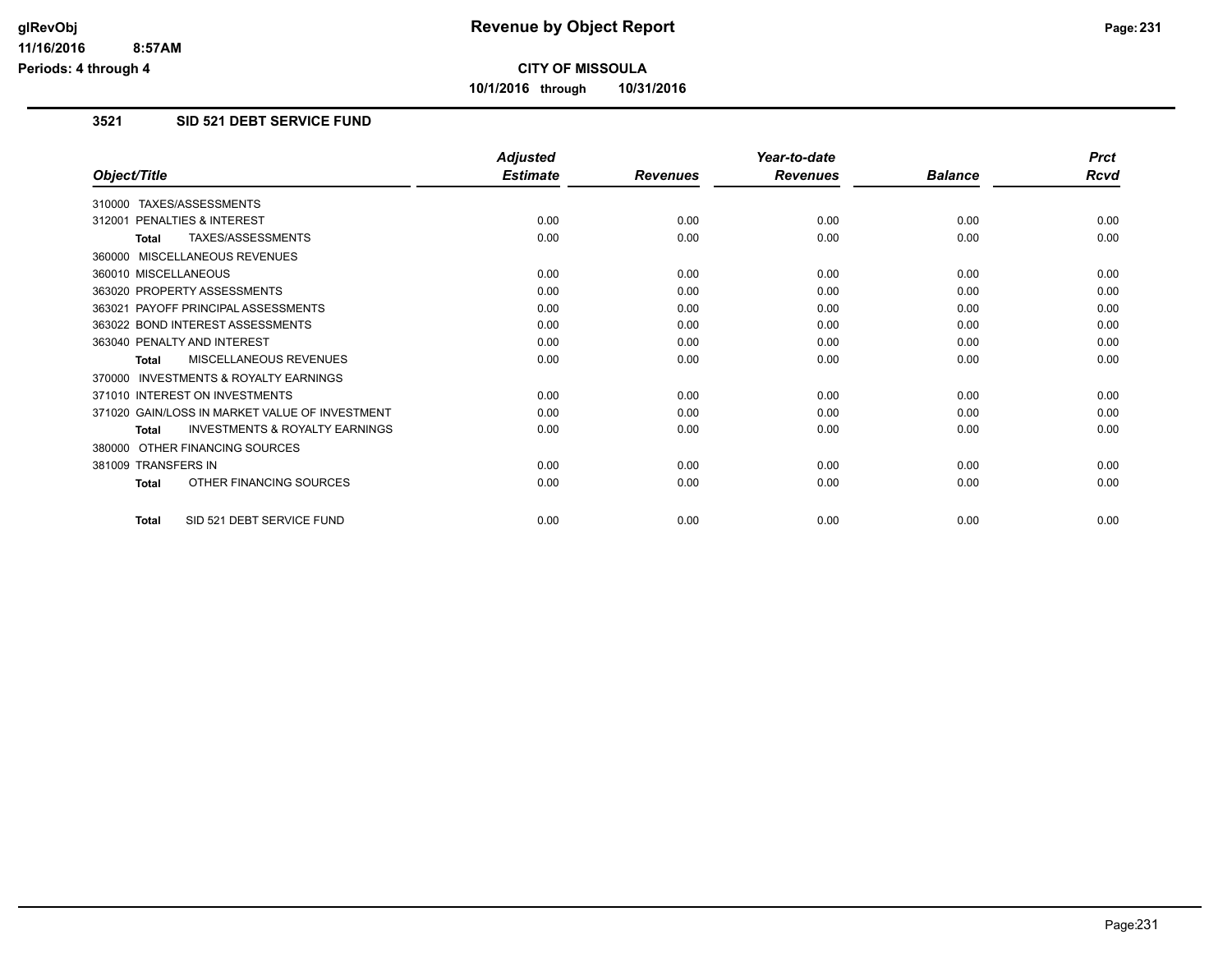**10/1/2016 through 10/31/2016**

**3522 SID 522 DEBT SERVICE FUND**

**3522 SID 522 DEBT SERVICE FUND**

|                                                    | <b>Adjusted</b> |                 | Year-to-date    |                | <b>Prct</b> |
|----------------------------------------------------|-----------------|-----------------|-----------------|----------------|-------------|
| Object/Title                                       | <b>Estimate</b> | <b>Revenues</b> | <b>Revenues</b> | <b>Balance</b> | Rcvd        |
| TAXES/ASSESSMENTS<br>310000                        |                 |                 |                 |                |             |
| <b>PENALTIES &amp; INTEREST</b><br>312001          | 0.00            | 0.00            | 0.00            | 0.00           | 0.00        |
| TAXES/ASSESSMENTS<br>Total                         | 0.00            | 0.00            | 0.00            | 0.00           | 0.00        |
| 360000 MISCELLANEOUS REVENUES                      |                 |                 |                 |                |             |
| 360010 MISCELLANEOUS                               | 0.00            | 0.00            | 0.00            | 0.00           | 0.00        |
| 363020 PROPERTY ASSESSMENTS                        | 0.00            | 0.00            | 0.00            | 0.00           | 0.00        |
| 363021 PAYOFF PRINCIPAL ASSESSMENTS                | 0.00            | 0.00            | 0.00            | 0.00           | 0.00        |
| 363022 BOND INTEREST ASSESSMENTS                   | 0.00            | 0.00            | 0.00            | 0.00           | 0.00        |
| 363040 PENALTY AND INTEREST                        | 0.00            | 0.00            | 0.00            | 0.00           | 0.00        |
| MISCELLANEOUS REVENUES<br>Total                    | 0.00            | 0.00            | 0.00            | 0.00           | 0.00        |
| 370000 INVESTMENTS & ROYALTY EARNINGS              |                 |                 |                 |                |             |
| 371010 INTEREST ON INVESTMENTS                     | 0.00            | 0.00            | 0.00            | 0.00           | 0.00        |
| 371020 GAIN/LOSS IN MARKET VALUE OF INVESTMENTS    | 0.00            | 0.00            | 0.00            | 0.00           | 0.00        |
| <b>INVESTMENTS &amp; ROYALTY EARNINGS</b><br>Total | 0.00            | 0.00            | 0.00            | 0.00           | 0.00        |
| SID 522 DEBT SERVICE FUND<br><b>Total</b>          | 0.00            | 0.00            | 0.00            | 0.00           | 0.00        |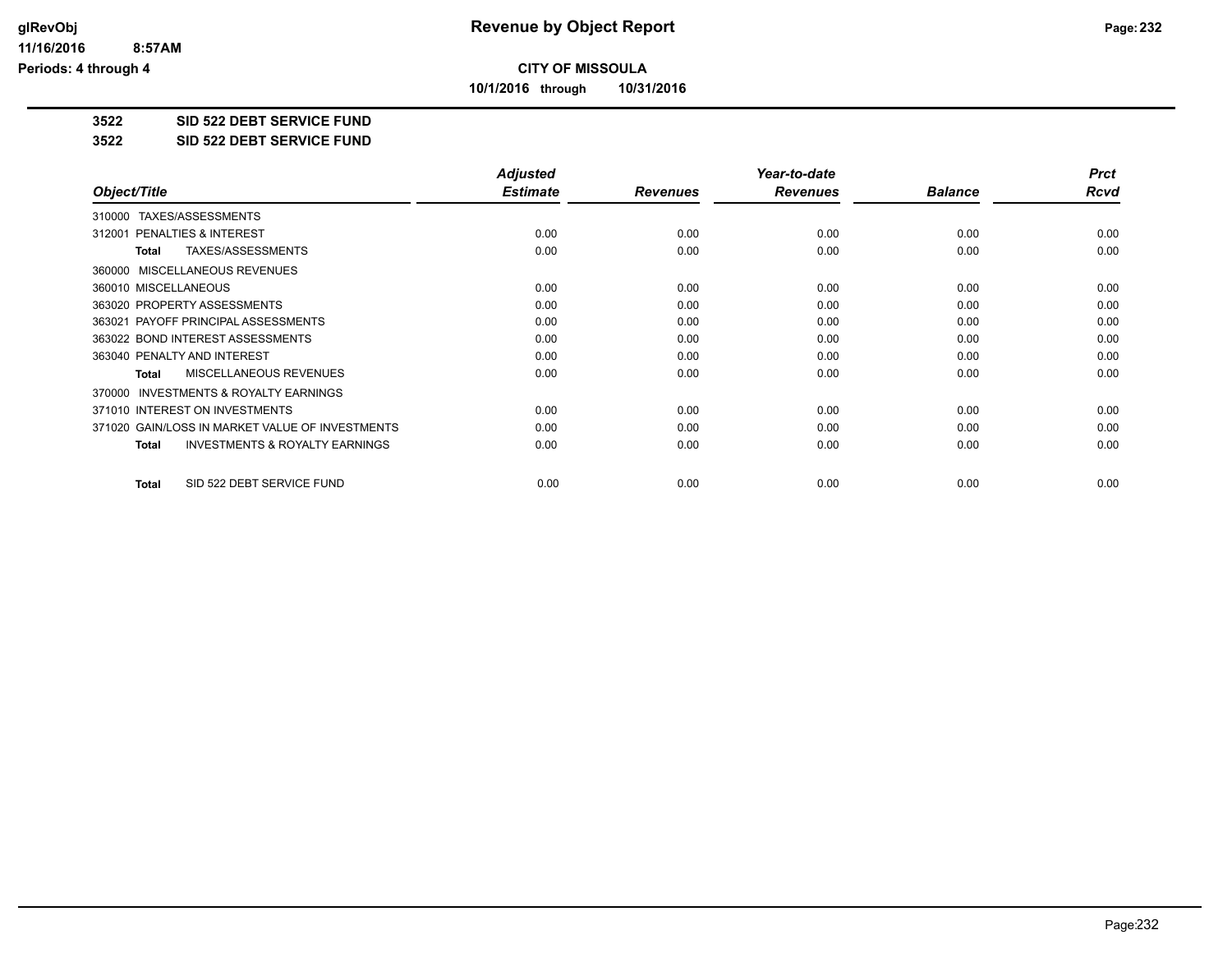**10/1/2016 through 10/31/2016**

### **3522 SID 522 DEBT SERVICE FUND**

|                                                           | <b>Adjusted</b> |                 | Year-to-date    |                | <b>Prct</b> |
|-----------------------------------------------------------|-----------------|-----------------|-----------------|----------------|-------------|
| Object/Title                                              | <b>Estimate</b> | <b>Revenues</b> | <b>Revenues</b> | <b>Balance</b> | <b>Rcvd</b> |
| 310000 TAXES/ASSESSMENTS                                  |                 |                 |                 |                |             |
| 312001 PENALTIES & INTEREST                               | 0.00            | 0.00            | 0.00            | 0.00           | 0.00        |
| TAXES/ASSESSMENTS<br>Total                                | 0.00            | 0.00            | 0.00            | 0.00           | 0.00        |
| 360000 MISCELLANEOUS REVENUES                             |                 |                 |                 |                |             |
| 360010 MISCELLANEOUS                                      | 0.00            | 0.00            | 0.00            | 0.00           | 0.00        |
| 363020 PROPERTY ASSESSMENTS                               | 0.00            | 0.00            | 0.00            | 0.00           | 0.00        |
| 363021 PAYOFF PRINCIPAL ASSESSMENTS                       | 0.00            | 0.00            | 0.00            | 0.00           | 0.00        |
| 363022 BOND INTEREST ASSESSMENTS                          | 0.00            | 0.00            | 0.00            | 0.00           | 0.00        |
| 363040 PENALTY AND INTEREST                               | 0.00            | 0.00            | 0.00            | 0.00           | 0.00        |
| <b>MISCELLANEOUS REVENUES</b><br>Total                    | 0.00            | 0.00            | 0.00            | 0.00           | 0.00        |
| INVESTMENTS & ROYALTY EARNINGS<br>370000                  |                 |                 |                 |                |             |
| 371010 INTEREST ON INVESTMENTS                            | 0.00            | 0.00            | 0.00            | 0.00           | 0.00        |
| 371020 GAIN/LOSS IN MARKET VALUE OF INVESTMENT            | 0.00            | 0.00            | 0.00            | 0.00           | 0.00        |
| <b>INVESTMENTS &amp; ROYALTY EARNINGS</b><br><b>Total</b> | 0.00            | 0.00            | 0.00            | 0.00           | 0.00        |
| SID 522 DEBT SERVICE FUND<br>Total                        | 0.00            | 0.00            | 0.00            | 0.00           | 0.00        |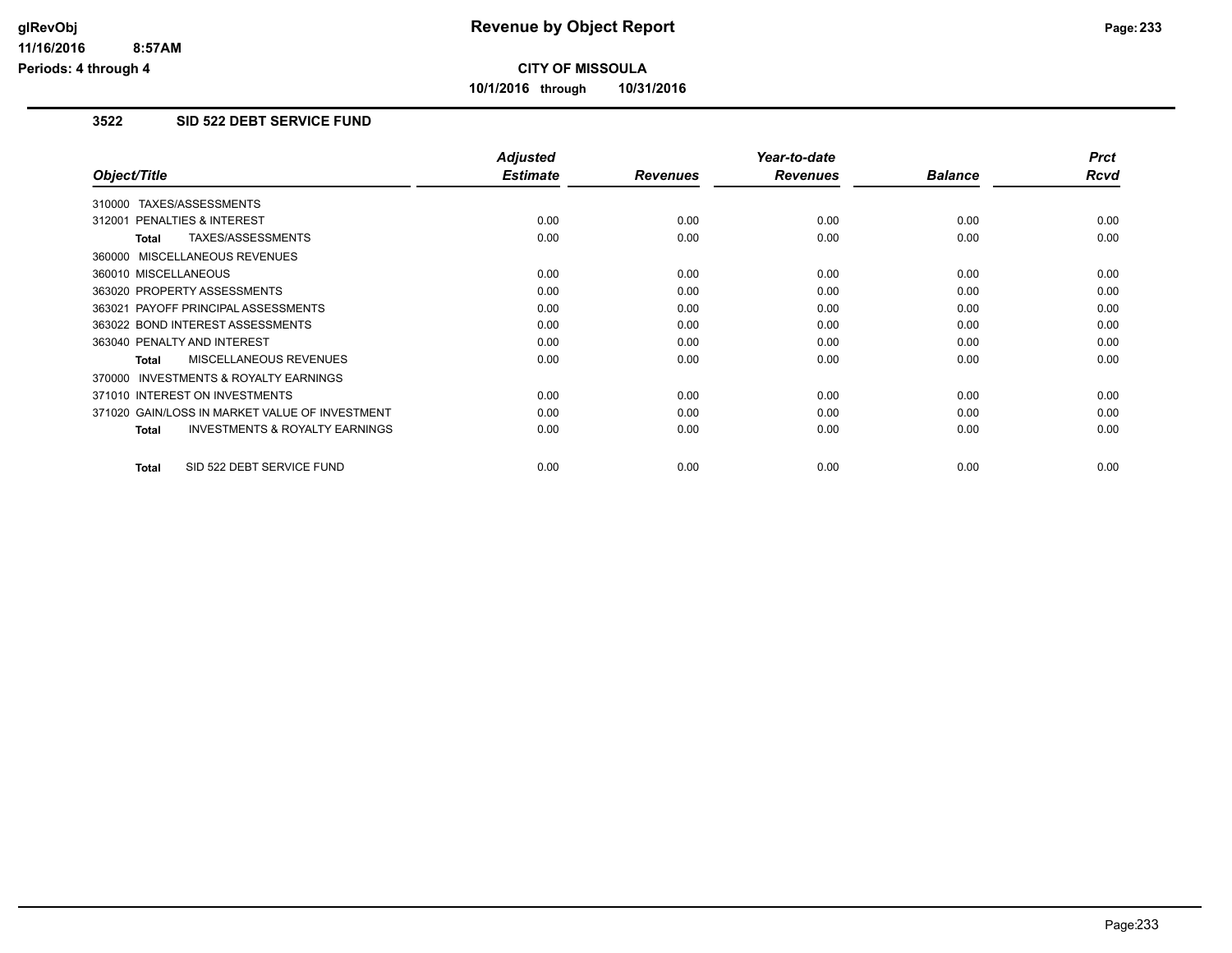**10/1/2016 through 10/31/2016**

**3524 SID 524 DEBT SERVICE FUND**

**3524 SID 524 DEBT SERVICE FUND**

|                                                     | <b>Adjusted</b> |                 | Year-to-date    |                | <b>Prct</b> |
|-----------------------------------------------------|-----------------|-----------------|-----------------|----------------|-------------|
| Object/Title                                        | <b>Estimate</b> | <b>Revenues</b> | <b>Revenues</b> | <b>Balance</b> | Rcvd        |
| 310000 TAXES/ASSESSMENTS                            |                 |                 |                 |                |             |
| <b>PENALTIES &amp; INTEREST</b><br>312001           | 0.00            | 0.00            | 0.00            | 0.00           | 0.00        |
| TAXES/ASSESSMENTS<br>Total                          | 0.00            | 0.00            | 0.00            | 0.00           | 0.00        |
| 360000 MISCELLANEOUS REVENUES                       |                 |                 |                 |                |             |
| 363020 PROPERTY ASSESSMENTS                         | 0.00            | 0.00            | 0.00            | 0.00           | 0.00        |
| 363021 PAYOFF PRINCIPAL ASSESSMENTS                 | 0.00            | 547.04          | 1,964.72        | $-1,964.72$    | 0.00        |
| 363022 BOND INTEREST ASSESSMENTS                    | 0.00            | 0.00            | 0.00            | 0.00           | 0.00        |
| 363040 PENALTY AND INTEREST                         | 0.00            | 0.00            | 0.00            | 0.00           | 0.00        |
| <b>MISCELLANEOUS REVENUES</b><br>Total              | 0.00            | 547.04          | 1,964.72        | $-1,964.72$    | 0.00        |
| <b>INVESTMENTS &amp; ROYALTY EARNINGS</b><br>370000 |                 |                 |                 |                |             |
| 371010 INTEREST ON INVESTMENTS                      | 0.00            | 0.00            | 0.00            | 0.00           | 0.00        |
| 371020 GAIN/LOSS IN MARKET VALUE OF INVESTMENTS     | 0.00            | 0.00            | 0.00            | 0.00           | 0.00        |
| 371500 INTEREST ON INTERFUND LOAN                   | 0.00            | 0.00            | 0.00            | 0.00           | 0.00        |
| <b>INVESTMENTS &amp; ROYALTY EARNINGS</b><br>Total  | 0.00            | 0.00            | 0.00            | 0.00           | 0.00        |
| SID 524 DEBT SERVICE FUND<br><b>Total</b>           | 0.00            | 547.04          | 1,964.72        | $-1,964.72$    | 0.00        |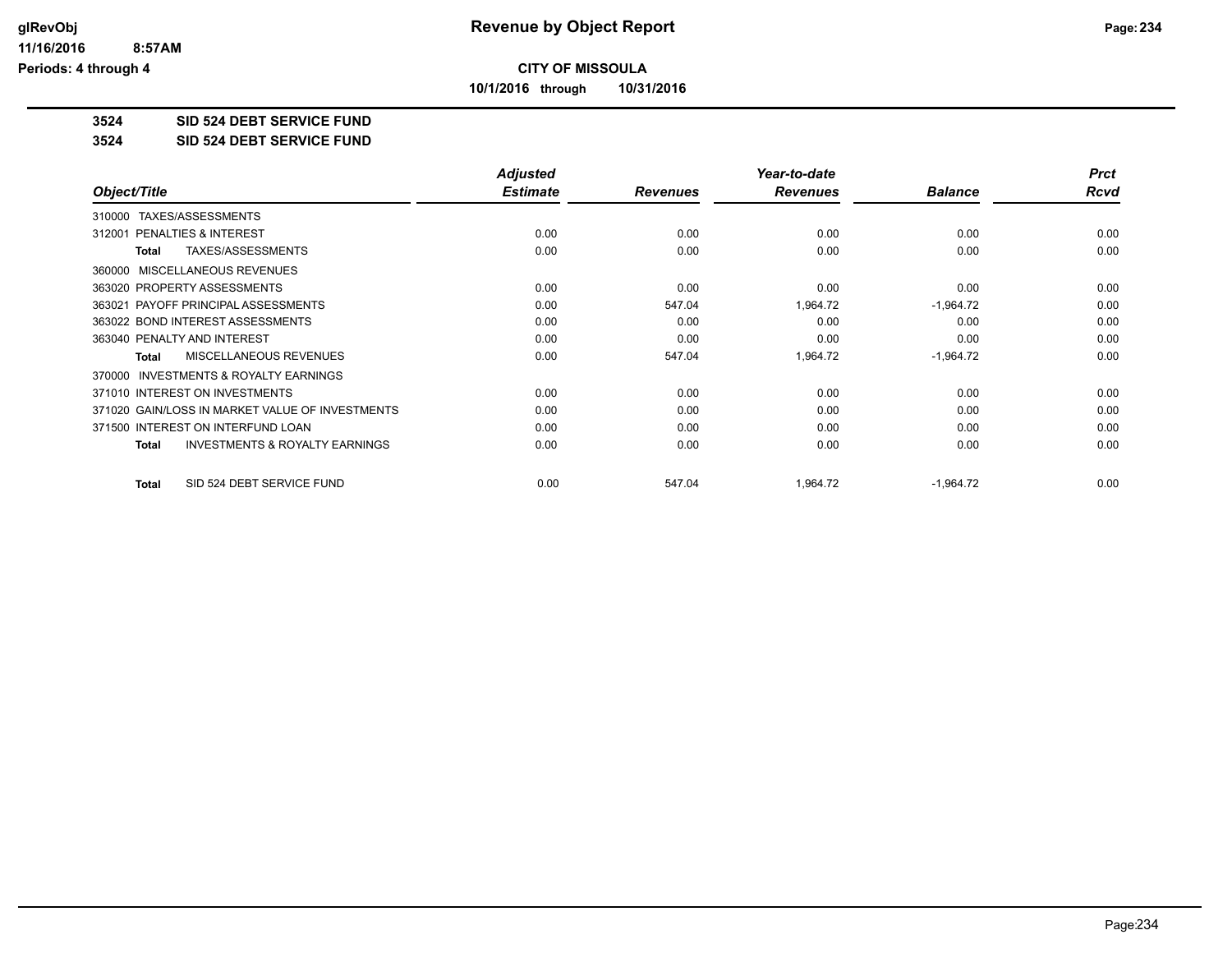**10/1/2016 through 10/31/2016**

### **3524 SID 524 DEBT SERVICE FUND**

|                                                     | <b>Adjusted</b> |                 | Year-to-date    |                | <b>Prct</b> |
|-----------------------------------------------------|-----------------|-----------------|-----------------|----------------|-------------|
| Object/Title                                        | <b>Estimate</b> | <b>Revenues</b> | <b>Revenues</b> | <b>Balance</b> | <b>Rcvd</b> |
| 310000 TAXES/ASSESSMENTS                            |                 |                 |                 |                |             |
| 312001 PENALTIES & INTEREST                         | 0.00            | 0.00            | 0.00            | 0.00           | 0.00        |
| TAXES/ASSESSMENTS<br><b>Total</b>                   | 0.00            | 0.00            | 0.00            | 0.00           | 0.00        |
| 360000 MISCELLANEOUS REVENUES                       |                 |                 |                 |                |             |
| 363020 PROPERTY ASSESSMENTS                         | 0.00            | 0.00            | 0.00            | 0.00           | 0.00        |
| 363021 PAYOFF PRINCIPAL ASSESSMENTS                 | 0.00            | 547.04          | 1,964.72        | $-1,964.72$    | 0.00        |
| 363022 BOND INTEREST ASSESSMENTS                    | 0.00            | 0.00            | 0.00            | 0.00           | 0.00        |
| 363040 PENALTY AND INTEREST                         | 0.00            | 0.00            | 0.00            | 0.00           | 0.00        |
| <b>MISCELLANEOUS REVENUES</b><br><b>Total</b>       | 0.00            | 547.04          | 1,964.72        | $-1,964.72$    | 0.00        |
| <b>INVESTMENTS &amp; ROYALTY EARNINGS</b><br>370000 |                 |                 |                 |                |             |
| 371010 INTEREST ON INVESTMENTS                      | 0.00            | 0.00            | 0.00            | 0.00           | 0.00        |
| 371020 GAIN/LOSS IN MARKET VALUE OF INVESTMENT      | 0.00            | 0.00            | 0.00            | 0.00           | 0.00        |
| 371500 INTEREST ON INTERFUND LOAN                   | 0.00            | 0.00            | 0.00            | 0.00           | 0.00        |
| <b>INVESTMENTS &amp; ROYALTY EARNINGS</b><br>Total  | 0.00            | 0.00            | 0.00            | 0.00           | 0.00        |
| SID 524 DEBT SERVICE FUND<br>Total                  | 0.00            | 547.04          | 1.964.72        | $-1,964.72$    | 0.00        |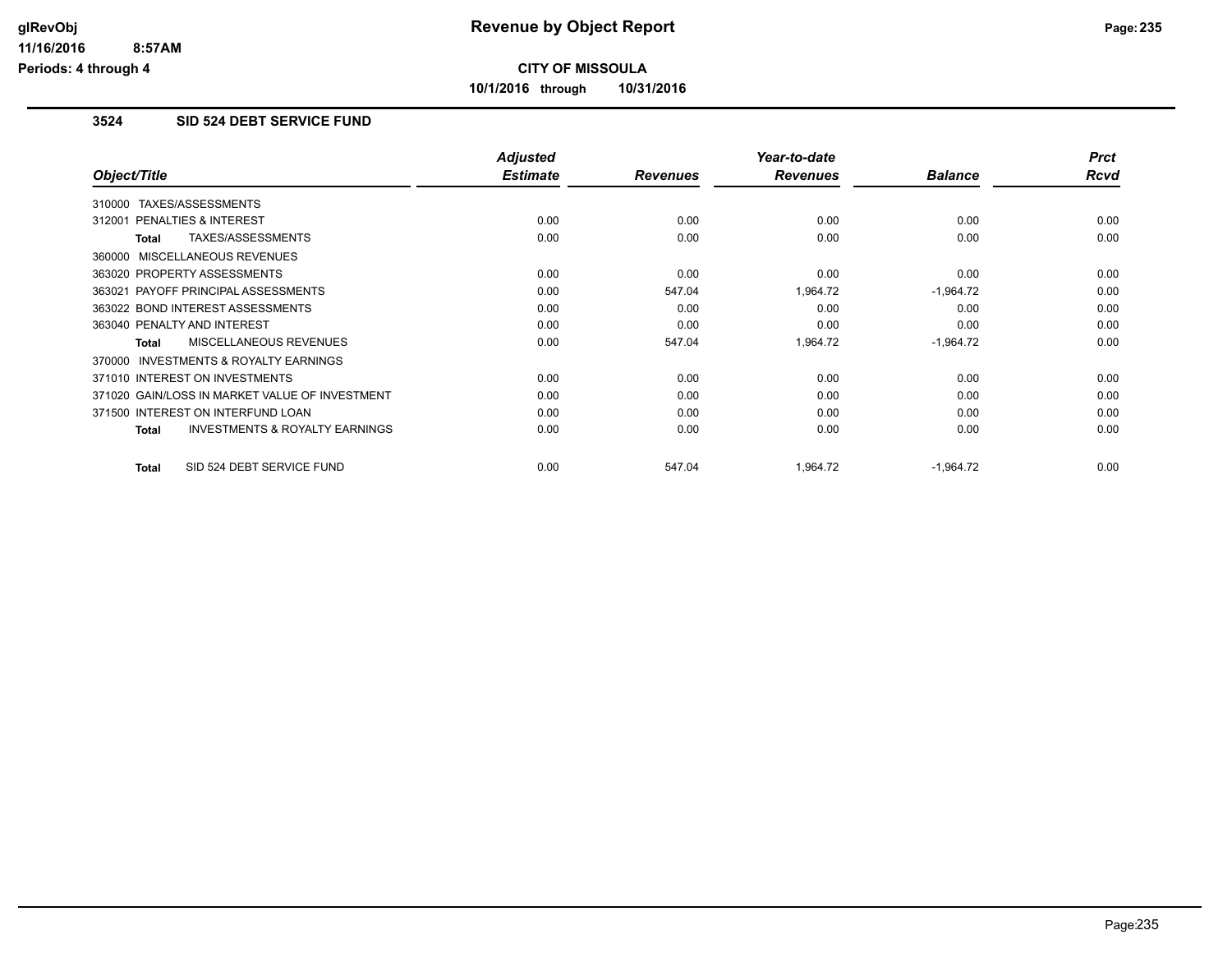**10/1/2016 through 10/31/2016**

**3525 SID 525 DEBT SERVICE FUND**

**3525 SID 525 DEBT SERVICE FUND**

|                                                           | <b>Adjusted</b> |                 | Year-to-date    |                | <b>Prct</b> |
|-----------------------------------------------------------|-----------------|-----------------|-----------------|----------------|-------------|
| Object/Title                                              | <b>Estimate</b> | <b>Revenues</b> | <b>Revenues</b> | <b>Balance</b> | <b>Rcvd</b> |
| TAXES/ASSESSMENTS<br>310000                               |                 |                 |                 |                |             |
| <b>PENALTIES &amp; INTEREST</b><br>312001                 | 0.00            | 0.00            | 0.00            | 0.00           | 0.00        |
| TAXES/ASSESSMENTS<br><b>Total</b>                         | 0.00            | 0.00            | 0.00            | 0.00           | 0.00        |
| 360000 MISCELLANEOUS REVENUES                             |                 |                 |                 |                |             |
| 360010 MISCELLANEOUS                                      | 0.00            | 0.00            | 0.00            | 0.00           | 0.00        |
| 363020 PROPERTY ASSESSMENTS                               | 0.00            | 0.00            | 0.00            | 0.00           | 0.00        |
| 363021 PAYOFF PRINCIPAL ASSESSMENTS                       | 0.00            | 0.00            | 0.00            | 0.00           | 0.00        |
| 363022 BOND INTEREST ASSESSMENTS                          | 0.00            | 0.00            | 0.00            | 0.00           | 0.00        |
| 363040 PENALTY AND INTEREST                               | 0.00            | 0.00            | 0.00            | 0.00           | 0.00        |
| <b>MISCELLANEOUS REVENUES</b><br><b>Total</b>             | 0.00            | 0.00            | 0.00            | 0.00           | 0.00        |
| <b>INVESTMENTS &amp; ROYALTY EARNINGS</b><br>370000       |                 |                 |                 |                |             |
| 371010 INTEREST ON INVESTMENTS                            | 0.00            | 0.00            | 0.00            | 0.00           | 0.00        |
| 371020 GAIN/LOSS IN MARKET VALUE OF INVESTMENTS           | 0.00            | 0.00            | 0.00            | 0.00           | 0.00        |
| 371500 INTEREST ON INTERFUND LOAN                         | 0.00            | 0.00            | 0.00            | 0.00           | 0.00        |
| <b>INVESTMENTS &amp; ROYALTY EARNINGS</b><br><b>Total</b> | 0.00            | 0.00            | 0.00            | 0.00           | 0.00        |
| SID 525 DEBT SERVICE FUND<br>Total                        | 0.00            | 0.00            | 0.00            | 0.00           | 0.00        |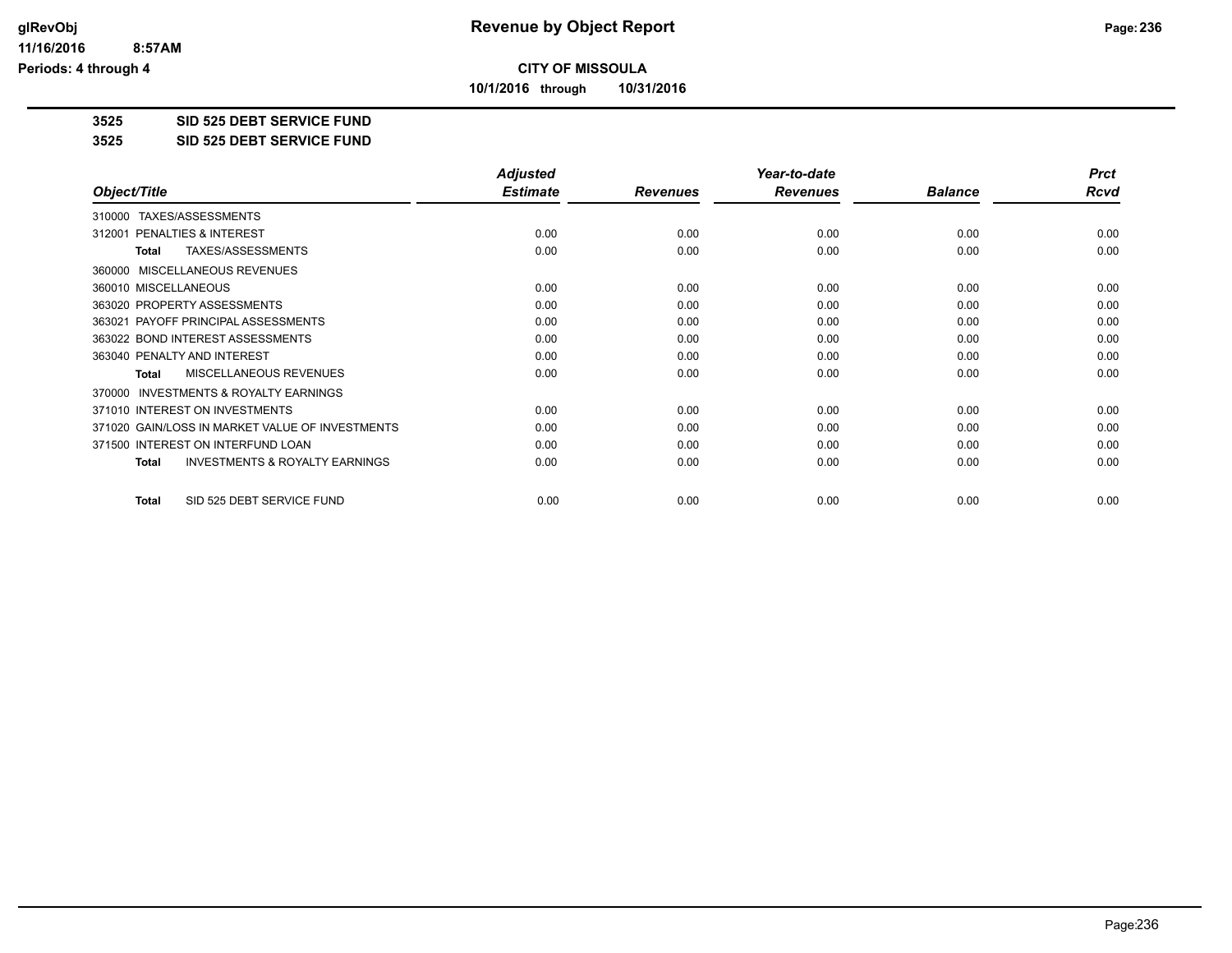**10/1/2016 through 10/31/2016**

## **3525 SID 525 DEBT SERVICE FUND**

|                                                     | <b>Adjusted</b> |                 | Year-to-date    |                | <b>Prct</b> |
|-----------------------------------------------------|-----------------|-----------------|-----------------|----------------|-------------|
| Object/Title                                        | <b>Estimate</b> | <b>Revenues</b> | <b>Revenues</b> | <b>Balance</b> | <b>Rcvd</b> |
| TAXES/ASSESSMENTS<br>310000                         |                 |                 |                 |                |             |
| <b>PENALTIES &amp; INTEREST</b><br>312001           | 0.00            | 0.00            | 0.00            | 0.00           | 0.00        |
| TAXES/ASSESSMENTS<br>Total                          | 0.00            | 0.00            | 0.00            | 0.00           | 0.00        |
| 360000 MISCELLANEOUS REVENUES                       |                 |                 |                 |                |             |
| 360010 MISCELLANEOUS                                | 0.00            | 0.00            | 0.00            | 0.00           | 0.00        |
| 363020 PROPERTY ASSESSMENTS                         | 0.00            | 0.00            | 0.00            | 0.00           | 0.00        |
| 363021 PAYOFF PRINCIPAL ASSESSMENTS                 | 0.00            | 0.00            | 0.00            | 0.00           | 0.00        |
| 363022 BOND INTEREST ASSESSMENTS                    | 0.00            | 0.00            | 0.00            | 0.00           | 0.00        |
| 363040 PENALTY AND INTEREST                         | 0.00            | 0.00            | 0.00            | 0.00           | 0.00        |
| <b>MISCELLANEOUS REVENUES</b><br><b>Total</b>       | 0.00            | 0.00            | 0.00            | 0.00           | 0.00        |
| <b>INVESTMENTS &amp; ROYALTY EARNINGS</b><br>370000 |                 |                 |                 |                |             |
| 371010 INTEREST ON INVESTMENTS                      | 0.00            | 0.00            | 0.00            | 0.00           | 0.00        |
| 371020 GAIN/LOSS IN MARKET VALUE OF INVESTMENT      | 0.00            | 0.00            | 0.00            | 0.00           | 0.00        |
| 371500 INTEREST ON INTERFUND LOAN                   | 0.00            | 0.00            | 0.00            | 0.00           | 0.00        |
| <b>INVESTMENTS &amp; ROYALTY EARNINGS</b><br>Total  | 0.00            | 0.00            | 0.00            | 0.00           | 0.00        |
| SID 525 DEBT SERVICE FUND<br><b>Total</b>           | 0.00            | 0.00            | 0.00            | 0.00           | 0.00        |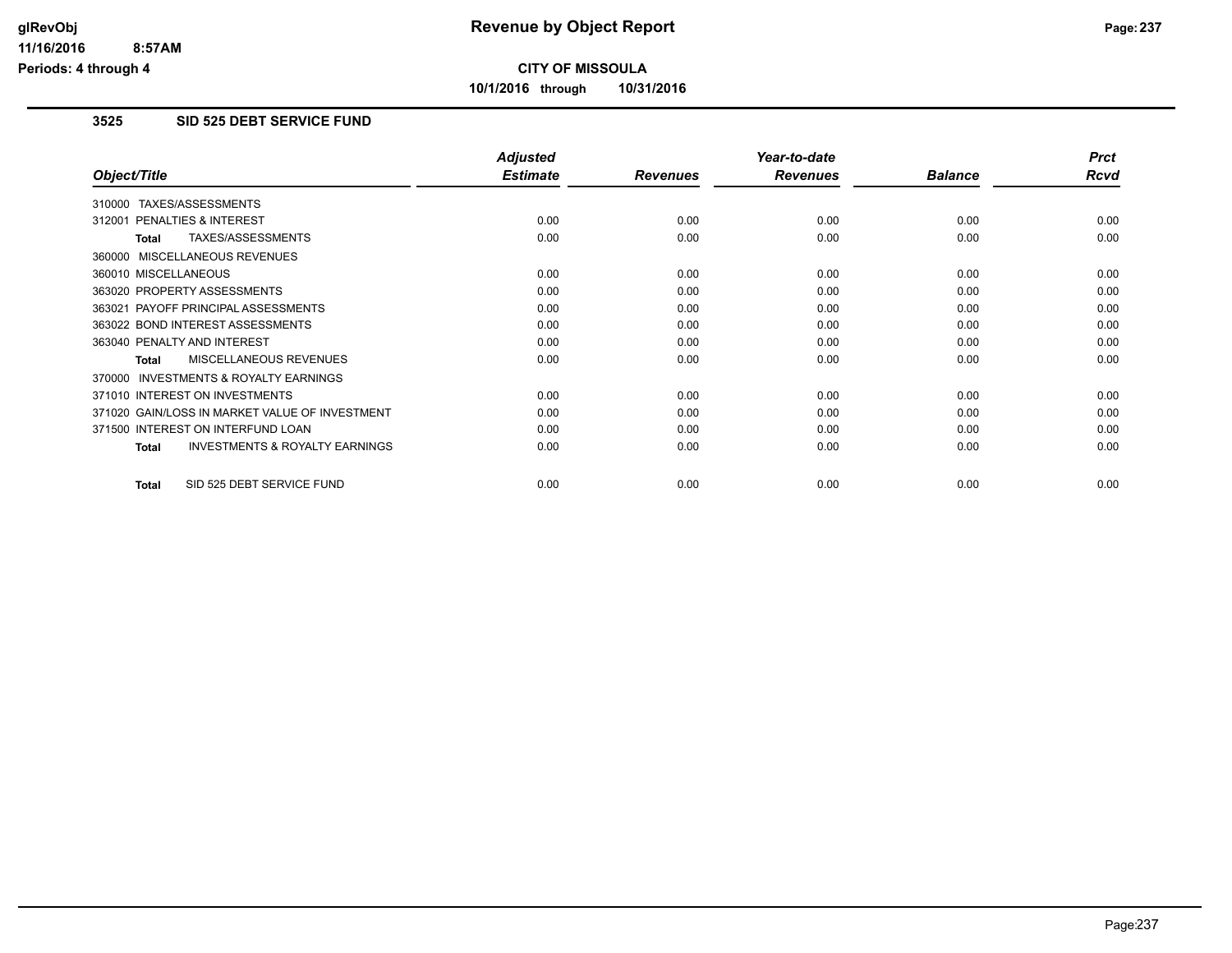**10/1/2016 through 10/31/2016**

**3526 SID 526 DEBT SERVICE FUND**

**3526 SID 526 DEBT SERVICE FUND**

|                                                           | <b>Adjusted</b> |                 | Year-to-date    |                | <b>Prct</b> |
|-----------------------------------------------------------|-----------------|-----------------|-----------------|----------------|-------------|
| Object/Title                                              | <b>Estimate</b> | <b>Revenues</b> | <b>Revenues</b> | <b>Balance</b> | <b>Rcvd</b> |
| TAXES/ASSESSMENTS<br>310000                               |                 |                 |                 |                |             |
| PENALTIES & INTEREST<br>312001                            | 0.00            | 0.00            | 0.00            | 0.00           | 0.00        |
| <b>TAXES/ASSESSMENTS</b><br>Total                         | 0.00            | 0.00            | 0.00            | 0.00           | 0.00        |
| MISCELLANEOUS REVENUES<br>360000                          |                 |                 |                 |                |             |
| 360010 MISCELLANEOUS                                      | 0.00            | 0.00            | 0.00            | 0.00           | 0.00        |
| 363020 PROPERTY ASSESSMENTS                               | 0.00            | 81.91           | 81.91           | $-81.91$       | 0.00        |
| 363021 PAYOFF PRINCIPAL ASSESSMENTS                       | 0.00            | 0.00            | 1,487.53        | $-1,487.53$    | 0.00        |
| 363022 BOND INTEREST ASSESSMENTS                          | 0.00            | 0.00            | 0.00            | 0.00           | 0.00        |
| 363040 PENALTY AND INTEREST                               | 0.00            | 4.36            | 4.36            | $-4.36$        | 0.00        |
| MISCELLANEOUS REVENUES<br>Total                           | 0.00            | 86.27           | 1,573.80        | $-1,573.80$    | 0.00        |
| <b>INVESTMENTS &amp; ROYALTY EARNINGS</b><br>370000       |                 |                 |                 |                |             |
| 371010 INTEREST ON INVESTMENTS                            | 0.00            | 0.00            | 0.00            | 0.00           | 0.00        |
| 371020 GAIN/LOSS IN MARKET VALUE OF INVESTMENTS           | 0.00            | 0.00            | 0.00            | 0.00           | 0.00        |
| 371500 INTEREST ON INTERFUND LOAN                         | 0.00            | 0.00            | 0.00            | 0.00           | 0.00        |
| <b>INVESTMENTS &amp; ROYALTY EARNINGS</b><br><b>Total</b> | 0.00            | 0.00            | 0.00            | 0.00           | 0.00        |
| SID 526 DEBT SERVICE FUND<br>Total                        | 0.00            | 86.27           | 1,573.80        | $-1,573.80$    | 0.00        |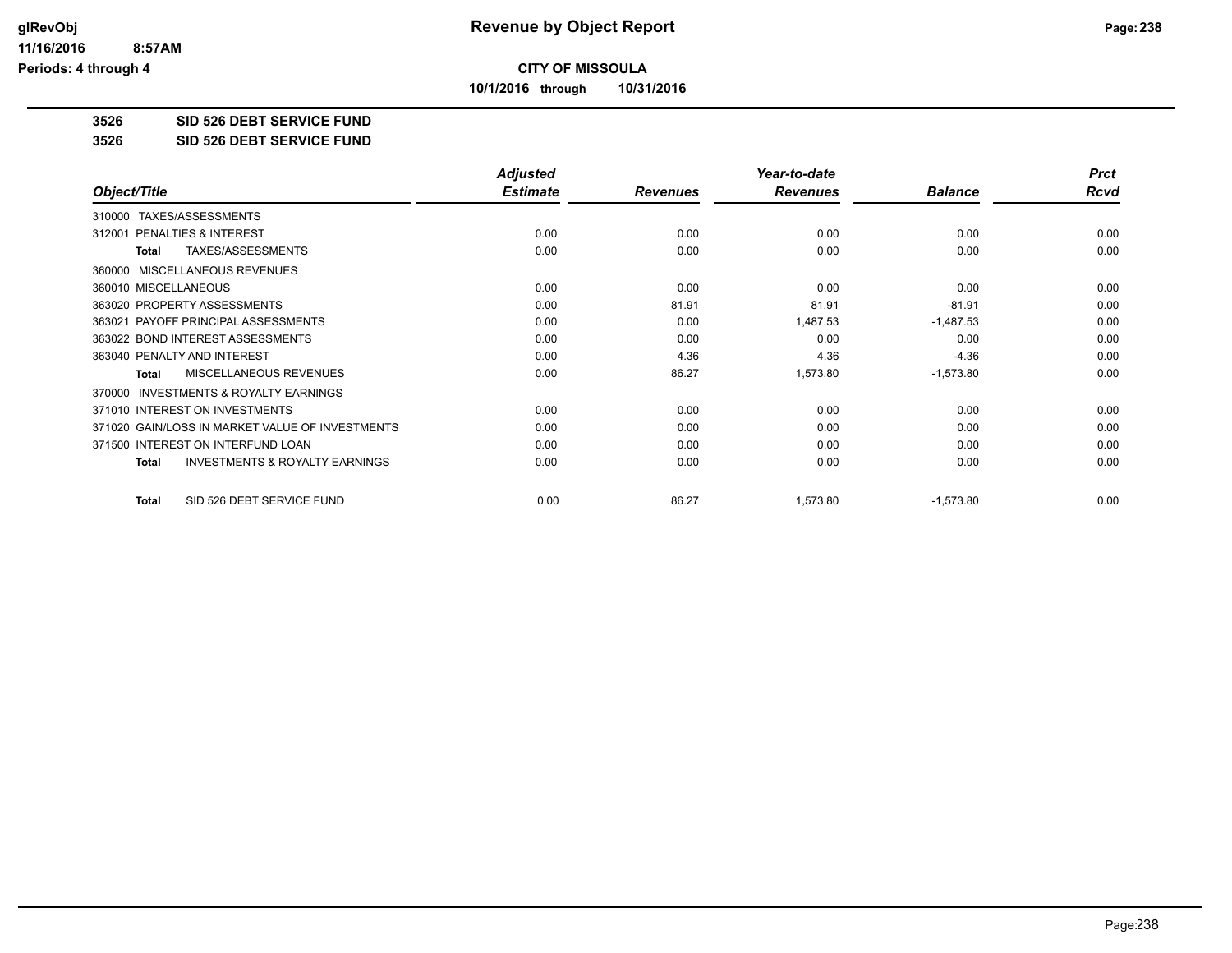**10/1/2016 through 10/31/2016**

## **3526 SID 526 DEBT SERVICE FUND**

|                                                           | <b>Adjusted</b> |                 | Year-to-date    |                | <b>Prct</b> |
|-----------------------------------------------------------|-----------------|-----------------|-----------------|----------------|-------------|
| Object/Title                                              | <b>Estimate</b> | <b>Revenues</b> | <b>Revenues</b> | <b>Balance</b> | Rcvd        |
| TAXES/ASSESSMENTS<br>310000                               |                 |                 |                 |                |             |
| PENALTIES & INTEREST<br>312001                            | 0.00            | 0.00            | 0.00            | 0.00           | 0.00        |
| TAXES/ASSESSMENTS<br>Total                                | 0.00            | 0.00            | 0.00            | 0.00           | 0.00        |
| 360000 MISCELLANEOUS REVENUES                             |                 |                 |                 |                |             |
| 360010 MISCELLANEOUS                                      | 0.00            | 0.00            | 0.00            | 0.00           | 0.00        |
| 363020 PROPERTY ASSESSMENTS                               | 0.00            | 81.91           | 81.91           | $-81.91$       | 0.00        |
| 363021 PAYOFF PRINCIPAL ASSESSMENTS                       | 0.00            | 0.00            | 1,487.53        | $-1,487.53$    | 0.00        |
| 363022 BOND INTEREST ASSESSMENTS                          | 0.00            | 0.00            | 0.00            | 0.00           | 0.00        |
| 363040 PENALTY AND INTEREST                               | 0.00            | 4.36            | 4.36            | $-4.36$        | 0.00        |
| <b>MISCELLANEOUS REVENUES</b><br><b>Total</b>             | 0.00            | 86.27           | 1,573.80        | $-1,573.80$    | 0.00        |
| <b>INVESTMENTS &amp; ROYALTY EARNINGS</b><br>370000       |                 |                 |                 |                |             |
| 371010 INTEREST ON INVESTMENTS                            | 0.00            | 0.00            | 0.00            | 0.00           | 0.00        |
| 371020 GAIN/LOSS IN MARKET VALUE OF INVESTMENT            | 0.00            | 0.00            | 0.00            | 0.00           | 0.00        |
| 371500 INTEREST ON INTERFUND LOAN                         | 0.00            | 0.00            | 0.00            | 0.00           | 0.00        |
| <b>INVESTMENTS &amp; ROYALTY EARNINGS</b><br><b>Total</b> | 0.00            | 0.00            | 0.00            | 0.00           | 0.00        |
| SID 526 DEBT SERVICE FUND<br><b>Total</b>                 | 0.00            | 86.27           | 1,573.80        | $-1,573.80$    | 0.00        |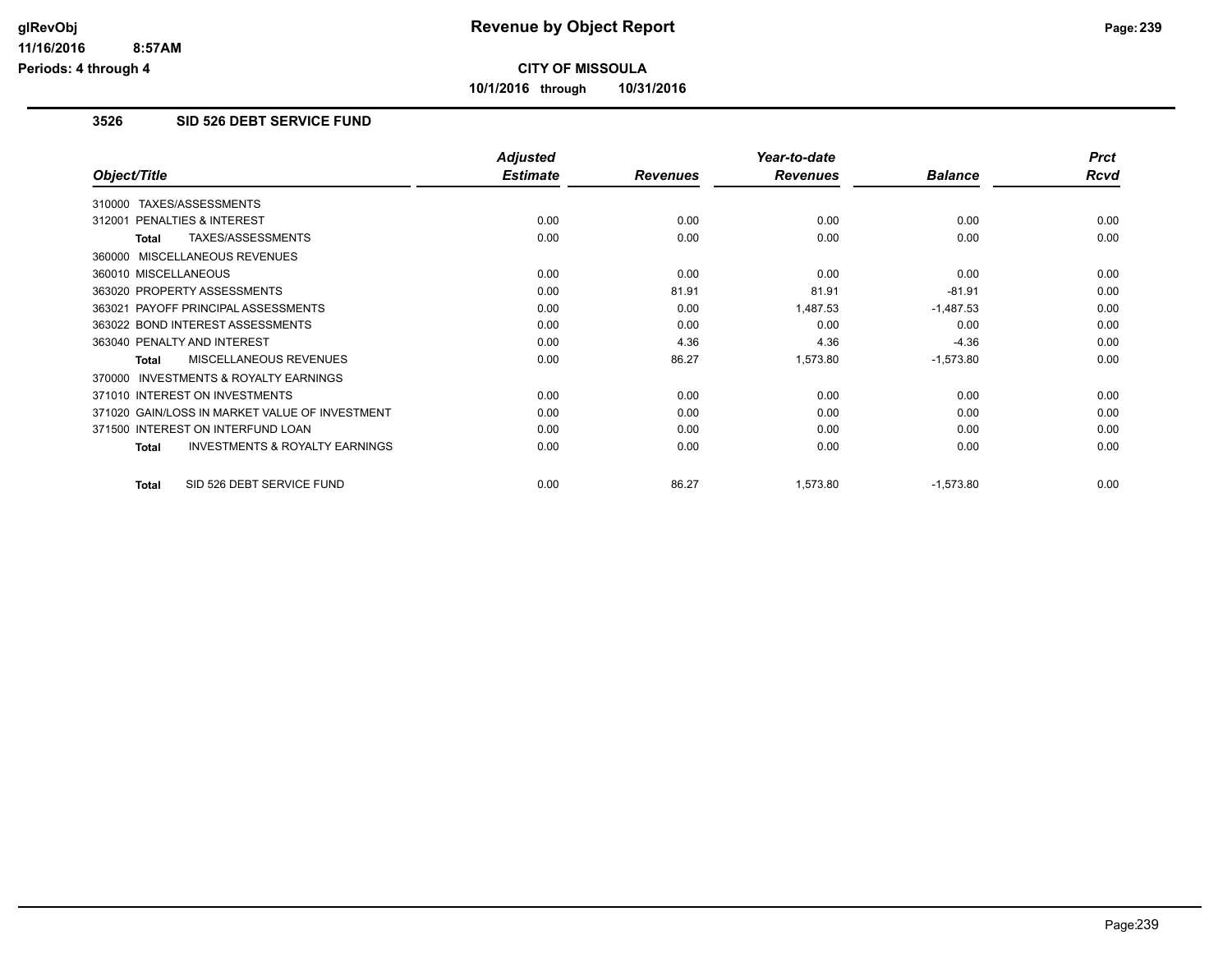**10/1/2016 through 10/31/2016**

**3527 SID 527 DEBT SERVICE FUND**

**3527 SID 527 DEBT SERVICE FUND**

|                                                           | <b>Adjusted</b> |                 | Year-to-date    |                | <b>Prct</b> |
|-----------------------------------------------------------|-----------------|-----------------|-----------------|----------------|-------------|
| Object/Title                                              | <b>Estimate</b> | <b>Revenues</b> | <b>Revenues</b> | <b>Balance</b> | <b>Rcvd</b> |
| TAXES/ASSESSMENTS<br>310000                               |                 |                 |                 |                |             |
| PENALTIES & INTEREST<br>312001                            | 0.00            | 0.00            | 0.00            | 0.00           | 0.00        |
| TAXES/ASSESSMENTS<br>Total                                | 0.00            | 0.00            | 0.00            | 0.00           | 0.00        |
| MISCELLANEOUS REVENUES<br>360000                          |                 |                 |                 |                |             |
| 360010 MISCELLANEOUS                                      | 0.00            | 0.00            | 0.00            | 0.00           | 0.00        |
| 363020 PROPERTY ASSESSMENTS                               | 0.00            | 0.00            | 0.00            | 0.00           | 0.00        |
| 363021 PAYOFF PRINCIPAL ASSESSMENTS                       | 0.00            | 0.00            | 0.00            | 0.00           | 0.00        |
| 363022 BOND INTEREST ASSESSMENTS                          | 0.00            | 0.00            | 0.00            | 0.00           | 0.00        |
| 363040 PENALTY AND INTEREST                               | 0.00            | 0.00            | 0.00            | 0.00           | 0.00        |
| MISCELLANEOUS REVENUES<br>Total                           | 0.00            | 0.00            | 0.00            | 0.00           | 0.00        |
| <b>INVESTMENTS &amp; ROYALTY EARNINGS</b><br>370000       |                 |                 |                 |                |             |
| 371010 INTEREST ON INVESTMENTS                            | 0.00            | 0.00            | 0.00            | 0.00           | 0.00        |
| 371020 GAIN/LOSS IN MARKET VALUE OF INVESTMENTS           | 0.00            | 0.00            | 0.00            | 0.00           | 0.00        |
| <b>INVESTMENTS &amp; ROYALTY EARNINGS</b><br><b>Total</b> | 0.00            | 0.00            | 0.00            | 0.00           | 0.00        |
| OTHER FINANCING SOURCES<br>380000                         |                 |                 |                 |                |             |
| 381030 SID BONDS PROCEEDS                                 | 0.00            | 0.00            | 0.00            | 0.00           | 0.00        |
| OTHER FINANCING SOURCES<br><b>Total</b>                   | 0.00            | 0.00            | 0.00            | 0.00           | 0.00        |
| SID 527 DEBT SERVICE FUND<br><b>Total</b>                 | 0.00            | 0.00            | 0.00            | 0.00           | 0.00        |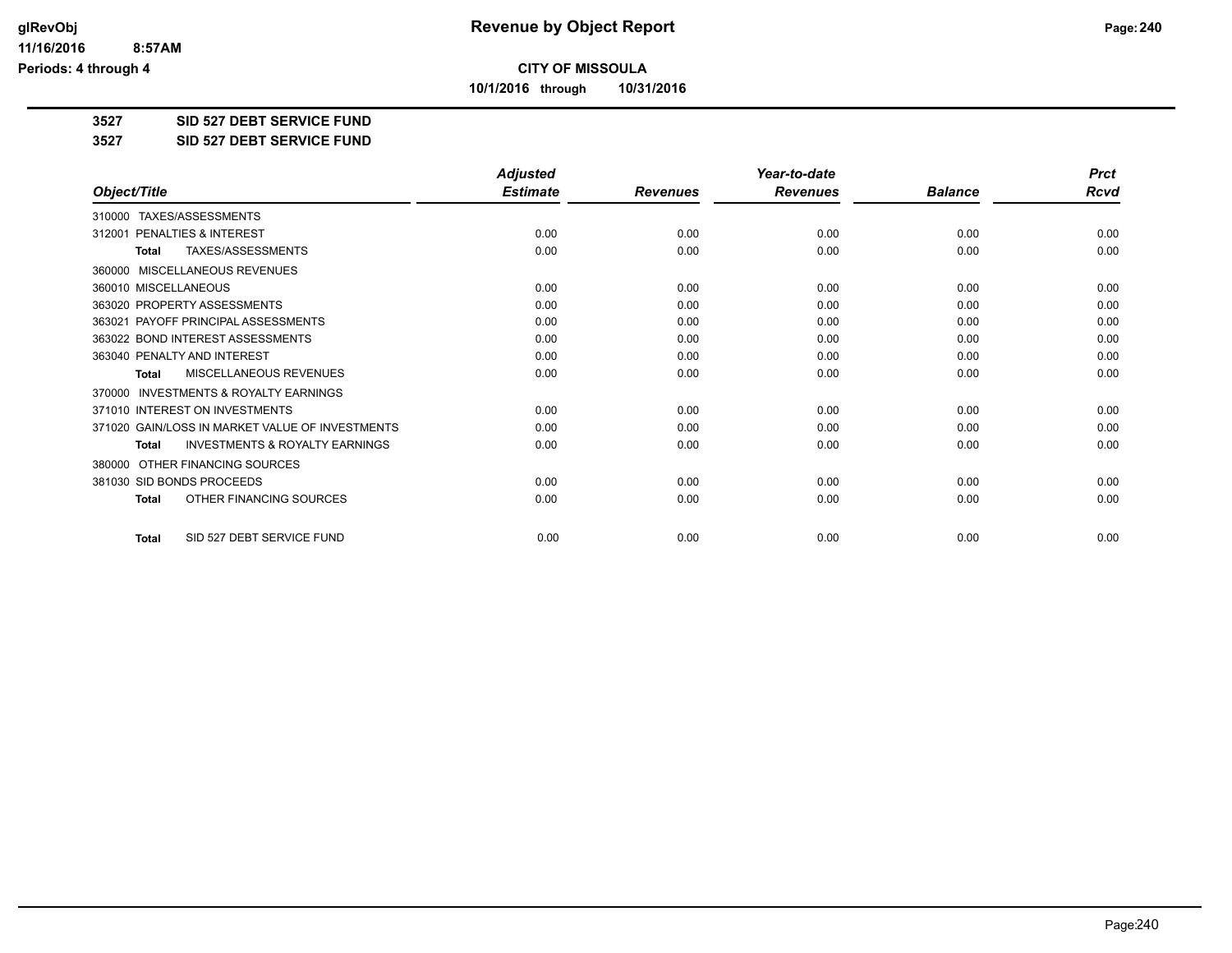**10/1/2016 through 10/31/2016**

## **3527 SID 527 DEBT SERVICE FUND**

|                                                           | <b>Adjusted</b> |                 | Year-to-date    |                | <b>Prct</b> |
|-----------------------------------------------------------|-----------------|-----------------|-----------------|----------------|-------------|
| Object/Title                                              | <b>Estimate</b> | <b>Revenues</b> | <b>Revenues</b> | <b>Balance</b> | <b>Rcvd</b> |
| 310000 TAXES/ASSESSMENTS                                  |                 |                 |                 |                |             |
| PENALTIES & INTEREST<br>312001                            | 0.00            | 0.00            | 0.00            | 0.00           | 0.00        |
| <b>TAXES/ASSESSMENTS</b><br><b>Total</b>                  | 0.00            | 0.00            | 0.00            | 0.00           | 0.00        |
| 360000 MISCELLANEOUS REVENUES                             |                 |                 |                 |                |             |
| 360010 MISCELLANEOUS                                      | 0.00            | 0.00            | 0.00            | 0.00           | 0.00        |
| 363020 PROPERTY ASSESSMENTS                               | 0.00            | 0.00            | 0.00            | 0.00           | 0.00        |
| 363021 PAYOFF PRINCIPAL ASSESSMENTS                       | 0.00            | 0.00            | 0.00            | 0.00           | 0.00        |
| 363022 BOND INTEREST ASSESSMENTS                          | 0.00            | 0.00            | 0.00            | 0.00           | 0.00        |
| 363040 PENALTY AND INTEREST                               | 0.00            | 0.00            | 0.00            | 0.00           | 0.00        |
| MISCELLANEOUS REVENUES<br><b>Total</b>                    | 0.00            | 0.00            | 0.00            | 0.00           | 0.00        |
| INVESTMENTS & ROYALTY EARNINGS<br>370000                  |                 |                 |                 |                |             |
| 371010 INTEREST ON INVESTMENTS                            | 0.00            | 0.00            | 0.00            | 0.00           | 0.00        |
| 371020 GAIN/LOSS IN MARKET VALUE OF INVESTMENT            | 0.00            | 0.00            | 0.00            | 0.00           | 0.00        |
| <b>INVESTMENTS &amp; ROYALTY EARNINGS</b><br><b>Total</b> | 0.00            | 0.00            | 0.00            | 0.00           | 0.00        |
| OTHER FINANCING SOURCES<br>380000                         |                 |                 |                 |                |             |
| 381030 SID BONDS PROCEEDS                                 | 0.00            | 0.00            | 0.00            | 0.00           | 0.00        |
| OTHER FINANCING SOURCES<br><b>Total</b>                   | 0.00            | 0.00            | 0.00            | 0.00           | 0.00        |
| SID 527 DEBT SERVICE FUND<br><b>Total</b>                 | 0.00            | 0.00            | 0.00            | 0.00           | 0.00        |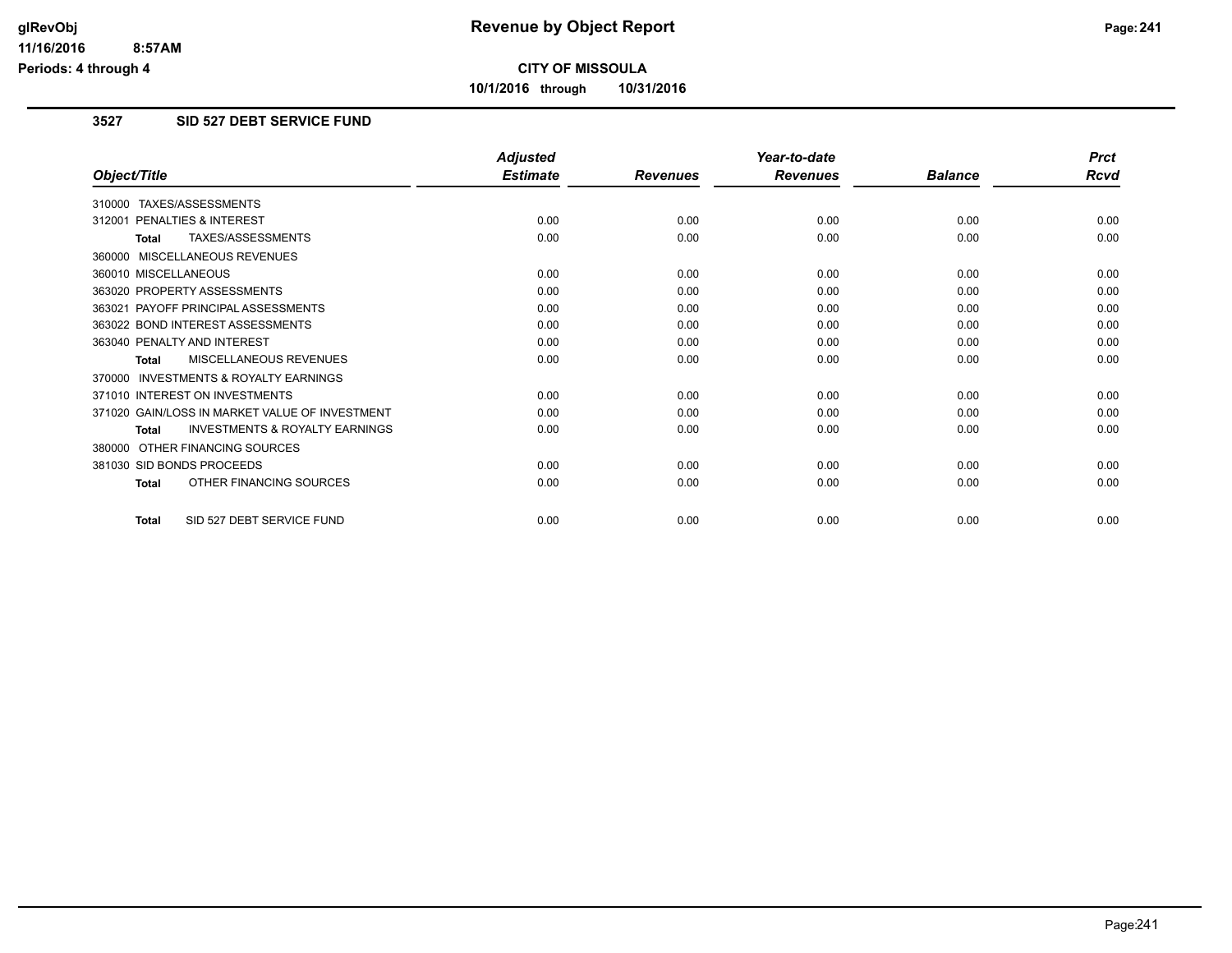**10/1/2016 through 10/31/2016**

**3530 SID 530 DEBT SERVICE FUND**

**3530 SID 530 DEBT SERVICE FUND**

|                                                           | <b>Adjusted</b> |                 | Year-to-date    |                | <b>Prct</b> |
|-----------------------------------------------------------|-----------------|-----------------|-----------------|----------------|-------------|
| Object/Title                                              | <b>Estimate</b> | <b>Revenues</b> | <b>Revenues</b> | <b>Balance</b> | Rcvd        |
| 310000 TAXES/ASSESSMENTS                                  |                 |                 |                 |                |             |
| 312001 PENALTIES & INTEREST                               | 0.00            | 0.00            | 0.00            | 0.00           | 0.00        |
| TAXES/ASSESSMENTS<br><b>Total</b>                         | 0.00            | 0.00            | 0.00            | 0.00           | 0.00        |
| MISCELLANEOUS REVENUES<br>360000                          |                 |                 |                 |                |             |
| 360010 MISCELLANEOUS                                      | 0.00            | 0.00            | 0.00            | 0.00           | 0.00        |
| 363020 PROPERTY ASSESSMENTS                               | 0.00            | 0.00            | 0.00            | 0.00           | 0.00        |
| 363021 PAYOFF PRINCIPAL ASSESSMENTS                       | 0.00            | 0.00            | 0.00            | 0.00           | 0.00        |
| 363022 BOND INTEREST ASSESSMENTS                          | 0.00            | 0.00            | 0.00            | 0.00           | 0.00        |
| 363040 PENALTY AND INTEREST                               | 0.00            | 0.00            | 0.00            | 0.00           | 0.00        |
| <b>MISCELLANEOUS REVENUES</b><br>Total                    | 0.00            | 0.00            | 0.00            | 0.00           | 0.00        |
| 370000 INVESTMENTS & ROYALTY EARNINGS                     |                 |                 |                 |                |             |
| 371010 INTEREST ON INVESTMENTS                            | 0.00            | 0.00            | 0.00            | 0.00           | 0.00        |
| 371020 GAIN/LOSS IN MARKET VALUE OF INVESTMENTS           | 0.00            | 0.00            | 0.00            | 0.00           | 0.00        |
| <b>INVESTMENTS &amp; ROYALTY EARNINGS</b><br><b>Total</b> | 0.00            | 0.00            | 0.00            | 0.00           | 0.00        |
| SID 530 DEBT SERVICE FUND<br><b>Total</b>                 | 0.00            | 0.00            | 0.00            | 0.00           | 0.00        |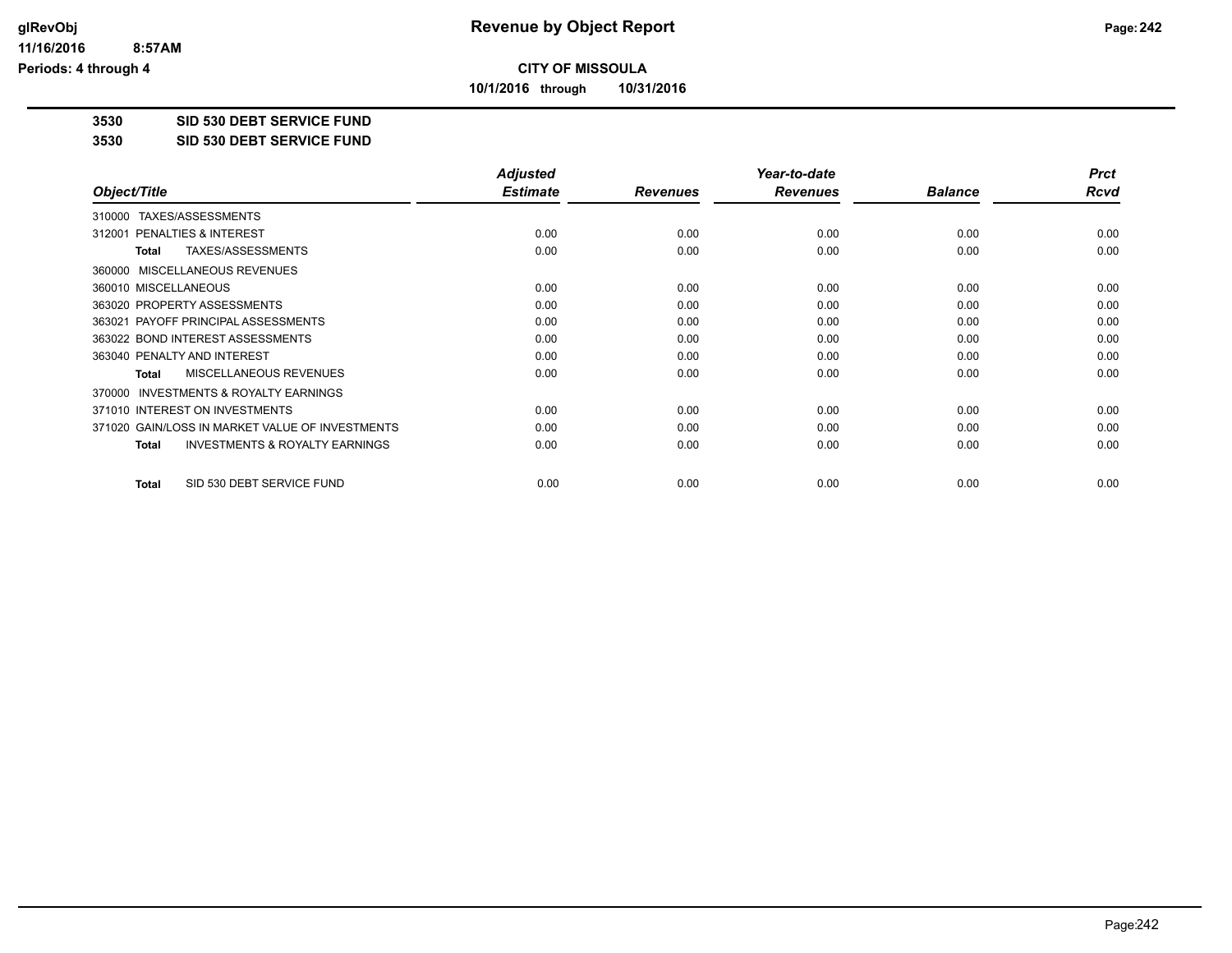**10/1/2016 through 10/31/2016**

### **3530 SID 530 DEBT SERVICE FUND**

|                                                           | <b>Adjusted</b> |                 | Year-to-date    |                | <b>Prct</b> |
|-----------------------------------------------------------|-----------------|-----------------|-----------------|----------------|-------------|
| Object/Title                                              | <b>Estimate</b> | <b>Revenues</b> | <b>Revenues</b> | <b>Balance</b> | Rcvd        |
| 310000 TAXES/ASSESSMENTS                                  |                 |                 |                 |                |             |
| 312001 PENALTIES & INTEREST                               | 0.00            | 0.00            | 0.00            | 0.00           | 0.00        |
| TAXES/ASSESSMENTS<br><b>Total</b>                         | 0.00            | 0.00            | 0.00            | 0.00           | 0.00        |
| 360000 MISCELLANEOUS REVENUES                             |                 |                 |                 |                |             |
| 360010 MISCELLANEOUS                                      | 0.00            | 0.00            | 0.00            | 0.00           | 0.00        |
| 363020 PROPERTY ASSESSMENTS                               | 0.00            | 0.00            | 0.00            | 0.00           | 0.00        |
| 363021 PAYOFF PRINCIPAL ASSESSMENTS                       | 0.00            | 0.00            | 0.00            | 0.00           | 0.00        |
| 363022 BOND INTEREST ASSESSMENTS                          | 0.00            | 0.00            | 0.00            | 0.00           | 0.00        |
| 363040 PENALTY AND INTEREST                               | 0.00            | 0.00            | 0.00            | 0.00           | 0.00        |
| <b>MISCELLANEOUS REVENUES</b><br>Total                    | 0.00            | 0.00            | 0.00            | 0.00           | 0.00        |
| <b>INVESTMENTS &amp; ROYALTY EARNINGS</b><br>370000       |                 |                 |                 |                |             |
| 371010 INTEREST ON INVESTMENTS                            | 0.00            | 0.00            | 0.00            | 0.00           | 0.00        |
| 371020 GAIN/LOSS IN MARKET VALUE OF INVESTMENT            | 0.00            | 0.00            | 0.00            | 0.00           | 0.00        |
| <b>INVESTMENTS &amp; ROYALTY EARNINGS</b><br><b>Total</b> | 0.00            | 0.00            | 0.00            | 0.00           | 0.00        |
| SID 530 DEBT SERVICE FUND<br><b>Total</b>                 | 0.00            | 0.00            | 0.00            | 0.00           | 0.00        |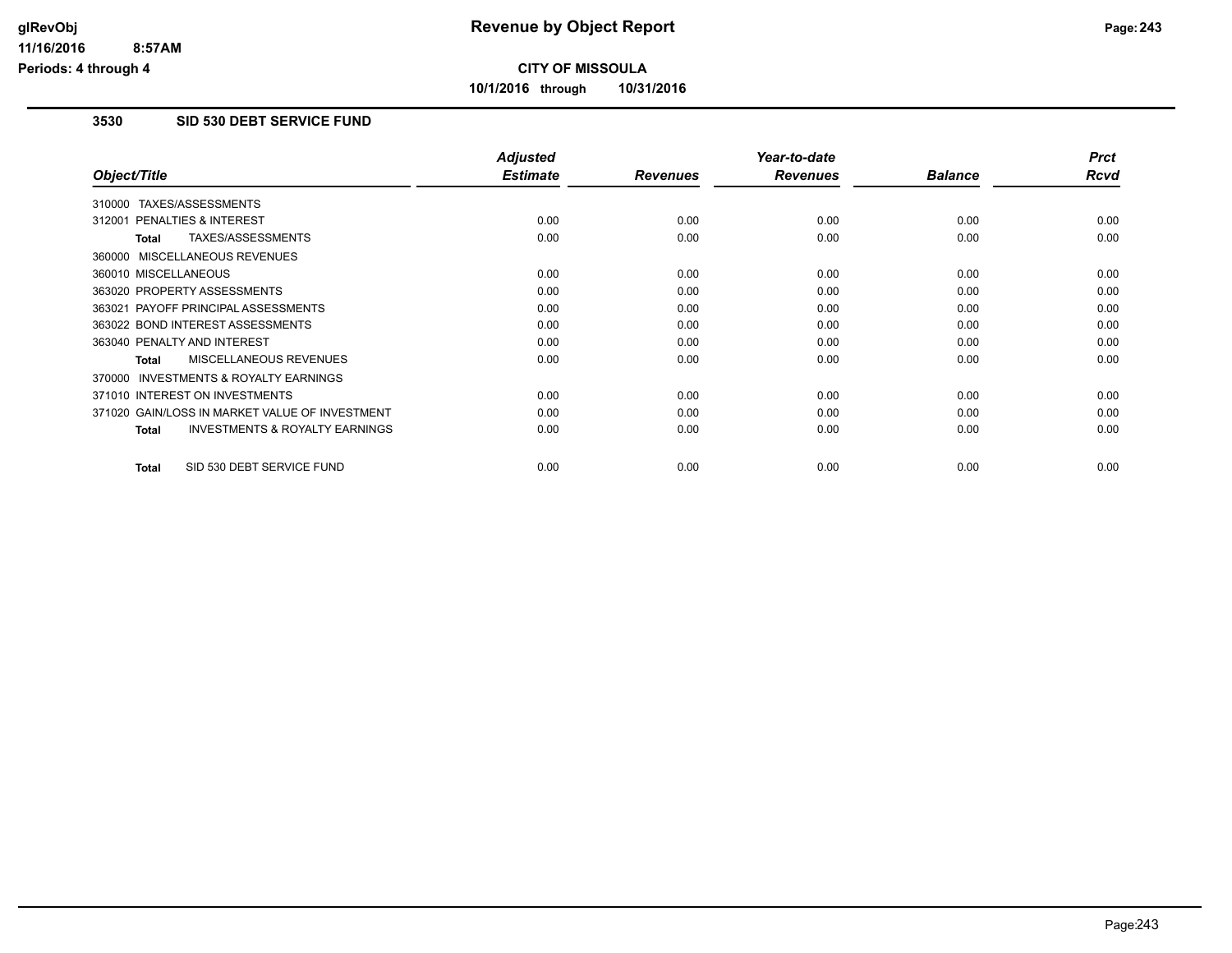**10/1/2016 through 10/31/2016**

**3531 SID 531 HICKORY ST CALMING**

**3531 SID 531 HICKORY ST CALMING**

|                                                           | <b>Adjusted</b> |                 | Year-to-date    |                | <b>Prct</b> |
|-----------------------------------------------------------|-----------------|-----------------|-----------------|----------------|-------------|
| Object/Title                                              | <b>Estimate</b> | <b>Revenues</b> | <b>Revenues</b> | <b>Balance</b> | <b>Rcvd</b> |
| TAXES/ASSESSMENTS<br>310000                               |                 |                 |                 |                |             |
| 312001 PENALTIES & INTEREST                               | 0.00            | 0.00            | 0.00            | 0.00           | 0.00        |
| TAXES/ASSESSMENTS<br><b>Total</b>                         | 0.00            | 0.00            | 0.00            | 0.00           | 0.00        |
| <b>MISCELLANEOUS REVENUES</b><br>360000                   |                 |                 |                 |                |             |
| 360010 MISCELLANEOUS                                      | 0.00            | 0.00            | 0.00            | 0.00           | 0.00        |
| 363020 PROPERTY ASSESSMENTS                               | 0.00            | 0.00            | 0.00            | 0.00           | 0.00        |
| PAYOFF PRINCIPAL ASSESSMENTS<br>363021                    | 0.00            | 0.00            | 0.00            | 0.00           | 0.00        |
| 363022 BOND INTEREST ASSESSMENTS                          | 0.00            | 0.00            | 0.00            | 0.00           | 0.00        |
| 363040 PENALTY AND INTEREST                               | 0.00            | 0.00            | 0.00            | 0.00           | 0.00        |
| MISCELLANEOUS REVENUES<br><b>Total</b>                    | 0.00            | 0.00            | 0.00            | 0.00           | 0.00        |
| <b>INVESTMENTS &amp; ROYALTY EARNINGS</b><br>370000       |                 |                 |                 |                |             |
| 371010 INTEREST ON INVESTMENTS                            | 0.00            | 0.00            | 0.00            | 0.00           | 0.00        |
| 371020 GAIN/LOSS IN MARKET VALUE OF INVESTMENTS           | 0.00            | 0.00            | 0.00            | 0.00           | 0.00        |
| <b>INVESTMENTS &amp; ROYALTY EARNINGS</b><br><b>Total</b> | 0.00            | 0.00            | 0.00            | 0.00           | 0.00        |
| OTHER FINANCING SOURCES<br>380000                         |                 |                 |                 |                |             |
| 383000 OPERATING TRANSFERS                                | 0.00            | 0.00            | 0.00            | 0.00           | 0.00        |
| OTHER FINANCING SOURCES<br><b>Total</b>                   | 0.00            | 0.00            | 0.00            | 0.00           | 0.00        |
| SID 531 HICKORY ST CALMING<br><b>Total</b>                | 0.00            | 0.00            | 0.00            | 0.00           | 0.00        |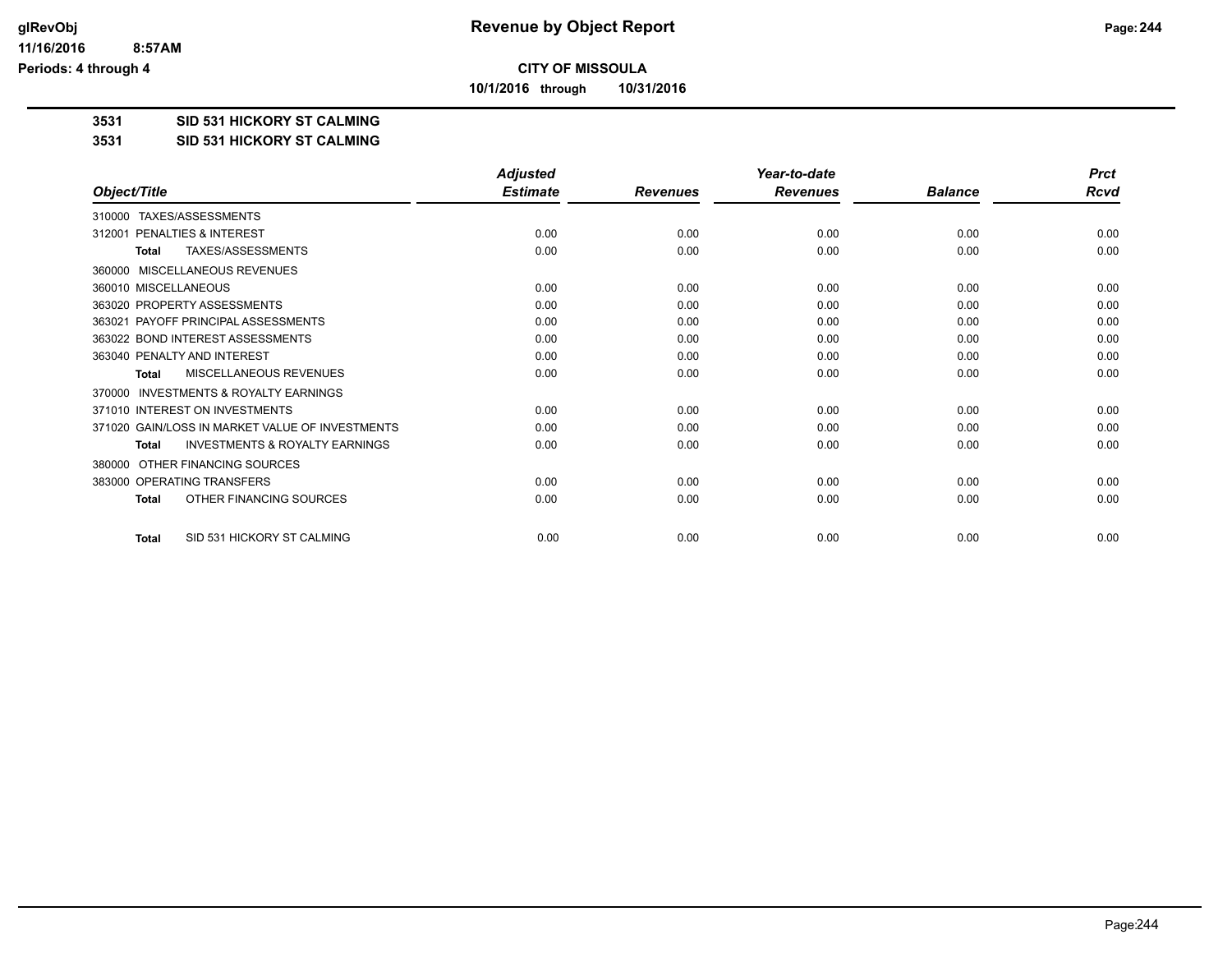**10/1/2016 through 10/31/2016**

## **3531 SID 531 HICKORY ST CALMING**

|                                                           | <b>Adjusted</b> |                 | Year-to-date    |                | <b>Prct</b> |
|-----------------------------------------------------------|-----------------|-----------------|-----------------|----------------|-------------|
| Object/Title                                              | <b>Estimate</b> | <b>Revenues</b> | <b>Revenues</b> | <b>Balance</b> | <b>Rcvd</b> |
| 310000 TAXES/ASSESSMENTS                                  |                 |                 |                 |                |             |
| 312001 PENALTIES & INTEREST                               | 0.00            | 0.00            | 0.00            | 0.00           | 0.00        |
| TAXES/ASSESSMENTS<br><b>Total</b>                         | 0.00            | 0.00            | 0.00            | 0.00           | 0.00        |
| 360000 MISCELLANEOUS REVENUES                             |                 |                 |                 |                |             |
| 360010 MISCELLANEOUS                                      | 0.00            | 0.00            | 0.00            | 0.00           | 0.00        |
| 363020 PROPERTY ASSESSMENTS                               | 0.00            | 0.00            | 0.00            | 0.00           | 0.00        |
| 363021 PAYOFF PRINCIPAL ASSESSMENTS                       | 0.00            | 0.00            | 0.00            | 0.00           | 0.00        |
| 363022 BOND INTEREST ASSESSMENTS                          | 0.00            | 0.00            | 0.00            | 0.00           | 0.00        |
| 363040 PENALTY AND INTEREST                               | 0.00            | 0.00            | 0.00            | 0.00           | 0.00        |
| MISCELLANEOUS REVENUES<br><b>Total</b>                    | 0.00            | 0.00            | 0.00            | 0.00           | 0.00        |
| <b>INVESTMENTS &amp; ROYALTY EARNINGS</b><br>370000       |                 |                 |                 |                |             |
| 371010 INTEREST ON INVESTMENTS                            | 0.00            | 0.00            | 0.00            | 0.00           | 0.00        |
| 371020 GAIN/LOSS IN MARKET VALUE OF INVESTMENT            | 0.00            | 0.00            | 0.00            | 0.00           | 0.00        |
| <b>INVESTMENTS &amp; ROYALTY EARNINGS</b><br><b>Total</b> | 0.00            | 0.00            | 0.00            | 0.00           | 0.00        |
| OTHER FINANCING SOURCES<br>380000                         |                 |                 |                 |                |             |
| 383000 OPERATING TRANSFERS                                | 0.00            | 0.00            | 0.00            | 0.00           | 0.00        |
| OTHER FINANCING SOURCES<br>Total                          | 0.00            | 0.00            | 0.00            | 0.00           | 0.00        |
| SID 531 HICKORY ST CALMING<br><b>Total</b>                | 0.00            | 0.00            | 0.00            | 0.00           | 0.00        |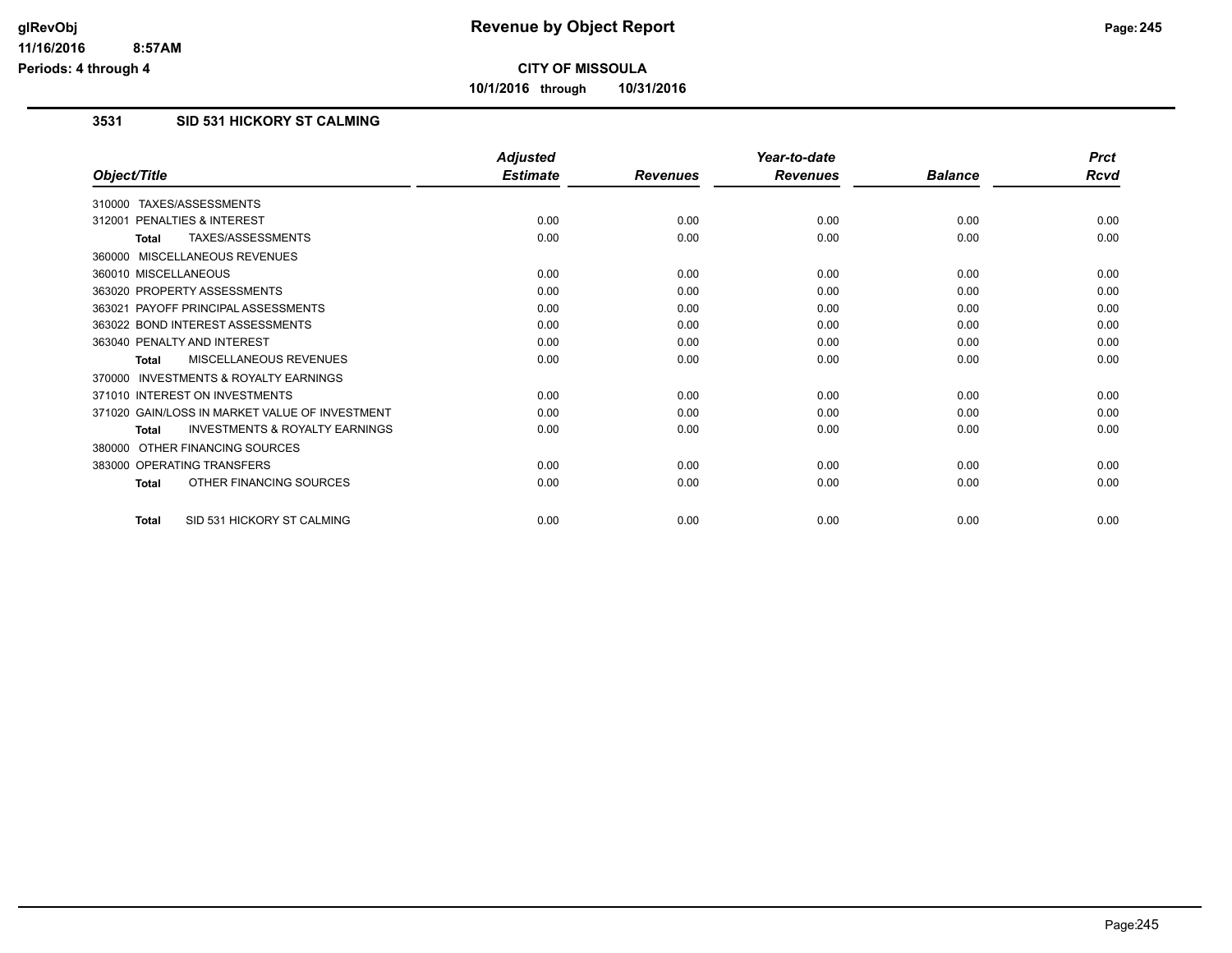**10/1/2016 through 10/31/2016**

**3532 SID 532 DEBT SERVICE FUND**

**3532 SID 532 DEBT SERVICE FUND**

|                                                           | <b>Adjusted</b> |                 | Year-to-date    |                | <b>Prct</b> |
|-----------------------------------------------------------|-----------------|-----------------|-----------------|----------------|-------------|
| Object/Title                                              | <b>Estimate</b> | <b>Revenues</b> | <b>Revenues</b> | <b>Balance</b> | Rcvd        |
| 360000 MISCELLANEOUS REVENUES                             |                 |                 |                 |                |             |
| 363020 PROPERTY ASSESSMENTS                               | 0.00            | 0.00            | 0.00            | 0.00           | 0.00        |
| 363021 PAYOFF PRINCIPAL ASSESSMENTS                       | 0.00            | 0.00            | 0.00            | 0.00           | 0.00        |
| 363022 BOND INTEREST ASSESSMENTS                          | 0.00            | 0.00            | 0.00            | 0.00           | 0.00        |
| 363040 PENALTY AND INTEREST                               | 0.00            | 0.00            | 0.00            | 0.00           | 0.00        |
| MISCELLANEOUS REVENUES<br>Total                           | 0.00            | 0.00            | 0.00            | 0.00           | 0.00        |
| 370000 INVESTMENTS & ROYALTY EARNINGS                     |                 |                 |                 |                |             |
| 371010 INTEREST ON INVESTMENTS                            | 0.00            | 0.00            | 0.00            | 0.00           | 0.00        |
| 371020 GAIN/LOSS IN MARKET VALUE OF INVESTMENTS           | 0.00            | 0.00            | 0.00            | 0.00           | 0.00        |
| <b>INVESTMENTS &amp; ROYALTY EARNINGS</b><br><b>Total</b> | 0.00            | 0.00            | 0.00            | 0.00           | 0.00        |
| SID 532 DEBT SERVICE FUND<br>Total                        | 0.00            | 0.00            | 0.00            | 0.00           | 0.00        |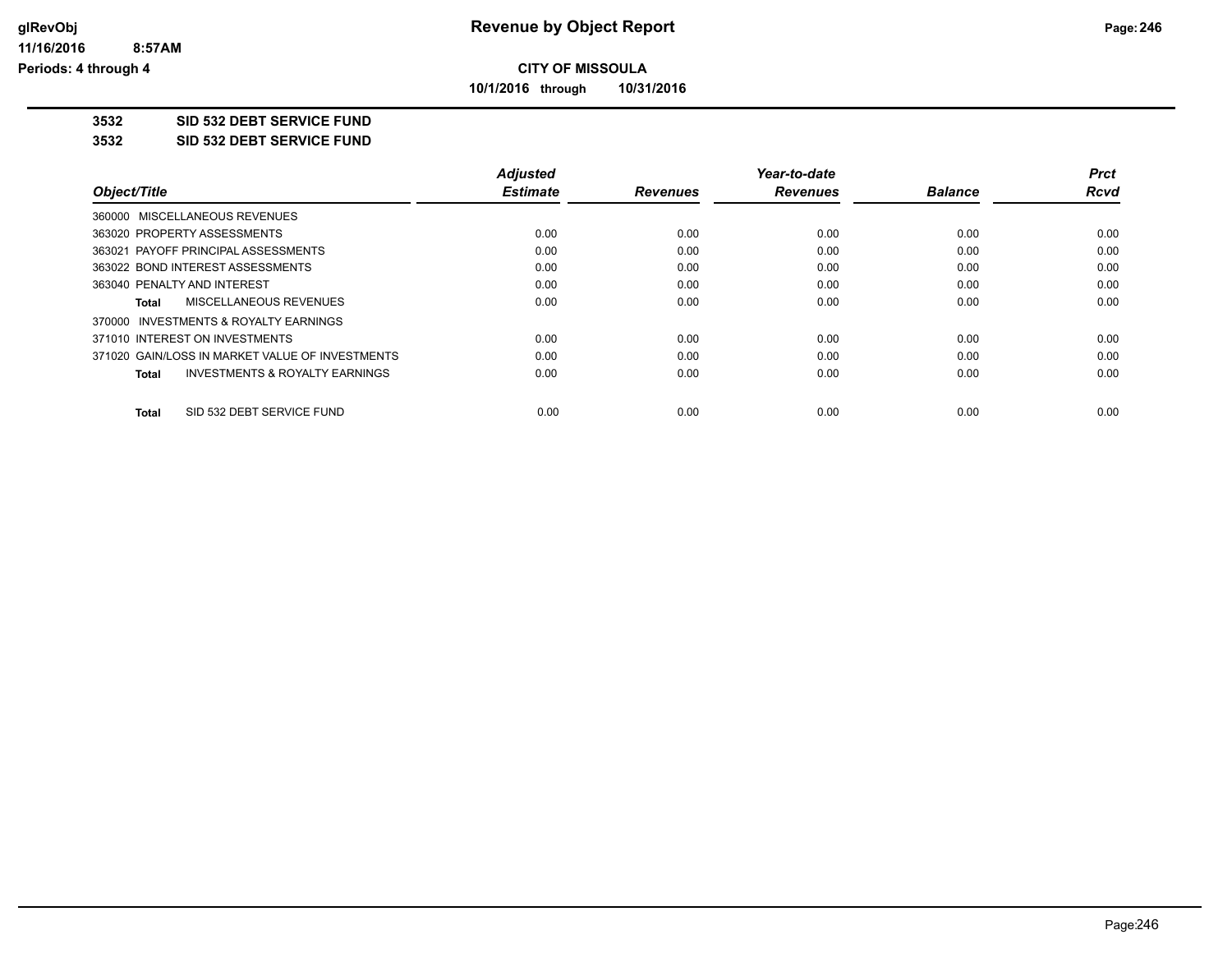**10/1/2016 through 10/31/2016**

#### **3532 SID 532 DEBT SERVICE FUND**

|                                                | Adjusted        |                 | Year-to-date    |                | Prct        |
|------------------------------------------------|-----------------|-----------------|-----------------|----------------|-------------|
| Object/Title                                   | <b>Estimate</b> | <b>Revenues</b> | <b>Revenues</b> | <b>Balance</b> | <b>Rcvd</b> |
| 360000 MISCELLANEOUS REVENUES                  |                 |                 |                 |                |             |
| 363020 PROPERTY ASSESSMENTS                    | 0.00            | 0.00            | 0.00            | 0.00           | 0.00        |
| 363021 PAYOFF PRINCIPAL ASSESSMENTS            | 0.00            | 0.00            | 0.00            | 0.00           | 0.00        |
| 363022 BOND INTEREST ASSESSMENTS               | 0.00            | 0.00            | 0.00            | 0.00           | 0.00        |
| 363040 PENALTY AND INTEREST                    | 0.00            | 0.00            | 0.00            | 0.00           | 0.00        |
| <b>MISCELLANEOUS REVENUES</b><br><b>Total</b>  | 0.00            | 0.00            | 0.00            | 0.00           | 0.00        |
| 370000 INVESTMENTS & ROYALTY EARNINGS          |                 |                 |                 |                |             |
| 371010 INTEREST ON INVESTMENTS                 | 0.00            | 0.00            | 0.00            | 0.00           | 0.00        |
| 371020 GAIN/LOSS IN MARKET VALUE OF INVESTMENT | 0.00            | 0.00            | 0.00            | 0.00           | 0.00        |
| INVESTMENTS & ROYALTY EARNINGS<br><b>Total</b> | 0.00            | 0.00            | 0.00            | 0.00           | 0.00        |
|                                                |                 |                 |                 |                |             |
| SID 532 DEBT SERVICE FUND<br><b>Total</b>      | 0.00            | 0.00            | 0.00            | 0.00           | 0.00        |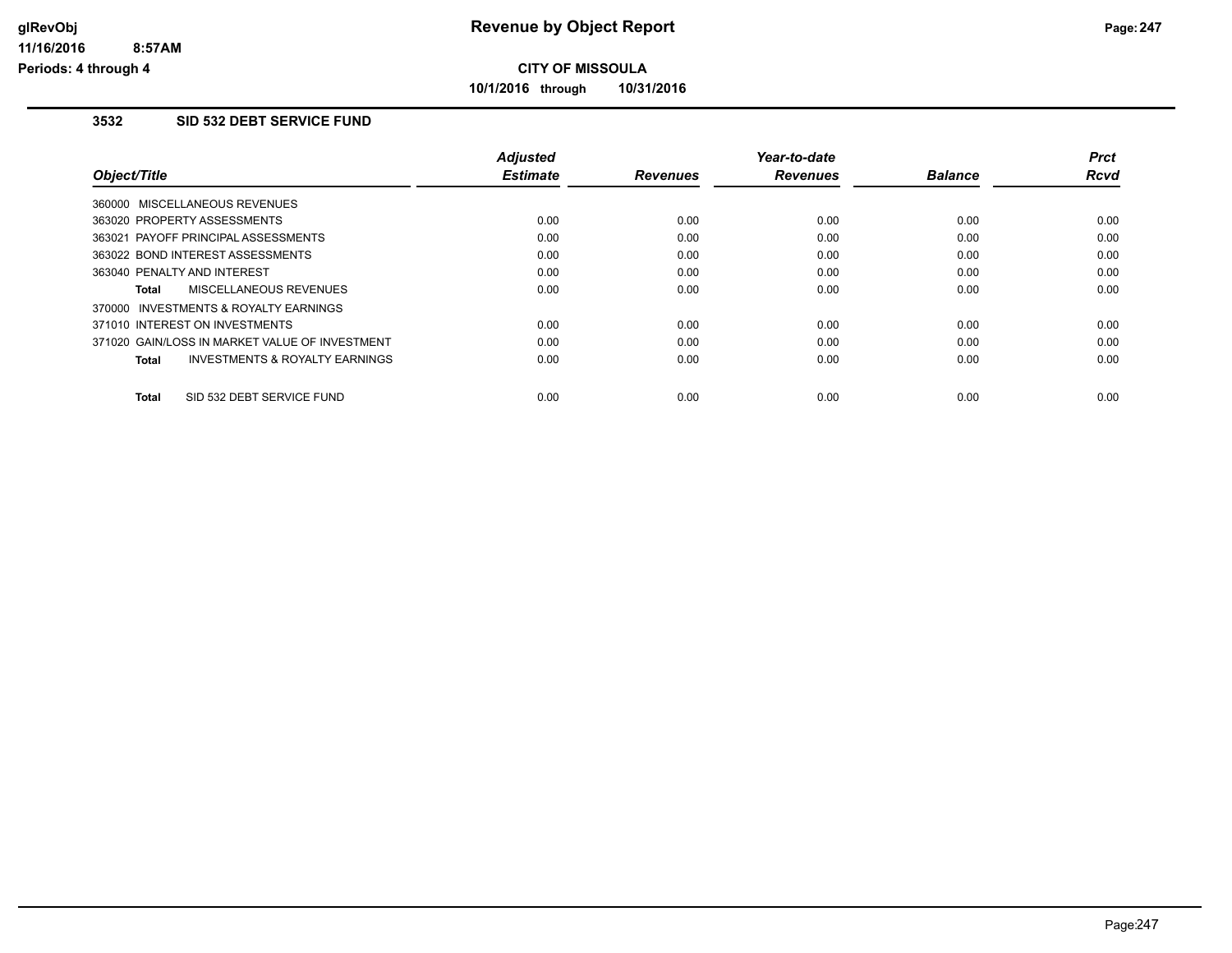**10/1/2016 through 10/31/2016**

# **3533 GILBERT ST SEWER SID DEBT FUND**

#### **3533 GILBERT ST SEWER SID DEBT FUND**

|                                                           | <b>Adjusted</b> |                 | Year-to-date    |                | <b>Prct</b> |
|-----------------------------------------------------------|-----------------|-----------------|-----------------|----------------|-------------|
| Object/Title                                              | <b>Estimate</b> | <b>Revenues</b> | <b>Revenues</b> | <b>Balance</b> | <b>Rcvd</b> |
| TAXES/ASSESSMENTS<br>310000                               |                 |                 |                 |                |             |
| PENALTIES & INTEREST<br>312001                            | 0.00            | 0.00            | 0.00            | 0.00           | 0.00        |
| TAXES/ASSESSMENTS<br><b>Total</b>                         | 0.00            | 0.00            | 0.00            | 0.00           | 0.00        |
| MISCELLANEOUS REVENUES<br>360000                          |                 |                 |                 |                |             |
| 363020 PROPERTY ASSESSMENTS                               | 0.00            | 0.00            | 0.00            | 0.00           | 0.00        |
| 363021 PAYOFF PRINCIPAL ASSESSMENTS                       | 0.00            | 0.00            | 0.00            | 0.00           | 0.00        |
| 363022 BOND INTEREST ASSESSMENTS                          | 0.00            | 0.00            | 0.00            | 0.00           | 0.00        |
| 363040 PENALTY AND INTEREST                               | 0.00            | 0.00            | 0.00            | 0.00           | 0.00        |
| <b>MISCELLANEOUS REVENUES</b><br><b>Total</b>             | 0.00            | 0.00            | 0.00            | 0.00           | 0.00        |
| <b>INVESTMENTS &amp; ROYALTY EARNINGS</b><br>370000       |                 |                 |                 |                |             |
| 371010 INTEREST ON INVESTMENTS                            | 0.00            | 0.00            | 0.00            | 0.00           | 0.00        |
| 371020 GAIN/LOSS IN MARKET VALUE OF INVESTMENTS           | 0.00            | 0.00            | 0.00            | 0.00           | 0.00        |
| <b>INVESTMENTS &amp; ROYALTY EARNINGS</b><br><b>Total</b> | 0.00            | 0.00            | 0.00            | 0.00           | 0.00        |
| OTHER FINANCING SOURCES<br>380000                         |                 |                 |                 |                |             |
| 381009 TRANSFERS IN                                       | 0.00            | 0.00            | 0.00            | 0.00           | 0.00        |
| OTHER FINANCING SOURCES<br><b>Total</b>                   | 0.00            | 0.00            | 0.00            | 0.00           | 0.00        |
| GILBERT ST SEWER SID DEBT FUND<br><b>Total</b>            | 0.00            | 0.00            | 0.00            | 0.00           | 0.00        |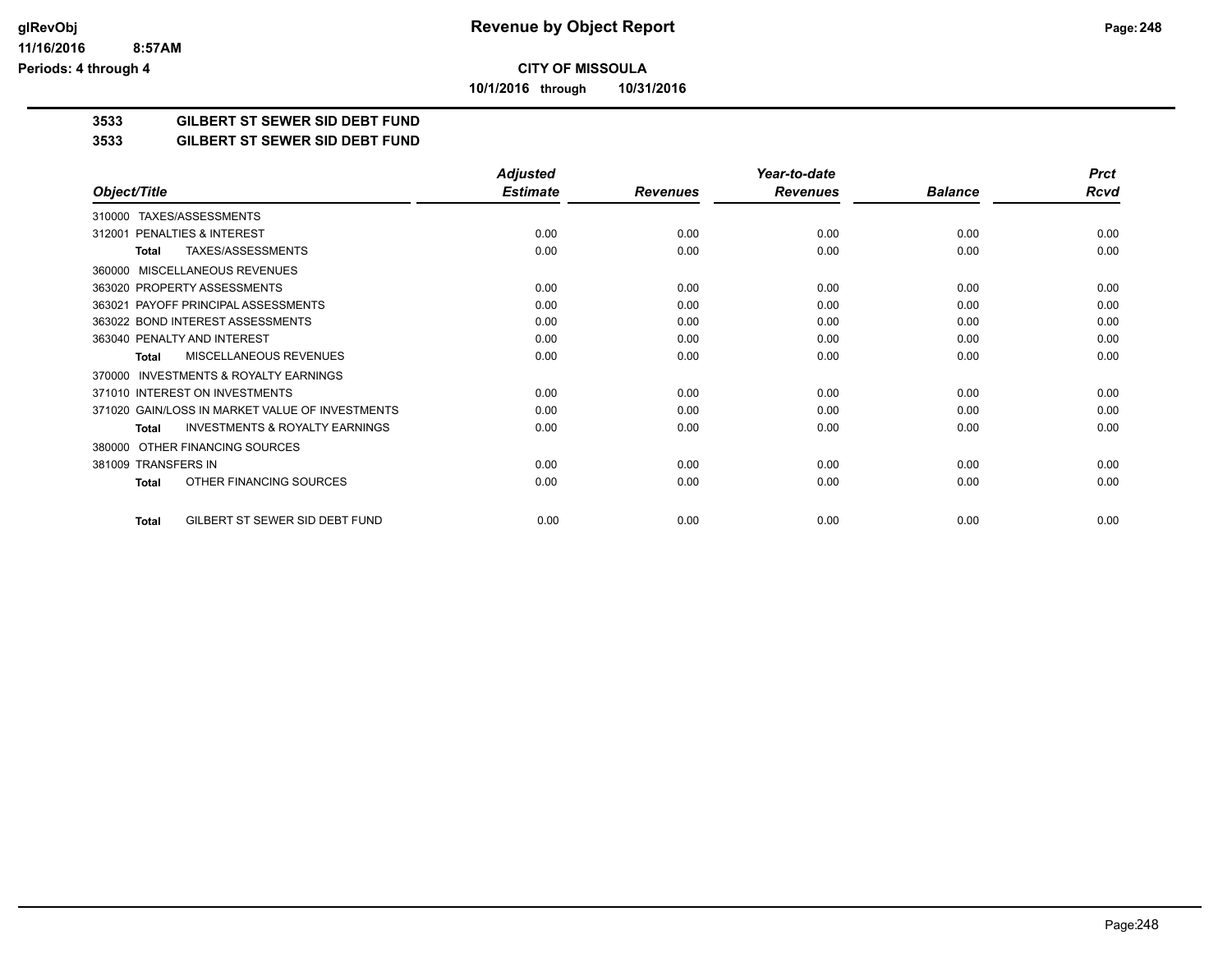**10/1/2016 through 10/31/2016**

### **3533 GILBERT ST SEWER SID DEBT FUND**

|                                                    | <b>Adjusted</b> |                 | Year-to-date    |                | <b>Prct</b> |
|----------------------------------------------------|-----------------|-----------------|-----------------|----------------|-------------|
| Object/Title                                       | <b>Estimate</b> | <b>Revenues</b> | <b>Revenues</b> | <b>Balance</b> | <b>Rcvd</b> |
| TAXES/ASSESSMENTS<br>310000                        |                 |                 |                 |                |             |
| 312001 PENALTIES & INTEREST                        | 0.00            | 0.00            | 0.00            | 0.00           | 0.00        |
| TAXES/ASSESSMENTS<br><b>Total</b>                  | 0.00            | 0.00            | 0.00            | 0.00           | 0.00        |
| 360000 MISCELLANEOUS REVENUES                      |                 |                 |                 |                |             |
| 363020 PROPERTY ASSESSMENTS                        | 0.00            | 0.00            | 0.00            | 0.00           | 0.00        |
| 363021 PAYOFF PRINCIPAL ASSESSMENTS                | 0.00            | 0.00            | 0.00            | 0.00           | 0.00        |
| 363022 BOND INTEREST ASSESSMENTS                   | 0.00            | 0.00            | 0.00            | 0.00           | 0.00        |
| 363040 PENALTY AND INTEREST                        | 0.00            | 0.00            | 0.00            | 0.00           | 0.00        |
| MISCELLANEOUS REVENUES<br>Total                    | 0.00            | 0.00            | 0.00            | 0.00           | 0.00        |
| 370000 INVESTMENTS & ROYALTY EARNINGS              |                 |                 |                 |                |             |
| 371010 INTEREST ON INVESTMENTS                     | 0.00            | 0.00            | 0.00            | 0.00           | 0.00        |
| 371020 GAIN/LOSS IN MARKET VALUE OF INVESTMENT     | 0.00            | 0.00            | 0.00            | 0.00           | 0.00        |
| <b>INVESTMENTS &amp; ROYALTY EARNINGS</b><br>Total | 0.00            | 0.00            | 0.00            | 0.00           | 0.00        |
| 380000 OTHER FINANCING SOURCES                     |                 |                 |                 |                |             |
| 381009 TRANSFERS IN                                | 0.00            | 0.00            | 0.00            | 0.00           | 0.00        |
| OTHER FINANCING SOURCES<br><b>Total</b>            | 0.00            | 0.00            | 0.00            | 0.00           | 0.00        |
| GILBERT ST SEWER SID DEBT FUND<br><b>Total</b>     | 0.00            | 0.00            | 0.00            | 0.00           | 0.00        |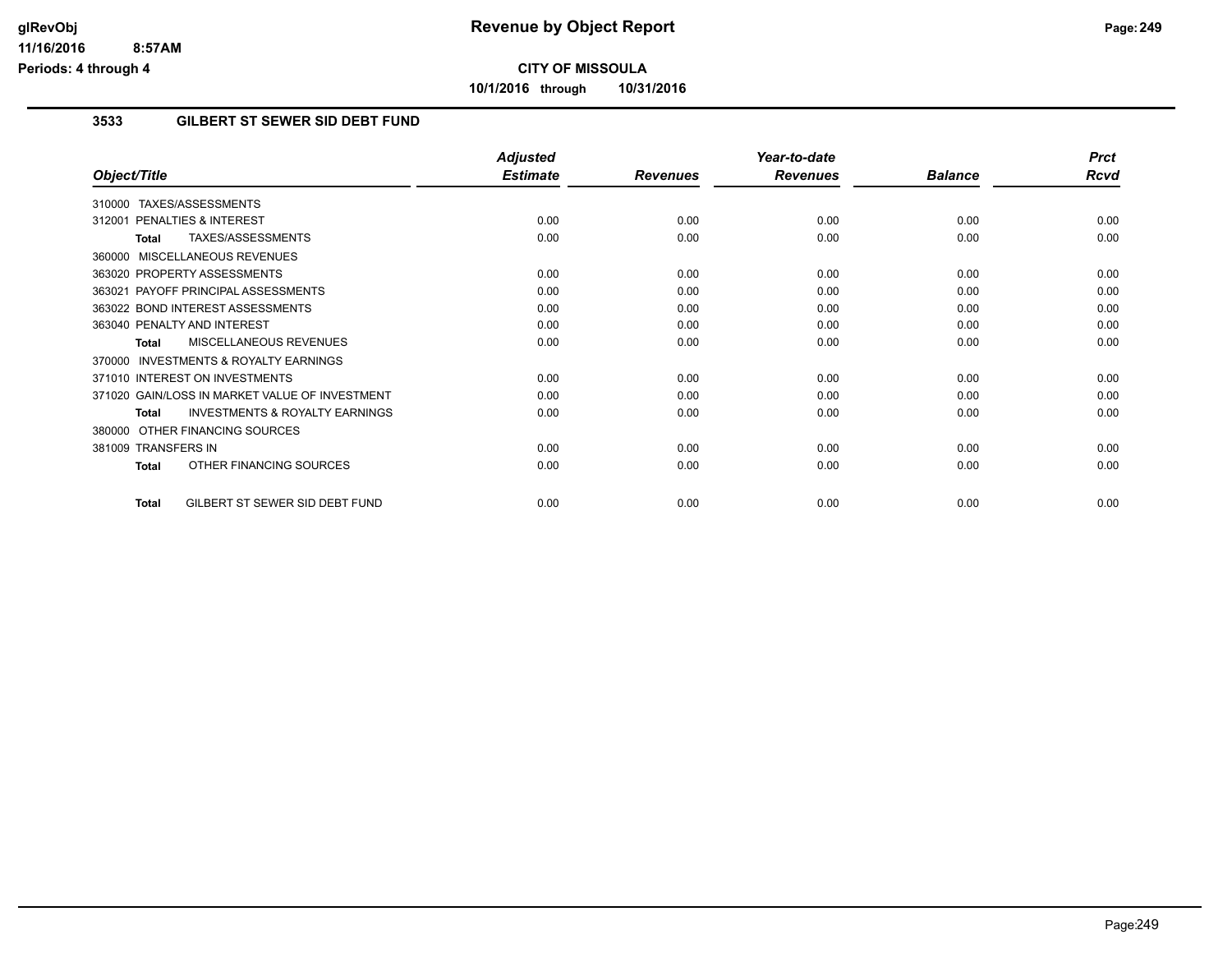**10/1/2016 through 10/31/2016**

## **3534 LINCOLNWOOD SEWER PHASE I**

#### **3534 LINCOLNWOOD SEWER PHASE I**

|                                                           | <b>Adjusted</b> |                 | Year-to-date    |                | <b>Prct</b> |
|-----------------------------------------------------------|-----------------|-----------------|-----------------|----------------|-------------|
| Object/Title                                              | <b>Estimate</b> | <b>Revenues</b> | <b>Revenues</b> | <b>Balance</b> | <b>Rcvd</b> |
| 310000 TAXES/ASSESSMENTS                                  |                 |                 |                 |                |             |
| PENALTIES & INTEREST<br>312001                            | 0.00            | 0.00            | 0.00            | 0.00           | 0.00        |
| TAXES/ASSESSMENTS<br>Total                                | 0.00            | 0.00            | 0.00            | 0.00           | 0.00        |
| MISCELLANEOUS REVENUES<br>360000                          |                 |                 |                 |                |             |
| 363020 PROPERTY ASSESSMENTS                               | 0.00            | 0.00            | 0.00            | 0.00           | 0.00        |
| 363021 PAYOFF PRINCIPAL ASSESSMENTS                       | 0.00            | 0.00            | 0.00            | 0.00           | 0.00        |
| 363022 BOND INTEREST ASSESSMENTS                          | 0.00            | 0.00            | 0.00            | 0.00           | 0.00        |
| 363040 PENALTY AND INTEREST                               | 0.00            | 0.00            | 0.00            | 0.00           | 0.00        |
| <b>MISCELLANEOUS REVENUES</b><br>Total                    | 0.00            | 0.00            | 0.00            | 0.00           | 0.00        |
| <b>INVESTMENTS &amp; ROYALTY EARNINGS</b><br>370000       |                 |                 |                 |                |             |
| 371010 INTEREST ON INVESTMENTS                            | 0.00            | 0.00            | 0.00            | 0.00           | 0.00        |
| 371020 GAIN/LOSS IN MARKET VALUE OF INVESTMENTS           | 0.00            | 0.00            | 0.00            | 0.00           | 0.00        |
| <b>INVESTMENTS &amp; ROYALTY EARNINGS</b><br><b>Total</b> | 0.00            | 0.00            | 0.00            | 0.00           | 0.00        |
|                                                           |                 |                 |                 |                |             |
| LINCOLNWOOD SEWER PHASE I<br>Total                        | 0.00            | 0.00            | 0.00            | 0.00           | 0.00        |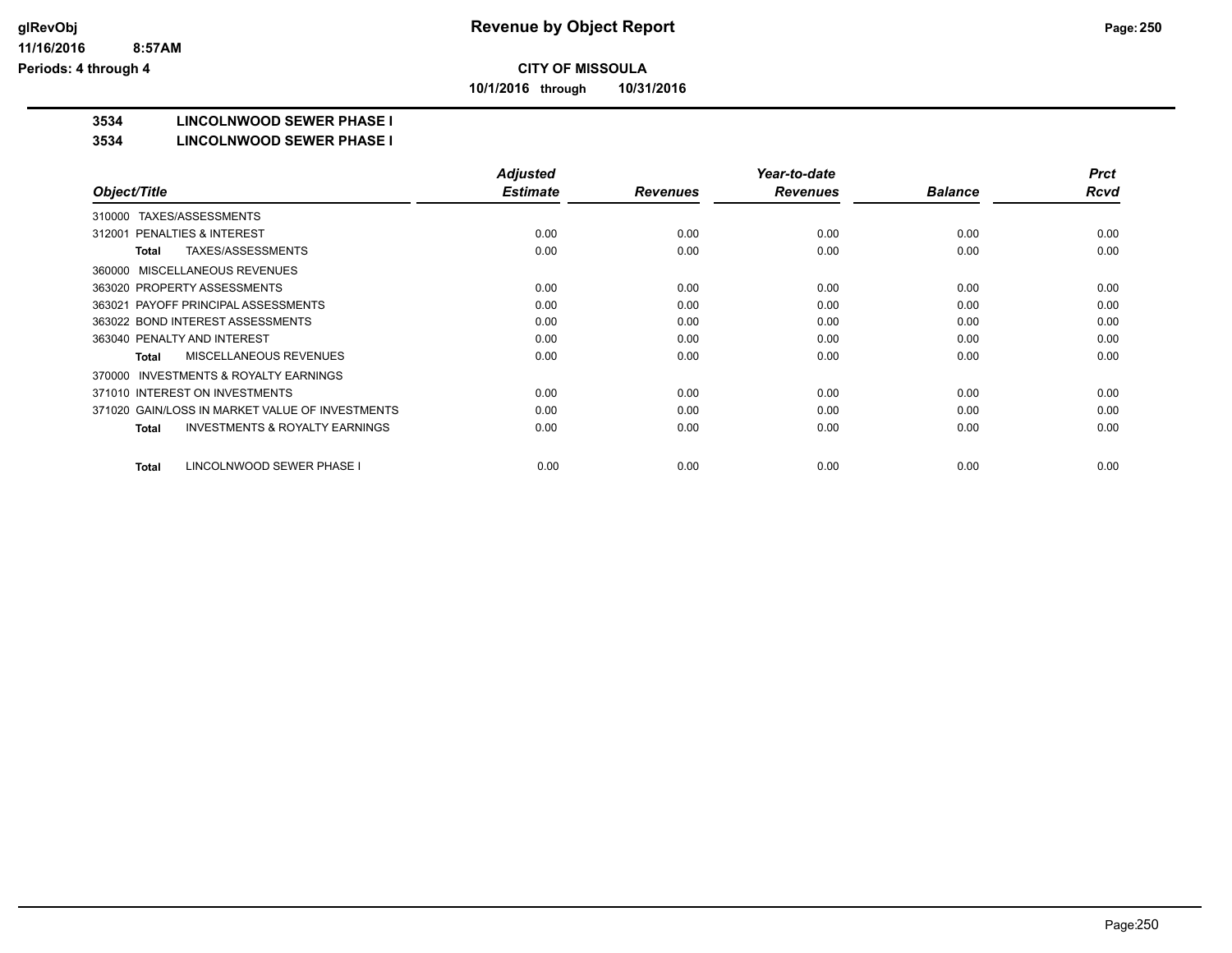**10/1/2016 through 10/31/2016**

## **3534 LINCOLNWOOD SEWER PHASE I**

|                                                           | <b>Adjusted</b> |                 | Year-to-date    |                | <b>Prct</b> |
|-----------------------------------------------------------|-----------------|-----------------|-----------------|----------------|-------------|
| Object/Title                                              | <b>Estimate</b> | <b>Revenues</b> | <b>Revenues</b> | <b>Balance</b> | <b>Rcvd</b> |
| TAXES/ASSESSMENTS<br>310000                               |                 |                 |                 |                |             |
| 312001 PENALTIES & INTEREST                               | 0.00            | 0.00            | 0.00            | 0.00           | 0.00        |
| TAXES/ASSESSMENTS<br><b>Total</b>                         | 0.00            | 0.00            | 0.00            | 0.00           | 0.00        |
| 360000 MISCELLANEOUS REVENUES                             |                 |                 |                 |                |             |
| 363020 PROPERTY ASSESSMENTS                               | 0.00            | 0.00            | 0.00            | 0.00           | 0.00        |
| 363021 PAYOFF PRINCIPAL ASSESSMENTS                       | 0.00            | 0.00            | 0.00            | 0.00           | 0.00        |
| 363022 BOND INTEREST ASSESSMENTS                          | 0.00            | 0.00            | 0.00            | 0.00           | 0.00        |
| 363040 PENALTY AND INTEREST                               | 0.00            | 0.00            | 0.00            | 0.00           | 0.00        |
| MISCELLANEOUS REVENUES<br><b>Total</b>                    | 0.00            | 0.00            | 0.00            | 0.00           | 0.00        |
| <b>INVESTMENTS &amp; ROYALTY EARNINGS</b><br>370000       |                 |                 |                 |                |             |
| 371010 INTEREST ON INVESTMENTS                            | 0.00            | 0.00            | 0.00            | 0.00           | 0.00        |
| 371020 GAIN/LOSS IN MARKET VALUE OF INVESTMENT            | 0.00            | 0.00            | 0.00            | 0.00           | 0.00        |
| <b>INVESTMENTS &amp; ROYALTY EARNINGS</b><br><b>Total</b> | 0.00            | 0.00            | 0.00            | 0.00           | 0.00        |
| LINCOLNWOOD SEWER PHASE I<br><b>Total</b>                 | 0.00            | 0.00            | 0.00            | 0.00           | 0.00        |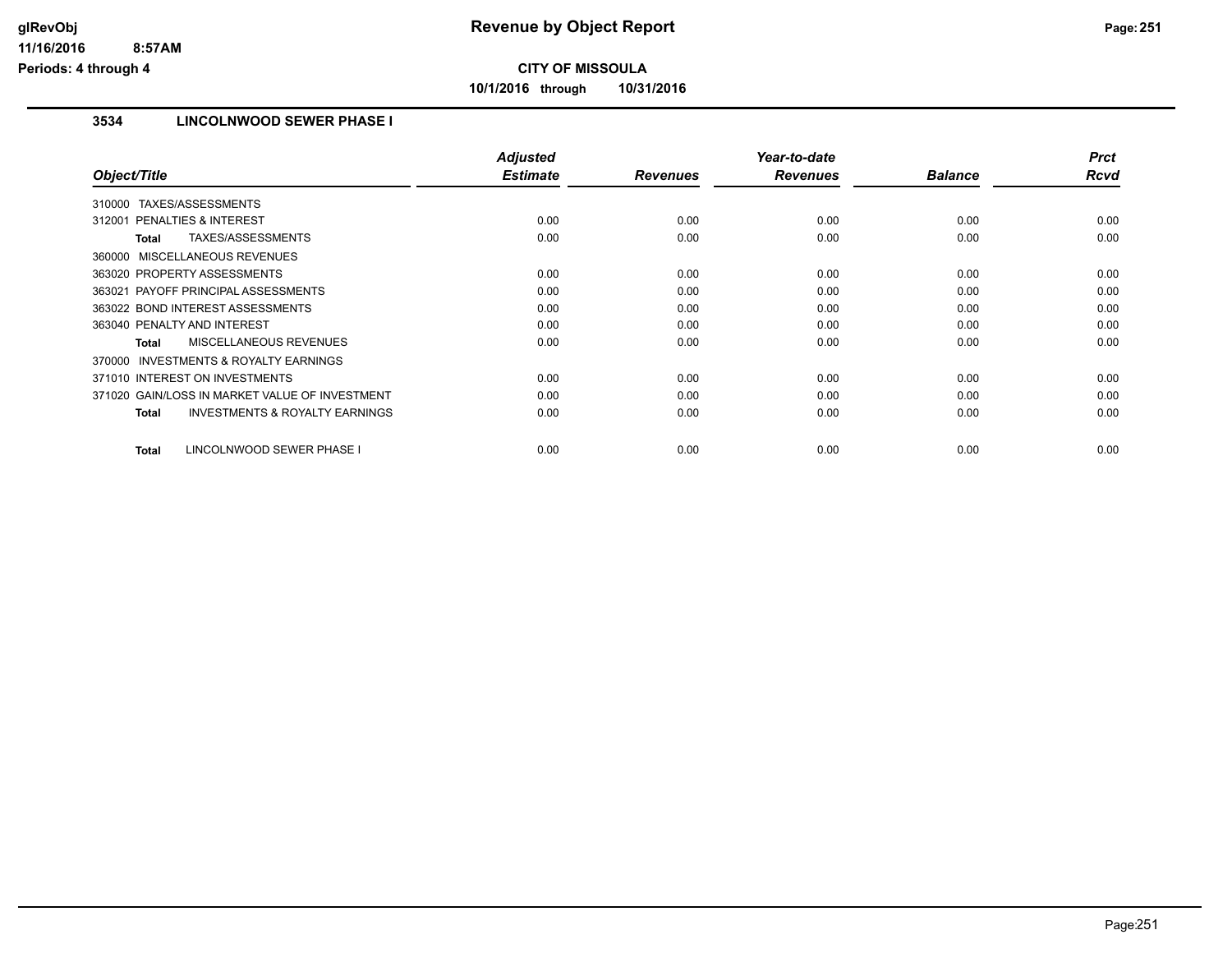**10/1/2016 through 10/31/2016**

# **3535 SLANT STREET TRAFFIC CALMING**

#### **3535 SLANT STREET TRAFFIC CALMING**

|                                                           | <b>Adjusted</b> |                 | Year-to-date    |                | <b>Prct</b> |
|-----------------------------------------------------------|-----------------|-----------------|-----------------|----------------|-------------|
| Object/Title                                              | <b>Estimate</b> | <b>Revenues</b> | <b>Revenues</b> | <b>Balance</b> | <b>Rcvd</b> |
| <b>TAXES/ASSESSMENTS</b><br>310000                        |                 |                 |                 |                |             |
| PENALTIES & INTEREST<br>312001                            | 0.00            | 0.00            | 0.00            | 0.00           | 0.00        |
| TAXES/ASSESSMENTS<br>Total                                | 0.00            | 0.00            | 0.00            | 0.00           | 0.00        |
| MISCELLANEOUS REVENUES<br>360000                          |                 |                 |                 |                |             |
| 360010 MISCELLANEOUS                                      | 0.00            | 0.00            | 0.00            | 0.00           | 0.00        |
| 363020 PROPERTY ASSESSMENTS                               | 0.00            | 0.00            | 0.00            | 0.00           | 0.00        |
| 363021 PAYOFF PRINCIPAL ASSESSMENTS                       | 0.00            | 0.00            | 0.00            | 0.00           | 0.00        |
| 363022 BOND INTEREST ASSESSMENTS                          | 0.00            | 0.00            | 0.00            | 0.00           | 0.00        |
| 363040 PENALTY AND INTEREST                               | 0.00            | 0.00            | 0.00            | 0.00           | 0.00        |
| MISCELLANEOUS REVENUES<br>Total                           | 0.00            | 0.00            | 0.00            | 0.00           | 0.00        |
| <b>INVESTMENTS &amp; ROYALTY EARNINGS</b><br>370000       |                 |                 |                 |                |             |
| 371010 INTEREST ON INVESTMENTS                            | 0.00            | 0.00            | 0.00            | 0.00           | 0.00        |
| 371020 GAIN/LOSS IN MARKET VALUE OF INVESTMENTS           | 0.00            | 0.00            | 0.00            | 0.00           | 0.00        |
| <b>INVESTMENTS &amp; ROYALTY EARNINGS</b><br><b>Total</b> | 0.00            | 0.00            | 0.00            | 0.00           | 0.00        |
| OTHER FINANCING SOURCES<br>380000                         |                 |                 |                 |                |             |
| 383000 OPERATING TRANSFERS                                | 0.00            | 0.00            | 0.00            | 0.00           | 0.00        |
| OTHER FINANCING SOURCES<br><b>Total</b>                   | 0.00            | 0.00            | 0.00            | 0.00           | 0.00        |
| SLANT STREET TRAFFIC CALMING<br><b>Total</b>              | 0.00            | 0.00            | 0.00            | 0.00           | 0.00        |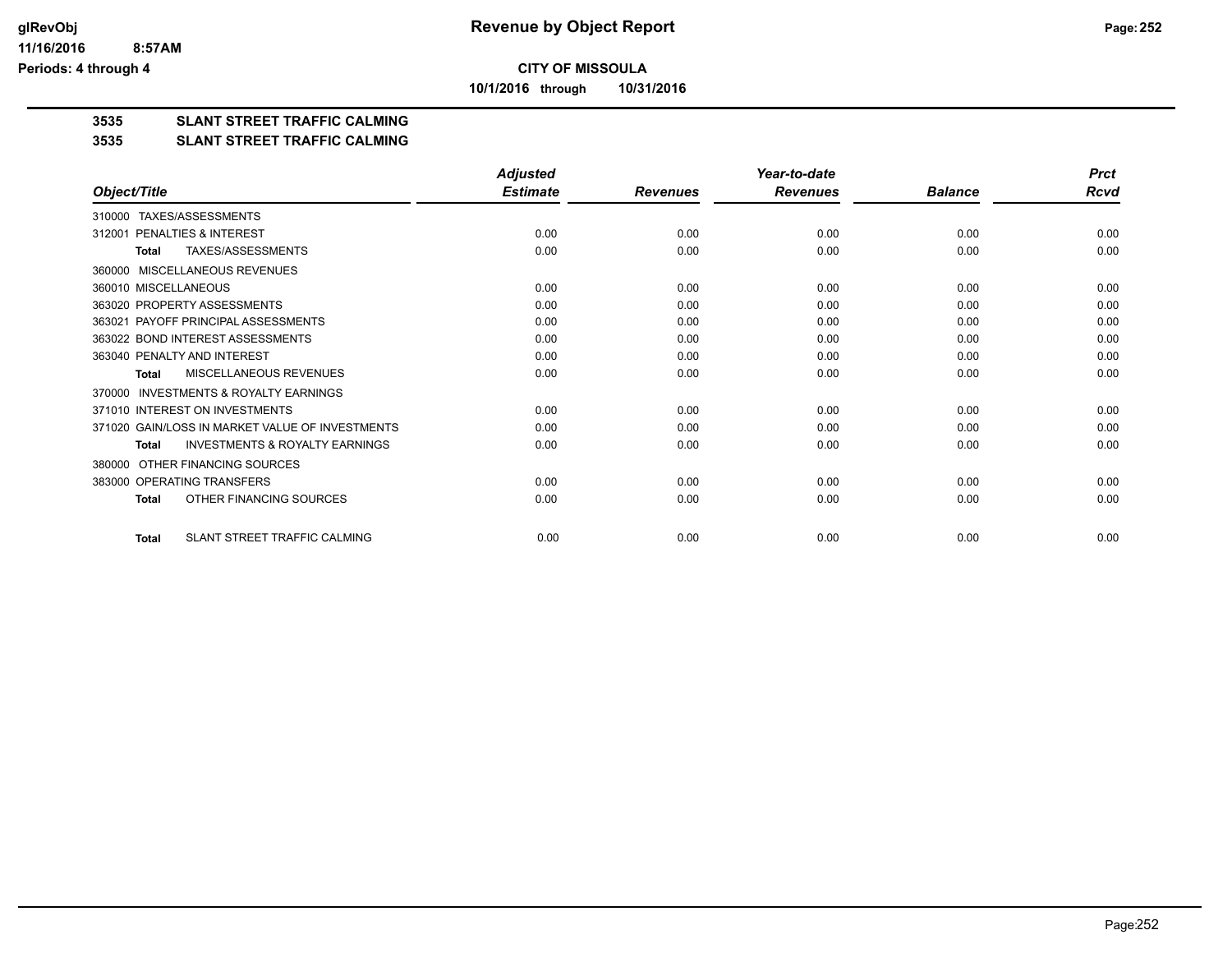**10/1/2016 through 10/31/2016**

# **3535 SLANT STREET TRAFFIC CALMING**

|                                                           | <b>Adjusted</b> |                 | Year-to-date    |                | <b>Prct</b> |
|-----------------------------------------------------------|-----------------|-----------------|-----------------|----------------|-------------|
| Object/Title                                              | <b>Estimate</b> | <b>Revenues</b> | <b>Revenues</b> | <b>Balance</b> | <b>Rcvd</b> |
| 310000 TAXES/ASSESSMENTS                                  |                 |                 |                 |                |             |
| 312001 PENALTIES & INTEREST                               | 0.00            | 0.00            | 0.00            | 0.00           | 0.00        |
| TAXES/ASSESSMENTS<br><b>Total</b>                         | 0.00            | 0.00            | 0.00            | 0.00           | 0.00        |
| 360000 MISCELLANEOUS REVENUES                             |                 |                 |                 |                |             |
| 360010 MISCELLANEOUS                                      | 0.00            | 0.00            | 0.00            | 0.00           | 0.00        |
| 363020 PROPERTY ASSESSMENTS                               | 0.00            | 0.00            | 0.00            | 0.00           | 0.00        |
| 363021 PAYOFF PRINCIPAL ASSESSMENTS                       | 0.00            | 0.00            | 0.00            | 0.00           | 0.00        |
| 363022 BOND INTEREST ASSESSMENTS                          | 0.00            | 0.00            | 0.00            | 0.00           | 0.00        |
| 363040 PENALTY AND INTEREST                               | 0.00            | 0.00            | 0.00            | 0.00           | 0.00        |
| MISCELLANEOUS REVENUES<br><b>Total</b>                    | 0.00            | 0.00            | 0.00            | 0.00           | 0.00        |
| INVESTMENTS & ROYALTY EARNINGS<br>370000                  |                 |                 |                 |                |             |
| 371010 INTEREST ON INVESTMENTS                            | 0.00            | 0.00            | 0.00            | 0.00           | 0.00        |
| 371020 GAIN/LOSS IN MARKET VALUE OF INVESTMENT            | 0.00            | 0.00            | 0.00            | 0.00           | 0.00        |
| <b>INVESTMENTS &amp; ROYALTY EARNINGS</b><br><b>Total</b> | 0.00            | 0.00            | 0.00            | 0.00           | 0.00        |
| OTHER FINANCING SOURCES<br>380000                         |                 |                 |                 |                |             |
| 383000 OPERATING TRANSFERS                                | 0.00            | 0.00            | 0.00            | 0.00           | 0.00        |
| OTHER FINANCING SOURCES<br><b>Total</b>                   | 0.00            | 0.00            | 0.00            | 0.00           | 0.00        |
| SLANT STREET TRAFFIC CALMING<br><b>Total</b>              | 0.00            | 0.00            | 0.00            | 0.00           | 0.00        |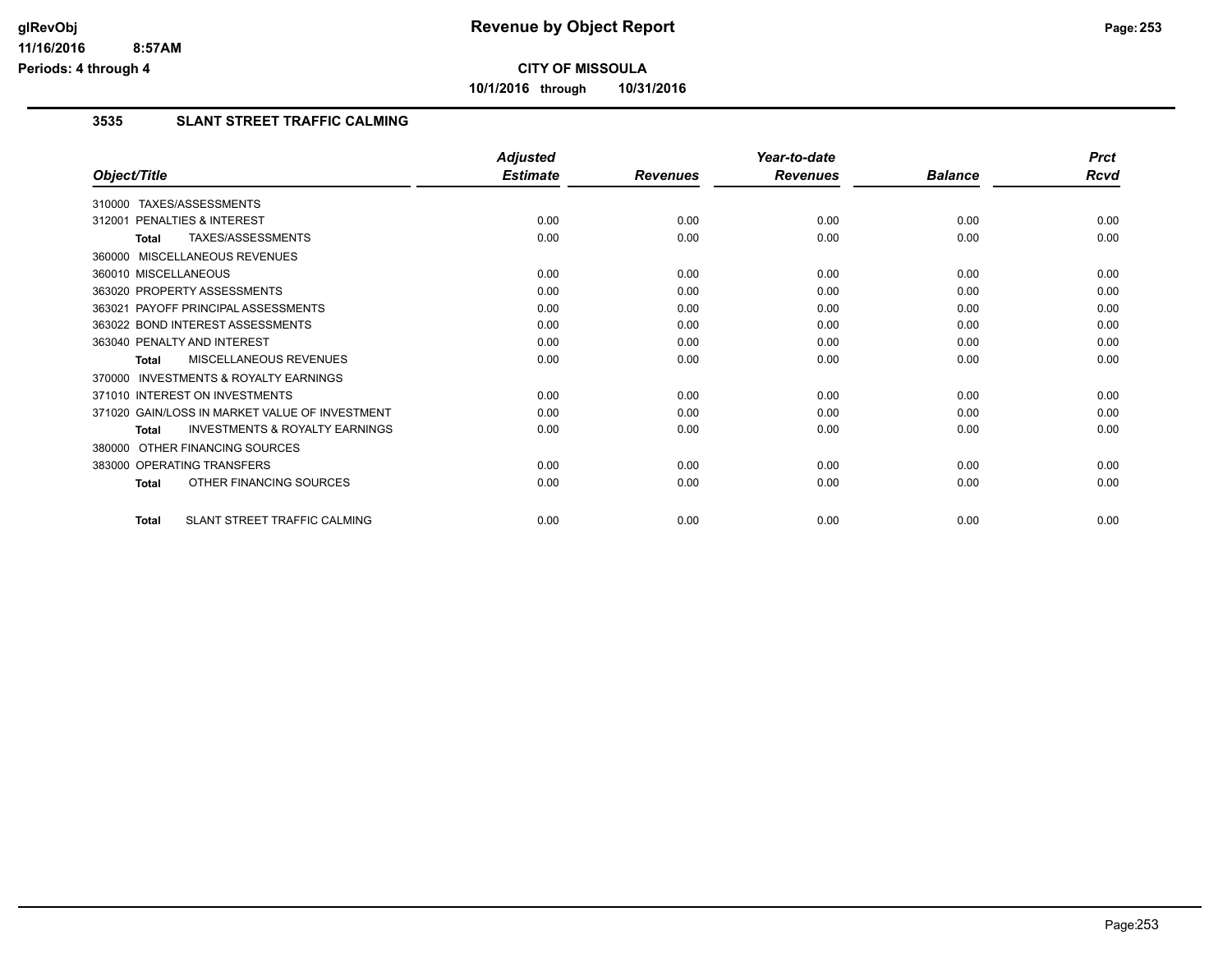**10/1/2016 through 10/31/2016**

# **3536 LINCOLNWOOD SEWER PHASE II**

#### **3536 LINCOLNWOOD SEWER PHASE II**

|                                                     | <b>Adjusted</b> |                 | Year-to-date    |                | <b>Prct</b> |
|-----------------------------------------------------|-----------------|-----------------|-----------------|----------------|-------------|
| Object/Title                                        | <b>Estimate</b> | <b>Revenues</b> | <b>Revenues</b> | <b>Balance</b> | <b>Rcvd</b> |
| TAXES/ASSESSMENTS<br>310000                         |                 |                 |                 |                |             |
| PENALTIES & INTEREST<br>312001                      | 0.00            | 0.00            | 0.00            | 0.00           | 0.00        |
| TAXES/ASSESSMENTS<br>Total                          | 0.00            | 0.00            | 0.00            | 0.00           | 0.00        |
| MISCELLANEOUS REVENUES<br>360000                    |                 |                 |                 |                |             |
| 363020 PROPERTY ASSESSMENTS                         | 0.00            | 0.00            | 0.00            | 0.00           | 0.00        |
| 363021 PAYOFF PRINCIPAL ASSESSMENTS                 | 0.00            | 0.00            | 0.00            | 0.00           | 0.00        |
| 363022 BOND INTEREST ASSESSMENTS                    | 0.00            | 0.00            | 0.00            | 0.00           | 0.00        |
| 363040 PENALTY AND INTEREST                         | 0.00            | 0.00            | 0.00            | 0.00           | 0.00        |
| <b>MISCELLANEOUS REVENUES</b><br>Total              | 0.00            | 0.00            | 0.00            | 0.00           | 0.00        |
| <b>INVESTMENTS &amp; ROYALTY EARNINGS</b><br>370000 |                 |                 |                 |                |             |
| 371010 INTEREST ON INVESTMENTS                      | 0.00            | 0.00            | 0.00            | 0.00           | 0.00        |
| 371020 GAIN/LOSS IN MARKET VALUE OF INVESTMENTS     | 0.00            | 0.00            | 0.00            | 0.00           | 0.00        |
| <b>INVESTMENTS &amp; ROYALTY EARNINGS</b><br>Total  | 0.00            | 0.00            | 0.00            | 0.00           | 0.00        |
|                                                     |                 |                 |                 |                |             |
| LINCOLNWOOD SEWER PHASE II<br><b>Total</b>          | 0.00            | 0.00            | 0.00            | 0.00           | 0.00        |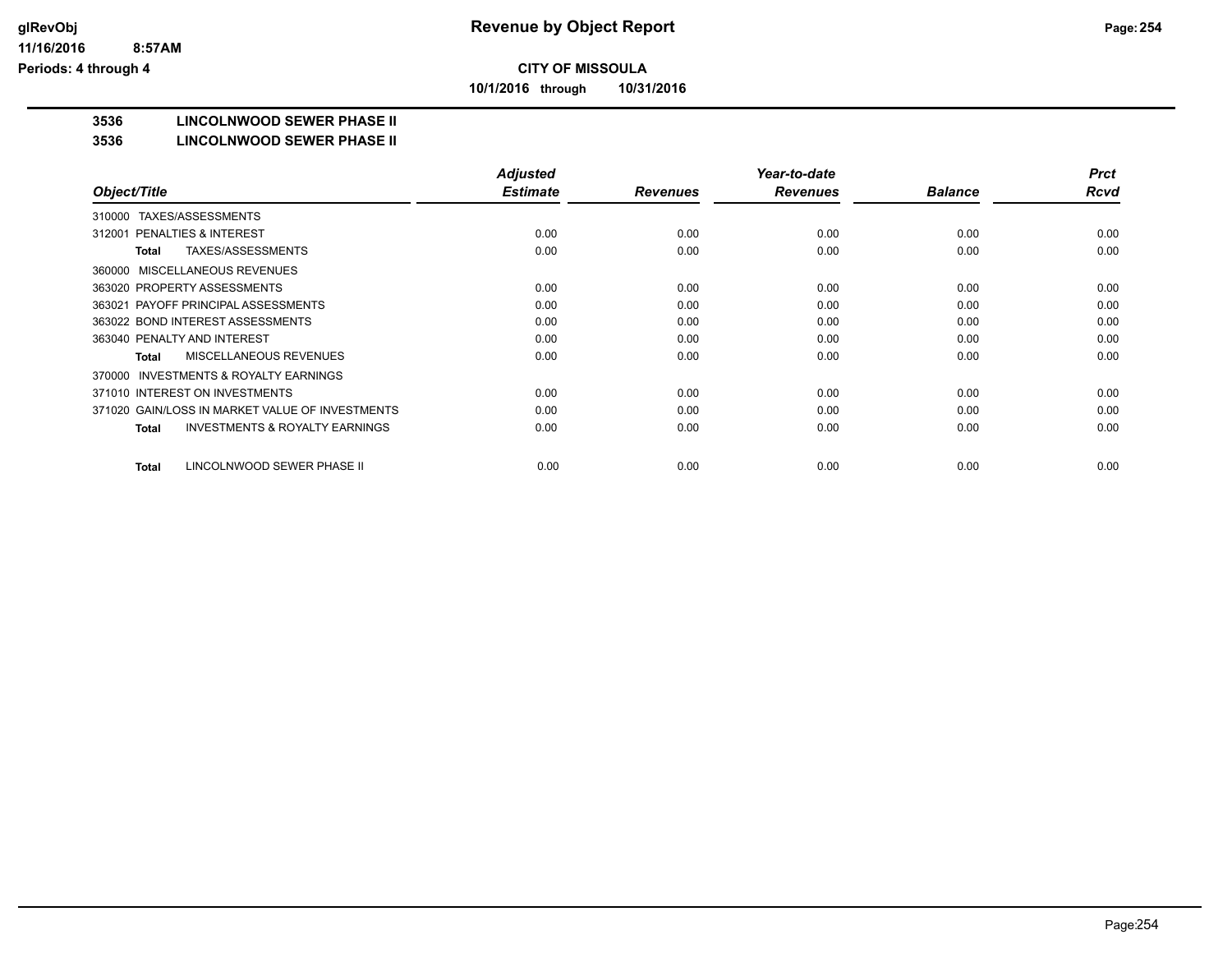**10/1/2016 through 10/31/2016**

# **3536 LINCOLNWOOD SEWER PHASE II**

| Object/Title                                              | <b>Adjusted</b><br><b>Estimate</b> | <b>Revenues</b> | Year-to-date<br><b>Revenues</b> | <b>Balance</b> | <b>Prct</b><br><b>Rcvd</b> |
|-----------------------------------------------------------|------------------------------------|-----------------|---------------------------------|----------------|----------------------------|
|                                                           |                                    |                 |                                 |                |                            |
| TAXES/ASSESSMENTS<br>310000                               |                                    |                 |                                 |                |                            |
| 312001 PENALTIES & INTEREST                               | 0.00                               | 0.00            | 0.00                            | 0.00           | 0.00                       |
| TAXES/ASSESSMENTS<br>Total                                | 0.00                               | 0.00            | 0.00                            | 0.00           | 0.00                       |
| 360000 MISCELLANEOUS REVENUES                             |                                    |                 |                                 |                |                            |
| 363020 PROPERTY ASSESSMENTS                               | 0.00                               | 0.00            | 0.00                            | 0.00           | 0.00                       |
| 363021 PAYOFF PRINCIPAL ASSESSMENTS                       | 0.00                               | 0.00            | 0.00                            | 0.00           | 0.00                       |
| 363022 BOND INTEREST ASSESSMENTS                          | 0.00                               | 0.00            | 0.00                            | 0.00           | 0.00                       |
| 363040 PENALTY AND INTEREST                               | 0.00                               | 0.00            | 0.00                            | 0.00           | 0.00                       |
| MISCELLANEOUS REVENUES<br>Total                           | 0.00                               | 0.00            | 0.00                            | 0.00           | 0.00                       |
| <b>INVESTMENTS &amp; ROYALTY EARNINGS</b><br>370000       |                                    |                 |                                 |                |                            |
| 371010 INTEREST ON INVESTMENTS                            | 0.00                               | 0.00            | 0.00                            | 0.00           | 0.00                       |
| 371020 GAIN/LOSS IN MARKET VALUE OF INVESTMENT            | 0.00                               | 0.00            | 0.00                            | 0.00           | 0.00                       |
| <b>INVESTMENTS &amp; ROYALTY EARNINGS</b><br><b>Total</b> | 0.00                               | 0.00            | 0.00                            | 0.00           | 0.00                       |
|                                                           |                                    |                 |                                 |                |                            |
| LINCOLNWOOD SEWER PHASE II<br><b>Total</b>                | 0.00                               | 0.00            | 0.00                            | 0.00           | 0.00                       |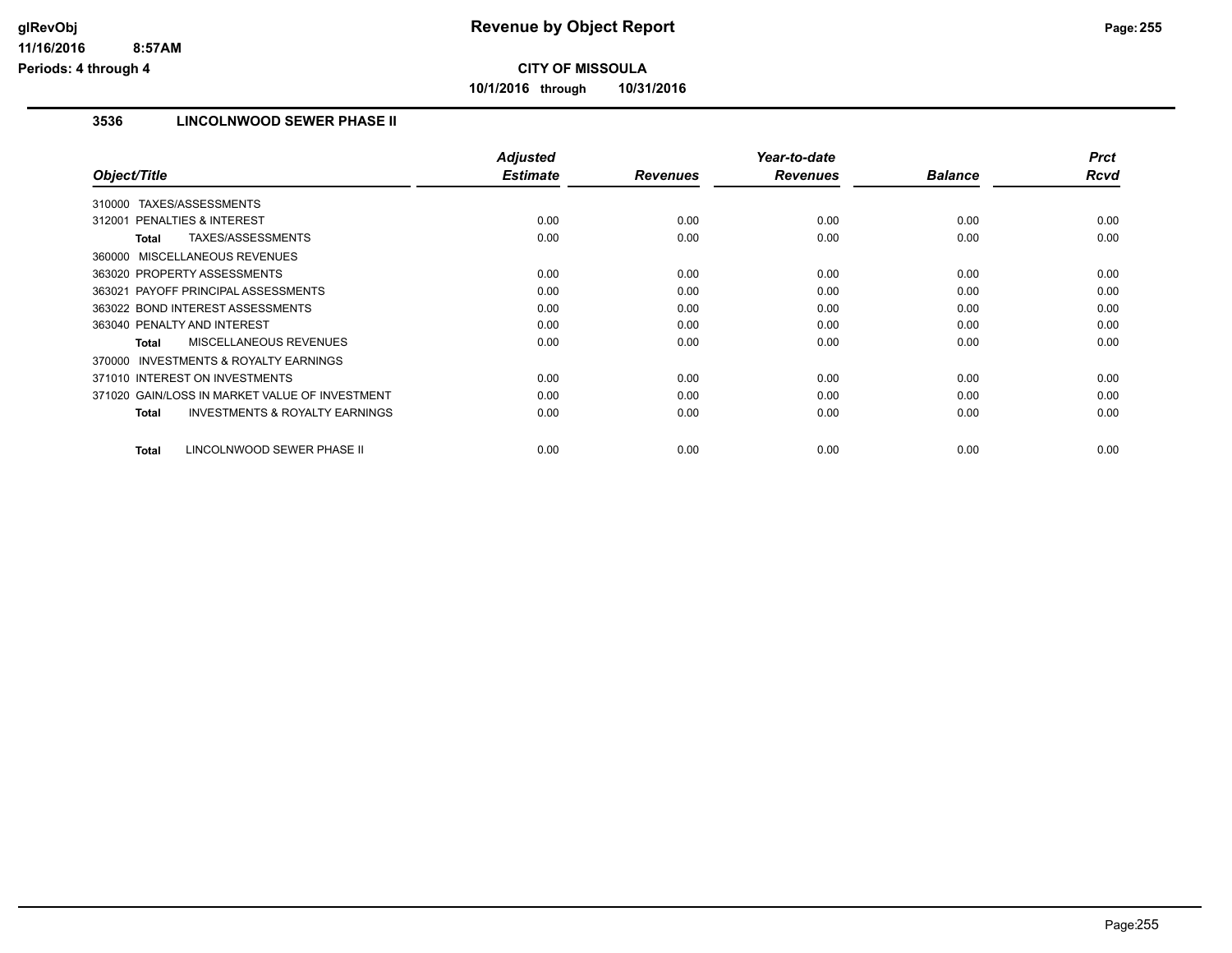**10/1/2016 through 10/31/2016**

## **3539 SOUTH 4TH STREET W TRAFFIC**

#### **3539 SOUTH 4TH STREET W TRAFFIC**

|                                                           | <b>Adjusted</b> |                 | Year-to-date    |                | <b>Prct</b> |
|-----------------------------------------------------------|-----------------|-----------------|-----------------|----------------|-------------|
| Object/Title                                              | <b>Estimate</b> | <b>Revenues</b> | <b>Revenues</b> | <b>Balance</b> | Rcvd        |
| TAXES/ASSESSMENTS<br>310000                               |                 |                 |                 |                |             |
| PENALTIES & INTEREST<br>312001                            | 0.00            | 0.00            | 0.00            | 0.00           | 0.00        |
| TAXES/ASSESSMENTS<br><b>Total</b>                         | 0.00            | 0.00            | 0.00            | 0.00           | 0.00        |
| MISCELLANEOUS REVENUES<br>360000                          |                 |                 |                 |                |             |
| 360010 MISCELLANEOUS                                      | 0.00            | 0.00            | 0.00            | 0.00           | 0.00        |
| 363020 PROPERTY ASSESSMENTS                               | 0.00            | 0.00            | 0.00            | 0.00           | 0.00        |
| 363021 PAYOFF PRINCIPAL ASSESSMENTS                       | 0.00            | 0.00            | 0.00            | 0.00           | 0.00        |
| 363022 BOND INTEREST ASSESSMENTS                          | 0.00            | 0.00            | 0.00            | 0.00           | 0.00        |
| 363040 PENALTY AND INTEREST                               | 0.00            | 0.00            | 0.00            | 0.00           | 0.00        |
| MISCELLANEOUS REVENUES<br><b>Total</b>                    | 0.00            | 0.00            | 0.00            | 0.00           | 0.00        |
| <b>INVESTMENTS &amp; ROYALTY EARNINGS</b><br>370000       |                 |                 |                 |                |             |
| 371010 INTEREST ON INVESTMENTS                            | 0.00            | 0.00            | 0.00            | 0.00           | 0.00        |
| 371020 GAIN/LOSS IN MARKET VALUE OF INVESTMENTS           | 0.00            | 0.00            | 0.00            | 0.00           | 0.00        |
| <b>INVESTMENTS &amp; ROYALTY EARNINGS</b><br><b>Total</b> | 0.00            | 0.00            | 0.00            | 0.00           | 0.00        |
| OTHER FINANCING SOURCES<br>380000                         |                 |                 |                 |                |             |
| 383000 OPERATING TRANSFERS                                | 0.00            | 0.00            | 0.00            | 0.00           | 0.00        |
| OTHER FINANCING SOURCES<br><b>Total</b>                   | 0.00            | 0.00            | 0.00            | 0.00           | 0.00        |
| SOUTH 4TH STREET W TRAFFIC<br><b>Total</b>                | 0.00            | 0.00            | 0.00            | 0.00           | 0.00        |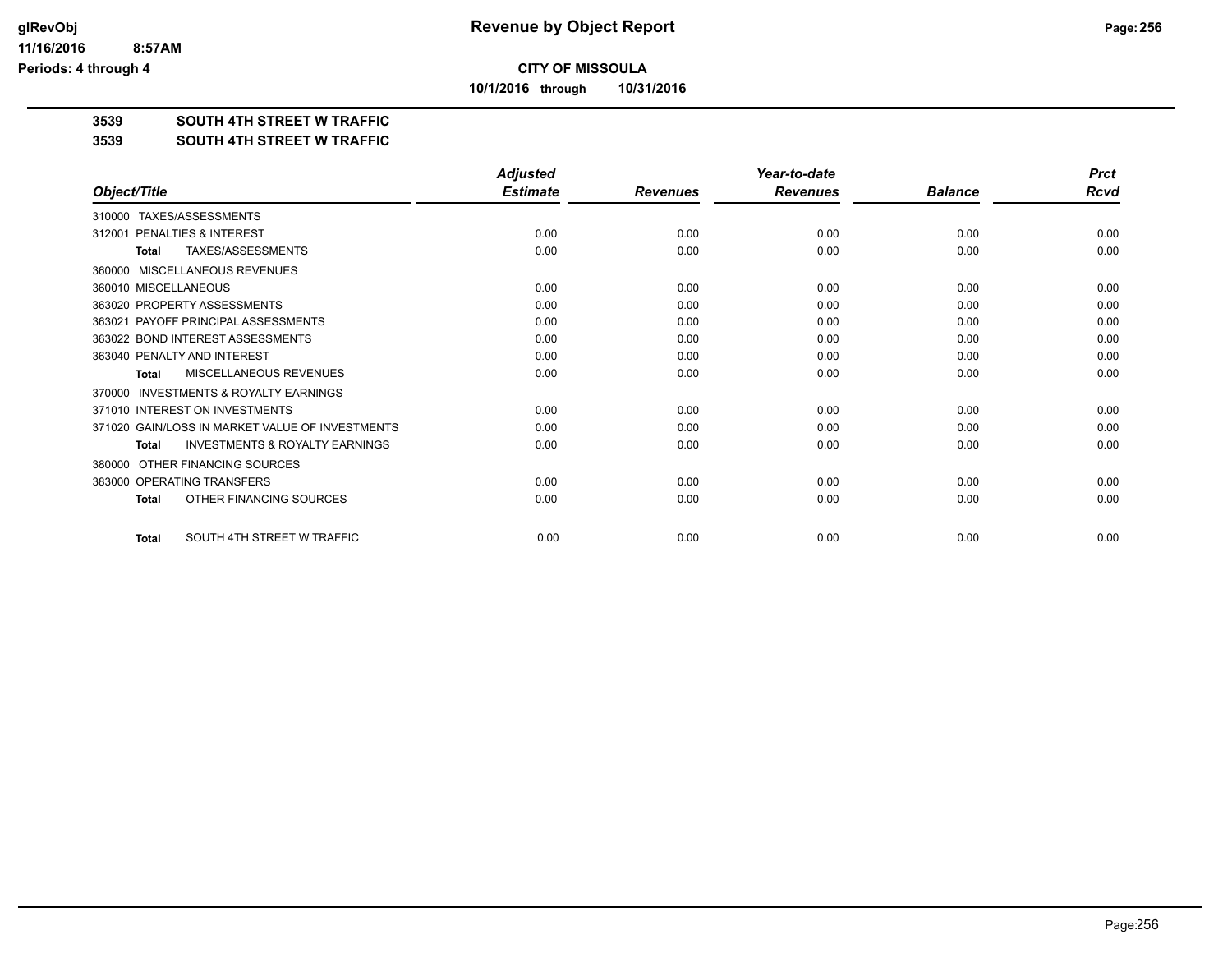**10/1/2016 through 10/31/2016**

# **3539 SOUTH 4TH STREET W TRAFFIC**

|                                                           | <b>Adjusted</b> |                 | Year-to-date    |                | <b>Prct</b> |
|-----------------------------------------------------------|-----------------|-----------------|-----------------|----------------|-------------|
| Object/Title                                              | <b>Estimate</b> | <b>Revenues</b> | <b>Revenues</b> | <b>Balance</b> | <b>Rcvd</b> |
| 310000 TAXES/ASSESSMENTS                                  |                 |                 |                 |                |             |
| PENALTIES & INTEREST<br>312001                            | 0.00            | 0.00            | 0.00            | 0.00           | 0.00        |
| <b>TAXES/ASSESSMENTS</b><br><b>Total</b>                  | 0.00            | 0.00            | 0.00            | 0.00           | 0.00        |
| 360000 MISCELLANEOUS REVENUES                             |                 |                 |                 |                |             |
| 360010 MISCELLANEOUS                                      | 0.00            | 0.00            | 0.00            | 0.00           | 0.00        |
| 363020 PROPERTY ASSESSMENTS                               | 0.00            | 0.00            | 0.00            | 0.00           | 0.00        |
| 363021 PAYOFF PRINCIPAL ASSESSMENTS                       | 0.00            | 0.00            | 0.00            | 0.00           | 0.00        |
| 363022 BOND INTEREST ASSESSMENTS                          | 0.00            | 0.00            | 0.00            | 0.00           | 0.00        |
| 363040 PENALTY AND INTEREST                               | 0.00            | 0.00            | 0.00            | 0.00           | 0.00        |
| MISCELLANEOUS REVENUES<br><b>Total</b>                    | 0.00            | 0.00            | 0.00            | 0.00           | 0.00        |
| <b>INVESTMENTS &amp; ROYALTY EARNINGS</b><br>370000       |                 |                 |                 |                |             |
| 371010 INTEREST ON INVESTMENTS                            | 0.00            | 0.00            | 0.00            | 0.00           | 0.00        |
| 371020 GAIN/LOSS IN MARKET VALUE OF INVESTMENT            | 0.00            | 0.00            | 0.00            | 0.00           | 0.00        |
| <b>INVESTMENTS &amp; ROYALTY EARNINGS</b><br><b>Total</b> | 0.00            | 0.00            | 0.00            | 0.00           | 0.00        |
| OTHER FINANCING SOURCES<br>380000                         |                 |                 |                 |                |             |
| 383000 OPERATING TRANSFERS                                | 0.00            | 0.00            | 0.00            | 0.00           | 0.00        |
| OTHER FINANCING SOURCES<br><b>Total</b>                   | 0.00            | 0.00            | 0.00            | 0.00           | 0.00        |
| SOUTH 4TH STREET W TRAFFIC<br><b>Total</b>                | 0.00            | 0.00            | 0.00            | 0.00           | 0.00        |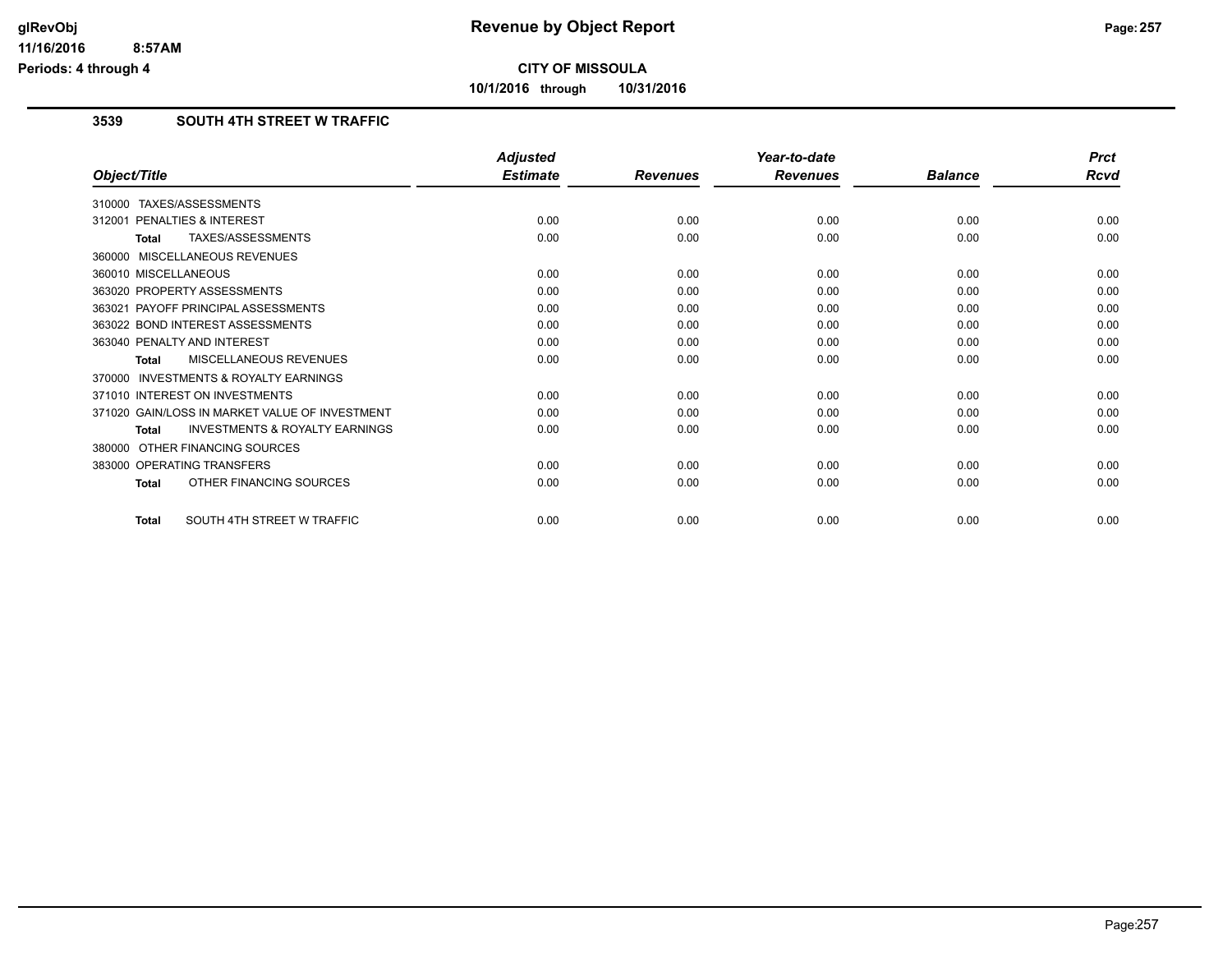**10/1/2016 through 10/31/2016**

**3540 SID 540 DEBT SERVICE FUND**

**3540 SID 540 DEBT SERVICE FUND**

|                                           | <b>Adjusted</b> |                 | Year-to-date    |                | <b>Prct</b> |
|-------------------------------------------|-----------------|-----------------|-----------------|----------------|-------------|
| Object/Title                              | <b>Estimate</b> | <b>Revenues</b> | <b>Revenues</b> | <b>Balance</b> | Rcvd        |
| 360000 MISCELLANEOUS REVENUES             |                 |                 |                 |                |             |
| 363020 PROPERTY ASSESSMENTS               | 0.00            | 87.87           | 87.87           | $-87.87$       | 0.00        |
| 363021 PAYOFF PRINCIPAL ASSESSMENTS       | 0.00            | 0.00            | 1,699.14        | $-1.699.14$    | 0.00        |
| 363040 PENALTY AND INTEREST               | 0.00            | 4.00            | 4.00            | $-4.00$        | 0.00        |
| MISCELLANEOUS REVENUES<br>Total           | 0.00            | 91.87           | 1.791.01        | $-1.791.01$    | 0.00        |
| 370000 INVESTMENTS & ROYALTY EARNINGS     |                 |                 |                 |                |             |
| 371010 INTEREST ON INVESTMENTS            | 0.00            | 0.00            | 0.00            | 0.00           | 0.00        |
| 371500 INTEREST ON INTERFUND LOAN         | 0.00            | 0.00            | 0.00            | 0.00           | 0.00        |
| INVESTMENTS & ROYALTY EARNINGS<br>Total   | 0.00            | 0.00            | 0.00            | 0.00           | 0.00        |
| SID 540 DEBT SERVICE FUND<br><b>Total</b> | 0.00            | 91.87           | 1.791.01        | $-1.791.01$    | 0.00        |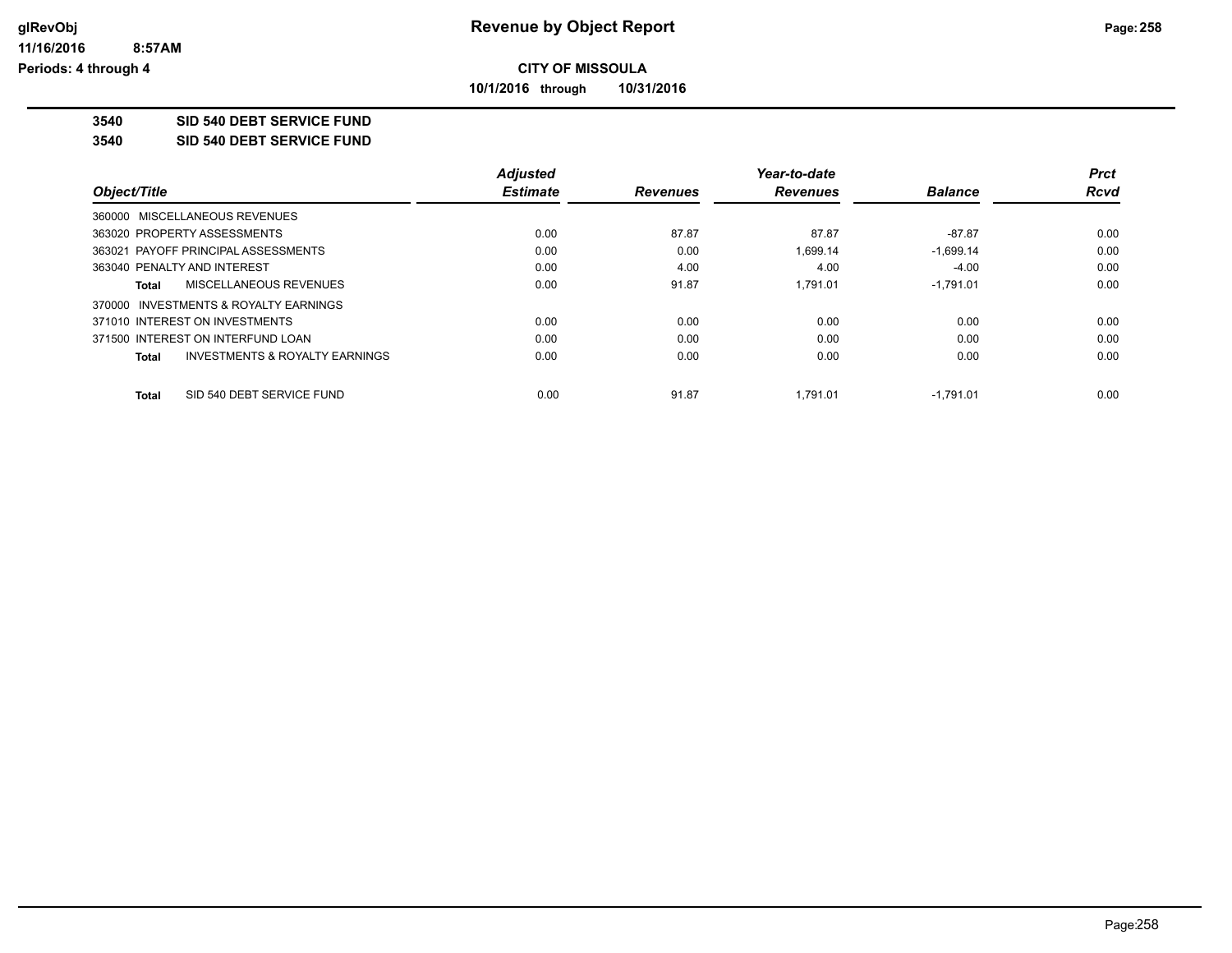**10/1/2016 through 10/31/2016**

# **3540 SID 540 DEBT SERVICE FUND**

| Object/Title                                       | <b>Adjusted</b><br><b>Estimate</b> | <b>Revenues</b> | Year-to-date<br><b>Revenues</b> | <b>Balance</b> | <b>Prct</b><br><b>Rcvd</b> |
|----------------------------------------------------|------------------------------------|-----------------|---------------------------------|----------------|----------------------------|
| 360000 MISCELLANEOUS REVENUES                      |                                    |                 |                                 |                |                            |
| 363020 PROPERTY ASSESSMENTS                        | 0.00                               | 87.87           | 87.87                           | $-87.87$       | 0.00                       |
| 363021 PAYOFF PRINCIPAL ASSESSMENTS                | 0.00                               | 0.00            | 1,699.14                        | $-1,699.14$    | 0.00                       |
| 363040 PENALTY AND INTEREST                        | 0.00                               | 4.00            | 4.00                            | $-4.00$        | 0.00                       |
| MISCELLANEOUS REVENUES<br>Total                    | 0.00                               | 91.87           | 1.791.01                        | $-1,791.01$    | 0.00                       |
| 370000 INVESTMENTS & ROYALTY EARNINGS              |                                    |                 |                                 |                |                            |
| 371010 INTEREST ON INVESTMENTS                     | 0.00                               | 0.00            | 0.00                            | 0.00           | 0.00                       |
| 371500 INTEREST ON INTERFUND LOAN                  | 0.00                               | 0.00            | 0.00                            | 0.00           | 0.00                       |
| <b>INVESTMENTS &amp; ROYALTY EARNINGS</b><br>Total | 0.00                               | 0.00            | 0.00                            | 0.00           | 0.00                       |
| SID 540 DEBT SERVICE FUND<br>Total                 | 0.00                               | 91.87           | 1.791.01                        | $-1.791.01$    | 0.00                       |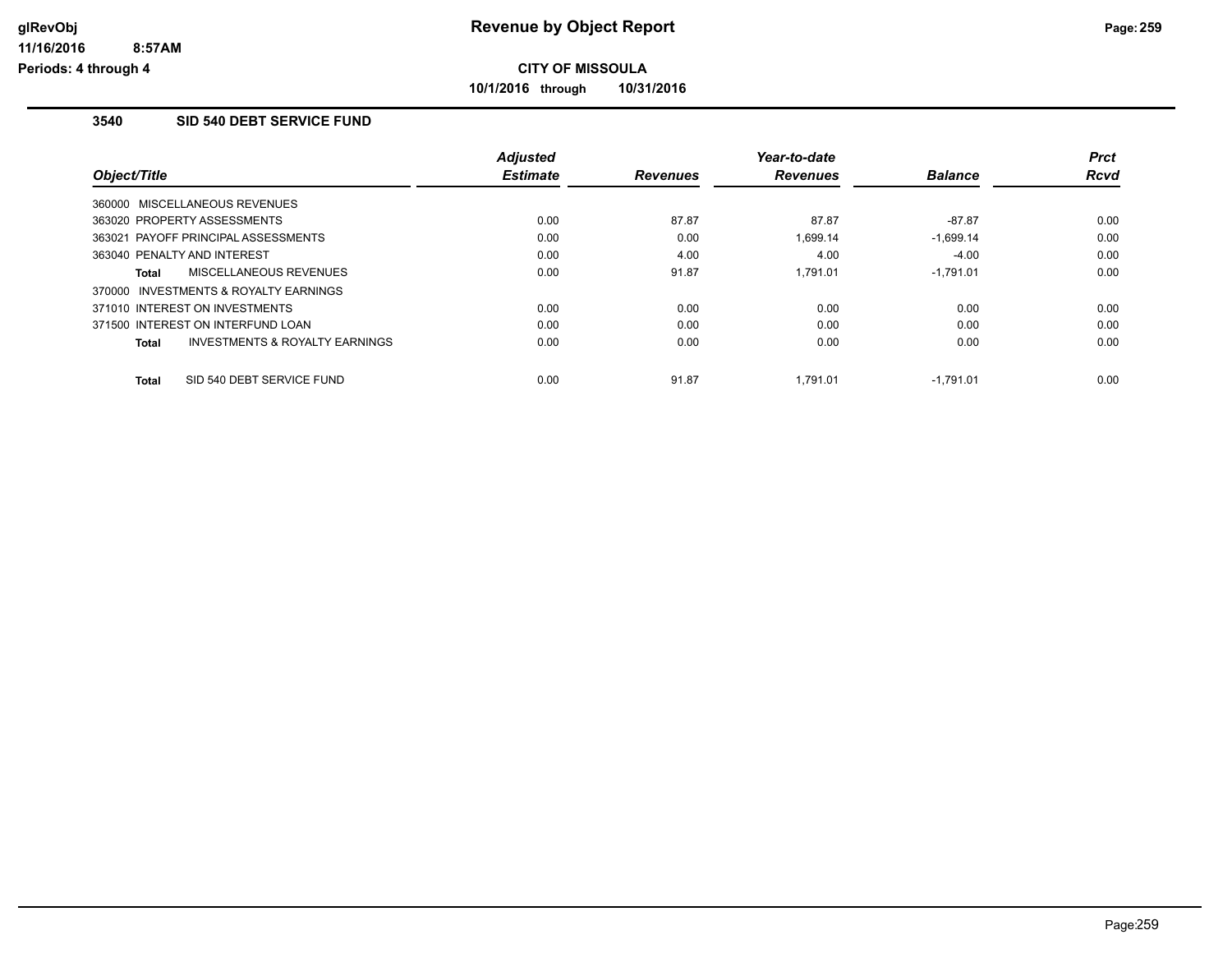**10/1/2016 through 10/31/2016**

#### **3541 SID 541 DEBT SERVICE**

**3541 SID 541 DEBT SERVICE**

|                                                     | <b>Adjusted</b> |                 | Year-to-date    |                | <b>Prct</b> |
|-----------------------------------------------------|-----------------|-----------------|-----------------|----------------|-------------|
| Object/Title                                        | <b>Estimate</b> | <b>Revenues</b> | <b>Revenues</b> | <b>Balance</b> | <b>Rcvd</b> |
| 360000 MISCELLANEOUS REVENUES                       |                 |                 |                 |                |             |
| 363020 PROPERTY ASSESSMENTS                         | 0.00            | 0.00            | 0.00            | 0.00           | 0.00        |
| 363021 PAYOFF PRINCIPAL ASSESSMENTS                 | 0.00            | 0.00            | 0.00            | 0.00           | 0.00        |
| 363040 PENALTY AND INTEREST                         | 0.00            | 0.00            | 0.00            | 0.00           | 0.00        |
| MISCELLANEOUS REVENUES<br>Total                     | 0.00            | 0.00            | 0.00            | 0.00           | 0.00        |
| <b>INVESTMENTS &amp; ROYALTY EARNINGS</b><br>370000 |                 |                 |                 |                |             |
| 371010 INTEREST ON INVESTMENTS                      | 0.00            | 0.00            | 0.00            | 0.00           | 0.00        |
| <b>INVESTMENTS &amp; ROYALTY EARNINGS</b><br>Total  | 0.00            | 0.00            | 0.00            | 0.00           | 0.00        |
| 380000 OTHER FINANCING SOURCES                      |                 |                 |                 |                |             |
| 381030 SID BONDS PROCEEDS                           | 0.00            | 0.00            | 0.00            | 0.00           | 0.00        |
| OTHER FINANCING SOURCES<br>Total                    | 0.00            | 0.00            | 0.00            | 0.00           | 0.00        |
| SID 541 DEBT SERVICE<br>Total                       | 0.00            | 0.00            | 0.00            | 0.00           | 0.00        |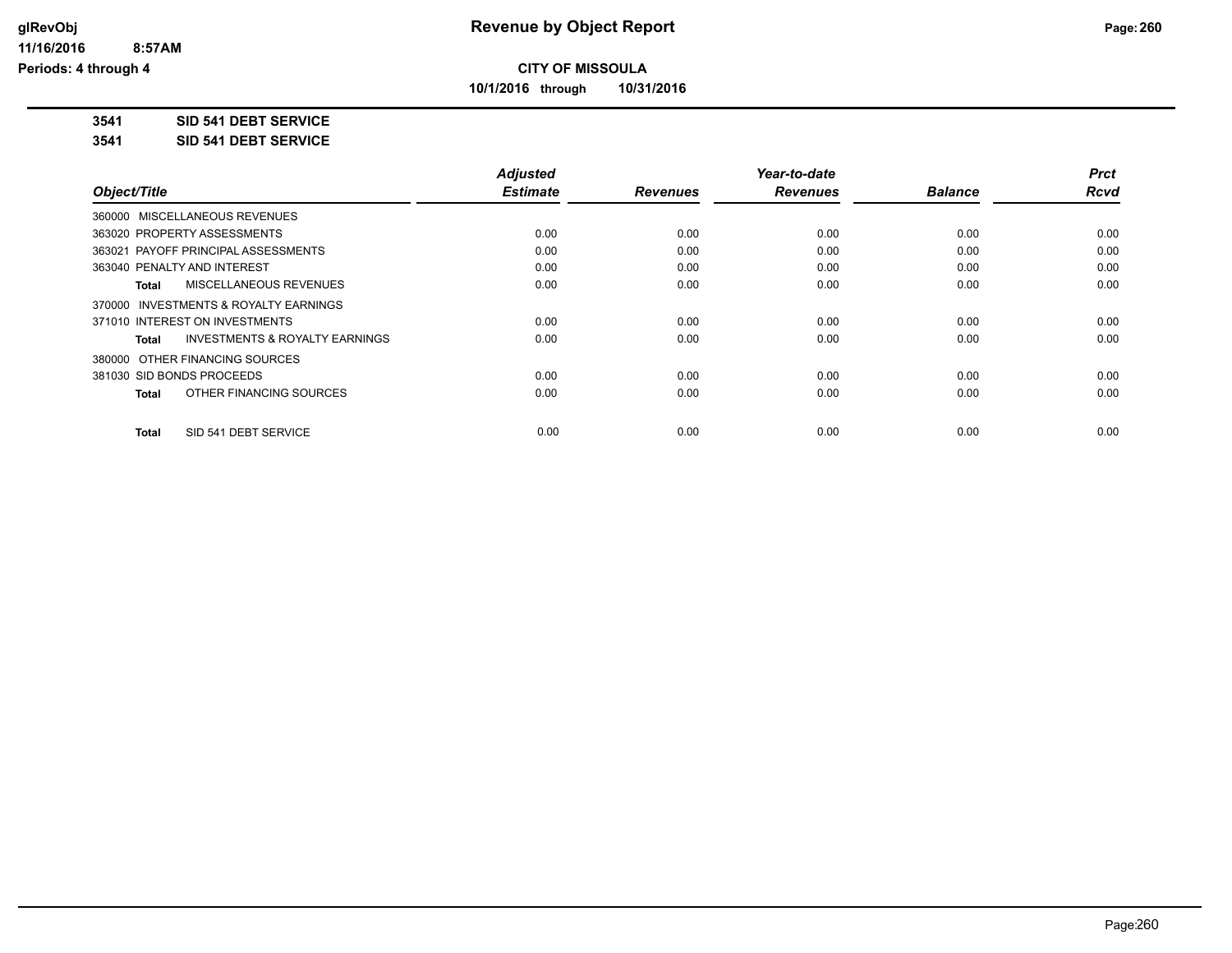**10/1/2016 through 10/31/2016**

#### **3541 SID 541 DEBT SERVICE**

| Object/Title                                       | <b>Adjusted</b><br><b>Estimate</b> | <b>Revenues</b> | Year-to-date<br><b>Revenues</b> | <b>Balance</b> | <b>Prct</b><br>Rcvd |
|----------------------------------------------------|------------------------------------|-----------------|---------------------------------|----------------|---------------------|
| 360000 MISCELLANEOUS REVENUES                      |                                    |                 |                                 |                |                     |
| 363020 PROPERTY ASSESSMENTS                        | 0.00                               | 0.00            | 0.00                            | 0.00           | 0.00                |
| 363021 PAYOFF PRINCIPAL ASSESSMENTS                | 0.00                               | 0.00            | 0.00                            | 0.00           | 0.00                |
| 363040 PENALTY AND INTEREST                        | 0.00                               | 0.00            | 0.00                            | 0.00           | 0.00                |
| <b>MISCELLANEOUS REVENUES</b><br>Total             | 0.00                               | 0.00            | 0.00                            | 0.00           | 0.00                |
| 370000 INVESTMENTS & ROYALTY EARNINGS              |                                    |                 |                                 |                |                     |
| 371010 INTEREST ON INVESTMENTS                     | 0.00                               | 0.00            | 0.00                            | 0.00           | 0.00                |
| <b>INVESTMENTS &amp; ROYALTY EARNINGS</b><br>Total | 0.00                               | 0.00            | 0.00                            | 0.00           | 0.00                |
| 380000 OTHER FINANCING SOURCES                     |                                    |                 |                                 |                |                     |
| 381030 SID BONDS PROCEEDS                          | 0.00                               | 0.00            | 0.00                            | 0.00           | 0.00                |
| OTHER FINANCING SOURCES<br>Total                   | 0.00                               | 0.00            | 0.00                            | 0.00           | 0.00                |
| SID 541 DEBT SERVICE<br><b>Total</b>               | 0.00                               | 0.00            | 0.00                            | 0.00           | 0.00                |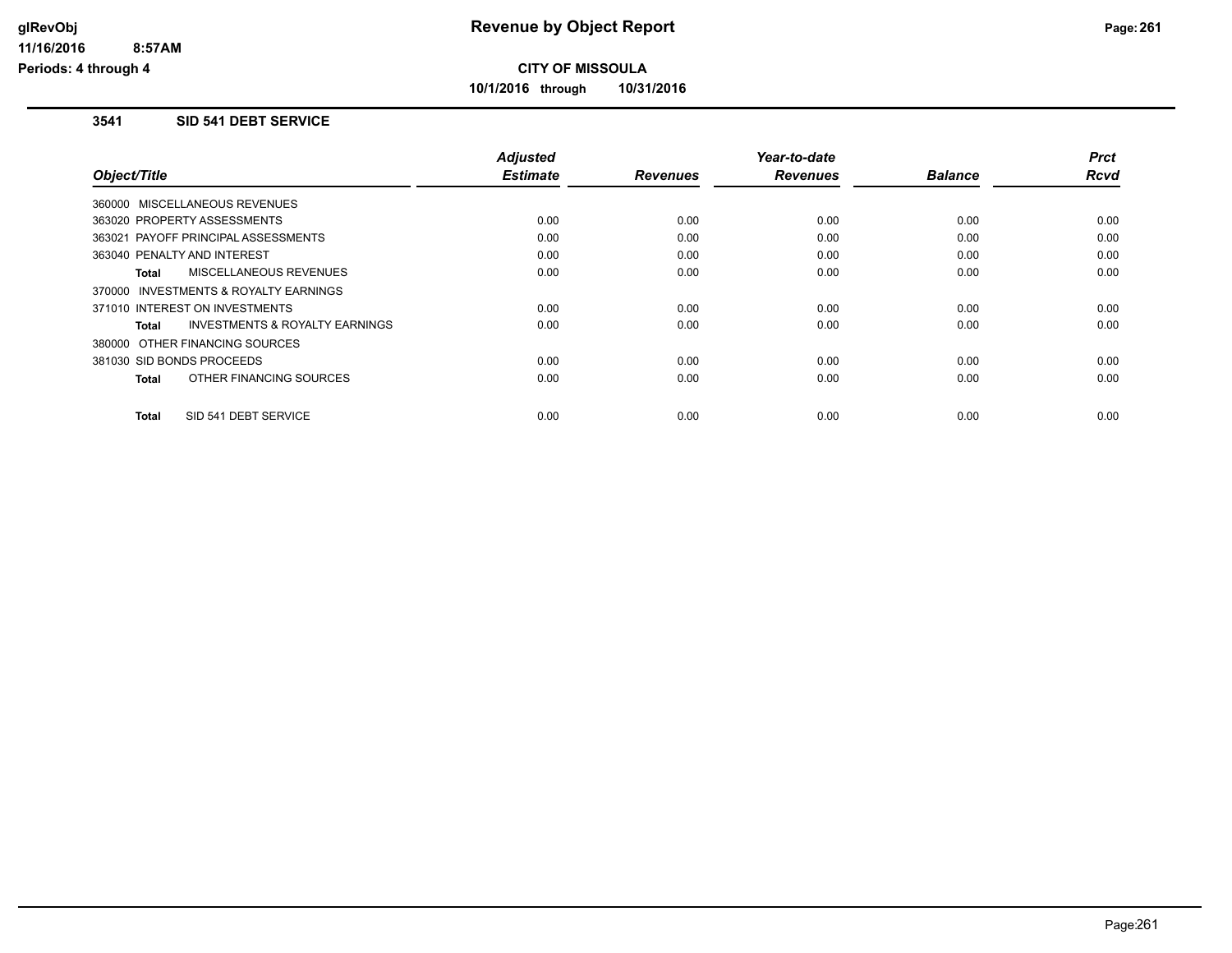**10/1/2016 through 10/31/2016**

#### **3543 SID 543 DEBT SERVICE**

**3543 SID 543 DEBT SERVICE**

|                                                           | <b>Adjusted</b> |                 | Year-to-date    |                | <b>Prct</b> |
|-----------------------------------------------------------|-----------------|-----------------|-----------------|----------------|-------------|
| Object/Title                                              | <b>Estimate</b> | <b>Revenues</b> | <b>Revenues</b> | <b>Balance</b> | <b>Rcvd</b> |
| 360000 MISCELLANEOUS REVENUES                             |                 |                 |                 |                |             |
| 363020 PROPERTY ASSESSMENTS                               | 0.00            | 0.00            | 0.00            | 0.00           | 0.00        |
| 363021 PAYOFF PRINCIPAL ASSESSMENTS                       | 0.00            | 0.00            | 0.00            | 0.00           | 0.00        |
| 363040 PENALTY AND INTEREST                               | 0.00            | 0.00            | 0.00            | 0.00           | 0.00        |
| MISCELLANEOUS REVENUES<br>Total                           | 0.00            | 0.00            | 0.00            | 0.00           | 0.00        |
| 370000 INVESTMENTS & ROYALTY EARNINGS                     |                 |                 |                 |                |             |
| 371010 INTEREST ON INVESTMENTS                            | 0.00            | 0.00            | 0.00            | 0.00           | 0.00        |
| <b>INVESTMENTS &amp; ROYALTY EARNINGS</b><br><b>Total</b> | 0.00            | 0.00            | 0.00            | 0.00           | 0.00        |
|                                                           |                 |                 |                 |                |             |
| SID 543 DEBT SERVICE<br><b>Total</b>                      | 0.00            | 0.00            | 0.00            | 0.00           | 0.00        |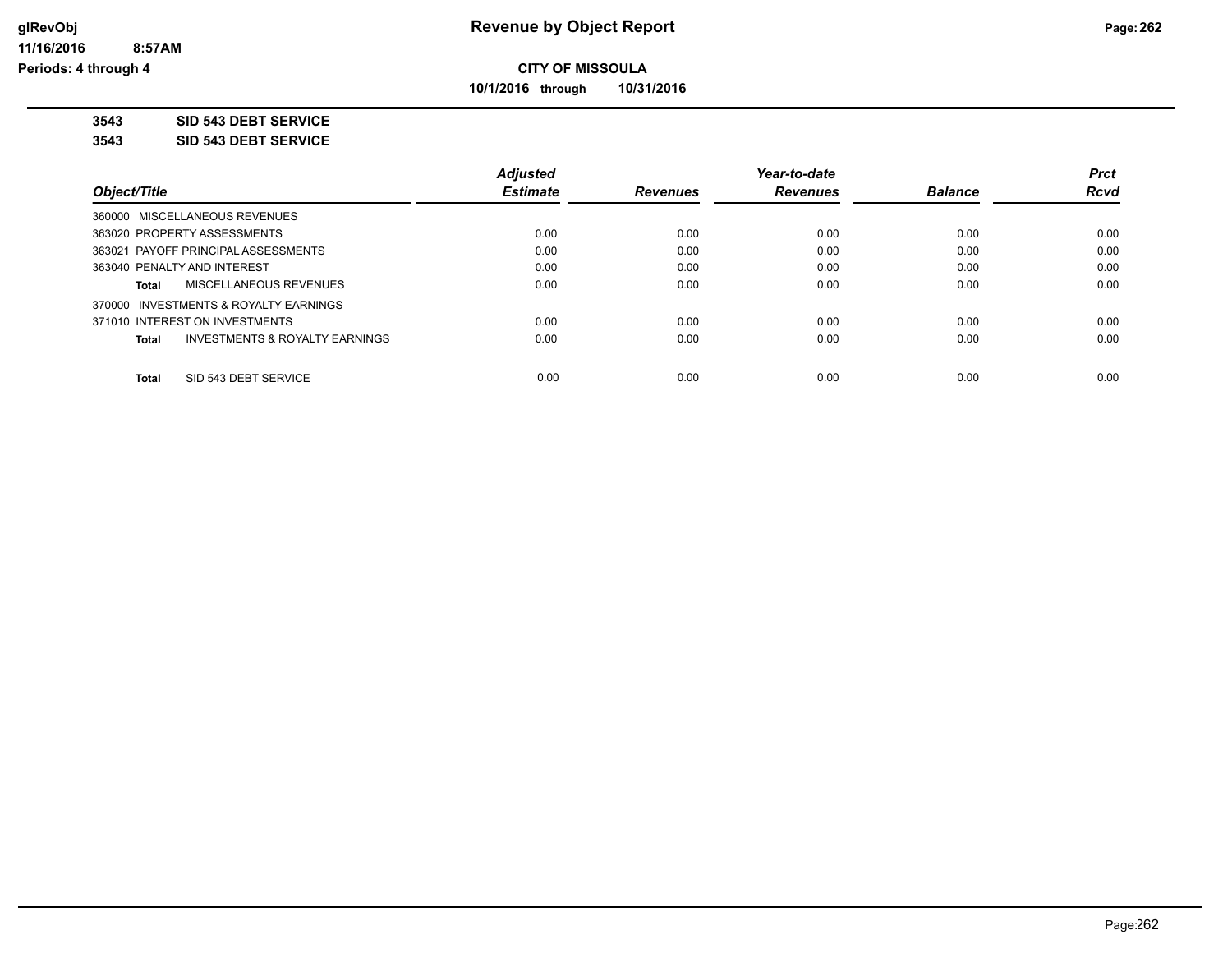**10/1/2016 through 10/31/2016**

#### **3543 SID 543 DEBT SERVICE**

|                                                     | <b>Adjusted</b> |                 | Year-to-date    |                | <b>Prct</b> |
|-----------------------------------------------------|-----------------|-----------------|-----------------|----------------|-------------|
| Object/Title                                        | <b>Estimate</b> | <b>Revenues</b> | <b>Revenues</b> | <b>Balance</b> | <b>Rcvd</b> |
| 360000 MISCELLANEOUS REVENUES                       |                 |                 |                 |                |             |
| 363020 PROPERTY ASSESSMENTS                         | 0.00            | 0.00            | 0.00            | 0.00           | 0.00        |
| 363021 PAYOFF PRINCIPAL ASSESSMENTS                 | 0.00            | 0.00            | 0.00            | 0.00           | 0.00        |
| 363040 PENALTY AND INTEREST                         | 0.00            | 0.00            | 0.00            | 0.00           | 0.00        |
| MISCELLANEOUS REVENUES<br>Total                     | 0.00            | 0.00            | 0.00            | 0.00           | 0.00        |
| <b>INVESTMENTS &amp; ROYALTY EARNINGS</b><br>370000 |                 |                 |                 |                |             |
| 371010 INTEREST ON INVESTMENTS                      | 0.00            | 0.00            | 0.00            | 0.00           | 0.00        |
| INVESTMENTS & ROYALTY EARNINGS<br>Total             | 0.00            | 0.00            | 0.00            | 0.00           | 0.00        |
| SID 543 DEBT SERVICE<br><b>Total</b>                | 0.00            | 0.00            | 0.00            | 0.00           | 0.00        |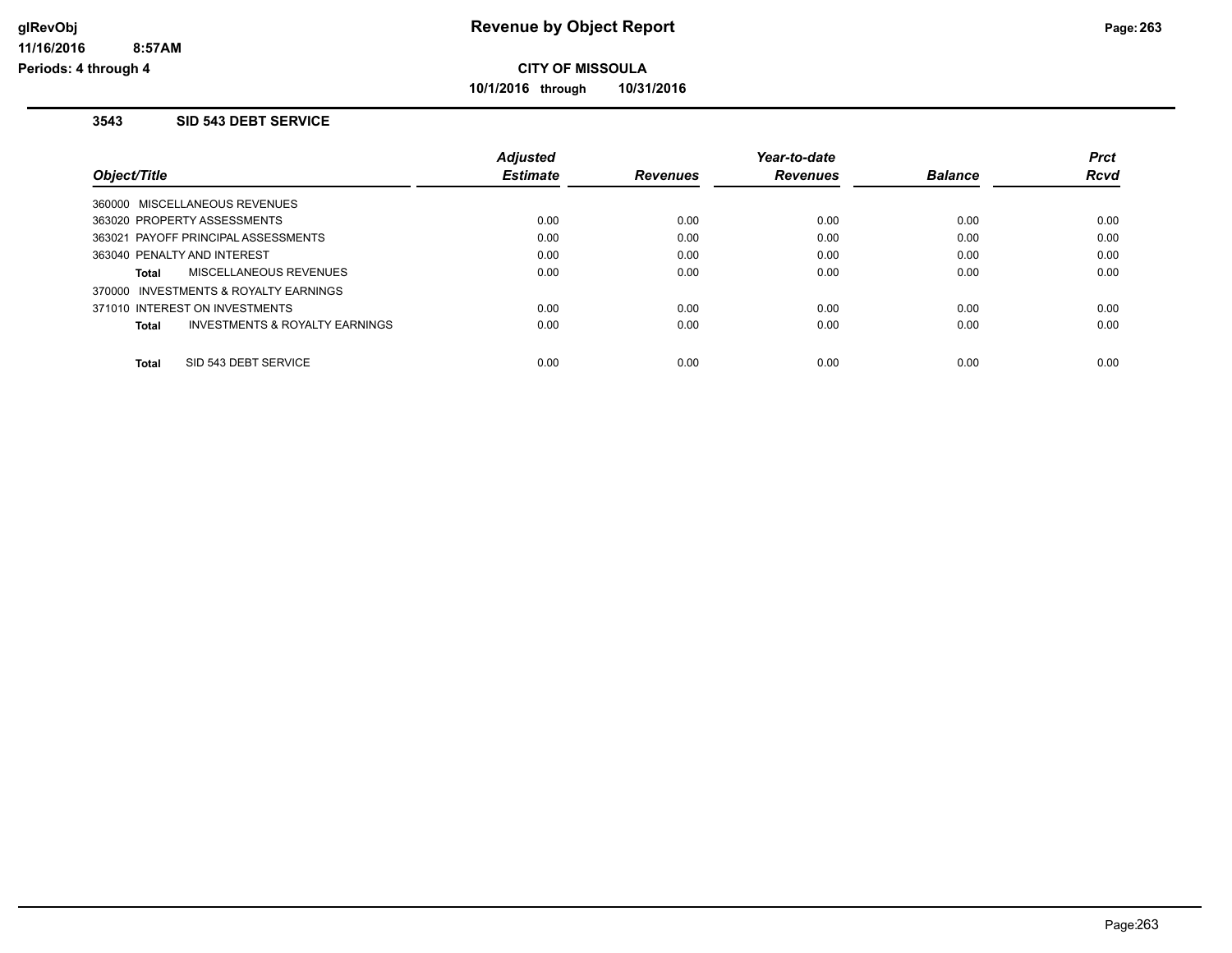**10/1/2016 through 10/31/2016**

# **3544 SID 544 RATTLESNAKE DEBT SERVICE**

# **3544 SID 544 RATTLESNAKE DEBT SERVICE**

|                                                           | <b>Adjusted</b> |                 | Year-to-date    |                | <b>Prct</b> |
|-----------------------------------------------------------|-----------------|-----------------|-----------------|----------------|-------------|
| Object/Title                                              | <b>Estimate</b> | <b>Revenues</b> | <b>Revenues</b> | <b>Balance</b> | <b>Rcvd</b> |
| 360000 MISCELLANEOUS REVENUES                             |                 |                 |                 |                |             |
| 363020 PROPERTY ASSESSMENTS                               | 0.00            | 0.00            | 0.00            | 0.00           | 0.00        |
| 363021 PAYOFF PRINCIPAL ASSESSMENTS                       | 0.00            | 0.00            | 0.00            | 0.00           | 0.00        |
| 363040 PENALTY AND INTEREST                               | 0.00            | 0.00            | 0.00            | 0.00           | 0.00        |
| MISCELLANEOUS REVENUES<br>Total                           | 0.00            | 0.00            | 0.00            | 0.00           | 0.00        |
| 370000 INVESTMENTS & ROYALTY EARNINGS                     |                 |                 |                 |                |             |
| 371010 INTEREST ON INVESTMENTS                            | 0.00            | 0.00            | 0.00            | 0.00           | 0.00        |
| <b>INVESTMENTS &amp; ROYALTY EARNINGS</b><br><b>Total</b> | 0.00            | 0.00            | 0.00            | 0.00           | 0.00        |
|                                                           |                 |                 |                 |                |             |
| SID 544 RATTLESNAKE DEBT SERVICE<br><b>Total</b>          | 0.00            | 0.00            | 0.00            | 0.00           | 0.00        |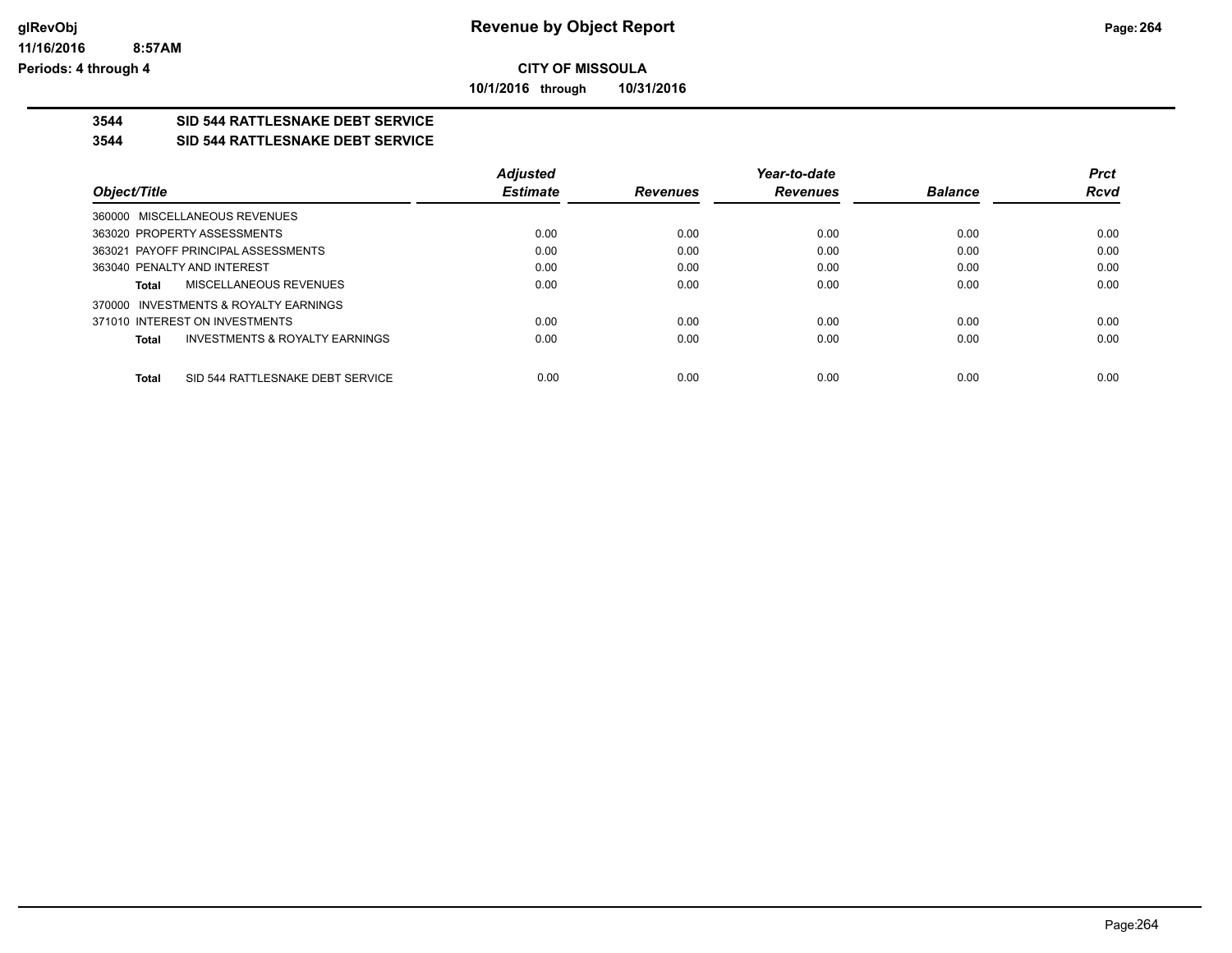**10/1/2016 through 10/31/2016**

## **3544 SID 544 RATTLESNAKE DEBT SERVICE**

|                                           | <b>Adiusted</b> |                 | Year-to-date    |                | <b>Prct</b> |
|-------------------------------------------|-----------------|-----------------|-----------------|----------------|-------------|
| Object/Title                              | <b>Estimate</b> | <b>Revenues</b> | <b>Revenues</b> | <b>Balance</b> | <b>Rcvd</b> |
| 360000 MISCELLANEOUS REVENUES             |                 |                 |                 |                |             |
| 363020 PROPERTY ASSESSMENTS               | 0.00            | 0.00            | 0.00            | 0.00           | 0.00        |
| 363021 PAYOFF PRINCIPAL ASSESSMENTS       | 0.00            | 0.00            | 0.00            | 0.00           | 0.00        |
| 363040 PENALTY AND INTEREST               | 0.00            | 0.00            | 0.00            | 0.00           | 0.00        |
| MISCELLANEOUS REVENUES<br>Total           | 0.00            | 0.00            | 0.00            | 0.00           | 0.00        |
| 370000 INVESTMENTS & ROYALTY EARNINGS     |                 |                 |                 |                |             |
| 371010 INTEREST ON INVESTMENTS            | 0.00            | 0.00            | 0.00            | 0.00           | 0.00        |
| INVESTMENTS & ROYALTY EARNINGS<br>Total   | 0.00            | 0.00            | 0.00            | 0.00           | 0.00        |
|                                           |                 |                 |                 |                |             |
| SID 544 RATTLESNAKE DEBT SERVICE<br>Total | 0.00            | 0.00            | 0.00            | 0.00           | 0.00        |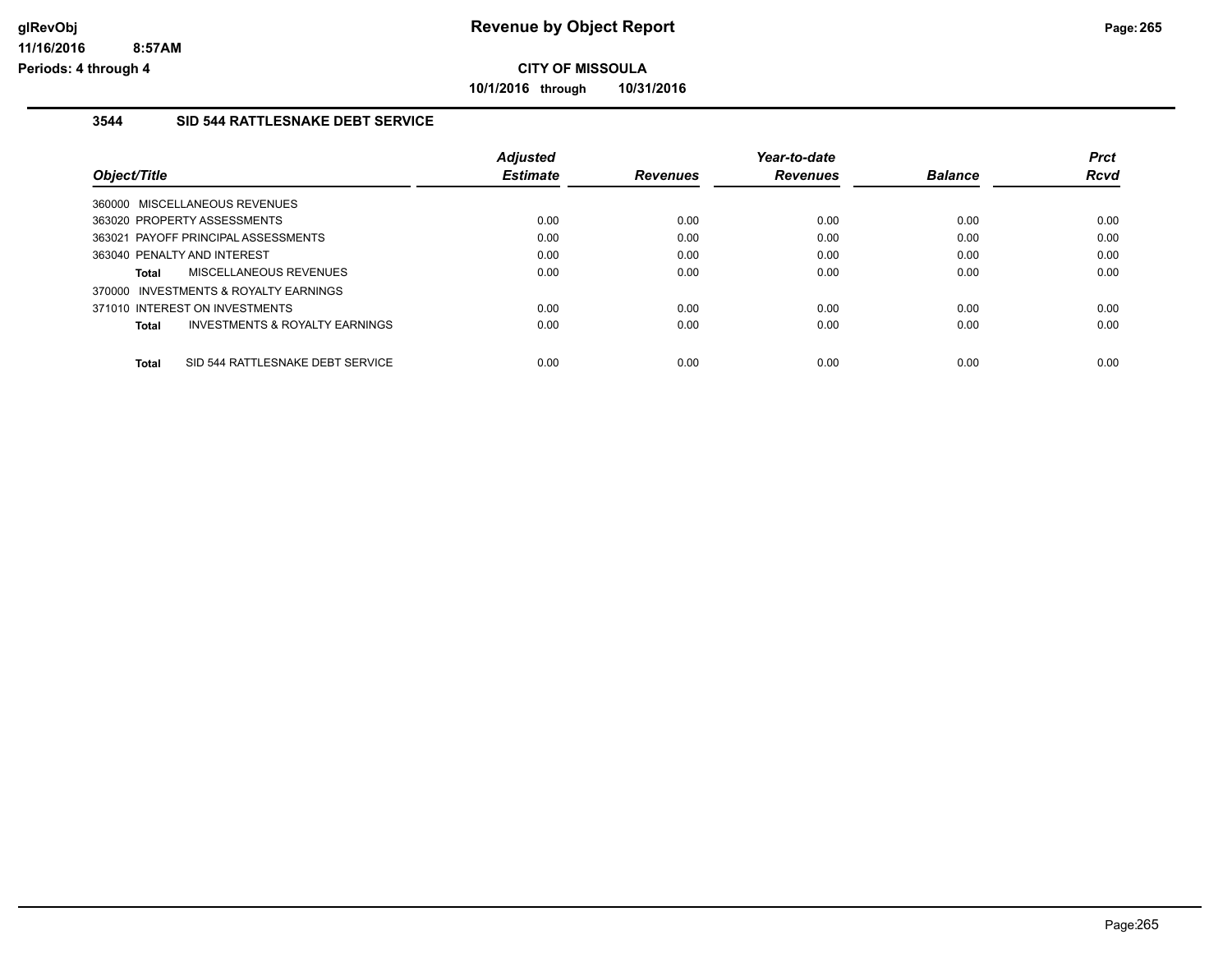**10/1/2016 through 10/31/2016**

#### **3545 SID 545 DEBT SERVICE**

**3545 SID 545 DEBT SERVICE**

|                                                    | <b>Adjusted</b> |                 | Year-to-date    |                | <b>Prct</b> |
|----------------------------------------------------|-----------------|-----------------|-----------------|----------------|-------------|
| Object/Title                                       | <b>Estimate</b> | <b>Revenues</b> | <b>Revenues</b> | <b>Balance</b> | <b>Rcvd</b> |
| 360000 MISCELLANEOUS REVENUES                      |                 |                 |                 |                |             |
| 363020 PROPERTY ASSESSMENTS                        | 0.00            | 0.00            | 0.00            | 0.00           | 0.00        |
| 363021 PAYOFF PRINCIPAL ASSESSMENTS                | 0.00            | 0.00            | 0.00            | 0.00           | 0.00        |
| 363040 PENALTY AND INTEREST                        | 0.00            | 0.00            | 0.00            | 0.00           | 0.00        |
| MISCELLANEOUS REVENUES<br>Total                    | 0.00            | 0.00            | 0.00            | 0.00           | 0.00        |
| 370000 INVESTMENTS & ROYALTY EARNINGS              |                 |                 |                 |                |             |
| 371010 INTEREST ON INVESTMENTS                     | 0.00            | 0.00            | 0.00            | 0.00           | 0.00        |
| <b>INVESTMENTS &amp; ROYALTY EARNINGS</b><br>Total | 0.00            | 0.00            | 0.00            | 0.00           | 0.00        |
| SID 545 DEBT SERVICE<br>Total                      | 0.00            | 0.00            | 0.00            | 0.00           | 0.00        |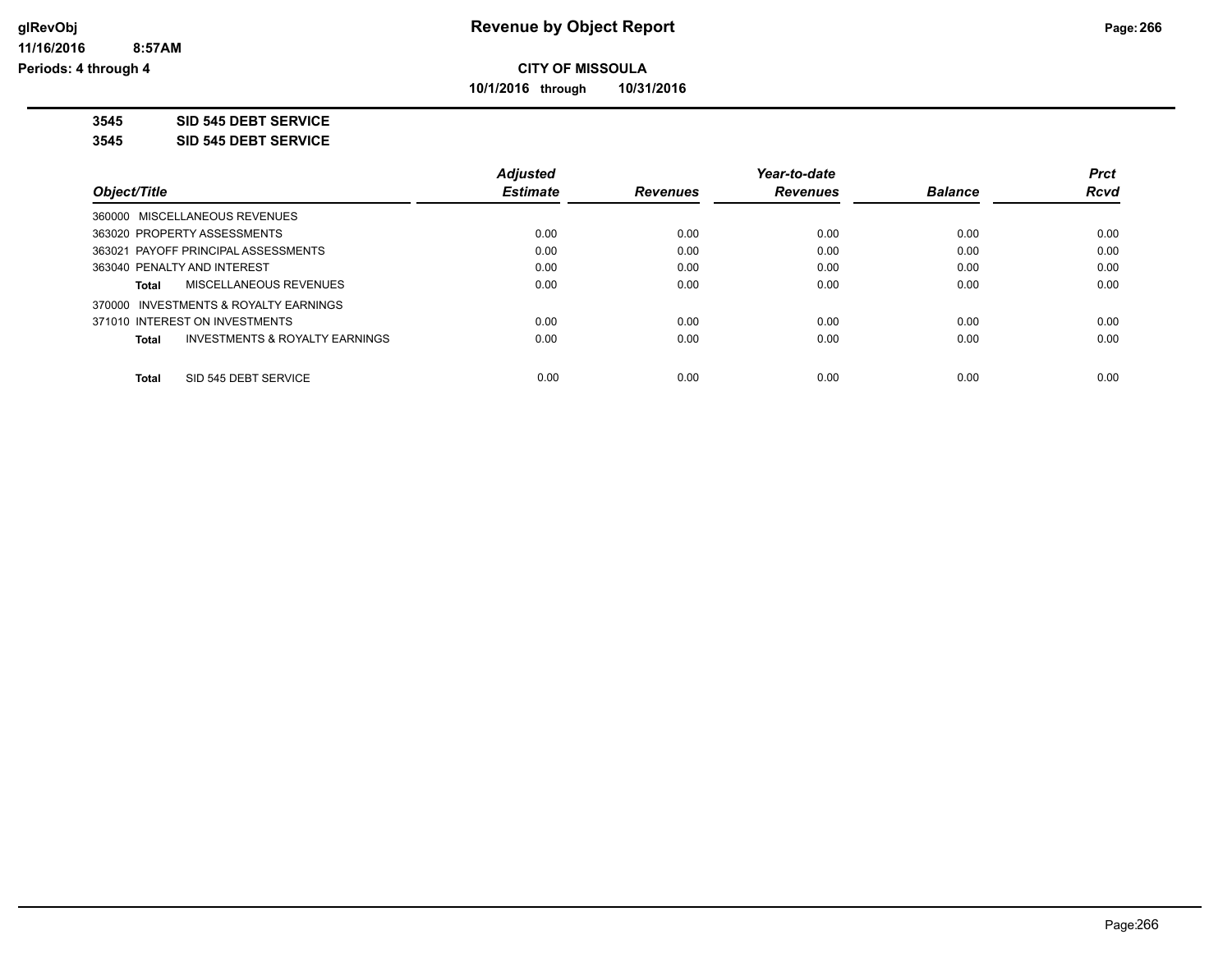**10/1/2016 through 10/31/2016**

#### **3545 SID 545 DEBT SERVICE**

|                                                | <b>Adiusted</b> |                 | Year-to-date    |                | <b>Prct</b> |
|------------------------------------------------|-----------------|-----------------|-----------------|----------------|-------------|
| Object/Title                                   | <b>Estimate</b> | <b>Revenues</b> | <b>Revenues</b> | <b>Balance</b> | Rcvd        |
| 360000 MISCELLANEOUS REVENUES                  |                 |                 |                 |                |             |
| 363020 PROPERTY ASSESSMENTS                    | 0.00            | 0.00            | 0.00            | 0.00           | 0.00        |
| 363021 PAYOFF PRINCIPAL ASSESSMENTS            | 0.00            | 0.00            | 0.00            | 0.00           | 0.00        |
| 363040 PENALTY AND INTEREST                    | 0.00            | 0.00            | 0.00            | 0.00           | 0.00        |
| MISCELLANEOUS REVENUES<br><b>Total</b>         | 0.00            | 0.00            | 0.00            | 0.00           | 0.00        |
| 370000 INVESTMENTS & ROYALTY EARNINGS          |                 |                 |                 |                |             |
| 371010 INTEREST ON INVESTMENTS                 | 0.00            | 0.00            | 0.00            | 0.00           | 0.00        |
| INVESTMENTS & ROYALTY EARNINGS<br><b>Total</b> | 0.00            | 0.00            | 0.00            | 0.00           | 0.00        |
| SID 545 DEBT SERVICE<br><b>Total</b>           | 0.00            | 0.00            | 0.00            | 0.00           | 0.00        |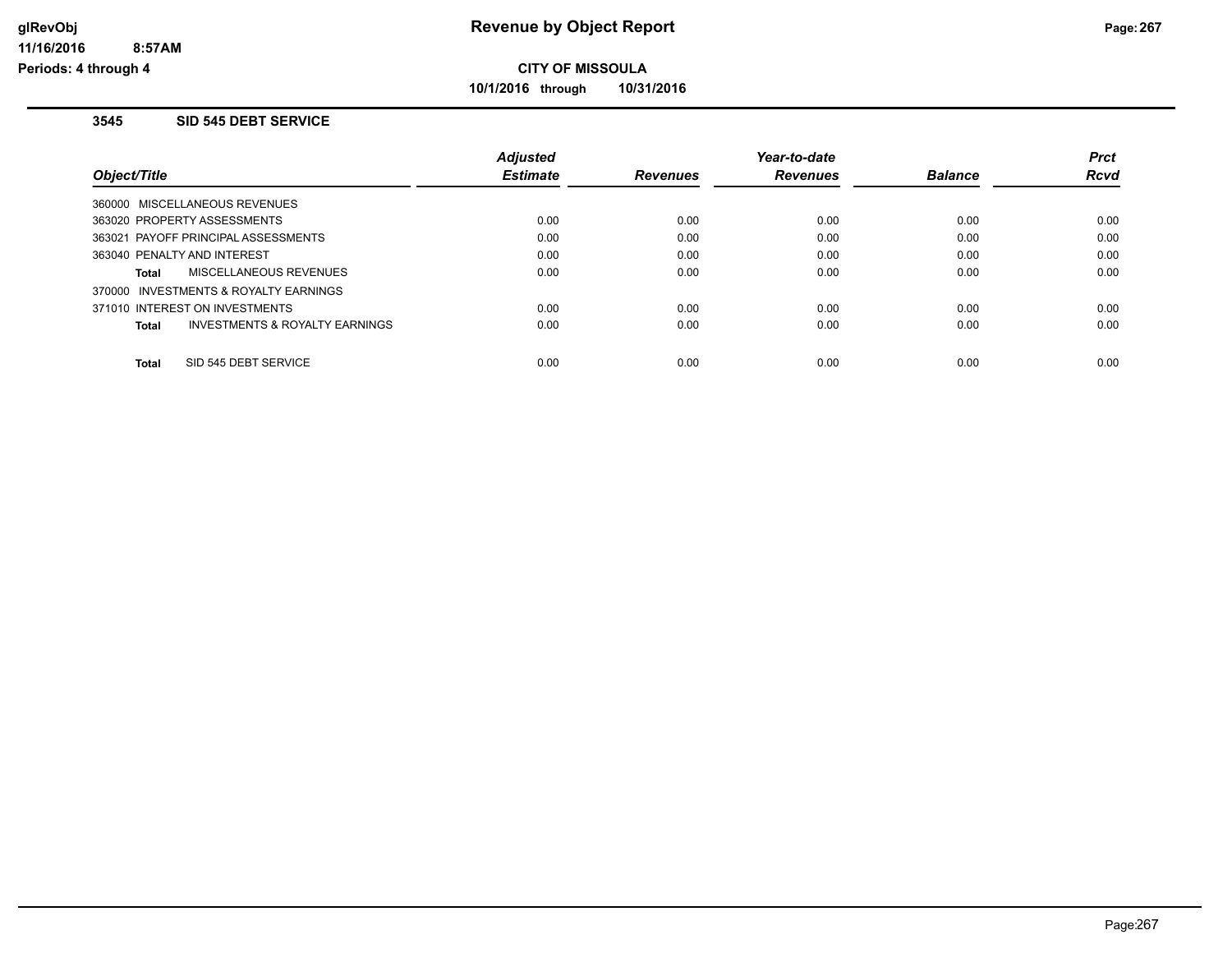**10/1/2016 through 10/31/2016**

#### **3546 SID 546 DEBT SERVICE**

**3546 SID 546 DEBT SERVICE**

|                                                    | <b>Adjusted</b> |                 | Year-to-date    |                | <b>Prct</b> |
|----------------------------------------------------|-----------------|-----------------|-----------------|----------------|-------------|
| Object/Title                                       | <b>Estimate</b> | <b>Revenues</b> | <b>Revenues</b> | <b>Balance</b> | <b>Rcvd</b> |
| 360000 MISCELLANEOUS REVENUES                      |                 |                 |                 |                |             |
| 363020 PROPERTY ASSESSMENTS                        | 0.00            | 0.00            | 0.00            | 0.00           | 0.00        |
| 363021 PAYOFF PRINCIPAL ASSESSMENTS                | 0.00            | 0.00            | 125.61          | $-125.61$      | 0.00        |
| 363040 PENALTY AND INTEREST                        | 0.00            | 0.00            | 0.00            | 0.00           | 0.00        |
| MISCELLANEOUS REVENUES<br>Total                    | 0.00            | 0.00            | 125.61          | $-125.61$      | 0.00        |
| 370000 INVESTMENTS & ROYALTY EARNINGS              |                 |                 |                 |                |             |
| 371010 INTEREST ON INVESTMENTS                     | 0.00            | 0.00            | 0.00            | 0.00           | 0.00        |
| <b>INVESTMENTS &amp; ROYALTY EARNINGS</b><br>Total | 0.00            | 0.00            | 0.00            | 0.00           | 0.00        |
| SID 546 DEBT SERVICE<br><b>Total</b>               | 0.00            | 0.00            | 125.61          | $-125.61$      | 0.00        |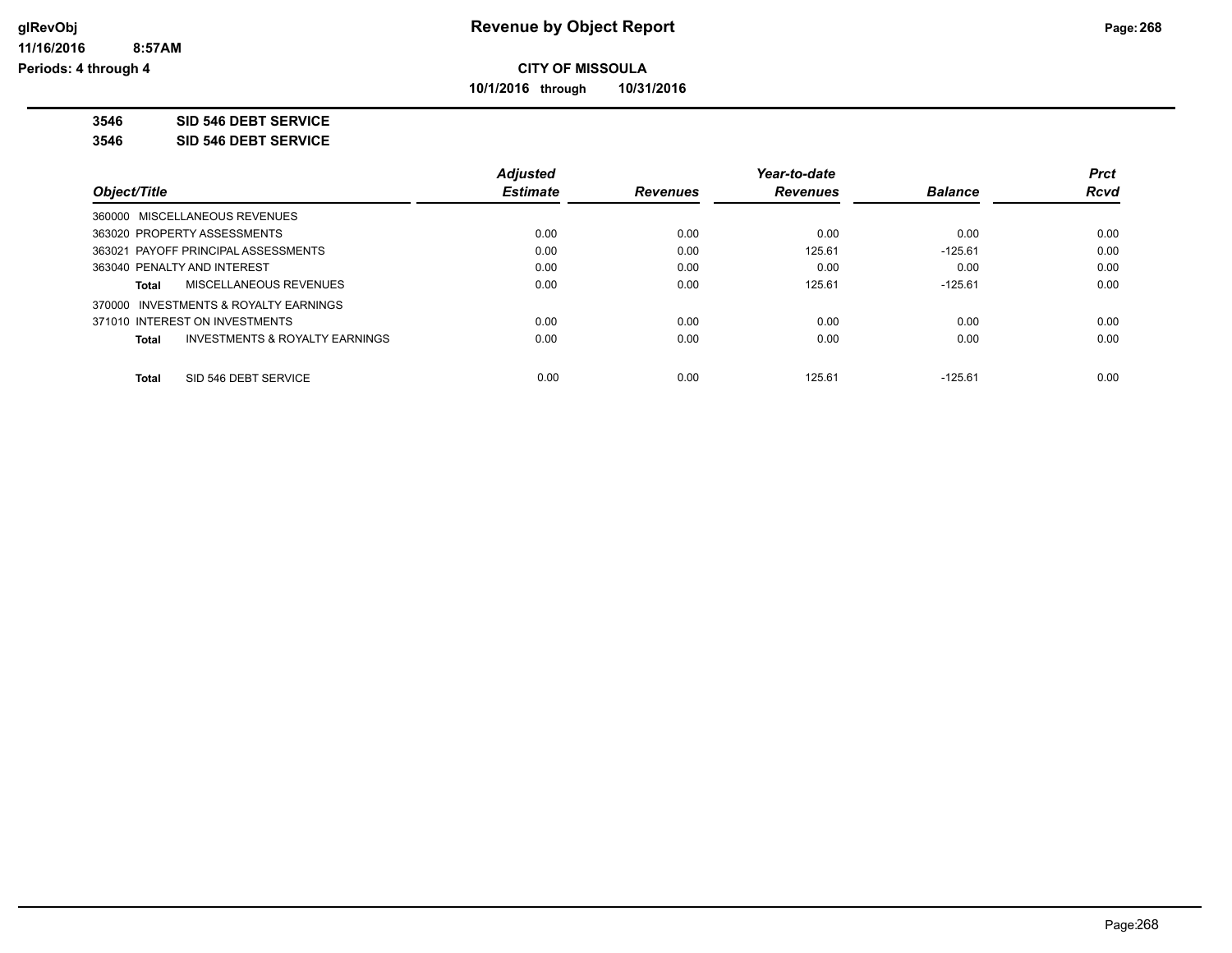**10/1/2016 through 10/31/2016**

#### **3546 SID 546 DEBT SERVICE**

|                                                | <b>Adiusted</b> |                 | Year-to-date    |                | <b>Prct</b> |
|------------------------------------------------|-----------------|-----------------|-----------------|----------------|-------------|
| Object/Title                                   | <b>Estimate</b> | <b>Revenues</b> | <b>Revenues</b> | <b>Balance</b> | <b>Rcvd</b> |
| 360000 MISCELLANEOUS REVENUES                  |                 |                 |                 |                |             |
| 363020 PROPERTY ASSESSMENTS                    | 0.00            | 0.00            | 0.00            | 0.00           | 0.00        |
| 363021 PAYOFF PRINCIPAL ASSESSMENTS            | 0.00            | 0.00            | 125.61          | $-125.61$      | 0.00        |
| 363040 PENALTY AND INTEREST                    | 0.00            | 0.00            | 0.00            | 0.00           | 0.00        |
| MISCELLANEOUS REVENUES<br><b>Total</b>         | 0.00            | 0.00            | 125.61          | $-125.61$      | 0.00        |
| 370000 INVESTMENTS & ROYALTY EARNINGS          |                 |                 |                 |                |             |
| 371010 INTEREST ON INVESTMENTS                 | 0.00            | 0.00            | 0.00            | 0.00           | 0.00        |
| INVESTMENTS & ROYALTY EARNINGS<br><b>Total</b> | 0.00            | 0.00            | 0.00            | 0.00           | 0.00        |
| SID 546 DEBT SERVICE<br><b>Total</b>           | 0.00            | 0.00            | 125.61          | $-125.61$      | 0.00        |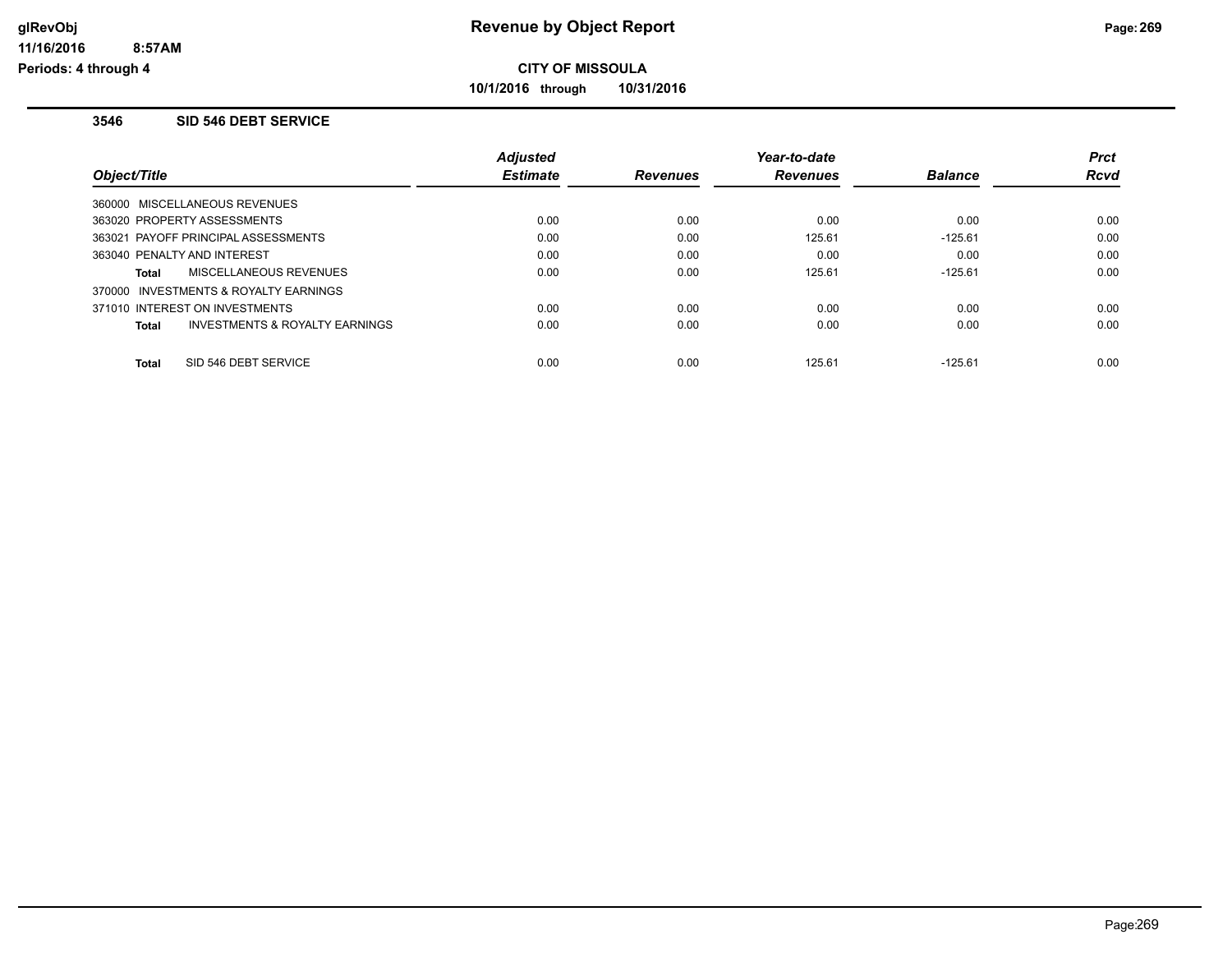**10/1/2016 through 10/31/2016**

## **3548 SID 548-5TH, 6TH & ARTHUR**

**3548 SID 548-5TH, 6TH & ARTHUR**

|                                                    | <b>Adjusted</b> |                 | Year-to-date    |                | <b>Prct</b> |
|----------------------------------------------------|-----------------|-----------------|-----------------|----------------|-------------|
| Object/Title                                       | <b>Estimate</b> | <b>Revenues</b> | <b>Revenues</b> | <b>Balance</b> | Rcvd        |
| 360000 MISCELLANEOUS REVENUES                      |                 |                 |                 |                |             |
| 363020 PROPERTY ASSESSMENTS                        | 0.00            | 25.312.50       | 25.312.50       | $-25.312.50$   | 0.00        |
| 363021 PAYOFF PRINCIPAL ASSESSMENTS                | 0.00            | 0.00            | 0.00            | 0.00           | 0.00        |
| 363040 PENALTY AND INTEREST                        | 0.00            | 0.00            | 0.00            | 0.00           | 0.00        |
| <b>MISCELLANEOUS REVENUES</b><br>Total             | 0.00            | 25.312.50       | 25.312.50       | $-25.312.50$   | 0.00        |
| 370000 INVESTMENTS & ROYALTY EARNINGS              |                 |                 |                 |                |             |
| 371010 INTEREST ON INVESTMENTS                     | 0.00            | 0.00            | 0.00            | 0.00           | 0.00        |
| <b>INVESTMENTS &amp; ROYALTY EARNINGS</b><br>Total | 0.00            | 0.00            | 0.00            | 0.00           | 0.00        |
| SID 548-5TH, 6TH & ARTHUR<br>Total                 | 0.00            | 25.312.50       | 25.312.50       | $-25.312.50$   | 0.00        |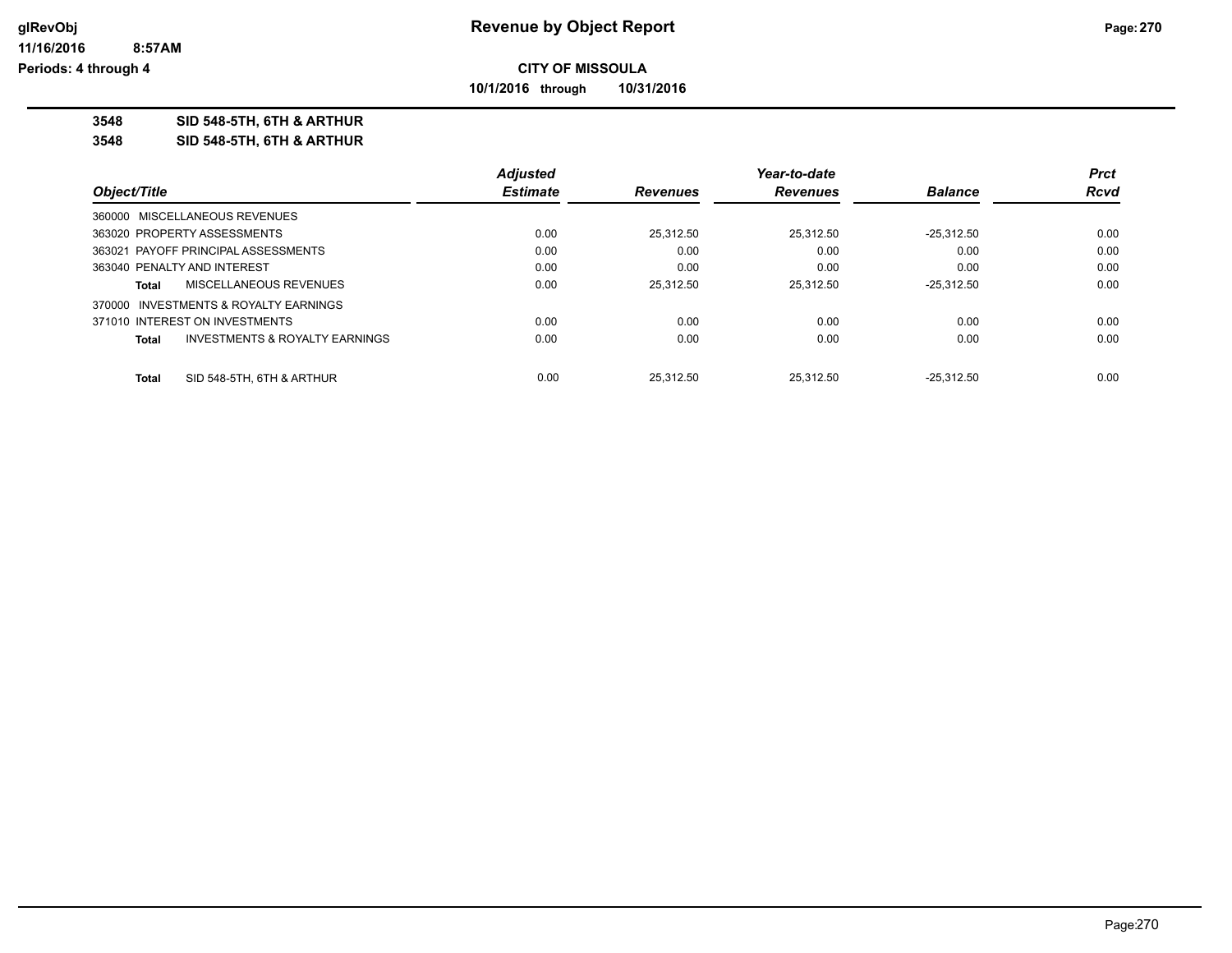**10/1/2016 through 10/31/2016**

# **3548 SID 548-5TH, 6TH & ARTHUR**

|              |                                     | <b>Adjusted</b> |                 | Year-to-date   |              | <b>Prct</b> |
|--------------|-------------------------------------|-----------------|-----------------|----------------|--------------|-------------|
| Object/Title | <b>Estimate</b>                     | <b>Revenues</b> | <b>Revenues</b> | <b>Balance</b> | <b>Rcvd</b>  |             |
|              | 360000 MISCELLANEOUS REVENUES       |                 |                 |                |              |             |
|              | 363020 PROPERTY ASSESSMENTS         | 0.00            | 25.312.50       | 25.312.50      | $-25.312.50$ | 0.00        |
|              | 363021 PAYOFF PRINCIPAL ASSESSMENTS | 0.00            | 0.00            | 0.00           | 0.00         | 0.00        |
|              | 363040 PENALTY AND INTEREST         | 0.00            | 0.00            | 0.00           | 0.00         | 0.00        |
| Total        | MISCELLANEOUS REVENUES              | 0.00            | 25.312.50       | 25.312.50      | $-25.312.50$ | 0.00        |
| 370000       | INVESTMENTS & ROYALTY EARNINGS      |                 |                 |                |              |             |
|              | 371010 INTEREST ON INVESTMENTS      | 0.00            | 0.00            | 0.00           | 0.00         | 0.00        |
| <b>Total</b> | INVESTMENTS & ROYALTY EARNINGS      | 0.00            | 0.00            | 0.00           | 0.00         | 0.00        |
| <b>Total</b> | SID 548-5TH, 6TH & ARTHUR           | 0.00            | 25.312.50       | 25.312.50      | $-25.312.50$ | 0.00        |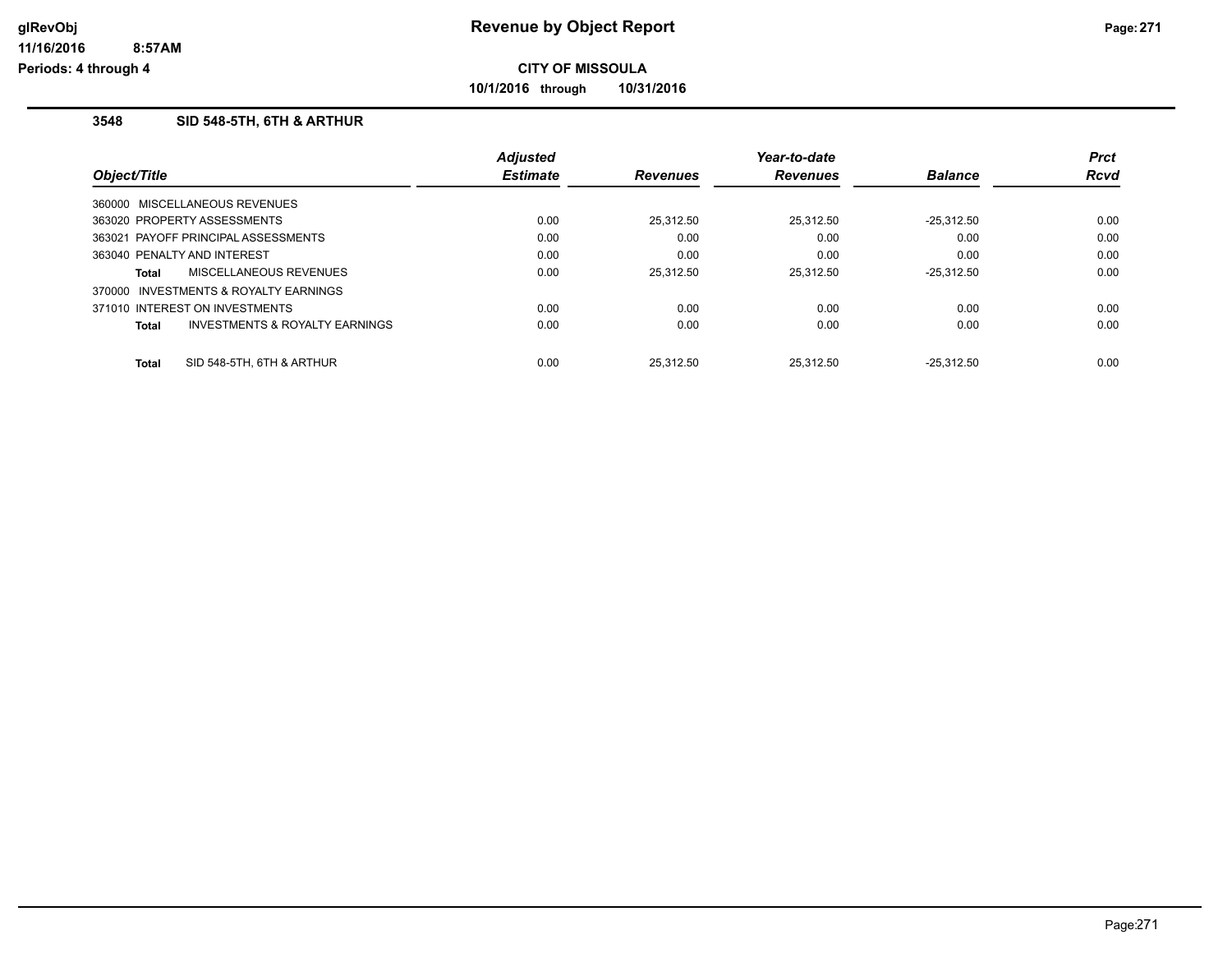**10/1/2016 through 10/31/2016**

**3549 SID 549 HILLVIEW WAY**

**3549 SID 549 HILLVIEW WAY**

|                                                           | <b>Adjusted</b> |                 | Year-to-date    |                | <b>Prct</b> |
|-----------------------------------------------------------|-----------------|-----------------|-----------------|----------------|-------------|
| Object/Title                                              | <b>Estimate</b> | <b>Revenues</b> | <b>Revenues</b> | <b>Balance</b> | <b>Rcvd</b> |
| 360000 MISCELLANEOUS REVENUES                             |                 |                 |                 |                |             |
| 363020 PROPERTY ASSESSMENTS                               | 0.00            | 0.00            | 0.00            | 0.00           | 0.00        |
| 363021 PAYOFF PRINCIPAL ASSESSMENTS                       | 0.00            | 0.00            | 0.00            | 0.00           | 0.00        |
| 363040 PENALTY AND INTEREST                               | 0.00            | 0.00            | 0.00            | 0.00           | 0.00        |
| MISCELLANEOUS REVENUES<br>Total                           | 0.00            | 0.00            | 0.00            | 0.00           | 0.00        |
| 370000 INVESTMENTS & ROYALTY EARNINGS                     |                 |                 |                 |                |             |
| 371010 INTEREST ON INVESTMENTS                            | 0.00            | 0.00            | 0.00            | 0.00           | 0.00        |
| <b>INVESTMENTS &amp; ROYALTY EARNINGS</b><br><b>Total</b> | 0.00            | 0.00            | 0.00            | 0.00           | 0.00        |
|                                                           |                 |                 |                 |                |             |
| SID 549 HILLVIEW WAY<br>Total                             | 0.00            | 0.00            | 0.00            | 0.00           | 0.00        |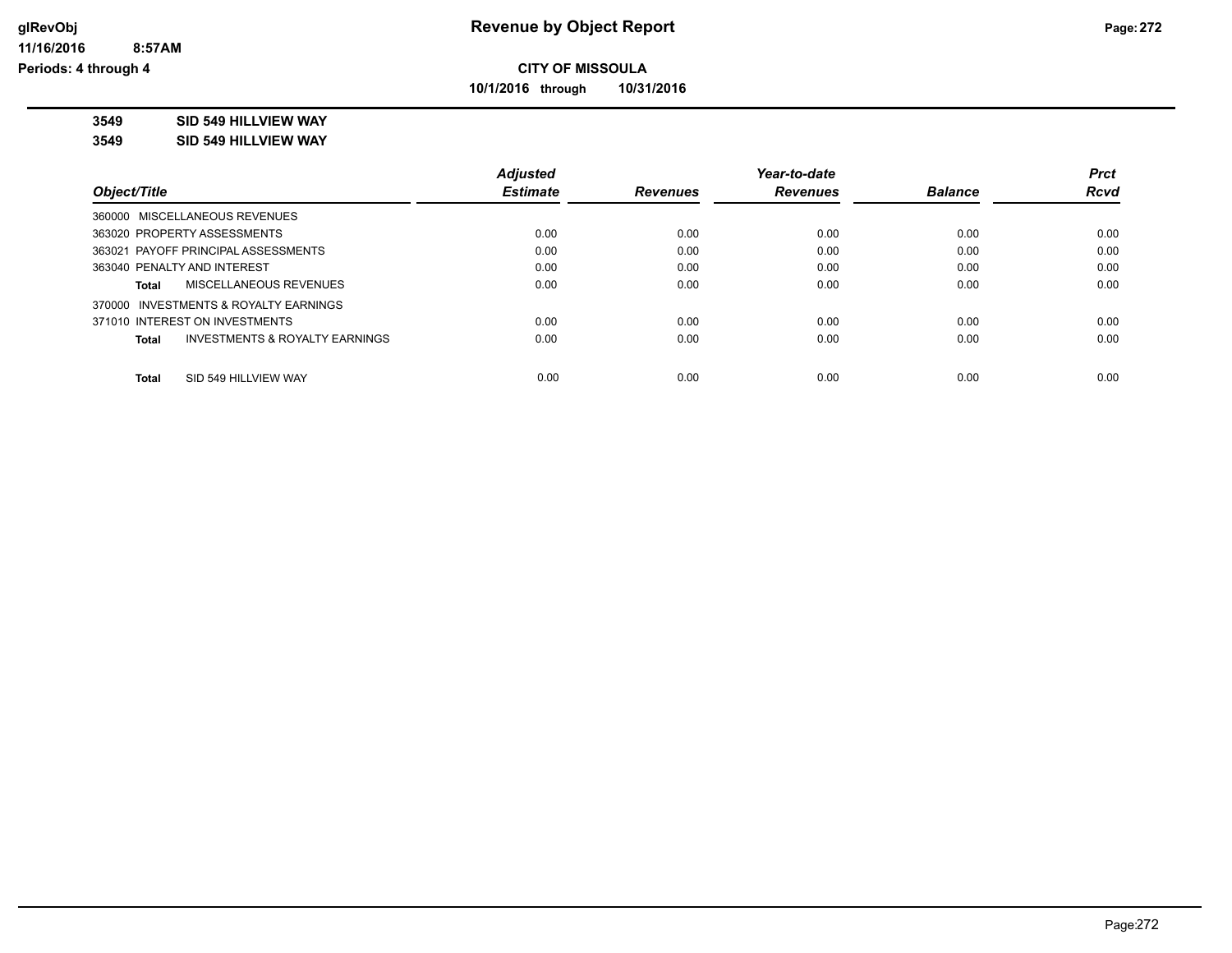**10/1/2016 through 10/31/2016**

#### **3549 SID 549 HILLVIEW WAY**

|                                     |                                       | <b>Adjusted</b> |                 | Year-to-date    |                | <b>Prct</b> |
|-------------------------------------|---------------------------------------|-----------------|-----------------|-----------------|----------------|-------------|
| Object/Title                        |                                       | <b>Estimate</b> | <b>Revenues</b> | <b>Revenues</b> | <b>Balance</b> | <b>Rcvd</b> |
| 360000 MISCELLANEOUS REVENUES       |                                       |                 |                 |                 |                |             |
| 363020 PROPERTY ASSESSMENTS         |                                       | 0.00            | 0.00            | 0.00            | 0.00           | 0.00        |
| 363021 PAYOFF PRINCIPAL ASSESSMENTS |                                       | 0.00            | 0.00            | 0.00            | 0.00           | 0.00        |
| 363040 PENALTY AND INTEREST         |                                       | 0.00            | 0.00            | 0.00            | 0.00           | 0.00        |
| Total                               | MISCELLANEOUS REVENUES                | 0.00            | 0.00            | 0.00            | 0.00           | 0.00        |
|                                     | 370000 INVESTMENTS & ROYALTY EARNINGS |                 |                 |                 |                |             |
| 371010 INTEREST ON INVESTMENTS      |                                       | 0.00            | 0.00            | 0.00            | 0.00           | 0.00        |
| Total                               | INVESTMENTS & ROYALTY EARNINGS        | 0.00            | 0.00            | 0.00            | 0.00           | 0.00        |
| <b>Total</b>                        | SID 549 HILLVIEW WAY                  | 0.00            | 0.00            | 0.00            | 0.00           | 0.00        |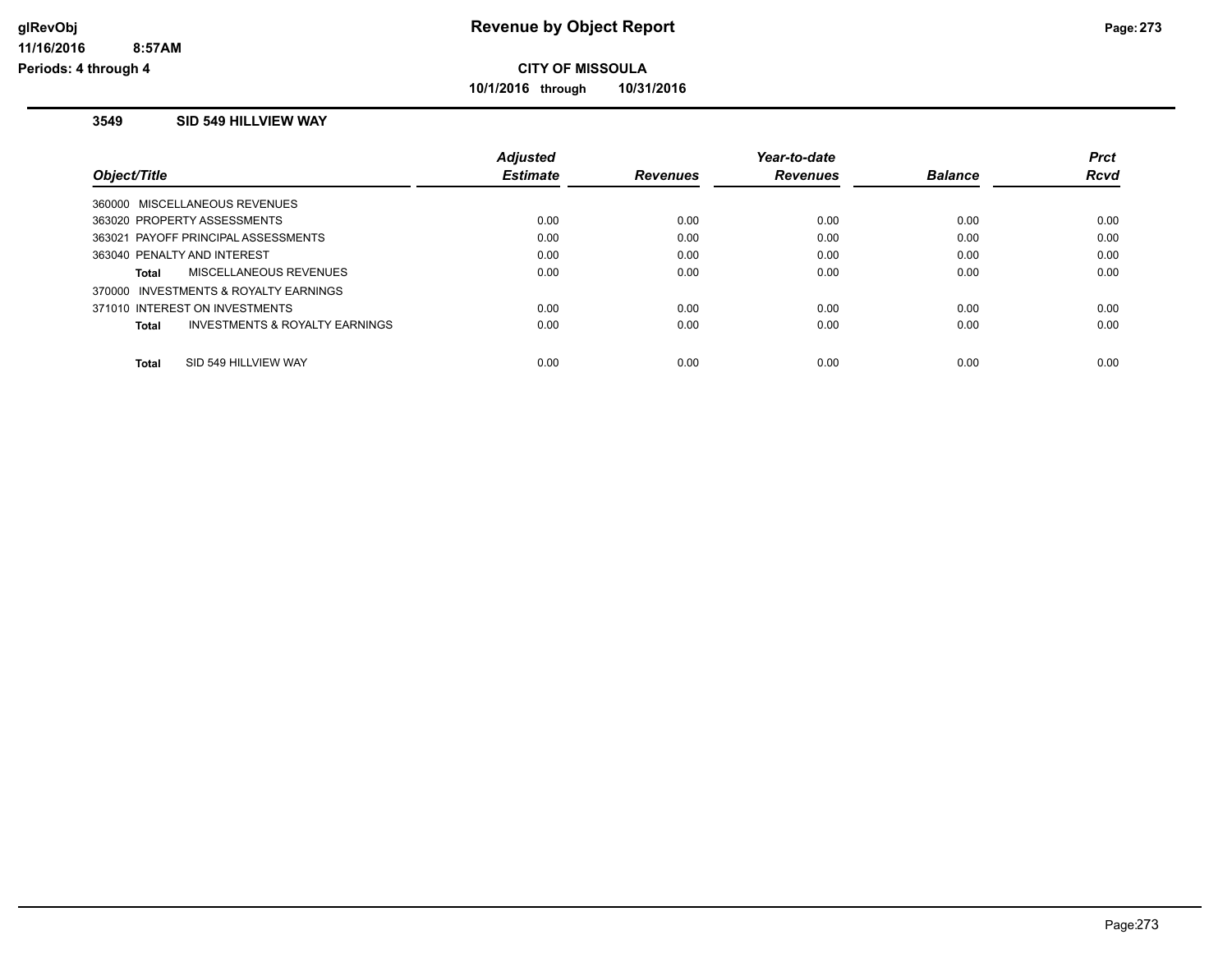**10/1/2016 through 10/31/2016**

# **4060 CAPITAL IMPROVEMENT PROGRAM FUND**

|                                                    | <b>Adjusted</b> |                 | Year-to-date    |                | <b>Prct</b> |
|----------------------------------------------------|-----------------|-----------------|-----------------|----------------|-------------|
| Object/Title                                       | <b>Estimate</b> | <b>Revenues</b> | <b>Revenues</b> | <b>Balance</b> | <b>Rcvd</b> |
| 330000 INTERGOVERNMENTAL REVENUES                  |                 |                 |                 |                |             |
| 331001 GRANTS                                      | 0.00            | 0.00            | 0.00            | 0.00           | 0.00        |
| 331002 COUNTY ASSISTANCE CIP PROJECTS              | 0.00            | 0.00            | 0.00            | 0.00           | 0.00        |
| 331003 STATE HOME PROGRAM INCOME                   | 0.00            | 0.00            | 0.00            | 0.00           | 0.00        |
| 331004 CITY ASSESSMENTS                            | 0.00            | 0.00            | 0.00            | 0.00           | 0.00        |
| 334040 GAS TAX APPORTIONMENT                       | 0.00            | 0.00            | 0.00            | 0.00           | 0.00        |
| 334061 IMPACT FEES-CLEARING ACCOUNT                | 0.00            | 0.00            | 0.00            | 0.00           | 0.00        |
| 334120 TSEP GRANT                                  | 0.00            | 0.00            | 0.00            | 0.00           | 0.00        |
| 334121 DNRC GRANT                                  | 0.00            | 0.00            | 0.00            | 0.00           | 0.00        |
| 334123 MAQI FEDERAL ASSISTANCE                     | 0.00            | 0.00            | 0.00            | 0.00           | 0.00        |
| 334124 GRANTS-CIP                                  | 0.00            | 0.00            | 0.00            | 0.00           | 0.00        |
| 334125 FIRE FIGHTER GRANT                          | 0.00            | 0.00            | 0.00            | 0.00           | 0.00        |
| 334126 DEVELOPER ASSESSMENTS                       | 0.00            | 0.00            | 0.00            | 0.00           | 0.00        |
| 334127 TONKIN TRAIL - FISH WILDLIFE PARKS          | 0.00            | 0.00            | 0.00            | 0.00           | 0.00        |
| 334128 CDBG FIRE HYDRANT GRANT                     | 0.00            | 0.00            | 0.00            | 0.00           | 0.00        |
| 334143 MONTANA TOURISM GRANT                       | 0.00            | 0.00            | 0.00            | 0.00           | 0.00        |
| 339000 PAYMENT IN LIEU OF TAXES                    | 0.00            | 0.00            | 0.00            | 0.00           | 0.00        |
| <b>INTERGOVERNMENTAL REVENUES</b><br><b>Total</b>  | 0.00            | 0.00            | 0.00            | 0.00           | 0.00        |
| 360000 MISCELLANEOUS REVENUES                      |                 |                 |                 |                |             |
| 360010 MISCELLANEOUS                               | 0.00            | 0.00            | 0.00            | 0.00           | 0.00        |
| 360011 YOUTH COUNCIL FUNDS                         | 0.00            | 0.00            | 0.00            | 0.00           | 0.00        |
| 360012 SEWER GRANT REPAYMENTS                      | 0.00            | 0.00            | 0.00            | 0.00           | 0.00        |
| 360016 MRA SHARE OF CIVIC STADIUM PARKING          | 0.00            | 0.00            | 0.00            | 0.00           | 0.00        |
| 362000 OTHER MISCELLANEOUS REVENUE                 | 0.00            | 0.00            | 0.00            | 0.00           | 0.00        |
| 365000 DONATIONS                                   | 0.00            | 0.00            | 0.00            | 0.00           | 0.00        |
| 365001 *** Title Not Found ***                     | 0.00            | 0.00            | 24,357.41       | $-24,357.41$   | 0.00        |
| 365030 WHITE PINE PARK DONATION-ZIP BEVERAGE       | 0.00            | 0.00            | 0.00            | 0.00           | 0.00        |
| MISCELLANEOUS REVENUES<br>Total                    | 0.00            | 0.00            | 24,357.41       | $-24,357.41$   | 0.00        |
| 370000 INVESTMENTS & ROYALTY EARNINGS              |                 |                 |                 |                |             |
| 371010 INTEREST ON INVESTMENTS                     | 0.00            | 0.00            | 0.00            | 0.00           | 0.00        |
| 371020 GAIN/LOSS IN MARKET VALUE OF INVESTMENTS    | 0.00            | 0.00            | 0.00            | 0.00           | 0.00        |
| <b>INVESTMENTS &amp; ROYALTY EARNINGS</b><br>Total | 0.00            | 0.00            | 0.00            | 0.00           | 0.00        |
| 380000 OTHER FINANCING SOURCES                     |                 |                 |                 |                |             |
| 381000 LOAN PROCEEDS                               | 0.00            | 0.00            | 0.00            | 0.00           | 0.00        |
| 381010 BOND PROCEEDS                               | 0.00            | 0.00            | 0.00            | 0.00           | 0.00        |
| 381011 \$1,860,000 General Fund Obligation Bond    | 0.00            | 0.00            | 0.00            | 0.00           | 0.00        |
| 381012 \$680,000 FIRE GF DEBT                      | 0.00            | 0.00            | 0.00            | 0.00           | 0.00        |
| 381015 \$1,010,000 LIMITED TAX GO BONDS 2010C      | 0.00            | 0.00            | 0.00            | 0.00           | 0.00        |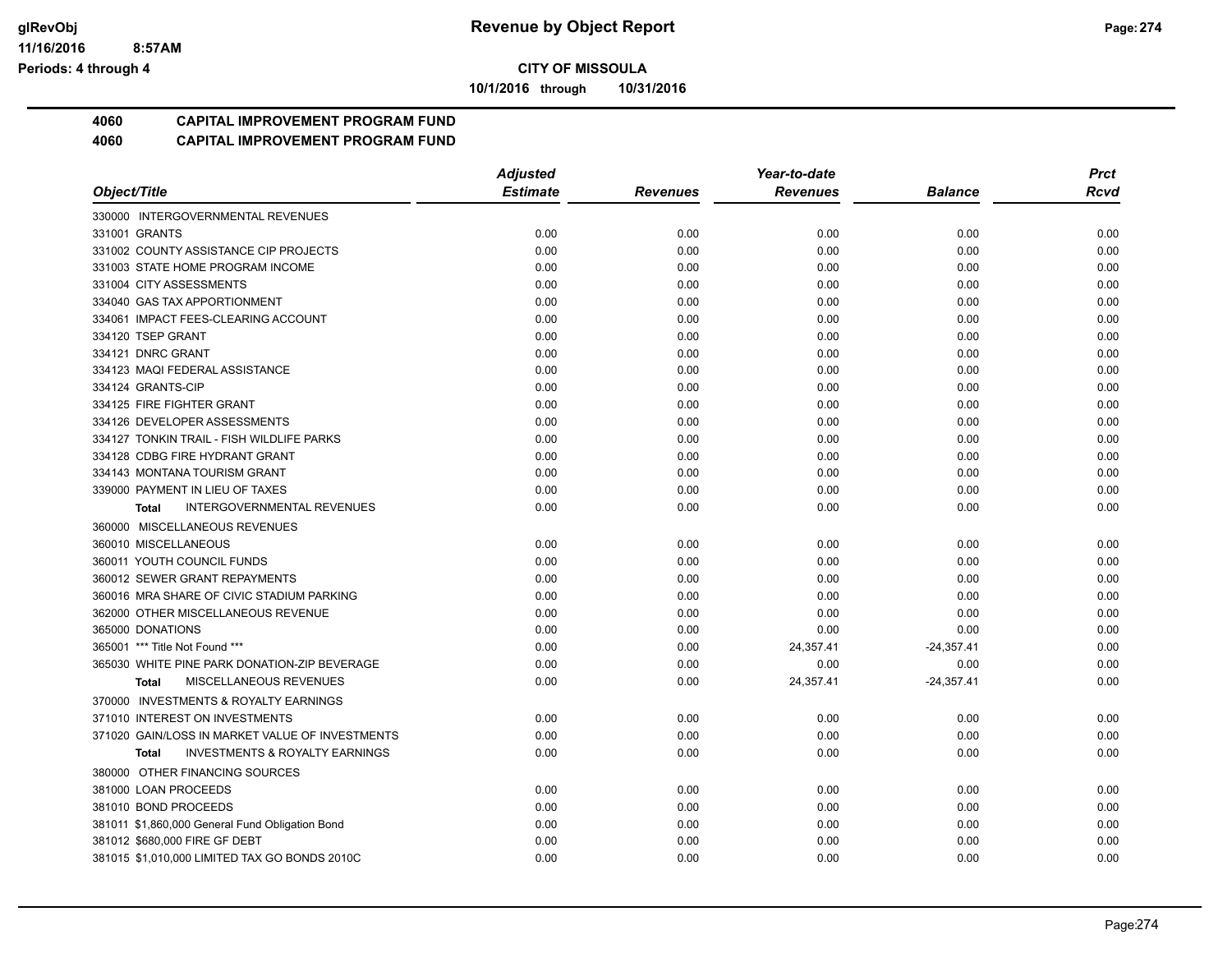**10/1/2016 through 10/31/2016**

# **4060 CAPITAL IMPROVEMENT PROGRAM FUND**

|                                            | <b>Adjusted</b> |                 | Year-to-date    |                | <b>Prct</b> |
|--------------------------------------------|-----------------|-----------------|-----------------|----------------|-------------|
| Object/Title                               | <b>Estimate</b> | <b>Revenues</b> | <b>Revenues</b> | <b>Balance</b> | <b>Rcvd</b> |
| 381090 PROCEEDS FROM CAPITAL LEASE         | 0.00            | 0.00            | 0.00            | 0.00           | 0.00        |
| 382010 SALE OF FIXED ASSETS                | 0.00            | 0.00            | 0.00            | 0.00           | 0.00        |
| 383009 TRANS FR TITLE I                    | 0.00            | 0.00            | 0.00            | 0.00           | 0.00        |
| 383010 TRANS FR CIP                        | 0.00            | 0.00            | 0.00            | 0.00           | 0.00        |
| 383014 TRANS FR MRA                        | 0.00            | 0.00            | 0.00            | 0.00           | 0.00        |
| 383015 TRANS FR MPC                        | 0.00            | 0.00            | 0.00            | 0.00           | 0.00        |
| 383017 TRANS FR BUILDING                   | 0.00            | 0.00            | 0.00            | 0.00           | 0.00        |
| 383020 TRANS FR CEMETERY CARE              | 0.00            | 0.00            | 0.00            | 0.00           | 0.00        |
| 383025 TRANS FR SEWER R & D                | 0.00            | 0.00            | 0.00            | 0.00           | 0.00        |
| 383029 TRANS FR GENERAL                    | 0.00            | 0.00            | 0.00            | 0.00           | 0.00        |
| <b>TRANS FR CDBG</b><br>383041             | 0.00            | 0.00            | 0.00            | 0.00           | 0.00        |
| 383042 TRANSFERS FROM OTHER FUNDS          | 0.00            | 0.00            | 0.00            | 0.00           | 0.00        |
| 383043 TRANSFERS FROM IMPACT FEES          | 0.00            | 0.00            | 0.00            | 0.00           | 0.00        |
| 383044 TRANSFER FROM PYMT IN LIEU OF PARKS | 0.00            | 0.00            | 0.00            | 0.00           | 0.00        |
| 383045 TRANSFER FROM PARK ENTERPRISE       | 0.00            | 0.00            | 0.00            | 0.00           | 0.00        |
| OTHER FINANCING SOURCES<br><b>Total</b>    | 0.00            | 0.00            | 0.00            | 0.00           | 0.00        |
| CAPITAL IMPROVEMENT PROGRAM FUND<br>Total  | 0.00            | 0.00            | 24,357.41       | $-24,357.41$   | 0.00        |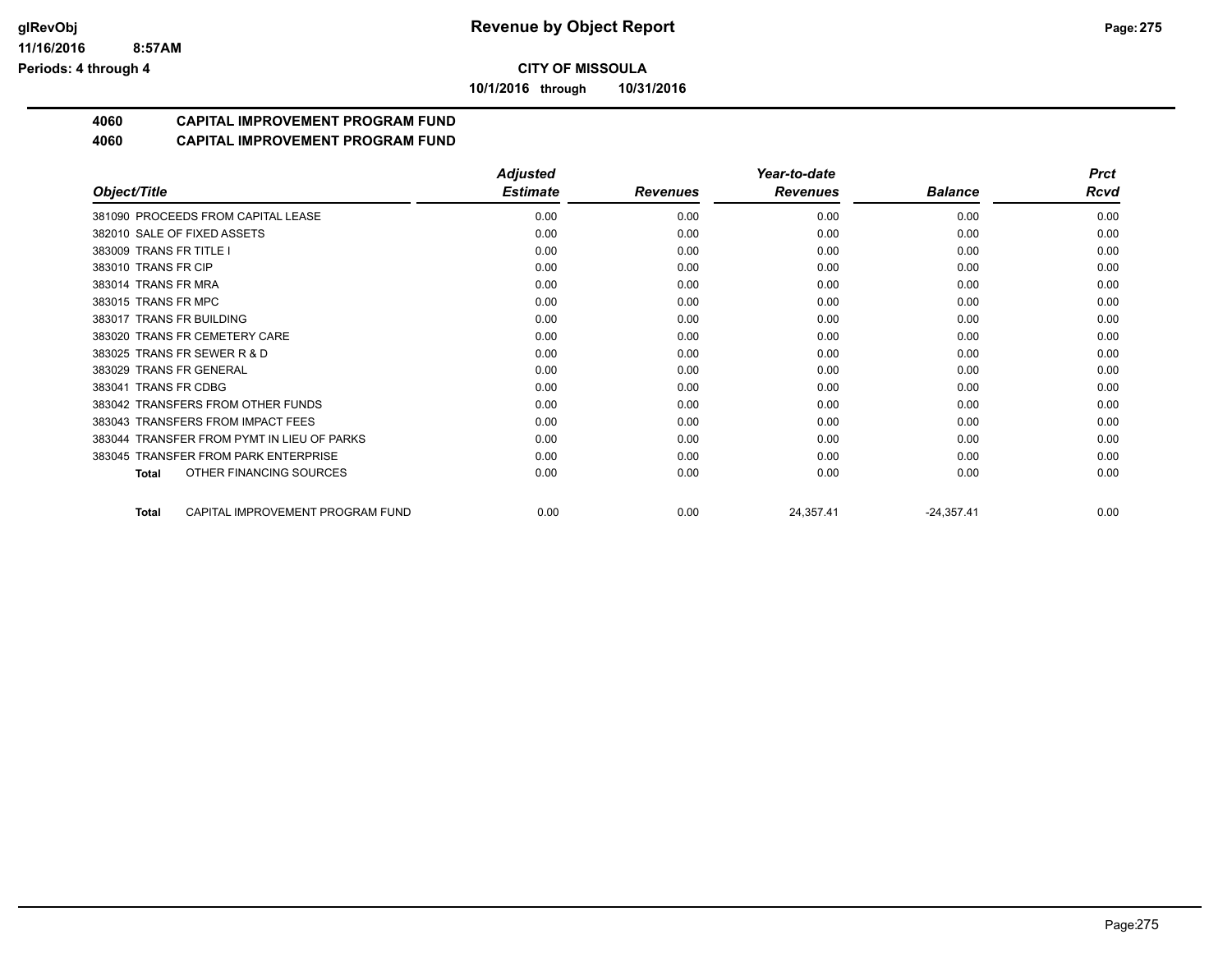**10/1/2016 through 10/31/2016**

|                                                           | <b>Adjusted</b> |          | Year-to-date    |                | <b>Prct</b> |
|-----------------------------------------------------------|-----------------|----------|-----------------|----------------|-------------|
| Object/Title                                              | <b>Estimate</b> | Revenues | <b>Revenues</b> | <b>Balance</b> | <b>Rcvd</b> |
| 330000 INTERGOVERNMENTAL REVENUES                         |                 |          |                 |                |             |
| 331001 GRANTS                                             | 0.00            | 0.00     | 0.00            | 0.00           | 0.00        |
| 331002 COUNTY ASSISTANCE CIP PROJECTS                     | 0.00            | 0.00     | 0.00            | 0.00           | 0.00        |
| 331003 STATE HOME PROGRAM INCOME                          | 0.00            | 0.00     | 0.00            | 0.00           | 0.00        |
| 331004 CITY ASSESSMENTS                                   | 0.00            | 0.00     | 0.00            | 0.00           | 0.00        |
| 334040 GAS TAX APPORTIONMENT                              | 0.00            | 0.00     | 0.00            | 0.00           | 0.00        |
| 334061 IMPACT FEES-CLEARING ACCOUNT                       | 0.00            | 0.00     | 0.00            | 0.00           | 0.00        |
| 334120 TSEP GRANT                                         | 0.00            | 0.00     | 0.00            | 0.00           | 0.00        |
| 334121 DNRC GRANT                                         | 0.00            | 0.00     | 0.00            | 0.00           | 0.00        |
| 334123 MAQI FEDERAL ASSISTANCE                            | 0.00            | 0.00     | 0.00            | 0.00           | 0.00        |
| 334124 GRANTS-CIP                                         | 0.00            | 0.00     | 0.00            | 0.00           | 0.00        |
| 334125 FIRE FIGHTER GRANT                                 | 0.00            | 0.00     | 0.00            | 0.00           | 0.00        |
| 334126 DEVELOPER ASSESSMENTS                              | 0.00            | 0.00     | 0.00            | 0.00           | 0.00        |
| 334127 TONKIN TRAIL - FISH WILDLIFE PARKS                 | 0.00            | 0.00     | 0.00            | 0.00           | 0.00        |
| 334128 CDBG FIRE HYDRANT GRANT                            | 0.00            | 0.00     | 0.00            | 0.00           | 0.00        |
| 334143 MONTANA TOURISM GRANT                              | 0.00            | 0.00     | 0.00            | 0.00           | 0.00        |
| 339000 PAYMENT IN LIEU OF TAXES                           | 0.00            | 0.00     | 0.00            | 0.00           | 0.00        |
| INTERGOVERNMENTAL REVENUES<br><b>Total</b>                | 0.00            | 0.00     | 0.00            | 0.00           | 0.00        |
| 360000 MISCELLANEOUS REVENUES                             |                 |          |                 |                |             |
| 360010 MISCELLANEOUS                                      | 0.00            | 0.00     | 0.00            | 0.00           | 0.00        |
| 360011 YOUTH COUNCIL FUNDS                                | 0.00            | 0.00     | 0.00            | 0.00           | 0.00        |
| 360012 SEWER GRANT REPAYMENTS                             | 0.00            | 0.00     | 0.00            | 0.00           | 0.00        |
| 360016 MRA SHARE OF CIVIC STADIUM PARKING                 | 0.00            | 0.00     | 0.00            | 0.00           | 0.00        |
| 362000 OTHER MISCELLANEOUS REVENUE                        | 0.00            | 0.00     | 0.00            | 0.00           | 0.00        |
| 365000 DONATIONS                                          | 0.00            | 0.00     | 0.00            | 0.00           | 0.00        |
| 365001 *** Title Not Found ***                            | 0.00            | 0.00     | 24,357.41       | $-24,357.41$   | 0.00        |
| 365030 WHITE PINE PARK DONATION-ZIP BEVERAGE              | 0.00            | 0.00     | 0.00            | 0.00           | 0.00        |
| <b>MISCELLANEOUS REVENUES</b><br><b>Total</b>             | 0.00            | 0.00     | 24,357.41       | $-24,357.41$   | 0.00        |
| 370000 INVESTMENTS & ROYALTY EARNINGS                     |                 |          |                 |                |             |
| 371010 INTEREST ON INVESTMENTS                            | 0.00            | 0.00     | 0.00            | 0.00           | 0.00        |
| 371020 GAIN/LOSS IN MARKET VALUE OF INVESTMENT            | 0.00            | 0.00     | 0.00            | 0.00           | 0.00        |
| <b>INVESTMENTS &amp; ROYALTY EARNINGS</b><br><b>Total</b> | 0.00            | 0.00     | 0.00            | 0.00           | 0.00        |
| 380000 OTHER FINANCING SOURCES                            |                 |          |                 |                |             |
| 381000 LOAN PROCEEDS                                      | 0.00            | 0.00     | 0.00            | 0.00           | 0.00        |
| 381010 BOND PROCEEDS                                      | 0.00            | 0.00     | 0.00            | 0.00           | 0.00        |
| 381011 \$1,860,000 General Fund Obligation Bond           | 0.00            | 0.00     | 0.00            | 0.00           | 0.00        |
| 381012 \$680,000 FIRE GF DEBT                             | 0.00            | 0.00     | 0.00            | 0.00           | 0.00        |
| 381015 \$1,010,000 LIMITED TAX GO BONDS 2010C             | 0.00            | 0.00     | 0.00            | 0.00           | 0.00        |
| 381090 PROCEEDS FROM CAPITAL LEASE                        | 0.00            | 0.00     | 0.00            | 0.00           | 0.00        |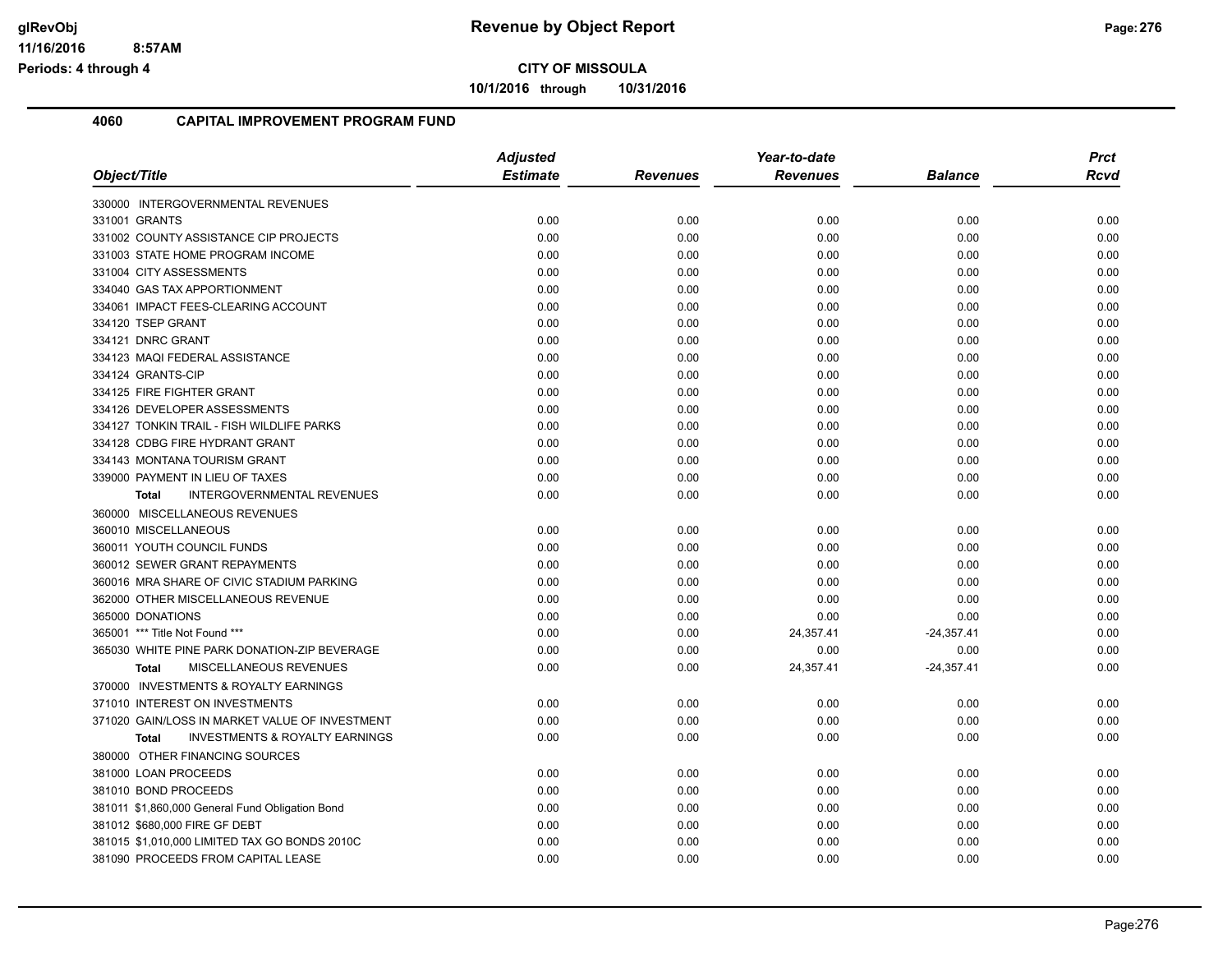**10/1/2016 through 10/31/2016**

|                                            | <b>Adjusted</b> |                 | Year-to-date    |                | <b>Prct</b> |
|--------------------------------------------|-----------------|-----------------|-----------------|----------------|-------------|
| Object/Title                               | <b>Estimate</b> | <b>Revenues</b> | <b>Revenues</b> | <b>Balance</b> | Rcvd        |
| 382010 SALE OF FIXED ASSETS                | 0.00            | 0.00            | 0.00            | 0.00           | 0.00        |
| 383009 TRANS FR TITLE I                    | 0.00            | 0.00            | 0.00            | 0.00           | 0.00        |
| 383010 TRANS FR CIP                        | 0.00            | 0.00            | 0.00            | 0.00           | 0.00        |
| 383014 TRANS FR MRA                        | 0.00            | 0.00            | 0.00            | 0.00           | 0.00        |
| 383015 TRANS FR MPC                        | 0.00            | 0.00            | 0.00            | 0.00           | 0.00        |
| 383017 TRANS FR BUILDING                   | 0.00            | 0.00            | 0.00            | 0.00           | 0.00        |
| 383020 TRANS FR CEMETERY CARE              | 0.00            | 0.00            | 0.00            | 0.00           | 0.00        |
| 383025 TRANS FR SEWER R & D                | 0.00            | 0.00            | 0.00            | 0.00           | 0.00        |
| 383029 TRANS FR GENERAL                    | 0.00            | 0.00            | 0.00            | 0.00           | 0.00        |
| 383041 TRANS FR CDBG                       | 0.00            | 0.00            | 0.00            | 0.00           | 0.00        |
| 383042 TRANSFERS FROM OTHER FUNDS          | 0.00            | 0.00            | 0.00            | 0.00           | 0.00        |
| 383043 TRANSFERS FROM IMPACT FEES          | 0.00            | 0.00            | 0.00            | 0.00           | 0.00        |
| 383044 TRANSFER FROM PYMT IN LIEU OF PARKS | 0.00            | 0.00            | 0.00            | 0.00           | 0.00        |
| 383045 TRANSFER FROM PARK ENTERPRISE       | 0.00            | 0.00            | 0.00            | 0.00           | 0.00        |
| OTHER FINANCING SOURCES<br><b>Total</b>    | 0.00            | 0.00            | 0.00            | 0.00           | 0.00        |
| CAPITAL IMPROVEMENT PROGRAM FUND<br>Total  | 0.00            | 0.00            | 24,357.41       | $-24,357.41$   | 0.00        |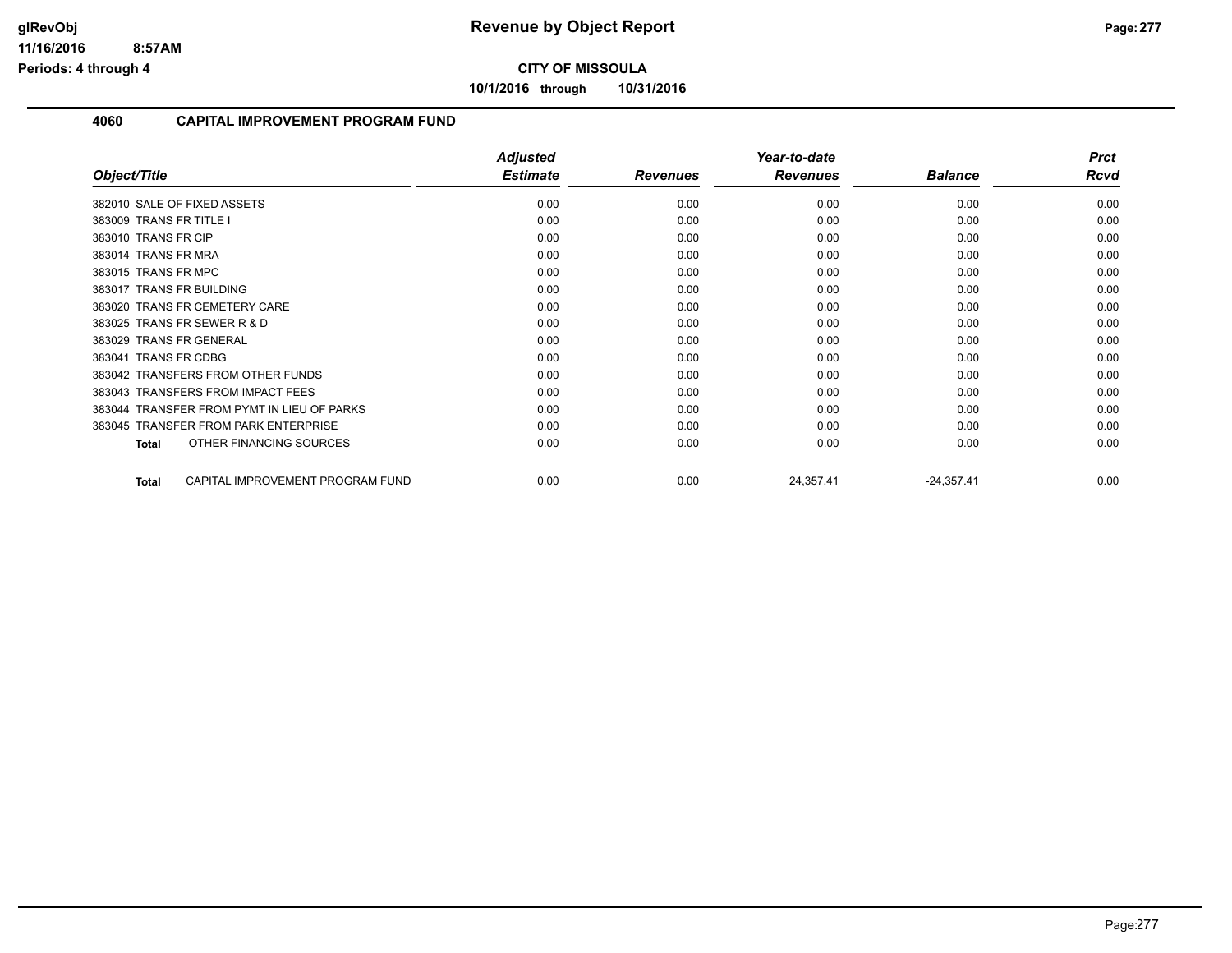**11/16/2016 8:57AM Periods: 4 through 4**

**CITY OF MISSOULA**

**10/1/2016 through 10/31/2016**

# **4130 1997 G O BOND OPEN SPACE PURCHASE FUND**

# **4130 1997 G O BOND OPEN SPACE PURCHASE FUND**

|                                                           | <b>Adjusted</b> |                 | Year-to-date    |                | <b>Prct</b> |
|-----------------------------------------------------------|-----------------|-----------------|-----------------|----------------|-------------|
| Object/Title                                              | <b>Estimate</b> | <b>Revenues</b> | <b>Revenues</b> | <b>Balance</b> | Rcvd        |
| 330000 INTERGOVERNMENTAL REVENUES                         |                 |                 |                 |                |             |
| 330000 INTERGOVERNMENTAL REVENUES                         | 0.00            | 0.00            | 0.00            | 0.00           | 0.00        |
| 331156 CTEP GRANT - S HILLS TRAIL SYSTEM                  | 0.00            | 0.00            | 0.00            | 0.00           | 0.00        |
| 334014 *** Title Not Found ***                            | 0.00            | 0.00            | 0.00            | 0.00           | 0.00        |
| <b>INTERGOVERNMENTAL REVENUES</b><br><b>Total</b>         | 0.00            | 0.00            | 0.00            | 0.00           | 0.00        |
| 340000 CHARGES FOR SERVICES                               |                 |                 |                 |                |             |
| 343065 BUILDING RENTALS                                   | 0.00            | 0.00            | 0.00            | 0.00           | 0.00        |
| <b>CHARGES FOR SERVICES</b><br><b>Total</b>               | 0.00            | 0.00            | 0.00            | 0.00           | 0.00        |
| 360000 MISCELLANEOUS REVENUES                             |                 |                 |                 |                |             |
| 360010 MISCELLANEOUS                                      | 0.00            | 0.00            | 0.00            | 0.00           | 0.00        |
| 365000 DONATIONS                                          | 0.00            | 0.00            | 0.00            | 0.00           | 0.00        |
| MISCELLANEOUS REVENUES<br><b>Total</b>                    | 0.00            | 0.00            | 0.00            | 0.00           | 0.00        |
| <b>INVESTMENTS &amp; ROYALTY EARNINGS</b><br>370000       |                 |                 |                 |                |             |
| 371010 INTEREST ON INVESTMENTS                            | 0.00            | 0.00            | 0.00            | 0.00           | 0.00        |
| 371020 GAIN/LOSS IN MARKET VALUE OF INVESTMENTS           | 0.00            | 0.00            | 0.00            | 0.00           | 0.00        |
| <b>INVESTMENTS &amp; ROYALTY EARNINGS</b><br><b>Total</b> | 0.00            | 0.00            | 0.00            | 0.00           | 0.00        |
| OTHER FINANCING SOURCES<br>380000                         |                 |                 |                 |                |             |
| 382010 SALE OF FIXED ASSETS                               | 0.00            | 0.00            | 0.00            | 0.00           | 0.00        |
| 383000 OPERATING TRANSFERS                                | 0.00            | 0.00            | 0.00            | 0.00           | 0.00        |
| OTHER FINANCING SOURCES<br><b>Total</b>                   | 0.00            | 0.00            | 0.00            | 0.00           | 0.00        |
| 1997 G O BOND OPEN SPACE PURCHASE FU<br><b>Total</b>      | 0.00            | 0.00            | 0.00            | 0.00           | 0.00        |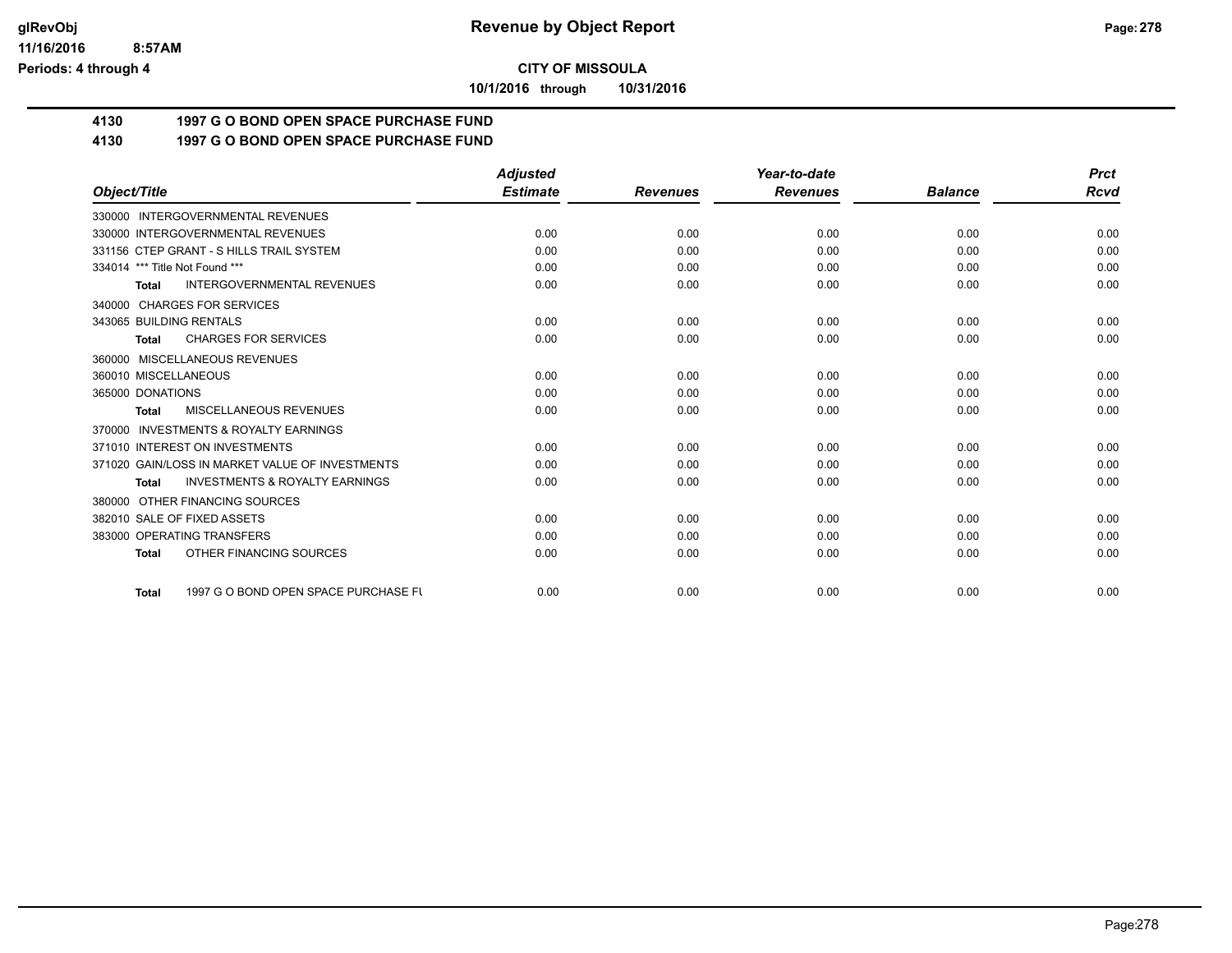**10/1/2016 through 10/31/2016**

#### **4130 1997 G O BOND OPEN SPACE PURCHASE FUND**

|                                                           | <b>Adjusted</b> |                 | Year-to-date    |                | <b>Prct</b> |
|-----------------------------------------------------------|-----------------|-----------------|-----------------|----------------|-------------|
| Object/Title                                              | <b>Estimate</b> | <b>Revenues</b> | <b>Revenues</b> | <b>Balance</b> | <b>Rcvd</b> |
| 330000 INTERGOVERNMENTAL REVENUES                         |                 |                 |                 |                |             |
| 330000 INTERGOVERNMENTAL REVENUES                         | 0.00            | 0.00            | 0.00            | 0.00           | 0.00        |
| 331156 CTEP GRANT - S HILLS TRAIL SYSTEM                  | 0.00            | 0.00            | 0.00            | 0.00           | 0.00        |
| 334014 *** Title Not Found ***                            | 0.00            | 0.00            | 0.00            | 0.00           | 0.00        |
| <b>INTERGOVERNMENTAL REVENUES</b><br><b>Total</b>         | 0.00            | 0.00            | 0.00            | 0.00           | 0.00        |
| 340000 CHARGES FOR SERVICES                               |                 |                 |                 |                |             |
| 343065 BUILDING RENTALS                                   | 0.00            | 0.00            | 0.00            | 0.00           | 0.00        |
| <b>CHARGES FOR SERVICES</b><br><b>Total</b>               | 0.00            | 0.00            | 0.00            | 0.00           | 0.00        |
| 360000 MISCELLANEOUS REVENUES                             |                 |                 |                 |                |             |
| 360010 MISCELLANEOUS                                      | 0.00            | 0.00            | 0.00            | 0.00           | 0.00        |
| 365000 DONATIONS                                          | 0.00            | 0.00            | 0.00            | 0.00           | 0.00        |
| <b>MISCELLANEOUS REVENUES</b><br><b>Total</b>             | 0.00            | 0.00            | 0.00            | 0.00           | 0.00        |
| <b>INVESTMENTS &amp; ROYALTY EARNINGS</b><br>370000       |                 |                 |                 |                |             |
| 371010 INTEREST ON INVESTMENTS                            | 0.00            | 0.00            | 0.00            | 0.00           | 0.00        |
| 371020 GAIN/LOSS IN MARKET VALUE OF INVESTMENT            | 0.00            | 0.00            | 0.00            | 0.00           | 0.00        |
| <b>INVESTMENTS &amp; ROYALTY EARNINGS</b><br><b>Total</b> | 0.00            | 0.00            | 0.00            | 0.00           | 0.00        |
| 380000 OTHER FINANCING SOURCES                            |                 |                 |                 |                |             |
| 382010 SALE OF FIXED ASSETS                               | 0.00            | 0.00            | 0.00            | 0.00           | 0.00        |
| 383000 OPERATING TRANSFERS                                | 0.00            | 0.00            | 0.00            | 0.00           | 0.00        |
| OTHER FINANCING SOURCES<br><b>Total</b>                   | 0.00            | 0.00            | 0.00            | 0.00           | 0.00        |
| 1997 G O BOND OPEN SPACE PURCHASE F<br><b>Total</b>       | 0.00            | 0.00            | 0.00            | 0.00           | 0.00        |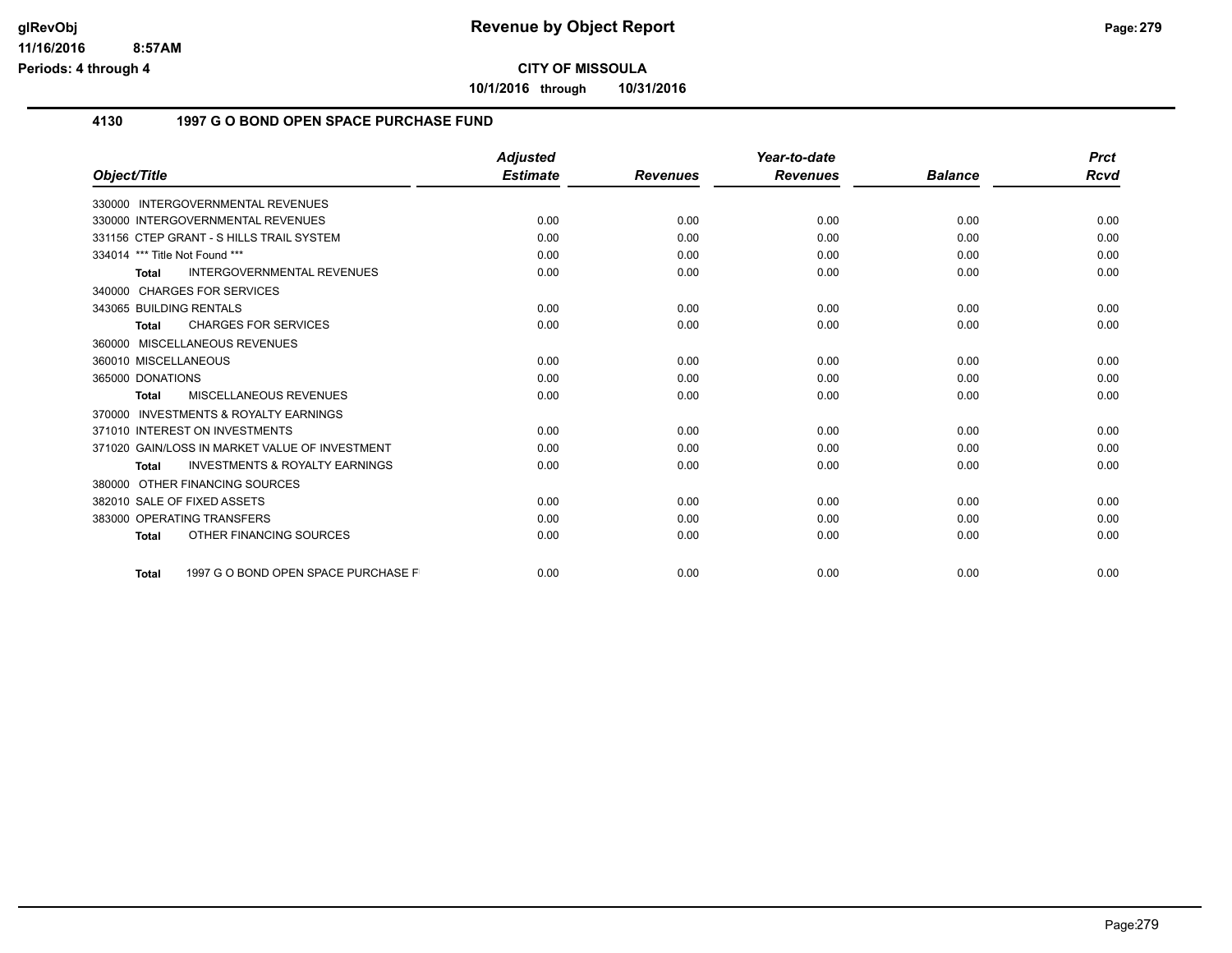**10/1/2016 through 10/31/2016**

#### **4196 NEW FIRE STATION GO BOND**

#### **4196 NEW FIRE STATION GO BOND**

|                                                    | <b>Adjusted</b> |                 | Year-to-date    |                | <b>Prct</b> |
|----------------------------------------------------|-----------------|-----------------|-----------------|----------------|-------------|
| Object/Title                                       | <b>Estimate</b> | <b>Revenues</b> | <b>Revenues</b> | <b>Balance</b> | <b>Rcvd</b> |
| 360000 MISCELLANEOUS REVENUES                      |                 |                 |                 |                |             |
| 365023 NORTHWESTERN ENERGY GRANT                   | 0.00            | 0.00            | 0.00            | 0.00           | 0.00        |
| MISCELLANEOUS REVENUES<br>Total                    | 0.00            | 0.00            | 0.00            | 0.00           | 0.00        |
| 370000 INVESTMENTS & ROYALTY EARNINGS              |                 |                 |                 |                |             |
| 371010 INTEREST ON INVESTMENTS                     | 0.00            | 0.00            | 0.00            | 0.00           | 0.00        |
| 371020 GAIN/LOSS IN MARKET VALUE OF INVESTMENTS    | 0.00            | 0.00            | 0.00            | 0.00           | 0.00        |
| <b>INVESTMENTS &amp; ROYALTY EARNINGS</b><br>Total | 0.00            | 0.00            | 0.00            | 0.00           | 0.00        |
| 380000 OTHER FINANCING SOURCES                     |                 |                 |                 |                |             |
| 381010 BOND PROCEEDS                               | 0.00            | 0.00            | 0.00            | 0.00           | 0.00        |
| 383000 OPERATING TRANSFERS                         | 0.00            | 0.00            | 0.00            | 0.00           | 0.00        |
| OTHER FINANCING SOURCES<br>Total                   | 0.00            | 0.00            | 0.00            | 0.00           | 0.00        |
| NEW FIRE STATION GO BOND<br><b>Total</b>           | 0.00            | 0.00            | 0.00            | 0.00           | 0.00        |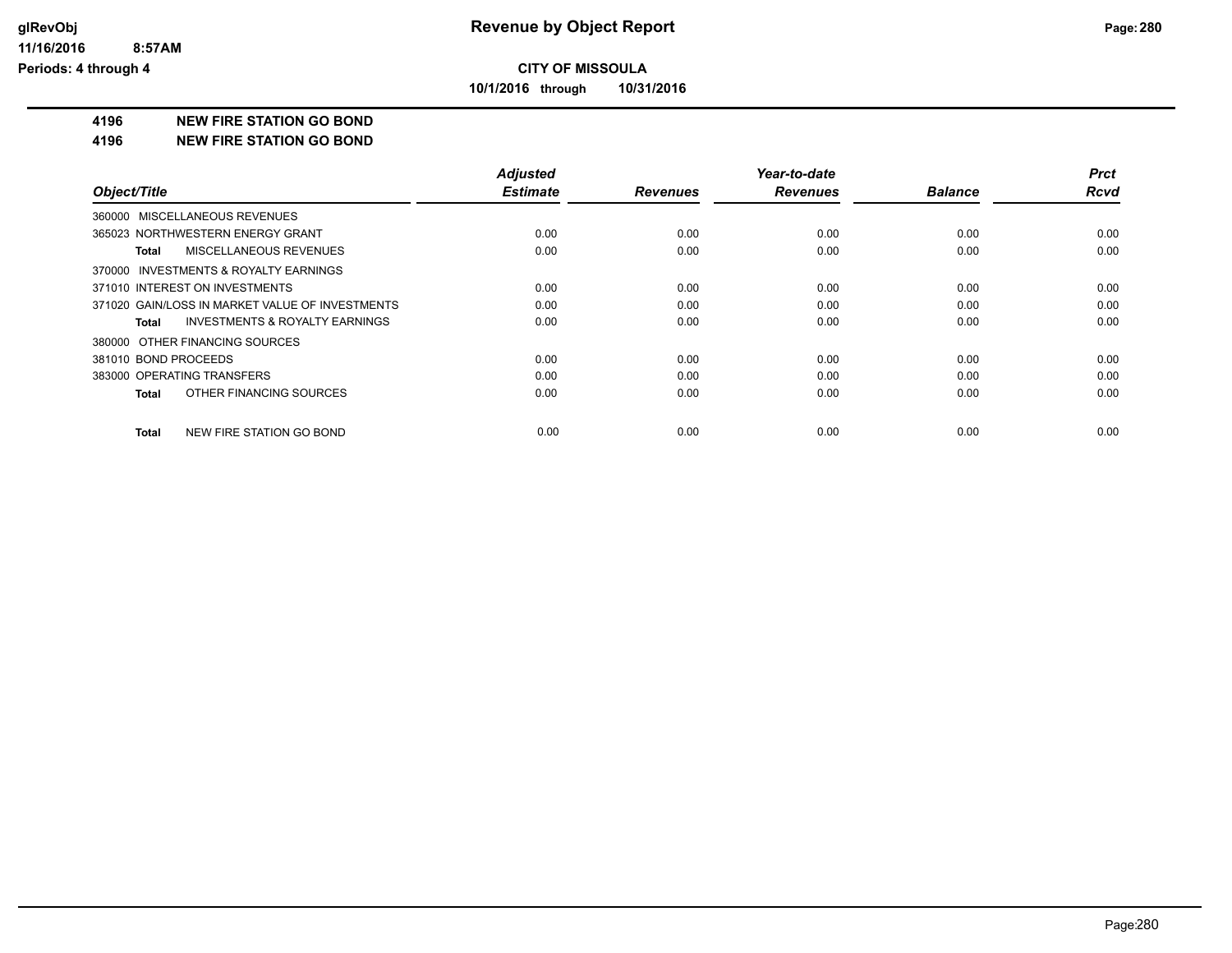**10/1/2016 through 10/31/2016**

# **4196 NEW FIRE STATION GO BOND**

| Object/Title                                       | <b>Adjusted</b><br><b>Estimate</b> | <b>Revenues</b> | Year-to-date<br><b>Revenues</b> | <b>Balance</b> | <b>Prct</b><br><b>Rcvd</b> |
|----------------------------------------------------|------------------------------------|-----------------|---------------------------------|----------------|----------------------------|
|                                                    |                                    |                 |                                 |                |                            |
| 360000 MISCELLANEOUS REVENUES                      |                                    |                 |                                 |                |                            |
| 365023 NORTHWESTERN ENERGY GRANT                   | 0.00                               | 0.00            | 0.00                            | 0.00           | 0.00                       |
| MISCELLANEOUS REVENUES<br><b>Total</b>             | 0.00                               | 0.00            | 0.00                            | 0.00           | 0.00                       |
| 370000 INVESTMENTS & ROYALTY EARNINGS              |                                    |                 |                                 |                |                            |
| 371010 INTEREST ON INVESTMENTS                     | 0.00                               | 0.00            | 0.00                            | 0.00           | 0.00                       |
| 371020 GAIN/LOSS IN MARKET VALUE OF INVESTMENT     | 0.00                               | 0.00            | 0.00                            | 0.00           | 0.00                       |
| <b>INVESTMENTS &amp; ROYALTY EARNINGS</b><br>Total | 0.00                               | 0.00            | 0.00                            | 0.00           | 0.00                       |
| 380000 OTHER FINANCING SOURCES                     |                                    |                 |                                 |                |                            |
| 381010 BOND PROCEEDS                               | 0.00                               | 0.00            | 0.00                            | 0.00           | 0.00                       |
| 383000 OPERATING TRANSFERS                         | 0.00                               | 0.00            | 0.00                            | 0.00           | 0.00                       |
| OTHER FINANCING SOURCES<br><b>Total</b>            | 0.00                               | 0.00            | 0.00                            | 0.00           | 0.00                       |
| NEW FIRE STATION GO BOND<br><b>Total</b>           | 0.00                               | 0.00            | 0.00                            | 0.00           | 0.00                       |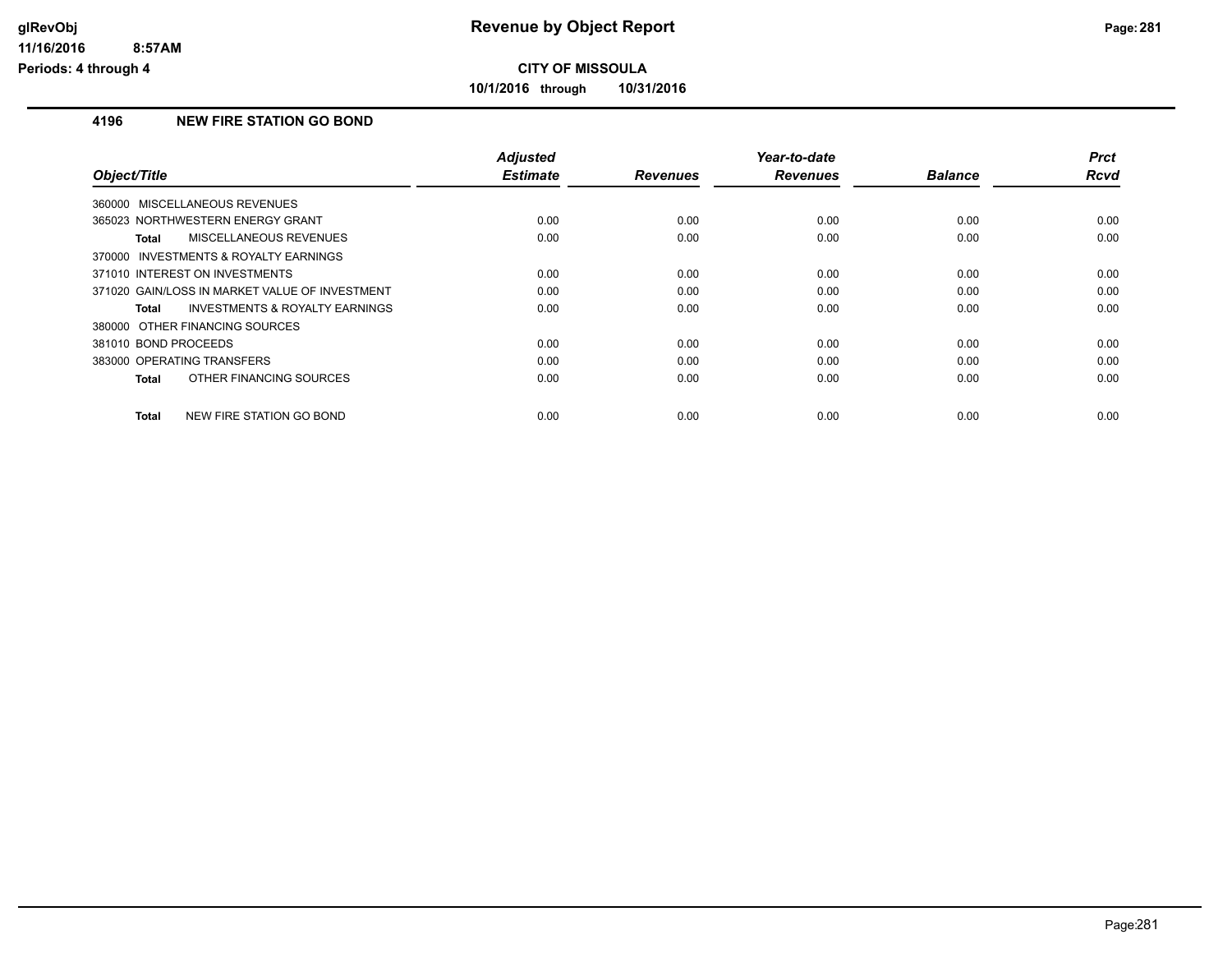#### **11/16/2016 8:57AM Periods: 4 through 4**

# **CITY OF MISSOULA**

# **10/1/2016 through 10/31/2016**

### **4450 S/C CONSTRUCTION FUND FOR FY06 4450 S/C CONSTRUCTION FUND FOR FY06**

|                                                           | <b>Adjusted</b> |                 | Year-to-date    |                | <b>Prct</b> |  |
|-----------------------------------------------------------|-----------------|-----------------|-----------------|----------------|-------------|--|
| Object/Title                                              | <b>Estimate</b> | <b>Revenues</b> | <b>Revenues</b> | <b>Balance</b> | <b>Rcvd</b> |  |
| 370000 INVESTMENTS & ROYALTY EARNINGS                     |                 |                 |                 |                |             |  |
| 371010 INTEREST ON INVESTMENTS                            | 0.00            | 0.00            | 0.00            | 0.00           | 0.00        |  |
| 371020 GAIN/LOSS IN MARKET VALUE OF INVESTMENTS           | 0.00            | 0.00            | 0.00            | 0.00           | 0.00        |  |
| <b>INVESTMENTS &amp; ROYALTY EARNINGS</b><br><b>Total</b> | 0.00            | 0.00            | 0.00            | 0.00           | 0.00        |  |
| S/C CONSTRUCTION FUND FOR FY06<br>Total                   | 0.00            | 0.00            | 0.00            | 0.00           | 0.00        |  |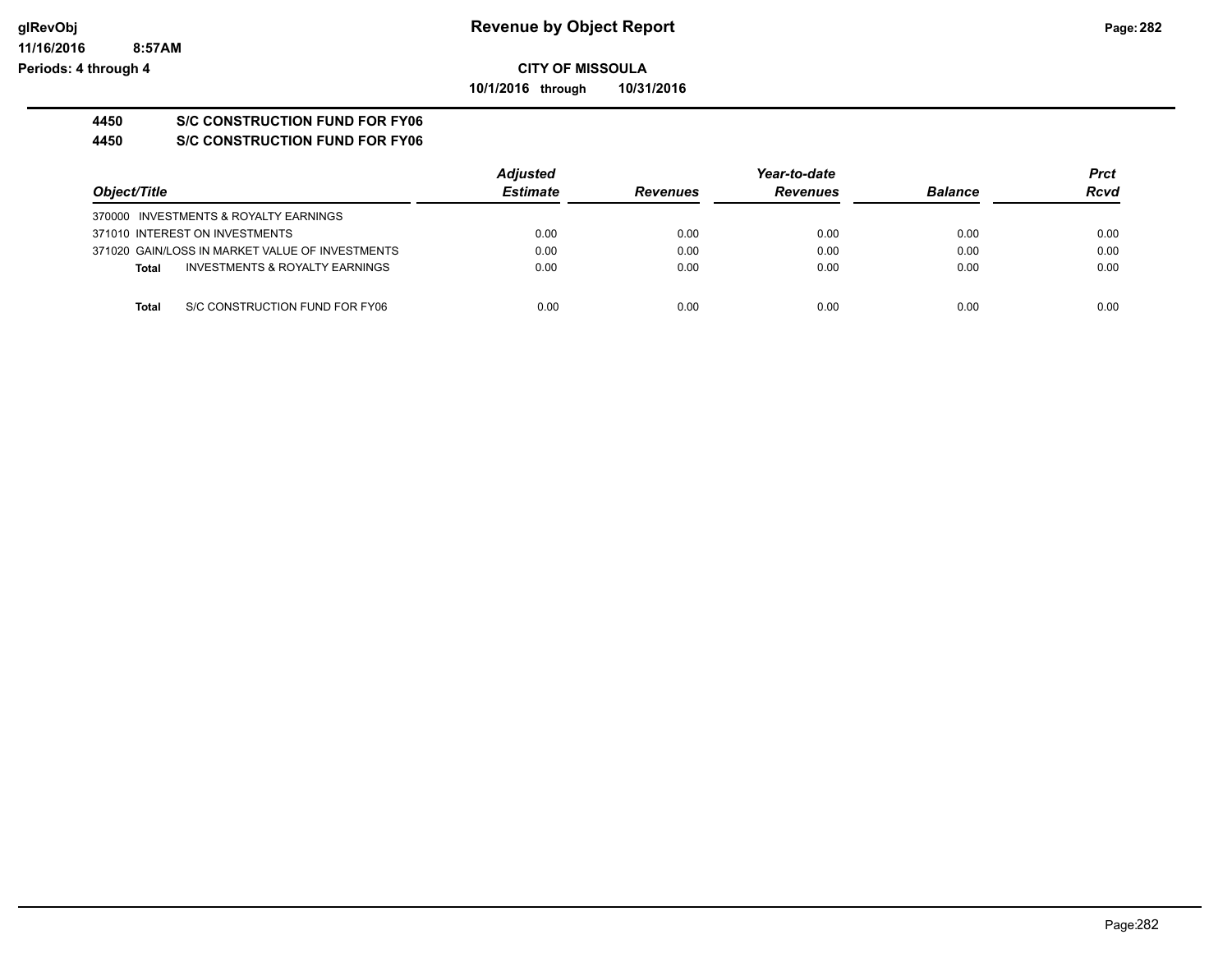**10/1/2016 through 10/31/2016**

## **4450 S/C CONSTRUCTION FUND FOR FY06**

|                                                | <b>Adjusted</b> |                 | Year-to-date    |                |             |
|------------------------------------------------|-----------------|-----------------|-----------------|----------------|-------------|
| Object/Title                                   | <b>Estimate</b> | <b>Revenues</b> | <b>Revenues</b> | <b>Balance</b> | <b>Rcvd</b> |
| 370000 INVESTMENTS & ROYALTY EARNINGS          |                 |                 |                 |                |             |
| 371010 INTEREST ON INVESTMENTS                 | 0.00            | 0.00            | 0.00            | 0.00           | 0.00        |
| 371020 GAIN/LOSS IN MARKET VALUE OF INVESTMENT | 0.00            | 0.00            | 0.00            | 0.00           | 0.00        |
| INVESTMENTS & ROYALTY EARNINGS<br><b>Total</b> | 0.00            | 0.00            | 0.00            | 0.00           | 0.00        |
|                                                |                 |                 |                 |                |             |
| S/C CONSTRUCTION FUND FOR FY06<br>Total        | 0.00            | 0.00            | 0.00            | 0.00           | 0.00        |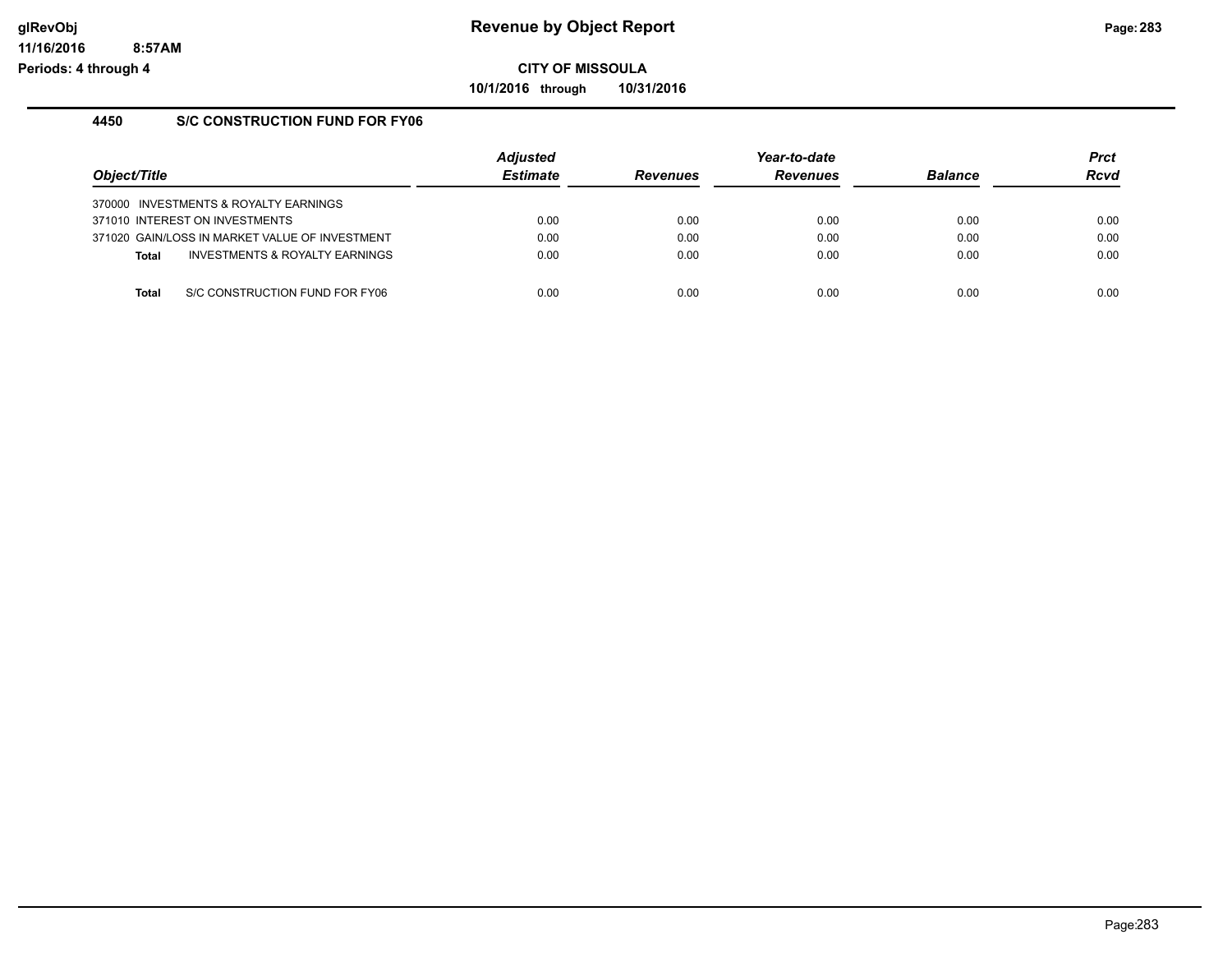**10/1/2016 through 10/31/2016**

**4451 FY07 S/C BOND FUND**

**4451 FY07 S/C BOND FUND**

|                                                    | <b>Adjusted</b> |                 | Year-to-date    |                | <b>Prct</b> |
|----------------------------------------------------|-----------------|-----------------|-----------------|----------------|-------------|
| Object/Title                                       | <b>Estimate</b> | <b>Revenues</b> | <b>Revenues</b> | <b>Balance</b> | <b>Rcvd</b> |
| 360000 MISCELLANEOUS REVENUES                      |                 |                 |                 |                |             |
| 360010 MISCELLANEOUS                               | 0.00            | 0.00            | 0.00            | 0.00           | 0.00        |
| MISCELLANEOUS REVENUES<br>Total                    | 0.00            | 0.00            | 0.00            | 0.00           | 0.00        |
| 370000 INVESTMENTS & ROYALTY EARNINGS              |                 |                 |                 |                |             |
| 371010 INTEREST ON INVESTMENTS                     | 0.00            | 0.00            | 0.00            | 0.00           | 0.00        |
| 371020 GAIN/LOSS IN MARKET VALUE OF INVESTMENTS    | 0.00            | 0.00            | 0.00            | 0.00           | 0.00        |
| <b>INVESTMENTS &amp; ROYALTY EARNINGS</b><br>Total | 0.00            | 0.00            | 0.00            | 0.00           | 0.00        |
| 380000 OTHER FINANCING SOURCES                     |                 |                 |                 |                |             |
| 381030 SID BONDS PROCEEDS                          | 0.00            | 0.00            | 0.00            | 0.00           | 0.00        |
| OTHER FINANCING SOURCES<br><b>Total</b>            | 0.00            | 0.00            | 0.00            | 0.00           | 0.00        |
| FY07 S/C BOND FUND<br><b>Total</b>                 | 0.00            | 0.00            | 0.00            | 0.00           | 0.00        |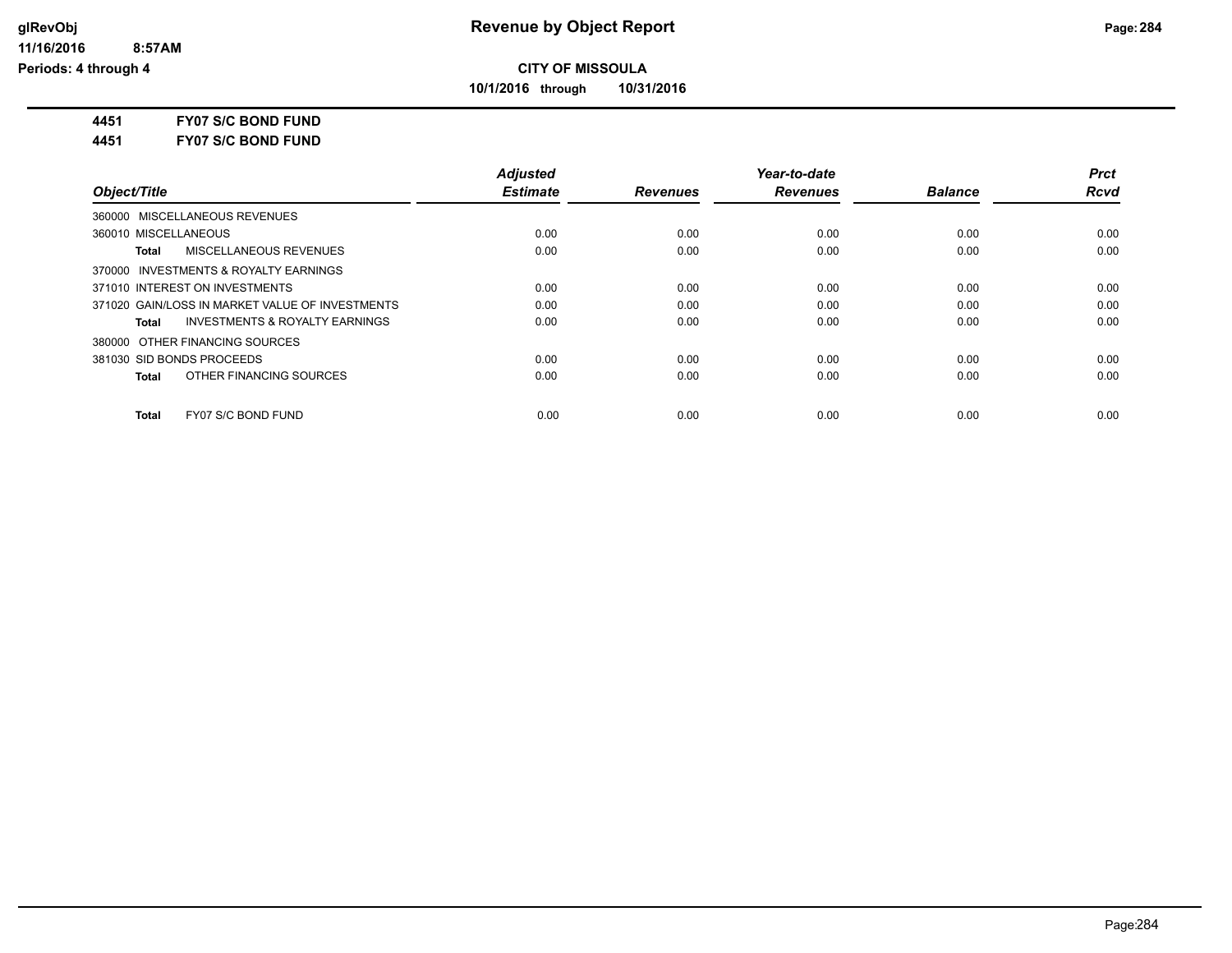**Periods: 4 through 4**

**CITY OF MISSOULA**

**10/1/2016 through 10/31/2016**

#### **4451 FY07 S/C BOND FUND**

| Object/Title                                              | <b>Adjusted</b><br><b>Estimate</b> | <b>Revenues</b> | Year-to-date<br><b>Revenues</b> | <b>Balance</b> | <b>Prct</b><br><b>Rcvd</b> |
|-----------------------------------------------------------|------------------------------------|-----------------|---------------------------------|----------------|----------------------------|
| 360000 MISCELLANEOUS REVENUES                             |                                    |                 |                                 |                |                            |
| 360010 MISCELLANEOUS                                      | 0.00                               | 0.00            | 0.00                            | 0.00           | 0.00                       |
| MISCELLANEOUS REVENUES<br><b>Total</b>                    | 0.00                               | 0.00            | 0.00                            | 0.00           | 0.00                       |
| 370000 INVESTMENTS & ROYALTY EARNINGS                     |                                    |                 |                                 |                |                            |
| 371010 INTEREST ON INVESTMENTS                            | 0.00                               | 0.00            | 0.00                            | 0.00           | 0.00                       |
| 371020 GAIN/LOSS IN MARKET VALUE OF INVESTMENT            | 0.00                               | 0.00            | 0.00                            | 0.00           | 0.00                       |
| <b>INVESTMENTS &amp; ROYALTY EARNINGS</b><br><b>Total</b> | 0.00                               | 0.00            | 0.00                            | 0.00           | 0.00                       |
| 380000 OTHER FINANCING SOURCES                            |                                    |                 |                                 |                |                            |
| 381030 SID BONDS PROCEEDS                                 | 0.00                               | 0.00            | 0.00                            | 0.00           | 0.00                       |
| OTHER FINANCING SOURCES<br><b>Total</b>                   | 0.00                               | 0.00            | 0.00                            | 0.00           | 0.00                       |
| FY07 S/C BOND FUND<br><b>Total</b>                        | 0.00                               | 0.00            | 0.00                            | 0.00           | 0.00                       |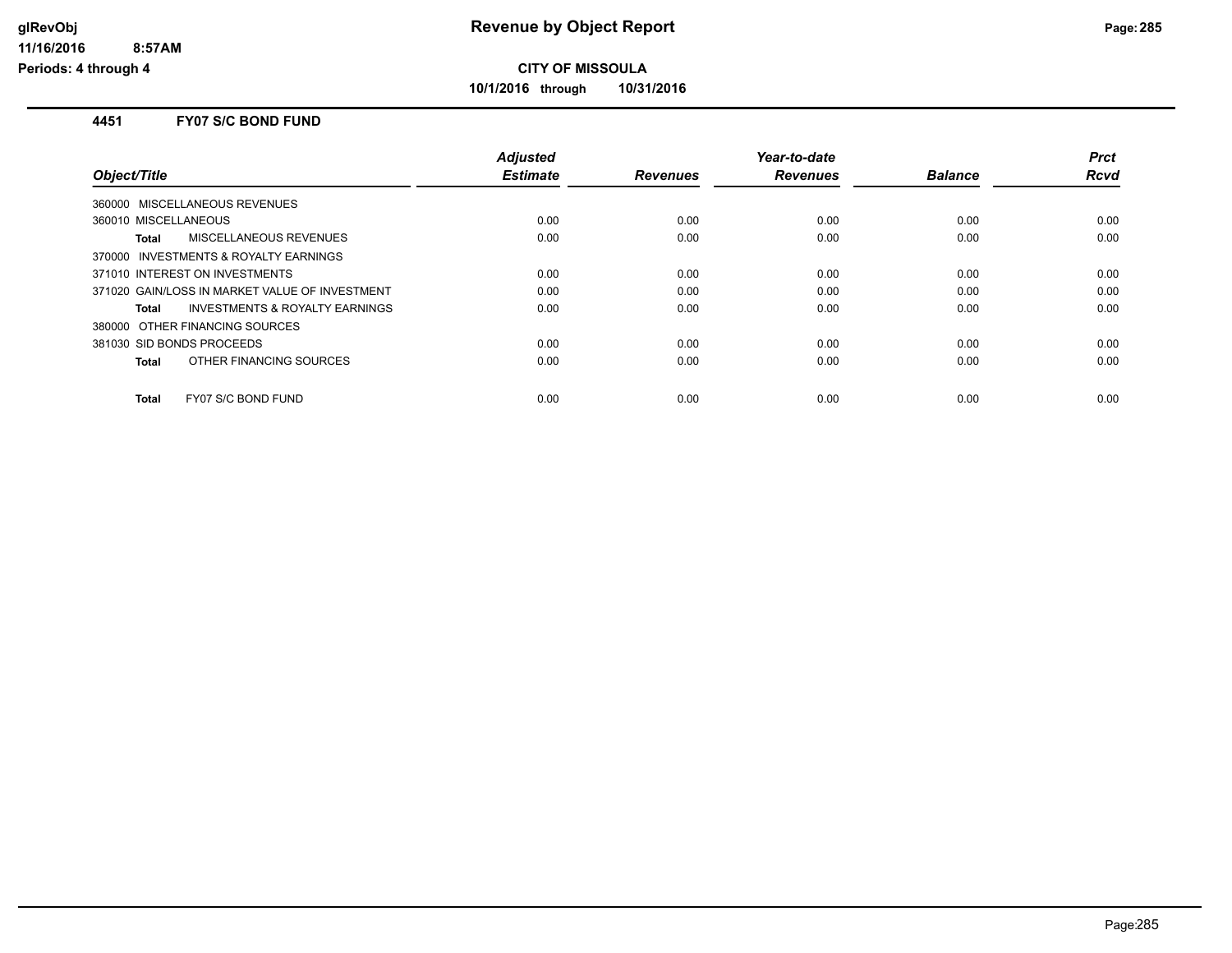**10/1/2016 through 10/31/2016**

# **4452 S/C CONSTRUCTION FUND FOR FY 08 BOND SAL**

# **4452 S/C CONSTRUCTION FUND FOR FY 08 BOND SAL**

|                                                      | <b>Adjusted</b> |                 | Year-to-date    |                | <b>Prct</b> |
|------------------------------------------------------|-----------------|-----------------|-----------------|----------------|-------------|
| Object/Title                                         | <b>Estimate</b> | <b>Revenues</b> | <b>Revenues</b> | <b>Balance</b> | <b>Rcvd</b> |
| 360000 MISCELLANEOUS REVENUES                        |                 |                 |                 |                |             |
| 360010 MISCELLANEOUS                                 | 0.00            | 0.00            | 0.00            | 0.00           | 0.00        |
| 362000 OTHER MISCELLANEOUS REVENUE                   | 0.00            | 0.00            | 0.00            | 0.00           | 0.00        |
| MISCELLANEOUS REVENUES<br><b>Total</b>               | 0.00            | 0.00            | 0.00            | 0.00           | 0.00        |
| INVESTMENTS & ROYALTY EARNINGS<br>370000             |                 |                 |                 |                |             |
| 371010 INTEREST ON INVESTMENTS                       | 0.00            | 0.00            | 0.00            | 0.00           | 0.00        |
| 371020 GAIN/LOSS IN MARKET VALUE OF INVESTMENTS      | 0.00            | 0.00            | 0.00            | 0.00           | 0.00        |
| <b>INVESTMENTS &amp; ROYALTY EARNINGS</b><br>Total   | 0.00            | 0.00            | 0.00            | 0.00           | 0.00        |
| 380000 OTHER FINANCING SOURCES                       |                 |                 |                 |                |             |
| 381000 LOAN PROCEEDS                                 | 0.00            | 0.00            | 0.00            | 0.00           | 0.00        |
| 383042 TRANSFERS FROM OTHER FUNDS                    | 0.00            | 0.00            | 0.00            | 0.00           | 0.00        |
| OTHER FINANCING SOURCES<br>Total                     | 0.00            | 0.00            | 0.00            | 0.00           | 0.00        |
| S/C CONSTRUCTION FUND FOR FY 08 BONE<br><b>Total</b> | 0.00            | 0.00            | 0.00            | 0.00           | 0.00        |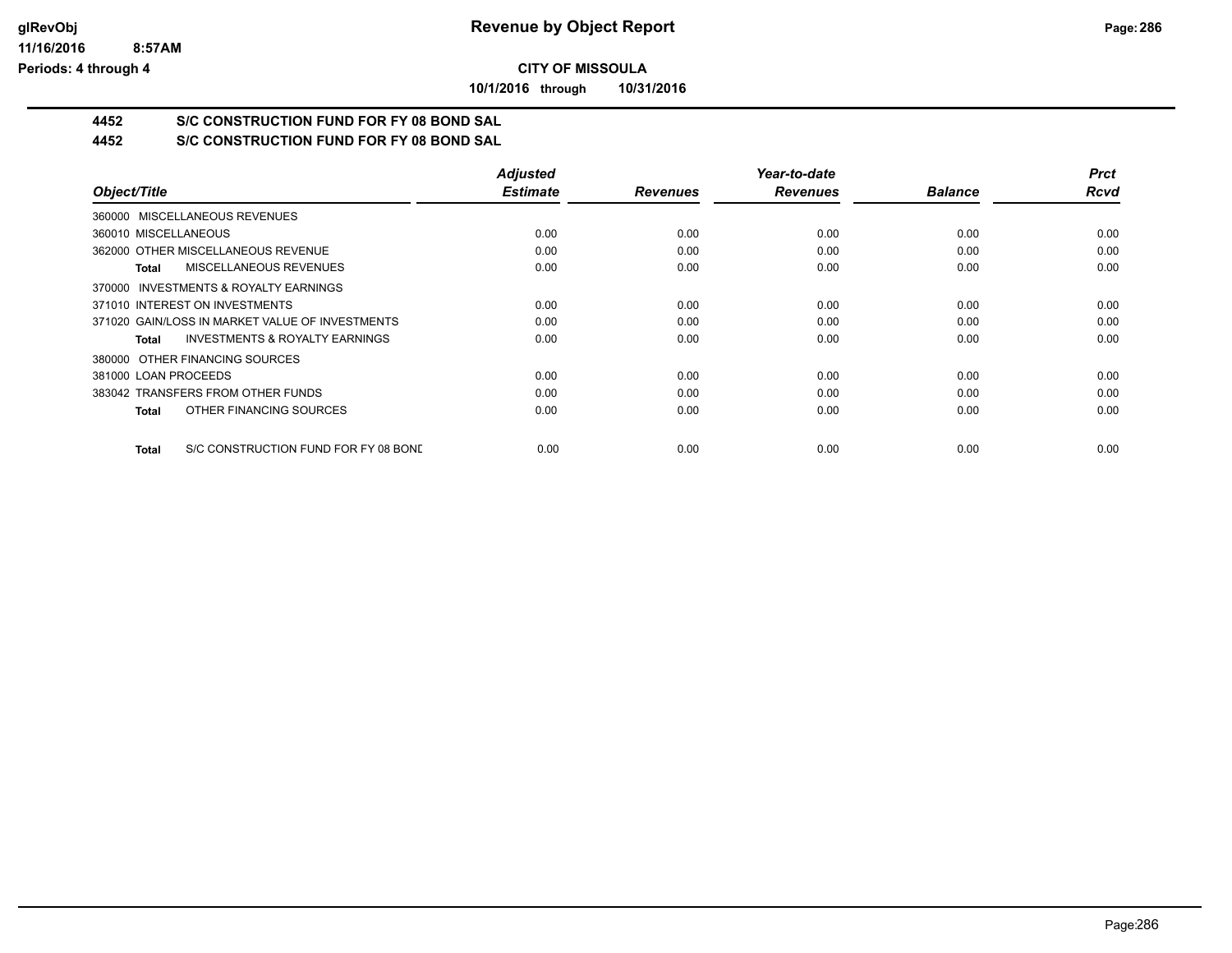**10/1/2016 through 10/31/2016**

## **4452 S/C CONSTRUCTION FUND FOR FY 08 BOND SAL**

| Object/Title                                         | <b>Adjusted</b><br><b>Estimate</b> | <b>Revenues</b> | Year-to-date<br><b>Revenues</b> | <b>Balance</b> | <b>Prct</b><br><b>Rcvd</b> |
|------------------------------------------------------|------------------------------------|-----------------|---------------------------------|----------------|----------------------------|
|                                                      |                                    |                 |                                 |                |                            |
| 360000 MISCELLANEOUS REVENUES                        |                                    |                 |                                 |                |                            |
| 360010 MISCELLANEOUS                                 | 0.00                               | 0.00            | 0.00                            | 0.00           | 0.00                       |
| 362000 OTHER MISCELLANEOUS REVENUE                   | 0.00                               | 0.00            | 0.00                            | 0.00           | 0.00                       |
| MISCELLANEOUS REVENUES<br>Total                      | 0.00                               | 0.00            | 0.00                            | 0.00           | 0.00                       |
| 370000 INVESTMENTS & ROYALTY EARNINGS                |                                    |                 |                                 |                |                            |
| 371010 INTEREST ON INVESTMENTS                       | 0.00                               | 0.00            | 0.00                            | 0.00           | 0.00                       |
| 371020 GAIN/LOSS IN MARKET VALUE OF INVESTMENT       | 0.00                               | 0.00            | 0.00                            | 0.00           | 0.00                       |
| <b>INVESTMENTS &amp; ROYALTY EARNINGS</b><br>Total   | 0.00                               | 0.00            | 0.00                            | 0.00           | 0.00                       |
| 380000 OTHER FINANCING SOURCES                       |                                    |                 |                                 |                |                            |
| 381000 LOAN PROCEEDS                                 | 0.00                               | 0.00            | 0.00                            | 0.00           | 0.00                       |
| 383042 TRANSFERS FROM OTHER FUNDS                    | 0.00                               | 0.00            | 0.00                            | 0.00           | 0.00                       |
| OTHER FINANCING SOURCES<br>Total                     | 0.00                               | 0.00            | 0.00                            | 0.00           | 0.00                       |
|                                                      |                                    |                 |                                 |                |                            |
| S/C CONSTRUCTION FUND FOR FY 08 BONI<br><b>Total</b> | 0.00                               | 0.00            | 0.00                            | 0.00           | 0.00                       |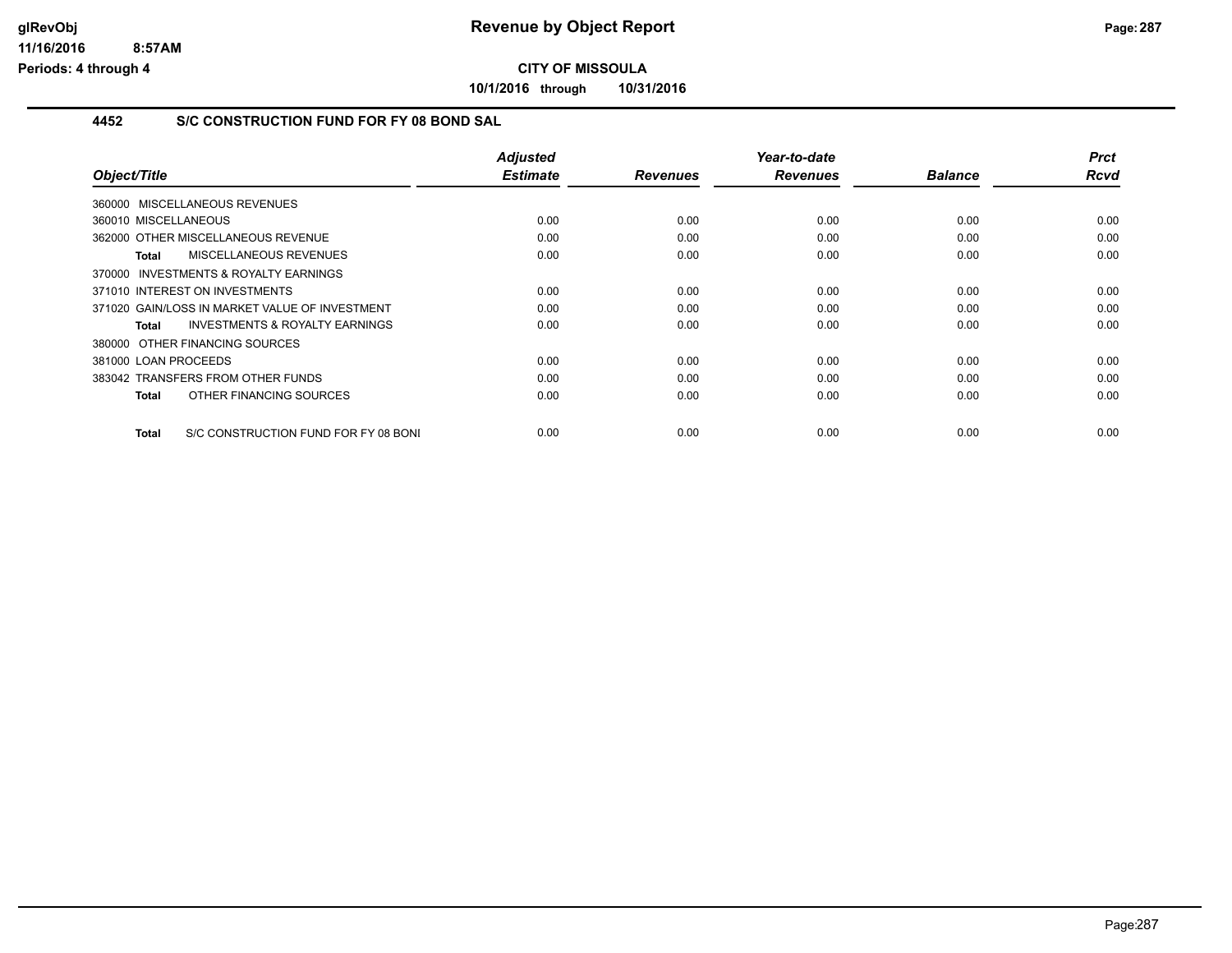**10/1/2016 through 10/31/2016**

# **4453 S/C CONSTRUCTION FUND FY09 BOND**

# **4453 S/C CONSTRUCTION FUND FY09 BOND**

|                                                           | <b>Adjusted</b> |                 | Year-to-date    |                | <b>Prct</b> |
|-----------------------------------------------------------|-----------------|-----------------|-----------------|----------------|-------------|
| Object/Title                                              | <b>Estimate</b> | <b>Revenues</b> | <b>Revenues</b> | <b>Balance</b> | <b>Rcvd</b> |
| 360000 MISCELLANEOUS REVENUES                             |                 |                 |                 |                |             |
| 360010 MISCELLANEOUS                                      | 0.00            | 0.00            | 0.00            | 0.00           | 0.00        |
| 362000 OTHER MISCELLANEOUS REVENUE                        | 0.00            | 0.00            | 0.00            | 0.00           | 0.00        |
| <b>MISCELLANEOUS REVENUES</b><br>Total                    | 0.00            | 0.00            | 0.00            | 0.00           | 0.00        |
| 370000 INVESTMENTS & ROYALTY EARNINGS                     |                 |                 |                 |                |             |
| 371010 INTEREST ON INVESTMENTS                            | 0.00            | 0.00            | 0.00            | 0.00           | 0.00        |
| <b>INVESTMENTS &amp; ROYALTY EARNINGS</b><br><b>Total</b> | 0.00            | 0.00            | 0.00            | 0.00           | 0.00        |
| 380000 OTHER FINANCING SOURCES                            |                 |                 |                 |                |             |
| 381030 SID BONDS PROCEEDS                                 | 0.00            | 0.00            | 0.00            | 0.00           | 0.00        |
| 383000 OPERATING TRANSFERS                                | 0.00            | 0.00            | 0.00            | 0.00           | 0.00        |
| OTHER FINANCING SOURCES<br><b>Total</b>                   | 0.00            | 0.00            | 0.00            | 0.00           | 0.00        |
| S/C CONSTRUCTION FUND FY09 BOND<br><b>Total</b>           | 0.00            | 0.00            | 0.00            | 0.00           | 0.00        |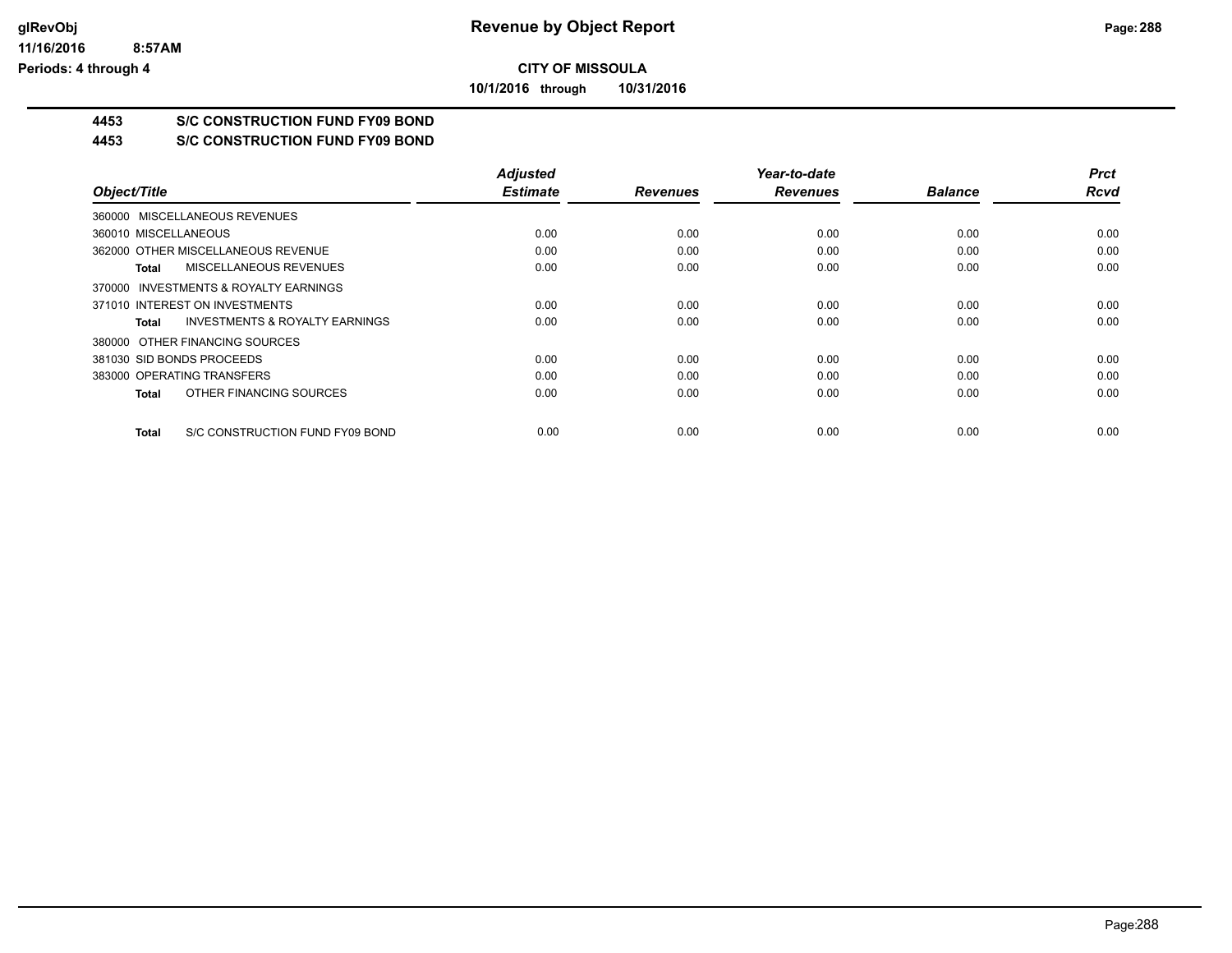**10/1/2016 through 10/31/2016**

#### **4453 S/C CONSTRUCTION FUND FY09 BOND**

| Object/Title                                       | <b>Adjusted</b><br><b>Estimate</b> | <b>Revenues</b> | Year-to-date<br><b>Revenues</b> | <b>Balance</b> | <b>Prct</b><br>Rcvd |
|----------------------------------------------------|------------------------------------|-----------------|---------------------------------|----------------|---------------------|
| 360000 MISCELLANEOUS REVENUES                      |                                    |                 |                                 |                |                     |
| 360010 MISCELLANEOUS                               | 0.00                               | 0.00            | 0.00                            | 0.00           | 0.00                |
| 362000 OTHER MISCELLANEOUS REVENUE                 | 0.00                               | 0.00            | 0.00                            | 0.00           | 0.00                |
| MISCELLANEOUS REVENUES<br>Total                    | 0.00                               | 0.00            | 0.00                            | 0.00           | 0.00                |
| 370000 INVESTMENTS & ROYALTY EARNINGS              |                                    |                 |                                 |                |                     |
| 371010 INTEREST ON INVESTMENTS                     | 0.00                               | 0.00            | 0.00                            | 0.00           | 0.00                |
| <b>INVESTMENTS &amp; ROYALTY EARNINGS</b><br>Total | 0.00                               | 0.00            | 0.00                            | 0.00           | 0.00                |
| 380000 OTHER FINANCING SOURCES                     |                                    |                 |                                 |                |                     |
| 381030 SID BONDS PROCEEDS                          | 0.00                               | 0.00            | 0.00                            | 0.00           | 0.00                |
| 383000 OPERATING TRANSFERS                         | 0.00                               | 0.00            | 0.00                            | 0.00           | 0.00                |
| OTHER FINANCING SOURCES<br>Total                   | 0.00                               | 0.00            | 0.00                            | 0.00           | 0.00                |
| S/C CONSTRUCTION FUND FY09 BOND<br>Total           | 0.00                               | 0.00            | 0.00                            | 0.00           | 0.00                |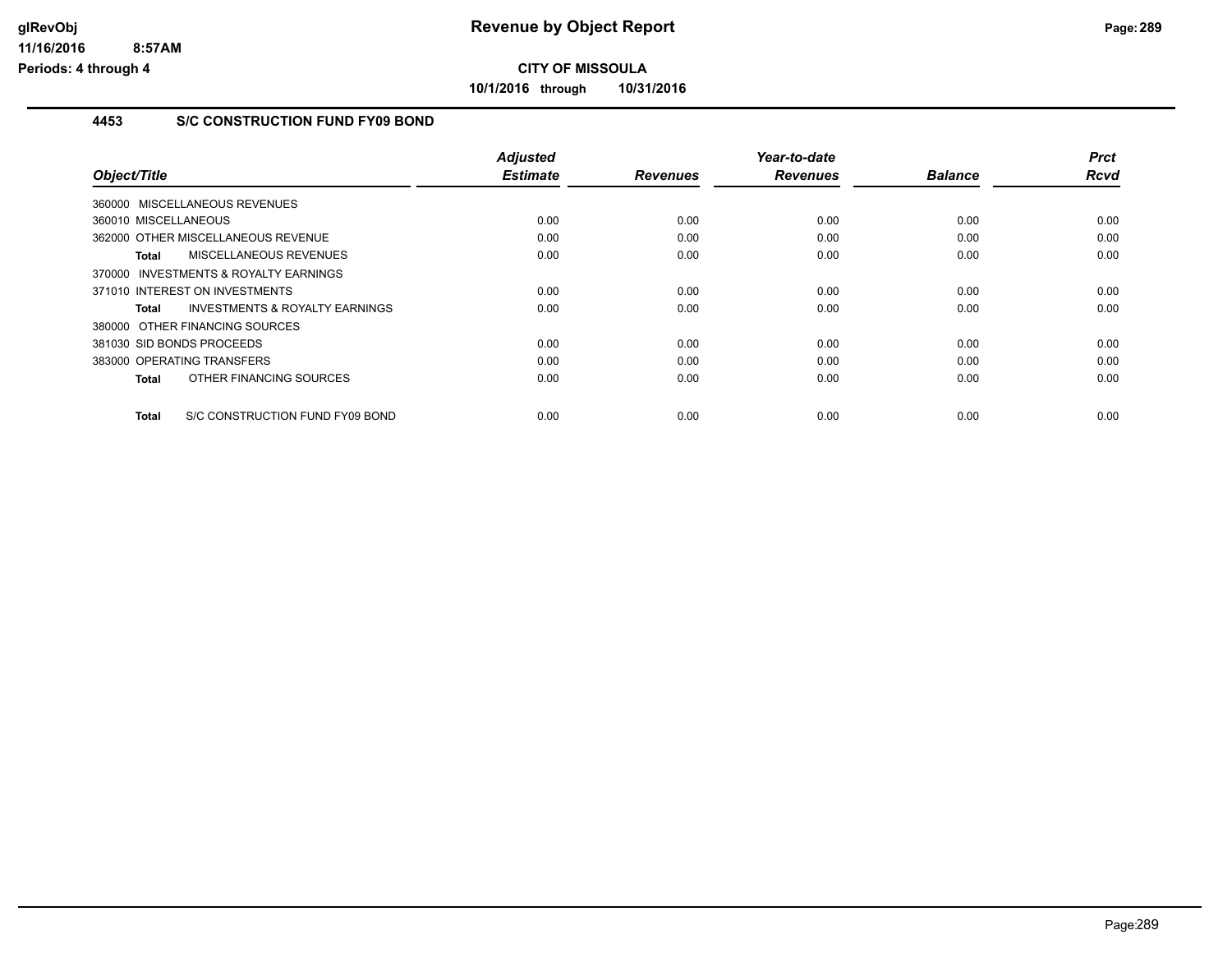**10/1/2016 through 10/31/2016**

## **4454 S/C CONSTRUCTION FUND FOR FY10**

**4454 S/C CONSTRUCTION FUND FOR FY10**

|                                                    | <b>Adjusted</b> |                 | Year-to-date    |                | <b>Prct</b> |
|----------------------------------------------------|-----------------|-----------------|-----------------|----------------|-------------|
| Object/Title                                       | <b>Estimate</b> | <b>Revenues</b> | <b>Revenues</b> | <b>Balance</b> | Rcvd        |
| 360000 MISCELLANEOUS REVENUES                      |                 |                 |                 |                |             |
| 360010 MISCELLANEOUS                               | 0.00            | 0.00            | 0.00            | 0.00           | 0.00        |
| 362000 OTHER MISCELLANEOUS REVENUE                 | 0.00            | 0.00            | 0.00            | 0.00           | 0.00        |
| <b>MISCELLANEOUS REVENUES</b><br>Total             | 0.00            | 0.00            | 0.00            | 0.00           | 0.00        |
| 370000 INVESTMENTS & ROYALTY EARNINGS              |                 |                 |                 |                |             |
| 371010 INTEREST ON INVESTMENTS                     | 0.00            | 0.00            | 0.00            | 0.00           | 0.00        |
| <b>INVESTMENTS &amp; ROYALTY EARNINGS</b><br>Total | 0.00            | 0.00            | 0.00            | 0.00           | 0.00        |
| 380000 OTHER FINANCING SOURCES                     |                 |                 |                 |                |             |
| 381030 SID BONDS PROCEEDS                          | 0.00            | 0.00            | 0.00            | 0.00           | 0.00        |
| OTHER FINANCING SOURCES<br>Total                   | 0.00            | 0.00            | 0.00            | 0.00           | 0.00        |
| S/C CONSTRUCTION FUND FOR FY10<br><b>Total</b>     | 0.00            | 0.00            | 0.00            | 0.00           | 0.00        |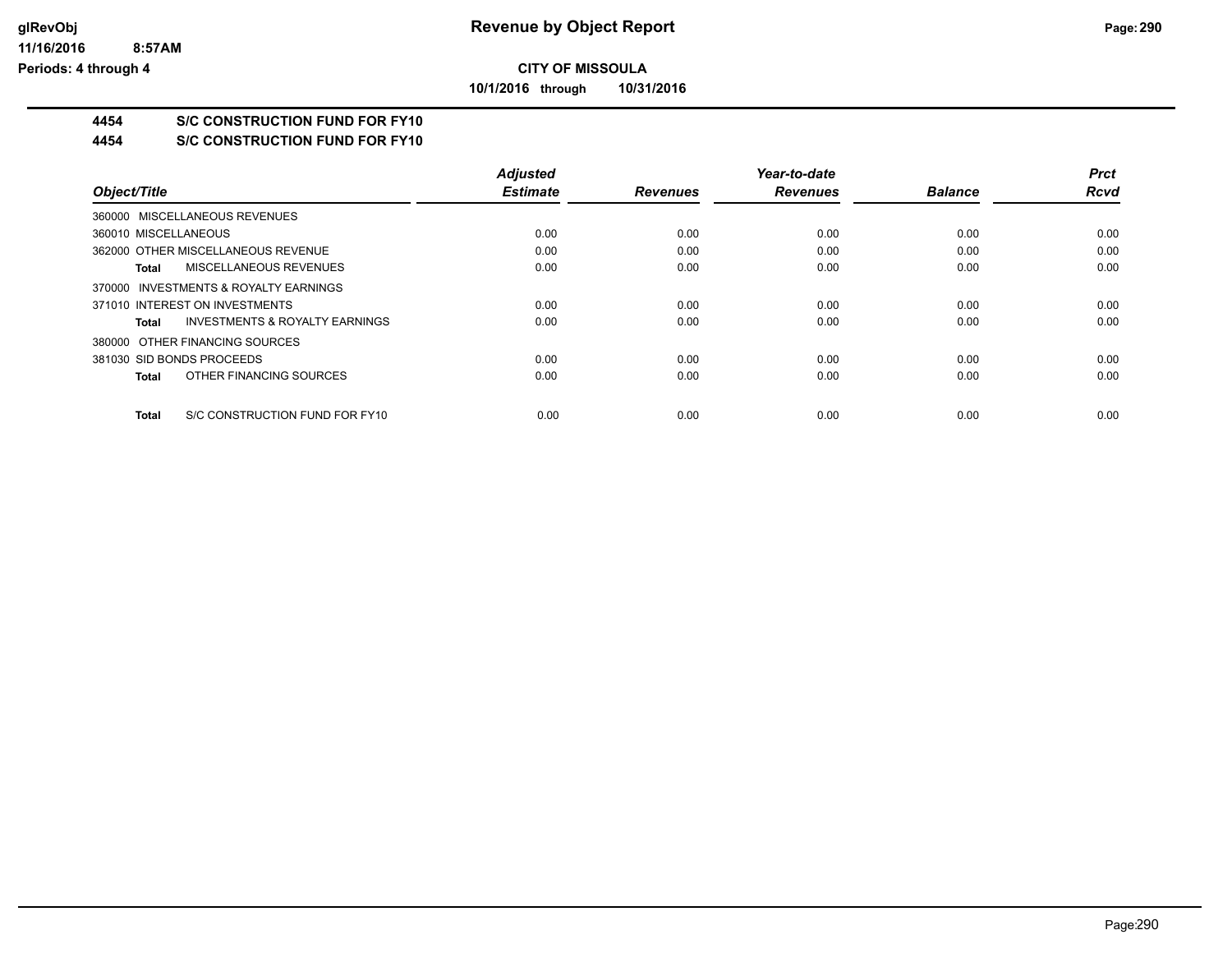**10/1/2016 through 10/31/2016**

## **4454 S/C CONSTRUCTION FUND FOR FY10**

|                                                    | <b>Adjusted</b> |                 | Year-to-date    |                | <b>Prct</b> |
|----------------------------------------------------|-----------------|-----------------|-----------------|----------------|-------------|
| Object/Title                                       | <b>Estimate</b> | <b>Revenues</b> | <b>Revenues</b> | <b>Balance</b> | <b>Rcvd</b> |
| 360000 MISCELLANEOUS REVENUES                      |                 |                 |                 |                |             |
| 360010 MISCELLANEOUS                               | 0.00            | 0.00            | 0.00            | 0.00           | 0.00        |
| 362000 OTHER MISCELLANEOUS REVENUE                 | 0.00            | 0.00            | 0.00            | 0.00           | 0.00        |
| <b>MISCELLANEOUS REVENUES</b><br>Total             | 0.00            | 0.00            | 0.00            | 0.00           | 0.00        |
| 370000 INVESTMENTS & ROYALTY EARNINGS              |                 |                 |                 |                |             |
| 371010 INTEREST ON INVESTMENTS                     | 0.00            | 0.00            | 0.00            | 0.00           | 0.00        |
| <b>INVESTMENTS &amp; ROYALTY EARNINGS</b><br>Total | 0.00            | 0.00            | 0.00            | 0.00           | 0.00        |
| 380000 OTHER FINANCING SOURCES                     |                 |                 |                 |                |             |
| 381030 SID BONDS PROCEEDS                          | 0.00            | 0.00            | 0.00            | 0.00           | 0.00        |
| OTHER FINANCING SOURCES<br>Total                   | 0.00            | 0.00            | 0.00            | 0.00           | 0.00        |
| S/C CONSTRUCTION FUND FOR FY10<br><b>Total</b>     | 0.00            | 0.00            | 0.00            | 0.00           | 0.00        |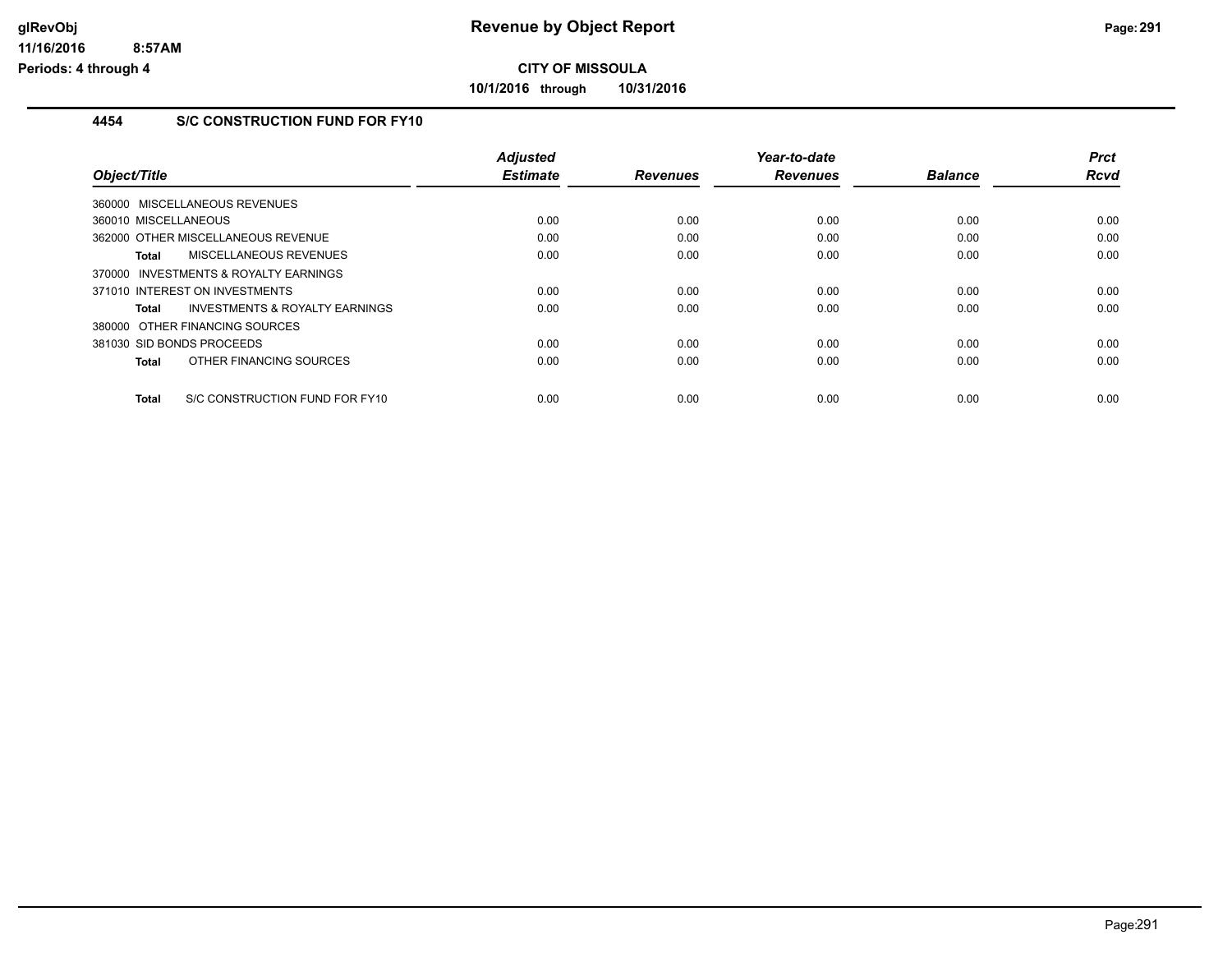**10/1/2016 through 10/31/2016**

## **4455 FY11 S/C CONSTRUCTION FUND**

#### **4455 FY11 S/C CONSTRUCTION FUND**

|                                                    | <b>Adjusted</b> |                 | Year-to-date    |                | <b>Prct</b> |
|----------------------------------------------------|-----------------|-----------------|-----------------|----------------|-------------|
| Object/Title                                       | <b>Estimate</b> | <b>Revenues</b> | <b>Revenues</b> | <b>Balance</b> | <b>Rcvd</b> |
| 360000 MISCELLANEOUS REVENUES                      |                 |                 |                 |                |             |
| 360010 MISCELLANEOUS                               | 0.00            | 0.00            | 0.00            | 0.00           | 0.00        |
| <b>MISCELLANEOUS REVENUES</b><br>Total             | 0.00            | 0.00            | 0.00            | 0.00           | 0.00        |
| 370000 INVESTMENTS & ROYALTY EARNINGS              |                 |                 |                 |                |             |
| 371010 INTEREST ON INVESTMENTS                     | 0.00            | 0.00            | 0.00            | 0.00           | 0.00        |
| <b>INVESTMENTS &amp; ROYALTY EARNINGS</b><br>Total | 0.00            | 0.00            | 0.00            | 0.00           | 0.00        |
| 380000 OTHER FINANCING SOURCES                     |                 |                 |                 |                |             |
| 381030 SID BONDS PROCEEDS                          | 0.00            | 0.00            | 0.00            | 0.00           | 0.00        |
| OTHER FINANCING SOURCES<br><b>Total</b>            | 0.00            | 0.00            | 0.00            | 0.00           | 0.00        |
| <b>FY11 S/C CONSTRUCTION FUND</b><br><b>Total</b>  | 0.00            | 0.00            | 0.00            | 0.00           | 0.00        |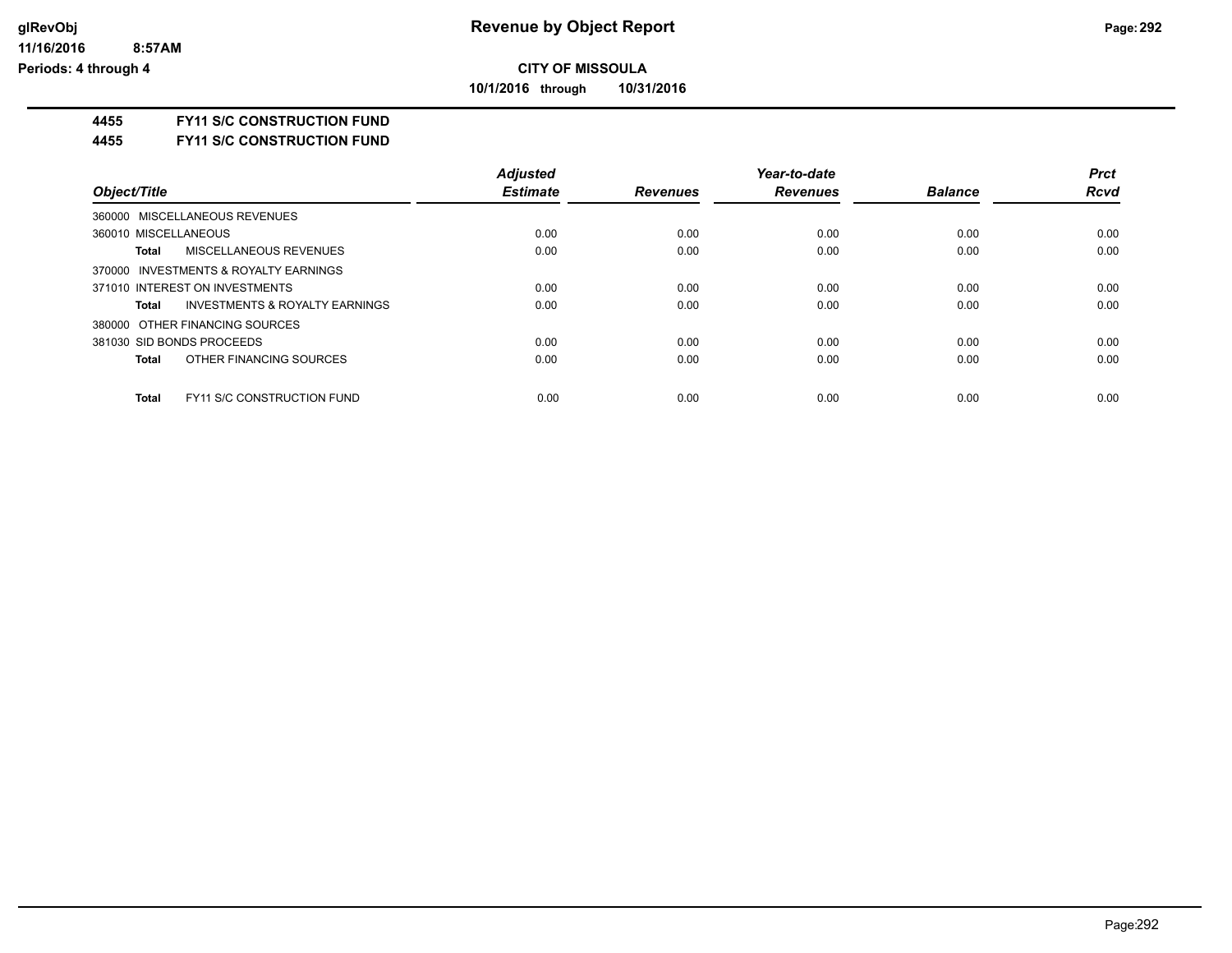**Periods: 4 through 4**

**CITY OF MISSOULA**

**10/1/2016 through 10/31/2016**

## **4455 FY11 S/C CONSTRUCTION FUND**

| Object/Title                               | <b>Adjusted</b><br><b>Estimate</b> | <b>Revenues</b> | Year-to-date<br><b>Revenues</b> | <b>Balance</b> | <b>Prct</b><br><b>Rcvd</b> |
|--------------------------------------------|------------------------------------|-----------------|---------------------------------|----------------|----------------------------|
|                                            |                                    |                 |                                 |                |                            |
| 360000 MISCELLANEOUS REVENUES              |                                    |                 |                                 |                |                            |
| 360010 MISCELLANEOUS                       | 0.00                               | 0.00            | 0.00                            | 0.00           | 0.00                       |
| MISCELLANEOUS REVENUES<br>Total            | 0.00                               | 0.00            | 0.00                            | 0.00           | 0.00                       |
| 370000 INVESTMENTS & ROYALTY EARNINGS      |                                    |                 |                                 |                |                            |
| 371010 INTEREST ON INVESTMENTS             | 0.00                               | 0.00            | 0.00                            | 0.00           | 0.00                       |
| INVESTMENTS & ROYALTY EARNINGS<br>Total    | 0.00                               | 0.00            | 0.00                            | 0.00           | 0.00                       |
| 380000 OTHER FINANCING SOURCES             |                                    |                 |                                 |                |                            |
| 381030 SID BONDS PROCEEDS                  | 0.00                               | 0.00            | 0.00                            | 0.00           | 0.00                       |
| OTHER FINANCING SOURCES<br>Total           | 0.00                               | 0.00            | 0.00                            | 0.00           | 0.00                       |
| <b>FY11 S/C CONSTRUCTION FUND</b><br>Total | 0.00                               | 0.00            | 0.00                            | 0.00           | 0.00                       |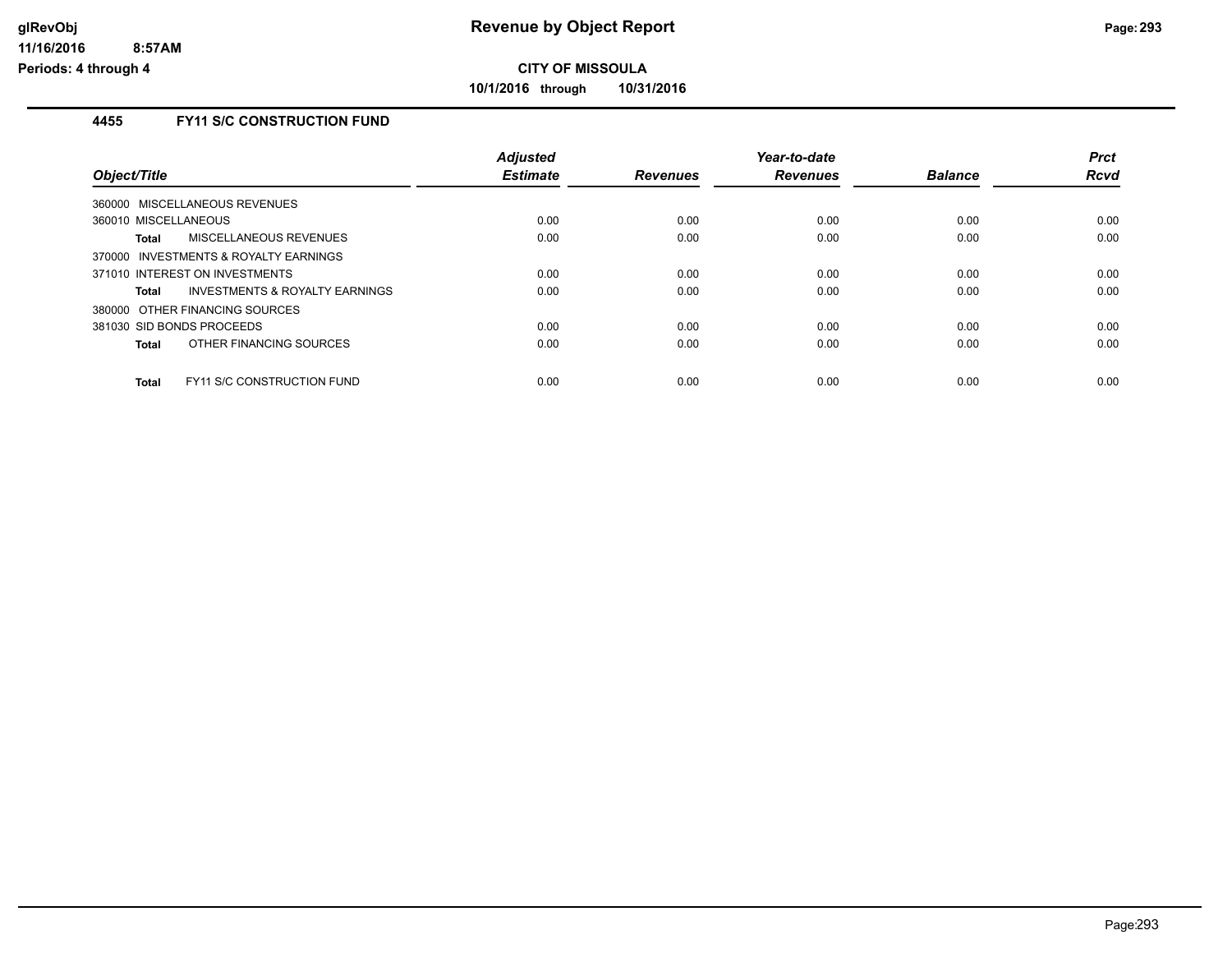**10/1/2016 through 10/31/2016**

## **4456 FY12 S/C CONSTRUCTION FUND**

#### **4456 FY12 S/C CONSTRUCTION FUND**

|                                                    | <b>Adjusted</b> |                 | Year-to-date    |                | <b>Prct</b> |
|----------------------------------------------------|-----------------|-----------------|-----------------|----------------|-------------|
| Object/Title                                       | <b>Estimate</b> | <b>Revenues</b> | <b>Revenues</b> | <b>Balance</b> | <b>Rcvd</b> |
| 360000 MISCELLANEOUS REVENUES                      |                 |                 |                 |                |             |
| 360010 MISCELLANEOUS                               | 0.00            | 0.00            | 0.00            | 0.00           | 0.00        |
| 362000 OTHER MISCELLANEOUS REVENUE                 | 0.00            | 0.00            | 0.00            | 0.00           | 0.00        |
| <b>MISCELLANEOUS REVENUES</b><br>Total             | 0.00            | 0.00            | 0.00            | 0.00           | 0.00        |
| 370000 INVESTMENTS & ROYALTY EARNINGS              |                 |                 |                 |                |             |
| 371010 INTEREST ON INVESTMENTS                     | 0.00            | 0.00            | 0.00            | 0.00           | 0.00        |
| <b>INVESTMENTS &amp; ROYALTY EARNINGS</b><br>Total | 0.00            | 0.00            | 0.00            | 0.00           | 0.00        |
| 380000 OTHER FINANCING SOURCES                     |                 |                 |                 |                |             |
| 381030 SID BONDS PROCEEDS                          | 0.00            | 0.00            | 0.00            | 0.00           | 0.00        |
| OTHER FINANCING SOURCES<br>Total                   | 0.00            | 0.00            | 0.00            | 0.00           | 0.00        |
| FY12 S/C CONSTRUCTION FUND<br>Total                | 0.00            | 0.00            | 0.00            | 0.00           | 0.00        |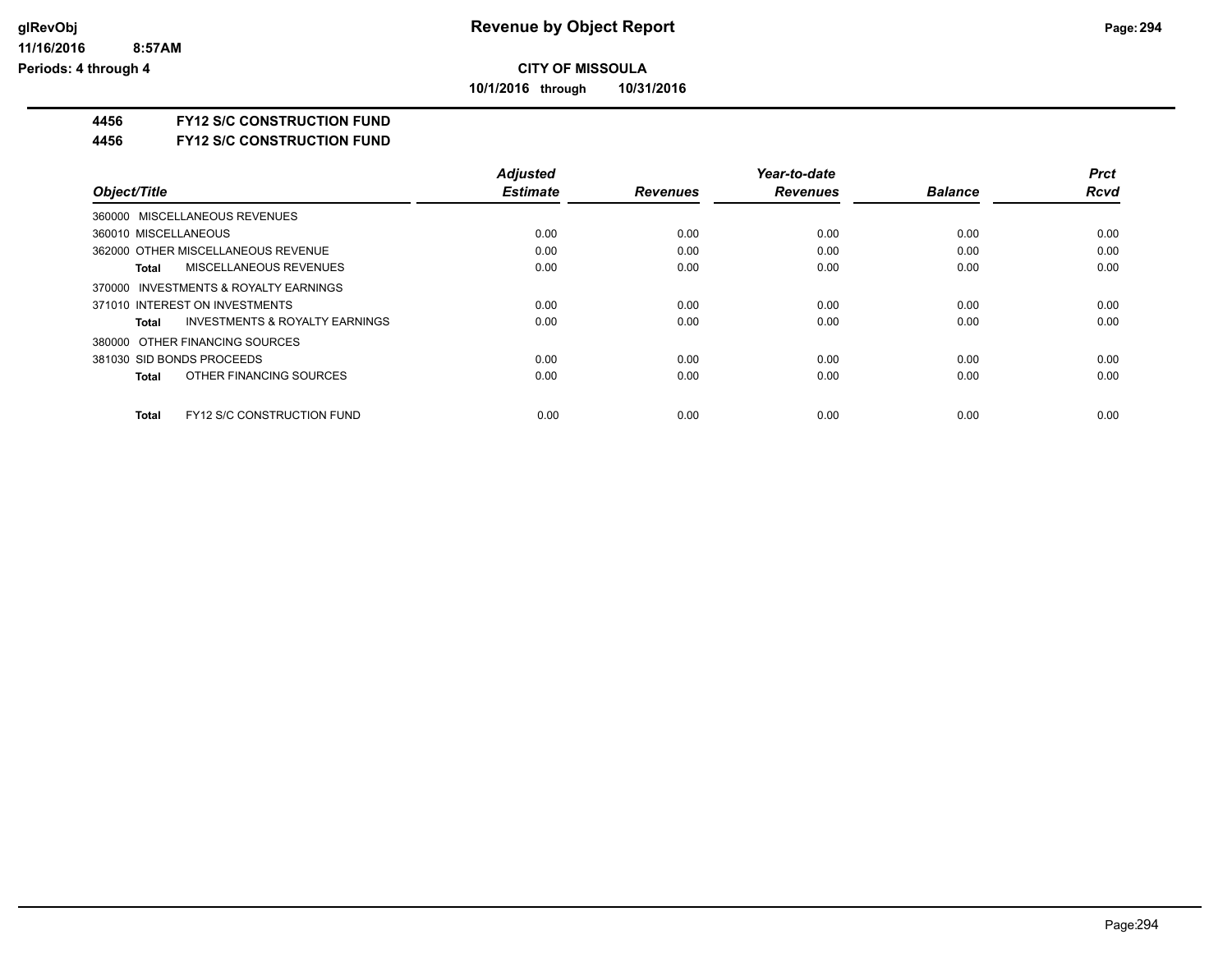**10/1/2016 through 10/31/2016**

## **4456 FY12 S/C CONSTRUCTION FUND**

| Object/Title                                       | <b>Adjusted</b><br><b>Estimate</b> | <b>Revenues</b> | Year-to-date<br><b>Revenues</b> | <b>Balance</b> | <b>Prct</b><br><b>Rcvd</b> |
|----------------------------------------------------|------------------------------------|-----------------|---------------------------------|----------------|----------------------------|
|                                                    |                                    |                 |                                 |                |                            |
| 360000 MISCELLANEOUS REVENUES                      |                                    |                 |                                 |                |                            |
| 360010 MISCELLANEOUS                               | 0.00                               | 0.00            | 0.00                            | 0.00           | 0.00                       |
| 362000 OTHER MISCELLANEOUS REVENUE                 | 0.00                               | 0.00            | 0.00                            | 0.00           | 0.00                       |
| MISCELLANEOUS REVENUES<br>Total                    | 0.00                               | 0.00            | 0.00                            | 0.00           | 0.00                       |
| 370000 INVESTMENTS & ROYALTY EARNINGS              |                                    |                 |                                 |                |                            |
| 371010 INTEREST ON INVESTMENTS                     | 0.00                               | 0.00            | 0.00                            | 0.00           | 0.00                       |
| <b>INVESTMENTS &amp; ROYALTY EARNINGS</b><br>Total | 0.00                               | 0.00            | 0.00                            | 0.00           | 0.00                       |
| 380000 OTHER FINANCING SOURCES                     |                                    |                 |                                 |                |                            |
| 381030 SID BONDS PROCEEDS                          | 0.00                               | 0.00            | 0.00                            | 0.00           | 0.00                       |
| OTHER FINANCING SOURCES<br>Total                   | 0.00                               | 0.00            | 0.00                            | 0.00           | 0.00                       |
| <b>FY12 S/C CONSTRUCTION FUND</b><br>Total         | 0.00                               | 0.00            | 0.00                            | 0.00           | 0.00                       |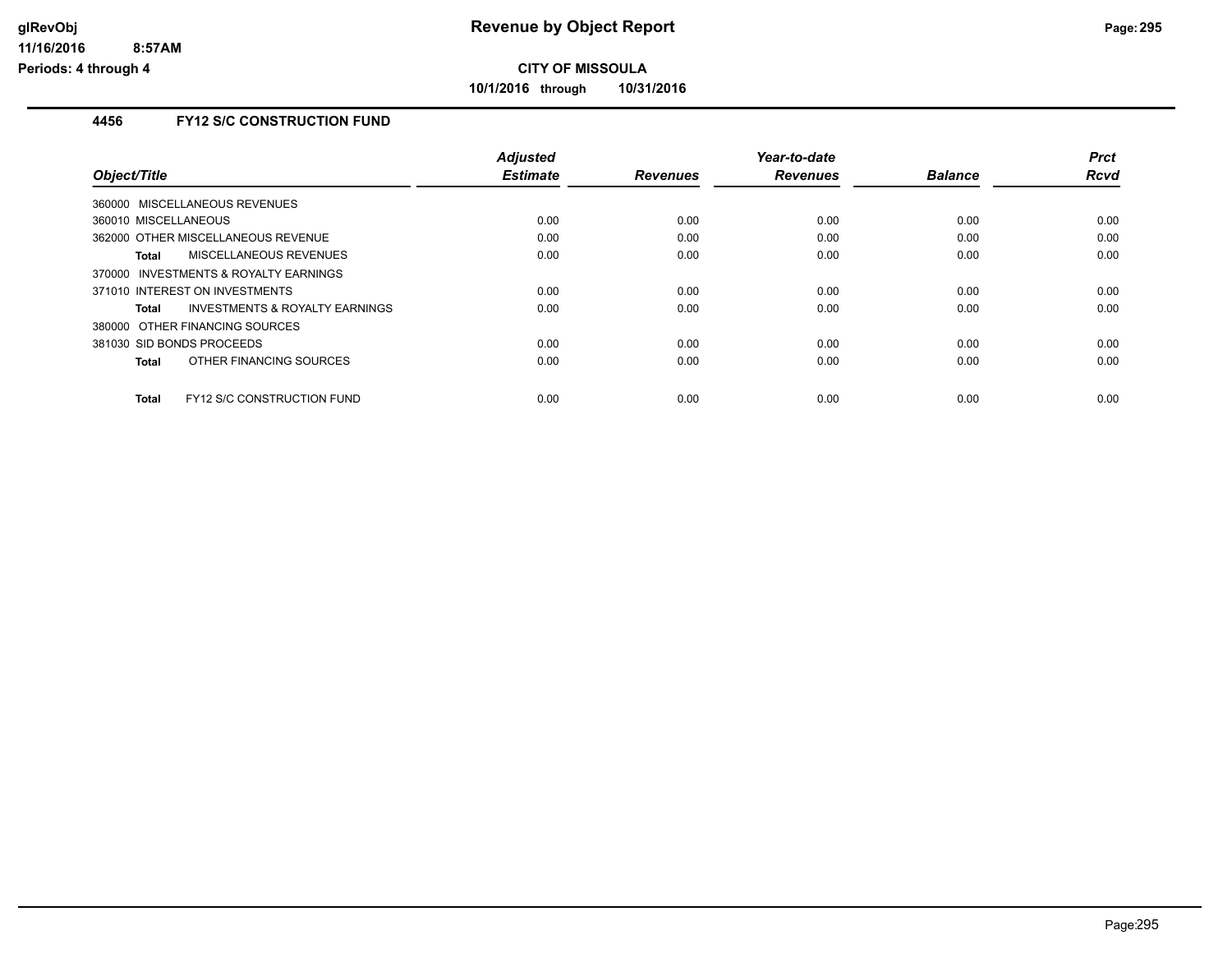**11/16/2016 8:57AM Periods: 4 through 4**

## **CITY OF MISSOULA**

**10/1/2016 through 10/31/2016**

## **4457 FY13 SIDEWALK/CURB CONSTRUCTION**

### **4457 FY13 SIDEWALK/CURB CONSTRUCTION**

|                                                    | <b>Adjusted</b> |                 | Year-to-date    |                | <b>Prct</b> |
|----------------------------------------------------|-----------------|-----------------|-----------------|----------------|-------------|
| Object/Title                                       | <b>Estimate</b> | <b>Revenues</b> | <b>Revenues</b> | <b>Balance</b> | <b>Rcvd</b> |
| 360000 MISCELLANEOUS REVENUES                      |                 |                 |                 |                |             |
| 360010 MISCELLANEOUS                               | 0.00            | 0.00            | 0.00            | 0.00           | 0.00        |
| MISCELLANEOUS REVENUES<br>Total                    | 0.00            | 0.00            | 0.00            | 0.00           | 0.00        |
| 370000 INVESTMENTS & ROYALTY EARNINGS              |                 |                 |                 |                |             |
| 371010 INTEREST ON INVESTMENTS                     | 0.00            | 0.00            | 0.00            | 0.00           | 0.00        |
| <b>INVESTMENTS &amp; ROYALTY EARNINGS</b><br>Total | 0.00            | 0.00            | 0.00            | 0.00           | 0.00        |
| 380000 OTHER FINANCING SOURCES                     |                 |                 |                 |                |             |
| 381030 SID BONDS PROCEEDS                          | 0.00            | 0.00            | 0.00            | 0.00           | 0.00        |
| 383000 OPERATING TRANSFERS                         | 0.00            | 0.00            | 0.00            | 0.00           | 0.00        |
| OTHER FINANCING SOURCES<br>Total                   | 0.00            | 0.00            | 0.00            | 0.00           | 0.00        |
| <b>FY13 SIDEWALK/CURB CONSTRUCTION</b><br>Total    | 0.00            | 0.00            | 0.00            | 0.00           | 0.00        |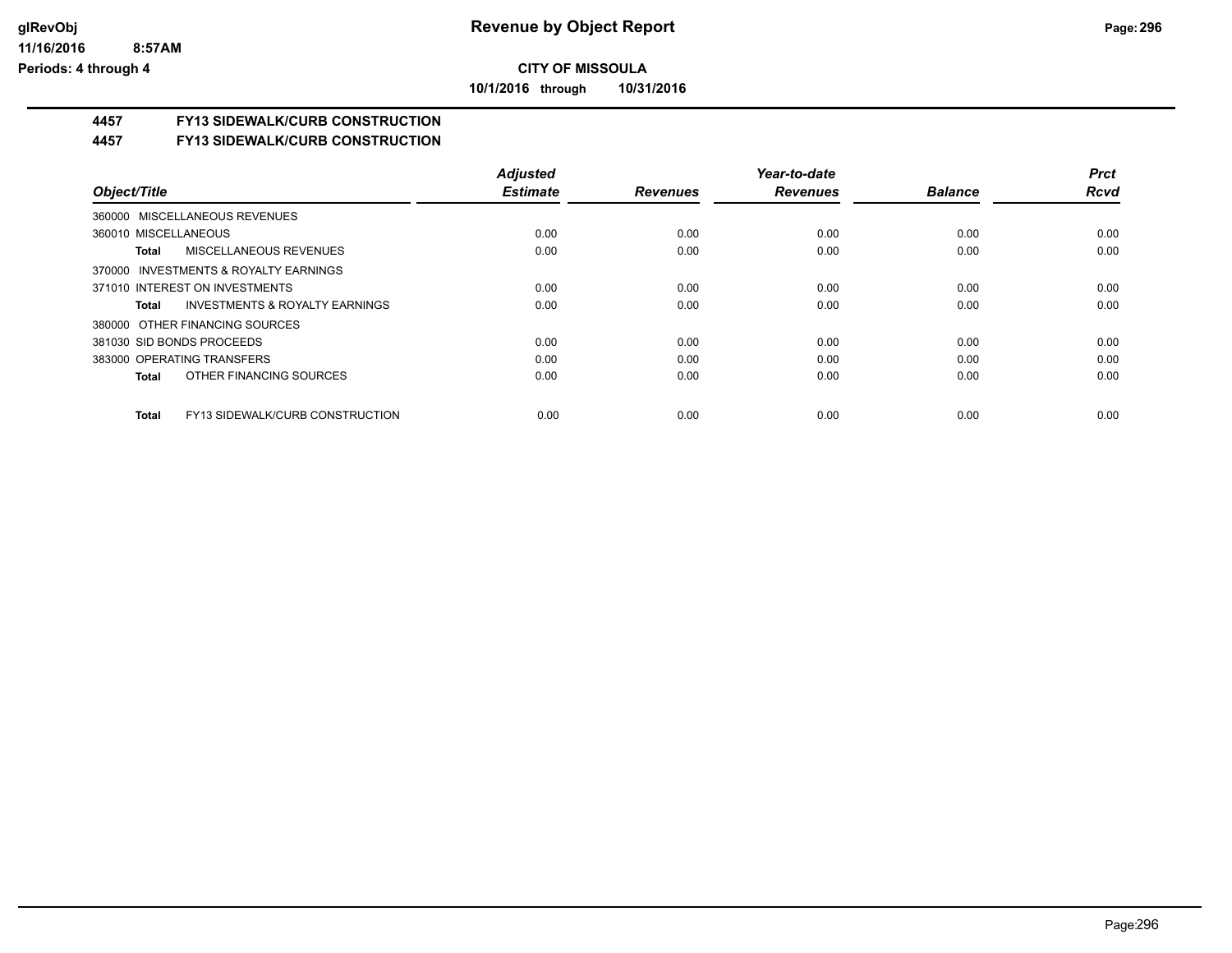**Periods: 4 through 4**

**CITY OF MISSOULA**

**10/1/2016 through 10/31/2016**

### **4457 FY13 SIDEWALK/CURB CONSTRUCTION**

|                                                        | <b>Adjusted</b> |                 | Year-to-date    |                | <b>Prct</b> |
|--------------------------------------------------------|-----------------|-----------------|-----------------|----------------|-------------|
| Object/Title                                           | <b>Estimate</b> | <b>Revenues</b> | <b>Revenues</b> | <b>Balance</b> | <b>Rcvd</b> |
| 360000 MISCELLANEOUS REVENUES                          |                 |                 |                 |                |             |
| 360010 MISCELLANEOUS                                   | 0.00            | 0.00            | 0.00            | 0.00           | 0.00        |
| MISCELLANEOUS REVENUES<br>Total                        | 0.00            | 0.00            | 0.00            | 0.00           | 0.00        |
| 370000 INVESTMENTS & ROYALTY EARNINGS                  |                 |                 |                 |                |             |
| 371010 INTEREST ON INVESTMENTS                         | 0.00            | 0.00            | 0.00            | 0.00           | 0.00        |
| INVESTMENTS & ROYALTY EARNINGS<br>Total                | 0.00            | 0.00            | 0.00            | 0.00           | 0.00        |
| 380000 OTHER FINANCING SOURCES                         |                 |                 |                 |                |             |
| 381030 SID BONDS PROCEEDS                              | 0.00            | 0.00            | 0.00            | 0.00           | 0.00        |
| 383000 OPERATING TRANSFERS                             | 0.00            | 0.00            | 0.00            | 0.00           | 0.00        |
| OTHER FINANCING SOURCES<br>Total                       | 0.00            | 0.00            | 0.00            | 0.00           | 0.00        |
| <b>Total</b><br><b>FY13 SIDEWALK/CURB CONSTRUCTION</b> | 0.00            | 0.00            | 0.00            | 0.00           | 0.00        |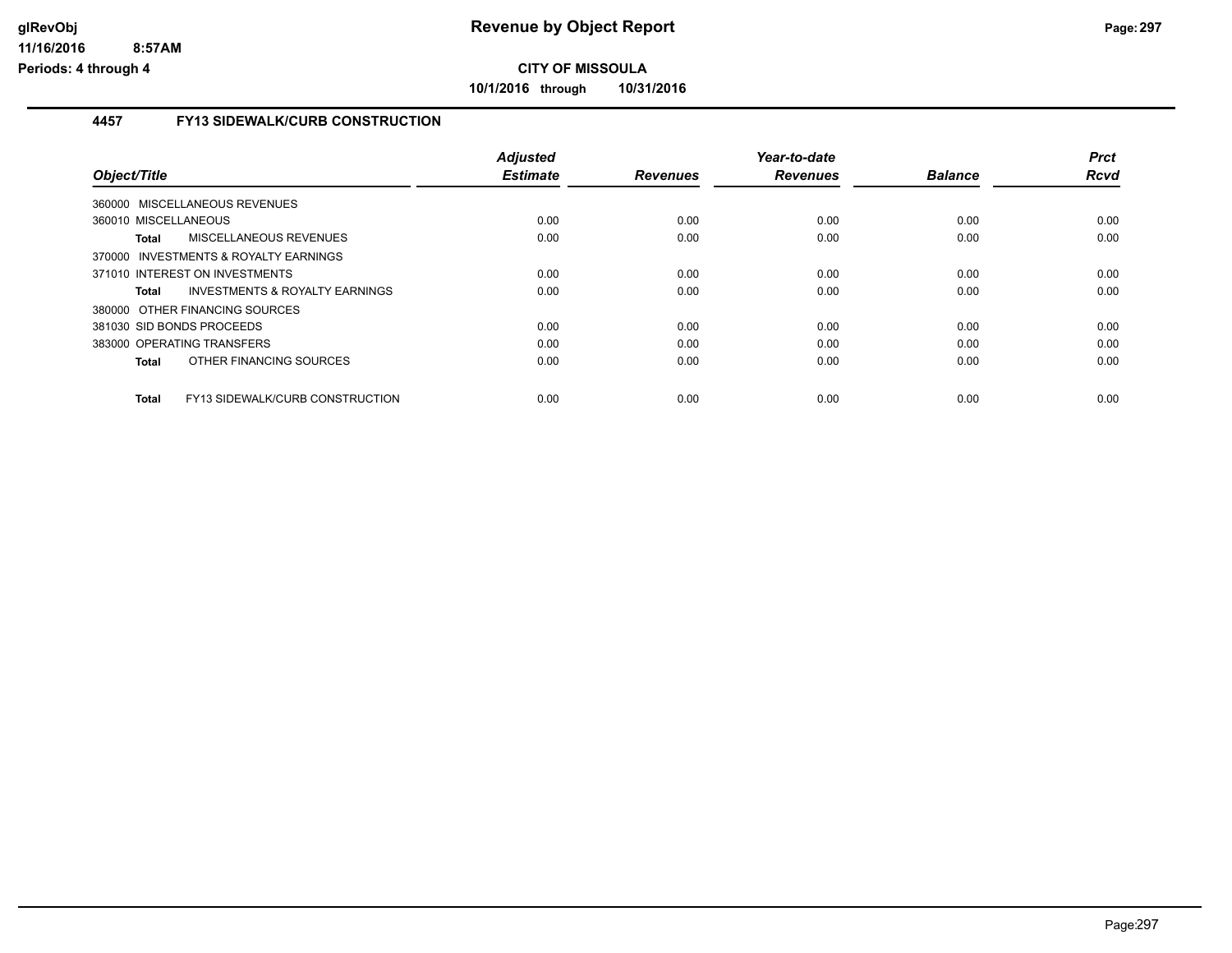**11/16/2016 8:57AM Periods: 4 through 4**

#### **CITY OF MISSOULA**

**10/1/2016 through 10/31/2016**

# **4458 FY14 SIDEWALK & CURB CONSTRUCTION**

## **4458 FY14 SIDEWALK & CURB CONSTRUCTION**

|                                                              | <b>Adjusted</b> |                 | Year-to-date    |                | <b>Prct</b> |
|--------------------------------------------------------------|-----------------|-----------------|-----------------|----------------|-------------|
| Object/Title                                                 | <b>Estimate</b> | <b>Revenues</b> | <b>Revenues</b> | <b>Balance</b> | <b>Rcvd</b> |
| 360000 MISCELLANEOUS REVENUES                                |                 |                 |                 |                |             |
| 360010 MISCELLANEOUS                                         | 0.00            | 0.00            | 0.00            | 0.00           | 0.00        |
| MISCELLANEOUS REVENUES<br>Total                              | 0.00            | 0.00            | 0.00            | 0.00           | 0.00        |
| 370000 INVESTMENTS & ROYALTY EARNINGS                        |                 |                 |                 |                |             |
| 371010 INTEREST ON INVESTMENTS                               | 0.00            | 0.00            | 0.00            | 0.00           | 0.00        |
| <b>INVESTMENTS &amp; ROYALTY EARNINGS</b><br>Total           | 0.00            | 0.00            | 0.00            | 0.00           | 0.00        |
| 380000 OTHER FINANCING SOURCES                               |                 |                 |                 |                |             |
| 381030 SID BONDS PROCEEDS                                    | 0.00            | 0.00            | 0.00            | 0.00           | 0.00        |
| OTHER FINANCING SOURCES<br><b>Total</b>                      | 0.00            | 0.00            | 0.00            | 0.00           | 0.00        |
| <b>FY14 SIDEWALK &amp; CURB CONSTRUCTION</b><br><b>Total</b> | 0.00            | 0.00            | 0.00            | 0.00           | 0.00        |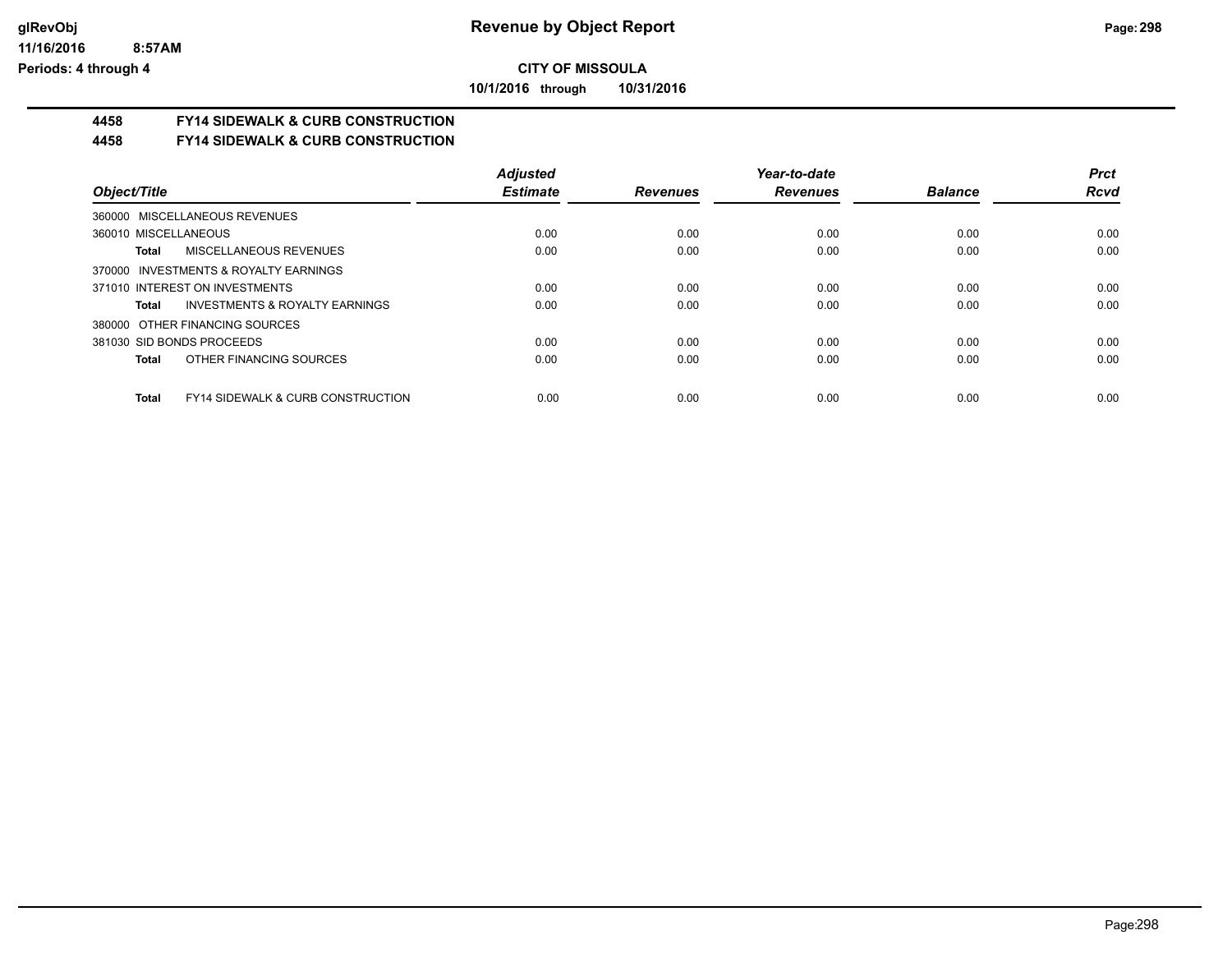**Periods: 4 through 4**

 **8:57AM**

**CITY OF MISSOULA**

**10/1/2016 through 10/31/2016**

#### **4458 FY14 SIDEWALK & CURB CONSTRUCTION**

| Object/Title                                                 | <b>Adjusted</b><br><b>Estimate</b> | <b>Revenues</b> | Year-to-date<br><b>Revenues</b> | <b>Balance</b> | <b>Prct</b><br><b>Rcvd</b> |
|--------------------------------------------------------------|------------------------------------|-----------------|---------------------------------|----------------|----------------------------|
| 360000 MISCELLANEOUS REVENUES                                |                                    |                 |                                 |                |                            |
| 360010 MISCELLANEOUS                                         | 0.00                               | 0.00            | 0.00                            | 0.00           | 0.00                       |
| MISCELLANEOUS REVENUES<br>Total                              | 0.00                               | 0.00            | 0.00                            | 0.00           | 0.00                       |
| INVESTMENTS & ROYALTY EARNINGS<br>370000                     |                                    |                 |                                 |                |                            |
| 371010 INTEREST ON INVESTMENTS                               | 0.00                               | 0.00            | 0.00                            | 0.00           | 0.00                       |
| <b>INVESTMENTS &amp; ROYALTY EARNINGS</b><br><b>Total</b>    | 0.00                               | 0.00            | 0.00                            | 0.00           | 0.00                       |
| 380000 OTHER FINANCING SOURCES                               |                                    |                 |                                 |                |                            |
| 381030 SID BONDS PROCEEDS                                    | 0.00                               | 0.00            | 0.00                            | 0.00           | 0.00                       |
| OTHER FINANCING SOURCES<br><b>Total</b>                      | 0.00                               | 0.00            | 0.00                            | 0.00           | 0.00                       |
| <b>FY14 SIDEWALK &amp; CURB CONSTRUCTION</b><br><b>Total</b> | 0.00                               | 0.00            | 0.00                            | 0.00           | 0.00                       |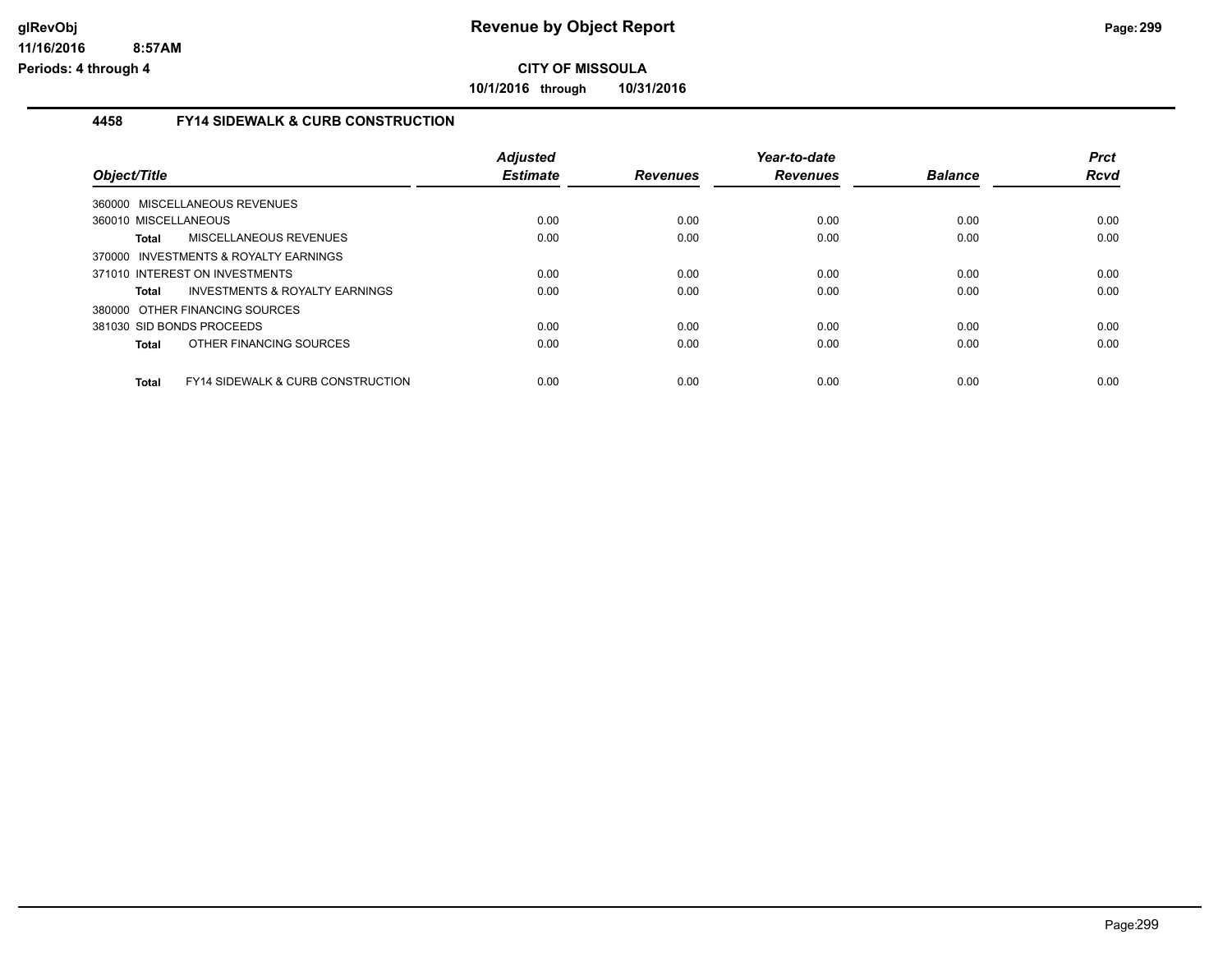**11/16/2016 8:57AM Periods: 4 through 4**

**CITY OF MISSOULA**

**10/1/2016 through 10/31/2016**

# **4459 FY15 SIDEWALK/CURB CONSTRUCTION**

**4459 FY15 SIDEWALK/CURB CONSTRUCTION**

|                                                 | <b>Adjusted</b> |                 | Year-to-date    |                | <b>Prct</b> |
|-------------------------------------------------|-----------------|-----------------|-----------------|----------------|-------------|
| Object/Title                                    | <b>Estimate</b> | <b>Revenues</b> | <b>Revenues</b> | <b>Balance</b> | <b>Rcvd</b> |
| 330000 INTERGOVERNMENTAL REVENUES               |                 |                 |                 |                |             |
| 331156 CTEP GRANTS                              | 0.00            | 0.00            | 0.00            | 0.00           | 0.00        |
| INTERGOVERNMENTAL REVENUES<br>Total             | 0.00            | 0.00            | 0.00            | 0.00           | 0.00        |
| 360000 MISCELLANEOUS REVENUES                   |                 |                 |                 |                |             |
| 360010 MISCELLANEOUS                            | 0.00            | 0.00            | 0.00            | 0.00           | 0.00        |
| <b>MISCELLANEOUS REVENUES</b><br>Total          | 0.00            | 0.00            | 0.00            | 0.00           | 0.00        |
| 380000 OTHER FINANCING SOURCES                  |                 |                 |                 |                |             |
| 381030 SID BONDS PROCEEDS                       | 0.00            | 0.00            | 0.00            | 0.00           | 0.00        |
| OTHER FINANCING SOURCES<br>Total                | 0.00            | 0.00            | 0.00            | 0.00           | 0.00        |
| <b>FY15 SIDEWALK/CURB CONSTRUCTION</b><br>Total | 0.00            | 0.00            | 0.00            | 0.00           | 0.00        |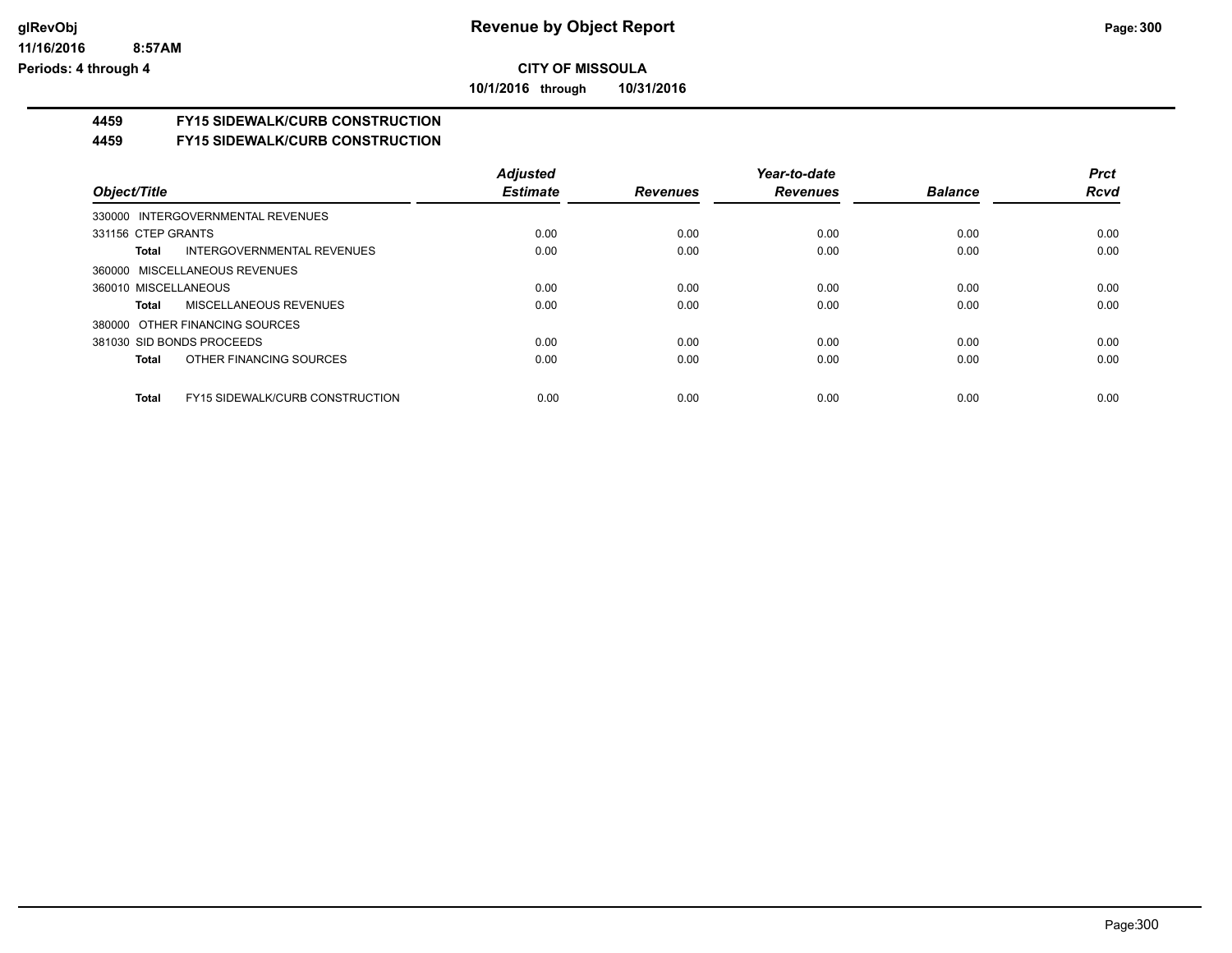**Periods: 4 through 4**

**CITY OF MISSOULA**

**10/1/2016 through 10/31/2016**

#### **4459 FY15 SIDEWALK/CURB CONSTRUCTION**

| Object/Title                      |                                 | <b>Adjusted</b><br><b>Estimate</b> | <b>Revenues</b> | Year-to-date<br><b>Revenues</b> | <b>Balance</b> | <b>Prct</b><br><b>Rcvd</b> |
|-----------------------------------|---------------------------------|------------------------------------|-----------------|---------------------------------|----------------|----------------------------|
| 330000 INTERGOVERNMENTAL REVENUES |                                 |                                    |                 |                                 |                |                            |
| 331156 CTEP GRANTS                |                                 | 0.00                               | 0.00            | 0.00                            | 0.00           | 0.00                       |
| Total                             | INTERGOVERNMENTAL REVENUES      | 0.00                               | 0.00            | 0.00                            | 0.00           | 0.00                       |
| 360000 MISCELLANEOUS REVENUES     |                                 |                                    |                 |                                 |                |                            |
| 360010 MISCELLANEOUS              |                                 | 0.00                               | 0.00            | 0.00                            | 0.00           | 0.00                       |
| Total                             | MISCELLANEOUS REVENUES          | 0.00                               | 0.00            | 0.00                            | 0.00           | 0.00                       |
| 380000 OTHER FINANCING SOURCES    |                                 |                                    |                 |                                 |                |                            |
| 381030 SID BONDS PROCEEDS         |                                 | 0.00                               | 0.00            | 0.00                            | 0.00           | 0.00                       |
| Total                             | OTHER FINANCING SOURCES         | 0.00                               | 0.00            | 0.00                            | 0.00           | 0.00                       |
| <b>Total</b>                      | FY15 SIDEWALK/CURB CONSTRUCTION | 0.00                               | 0.00            | 0.00                            | 0.00           | 0.00                       |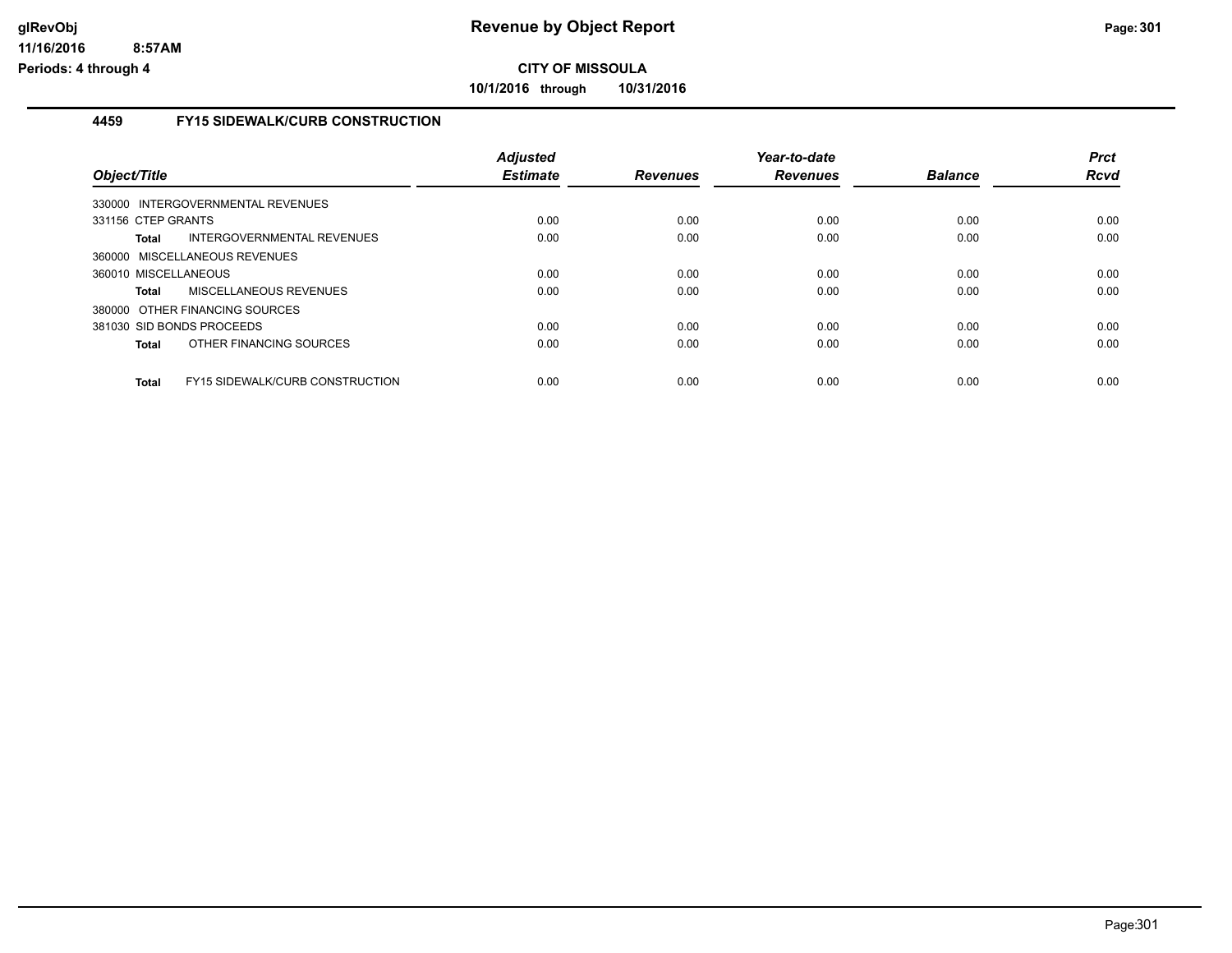**11/16/2016 8:57AM Periods: 4 through 4**

## **CITY OF MISSOULA**

**10/1/2016 through 10/31/2016**

# **4460 FY16 SIDEWALK/CURB CONSTRUCTION**

**4460 FY16 SIDEWALK/CURB CONSTRUCTION**

|                                                 | <b>Adjusted</b> |                 | Year-to-date    |                | <b>Prct</b> |
|-------------------------------------------------|-----------------|-----------------|-----------------|----------------|-------------|
| Object/Title                                    | <b>Estimate</b> | <b>Revenues</b> | <b>Revenues</b> | <b>Balance</b> | <b>Rcvd</b> |
| 330000 INTERGOVERNMENTAL REVENUES               |                 |                 |                 |                |             |
| 331156 CTEP GRANTS                              | 0.00            | 0.00            | 0.00            | 0.00           | 0.00        |
| <b>INTERGOVERNMENTAL REVENUES</b><br>Total      | 0.00            | 0.00            | 0.00            | 0.00           | 0.00        |
| 360000 MISCELLANEOUS REVENUES                   |                 |                 |                 |                |             |
| 360010 MISCELLANEOUS                            | 0.00            | 0.00            | 0.00            | 0.00           | 0.00        |
| <b>MISCELLANEOUS REVENUES</b><br>Total          | 0.00            | 0.00            | 0.00            | 0.00           | 0.00        |
| 380000 OTHER FINANCING SOURCES                  |                 |                 |                 |                |             |
| 381030 SID BONDS PROCEEDS                       | 0.00            | 0.00            | 342.685.00      | $-342.685.00$  | 0.00        |
| OTHER FINANCING SOURCES<br>Total                | 0.00            | 0.00            | 342,685.00      | $-342,685.00$  | 0.00        |
| <b>FY16 SIDEWALK/CURB CONSTRUCTION</b><br>Total | 0.00            | 0.00            | 342.685.00      | $-342.685.00$  | 0.00        |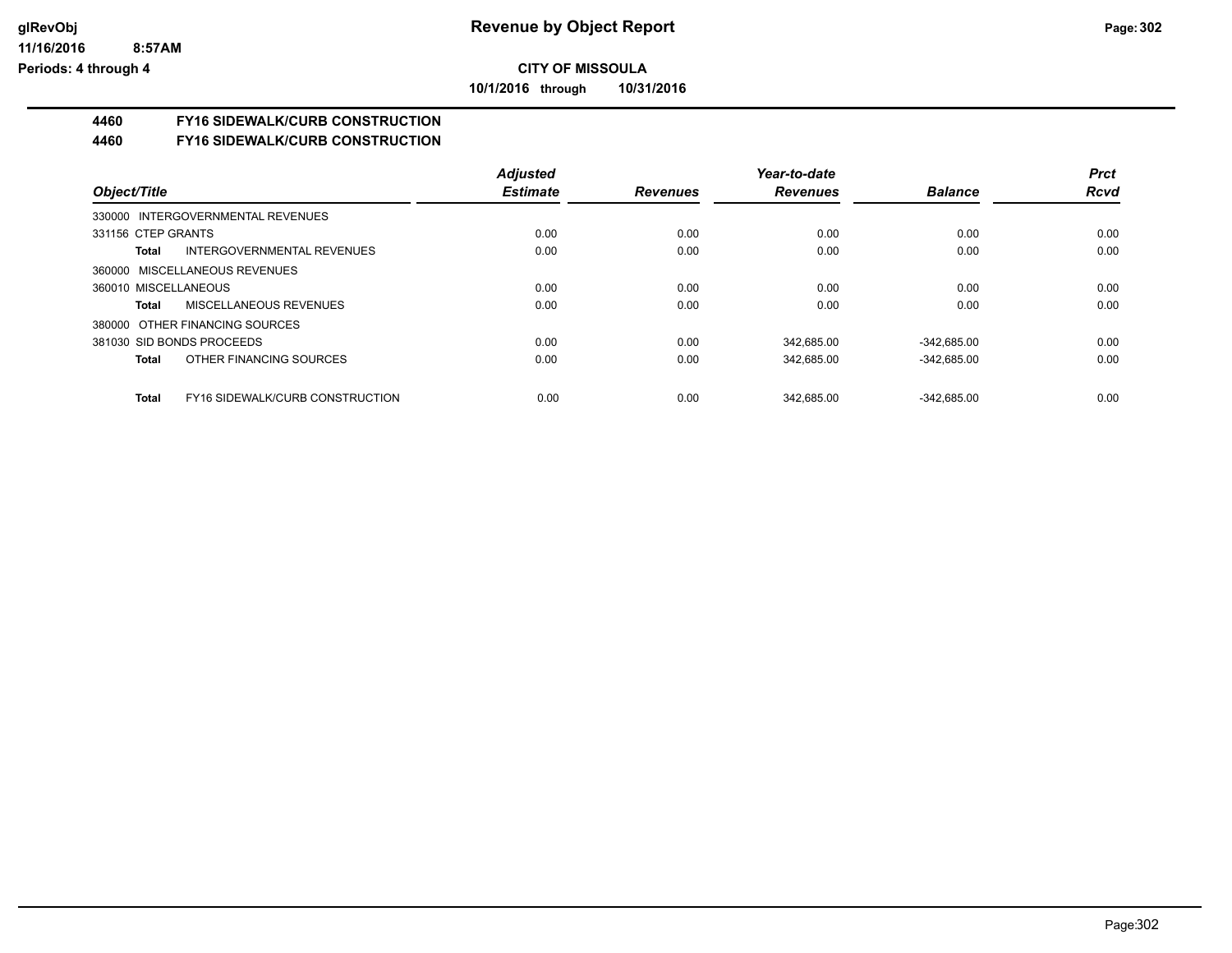**Periods: 4 through 4**

 **8:57AM**

**CITY OF MISSOULA**

**10/1/2016 through 10/31/2016**

#### **4460 FY16 SIDEWALK/CURB CONSTRUCTION**

| Object/Title                                    | <b>Adjusted</b><br><b>Estimate</b> | <b>Revenues</b> | Year-to-date<br><b>Revenues</b> | <b>Balance</b> | <b>Prct</b><br><b>Rcvd</b> |
|-------------------------------------------------|------------------------------------|-----------------|---------------------------------|----------------|----------------------------|
| 330000 INTERGOVERNMENTAL REVENUES               |                                    |                 |                                 |                |                            |
| 331156 CTEP GRANTS                              | 0.00                               | 0.00            | 0.00                            | 0.00           | 0.00                       |
| INTERGOVERNMENTAL REVENUES<br><b>Total</b>      | 0.00                               | 0.00            | 0.00                            | 0.00           | 0.00                       |
| 360000 MISCELLANEOUS REVENUES                   |                                    |                 |                                 |                |                            |
| 360010 MISCELLANEOUS                            | 0.00                               | 0.00            | 0.00                            | 0.00           | 0.00                       |
| MISCELLANEOUS REVENUES<br><b>Total</b>          | 0.00                               | 0.00            | 0.00                            | 0.00           | 0.00                       |
| 380000 OTHER FINANCING SOURCES                  |                                    |                 |                                 |                |                            |
| 381030 SID BONDS PROCEEDS                       | 0.00                               | 0.00            | 342.685.00                      | $-342,685.00$  | 0.00                       |
| OTHER FINANCING SOURCES<br><b>Total</b>         | 0.00                               | 0.00            | 342,685.00                      | $-342.685.00$  | 0.00                       |
| FY16 SIDEWALK/CURB CONSTRUCTION<br><b>Total</b> | 0.00                               | 0.00            | 342.685.00                      | $-342.685.00$  | 0.00                       |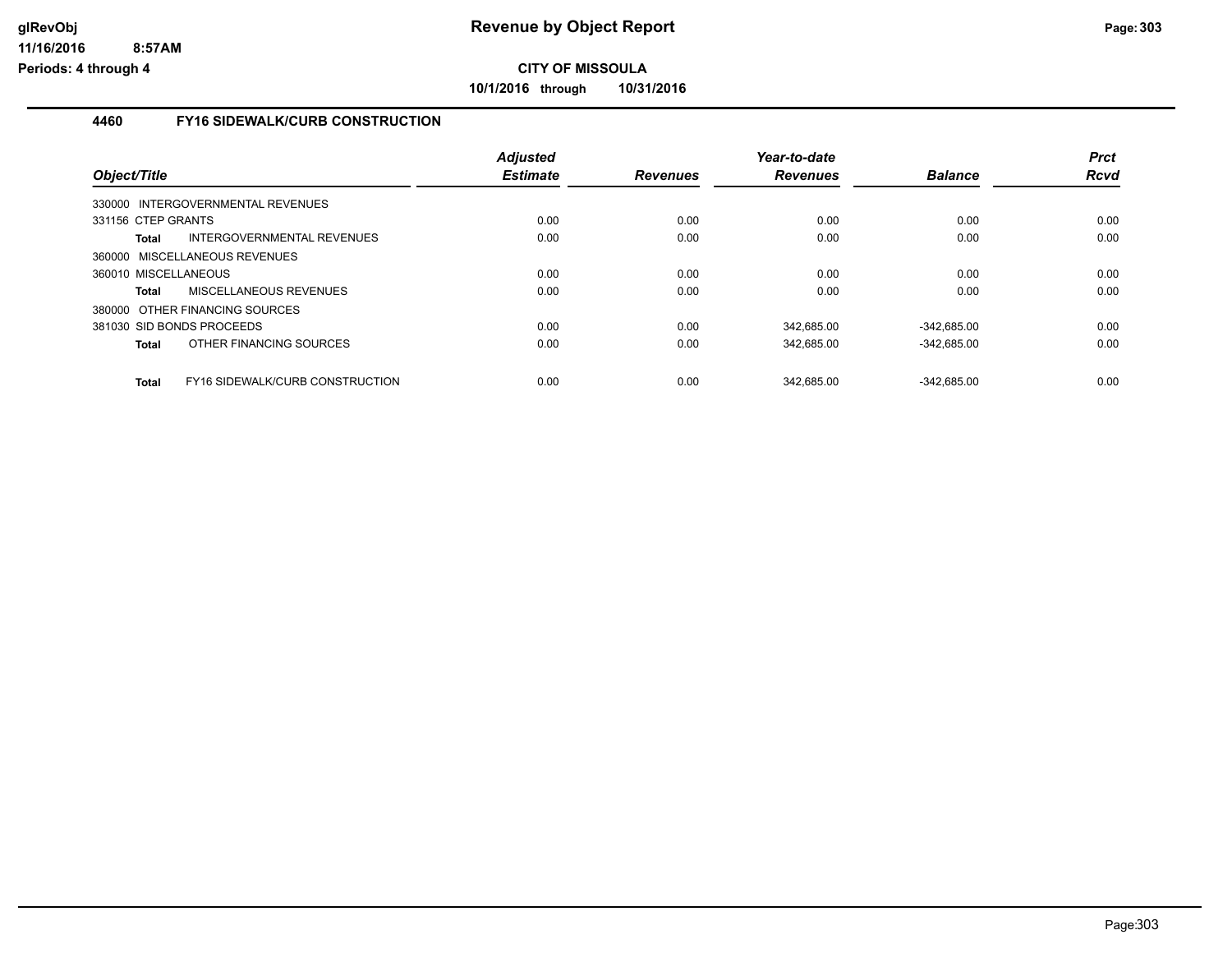**11/16/2016 8:57AM Periods: 4 through 4**

## **CITY OF MISSOULA**

**10/1/2016 through 10/31/2016**

# **4461 FY17 SIDEWALK/CURB CONSTRUCTION**

**4461 FY17 SIDEWALK/CURB CONSTRUCTION**

|                                                 | <b>Adjusted</b> |                 | Year-to-date    |                | <b>Prct</b> |
|-------------------------------------------------|-----------------|-----------------|-----------------|----------------|-------------|
| Object/Title                                    | <b>Estimate</b> | <b>Revenues</b> | <b>Revenues</b> | <b>Balance</b> | <b>Rcvd</b> |
| 330000 INTERGOVERNMENTAL REVENUES               |                 |                 |                 |                |             |
| 331156 CTEP GRANTS                              | 0.00            | 0.00            | 0.00            | 0.00           | 0.00        |
| INTERGOVERNMENTAL REVENUES<br>Total             | 0.00            | 0.00            | 0.00            | 0.00           | 0.00        |
| 360000 MISCELLANEOUS REVENUES                   |                 |                 |                 |                |             |
| 360010 MISCELLANEOUS                            | 0.00            | 0.00            | 0.00            | 0.00           | 0.00        |
| <b>MISCELLANEOUS REVENUES</b><br>Total          | 0.00            | 0.00            | 0.00            | 0.00           | 0.00        |
| 380000 OTHER FINANCING SOURCES                  |                 |                 |                 |                |             |
| 381030 SID BONDS PROCEEDS                       | 0.00            | 0.00            | 0.00            | 0.00           | 0.00        |
| OTHER FINANCING SOURCES<br>Total                | 0.00            | 0.00            | 0.00            | 0.00           | 0.00        |
| <b>FY17 SIDEWALK/CURB CONSTRUCTION</b><br>Total | 0.00            | 0.00            | 0.00            | 0.00           | 0.00        |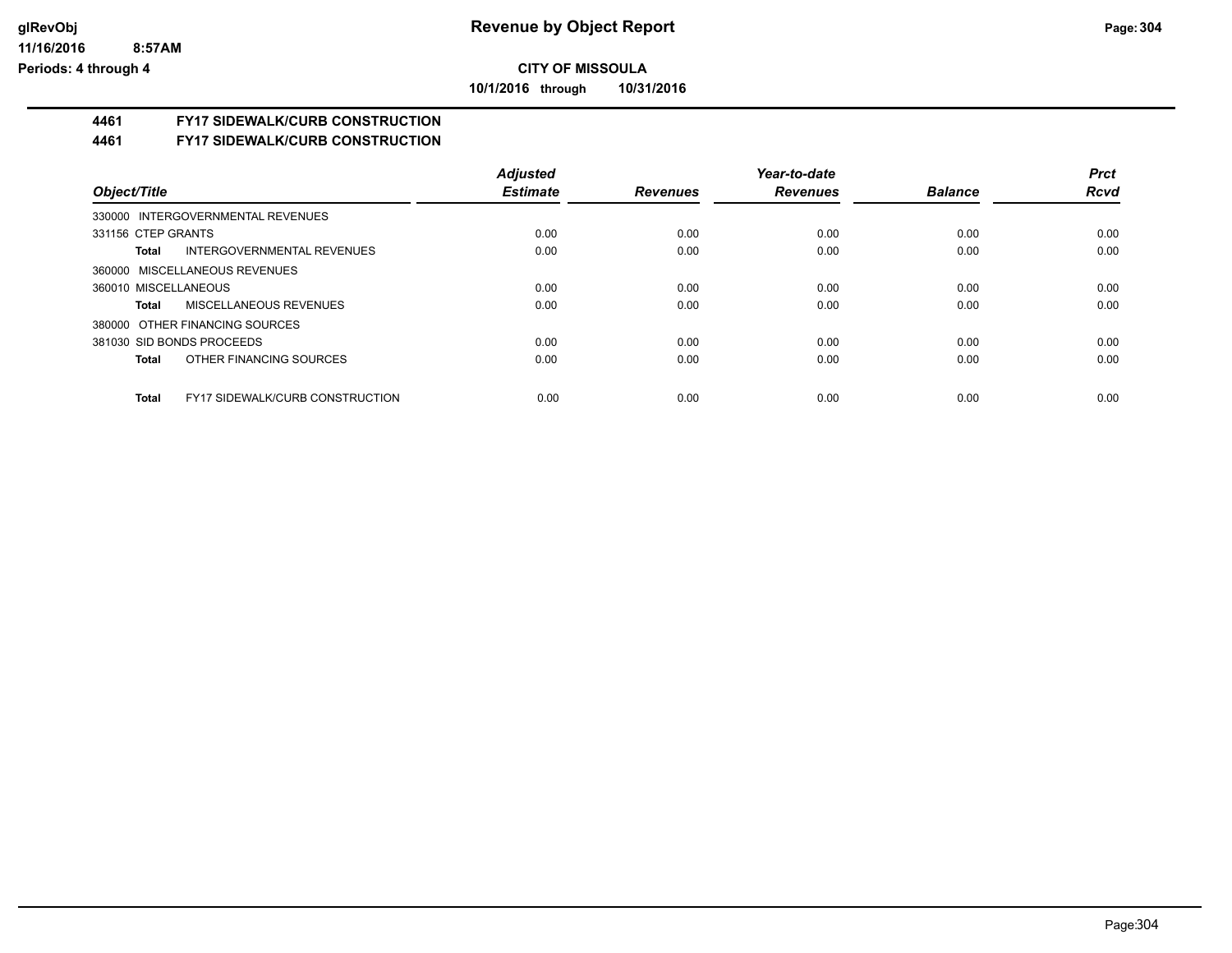**10/1/2016 through 10/31/2016**

#### **4461 FY17 SIDEWALK/CURB CONSTRUCTION**

| Object/Title                                           | <b>Adjusted</b><br><b>Estimate</b> | <b>Revenues</b> | Year-to-date<br><b>Revenues</b> | <b>Balance</b> | <b>Prct</b><br><b>Rcvd</b> |
|--------------------------------------------------------|------------------------------------|-----------------|---------------------------------|----------------|----------------------------|
| 330000 INTERGOVERNMENTAL REVENUES                      |                                    |                 |                                 |                |                            |
| 331156 CTEP GRANTS                                     | 0.00                               | 0.00            | 0.00                            | 0.00           | 0.00                       |
| INTERGOVERNMENTAL REVENUES<br>Total                    | 0.00                               | 0.00            | 0.00                            | 0.00           | 0.00                       |
| 360000 MISCELLANEOUS REVENUES                          |                                    |                 |                                 |                |                            |
| 360010 MISCELLANEOUS                                   | 0.00                               | 0.00            | 0.00                            | 0.00           | 0.00                       |
| MISCELLANEOUS REVENUES<br><b>Total</b>                 | 0.00                               | 0.00            | 0.00                            | 0.00           | 0.00                       |
| 380000 OTHER FINANCING SOURCES                         |                                    |                 |                                 |                |                            |
| 381030 SID BONDS PROCEEDS                              | 0.00                               | 0.00            | 0.00                            | 0.00           | 0.00                       |
| OTHER FINANCING SOURCES<br><b>Total</b>                | 0.00                               | 0.00            | 0.00                            | 0.00           | 0.00                       |
| <b>FY17 SIDEWALK/CURB CONSTRUCTION</b><br><b>Total</b> | 0.00                               | 0.00            | 0.00                            | 0.00           | 0.00                       |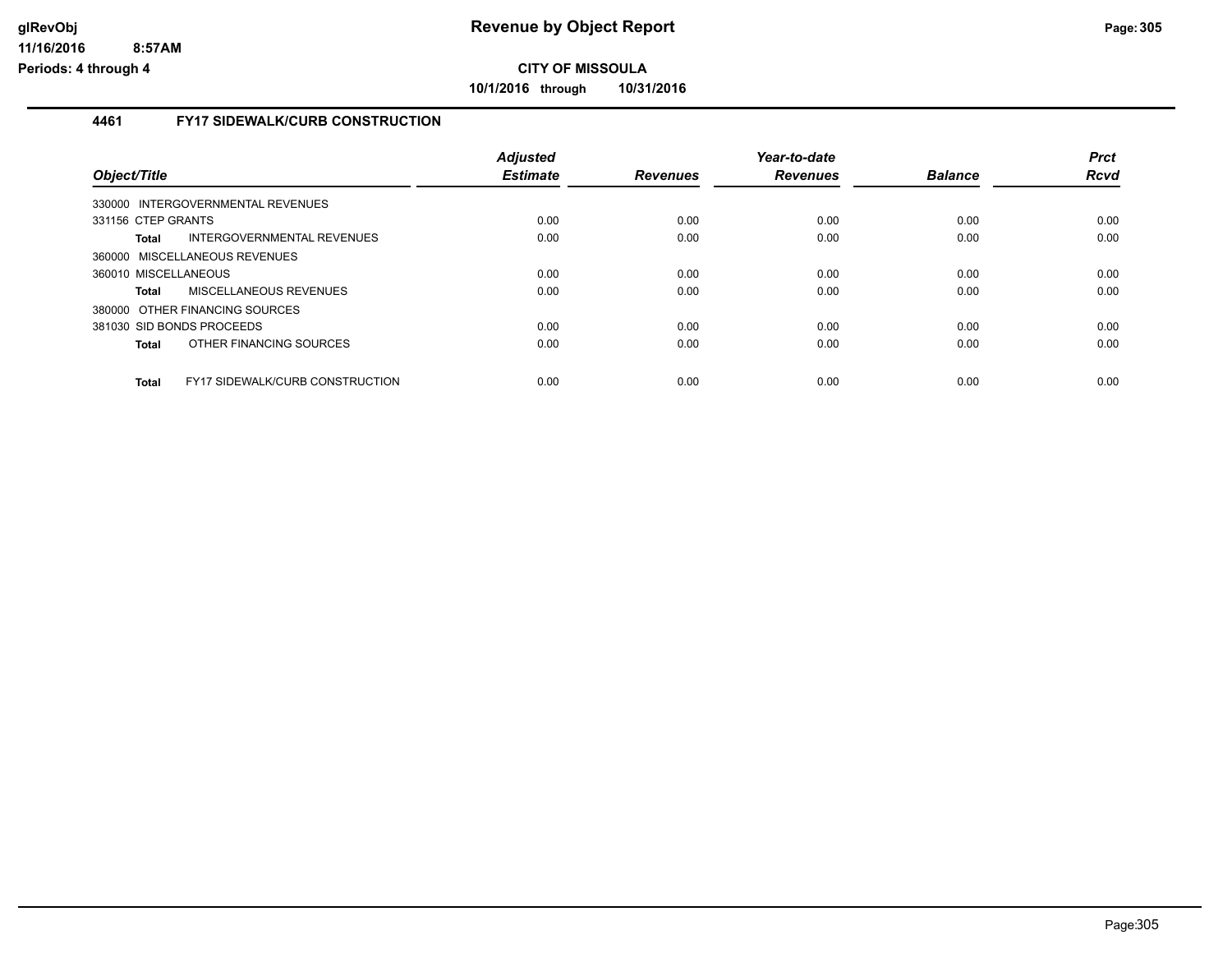**10/1/2016 through 10/31/2016**

#### **4529 SID 529 CHRISTIAN DR TRAFFIC CALMING 4529 SID 529 CHRISTIAN DR TRAFFIC CALMING**

|                           |                                                 | <b>Adjusted</b> |                 | Year-to-date    |                | <b>Prct</b> |
|---------------------------|-------------------------------------------------|-----------------|-----------------|-----------------|----------------|-------------|
| Object/Title              |                                                 | <b>Estimate</b> | <b>Revenues</b> | <b>Revenues</b> | <b>Balance</b> | <b>Rcvd</b> |
|                           | 370000 INVESTMENTS & ROYALTY EARNINGS           |                 |                 |                 |                |             |
|                           | 371010 INTEREST ON INVESTMENTS                  | 0.00            | 0.00            | 0.00            | 0.00           | 0.00        |
|                           | 371020 GAIN/LOSS IN MARKET VALUE OF INVESTMENTS | 0.00            | 0.00            | 0.00            | 0.00           | 0.00        |
| Total                     | <b>INVESTMENTS &amp; ROYALTY EARNINGS</b>       | 0.00            | 0.00            | 0.00            | 0.00           | 0.00        |
|                           | 380000 OTHER FINANCING SOURCES                  |                 |                 |                 |                |             |
| 381000 LOAN PROCEEDS      |                                                 | 0.00            | 0.00            | 0.00            | 0.00           | 0.00        |
| 381002 SRF LOAN           |                                                 | 0.00            | 0.00            | 0.00            | 0.00           | 0.00        |
| 381030 SID BONDS PROCEEDS |                                                 | 0.00            | 0.00            | 0.00            | 0.00           | 0.00        |
| Total                     | OTHER FINANCING SOURCES                         | 0.00            | 0.00            | 0.00            | 0.00           | 0.00        |
| <b>Total</b>              | SID 529 CHRISTIAN DR TRAFFIC CALMING            | 0.00            | 0.00            | 0.00            | 0.00           | 0.00        |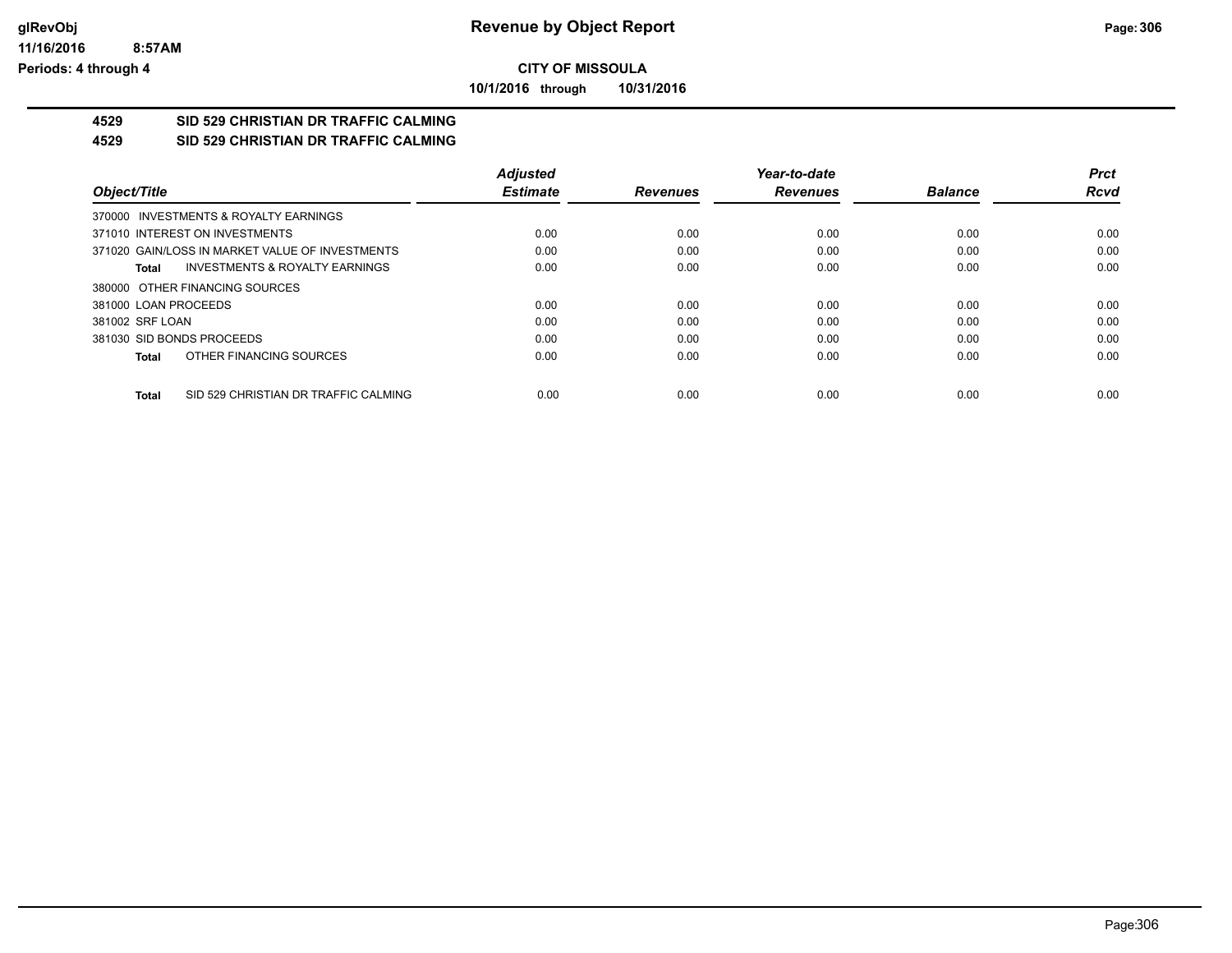**10/1/2016 through 10/31/2016**

#### **4529 SID 529 CHRISTIAN DR TRAFFIC CALMING**

| Object/Title                                   | <b>Adjusted</b><br><b>Estimate</b> | <b>Revenues</b> | Year-to-date<br><b>Revenues</b> | <b>Balance</b> | <b>Prct</b><br>Rcvd |
|------------------------------------------------|------------------------------------|-----------------|---------------------------------|----------------|---------------------|
| 370000 INVESTMENTS & ROYALTY EARNINGS          |                                    |                 |                                 |                |                     |
| 371010 INTEREST ON INVESTMENTS                 | 0.00                               | 0.00            | 0.00                            | 0.00           | 0.00                |
| 371020 GAIN/LOSS IN MARKET VALUE OF INVESTMENT | 0.00                               | 0.00            | 0.00                            | 0.00           | 0.00                |
| INVESTMENTS & ROYALTY EARNINGS<br>Total        | 0.00                               | 0.00            | 0.00                            | 0.00           | 0.00                |
| 380000 OTHER FINANCING SOURCES                 |                                    |                 |                                 |                |                     |
| 381000 LOAN PROCEEDS                           | 0.00                               | 0.00            | 0.00                            | 0.00           | 0.00                |
| 381002 SRF LOAN                                | 0.00                               | 0.00            | 0.00                            | 0.00           | 0.00                |
| 381030 SID BONDS PROCEEDS                      | 0.00                               | 0.00            | 0.00                            | 0.00           | 0.00                |
| OTHER FINANCING SOURCES<br>Total               | 0.00                               | 0.00            | 0.00                            | 0.00           | 0.00                |
| SID 529 CHRISTIAN DR TRAFFIC CALMING<br>Total  | 0.00                               | 0.00            | 0.00                            | 0.00           | 0.00                |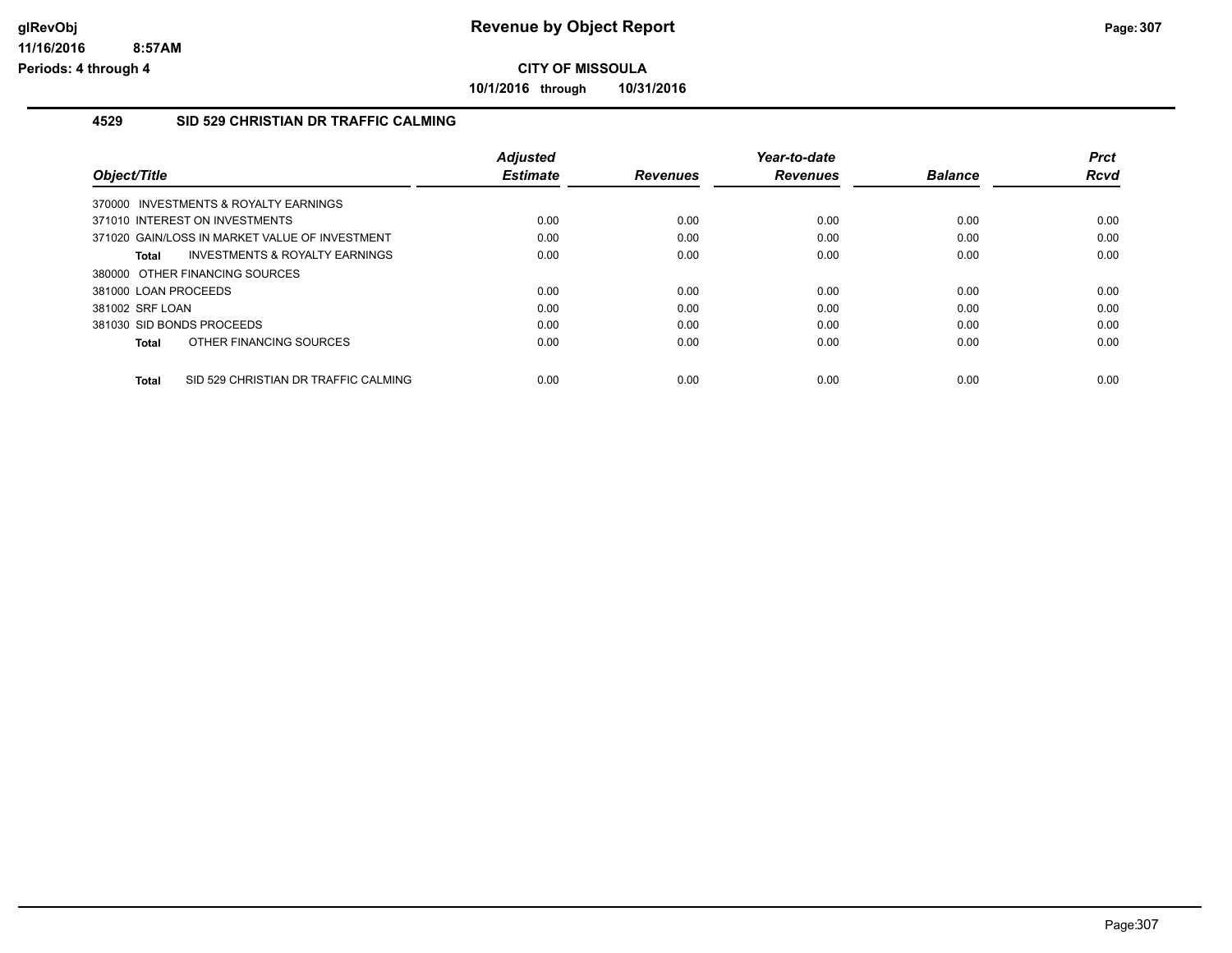**10/1/2016 through 10/31/2016**

## **4530 SID 530 CHRISTIAN DR CALMING**

#### **4530 SID 530 CHRISTIAN DR CALMING**

|                                                 | <b>Adjusted</b> |                 | Year-to-date    |                | <b>Prct</b> |
|-------------------------------------------------|-----------------|-----------------|-----------------|----------------|-------------|
| Object/Title                                    | <b>Estimate</b> | <b>Revenues</b> | <b>Revenues</b> | <b>Balance</b> | <b>Rcvd</b> |
| 370000 INVESTMENTS & ROYALTY EARNINGS           |                 |                 |                 |                |             |
| 371010 INTEREST ON INVESTMENTS                  | 0.00            | 0.00            | 0.00            | 0.00           | 0.00        |
| 371020 GAIN/LOSS IN MARKET VALUE OF INVESTMENTS | 0.00            | 0.00            | 0.00            | 0.00           | 0.00        |
| INVESTMENTS & ROYALTY EARNINGS<br>Total         | 0.00            | 0.00            | 0.00            | 0.00           | 0.00        |
| 380000 OTHER FINANCING SOURCES                  |                 |                 |                 |                |             |
| 381000 LOAN PROCEEDS                            | 0.00            | 0.00            | 0.00            | 0.00           | 0.00        |
| 381002 SRF LOAN                                 | 0.00            | 0.00            | 0.00            | 0.00           | 0.00        |
| 381030 SID BONDS PROCEEDS                       | 0.00            | 0.00            | 0.00            | 0.00           | 0.00        |
| OTHER FINANCING SOURCES<br>Total                | 0.00            | 0.00            | 0.00            | 0.00           | 0.00        |
|                                                 |                 |                 |                 |                |             |
| SID 530 CHRISTIAN DR CALMING<br><b>Total</b>    | 0.00            | 0.00            | 0.00            | 0.00           | 0.00        |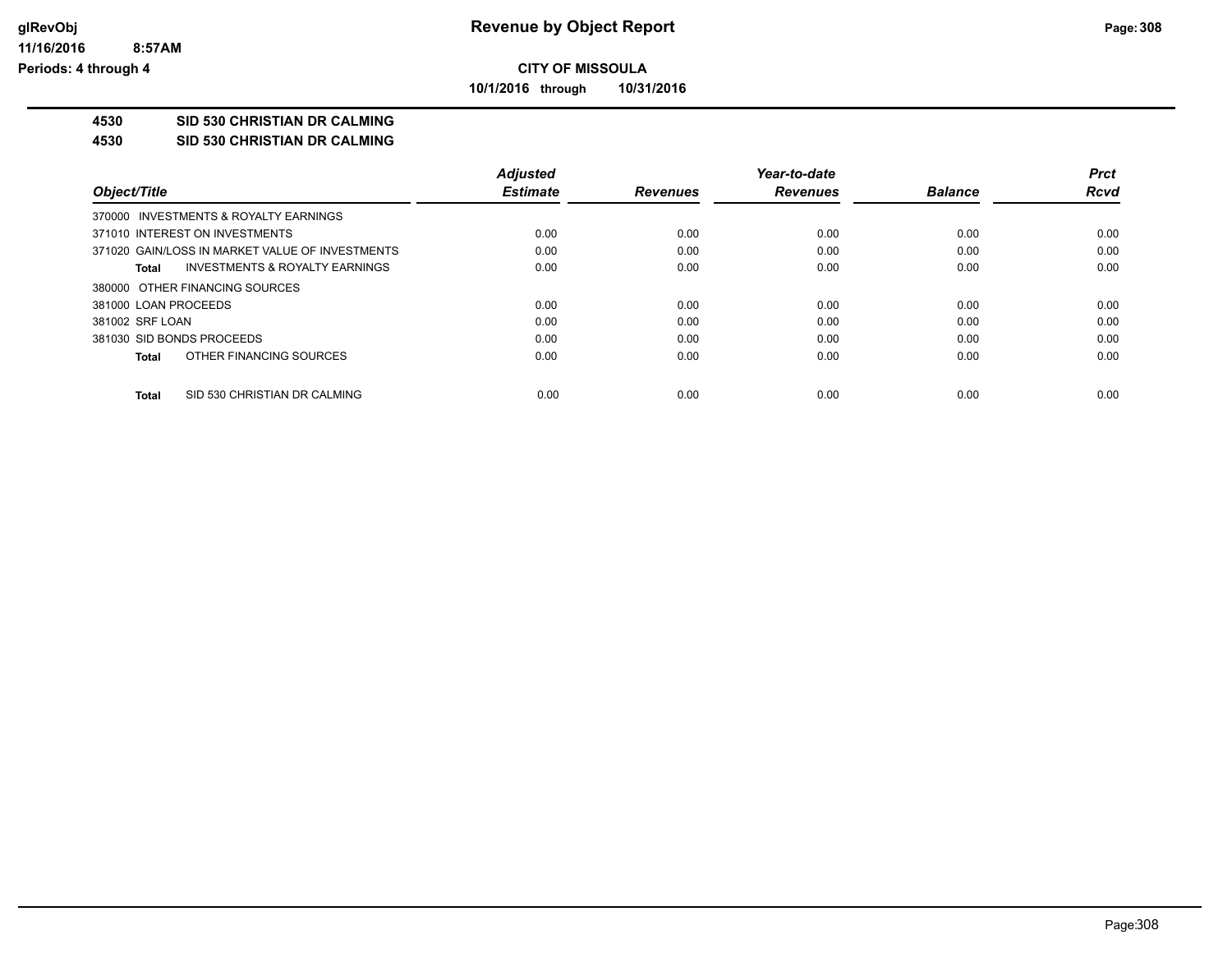**10/1/2016 through 10/31/2016**

### **4530 SID 530 CHRISTIAN DR CALMING**

| Object/Title                                       | <b>Adjusted</b><br><b>Estimate</b> | <b>Revenues</b> | Year-to-date<br><b>Revenues</b> | <b>Balance</b> | <b>Prct</b><br><b>Rcvd</b> |
|----------------------------------------------------|------------------------------------|-----------------|---------------------------------|----------------|----------------------------|
| 370000 INVESTMENTS & ROYALTY EARNINGS              |                                    |                 |                                 |                |                            |
| 371010 INTEREST ON INVESTMENTS                     | 0.00                               | 0.00            | 0.00                            | 0.00           | 0.00                       |
| 371020 GAIN/LOSS IN MARKET VALUE OF INVESTMENT     | 0.00                               | 0.00            | 0.00                            | 0.00           | 0.00                       |
| <b>INVESTMENTS &amp; ROYALTY EARNINGS</b><br>Total | 0.00                               | 0.00            | 0.00                            | 0.00           | 0.00                       |
| 380000 OTHER FINANCING SOURCES                     |                                    |                 |                                 |                |                            |
| 381000 LOAN PROCEEDS                               | 0.00                               | 0.00            | 0.00                            | 0.00           | 0.00                       |
| 381002 SRF LOAN                                    | 0.00                               | 0.00            | 0.00                            | 0.00           | 0.00                       |
| 381030 SID BONDS PROCEEDS                          | 0.00                               | 0.00            | 0.00                            | 0.00           | 0.00                       |
| OTHER FINANCING SOURCES<br>Total                   | 0.00                               | 0.00            | 0.00                            | 0.00           | 0.00                       |
| SID 530 CHRISTIAN DR CALMING<br>Total              | 0.00                               | 0.00            | 0.00                            | 0.00           | 0.00                       |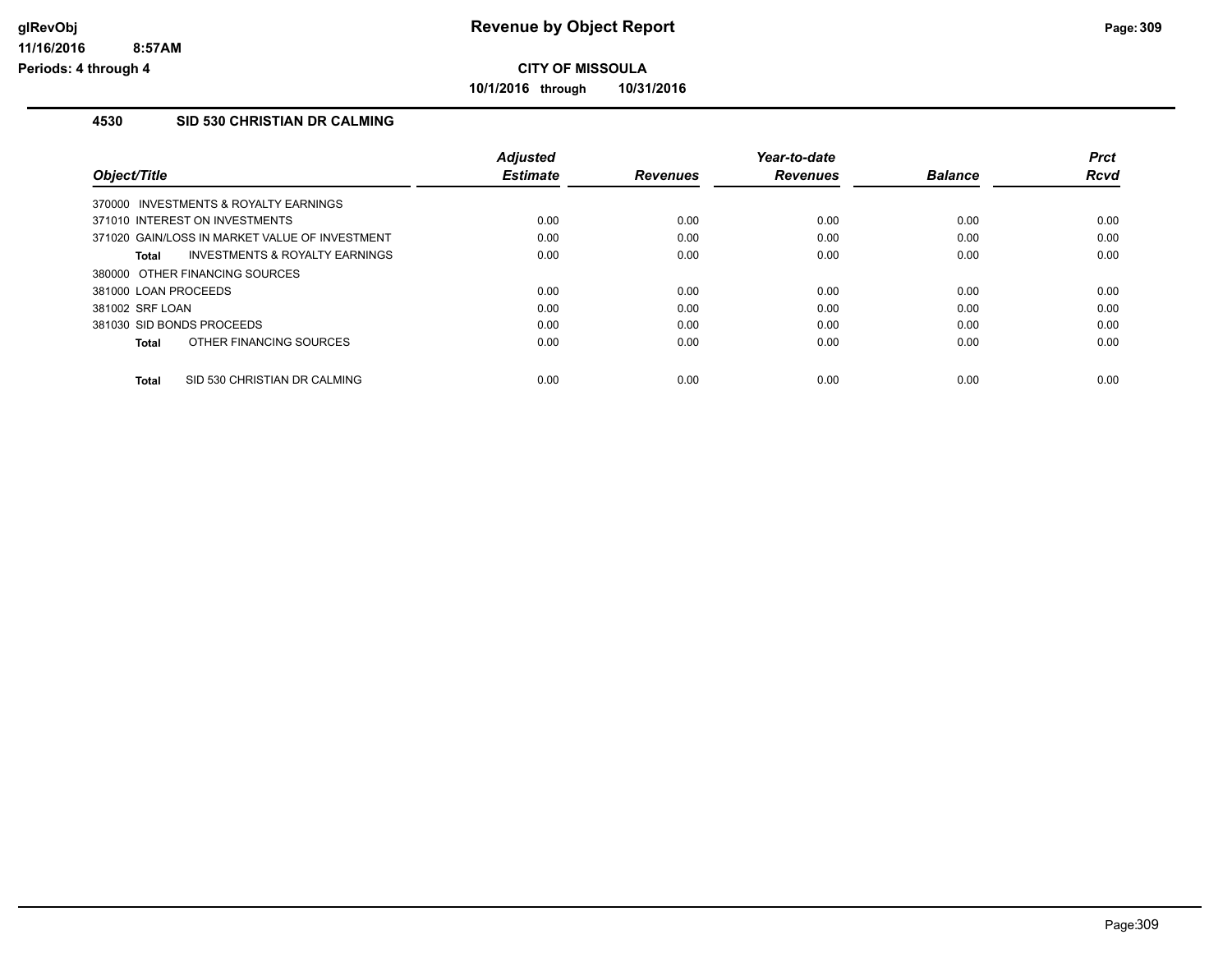**10/1/2016 through 10/31/2016**

#### **4531 SID 531 TRAFFIC CALMING**

**4531 SID 531 TRAFFIC CALMING**

|                                                    | <b>Adjusted</b> |                 | Year-to-date    |                | <b>Prct</b> |
|----------------------------------------------------|-----------------|-----------------|-----------------|----------------|-------------|
| Object/Title                                       | <b>Estimate</b> | <b>Revenues</b> | <b>Revenues</b> | <b>Balance</b> | <b>Rcvd</b> |
| 370000 INVESTMENTS & ROYALTY EARNINGS              |                 |                 |                 |                |             |
| 371010 INTEREST ON INVESTMENTS                     | 0.00            | 0.00            | 0.00            | 0.00           | 0.00        |
| 371020 GAIN/LOSS IN MARKET VALUE OF INVESTMENTS    | 0.00            | 0.00            | 0.00            | 0.00           | 0.00        |
| <b>INVESTMENTS &amp; ROYALTY EARNINGS</b><br>Total | 0.00            | 0.00            | 0.00            | 0.00           | 0.00        |
| 380000 OTHER FINANCING SOURCES                     |                 |                 |                 |                |             |
| 383000 OPERATING TRANSFERS                         | 0.00            | 0.00            | 0.00            | 0.00           | 0.00        |
| OTHER FINANCING SOURCES<br><b>Total</b>            | 0.00            | 0.00            | 0.00            | 0.00           | 0.00        |
|                                                    |                 |                 |                 |                |             |
| <b>Total</b><br>SID 531 TRAFFIC CALMING            | 0.00            | 0.00            | 0.00            | 0.00           | 0.00        |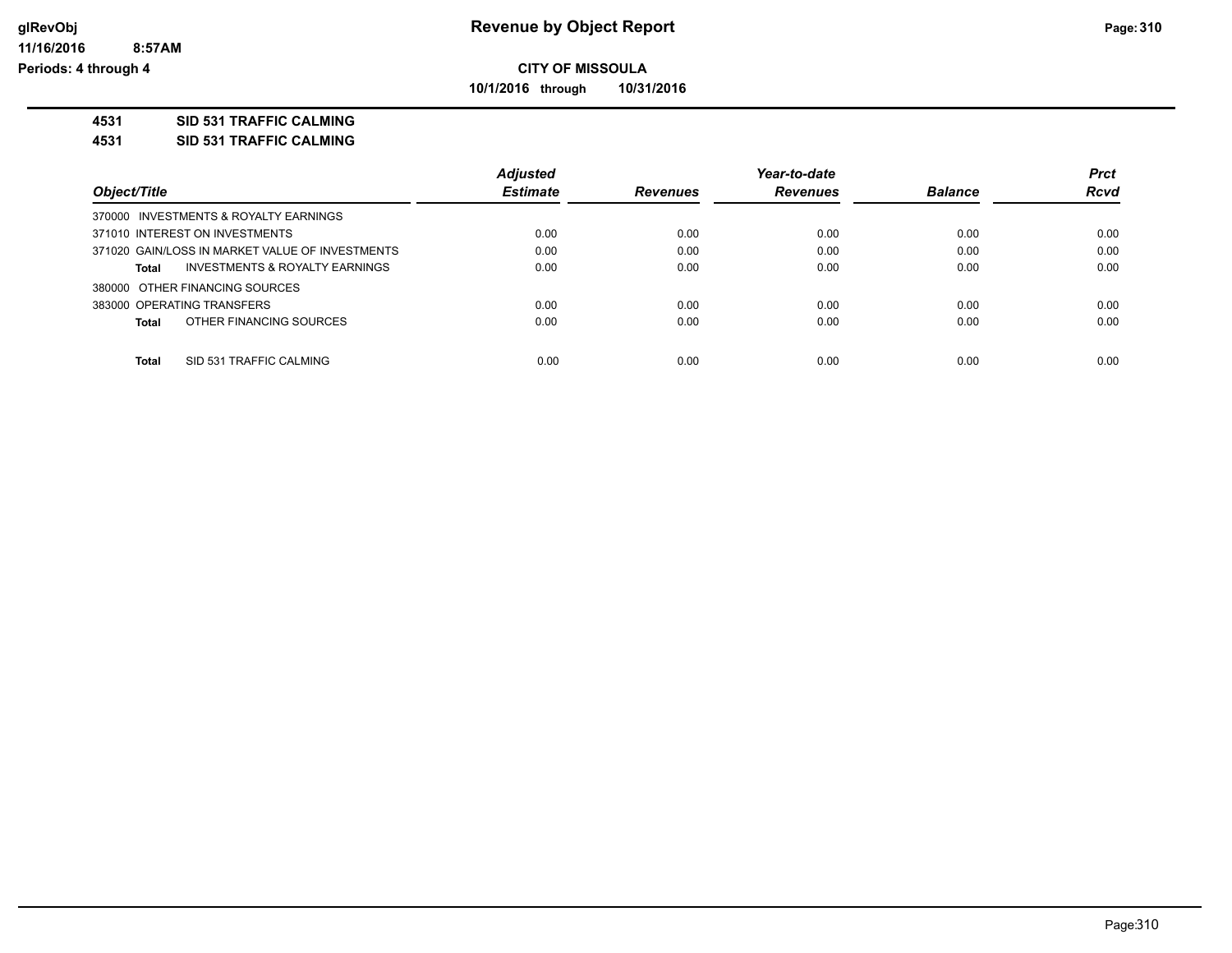**10/1/2016 through 10/31/2016**

#### **4531 SID 531 TRAFFIC CALMING**

|                                                | <b>Adjusted</b>         |                 | Year-to-date    |                | <b>Prct</b> |
|------------------------------------------------|-------------------------|-----------------|-----------------|----------------|-------------|
|                                                | <b>Estimate</b>         | <b>Revenues</b> | <b>Revenues</b> | <b>Balance</b> | <b>Rcvd</b> |
| 370000 INVESTMENTS & ROYALTY EARNINGS          |                         |                 |                 |                |             |
| 371010 INTEREST ON INVESTMENTS                 | 0.00                    | 0.00            | 0.00            | 0.00           | 0.00        |
| 371020 GAIN/LOSS IN MARKET VALUE OF INVESTMENT | 0.00                    | 0.00            | 0.00            | 0.00           | 0.00        |
| INVESTMENTS & ROYALTY EARNINGS                 | 0.00                    | 0.00            | 0.00            | 0.00           | 0.00        |
| 380000 OTHER FINANCING SOURCES                 |                         |                 |                 |                |             |
| 383000 OPERATING TRANSFERS                     | 0.00                    | 0.00            | 0.00            | 0.00           | 0.00        |
| OTHER FINANCING SOURCES                        | 0.00                    | 0.00            | 0.00            | 0.00           | 0.00        |
|                                                |                         |                 |                 |                | 0.00        |
|                                                | SID 531 TRAFFIC CALMING | 0.00            | 0.00            | 0.00           | 0.00        |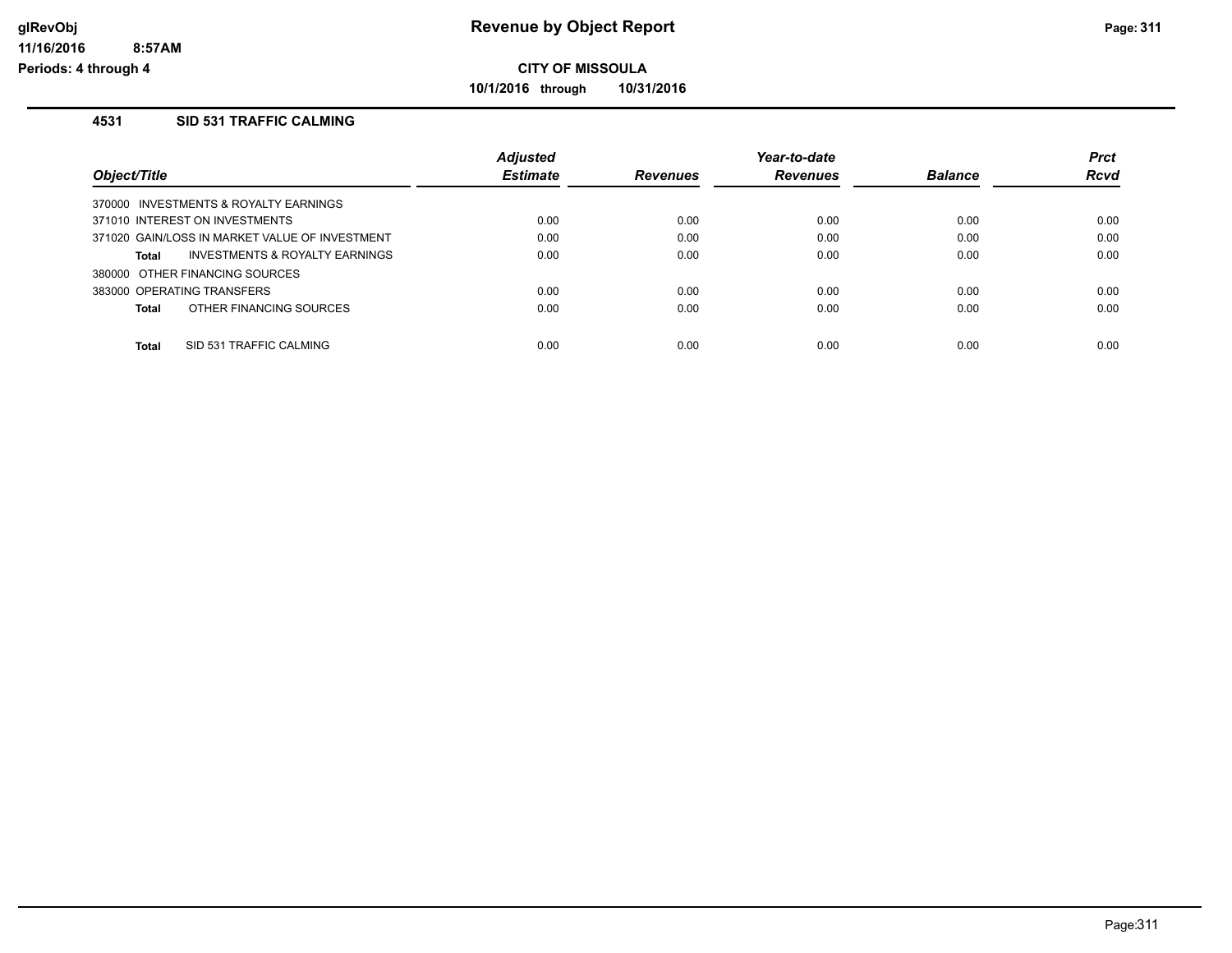**10/1/2016 through 10/31/2016**

#### **4532 MALONEY RANCH SID**

**4532 MALONEY RANCH SID**

|                                                    | <b>Adjusted</b> |                 | Year-to-date    |                | <b>Prct</b> |
|----------------------------------------------------|-----------------|-----------------|-----------------|----------------|-------------|
| Object/Title                                       | <b>Estimate</b> | <b>Revenues</b> | <b>Revenues</b> | <b>Balance</b> | <b>Rcvd</b> |
| 370000 INVESTMENTS & ROYALTY EARNINGS              |                 |                 |                 |                |             |
| 371010 INTEREST ON INVESTMENTS                     | 0.00            | 0.00            | 0.00            | 0.00           | 0.00        |
| 371020 GAIN/LOSS IN MARKET VALUE OF INVESTMENTS    | 0.00            | 0.00            | 0.00            | 0.00           | 0.00        |
| <b>INVESTMENTS &amp; ROYALTY EARNINGS</b><br>Total | 0.00            | 0.00            | 0.00            | 0.00           | 0.00        |
| 380000 OTHER FINANCING SOURCES                     |                 |                 |                 |                |             |
| 381030 SID BONDS PROCEEDS                          | 0.00            | 0.00            | 0.00            | 0.00           | 0.00        |
| OTHER FINANCING SOURCES<br>Total                   | 0.00            | 0.00            | 0.00            | 0.00           | 0.00        |
|                                                    |                 |                 |                 |                |             |
| <b>MALONEY RANCH SID</b><br>Total                  | 0.00            | 0.00            | 0.00            | 0.00           | 0.00        |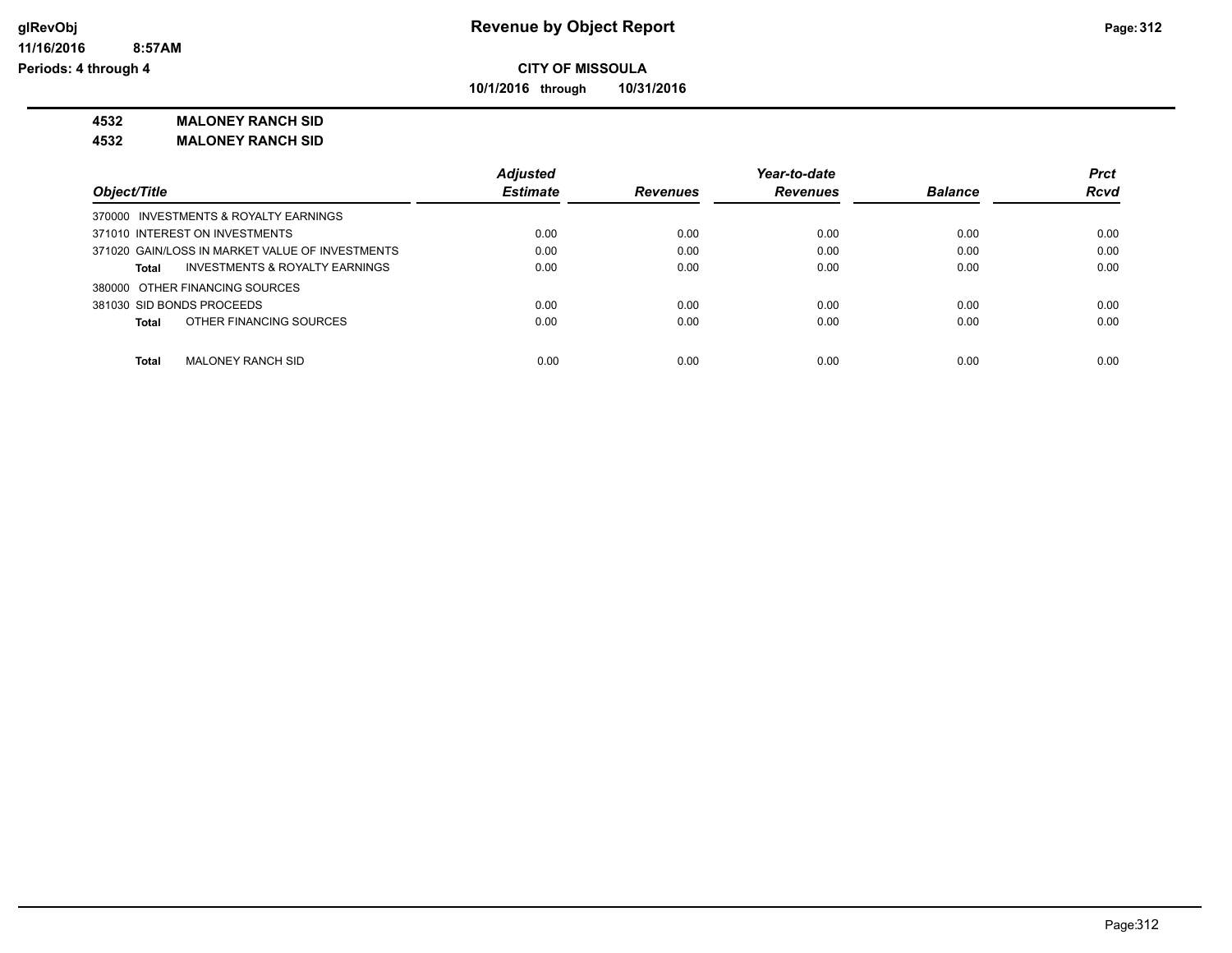**10/1/2016 through 10/31/2016**

#### **4532 MALONEY RANCH SID**

|                                                | <b>Adjusted</b> |                 | Year-to-date    |                | <b>Prct</b> |
|------------------------------------------------|-----------------|-----------------|-----------------|----------------|-------------|
| <b>Object/Title</b>                            | <b>Estimate</b> | <b>Revenues</b> | <b>Revenues</b> | <b>Balance</b> | <b>Rcvd</b> |
| 370000 INVESTMENTS & ROYALTY EARNINGS          |                 |                 |                 |                |             |
| 371010 INTEREST ON INVESTMENTS                 | 0.00            | 0.00            | 0.00            | 0.00           | 0.00        |
| 371020 GAIN/LOSS IN MARKET VALUE OF INVESTMENT | 0.00            | 0.00            | 0.00            | 0.00           | 0.00        |
| INVESTMENTS & ROYALTY EARNINGS<br>Total        | 0.00            | 0.00            | 0.00            | 0.00           | 0.00        |
| 380000 OTHER FINANCING SOURCES                 |                 |                 |                 |                |             |
| 381030 SID BONDS PROCEEDS                      | 0.00            | 0.00            | 0.00            | 0.00           | 0.00        |
| OTHER FINANCING SOURCES<br>Total               | 0.00            | 0.00            | 0.00            | 0.00           | 0.00        |
|                                                |                 |                 |                 |                |             |
| Total<br>MALONEY RANCH SID                     | 0.00            | 0.00            | 0.00            | 0.00           | 0.00        |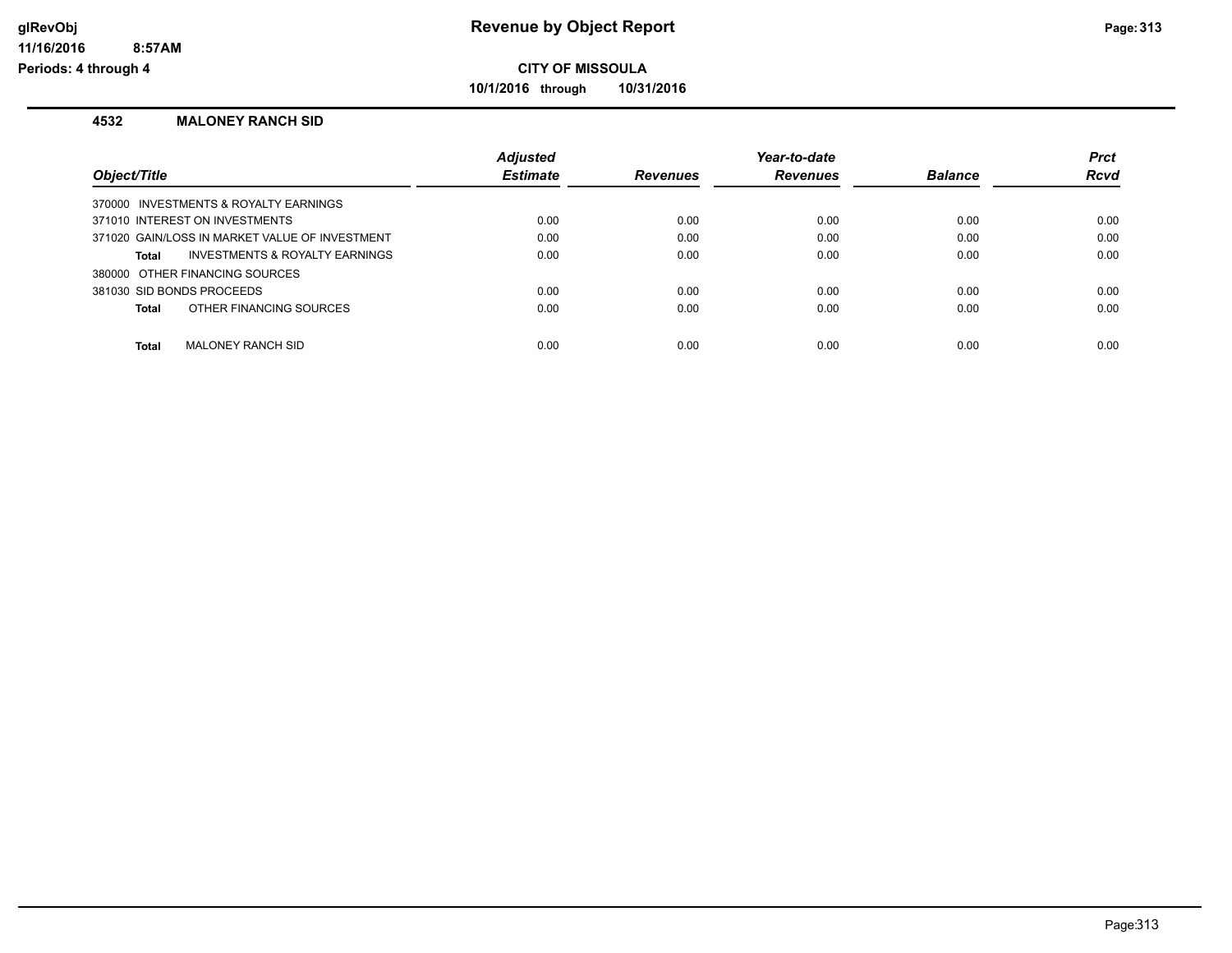**10/1/2016 through 10/31/2016**

#### **4533 RATTLESNAKE SEWER SID**

**4533 RATTLESNAKE SEWER SID**

|                                                    | <b>Adjusted</b> |                 | Year-to-date    |                | <b>Prct</b> |
|----------------------------------------------------|-----------------|-----------------|-----------------|----------------|-------------|
| Object/Title                                       | <b>Estimate</b> | <b>Revenues</b> | <b>Revenues</b> | <b>Balance</b> | <b>Rcvd</b> |
| 330000 INTERGOVERNMENTAL REVENUES                  |                 |                 |                 |                |             |
| 334121 DNRC GRANT                                  | 0.00            | 0.00            | 0.00            | 0.00           | 0.00        |
| INTERGOVERNMENTAL REVENUES<br>Total                | 0.00            | 0.00            | 0.00            | 0.00           | 0.00        |
| 370000 INVESTMENTS & ROYALTY EARNINGS              |                 |                 |                 |                |             |
| 371010 INTEREST ON INVESTMENTS                     | 0.00            | 0.00            | 0.00            | 0.00           | 0.00        |
| 371020 GAIN/LOSS IN MARKET VALUE OF INVESTMENTS    | 0.00            | 0.00            | 0.00            | 0.00           | 0.00        |
| <b>INVESTMENTS &amp; ROYALTY EARNINGS</b><br>Total | 0.00            | 0.00            | 0.00            | 0.00           | 0.00        |
| 380000 OTHER FINANCING SOURCES                     |                 |                 |                 |                |             |
| 381002 SRF LOAN                                    | 0.00            | 0.00            | 0.00            | 0.00           | 0.00        |
| OTHER FINANCING SOURCES<br>Total                   | 0.00            | 0.00            | 0.00            | 0.00           | 0.00        |
| RATTLESNAKE SEWER SID<br>Total                     | 0.00            | 0.00            | 0.00            | 0.00           | 0.00        |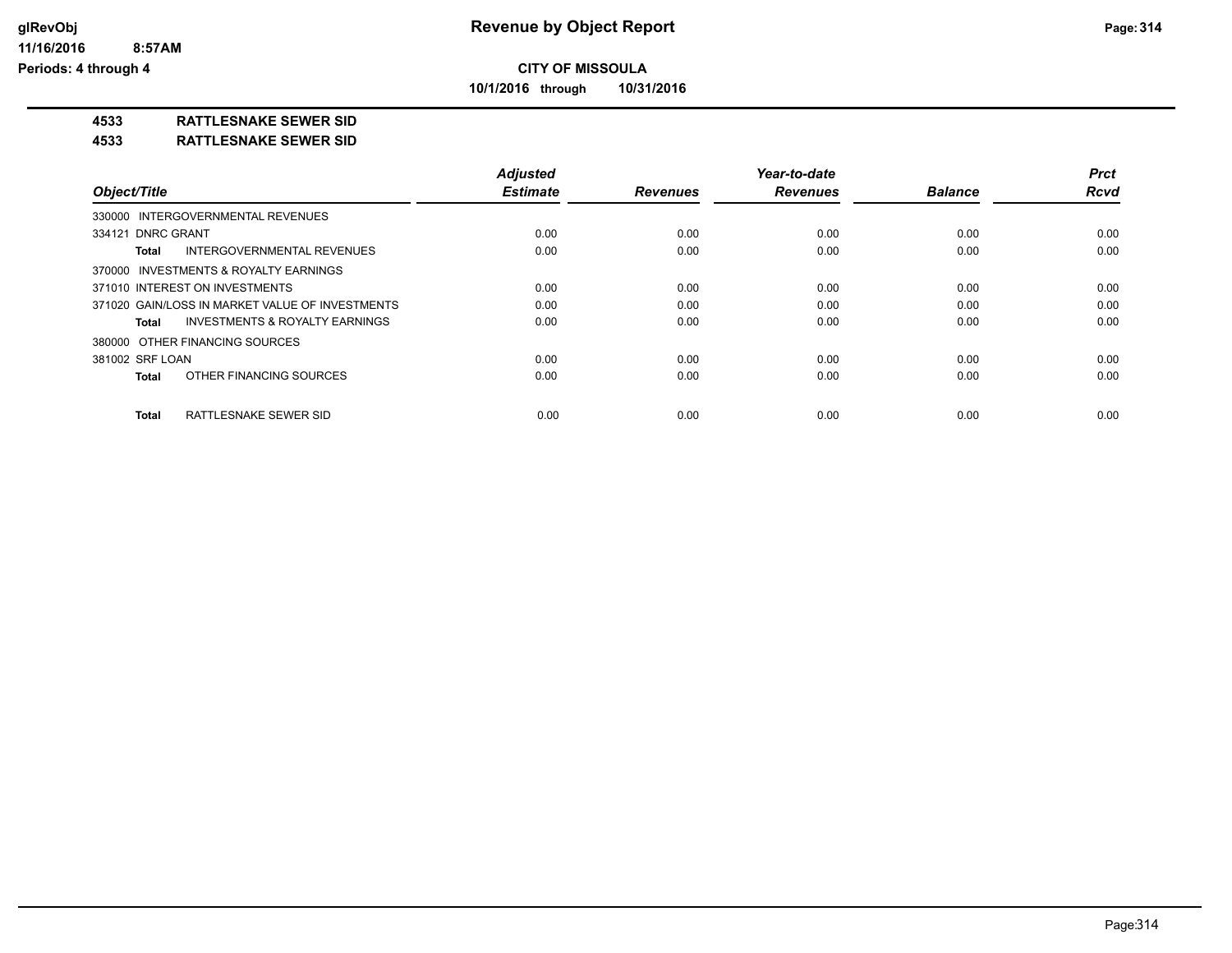**10/1/2016 through 10/31/2016**

#### **4533 RATTLESNAKE SEWER SID**

|                                                    | <b>Adjusted</b> |                 | Year-to-date    |                | <b>Prct</b> |
|----------------------------------------------------|-----------------|-----------------|-----------------|----------------|-------------|
| Object/Title                                       | <b>Estimate</b> | <b>Revenues</b> | <b>Revenues</b> | <b>Balance</b> | <b>Rcvd</b> |
| 330000 INTERGOVERNMENTAL REVENUES                  |                 |                 |                 |                |             |
| 334121 DNRC GRANT                                  | 0.00            | 0.00            | 0.00            | 0.00           | 0.00        |
| INTERGOVERNMENTAL REVENUES<br><b>Total</b>         | 0.00            | 0.00            | 0.00            | 0.00           | 0.00        |
| 370000 INVESTMENTS & ROYALTY EARNINGS              |                 |                 |                 |                |             |
| 371010 INTEREST ON INVESTMENTS                     | 0.00            | 0.00            | 0.00            | 0.00           | 0.00        |
| 371020 GAIN/LOSS IN MARKET VALUE OF INVESTMENT     | 0.00            | 0.00            | 0.00            | 0.00           | 0.00        |
| <b>INVESTMENTS &amp; ROYALTY EARNINGS</b><br>Total | 0.00            | 0.00            | 0.00            | 0.00           | 0.00        |
| 380000 OTHER FINANCING SOURCES                     |                 |                 |                 |                |             |
| 381002 SRF LOAN                                    | 0.00            | 0.00            | 0.00            | 0.00           | 0.00        |
| OTHER FINANCING SOURCES<br><b>Total</b>            | 0.00            | 0.00            | 0.00            | 0.00           | 0.00        |
| RATTLESNAKE SEWER SID<br><b>Total</b>              | 0.00            | 0.00            | 0.00            | 0.00           | 0.00        |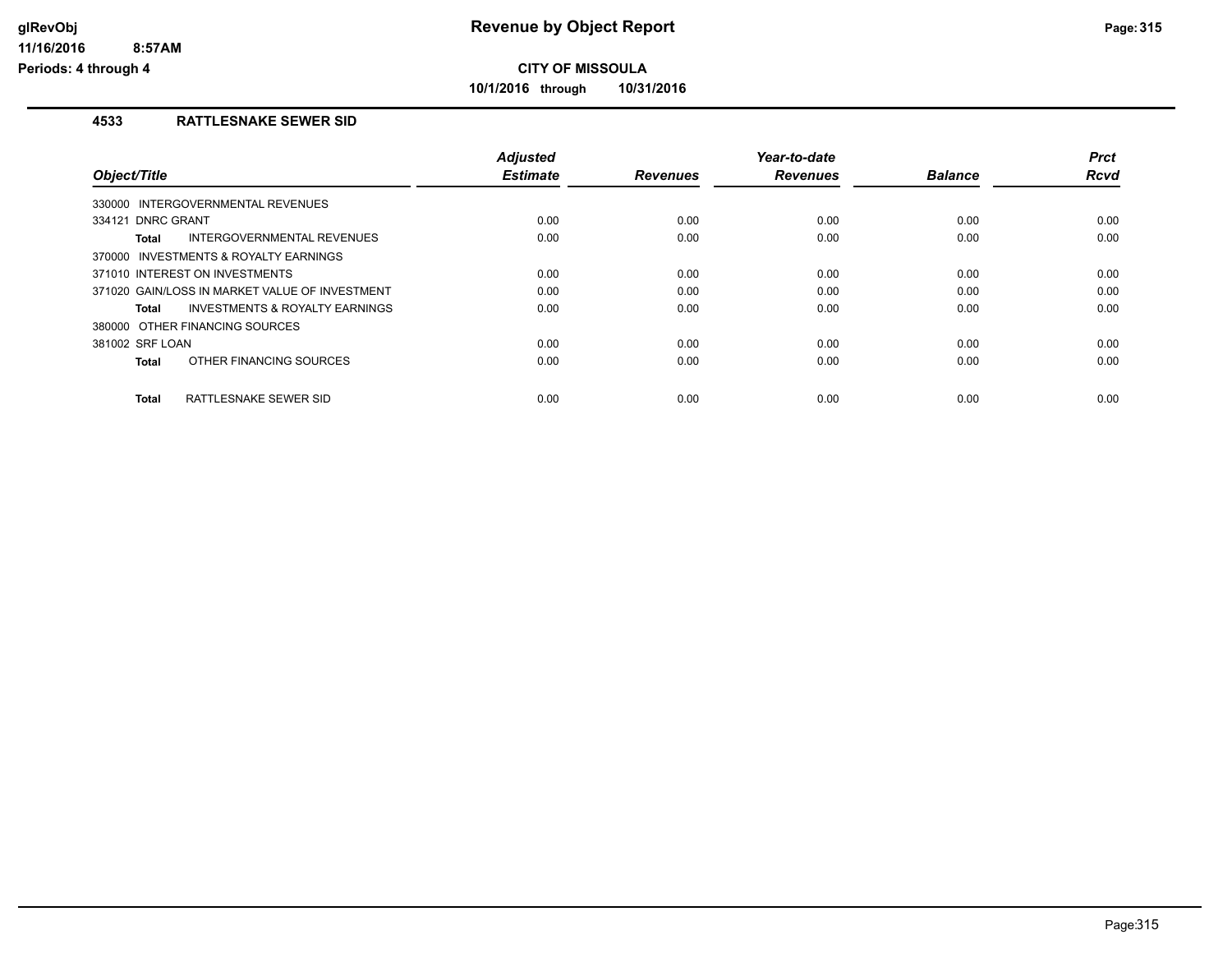**10/1/2016 through 10/31/2016**

#### **4534 SID 534 LINCOLNWOOD**

#### **4534 SID 534 LINCOLNWOOD**

|                                                    | <b>Adjusted</b> |                 | Year-to-date    |                | <b>Prct</b> |
|----------------------------------------------------|-----------------|-----------------|-----------------|----------------|-------------|
| Object/Title                                       | <b>Estimate</b> | <b>Revenues</b> | <b>Revenues</b> | <b>Balance</b> | <b>Rcvd</b> |
| 330000 INTERGOVERNMENTAL REVENUES                  |                 |                 |                 |                |             |
| 334121 DNRC GRANT                                  | 0.00            | 0.00            | 0.00            | 0.00           | 0.00        |
| <b>INTERGOVERNMENTAL REVENUES</b><br>Total         | 0.00            | 0.00            | 0.00            | 0.00           | 0.00        |
| 370000 INVESTMENTS & ROYALTY EARNINGS              |                 |                 |                 |                |             |
| 371010 INTEREST ON INVESTMENTS                     | 0.00            | 0.00            | 0.00            | 0.00           | 0.00        |
| 371020 GAIN/LOSS IN MARKET VALUE OF INVESTMENTS    | 0.00            | 0.00            | 0.00            | 0.00           | 0.00        |
| <b>INVESTMENTS &amp; ROYALTY EARNINGS</b><br>Total | 0.00            | 0.00            | 0.00            | 0.00           | 0.00        |
| 380000 OTHER FINANCING SOURCES                     |                 |                 |                 |                |             |
| 381002 SRF LOAN                                    | 0.00            | 0.00            | 0.00            | 0.00           | 0.00        |
| OTHER FINANCING SOURCES<br>Total                   | 0.00            | 0.00            | 0.00            | 0.00           | 0.00        |
| SID 534 LINCOLNWOOD<br><b>Total</b>                | 0.00            | 0.00            | 0.00            | 0.00           | 0.00        |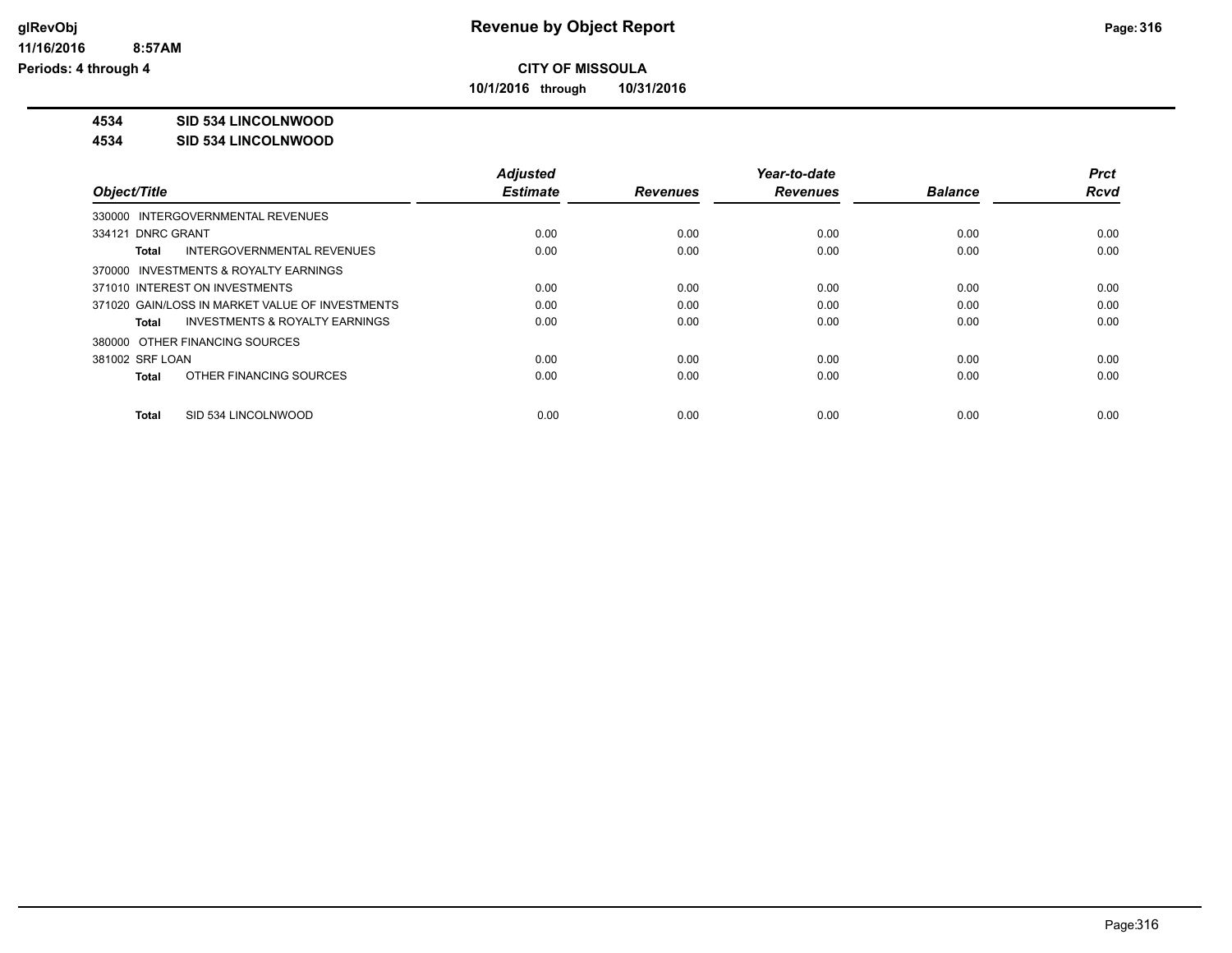**10/1/2016 through 10/31/2016**

#### **4534 SID 534 LINCOLNWOOD**

|                                                    | <b>Adjusted</b> |                 | Year-to-date    |                | <b>Prct</b> |
|----------------------------------------------------|-----------------|-----------------|-----------------|----------------|-------------|
| Object/Title                                       | <b>Estimate</b> | <b>Revenues</b> | <b>Revenues</b> | <b>Balance</b> | <b>Rcvd</b> |
| 330000 INTERGOVERNMENTAL REVENUES                  |                 |                 |                 |                |             |
| 334121 DNRC GRANT                                  | 0.00            | 0.00            | 0.00            | 0.00           | 0.00        |
| INTERGOVERNMENTAL REVENUES<br><b>Total</b>         | 0.00            | 0.00            | 0.00            | 0.00           | 0.00        |
| 370000 INVESTMENTS & ROYALTY EARNINGS              |                 |                 |                 |                |             |
| 371010 INTEREST ON INVESTMENTS                     | 0.00            | 0.00            | 0.00            | 0.00           | 0.00        |
| 371020 GAIN/LOSS IN MARKET VALUE OF INVESTMENT     | 0.00            | 0.00            | 0.00            | 0.00           | 0.00        |
| <b>INVESTMENTS &amp; ROYALTY EARNINGS</b><br>Total | 0.00            | 0.00            | 0.00            | 0.00           | 0.00        |
| 380000 OTHER FINANCING SOURCES                     |                 |                 |                 |                |             |
| 381002 SRF LOAN                                    | 0.00            | 0.00            | 0.00            | 0.00           | 0.00        |
| OTHER FINANCING SOURCES<br><b>Total</b>            | 0.00            | 0.00            | 0.00            | 0.00           | 0.00        |
| SID 534 LINCOLNWOOD<br><b>Total</b>                | 0.00            | 0.00            | 0.00            | 0.00           | 0.00        |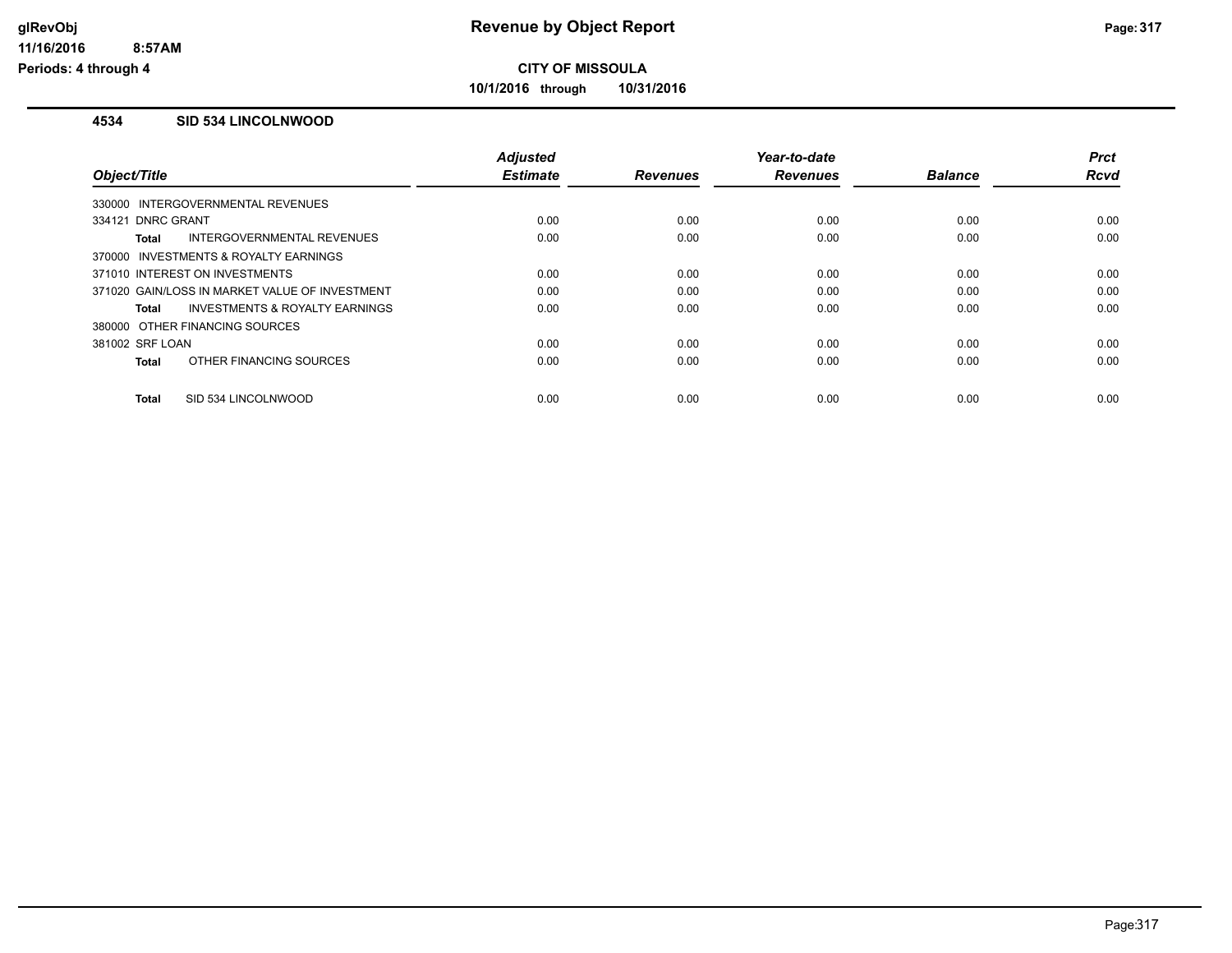**10/1/2016 through 10/31/2016**

## **4535 SLANT STREET TRAFFIC CALMING**

### **4535 SLANT STREET TRAFFIC CALMING**

|                                                 | <b>Adjusted</b> |                 | Year-to-date    |                | <b>Prct</b> |
|-------------------------------------------------|-----------------|-----------------|-----------------|----------------|-------------|
| Object/Title                                    | <b>Estimate</b> | <b>Revenues</b> | <b>Revenues</b> | <b>Balance</b> | <b>Rcvd</b> |
| 370000 INVESTMENTS & ROYALTY EARNINGS           |                 |                 |                 |                |             |
| 371010 INTEREST ON INVESTMENTS                  | 0.00            | 0.00            | 0.00            | 0.00           | 0.00        |
| 371020 GAIN/LOSS IN MARKET VALUE OF INVESTMENTS | 0.00            | 0.00            | 0.00            | 0.00           | 0.00        |
| INVESTMENTS & ROYALTY EARNINGS<br>Total         | 0.00            | 0.00            | 0.00            | 0.00           | 0.00        |
| 380000 OTHER FINANCING SOURCES                  |                 |                 |                 |                |             |
| 383000 OPERATING TRANSFERS                      | 0.00            | 0.00            | 0.00            | 0.00           | 0.00        |
| OTHER FINANCING SOURCES<br>Total                | 0.00            | 0.00            | 0.00            | 0.00           | 0.00        |
|                                                 |                 |                 |                 |                |             |
| SLANT STREET TRAFFIC CALMING<br><b>Total</b>    | 0.00            | 0.00            | 0.00            | 0.00           | 0.00        |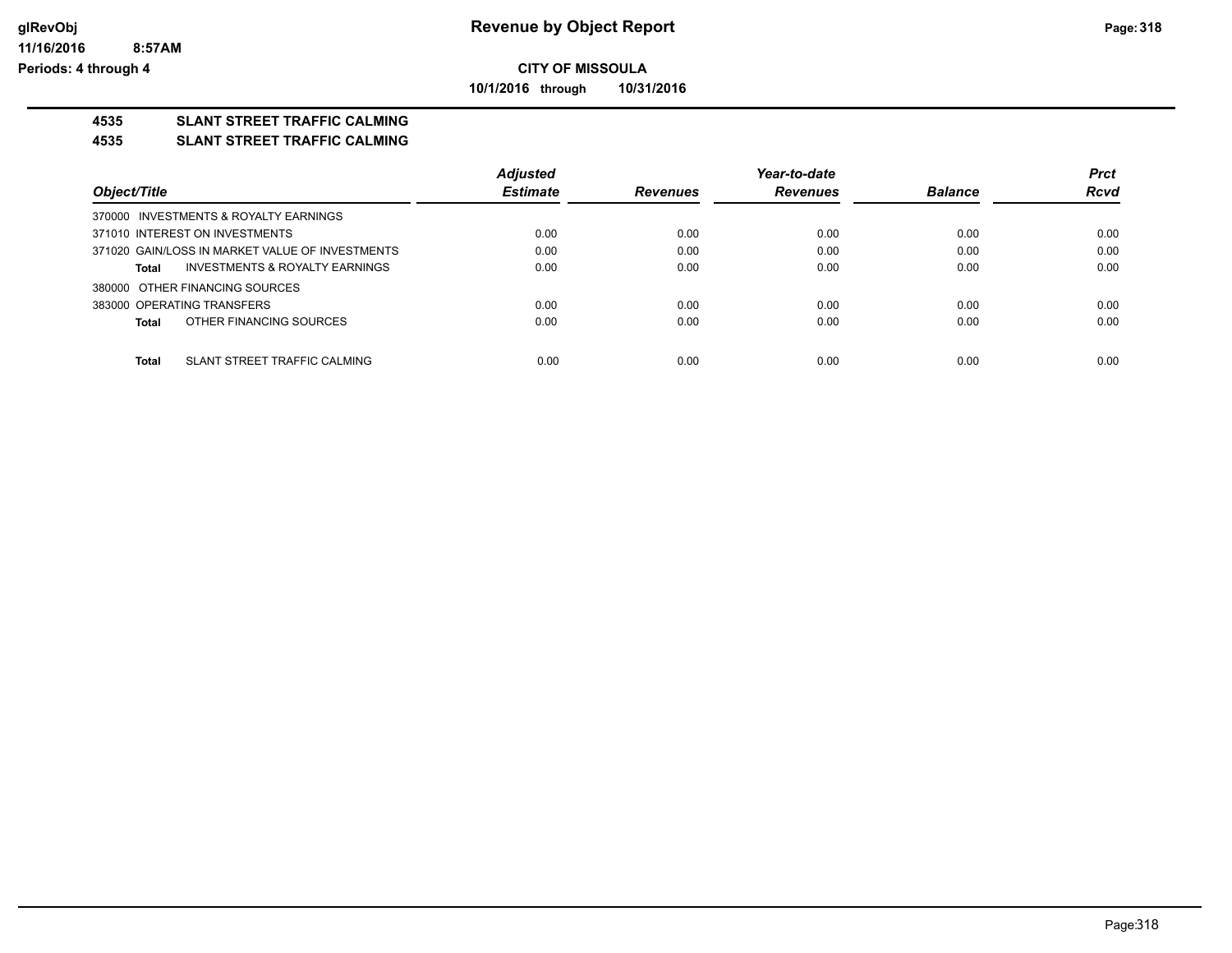**10/1/2016 through 10/31/2016**

#### **4535 SLANT STREET TRAFFIC CALMING**

|                                                | <b>Adjusted</b> |                 | Year-to-date    |                | <b>Prct</b> |
|------------------------------------------------|-----------------|-----------------|-----------------|----------------|-------------|
| <b>Object/Title</b>                            | <b>Estimate</b> | <b>Revenues</b> | <b>Revenues</b> | <b>Balance</b> | <b>Rcvd</b> |
| 370000 INVESTMENTS & ROYALTY EARNINGS          |                 |                 |                 |                |             |
| 371010 INTEREST ON INVESTMENTS                 | 0.00            | 0.00            | 0.00            | 0.00           | 0.00        |
| 371020 GAIN/LOSS IN MARKET VALUE OF INVESTMENT | 0.00            | 0.00            | 0.00            | 0.00           | 0.00        |
| INVESTMENTS & ROYALTY EARNINGS<br>Total        | 0.00            | 0.00            | 0.00            | 0.00           | 0.00        |
| 380000 OTHER FINANCING SOURCES                 |                 |                 |                 |                |             |
| 383000 OPERATING TRANSFERS                     | 0.00            | 0.00            | 0.00            | 0.00           | 0.00        |
| OTHER FINANCING SOURCES<br>Total               | 0.00            | 0.00            | 0.00            | 0.00           | 0.00        |
|                                                |                 |                 |                 |                |             |
| Total<br>SLANT STREET TRAFFIC CALMING          | 0.00            | 0.00            | 0.00            | 0.00           | 0.00        |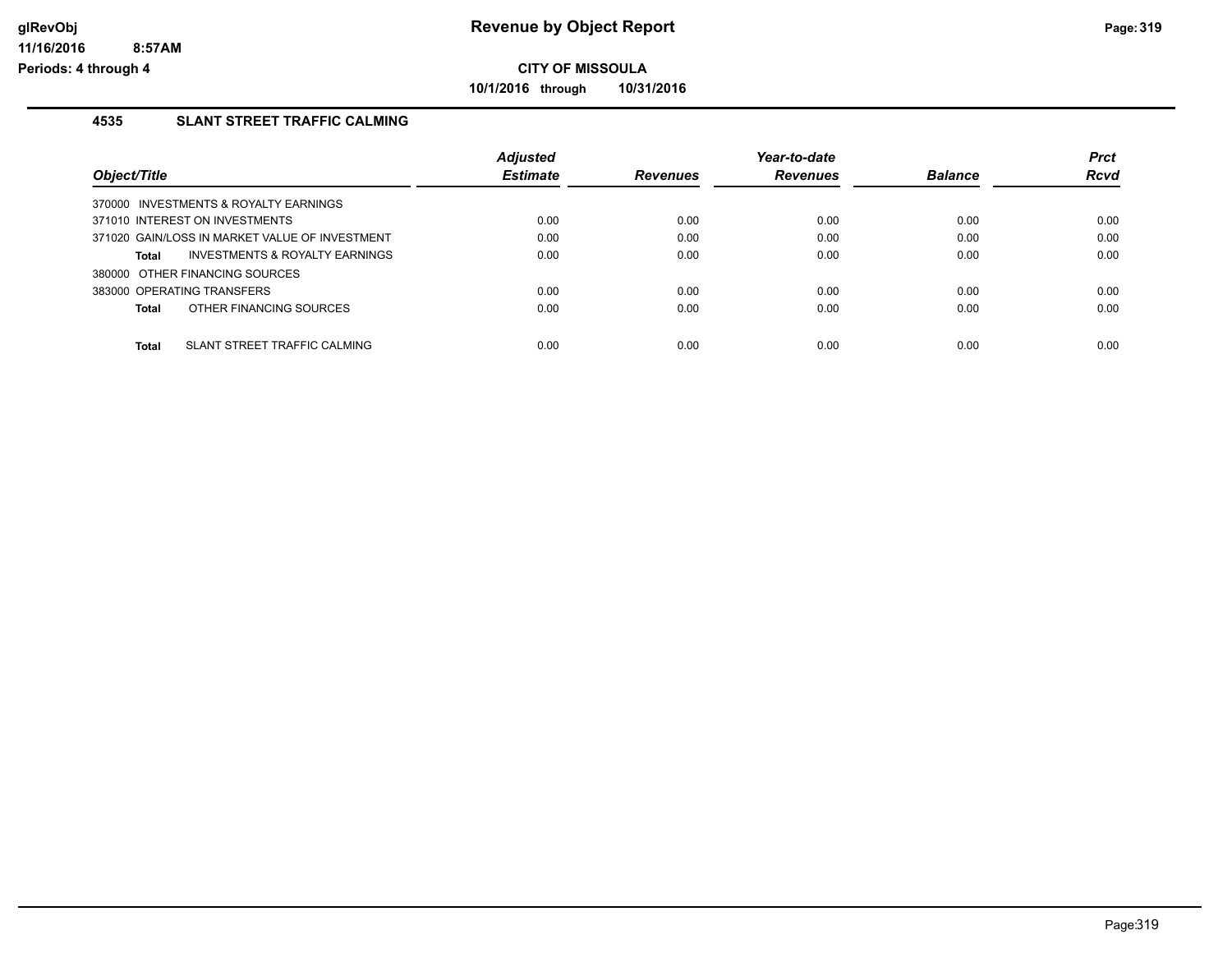**10/1/2016 through 10/31/2016**

## **4536 SID536 LINCOLNWOOD SWR PH2**

#### **4536 SID536 LINCOLNWOOD SWR PH2**

|                                                    | <b>Adjusted</b> |                 | Year-to-date    |                | <b>Prct</b> |
|----------------------------------------------------|-----------------|-----------------|-----------------|----------------|-------------|
| Object/Title                                       | <b>Estimate</b> | <b>Revenues</b> | <b>Revenues</b> | <b>Balance</b> | Rcvd        |
| 330000 INTERGOVERNMENTAL REVENUES                  |                 |                 |                 |                |             |
| 334121 DNRC GRANT                                  | 0.00            | 0.00            | 0.00            | 0.00           | 0.00        |
| <b>INTERGOVERNMENTAL REVENUES</b><br>Total         | 0.00            | 0.00            | 0.00            | 0.00           | 0.00        |
| 360000 MISCELLANEOUS REVENUES                      |                 |                 |                 |                |             |
| 365001 *** Title Not Found ***                     | 0.00            | 0.00            | 0.00            | 0.00           | 0.00        |
| <b>MISCELLANEOUS REVENUES</b><br>Total             | 0.00            | 0.00            | 0.00            | 0.00           | 0.00        |
| 370000 INVESTMENTS & ROYALTY EARNINGS              |                 |                 |                 |                |             |
| 371010 INTEREST ON INVESTMENTS                     | 0.00            | 0.00            | 0.00            | 0.00           | 0.00        |
| 371020 GAIN/LOSS IN MARKET VALUE OF INVESTMENTS    | 0.00            | 0.00            | 0.00            | 0.00           | 0.00        |
| <b>INVESTMENTS &amp; ROYALTY EARNINGS</b><br>Total | 0.00            | 0.00            | 0.00            | 0.00           | 0.00        |
| 380000 OTHER FINANCING SOURCES                     |                 |                 |                 |                |             |
| 381030 SID BONDS PROCEEDS                          | 0.00            | 0.00            | 0.00            | 0.00           | 0.00        |
| OTHER FINANCING SOURCES<br>Total                   | 0.00            | 0.00            | 0.00            | 0.00           | 0.00        |
|                                                    |                 |                 |                 |                |             |
| SID536 LINCOLNWOOD SWR PH2<br>Total                | 0.00            | 0.00            | 0.00            | 0.00           | 0.00        |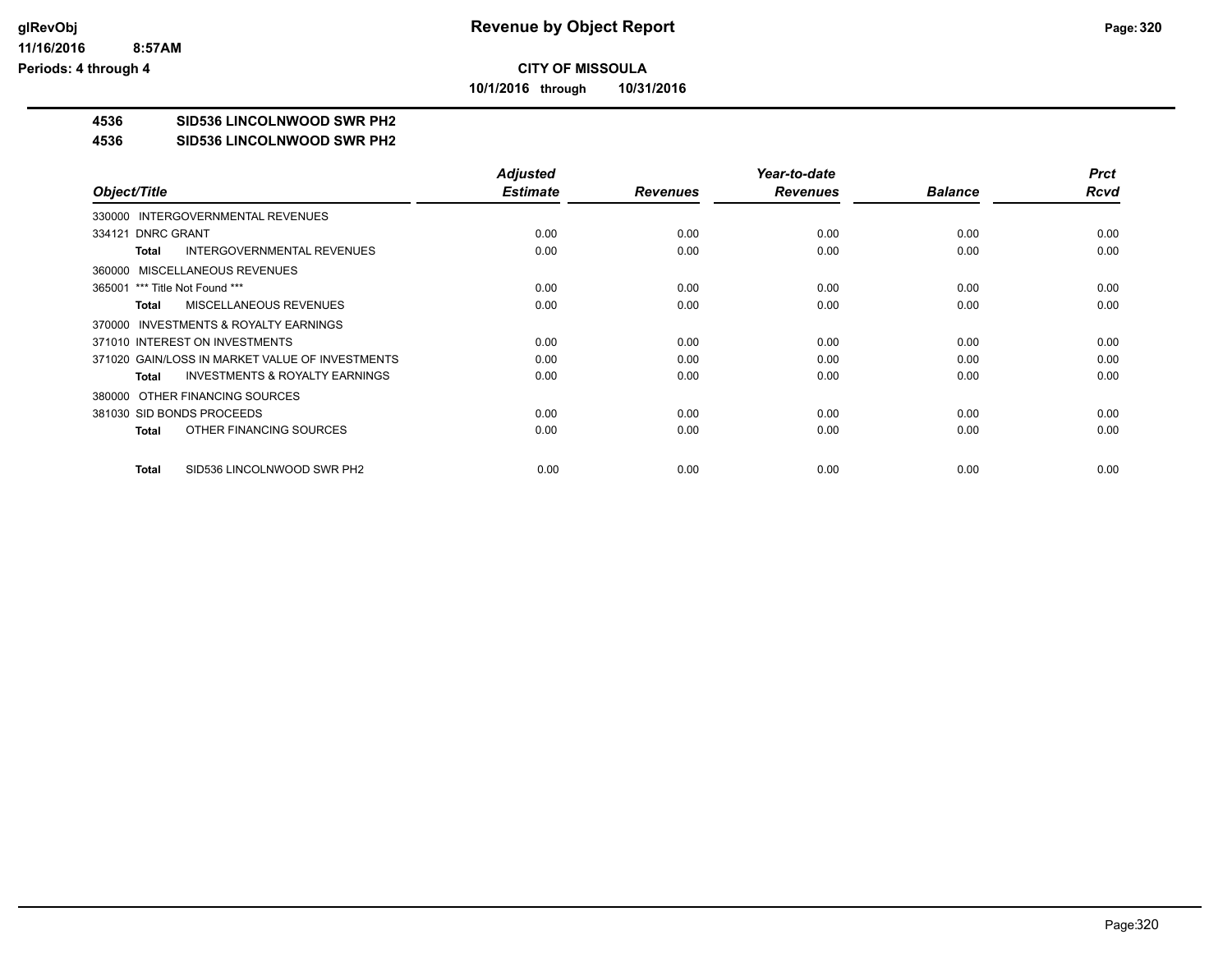**10/1/2016 through 10/31/2016**

### **4536 SID536 LINCOLNWOOD SWR PH2**

| Object/Title                                              | <b>Adjusted</b><br><b>Estimate</b> | <b>Revenues</b> | Year-to-date<br><b>Revenues</b> | <b>Balance</b> | <b>Prct</b><br><b>Rcvd</b> |
|-----------------------------------------------------------|------------------------------------|-----------------|---------------------------------|----------------|----------------------------|
|                                                           |                                    |                 |                                 |                |                            |
| INTERGOVERNMENTAL REVENUES<br>330000                      |                                    |                 |                                 |                |                            |
| 334121 DNRC GRANT                                         | 0.00                               | 0.00            | 0.00                            | 0.00           | 0.00                       |
| INTERGOVERNMENTAL REVENUES<br><b>Total</b>                | 0.00                               | 0.00            | 0.00                            | 0.00           | 0.00                       |
| MISCELLANEOUS REVENUES<br>360000                          |                                    |                 |                                 |                |                            |
| 365001 *** Title Not Found ***                            | 0.00                               | 0.00            | 0.00                            | 0.00           | 0.00                       |
| <b>MISCELLANEOUS REVENUES</b><br><b>Total</b>             | 0.00                               | 0.00            | 0.00                            | 0.00           | 0.00                       |
| 370000 INVESTMENTS & ROYALTY EARNINGS                     |                                    |                 |                                 |                |                            |
| 371010 INTEREST ON INVESTMENTS                            | 0.00                               | 0.00            | 0.00                            | 0.00           | 0.00                       |
| 371020 GAIN/LOSS IN MARKET VALUE OF INVESTMENT            | 0.00                               | 0.00            | 0.00                            | 0.00           | 0.00                       |
| <b>INVESTMENTS &amp; ROYALTY EARNINGS</b><br><b>Total</b> | 0.00                               | 0.00            | 0.00                            | 0.00           | 0.00                       |
| 380000 OTHER FINANCING SOURCES                            |                                    |                 |                                 |                |                            |
| 381030 SID BONDS PROCEEDS                                 | 0.00                               | 0.00            | 0.00                            | 0.00           | 0.00                       |
| OTHER FINANCING SOURCES<br><b>Total</b>                   | 0.00                               | 0.00            | 0.00                            | 0.00           | 0.00                       |
|                                                           |                                    |                 |                                 |                |                            |
| SID536 LINCOLNWOOD SWR PH2<br><b>Total</b>                | 0.00                               | 0.00            | 0.00                            | 0.00           | 0.00                       |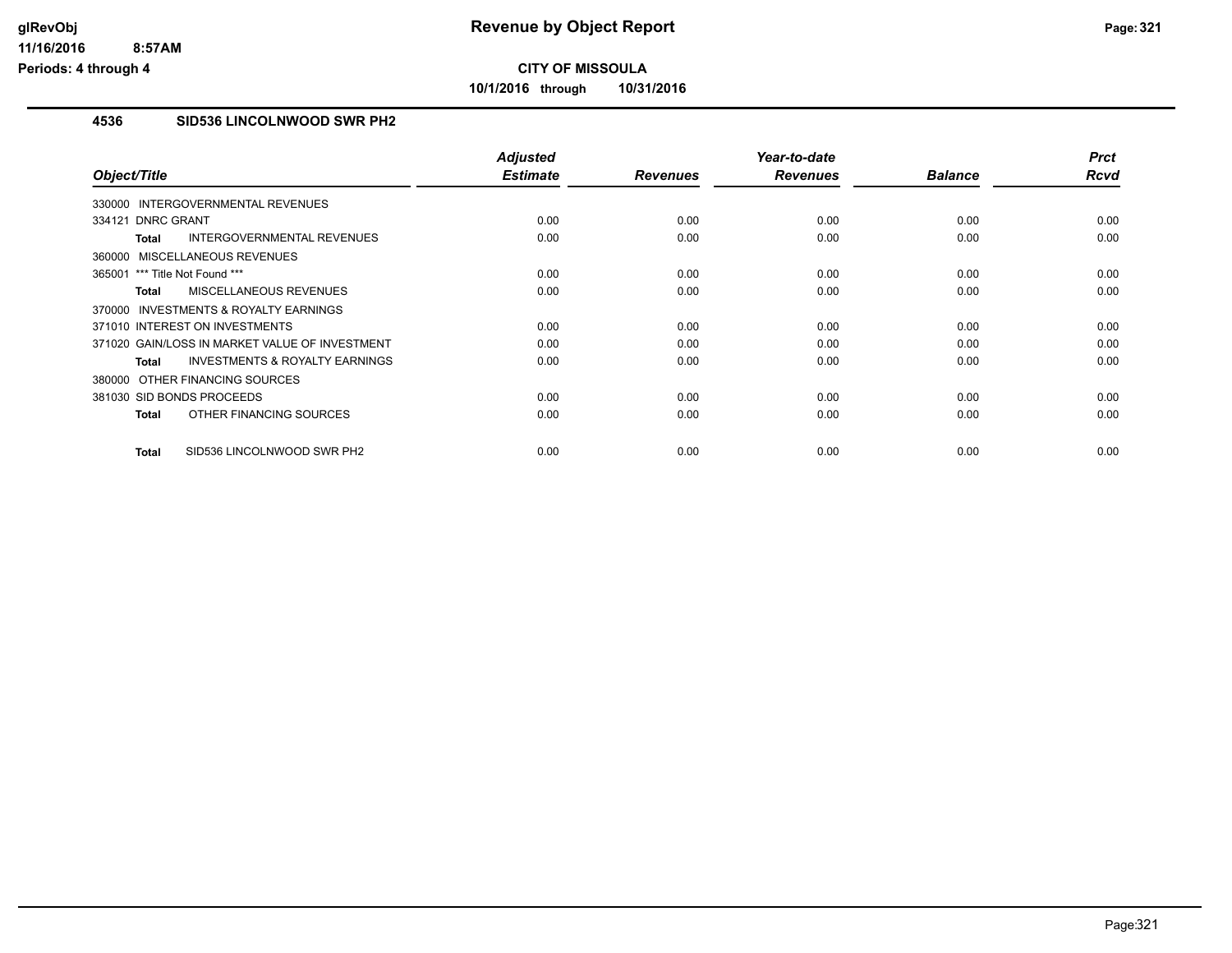**10/1/2016 through 10/31/2016**

#### **4538 SID 538 HILLVIEW WAY**

#### **4538 SID 538 HILLVIEW WAY**

|                                                 | <b>Adjusted</b> |                 | Year-to-date    |                | <b>Prct</b> |
|-------------------------------------------------|-----------------|-----------------|-----------------|----------------|-------------|
| Object/Title                                    | <b>Estimate</b> | <b>Revenues</b> | <b>Revenues</b> | <b>Balance</b> | <b>Rcvd</b> |
| 370000 INVESTMENTS & ROYALTY EARNINGS           |                 |                 |                 |                |             |
| 371010 INTEREST ON INVESTMENTS                  | 0.00            | 0.00            | 0.00            | 0.00           | 0.00        |
| 371020 GAIN/LOSS IN MARKET VALUE OF INVESTMENTS | 0.00            | 0.00            | 0.00            | 0.00           | 0.00        |
| INVESTMENTS & ROYALTY EARNINGS<br>Total         | 0.00            | 0.00            | 0.00            | 0.00           | 0.00        |
| 380000 OTHER FINANCING SOURCES                  |                 |                 |                 |                |             |
| 383000 OPERATING TRANSFERS                      | 0.00            | 0.00            | 0.00            | 0.00           | 0.00        |
| OTHER FINANCING SOURCES<br>Total                | 0.00            | 0.00            | 0.00            | 0.00           | 0.00        |
|                                                 |                 |                 |                 |                |             |
| <b>Total</b><br>SID 538 HILLVIEW WAY            | 0.00            | 0.00            | 0.00            | 0.00           | 0.00        |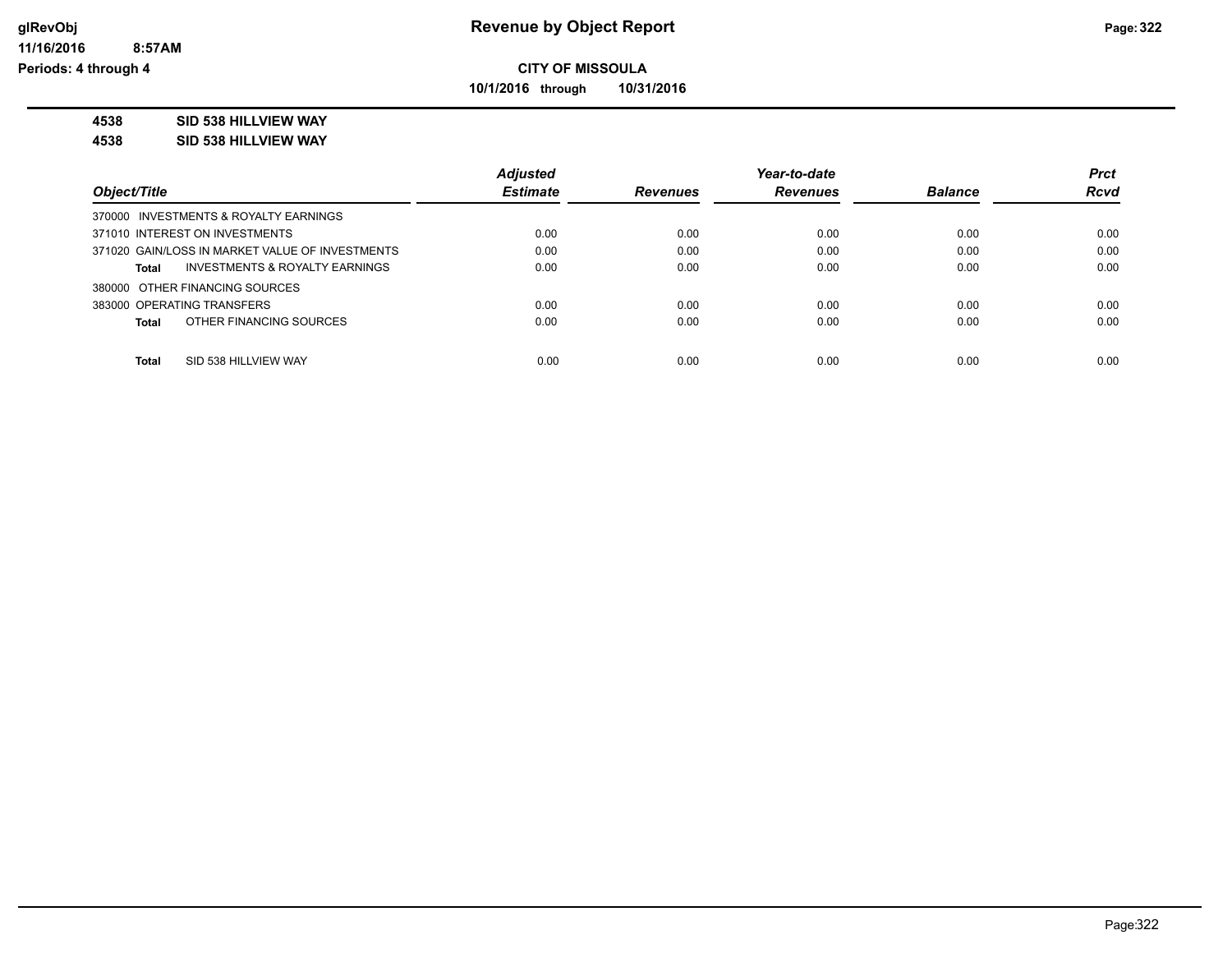**10/1/2016 through 10/31/2016**

#### **4538 SID 538 HILLVIEW WAY**

|                                                | <b>Adjusted</b> |                 | Year-to-date    |                | <b>Prct</b> |
|------------------------------------------------|-----------------|-----------------|-----------------|----------------|-------------|
| Object/Title                                   | <b>Estimate</b> | <b>Revenues</b> | <b>Revenues</b> | <b>Balance</b> | <b>Rcvd</b> |
| 370000 INVESTMENTS & ROYALTY EARNINGS          |                 |                 |                 |                |             |
| 371010 INTEREST ON INVESTMENTS                 | 0.00            | 0.00            | 0.00            | 0.00           | 0.00        |
| 371020 GAIN/LOSS IN MARKET VALUE OF INVESTMENT | 0.00            | 0.00            | 0.00            | 0.00           | 0.00        |
| INVESTMENTS & ROYALTY EARNINGS<br>Total        | 0.00            | 0.00            | 0.00            | 0.00           | 0.00        |
| 380000 OTHER FINANCING SOURCES                 |                 |                 |                 |                |             |
| 383000 OPERATING TRANSFERS                     | 0.00            | 0.00            | 0.00            | 0.00           | 0.00        |
| OTHER FINANCING SOURCES<br>Total               | 0.00            | 0.00            | 0.00            | 0.00           | 0.00        |
|                                                |                 |                 |                 |                |             |
| Total<br>SID 538 HILLVIEW WAY                  | 0.00            | 0.00            | 0.00            | 0.00           | 0.00        |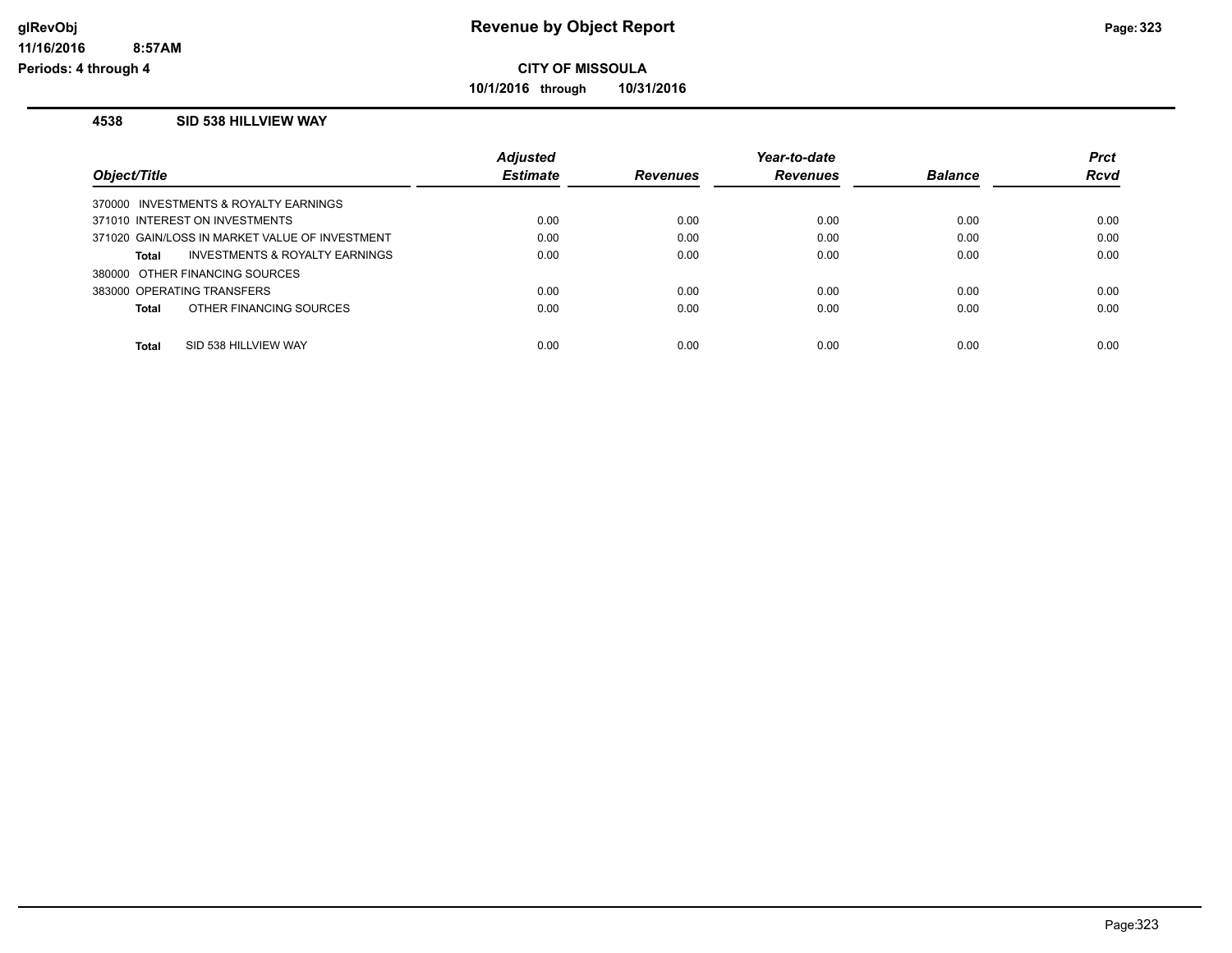**10/1/2016 through 10/31/2016**

**4539 SID 539 4th STREET**

**4539 SID 539 4th STREET**

|                                                    | <b>Adjusted</b> |                 | Year-to-date    |                | <b>Prct</b> |
|----------------------------------------------------|-----------------|-----------------|-----------------|----------------|-------------|
| Object/Title                                       | <b>Estimate</b> | <b>Revenues</b> | <b>Revenues</b> | <b>Balance</b> | <b>Rcvd</b> |
| 370000 INVESTMENTS & ROYALTY EARNINGS              |                 |                 |                 |                |             |
| 371010 INTEREST ON INVESTMENTS                     | 0.00            | 0.00            | 0.00            | 0.00           | 0.00        |
| <b>INVESTMENTS &amp; ROYALTY EARNINGS</b><br>Total | 0.00            | 0.00            | 0.00            | 0.00           | 0.00        |
| 380000 OTHER FINANCING SOURCES                     |                 |                 |                 |                |             |
| 383000 OPERATING TRANSFERS                         | 0.00            | 0.00            | 0.00            | 0.00           | 0.00        |
| OTHER FINANCING SOURCES<br>Total                   | 0.00            | 0.00            | 0.00            | 0.00           | 0.00        |
|                                                    |                 |                 |                 |                |             |
| SID 539 4th STREET<br><b>Total</b>                 | 0.00            | 0.00            | 0.00            | 0.00           | 0.00        |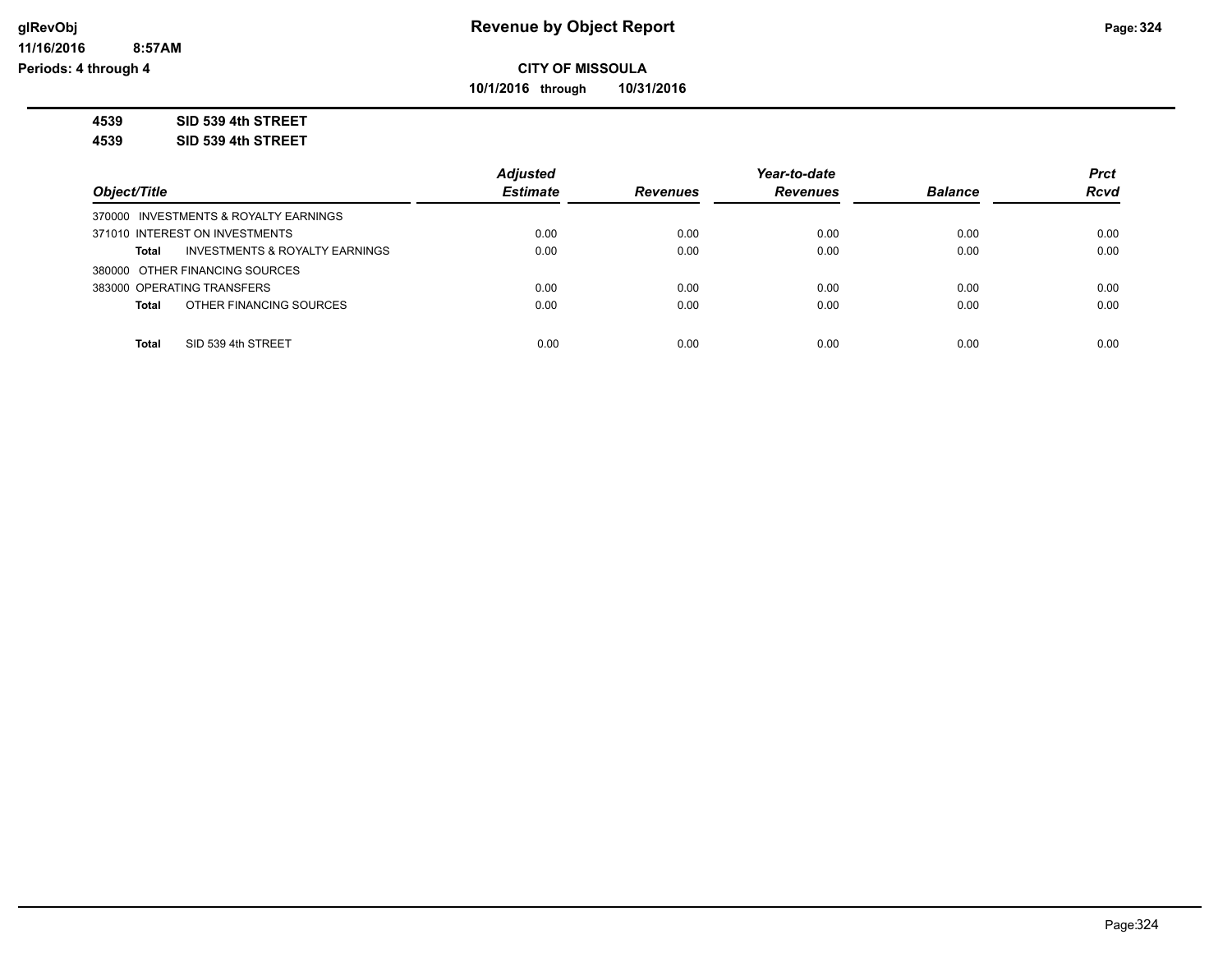**11/16/2016 8:57AM Periods: 4 through 4**

**CITY OF MISSOULA**

**10/1/2016 through 10/31/2016**

#### **4539 SID 539 4th STREET**

| Object/Title                            | <b>Adjusted</b><br><b>Estimate</b> | Revenues | Year-to-date<br><b>Revenues</b> | <b>Balance</b> | <b>Prct</b><br><b>Rcvd</b> |
|-----------------------------------------|------------------------------------|----------|---------------------------------|----------------|----------------------------|
| 370000 INVESTMENTS & ROYALTY EARNINGS   |                                    |          |                                 |                |                            |
| 371010 INTEREST ON INVESTMENTS          | 0.00                               | 0.00     | 0.00                            | 0.00           | 0.00                       |
| INVESTMENTS & ROYALTY EARNINGS<br>Total | 0.00                               | 0.00     | 0.00                            | 0.00           | 0.00                       |
| 380000 OTHER FINANCING SOURCES          |                                    |          |                                 |                |                            |
| 383000 OPERATING TRANSFERS              | 0.00                               | 0.00     | 0.00                            | 0.00           | 0.00                       |
| OTHER FINANCING SOURCES<br><b>Total</b> | 0.00                               | 0.00     | 0.00                            | 0.00           | 0.00                       |
|                                         |                                    |          |                                 |                |                            |
| SID 539 4th STREET<br><b>Total</b>      | 0.00                               | 0.00     | 0.00                            | 0.00           | 0.00                       |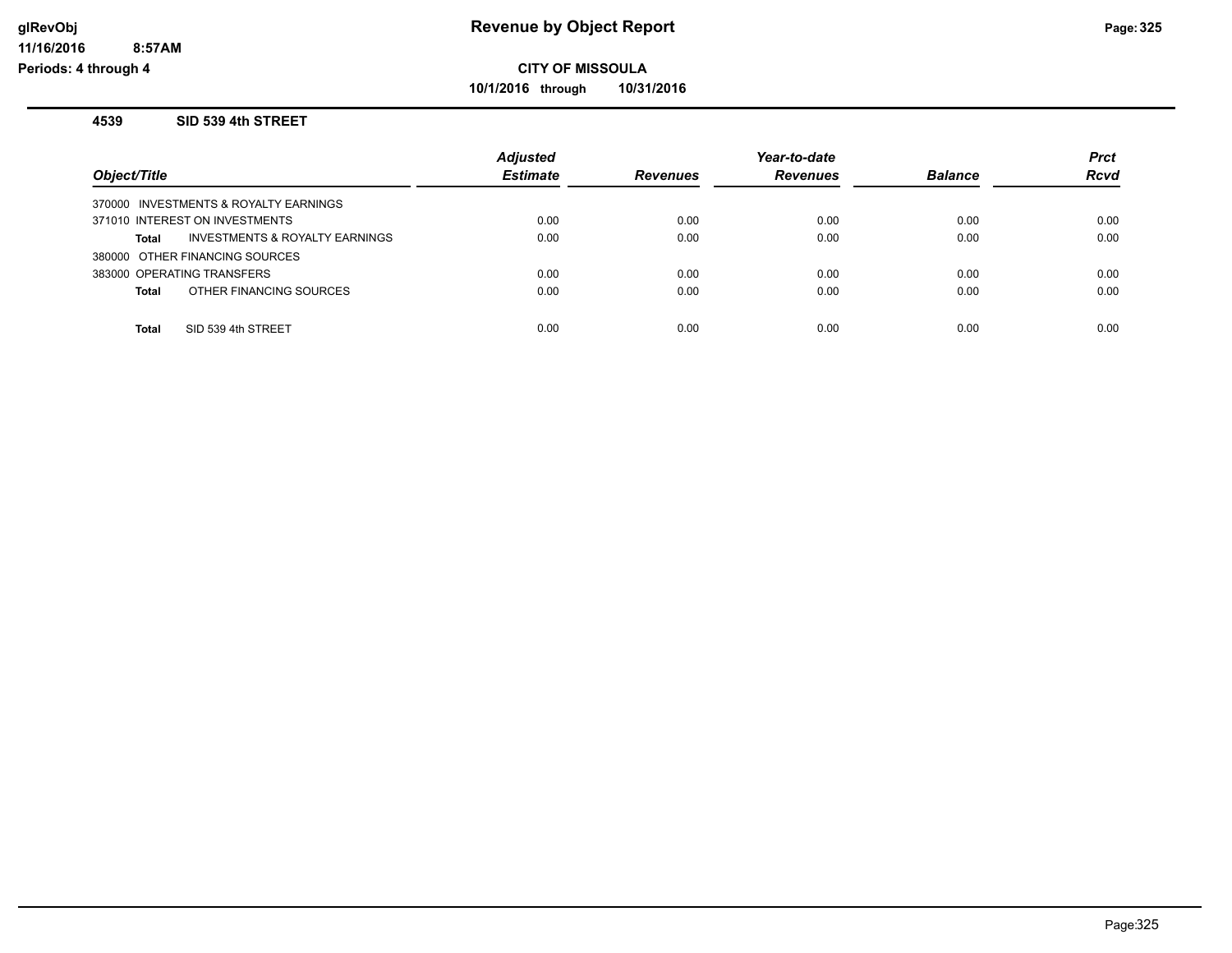**10/1/2016 through 10/31/2016**

**4540 SID 540 ENGLAND BLVD**

**4540 SID 540 ENGLAND BLVD**

|                                                           | <b>Adjusted</b> |                 | Year-to-date    |                | <b>Prct</b> |
|-----------------------------------------------------------|-----------------|-----------------|-----------------|----------------|-------------|
| Object/Title                                              | <b>Estimate</b> | <b>Revenues</b> | <b>Revenues</b> | <b>Balance</b> | <b>Rcvd</b> |
| TAXES/ASSESSMENTS<br>310000                               |                 |                 |                 |                |             |
| PENALTIES & INTEREST<br>312001                            | 0.00            | 0.00            | 0.00            | 0.00           | 0.00        |
| TAXES/ASSESSMENTS<br><b>Total</b>                         | 0.00            | 0.00            | 0.00            | 0.00           | 0.00        |
| MISCELLANEOUS REVENUES<br>360000                          |                 |                 |                 |                |             |
| 363020 PROPERTY ASSESSMENTS                               | 0.00            | 0.00            | 0.00            | 0.00           | 0.00        |
| 363021 PAYOFF PRINCIPAL ASSESSMENTS                       | 0.00            | 0.00            | 0.00            | 0.00           | 0.00        |
| 363022 BOND INTEREST ASSESSMENTS                          | 0.00            | 0.00            | 0.00            | 0.00           | 0.00        |
| 363040 PENALTY AND INTEREST                               | 0.00            | 0.00            | 0.00            | 0.00           | 0.00        |
| <b>MISCELLANEOUS REVENUES</b><br><b>Total</b>             | 0.00            | 0.00            | 0.00            | 0.00           | 0.00        |
| <b>INVESTMENTS &amp; ROYALTY EARNINGS</b><br>370000       |                 |                 |                 |                |             |
| 371010 INTEREST ON INVESTMENTS                            | 0.00            | 0.00            | 0.00            | 0.00           | 0.00        |
| 371020 GAIN/LOSS IN MARKET VALUE OF INVESTMENTS           | 0.00            | 0.00            | 0.00            | 0.00           | 0.00        |
| <b>INVESTMENTS &amp; ROYALTY EARNINGS</b><br><b>Total</b> | 0.00            | 0.00            | 0.00            | 0.00           | 0.00        |
| OTHER FINANCING SOURCES<br>380000                         |                 |                 |                 |                |             |
| 381030 SID BONDS PROCEEDS                                 | 0.00            | 0.00            | 0.00            | 0.00           | 0.00        |
| OTHER FINANCING SOURCES<br><b>Total</b>                   | 0.00            | 0.00            | 0.00            | 0.00           | 0.00        |
|                                                           |                 |                 |                 |                |             |
| SID 540 ENGLAND BLVD<br><b>Total</b>                      | 0.00            | 0.00            | 0.00            | 0.00           | 0.00        |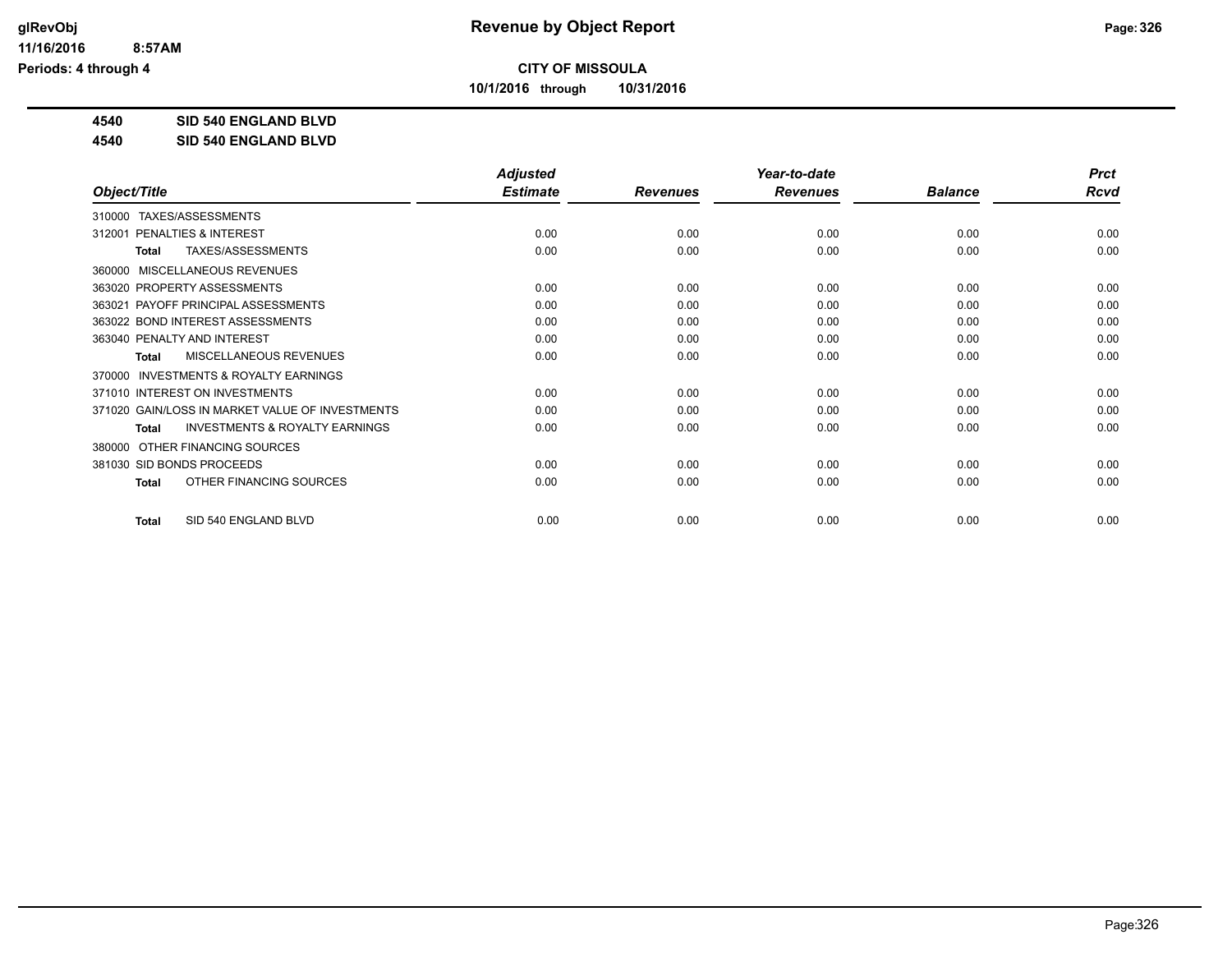**10/1/2016 through 10/31/2016**

#### **4540 SID 540 ENGLAND BLVD**

|                                                           | <b>Adjusted</b> |                 | Year-to-date    |                | <b>Prct</b> |
|-----------------------------------------------------------|-----------------|-----------------|-----------------|----------------|-------------|
| Object/Title                                              | <b>Estimate</b> | <b>Revenues</b> | <b>Revenues</b> | <b>Balance</b> | <b>Rcvd</b> |
| TAXES/ASSESSMENTS<br>310000                               |                 |                 |                 |                |             |
| 312001 PENALTIES & INTEREST                               | 0.00            | 0.00            | 0.00            | 0.00           | 0.00        |
| TAXES/ASSESSMENTS<br><b>Total</b>                         | 0.00            | 0.00            | 0.00            | 0.00           | 0.00        |
| 360000 MISCELLANEOUS REVENUES                             |                 |                 |                 |                |             |
| 363020 PROPERTY ASSESSMENTS                               | 0.00            | 0.00            | 0.00            | 0.00           | 0.00        |
| 363021 PAYOFF PRINCIPAL ASSESSMENTS                       | 0.00            | 0.00            | 0.00            | 0.00           | 0.00        |
| 363022 BOND INTEREST ASSESSMENTS                          | 0.00            | 0.00            | 0.00            | 0.00           | 0.00        |
| 363040 PENALTY AND INTEREST                               | 0.00            | 0.00            | 0.00            | 0.00           | 0.00        |
| MISCELLANEOUS REVENUES<br>Total                           | 0.00            | 0.00            | 0.00            | 0.00           | 0.00        |
| 370000 INVESTMENTS & ROYALTY EARNINGS                     |                 |                 |                 |                |             |
| 371010 INTEREST ON INVESTMENTS                            | 0.00            | 0.00            | 0.00            | 0.00           | 0.00        |
| 371020 GAIN/LOSS IN MARKET VALUE OF INVESTMENT            | 0.00            | 0.00            | 0.00            | 0.00           | 0.00        |
| <b>INVESTMENTS &amp; ROYALTY EARNINGS</b><br><b>Total</b> | 0.00            | 0.00            | 0.00            | 0.00           | 0.00        |
| 380000 OTHER FINANCING SOURCES                            |                 |                 |                 |                |             |
| 381030 SID BONDS PROCEEDS                                 | 0.00            | 0.00            | 0.00            | 0.00           | 0.00        |
| OTHER FINANCING SOURCES<br>Total                          | 0.00            | 0.00            | 0.00            | 0.00           | 0.00        |
| SID 540 ENGLAND BLVD<br><b>Total</b>                      | 0.00            | 0.00            | 0.00            | 0.00           | 0.00        |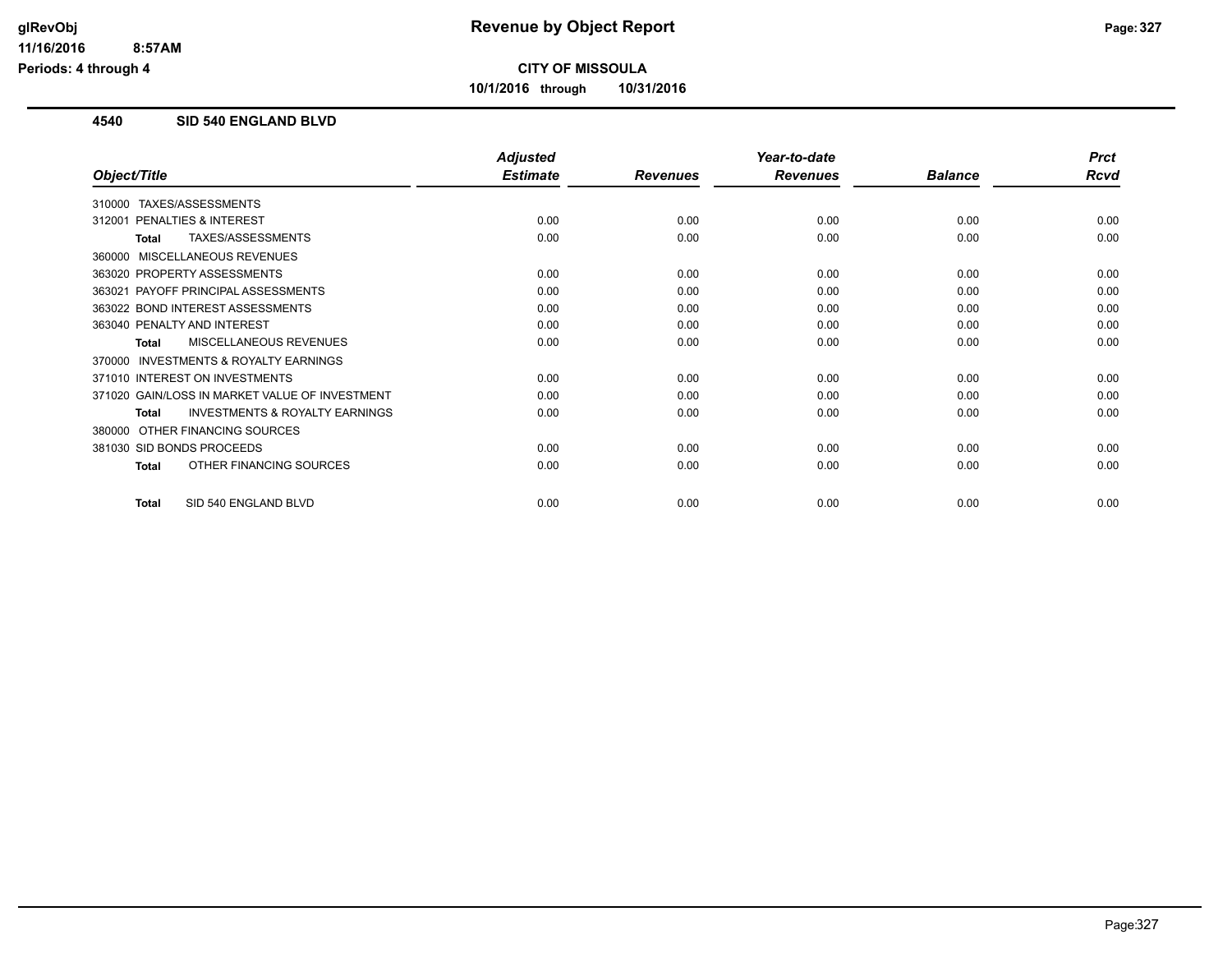**10/1/2016 through 10/31/2016**

#### **4541 SID 541 PINEVIEW PARK**

**4541 SID 541 PINEVIEW PARK**

|                                                           | <b>Adjusted</b> |                 | Year-to-date    |                | <b>Prct</b> |
|-----------------------------------------------------------|-----------------|-----------------|-----------------|----------------|-------------|
| Object/Title                                              | <b>Estimate</b> | <b>Revenues</b> | <b>Revenues</b> | <b>Balance</b> | <b>Rcvd</b> |
| TAXES/ASSESSMENTS<br>310000                               |                 |                 |                 |                |             |
| PENALTIES & INTEREST<br>312001                            | 0.00            | 0.00            | 0.00            | 0.00           | 0.00        |
| <b>TAXES/ASSESSMENTS</b><br><b>Total</b>                  | 0.00            | 0.00            | 0.00            | 0.00           | 0.00        |
| MISCELLANEOUS REVENUES<br>360000                          |                 |                 |                 |                |             |
| 363020 PROPERTY ASSESSMENTS                               | 0.00            | 0.00            | 0.00            | 0.00           | 0.00        |
| 363021 PAYOFF PRINCIPAL ASSESSMENTS                       | 0.00            | 0.00            | 0.00            | 0.00           | 0.00        |
| 363022 BOND INTEREST ASSESSMENTS                          | 0.00            | 0.00            | 0.00            | 0.00           | 0.00        |
| 363040 PENALTY AND INTEREST                               | 0.00            | 0.00            | 0.00            | 0.00           | 0.00        |
| <b>MISCELLANEOUS REVENUES</b><br><b>Total</b>             | 0.00            | 0.00            | 0.00            | 0.00           | 0.00        |
| <b>INVESTMENTS &amp; ROYALTY EARNINGS</b><br>370000       |                 |                 |                 |                |             |
| 371010 INTEREST ON INVESTMENTS                            | 0.00            | 0.00            | 0.00            | 0.00           | 0.00        |
| 371020 GAIN/LOSS IN MARKET VALUE OF INVESTMENTS           | 0.00            | 0.00            | 0.00            | 0.00           | 0.00        |
| <b>INVESTMENTS &amp; ROYALTY EARNINGS</b><br><b>Total</b> | 0.00            | 0.00            | 0.00            | 0.00           | 0.00        |
| OTHER FINANCING SOURCES<br>380000                         |                 |                 |                 |                |             |
| 381030 SID BONDS PROCEEDS                                 | 0.00            | 0.00            | 0.00            | 0.00           | 0.00        |
| OTHER FINANCING SOURCES<br><b>Total</b>                   | 0.00            | 0.00            | 0.00            | 0.00           | 0.00        |
| SID 541 PINEVIEW PARK<br><b>Total</b>                     | 0.00            | 0.00            | 0.00            | 0.00           | 0.00        |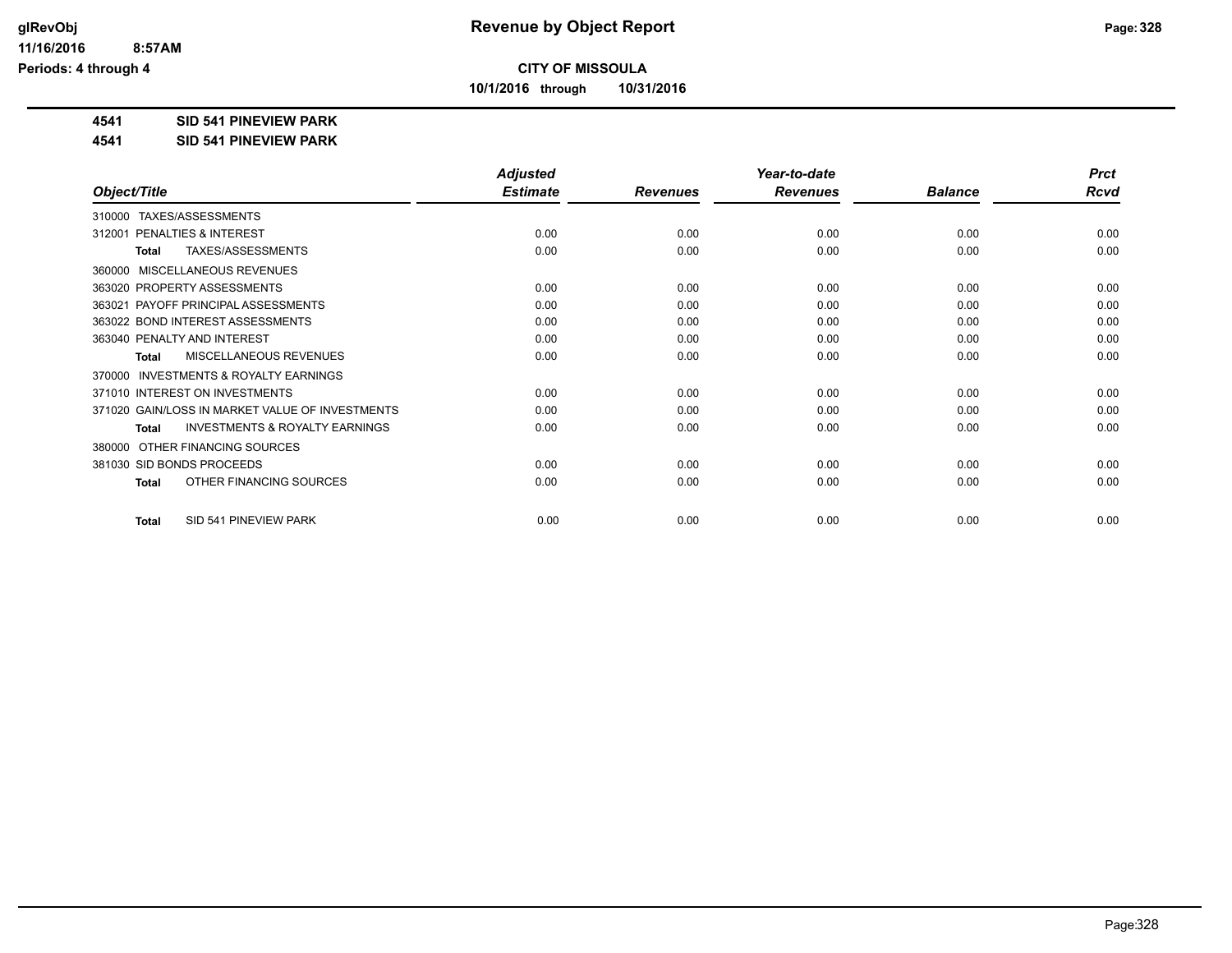**10/1/2016 through 10/31/2016**

#### **4541 SID 541 PINEVIEW PARK**

|                                                    | <b>Adjusted</b> |                 | Year-to-date    |                | <b>Prct</b> |
|----------------------------------------------------|-----------------|-----------------|-----------------|----------------|-------------|
| Object/Title                                       | <b>Estimate</b> | <b>Revenues</b> | <b>Revenues</b> | <b>Balance</b> | <b>Rcvd</b> |
| TAXES/ASSESSMENTS<br>310000                        |                 |                 |                 |                |             |
| 312001 PENALTIES & INTEREST                        | 0.00            | 0.00            | 0.00            | 0.00           | 0.00        |
| TAXES/ASSESSMENTS<br><b>Total</b>                  | 0.00            | 0.00            | 0.00            | 0.00           | 0.00        |
| 360000 MISCELLANEOUS REVENUES                      |                 |                 |                 |                |             |
| 363020 PROPERTY ASSESSMENTS                        | 0.00            | 0.00            | 0.00            | 0.00           | 0.00        |
| 363021 PAYOFF PRINCIPAL ASSESSMENTS                | 0.00            | 0.00            | 0.00            | 0.00           | 0.00        |
| 363022 BOND INTEREST ASSESSMENTS                   | 0.00            | 0.00            | 0.00            | 0.00           | 0.00        |
| 363040 PENALTY AND INTEREST                        | 0.00            | 0.00            | 0.00            | 0.00           | 0.00        |
| <b>MISCELLANEOUS REVENUES</b><br>Total             | 0.00            | 0.00            | 0.00            | 0.00           | 0.00        |
| 370000 INVESTMENTS & ROYALTY EARNINGS              |                 |                 |                 |                |             |
| 371010 INTEREST ON INVESTMENTS                     | 0.00            | 0.00            | 0.00            | 0.00           | 0.00        |
| 371020 GAIN/LOSS IN MARKET VALUE OF INVESTMENT     | 0.00            | 0.00            | 0.00            | 0.00           | 0.00        |
| <b>INVESTMENTS &amp; ROYALTY EARNINGS</b><br>Total | 0.00            | 0.00            | 0.00            | 0.00           | 0.00        |
| 380000 OTHER FINANCING SOURCES                     |                 |                 |                 |                |             |
| 381030 SID BONDS PROCEEDS                          | 0.00            | 0.00            | 0.00            | 0.00           | 0.00        |
| OTHER FINANCING SOURCES<br><b>Total</b>            | 0.00            | 0.00            | 0.00            | 0.00           | 0.00        |
| SID 541 PINEVIEW PARK<br><b>Total</b>              | 0.00            | 0.00            | 0.00            | 0.00           | 0.00        |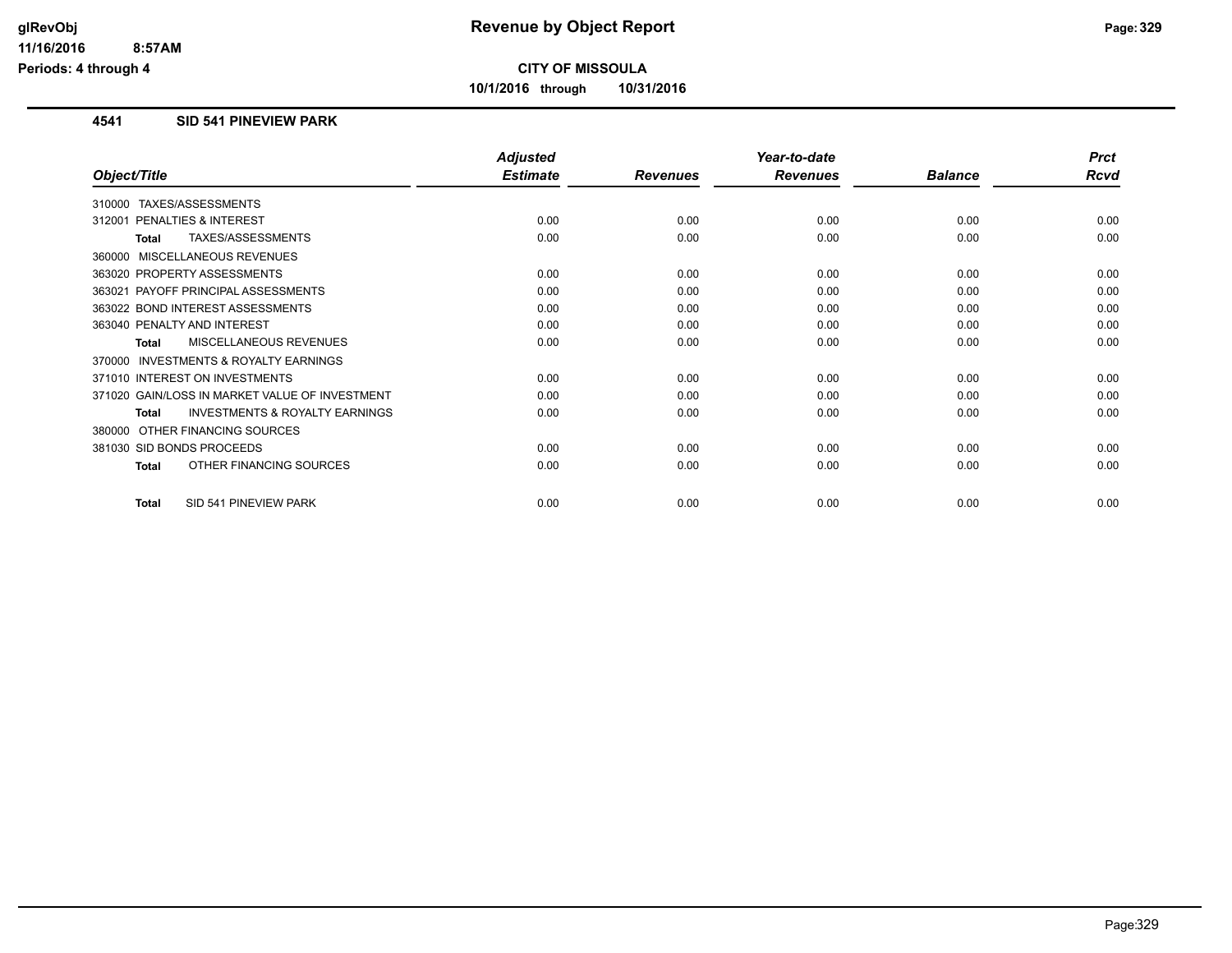**10/1/2016 through 10/31/2016**

#### **4542 SID 542 HILLVIEW WAY**

#### **4542 SID 542 HILLVIEW WAY**

|                                |                                                 | <b>Adjusted</b> |                 | Year-to-date    |                | <b>Prct</b> |
|--------------------------------|-------------------------------------------------|-----------------|-----------------|-----------------|----------------|-------------|
| Object/Title                   |                                                 | <b>Estimate</b> | <b>Revenues</b> | <b>Revenues</b> | <b>Balance</b> | <b>Rcvd</b> |
|                                | 370000 INVESTMENTS & ROYALTY EARNINGS           |                 |                 |                 |                |             |
| 371010 INTEREST ON INVESTMENTS |                                                 | 0.00            | 0.00            | 0.00            | 0.00           | 0.00        |
|                                | 371020 GAIN/LOSS IN MARKET VALUE OF INVESTMENTS | 0.00            | 0.00            | 0.00            | 0.00           | 0.00        |
| Total                          | <b>INVESTMENTS &amp; ROYALTY EARNINGS</b>       | 0.00            | 0.00            | 0.00            | 0.00           | 0.00        |
| 380000 OTHER FINANCING SOURCES |                                                 |                 |                 |                 |                |             |
| 381030 SID BONDS PROCEEDS      |                                                 | 0.00            | 0.00            | 0.00            | 0.00           | 0.00        |
| 383000 OPERATING TRANSFERS     |                                                 | 0.00            | 0.00            | 0.00            | 0.00           | 0.00        |
| Total                          | OTHER FINANCING SOURCES                         | 0.00            | 0.00            | 0.00            | 0.00           | 0.00        |
| <b>Total</b>                   | SID 542 HILLVIEW WAY                            | 0.00            | 0.00            | 0.00            | 0.00           | 0.00        |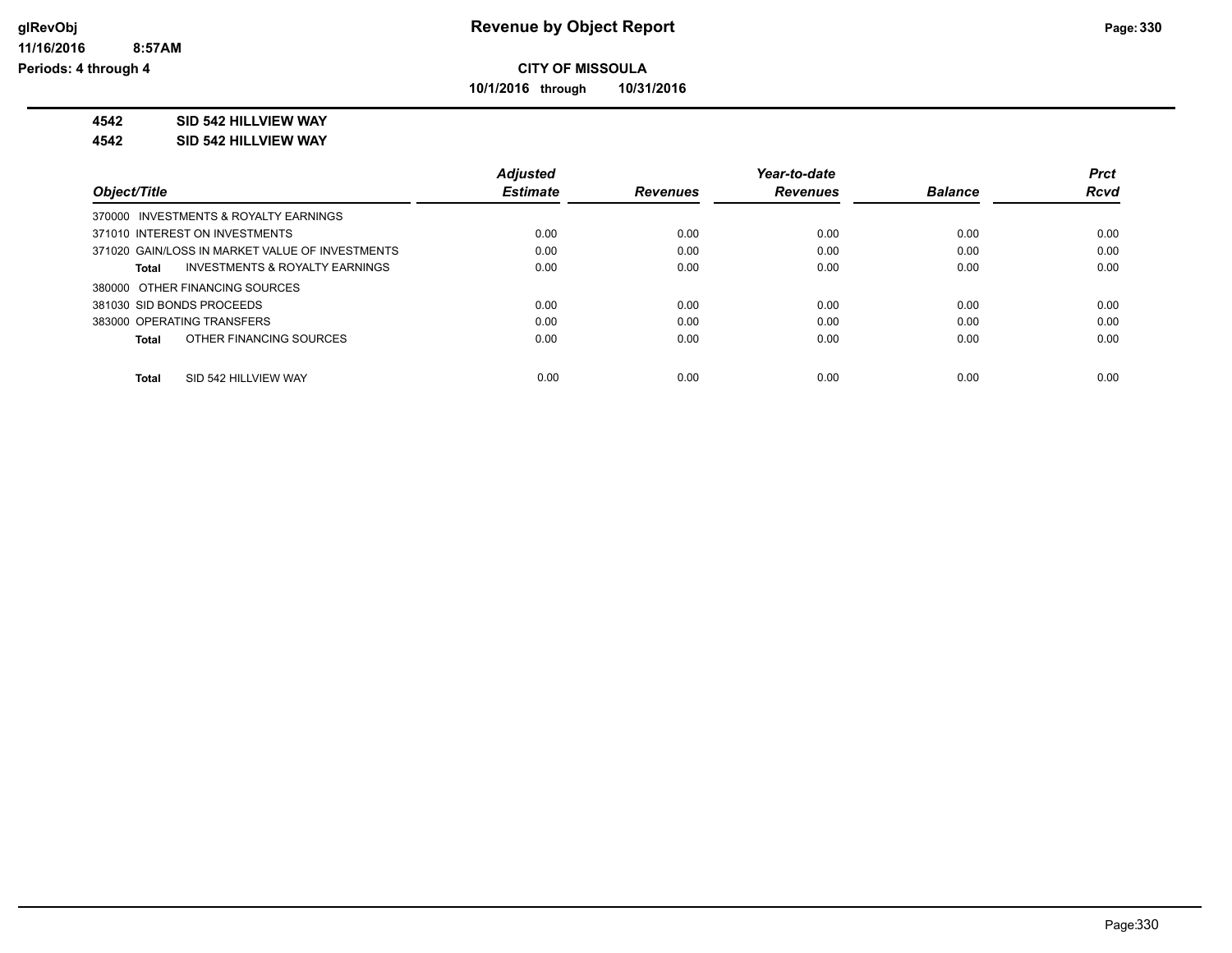**10/1/2016 through 10/31/2016**

#### **4542 SID 542 HILLVIEW WAY**

|                                                    | <b>Adjusted</b> |                 | Year-to-date    |                | <b>Prct</b> |
|----------------------------------------------------|-----------------|-----------------|-----------------|----------------|-------------|
| Object/Title                                       | <b>Estimate</b> | <b>Revenues</b> | <b>Revenues</b> | <b>Balance</b> | <b>Rcvd</b> |
| 370000 INVESTMENTS & ROYALTY EARNINGS              |                 |                 |                 |                |             |
| 371010 INTEREST ON INVESTMENTS                     | 0.00            | 0.00            | 0.00            | 0.00           | 0.00        |
| 371020 GAIN/LOSS IN MARKET VALUE OF INVESTMENT     | 0.00            | 0.00            | 0.00            | 0.00           | 0.00        |
| <b>INVESTMENTS &amp; ROYALTY EARNINGS</b><br>Total | 0.00            | 0.00            | 0.00            | 0.00           | 0.00        |
| 380000 OTHER FINANCING SOURCES                     |                 |                 |                 |                |             |
| 381030 SID BONDS PROCEEDS                          | 0.00            | 0.00            | 0.00            | 0.00           | 0.00        |
| 383000 OPERATING TRANSFERS                         | 0.00            | 0.00            | 0.00            | 0.00           | 0.00        |
| OTHER FINANCING SOURCES<br><b>Total</b>            | 0.00            | 0.00            | 0.00            | 0.00           | 0.00        |
|                                                    |                 |                 |                 |                |             |
| SID 542 HILLVIEW WAY<br><b>Total</b>               | 0.00            | 0.00            | 0.00            | 0.00           | 0.00        |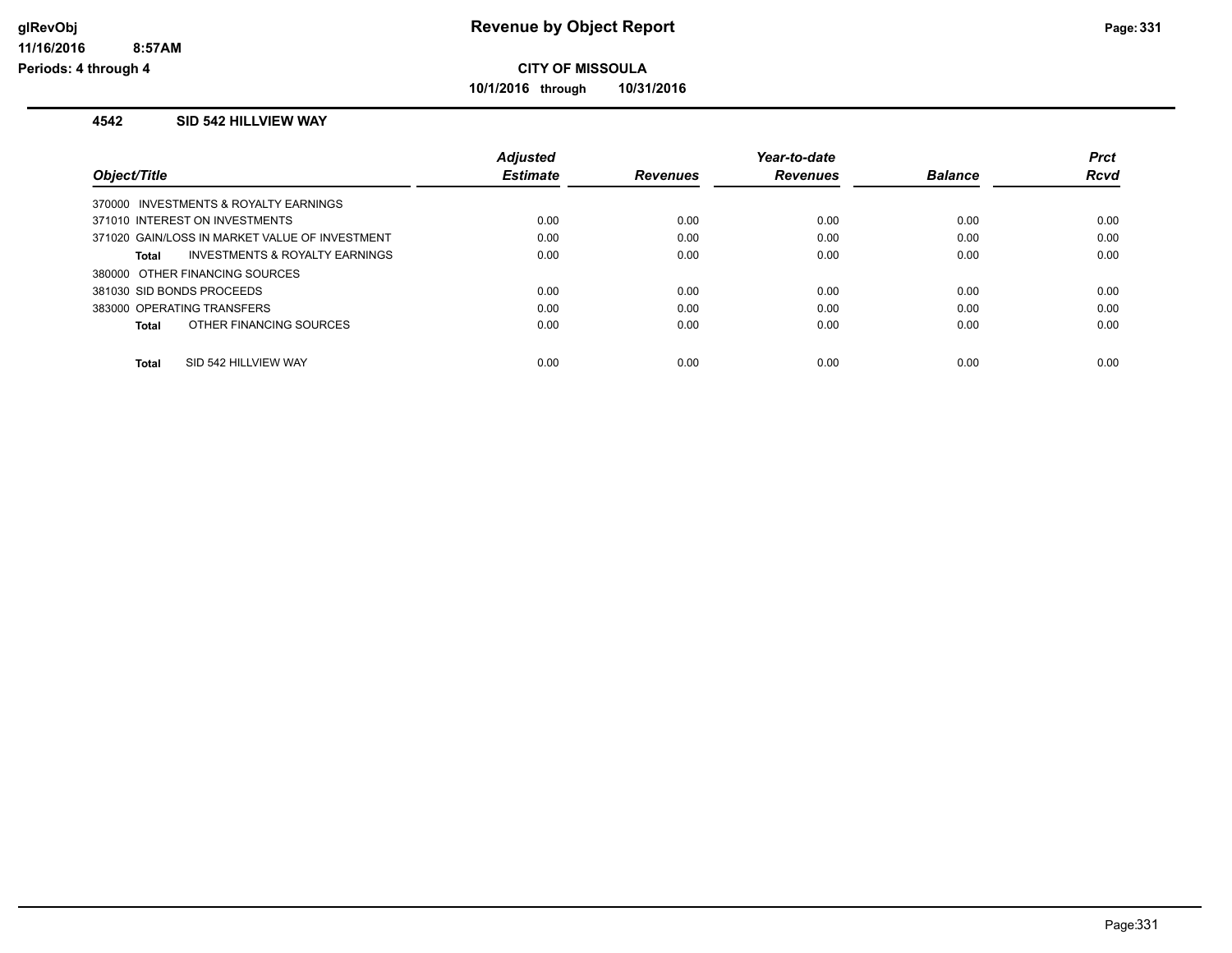**10/1/2016 through 10/31/2016**

#### **4543 SID 543 TRAFFIC CALMING**

#### **4543 SID 543 TRAFFIC CALMING**

|                                                           | <b>Adjusted</b> |                 | Year-to-date    |                | <b>Prct</b> |
|-----------------------------------------------------------|-----------------|-----------------|-----------------|----------------|-------------|
| Object/Title                                              | <b>Estimate</b> | <b>Revenues</b> | <b>Revenues</b> | <b>Balance</b> | <b>Rcvd</b> |
| 370000 INVESTMENTS & ROYALTY EARNINGS                     |                 |                 |                 |                |             |
| 371010 INTEREST ON INVESTMENTS                            | 0.00            | 0.00            | 0.00            | 0.00           | 0.00        |
| <b>INVESTMENTS &amp; ROYALTY EARNINGS</b><br><b>Total</b> | 0.00            | 0.00            | 0.00            | 0.00           | 0.00        |
| 380000 OTHER FINANCING SOURCES                            |                 |                 |                 |                |             |
| 383000 OPERATING TRANSFERS                                | 0.00            | 0.00            | 0.00            | 0.00           | 0.00        |
| OTHER FINANCING SOURCES<br><b>Total</b>                   | 0.00            | 0.00            | 0.00            | 0.00           | 0.00        |
|                                                           |                 |                 |                 |                |             |
| SID 543 TRAFFIC CALMING<br><b>Total</b>                   | 0.00            | 0.00            | 0.00            | 0.00           | 0.00        |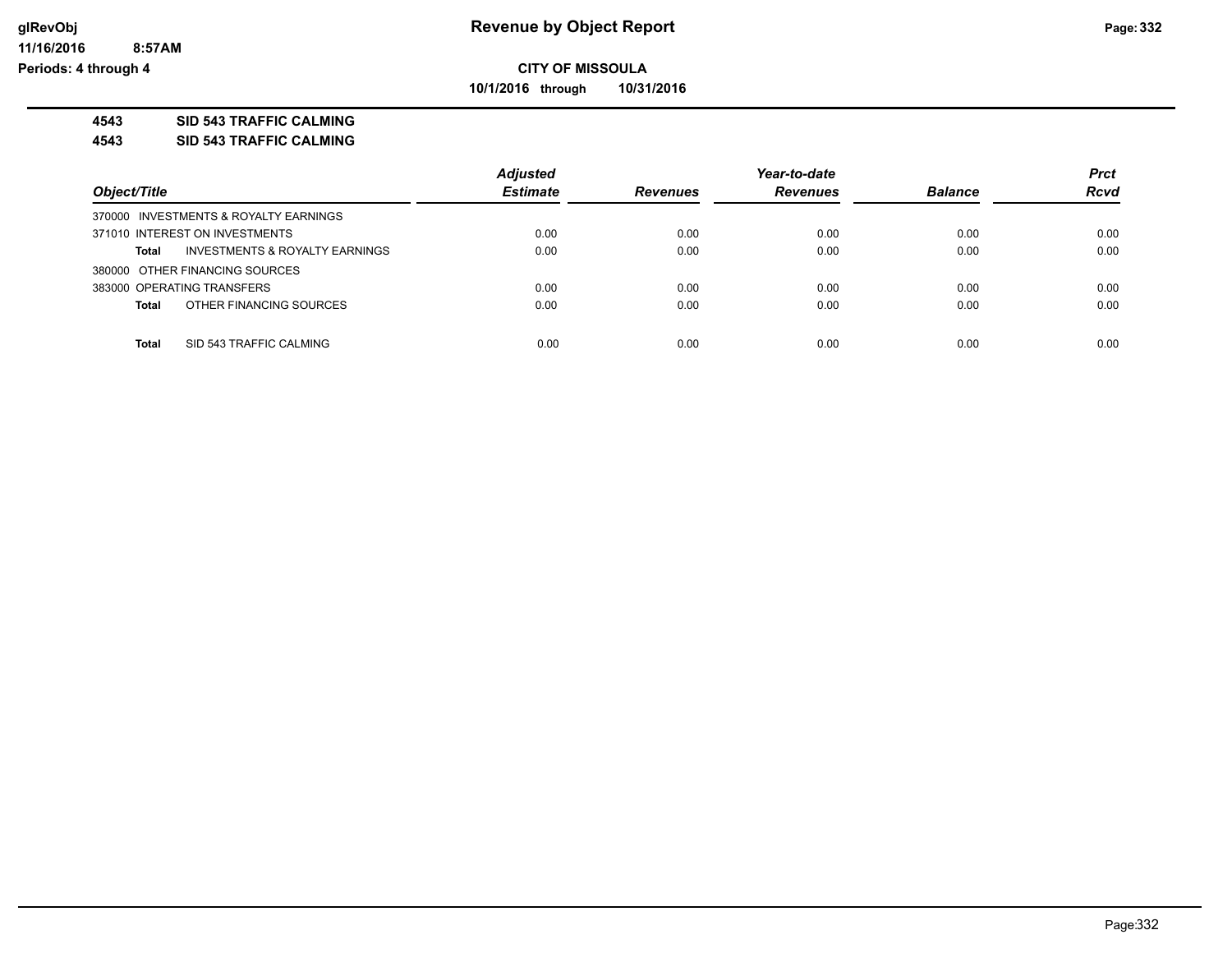**10/1/2016 through 10/31/2016**

#### **4543 SID 543 TRAFFIC CALMING**

| Object/Title                            | <b>Adjusted</b><br><b>Estimate</b> | <b>Revenues</b> | Year-to-date<br><b>Revenues</b> | <b>Balance</b> | <b>Prct</b><br><b>Rcvd</b> |
|-----------------------------------------|------------------------------------|-----------------|---------------------------------|----------------|----------------------------|
| 370000 INVESTMENTS & ROYALTY EARNINGS   |                                    |                 |                                 |                |                            |
| 371010 INTEREST ON INVESTMENTS          | 0.00                               | 0.00            | 0.00                            | 0.00           | 0.00                       |
| INVESTMENTS & ROYALTY EARNINGS<br>Total | 0.00                               | 0.00            | 0.00                            | 0.00           | 0.00                       |
| 380000 OTHER FINANCING SOURCES          |                                    |                 |                                 |                |                            |
| 383000 OPERATING TRANSFERS              | 0.00                               | 0.00            | 0.00                            | 0.00           | 0.00                       |
| OTHER FINANCING SOURCES<br><b>Total</b> | 0.00                               | 0.00            | 0.00                            | 0.00           | 0.00                       |
|                                         |                                    |                 |                                 |                |                            |
| SID 543 TRAFFIC CALMING<br><b>Total</b> | 0.00                               | 0.00            | 0.00                            | 0.00           | 0.00                       |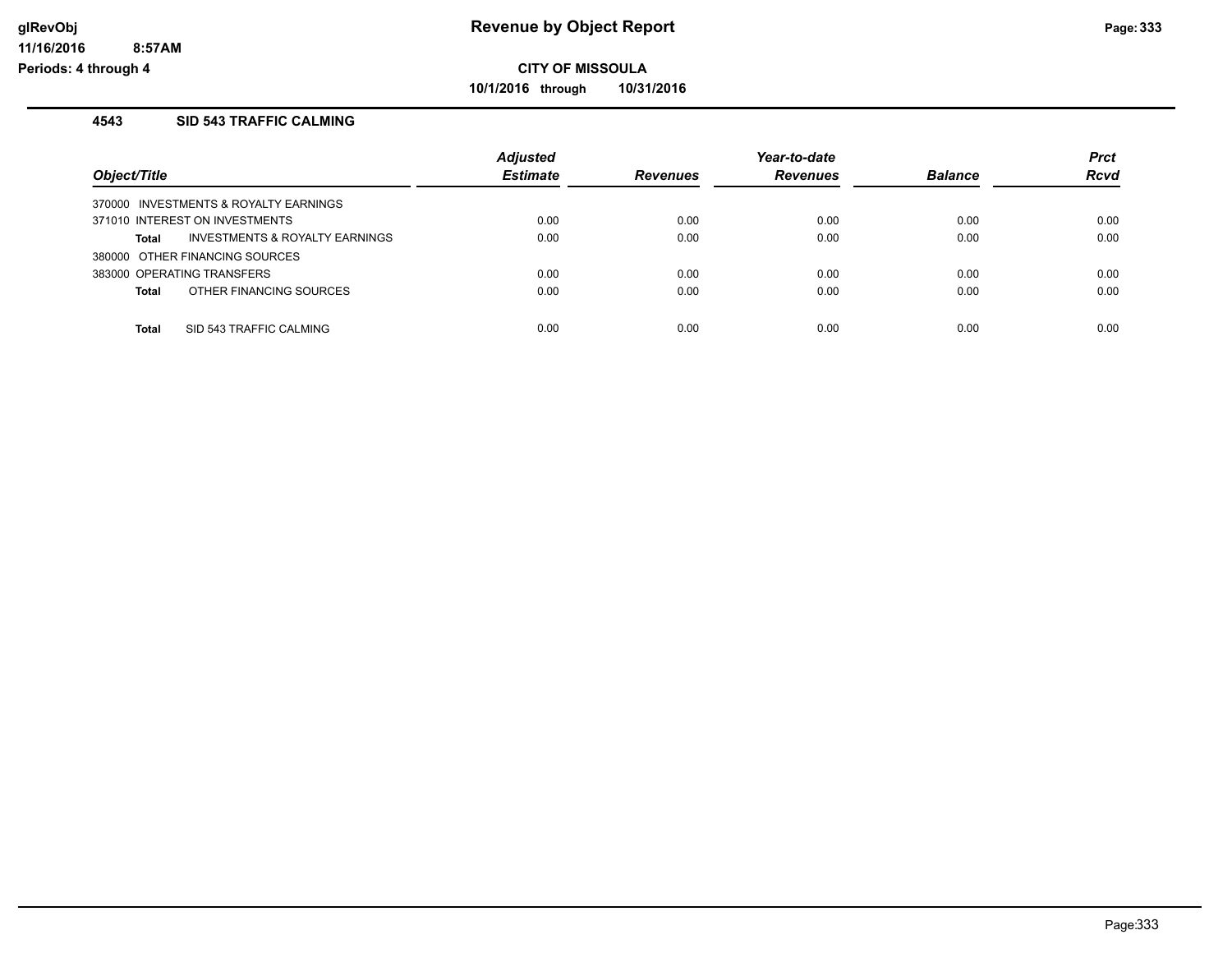**10/1/2016 through 10/31/2016**

#### **4544 MILLER CREEK MITIGATION FUND**

#### **4544 MILLER CREEK MITIGATION FUND**

|                                                    | <b>Adjusted</b> |                 | Year-to-date    |                | <b>Prct</b> |
|----------------------------------------------------|-----------------|-----------------|-----------------|----------------|-------------|
| Object/Title                                       | <b>Estimate</b> | <b>Revenues</b> | <b>Revenues</b> | <b>Balance</b> | <b>Rcvd</b> |
| TAXES/ASSESSMENTS<br>310000                        |                 |                 |                 |                |             |
| 312001 PENALTIES & INTEREST                        | 0.00            | 0.00            | 0.00            | 0.00           | 0.00        |
| TAXES/ASSESSMENTS<br>Total                         | 0.00            | 0.00            | 0.00            | 0.00           | 0.00        |
| 370000 INVESTMENTS & ROYALTY EARNINGS              |                 |                 |                 |                |             |
| 371010 INTEREST ON INVESTMENTS                     | 0.00            | 0.00            | 0.00            | 0.00           | 0.00        |
| 371020 GAIN/LOSS IN MARKET VALUE OF INVESTMENTS    | 0.00            | 0.00            | 0.00            | 0.00           | 0.00        |
| <b>INVESTMENTS &amp; ROYALTY EARNINGS</b><br>Total | 0.00            | 0.00            | 0.00            | 0.00           | 0.00        |
| 380000 OTHER FINANCING SOURCES                     |                 |                 |                 |                |             |
| 381030 SID BONDS PROCEEDS                          | 0.00            | 0.00            | 0.00            | 0.00           | 0.00        |
| OTHER FINANCING SOURCES<br>Total                   | 0.00            | 0.00            | 0.00            | 0.00           | 0.00        |
| MILLER CREEK MITIGATION FUND<br><b>Total</b>       | 0.00            | 0.00            | 0.00            | 0.00           | 0.00        |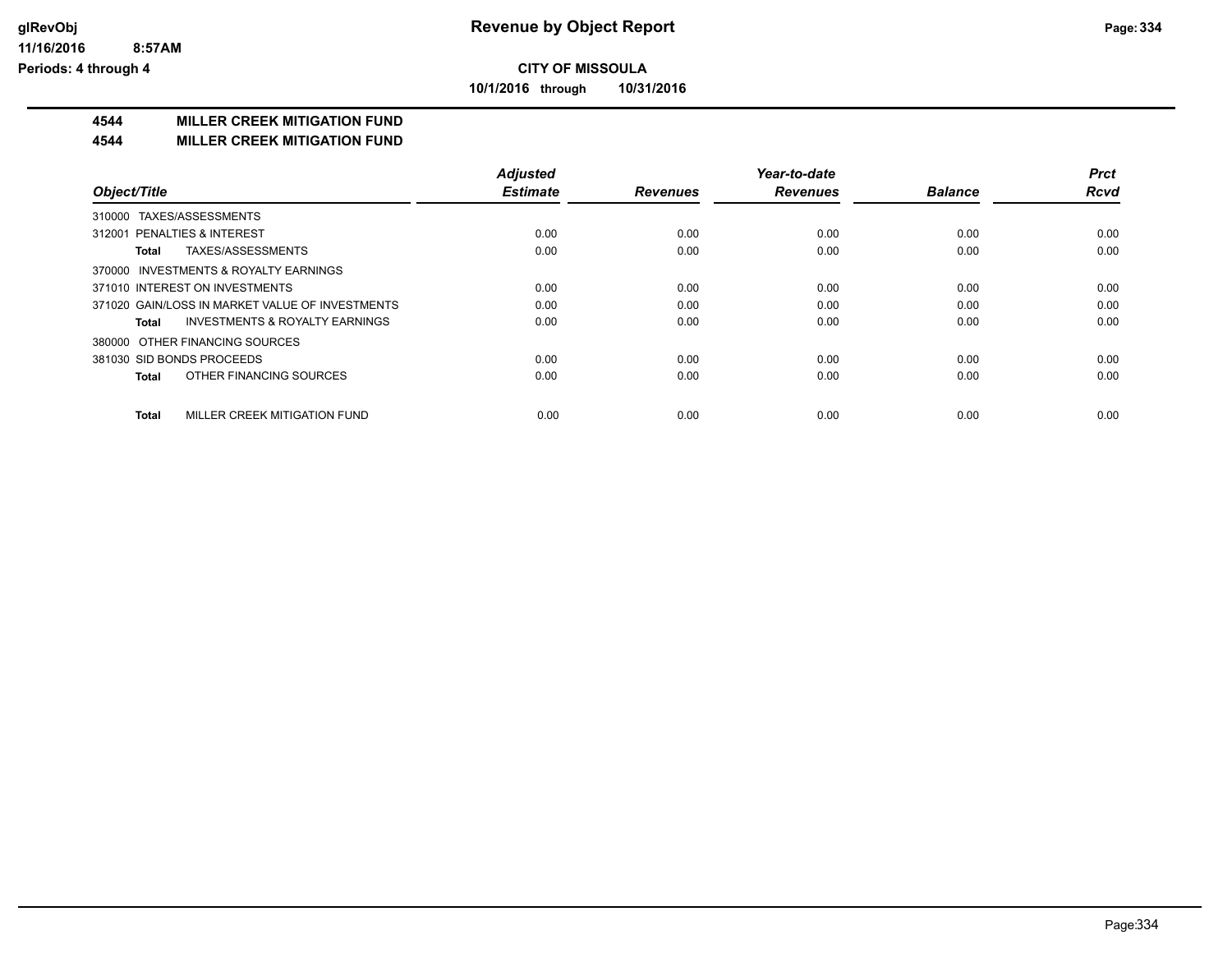**10/1/2016 through 10/31/2016**

#### **4544 MILLER CREEK MITIGATION FUND**

|                                                    | <b>Adjusted</b> |                 | Year-to-date    |                | <b>Prct</b> |
|----------------------------------------------------|-----------------|-----------------|-----------------|----------------|-------------|
| Object/Title                                       | <b>Estimate</b> | <b>Revenues</b> | <b>Revenues</b> | <b>Balance</b> | <b>Rcvd</b> |
| TAXES/ASSESSMENTS<br>310000                        |                 |                 |                 |                |             |
| 312001 PENALTIES & INTEREST                        | 0.00            | 0.00            | 0.00            | 0.00           | 0.00        |
| TAXES/ASSESSMENTS<br>Total                         | 0.00            | 0.00            | 0.00            | 0.00           | 0.00        |
| 370000 INVESTMENTS & ROYALTY EARNINGS              |                 |                 |                 |                |             |
| 371010 INTEREST ON INVESTMENTS                     | 0.00            | 0.00            | 0.00            | 0.00           | 0.00        |
| 371020 GAIN/LOSS IN MARKET VALUE OF INVESTMENT     | 0.00            | 0.00            | 0.00            | 0.00           | 0.00        |
| <b>INVESTMENTS &amp; ROYALTY EARNINGS</b><br>Total | 0.00            | 0.00            | 0.00            | 0.00           | 0.00        |
| 380000 OTHER FINANCING SOURCES                     |                 |                 |                 |                |             |
| 381030 SID BONDS PROCEEDS                          | 0.00            | 0.00            | 0.00            | 0.00           | 0.00        |
| OTHER FINANCING SOURCES<br><b>Total</b>            | 0.00            | 0.00            | 0.00            | 0.00           | 0.00        |
| <b>Total</b><br>MILLER CREEK MITIGATION FUND       | 0.00            | 0.00            | 0.00            | 0.00           | 0.00        |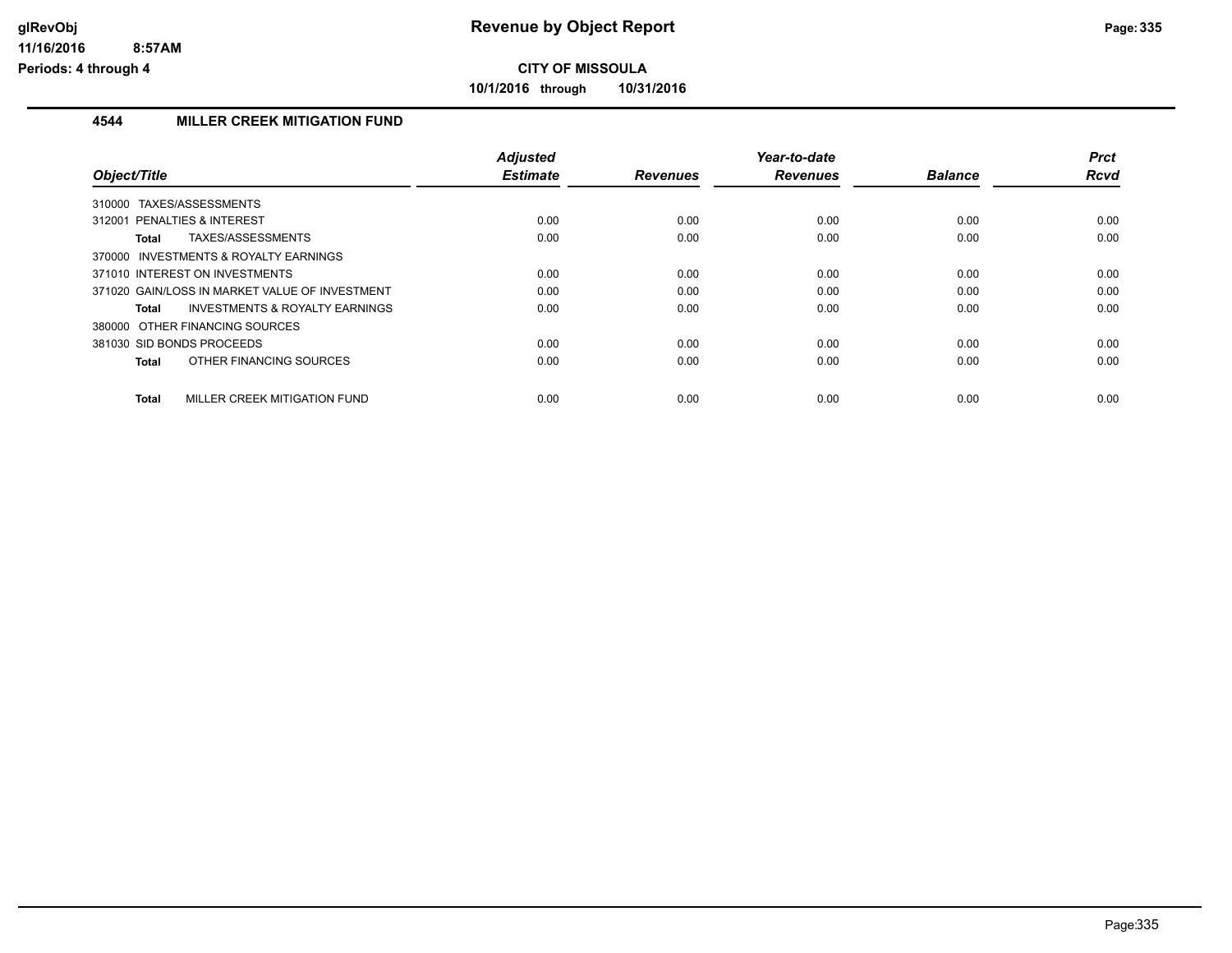**10/1/2016 through 10/31/2016**

# **4545 MILLER CREEK TWITE CONSTRUCTION**

#### **4545 MILLER CREEK TWITE CONSTRUCTION**

|                                                    | <b>Adjusted</b> |                 | Year-to-date    |                | <b>Prct</b> |
|----------------------------------------------------|-----------------|-----------------|-----------------|----------------|-------------|
| Object/Title                                       | <b>Estimate</b> | <b>Revenues</b> | <b>Revenues</b> | <b>Balance</b> | Rcvd        |
| TAXES/ASSESSMENTS<br>310000                        |                 |                 |                 |                |             |
| 312001 PENALTIES & INTEREST                        | 0.00            | 0.00            | 0.00            | 0.00           | 0.00        |
| TAXES/ASSESSMENTS<br>Total                         | 0.00            | 0.00            | 0.00            | 0.00           | 0.00        |
| 370000 INVESTMENTS & ROYALTY EARNINGS              |                 |                 |                 |                |             |
| 371010 INTEREST ON INVESTMENTS                     | 0.00            | 0.00            | 0.00            | 0.00           | 0.00        |
| 371020 GAIN/LOSS IN MARKET VALUE OF INVESTMENTS    | 0.00            | 0.00            | 0.00            | 0.00           | 0.00        |
| <b>INVESTMENTS &amp; ROYALTY EARNINGS</b><br>Total | 0.00            | 0.00            | 0.00            | 0.00           | 0.00        |
| 380000 OTHER FINANCING SOURCES                     |                 |                 |                 |                |             |
| 381030 SID BONDS PROCEEDS                          | 0.00            | 0.00            | 0.00            | 0.00           | 0.00        |
| OTHER FINANCING SOURCES<br>Total                   | 0.00            | 0.00            | 0.00            | 0.00           | 0.00        |
| <b>MILLER CREEK</b><br>430000                      |                 |                 |                 |                |             |
| 430230 MILLER CR TWITE CONSTRUCTION                | 0.00            | 0.00            | 0.00            | 0.00           | 0.00        |
| <b>MILLER CREEK</b><br>Total                       | 0.00            | 0.00            | 0.00            | 0.00           | 0.00        |
|                                                    |                 |                 |                 |                |             |
| MILLER CREEK TWITE CONSTRUCTION<br>Total           | 0.00            | 0.00            | 0.00            | 0.00           | 0.00        |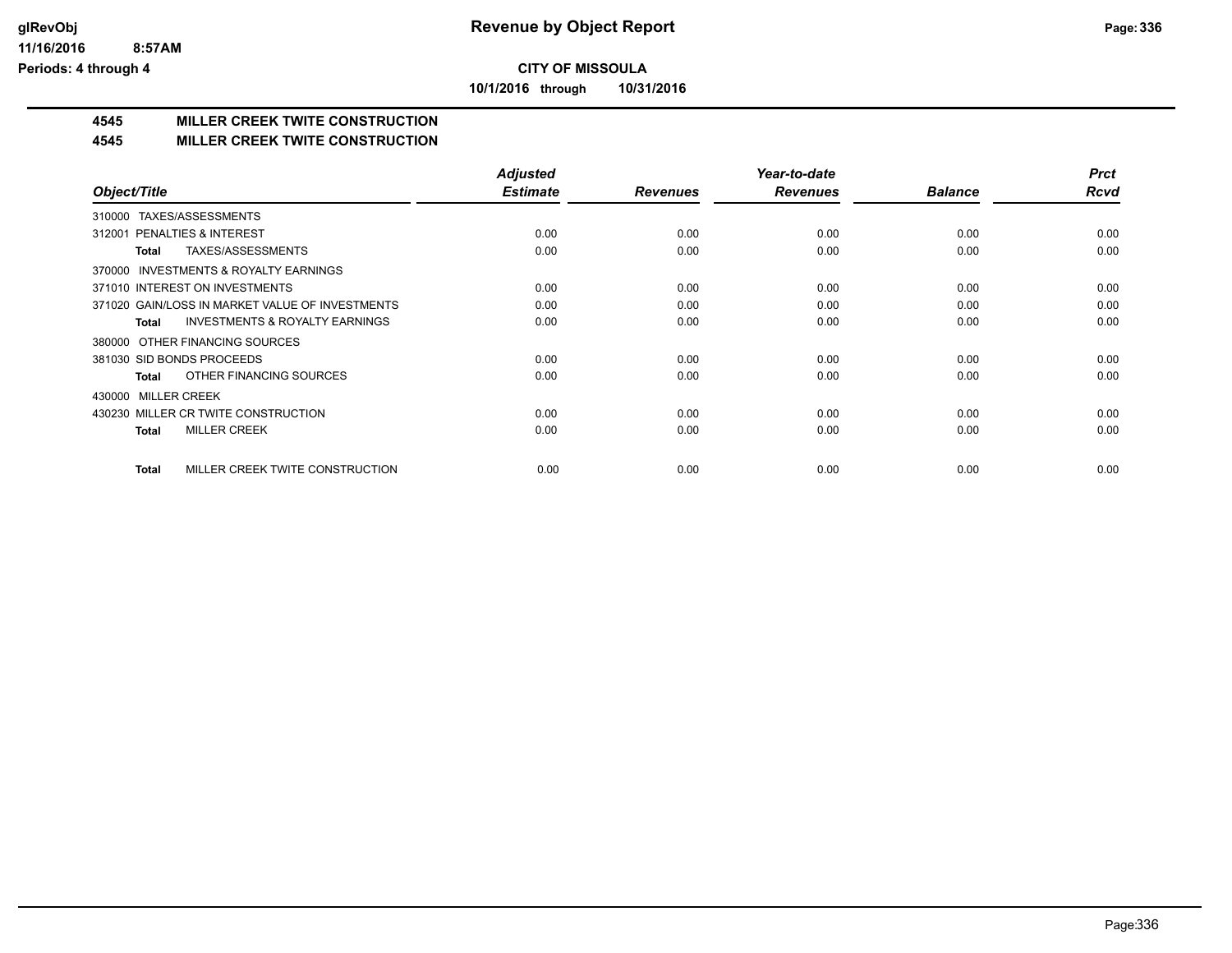**10/1/2016 through 10/31/2016**

#### **4545 MILLER CREEK TWITE CONSTRUCTION**

| <b>Estimate</b> |      | <b>Revenues</b>         | <b>Balance</b> | <b>Prct</b><br><b>Rcvd</b> |
|-----------------|------|-------------------------|----------------|----------------------------|
|                 |      |                         |                |                            |
|                 |      |                         |                |                            |
| 0.00            | 0.00 | 0.00                    | 0.00           | 0.00                       |
| 0.00            | 0.00 | 0.00                    | 0.00           | 0.00                       |
|                 |      |                         |                |                            |
| 0.00            | 0.00 | 0.00                    | 0.00           | 0.00                       |
| 0.00            | 0.00 | 0.00                    | 0.00           | 0.00                       |
| 0.00            | 0.00 | 0.00                    | 0.00           | 0.00                       |
|                 |      |                         |                |                            |
| 0.00            | 0.00 | 0.00                    | 0.00           | 0.00                       |
| 0.00            | 0.00 | 0.00                    | 0.00           | 0.00                       |
|                 |      |                         |                |                            |
| 0.00            | 0.00 | 0.00                    | 0.00           | 0.00                       |
| 0.00            | 0.00 | 0.00                    | 0.00           | 0.00                       |
|                 |      |                         |                | 0.00                       |
|                 | 0.00 | <b>Revenues</b><br>0.00 | 0.00           | 0.00                       |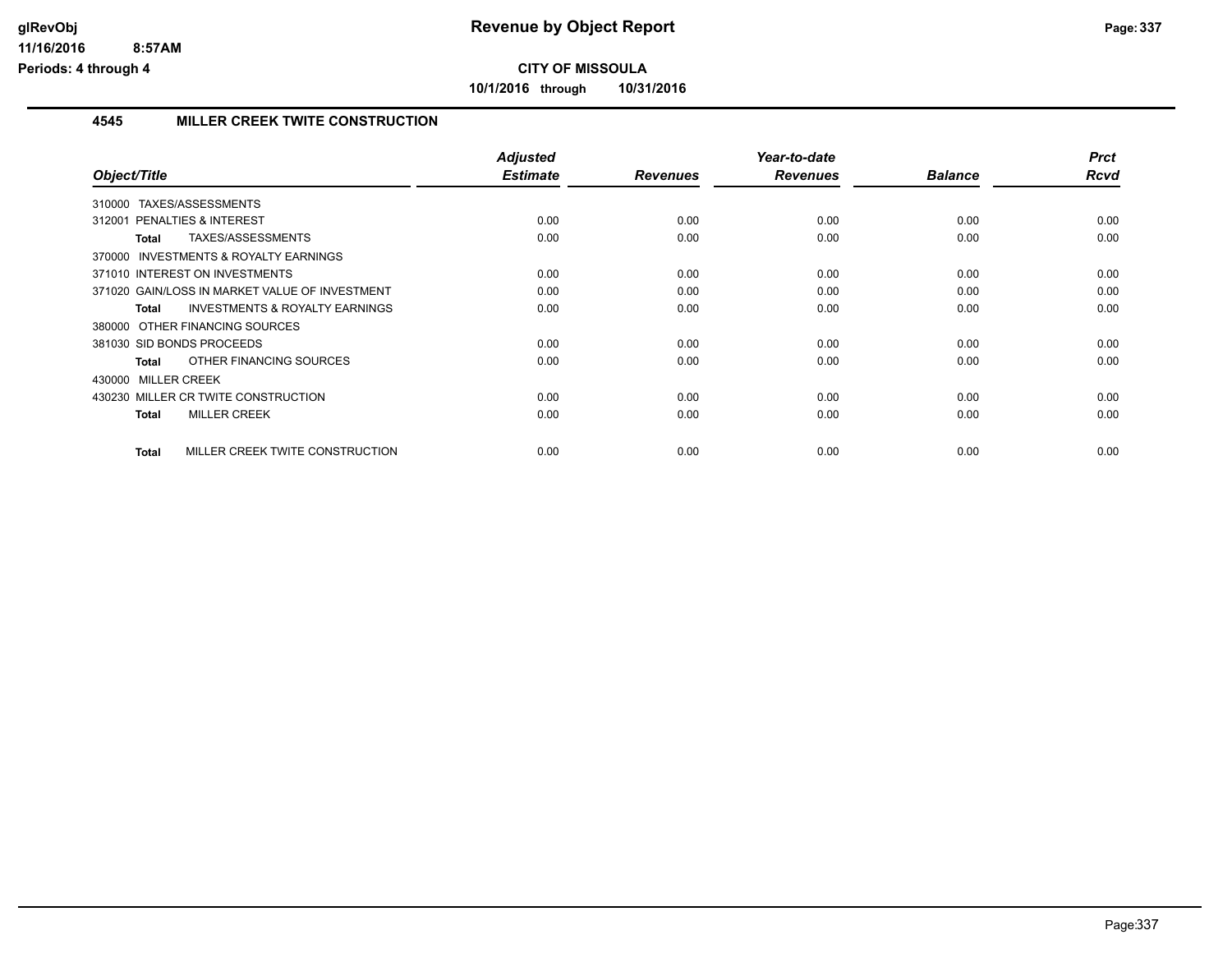**10/1/2016 through 10/31/2016**

# **4546 MILLER CREEK MALOHNEY CONSTRUCTION**

### **4546 MILLER CREEK MALOHNEY CONSTRUCTION**

|                                                           | <b>Adjusted</b> |                 | Year-to-date    |                | <b>Prct</b> |
|-----------------------------------------------------------|-----------------|-----------------|-----------------|----------------|-------------|
| Object/Title                                              | <b>Estimate</b> | <b>Revenues</b> | <b>Revenues</b> | <b>Balance</b> | <b>Rcvd</b> |
| TAXES/ASSESSMENTS<br>310000                               |                 |                 |                 |                |             |
| PENALTIES & INTEREST<br>312001                            | 0.00            | 0.00            | 0.00            | 0.00           | 0.00        |
| <b>TAXES/ASSESSMENTS</b><br>Total                         | 0.00            | 0.00            | 0.00            | 0.00           | 0.00        |
| MISCELLANEOUS REVENUES<br>360000                          |                 |                 |                 |                |             |
| 365000 DONATIONS                                          | 0.00            | 0.00            | 0.00            | 0.00           | 0.00        |
| MISCELLANEOUS REVENUES<br><b>Total</b>                    | 0.00            | 0.00            | 0.00            | 0.00           | 0.00        |
| <b>INVESTMENTS &amp; ROYALTY EARNINGS</b><br>370000       |                 |                 |                 |                |             |
| 371010 INTEREST ON INVESTMENTS                            | 0.00            | 0.00            | 0.00            | 0.00           | 0.00        |
| 371020 GAIN/LOSS IN MARKET VALUE OF INVESTMENTS           | 0.00            | 0.00            | 0.00            | 0.00           | 0.00        |
| <b>INVESTMENTS &amp; ROYALTY EARNINGS</b><br><b>Total</b> | 0.00            | 0.00            | 0.00            | 0.00           | 0.00        |
| OTHER FINANCING SOURCES<br>380000                         |                 |                 |                 |                |             |
| 381030 SID BONDS PROCEEDS                                 | 0.00            | 0.00            | 0.00            | 0.00           | 0.00        |
| OTHER FINANCING SOURCES<br><b>Total</b>                   | 0.00            | 0.00            | 0.00            | 0.00           | 0.00        |
| <b>MILLER CREEK</b><br>430000                             |                 |                 |                 |                |             |
| 430230 MILLER CR TWITE CONSTRUCTION                       | 0.00            | 0.00            | 0.00            | 0.00           | 0.00        |
| <b>MILLER CREEK</b><br><b>Total</b>                       | 0.00            | 0.00            | 0.00            | 0.00           | 0.00        |
| MILLER CREEK MALOHNEY CONSTRUCTION<br><b>Total</b>        | 0.00            | 0.00            | 0.00            | 0.00           | 0.00        |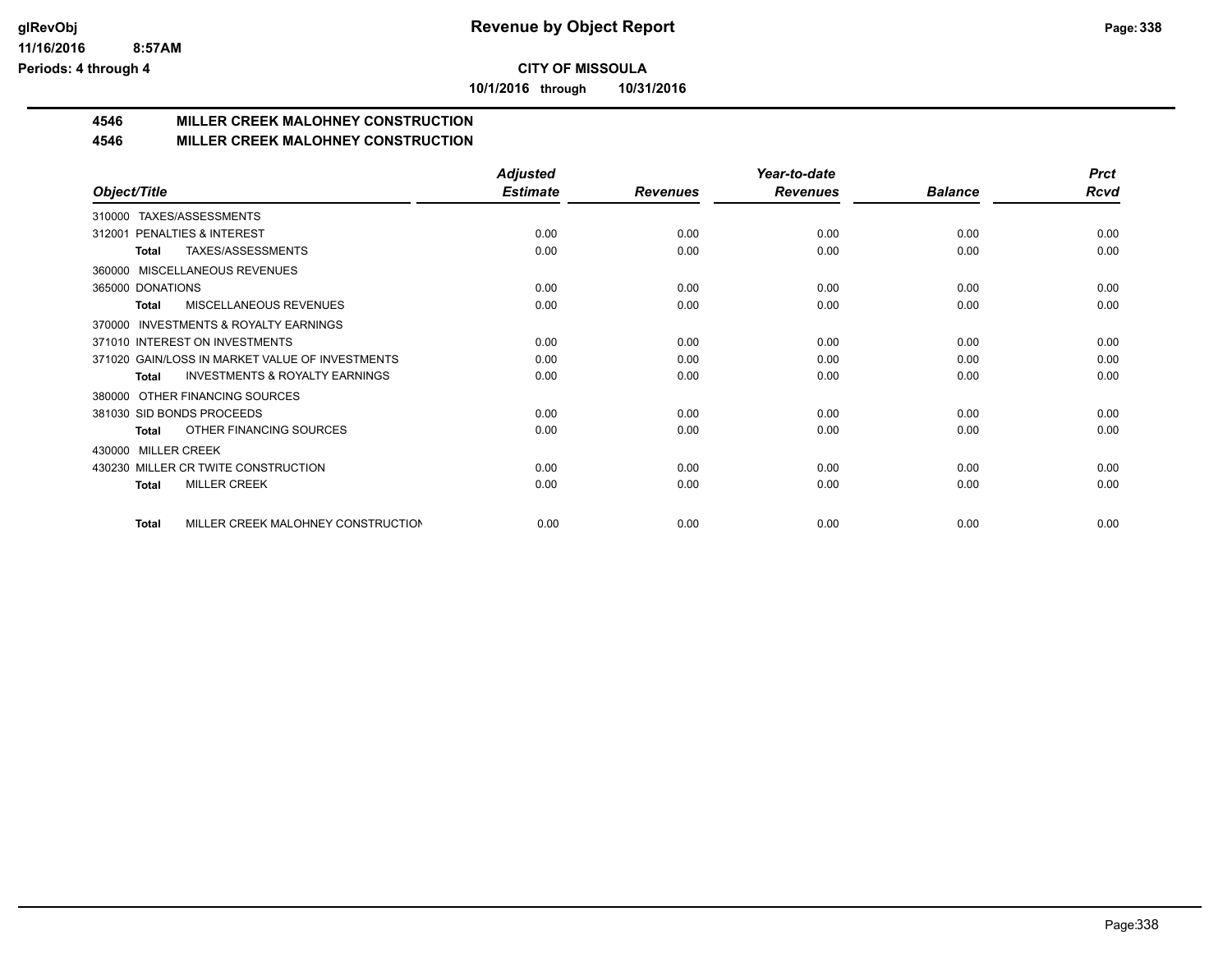**Periods: 4 through 4**

**CITY OF MISSOULA**

**10/1/2016 through 10/31/2016**

#### **4546 MILLER CREEK MALOHNEY CONSTRUCTION**

|                                                    | <b>Adjusted</b> |                 | Year-to-date    |                | <b>Prct</b> |
|----------------------------------------------------|-----------------|-----------------|-----------------|----------------|-------------|
| Object/Title                                       | <b>Estimate</b> | <b>Revenues</b> | <b>Revenues</b> | <b>Balance</b> | <b>Rcvd</b> |
| TAXES/ASSESSMENTS<br>310000                        |                 |                 |                 |                |             |
| PENALTIES & INTEREST<br>312001                     | 0.00            | 0.00            | 0.00            | 0.00           | 0.00        |
| TAXES/ASSESSMENTS<br>Total                         | 0.00            | 0.00            | 0.00            | 0.00           | 0.00        |
| 360000 MISCELLANEOUS REVENUES                      |                 |                 |                 |                |             |
| 365000 DONATIONS                                   | 0.00            | 0.00            | 0.00            | 0.00           | 0.00        |
| MISCELLANEOUS REVENUES<br><b>Total</b>             | 0.00            | 0.00            | 0.00            | 0.00           | 0.00        |
| INVESTMENTS & ROYALTY EARNINGS<br>370000           |                 |                 |                 |                |             |
| 371010 INTEREST ON INVESTMENTS                     | 0.00            | 0.00            | 0.00            | 0.00           | 0.00        |
| 371020 GAIN/LOSS IN MARKET VALUE OF INVESTMENT     | 0.00            | 0.00            | 0.00            | 0.00           | 0.00        |
| <b>INVESTMENTS &amp; ROYALTY EARNINGS</b><br>Total | 0.00            | 0.00            | 0.00            | 0.00           | 0.00        |
| 380000 OTHER FINANCING SOURCES                     |                 |                 |                 |                |             |
| 381030 SID BONDS PROCEEDS                          | 0.00            | 0.00            | 0.00            | 0.00           | 0.00        |
| OTHER FINANCING SOURCES<br>Total                   | 0.00            | 0.00            | 0.00            | 0.00           | 0.00        |
| 430000 MILLER CREEK                                |                 |                 |                 |                |             |
| 430230 MILLER CR TWITE CONSTRUCTION                | 0.00            | 0.00            | 0.00            | 0.00           | 0.00        |
| <b>MILLER CREEK</b><br><b>Total</b>                | 0.00            | 0.00            | 0.00            | 0.00           | 0.00        |
| MILLER CREEK MALOHNEY CONSTRUCTIOI<br>Total        | 0.00            | 0.00            | 0.00            | 0.00           | 0.00        |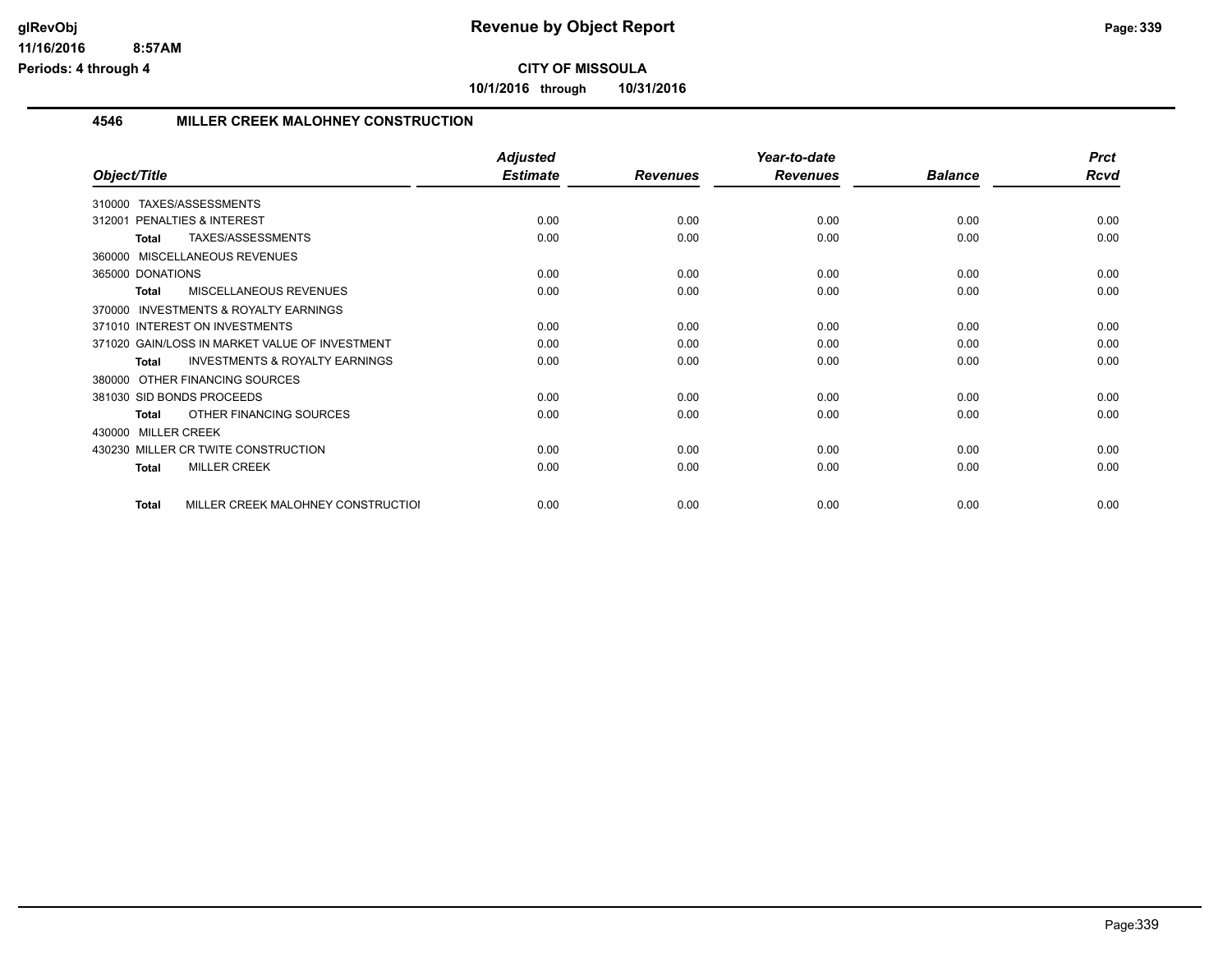**Periods: 4 through 4**

 **8:57AM**

**CITY OF MISSOULA**

**10/1/2016 through 10/31/2016**

# **4547 MILLER CREEK MCCARTHY CONSTRUCTION**

### **4547 MILLER CREEK MCCARTHY CONSTRUCTION**

|                                                     | <b>Adjusted</b> |                 | Year-to-date    |                | <b>Prct</b> |
|-----------------------------------------------------|-----------------|-----------------|-----------------|----------------|-------------|
| Object/Title                                        | <b>Estimate</b> | <b>Revenues</b> | <b>Revenues</b> | <b>Balance</b> | <b>Rcvd</b> |
| TAXES/ASSESSMENTS<br>310000                         |                 |                 |                 |                |             |
| <b>PENALTIES &amp; INTEREST</b><br>312001           | 0.00            | 0.00            | 0.00            | 0.00           | 0.00        |
| <b>TAXES/ASSESSMENTS</b><br>Total                   | 0.00            | 0.00            | 0.00            | 0.00           | 0.00        |
| <b>INVESTMENTS &amp; ROYALTY EARNINGS</b><br>370000 |                 |                 |                 |                |             |
| 371010 INTEREST ON INVESTMENTS                      | 0.00            | 0.00            | 0.00            | 0.00           | 0.00        |
| 371020 GAIN/LOSS IN MARKET VALUE OF INVESTMENTS     | 0.00            | 0.00            | 0.00            | 0.00           | 0.00        |
| <b>INVESTMENTS &amp; ROYALTY EARNINGS</b><br>Total  | 0.00            | 0.00            | 0.00            | 0.00           | 0.00        |
| OTHER FINANCING SOURCES<br>380000                   |                 |                 |                 |                |             |
| 381030 SID BONDS PROCEEDS                           | 0.00            | 0.00            | 0.00            | 0.00           | 0.00        |
| OTHER FINANCING SOURCES<br>Total                    | 0.00            | 0.00            | 0.00            | 0.00           | 0.00        |
| <b>MILLER CREEK</b><br>430000                       |                 |                 |                 |                |             |
| 430230 MILLER CR TWITE CONSTRUCTION                 | 0.00            | 0.00            | 0.00            | 0.00           | 0.00        |
| <b>MILLER CREEK</b><br><b>Total</b>                 | 0.00            | 0.00            | 0.00            | 0.00           | 0.00        |
|                                                     |                 |                 |                 |                |             |
| MILLER CREEK MCCARTHY CONSTRUCTION<br><b>Total</b>  | 0.00            | 0.00            | 0.00            | 0.00           | 0.00        |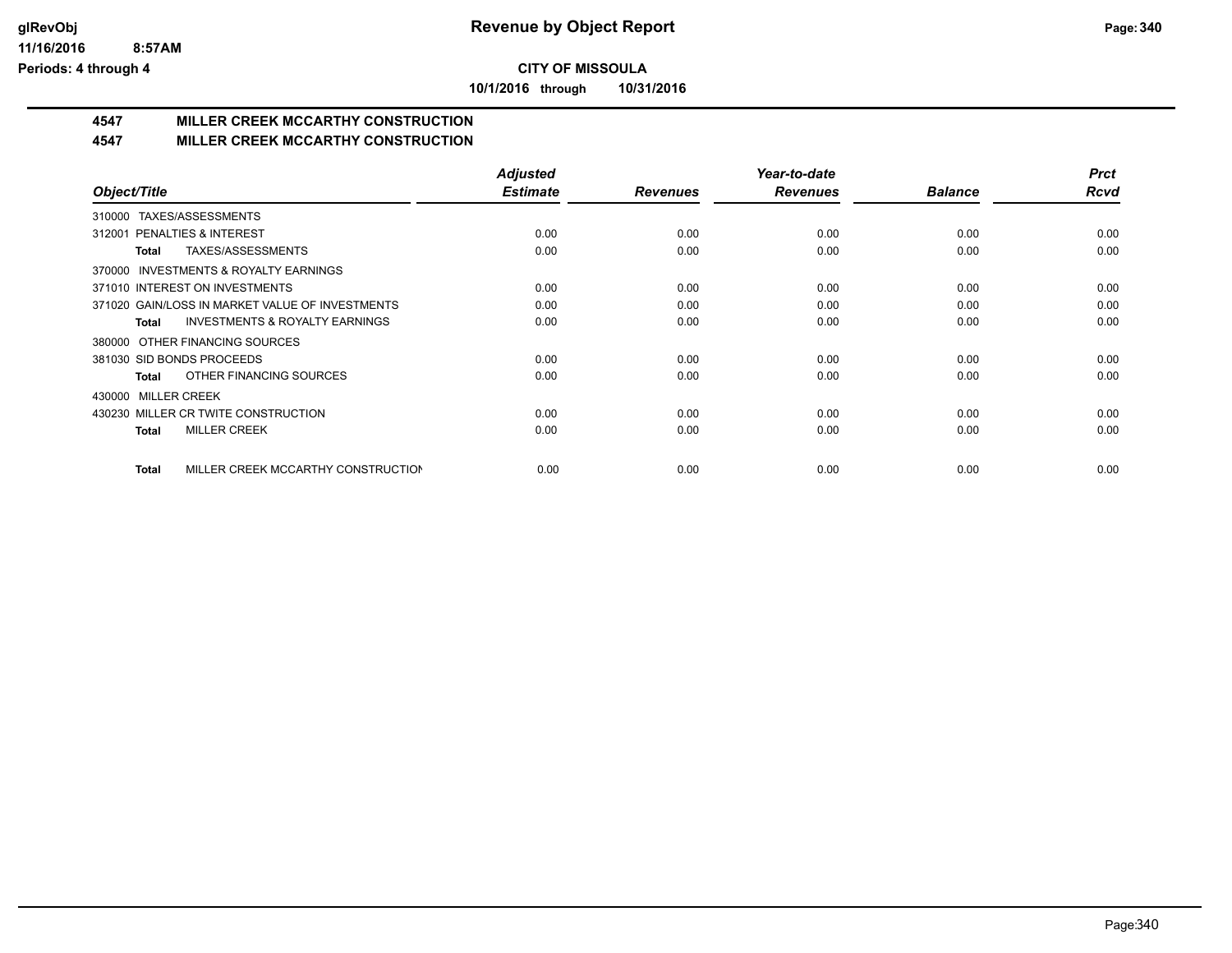**10/1/2016 through 10/31/2016**

#### **4547 MILLER CREEK MCCARTHY CONSTRUCTION**

| Object/Title                                              | <b>Adjusted</b><br><b>Estimate</b> | <b>Revenues</b> | Year-to-date<br><b>Revenues</b> | <b>Balance</b> | <b>Prct</b><br><b>Rcvd</b> |
|-----------------------------------------------------------|------------------------------------|-----------------|---------------------------------|----------------|----------------------------|
| 310000 TAXES/ASSESSMENTS                                  |                                    |                 |                                 |                |                            |
| 312001 PENALTIES & INTEREST                               | 0.00                               | 0.00            | 0.00                            | 0.00           | 0.00                       |
| TAXES/ASSESSMENTS<br>Total                                | 0.00                               | 0.00            | 0.00                            | 0.00           | 0.00                       |
| <b>INVESTMENTS &amp; ROYALTY EARNINGS</b><br>370000       |                                    |                 |                                 |                |                            |
| 371010 INTEREST ON INVESTMENTS                            | 0.00                               | 0.00            | 0.00                            | 0.00           | 0.00                       |
| 371020 GAIN/LOSS IN MARKET VALUE OF INVESTMENT            | 0.00                               | 0.00            | 0.00                            | 0.00           | 0.00                       |
| <b>INVESTMENTS &amp; ROYALTY EARNINGS</b><br><b>Total</b> | 0.00                               | 0.00            | 0.00                            | 0.00           | 0.00                       |
| 380000 OTHER FINANCING SOURCES                            |                                    |                 |                                 |                |                            |
| 381030 SID BONDS PROCEEDS                                 | 0.00                               | 0.00            | 0.00                            | 0.00           | 0.00                       |
| OTHER FINANCING SOURCES<br>Total                          | 0.00                               | 0.00            | 0.00                            | 0.00           | 0.00                       |
| 430000 MILLER CREEK                                       |                                    |                 |                                 |                |                            |
| 430230 MILLER CR TWITE CONSTRUCTION                       | 0.00                               | 0.00            | 0.00                            | 0.00           | 0.00                       |
| <b>MILLER CREEK</b><br><b>Total</b>                       | 0.00                               | 0.00            | 0.00                            | 0.00           | 0.00                       |
|                                                           |                                    |                 |                                 |                |                            |
| MILLER CREEK MCCARTHY CONSTRUCTIOL<br><b>Total</b>        | 0.00                               | 0.00            | 0.00                            | 0.00           | 0.00                       |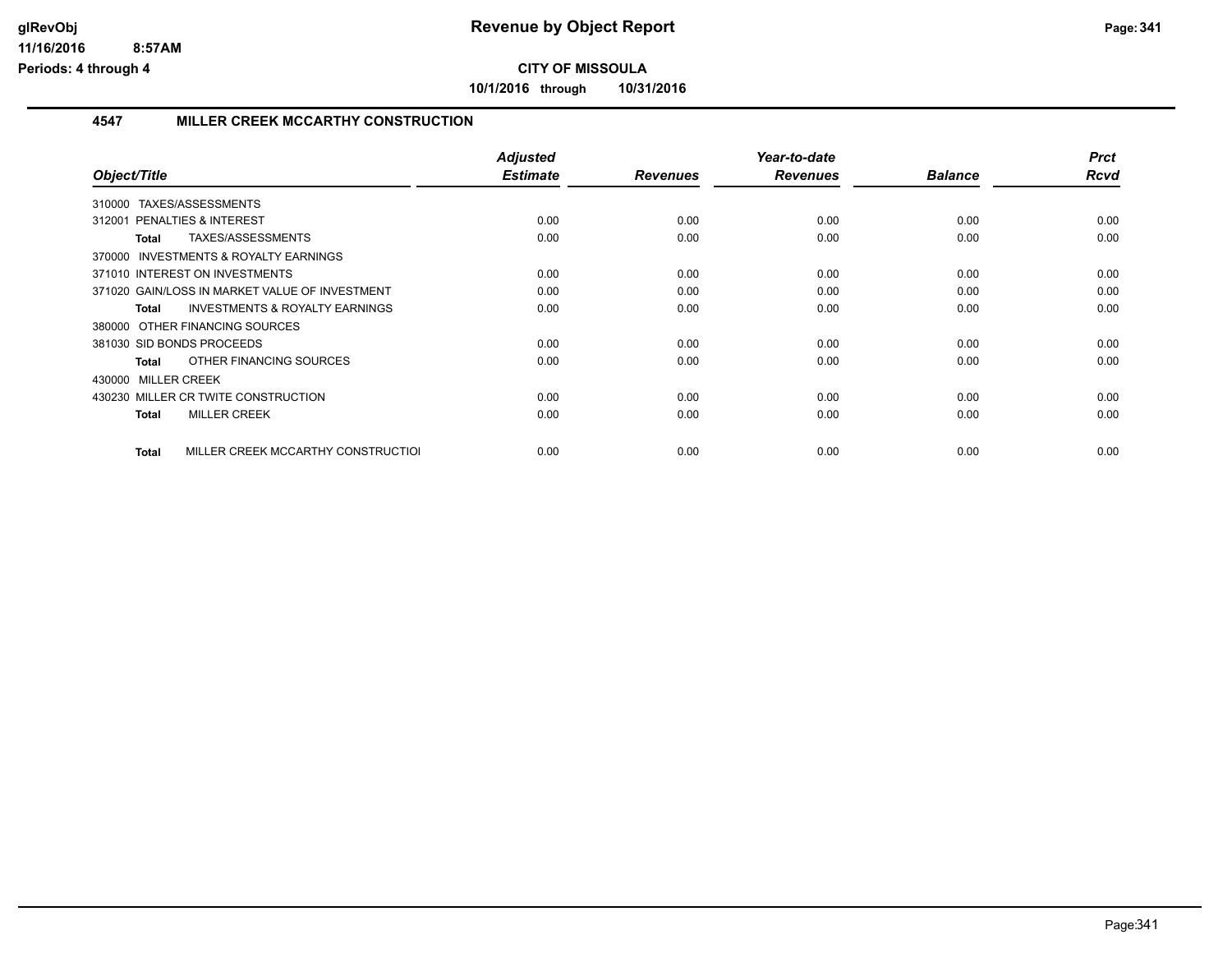**Periods: 4 through 4**

**CITY OF MISSOULA**

**10/1/2016 through 10/31/2016**

# **4548 5TH,6TH & ARTHUR ROAD IMPROVEMENTS**

# **4548 5TH,6TH & ARTHUR ROAD IMPROVEMENTS**

|                                                    | <b>Adjusted</b> |                 | Year-to-date    |                | <b>Prct</b> |
|----------------------------------------------------|-----------------|-----------------|-----------------|----------------|-------------|
| Object/Title                                       | <b>Estimate</b> | <b>Revenues</b> | <b>Revenues</b> | <b>Balance</b> | <b>Rcvd</b> |
| 330000 INTERGOVERNMENTAL REVENUES                  |                 |                 |                 |                |             |
| <b>MDT REIMBURSEMENTS</b><br>336001                | 0.00            | 0.00            | 0.00            | 0.00           | 0.00        |
| INTERGOVERNMENTAL REVENUES<br>Total                | 0.00            | 0.00            | 0.00            | 0.00           | 0.00        |
| 370000 INVESTMENTS & ROYALTY EARNINGS              |                 |                 |                 |                |             |
| 371010 INTEREST ON INVESTMENTS                     | 0.00            | 0.00            | 0.00            | 0.00           | 0.00        |
| <b>INVESTMENTS &amp; ROYALTY EARNINGS</b><br>Total | 0.00            | 0.00            | 0.00            | 0.00           | 0.00        |
| 380000 OTHER FINANCING SOURCES                     |                 |                 |                 |                |             |
| 381010 BOND PROCEEDS                               | 0.00            | 0.00            | 0.00            | 0.00           | 0.00        |
| 381030 SID BONDS PROCEEDS                          | 0.00            | 0.00            | 0.00            | 0.00           | 0.00        |
| OTHER FINANCING SOURCES<br>Total                   | 0.00            | 0.00            | 0.00            | 0.00           | 0.00        |
| Total<br>5TH.6TH & ARTHUR ROAD IMPROVEMENTS        | 0.00            | 0.00            | 0.00            | 0.00           | 0.00        |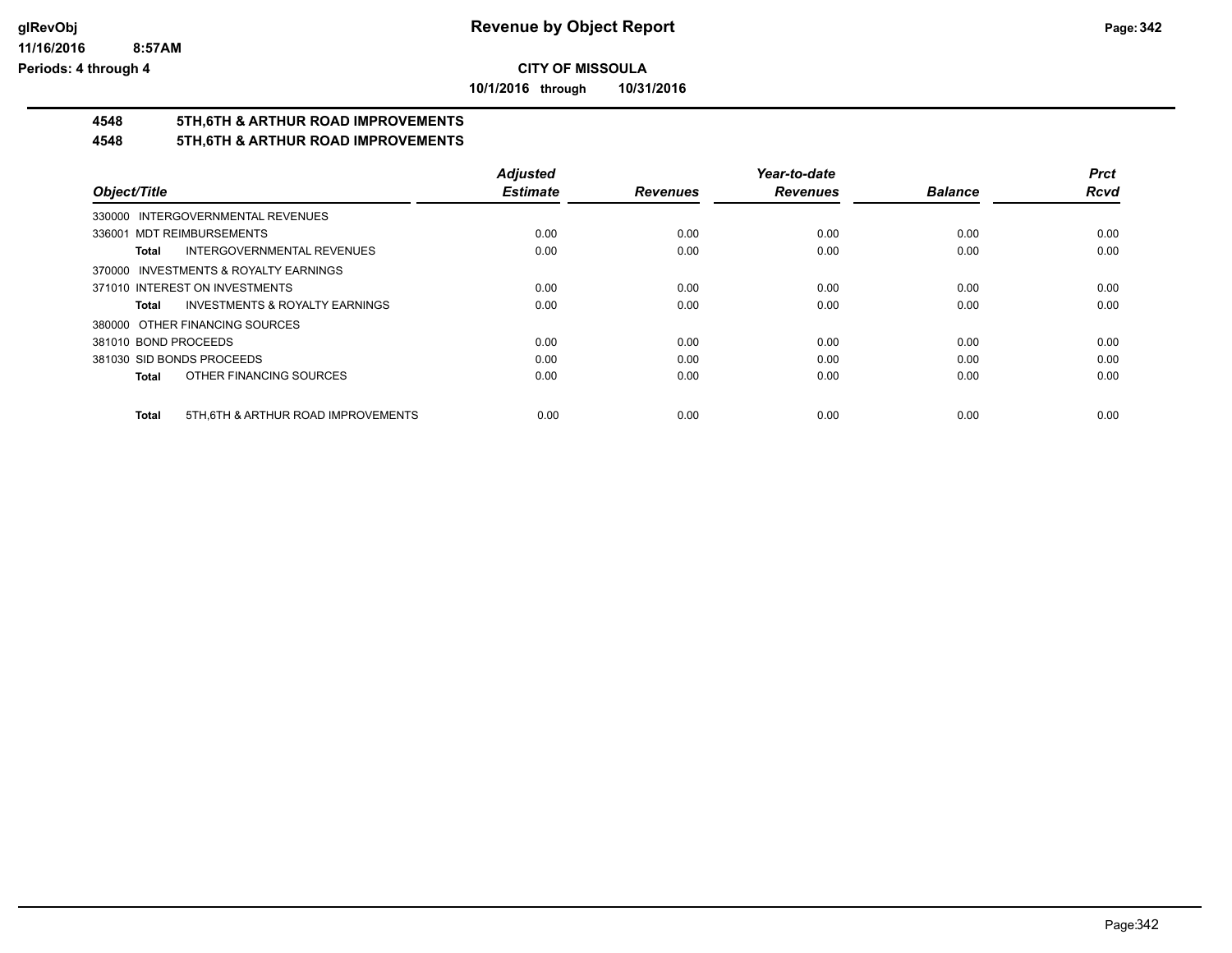**10/1/2016 through 10/31/2016**

#### **4548 5TH,6TH & ARTHUR ROAD IMPROVEMENTS**

|                                                     | <b>Adjusted</b> |                 | Year-to-date    |                | <b>Prct</b> |
|-----------------------------------------------------|-----------------|-----------------|-----------------|----------------|-------------|
| Object/Title                                        | <b>Estimate</b> | <b>Revenues</b> | <b>Revenues</b> | <b>Balance</b> | <b>Rcvd</b> |
| 330000 INTERGOVERNMENTAL REVENUES                   |                 |                 |                 |                |             |
| 336001 MDT REIMBURSEMENTS                           | 0.00            | 0.00            | 0.00            | 0.00           | 0.00        |
| <b>INTERGOVERNMENTAL REVENUES</b><br>Total          | 0.00            | 0.00            | 0.00            | 0.00           | 0.00        |
| 370000 INVESTMENTS & ROYALTY EARNINGS               |                 |                 |                 |                |             |
| 371010 INTEREST ON INVESTMENTS                      | 0.00            | 0.00            | 0.00            | 0.00           | 0.00        |
| <b>INVESTMENTS &amp; ROYALTY EARNINGS</b><br>Total  | 0.00            | 0.00            | 0.00            | 0.00           | 0.00        |
| 380000 OTHER FINANCING SOURCES                      |                 |                 |                 |                |             |
| 381010 BOND PROCEEDS                                | 0.00            | 0.00            | 0.00            | 0.00           | 0.00        |
| 381030 SID BONDS PROCEEDS                           | 0.00            | 0.00            | 0.00            | 0.00           | 0.00        |
| OTHER FINANCING SOURCES<br>Total                    | 0.00            | 0.00            | 0.00            | 0.00           | 0.00        |
| <b>Total</b><br>5TH, 6TH & ARTHUR ROAD IMPROVEMENTS | 0.00            | 0.00            | 0.00            | 0.00           | 0.00        |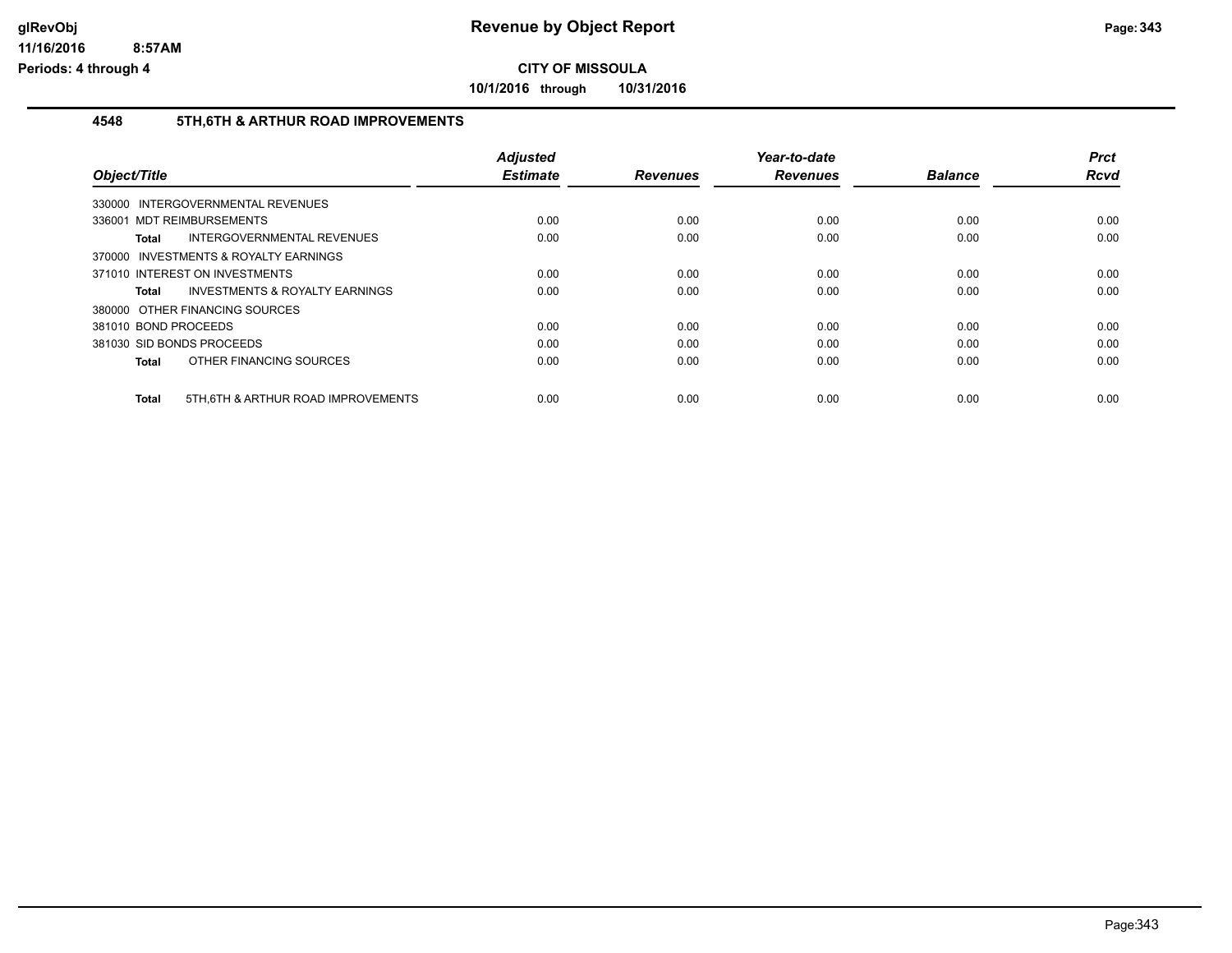**10/1/2016 through 10/31/2016**

#### **4549 SID 549 HILLVIEW WAY**

#### **4549 SID 549 HILLVIEW WAY**

|                                                    | <b>Adjusted</b> |                 | Year-to-date    |                | <b>Prct</b> |
|----------------------------------------------------|-----------------|-----------------|-----------------|----------------|-------------|
| Object/Title                                       | <b>Estimate</b> | <b>Revenues</b> | <b>Revenues</b> | <b>Balance</b> | <b>Rcvd</b> |
| 330000 INTERGOVERNMENTAL REVENUES                  |                 |                 |                 |                |             |
| <b>MDT REIMBURSEMENTS</b><br>336001                | 0.00            | 0.00            | 0.00            | 0.00           | 0.00        |
| <b>INTERGOVERNMENTAL REVENUES</b><br><b>Total</b>  | 0.00            | 0.00            | 0.00            | 0.00           | 0.00        |
| 360000 MISCELLANEOUS REVENUES                      |                 |                 |                 |                |             |
| 363020 PROPERTY ASSESSMENTS                        | 0.00            | 0.00            | 0.00            | 0.00           | 0.00        |
| MISCELLANEOUS REVENUES<br>Total                    | 0.00            | 0.00            | 0.00            | 0.00           | 0.00        |
| 370000 INVESTMENTS & ROYALTY EARNINGS              |                 |                 |                 |                |             |
| 371010 INTEREST ON INVESTMENTS                     | 0.00            | 0.00            | 0.00            | 0.00           | 0.00        |
| <b>INVESTMENTS &amp; ROYALTY EARNINGS</b><br>Total | 0.00            | 0.00            | 0.00            | 0.00           | 0.00        |
| 380000 OTHER FINANCING SOURCES                     |                 |                 |                 |                |             |
| 381010 BOND PROCEEDS                               | 0.00            | 0.00            | 0.00            | 0.00           | 0.00        |
| 381030 SID BONDS PROCEEDS                          | 0.00            | 0.00            | 0.00            | 0.00           | 0.00        |
| OTHER FINANCING SOURCES<br><b>Total</b>            | 0.00            | 0.00            | 0.00            | 0.00           | 0.00        |
|                                                    |                 |                 |                 |                |             |
| SID 549 HILLVIEW WAY<br><b>Total</b>               | 0.00            | 0.00            | 0.00            | 0.00           | 0.00        |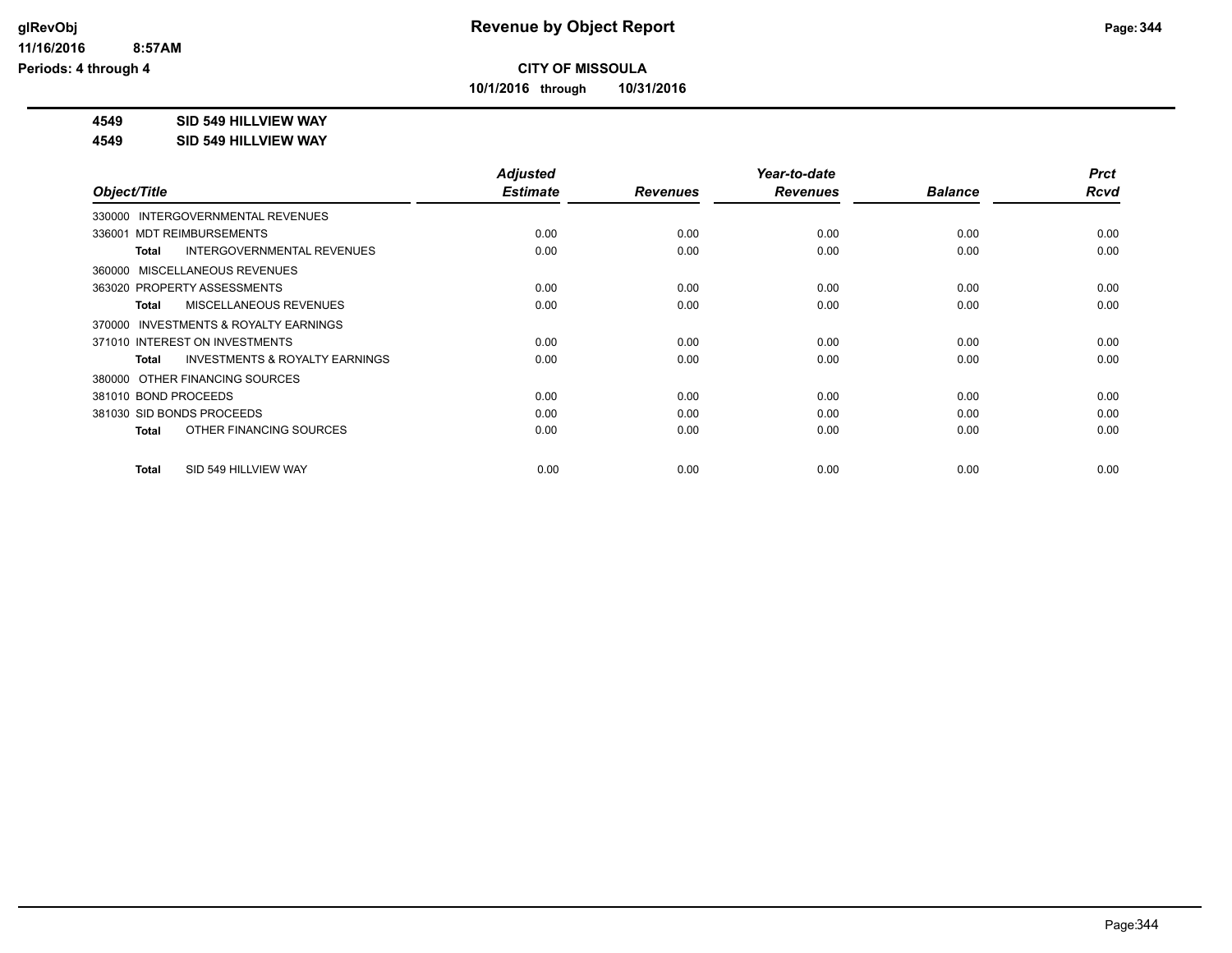**10/1/2016 through 10/31/2016**

#### **4549 SID 549 HILLVIEW WAY**

|                                                           | <b>Adjusted</b> |                 | Year-to-date    |                | <b>Prct</b> |
|-----------------------------------------------------------|-----------------|-----------------|-----------------|----------------|-------------|
| Object/Title                                              | <b>Estimate</b> | <b>Revenues</b> | <b>Revenues</b> | <b>Balance</b> | <b>Rcvd</b> |
| 330000 INTERGOVERNMENTAL REVENUES                         |                 |                 |                 |                |             |
| 336001 MDT REIMBURSEMENTS                                 | 0.00            | 0.00            | 0.00            | 0.00           | 0.00        |
| INTERGOVERNMENTAL REVENUES<br><b>Total</b>                | 0.00            | 0.00            | 0.00            | 0.00           | 0.00        |
| 360000 MISCELLANEOUS REVENUES                             |                 |                 |                 |                |             |
| 363020 PROPERTY ASSESSMENTS                               | 0.00            | 0.00            | 0.00            | 0.00           | 0.00        |
| MISCELLANEOUS REVENUES<br><b>Total</b>                    | 0.00            | 0.00            | 0.00            | 0.00           | 0.00        |
| 370000 INVESTMENTS & ROYALTY EARNINGS                     |                 |                 |                 |                |             |
| 371010 INTEREST ON INVESTMENTS                            | 0.00            | 0.00            | 0.00            | 0.00           | 0.00        |
| <b>INVESTMENTS &amp; ROYALTY EARNINGS</b><br><b>Total</b> | 0.00            | 0.00            | 0.00            | 0.00           | 0.00        |
| 380000 OTHER FINANCING SOURCES                            |                 |                 |                 |                |             |
| 381010 BOND PROCEEDS                                      | 0.00            | 0.00            | 0.00            | 0.00           | 0.00        |
| 381030 SID BONDS PROCEEDS                                 | 0.00            | 0.00            | 0.00            | 0.00           | 0.00        |
| OTHER FINANCING SOURCES<br><b>Total</b>                   | 0.00            | 0.00            | 0.00            | 0.00           | 0.00        |
| SID 549 HILLVIEW WAY<br><b>Total</b>                      | 0.00            | 0.00            | 0.00            | 0.00           | 0.00        |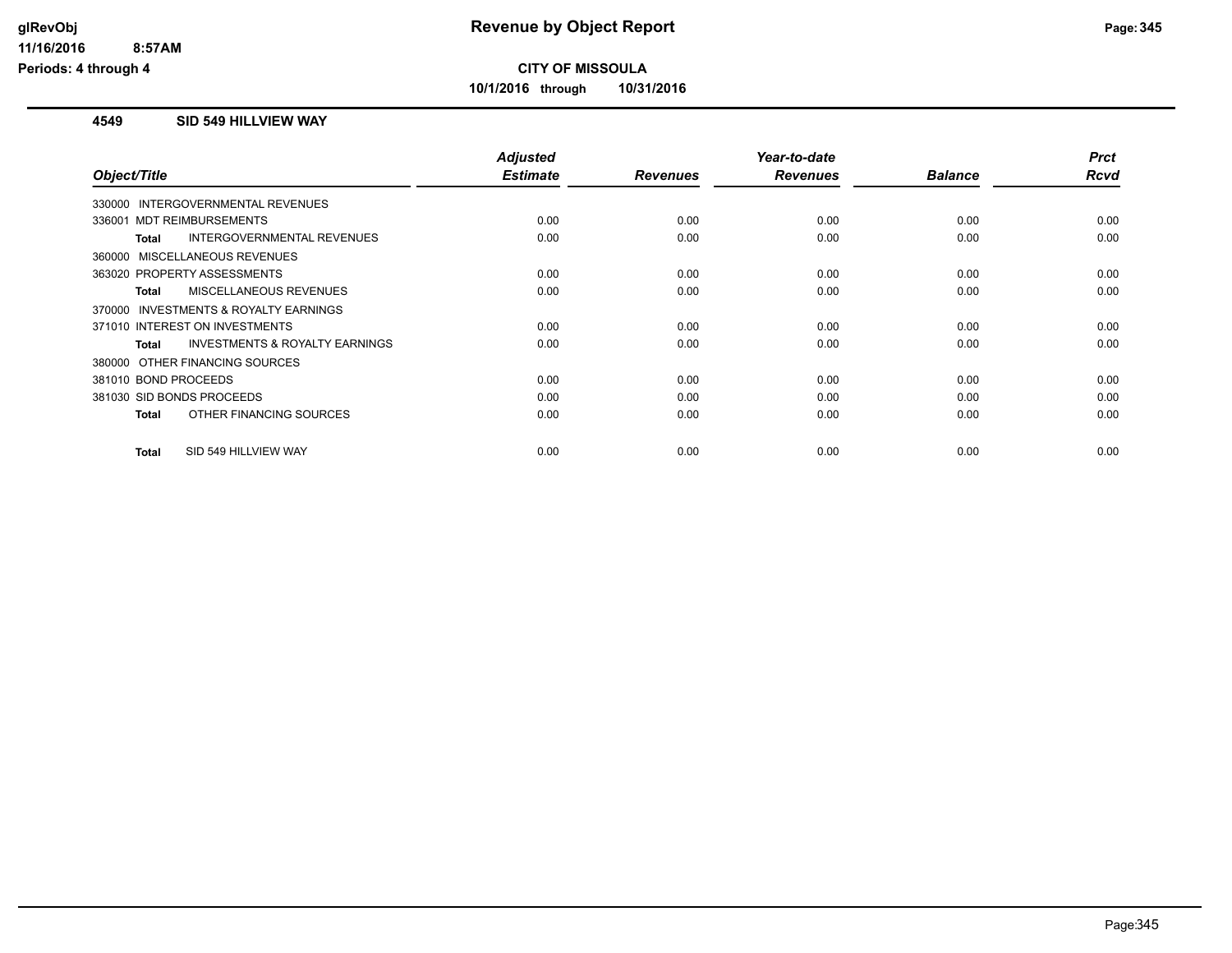**11/16/2016 8:57AM Periods: 4 through 4**

#### **CITY OF MISSOULA**

**10/1/2016 through 10/31/2016**

# **4745 MALONEY/TWITE MILLER CR \$1.2M CONTRIB**

## **4745 MALONEY/TWITE MILLER CR \$1.2M CONTRIB**

|                                                           | <b>Adjusted</b> |                 | Year-to-date    |                | <b>Prct</b> |
|-----------------------------------------------------------|-----------------|-----------------|-----------------|----------------|-------------|
| Object/Title                                              | <b>Estimate</b> | <b>Revenues</b> | <b>Revenues</b> | <b>Balance</b> | <b>Rcvd</b> |
| 310000 TAXES/ASSESSMENTS                                  |                 |                 |                 |                |             |
| 312001 PENALTIES & INTEREST                               | 0.00            | 0.00            | 0.00            | 0.00           | 0.00        |
| TAXES/ASSESSMENTS<br>Total                                | 0.00            | 0.00            | 0.00            | 0.00           | 0.00        |
| 360000 MISCELLANEOUS REVENUES                             |                 |                 |                 |                |             |
| 365000 DONATIONS                                          | 0.00            | 0.00            | 0.00            | 0.00           | 0.00        |
| MISCELLANEOUS REVENUES<br><b>Total</b>                    | 0.00            | 0.00            | 0.00            | 0.00           | 0.00        |
| 370000 INVESTMENTS & ROYALTY EARNINGS                     |                 |                 |                 |                |             |
| 371010 INTEREST ON INVESTMENTS                            | 0.00            | 0.00            | 0.00            | 0.00           | 0.00        |
| 371020 GAIN/LOSS IN MARKET VALUE OF INVESTMENTS           | 0.00            | 0.00            | 0.00            | 0.00           | 0.00        |
| <b>INVESTMENTS &amp; ROYALTY EARNINGS</b><br><b>Total</b> | 0.00            | 0.00            | 0.00            | 0.00           | 0.00        |
| MALONEY/TWITE MILLER CR \$1.2M CONTRI<br><b>Total</b>     | 0.00            | 0.00            | 0.00            | 0.00           | 0.00        |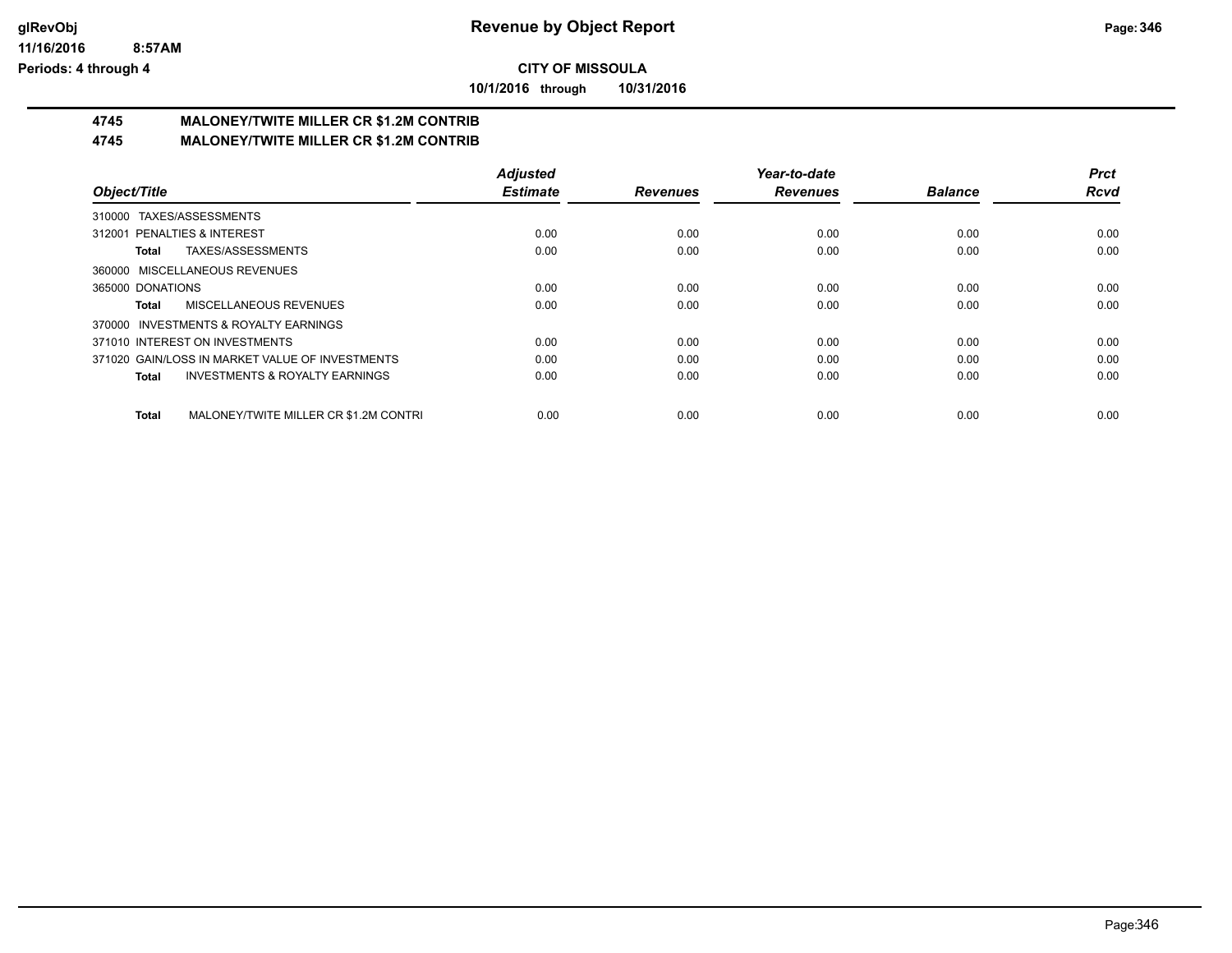**10/1/2016 through 10/31/2016**

#### **4745 MALONEY/TWITE MILLER CR \$1.2M CONTRIB**

|                                |                                                | <b>Adjusted</b> |                 | Year-to-date    |                | <b>Prct</b> |
|--------------------------------|------------------------------------------------|-----------------|-----------------|-----------------|----------------|-------------|
| Object/Title                   |                                                | <b>Estimate</b> | <b>Revenues</b> | <b>Revenues</b> | <b>Balance</b> | <b>Rcvd</b> |
| 310000 TAXES/ASSESSMENTS       |                                                |                 |                 |                 |                |             |
| 312001 PENALTIES & INTEREST    |                                                | 0.00            | 0.00            | 0.00            | 0.00           | 0.00        |
| Total                          | TAXES/ASSESSMENTS                              | 0.00            | 0.00            | 0.00            | 0.00           | 0.00        |
| 360000 MISCELLANEOUS REVENUES  |                                                |                 |                 |                 |                |             |
| 365000 DONATIONS               |                                                | 0.00            | 0.00            | 0.00            | 0.00           | 0.00        |
| Total                          | <b>MISCELLANEOUS REVENUES</b>                  | 0.00            | 0.00            | 0.00            | 0.00           | 0.00        |
|                                | 370000 INVESTMENTS & ROYALTY EARNINGS          |                 |                 |                 |                |             |
| 371010 INTEREST ON INVESTMENTS |                                                | 0.00            | 0.00            | 0.00            | 0.00           | 0.00        |
|                                | 371020 GAIN/LOSS IN MARKET VALUE OF INVESTMENT | 0.00            | 0.00            | 0.00            | 0.00           | 0.00        |
| Total                          | <b>INVESTMENTS &amp; ROYALTY EARNINGS</b>      | 0.00            | 0.00            | 0.00            | 0.00           | 0.00        |
| Total                          | MALONEY/TWITE MILLER CR \$1.2M CONTR           | 0.00            | 0.00            | 0.00            | 0.00           | 0.00        |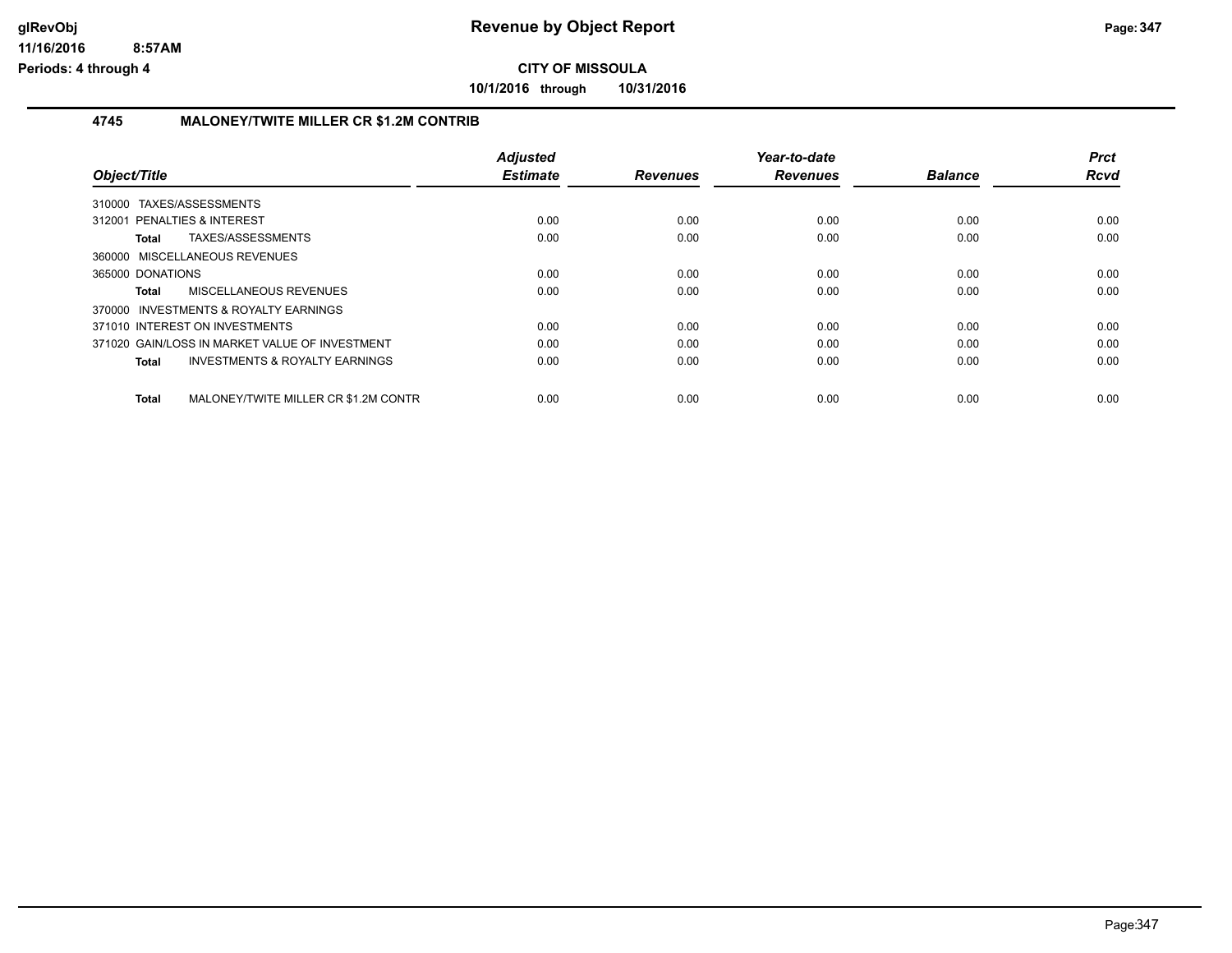**10/1/2016 through 10/31/2016**

#### **4941 HILLVIEW WAY CONSTRUCTION**

#### **4941 HILLVIEW WAY CONSTRUCTION**

|                                                    | <b>Adjusted</b> |                 | Year-to-date    |                 | <b>Prct</b> |
|----------------------------------------------------|-----------------|-----------------|-----------------|-----------------|-------------|
| Object/Title                                       | <b>Estimate</b> | <b>Revenues</b> | <b>Revenues</b> | <b>Balance</b>  | <b>Rcvd</b> |
| 360000 MISCELLANEOUS REVENUES                      |                 |                 |                 |                 |             |
| 360010 MISCELLANEOUS                               | 0.00            | 0.00            | 5.942.73        | $-5.942.73$     | 0.00        |
| MISCELLANEOUS REVENUES<br>Total                    | 0.00            | 0.00            | 5.942.73        | $-5.942.73$     | 0.00        |
| 370000 INVESTMENTS & ROYALTY EARNINGS              |                 |                 |                 |                 |             |
| 371010 INTEREST ON INVESTMENTS                     | 0.00            | 0.00            | 0.00            | 0.00            | 0.00        |
| <b>INVESTMENTS &amp; ROYALTY EARNINGS</b><br>Total | 0.00            | 0.00            | 0.00            | 0.00            | 0.00        |
| 380000 OTHER FINANCING SOURCES                     |                 |                 |                 |                 |             |
| 381030 SID BONDS PROCEEDS                          | 0.00            | 0.00            | 2.527.050.00    | $-2,527,050.00$ | 0.00        |
| OTHER FINANCING SOURCES<br>Total                   | 0.00            | 0.00            | 2.527.050.00    | $-2,527,050.00$ | 0.00        |
| HILLVIEW WAY CONSTRUCTION<br><b>Total</b>          | 0.00            | 0.00            | 2.532.992.73    | $-2.532.992.73$ | 0.00        |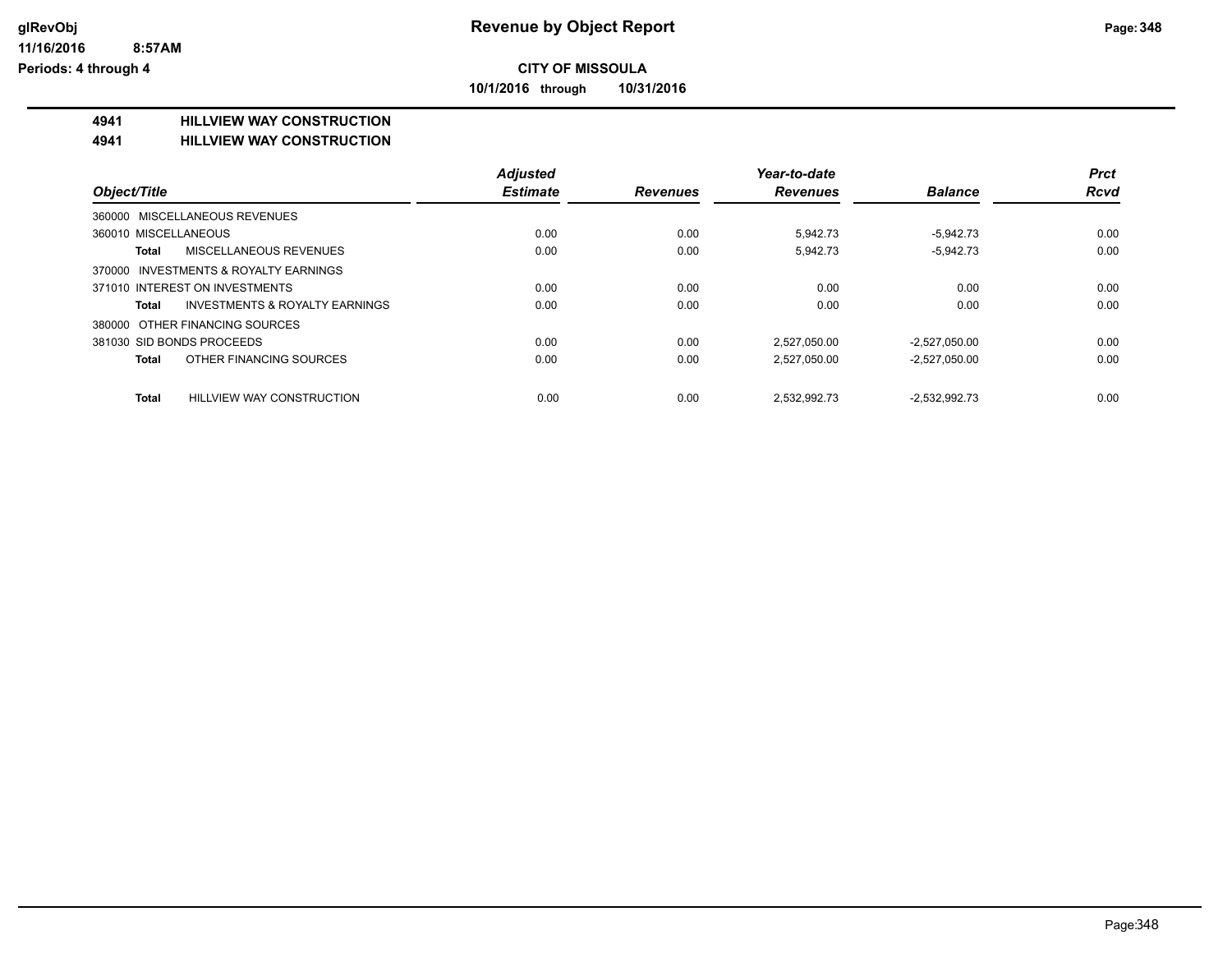**Periods: 4 through 4**

**CITY OF MISSOULA**

**10/1/2016 through 10/31/2016**

#### **4941 HILLVIEW WAY CONSTRUCTION**

|                                           | <b>Adjusted</b> |                 | Year-to-date    |                 | <b>Prct</b> |
|-------------------------------------------|-----------------|-----------------|-----------------|-----------------|-------------|
| Object/Title                              | <b>Estimate</b> | <b>Revenues</b> | <b>Revenues</b> | <b>Balance</b>  | <b>Rcvd</b> |
| 360000 MISCELLANEOUS REVENUES             |                 |                 |                 |                 |             |
| 360010 MISCELLANEOUS                      | 0.00            | 0.00            | 5.942.73        | $-5.942.73$     | 0.00        |
| MISCELLANEOUS REVENUES<br>Total           | 0.00            | 0.00            | 5.942.73        | $-5.942.73$     | 0.00        |
| 370000 INVESTMENTS & ROYALTY EARNINGS     |                 |                 |                 |                 |             |
| 371010 INTEREST ON INVESTMENTS            | 0.00            | 0.00            | 0.00            | 0.00            | 0.00        |
| INVESTMENTS & ROYALTY EARNINGS<br>Total   | 0.00            | 0.00            | 0.00            | 0.00            | 0.00        |
| 380000 OTHER FINANCING SOURCES            |                 |                 |                 |                 |             |
| 381030 SID BONDS PROCEEDS                 | 0.00            | 0.00            | 2,527,050.00    | $-2,527,050.00$ | 0.00        |
| OTHER FINANCING SOURCES<br><b>Total</b>   | 0.00            | 0.00            | 2,527,050.00    | $-2,527,050.00$ | 0.00        |
| HILLVIEW WAY CONSTRUCTION<br><b>Total</b> | 0.00            | 0.00            | 2.532.992.73    | $-2.532.992.73$ | 0.00        |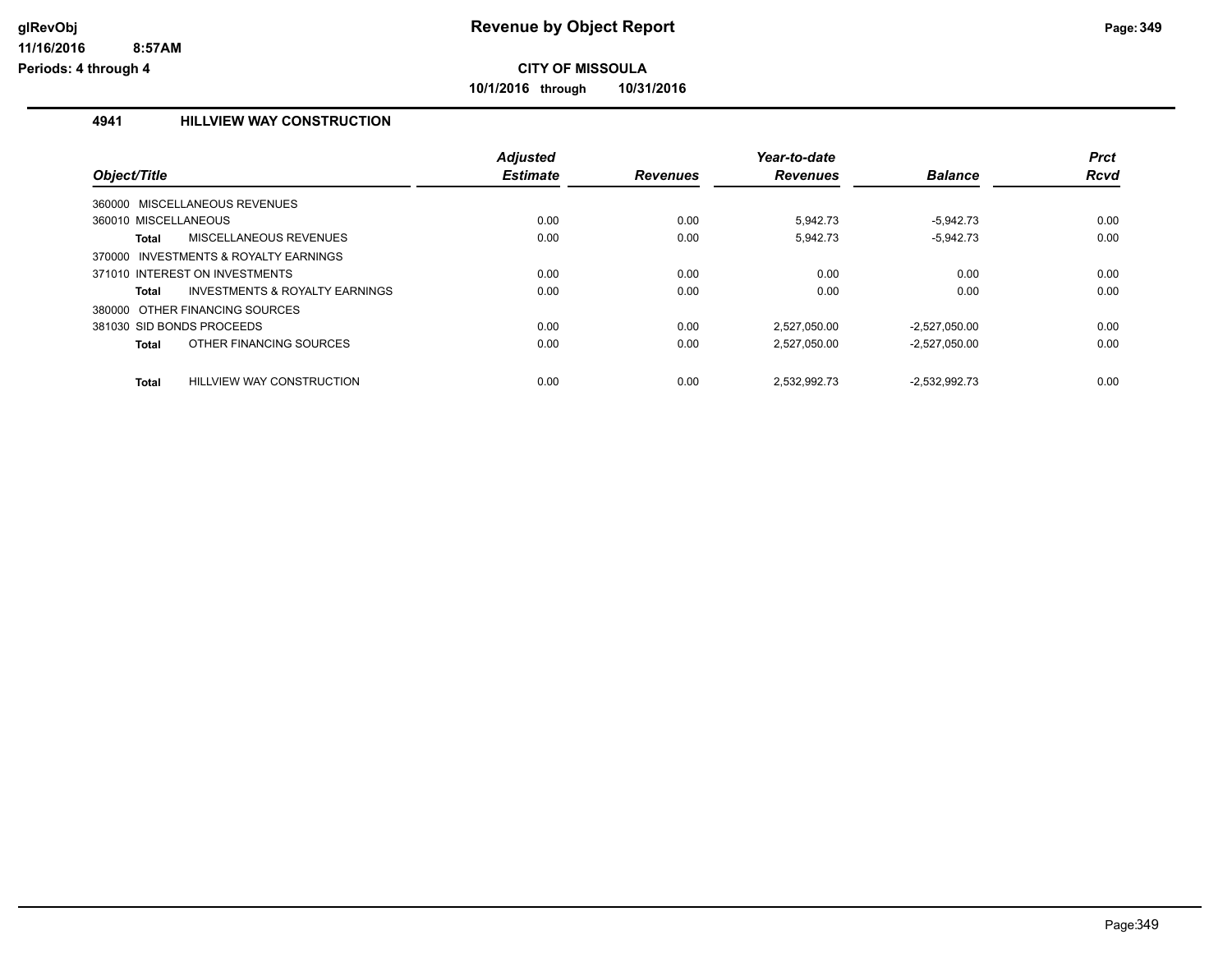**10/1/2016 through 10/31/2016**

# **4944 RATTLESNAKE SEWER COLLECTION (544)**

## **4944 RATTLESNAKE SEWER COLLECTION (544)**

|                                                           | <b>Adjusted</b> |                 | Year-to-date    |                | <b>Prct</b> |
|-----------------------------------------------------------|-----------------|-----------------|-----------------|----------------|-------------|
| Object/Title                                              | <b>Estimate</b> | <b>Revenues</b> | <b>Revenues</b> | <b>Balance</b> | <b>Rcvd</b> |
| INTERGOVERNMENTAL REVENUES<br>330000                      |                 |                 |                 |                |             |
| 331090 EPA GRANT                                          | 0.00            | 0.00            | 0.00            | 0.00           | 0.00        |
| 334120 TSEP GRANT                                         | 0.00            | 0.00            | 0.00            | 0.00           | 0.00        |
| 334121 DNRC GRANT                                         | 0.00            | 0.00            | 0.00            | 0.00           | 0.00        |
| 334990 ARRA FUNDING                                       | 0.00            | 0.00            | 0.00            | 0.00           | 0.00        |
| 334992 ARRA LOAN                                          | 0.00            | 0.00            | 0.00            | 0.00           | 0.00        |
| <b>INTERGOVERNMENTAL REVENUES</b><br><b>Total</b>         | 0.00            | 0.00            | 0.00            | 0.00           | 0.00        |
| <b>INVESTMENTS &amp; ROYALTY EARNINGS</b><br>370000       |                 |                 |                 |                |             |
| 371010 INTEREST ON INVESTMENTS                            | 0.00            | 0.00            | 0.00            | 0.00           | 0.00        |
| <b>INVESTMENTS &amp; ROYALTY EARNINGS</b><br><b>Total</b> | 0.00            | 0.00            | 0.00            | 0.00           | 0.00        |
| 380000 OTHER FINANCING SOURCES                            |                 |                 |                 |                |             |
| 381010 BOND PROCEEDS                                      | 0.00            | 0.00            | 0.00            | 0.00           | 0.00        |
| 381020 REVENUE BONDS                                      | 0.00            | 0.00            | 0.00            | 0.00           | 0.00        |
| 381030 SID BONDS PROCEEDS                                 | 0.00            | 0.00            | 0.00            | 0.00           | 0.00        |
| OTHER FINANCING SOURCES<br><b>Total</b>                   | 0.00            | 0.00            | 0.00            | 0.00           | 0.00        |
| RATTLESNAKE SEWER COLLECTION (544)<br>Total               | 0.00            | 0.00            | 0.00            | 0.00           | 0.00        |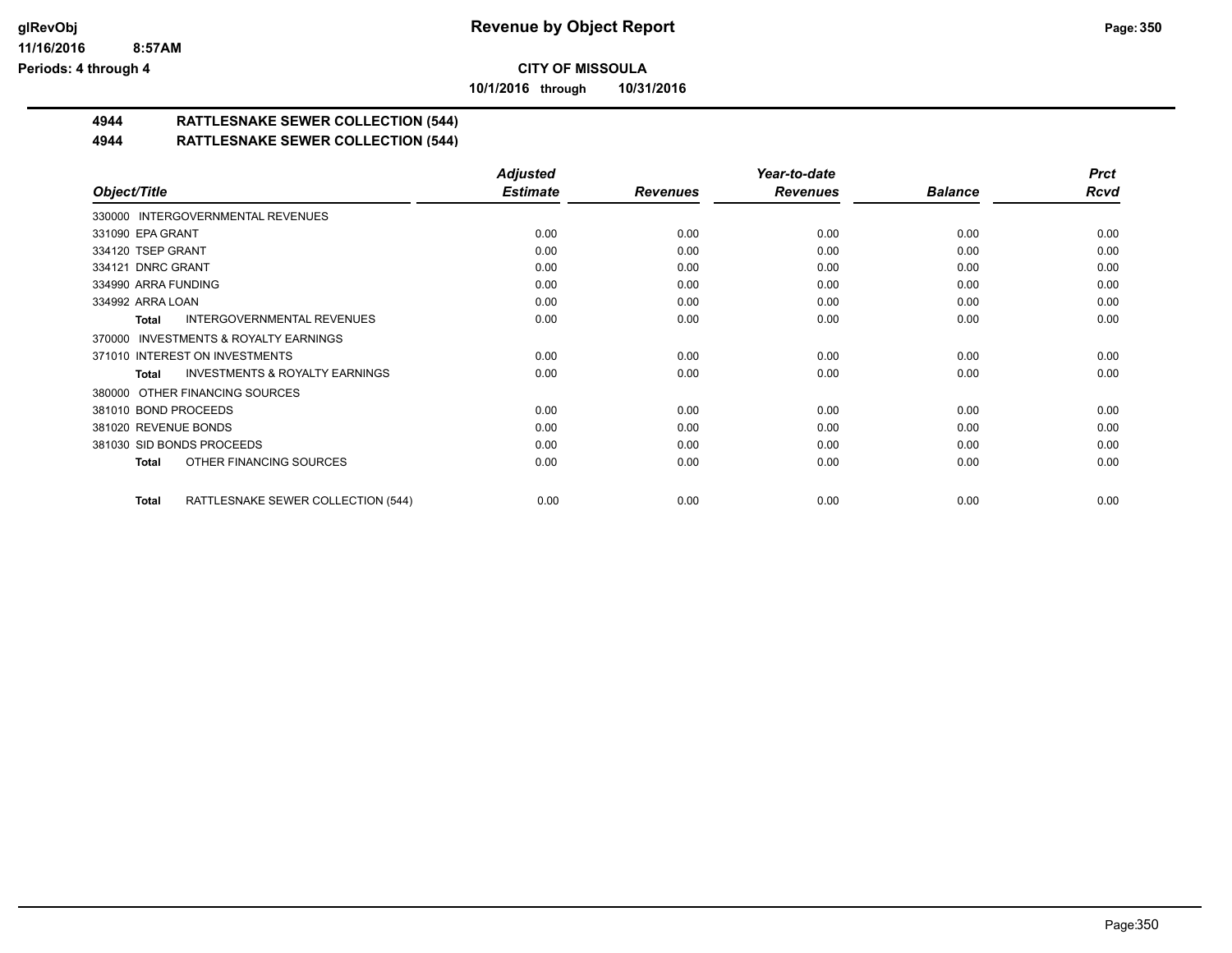**10/1/2016 through 10/31/2016**

#### **4944 RATTLESNAKE SEWER COLLECTION (544)**

|                                                     | <b>Adjusted</b> |                 | Year-to-date    |                | <b>Prct</b> |
|-----------------------------------------------------|-----------------|-----------------|-----------------|----------------|-------------|
| Object/Title                                        | <b>Estimate</b> | <b>Revenues</b> | <b>Revenues</b> | <b>Balance</b> | Rcvd        |
| 330000 INTERGOVERNMENTAL REVENUES                   |                 |                 |                 |                |             |
| 331090 EPA GRANT                                    | 0.00            | 0.00            | 0.00            | 0.00           | 0.00        |
| 334120 TSEP GRANT                                   | 0.00            | 0.00            | 0.00            | 0.00           | 0.00        |
| 334121 DNRC GRANT                                   | 0.00            | 0.00            | 0.00            | 0.00           | 0.00        |
| 334990 ARRA FUNDING                                 | 0.00            | 0.00            | 0.00            | 0.00           | 0.00        |
| 334992 ARRA LOAN                                    | 0.00            | 0.00            | 0.00            | 0.00           | 0.00        |
| <b>INTERGOVERNMENTAL REVENUES</b><br>Total          | 0.00            | 0.00            | 0.00            | 0.00           | 0.00        |
| <b>INVESTMENTS &amp; ROYALTY EARNINGS</b><br>370000 |                 |                 |                 |                |             |
| 371010 INTEREST ON INVESTMENTS                      | 0.00            | 0.00            | 0.00            | 0.00           | 0.00        |
| <b>INVESTMENTS &amp; ROYALTY EARNINGS</b><br>Total  | 0.00            | 0.00            | 0.00            | 0.00           | 0.00        |
| 380000 OTHER FINANCING SOURCES                      |                 |                 |                 |                |             |
| 381010 BOND PROCEEDS                                | 0.00            | 0.00            | 0.00            | 0.00           | 0.00        |
| 381020 REVENUE BONDS                                | 0.00            | 0.00            | 0.00            | 0.00           | 0.00        |
| 381030 SID BONDS PROCEEDS                           | 0.00            | 0.00            | 0.00            | 0.00           | 0.00        |
| OTHER FINANCING SOURCES<br><b>Total</b>             | 0.00            | 0.00            | 0.00            | 0.00           | 0.00        |
| RATTLESNAKE SEWER COLLECTION (544)<br><b>Total</b>  | 0.00            | 0.00            | 0.00            | 0.00           | 0.00        |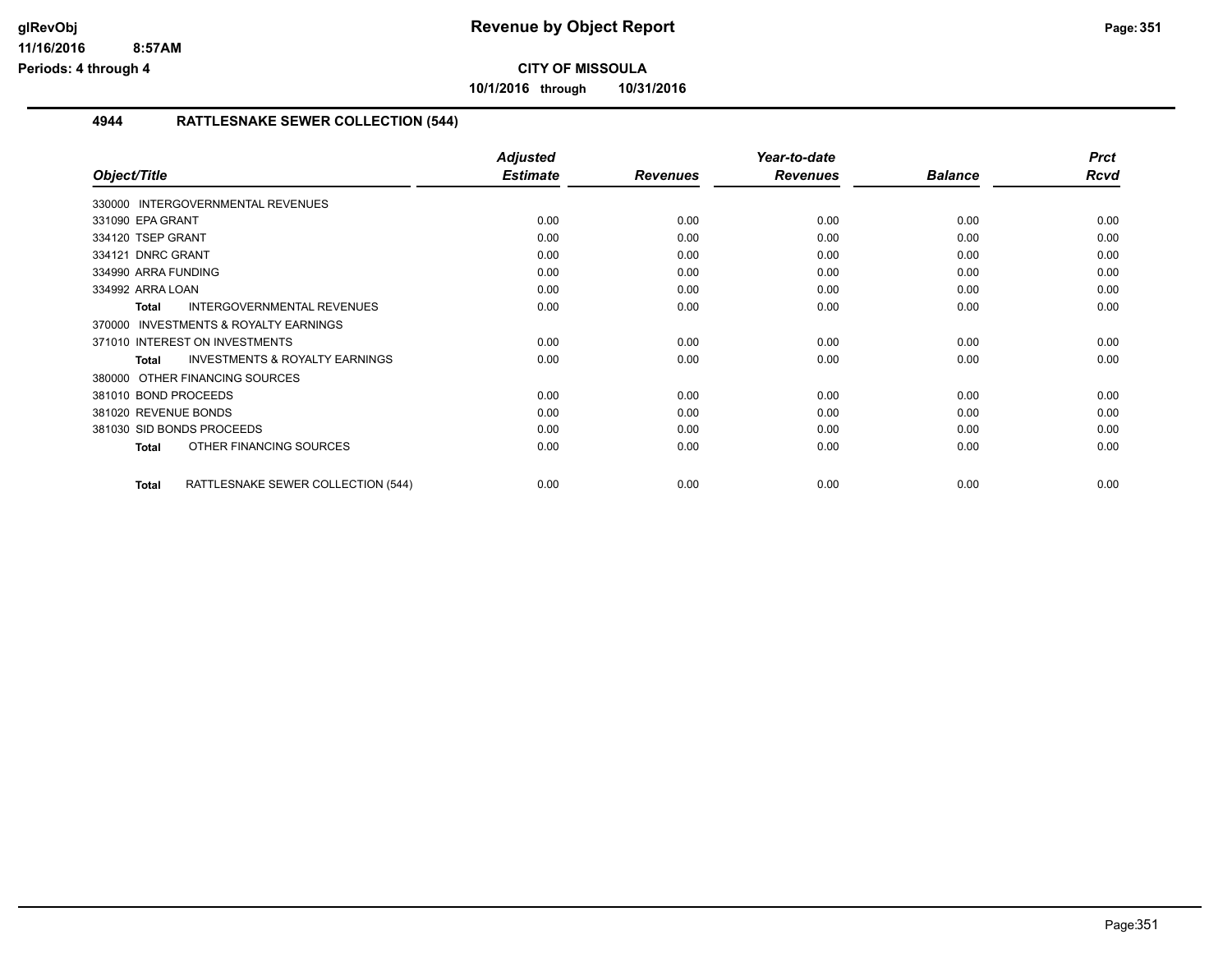**10/1/2016 through 10/31/2016**

### **4945 PHILLIPS ST TRAFFIC CALMING**

**4945 PHILLIPS ST TRAFFIC CALMING**

|                                             | <b>Adjusted</b> |                 | Year-to-date    |                | <b>Prct</b> |
|---------------------------------------------|-----------------|-----------------|-----------------|----------------|-------------|
| Object/Title                                | <b>Estimate</b> | <b>Revenues</b> | <b>Revenues</b> | <b>Balance</b> | <b>Rcvd</b> |
| 370000 INVESTMENTS & ROYALTY EARNINGS       |                 |                 |                 |                |             |
| 371010 INTEREST ON INVESTMENTS              | 0.00            | 0.00            | 0.00            | 0.00           | 0.00        |
| INVESTMENTS & ROYALTY EARNINGS<br>Total     | 0.00            | 0.00            | 0.00            | 0.00           | 0.00        |
| 380000 OTHER FINANCING SOURCES              |                 |                 |                 |                |             |
| 381030 SID BONDS PROCEEDS                   | 0.00            | 0.00            | 0.00            | 0.00           | 0.00        |
| 383000 OPERATING TRANSFERS                  | 0.00            | 0.00            | 0.00            | 0.00           | 0.00        |
| OTHER FINANCING SOURCES<br>Total            | 0.00            | 0.00            | 0.00            | 0.00           | 0.00        |
|                                             |                 |                 |                 |                |             |
| <b>Total</b><br>PHILLIPS ST TRAFFIC CALMING | 0.00            | 0.00            | 0.00            | 0.00           | 0.00        |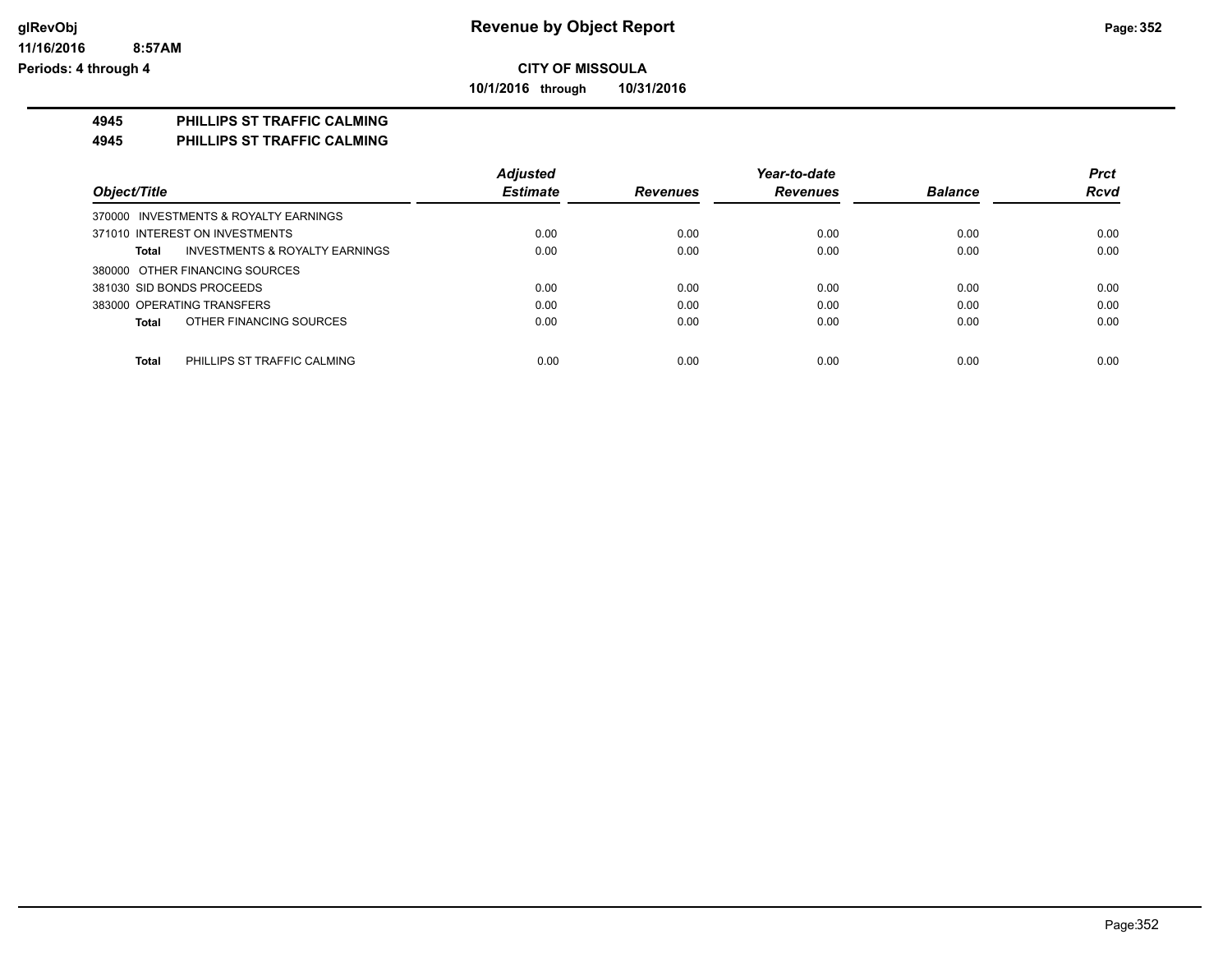**Periods: 4 through 4**

**CITY OF MISSOULA**

**10/1/2016 through 10/31/2016**

#### **4945 PHILLIPS ST TRAFFIC CALMING**

|                                         | <b>Adjusted</b> |                 | Year-to-date    |                | <b>Prct</b> |
|-----------------------------------------|-----------------|-----------------|-----------------|----------------|-------------|
| Object/Title                            | <b>Estimate</b> | <b>Revenues</b> | <b>Revenues</b> | <b>Balance</b> | <b>Rcvd</b> |
| 370000 INVESTMENTS & ROYALTY EARNINGS   |                 |                 |                 |                |             |
| 371010 INTEREST ON INVESTMENTS          | 0.00            | 0.00            | 0.00            | 0.00           | 0.00        |
| INVESTMENTS & ROYALTY EARNINGS<br>Total | 0.00            | 0.00            | 0.00            | 0.00           | 0.00        |
| 380000 OTHER FINANCING SOURCES          |                 |                 |                 |                |             |
| 381030 SID BONDS PROCEEDS               | 0.00            | 0.00            | 0.00            | 0.00           | 0.00        |
| 383000 OPERATING TRANSFERS              | 0.00            | 0.00            | 0.00            | 0.00           | 0.00        |
| OTHER FINANCING SOURCES<br>Total        | 0.00            | 0.00            | 0.00            | 0.00           | 0.00        |
|                                         |                 |                 |                 |                |             |
| Total<br>PHILLIPS ST TRAFFIC CALMING    | 0.00            | 0.00            | 0.00            | 0.00           | 0.00        |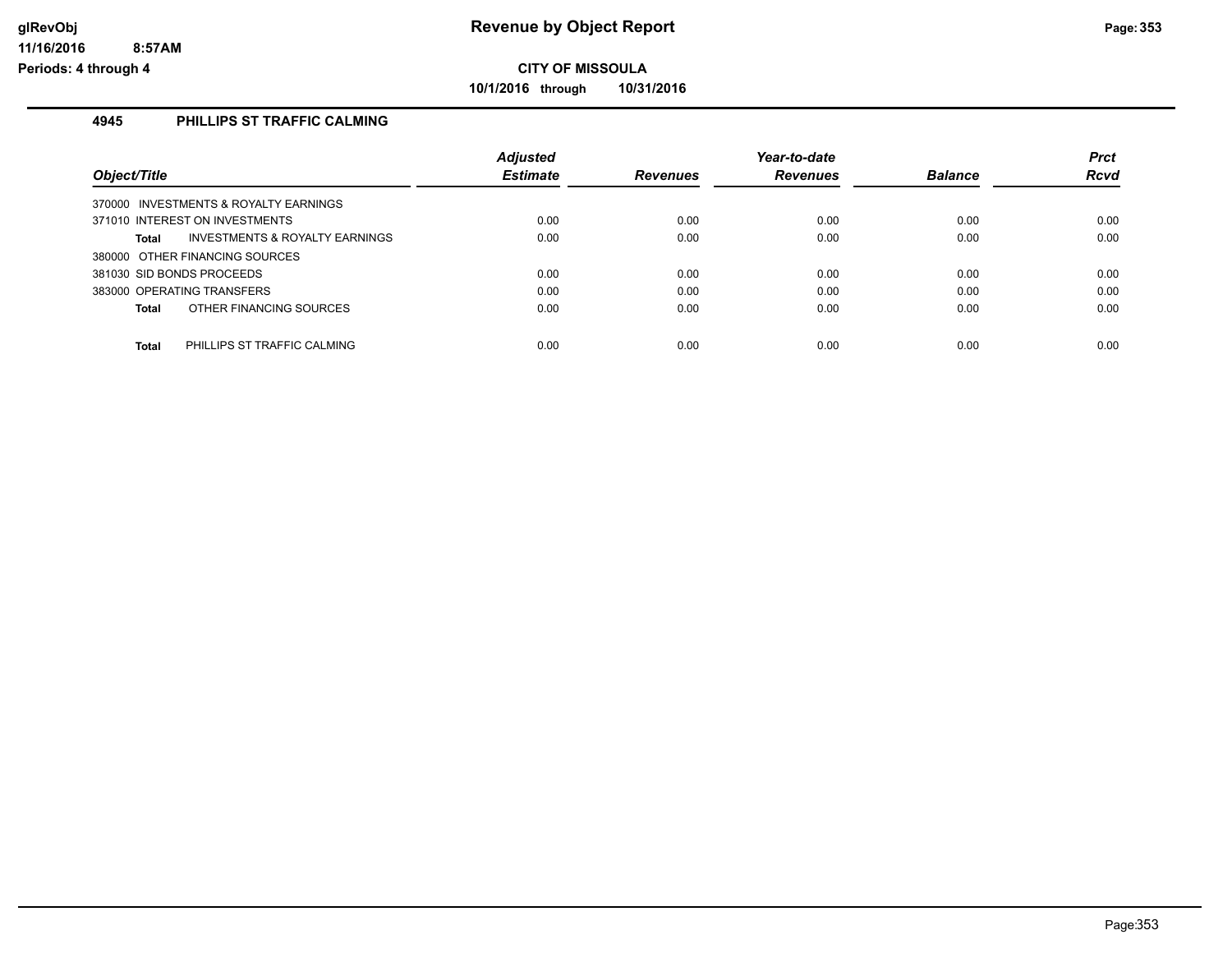**10/1/2016 through 10/31/2016**

#### **4946 PATTEE CREEK DR. TRAFFIC CALMING 4946 PATTEE CREEK DR. TRAFFIC CALMING**

|                                                    | <b>Adjusted</b> |                 | Year-to-date    |                | <b>Prct</b> |
|----------------------------------------------------|-----------------|-----------------|-----------------|----------------|-------------|
| Object/Title                                       | <b>Estimate</b> | <b>Revenues</b> | <b>Revenues</b> | <b>Balance</b> | <b>Rcvd</b> |
| 370000 INVESTMENTS & ROYALTY EARNINGS              |                 |                 |                 |                |             |
| 371010 INTEREST ON INVESTMENTS                     | 0.00            | 0.00            | 0.00            | 0.00           | 0.00        |
| <b>INVESTMENTS &amp; ROYALTY EARNINGS</b><br>Total | 0.00            | 0.00            | 0.00            | 0.00           | 0.00        |
| 380000 OTHER FINANCING SOURCES                     |                 |                 |                 |                |             |
| 381030 SID BONDS PROCEEDS                          | 0.00            | 0.00            | 0.00            | 0.00           | 0.00        |
| 383000 OPERATING TRANSFERS                         | 0.00            | 0.00            | 0.00            | 0.00           | 0.00        |
| OTHER FINANCING SOURCES<br>Total                   | 0.00            | 0.00            | 0.00            | 0.00           | 0.00        |
|                                                    |                 |                 |                 |                |             |
| PATTEE CREEK DR. TRAFFIC CALMING<br><b>Total</b>   | 0.00            | 0.00            | 0.00            | 0.00           | 0.00        |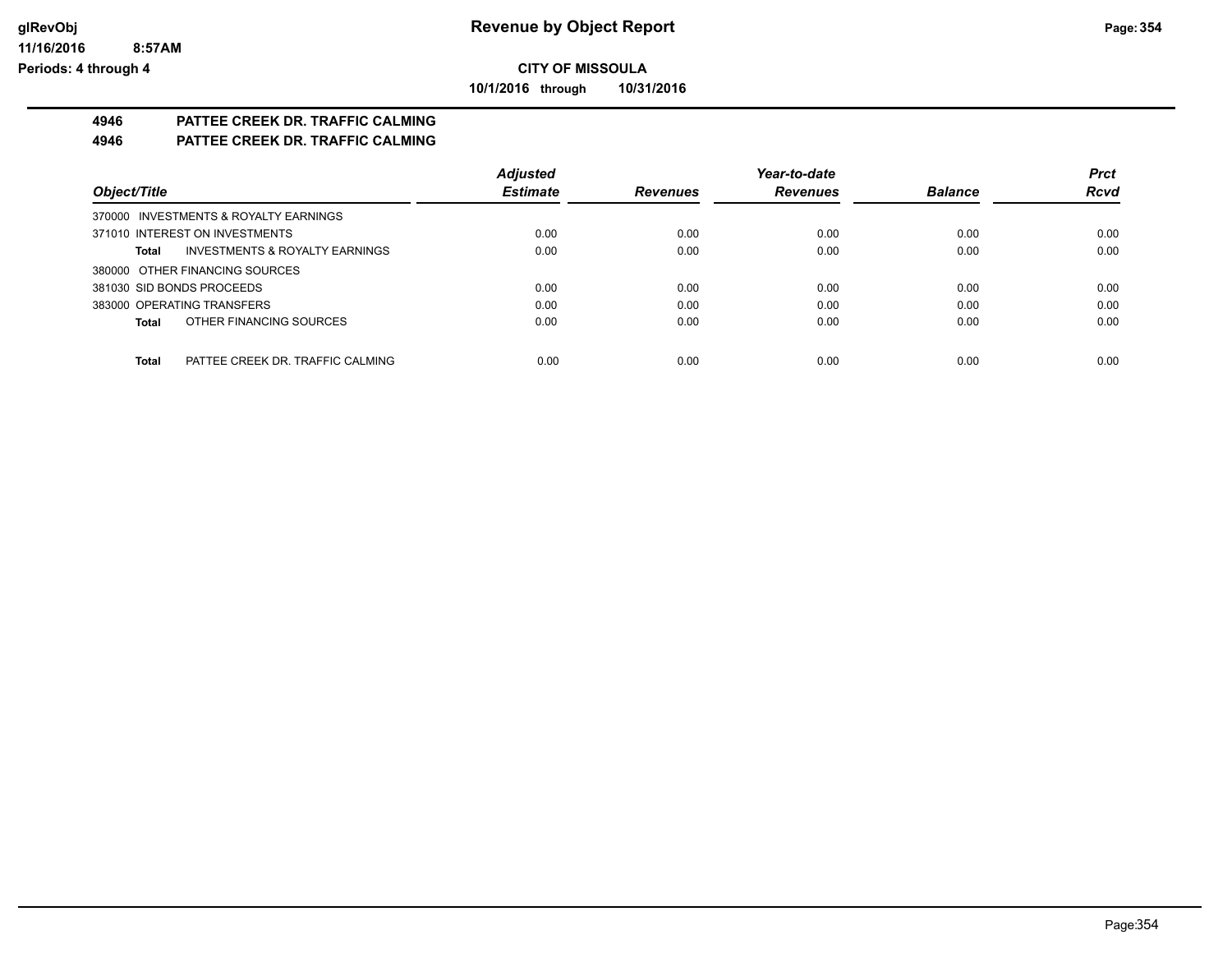**10/1/2016 through 10/31/2016**

#### **4946 PATTEE CREEK DR. TRAFFIC CALMING**

|                                                  | <b>Adjusted</b> |                 | Year-to-date    |                | <b>Prct</b> |
|--------------------------------------------------|-----------------|-----------------|-----------------|----------------|-------------|
| Object/Title                                     | <b>Estimate</b> | <b>Revenues</b> | <b>Revenues</b> | <b>Balance</b> | <b>Rcvd</b> |
| 370000 INVESTMENTS & ROYALTY EARNINGS            |                 |                 |                 |                |             |
| 371010 INTEREST ON INVESTMENTS                   | 0.00            | 0.00            | 0.00            | 0.00           | 0.00        |
| INVESTMENTS & ROYALTY EARNINGS<br><b>Total</b>   | 0.00            | 0.00            | 0.00            | 0.00           | 0.00        |
| 380000 OTHER FINANCING SOURCES                   |                 |                 |                 |                |             |
| 381030 SID BONDS PROCEEDS                        | 0.00            | 0.00            | 0.00            | 0.00           | 0.00        |
| 383000 OPERATING TRANSFERS                       | 0.00            | 0.00            | 0.00            | 0.00           | 0.00        |
| OTHER FINANCING SOURCES<br><b>Total</b>          | 0.00            | 0.00            | 0.00            | 0.00           | 0.00        |
|                                                  |                 |                 |                 |                |             |
| <b>Total</b><br>PATTEE CREEK DR. TRAFFIC CALMING | 0.00            | 0.00            | 0.00            | 0.00           | 0.00        |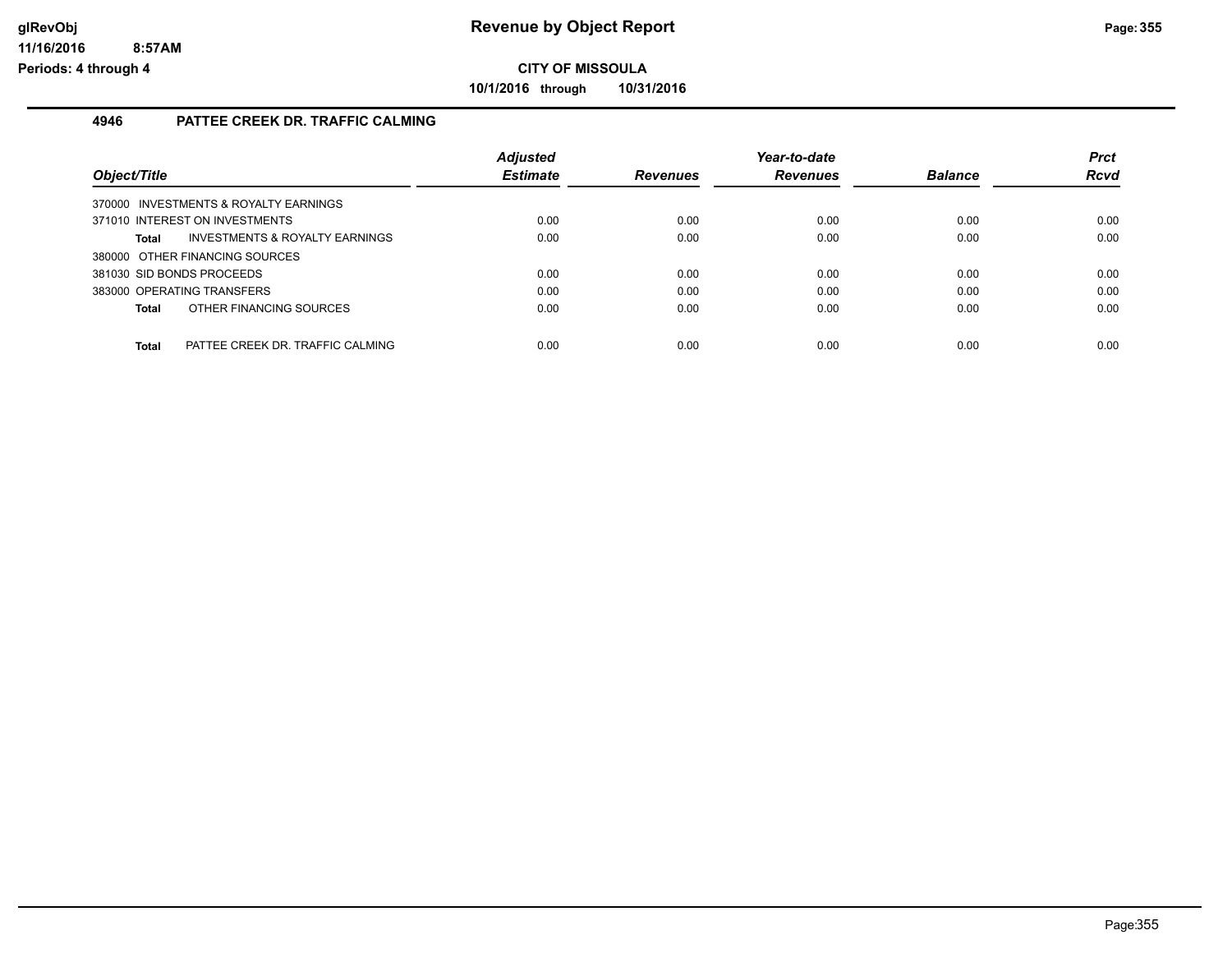**10/1/2016 through 10/31/2016**

# **4948 STORMWATER OUTFALL RETROFITS**

#### **4948 STORMWATER OUTFALL RETROFITS**

|                     |                                     | <b>Adjusted</b> |                 | Year-to-date    |                | Prct |
|---------------------|-------------------------------------|-----------------|-----------------|-----------------|----------------|------|
| Object/Title        |                                     | <b>Estimate</b> | <b>Revenues</b> | <b>Revenues</b> | <b>Balance</b> | Rcvd |
|                     | 330000 INTERGOVERNMENTAL REVENUES   |                 |                 |                 |                |      |
| 334121 DNRC GRANT   |                                     | 0.00            | 0.00            | 0.00            | 0.00           | 0.00 |
|                     | 337003 HEALTH DEPT-STORM WATER MGMT | 0.00            | 0.00            | 0.00            | 0.00           | 0.00 |
| 337004 MRA GRANTS   |                                     | 0.00            | 0.00            | 0.00            | 0.00           | 0.00 |
| Total               | INTERGOVERNMENTAL REVENUES          | 0.00            | 0.00            | 0.00            | 0.00           | 0.00 |
|                     | 380000 OTHER FINANCING SOURCES      |                 |                 |                 |                |      |
| 383014 TRANS FR MRA |                                     | 0.00            | 0.00            | 0.00            | 0.00           | 0.00 |
| 383015 TRANS FR MPC |                                     | 0.00            | 0.00            | 25,000.00       | $-25.000.00$   | 0.00 |
| <b>Total</b>        | OTHER FINANCING SOURCES             | 0.00            | 0.00            | 25,000.00       | $-25.000.00$   | 0.00 |
| <b>Total</b>        | STORMWATER OUTFALL RETROFITS        | 0.00            | 0.00            | 25.000.00       | $-25.000.00$   | 0.00 |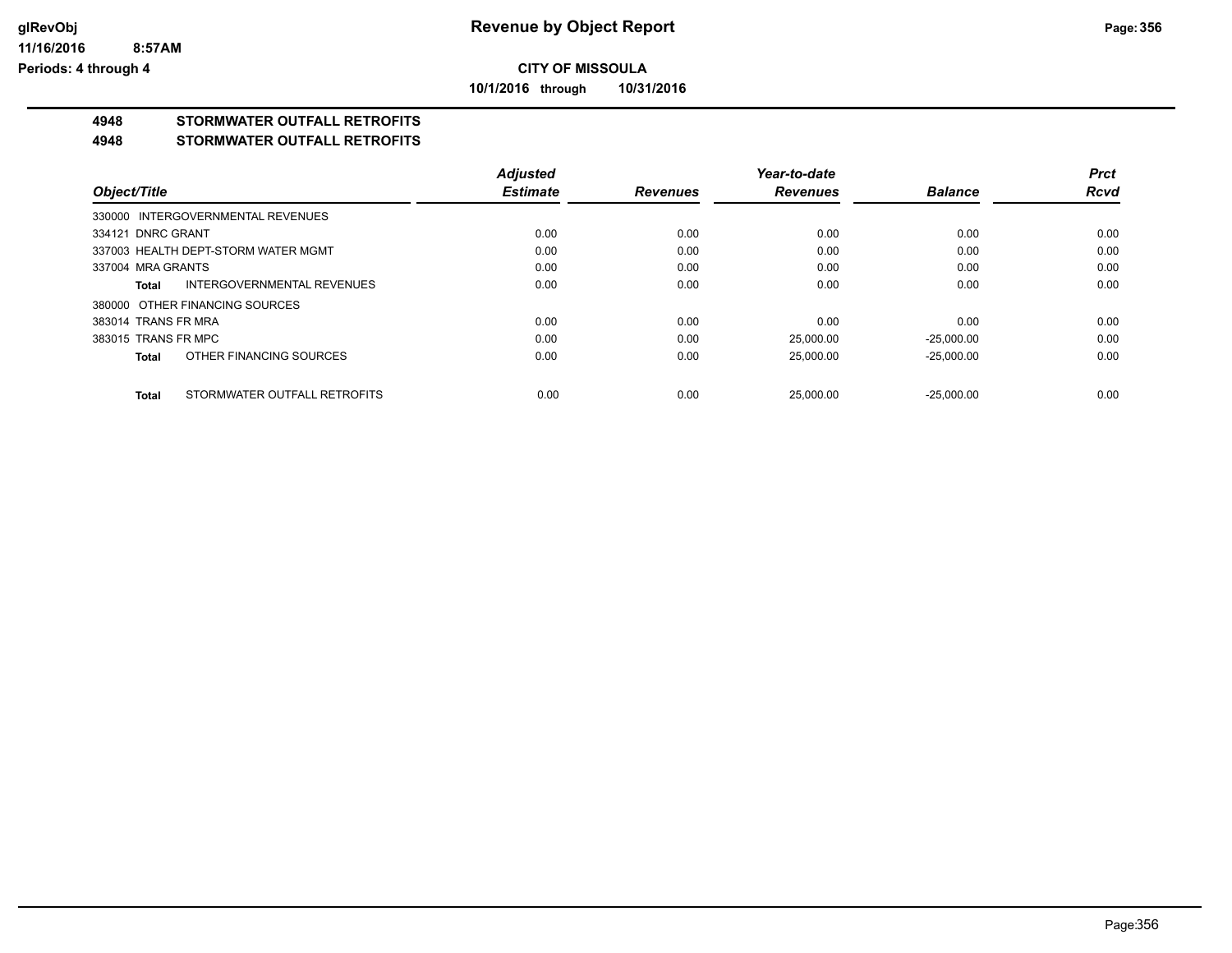**10/1/2016 through 10/31/2016**

#### **4948 STORMWATER OUTFALL RETROFITS**

| Object/Title        |                                     | <b>Adjusted</b><br><b>Estimate</b> | <b>Revenues</b> | Year-to-date<br><b>Revenues</b> | <b>Balance</b> | <b>Prct</b><br><b>Rcvd</b> |
|---------------------|-------------------------------------|------------------------------------|-----------------|---------------------------------|----------------|----------------------------|
|                     | 330000 INTERGOVERNMENTAL REVENUES   |                                    |                 |                                 |                |                            |
| 334121 DNRC GRANT   |                                     | 0.00                               | 0.00            | 0.00                            | 0.00           | 0.00                       |
|                     | 337003 HEALTH DEPT-STORM WATER MGMT | 0.00                               | 0.00            | 0.00                            | 0.00           | 0.00                       |
| 337004 MRA GRANTS   |                                     | 0.00                               | 0.00            | 0.00                            | 0.00           | 0.00                       |
| Total               | <b>INTERGOVERNMENTAL REVENUES</b>   | 0.00                               | 0.00            | 0.00                            | 0.00           | 0.00                       |
|                     | 380000 OTHER FINANCING SOURCES      |                                    |                 |                                 |                |                            |
| 383014 TRANS FR MRA |                                     | 0.00                               | 0.00            | 0.00                            | 0.00           | 0.00                       |
| 383015 TRANS FR MPC |                                     | 0.00                               | 0.00            | 25.000.00                       | $-25.000.00$   | 0.00                       |
| Total               | OTHER FINANCING SOURCES             | 0.00                               | 0.00            | 25,000.00                       | $-25,000.00$   | 0.00                       |
| Total               | STORMWATER OUTFALL RETROFITS        | 0.00                               | 0.00            | 25.000.00                       | $-25.000.00$   | 0.00                       |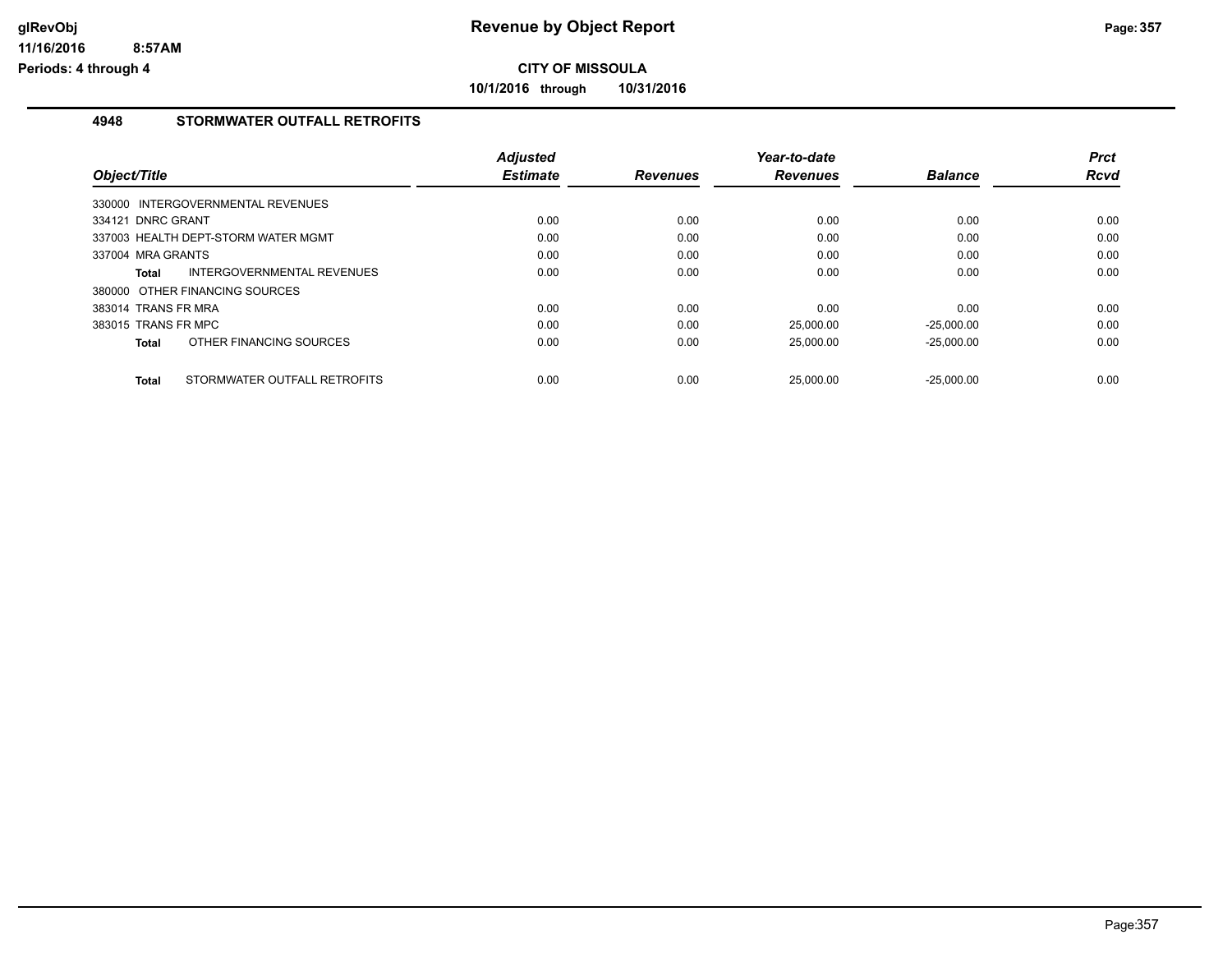**10/1/2016 through 10/31/2016**

**4949 WAYFINDING PROJECT**

**4949 WAYFINDING PROJECT**

|                                               | <b>Adjusted</b> |                 | Year-to-date    |                | <b>Prct</b> |
|-----------------------------------------------|-----------------|-----------------|-----------------|----------------|-------------|
| Object/Title                                  | <b>Estimate</b> | <b>Revenues</b> | <b>Revenues</b> | <b>Balance</b> | <b>Rcvd</b> |
| 360000 MISCELLANEOUS REVENUES                 |                 |                 |                 |                |             |
| 365000 DONATIONS                              | 0.00            | 0.00            | 0.00            | 0.00           | 0.00        |
| <b>MISCELLANEOUS REVENUES</b><br><b>Total</b> | 0.00            | 0.00            | 0.00            | 0.00           | 0.00        |
| 380000 OTHER FINANCING SOURCES                |                 |                 |                 |                |             |
| 383042 TRANSFERS FROM OTHER FUNDS             | 0.00            | 0.00            | 0.00            | 0.00           | 0.00        |
| OTHER FINANCING SOURCES<br><b>Total</b>       | 0.00            | 0.00            | 0.00            | 0.00           | 0.00        |
|                                               |                 |                 |                 |                |             |
| <b>WAYFINDING PROJECT</b><br><b>Total</b>     | 0.00            | 0.00            | 0.00            | 0.00           | 0.00        |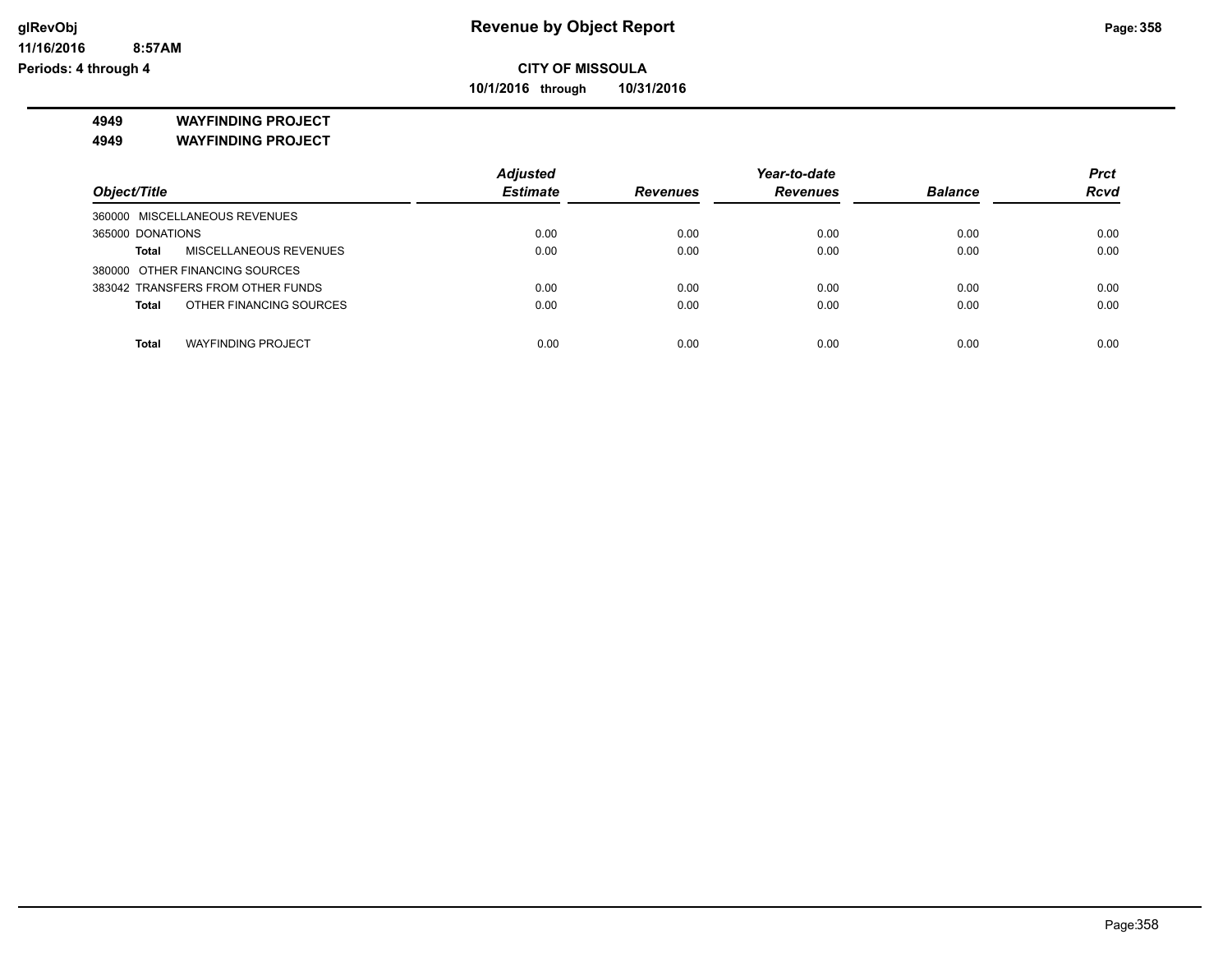**Periods: 4 through 4**

**CITY OF MISSOULA**

**10/1/2016 through 10/31/2016**

#### **4949 WAYFINDING PROJECT**

| Object/Title                              | <b>Adjusted</b><br><b>Estimate</b> | <b>Revenues</b> | Year-to-date<br><b>Revenues</b> | <b>Balance</b> | <b>Prct</b><br><b>Rcvd</b> |
|-------------------------------------------|------------------------------------|-----------------|---------------------------------|----------------|----------------------------|
| 360000 MISCELLANEOUS REVENUES             |                                    |                 |                                 |                |                            |
| 365000 DONATIONS                          | 0.00                               | 0.00            | 0.00                            | 0.00           | 0.00                       |
| MISCELLANEOUS REVENUES<br>Total           | 0.00                               | 0.00            | 0.00                            | 0.00           | 0.00                       |
| 380000 OTHER FINANCING SOURCES            |                                    |                 |                                 |                |                            |
| 383042 TRANSFERS FROM OTHER FUNDS         | 0.00                               | 0.00            | 0.00                            | 0.00           | 0.00                       |
| OTHER FINANCING SOURCES<br><b>Total</b>   | 0.00                               | 0.00            | 0.00                            | 0.00           | 0.00                       |
|                                           |                                    |                 |                                 |                |                            |
| <b>WAYFINDING PROJECT</b><br><b>Total</b> | 0.00                               | 0.00            | 0.00                            | 0.00           | 0.00                       |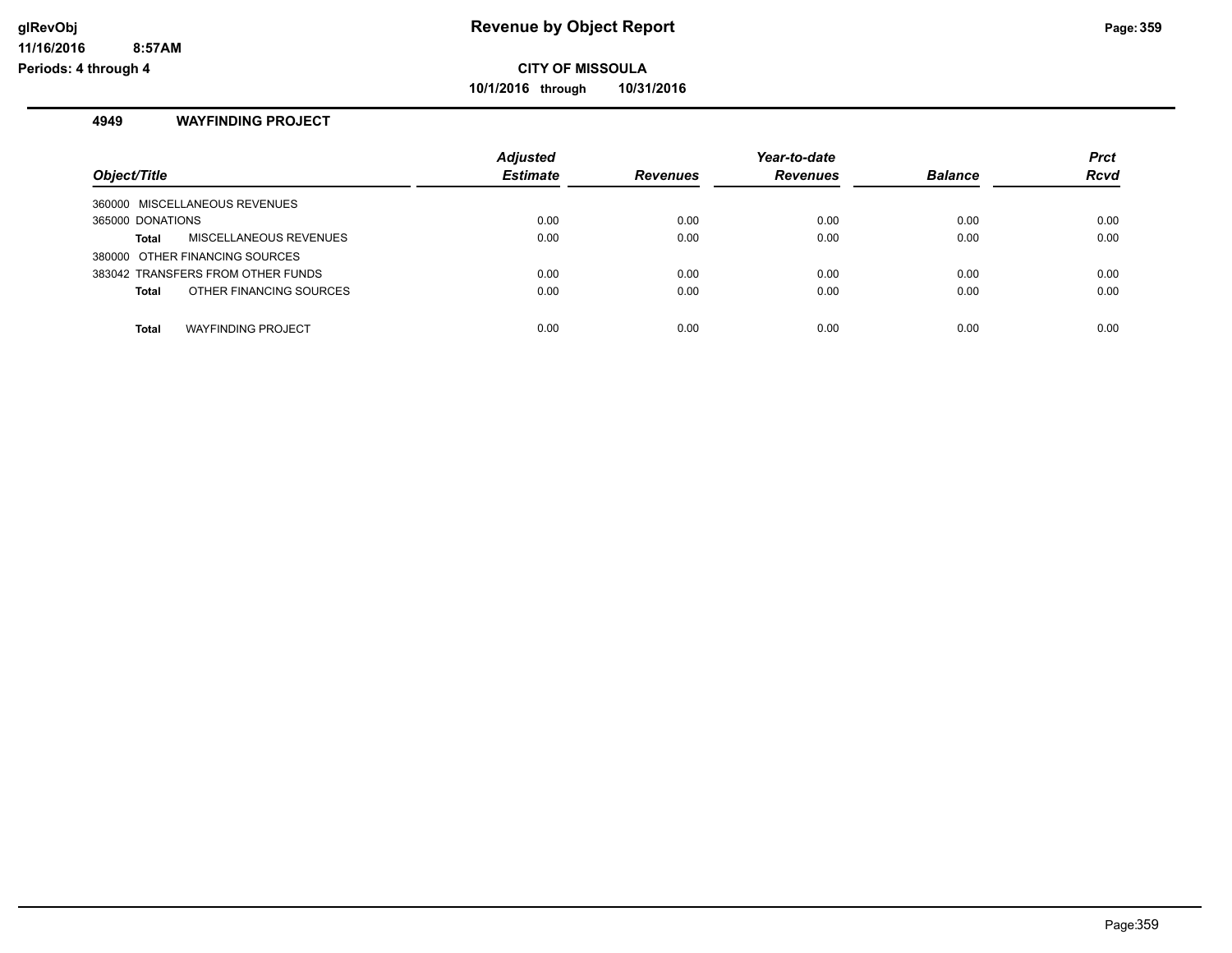**10/1/2016 through 10/31/2016**

#### **4990 ARRA ENHANCEMENTS**

**4990 ARRA ENHANCEMENTS**

|                                                | <b>Adjusted</b> |                 | Year-to-date    |                | <b>Prct</b> |
|------------------------------------------------|-----------------|-----------------|-----------------|----------------|-------------|
| Object/Title                                   | <b>Estimate</b> | <b>Revenues</b> | <b>Revenues</b> | <b>Balance</b> | <b>Rcvd</b> |
| 330000 INTERGOVERNMENTAL REVENUES              |                 |                 |                 |                |             |
| 334990 ARRA FUNDING                            | 0.00            | 0.00            | 0.00            | 0.00           | 0.00        |
| INTERGOVERNMENTAL REVENUES<br><b>Total</b>     | 0.00            | 0.00            | 0.00            | 0.00           | 0.00        |
| 370000 INVESTMENTS & ROYALTY EARNINGS          |                 |                 |                 |                |             |
| 371010 INTEREST ON INVESTMENTS                 | 0.00            | 0.00            | 0.00            | 0.00           | 0.00        |
| INVESTMENTS & ROYALTY EARNINGS<br><b>Total</b> | 0.00            | 0.00            | 0.00            | 0.00           | 0.00        |
|                                                |                 |                 |                 |                |             |
| ARRA ENHANCEMENTS<br><b>Total</b>              | 0.00            | 0.00            | 0.00            | 0.00           | 0.00        |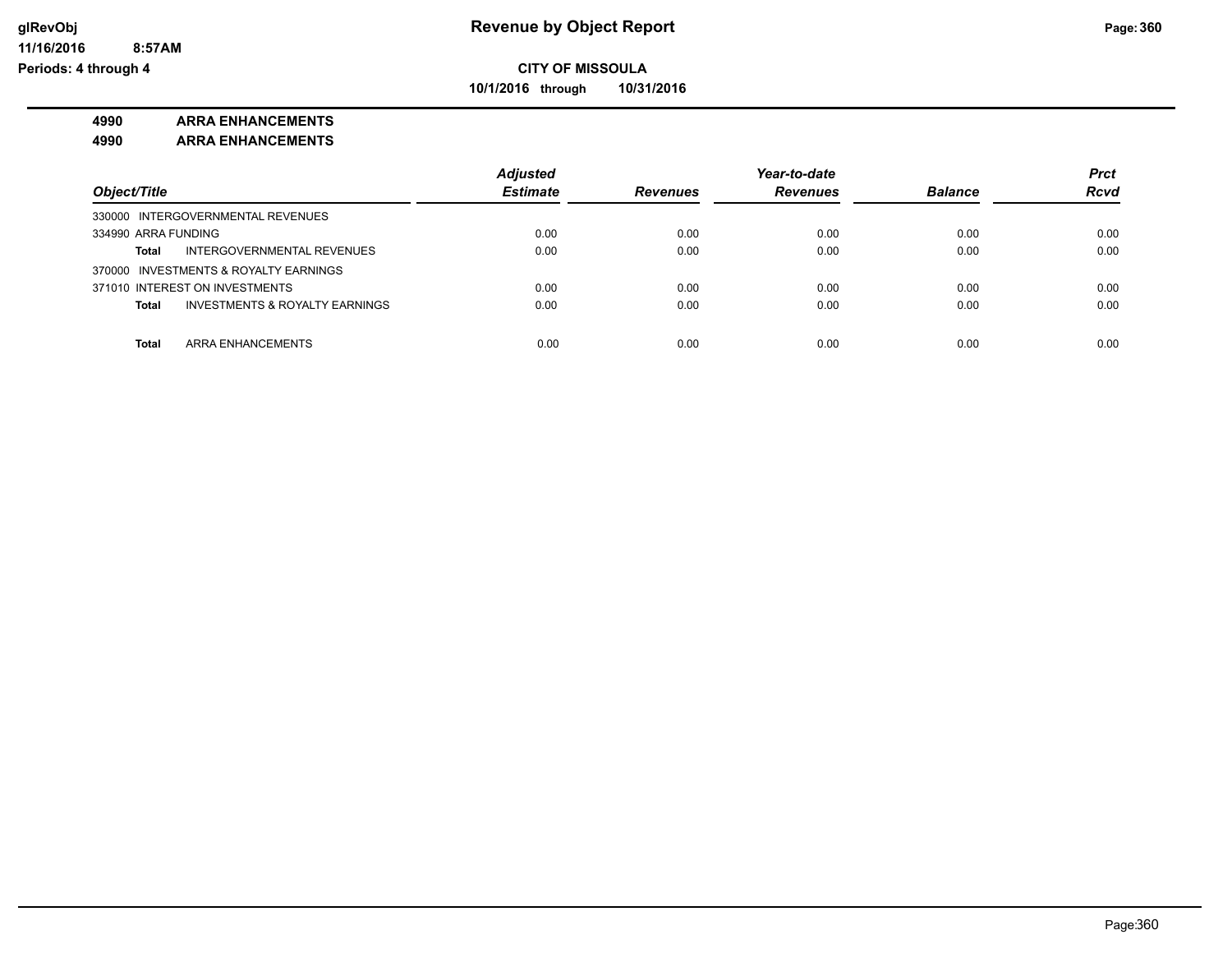**Periods: 4 through 4**

**CITY OF MISSOULA**

**10/1/2016 through 10/31/2016**

#### **4990 ARRA ENHANCEMENTS**

| Object/Title                                       | <b>Adjusted</b><br><b>Estimate</b> | <b>Revenues</b> | Year-to-date<br><b>Revenues</b> | <b>Balance</b> | <b>Prct</b><br><b>Rcvd</b> |
|----------------------------------------------------|------------------------------------|-----------------|---------------------------------|----------------|----------------------------|
| 330000 INTERGOVERNMENTAL REVENUES                  |                                    |                 |                                 |                |                            |
| 334990 ARRA FUNDING                                | 0.00                               | 0.00            | 0.00                            | 0.00           | 0.00                       |
| INTERGOVERNMENTAL REVENUES<br>Total                | 0.00                               | 0.00            | 0.00                            | 0.00           | 0.00                       |
| 370000 INVESTMENTS & ROYALTY EARNINGS              |                                    |                 |                                 |                |                            |
| 371010 INTEREST ON INVESTMENTS                     | 0.00                               | 0.00            | 0.00                            | 0.00           | 0.00                       |
| <b>INVESTMENTS &amp; ROYALTY EARNINGS</b><br>Total | 0.00                               | 0.00            | 0.00                            | 0.00           | 0.00                       |
|                                                    |                                    |                 |                                 |                |                            |
| ARRA ENHANCEMENTS<br><b>Total</b>                  | 0.00                               | 0.00            | 0.00                            | 0.00           | 0.00                       |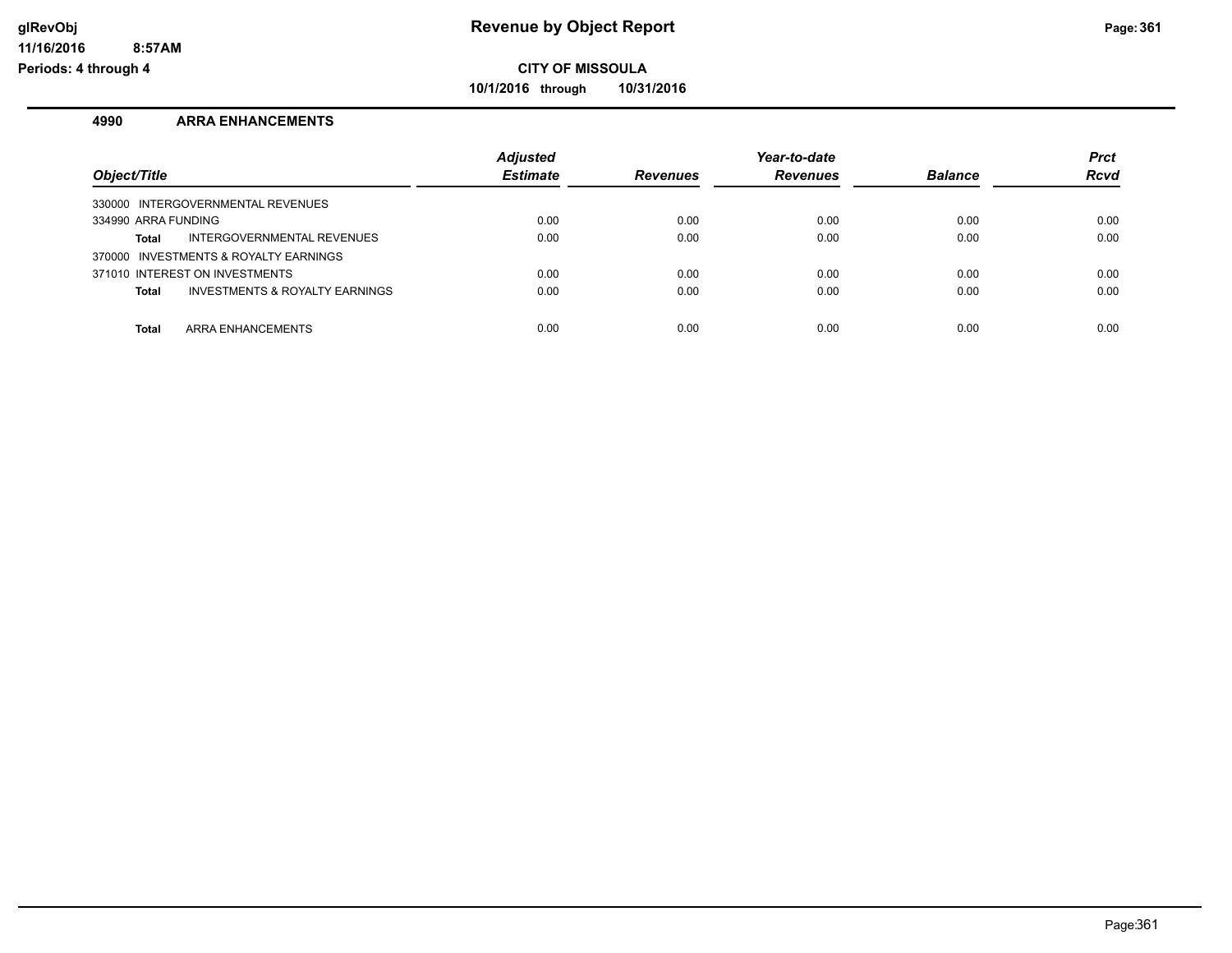**10/1/2016 through 10/31/2016**

## **4991 ARRA HB645**

**4991 ARRA HB645**

|                                                    | <b>Adjusted</b> |                 | Year-to-date    |                | <b>Prct</b> |
|----------------------------------------------------|-----------------|-----------------|-----------------|----------------|-------------|
| Object/Title                                       | <b>Estimate</b> | <b>Revenues</b> | <b>Revenues</b> | <b>Balance</b> | <b>Rcvd</b> |
| 330000 INTERGOVERNMENTAL REVENUES                  |                 |                 |                 |                |             |
| 334991 ARRA HB645 FUNDING                          | 0.00            | 0.00            | 0.00            | 0.00           | 0.00        |
| 336023 STATE CONTRIB. - PERS                       | 0.00            | 0.00            | 0.00            | 0.00           | 0.00        |
| <b>INTERGOVERNMENTAL REVENUES</b><br>Total         | 0.00            | 0.00            | 0.00            | 0.00           | 0.00        |
| 340000 CHARGES FOR SERVICES                        |                 |                 |                 |                |             |
| 343005 NON-ARRA MOUNTAIN WATER CONTRACT            | 0.00            | 0.00            | 0.00            | 0.00           | 0.00        |
| <b>CHARGES FOR SERVICES</b><br>Total               | 0.00            | 0.00            | 0.00            | 0.00           | 0.00        |
| 360000 MISCELLANEOUS REVENUES                      |                 |                 |                 |                |             |
| 360000 MISCELLANEOUS REVENUES                      | 0.00            | 0.00            | 0.00            | 0.00           | 0.00        |
| MISCELLANEOUS REVENUES<br>Total                    | 0.00            | 0.00            | 0.00            | 0.00           | 0.00        |
| 370000 INVESTMENTS & ROYALTY EARNINGS              |                 |                 |                 |                |             |
| 371010 INTEREST ON INVESTMENTS                     | 0.00            | 0.00            | 0.00            | 0.00           | 0.00        |
| <b>INVESTMENTS &amp; ROYALTY EARNINGS</b><br>Total | 0.00            | 0.00            | 0.00            | 0.00           | 0.00        |
|                                                    |                 |                 |                 |                |             |
| ARRA HB645<br><b>Total</b>                         | 0.00            | 0.00            | 0.00            | 0.00           | 0.00        |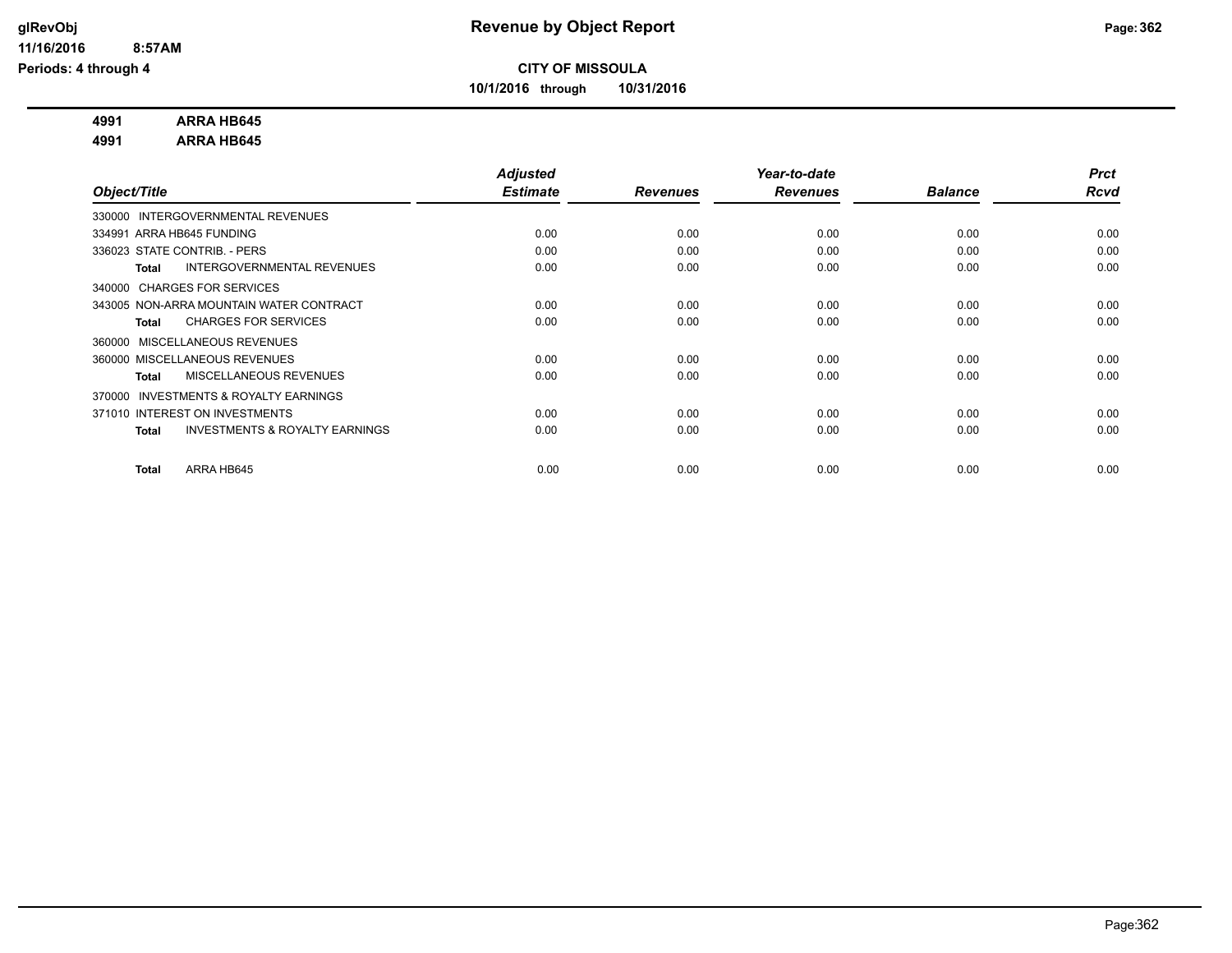**Periods: 4 through 4**

**CITY OF MISSOULA**

**10/1/2016 through 10/31/2016**

**4991 ARRA HB645**

| Object/Title                                        | <b>Adjusted</b><br><b>Estimate</b> | <b>Revenues</b> | Year-to-date<br><b>Revenues</b> | <b>Balance</b> | <b>Prct</b><br>Rcvd |
|-----------------------------------------------------|------------------------------------|-----------------|---------------------------------|----------------|---------------------|
|                                                     |                                    |                 |                                 |                |                     |
| 330000 INTERGOVERNMENTAL REVENUES                   |                                    |                 |                                 |                |                     |
| 334991 ARRA HB645 FUNDING                           | 0.00                               | 0.00            | 0.00                            | 0.00           | 0.00                |
| 336023 STATE CONTRIB. - PERS                        | 0.00                               | 0.00            | 0.00                            | 0.00           | 0.00                |
| INTERGOVERNMENTAL REVENUES<br>Total                 | 0.00                               | 0.00            | 0.00                            | 0.00           | 0.00                |
| 340000 CHARGES FOR SERVICES                         |                                    |                 |                                 |                |                     |
| 343005 NON-ARRA MOUNTAIN WATER CONTRACT             | 0.00                               | 0.00            | 0.00                            | 0.00           | 0.00                |
| <b>CHARGES FOR SERVICES</b><br>Total                | 0.00                               | 0.00            | 0.00                            | 0.00           | 0.00                |
| 360000 MISCELLANEOUS REVENUES                       |                                    |                 |                                 |                |                     |
| 360000 MISCELLANEOUS REVENUES                       | 0.00                               | 0.00            | 0.00                            | 0.00           | 0.00                |
| MISCELLANEOUS REVENUES<br>Total                     | 0.00                               | 0.00            | 0.00                            | 0.00           | 0.00                |
| <b>INVESTMENTS &amp; ROYALTY EARNINGS</b><br>370000 |                                    |                 |                                 |                |                     |
| 371010 INTEREST ON INVESTMENTS                      | 0.00                               | 0.00            | 0.00                            | 0.00           | 0.00                |
| <b>INVESTMENTS &amp; ROYALTY EARNINGS</b><br>Total  | 0.00                               | 0.00            | 0.00                            | 0.00           | 0.00                |
|                                                     |                                    |                 |                                 |                |                     |
| ARRA HB645<br>Total                                 | 0.00                               | 0.00            | 0.00                            | 0.00           | 0.00                |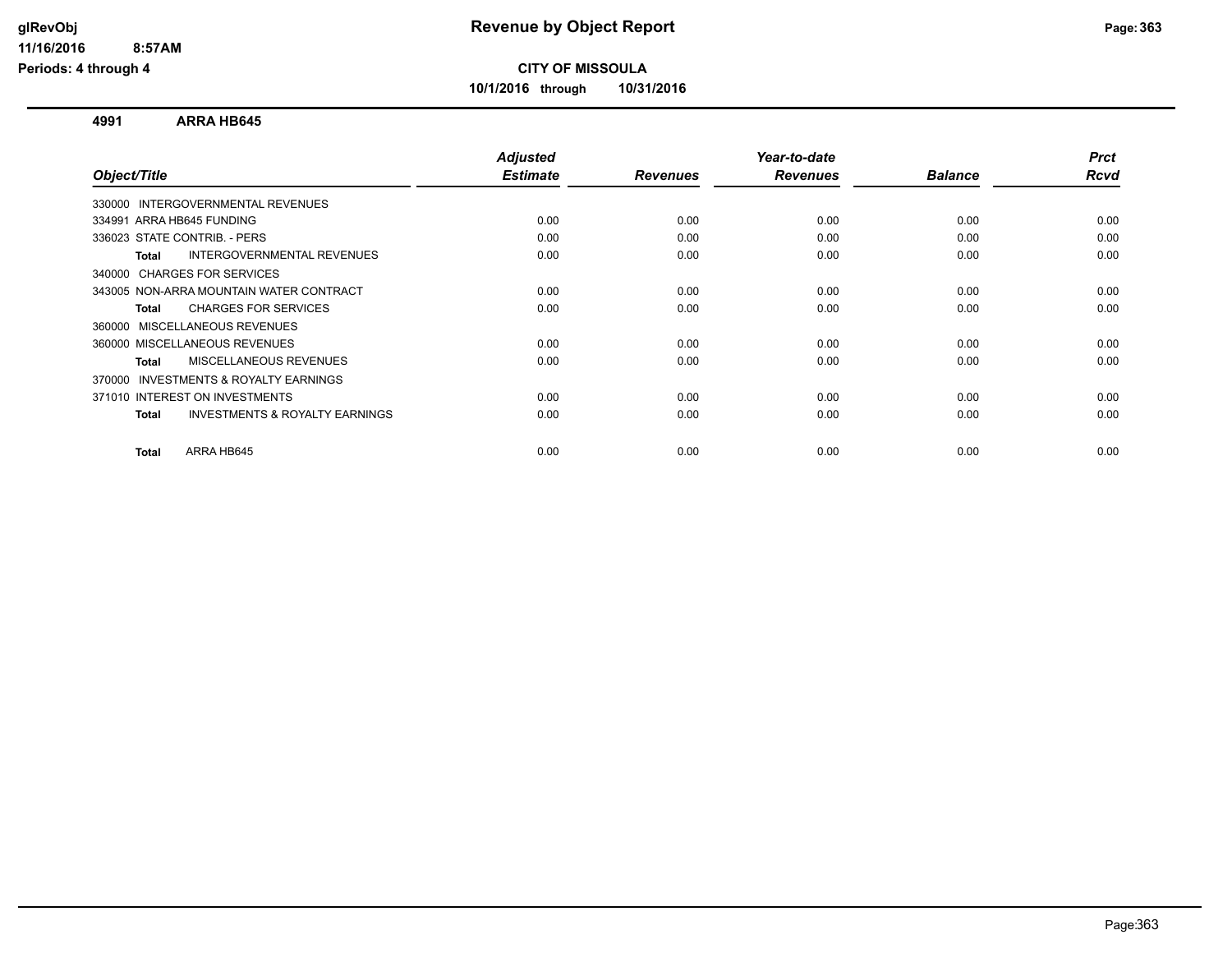**10/1/2016 through 10/31/2016**

#### **4992 WFL MILLER CREEK ROAD**

**4992 WFL MILLER CREEK ROAD**

|                                                           | <b>Adjusted</b> |                 | Year-to-date    |                | <b>Prct</b> |
|-----------------------------------------------------------|-----------------|-----------------|-----------------|----------------|-------------|
| Object/Title                                              | <b>Estimate</b> | <b>Revenues</b> | <b>Revenues</b> | <b>Balance</b> | <b>Rcvd</b> |
| 330000 INTERGOVERNMENTAL REVENUES                         |                 |                 |                 |                |             |
| 334990 ARRA FUNDING                                       | 0.00            | 0.00            | 0.00            | 0.00           | 0.00        |
| INTERGOVERNMENTAL REVENUES<br><b>Total</b>                | 0.00            | 0.00            | 0.00            | 0.00           | 0.00        |
| 370000 INVESTMENTS & ROYALTY EARNINGS                     |                 |                 |                 |                |             |
| 371010 INTEREST ON INVESTMENTS                            | 0.00            | 0.00            | 0.00            | 0.00           | 0.00        |
| <b>INVESTMENTS &amp; ROYALTY EARNINGS</b><br><b>Total</b> | 0.00            | 0.00            | 0.00            | 0.00           | 0.00        |
|                                                           |                 |                 |                 |                |             |
| WFL MILLER CREEK ROAD<br><b>Total</b>                     | 0.00            | 0.00            | 0.00            | 0.00           | 0.00        |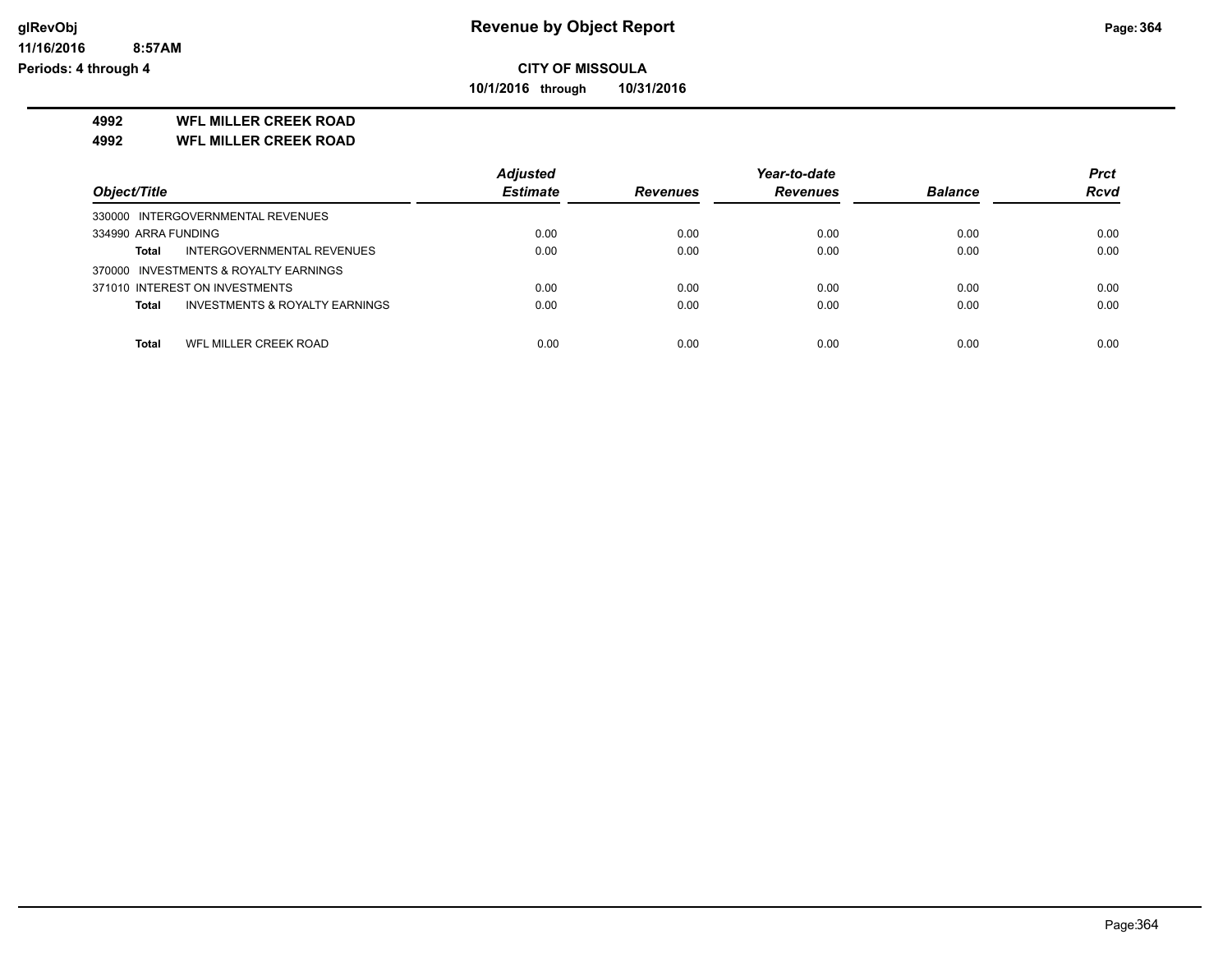**10/1/2016 through 10/31/2016**

#### **4992 WFL MILLER CREEK ROAD**

| Object/Title                                              | <b>Adjusted</b><br><b>Estimate</b> | <b>Revenues</b> | Year-to-date<br><b>Revenues</b> | <b>Balance</b> | <b>Prct</b><br><b>Rcvd</b> |
|-----------------------------------------------------------|------------------------------------|-----------------|---------------------------------|----------------|----------------------------|
| 330000 INTERGOVERNMENTAL REVENUES                         |                                    |                 |                                 |                |                            |
| 334990 ARRA FUNDING                                       | 0.00                               | 0.00            | 0.00                            | 0.00           | 0.00                       |
| INTERGOVERNMENTAL REVENUES<br>Total                       | 0.00                               | 0.00            | 0.00                            | 0.00           | 0.00                       |
| 370000 INVESTMENTS & ROYALTY EARNINGS                     |                                    |                 |                                 |                |                            |
| 371010 INTEREST ON INVESTMENTS                            | 0.00                               | 0.00            | 0.00                            | 0.00           | 0.00                       |
| <b>INVESTMENTS &amp; ROYALTY EARNINGS</b><br><b>Total</b> | 0.00                               | 0.00            | 0.00                            | 0.00           | 0.00                       |
|                                                           |                                    |                 |                                 |                |                            |
| WFL MILLER CREEK ROAD<br><b>Total</b>                     | 0.00                               | 0.00            | 0.00                            | 0.00           | 0.00                       |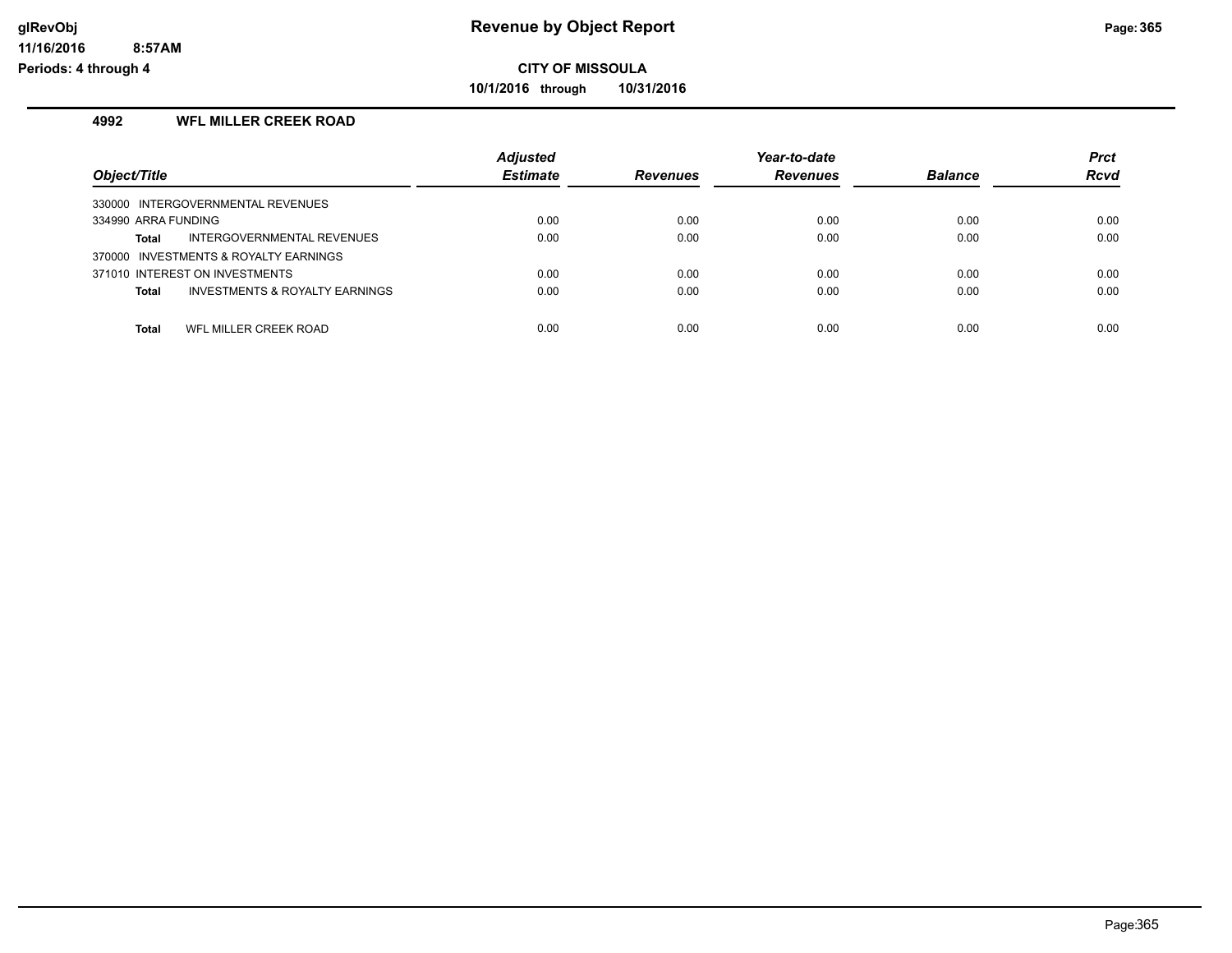**10/1/2016 through 10/31/2016**

#### **4993 WESTERN FEDERAL LANDS**

**4993 WESTERN FEDERAL LANDS**

|                                                           | <b>Adjusted</b> |                 | Year-to-date    |                | <b>Prct</b> |
|-----------------------------------------------------------|-----------------|-----------------|-----------------|----------------|-------------|
| Object/Title                                              | <b>Estimate</b> | <b>Revenues</b> | <b>Revenues</b> | <b>Balance</b> | <b>Rcvd</b> |
| 330000 INTERGOVERNMENTAL REVENUES                         |                 |                 |                 |                |             |
| 331005 WESTERN FEDERAL LANDS GRANT                        | 0.00            | 0.00            | 0.00            | 0.00           | 0.00        |
| 334125 FWP GRANT                                          | 0.00            | 0.00            | 0.00            | 0.00           | 0.00        |
| INTERGOVERNMENTAL REVENUES<br>Total                       | 0.00            | 0.00            | 0.00            | 0.00           | 0.00        |
| 360000 MISCELLANEOUS REVENUES                             |                 |                 |                 |                |             |
| 365010 FRIENDS OF MISSOULA PARKS DONATION                 | 0.00            | 0.00            | 0.00            | 0.00           | 0.00        |
| MISCELLANEOUS REVENUES<br>Total                           | 0.00            | 0.00            | 0.00            | 0.00           | 0.00        |
| 370000 INVESTMENTS & ROYALTY EARNINGS                     |                 |                 |                 |                |             |
| 371010 INTEREST ON INVESTMENTS                            | 0.00            | 0.00            | 0.00            | 0.00           | 0.00        |
| <b>INVESTMENTS &amp; ROYALTY EARNINGS</b><br><b>Total</b> | 0.00            | 0.00            | 0.00            | 0.00           | 0.00        |
| <b>WESTERN FEDERAL LANDS</b><br><b>Total</b>              | 0.00            | 0.00            | 0.00            | 0.00           | 0.00        |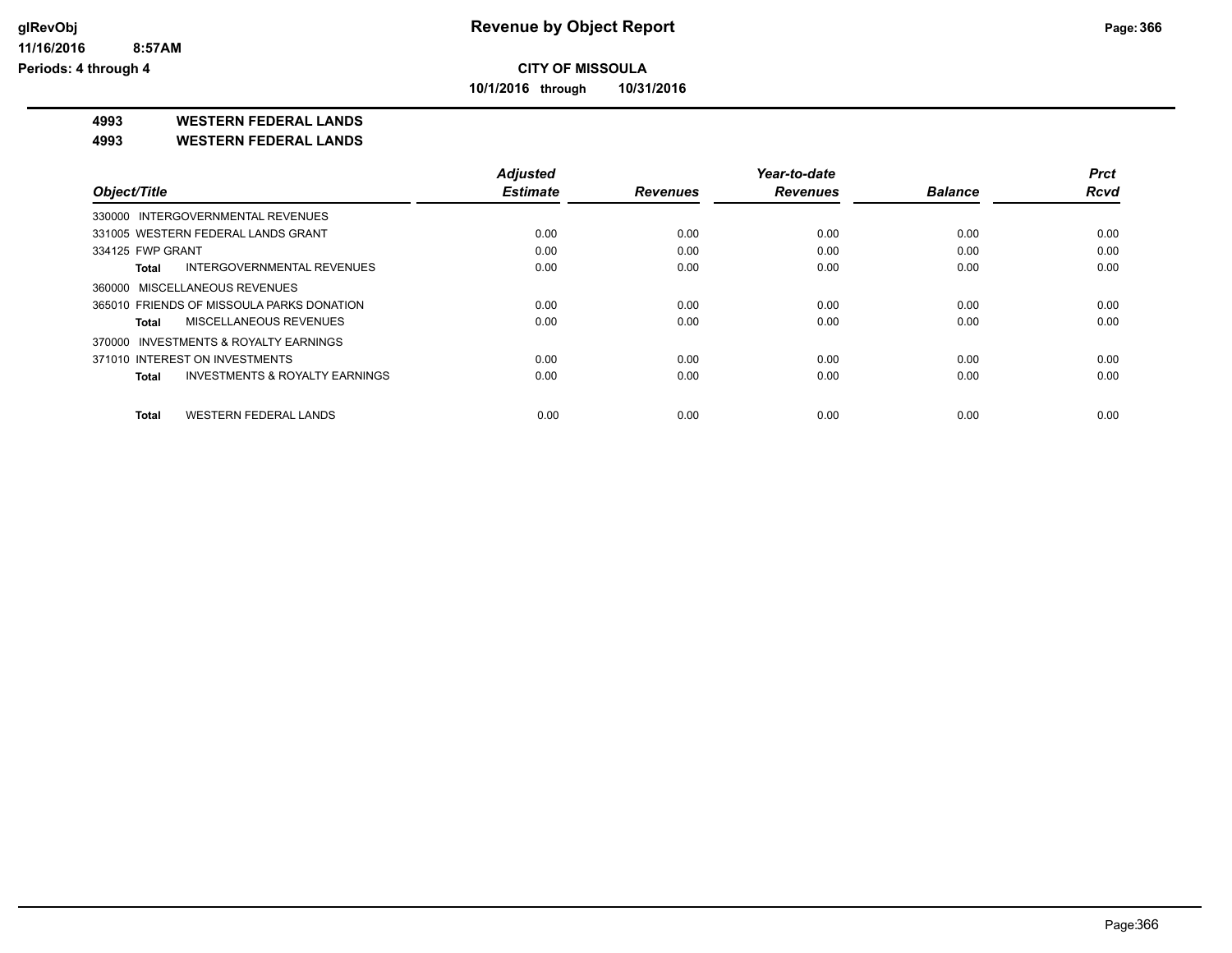**10/1/2016 through 10/31/2016**

#### **4993 WESTERN FEDERAL LANDS**

|                                                    | <b>Adjusted</b> |                 | Year-to-date    |                | <b>Prct</b> |
|----------------------------------------------------|-----------------|-----------------|-----------------|----------------|-------------|
| Object/Title                                       | <b>Estimate</b> | <b>Revenues</b> | <b>Revenues</b> | <b>Balance</b> | Rcvd        |
| 330000 INTERGOVERNMENTAL REVENUES                  |                 |                 |                 |                |             |
| 331005 WESTERN FEDERAL LANDS GRANT                 | 0.00            | 0.00            | 0.00            | 0.00           | 0.00        |
| 334125 FWP GRANT                                   | 0.00            | 0.00            | 0.00            | 0.00           | 0.00        |
| INTERGOVERNMENTAL REVENUES<br>Total                | 0.00            | 0.00            | 0.00            | 0.00           | 0.00        |
| 360000 MISCELLANEOUS REVENUES                      |                 |                 |                 |                |             |
| 365010 FRIENDS OF MISSOULA PARKS DONATION          | 0.00            | 0.00            | 0.00            | 0.00           | 0.00        |
| MISCELLANEOUS REVENUES<br><b>Total</b>             | 0.00            | 0.00            | 0.00            | 0.00           | 0.00        |
| 370000 INVESTMENTS & ROYALTY EARNINGS              |                 |                 |                 |                |             |
| 371010 INTEREST ON INVESTMENTS                     | 0.00            | 0.00            | 0.00            | 0.00           | 0.00        |
| <b>INVESTMENTS &amp; ROYALTY EARNINGS</b><br>Total | 0.00            | 0.00            | 0.00            | 0.00           | 0.00        |
| <b>WESTERN FEDERAL LANDS</b><br><b>Total</b>       | 0.00            | 0.00            | 0.00            | 0.00           | 0.00        |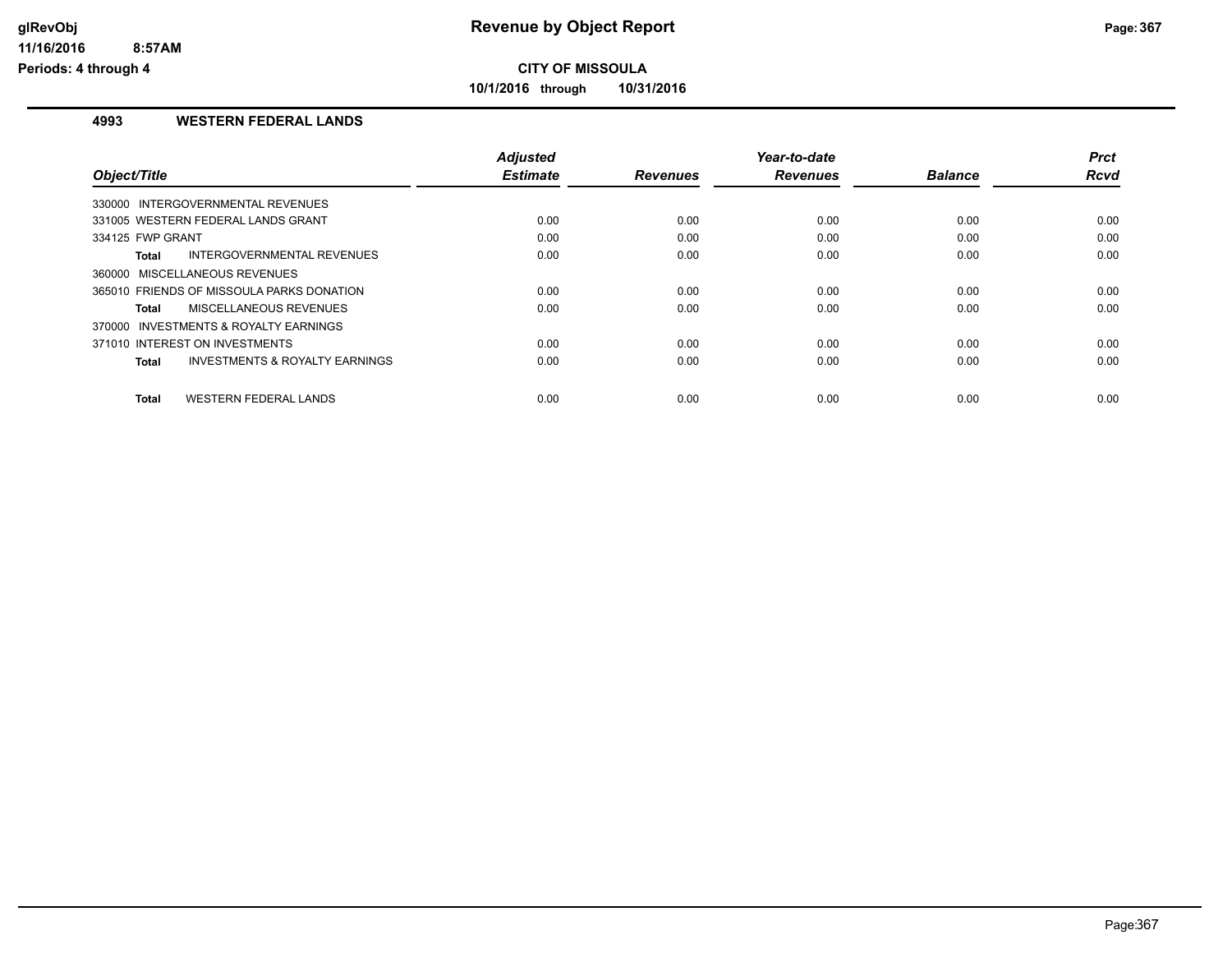**10/1/2016 through 10/31/2016**

**5020 CIVIC STADIUM**

**5020 CIVIC STADIUM**

|                                                           | <b>Adjusted</b> |                 | Year-to-date    |                | <b>Prct</b> |
|-----------------------------------------------------------|-----------------|-----------------|-----------------|----------------|-------------|
| Object/Title                                              | <b>Estimate</b> | <b>Revenues</b> | <b>Revenues</b> | <b>Balance</b> | <b>Rcvd</b> |
| INTERGOVERNMENTAL REVENUES<br>330000                      |                 |                 |                 |                |             |
| 336023 STATE CONTRIB. - PERS                              | 0.00            | 0.00            | 0.00            | 0.00           | 0.00        |
| <b>INTERGOVERNMENTAL REVENUES</b><br><b>Total</b>         | 0.00            | 0.00            | 0.00            | 0.00           | 0.00        |
| MISCELLANEOUS REVENUES<br>360000                          |                 |                 |                 |                |             |
| 360010 MISCELLANEOUS                                      | 0.00            | 0.00            | 0.00            | 0.00           | 0.00        |
| 361010 RENTAL REVENUE                                     | 0.00            | 0.00            | 0.00            | 0.00           | 0.00        |
| 362003 US BANK FEE REIMBURSEMENT                          | 0.00            | 0.00            | 0.00            | 0.00           | 0.00        |
| 365030 DONATIONS STADIUM R&D                              | 0.00            | 0.00            | 0.00            | 0.00           | 0.00        |
| MISCELLANEOUS REVENUES<br><b>Total</b>                    | 0.00            | 0.00            | 0.00            | 0.00           | 0.00        |
| <b>INVESTMENTS &amp; ROYALTY EARNINGS</b><br>370000       |                 |                 |                 |                |             |
| 371010 INTEREST ON INVESTMENTS                            | 0.00            | 0.00            | 0.00            | 0.00           | 0.00        |
| <b>INVESTMENTS &amp; ROYALTY EARNINGS</b><br><b>Total</b> | 0.00            | 0.00            | 0.00            | 0.00           | 0.00        |
| OTHER FINANCING SOURCES<br>380000                         |                 |                 |                 |                |             |
| 383000 OPERATING TRANSFERS                                | 0.00            | 0.00            | 0.00            | 0.00           | 0.00        |
| 383400 CAPITAL CONTRIBUTION                               | 0.00            | 0.00            | 0.00            | 0.00           | 0.00        |
| OTHER FINANCING SOURCES<br><b>Total</b>                   | 0.00            | 0.00            | 0.00            | 0.00           | 0.00        |
|                                                           |                 |                 |                 |                |             |
| <b>CIVIC STADIUM</b><br><b>Total</b>                      | 0.00            | 0.00            | 0.00            | 0.00           | 0.00        |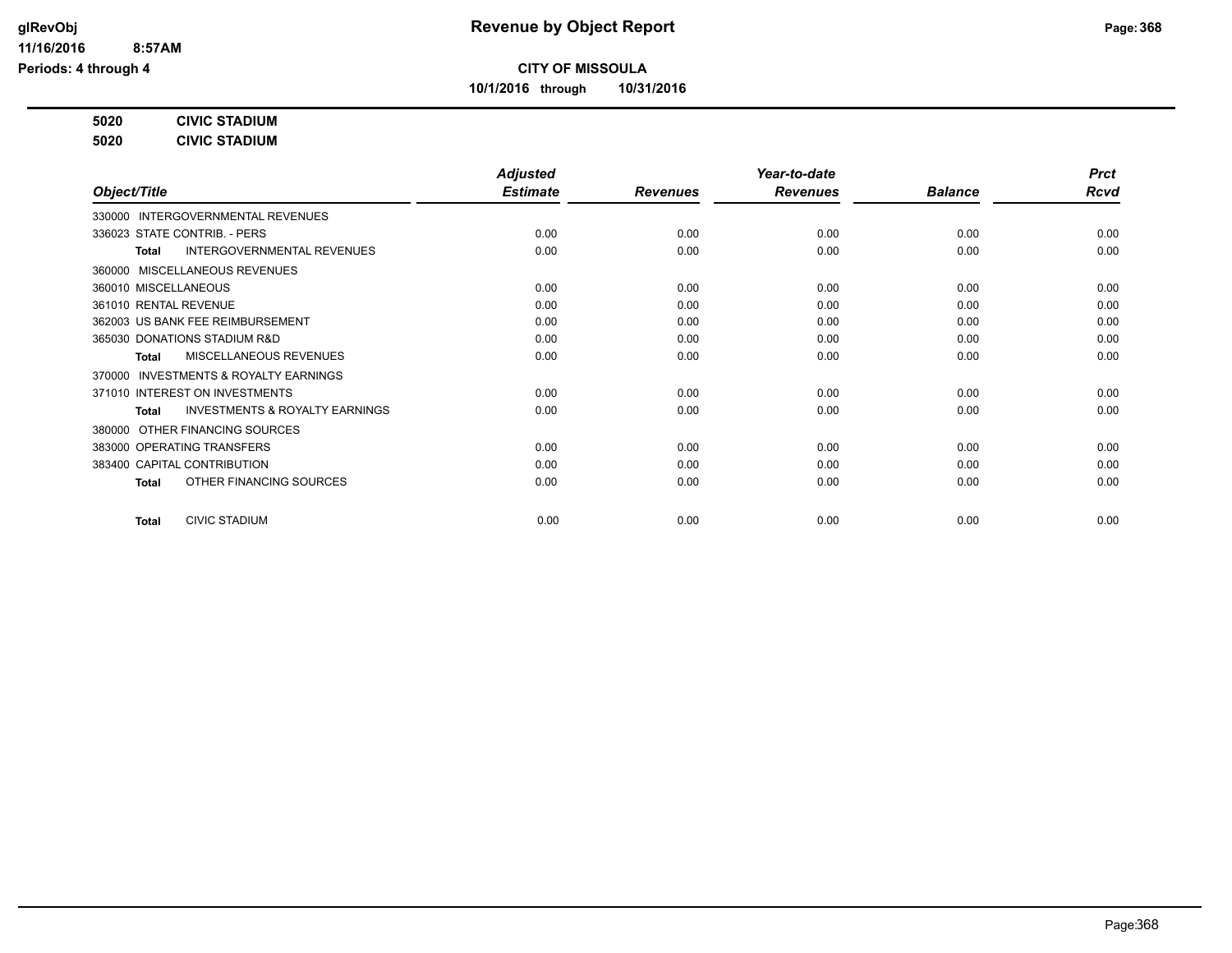**Periods: 4 through 4**

**glRevObj Revenue by Object Report Page:369** 

**CITY OF MISSOULA**

**10/1/2016 through 10/31/2016**

**5020 CIVIC STADIUM**

 **8:57AM**

|                                                           | <b>Adjusted</b> |                 | Year-to-date    |                | <b>Prct</b> |
|-----------------------------------------------------------|-----------------|-----------------|-----------------|----------------|-------------|
| Object/Title                                              | <b>Estimate</b> | <b>Revenues</b> | <b>Revenues</b> | <b>Balance</b> | <b>Rcvd</b> |
| 330000 INTERGOVERNMENTAL REVENUES                         |                 |                 |                 |                |             |
| 336023 STATE CONTRIB. - PERS                              | 0.00            | 0.00            | 0.00            | 0.00           | 0.00        |
| INTERGOVERNMENTAL REVENUES<br><b>Total</b>                | 0.00            | 0.00            | 0.00            | 0.00           | 0.00        |
| 360000 MISCELLANEOUS REVENUES                             |                 |                 |                 |                |             |
| 360010 MISCELLANEOUS                                      | 0.00            | 0.00            | 0.00            | 0.00           | 0.00        |
| 361010 RENTAL REVENUE                                     | 0.00            | 0.00            | 0.00            | 0.00           | 0.00        |
| 362003 US BANK FEE REIMBURSEMENT                          | 0.00            | 0.00            | 0.00            | 0.00           | 0.00        |
| 365030 DONATIONS STADIUM R&D                              | 0.00            | 0.00            | 0.00            | 0.00           | 0.00        |
| MISCELLANEOUS REVENUES<br><b>Total</b>                    | 0.00            | 0.00            | 0.00            | 0.00           | 0.00        |
| INVESTMENTS & ROYALTY EARNINGS<br>370000                  |                 |                 |                 |                |             |
| 371010 INTEREST ON INVESTMENTS                            | 0.00            | 0.00            | 0.00            | 0.00           | 0.00        |
| <b>INVESTMENTS &amp; ROYALTY EARNINGS</b><br><b>Total</b> | 0.00            | 0.00            | 0.00            | 0.00           | 0.00        |
| OTHER FINANCING SOURCES<br>380000                         |                 |                 |                 |                |             |
| 383000 OPERATING TRANSFERS                                | 0.00            | 0.00            | 0.00            | 0.00           | 0.00        |
| 383400 CAPITAL CONTRIBUTION                               | 0.00            | 0.00            | 0.00            | 0.00           | 0.00        |
| OTHER FINANCING SOURCES<br><b>Total</b>                   | 0.00            | 0.00            | 0.00            | 0.00           | 0.00        |
| <b>CIVIC STADIUM</b><br><b>Total</b>                      | 0.00            | 0.00            | 0.00            | 0.00           | 0.00        |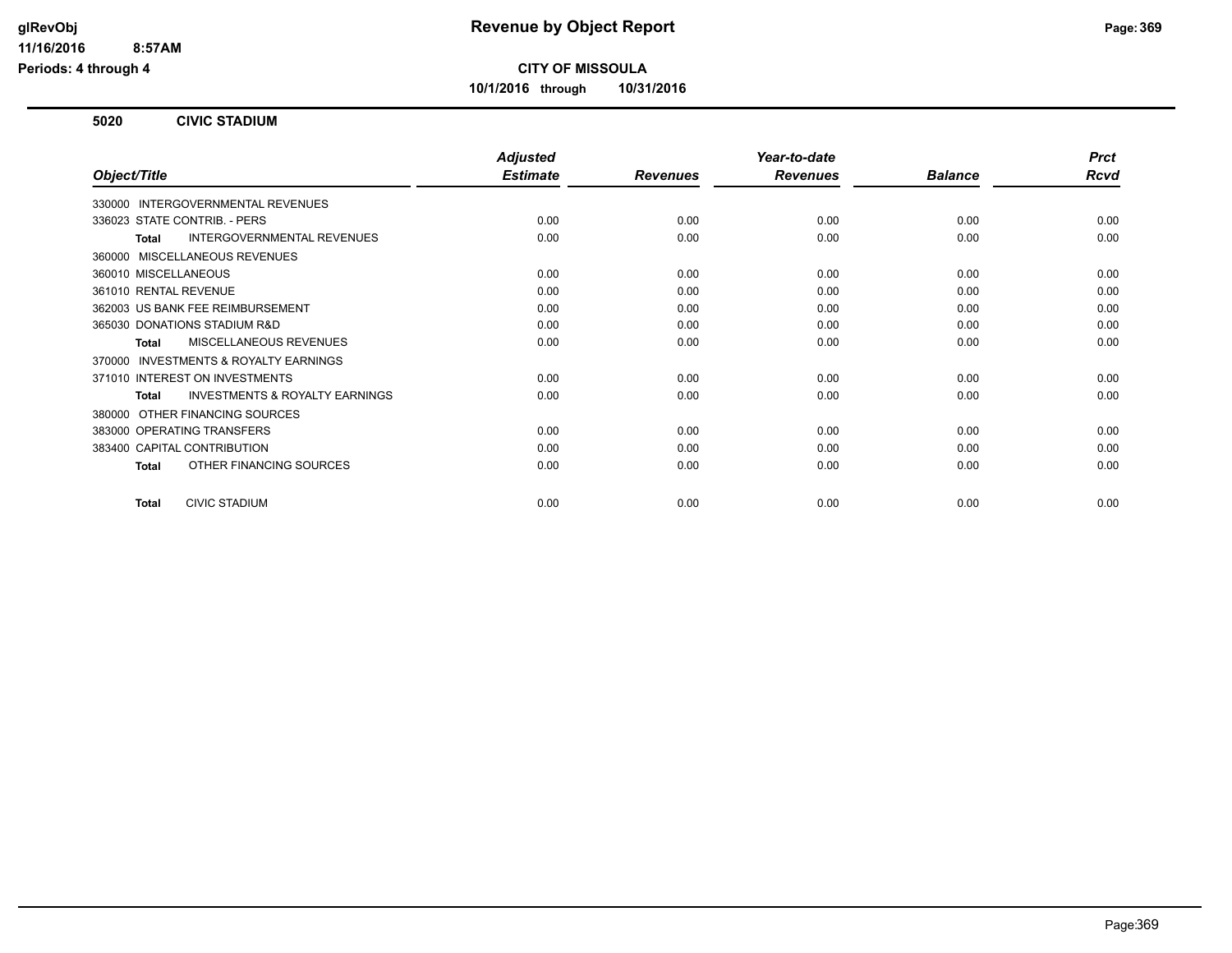**10/1/2016 through 10/31/2016**

# **5210 WATER**

**5210 WATER**

|                                                    | <b>Adjusted</b> |                 | Year-to-date    |                | <b>Prct</b> |
|----------------------------------------------------|-----------------|-----------------|-----------------|----------------|-------------|
| Object/Title                                       | <b>Estimate</b> | <b>Revenues</b> | <b>Revenues</b> | <b>Balance</b> | <b>Rcvd</b> |
| 340000 CHARGES FOR SERVICES                        |                 |                 |                 |                |             |
| 343021 WATER FEES                                  | 0.00            | 0.00            | 0.00            | 0.00           | 0.00        |
| <b>CHARGES FOR SERVICES</b><br>Total               | 0.00            | 0.00            | 0.00            | 0.00           | 0.00        |
| 370000 INVESTMENTS & ROYALTY EARNINGS              |                 |                 |                 |                |             |
| 371010 INTEREST ON INVESTMENTS                     | 0.00            | 0.00            | 0.00            | 0.00           | 0.00        |
| <b>INVESTMENTS &amp; ROYALTY EARNINGS</b><br>Total | 0.00            | 0.00            | 0.00            | 0.00           | 0.00        |
|                                                    |                 |                 |                 |                |             |
| WATER<br>Total                                     | 0.00            | 0.00            | 0.00            | 0.00           | 0.00        |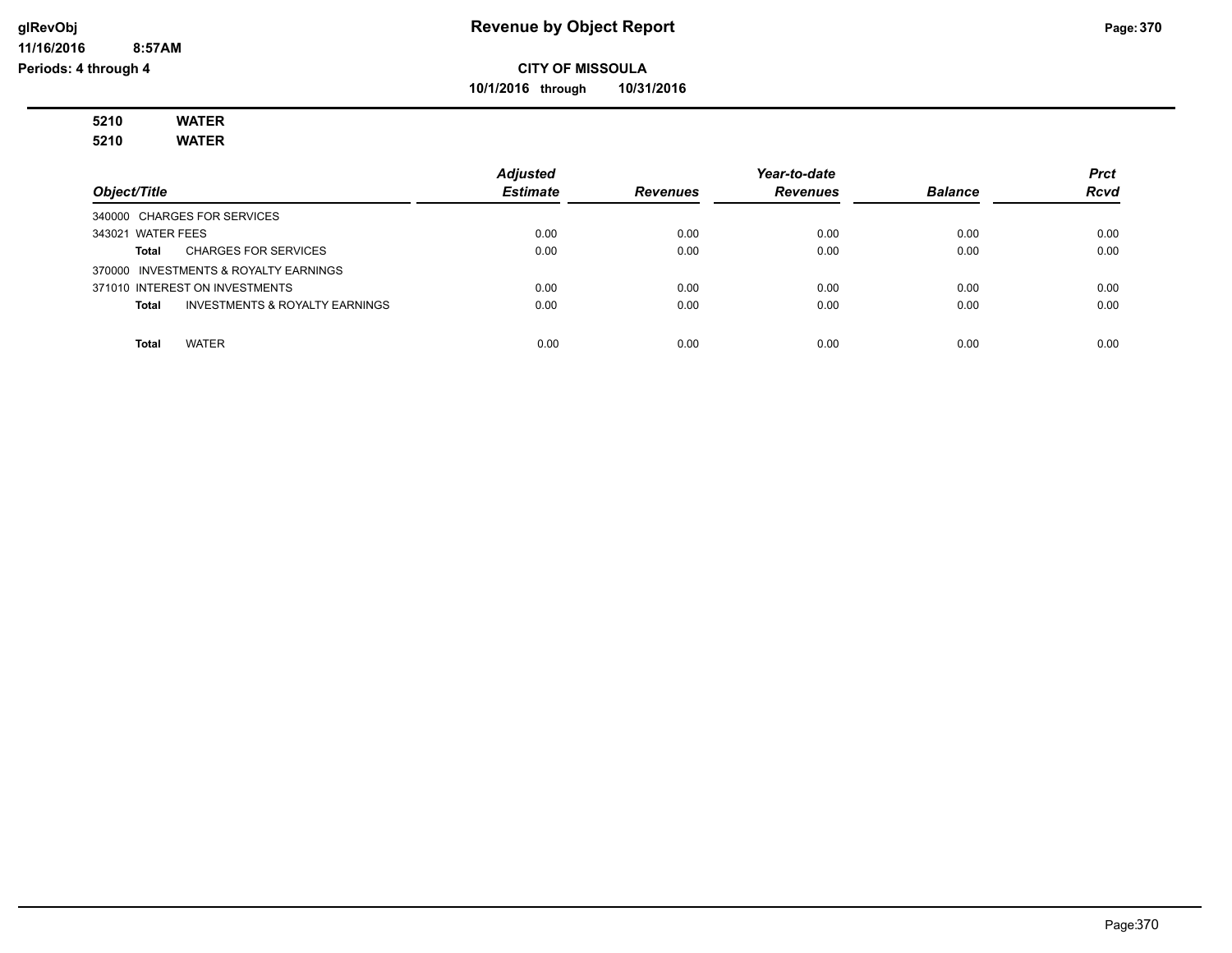**11/16/2016 8:57AM Periods: 4 through 4**

#### **CITY OF MISSOULA**

**10/1/2016 through 10/31/2016**

**5210 WATER**

| Object/Title                                       | <b>Adjusted</b><br><b>Estimate</b> | <b>Revenues</b> | Year-to-date<br><b>Revenues</b> | <b>Balance</b> | <b>Prct</b><br><b>Rcvd</b> |
|----------------------------------------------------|------------------------------------|-----------------|---------------------------------|----------------|----------------------------|
| 340000 CHARGES FOR SERVICES                        |                                    |                 |                                 |                |                            |
| 343021 WATER FEES                                  | 0.00                               | 0.00            | 0.00                            | 0.00           | 0.00                       |
| <b>CHARGES FOR SERVICES</b><br>Total               | 0.00                               | 0.00            | 0.00                            | 0.00           | 0.00                       |
| 370000 INVESTMENTS & ROYALTY EARNINGS              |                                    |                 |                                 |                |                            |
| 371010 INTEREST ON INVESTMENTS                     | 0.00                               | 0.00            | 0.00                            | 0.00           | 0.00                       |
| <b>INVESTMENTS &amp; ROYALTY EARNINGS</b><br>Total | 0.00                               | 0.00            | 0.00                            | 0.00           | 0.00                       |
|                                                    |                                    |                 |                                 |                |                            |
| <b>WATER</b><br><b>Total</b>                       | 0.00                               | 0.00            | 0.00                            | 0.00           | 0.00                       |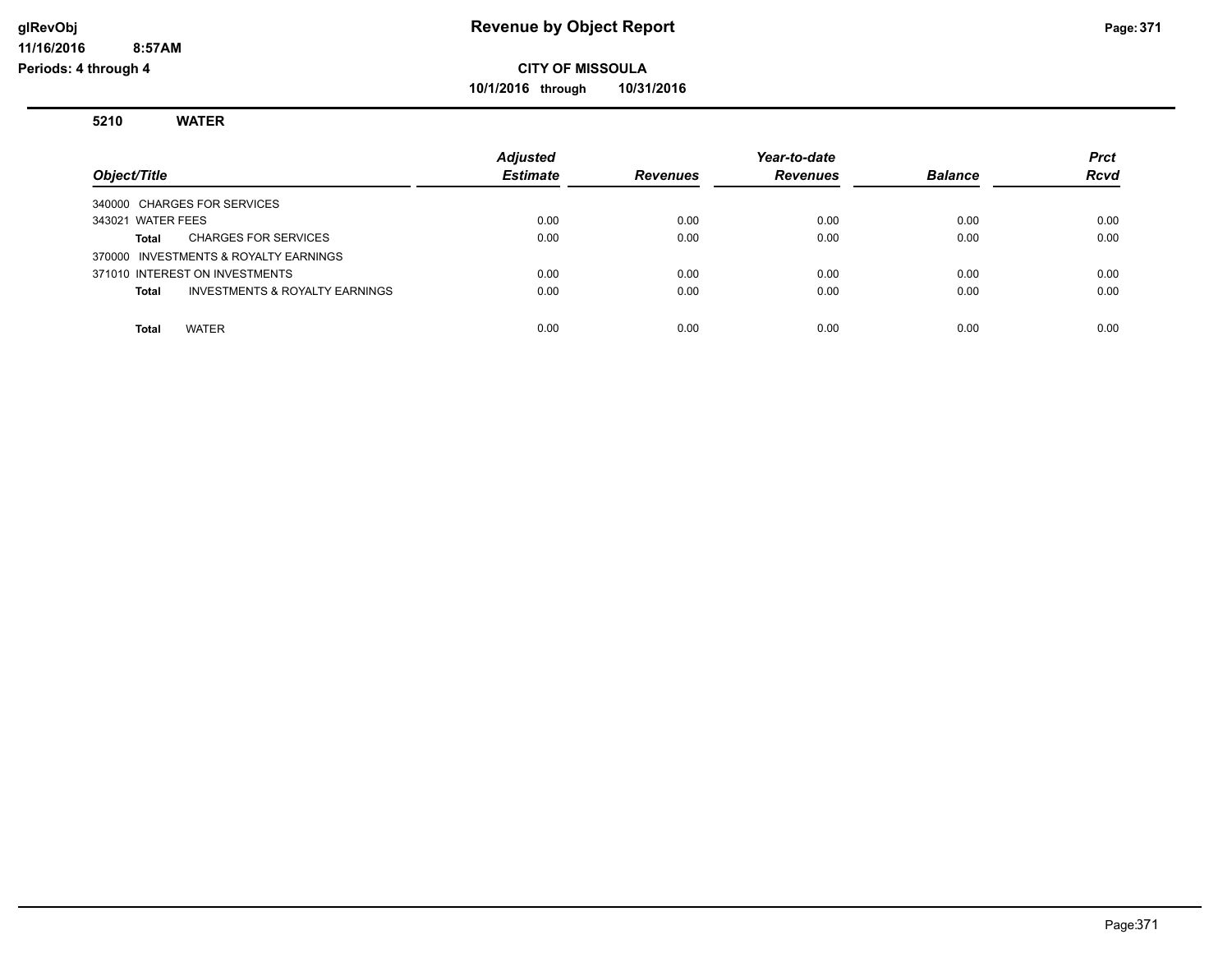**Periods: 4 through 4**

 **8:57AM**

**CITY OF MISSOULA**

**10/1/2016 through 10/31/2016**

# **5211 WATER REVENUE COLLECTION & CLEARING**

**5211 WATER REVENUE COLLECTION & CLEARING**

|                                                     | <b>Adjusted</b> |                 | Year-to-date    |                | <b>Prct</b> |
|-----------------------------------------------------|-----------------|-----------------|-----------------|----------------|-------------|
| Object/Title                                        | <b>Estimate</b> | <b>Revenues</b> | <b>Revenues</b> | <b>Balance</b> | <b>Rcvd</b> |
| 340000 CHARGES FOR SERVICES                         |                 |                 |                 |                |             |
| 343021 WATER FEES                                   | 0.00            | 0.00            | 0.00            | 0.00           | 0.00        |
| <b>CHARGES FOR SERVICES</b><br>Total                | 0.00            | 0.00            | 0.00            | 0.00           | 0.00        |
| 360000 MISCELLANEOUS REVENUES                       |                 |                 |                 |                |             |
| 360010 MISCELLANEOUS                                | 0.00            | 0.00            | 0.00            | 0.00           | 0.00        |
| MISCELLANEOUS REVENUES<br>Total                     | 0.00            | 0.00            | 0.00            | 0.00           | 0.00        |
| 370000 INVESTMENTS & ROYALTY EARNINGS               |                 |                 |                 |                |             |
| 371010 INTEREST ON INVESTMENTS                      | 0.00            | 0.00            | 0.00            | 0.00           | 0.00        |
| 371020 GAIN/LOSS IN MARKET VALUE OF INVESTMENTS     | 0.00            | 0.00            | 0.00            | 0.00           | 0.00        |
| <b>INVESTMENTS &amp; ROYALTY EARNINGS</b><br>Total  | 0.00            | 0.00            | 0.00            | 0.00           | 0.00        |
| WATER REVENUE COLLECTION & CLEARING<br><b>Total</b> | 0.00            | 0.00            | 0.00            | 0.00           | 0.00        |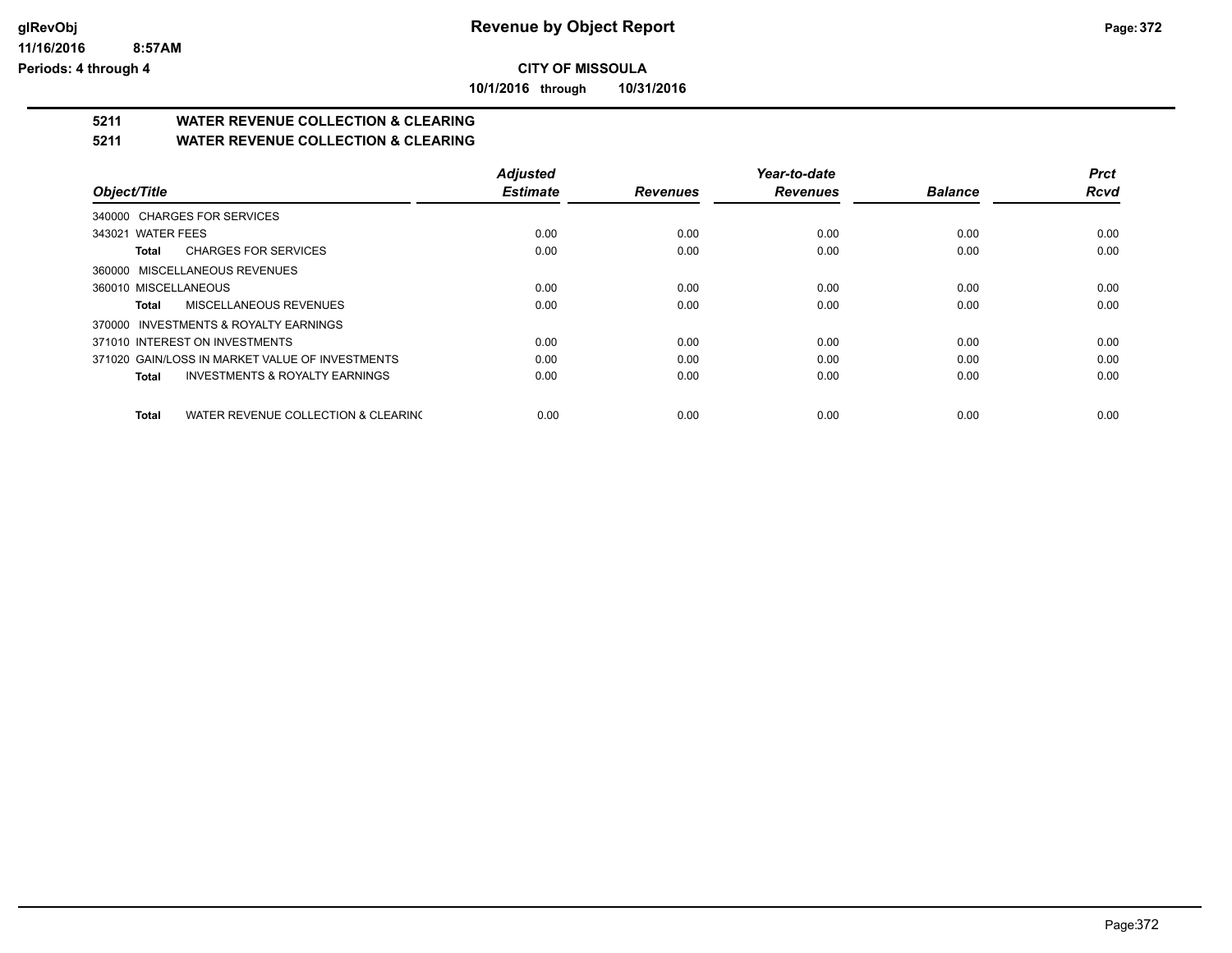**10/1/2016 through 10/31/2016**

#### **5211 WATER REVENUE COLLECTION & CLEARING**

|                                                    | <b>Adjusted</b> |                 | Year-to-date    |                | <b>Prct</b> |
|----------------------------------------------------|-----------------|-----------------|-----------------|----------------|-------------|
| Object/Title                                       | <b>Estimate</b> | <b>Revenues</b> | <b>Revenues</b> | <b>Balance</b> | <b>Rcvd</b> |
| 340000 CHARGES FOR SERVICES                        |                 |                 |                 |                |             |
| 343021 WATER FEES                                  | 0.00            | 0.00            | 0.00            | 0.00           | 0.00        |
| <b>CHARGES FOR SERVICES</b><br>Total               | 0.00            | 0.00            | 0.00            | 0.00           | 0.00        |
| 360000 MISCELLANEOUS REVENUES                      |                 |                 |                 |                |             |
| 360010 MISCELLANEOUS                               | 0.00            | 0.00            | 0.00            | 0.00           | 0.00        |
| MISCELLANEOUS REVENUES<br>Total                    | 0.00            | 0.00            | 0.00            | 0.00           | 0.00        |
| 370000 INVESTMENTS & ROYALTY EARNINGS              |                 |                 |                 |                |             |
| 371010 INTEREST ON INVESTMENTS                     | 0.00            | 0.00            | 0.00            | 0.00           | 0.00        |
| 371020 GAIN/LOSS IN MARKET VALUE OF INVESTMENT     | 0.00            | 0.00            | 0.00            | 0.00           | 0.00        |
| <b>INVESTMENTS &amp; ROYALTY EARNINGS</b><br>Total | 0.00            | 0.00            | 0.00            | 0.00           | 0.00        |
|                                                    |                 |                 |                 |                |             |
| WATER REVENUE COLLECTION & CLEARING<br>Total       | 0.00            | 0.00            | 0.00            | 0.00           | 0.00        |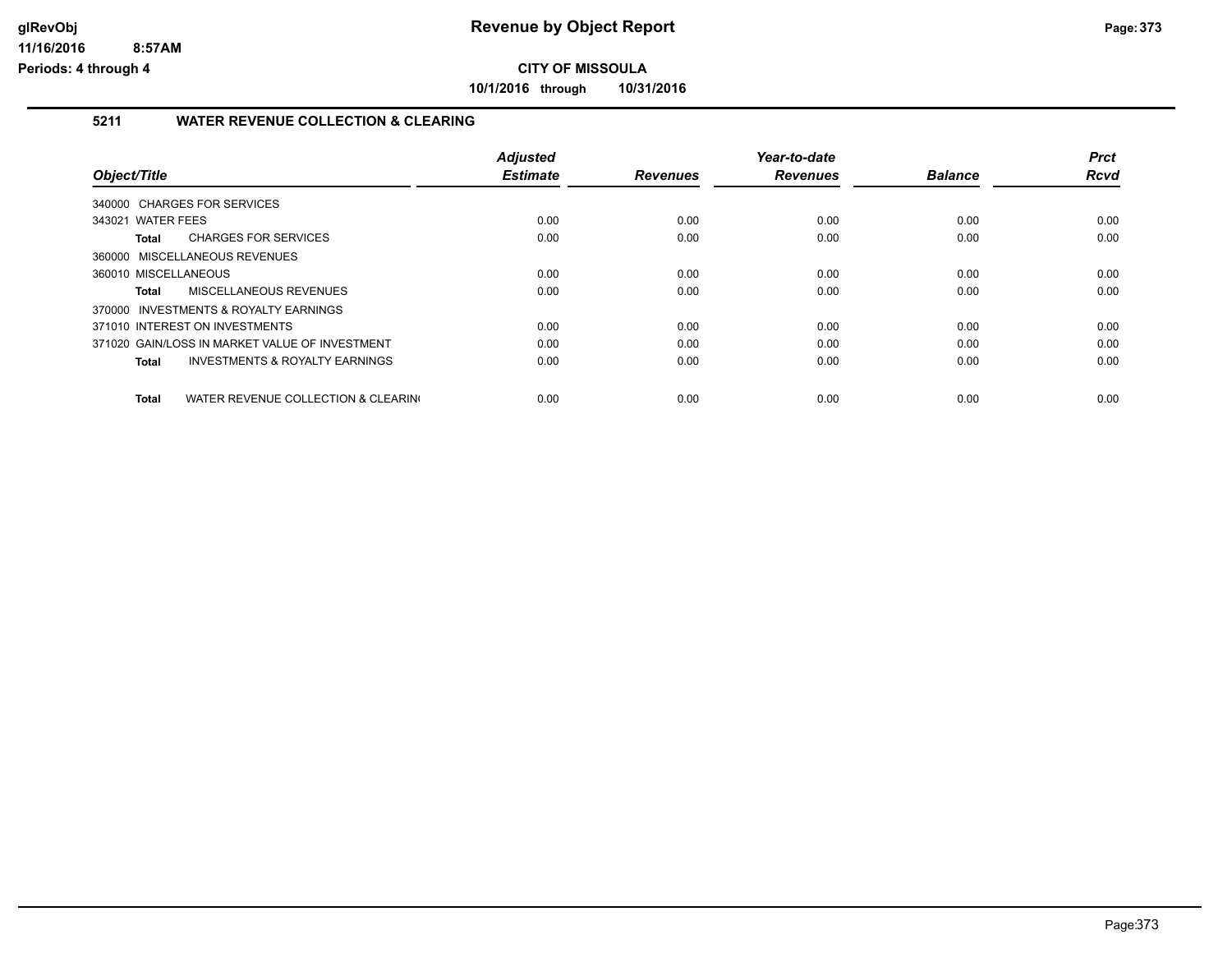**10/1/2016 through 10/31/2016**

**5215 WATER LOAN FUND**

**5215 WATER LOAN FUND**

|                                                    | <b>Adjusted</b> |                 | Year-to-date    |                | <b>Prct</b> |
|----------------------------------------------------|-----------------|-----------------|-----------------|----------------|-------------|
| Object/Title                                       | <b>Estimate</b> | <b>Revenues</b> | <b>Revenues</b> | <b>Balance</b> | <b>Rcvd</b> |
| 340000 CHARGES FOR SERVICES                        |                 |                 |                 |                |             |
| <b>WATER FEES</b><br>343021                        | 0.00            | 0.00            | 0.00            | 0.00           | 0.00        |
| <b>CHARGES FOR SERVICES</b><br>Total               | 0.00            | 0.00            | 0.00            | 0.00           | 0.00        |
| 360000 MISCELLANEOUS REVENUES                      |                 |                 |                 |                |             |
| 360010 MISCELLANEOUS                               | 0.00            | 0.00            | 0.00            | 0.00           | 0.00        |
| <b>MISCELLANEOUS REVENUES</b><br>Total             | 0.00            | 0.00            | 0.00            | 0.00           | 0.00        |
| 370000 INVESTMENTS & ROYALTY EARNINGS              |                 |                 |                 |                |             |
| 371010 INTEREST ON INVESTMENTS                     | 0.00            | 0.00            | 0.00            | 0.00           | 0.00        |
| 371020 GAIN/LOSS IN MARKET VALUE OF INVESTMENTS    | 0.00            | 0.00            | 0.00            | 0.00           | 0.00        |
| <b>INVESTMENTS &amp; ROYALTY EARNINGS</b><br>Total | 0.00            | 0.00            | 0.00            | 0.00           | 0.00        |
| <b>WATER LOAN FUND</b><br><b>Total</b>             | 0.00            | 0.00            | 0.00            | 0.00           | 0.00        |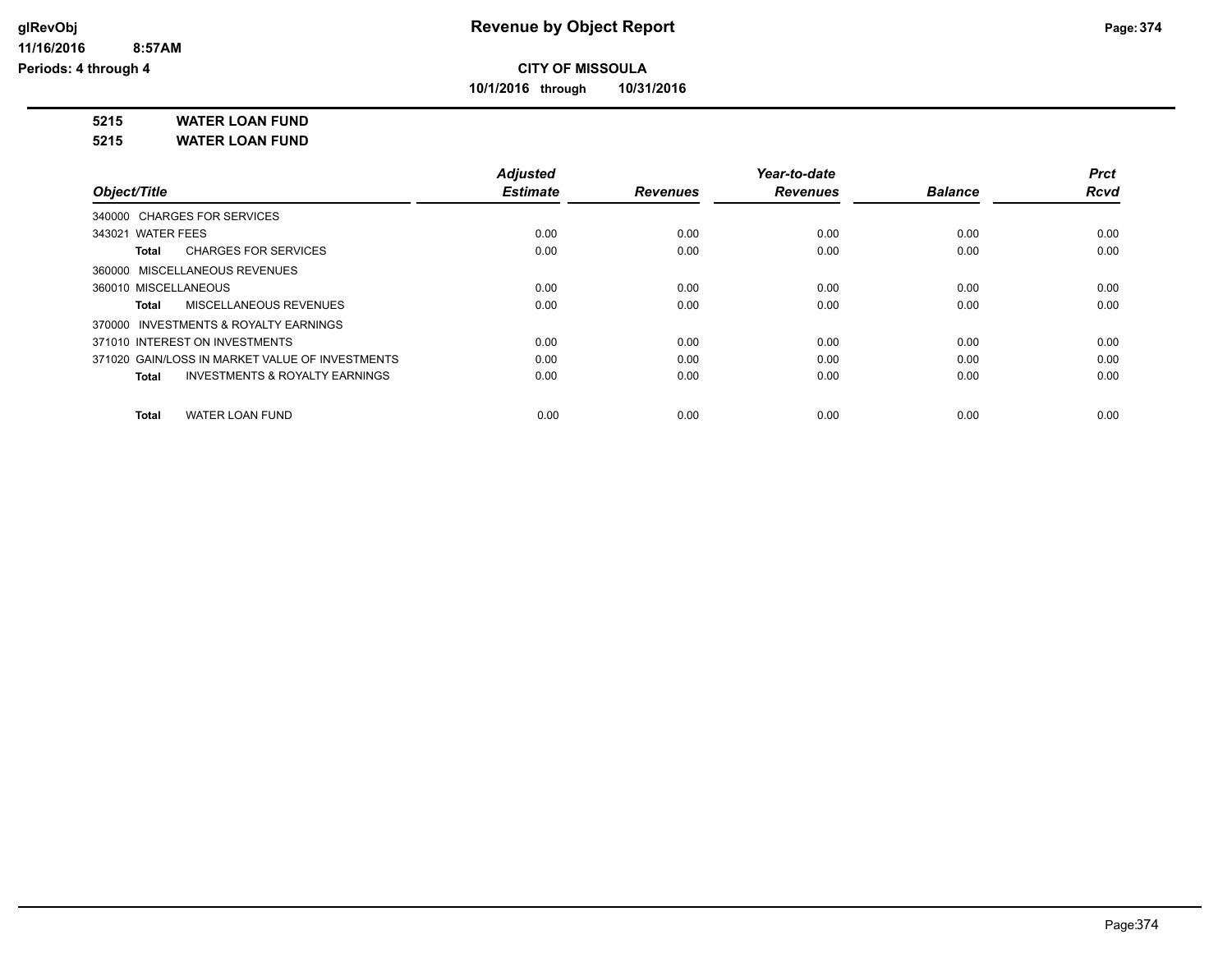**10/1/2016 through 10/31/2016**

#### **5215 WATER LOAN FUND**

|                                                | <b>Adjusted</b> |                 | Year-to-date    |                | <b>Prct</b> |
|------------------------------------------------|-----------------|-----------------|-----------------|----------------|-------------|
| Object/Title                                   | <b>Estimate</b> | <b>Revenues</b> | <b>Revenues</b> | <b>Balance</b> | <b>Rcvd</b> |
| 340000 CHARGES FOR SERVICES                    |                 |                 |                 |                |             |
| 343021 WATER FEES                              | 0.00            | 0.00            | 0.00            | 0.00           | 0.00        |
| <b>CHARGES FOR SERVICES</b><br>Total           | 0.00            | 0.00            | 0.00            | 0.00           | 0.00        |
| 360000 MISCELLANEOUS REVENUES                  |                 |                 |                 |                |             |
| 360010 MISCELLANEOUS                           | 0.00            | 0.00            | 0.00            | 0.00           | 0.00        |
| MISCELLANEOUS REVENUES<br>Total                | 0.00            | 0.00            | 0.00            | 0.00           | 0.00        |
| 370000 INVESTMENTS & ROYALTY EARNINGS          |                 |                 |                 |                |             |
| 371010 INTEREST ON INVESTMENTS                 | 0.00            | 0.00            | 0.00            | 0.00           | 0.00        |
| 371020 GAIN/LOSS IN MARKET VALUE OF INVESTMENT | 0.00            | 0.00            | 0.00            | 0.00           | 0.00        |
| INVESTMENTS & ROYALTY EARNINGS<br><b>Total</b> | 0.00            | 0.00            | 0.00            | 0.00           | 0.00        |
| <b>WATER LOAN FUND</b><br><b>Total</b>         | 0.00            | 0.00            | 0.00            | 0.00           | 0.00        |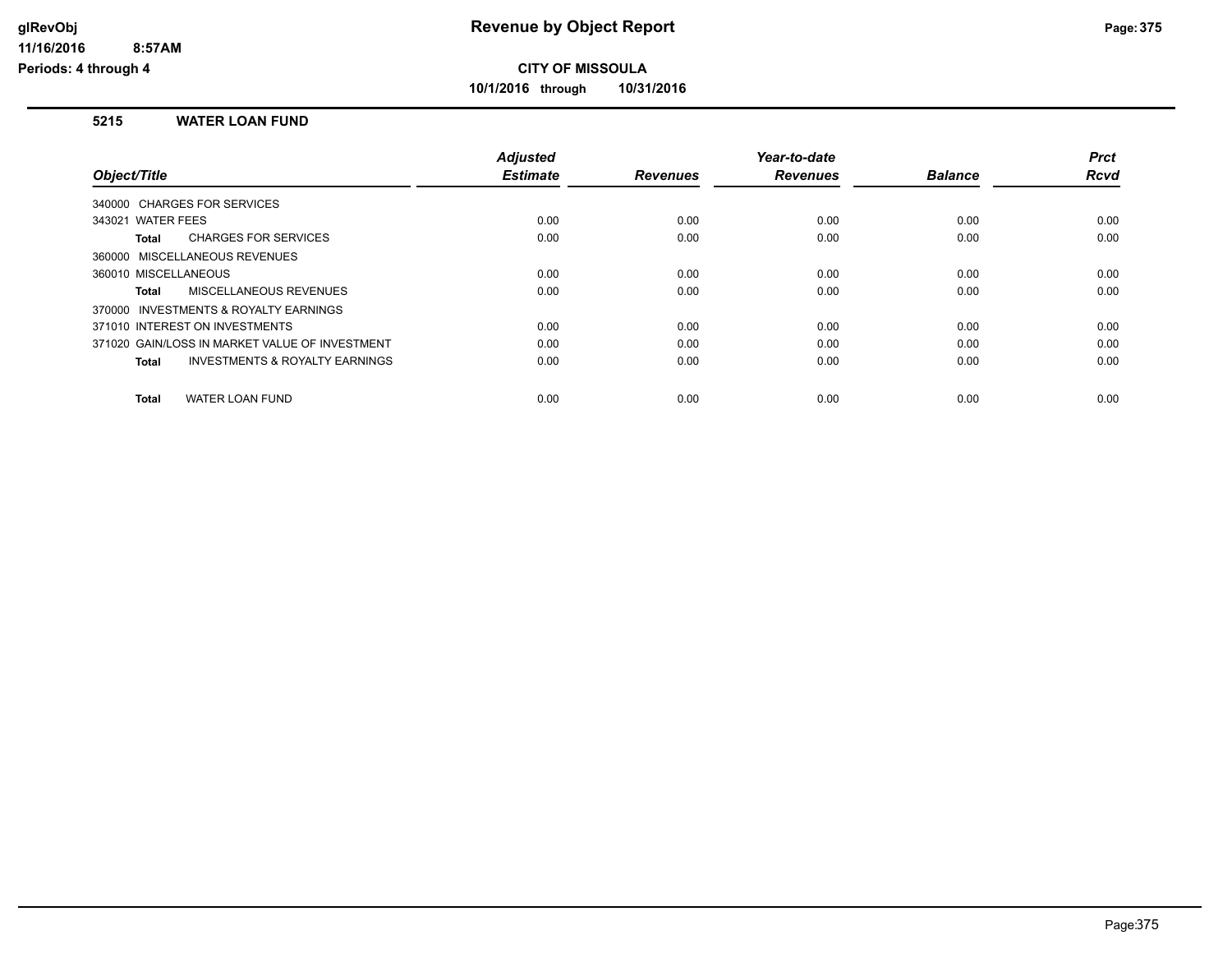**10/1/2016 through 10/31/2016**

**5220 WATER R&D FUND**

**5220 WATER R&D FUND**

|                                                           | <b>Adjusted</b> |                 | Year-to-date    |                | <b>Prct</b> |
|-----------------------------------------------------------|-----------------|-----------------|-----------------|----------------|-------------|
| Object/Title                                              | <b>Estimate</b> | <b>Revenues</b> | <b>Revenues</b> | <b>Balance</b> | <b>Rcvd</b> |
| 340000 CHARGES FOR SERVICES                               |                 |                 |                 |                |             |
| 343032 SEWER INSTALLATION CHARGES                         | 0.00            | 0.00            | 0.00            | 0.00           | 0.00        |
| <b>CHARGES FOR SERVICES</b><br><b>Total</b>               | 0.00            | 0.00            | 0.00            | 0.00           | 0.00        |
| 360000 MISCELLANEOUS REVENUES                             |                 |                 |                 |                |             |
| 360000 MISCELLANEOUS REVENUES                             | 0.00            | 0.00            | 0.00            | 0.00           | 0.00        |
| 360010 MISCELLANEOUS                                      | 0.00            | 0.00            | 0.00            | 0.00           | 0.00        |
| MISCELLANEOUS REVENUES<br><b>Total</b>                    | 0.00            | 0.00            | 0.00            | 0.00           | 0.00        |
| INVESTMENTS & ROYALTY EARNINGS<br>370000                  |                 |                 |                 |                |             |
| 371010 INTEREST ON INVESTMENTS                            | 0.00            | 0.00            | 0.00            | 0.00           | 0.00        |
| 371020 GAIN/LOSS IN MARKET VALUE OF INVESTMENTS           | 0.00            | 0.00            | 0.00            | 0.00           | 0.00        |
| <b>INVESTMENTS &amp; ROYALTY EARNINGS</b><br><b>Total</b> | 0.00            | 0.00            | 0.00            | 0.00           | 0.00        |
| OTHER FINANCING SOURCES<br>380000                         |                 |                 |                 |                |             |
| 381090 PROCEEDS FROM CAPITAL LEASE                        | 0.00            | 0.00            | 0.00            | 0.00           | 0.00        |
| 383000 OPERATING TRANSFERS                                | 0.00            | 0.00            | 0.00            | 0.00           | 0.00        |
| OTHER FINANCING SOURCES<br><b>Total</b>                   | 0.00            | 0.00            | 0.00            | 0.00           | 0.00        |
| <b>WATER R&amp;D FUND</b><br><b>Total</b>                 | 0.00            | 0.00            | 0.00            | 0.00           | 0.00        |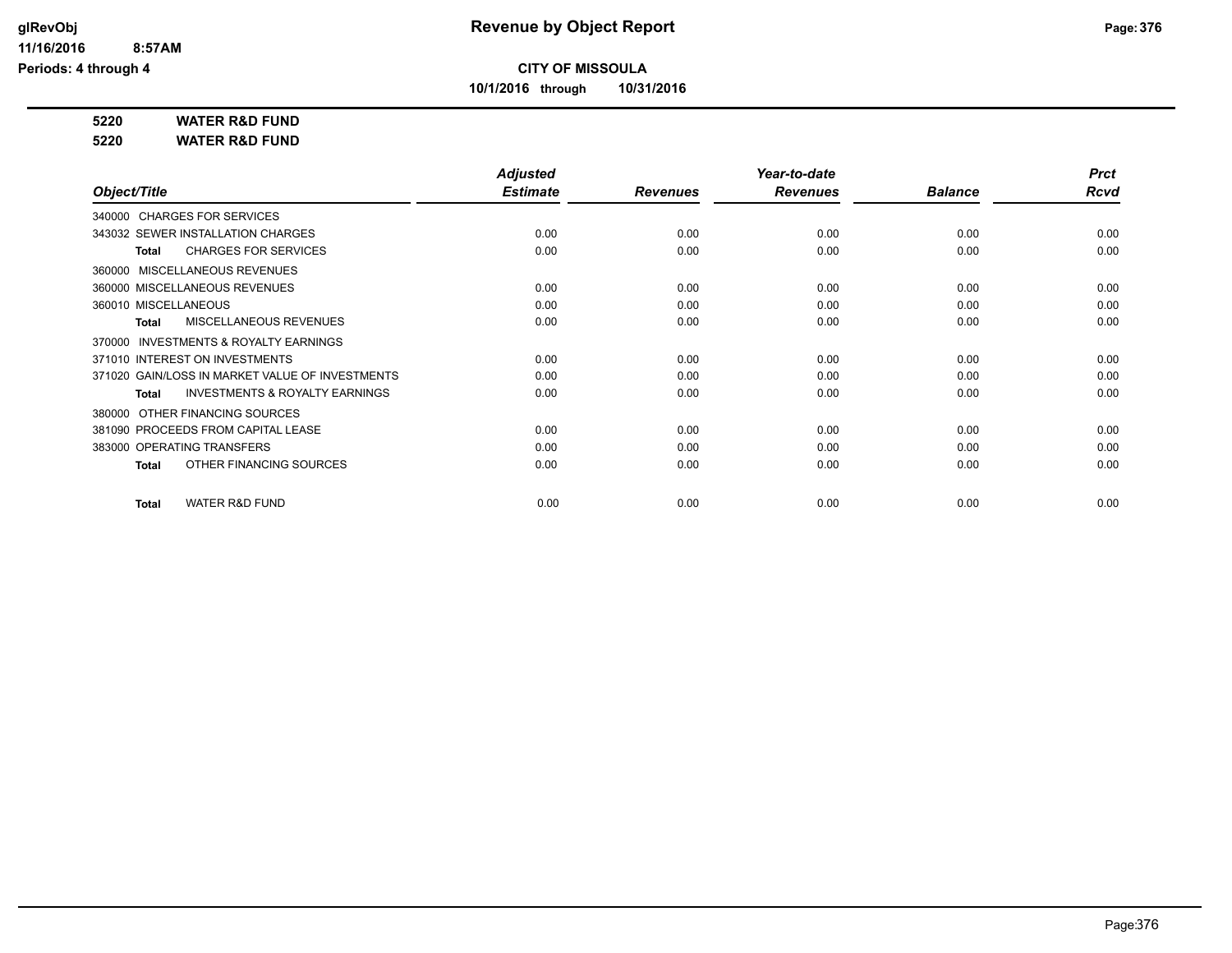**10/1/2016 through 10/31/2016**

#### **5220 WATER R&D FUND**

|                                                           | <b>Adjusted</b> |                 | Year-to-date    |                | <b>Prct</b> |
|-----------------------------------------------------------|-----------------|-----------------|-----------------|----------------|-------------|
| Object/Title                                              | <b>Estimate</b> | <b>Revenues</b> | <b>Revenues</b> | <b>Balance</b> | <b>Rcvd</b> |
| 340000 CHARGES FOR SERVICES                               |                 |                 |                 |                |             |
| 343032 SEWER INSTALLATION CHARGES                         | 0.00            | 0.00            | 0.00            | 0.00           | 0.00        |
| <b>CHARGES FOR SERVICES</b><br><b>Total</b>               | 0.00            | 0.00            | 0.00            | 0.00           | 0.00        |
| 360000 MISCELLANEOUS REVENUES                             |                 |                 |                 |                |             |
| 360000 MISCELLANEOUS REVENUES                             | 0.00            | 0.00            | 0.00            | 0.00           | 0.00        |
| 360010 MISCELLANEOUS                                      | 0.00            | 0.00            | 0.00            | 0.00           | 0.00        |
| <b>MISCELLANEOUS REVENUES</b><br><b>Total</b>             | 0.00            | 0.00            | 0.00            | 0.00           | 0.00        |
| <b>INVESTMENTS &amp; ROYALTY EARNINGS</b><br>370000       |                 |                 |                 |                |             |
| 371010 INTEREST ON INVESTMENTS                            | 0.00            | 0.00            | 0.00            | 0.00           | 0.00        |
| 371020 GAIN/LOSS IN MARKET VALUE OF INVESTMENT            | 0.00            | 0.00            | 0.00            | 0.00           | 0.00        |
| <b>INVESTMENTS &amp; ROYALTY EARNINGS</b><br><b>Total</b> | 0.00            | 0.00            | 0.00            | 0.00           | 0.00        |
| 380000 OTHER FINANCING SOURCES                            |                 |                 |                 |                |             |
| 381090 PROCEEDS FROM CAPITAL LEASE                        | 0.00            | 0.00            | 0.00            | 0.00           | 0.00        |
| 383000 OPERATING TRANSFERS                                | 0.00            | 0.00            | 0.00            | 0.00           | 0.00        |
| OTHER FINANCING SOURCES<br><b>Total</b>                   | 0.00            | 0.00            | 0.00            | 0.00           | 0.00        |
|                                                           |                 |                 |                 |                |             |
| <b>WATER R&amp;D FUND</b><br><b>Total</b>                 | 0.00            | 0.00            | 0.00            | 0.00           | 0.00        |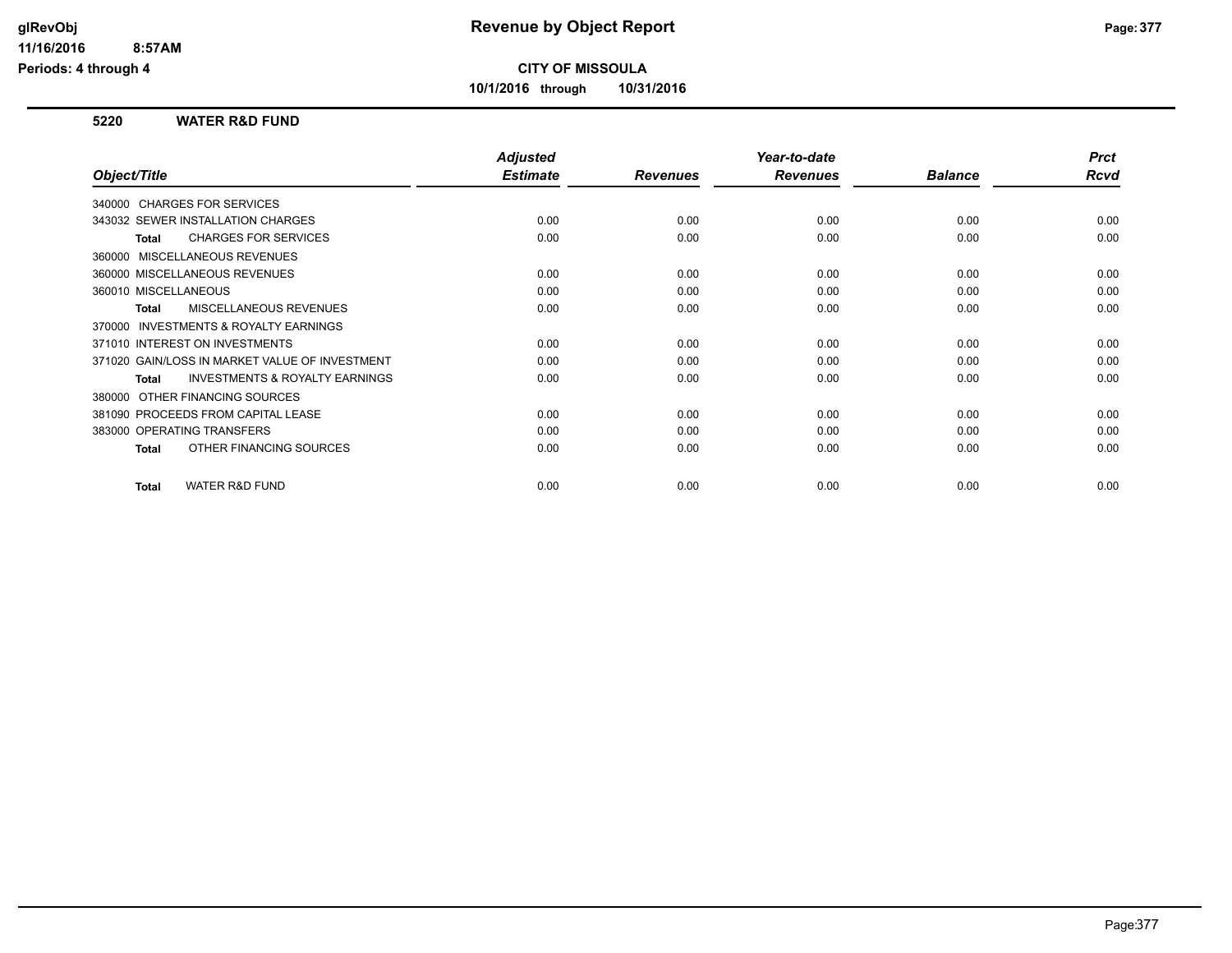**11/16/2016 8:57AM Periods: 4 through 4**

# **CITY OF MISSOULA**

**10/1/2016 through 10/31/2016**

# **5240 WATER CONSTRUCTION FUND**

**5240 WATER CONSTRUCTION FUND**

|                                             | <b>Adjusted</b> |                 | <b>Prct</b>     |                |             |
|---------------------------------------------|-----------------|-----------------|-----------------|----------------|-------------|
| Object/Title                                | <b>Estimate</b> | <b>Revenues</b> | <b>Revenues</b> | <b>Balance</b> | <b>Rcvd</b> |
| 340000 CHARGES FOR SERVICES                 |                 |                 |                 |                |             |
| 343026 WATER INSTALLATION CHARGES           | 0.00            | 0.00            | 0.00            | 0.00           | 0.00        |
| <b>CHARGES FOR SERVICES</b><br><b>Total</b> | 0.00            | 0.00            | 0.00            | 0.00           | 0.00        |
| WATER CONSTRUCTION FUND<br><b>Total</b>     | 0.00            | 0.00            | 0.00            | 0.00           | 0.00        |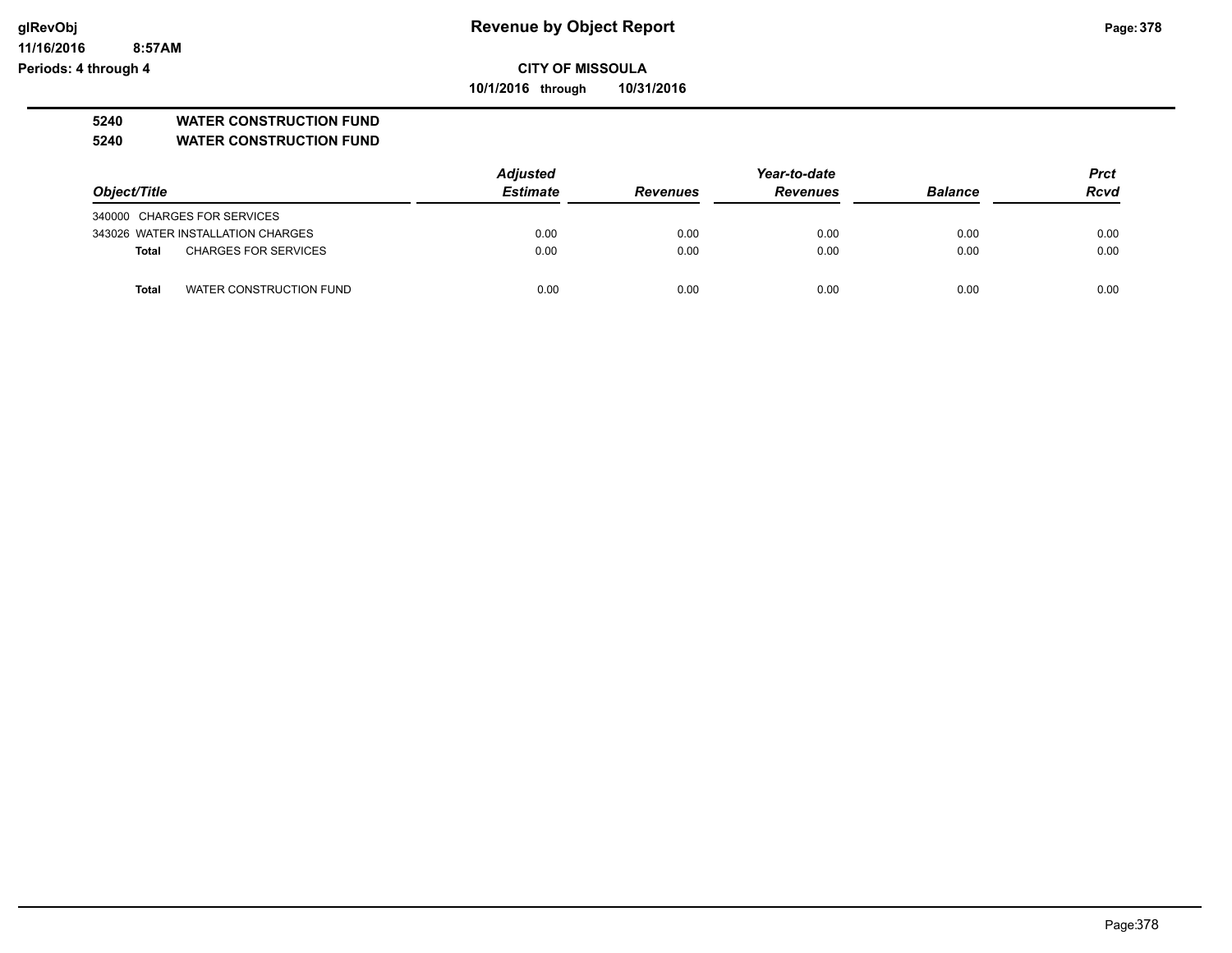**Periods: 4 through 4**

**CITY OF MISSOULA**

**10/1/2016 through 10/31/2016**

#### **5240 WATER CONSTRUCTION FUND**

 **8:57AM**

|                                   |                             | <b>Adjusted</b> |                 | Year-to-date    |                | Prct        |
|-----------------------------------|-----------------------------|-----------------|-----------------|-----------------|----------------|-------------|
| Object/Title                      |                             | <b>Estimate</b> | <b>Revenues</b> | <b>Revenues</b> | <b>Balance</b> | <b>Rcvd</b> |
| 340000 CHARGES FOR SERVICES       |                             |                 |                 |                 |                |             |
| 343026 WATER INSTALLATION CHARGES |                             | 0.00            | 0.00            | 0.00            | 0.00           | 0.00        |
| Total                             | <b>CHARGES FOR SERVICES</b> | 0.00            | 0.00            | 0.00            | 0.00           | 0.00        |
| <b>Total</b>                      | WATER CONSTRUCTION FUND     | 0.00            | 0.00            | 0.00            | 0.00           | 0.00        |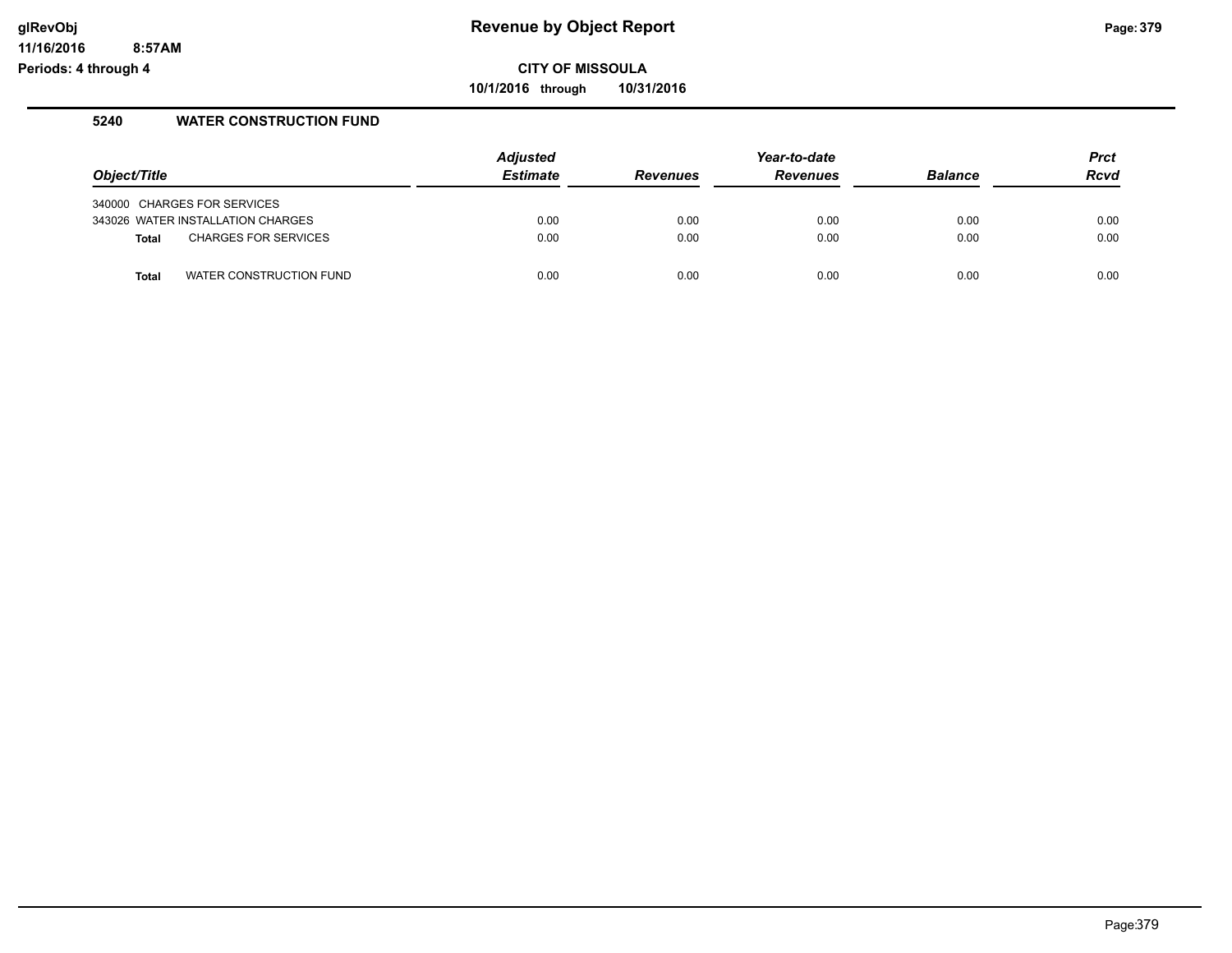**10/1/2016 through 10/31/2016**

## **5250 WATER PURCHASE LOAN**

**5250 WATER PURCHASE LOAN**

|                                                           | <b>Adjusted</b> |                 | Year-to-date    |                | Prct        |
|-----------------------------------------------------------|-----------------|-----------------|-----------------|----------------|-------------|
| Object/Title                                              | <b>Estimate</b> | <b>Revenues</b> | <b>Revenues</b> | <b>Balance</b> | <b>Rcvd</b> |
| 370000 INVESTMENTS & ROYALTY EARNINGS                     |                 |                 |                 |                |             |
| 371010 INTEREST ON INVESTMENTS                            | 0.00            | 0.00            | 0.00            | 0.00           | 0.00        |
| 371020 GAIN/LOSS IN MARKET VALUE OF INVESTMENTS           | 0.00            | 0.00            | 0.00            | 0.00           | 0.00        |
| <b>INVESTMENTS &amp; ROYALTY EARNINGS</b><br><b>Total</b> | 0.00            | 0.00            | 0.00            | 0.00           | 0.00        |
|                                                           |                 |                 |                 |                |             |
| Total<br>WATER PURCHASE LOAN                              | 0.00            | 0.00            | 0.00            | 0.00           | 0.00        |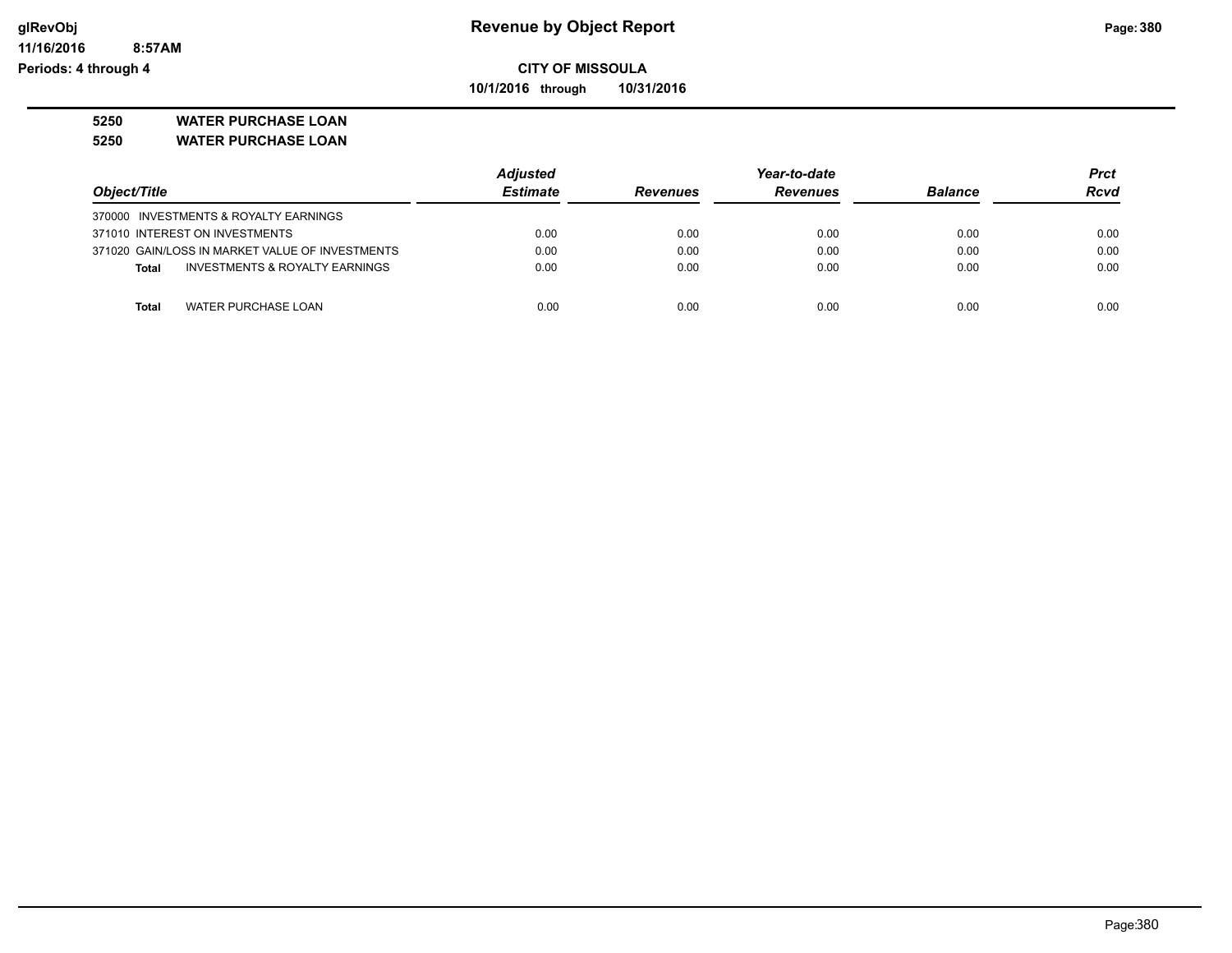**Periods: 4 through 4**

**CITY OF MISSOULA**

**10/1/2016 through 10/31/2016**

#### **5250 WATER PURCHASE LOAN**

 **8:57AM**

| Object/Title |                                                | <b>Adjusted</b><br><b>Estimate</b> | <b>Revenues</b> | Year-to-date<br><b>Revenues</b> | <b>Balance</b> | <b>Prct</b><br><b>Rcvd</b> |
|--------------|------------------------------------------------|------------------------------------|-----------------|---------------------------------|----------------|----------------------------|
|              | 370000 INVESTMENTS & ROYALTY EARNINGS          |                                    |                 |                                 |                |                            |
|              | 371010 INTEREST ON INVESTMENTS                 | 0.00                               | 0.00            | 0.00                            | 0.00           | 0.00                       |
|              | 371020 GAIN/LOSS IN MARKET VALUE OF INVESTMENT | 0.00                               | 0.00            | 0.00                            | 0.00           | 0.00                       |
| <b>Total</b> | INVESTMENTS & ROYALTY EARNINGS                 | 0.00                               | 0.00            | 0.00                            | 0.00           | 0.00                       |
|              |                                                |                                    |                 |                                 |                |                            |
| <b>Total</b> | WATER PURCHASE LOAN                            | 0.00                               | 0.00            | 0.00                            | 0.00           | 0.00                       |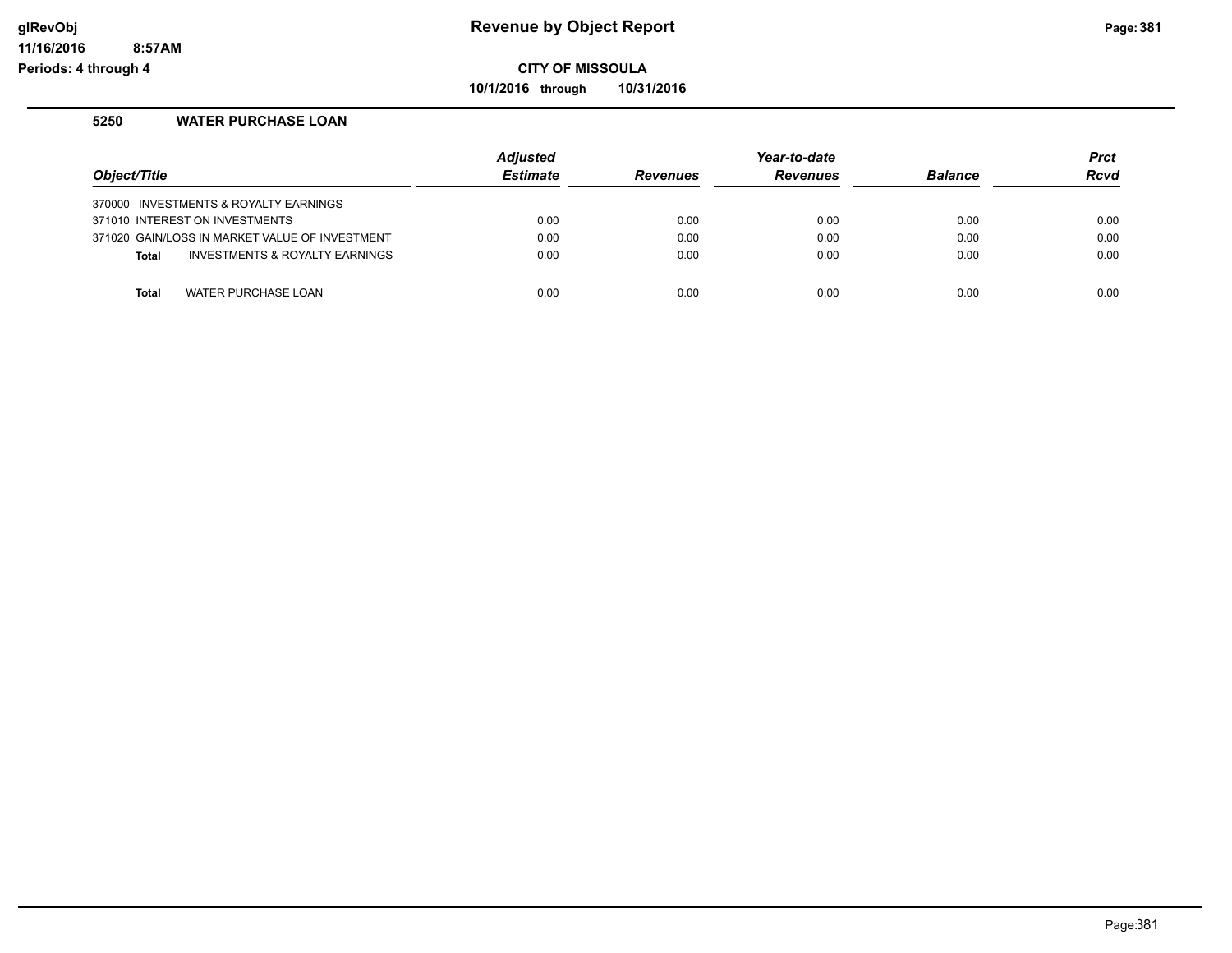**10/1/2016 through 10/31/2016**

# **5251 WATER PURCHASE LOAN RESERVE**

#### **5251 WATER PURCHASE LOAN RESERVE**

|                                                    | <b>Adjusted</b> |                 | Year-to-date    |                | <b>Prct</b> |
|----------------------------------------------------|-----------------|-----------------|-----------------|----------------|-------------|
| Object/Title                                       | <b>Estimate</b> | <b>Revenues</b> | <b>Revenues</b> | <b>Balance</b> | <b>Rcvd</b> |
| 360000 MISCELLANEOUS REVENUES                      |                 |                 |                 |                |             |
| 360010 MISCELLANEOUS                               | 0.00            | 0.00            | 0.00            | 0.00           | 0.00        |
| MISCELLANEOUS REVENUES<br>Total                    | 0.00            | 0.00            | 0.00            | 0.00           | 0.00        |
| 370000 INVESTMENTS & ROYALTY EARNINGS              |                 |                 |                 |                |             |
| 371010 INTEREST ON INVESTMENTS                     | 0.00            | 0.00            | 0.00            | 0.00           | 0.00        |
| 371020 GAIN/LOSS IN MARKET VALUE OF INVESTMENTS    | 0.00            | 0.00            | 0.00            | 0.00           | 0.00        |
| <b>INVESTMENTS &amp; ROYALTY EARNINGS</b><br>Total | 0.00            | 0.00            | 0.00            | 0.00           | 0.00        |
| 380000 OTHER FINANCING SOURCES                     |                 |                 |                 |                |             |
| 383042 TRANSFERS FROM OTHER FUNDS                  | 0.00            | 0.00            | 0.00            | 0.00           | 0.00        |
| OTHER FINANCING SOURCES<br>Total                   | 0.00            | 0.00            | 0.00            | 0.00           | 0.00        |
| WATER PURCHASE LOAN RESERVE<br>Total               | 0.00            | 0.00            | 0.00            | 0.00           | 0.00        |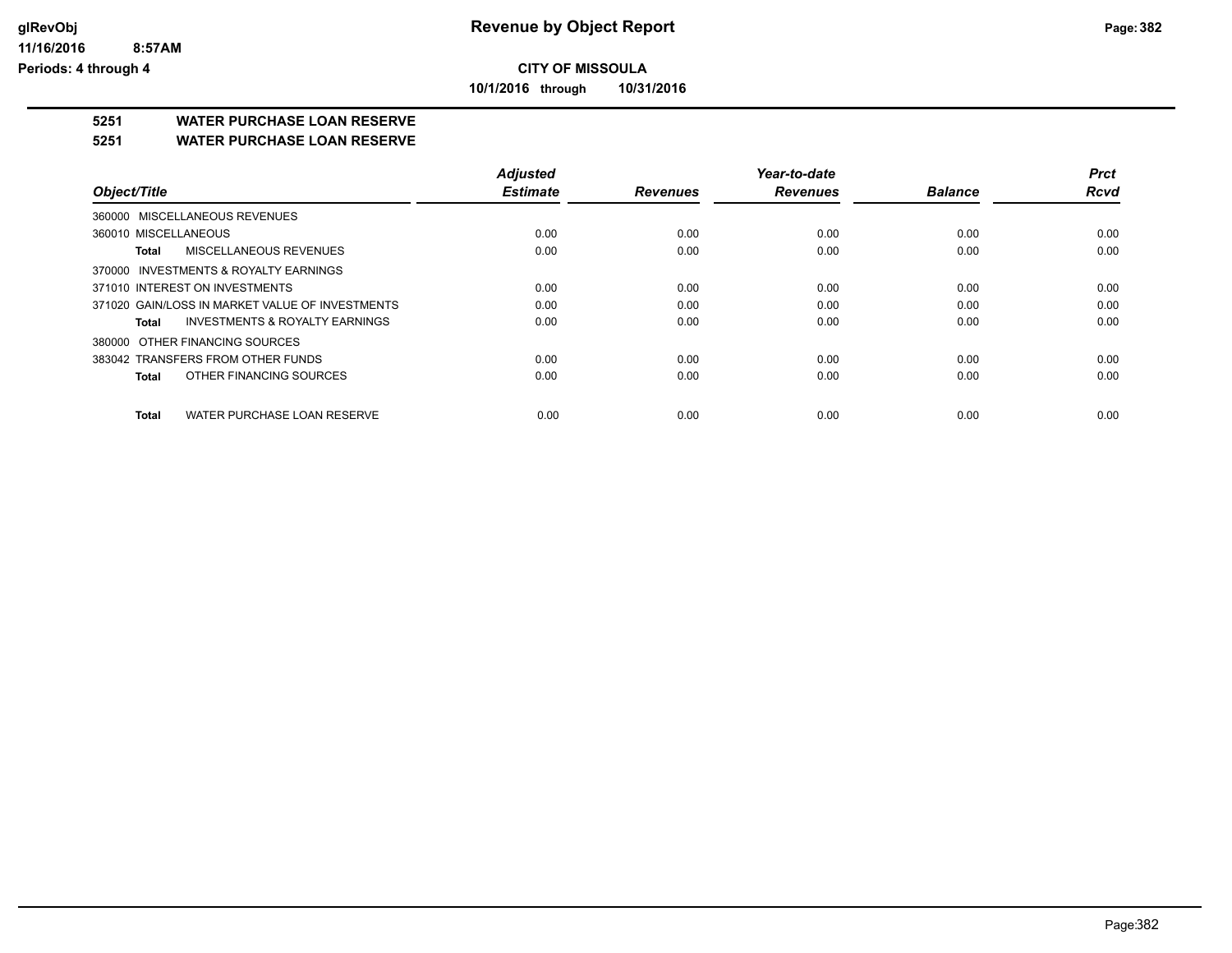**10/1/2016 through 10/31/2016**

### **5251 WATER PURCHASE LOAN RESERVE**

| Object/Title                                       | <b>Adjusted</b><br><b>Estimate</b> | <b>Revenues</b> | Year-to-date<br><b>Revenues</b> | <b>Balance</b> | <b>Prct</b><br><b>Rcvd</b> |
|----------------------------------------------------|------------------------------------|-----------------|---------------------------------|----------------|----------------------------|
| 360000 MISCELLANEOUS REVENUES                      |                                    |                 |                                 |                |                            |
| 360010 MISCELLANEOUS                               | 0.00                               | 0.00            | 0.00                            | 0.00           | 0.00                       |
| MISCELLANEOUS REVENUES<br>Total                    | 0.00                               | 0.00            | 0.00                            | 0.00           | 0.00                       |
| 370000 INVESTMENTS & ROYALTY EARNINGS              |                                    |                 |                                 |                |                            |
| 371010 INTEREST ON INVESTMENTS                     | 0.00                               | 0.00            | 0.00                            | 0.00           | 0.00                       |
| 371020 GAIN/LOSS IN MARKET VALUE OF INVESTMENT     | 0.00                               | 0.00            | 0.00                            | 0.00           | 0.00                       |
| <b>INVESTMENTS &amp; ROYALTY EARNINGS</b><br>Total | 0.00                               | 0.00            | 0.00                            | 0.00           | 0.00                       |
| 380000 OTHER FINANCING SOURCES                     |                                    |                 |                                 |                |                            |
| 383042 TRANSFERS FROM OTHER FUNDS                  | 0.00                               | 0.00            | 0.00                            | 0.00           | 0.00                       |
| OTHER FINANCING SOURCES<br>Total                   | 0.00                               | 0.00            | 0.00                            | 0.00           | 0.00                       |
| <b>Total</b><br>WATER PURCHASE LOAN RESERVE        | 0.00                               | 0.00            | 0.00                            | 0.00           | 0.00                       |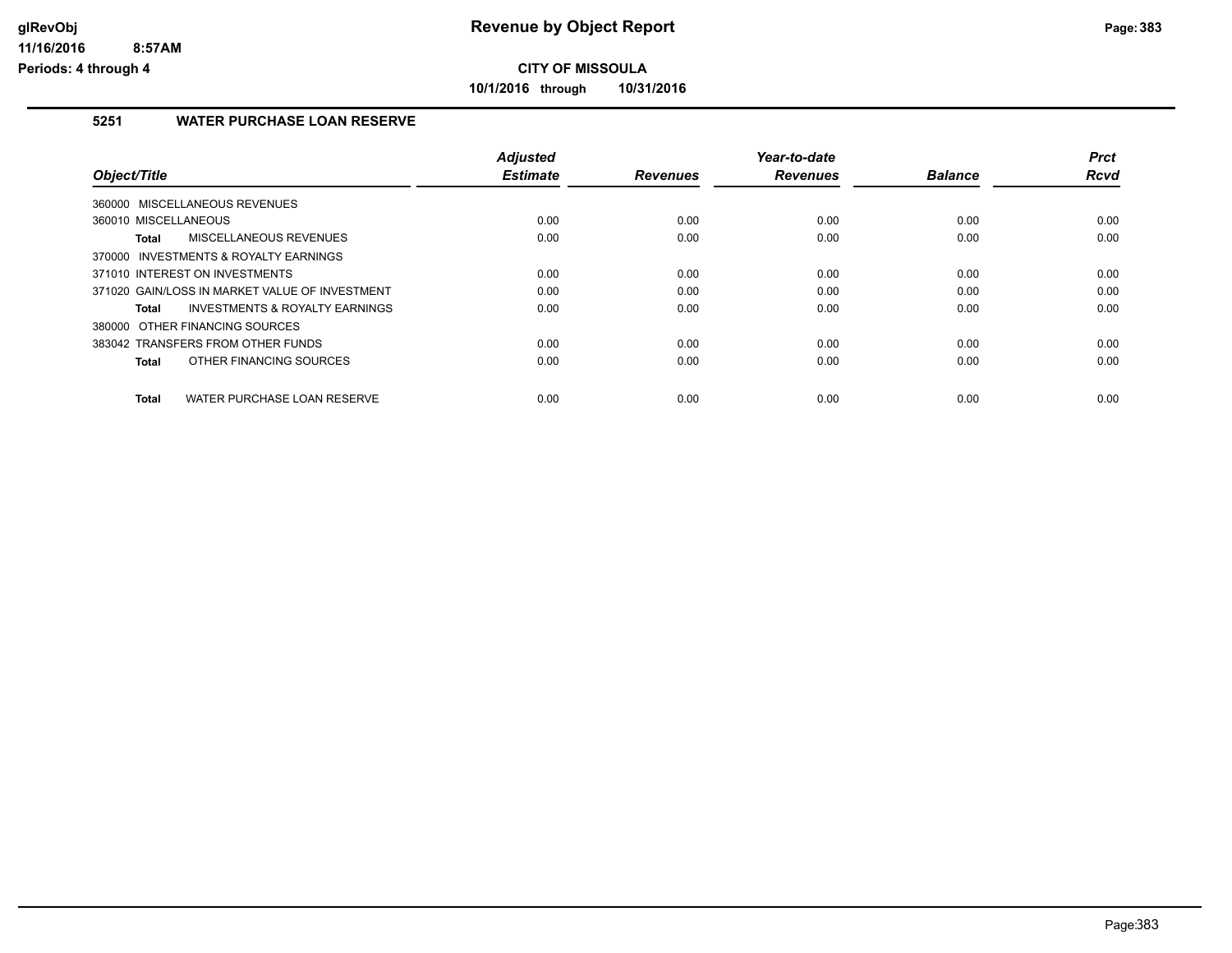**10/1/2016 through 10/31/2016**

## **5310 SEWER OPERATING BUDGET FUND**

#### **5310 SEWER OPERATING BUDGET FUND**

|                                                    | <b>Adjusted</b> |                 | Year-to-date    |                | <b>Prct</b> |
|----------------------------------------------------|-----------------|-----------------|-----------------|----------------|-------------|
| Object/Title                                       | <b>Estimate</b> | <b>Revenues</b> | <b>Revenues</b> | <b>Balance</b> | Rcvd        |
| 320000 LICENSES & PERMITS                          |                 |                 |                 |                |             |
| 323027 HAULER PERMITS                              | 0.00            | 0.00            | 150.00          | $-150.00$      | 0.00        |
| <b>LICENSES &amp; PERMITS</b><br>Total             | 0.00            | 0.00            | 150.00          | $-150.00$      | 0.00        |
| 330000 INTERGOVERNMENTAL REVENUES                  |                 |                 |                 |                |             |
| 334071 DEQ/RIVER WATER SAMPLING                    | 0.00            | 0.00            | 0.00            | 0.00           | 0.00        |
| 336020 STATE PENSION CONTRIBUTION                  | 0.00            | 0.00            | 0.00            | 0.00           | 0.00        |
| 336023 STATE CONTRIB. - PERS                       | 0.00            | 0.00            | 0.00            | 0.00           | 0.00        |
| <b>INTERGOVERNMENTAL REVENUES</b><br><b>Total</b>  | 0.00            | 0.00            | 0.00            | 0.00           | 0.00        |
| 340000 CHARGES FOR SERVICES                        |                 |                 |                 |                |             |
| 343031 SEWER SERVICE CHARGES                       | 0.00            | 0.00            | 0.00            | 0.00           | 0.00        |
| 343032 SEWER INSTALLATION CHARGES                  | 0.00            | 0.00            | 0.00            | 0.00           | 0.00        |
| 343035 SALE OF SEWER MATERIALS AND SUPPLIES        | 0.00            | 0.00            | 0.00            | 0.00           | 0.00        |
| 343039 DISPOSAL FEES                               | 0.00            | 2,884.76        | 7,255.16        | $-7,255.16$    | 0.00        |
| <b>CHARGES FOR SERVICES</b><br><b>Total</b>        | 0.00            | 2,884.76        | 7,255.16        | $-7,255.16$    | 0.00        |
| 360000 MISCELLANEOUS REVENUES                      |                 |                 |                 |                |             |
| 360010 MISCELLANEOUS                               | 0.00            | 0.00            | 0.00            | 0.00           | 0.00        |
| 360030 CONTRIBUTIONS FROM PROPERTY OWNERS          | 0.00            | 0.00            | 0.00            | 0.00           | 0.00        |
| 363040 PENALTY AND INTEREST                        | 0.00            | 243.08          | 725.14          | $-725.14$      | 0.00        |
| 364012 SALE OF SURPLUS PROPERTY                    | 0.00            | 0.00            | 43,547.25       | $-43,547.25$   | 0.00        |
| <b>MISCELLANEOUS REVENUES</b><br><b>Total</b>      | 0.00            | 243.08          | 44,272.39       | $-44,272.39$   | 0.00        |
| 370000 INVESTMENTS & ROYALTY EARNINGS              |                 |                 |                 |                |             |
| 371010 INTEREST ON INVESTMENTS                     | 0.00            | 0.00            | 0.00            | 0.00           | 0.00        |
| 371020 GAIN/LOSS IN MARKET VALUE OF INVESTMENTS    | 0.00            | 0.00            | 0.00            | 0.00           | 0.00        |
| <b>INVESTMENTS &amp; ROYALTY EARNINGS</b><br>Total | 0.00            | 0.00            | 0.00            | 0.00           | 0.00        |
| 380000 OTHER FINANCING SOURCES                     |                 |                 |                 |                |             |
| 381090 PROCEEDS FROM CAPITAL LEASE                 | 0.00            | 0.00            | 0.00            | 0.00           | 0.00        |
| 382010 SALE OF FIXED ASSETS                        | 0.00            | 0.00            | 0.00            | 0.00           | 0.00        |
| 383024 TRANS FR SEWER CLEARING                     | 0.00            | 0.00            | 0.00            | 0.00           | 0.00        |
| OTHER FINANCING SOURCES<br><b>Total</b>            | 0.00            | 0.00            | 0.00            | 0.00           | 0.00        |
| SEWER OPERATING BUDGET FUND<br>Total               | 0.00            | 3.127.84        | 51.677.55       | $-51.677.55$   | 0.00        |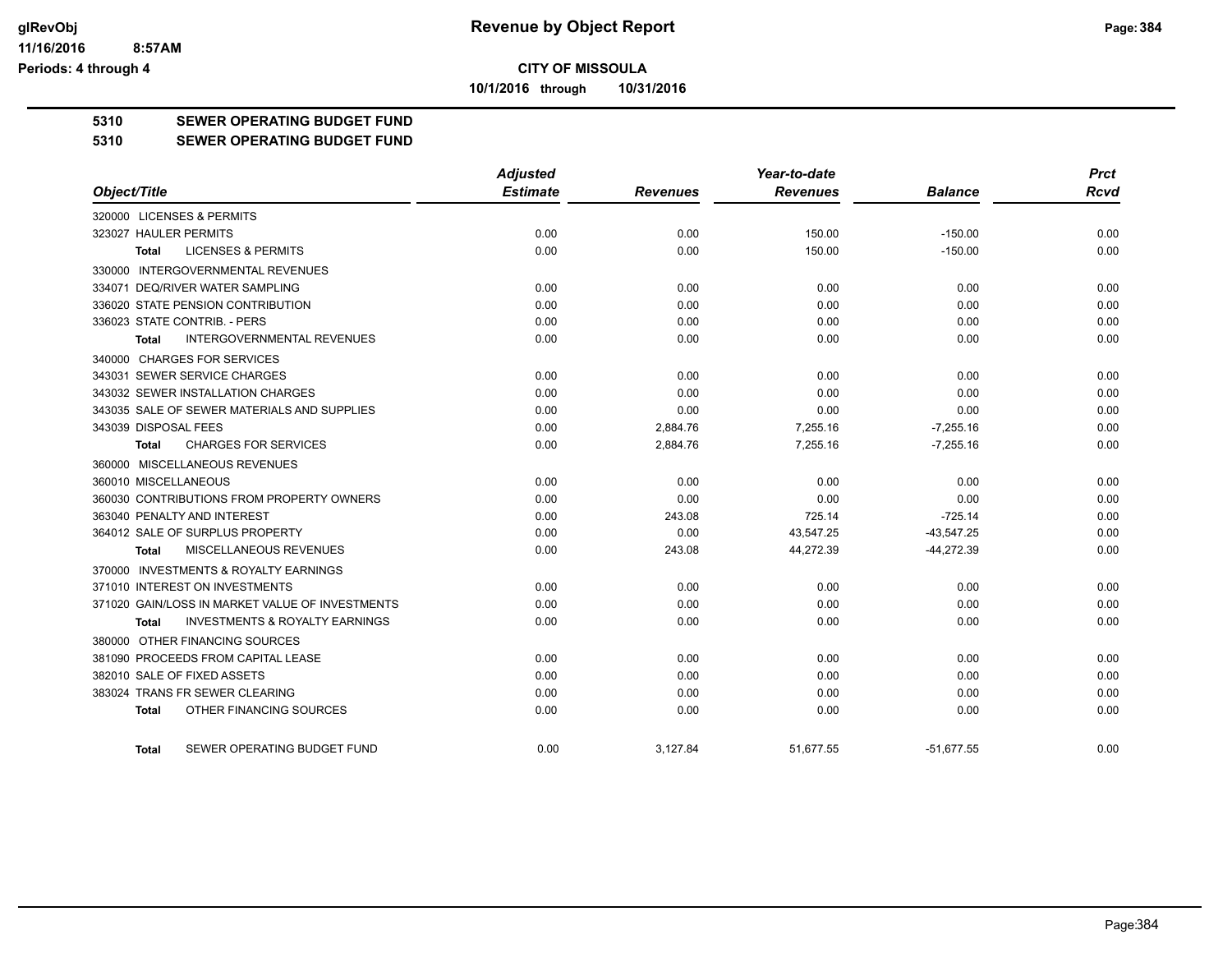**10/1/2016 through 10/31/2016**

### **5310 SEWER OPERATING BUDGET FUND**

| Object/Title                                              | <b>Adjusted</b><br><b>Estimate</b> | <b>Revenues</b> | Year-to-date<br><b>Revenues</b> | <b>Balance</b> | <b>Prct</b><br><b>Rcvd</b> |
|-----------------------------------------------------------|------------------------------------|-----------------|---------------------------------|----------------|----------------------------|
|                                                           |                                    |                 |                                 |                |                            |
| 320000 LICENSES & PERMITS                                 |                                    |                 |                                 |                |                            |
| 323027 HAULER PERMITS                                     | 0.00                               | 0.00            | 150.00                          | $-150.00$      | 0.00                       |
| <b>LICENSES &amp; PERMITS</b><br>Total                    | 0.00                               | 0.00            | 150.00                          | $-150.00$      | 0.00                       |
| 330000 INTERGOVERNMENTAL REVENUES                         |                                    |                 |                                 |                |                            |
| 334071 DEQ/RIVER WATER SAMPLING                           | 0.00                               | 0.00            | 0.00                            | 0.00           | 0.00                       |
| 336020 STATE PENSION CONTRIBUTION                         | 0.00                               | 0.00            | 0.00                            | 0.00           | 0.00                       |
| 336023 STATE CONTRIB. - PERS                              | 0.00                               | 0.00            | 0.00                            | 0.00           | 0.00                       |
| <b>INTERGOVERNMENTAL REVENUES</b><br><b>Total</b>         | 0.00                               | 0.00            | 0.00                            | 0.00           | 0.00                       |
| 340000 CHARGES FOR SERVICES                               |                                    |                 |                                 |                |                            |
| 343031 SEWER SERVICE CHARGES                              | 0.00                               | 0.00            | 0.00                            | 0.00           | 0.00                       |
| 343032 SEWER INSTALLATION CHARGES                         | 0.00                               | 0.00            | 0.00                            | 0.00           | 0.00                       |
| 343035 SALE OF SEWER MATERIALS AND SUPPLIES               | 0.00                               | 0.00            | 0.00                            | 0.00           | 0.00                       |
| 343039 DISPOSAL FEES                                      | 0.00                               | 2,884.76        | 7,255.16                        | $-7,255.16$    | 0.00                       |
| <b>CHARGES FOR SERVICES</b><br><b>Total</b>               | 0.00                               | 2,884.76        | 7,255.16                        | $-7,255.16$    | 0.00                       |
| 360000 MISCELLANEOUS REVENUES                             |                                    |                 |                                 |                |                            |
| 360010 MISCELLANEOUS                                      | 0.00                               | 0.00            | 0.00                            | 0.00           | 0.00                       |
| 360030 CONTRIBUTIONS FROM PROPERTY OWNERS                 | 0.00                               | 0.00            | 0.00                            | 0.00           | 0.00                       |
| 363040 PENALTY AND INTEREST                               | 0.00                               | 243.08          | 725.14                          | $-725.14$      | 0.00                       |
| 364012 SALE OF SURPLUS PROPERTY                           | 0.00                               | 0.00            | 43,547.25                       | $-43,547.25$   | 0.00                       |
| MISCELLANEOUS REVENUES<br>Total                           | 0.00                               | 243.08          | 44,272.39                       | $-44,272.39$   | 0.00                       |
| 370000 INVESTMENTS & ROYALTY EARNINGS                     |                                    |                 |                                 |                |                            |
| 371010 INTEREST ON INVESTMENTS                            | 0.00                               | 0.00            | 0.00                            | 0.00           | 0.00                       |
| 371020 GAIN/LOSS IN MARKET VALUE OF INVESTMENT            | 0.00                               | 0.00            | 0.00                            | 0.00           | 0.00                       |
| <b>INVESTMENTS &amp; ROYALTY EARNINGS</b><br><b>Total</b> | 0.00                               | 0.00            | 0.00                            | 0.00           | 0.00                       |
| 380000 OTHER FINANCING SOURCES                            |                                    |                 |                                 |                |                            |
| 381090 PROCEEDS FROM CAPITAL LEASE                        | 0.00                               | 0.00            | 0.00                            | 0.00           | 0.00                       |
| 382010 SALE OF FIXED ASSETS                               | 0.00                               | 0.00            | 0.00                            | 0.00           | 0.00                       |
| 383024 TRANS FR SEWER CLEARING                            | 0.00                               | 0.00            | 0.00                            | 0.00           | 0.00                       |
| OTHER FINANCING SOURCES<br><b>Total</b>                   | 0.00                               | 0.00            | 0.00                            | 0.00           | 0.00                       |
|                                                           |                                    |                 |                                 |                |                            |
| SEWER OPERATING BUDGET FUND<br><b>Total</b>               | 0.00                               | 3.127.84        | 51.677.55                       | $-51.677.55$   | 0.00                       |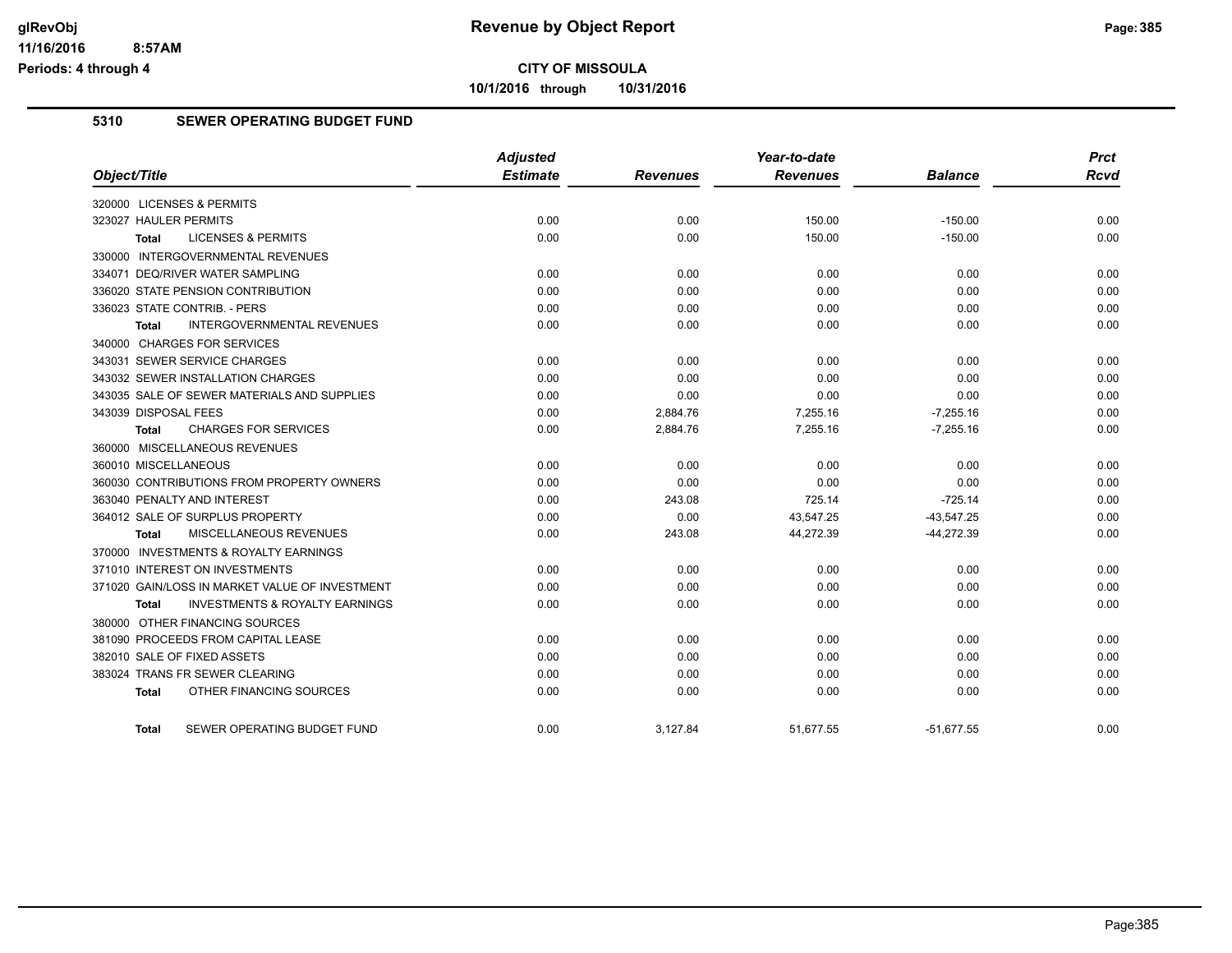**10/1/2016 through 10/31/2016**

# **5311 SEWER REVENUE COLLECTION & CLEARING FUND**

# **5311 SEWER REVENUE COLLECTION & CLEARING FUND**

|                                                     | <b>Adjusted</b> |                 | Year-to-date    |                 | <b>Prct</b> |
|-----------------------------------------------------|-----------------|-----------------|-----------------|-----------------|-------------|
| Object/Title                                        | <b>Estimate</b> | <b>Revenues</b> | <b>Revenues</b> | <b>Balance</b>  | <b>Rcvd</b> |
| 330000 INTERGOVERNMENTAL REVENUES                   |                 |                 |                 |                 |             |
| 331992 FEDERAL ARRA GRANTS                          | 0.00            | 0.00            | 0.00            | 0.00            | 0.00        |
| <b>INTERGOVERNMENTAL REVENUES</b><br><b>Total</b>   | 0.00            | 0.00            | 0.00            | 0.00            | 0.00        |
| <b>CHARGES FOR SERVICES</b><br>340000               |                 |                 |                 |                 |             |
| 343032 SEWER INSTALLATION CHARGES                   | 0.00            | 0.00            | 0.00            | 0.00            | 0.00        |
| 343034 TREATMENT FACILITIES FEES                    | 0.00            | 236,870.44      | 3,710,550.51    | $-3,710,550.51$ | 0.00        |
| 343037 DELINQUENT SEWER FEES                        | 0.00            | 0.00            | 0.00            | 0.00            | 0.00        |
| 343038 P & I TAX LIENS                              | 0.00            | 0.00            | 1,812.54        | $-1,812.54$     | 0.00        |
| <b>CHARGES FOR SERVICES</b><br><b>Total</b>         | 0.00            | 236,870.44      | 3,712,363.05    | $-3,712,363.05$ | 0.00        |
| 360000 MISCELLANEOUS REVENUES                       |                 |                 |                 |                 |             |
| 360010 MISCELLANEOUS                                | 0.00            | 0.00            | 0.00            | 0.00            | 0.00        |
| 361200 RADIO TOWER LEASE PAYMENTS                   | 0.00            | 0.00            | 5,000.00        | $-5,000.00$     | 0.00        |
| 361201 EKO LAND LEASE                               | 0.00            | 0.00            | 0.00            | 0.00            | 0.00        |
| 365023 NORTHWESTERN ENERGY GRANT                    | 0.00            | 0.00            | 0.00            | 0.00            | 0.00        |
| MISCELLANEOUS REVENUES<br><b>Total</b>              | 0.00            | 0.00            | 5,000.00        | $-5,000.00$     | 0.00        |
| 370000 INVESTMENTS & ROYALTY EARNINGS               |                 |                 |                 |                 |             |
| 371010 INTEREST ON INVESTMENTS                      | 0.00            | 0.00            | 0.00            | 0.00            | 0.00        |
| 371020 GAIN/LOSS IN MARKET VALUE OF INVESTMENTS     | 0.00            | 0.00            | 0.00            | 0.00            | 0.00        |
| <b>INVESTMENTS &amp; ROYALTY EARNINGS</b><br>Total  | 0.00            | 0.00            | 0.00            | 0.00            | 0.00        |
| OTHER FINANCING SOURCES<br>380000                   |                 |                 |                 |                 |             |
| 383034 TRANS FR 01 SERIES DEBT SERVICE              | 0.00            | 0.00            | 0.00            | 0.00            | 0.00        |
| 383042 TRANSFERS FROM OTHER FUNDS                   | 0.00            | 0.00            | 0.00            | 0.00            | 0.00        |
| OTHER FINANCING SOURCES<br><b>Total</b>             | 0.00            | 0.00            | 0.00            | 0.00            | 0.00        |
| SEWER REVENUE COLLECTION & CLEARING<br><b>Total</b> | 0.00            | 236,870.44      | 3,717,363.05    | $-3,717,363.05$ | 0.00        |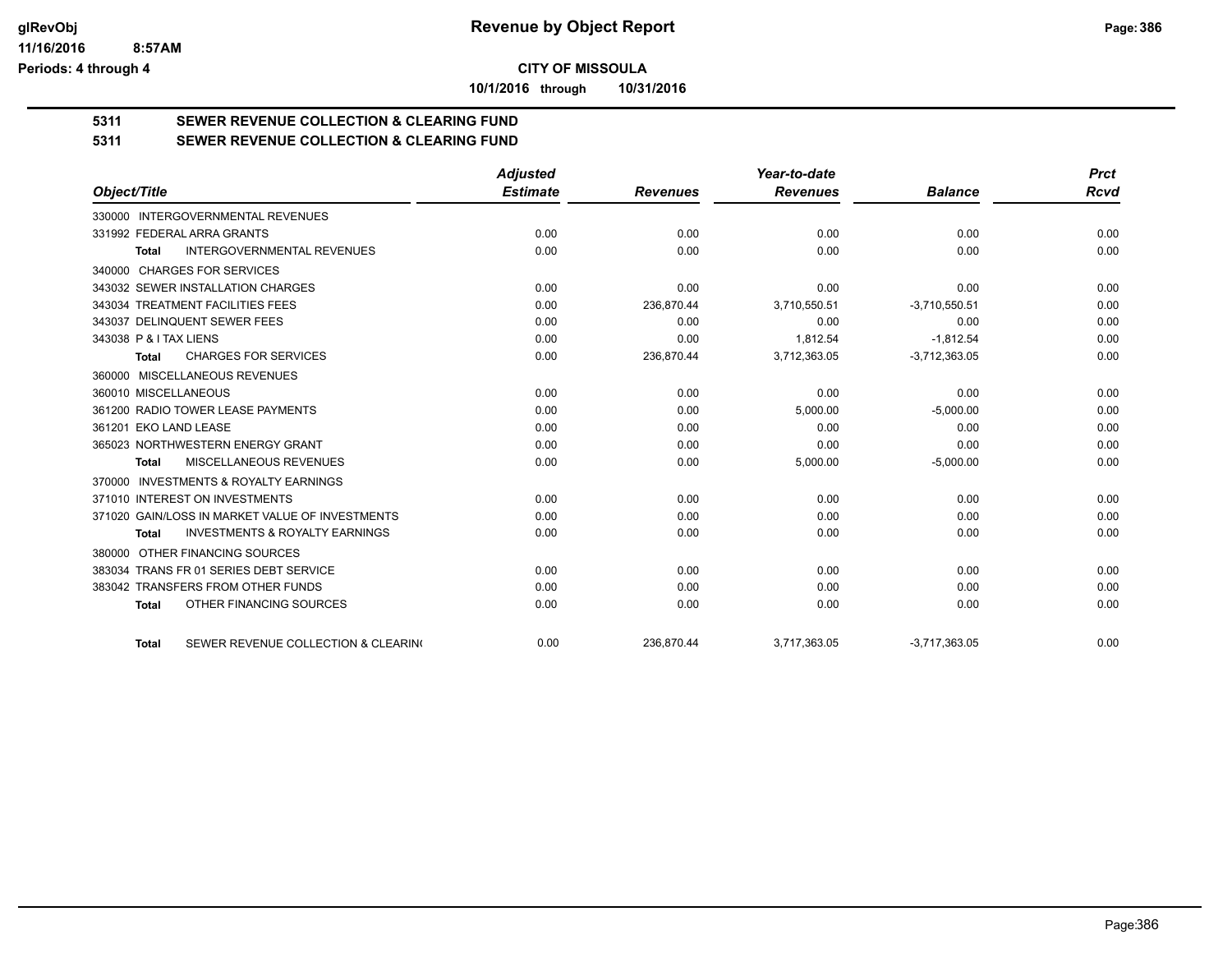**10/1/2016 through 10/31/2016**

#### **5311 SEWER REVENUE COLLECTION & CLEARING FUND**

|                                                           | <b>Adjusted</b> |                 | Year-to-date    |                 | <b>Prct</b> |
|-----------------------------------------------------------|-----------------|-----------------|-----------------|-----------------|-------------|
| Object/Title                                              | <b>Estimate</b> | <b>Revenues</b> | <b>Revenues</b> | <b>Balance</b>  | <b>Rcvd</b> |
| <b>INTERGOVERNMENTAL REVENUES</b><br>330000               |                 |                 |                 |                 |             |
| 331992 FEDERAL ARRA GRANTS                                | 0.00            | 0.00            | 0.00            | 0.00            | 0.00        |
| <b>INTERGOVERNMENTAL REVENUES</b><br><b>Total</b>         | 0.00            | 0.00            | 0.00            | 0.00            | 0.00        |
| 340000 CHARGES FOR SERVICES                               |                 |                 |                 |                 |             |
| 343032 SEWER INSTALLATION CHARGES                         | 0.00            | 0.00            | 0.00            | 0.00            | 0.00        |
| 343034 TREATMENT FACILITIES FEES                          | 0.00            | 236,870.44      | 3,710,550.51    | $-3,710,550.51$ | 0.00        |
| 343037 DELINQUENT SEWER FEES                              | 0.00            | 0.00            | 0.00            | 0.00            | 0.00        |
| 343038 P & I TAX LIENS                                    | 0.00            | 0.00            | 1,812.54        | $-1,812.54$     | 0.00        |
| <b>CHARGES FOR SERVICES</b><br><b>Total</b>               | 0.00            | 236,870.44      | 3,712,363.05    | $-3,712,363.05$ | 0.00        |
| 360000 MISCELLANEOUS REVENUES                             |                 |                 |                 |                 |             |
| 360010 MISCELLANEOUS                                      | 0.00            | 0.00            | 0.00            | 0.00            | 0.00        |
| 361200 RADIO TOWER LEASE PAYMENTS                         | 0.00            | 0.00            | 5,000.00        | $-5,000.00$     | 0.00        |
| 361201 EKO LAND LEASE                                     | 0.00            | 0.00            | 0.00            | 0.00            | 0.00        |
| 365023 NORTHWESTERN ENERGY GRANT                          | 0.00            | 0.00            | 0.00            | 0.00            | 0.00        |
| MISCELLANEOUS REVENUES<br><b>Total</b>                    | 0.00            | 0.00            | 5,000.00        | $-5,000.00$     | 0.00        |
| 370000 INVESTMENTS & ROYALTY EARNINGS                     |                 |                 |                 |                 |             |
| 371010 INTEREST ON INVESTMENTS                            | 0.00            | 0.00            | 0.00            | 0.00            | 0.00        |
| 371020 GAIN/LOSS IN MARKET VALUE OF INVESTMENT            | 0.00            | 0.00            | 0.00            | 0.00            | 0.00        |
| <b>INVESTMENTS &amp; ROYALTY EARNINGS</b><br><b>Total</b> | 0.00            | 0.00            | 0.00            | 0.00            | 0.00        |
| OTHER FINANCING SOURCES<br>380000                         |                 |                 |                 |                 |             |
| 383034 TRANS FR 01 SERIES DEBT SERVICE                    | 0.00            | 0.00            | 0.00            | 0.00            | 0.00        |
| 383042 TRANSFERS FROM OTHER FUNDS                         | 0.00            | 0.00            | 0.00            | 0.00            | 0.00        |
| OTHER FINANCING SOURCES<br><b>Total</b>                   | 0.00            | 0.00            | 0.00            | 0.00            | 0.00        |
| SEWER REVENUE COLLECTION & CLEARIN<br><b>Total</b>        | 0.00            | 236.870.44      | 3,717,363.05    | $-3,717,363.05$ | 0.00        |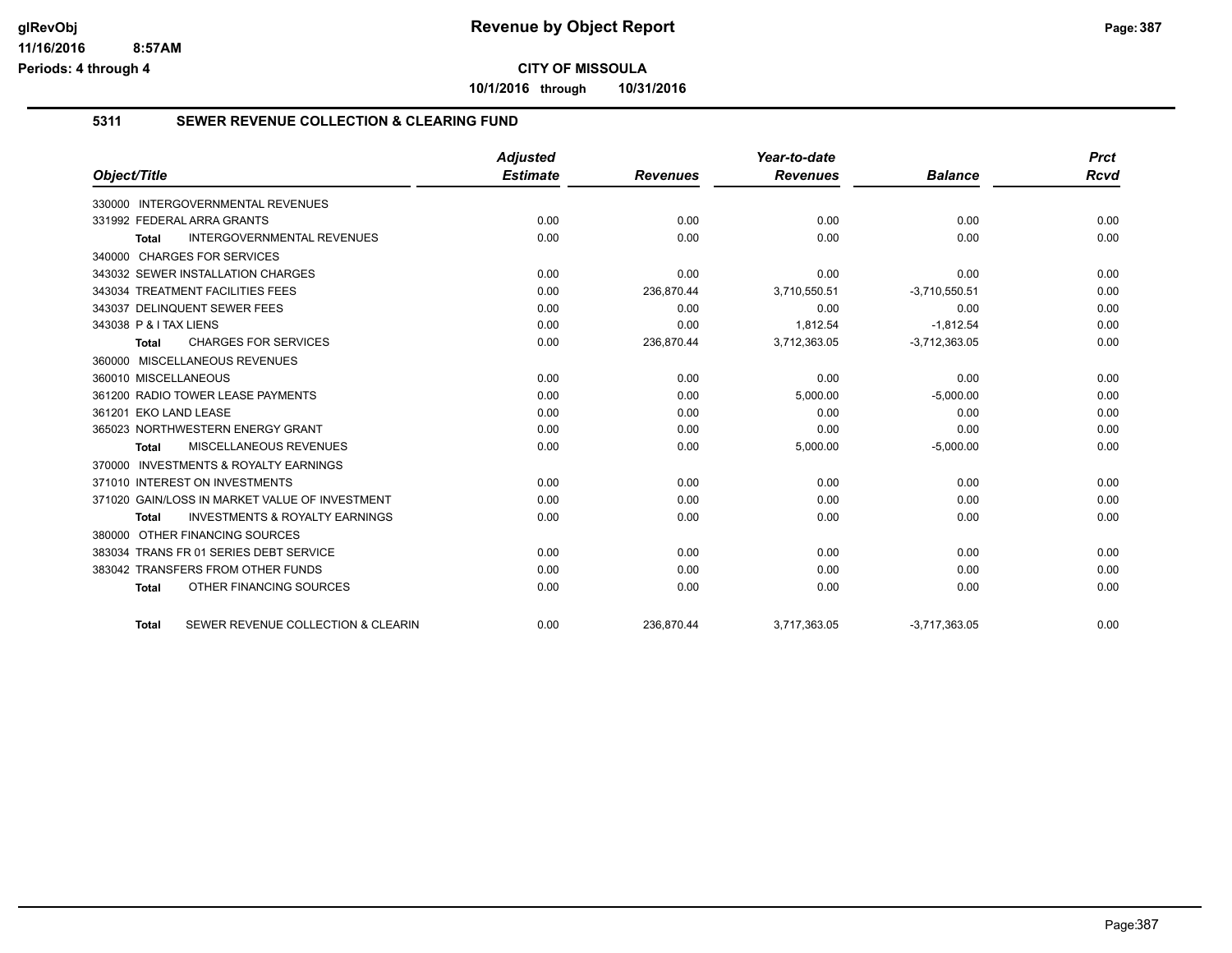**10/1/2016 through 10/31/2016**

#### **5315 SEWER LOAN FUND**

**5315 SEWER LOAN FUND**

|                                                           | <b>Adjusted</b> |                 | Year-to-date    |                | <b>Prct</b> |
|-----------------------------------------------------------|-----------------|-----------------|-----------------|----------------|-------------|
| Object/Title                                              | <b>Estimate</b> | <b>Revenues</b> | <b>Revenues</b> | <b>Balance</b> | <b>Rcvd</b> |
| 340000 CHARGES FOR SERVICES                               |                 |                 |                 |                |             |
| 343032 SEWER INSTALLATION CHARGES                         | 0.00            | 0.00            | 0.00            | 0.00           | 0.00        |
| 343035 SALE OF SEWER MATERIALS AND SUPPLIES               | 0.00            | 0.00            | $-26,751.54$    | 26,751.54      | 0.00        |
| 343037 GREASE INTERCEPTOR LOANS                           | 0.00            | 0.00            | 0.00            | 0.00           | 0.00        |
| <b>CHARGES FOR SERVICES</b><br><b>Total</b>               | 0.00            | 0.00            | $-26,751.54$    | 26,751.54      | 0.00        |
| MISCELLANEOUS REVENUES<br>360000                          |                 |                 |                 |                |             |
| 360010 MISCELLANEOUS                                      | 0.00            | 0.00            | 0.00            | 0.00           | 0.00        |
| MISCELLANEOUS REVENUES<br><b>Total</b>                    | 0.00            | 0.00            | 0.00            | 0.00           | 0.00        |
| <b>INVESTMENTS &amp; ROYALTY EARNINGS</b><br>370000       |                 |                 |                 |                |             |
| 371010 INTEREST ON INVESTMENTS                            | 0.00            | 0.00            | 0.00            | 0.00           | 0.00        |
| 371020 GAIN/LOSS IN MARKET VALUE OF INVESTMENTS           | 0.00            | 0.00            | 0.00            | 0.00           | 0.00        |
| <b>INVESTMENTS &amp; ROYALTY EARNINGS</b><br><b>Total</b> | 0.00            | 0.00            | 0.00            | 0.00           | 0.00        |
| OTHER FINANCING SOURCES<br>380000                         |                 |                 |                 |                |             |
| 383024 TRANS FR SEWER CLEARING                            | 0.00            | 0.00            | 0.00            | 0.00           | 0.00        |
| 383025 TRANS FR SEWER R & D                               | 0.00            | 0.00            | 0.00            | 0.00           | 0.00        |
| OTHER FINANCING SOURCES<br><b>Total</b>                   | 0.00            | 0.00            | 0.00            | 0.00           | 0.00        |
| <b>SEWER LOAN FUND</b><br><b>Total</b>                    | 0.00            | 0.00            | $-26,751.54$    | 26,751.54      | 0.00        |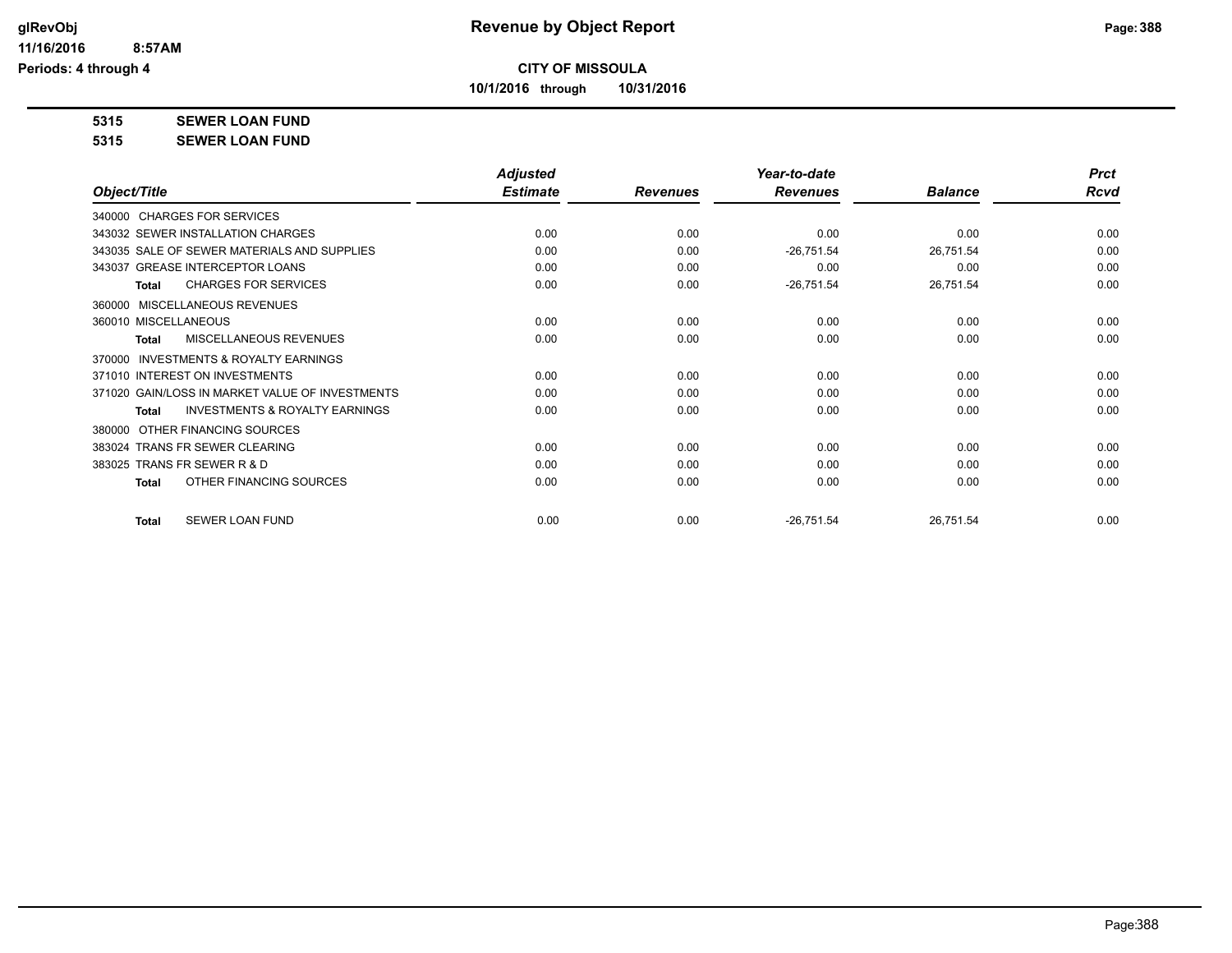**10/1/2016 through 10/31/2016**

#### **5315 SEWER LOAN FUND**

|                                                           | <b>Adjusted</b> |                 | Year-to-date    |                | <b>Prct</b> |
|-----------------------------------------------------------|-----------------|-----------------|-----------------|----------------|-------------|
| Object/Title                                              | <b>Estimate</b> | <b>Revenues</b> | <b>Revenues</b> | <b>Balance</b> | <b>Rcvd</b> |
| 340000 CHARGES FOR SERVICES                               |                 |                 |                 |                |             |
| 343032 SEWER INSTALLATION CHARGES                         | 0.00            | 0.00            | 0.00            | 0.00           | 0.00        |
| 343035 SALE OF SEWER MATERIALS AND SUPPLIES               | 0.00            | 0.00            | $-26,751.54$    | 26,751.54      | 0.00        |
| 343037 GREASE INTERCEPTOR LOANS                           | 0.00            | 0.00            | 0.00            | 0.00           | 0.00        |
| <b>CHARGES FOR SERVICES</b><br><b>Total</b>               | 0.00            | 0.00            | $-26,751.54$    | 26,751.54      | 0.00        |
| MISCELLANEOUS REVENUES<br>360000                          |                 |                 |                 |                |             |
| 360010 MISCELLANEOUS                                      | 0.00            | 0.00            | 0.00            | 0.00           | 0.00        |
| <b>MISCELLANEOUS REVENUES</b><br><b>Total</b>             | 0.00            | 0.00            | 0.00            | 0.00           | 0.00        |
| INVESTMENTS & ROYALTY EARNINGS<br>370000                  |                 |                 |                 |                |             |
| 371010 INTEREST ON INVESTMENTS                            | 0.00            | 0.00            | 0.00            | 0.00           | 0.00        |
| 371020 GAIN/LOSS IN MARKET VALUE OF INVESTMENT            | 0.00            | 0.00            | 0.00            | 0.00           | 0.00        |
| <b>INVESTMENTS &amp; ROYALTY EARNINGS</b><br><b>Total</b> | 0.00            | 0.00            | 0.00            | 0.00           | 0.00        |
| OTHER FINANCING SOURCES<br>380000                         |                 |                 |                 |                |             |
| 383024 TRANS FR SEWER CLEARING                            | 0.00            | 0.00            | 0.00            | 0.00           | 0.00        |
| 383025 TRANS FR SEWER R & D                               | 0.00            | 0.00            | 0.00            | 0.00           | 0.00        |
| OTHER FINANCING SOURCES<br><b>Total</b>                   | 0.00            | 0.00            | 0.00            | 0.00           | 0.00        |
| SEWER LOAN FUND<br><b>Total</b>                           | 0.00            | 0.00            | $-26,751.54$    | 26,751.54      | 0.00        |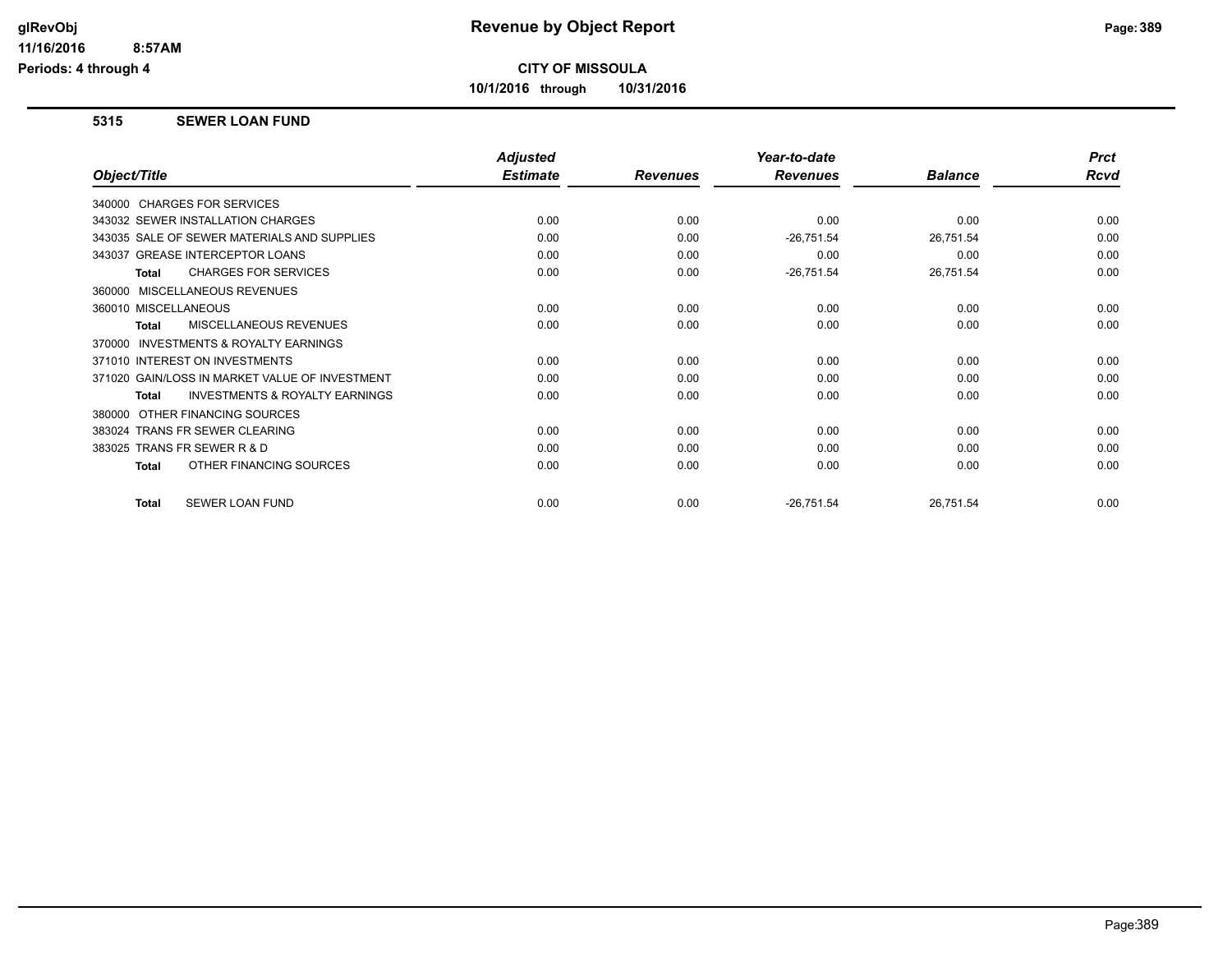**10/1/2016 through 10/31/2016**

# **5320 SEWER REPLACEMENT & DEPRECIATION FUND**

# **5320 SEWER REPLACEMENT & DEPRECIATION FUND**

|                                                           | <b>Adjusted</b> |                 | Year-to-date    |                | <b>Prct</b> |
|-----------------------------------------------------------|-----------------|-----------------|-----------------|----------------|-------------|
| Object/Title                                              | <b>Estimate</b> | <b>Revenues</b> | <b>Revenues</b> | <b>Balance</b> | Rcvd        |
| 330000 INTERGOVERNMENTAL REVENUES                         |                 |                 |                 |                |             |
| 337010 COUNTY REIMBURSEMENT-DEANOS                        | 0.00            | 0.00            | 0.00            | 0.00           | 0.00        |
| <b>INTERGOVERNMENTAL REVENUES</b><br>Total                | 0.00            | 0.00            | 0.00            | 0.00           | 0.00        |
| 340000 CHARGES FOR SERVICES                               |                 |                 |                 |                |             |
| 343032 SEWER INSTALLATION CHARGES                         | 0.00            | 0.00            | 17,675.00       | $-17,675.00$   | 0.00        |
| <b>CHARGES FOR SERVICES</b><br><b>Total</b>               | 0.00            | 0.00            | 17,675.00       | $-17,675.00$   | 0.00        |
| 360000 MISCELLANEOUS REVENUES                             |                 |                 |                 |                |             |
| 360000 MISCELLANEOUS REVENUES                             | 0.00            | 0.00            | 0.00            | 0.00           | 0.00        |
| 360010 MISCELLANEOUS                                      | 0.00            | 0.00            | 0.00            | 0.00           | 0.00        |
| 362006 GAIC INSURANCE SETTLEMENT                          | 0.00            | 0.00            | 0.00            | 0.00           | 0.00        |
| <b>MISCELLANEOUS REVENUES</b><br>Total                    | 0.00            | 0.00            | 0.00            | 0.00           | 0.00        |
| 370000 INVESTMENTS & ROYALTY EARNINGS                     |                 |                 |                 |                |             |
| 371010 INTEREST ON INVESTMENTS                            | 0.00            | 0.00            | 0.00            | 0.00           | 0.00        |
| 371020 GAIN/LOSS IN MARKET VALUE OF INVESTMENTS           | 0.00            | 0.00            | 0.00            | 0.00           | 0.00        |
| <b>INVESTMENTS &amp; ROYALTY EARNINGS</b><br><b>Total</b> | 0.00            | 0.00            | 0.00            | 0.00           | 0.00        |
| 380000 OTHER FINANCING SOURCES                            |                 |                 |                 |                |             |
| 381002 SRF LOAN                                           | 0.00            | 0.00            | 0.00            | 0.00           | 0.00        |
| 381090 PROCEEDS FROM CAPITAL LEASE                        | 0.00            | 0.00            | 0.00            | 0.00           | 0.00        |
| 383000 OPERATING TRANSFERS                                | 0.00            | 0.00            | 0.00            | 0.00           | 0.00        |
| 383024 TRANS FR SEWER CLEARING                            | 0.00            | 0.00            | 0.00            | 0.00           | 0.00        |
| 383042 TRANSFERS FROM OTHER FUNDS                         | 0.00            | 0.00            | 0.00            | 0.00           | 0.00        |
| OTHER FINANCING SOURCES<br><b>Total</b>                   | 0.00            | 0.00            | 0.00            | 0.00           | 0.00        |
| SEWER REPLACEMENT & DEPRECIATION FU<br><b>Total</b>       | 0.00            | 0.00            | 17,675.00       | $-17,675.00$   | 0.00        |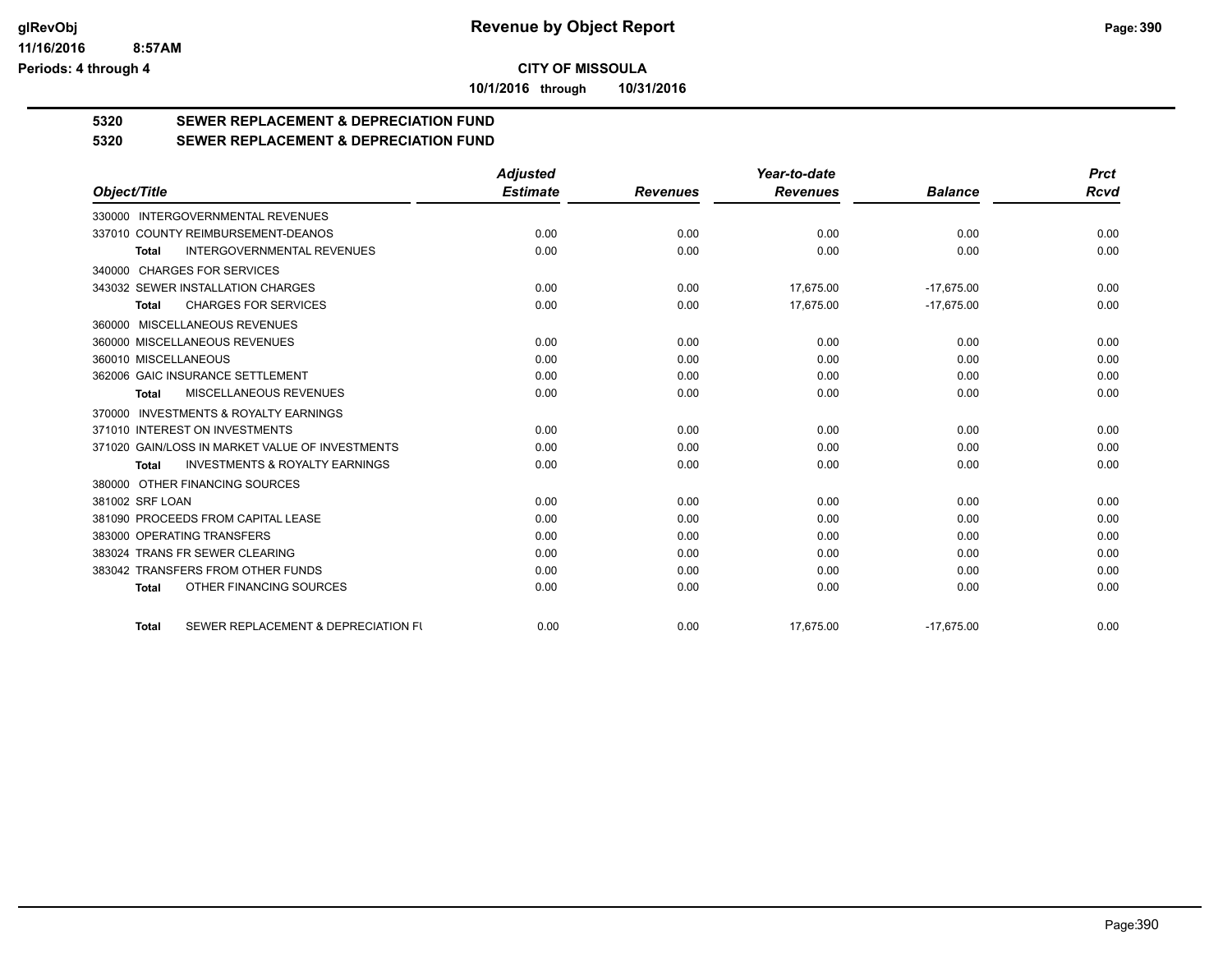**10/1/2016 through 10/31/2016**

#### **5320 SEWER REPLACEMENT & DEPRECIATION FUND**

|                                                           | <b>Adjusted</b> |                 | Year-to-date    |                | <b>Prct</b> |
|-----------------------------------------------------------|-----------------|-----------------|-----------------|----------------|-------------|
| Object/Title                                              | <b>Estimate</b> | <b>Revenues</b> | <b>Revenues</b> | <b>Balance</b> | <b>Rcvd</b> |
| 330000 INTERGOVERNMENTAL REVENUES                         |                 |                 |                 |                |             |
| 337010 COUNTY REIMBURSEMENT-DEANOS                        | 0.00            | 0.00            | 0.00            | 0.00           | 0.00        |
| <b>INTERGOVERNMENTAL REVENUES</b><br><b>Total</b>         | 0.00            | 0.00            | 0.00            | 0.00           | 0.00        |
| 340000 CHARGES FOR SERVICES                               |                 |                 |                 |                |             |
| 343032 SEWER INSTALLATION CHARGES                         | 0.00            | 0.00            | 17.675.00       | $-17.675.00$   | 0.00        |
| <b>CHARGES FOR SERVICES</b><br>Total                      | 0.00            | 0.00            | 17,675.00       | $-17,675.00$   | 0.00        |
| 360000 MISCELLANEOUS REVENUES                             |                 |                 |                 |                |             |
| 360000 MISCELLANEOUS REVENUES                             | 0.00            | 0.00            | 0.00            | 0.00           | 0.00        |
| 360010 MISCELLANEOUS                                      | 0.00            | 0.00            | 0.00            | 0.00           | 0.00        |
| 362006 GAIC INSURANCE SETTLEMENT                          | 0.00            | 0.00            | 0.00            | 0.00           | 0.00        |
| MISCELLANEOUS REVENUES<br><b>Total</b>                    | 0.00            | 0.00            | 0.00            | 0.00           | 0.00        |
| <b>INVESTMENTS &amp; ROYALTY EARNINGS</b><br>370000       |                 |                 |                 |                |             |
| 371010 INTEREST ON INVESTMENTS                            | 0.00            | 0.00            | 0.00            | 0.00           | 0.00        |
| 371020 GAIN/LOSS IN MARKET VALUE OF INVESTMENT            | 0.00            | 0.00            | 0.00            | 0.00           | 0.00        |
| <b>INVESTMENTS &amp; ROYALTY EARNINGS</b><br><b>Total</b> | 0.00            | 0.00            | 0.00            | 0.00           | 0.00        |
| 380000 OTHER FINANCING SOURCES                            |                 |                 |                 |                |             |
| 381002 SRF LOAN                                           | 0.00            | 0.00            | 0.00            | 0.00           | 0.00        |
| 381090 PROCEEDS FROM CAPITAL LEASE                        | 0.00            | 0.00            | 0.00            | 0.00           | 0.00        |
| 383000 OPERATING TRANSFERS                                | 0.00            | 0.00            | 0.00            | 0.00           | 0.00        |
| 383024 TRANS FR SEWER CLEARING                            | 0.00            | 0.00            | 0.00            | 0.00           | 0.00        |
| 383042 TRANSFERS FROM OTHER FUNDS                         | 0.00            | 0.00            | 0.00            | 0.00           | 0.00        |
| OTHER FINANCING SOURCES<br><b>Total</b>                   | 0.00            | 0.00            | 0.00            | 0.00           | 0.00        |
| SEWER REPLACEMENT & DEPRECIATION F<br><b>Total</b>        | 0.00            | 0.00            | 17.675.00       | $-17.675.00$   | 0.00        |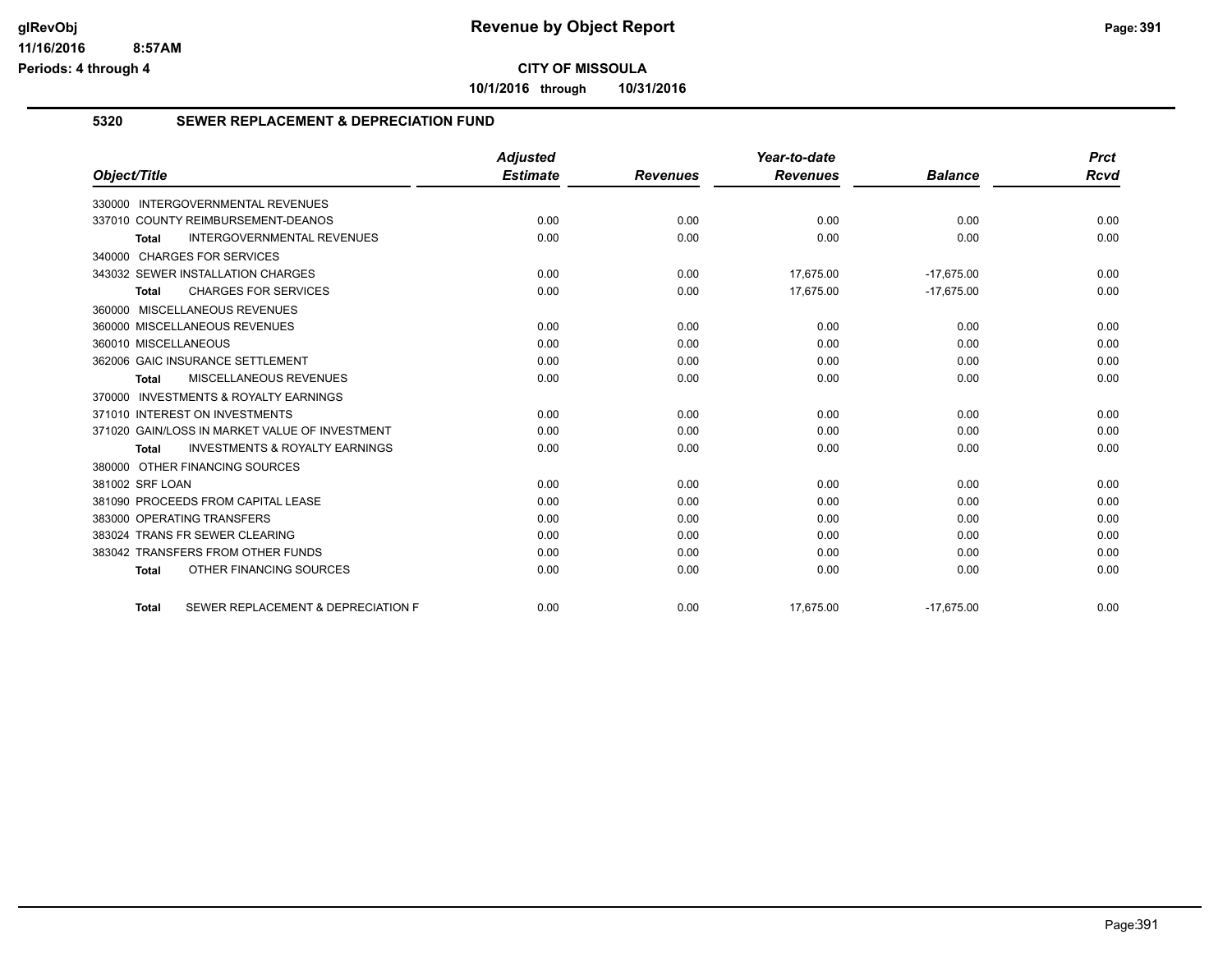**10/1/2016 through 10/31/2016**

# **5325 SEWER DEVELOPMENT FEE FUND**

#### **5325 SEWER DEVELOPMENT FEE FUND**

|                                                     | <b>Adjusted</b> |                 | Year-to-date    | <b>Prct</b>    |      |
|-----------------------------------------------------|-----------------|-----------------|-----------------|----------------|------|
| Object/Title                                        | <b>Estimate</b> | <b>Revenues</b> | <b>Revenues</b> | <b>Balance</b> | Rcvd |
| 330000 INTERGOVERNMENTAL REVENUES                   |                 |                 |                 |                |      |
| 334120 TSEP GRANT                                   | 0.00            | 0.00            | 0.00            | 0.00           | 0.00 |
| <b>INTERGOVERNMENTAL REVENUES</b><br><b>Total</b>   | 0.00            | 0.00            | 0.00            | 0.00           | 0.00 |
| 340000 CHARGES FOR SERVICES                         |                 |                 |                 |                |      |
| 343032 SEWER INSTALLATION CHARGES                   | 0.00            | 0.00            | 0.00            | 0.00           | 0.00 |
| 343034 TREATMENT FACILITIES FEES                    | 0.00            | 86,800.00       | 451,588.02      | -451,588.02    | 0.00 |
| 343036 *** Title Not Found ***                      | 0.00            | 0.00            | 0.00            | 0.00           | 0.00 |
| <b>CHARGES FOR SERVICES</b><br><b>Total</b>         | 0.00            | 86,800.00       | 451,588.02      | -451,588.02    | 0.00 |
| MISCELLANEOUS REVENUES<br>360000                    |                 |                 |                 |                |      |
| 360010 MISCELLANEOUS                                | 0.00            | 0.00            | 0.00            | 0.00           | 0.00 |
| 360030 CONTRIBUTIONS FROM PROPERTY OWNERS           | 0.00            | 0.00            | 0.00            | 0.00           | 0.00 |
| 362000 OTHER MISCELLANEOUS REVENUE                  | 0.00            | 0.00            | 32,310.55       | $-32,310.55$   | 0.00 |
| MISCELLANEOUS REVENUES<br>Total                     | 0.00            | 0.00            | 32,310.55       | $-32,310.55$   | 0.00 |
| <b>INVESTMENTS &amp; ROYALTY EARNINGS</b><br>370000 |                 |                 |                 |                |      |
| 371010 INTEREST ON INVESTMENTS                      | 0.00            | 0.00            | 0.00            | 0.00           | 0.00 |
| 371020 GAIN/LOSS IN MARKET VALUE OF INVESTMENTS     | 0.00            | 0.00            | 0.00            | 0.00           | 0.00 |
| <b>INVESTMENTS &amp; ROYALTY EARNINGS</b><br>Total  | 0.00            | 0.00            | 0.00            | 0.00           | 0.00 |
| 380000 OTHER FINANCING SOURCES                      |                 |                 |                 |                |      |
| 383042 TRANSFERS FROM OTHER FUNDS                   | 0.00            | 0.00            | 0.00            | 0.00           | 0.00 |
| OTHER FINANCING SOURCES<br>Total                    | 0.00            | 0.00            | 0.00            | 0.00           | 0.00 |
| SEWER DEVELOPMENT FEE FUND<br><b>Total</b>          | 0.00            | 86.800.00       | 483.898.57      | -483.898.57    | 0.00 |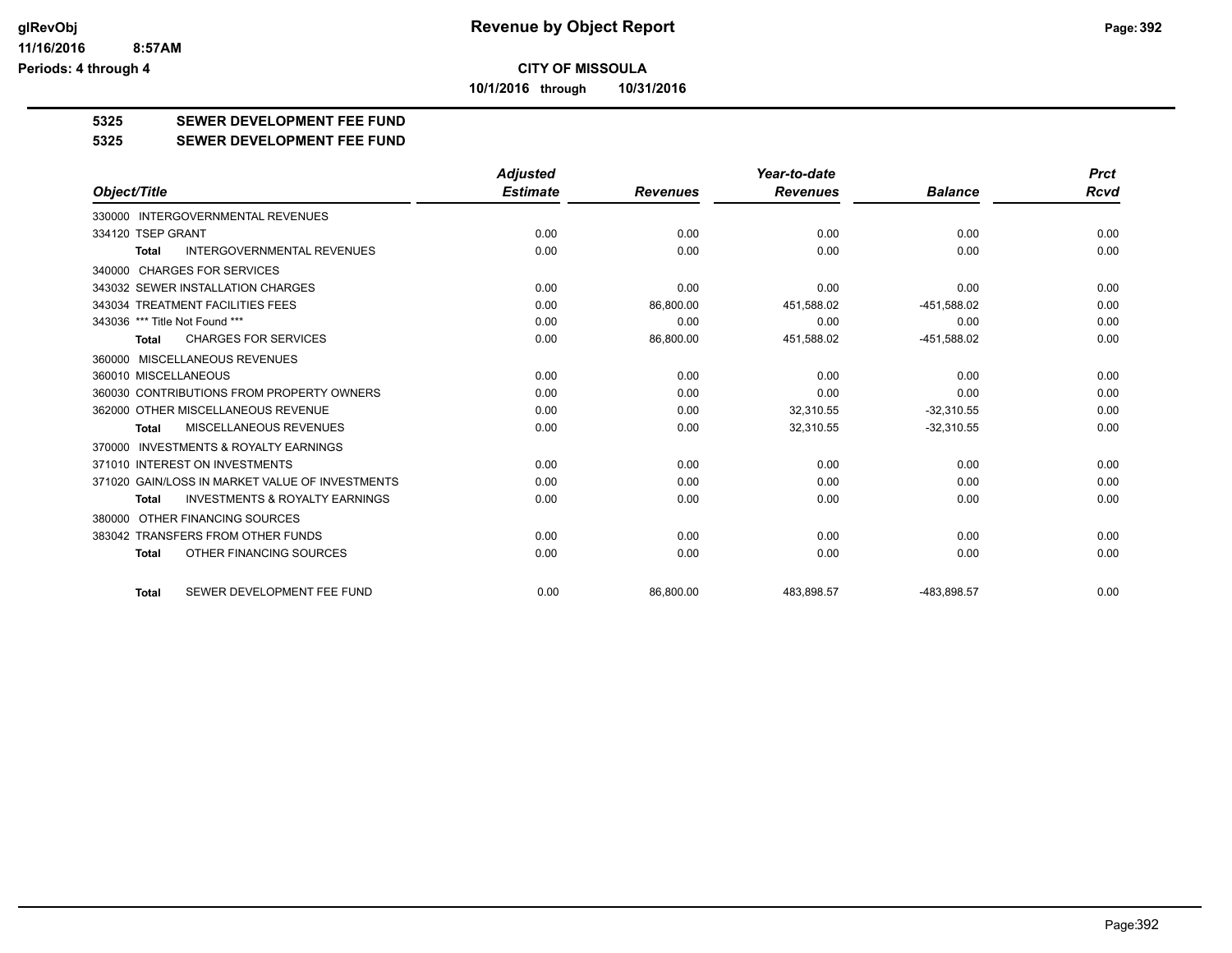**10/1/2016 through 10/31/2016**

## **5325 SEWER DEVELOPMENT FEE FUND**

|                                                           | <b>Adjusted</b> |                 | Year-to-date    |                | <b>Prct</b> |
|-----------------------------------------------------------|-----------------|-----------------|-----------------|----------------|-------------|
| Object/Title                                              | <b>Estimate</b> | <b>Revenues</b> | <b>Revenues</b> | <b>Balance</b> | Rcvd        |
| 330000 INTERGOVERNMENTAL REVENUES                         |                 |                 |                 |                |             |
| 334120 TSEP GRANT                                         | 0.00            | 0.00            | 0.00            | 0.00           | 0.00        |
| <b>INTERGOVERNMENTAL REVENUES</b><br><b>Total</b>         | 0.00            | 0.00            | 0.00            | 0.00           | 0.00        |
| 340000 CHARGES FOR SERVICES                               |                 |                 |                 |                |             |
| 343032 SEWER INSTALLATION CHARGES                         | 0.00            | 0.00            | 0.00            | 0.00           | 0.00        |
| 343034 TREATMENT FACILITIES FEES                          | 0.00            | 86,800.00       | 451,588.02      | -451,588.02    | 0.00        |
| 343036 *** Title Not Found ***                            | 0.00            | 0.00            | 0.00            | 0.00           | 0.00        |
| <b>CHARGES FOR SERVICES</b><br><b>Total</b>               | 0.00            | 86,800.00       | 451,588.02      | -451,588.02    | 0.00        |
| 360000 MISCELLANEOUS REVENUES                             |                 |                 |                 |                |             |
| 360010 MISCELLANEOUS                                      | 0.00            | 0.00            | 0.00            | 0.00           | 0.00        |
| 360030 CONTRIBUTIONS FROM PROPERTY OWNERS                 | 0.00            | 0.00            | 0.00            | 0.00           | 0.00        |
| 362000 OTHER MISCELLANEOUS REVENUE                        | 0.00            | 0.00            | 32.310.55       | $-32,310.55$   | 0.00        |
| <b>MISCELLANEOUS REVENUES</b><br><b>Total</b>             | 0.00            | 0.00            | 32,310.55       | $-32,310.55$   | 0.00        |
| 370000 INVESTMENTS & ROYALTY EARNINGS                     |                 |                 |                 |                |             |
| 371010 INTEREST ON INVESTMENTS                            | 0.00            | 0.00            | 0.00            | 0.00           | 0.00        |
| 371020 GAIN/LOSS IN MARKET VALUE OF INVESTMENT            | 0.00            | 0.00            | 0.00            | 0.00           | 0.00        |
| <b>INVESTMENTS &amp; ROYALTY EARNINGS</b><br><b>Total</b> | 0.00            | 0.00            | 0.00            | 0.00           | 0.00        |
| 380000 OTHER FINANCING SOURCES                            |                 |                 |                 |                |             |
| 383042 TRANSFERS FROM OTHER FUNDS                         | 0.00            | 0.00            | 0.00            | 0.00           | 0.00        |
| OTHER FINANCING SOURCES<br><b>Total</b>                   | 0.00            | 0.00            | 0.00            | 0.00           | 0.00        |
| SEWER DEVELOPMENT FEE FUND<br><b>Total</b>                | 0.00            | 86.800.00       | 483.898.57      | -483.898.57    | 0.00        |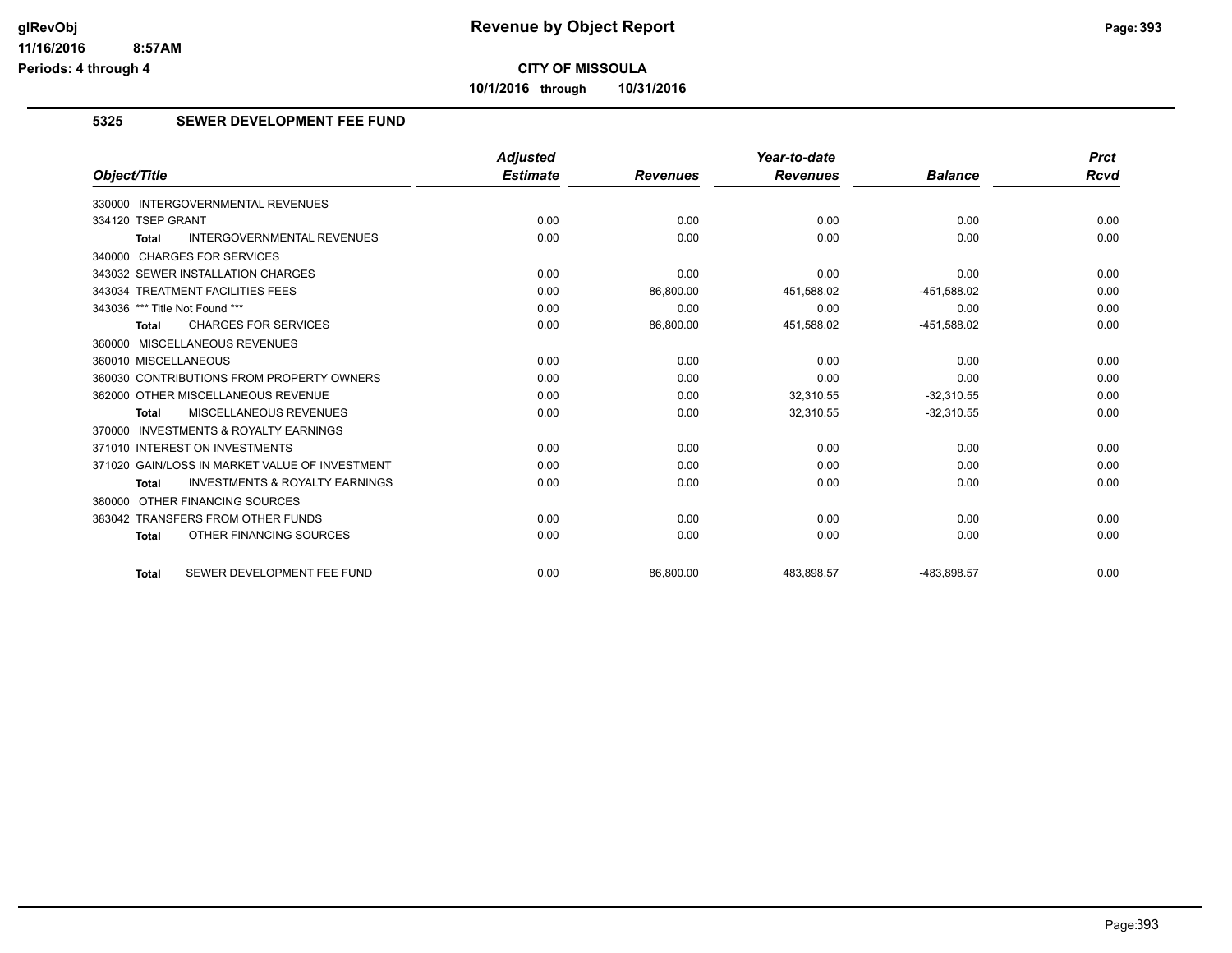**10/1/2016 through 10/31/2016**

#### **5340 SEWER CONSTRUCTION FUND**

#### **5340 SEWER CONSTRUCTION FUND**

|                                                           | <b>Adjusted</b> |                 | Year-to-date    |                | <b>Prct</b> |
|-----------------------------------------------------------|-----------------|-----------------|-----------------|----------------|-------------|
| Object/Title                                              | <b>Estimate</b> | <b>Revenues</b> | <b>Revenues</b> | <b>Balance</b> | <b>Rcvd</b> |
| 330000 INTERGOVERNMENTAL REVENUES                         |                 |                 |                 |                |             |
| 331090 EPA GRANT                                          | 0.00            | 0.00            | 0.00            | 0.00           | 0.00        |
| 334120 TSEP GRANT                                         | 0.00            | 0.00            | 0.00            | 0.00           | 0.00        |
| 334140 DNRC GRANT                                         | 0.00            | 0.00            | 0.00            | 0.00           | 0.00        |
| 337000 LOCAL GRANTS                                       | 0.00            | 0.00            | 0.00            | 0.00           | 0.00        |
| <b>INTERGOVERNMENTAL REVENUES</b><br><b>Total</b>         | 0.00            | 0.00            | 0.00            | 0.00           | 0.00        |
| 340000 CHARGES FOR SERVICES                               |                 |                 |                 |                |             |
| 343032 SEWER INSTALLATION CHARGES                         | 0.00            | 0.00            | 0.00            | 0.00           | 0.00        |
| <b>CHARGES FOR SERVICES</b><br>Total                      | 0.00            | 0.00            | 0.00            | 0.00           | 0.00        |
| 360000 MISCELLANEOUS REVENUES                             |                 |                 |                 |                |             |
| 360030 CONTRIBUTIONS FROM PROPERTY OWNERS                 | 0.00            | 0.00            | 0.00            | 0.00           | 0.00        |
| 363020 PROPERTY ASSESSMENTS                               | 0.00            | 0.00            | 0.00            | 0.00           | 0.00        |
| 365000 DONATIONS                                          | 0.00            | 0.00            | 0.00            | 0.00           | 0.00        |
| MISCELLANEOUS REVENUES<br><b>Total</b>                    | 0.00            | 0.00            | 0.00            | 0.00           | 0.00        |
| 370000 INVESTMENTS & ROYALTY EARNINGS                     |                 |                 |                 |                |             |
| 371010 INTEREST ON INVESTMENTS                            | 0.00            | 0.00            | 0.00            | 0.00           | 0.00        |
| 371020 GAIN/LOSS IN MARKET VALUE OF INVESTMENTS           | 0.00            | 0.00            | 0.00            | 0.00           | 0.00        |
| <b>INVESTMENTS &amp; ROYALTY EARNINGS</b><br><b>Total</b> | 0.00            | 0.00            | 0.00            | 0.00           | 0.00        |
| OTHER FINANCING SOURCES<br>380000                         |                 |                 |                 |                |             |
| 381002 SRF LOAN                                           | 0.00            | 0.00            | 0.00            | 0.00           | 0.00        |
| 381020 REVENUE BONDS                                      | 0.00            | 0.00            | 0.00            | 0.00           | 0.00        |
| 383011 TRANS FR SID REVOLVING                             | 0.00            | 0.00            | 0.00            | 0.00           | 0.00        |
| 383024 TRANS FR SEWER CLEARING                            | 0.00            | 0.00            | 0.00            | 0.00           | 0.00        |
| 383025 TRANS FR SEWER R & D                               | 0.00            | 0.00            | 0.00            | 0.00           | 0.00        |
| 383026 TRANS FR CDBG                                      | 0.00            | 0.00            | 0.00            | 0.00           | 0.00        |
| 383040 TRANSFER FROM CITY GRANTS                          | 0.00            | 0.00            | 0.00            | 0.00           | 0.00        |
| OTHER FINANCING SOURCES<br><b>Total</b>                   | 0.00            | 0.00            | 0.00            | 0.00           | 0.00        |
| SEWER CONSTRUCTION FUND<br>Total                          | 0.00            | 0.00            | 0.00            | 0.00           | 0.00        |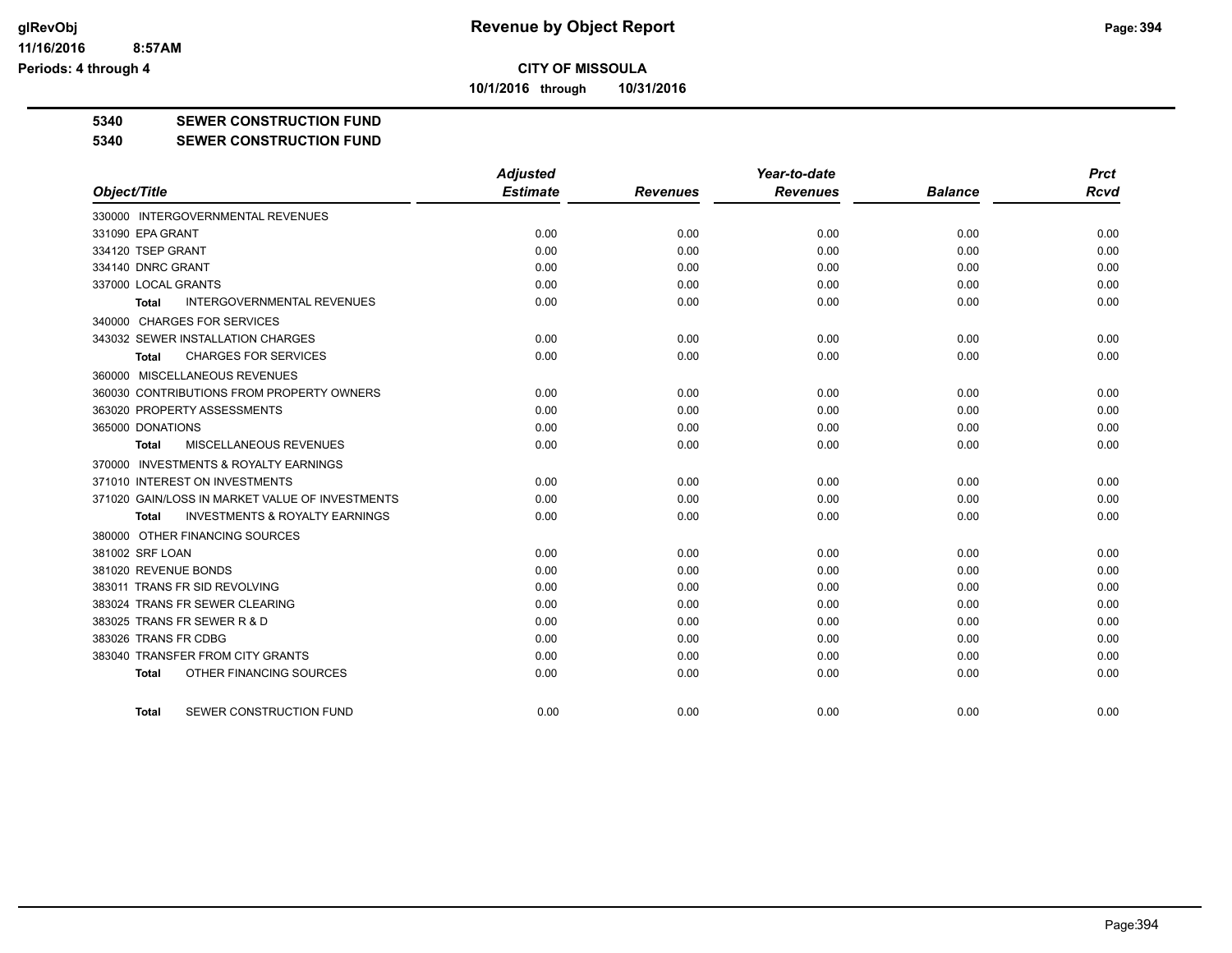**10/1/2016 through 10/31/2016**

## **5340 SEWER CONSTRUCTION FUND**

|                                                    | <b>Adjusted</b> |                 | Year-to-date    |                | <b>Prct</b> |
|----------------------------------------------------|-----------------|-----------------|-----------------|----------------|-------------|
| Object/Title                                       | <b>Estimate</b> | <b>Revenues</b> | <b>Revenues</b> | <b>Balance</b> | <b>Rcvd</b> |
| 330000 INTERGOVERNMENTAL REVENUES                  |                 |                 |                 |                |             |
| 331090 EPA GRANT                                   | 0.00            | 0.00            | 0.00            | 0.00           | 0.00        |
| 334120 TSEP GRANT                                  | 0.00            | 0.00            | 0.00            | 0.00           | 0.00        |
| 334140 DNRC GRANT                                  | 0.00            | 0.00            | 0.00            | 0.00           | 0.00        |
| 337000 LOCAL GRANTS                                | 0.00            | 0.00            | 0.00            | 0.00           | 0.00        |
| <b>INTERGOVERNMENTAL REVENUES</b><br><b>Total</b>  | 0.00            | 0.00            | 0.00            | 0.00           | 0.00        |
| 340000 CHARGES FOR SERVICES                        |                 |                 |                 |                |             |
| 343032 SEWER INSTALLATION CHARGES                  | 0.00            | 0.00            | 0.00            | 0.00           | 0.00        |
| <b>CHARGES FOR SERVICES</b><br>Total               | 0.00            | 0.00            | 0.00            | 0.00           | 0.00        |
| 360000 MISCELLANEOUS REVENUES                      |                 |                 |                 |                |             |
| 360030 CONTRIBUTIONS FROM PROPERTY OWNERS          | 0.00            | 0.00            | 0.00            | 0.00           | 0.00        |
| 363020 PROPERTY ASSESSMENTS                        | 0.00            | 0.00            | 0.00            | 0.00           | 0.00        |
| 365000 DONATIONS                                   | 0.00            | 0.00            | 0.00            | 0.00           | 0.00        |
| MISCELLANEOUS REVENUES<br>Total                    | 0.00            | 0.00            | 0.00            | 0.00           | 0.00        |
| 370000 INVESTMENTS & ROYALTY EARNINGS              |                 |                 |                 |                |             |
| 371010 INTEREST ON INVESTMENTS                     | 0.00            | 0.00            | 0.00            | 0.00           | 0.00        |
| 371020 GAIN/LOSS IN MARKET VALUE OF INVESTMENT     | 0.00            | 0.00            | 0.00            | 0.00           | 0.00        |
| <b>INVESTMENTS &amp; ROYALTY EARNINGS</b><br>Total | 0.00            | 0.00            | 0.00            | 0.00           | 0.00        |
| 380000 OTHER FINANCING SOURCES                     |                 |                 |                 |                |             |
| 381002 SRF LOAN                                    | 0.00            | 0.00            | 0.00            | 0.00           | 0.00        |
| 381020 REVENUE BONDS                               | 0.00            | 0.00            | 0.00            | 0.00           | 0.00        |
| 383011 TRANS FR SID REVOLVING                      | 0.00            | 0.00            | 0.00            | 0.00           | 0.00        |
| 383024 TRANS FR SEWER CLEARING                     | 0.00            | 0.00            | 0.00            | 0.00           | 0.00        |
| 383025 TRANS FR SEWER R & D                        | 0.00            | 0.00            | 0.00            | 0.00           | 0.00        |
| 383026 TRANS FR CDBG                               | 0.00            | 0.00            | 0.00            | 0.00           | 0.00        |
| 383040 TRANSFER FROM CITY GRANTS                   | 0.00            | 0.00            | 0.00            | 0.00           | 0.00        |
| OTHER FINANCING SOURCES<br><b>Total</b>            | 0.00            | 0.00            | 0.00            | 0.00           | 0.00        |
| SEWER CONSTRUCTION FUND<br>Total                   | 0.00            | 0.00            | 0.00            | 0.00           | 0.00        |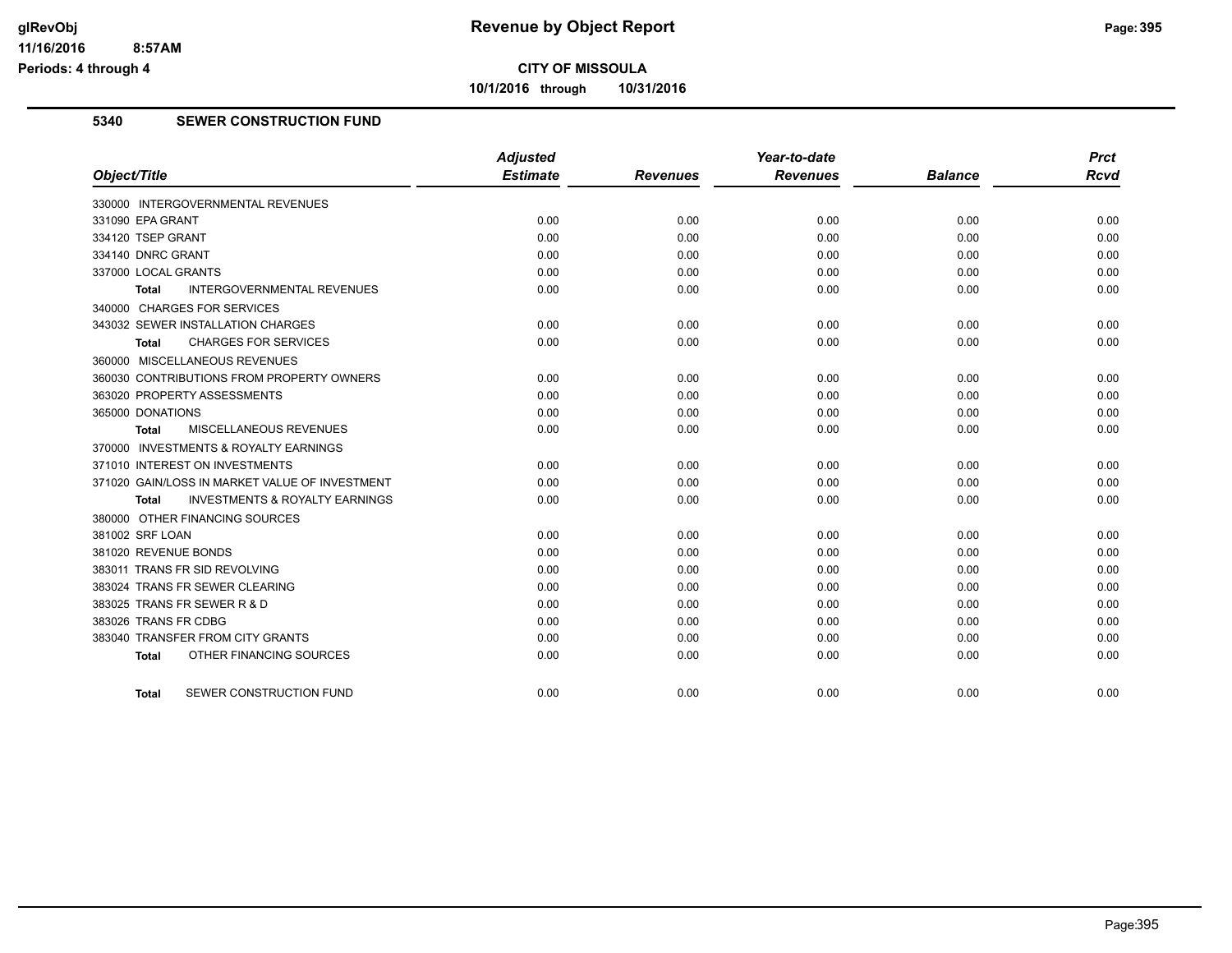#### **11/16/2016 8:57AM**

**Periods: 4 through 4**

**CITY OF MISSOULA**

**10/1/2016 through 10/31/2016**

# **5361 2001 SEWER REVENUE BONDS-DEBT SERVICE**

# **5361 2001 SEWER REVENUE BONDS-DEBT SERVICE**

|                                                           | <b>Adjusted</b> |                 | Year-to-date    |                | <b>Prct</b> |
|-----------------------------------------------------------|-----------------|-----------------|-----------------|----------------|-------------|
| Object/Title                                              | <b>Estimate</b> | <b>Revenues</b> | <b>Revenues</b> | <b>Balance</b> | Rcvd        |
| 340000 CHARGES FOR SERVICES                               |                 |                 |                 |                |             |
| 343031 SEWER SERVICE CHARGES                              | 0.00            | 0.00            | 0.00            | 0.00           | 0.00        |
| 343032 SEWER INSTALLATION CHARGES                         | 0.00            | 0.00            | 0.00            | 0.00           | 0.00        |
| 343035 SALE OF SEWER MATERIALS AND SUPPLIES               | 0.00            | 0.00            | 0.00            | 0.00           | 0.00        |
| <b>CHARGES FOR SERVICES</b><br><b>Total</b>               | 0.00            | 0.00            | 0.00            | 0.00           | 0.00        |
| MISCELLANEOUS REVENUES<br>360000                          |                 |                 |                 |                |             |
| 360010 MISCELLANEOUS                                      | 0.00            | 0.00            | 0.00            | 0.00           | 0.00        |
| MISCELLANEOUS REVENUES<br>Total                           | 0.00            | 0.00            | 0.00            | 0.00           | 0.00        |
| INVESTMENTS & ROYALTY EARNINGS<br>370000                  |                 |                 |                 |                |             |
| 371010 INTEREST ON INVESTMENTS                            | 0.00            | 0.00            | 0.00            | 0.00           | 0.00        |
| 371020 GAIN/LOSS IN MARKET VALUE OF INVESTMENTS           | 0.00            | 0.00            | 0.00            | 0.00           | 0.00        |
| <b>INVESTMENTS &amp; ROYALTY EARNINGS</b><br><b>Total</b> | 0.00            | 0.00            | 0.00            | 0.00           | 0.00        |
| OTHER FINANCING SOURCES<br>380000                         |                 |                 |                 |                |             |
| 382010 SALE OF FIXED ASSETS                               | 0.00            | 0.00            | 0.00            | 0.00           | 0.00        |
| 383024 TRANS FR SEWER CLEARING                            | 0.00            | 0.00            | 0.00            | 0.00           | 0.00        |
| OTHER FINANCING SOURCES<br><b>Total</b>                   | 0.00            | 0.00            | 0.00            | 0.00           | 0.00        |
| 2001 SEWER REVENUE BONDS-DEBT SERVI<br><b>Total</b>       | 0.00            | 0.00            | 0.00            | 0.00           | 0.00        |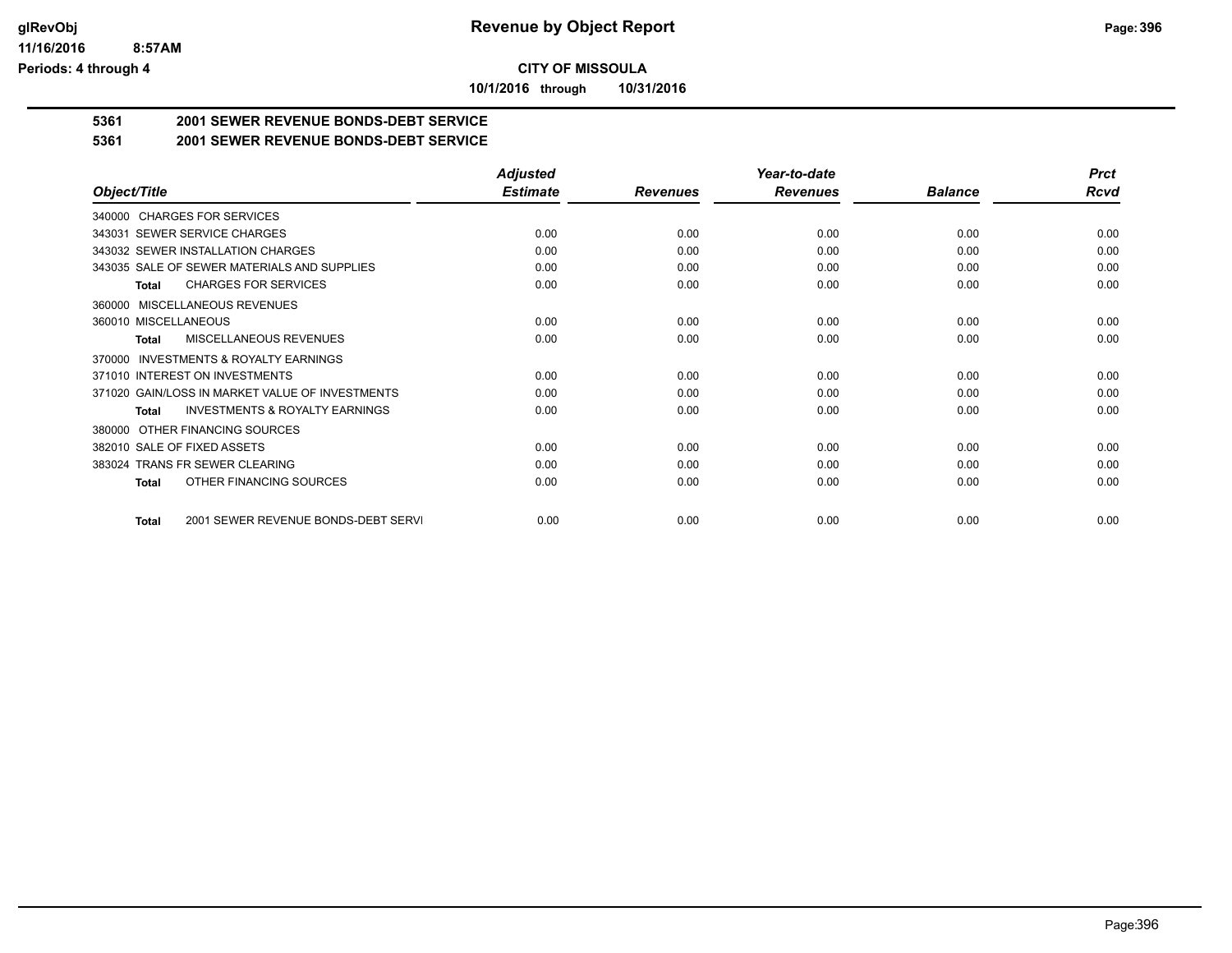**10/1/2016 through 10/31/2016**

#### **5361 2001 SEWER REVENUE BONDS-DEBT SERVICE**

|                                                           | <b>Adjusted</b> |                 | Year-to-date    |                | <b>Prct</b> |
|-----------------------------------------------------------|-----------------|-----------------|-----------------|----------------|-------------|
| Object/Title                                              | <b>Estimate</b> | <b>Revenues</b> | <b>Revenues</b> | <b>Balance</b> | <b>Rcvd</b> |
| 340000 CHARGES FOR SERVICES                               |                 |                 |                 |                |             |
| SEWER SERVICE CHARGES<br>343031                           | 0.00            | 0.00            | 0.00            | 0.00           | 0.00        |
| 343032 SEWER INSTALLATION CHARGES                         | 0.00            | 0.00            | 0.00            | 0.00           | 0.00        |
| 343035 SALE OF SEWER MATERIALS AND SUPPLIES               | 0.00            | 0.00            | 0.00            | 0.00           | 0.00        |
| <b>CHARGES FOR SERVICES</b><br>Total                      | 0.00            | 0.00            | 0.00            | 0.00           | 0.00        |
| 360000 MISCELLANEOUS REVENUES                             |                 |                 |                 |                |             |
| 360010 MISCELLANEOUS                                      | 0.00            | 0.00            | 0.00            | 0.00           | 0.00        |
| MISCELLANEOUS REVENUES<br><b>Total</b>                    | 0.00            | 0.00            | 0.00            | 0.00           | 0.00        |
| INVESTMENTS & ROYALTY EARNINGS<br>370000                  |                 |                 |                 |                |             |
| 371010 INTEREST ON INVESTMENTS                            | 0.00            | 0.00            | 0.00            | 0.00           | 0.00        |
| 371020 GAIN/LOSS IN MARKET VALUE OF INVESTMENT            | 0.00            | 0.00            | 0.00            | 0.00           | 0.00        |
| <b>INVESTMENTS &amp; ROYALTY EARNINGS</b><br><b>Total</b> | 0.00            | 0.00            | 0.00            | 0.00           | 0.00        |
| OTHER FINANCING SOURCES<br>380000                         |                 |                 |                 |                |             |
| 382010 SALE OF FIXED ASSETS                               | 0.00            | 0.00            | 0.00            | 0.00           | 0.00        |
| 383024 TRANS FR SEWER CLEARING                            | 0.00            | 0.00            | 0.00            | 0.00           | 0.00        |
| OTHER FINANCING SOURCES<br><b>Total</b>                   | 0.00            | 0.00            | 0.00            | 0.00           | 0.00        |
| 2001 SEWER REVENUE BONDS-DEBT SERV<br><b>Total</b>        | 0.00            | 0.00            | 0.00            | 0.00           | 0.00        |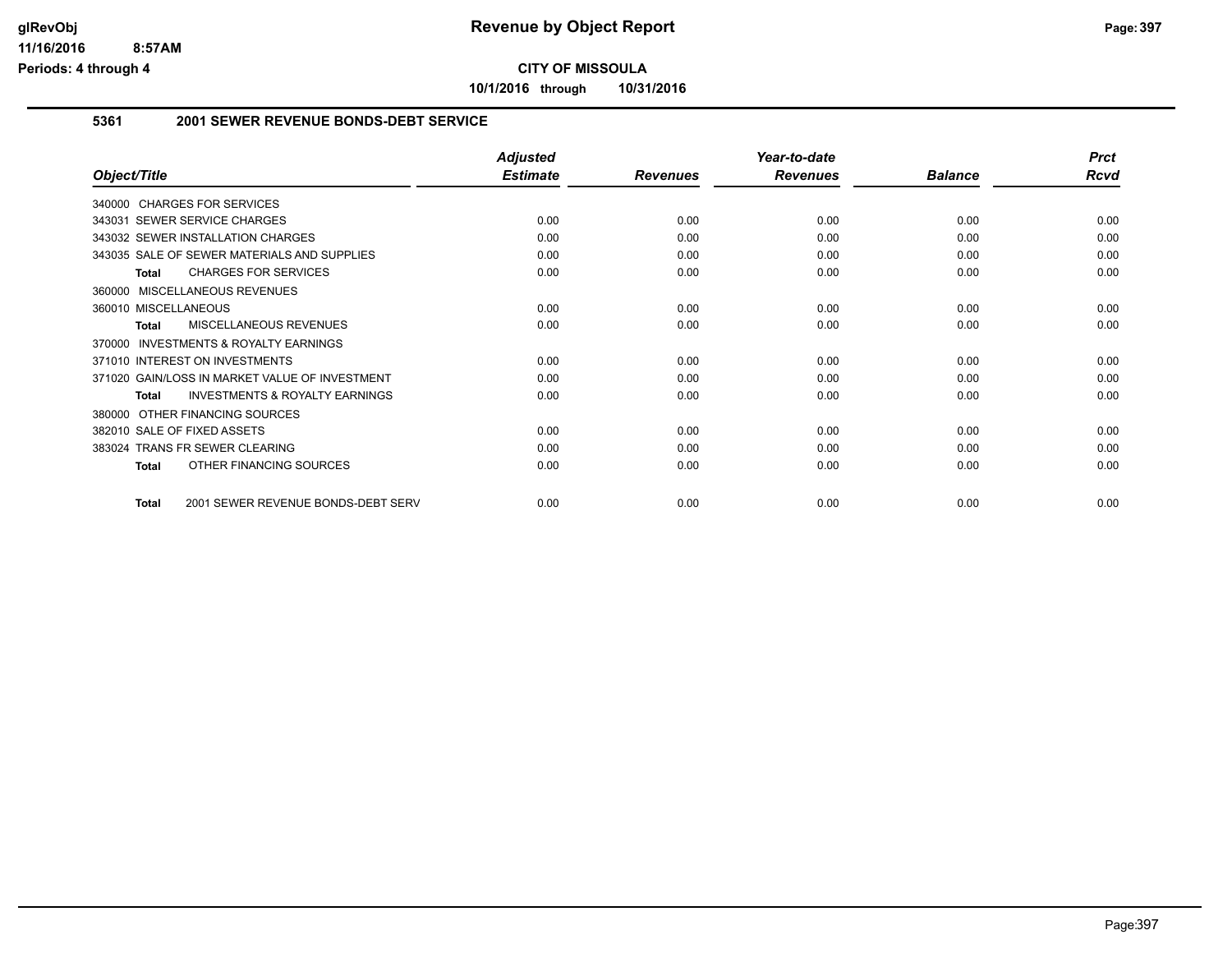**11/16/2016 8:57AM Periods: 4 through 4**

### **CITY OF MISSOULA**

**10/1/2016 through 10/31/2016**

# **5362 00 SEWER REVENUE BOND - SERIES B DEBT SE**

**5362 00 SEWER REVENUE BOND - SERIES B DEBT SE**

|                                                      | <b>Adjusted</b> |                 | Year-to-date    |                | <b>Prct</b> |
|------------------------------------------------------|-----------------|-----------------|-----------------|----------------|-------------|
| Object/Title                                         | <b>Estimate</b> | <b>Revenues</b> | <b>Revenues</b> | <b>Balance</b> | <b>Rcvd</b> |
| 340000 CHARGES FOR SERVICES                          |                 |                 |                 |                |             |
| 343032 SEWER INSTALLATION CHARGES                    | 0.00            | 0.00            | 0.00            | 0.00           | 0.00        |
| <b>CHARGES FOR SERVICES</b><br>Total                 | 0.00            | 0.00            | 0.00            | 0.00           | 0.00        |
| 360000 MISCELLANEOUS REVENUES                        |                 |                 |                 |                |             |
| 360010 MISCELLANEOUS                                 | 0.00            | 0.00            | 0.00            | 0.00           | 0.00        |
| MISCELLANEOUS REVENUES<br>Total                      | 0.00            | 0.00            | 0.00            | 0.00           | 0.00        |
| 370000 INVESTMENTS & ROYALTY EARNINGS                |                 |                 |                 |                |             |
| 371010 INTEREST ON INVESTMENTS                       | 0.00            | 0.00            | 0.00            | 0.00           | 0.00        |
| 371020 GAIN/LOSS IN MARKET VALUE OF INVESTMENTS      | 0.00            | 0.00            | 0.00            | 0.00           | 0.00        |
| <b>INVESTMENTS &amp; ROYALTY EARNINGS</b><br>Total   | 0.00            | 0.00            | 0.00            | 0.00           | 0.00        |
| 380000 OTHER FINANCING SOURCES                       |                 |                 |                 |                |             |
| 383024 TRANS FR SEWER CLEARING                       | 0.00            | 0.00            | 0.00            | 0.00           | 0.00        |
| OTHER FINANCING SOURCES<br>Total                     | 0.00            | 0.00            | 0.00            | 0.00           | 0.00        |
| 00 SEWER REVENUE BOND - SERIES B DEB<br><b>Total</b> | 0.00            | 0.00            | 0.00            | 0.00           | 0.00        |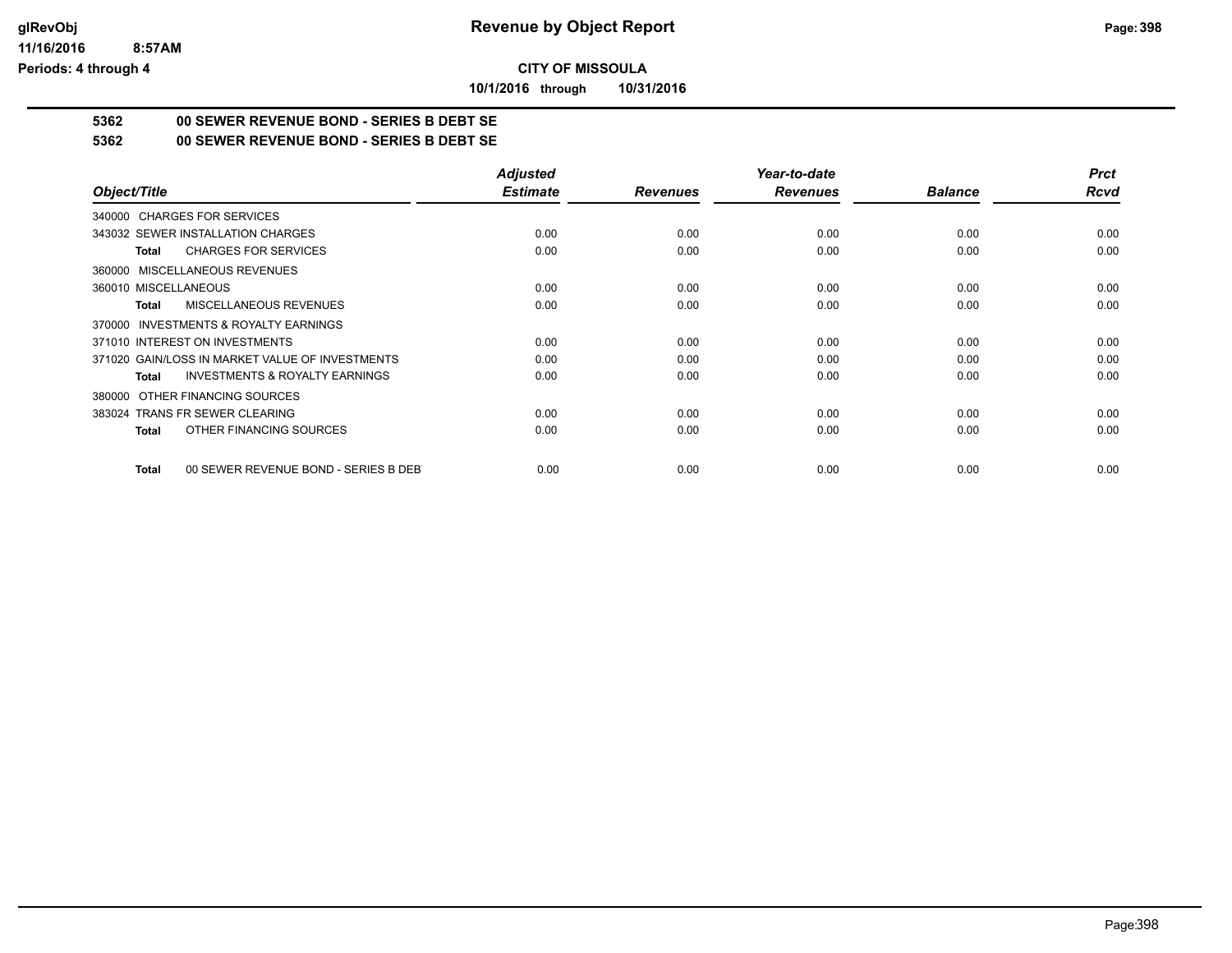**10/1/2016 through 10/31/2016**

### **5362 00 SEWER REVENUE BOND - SERIES B DEBT SE**

| Object/Title                                              | <b>Adjusted</b><br><b>Estimate</b> | <b>Revenues</b> | Year-to-date<br><b>Revenues</b> | <b>Balance</b> | <b>Prct</b><br><b>Rcvd</b> |
|-----------------------------------------------------------|------------------------------------|-----------------|---------------------------------|----------------|----------------------------|
| 340000 CHARGES FOR SERVICES                               |                                    |                 |                                 |                |                            |
| 343032 SEWER INSTALLATION CHARGES                         | 0.00                               | 0.00            | 0.00                            | 0.00           | 0.00                       |
| <b>CHARGES FOR SERVICES</b><br>Total                      | 0.00                               | 0.00            | 0.00                            | 0.00           | 0.00                       |
| 360000 MISCELLANEOUS REVENUES                             |                                    |                 |                                 |                |                            |
| 360010 MISCELLANEOUS                                      | 0.00                               | 0.00            | 0.00                            | 0.00           | 0.00                       |
| MISCELLANEOUS REVENUES<br><b>Total</b>                    | 0.00                               | 0.00            | 0.00                            | 0.00           | 0.00                       |
| <b>INVESTMENTS &amp; ROYALTY EARNINGS</b><br>370000       |                                    |                 |                                 |                |                            |
| 371010 INTEREST ON INVESTMENTS                            | 0.00                               | 0.00            | 0.00                            | 0.00           | 0.00                       |
| 371020 GAIN/LOSS IN MARKET VALUE OF INVESTMENT            | 0.00                               | 0.00            | 0.00                            | 0.00           | 0.00                       |
| <b>INVESTMENTS &amp; ROYALTY EARNINGS</b><br><b>Total</b> | 0.00                               | 0.00            | 0.00                            | 0.00           | 0.00                       |
| 380000 OTHER FINANCING SOURCES                            |                                    |                 |                                 |                |                            |
| 383024 TRANS FR SEWER CLEARING                            | 0.00                               | 0.00            | 0.00                            | 0.00           | 0.00                       |
| OTHER FINANCING SOURCES<br><b>Total</b>                   | 0.00                               | 0.00            | 0.00                            | 0.00           | 0.00                       |
| 00 SEWER REVENUE BOND - SERIES B DEE<br><b>Total</b>      | 0.00                               | 0.00            | 0.00                            | 0.00           | 0.00                       |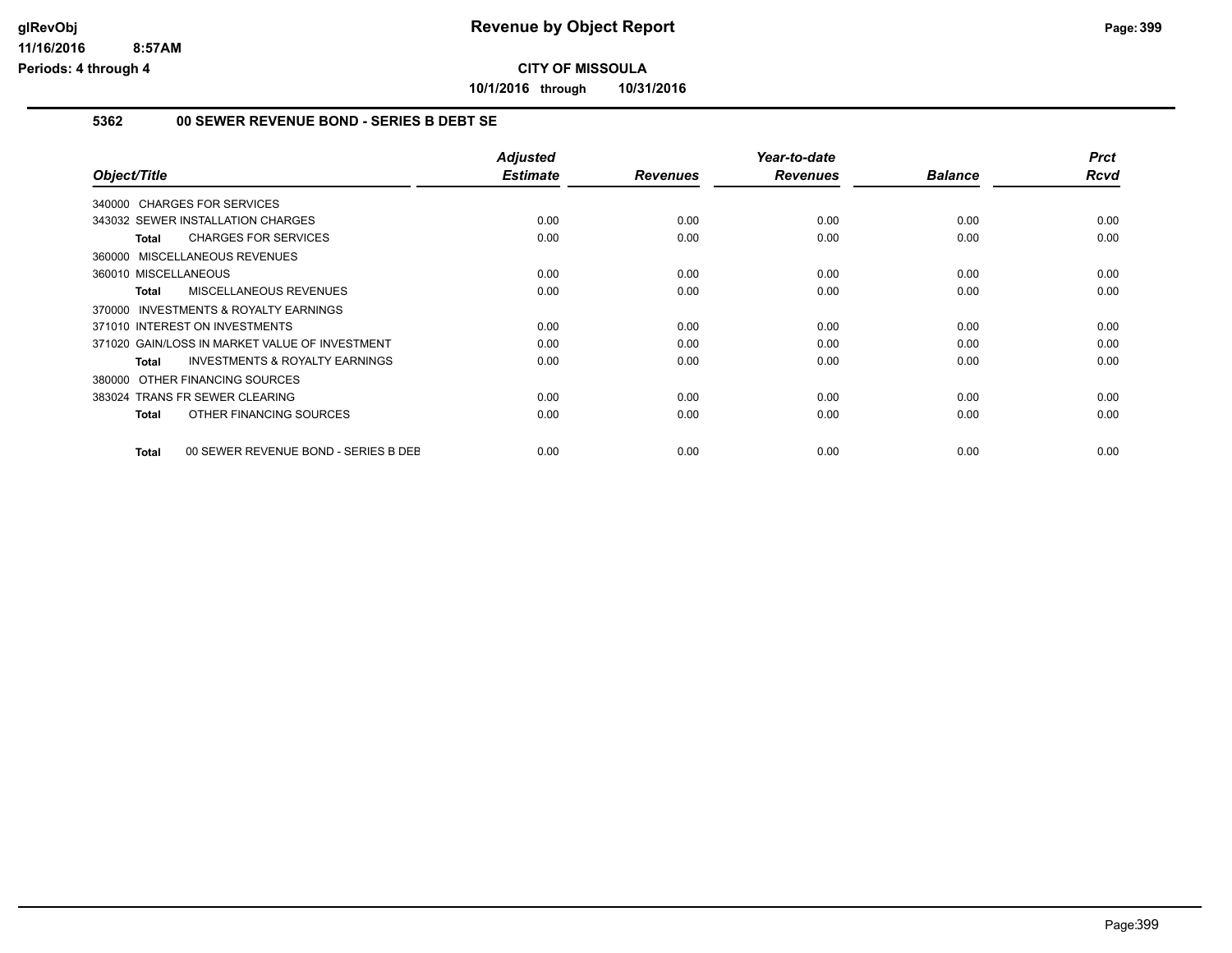**11/16/2016 8:57AM Periods: 4 through 4**

## **CITY OF MISSOULA**

**10/1/2016 through 10/31/2016**

# **5364 92 SEWER REVENUE BOND - SERIES B DEBT S**

**5364 92 SEWER REVENUE BOND - SERIES B DEBT S**

|                                                    | <b>Adjusted</b> |                 | Year-to-date    |                | <b>Prct</b> |
|----------------------------------------------------|-----------------|-----------------|-----------------|----------------|-------------|
| Object/Title                                       | <b>Estimate</b> | <b>Revenues</b> | <b>Revenues</b> | <b>Balance</b> | <b>Rcvd</b> |
| 340000 CHARGES FOR SERVICES                        |                 |                 |                 |                |             |
| 343032 SEWER INSTALLATION CHARGES                  | 0.00            | 0.00            | 0.00            | 0.00           | 0.00        |
| <b>CHARGES FOR SERVICES</b><br>Total               | 0.00            | 0.00            | 0.00            | 0.00           | 0.00        |
| 370000 INVESTMENTS & ROYALTY EARNINGS              |                 |                 |                 |                |             |
| 371010 INTEREST ON INVESTMENTS                     | 0.00            | 0.00            | 0.00            | 0.00           | 0.00        |
| 371020 GAIN/LOSS IN MARKET VALUE OF INVESTMENTS    | 0.00            | 0.00            | 0.00            | 0.00           | 0.00        |
| <b>INVESTMENTS &amp; ROYALTY EARNINGS</b><br>Total | 0.00            | 0.00            | 0.00            | 0.00           | 0.00        |
| 380000 OTHER FINANCING SOURCES                     |                 |                 |                 |                |             |
| 383024 TRANS FR SEWER CLEARING                     | 0.00            | 0.00            | 0.00            | 0.00           | 0.00        |
| 383042 TRANSFERS FROM OTHER FUNDS                  | 0.00            | 0.00            | 0.00            | 0.00           | 0.00        |
| OTHER FINANCING SOURCES<br>Total                   | 0.00            | 0.00            | 0.00            | 0.00           | 0.00        |
| 92 SEWER REVENUE BOND - SERIES B DEE<br>Total      | 0.00            | 0.00            | 0.00            | 0.00           | 0.00        |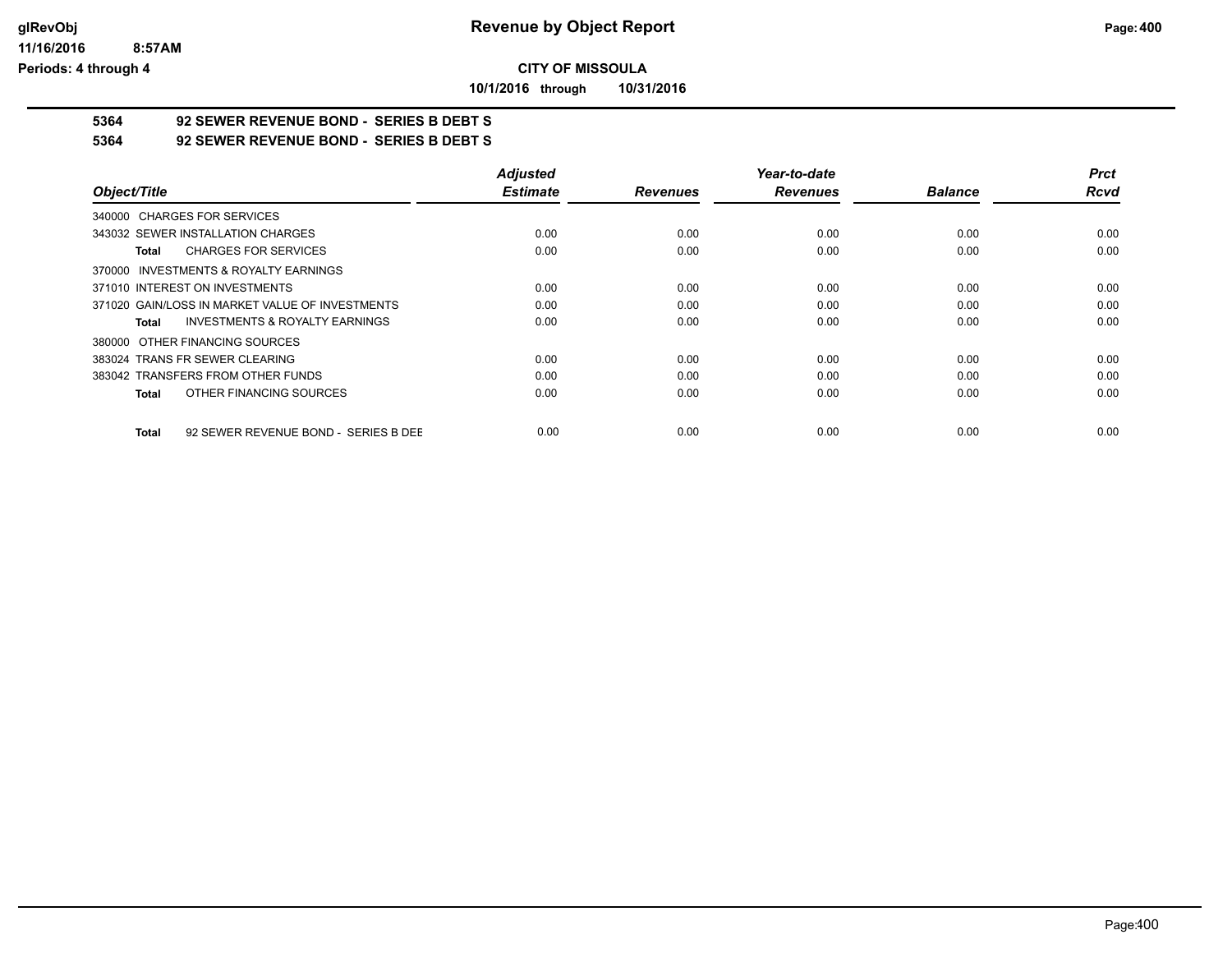**Periods: 4 through 4**

**CITY OF MISSOULA**

**10/1/2016 through 10/31/2016**

### **5364 92 SEWER REVENUE BOND - SERIES B DEBT S**

| Object/Title                                         | <b>Adjusted</b><br><b>Estimate</b> | <b>Revenues</b> | Year-to-date<br><b>Revenues</b> | <b>Balance</b> | <b>Prct</b><br><b>Rcvd</b> |
|------------------------------------------------------|------------------------------------|-----------------|---------------------------------|----------------|----------------------------|
| 340000 CHARGES FOR SERVICES                          |                                    |                 |                                 |                |                            |
| 343032 SEWER INSTALLATION CHARGES                    | 0.00                               | 0.00            | 0.00                            | 0.00           | 0.00                       |
| <b>CHARGES FOR SERVICES</b><br>Total                 | 0.00                               | 0.00            | 0.00                            | 0.00           | 0.00                       |
| 370000 INVESTMENTS & ROYALTY EARNINGS                |                                    |                 |                                 |                |                            |
| 371010 INTEREST ON INVESTMENTS                       | 0.00                               | 0.00            | 0.00                            | 0.00           | 0.00                       |
| 371020 GAIN/LOSS IN MARKET VALUE OF INVESTMENT       | 0.00                               | 0.00            | 0.00                            | 0.00           | 0.00                       |
| <b>INVESTMENTS &amp; ROYALTY EARNINGS</b><br>Total   | 0.00                               | 0.00            | 0.00                            | 0.00           | 0.00                       |
| 380000 OTHER FINANCING SOURCES                       |                                    |                 |                                 |                |                            |
| 383024 TRANS FR SEWER CLEARING                       | 0.00                               | 0.00            | 0.00                            | 0.00           | 0.00                       |
| 383042 TRANSFERS FROM OTHER FUNDS                    | 0.00                               | 0.00            | 0.00                            | 0.00           | 0.00                       |
| OTHER FINANCING SOURCES<br>Total                     | 0.00                               | 0.00            | 0.00                            | 0.00           | 0.00                       |
|                                                      |                                    |                 |                                 |                |                            |
| 92 SEWER REVENUE BOND - SERIES B DEI<br><b>Total</b> | 0.00                               | 0.00            | 0.00                            | 0.00           | 0.00                       |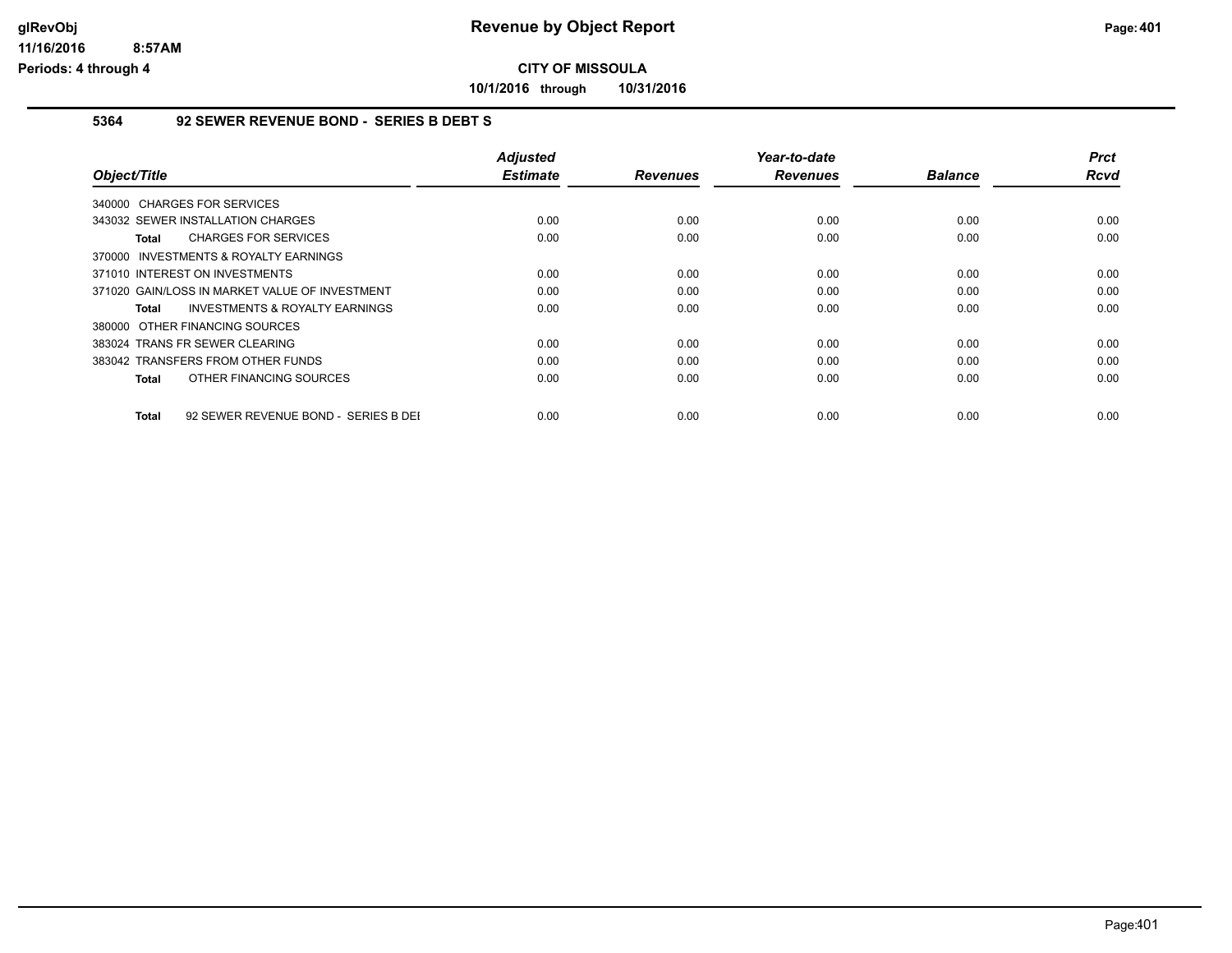**10/1/2016 through 10/31/2016**

# **5365 99 SEWER REVENUE BONDS DEBT SERVICE FUND**

# **5365 99 SEWER REVENUE BONDS DEBT SERVICE FUND**

|                                                     | <b>Adjusted</b> |                 | Year-to-date    |                | <b>Prct</b> |
|-----------------------------------------------------|-----------------|-----------------|-----------------|----------------|-------------|
| Object/Title                                        | <b>Estimate</b> | <b>Revenues</b> | <b>Revenues</b> | <b>Balance</b> | <b>Rcvd</b> |
| 340000 CHARGES FOR SERVICES                         |                 |                 |                 |                |             |
| 343032 SEWER INSTALLATION CHARGES                   | 0.00            | 0.00            | 0.00            | 0.00           | 0.00        |
| <b>CHARGES FOR SERVICES</b><br>Total                | 0.00            | 0.00            | 0.00            | 0.00           | 0.00        |
| 370000 INVESTMENTS & ROYALTY EARNINGS               |                 |                 |                 |                |             |
| 371010 INTEREST ON INVESTMENTS                      | 0.00            | 0.00            | 0.00            | 0.00           | 0.00        |
| 371020 GAIN/LOSS IN MARKET VALUE OF INVESTMENTS     | 0.00            | 0.00            | 0.00            | 0.00           | 0.00        |
| <b>INVESTMENTS &amp; ROYALTY EARNINGS</b><br>Total  | 0.00            | 0.00            | 0.00            | 0.00           | 0.00        |
| 380000 OTHER FINANCING SOURCES                      |                 |                 |                 |                |             |
| 383024 TRANS FR SEWER CLEARING                      | 0.00            | 0.00            | 0.00            | 0.00           | 0.00        |
| OTHER FINANCING SOURCES<br>Total                    | 0.00            | 0.00            | 0.00            | 0.00           | 0.00        |
| 99 SEWER REVENUE BONDS DEBT SERVICE<br><b>Total</b> | 0.00            | 0.00            | 0.00            | 0.00           | 0.00        |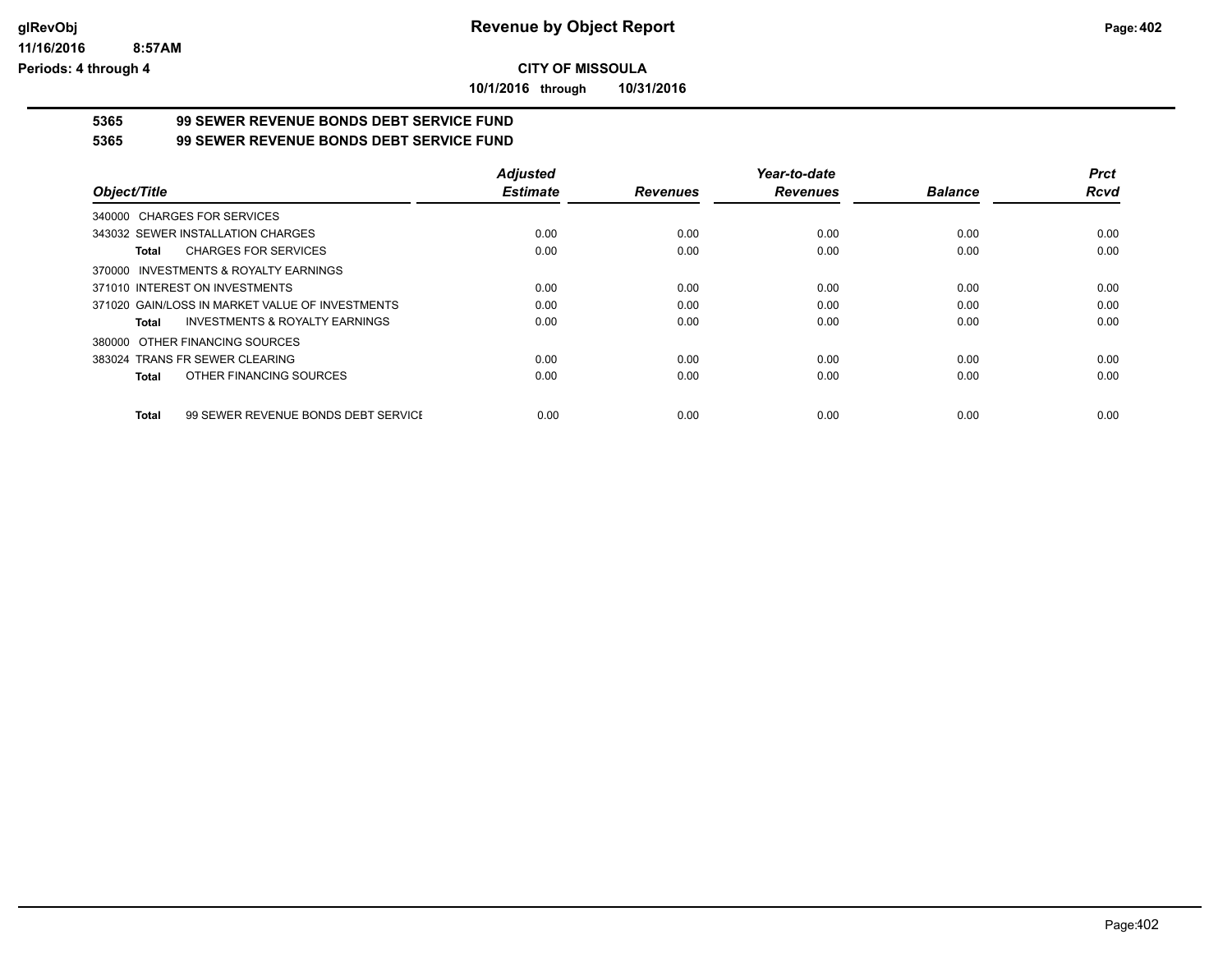**10/1/2016 through 10/31/2016**

#### **5365 99 SEWER REVENUE BONDS DEBT SERVICE FUND**

| Object/Title                                       | <b>Adjusted</b><br><b>Estimate</b> | <b>Revenues</b> | Year-to-date<br><b>Revenues</b> | <b>Balance</b> | <b>Prct</b><br><b>Rcvd</b> |
|----------------------------------------------------|------------------------------------|-----------------|---------------------------------|----------------|----------------------------|
| 340000 CHARGES FOR SERVICES                        |                                    |                 |                                 |                |                            |
| 343032 SEWER INSTALLATION CHARGES                  | 0.00                               | 0.00            | 0.00                            | 0.00           | 0.00                       |
| <b>CHARGES FOR SERVICES</b><br><b>Total</b>        | 0.00                               | 0.00            | 0.00                            | 0.00           | 0.00                       |
| 370000 INVESTMENTS & ROYALTY EARNINGS              |                                    |                 |                                 |                |                            |
| 371010 INTEREST ON INVESTMENTS                     | 0.00                               | 0.00            | 0.00                            | 0.00           | 0.00                       |
| 371020 GAIN/LOSS IN MARKET VALUE OF INVESTMENT     | 0.00                               | 0.00            | 0.00                            | 0.00           | 0.00                       |
| <b>INVESTMENTS &amp; ROYALTY EARNINGS</b><br>Total | 0.00                               | 0.00            | 0.00                            | 0.00           | 0.00                       |
| 380000 OTHER FINANCING SOURCES                     |                                    |                 |                                 |                |                            |
| 383024 TRANS FR SEWER CLEARING                     | 0.00                               | 0.00            | 0.00                            | 0.00           | 0.00                       |
| OTHER FINANCING SOURCES<br>Total                   | 0.00                               | 0.00            | 0.00                            | 0.00           | 0.00                       |
| <b>Total</b><br>99 SEWER REVENUE BONDS DEBT SERVIC | 0.00                               | 0.00            | 0.00                            | 0.00           | 0.00                       |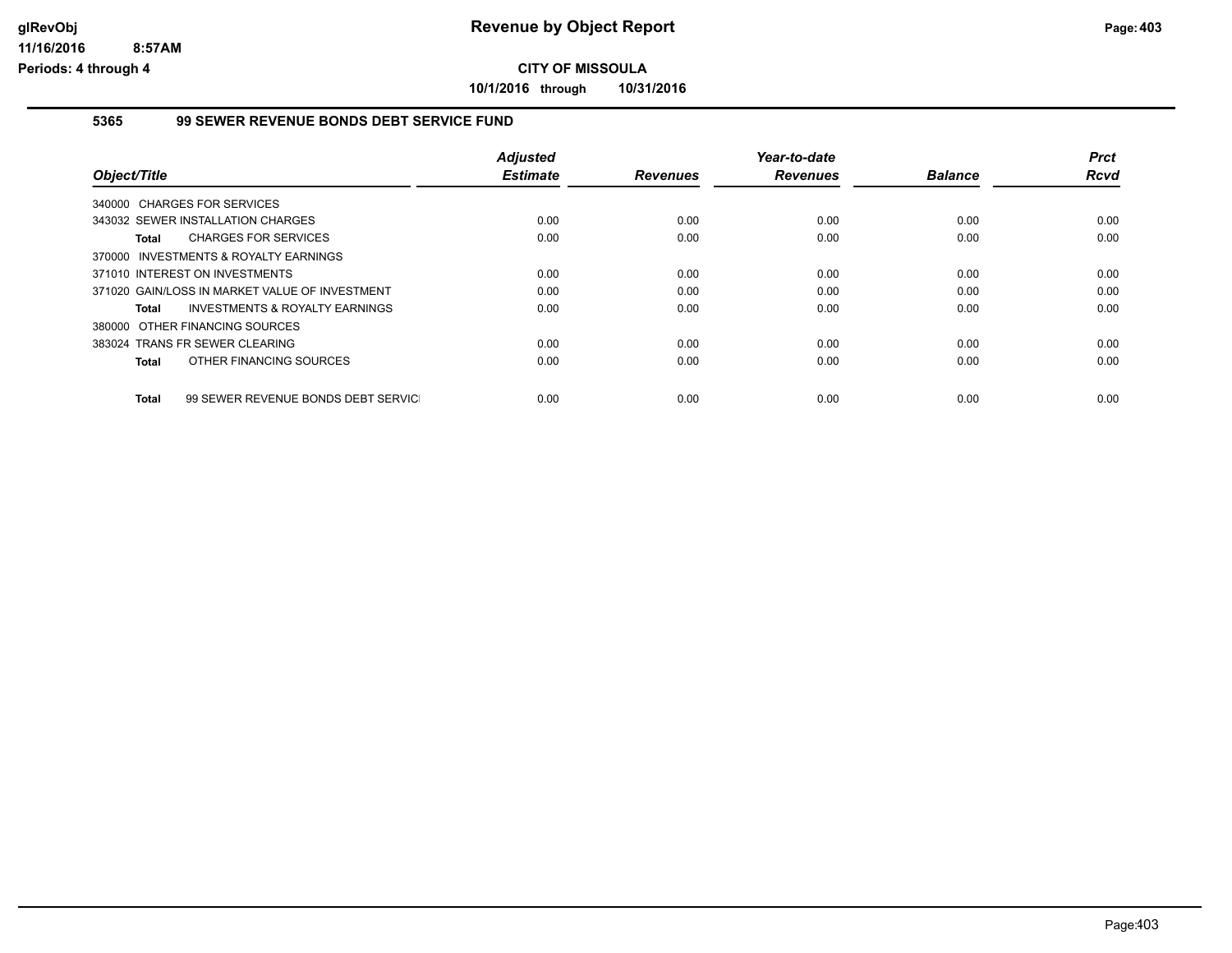**Periods: 4 through 4**

**CITY OF MISSOULA**

**10/1/2016 through 10/31/2016**

# **5367 92 SEWER REVENUE BOND - SERIES B BOND RE**

**5367 92 SEWER REVENUE BOND - SERIES B BOND RE**

|                                                    | <b>Adjusted</b> |                 | Year-to-date    |                | <b>Prct</b> |
|----------------------------------------------------|-----------------|-----------------|-----------------|----------------|-------------|
| Object/Title                                       | <b>Estimate</b> | <b>Revenues</b> | <b>Revenues</b> | <b>Balance</b> | <b>Rcvd</b> |
| 370000 INVESTMENTS & ROYALTY EARNINGS              |                 |                 |                 |                |             |
| 371010 INTEREST ON INVESTMENTS                     | 0.00            | 0.00            | 0.00            | 0.00           | 0.00        |
| 371020 GAIN/LOSS IN MARKET VALUE OF INVESTMENTS    | 0.00            | 0.00            | 0.00            | 0.00           | 0.00        |
| <b>INVESTMENTS &amp; ROYALTY EARNINGS</b><br>Total | 0.00            | 0.00            | 0.00            | 0.00           | 0.00        |
| 380000 OTHER FINANCING SOURCES                     |                 |                 |                 |                |             |
| 383042 TRANSFERS FROM OTHER FUNDS                  | 0.00            | 0.00            | 0.00            | 0.00           | 0.00        |
| OTHER FINANCING SOURCES<br>Total                   | 0.00            | 0.00            | 0.00            | 0.00           | 0.00        |
|                                                    |                 |                 |                 |                |             |
| 92 SEWER REVENUE BOND - SERIES B BON<br>Total      | 0.00            | 0.00            | 0.00            | 0.00           | 0.00        |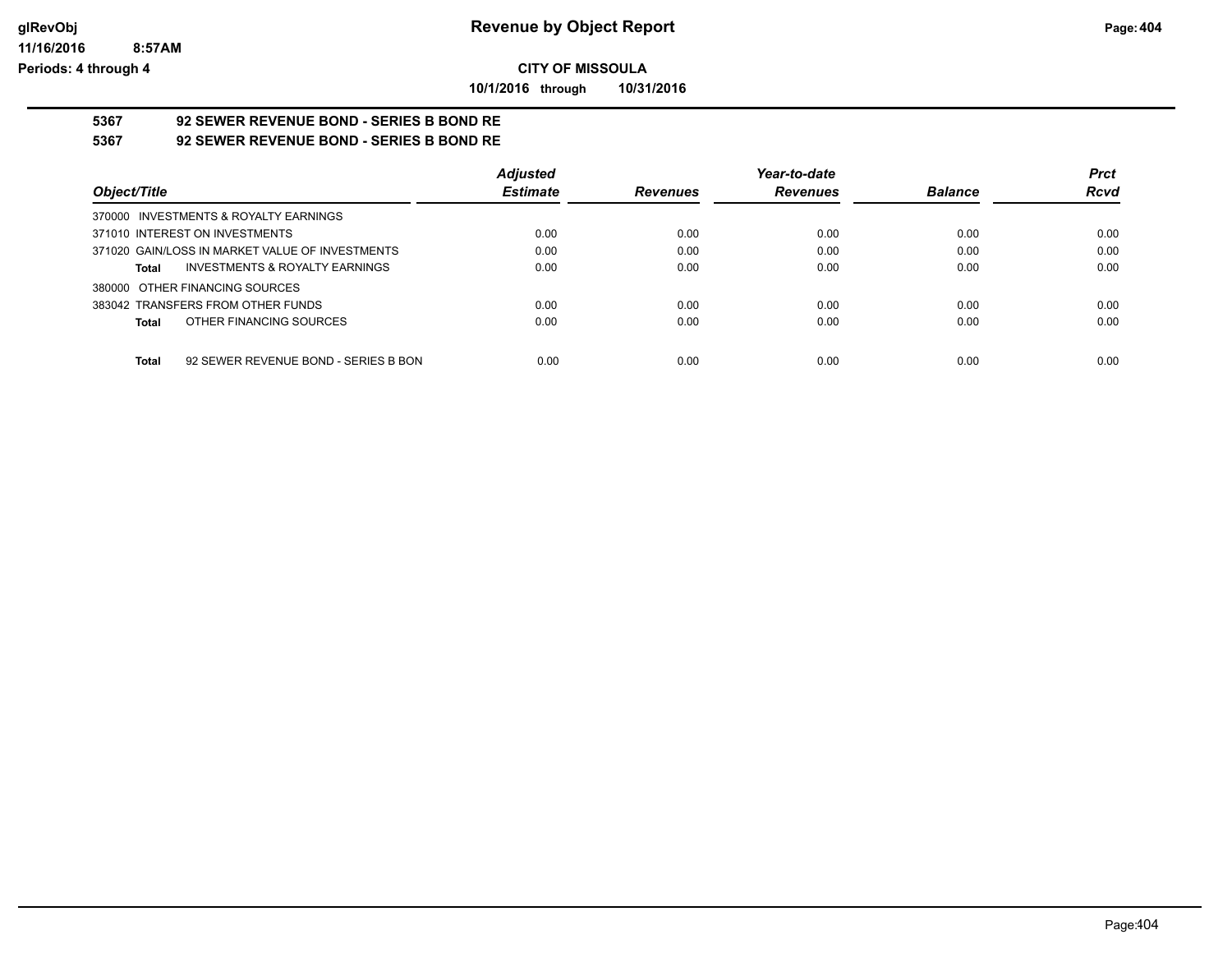**10/1/2016 through 10/31/2016**

#### **5367 92 SEWER REVENUE BOND - SERIES B BOND RE**

| Object/Title                                         | <b>Adjusted</b><br><b>Estimate</b> | <b>Revenues</b> | Year-to-date<br><b>Revenues</b> | <b>Balance</b> | <b>Prct</b><br><b>Rcvd</b> |
|------------------------------------------------------|------------------------------------|-----------------|---------------------------------|----------------|----------------------------|
|                                                      |                                    |                 |                                 |                |                            |
| 370000 INVESTMENTS & ROYALTY EARNINGS                |                                    |                 |                                 |                |                            |
| 371010 INTEREST ON INVESTMENTS                       | 0.00                               | 0.00            | 0.00                            | 0.00           | 0.00                       |
| 371020 GAIN/LOSS IN MARKET VALUE OF INVESTMENT       | 0.00                               | 0.00            | 0.00                            | 0.00           | 0.00                       |
| INVESTMENTS & ROYALTY EARNINGS<br>Total              | 0.00                               | 0.00            | 0.00                            | 0.00           | 0.00                       |
| 380000 OTHER FINANCING SOURCES                       |                                    |                 |                                 |                |                            |
| 383042 TRANSFERS FROM OTHER FUNDS                    | 0.00                               | 0.00            | 0.00                            | 0.00           | 0.00                       |
| OTHER FINANCING SOURCES<br>Total                     | 0.00                               | 0.00            | 0.00                            | 0.00           | 0.00                       |
|                                                      |                                    |                 |                                 |                |                            |
| <b>Total</b><br>92 SEWER REVENUE BOND - SERIES B BON | 0.00                               | 0.00            | 0.00                            | 0.00           | 0.00                       |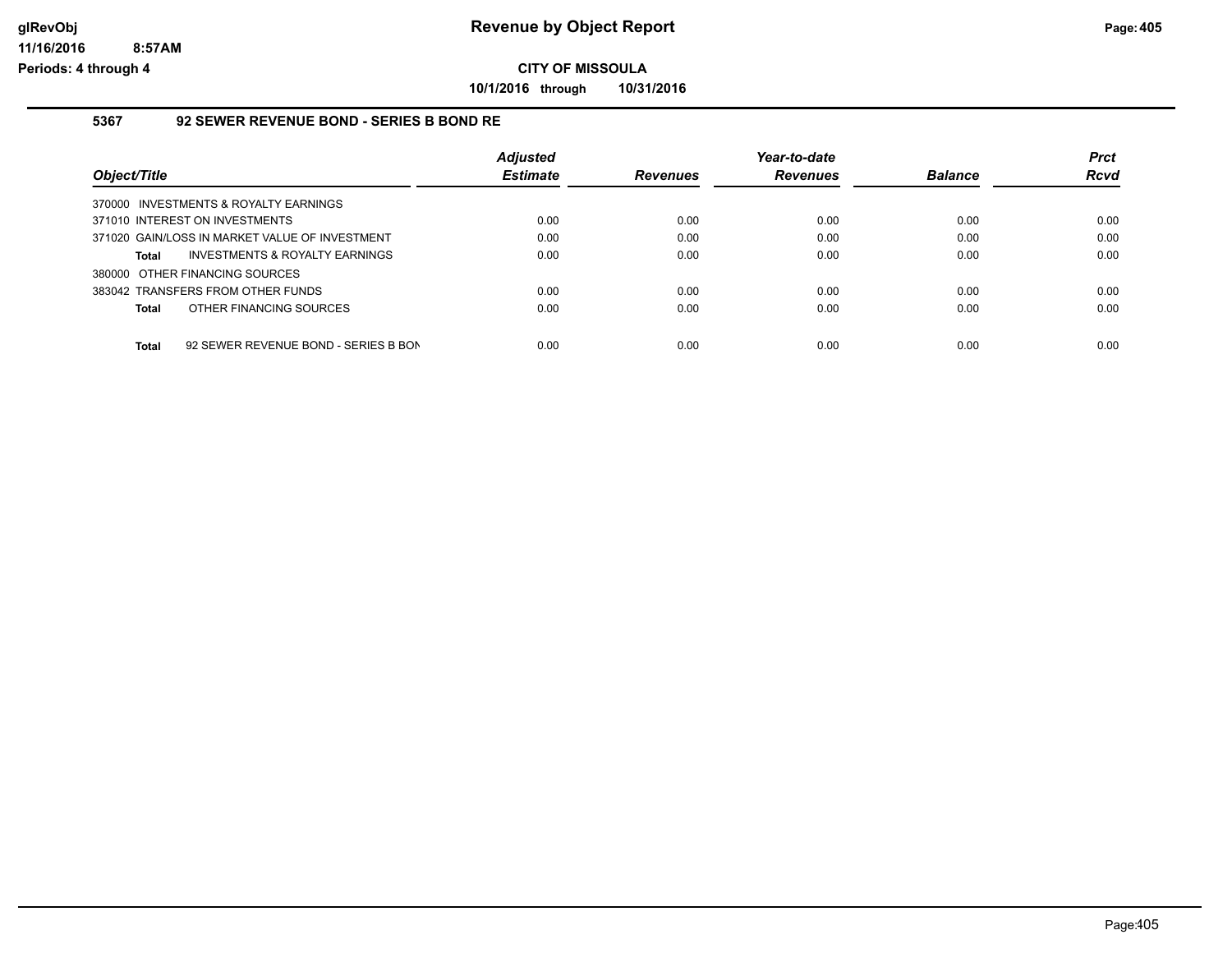**10/1/2016 through 10/31/2016**

# **5368 00 SEWER REVENUE BOND RESERVE FUND**

# **5368 00 SEWER REVENUE BOND RESERVE FUND**

|                                                 | <b>Adjusted</b> |                 | Year-to-date    |                | <b>Prct</b> |
|-------------------------------------------------|-----------------|-----------------|-----------------|----------------|-------------|
| Object/Title                                    | <b>Estimate</b> | <b>Revenues</b> | <b>Revenues</b> | <b>Balance</b> | <b>Rcvd</b> |
| 370000 INVESTMENTS & ROYALTY EARNINGS           |                 |                 |                 |                |             |
| 371010 INTEREST ON INVESTMENTS                  | 0.00            | 0.00            | 0.00            | 0.00           | 0.00        |
| 371020 GAIN/LOSS IN MARKET VALUE OF INVESTMENTS | 0.00            | 0.00            | 0.00            | 0.00           | 0.00        |
| INVESTMENTS & ROYALTY EARNINGS<br>Total         | 0.00            | 0.00            | 0.00            | 0.00           | 0.00        |
| 380000 OTHER FINANCING SOURCES                  |                 |                 |                 |                |             |
| 383042 TRANSFERS FROM OTHER FUNDS               | 0.00            | 0.00            | 0.00            | 0.00           | 0.00        |
| OTHER FINANCING SOURCES<br>Total                | 0.00            | 0.00            | 0.00            | 0.00           | 0.00        |
|                                                 |                 |                 |                 |                |             |
| 00 SEWER REVENUE BOND RESERVE FUND<br>Total     | 0.00            | 0.00            | 0.00            | 0.00           | 0.00        |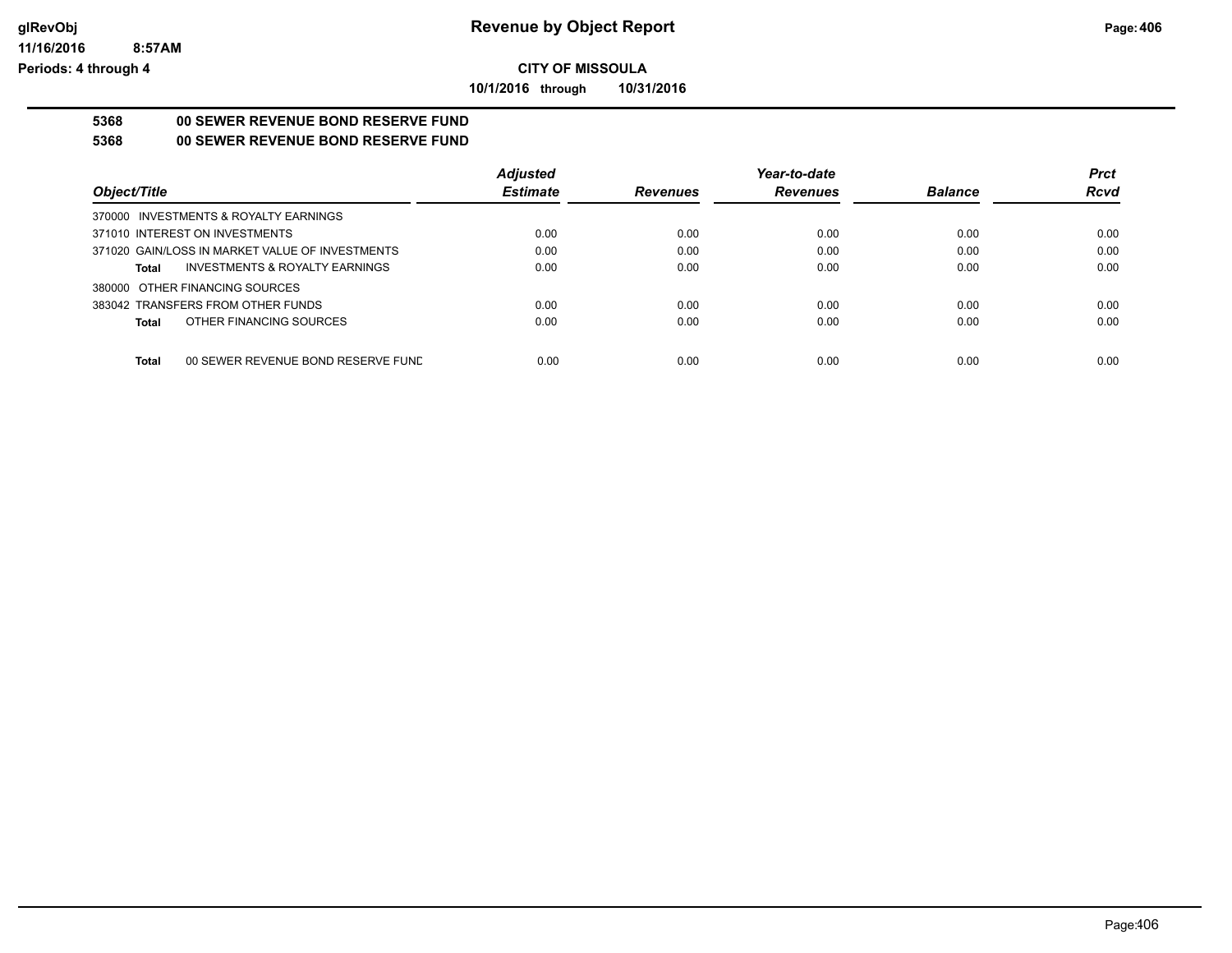**10/1/2016 through 10/31/2016**

#### **5368 00 SEWER REVENUE BOND RESERVE FUND**

|                                                    | <b>Adjusted</b> |                 | Year-to-date    |                | <b>Prct</b> |
|----------------------------------------------------|-----------------|-----------------|-----------------|----------------|-------------|
| Object/Title                                       | <b>Estimate</b> | <b>Revenues</b> | <b>Revenues</b> | <b>Balance</b> | <b>Rcvd</b> |
| 370000 INVESTMENTS & ROYALTY EARNINGS              |                 |                 |                 |                |             |
| 371010 INTEREST ON INVESTMENTS                     | 0.00            | 0.00            | 0.00            | 0.00           | 0.00        |
| 371020 GAIN/LOSS IN MARKET VALUE OF INVESTMENT     | 0.00            | 0.00            | 0.00            | 0.00           | 0.00        |
| INVESTMENTS & ROYALTY EARNINGS<br>Total            | 0.00            | 0.00            | 0.00            | 0.00           | 0.00        |
| 380000 OTHER FINANCING SOURCES                     |                 |                 |                 |                |             |
| 383042 TRANSFERS FROM OTHER FUNDS                  | 0.00            | 0.00            | 0.00            | 0.00           | 0.00        |
| OTHER FINANCING SOURCES<br><b>Total</b>            | 0.00            | 0.00            | 0.00            | 0.00           | 0.00        |
|                                                    |                 |                 |                 |                |             |
| <b>Total</b><br>00 SEWER REVENUE BOND RESERVE FUNI | 0.00            | 0.00            | 0.00            | 0.00           | 0.00        |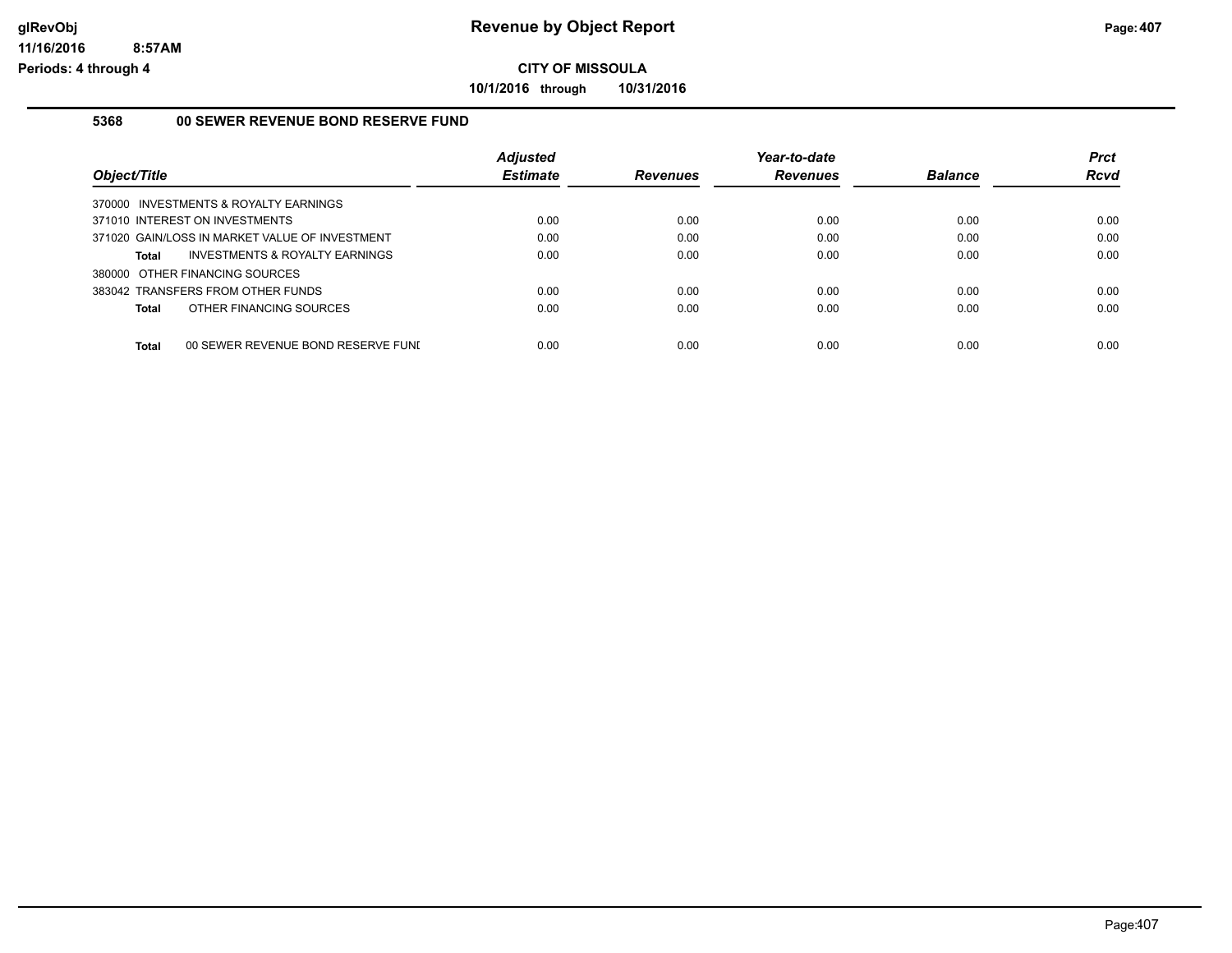**10/1/2016 through 10/31/2016**

#### **5369 2001 SEWER REVENUE BOND**

**5369 2001 SEWER REVENUE BOND**

|                                                 | <b>Adjusted</b> |                 | Year-to-date    |                | <b>Prct</b> |
|-------------------------------------------------|-----------------|-----------------|-----------------|----------------|-------------|
| Object/Title                                    | <b>Estimate</b> | <b>Revenues</b> | <b>Revenues</b> | <b>Balance</b> | <b>Rcvd</b> |
| 370000 INVESTMENTS & ROYALTY EARNINGS           |                 |                 |                 |                |             |
| 371010 INTEREST ON INVESTMENTS                  | 0.00            | 0.00            | 0.00            | 0.00           | 0.00        |
| 371020 GAIN/LOSS IN MARKET VALUE OF INVESTMENTS | 0.00            | 0.00            | 0.00            | 0.00           | 0.00        |
| INVESTMENTS & ROYALTY EARNINGS<br>Total         | 0.00            | 0.00            | 0.00            | 0.00           | 0.00        |
| 380000 OTHER FINANCING SOURCES                  |                 |                 |                 |                |             |
| 383042 TRANSFERS FROM OTHER FUNDS               | 0.00            | 0.00            | 0.00            | 0.00           | 0.00        |
| OTHER FINANCING SOURCES<br>Total                | 0.00            | 0.00            | 0.00            | 0.00           | 0.00        |
|                                                 |                 |                 |                 |                |             |
| 2001 SEWER REVENUE BOND<br>Total                | 0.00            | 0.00            | 0.00            | 0.00           | 0.00        |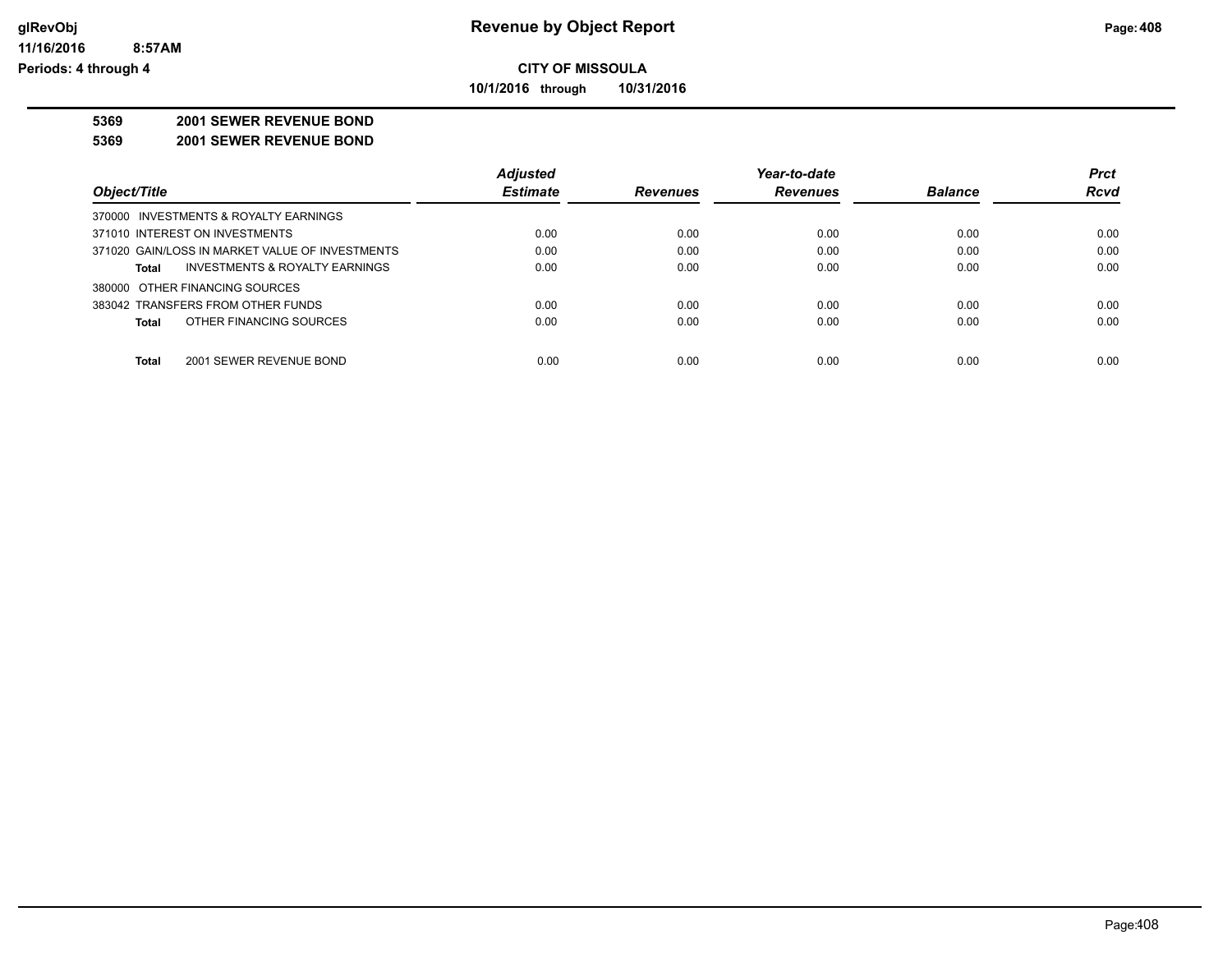**Periods: 4 through 4**

**CITY OF MISSOULA**

**10/1/2016 through 10/31/2016**

#### **5369 2001 SEWER REVENUE BOND**

 **8:57AM**

|                                                | <b>Adjusted</b> |                 | Year-to-date    |                | <b>Prct</b> |
|------------------------------------------------|-----------------|-----------------|-----------------|----------------|-------------|
| Object/Title                                   | <b>Estimate</b> | <b>Revenues</b> | <b>Revenues</b> | <b>Balance</b> | <b>Rcvd</b> |
| 370000 INVESTMENTS & ROYALTY EARNINGS          |                 |                 |                 |                |             |
| 371010 INTEREST ON INVESTMENTS                 | 0.00            | 0.00            | 0.00            | 0.00           | 0.00        |
| 371020 GAIN/LOSS IN MARKET VALUE OF INVESTMENT | 0.00            | 0.00            | 0.00            | 0.00           | 0.00        |
| INVESTMENTS & ROYALTY EARNINGS<br>Total        | 0.00            | 0.00            | 0.00            | 0.00           | 0.00        |
| 380000 OTHER FINANCING SOURCES                 |                 |                 |                 |                |             |
| 383042 TRANSFERS FROM OTHER FUNDS              | 0.00            | 0.00            | 0.00            | 0.00           | 0.00        |
| OTHER FINANCING SOURCES<br>Total               | 0.00            | 0.00            | 0.00            | 0.00           | 0.00        |
|                                                |                 |                 |                 |                |             |
| Total<br>2001 SEWER REVENUE BOND               | 0.00            | 0.00            | 0.00            | 0.00           | 0.00        |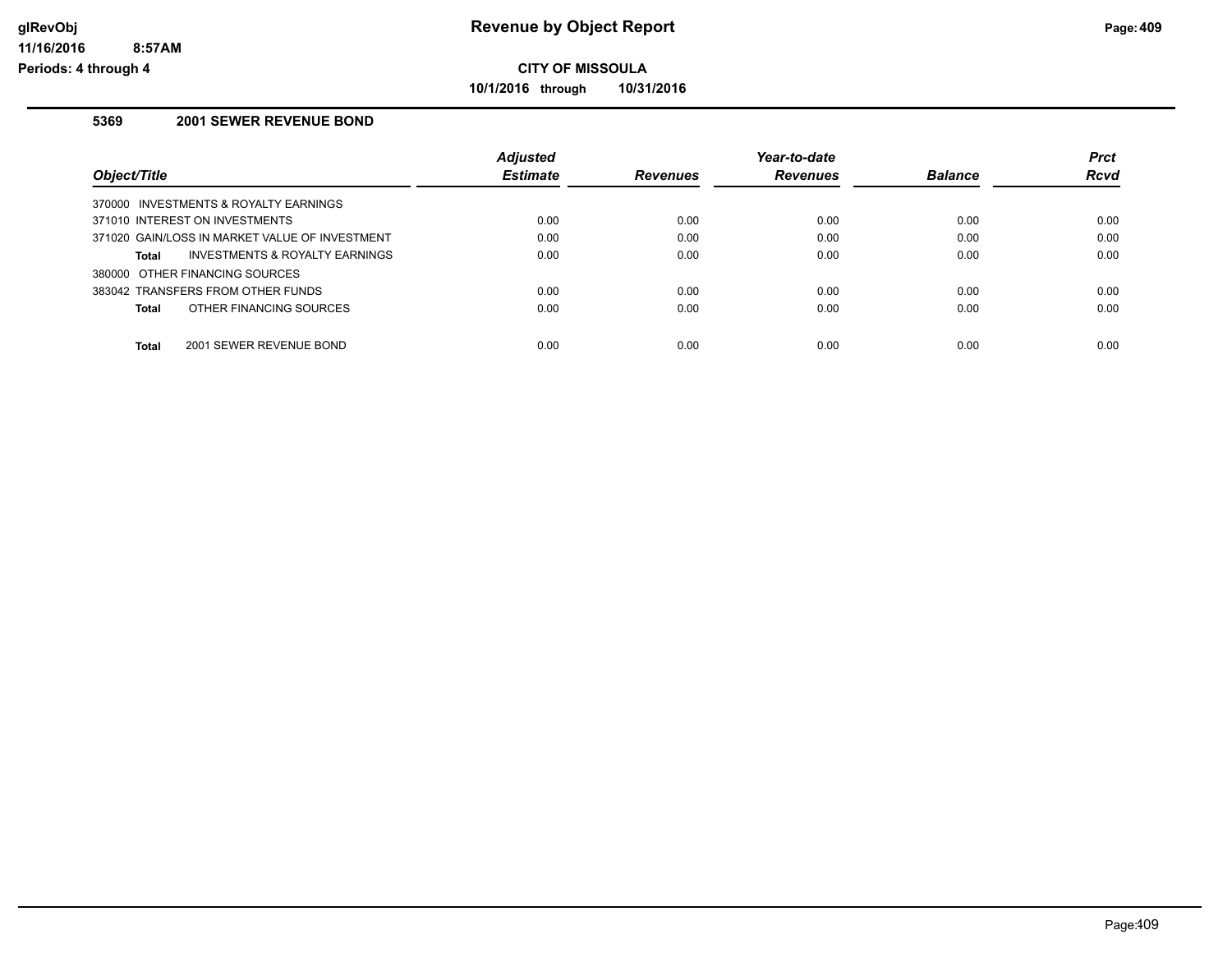**Periods: 4 through 4**

**CITY OF MISSOULA**

**10/1/2016 through 10/31/2016**

# **5370 99 SEWER REVENUE BOND RESERVE FUND**

## **5370 99 SEWER REVENUE BOND RESERVE FUND**

|                                                    | <b>Adjusted</b> |                 | Year-to-date    |                | <b>Prct</b> |
|----------------------------------------------------|-----------------|-----------------|-----------------|----------------|-------------|
| Object/Title                                       | <b>Estimate</b> | <b>Revenues</b> | <b>Revenues</b> | <b>Balance</b> | <b>Rcvd</b> |
| 360000 MISCELLANEOUS REVENUES                      |                 |                 |                 |                |             |
| 360010 MISCELLANEOUS                               | 0.00            | 0.00            | 0.00            | 0.00           | 0.00        |
| <b>MISCELLANEOUS REVENUES</b><br>Total             | 0.00            | 0.00            | 0.00            | 0.00           | 0.00        |
| 370000 INVESTMENTS & ROYALTY EARNINGS              |                 |                 |                 |                |             |
| 371010 INTEREST ON INVESTMENTS                     | 0.00            | 0.00            | 0.00            | 0.00           | 0.00        |
| 371020 GAIN/LOSS IN MARKET VALUE OF INVESTMENTS    | 0.00            | 0.00            | 0.00            | 0.00           | 0.00        |
| <b>INVESTMENTS &amp; ROYALTY EARNINGS</b><br>Total | 0.00            | 0.00            | 0.00            | 0.00           | 0.00        |
| 380000 OTHER FINANCING SOURCES                     |                 |                 |                 |                |             |
| 383042 TRANSFERS FROM OTHER FUNDS                  | 0.00            | 0.00            | 0.00            | 0.00           | 0.00        |
| OTHER FINANCING SOURCES<br>Total                   | 0.00            | 0.00            | 0.00            | 0.00           | 0.00        |
| 99 SEWER REVENUE BOND RESERVE FUND<br><b>Total</b> | 0.00            | 0.00            | 0.00            | 0.00           | 0.00        |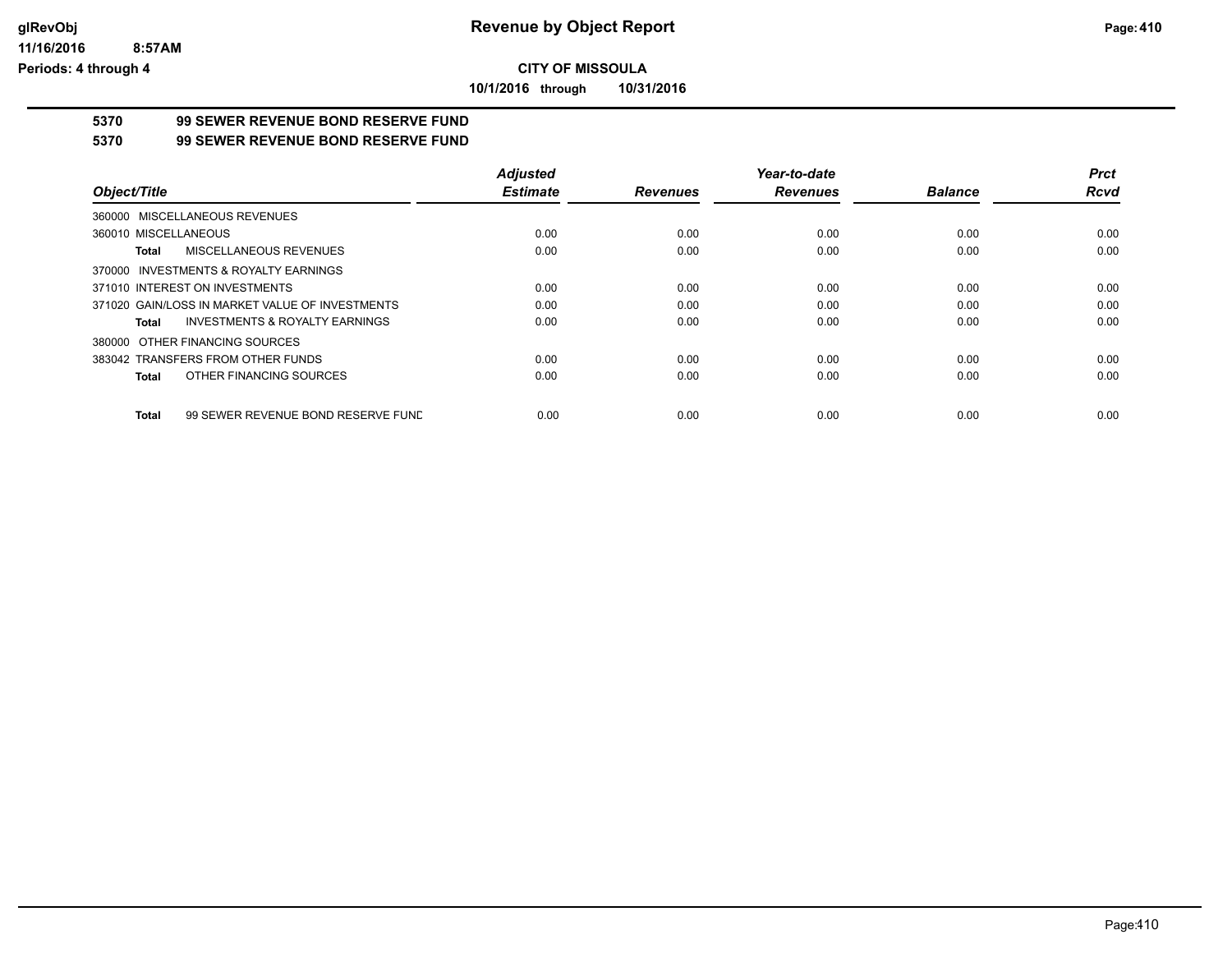**10/1/2016 through 10/31/2016**

### **5370 99 SEWER REVENUE BOND RESERVE FUND**

|                                                    | <b>Adjusted</b> |                 | Year-to-date    |                | <b>Prct</b> |
|----------------------------------------------------|-----------------|-----------------|-----------------|----------------|-------------|
| Object/Title                                       | <b>Estimate</b> | <b>Revenues</b> | <b>Revenues</b> | <b>Balance</b> | <b>Rcvd</b> |
| 360000 MISCELLANEOUS REVENUES                      |                 |                 |                 |                |             |
| 360010 MISCELLANEOUS                               | 0.00            | 0.00            | 0.00            | 0.00           | 0.00        |
| MISCELLANEOUS REVENUES<br>Total                    | 0.00            | 0.00            | 0.00            | 0.00           | 0.00        |
| 370000 INVESTMENTS & ROYALTY EARNINGS              |                 |                 |                 |                |             |
| 371010 INTEREST ON INVESTMENTS                     | 0.00            | 0.00            | 0.00            | 0.00           | 0.00        |
| 371020 GAIN/LOSS IN MARKET VALUE OF INVESTMENT     | 0.00            | 0.00            | 0.00            | 0.00           | 0.00        |
| <b>INVESTMENTS &amp; ROYALTY EARNINGS</b><br>Total | 0.00            | 0.00            | 0.00            | 0.00           | 0.00        |
| 380000 OTHER FINANCING SOURCES                     |                 |                 |                 |                |             |
| 383042 TRANSFERS FROM OTHER FUNDS                  | 0.00            | 0.00            | 0.00            | 0.00           | 0.00        |
| OTHER FINANCING SOURCES<br>Total                   | 0.00            | 0.00            | 0.00            | 0.00           | 0.00        |
| <b>Total</b><br>99 SEWER REVENUE BOND RESERVE FUNI | 0.00            | 0.00            | 0.00            | 0.00           | 0.00        |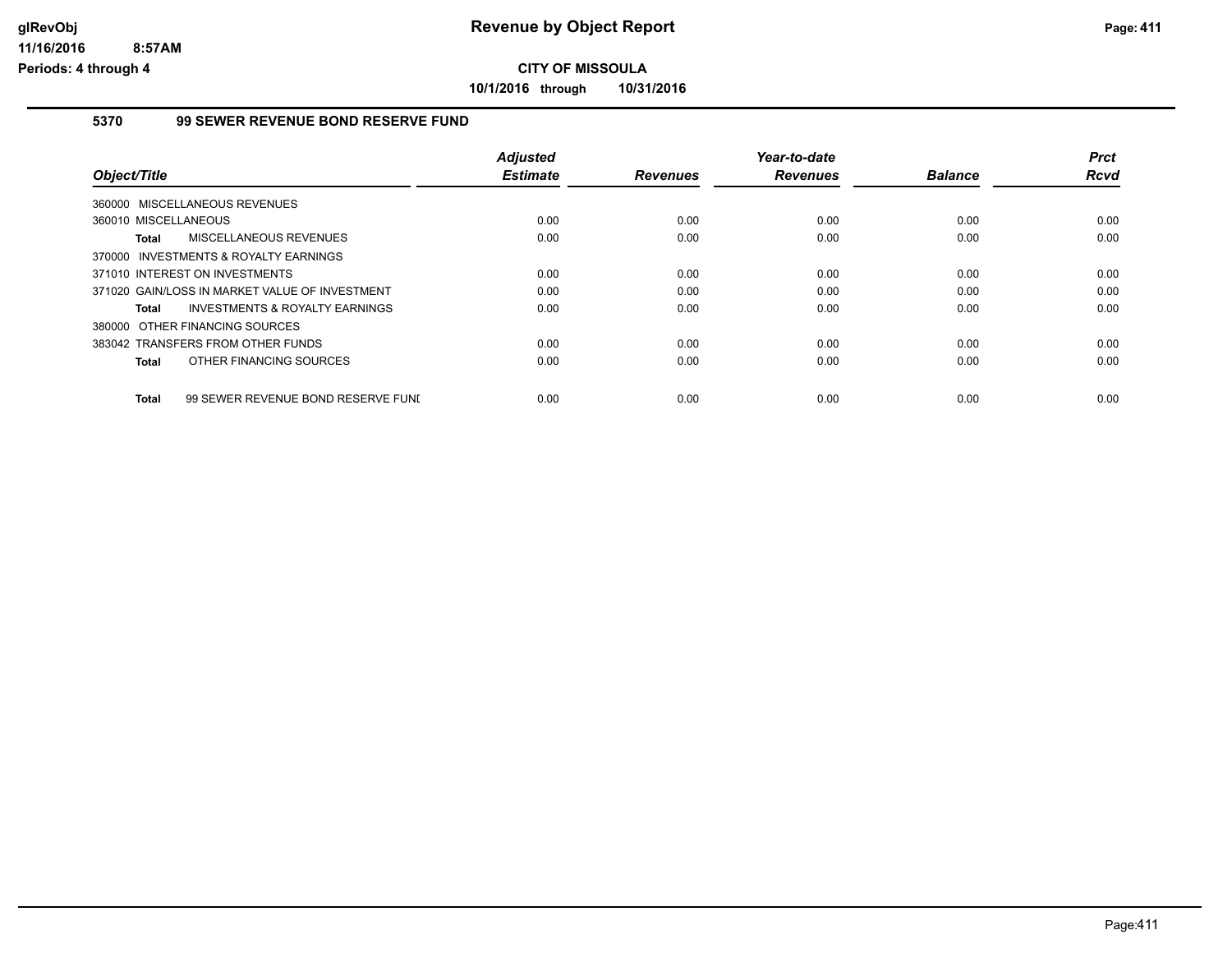**10/1/2016 through 10/31/2016**

#### **5371 2002 SEWER BONDS**

**5371 2002 SEWER BONDS**

|                                                 | <b>Adjusted</b> |                 | Year-to-date    |                | <b>Prct</b> |
|-------------------------------------------------|-----------------|-----------------|-----------------|----------------|-------------|
| Object/Title                                    | <b>Estimate</b> | <b>Revenues</b> | <b>Revenues</b> | <b>Balance</b> | <b>Rcvd</b> |
| 370000 INVESTMENTS & ROYALTY EARNINGS           |                 |                 |                 |                |             |
| 371010 INTEREST ON INVESTMENTS                  | 0.00            | 0.00            | 0.00            | 0.00           | 0.00        |
| 371020 GAIN/LOSS IN MARKET VALUE OF INVESTMENTS | 0.00            | 0.00            | 0.00            | 0.00           | 0.00        |
| INVESTMENTS & ROYALTY EARNINGS<br>Total         | 0.00            | 0.00            | 0.00            | 0.00           | 0.00        |
| 380000 OTHER FINANCING SOURCES                  |                 |                 |                 |                |             |
| 383024 TRANS FR SEWER CLEARING                  | 0.00            | 0.00            | 0.00            | 0.00           | 0.00        |
| OTHER FINANCING SOURCES<br>Total                | 0.00            | 0.00            | 0.00            | 0.00           | 0.00        |
|                                                 |                 |                 |                 |                |             |
| <b>Total</b><br>2002 SEWER BONDS                | 0.00            | 0.00            | 0.00            | 0.00           | 0.00        |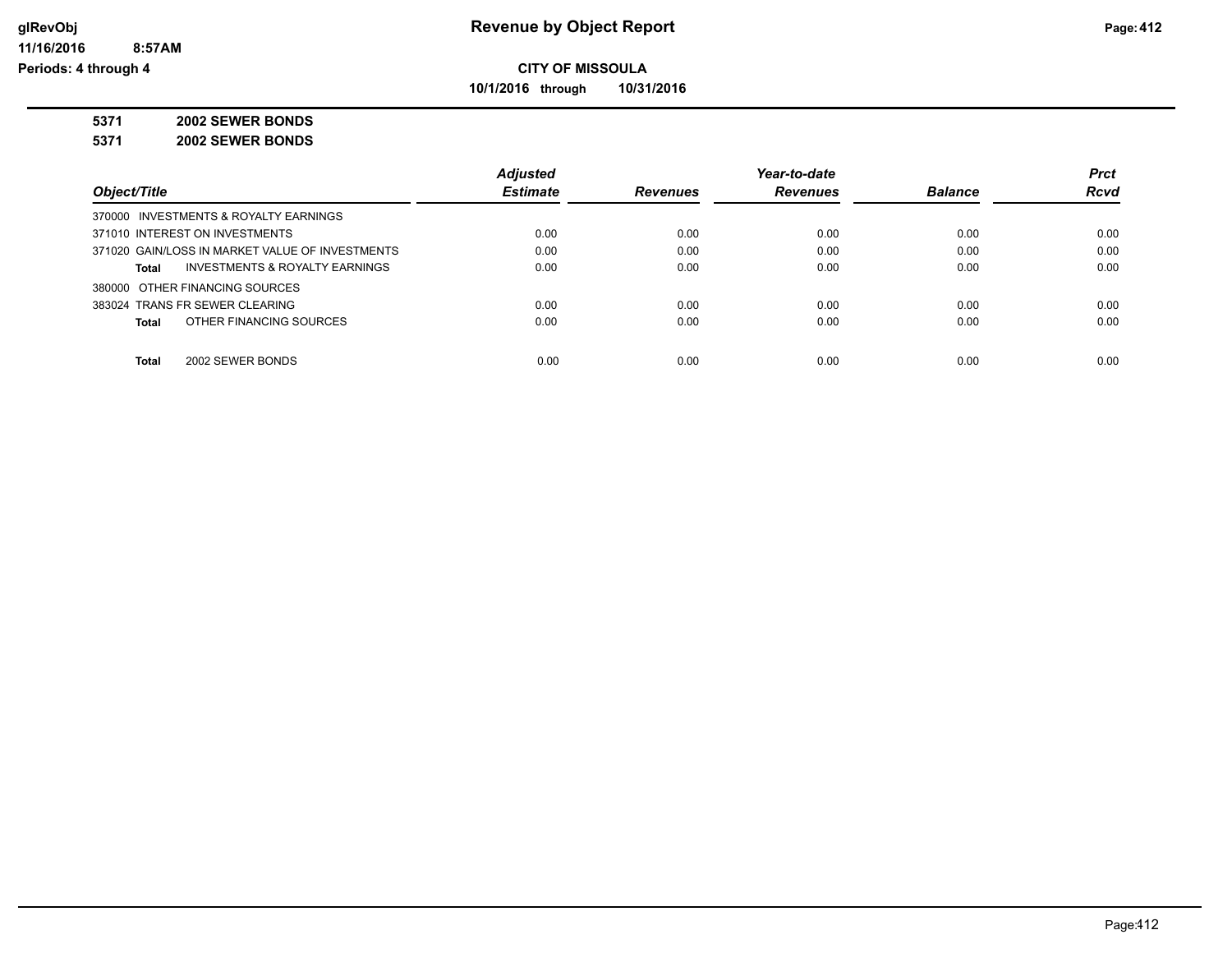**10/1/2016 through 10/31/2016**

#### **5371 2002 SEWER BONDS**

|                                                | <b>Adjusted</b> |                 | Year-to-date    |                | <b>Prct</b> |
|------------------------------------------------|-----------------|-----------------|-----------------|----------------|-------------|
| <b>Object/Title</b>                            | <b>Estimate</b> | <b>Revenues</b> | <b>Revenues</b> | <b>Balance</b> | <b>Rcvd</b> |
| 370000 INVESTMENTS & ROYALTY EARNINGS          |                 |                 |                 |                |             |
| 371010 INTEREST ON INVESTMENTS                 | 0.00            | 0.00            | 0.00            | 0.00           | 0.00        |
| 371020 GAIN/LOSS IN MARKET VALUE OF INVESTMENT | 0.00            | 0.00            | 0.00            | 0.00           | 0.00        |
| INVESTMENTS & ROYALTY EARNINGS<br>Total        | 0.00            | 0.00            | 0.00            | 0.00           | 0.00        |
| 380000 OTHER FINANCING SOURCES                 |                 |                 |                 |                |             |
| 383024 TRANS FR SEWER CLEARING                 | 0.00            | 0.00            | 0.00            | 0.00           | 0.00        |
| OTHER FINANCING SOURCES<br>Total               | 0.00            | 0.00            | 0.00            | 0.00           | 0.00        |
|                                                |                 |                 |                 |                |             |
| Total<br>2002 SEWER BONDS                      | 0.00            | 0.00            | 0.00            | 0.00           | 0.00        |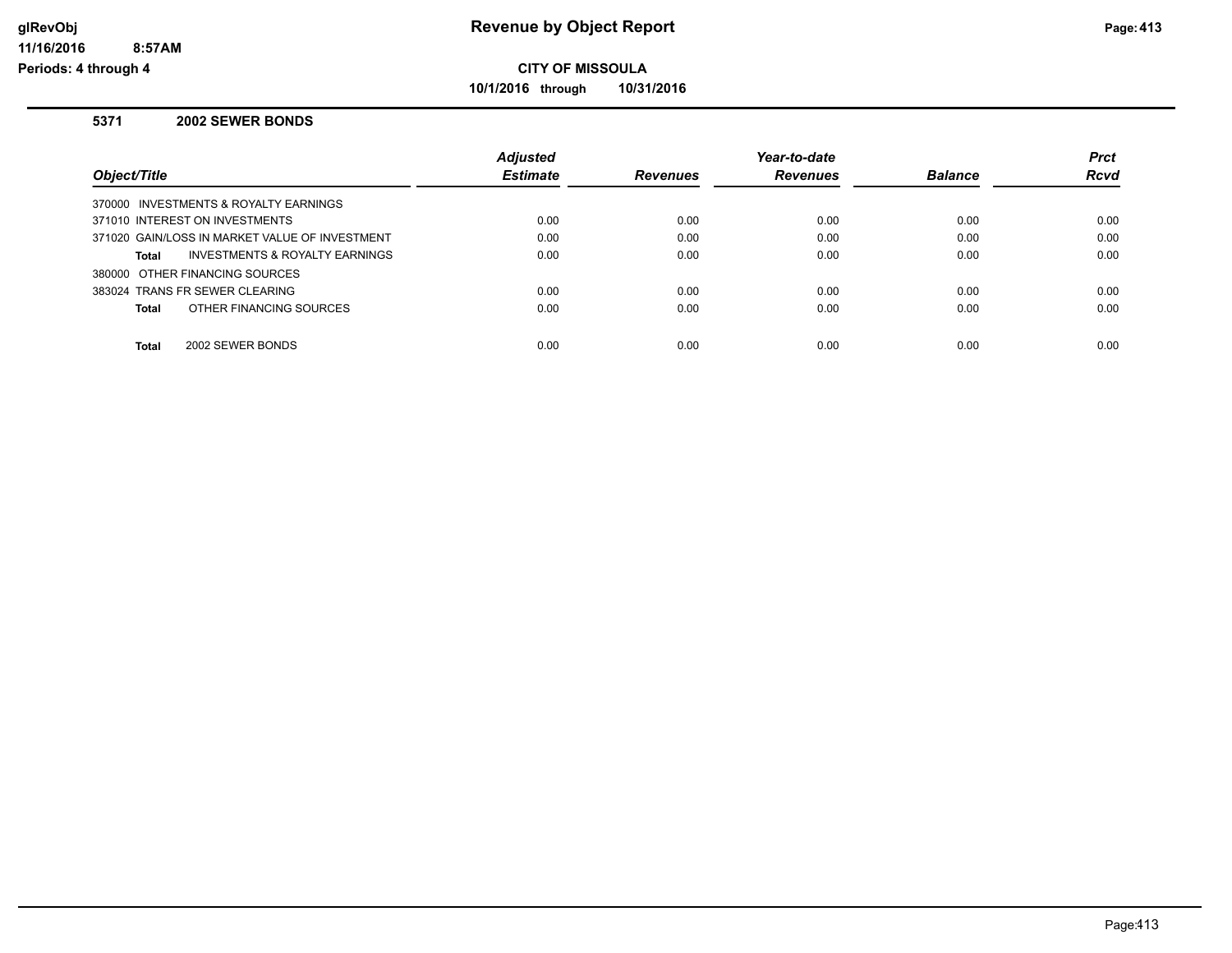**10/1/2016 through 10/31/2016**

#### **5372 2002 SEWER REVENUE BOND**

#### **5372 2002 SEWER REVENUE BOND**

|                                                 | <b>Adjusted</b> |                 | Year-to-date    |                | <b>Prct</b> |
|-------------------------------------------------|-----------------|-----------------|-----------------|----------------|-------------|
| Object/Title                                    | <b>Estimate</b> | <b>Revenues</b> | <b>Revenues</b> | <b>Balance</b> | <b>Rcvd</b> |
| 360000 MISCELLANEOUS REVENUES                   |                 |                 |                 |                |             |
| 360000 MISCELLANEOUS REVENUES                   | 0.00            | 0.00            | 0.00            | 0.00           | 0.00        |
| MISCELLANEOUS REVENUES<br>Total                 | 0.00            | 0.00            | 0.00            | 0.00           | 0.00        |
| 370000 INVESTMENTS & ROYALTY EARNINGS           |                 |                 |                 |                |             |
| 371010 INTEREST ON INVESTMENTS                  | 0.00            | 0.00            | 0.00            | 0.00           | 0.00        |
| 371020 GAIN/LOSS IN MARKET VALUE OF INVESTMENTS | 0.00            | 0.00            | 0.00            | 0.00           | 0.00        |
| INVESTMENTS & ROYALTY EARNINGS<br>Total         | 0.00            | 0.00            | 0.00            | 0.00           | 0.00        |
| 380000 OTHER FINANCING SOURCES                  |                 |                 |                 |                |             |
| 383024 TRANS FR SEWER CLEARING                  | 0.00            | 0.00            | 0.00            | 0.00           | 0.00        |
| 383042 TRANSFERS FROM OTHER FUNDS               | 0.00            | 0.00            | 0.00            | 0.00           | 0.00        |
| OTHER FINANCING SOURCES<br>Total                | 0.00            | 0.00            | 0.00            | 0.00           | 0.00        |
| 2002 SEWER REVENUE BOND<br>Total                | 0.00            | 0.00            | 0.00            | 0.00           | 0.00        |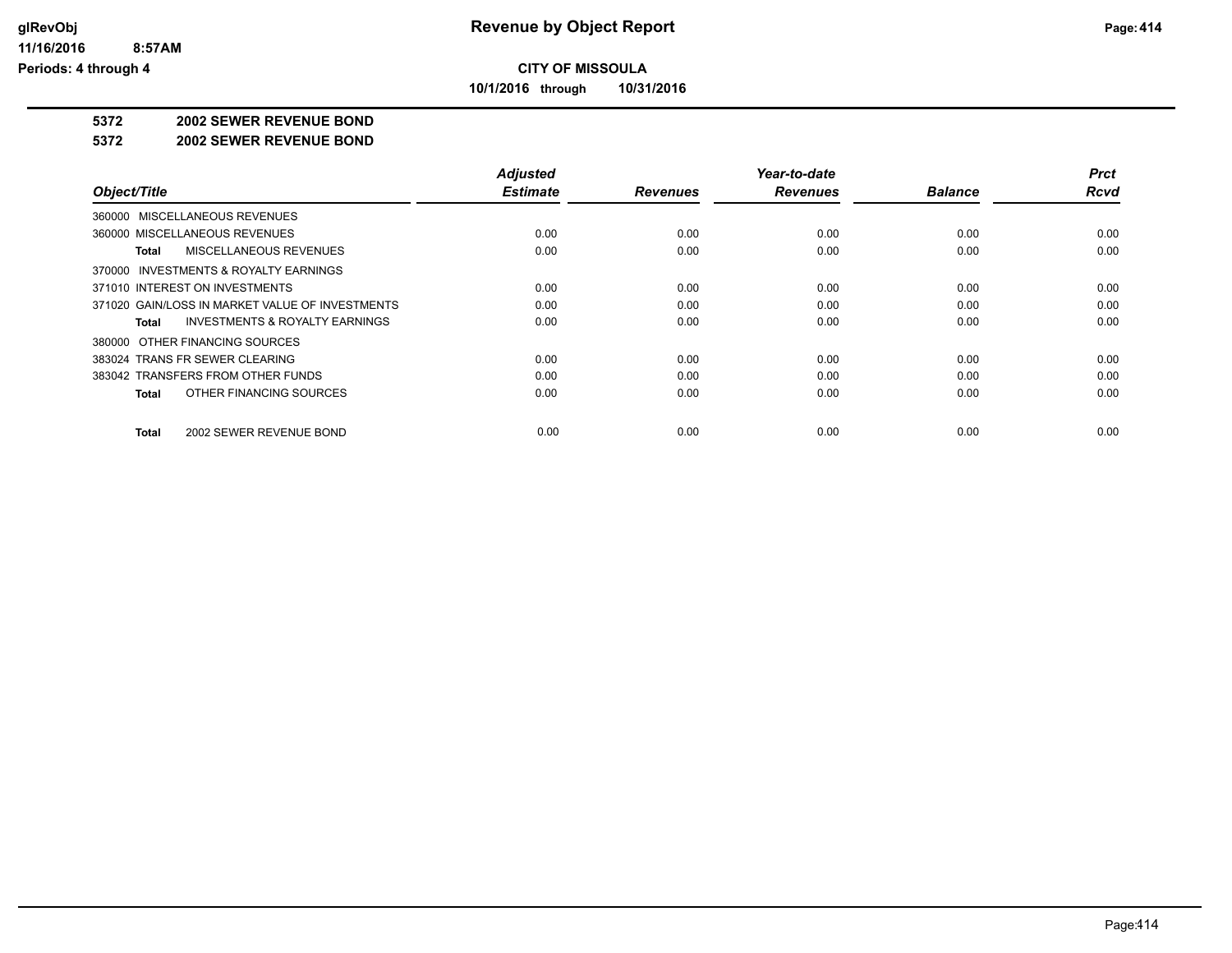**10/1/2016 through 10/31/2016**

### **5372 2002 SEWER REVENUE BOND**

| Object/Title                                       | <b>Adjusted</b><br><b>Estimate</b> | <b>Revenues</b> | Year-to-date<br><b>Revenues</b> | <b>Balance</b> | <b>Prct</b><br><b>Rcvd</b> |
|----------------------------------------------------|------------------------------------|-----------------|---------------------------------|----------------|----------------------------|
| 360000 MISCELLANEOUS REVENUES                      |                                    |                 |                                 |                |                            |
| 360000 MISCELLANEOUS REVENUES                      | 0.00                               | 0.00            | 0.00                            | 0.00           | 0.00                       |
| MISCELLANEOUS REVENUES<br><b>Total</b>             | 0.00                               | 0.00            | 0.00                            | 0.00           | 0.00                       |
| 370000 INVESTMENTS & ROYALTY EARNINGS              |                                    |                 |                                 |                |                            |
| 371010 INTEREST ON INVESTMENTS                     | 0.00                               | 0.00            | 0.00                            | 0.00           | 0.00                       |
| 371020 GAIN/LOSS IN MARKET VALUE OF INVESTMENT     | 0.00                               | 0.00            | 0.00                            | 0.00           | 0.00                       |
| <b>INVESTMENTS &amp; ROYALTY EARNINGS</b><br>Total | 0.00                               | 0.00            | 0.00                            | 0.00           | 0.00                       |
| 380000 OTHER FINANCING SOURCES                     |                                    |                 |                                 |                |                            |
| 383024 TRANS FR SEWER CLEARING                     | 0.00                               | 0.00            | 0.00                            | 0.00           | 0.00                       |
| 383042 TRANSFERS FROM OTHER FUNDS                  | 0.00                               | 0.00            | 0.00                            | 0.00           | 0.00                       |
| OTHER FINANCING SOURCES<br>Total                   | 0.00                               | 0.00            | 0.00                            | 0.00           | 0.00                       |
| 2002 SEWER REVENUE BOND<br><b>Total</b>            | 0.00                               | 0.00            | 0.00                            | 0.00           | 0.00                       |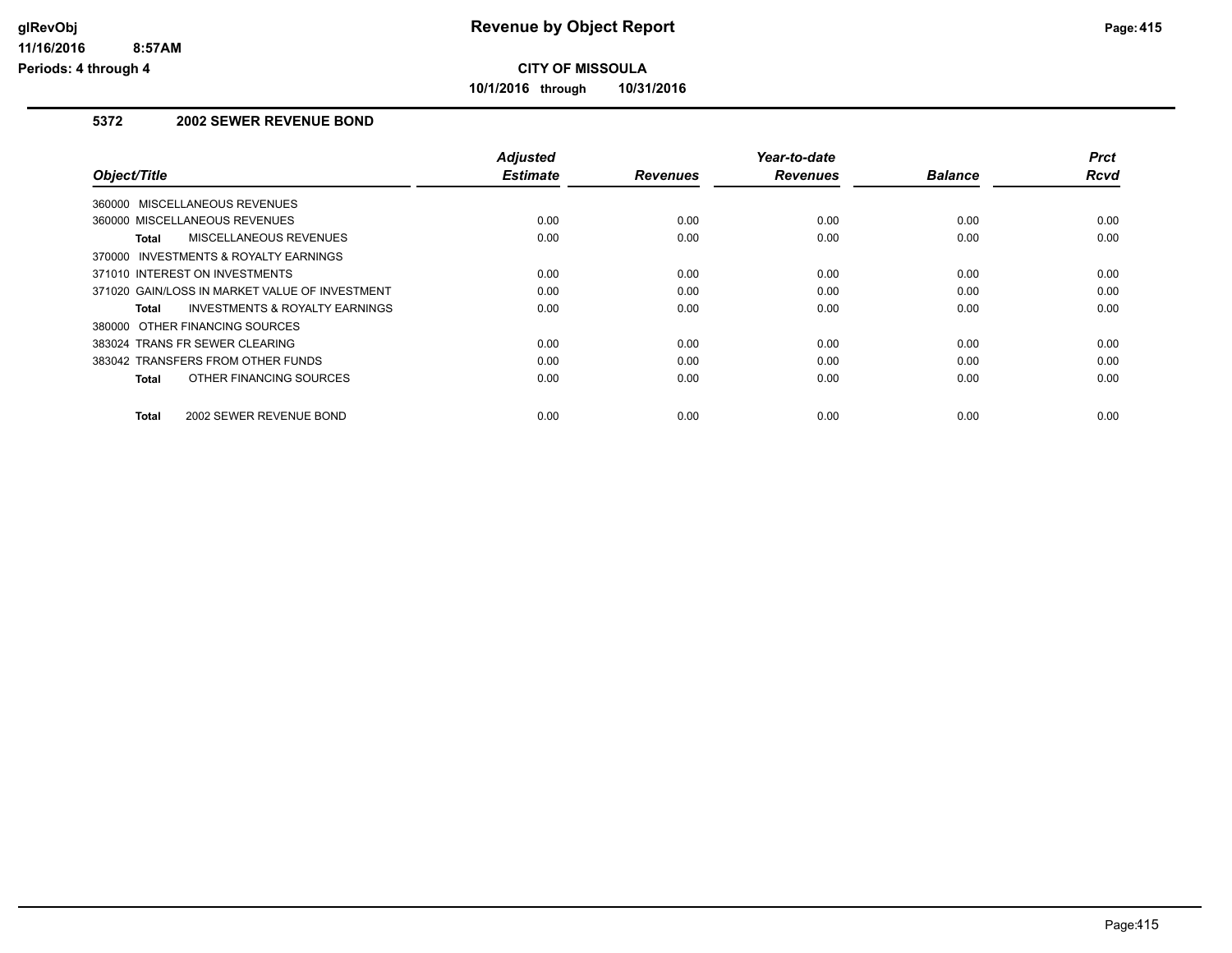**10/1/2016 through 10/31/2016**

# **5373 2002 WWTP UPGRADE REVENUE BOND**

# **5373 2002 WWTP UPGRADE REVENUE BOND**

|                                                 | <b>Adjusted</b> |                 | Year-to-date    |                | <b>Prct</b> |
|-------------------------------------------------|-----------------|-----------------|-----------------|----------------|-------------|
| Object/Title                                    | <b>Estimate</b> | <b>Revenues</b> | <b>Revenues</b> | <b>Balance</b> | <b>Rcvd</b> |
| 370000 INVESTMENTS & ROYALTY EARNINGS           |                 |                 |                 |                |             |
| 371010 INTEREST ON INVESTMENTS                  | 0.00            | 0.00            | 0.00            | 0.00           | 0.00        |
| 371020 GAIN/LOSS IN MARKET VALUE OF INVESTMENTS | 0.00            | 0.00            | 0.00            | 0.00           | 0.00        |
| INVESTMENTS & ROYALTY EARNINGS<br>Total         | 0.00            | 0.00            | 0.00            | 0.00           | 0.00        |
| 380000 OTHER FINANCING SOURCES                  |                 |                 |                 |                |             |
| 383024 TRANS FR SEWER CLEARING                  | 0.00            | 0.00            | 0.00            | 0.00           | 0.00        |
| OTHER FINANCING SOURCES<br>Total                | 0.00            | 0.00            | 0.00            | 0.00           | 0.00        |
|                                                 |                 |                 |                 |                |             |
| Total<br>2002 WWTP UPGRADE REVENUE BOND         | 0.00            | 0.00            | 0.00            | 0.00           | 0.00        |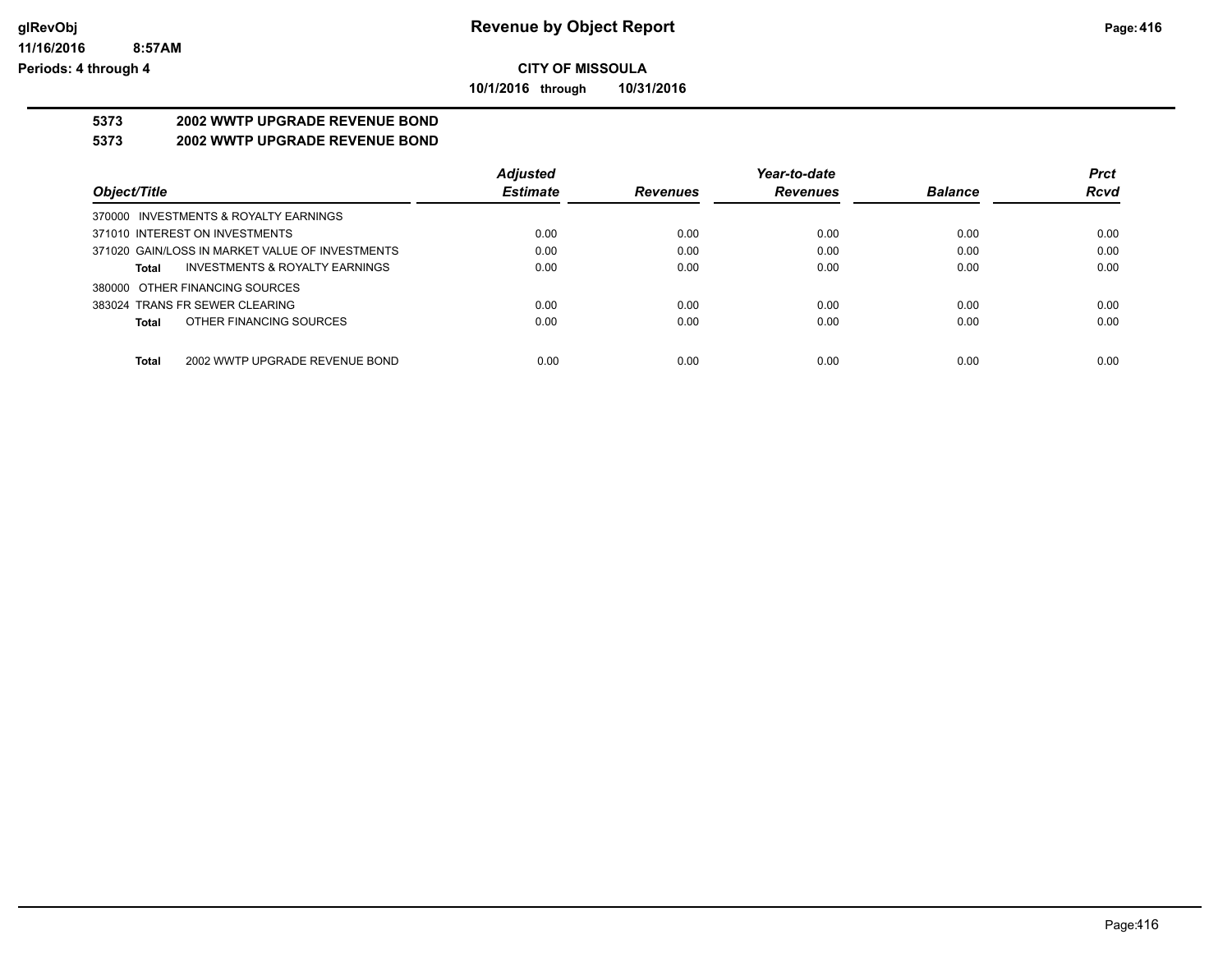**10/1/2016 through 10/31/2016**

### **5373 2002 WWTP UPGRADE REVENUE BOND**

|                                                | <b>Adjusted</b> |                 | Year-to-date    |                | <b>Prct</b> |
|------------------------------------------------|-----------------|-----------------|-----------------|----------------|-------------|
| Object/Title                                   | <b>Estimate</b> | <b>Revenues</b> | <b>Revenues</b> | <b>Balance</b> | <b>Rcvd</b> |
| 370000 INVESTMENTS & ROYALTY EARNINGS          |                 |                 |                 |                |             |
| 371010 INTEREST ON INVESTMENTS                 | 0.00            | 0.00            | 0.00            | 0.00           | 0.00        |
| 371020 GAIN/LOSS IN MARKET VALUE OF INVESTMENT | 0.00            | 0.00            | 0.00            | 0.00           | 0.00        |
| INVESTMENTS & ROYALTY EARNINGS<br>Total        | 0.00            | 0.00            | 0.00            | 0.00           | 0.00        |
| 380000 OTHER FINANCING SOURCES                 |                 |                 |                 |                |             |
| 383024 TRANS FR SEWER CLEARING                 | 0.00            | 0.00            | 0.00            | 0.00           | 0.00        |
| OTHER FINANCING SOURCES<br>Total               | 0.00            | 0.00            | 0.00            | 0.00           | 0.00        |
|                                                |                 |                 |                 |                |             |
| Total<br>2002 WWTP UPGRADE REVENUE BOND        | 0.00            | 0.00            | 0.00            | 0.00           | 0.00        |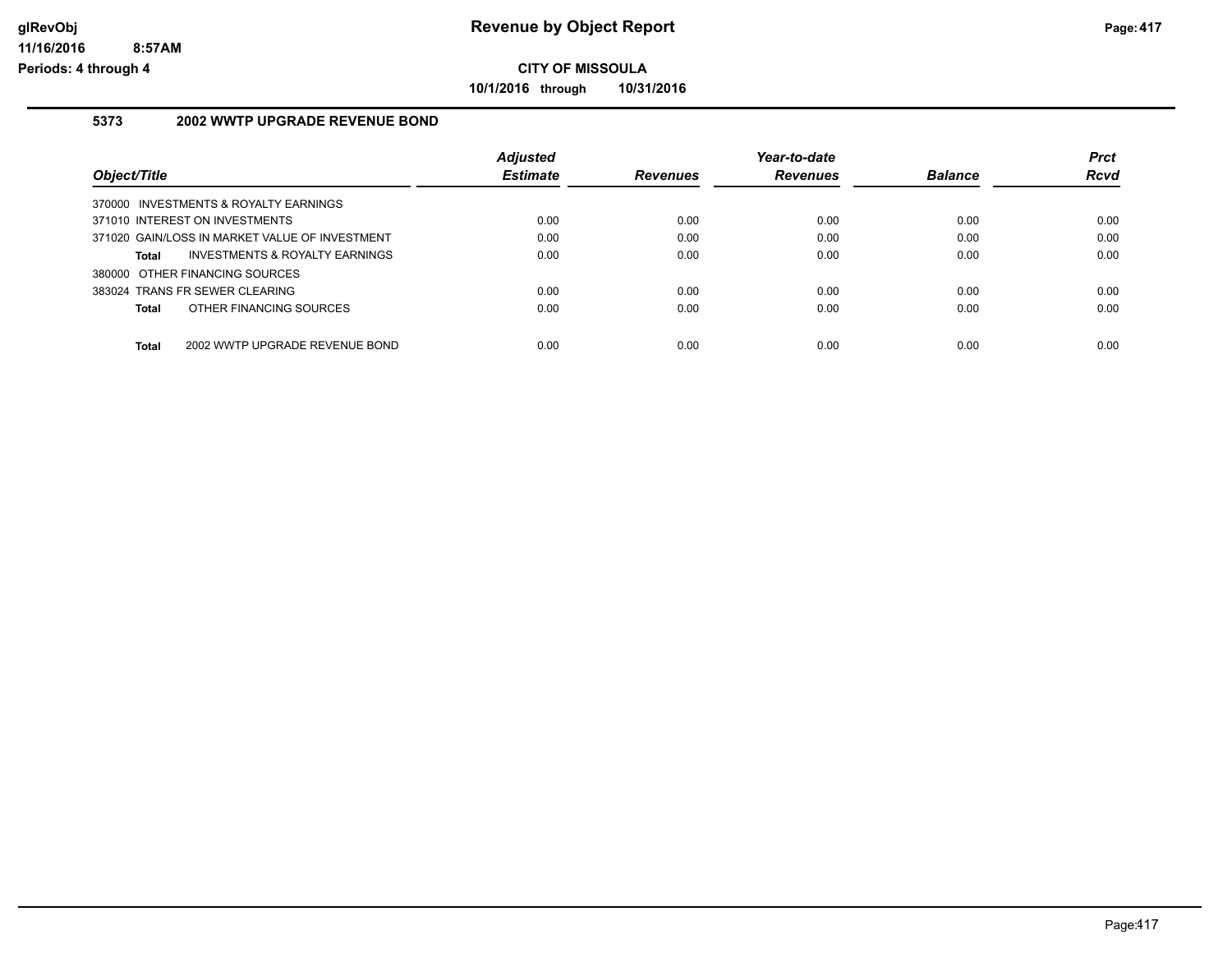**10/1/2016 through 10/31/2016**

### **5374 2002 WWTP UPGRADE RESERVE**

#### **5374 2002 WWTP UPGRADE RESERVE**

|                                                    | <b>Adjusted</b> |                 | Year-to-date    |                | <b>Prct</b> |
|----------------------------------------------------|-----------------|-----------------|-----------------|----------------|-------------|
| Object/Title                                       | <b>Estimate</b> | <b>Revenues</b> | <b>Revenues</b> | <b>Balance</b> | <b>Rcvd</b> |
| 360000 MISCELLANEOUS REVENUES                      |                 |                 |                 |                |             |
| 360000 MISCELLANEOUS REVENUES                      | 0.00            | 0.00            | 0.00            | 0.00           | 0.00        |
| MISCELLANEOUS REVENUES<br>Total                    | 0.00            | 0.00            | 0.00            | 0.00           | 0.00        |
| 370000 INVESTMENTS & ROYALTY EARNINGS              |                 |                 |                 |                |             |
| 371010 INTEREST ON INVESTMENTS                     | 0.00            | 0.00            | 0.00            | 0.00           | 0.00        |
| 371020 GAIN/LOSS IN MARKET VALUE OF INVESTMENTS    | 0.00            | 0.00            | 0.00            | 0.00           | 0.00        |
| <b>INVESTMENTS &amp; ROYALTY EARNINGS</b><br>Total | 0.00            | 0.00            | 0.00            | 0.00           | 0.00        |
| 380000 OTHER FINANCING SOURCES                     |                 |                 |                 |                |             |
| 381002 SRF LOAN                                    | 0.00            | 0.00            | 0.00            | 0.00           | 0.00        |
| 383042 TRANSFERS FROM OTHER FUNDS                  | 0.00            | 0.00            | 0.00            | 0.00           | 0.00        |
| OTHER FINANCING SOURCES<br>Total                   | 0.00            | 0.00            | 0.00            | 0.00           | 0.00        |
| 2002 WWTP UPGRADE RESERVE<br>Total                 | 0.00            | 0.00            | 0.00            | 0.00           | 0.00        |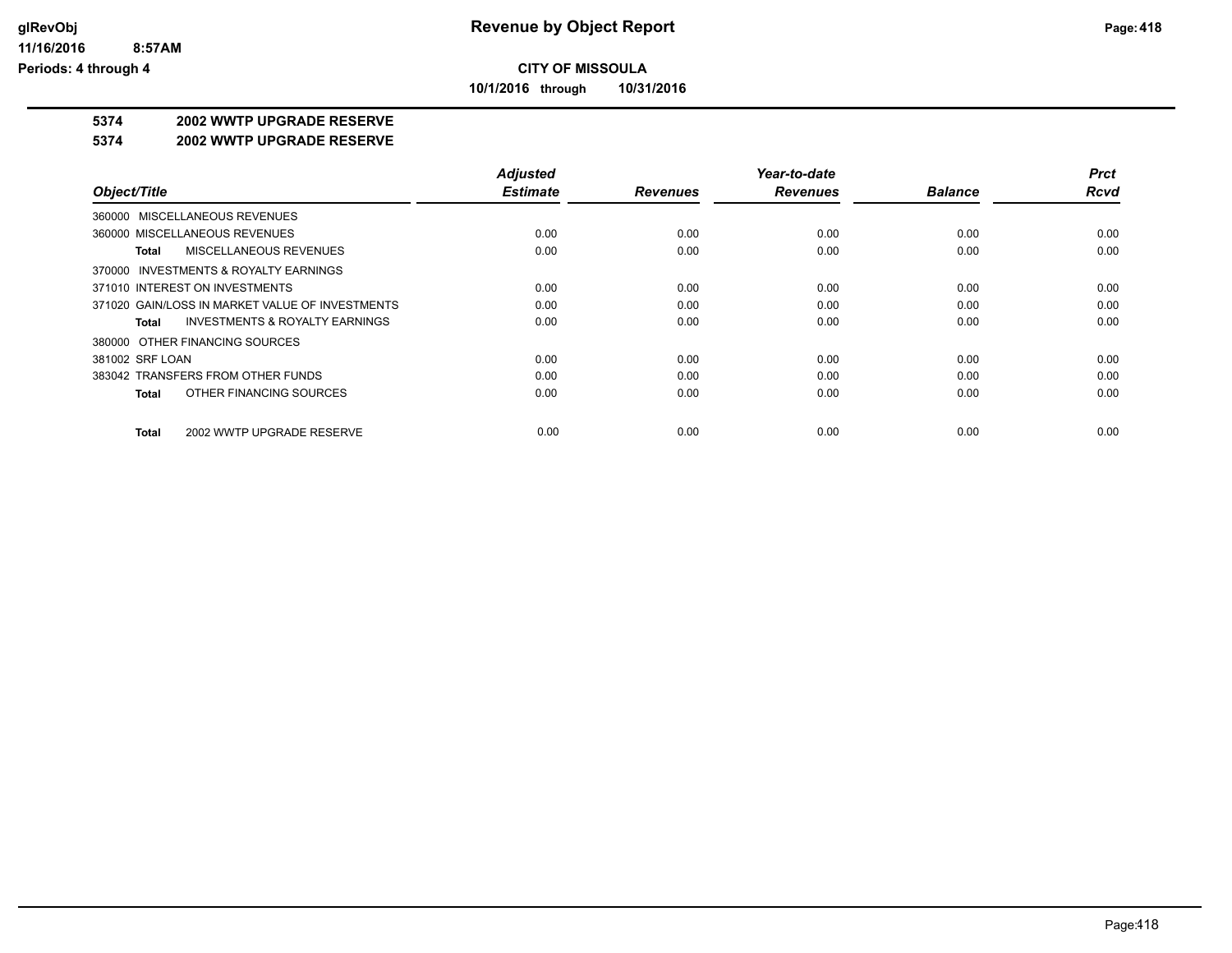**10/1/2016 through 10/31/2016**

### **5374 2002 WWTP UPGRADE RESERVE**

| Object/Title                                       | <b>Adjusted</b><br><b>Estimate</b> | <b>Revenues</b> | Year-to-date<br><b>Revenues</b> | <b>Balance</b> | <b>Prct</b><br><b>Rcvd</b> |
|----------------------------------------------------|------------------------------------|-----------------|---------------------------------|----------------|----------------------------|
|                                                    |                                    |                 |                                 |                |                            |
| 360000 MISCELLANEOUS REVENUES                      |                                    |                 |                                 |                |                            |
| 360000 MISCELLANEOUS REVENUES                      | 0.00                               | 0.00            | 0.00                            | 0.00           | 0.00                       |
| MISCELLANEOUS REVENUES<br>Total                    | 0.00                               | 0.00            | 0.00                            | 0.00           | 0.00                       |
| 370000 INVESTMENTS & ROYALTY EARNINGS              |                                    |                 |                                 |                |                            |
| 371010 INTEREST ON INVESTMENTS                     | 0.00                               | 0.00            | 0.00                            | 0.00           | 0.00                       |
| 371020 GAIN/LOSS IN MARKET VALUE OF INVESTMENT     | 0.00                               | 0.00            | 0.00                            | 0.00           | 0.00                       |
| <b>INVESTMENTS &amp; ROYALTY EARNINGS</b><br>Total | 0.00                               | 0.00            | 0.00                            | 0.00           | 0.00                       |
| 380000 OTHER FINANCING SOURCES                     |                                    |                 |                                 |                |                            |
| 381002 SRF LOAN                                    | 0.00                               | 0.00            | 0.00                            | 0.00           | 0.00                       |
| 383042 TRANSFERS FROM OTHER FUNDS                  | 0.00                               | 0.00            | 0.00                            | 0.00           | 0.00                       |
| OTHER FINANCING SOURCES<br><b>Total</b>            | 0.00                               | 0.00            | 0.00                            | 0.00           | 0.00                       |
| 2002 WWTP UPGRADE RESERVE<br><b>Total</b>          | 0.00                               | 0.00            | 0.00                            | 0.00           | 0.00                       |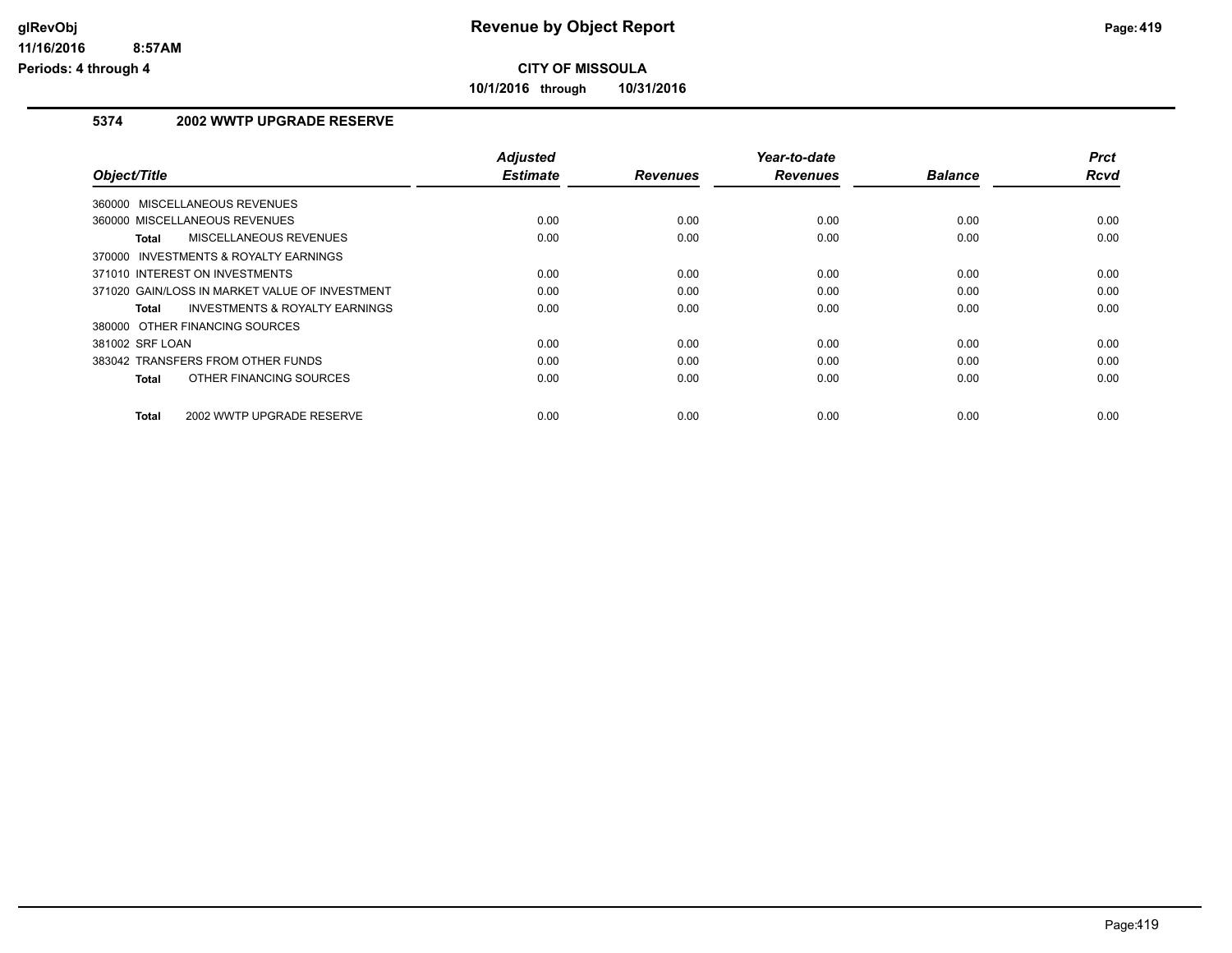**10/1/2016 through 10/31/2016**

**5375 2003 WWTP SRF \$3.8M EPA DEBT**

**5375 2003 WWTP SRF \$3.8M EPA DEBT**

|                                                    | <b>Adjusted</b> |                 | Year-to-date    |                | <b>Prct</b> |
|----------------------------------------------------|-----------------|-----------------|-----------------|----------------|-------------|
| Object/Title                                       | <b>Estimate</b> | <b>Revenues</b> | <b>Revenues</b> | <b>Balance</b> | <b>Rcvd</b> |
| 340000 CHARGES FOR SERVICES                        |                 |                 |                 |                |             |
| 343032 SEWER INSTALLATION CHARGES                  | 0.00            | 0.00            | 0.00            | 0.00           | 0.00        |
| <b>CHARGES FOR SERVICES</b><br>Total               | 0.00            | 0.00            | 0.00            | 0.00           | 0.00        |
| 370000 INVESTMENTS & ROYALTY EARNINGS              |                 |                 |                 |                |             |
| 371010 INTEREST ON INVESTMENTS                     | 0.00            | 0.00            | 0.00            | 0.00           | 0.00        |
| 371020 GAIN/LOSS IN MARKET VALUE OF INVESTMENTS    | 0.00            | 0.00            | 0.00            | 0.00           | 0.00        |
| <b>INVESTMENTS &amp; ROYALTY EARNINGS</b><br>Total | 0.00            | 0.00            | 0.00            | 0.00           | 0.00        |
| 380000 OTHER FINANCING SOURCES                     |                 |                 |                 |                |             |
| 383024 TRANS FR SEWER CLEARING                     | 0.00            | 0.00            | 0.00            | 0.00           | 0.00        |
| OTHER FINANCING SOURCES<br>Total                   | 0.00            | 0.00            | 0.00            | 0.00           | 0.00        |
| 2003 WWTP SRF \$3.8M EPA DEBT<br>Total             | 0.00            | 0.00            | 0.00            | 0.00           | 0.00        |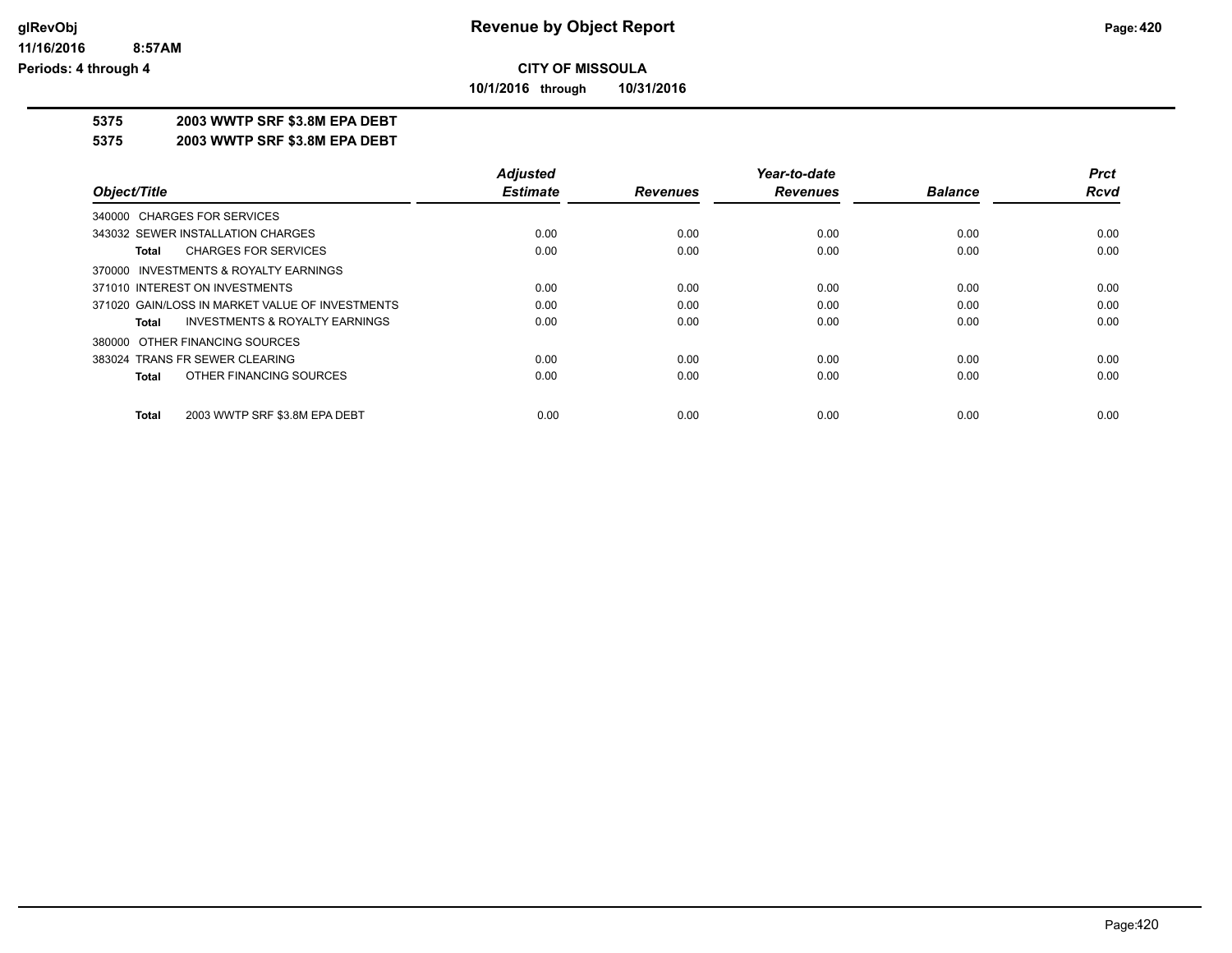**10/1/2016 through 10/31/2016**

### **5375 2003 WWTP SRF \$3.8M EPA DEBT**

| Object/Title                                       | <b>Adjusted</b><br><b>Estimate</b> | <b>Revenues</b> | Year-to-date<br><b>Revenues</b> | <b>Balance</b> | <b>Prct</b><br>Rcvd |
|----------------------------------------------------|------------------------------------|-----------------|---------------------------------|----------------|---------------------|
| <b>CHARGES FOR SERVICES</b><br>340000              |                                    |                 |                                 |                |                     |
| 343032 SEWER INSTALLATION CHARGES                  | 0.00                               | 0.00            | 0.00                            | 0.00           | 0.00                |
| <b>CHARGES FOR SERVICES</b><br>Total               | 0.00                               | 0.00            | 0.00                            | 0.00           | 0.00                |
| 370000 INVESTMENTS & ROYALTY EARNINGS              |                                    |                 |                                 |                |                     |
| 371010 INTEREST ON INVESTMENTS                     | 0.00                               | 0.00            | 0.00                            | 0.00           | 0.00                |
| 371020 GAIN/LOSS IN MARKET VALUE OF INVESTMENT     | 0.00                               | 0.00            | 0.00                            | 0.00           | 0.00                |
| <b>INVESTMENTS &amp; ROYALTY EARNINGS</b><br>Total | 0.00                               | 0.00            | 0.00                            | 0.00           | 0.00                |
| 380000 OTHER FINANCING SOURCES                     |                                    |                 |                                 |                |                     |
| 383024 TRANS FR SEWER CLEARING                     | 0.00                               | 0.00            | 0.00                            | 0.00           | 0.00                |
| OTHER FINANCING SOURCES<br>Total                   | 0.00                               | 0.00            | 0.00                            | 0.00           | 0.00                |
| 2003 WWTP SRF \$3.8M EPA DEBT<br><b>Total</b>      | 0.00                               | 0.00            | 0.00                            | 0.00           | 0.00                |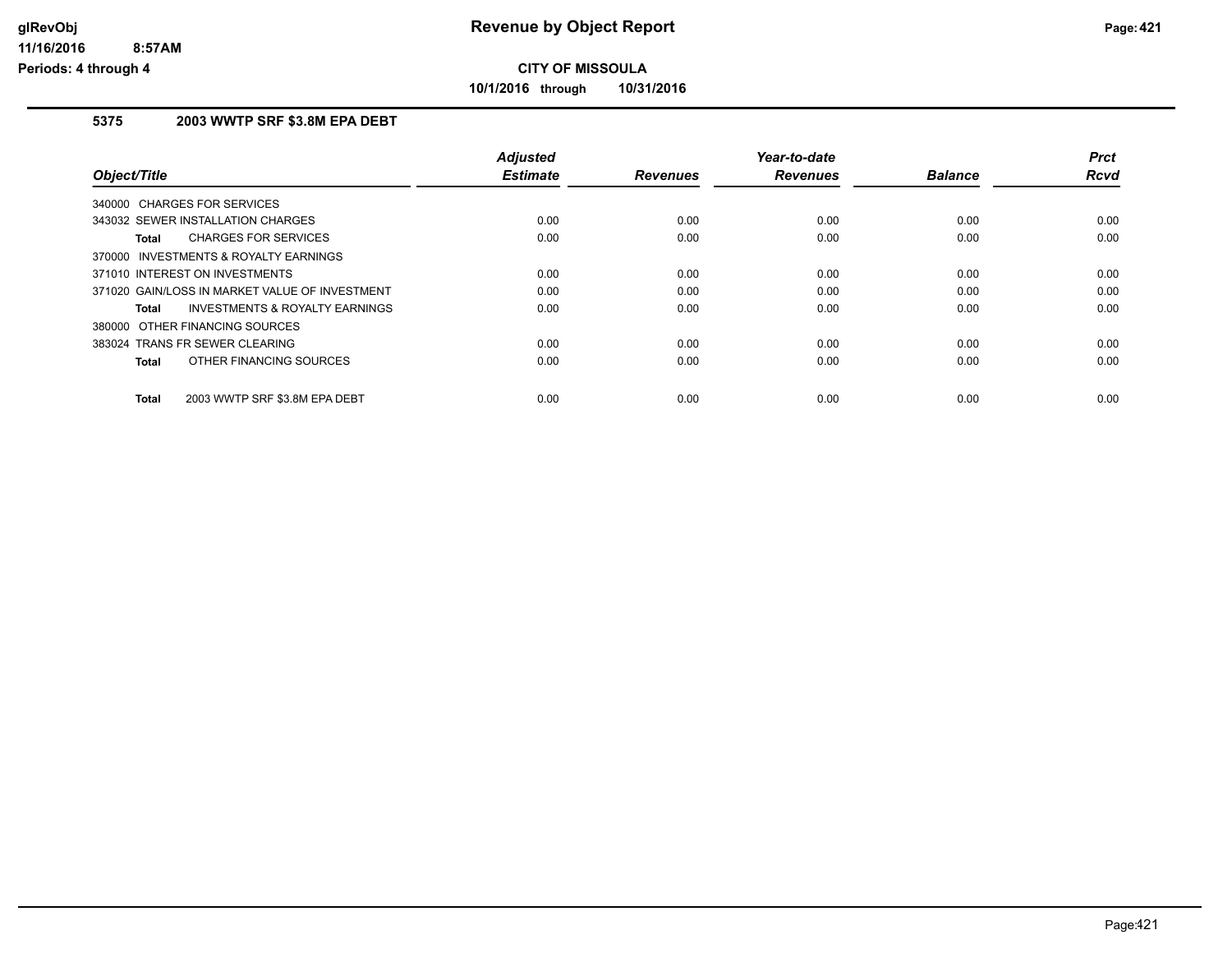**10/1/2016 through 10/31/2016**

## **5376 2003 WWTP SRF \$3.8M EPA RESERVE**

#### **5376 2003 WWTP SRF \$3.8M EPA RESERVE**

|                                                    | <b>Adjusted</b> |                 | Year-to-date    |                | <b>Prct</b> |
|----------------------------------------------------|-----------------|-----------------|-----------------|----------------|-------------|
| Object/Title                                       | <b>Estimate</b> | <b>Revenues</b> | <b>Revenues</b> | <b>Balance</b> | <b>Rcvd</b> |
| MISCELLANEOUS REVENUES<br>360000                   |                 |                 |                 |                |             |
| 360000 MISCELLANEOUS REVENUES                      | 0.00            | 0.00            | 0.00            | 0.00           | 0.00        |
| 360010 MISCELLANEOUS                               | 0.00            | 0.00            | 0.00            | 0.00           | 0.00        |
| MISCELLANEOUS REVENUES<br><b>Total</b>             | 0.00            | 0.00            | 0.00            | 0.00           | 0.00        |
| INVESTMENTS & ROYALTY EARNINGS<br>370000           |                 |                 |                 |                |             |
| 371010 INTEREST ON INVESTMENTS                     | 0.00            | 0.00            | 0.00            | 0.00           | 0.00        |
| 371020 GAIN/LOSS IN MARKET VALUE OF INVESTMENTS    | 0.00            | 0.00            | 0.00            | 0.00           | 0.00        |
| <b>INVESTMENTS &amp; ROYALTY EARNINGS</b><br>Total | 0.00            | 0.00            | 0.00            | 0.00           | 0.00        |
| 380000 OTHER FINANCING SOURCES                     |                 |                 |                 |                |             |
| 381002 SRF LOAN                                    | 0.00            | 0.00            | 0.00            | 0.00           | 0.00        |
| 383042 TRANSFERS FROM OTHER FUNDS                  | 0.00            | 0.00            | 0.00            | 0.00           | 0.00        |
| OTHER FINANCING SOURCES<br><b>Total</b>            | 0.00            | 0.00            | 0.00            | 0.00           | 0.00        |
| 2003 WWTP SRF \$3.8M EPA RESERVE<br>Total          | 0.00            | 0.00            | 0.00            | 0.00           | 0.00        |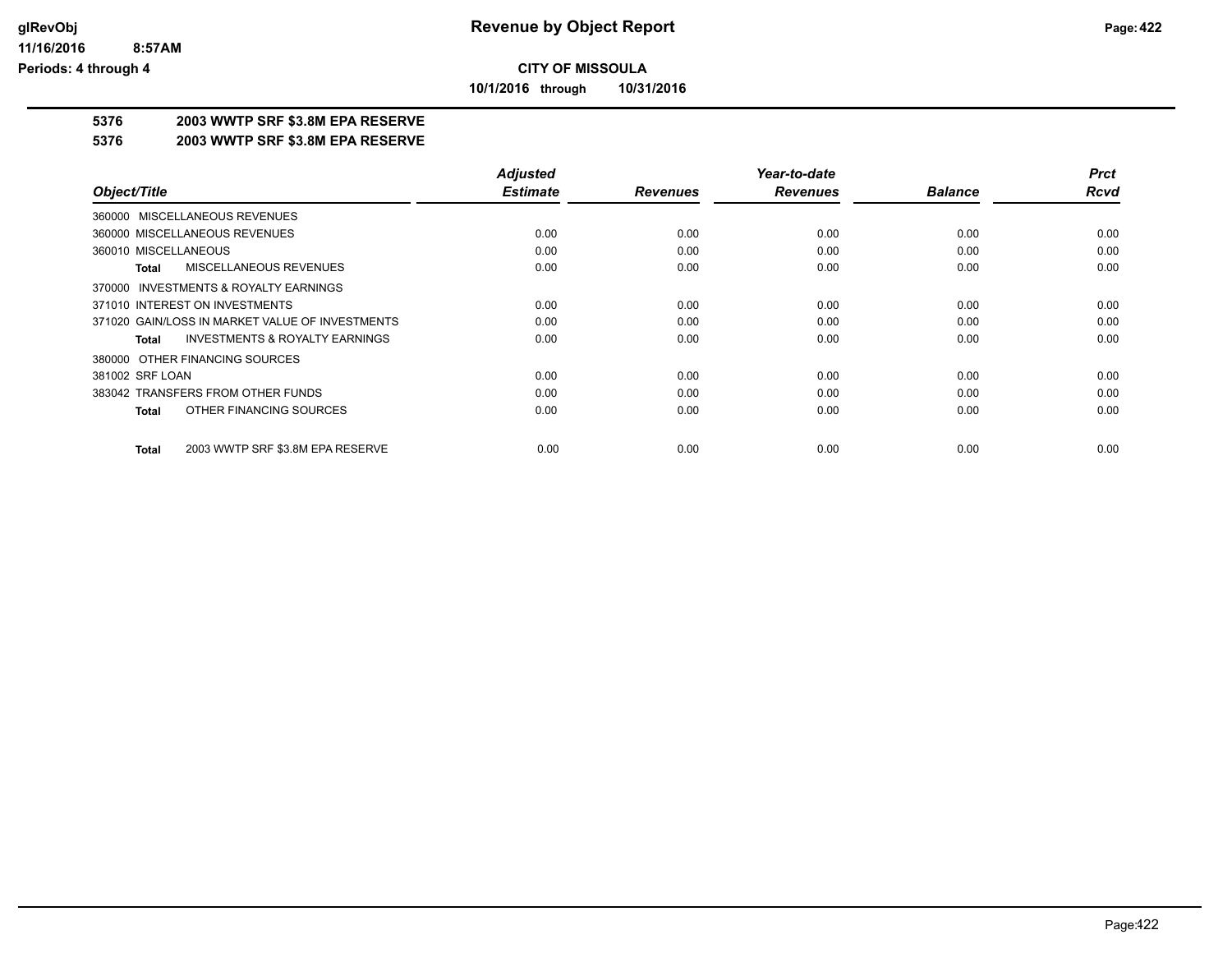**10/1/2016 through 10/31/2016**

### **5376 2003 WWTP SRF \$3.8M EPA RESERVE**

| Object/Title                                              | <b>Adjusted</b><br><b>Estimate</b> | <b>Revenues</b> | Year-to-date<br><b>Revenues</b> | <b>Balance</b> | <b>Prct</b><br>Rcvd |
|-----------------------------------------------------------|------------------------------------|-----------------|---------------------------------|----------------|---------------------|
|                                                           |                                    |                 |                                 |                |                     |
| 360000 MISCELLANEOUS REVENUES                             |                                    |                 |                                 |                |                     |
| 360000 MISCELLANEOUS REVENUES                             | 0.00                               | 0.00            | 0.00                            | 0.00           | 0.00                |
| 360010 MISCELLANEOUS                                      | 0.00                               | 0.00            | 0.00                            | 0.00           | 0.00                |
| MISCELLANEOUS REVENUES<br><b>Total</b>                    | 0.00                               | 0.00            | 0.00                            | 0.00           | 0.00                |
| <b>INVESTMENTS &amp; ROYALTY EARNINGS</b><br>370000       |                                    |                 |                                 |                |                     |
| 371010 INTEREST ON INVESTMENTS                            | 0.00                               | 0.00            | 0.00                            | 0.00           | 0.00                |
| 371020 GAIN/LOSS IN MARKET VALUE OF INVESTMENT            | 0.00                               | 0.00            | 0.00                            | 0.00           | 0.00                |
| <b>INVESTMENTS &amp; ROYALTY EARNINGS</b><br><b>Total</b> | 0.00                               | 0.00            | 0.00                            | 0.00           | 0.00                |
| 380000 OTHER FINANCING SOURCES                            |                                    |                 |                                 |                |                     |
| 381002 SRF LOAN                                           | 0.00                               | 0.00            | 0.00                            | 0.00           | 0.00                |
| 383042 TRANSFERS FROM OTHER FUNDS                         | 0.00                               | 0.00            | 0.00                            | 0.00           | 0.00                |
| OTHER FINANCING SOURCES<br><b>Total</b>                   | 0.00                               | 0.00            | 0.00                            | 0.00           | 0.00                |
|                                                           |                                    |                 |                                 |                |                     |
| 2003 WWTP SRF \$3.8M EPA RESERVE<br><b>Total</b>          | 0.00                               | 0.00            | 0.00                            | 0.00           | 0.00                |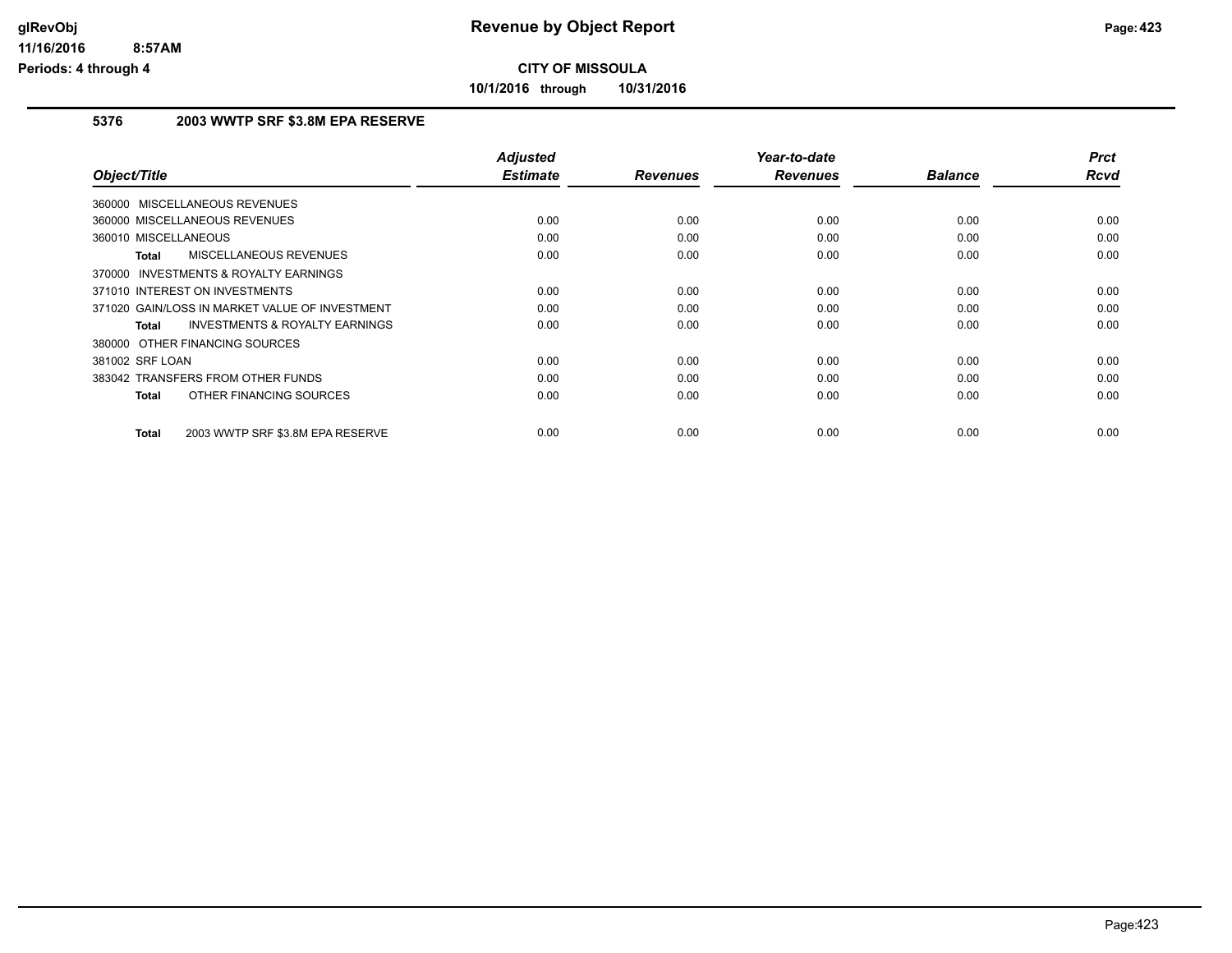**10/1/2016 through 10/31/2016**

# **5377 2004 WWTP \$3.023 LOAN DEBT SERVICE**

# **5377 2004 WWTP \$3.023 LOAN DEBT SERVICE**

|                                                    | <b>Adjusted</b> |                 | Year-to-date    |                | <b>Prct</b> |
|----------------------------------------------------|-----------------|-----------------|-----------------|----------------|-------------|
| Object/Title                                       | <b>Estimate</b> | <b>Revenues</b> | <b>Revenues</b> | <b>Balance</b> | <b>Rcvd</b> |
| 340000 CHARGES FOR SERVICES                        |                 |                 |                 |                |             |
| 343032 SEWER INSTALLATION CHARGES                  | 0.00            | 0.00            | 0.00            | 0.00           | 0.00        |
| <b>CHARGES FOR SERVICES</b><br>Total               | 0.00            | 0.00            | 0.00            | 0.00           | 0.00        |
| 370000 INVESTMENTS & ROYALTY EARNINGS              |                 |                 |                 |                |             |
| 371010 INTEREST ON INVESTMENTS                     | 0.00            | 0.00            | 0.00            | 0.00           | 0.00        |
| 371020 GAIN/LOSS IN MARKET VALUE OF INVESTMENTS    | 0.00            | 0.00            | 0.00            | 0.00           | 0.00        |
| <b>INVESTMENTS &amp; ROYALTY EARNINGS</b><br>Total | 0.00            | 0.00            | 0.00            | 0.00           | 0.00        |
| 380000 OTHER FINANCING SOURCES                     |                 |                 |                 |                |             |
| 383024 TRANS FR SEWER CLEARING                     | 0.00            | 0.00            | 0.00            | 0.00           | 0.00        |
| OTHER FINANCING SOURCES<br><b>Total</b>            | 0.00            | 0.00            | 0.00            | 0.00           | 0.00        |
| 2004 WWTP \$3.023 LOAN DEBT SERVICE<br>Total       | 0.00            | 0.00            | 0.00            | 0.00           | 0.00        |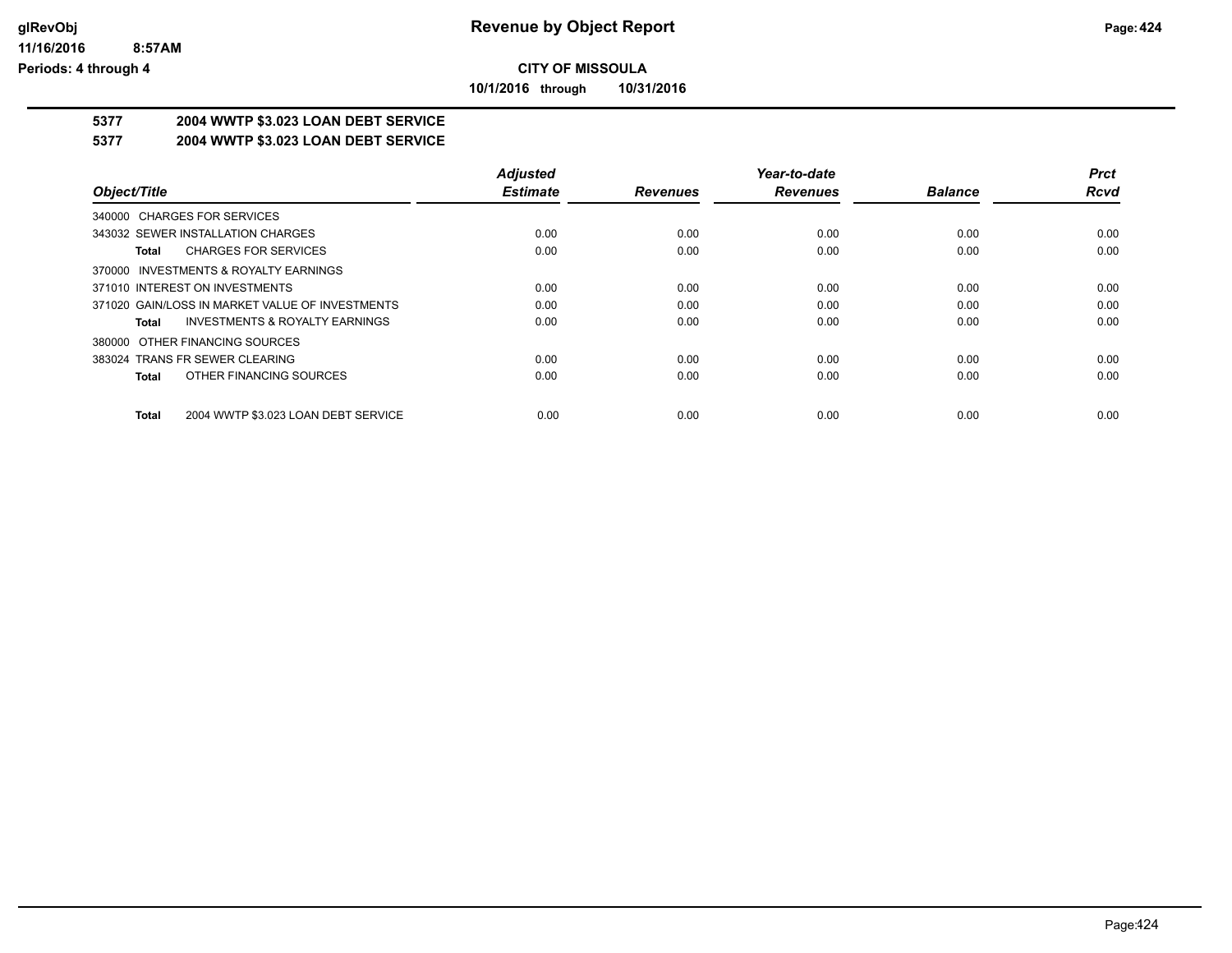**10/1/2016 through 10/31/2016**

### **5377 2004 WWTP \$3.023 LOAN DEBT SERVICE**

| Object/Title                                              | <b>Adjusted</b><br><b>Estimate</b> | <b>Revenues</b> | Year-to-date<br><b>Revenues</b> | <b>Balance</b> | <b>Prct</b><br><b>Rcvd</b> |
|-----------------------------------------------------------|------------------------------------|-----------------|---------------------------------|----------------|----------------------------|
| 340000 CHARGES FOR SERVICES                               |                                    |                 |                                 |                |                            |
| 343032 SEWER INSTALLATION CHARGES                         | 0.00                               | 0.00            | 0.00                            | 0.00           | 0.00                       |
| <b>CHARGES FOR SERVICES</b><br><b>Total</b>               | 0.00                               | 0.00            | 0.00                            | 0.00           | 0.00                       |
| 370000 INVESTMENTS & ROYALTY EARNINGS                     |                                    |                 |                                 |                |                            |
| 371010 INTEREST ON INVESTMENTS                            | 0.00                               | 0.00            | 0.00                            | 0.00           | 0.00                       |
| 371020 GAIN/LOSS IN MARKET VALUE OF INVESTMENT            | 0.00                               | 0.00            | 0.00                            | 0.00           | 0.00                       |
| <b>INVESTMENTS &amp; ROYALTY EARNINGS</b><br><b>Total</b> | 0.00                               | 0.00            | 0.00                            | 0.00           | 0.00                       |
| 380000 OTHER FINANCING SOURCES                            |                                    |                 |                                 |                |                            |
| 383024 TRANS FR SEWER CLEARING                            | 0.00                               | 0.00            | 0.00                            | 0.00           | 0.00                       |
| OTHER FINANCING SOURCES<br><b>Total</b>                   | 0.00                               | 0.00            | 0.00                            | 0.00           | 0.00                       |
| <b>Total</b><br>2004 WWTP \$3.023 LOAN DEBT SERVICE       | 0.00                               | 0.00            | 0.00                            | 0.00           | 0.00                       |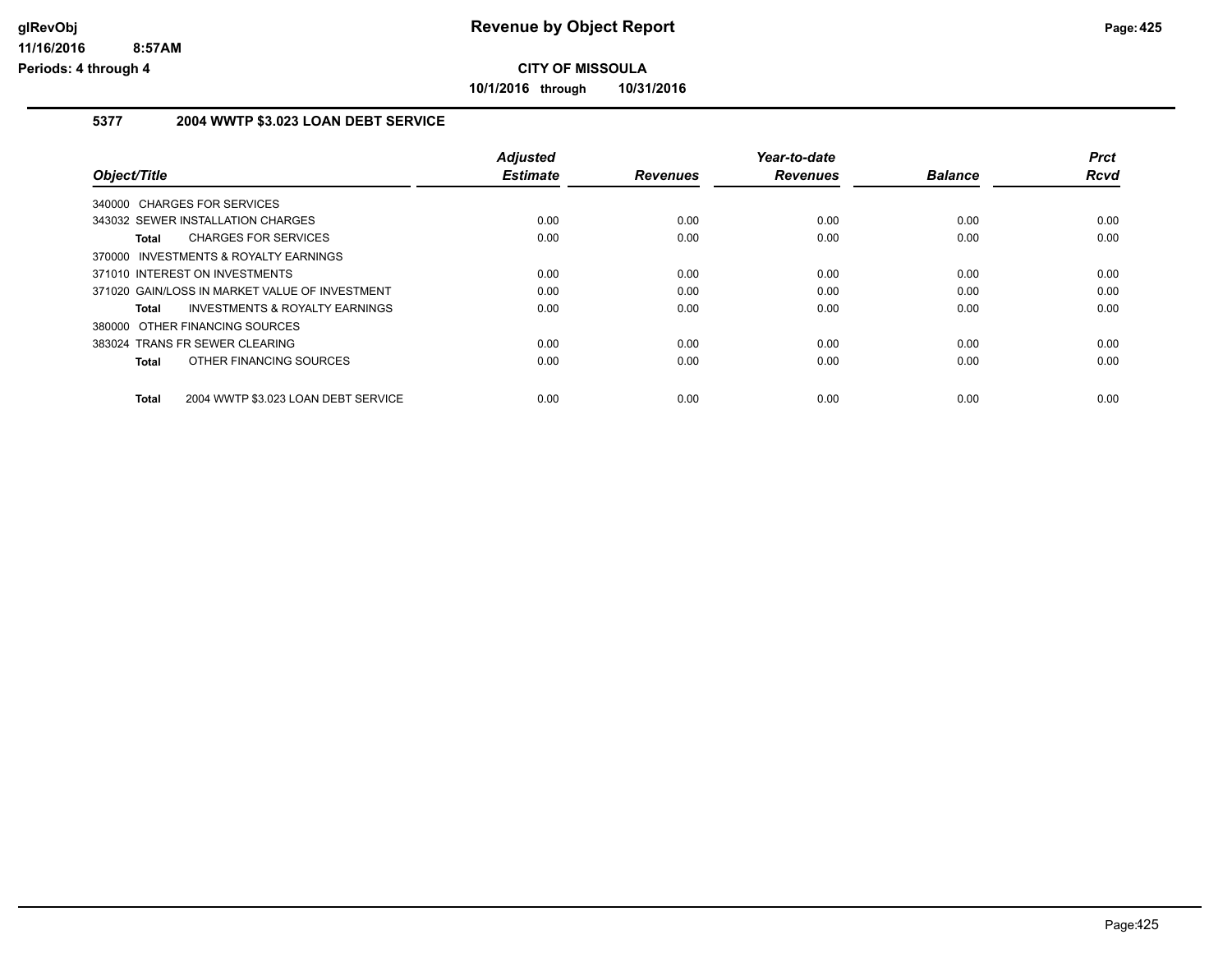**10/1/2016 through 10/31/2016**

## **5378 2004 WWTP \$3.023 LOAN RESERVE**

#### **5378 2004 WWTP \$3.023 LOAN RESERVE**

|                                                    | <b>Adjusted</b> |                 | Year-to-date    |                | <b>Prct</b> |
|----------------------------------------------------|-----------------|-----------------|-----------------|----------------|-------------|
| Object/Title                                       | <b>Estimate</b> | <b>Revenues</b> | <b>Revenues</b> | <b>Balance</b> | Rcvd        |
| 360000 MISCELLANEOUS REVENUES                      |                 |                 |                 |                |             |
| 360000 MISCELLANEOUS REVENUES                      | 0.00            | 0.00            | 0.00            | 0.00           | 0.00        |
| MISCELLANEOUS REVENUES<br>Total                    | 0.00            | 0.00            | 0.00            | 0.00           | 0.00        |
| 370000 INVESTMENTS & ROYALTY EARNINGS              |                 |                 |                 |                |             |
| 371010 INTEREST ON INVESTMENTS                     | 0.00            | 0.00            | 0.00            | 0.00           | 0.00        |
| 371020 GAIN/LOSS IN MARKET VALUE OF INVESTMENTS    | 0.00            | 0.00            | 0.00            | 0.00           | 0.00        |
| <b>INVESTMENTS &amp; ROYALTY EARNINGS</b><br>Total | 0.00            | 0.00            | 0.00            | 0.00           | 0.00        |
| 380000 OTHER FINANCING SOURCES                     |                 |                 |                 |                |             |
| 381002 SRF LOAN                                    | 0.00            | 0.00            | 0.00            | 0.00           | 0.00        |
| 383024 TRANS FR SEWER CLEARING                     | 0.00            | 0.00            | 0.00            | 0.00           | 0.00        |
| 383042 TRANSFERS FROM OTHER FUNDS                  | 0.00            | 0.00            | 0.00            | 0.00           | 0.00        |
| OTHER FINANCING SOURCES<br>Total                   | 0.00            | 0.00            | 0.00            | 0.00           | 0.00        |
|                                                    |                 |                 |                 |                |             |
| 2004 WWTP \$3.023 LOAN RESERVE<br>Total            | 0.00            | 0.00            | 0.00            | 0.00           | 0.00        |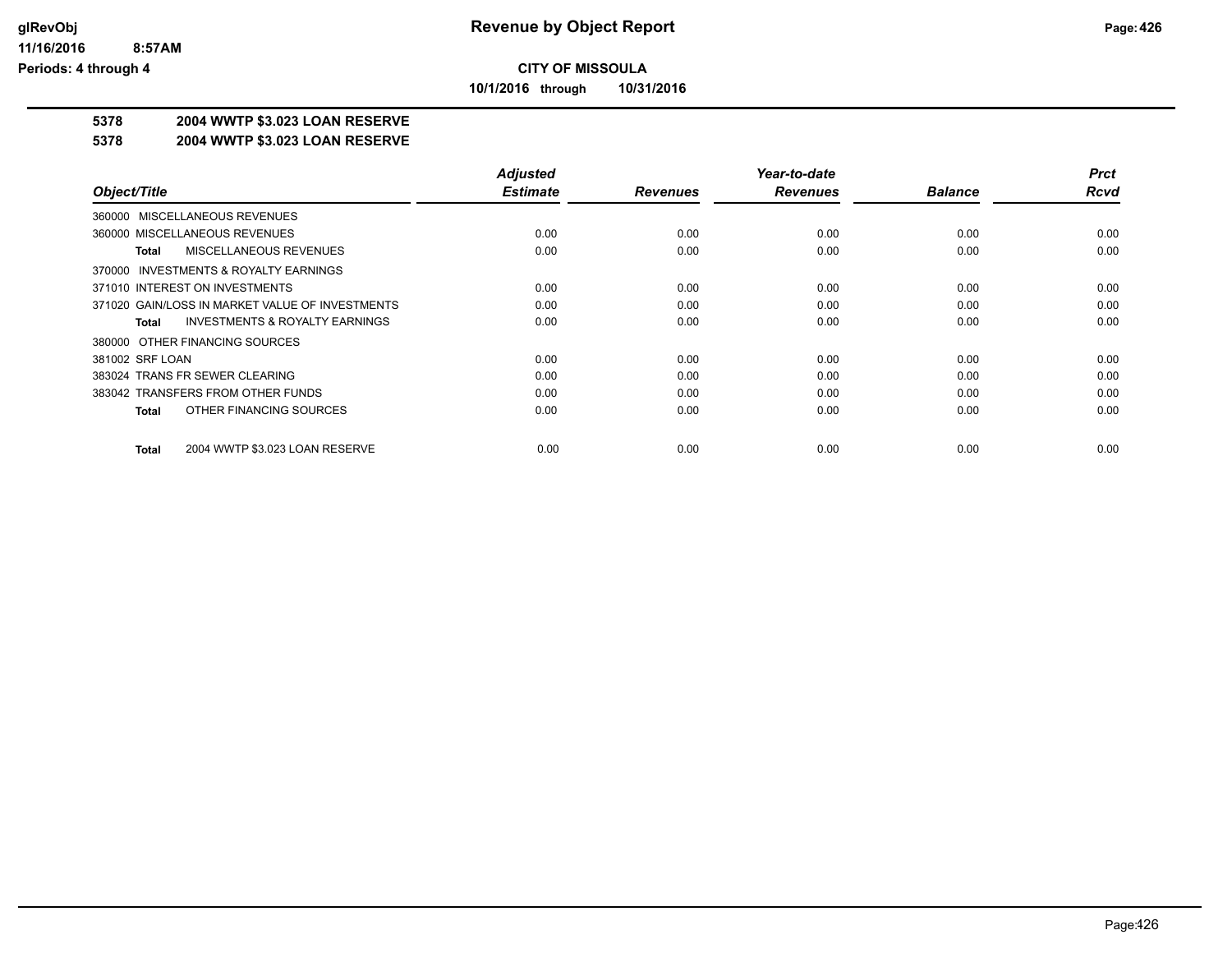**10/1/2016 through 10/31/2016**

### **5378 2004 WWTP \$3.023 LOAN RESERVE**

| Object/Title                                              | <b>Adjusted</b><br><b>Estimate</b> | <b>Revenues</b> | Year-to-date<br><b>Revenues</b> | <b>Balance</b> | <b>Prct</b><br>Rcvd |
|-----------------------------------------------------------|------------------------------------|-----------------|---------------------------------|----------------|---------------------|
| MISCELLANEOUS REVENUES<br>360000                          |                                    |                 |                                 |                |                     |
| 360000 MISCELLANEOUS REVENUES                             | 0.00                               | 0.00            | 0.00                            | 0.00           | 0.00                |
| MISCELLANEOUS REVENUES<br><b>Total</b>                    | 0.00                               | 0.00            | 0.00                            | 0.00           | 0.00                |
| INVESTMENTS & ROYALTY EARNINGS<br>370000                  |                                    |                 |                                 |                |                     |
| 371010 INTEREST ON INVESTMENTS                            | 0.00                               | 0.00            | 0.00                            | 0.00           | 0.00                |
| 371020 GAIN/LOSS IN MARKET VALUE OF INVESTMENT            | 0.00                               | 0.00            | 0.00                            | 0.00           | 0.00                |
| <b>INVESTMENTS &amp; ROYALTY EARNINGS</b><br><b>Total</b> | 0.00                               | 0.00            | 0.00                            | 0.00           | 0.00                |
| 380000 OTHER FINANCING SOURCES                            |                                    |                 |                                 |                |                     |
| 381002 SRF LOAN                                           | 0.00                               | 0.00            | 0.00                            | 0.00           | 0.00                |
| 383024 TRANS FR SEWER CLEARING                            | 0.00                               | 0.00            | 0.00                            | 0.00           | 0.00                |
| 383042 TRANSFERS FROM OTHER FUNDS                         | 0.00                               | 0.00            | 0.00                            | 0.00           | 0.00                |
| OTHER FINANCING SOURCES<br><b>Total</b>                   | 0.00                               | 0.00            | 0.00                            | 0.00           | 0.00                |
|                                                           |                                    |                 |                                 |                |                     |
| 2004 WWTP \$3.023 LOAN RESERVE<br><b>Total</b>            | 0.00                               | 0.00            | 0.00                            | 0.00           | 0.00                |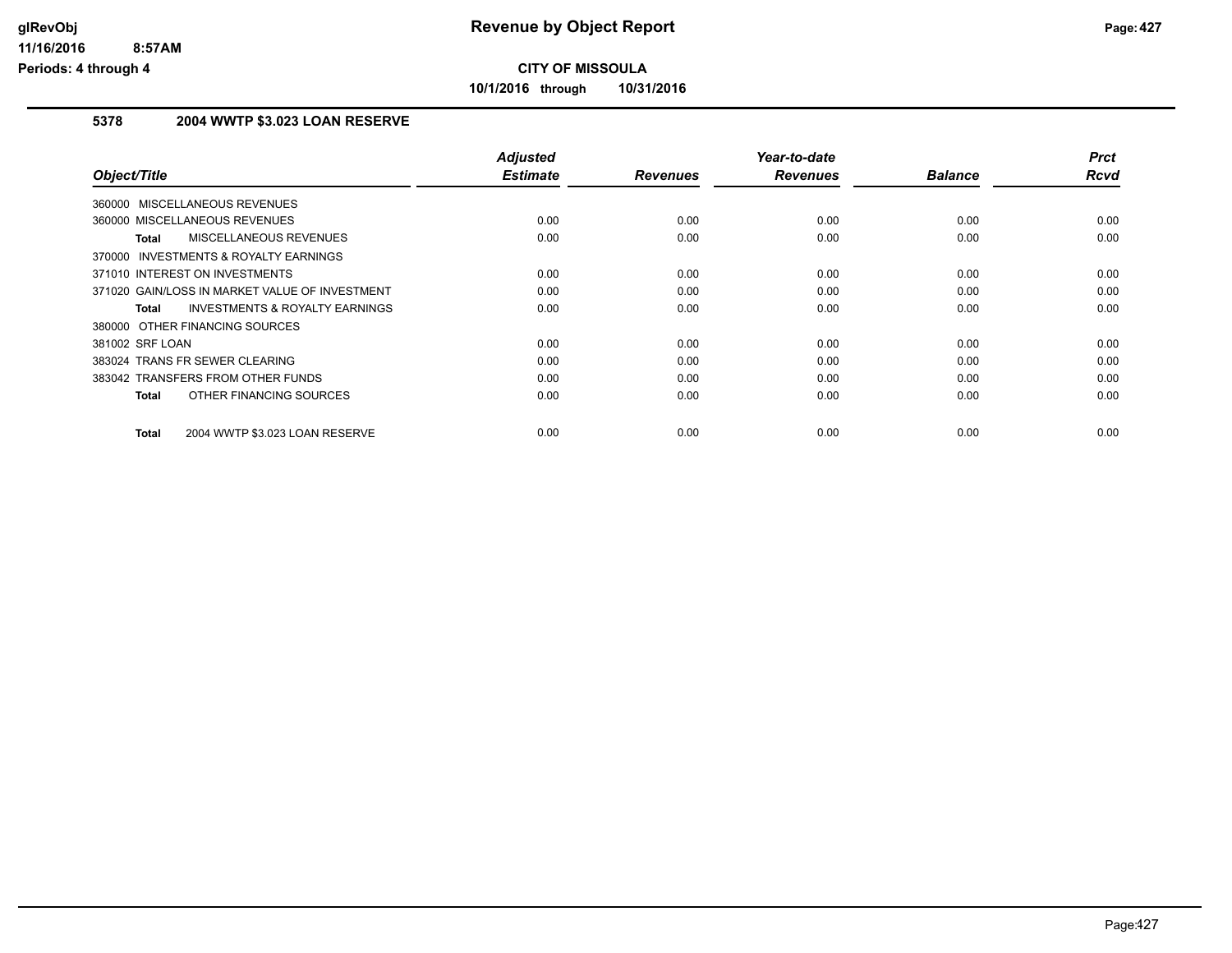**10/1/2016 through 10/31/2016**

# **5379 2005 BRICH/BRDY/LIN/GIL SRF DEBT**

**5379 2005 BRICH/BRDY/LIN/GIL SRF DEBT**

|                                                 | <b>Adjusted</b> |                 | Year-to-date    |                | <b>Prct</b> |
|-------------------------------------------------|-----------------|-----------------|-----------------|----------------|-------------|
| Object/Title                                    | <b>Estimate</b> | <b>Revenues</b> | <b>Revenues</b> | <b>Balance</b> | <b>Rcvd</b> |
| 370000 INVESTMENTS & ROYALTY EARNINGS           |                 |                 |                 |                |             |
| 371010 INTEREST ON INVESTMENTS                  | 0.00            | 0.00            | 0.00            | 0.00           | 0.00        |
| 371020 GAIN/LOSS IN MARKET VALUE OF INVESTMENTS | 0.00            | 0.00            | 0.00            | 0.00           | 0.00        |
| INVESTMENTS & ROYALTY EARNINGS<br><b>Total</b>  | 0.00            | 0.00            | 0.00            | 0.00           | 0.00        |
| 380000 OTHER FINANCING SOURCES                  |                 |                 |                 |                |             |
| 383024 TRANS FR SEWER CLEARING                  | 0.00            | 0.00            | 0.00            | 0.00           | 0.00        |
| OTHER FINANCING SOURCES<br><b>Total</b>         | 0.00            | 0.00            | 0.00            | 0.00           | 0.00        |
| 2005 BRICH/BRDY/LIN/GIL SRF DEBT                | 0.00            | 0.00            | 0.00            | 0.00           | 0.00        |
| <b>Total</b>                                    |                 |                 |                 |                |             |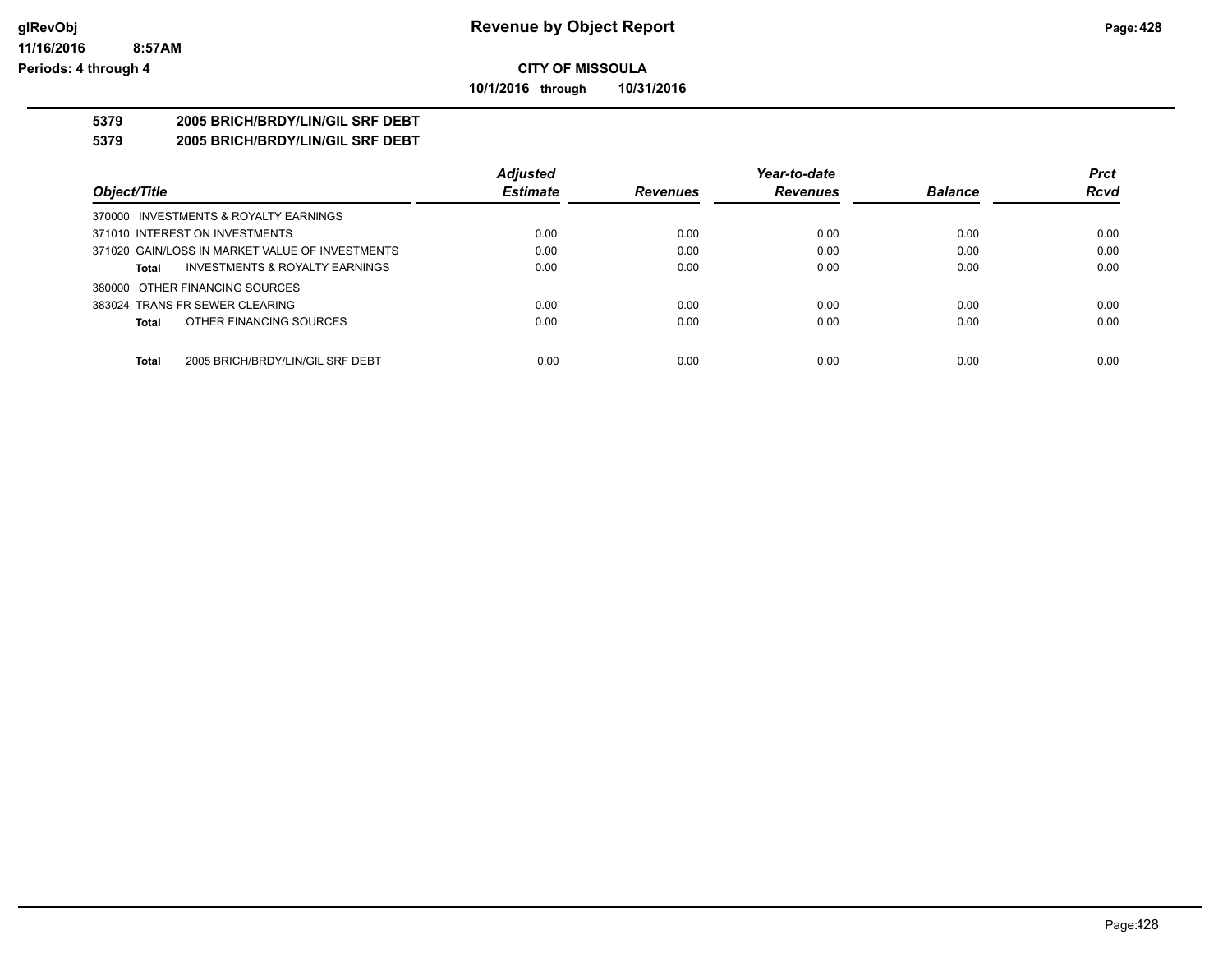**10/1/2016 through 10/31/2016**

### **5379 2005 BRICH/BRDY/LIN/GIL SRF DEBT**

|                                                | <b>Adjusted</b> |                 | Year-to-date    |                | <b>Prct</b> |
|------------------------------------------------|-----------------|-----------------|-----------------|----------------|-------------|
| Object/Title                                   | <b>Estimate</b> | <b>Revenues</b> | <b>Revenues</b> | <b>Balance</b> | <b>Rcvd</b> |
| 370000 INVESTMENTS & ROYALTY EARNINGS          |                 |                 |                 |                |             |
| 371010 INTEREST ON INVESTMENTS                 | 0.00            | 0.00            | 0.00            | 0.00           | 0.00        |
| 371020 GAIN/LOSS IN MARKET VALUE OF INVESTMENT | 0.00            | 0.00            | 0.00            | 0.00           | 0.00        |
| INVESTMENTS & ROYALTY EARNINGS<br>Total        | 0.00            | 0.00            | 0.00            | 0.00           | 0.00        |
| 380000 OTHER FINANCING SOURCES                 |                 |                 |                 |                |             |
| 383024 TRANS FR SEWER CLEARING                 | 0.00            | 0.00            | 0.00            | 0.00           | 0.00        |
| OTHER FINANCING SOURCES<br>Total               | 0.00            | 0.00            | 0.00            | 0.00           | 0.00        |
| Total<br>2005 BRICH/BRDY/LIN/GIL SRF DEBT      | 0.00            | 0.00            | 0.00            | 0.00           | 0.00        |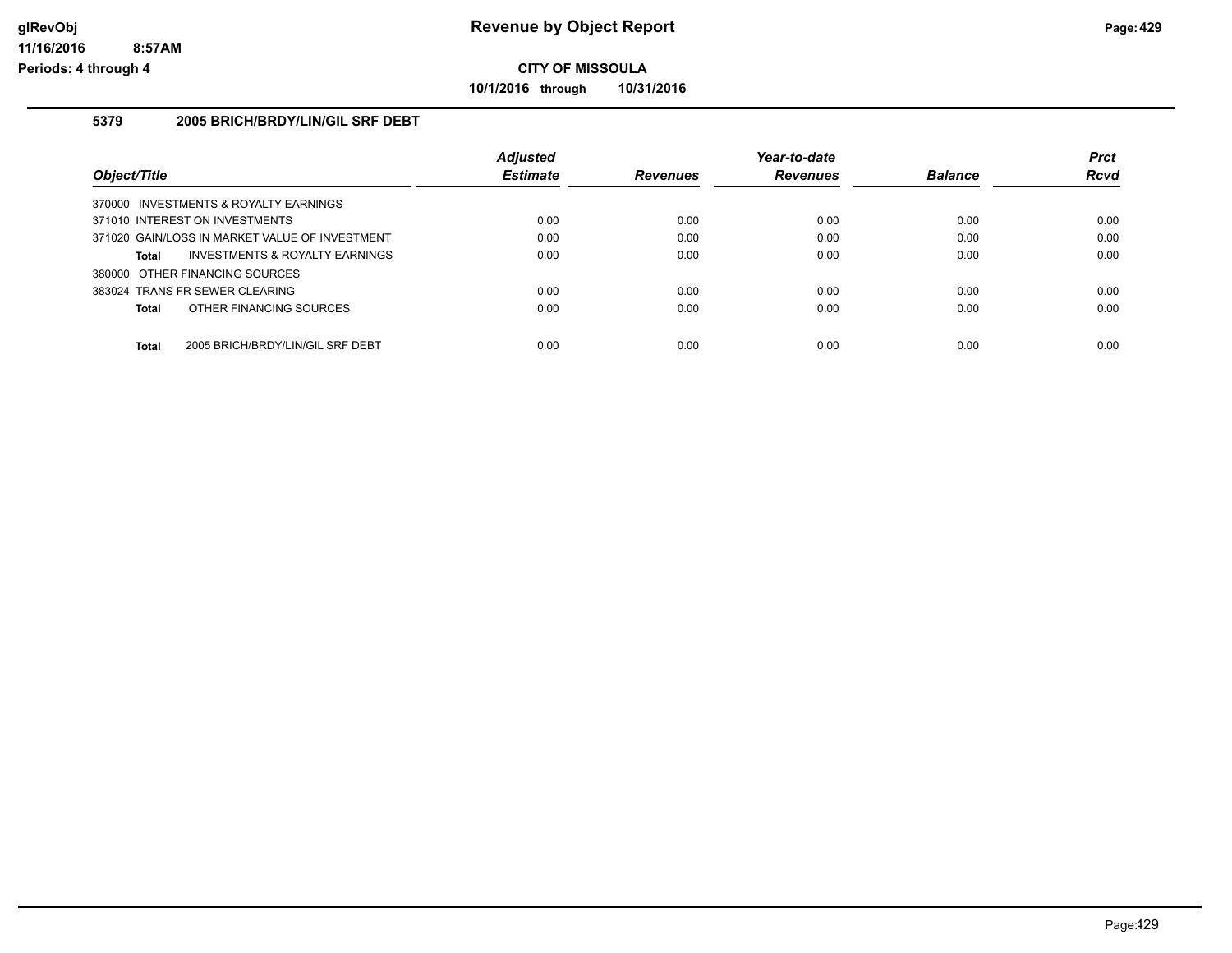**10/1/2016 through 10/31/2016**

#### **5380 BRDWY/BIRCH/GILBERT/LINCOLNWOOD 5380 BRDWY/BIRCH/GILBERT/LINCOLNWOOD**

|                                                    | <b>Adjusted</b> |                 | Year-to-date    |                | <b>Prct</b> |
|----------------------------------------------------|-----------------|-----------------|-----------------|----------------|-------------|
| Object/Title                                       | <b>Estimate</b> | <b>Revenues</b> | <b>Revenues</b> | <b>Balance</b> | <b>Rcvd</b> |
| 370000 INVESTMENTS & ROYALTY EARNINGS              |                 |                 |                 |                |             |
| 371010 INTEREST ON INVESTMENTS                     | 0.00            | 0.00            | 0.00            | 0.00           | 0.00        |
| 371020 GAIN/LOSS IN MARKET VALUE OF INVESTMENTS    | 0.00            | 0.00            | 0.00            | 0.00           | 0.00        |
| <b>INVESTMENTS &amp; ROYALTY EARNINGS</b><br>Total | 0.00            | 0.00            | 0.00            | 0.00           | 0.00        |
| 380000 OTHER FINANCING SOURCES                     |                 |                 |                 |                |             |
| 381002 SRF LOAN                                    | 0.00            | 0.00            | 0.00            | 0.00           | 0.00        |
| 383042 TRANSFERS FROM OTHER FUNDS                  | 0.00            | 0.00            | 0.00            | 0.00           | 0.00        |
| OTHER FINANCING SOURCES<br><b>Total</b>            | 0.00            | 0.00            | 0.00            | 0.00           | 0.00        |
|                                                    |                 |                 |                 |                |             |
| BRDWY/BIRCH/GILBERT/LINCOLNWOOD<br>Total           | 0.00            | 0.00            | 0.00            | 0.00           | 0.00        |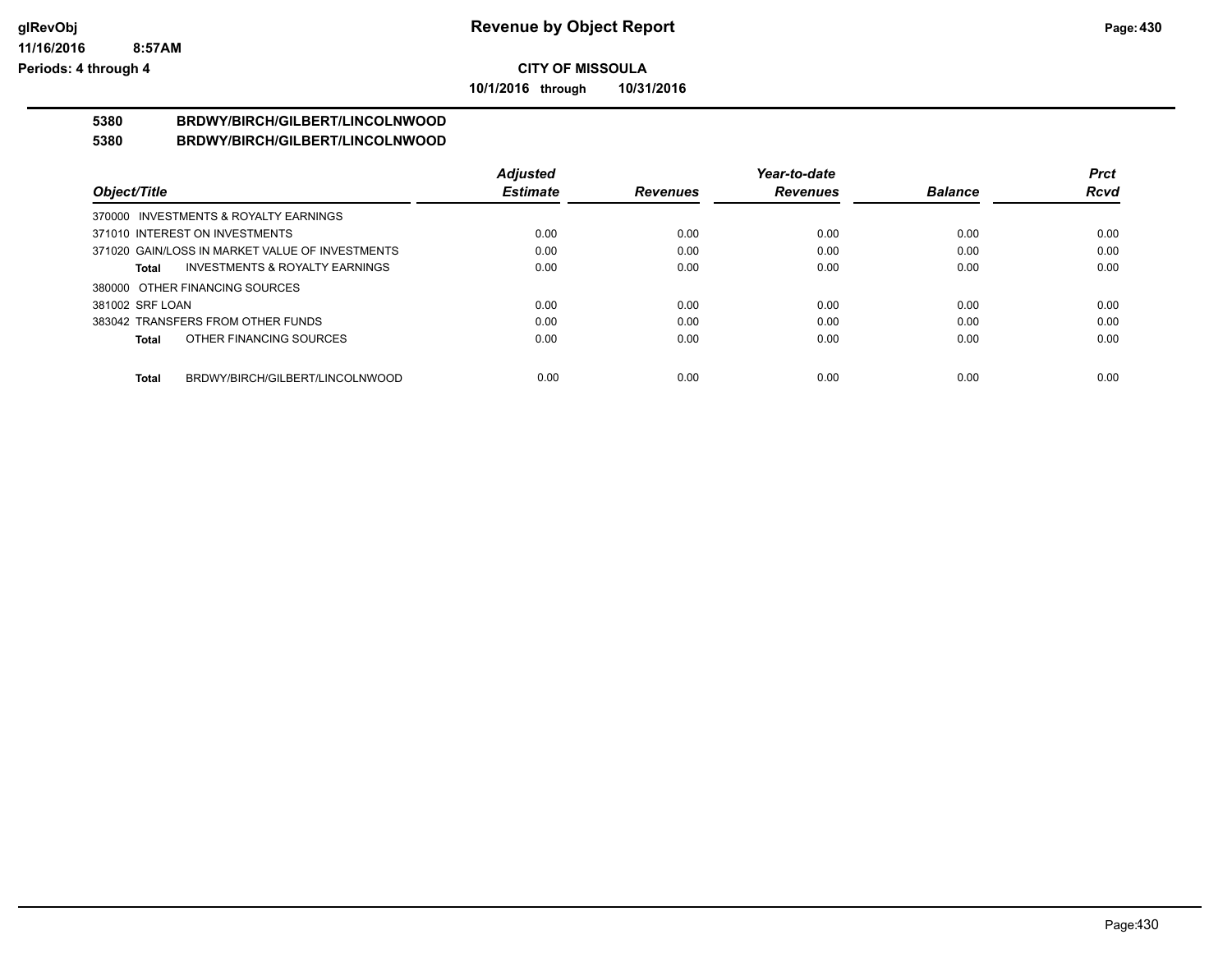**10/1/2016 through 10/31/2016**

### **5380 BRDWY/BIRCH/GILBERT/LINCOLNWOOD**

|                                                 | <b>Adjusted</b> |                 | Year-to-date    |                | <b>Prct</b> |
|-------------------------------------------------|-----------------|-----------------|-----------------|----------------|-------------|
| Object/Title                                    | <b>Estimate</b> | <b>Revenues</b> | <b>Revenues</b> | <b>Balance</b> | Rcvd        |
| 370000 INVESTMENTS & ROYALTY EARNINGS           |                 |                 |                 |                |             |
| 371010 INTEREST ON INVESTMENTS                  | 0.00            | 0.00            | 0.00            | 0.00           | 0.00        |
| 371020 GAIN/LOSS IN MARKET VALUE OF INVESTMENT  | 0.00            | 0.00            | 0.00            | 0.00           | 0.00        |
| INVESTMENTS & ROYALTY EARNINGS<br>Total         | 0.00            | 0.00            | 0.00            | 0.00           | 0.00        |
| 380000 OTHER FINANCING SOURCES                  |                 |                 |                 |                |             |
| 381002 SRF LOAN                                 | 0.00            | 0.00            | 0.00            | 0.00           | 0.00        |
| 383042 TRANSFERS FROM OTHER FUNDS               | 0.00            | 0.00            | 0.00            | 0.00           | 0.00        |
| OTHER FINANCING SOURCES<br><b>Total</b>         | 0.00            | 0.00            | 0.00            | 0.00           | 0.00        |
| BRDWY/BIRCH/GILBERT/LINCOLNWOOD<br><b>Total</b> | 0.00            | 0.00            | 0.00            | 0.00           | 0.00        |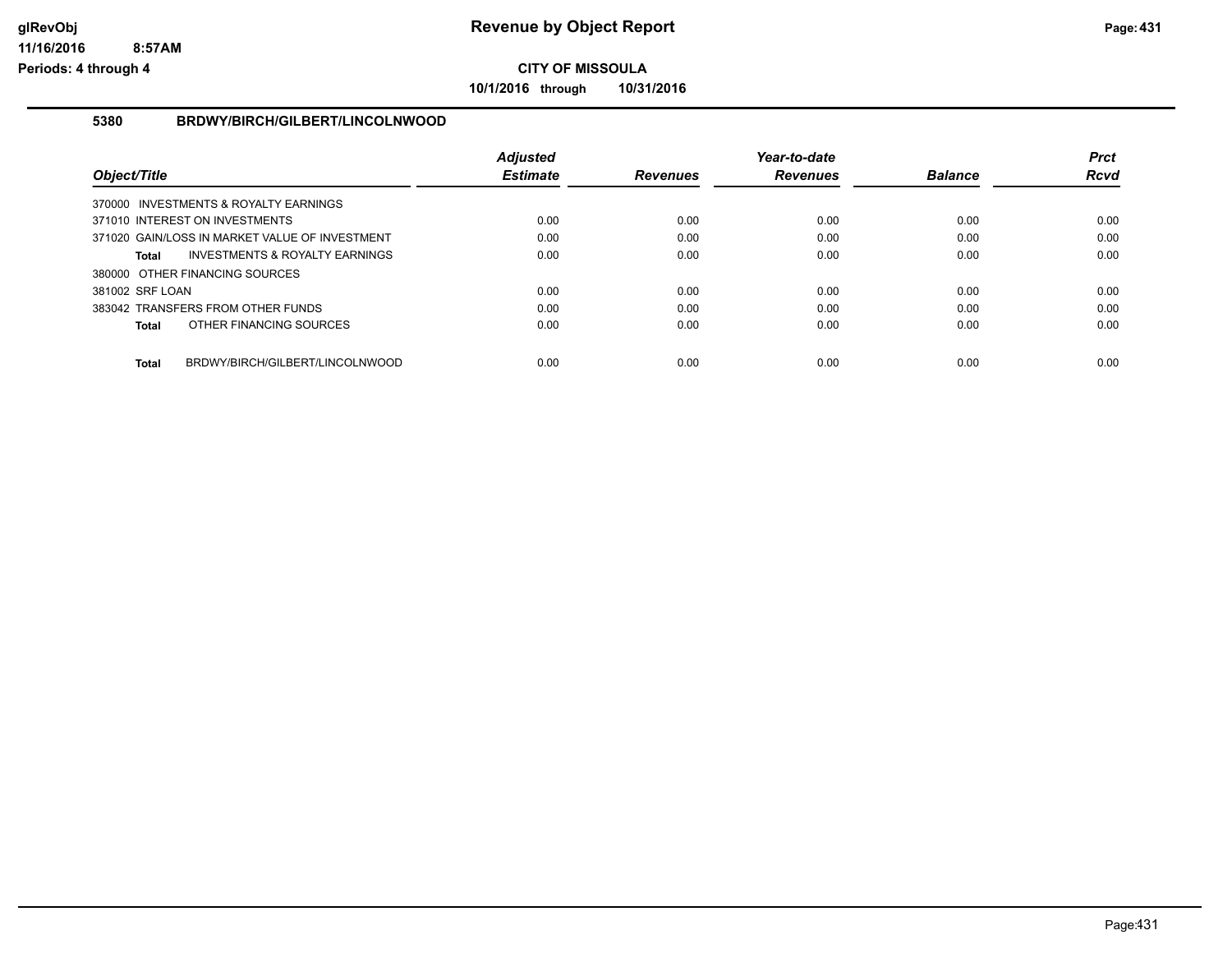**10/1/2016 through 10/31/2016**

# **5382 LINCOLNWOOD PH2 RESERVE FUND**

### **5382 LINCOLNWOOD PH2 RESERVE FUND**

|                                                    | <b>Adiusted</b> |                 | Year-to-date    |                | <b>Prct</b> |
|----------------------------------------------------|-----------------|-----------------|-----------------|----------------|-------------|
| Object/Title                                       | <b>Estimate</b> | <b>Revenues</b> | <b>Revenues</b> | <b>Balance</b> | <b>Rcvd</b> |
| INVESTMENTS & ROYALTY EARNINGS<br>370000           |                 |                 |                 |                |             |
| 371010 INTEREST ON INVESTMENTS                     | 0.00            | 0.00            | 0.00            | 0.00           | 0.00        |
| 371020 GAIN/LOSS IN MARKET VALUE OF INVESTMENTS    | 0.00            | 0.00            | 0.00            | 0.00           | 0.00        |
| <b>INVESTMENTS &amp; ROYALTY EARNINGS</b><br>Total | 0.00            | 0.00            | 0.00            | 0.00           | 0.00        |
| 380000 OTHER FINANCING SOURCES                     |                 |                 |                 |                |             |
| 381002 SRF LOAN                                    | 0.00            | 0.00            | 0.00            | 0.00           | 0.00        |
| 381030 SID BONDS PROCEEDS                          | 0.00            | 0.00            | 0.00            | 0.00           | 0.00        |
| 383024 TRANS FR SEWER CLEARING                     | 0.00            | 0.00            | 0.00            | 0.00           | 0.00        |
| 383042 TRANSFERS FROM OTHER FUNDS                  | 0.00            | 0.00            | 0.00            | 0.00           | 0.00        |
| OTHER FINANCING SOURCES<br>Total                   | 0.00            | 0.00            | 0.00            | 0.00           | 0.00        |
| LINCOLNWOOD PH2 RESERVE FUND<br><b>Total</b>       | 0.00            | 0.00            | 0.00            | 0.00           | 0.00        |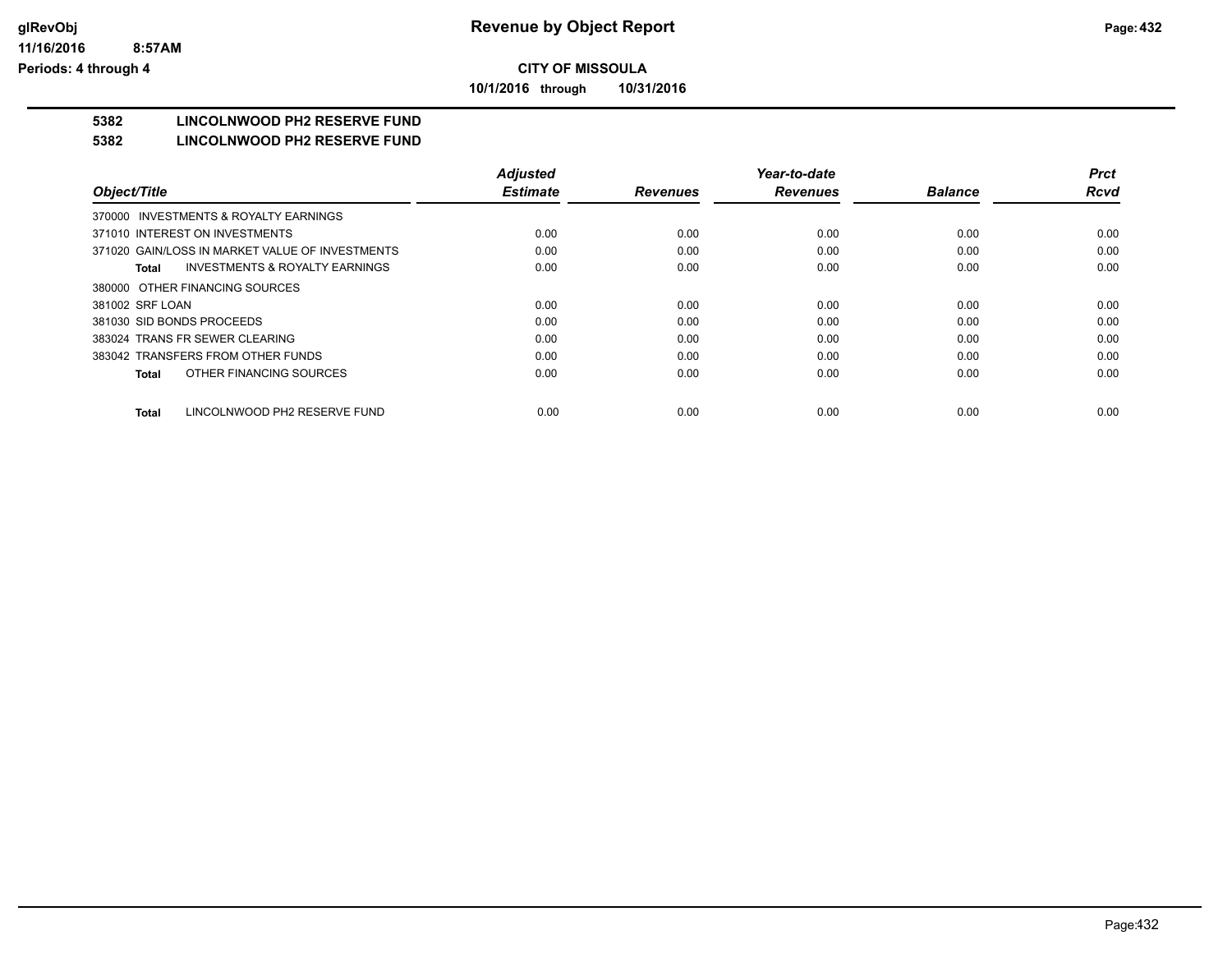**10/1/2016 through 10/31/2016**

#### **5382 LINCOLNWOOD PH2 RESERVE FUND**

|                                                    | <b>Adjusted</b> |                 | Year-to-date    |                | <b>Prct</b> |
|----------------------------------------------------|-----------------|-----------------|-----------------|----------------|-------------|
| Object/Title                                       | <b>Estimate</b> | <b>Revenues</b> | <b>Revenues</b> | <b>Balance</b> | Rcvd        |
| 370000 INVESTMENTS & ROYALTY EARNINGS              |                 |                 |                 |                |             |
| 371010 INTEREST ON INVESTMENTS                     | 0.00            | 0.00            | 0.00            | 0.00           | 0.00        |
| 371020 GAIN/LOSS IN MARKET VALUE OF INVESTMENT     | 0.00            | 0.00            | 0.00            | 0.00           | 0.00        |
| <b>INVESTMENTS &amp; ROYALTY EARNINGS</b><br>Total | 0.00            | 0.00            | 0.00            | 0.00           | 0.00        |
| 380000 OTHER FINANCING SOURCES                     |                 |                 |                 |                |             |
| 381002 SRF LOAN                                    | 0.00            | 0.00            | 0.00            | 0.00           | 0.00        |
| 381030 SID BONDS PROCEEDS                          | 0.00            | 0.00            | 0.00            | 0.00           | 0.00        |
| 383024 TRANS FR SEWER CLEARING                     | 0.00            | 0.00            | 0.00            | 0.00           | 0.00        |
| 383042 TRANSFERS FROM OTHER FUNDS                  | 0.00            | 0.00            | 0.00            | 0.00           | 0.00        |
| OTHER FINANCING SOURCES<br>Total                   | 0.00            | 0.00            | 0.00            | 0.00           | 0.00        |
|                                                    |                 |                 |                 |                |             |
| LINCOLNWOOD PH2 RESERVE FUND<br>Total              | 0.00            | 0.00            | 0.00            | 0.00           | 0.00        |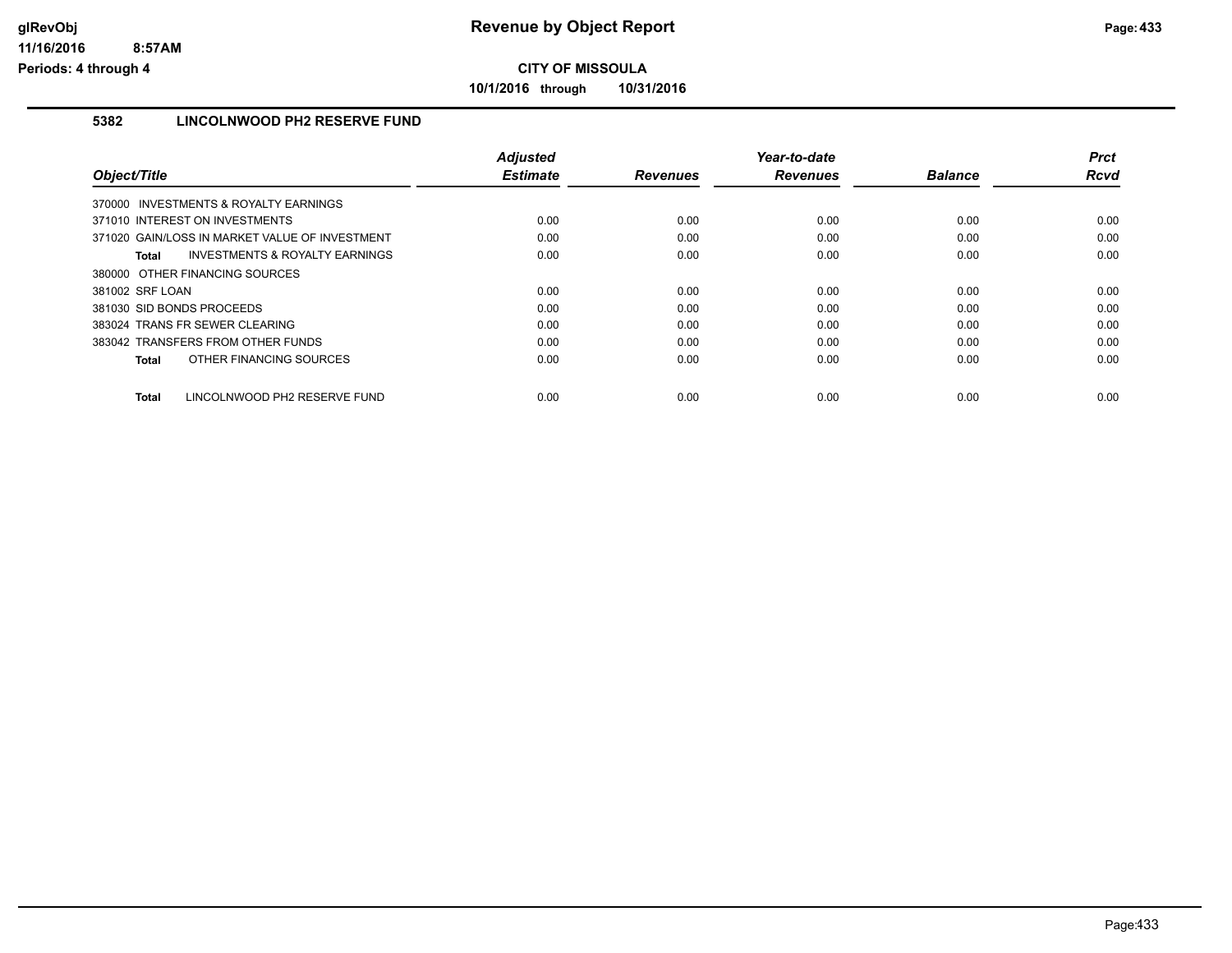**10/1/2016 through 10/31/2016**

#### **5383 FY09 RATTLESNAKE SEWER DEBT SVS**

**5383 FY09 RATTLESNAKE SEWER DEBT SVS**

|                                                           | <b>Adjusted</b> |                 | Year-to-date    |                | <b>Prct</b> |
|-----------------------------------------------------------|-----------------|-----------------|-----------------|----------------|-------------|
| Object/Title                                              | <b>Estimate</b> | <b>Revenues</b> | <b>Revenues</b> | <b>Balance</b> | <b>Rcvd</b> |
| 340000 CHARGES FOR SERVICES                               |                 |                 |                 |                |             |
| 343032 SEWER INSTALLATION CHARGES                         | 0.00            | 0.00            | 0.00            | 0.00           | 0.00        |
| <b>CHARGES FOR SERVICES</b><br><b>Total</b>               | 0.00            | 0.00            | 0.00            | 0.00           | 0.00        |
| <b>INVESTMENTS &amp; ROYALTY EARNINGS</b><br>370000       |                 |                 |                 |                |             |
| 371010 INTEREST ON INVESTMENTS                            | 0.00            | 0.00            | 0.00            | 0.00           | 0.00        |
| 371020 GAIN/LOSS IN MARKET VALUE OF INVESTMENTS           | 0.00            | 0.00            | 0.00            | 0.00           | 0.00        |
| <b>INVESTMENTS &amp; ROYALTY EARNINGS</b><br><b>Total</b> | 0.00            | 0.00            | 0.00            | 0.00           | 0.00        |
| 380000 OTHER FINANCING SOURCES                            |                 |                 |                 |                |             |
| 381002 SRF LOAN                                           | 0.00            | 0.00            | 0.00            | 0.00           | 0.00        |
| 381020 REVENUE BONDS                                      | 0.00            | 0.00            | 0.00            | 0.00           | 0.00        |
| 383024 TRANS FR SEWER CLEARING                            | 0.00            | 0.00            | 0.00            | 0.00           | 0.00        |
| 383042 TRANSFERS FROM OTHER FUNDS                         | 0.00            | 0.00            | 0.00            | 0.00           | 0.00        |
| OTHER FINANCING SOURCES<br><b>Total</b>                   | 0.00            | 0.00            | 0.00            | 0.00           | 0.00        |
| <b>FY09 RATTLESNAKE SEWER DEBT SVS</b><br><b>Total</b>    | 0.00            | 0.00            | 0.00            | 0.00           | 0.00        |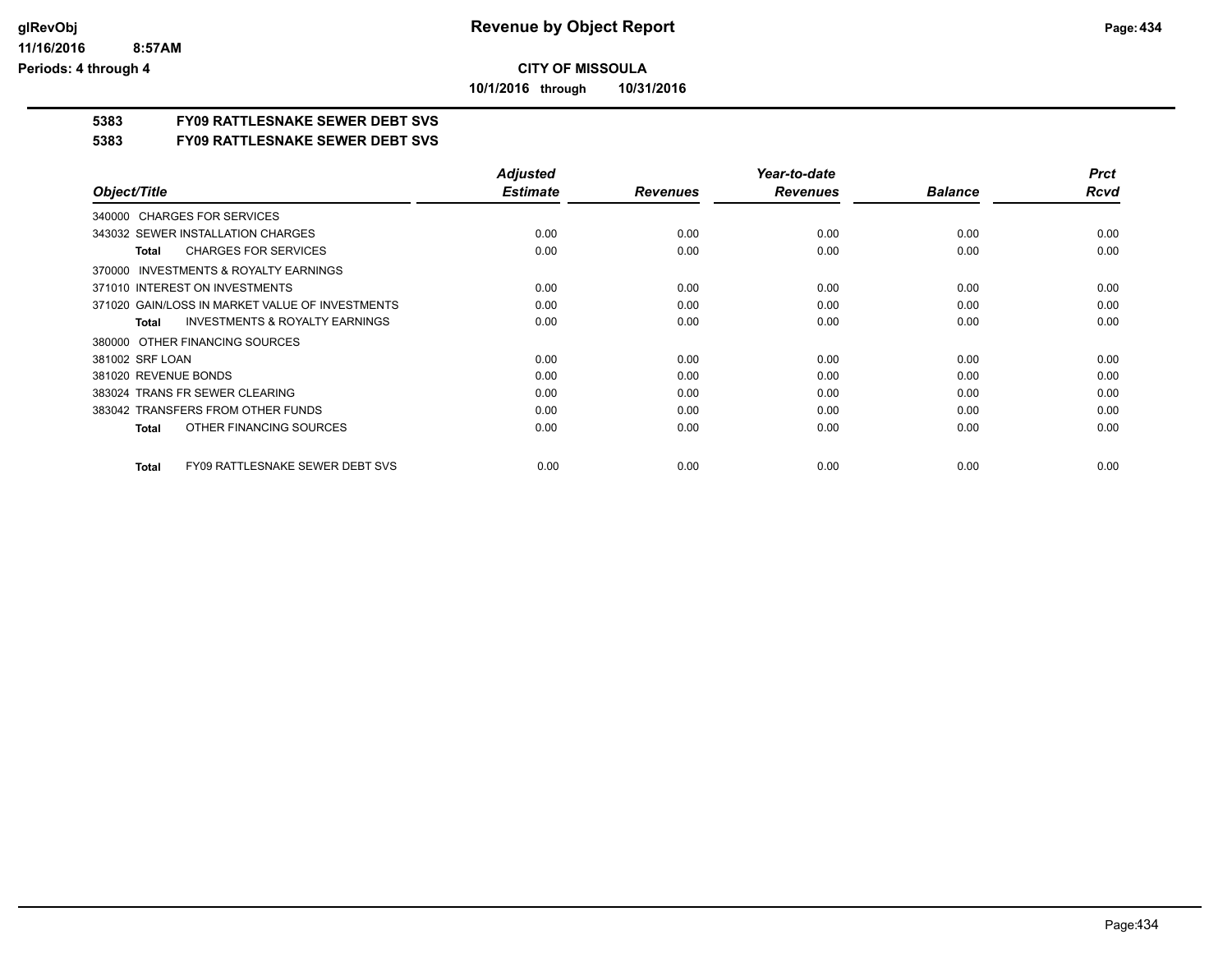**10/1/2016 through 10/31/2016**

#### **5383 FY09 RATTLESNAKE SEWER DEBT SVS**

| Object/Title                                              | <b>Adjusted</b><br><b>Estimate</b> | <b>Revenues</b> | Year-to-date<br><b>Revenues</b> | <b>Balance</b> | <b>Prct</b><br><b>Rcvd</b> |
|-----------------------------------------------------------|------------------------------------|-----------------|---------------------------------|----------------|----------------------------|
|                                                           |                                    |                 |                                 |                |                            |
| 340000 CHARGES FOR SERVICES                               |                                    |                 |                                 |                |                            |
| 343032 SEWER INSTALLATION CHARGES                         | 0.00                               | 0.00            | 0.00                            | 0.00           | 0.00                       |
| <b>CHARGES FOR SERVICES</b><br>Total                      | 0.00                               | 0.00            | 0.00                            | 0.00           | 0.00                       |
| 370000 INVESTMENTS & ROYALTY EARNINGS                     |                                    |                 |                                 |                |                            |
| 371010 INTEREST ON INVESTMENTS                            | 0.00                               | 0.00            | 0.00                            | 0.00           | 0.00                       |
| 371020 GAIN/LOSS IN MARKET VALUE OF INVESTMENT            | 0.00                               | 0.00            | 0.00                            | 0.00           | 0.00                       |
| <b>INVESTMENTS &amp; ROYALTY EARNINGS</b><br><b>Total</b> | 0.00                               | 0.00            | 0.00                            | 0.00           | 0.00                       |
| 380000 OTHER FINANCING SOURCES                            |                                    |                 |                                 |                |                            |
| 381002 SRF LOAN                                           | 0.00                               | 0.00            | 0.00                            | 0.00           | 0.00                       |
| 381020 REVENUE BONDS                                      | 0.00                               | 0.00            | 0.00                            | 0.00           | 0.00                       |
| 383024 TRANS FR SEWER CLEARING                            | 0.00                               | 0.00            | 0.00                            | 0.00           | 0.00                       |
| 383042 TRANSFERS FROM OTHER FUNDS                         | 0.00                               | 0.00            | 0.00                            | 0.00           | 0.00                       |
| OTHER FINANCING SOURCES<br><b>Total</b>                   | 0.00                               | 0.00            | 0.00                            | 0.00           | 0.00                       |
|                                                           |                                    |                 |                                 |                |                            |
| FY09 RATTLESNAKE SEWER DEBT SVS<br><b>Total</b>           | 0.00                               | 0.00            | 0.00                            | 0.00           | 0.00                       |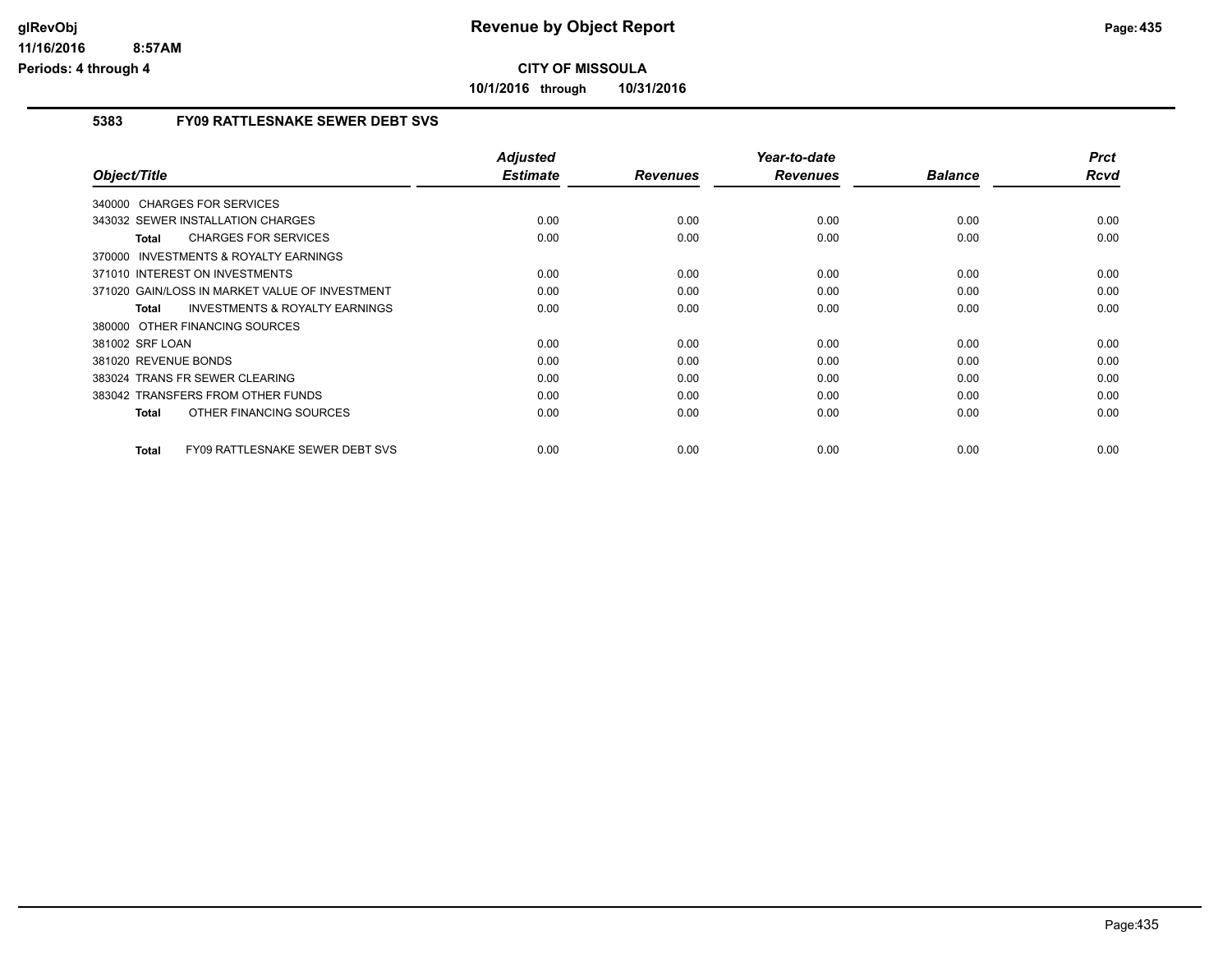**10/1/2016 through 10/31/2016**

#### **5384 09 LOLO BOND RESERVE**

**5384 09 LOLO BOND RESERVE**

|                                                    | <b>Adjusted</b> |                 | Year-to-date    |                | <b>Prct</b> |
|----------------------------------------------------|-----------------|-----------------|-----------------|----------------|-------------|
| Object/Title                                       | <b>Estimate</b> | <b>Revenues</b> | <b>Revenues</b> | <b>Balance</b> | <b>Rcvd</b> |
| 370000 INVESTMENTS & ROYALTY EARNINGS              |                 |                 |                 |                |             |
| 371010 INTEREST ON INVESTMENTS                     | 0.00            | 0.00            | 0.00            | 0.00           | 0.00        |
| 371020 GAIN/LOSS IN MARKET VALUE OF INVESTMENTS    | 0.00            | 0.00            | 0.00            | 0.00           | 0.00        |
| <b>INVESTMENTS &amp; ROYALTY EARNINGS</b><br>Total | 0.00            | 0.00            | 0.00            | 0.00           | 0.00        |
| 380000 OTHER FINANCING SOURCES                     |                 |                 |                 |                |             |
| 381002 SRF LOAN                                    | 0.00            | 0.00            | 0.00            | 0.00           | 0.00        |
| 383024 TRANS FR SEWER CLEARING                     | 0.00            | 0.00            | 0.00            | 0.00           | 0.00        |
| OTHER FINANCING SOURCES<br><b>Total</b>            | 0.00            | 0.00            | 0.00            | 0.00           | 0.00        |
|                                                    |                 |                 |                 |                |             |
| 09 LOLO BOND RESERVE<br><b>Total</b>               | 0.00            | 0.00            | 0.00            | 0.00           | 0.00        |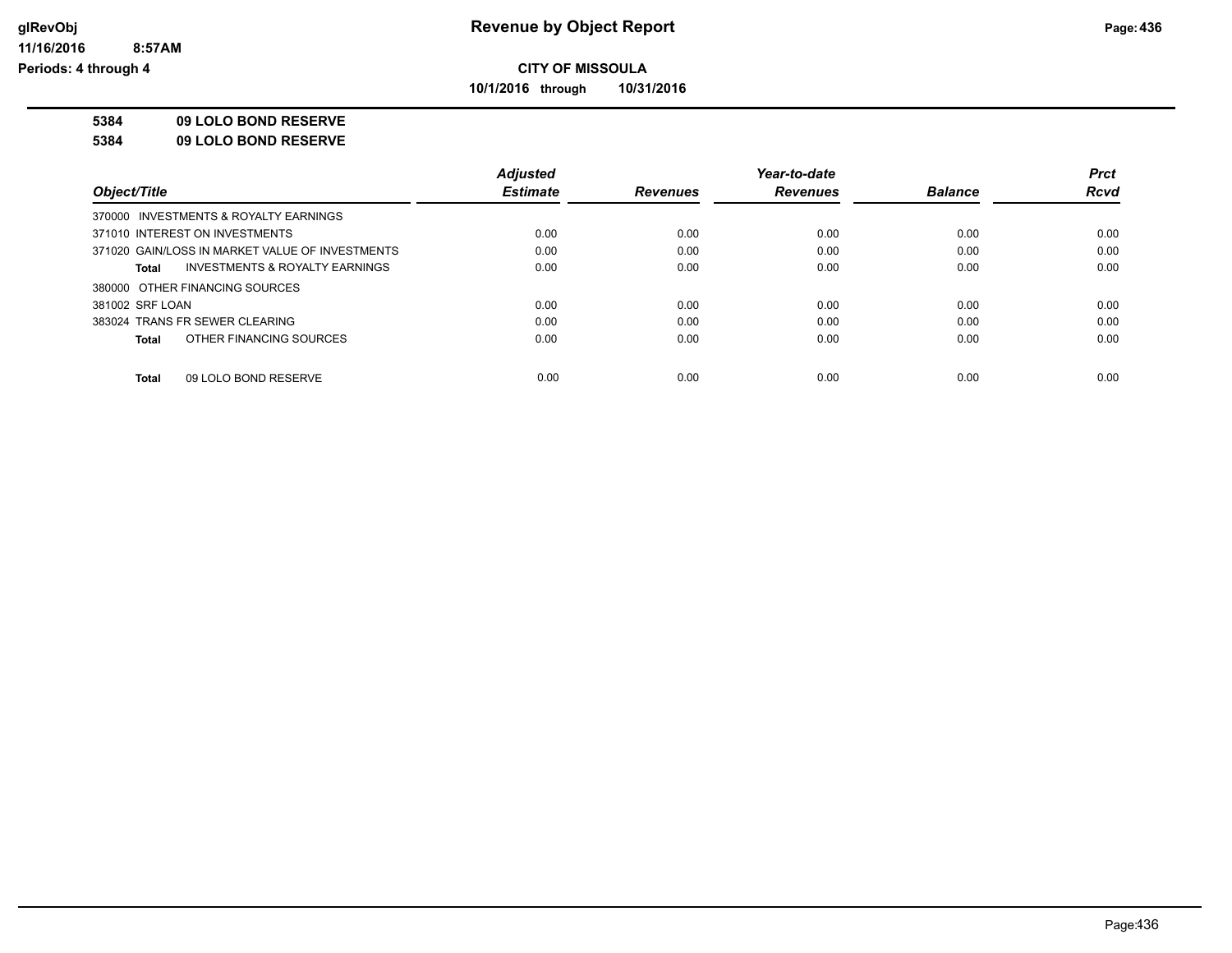**10/1/2016 through 10/31/2016**

#### **5384 09 LOLO BOND RESERVE**

|                                                | <b>Adjusted</b> |                 | Year-to-date    |                | <b>Prct</b> |
|------------------------------------------------|-----------------|-----------------|-----------------|----------------|-------------|
| Object/Title                                   | <b>Estimate</b> | <b>Revenues</b> | <b>Revenues</b> | <b>Balance</b> | Rcvd        |
| 370000 INVESTMENTS & ROYALTY EARNINGS          |                 |                 |                 |                |             |
| 371010 INTEREST ON INVESTMENTS                 | 0.00            | 0.00            | 0.00            | 0.00           | 0.00        |
| 371020 GAIN/LOSS IN MARKET VALUE OF INVESTMENT | 0.00            | 0.00            | 0.00            | 0.00           | 0.00        |
| INVESTMENTS & ROYALTY EARNINGS<br>Total        | 0.00            | 0.00            | 0.00            | 0.00           | 0.00        |
| 380000 OTHER FINANCING SOURCES                 |                 |                 |                 |                |             |
| 381002 SRF LOAN                                | 0.00            | 0.00            | 0.00            | 0.00           | 0.00        |
| 383024 TRANS FR SEWER CLEARING                 | 0.00            | 0.00            | 0.00            | 0.00           | 0.00        |
| OTHER FINANCING SOURCES<br>Total               | 0.00            | 0.00            | 0.00            | 0.00           | 0.00        |
|                                                |                 |                 |                 |                |             |
| 09 LOLO BOND RESERVE<br><b>Total</b>           | 0.00            | 0.00            | 0.00            | 0.00           | 0.00        |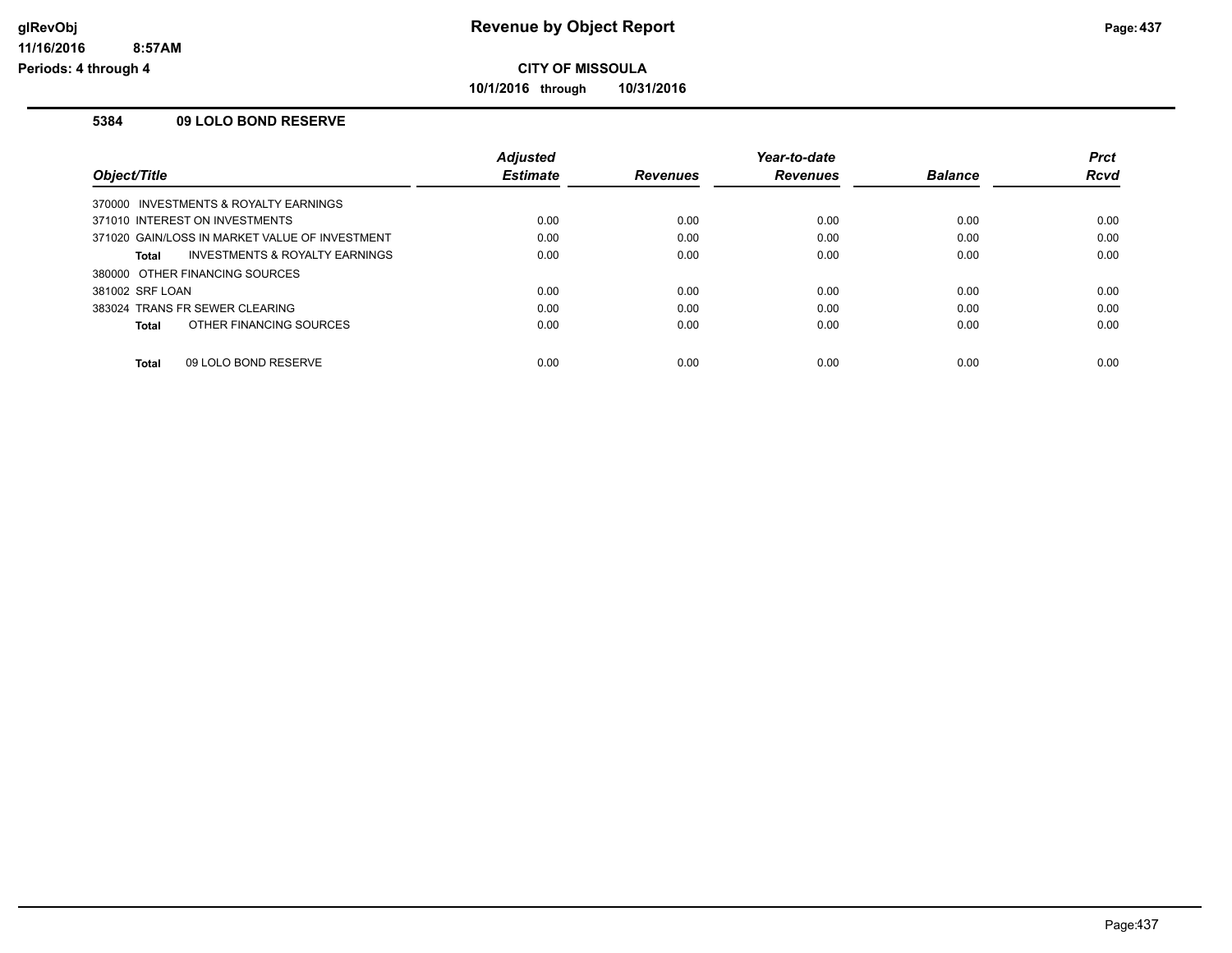**10/1/2016 through 10/31/2016**

# **5385 HEADWORKS 2010 BOND RESERVE**

#### **5385 HEADWORKS 2010 BOND RESERVE**

|                 |                                    | <b>Adjusted</b> | Year-to-date    |                 |                | <b>Prct</b> |
|-----------------|------------------------------------|-----------------|-----------------|-----------------|----------------|-------------|
| Object/Title    |                                    | <b>Estimate</b> | <b>Revenues</b> | <b>Revenues</b> | <b>Balance</b> | <b>Rcvd</b> |
|                 | 380000 OTHER FINANCING SOURCES     |                 |                 |                 |                |             |
| 381002 SRF LOAN |                                    | 0.00            | 0.00            | 0.00            | 0.00           | 0.00        |
| <b>Total</b>    | OTHER FINANCING SOURCES            | 0.00            | 0.00            | 0.00            | 0.00           | 0.00        |
| <b>Total</b>    | <b>HEADWORKS 2010 BOND RESERVE</b> | 0.00            | 0.00            | 0.00            | 0.00           | 0.00        |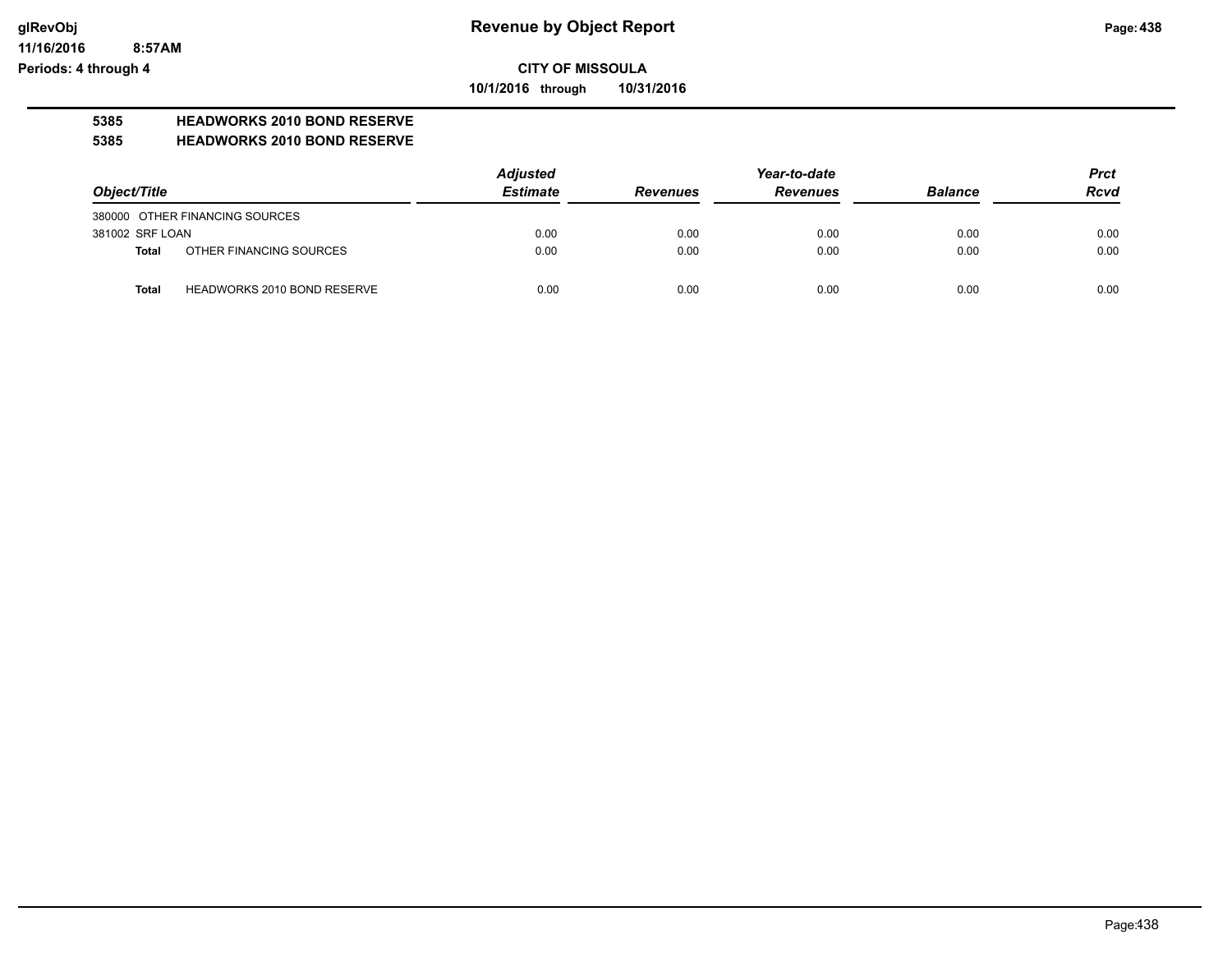**10/1/2016 through 10/31/2016**

#### **5385 HEADWORKS 2010 BOND RESERVE**

| Object/Title    |                                | <b>Adjusted</b><br><b>Estimate</b> | <b>Revenues</b> | Year-to-date<br><b>Revenues</b> | <b>Balance</b> | Prct<br>Rcvd |
|-----------------|--------------------------------|------------------------------------|-----------------|---------------------------------|----------------|--------------|
|                 | 380000 OTHER FINANCING SOURCES |                                    |                 |                                 |                |              |
| 381002 SRF LOAN |                                | 0.00                               | 0.00            | 0.00                            | 0.00           | 0.00         |
| <b>Total</b>    | OTHER FINANCING SOURCES        | 0.00                               | 0.00            | 0.00                            | 0.00           | 0.00         |
| <b>Total</b>    | HEADWORKS 2010 BOND RESERVE    | 0.00                               | 0.00            | 0.00                            | 0.00           | 0.00         |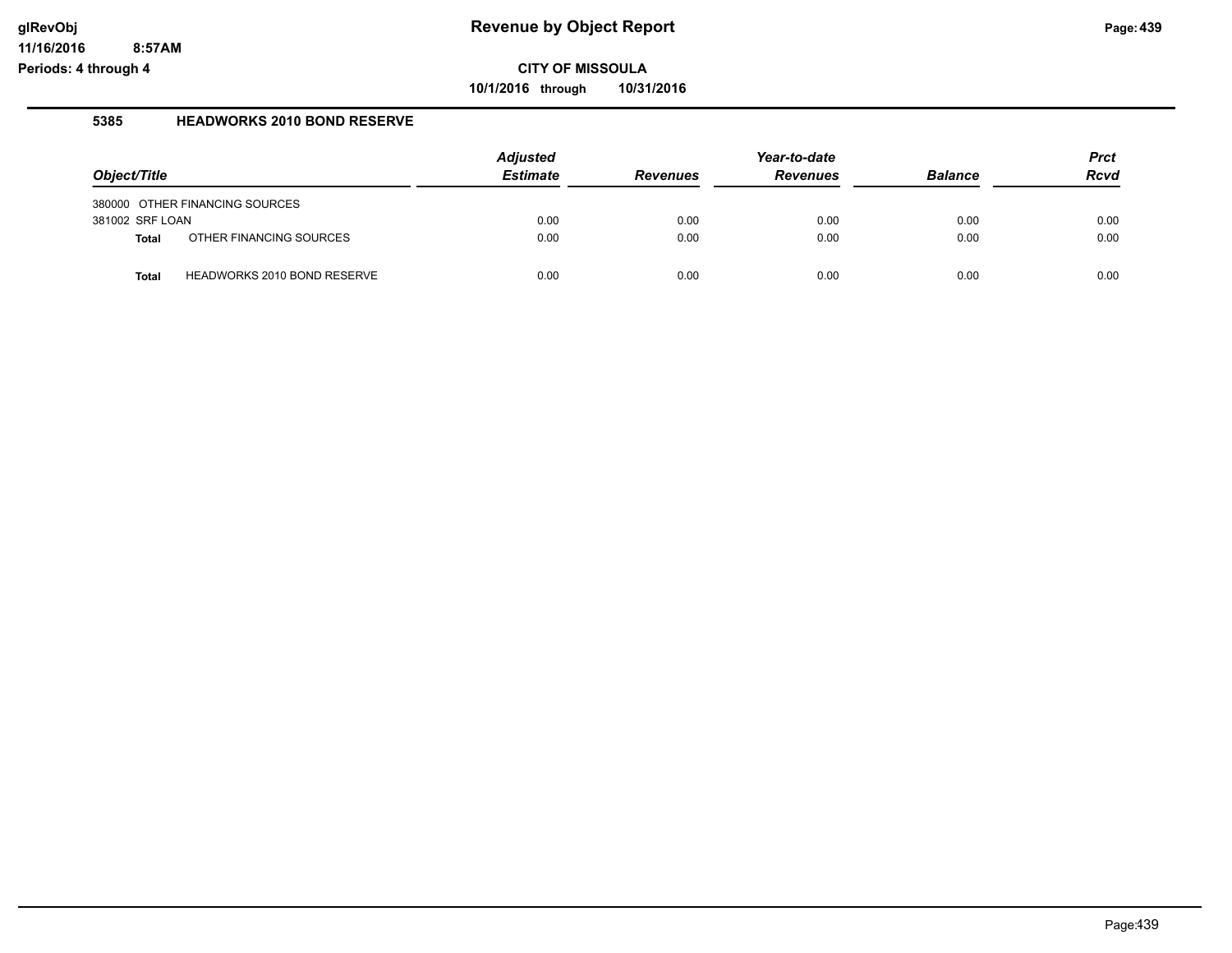**10/1/2016 through 10/31/2016**

#### **5386 FY10 HEADWORKS DEBT SERVICE**

#### **5386 FY10 HEADWORKS DEBT SERVICE**

|                                             | <b>Adjusted</b> |                 | Year-to-date    |                | <b>Prct</b> |
|---------------------------------------------|-----------------|-----------------|-----------------|----------------|-------------|
| Object/Title                                | <b>Estimate</b> | <b>Revenues</b> | <b>Revenues</b> | <b>Balance</b> | <b>Rcvd</b> |
| 330000 INTERGOVERNMENTAL REVENUES           |                 |                 |                 |                |             |
| 331990 IRS REIMB/DEBT SVS INTEREST          | 0.00            | 0.00            | 0.00            | 0.00           | 0.00        |
| INTERGOVERNMENTAL REVENUES<br><b>Total</b>  | 0.00            | 0.00            | 0.00            | 0.00           | 0.00        |
| 380000 OTHER FINANCING SOURCES              |                 |                 |                 |                |             |
| 383024 TRANS FR SEWER CLEARING              | 0.00            | 0.00            | 0.00            | 0.00           | 0.00        |
| OTHER FINANCING SOURCES<br><b>Total</b>     | 0.00            | 0.00            | 0.00            | 0.00           | 0.00        |
|                                             |                 |                 |                 |                |             |
| FY10 HEADWORKS DEBT SERVICE<br><b>Total</b> | 0.00            | 0.00            | 0.00            | 0.00           | 0.00        |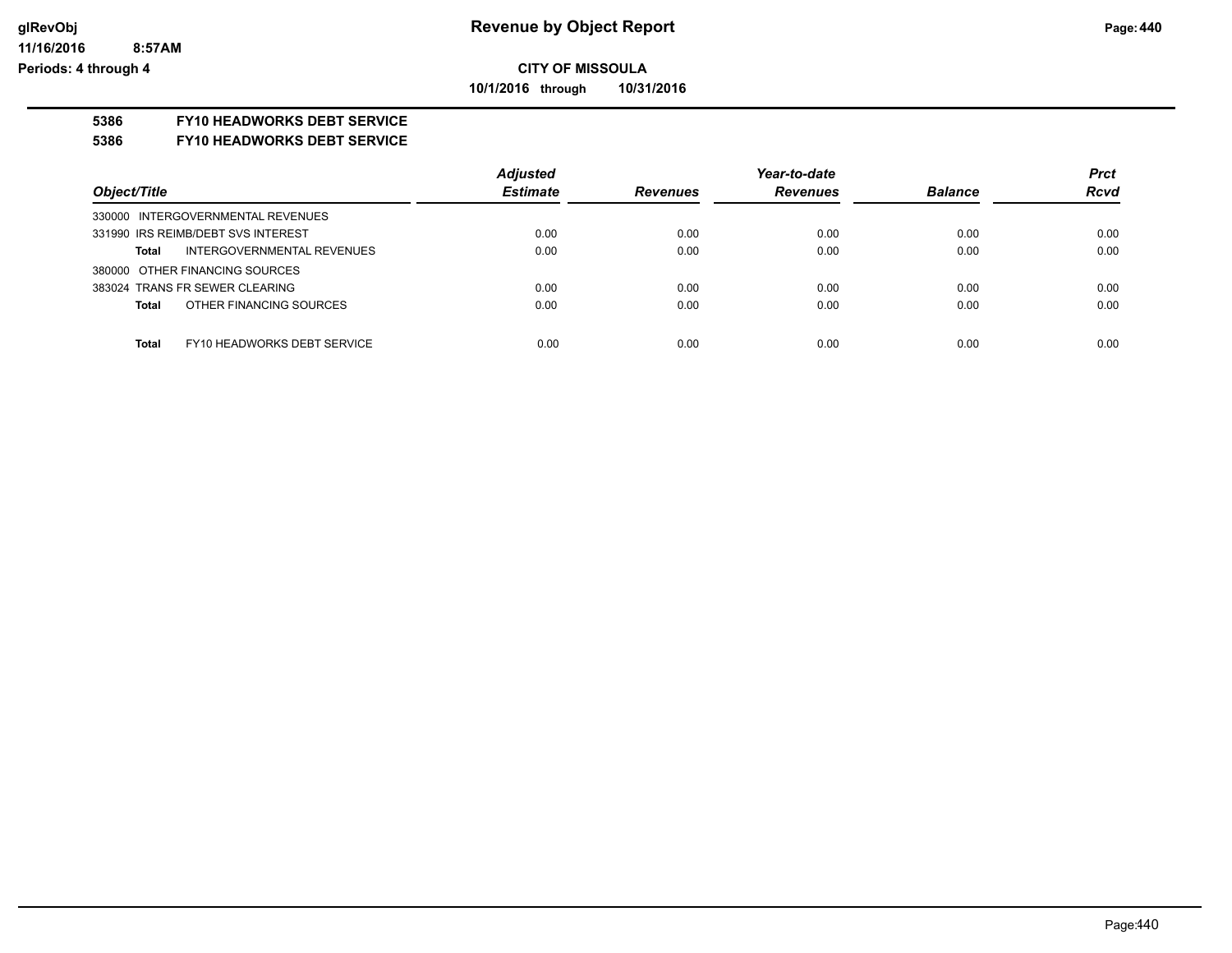**10/1/2016 through 10/31/2016**

#### **5386 FY10 HEADWORKS DEBT SERVICE**

| Object/Title                            | <b>Adjusted</b><br><b>Estimate</b> | <b>Revenues</b> | Year-to-date<br><b>Revenues</b> | <b>Balance</b> | <b>Prct</b><br><b>Rcvd</b> |
|-----------------------------------------|------------------------------------|-----------------|---------------------------------|----------------|----------------------------|
| 330000 INTERGOVERNMENTAL REVENUES       |                                    |                 |                                 |                |                            |
| 331990 IRS REIMB/DEBT SVS INTEREST      | 0.00                               | 0.00            | 0.00                            | 0.00           | 0.00                       |
| INTERGOVERNMENTAL REVENUES<br>Total     | 0.00                               | 0.00            | 0.00                            | 0.00           | 0.00                       |
| 380000 OTHER FINANCING SOURCES          |                                    |                 |                                 |                |                            |
| 383024 TRANS FR SEWER CLEARING          | 0.00                               | 0.00            | 0.00                            | 0.00           | 0.00                       |
| OTHER FINANCING SOURCES<br><b>Total</b> | 0.00                               | 0.00            | 0.00                            | 0.00           | 0.00                       |
| FY10 HEADWORKS DEBT SERVICE<br>Total    | 0.00                               | 0.00            | 0.00                            | 0.00           | 0.00                       |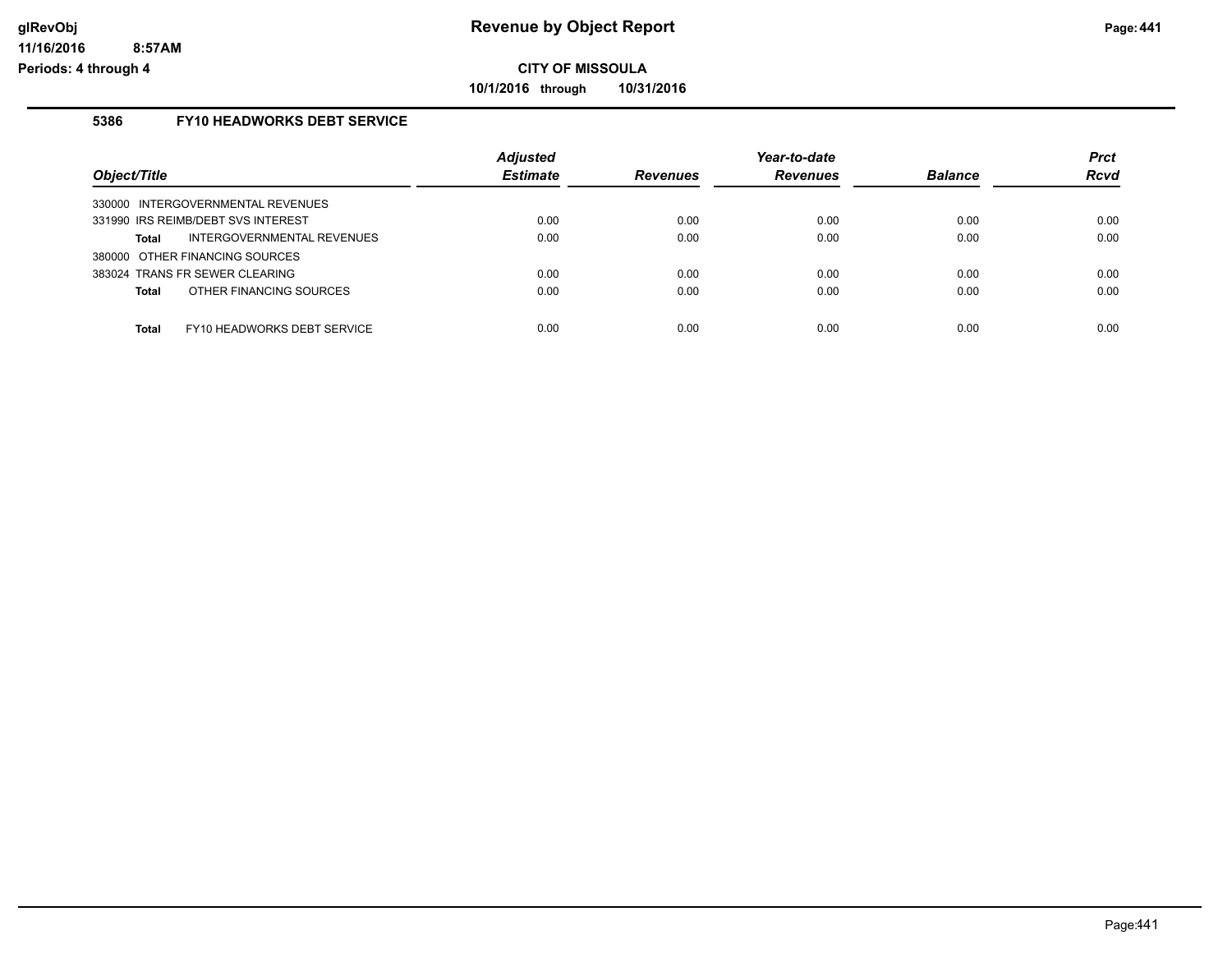**10/1/2016 through 10/31/2016**

# **5387 FY11 SEWER \$1.29M BOND DEBT SERVICE**

# **5387 FY11 SEWER \$1.29M BOND DEBT SERVICE**

|                                                      | <b>Adjusted</b> |                 | Year-to-date    |                | <b>Prct</b> |
|------------------------------------------------------|-----------------|-----------------|-----------------|----------------|-------------|
| Object/Title                                         | <b>Estimate</b> | <b>Revenues</b> | <b>Revenues</b> | <b>Balance</b> | <b>Rcvd</b> |
| 370000 INVESTMENTS & ROYALTY EARNINGS                |                 |                 |                 |                |             |
| 371010 INTEREST ON INVESTMENTS                       | 0.00            | 0.00            | 0.00            | 0.00           | 0.00        |
| 371020 GAIN/LOSS IN MARKET VALUE OF INVESTMENTS      | 0.00            | 0.00            | 0.00            | 0.00           | 0.00        |
| INVESTMENTS & ROYALTY EARNINGS<br>Total              | 0.00            | 0.00            | 0.00            | 0.00           | 0.00        |
| 380000 OTHER FINANCING SOURCES                       |                 |                 |                 |                |             |
| 383024 TRANS FR SEWER CLEARING                       | 0.00            | 0.00            | 0.00            | 0.00           | 0.00        |
| OTHER FINANCING SOURCES<br>Total                     | 0.00            | 0.00            | 0.00            | 0.00           | 0.00        |
|                                                      |                 |                 |                 |                |             |
| FY11 SEWER \$1.29M BOND DEBT SERVICE<br><b>Total</b> | 0.00            | 0.00            | 0.00            | 0.00           | 0.00        |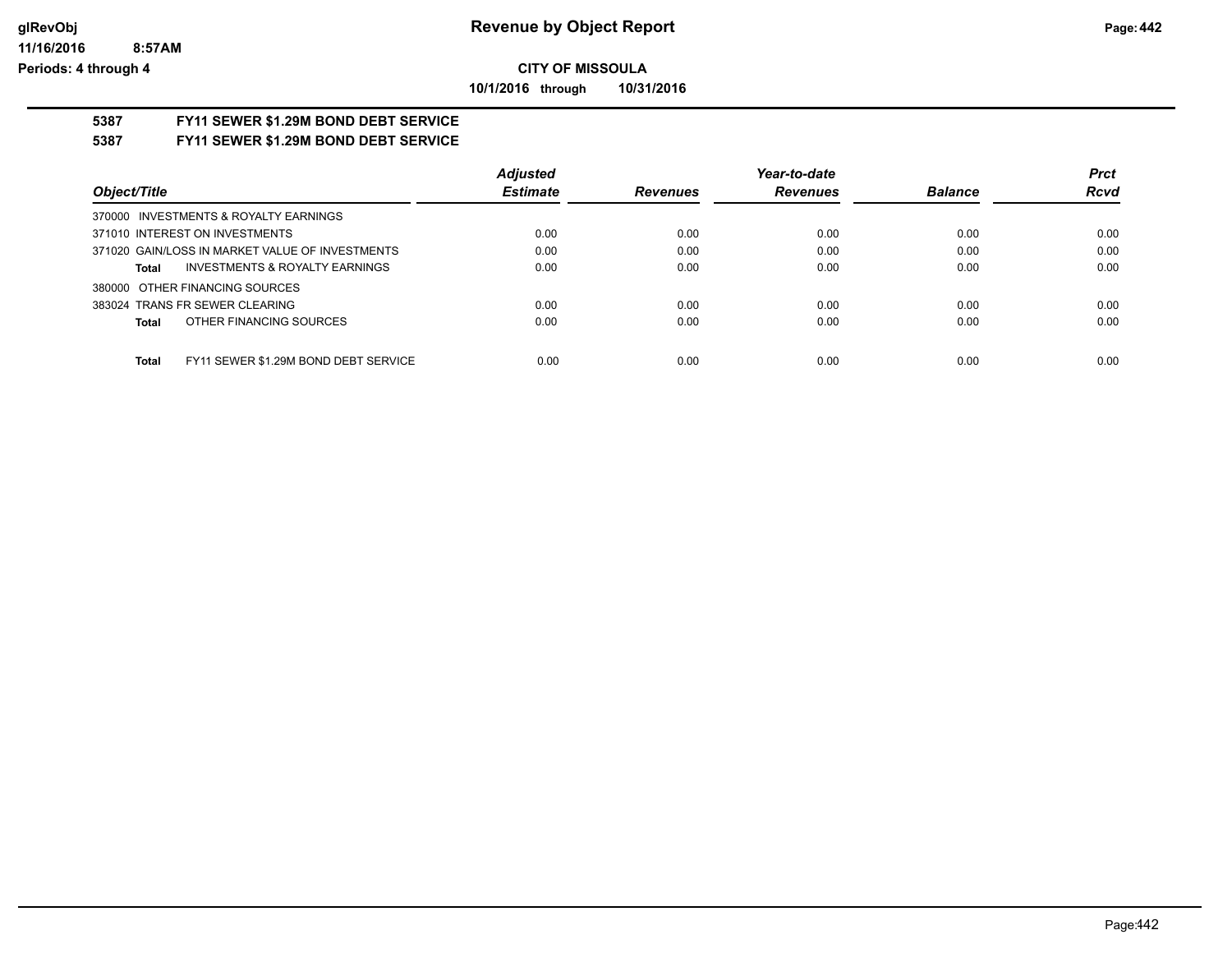**10/1/2016 through 10/31/2016**

#### **5387 FY11 SEWER \$1.29M BOND DEBT SERVICE**

|                                                      | <b>Adjusted</b> |                 | Year-to-date    |                | <b>Prct</b> |
|------------------------------------------------------|-----------------|-----------------|-----------------|----------------|-------------|
| Object/Title                                         | <b>Estimate</b> | <b>Revenues</b> | <b>Revenues</b> | <b>Balance</b> | Rcvd        |
| 370000 INVESTMENTS & ROYALTY EARNINGS                |                 |                 |                 |                |             |
| 371010 INTEREST ON INVESTMENTS                       | 0.00            | 0.00            | 0.00            | 0.00           | 0.00        |
| 371020 GAIN/LOSS IN MARKET VALUE OF INVESTMENT       | 0.00            | 0.00            | 0.00            | 0.00           | 0.00        |
| INVESTMENTS & ROYALTY EARNINGS<br><b>Total</b>       | 0.00            | 0.00            | 0.00            | 0.00           | 0.00        |
| 380000 OTHER FINANCING SOURCES                       |                 |                 |                 |                |             |
| 383024 TRANS FR SEWER CLEARING                       | 0.00            | 0.00            | 0.00            | 0.00           | 0.00        |
| OTHER FINANCING SOURCES<br><b>Total</b>              | 0.00            | 0.00            | 0.00            | 0.00           | 0.00        |
|                                                      |                 |                 |                 |                |             |
| <b>Total</b><br>FY11 SEWER \$1.29M BOND DEBT SERVICE | 0.00            | 0.00            | 0.00            | 0.00           | 0.00        |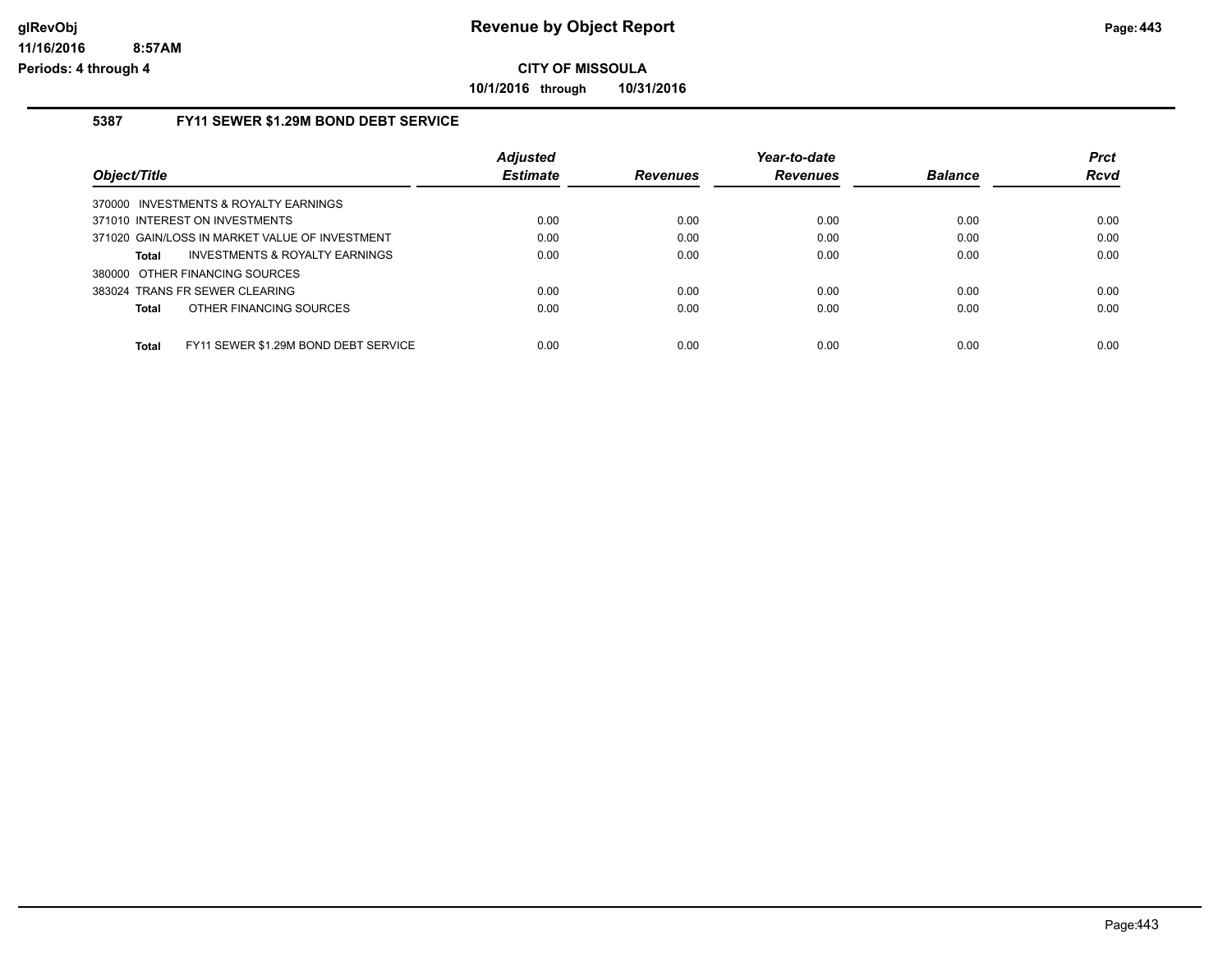**10/1/2016 through 10/31/2016**

#### **5388 FY11 \$1.29M SEWER BOND RESERVE**

**5388 FY11 \$1.29M SEWER BOND RESERVE**

|                 |                                       | <b>Adjusted</b> |                 | Year-to-date    |                | <b>Prct</b> |
|-----------------|---------------------------------------|-----------------|-----------------|-----------------|----------------|-------------|
| Object/Title    |                                       | <b>Estimate</b> | <b>Revenues</b> | <b>Revenues</b> | <b>Balance</b> | <b>Rcvd</b> |
|                 | 370000 INVESTMENTS & ROYALTY EARNINGS |                 |                 |                 |                |             |
|                 | 371010 INTEREST ON INVESTMENTS        | 0.00            | 0.00            | 0.00            | 0.00           | 0.00        |
| Total           | INVESTMENTS & ROYALTY EARNINGS        | 0.00            | 0.00            | 0.00            | 0.00           | 0.00        |
|                 | 380000 OTHER FINANCING SOURCES        |                 |                 |                 |                |             |
| 381002 SRF LOAN |                                       | 0.00            | 0.00            | 0.00            | 0.00           | 0.00        |
|                 | 383024 TRANS FR SEWER CLEARING        | 0.00            | 0.00            | 0.00            | 0.00           | 0.00        |
|                 | 383042 TRANSFERS FROM OTHER FUNDS     | 0.00            | 0.00            | 0.00            | 0.00           | 0.00        |
| Total           | OTHER FINANCING SOURCES               | 0.00            | 0.00            | 0.00            | 0.00           | 0.00        |
| <b>Total</b>    | FY11 \$1.29M SEWER BOND RESERVE       | 0.00            | 0.00            | 0.00            | 0.00           | 0.00        |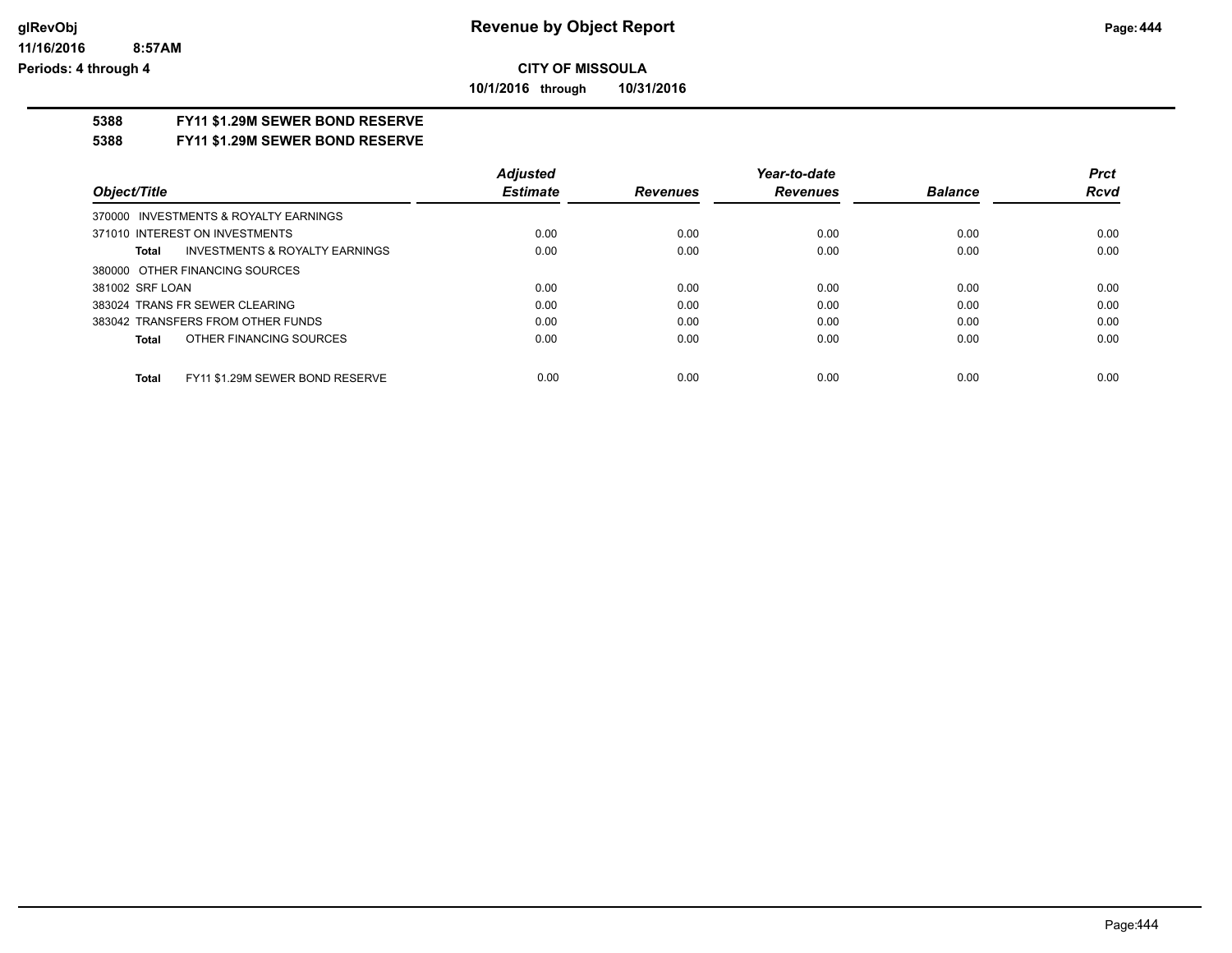**10/1/2016 through 10/31/2016**

#### **5388 FY11 \$1.29M SEWER BOND RESERVE**

|                                                    | <b>Adiusted</b> |                 | Year-to-date    |                | <b>Prct</b> |
|----------------------------------------------------|-----------------|-----------------|-----------------|----------------|-------------|
| Object/Title                                       | <b>Estimate</b> | <b>Revenues</b> | <b>Revenues</b> | <b>Balance</b> | <b>Rcvd</b> |
| 370000 INVESTMENTS & ROYALTY EARNINGS              |                 |                 |                 |                |             |
| 371010 INTEREST ON INVESTMENTS                     | 0.00            | 0.00            | 0.00            | 0.00           | 0.00        |
| <b>INVESTMENTS &amp; ROYALTY EARNINGS</b><br>Total | 0.00            | 0.00            | 0.00            | 0.00           | 0.00        |
| 380000 OTHER FINANCING SOURCES                     |                 |                 |                 |                |             |
| 381002 SRF LOAN                                    | 0.00            | 0.00            | 0.00            | 0.00           | 0.00        |
| 383024 TRANS FR SEWER CLEARING                     | 0.00            | 0.00            | 0.00            | 0.00           | 0.00        |
| 383042 TRANSFERS FROM OTHER FUNDS                  | 0.00            | 0.00            | 0.00            | 0.00           | 0.00        |
| OTHER FINANCING SOURCES<br><b>Total</b>            | 0.00            | 0.00            | 0.00            | 0.00           | 0.00        |
|                                                    |                 |                 |                 |                |             |
| FY11 \$1.29M SEWER BOND RESERVE<br><b>Total</b>    | 0.00            | 0.00            | 0.00            | 0.00           | 0.00        |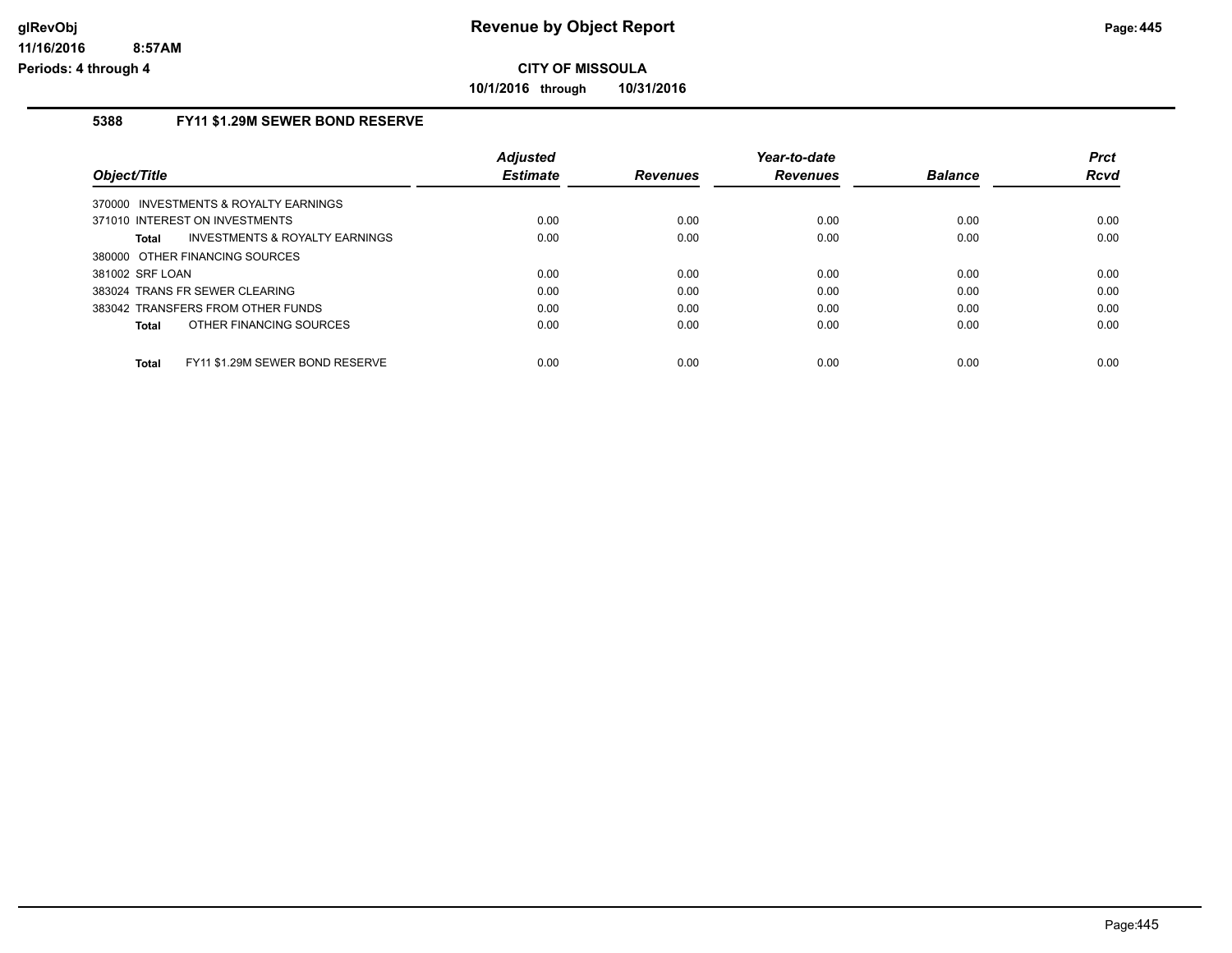**10/1/2016 through 10/31/2016**

#### **5389 FY15 SEWER REVENUE BOND DEBT SERVICE 5389 FY15 SEWER REVENUE BOND DEBT SERVICE**

|                                                     | <b>Adjusted</b> |          | Year-to-date    |                | <b>Prct</b> |
|-----------------------------------------------------|-----------------|----------|-----------------|----------------|-------------|
| Object/Title                                        | <b>Estimate</b> | Revenues | <b>Revenues</b> | <b>Balance</b> | <b>Rcvd</b> |
| 370000 INVESTMENTS & ROYALTY EARNINGS               |                 |          |                 |                |             |
| 371010 INTEREST ON INVESTMENTS                      | 0.00            | 0.00     | 0.00            | 0.00           | 0.00        |
| 371020 GAIN/LOSS IN MARKET VALUE OF INVESTMENTS     | 0.00            | 0.00     | 0.00            | 0.00           | 0.00        |
| <b>INVESTMENTS &amp; ROYALTY EARNINGS</b><br>Total  | 0.00            | 0.00     | 0.00            | 0.00           | 0.00        |
| 380000 OTHER FINANCING SOURCES                      |                 |          |                 |                |             |
| 381010 BOND PROCEEDS                                | 0.00            | 0.00     | 0.00            | 0.00           | 0.00        |
| 383024 TRANS FR SEWER CLEARING                      | 0.00            | 0.00     | 0.00            | 0.00           | 0.00        |
| OTHER FINANCING SOURCES<br>Total                    | 0.00            | 0.00     | 0.00            | 0.00           | 0.00        |
|                                                     |                 |          |                 |                |             |
| FY15 SEWER REVENUE BOND DEBT SERVIC<br><b>Total</b> | 0.00            | 0.00     | 0.00            | 0.00           | 0.00        |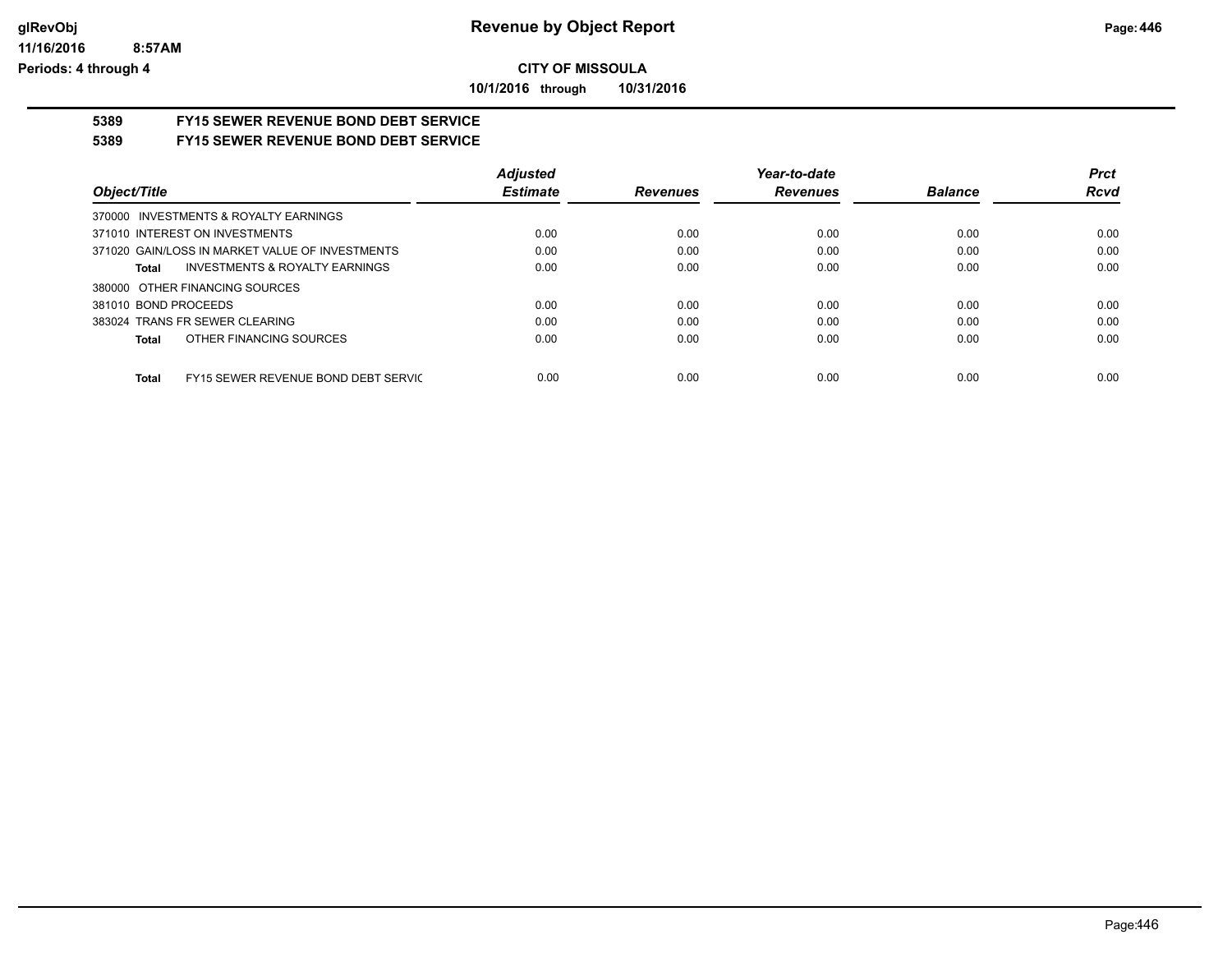**10/1/2016 through 10/31/2016**

#### **5389 FY15 SEWER REVENUE BOND DEBT SERVICE**

|                                                             | <b>Adjusted</b> |                 | Year-to-date    |                | <b>Prct</b> |
|-------------------------------------------------------------|-----------------|-----------------|-----------------|----------------|-------------|
| Object/Title                                                | <b>Estimate</b> | <b>Revenues</b> | <b>Revenues</b> | <b>Balance</b> | Rcvd        |
| 370000 INVESTMENTS & ROYALTY EARNINGS                       |                 |                 |                 |                |             |
| 371010 INTEREST ON INVESTMENTS                              | 0.00            | 0.00            | 0.00            | 0.00           | 0.00        |
| 371020 GAIN/LOSS IN MARKET VALUE OF INVESTMENT              | 0.00            | 0.00            | 0.00            | 0.00           | 0.00        |
| INVESTMENTS & ROYALTY EARNINGS<br>Total                     | 0.00            | 0.00            | 0.00            | 0.00           | 0.00        |
| 380000 OTHER FINANCING SOURCES                              |                 |                 |                 |                |             |
| 381010 BOND PROCEEDS                                        | 0.00            | 0.00            | 0.00            | 0.00           | 0.00        |
| 383024 TRANS FR SEWER CLEARING                              | 0.00            | 0.00            | 0.00            | 0.00           | 0.00        |
| OTHER FINANCING SOURCES<br><b>Total</b>                     | 0.00            | 0.00            | 0.00            | 0.00           | 0.00        |
|                                                             |                 |                 |                 |                |             |
| <b>FY15 SEWER REVENUE BOND DEBT SERVICE</b><br><b>Total</b> | 0.00            | 0.00            | 0.00            | 0.00           | 0.00        |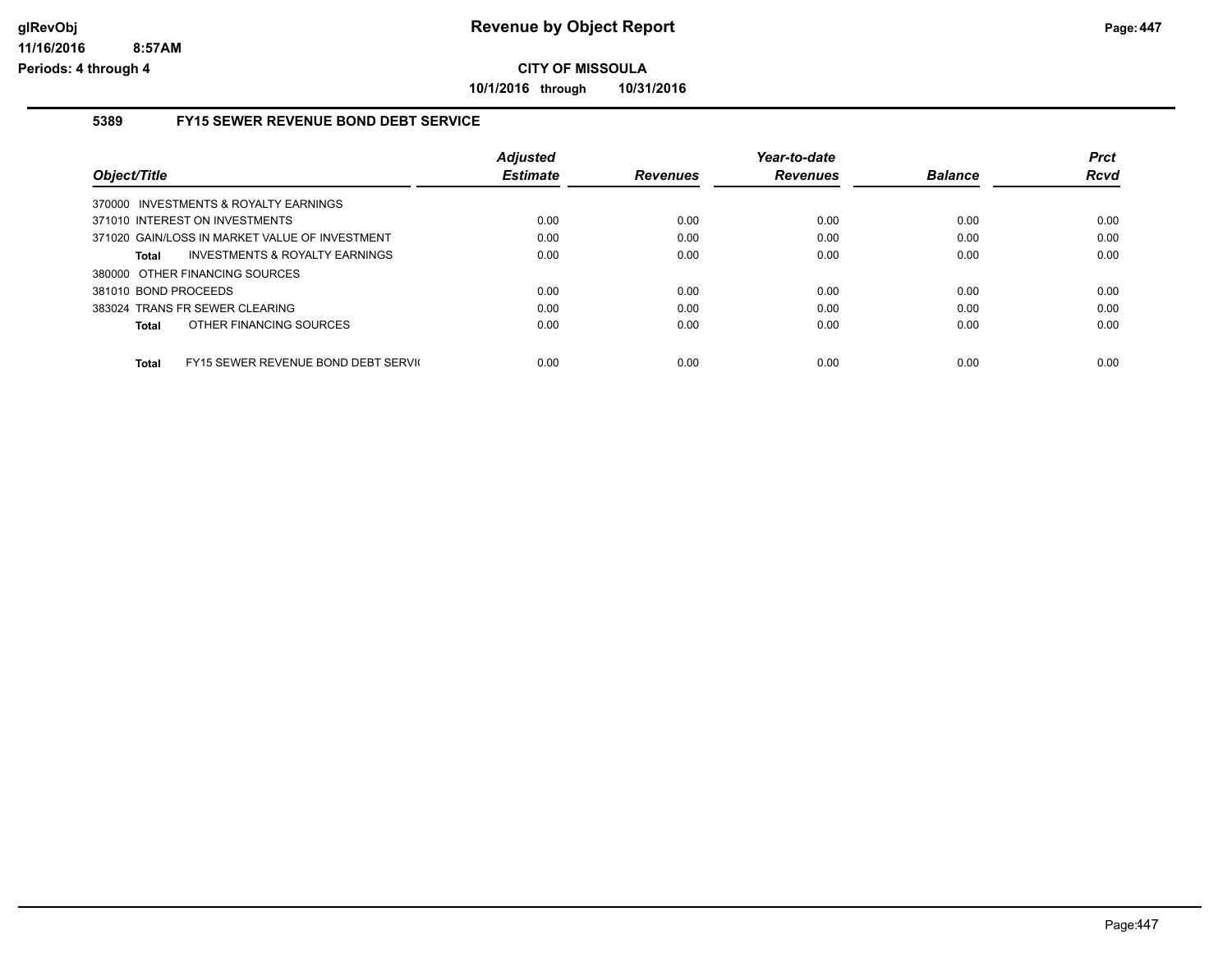**10/1/2016 through 10/31/2016**

#### **5390 FY15 SEWER BOND DEBT RESERVE**

#### **5390 FY15 SEWER BOND DEBT RESERVE**

|                                                    | <b>Adjusted</b> |                 | Year-to-date    |                | <b>Prct</b> |
|----------------------------------------------------|-----------------|-----------------|-----------------|----------------|-------------|
| Object/Title                                       | <b>Estimate</b> | <b>Revenues</b> | <b>Revenues</b> | <b>Balance</b> | <b>Rcvd</b> |
| 370000 INVESTMENTS & ROYALTY EARNINGS              |                 |                 |                 |                |             |
| 371010 INTEREST ON INVESTMENTS                     | 0.00            | 0.00            | 0.00            | 0.00           | 0.00        |
| 371020 GAIN/LOSS IN MARKET VALUE OF INVESTMENTS    | 0.00            | 0.00            | 0.00            | 0.00           | 0.00        |
| <b>INVESTMENTS &amp; ROYALTY EARNINGS</b><br>Total | 0.00            | 0.00            | 0.00            | 0.00           | 0.00        |
| 380000 OTHER FINANCING SOURCES                     |                 |                 |                 |                |             |
| 381002 SRF LOAN                                    | 0.00            | 0.00            | 0.00            | 0.00           | 0.00        |
| 383024 TRANS FR SEWER CLEARING                     | 0.00            | 0.00            | 0.00            | 0.00           | 0.00        |
| 383042 TRANSFERS FROM OTHER FUNDS                  | 0.00            | 0.00            | 0.00            | 0.00           | 0.00        |
| OTHER FINANCING SOURCES<br>Total                   | 0.00            | 0.00            | 0.00            | 0.00           | 0.00        |
|                                                    |                 |                 |                 |                |             |
| FY15 SEWER BOND DEBT RESERVE<br><b>Total</b>       | 0.00            | 0.00            | 0.00            | 0.00           | 0.00        |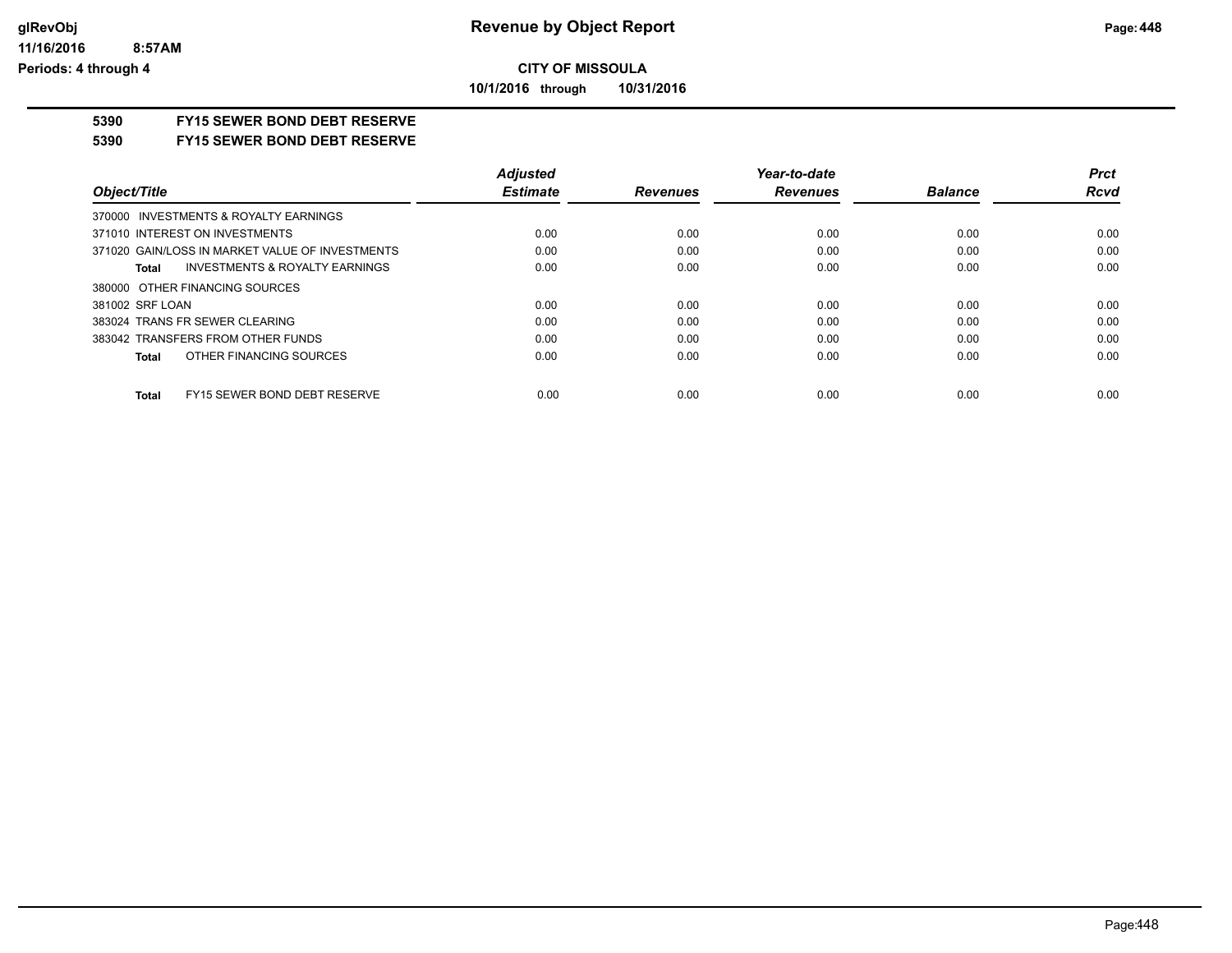**10/1/2016 through 10/31/2016**

#### **5390 FY15 SEWER BOND DEBT RESERVE**

| Object/Title                                       | <b>Adiusted</b><br><b>Estimate</b> | <b>Revenues</b> | Year-to-date<br><b>Revenues</b> | <b>Balance</b> | <b>Prct</b><br><b>Rcvd</b> |
|----------------------------------------------------|------------------------------------|-----------------|---------------------------------|----------------|----------------------------|
| 370000 INVESTMENTS & ROYALTY EARNINGS              |                                    |                 |                                 |                |                            |
| 371010 INTEREST ON INVESTMENTS                     | 0.00                               | 0.00            | 0.00                            | 0.00           | 0.00                       |
| 371020 GAIN/LOSS IN MARKET VALUE OF INVESTMENT     | 0.00                               | 0.00            | 0.00                            | 0.00           | 0.00                       |
| <b>INVESTMENTS &amp; ROYALTY EARNINGS</b><br>Total | 0.00                               | 0.00            | 0.00                            | 0.00           | 0.00                       |
| 380000 OTHER FINANCING SOURCES                     |                                    |                 |                                 |                |                            |
| 381002 SRF LOAN                                    | 0.00                               | 0.00            | 0.00                            | 0.00           | 0.00                       |
| 383024 TRANS FR SEWER CLEARING                     | 0.00                               | 0.00            | 0.00                            | 0.00           | 0.00                       |
| 383042 TRANSFERS FROM OTHER FUNDS                  | 0.00                               | 0.00            | 0.00                            | 0.00           | 0.00                       |
| OTHER FINANCING SOURCES<br>Total                   | 0.00                               | 0.00            | 0.00                            | 0.00           | 0.00                       |
| FY15 SEWER BOND DEBT RESERVE<br>Total              | 0.00                               | 0.00            | 0.00                            | 0.00           | 0.00                       |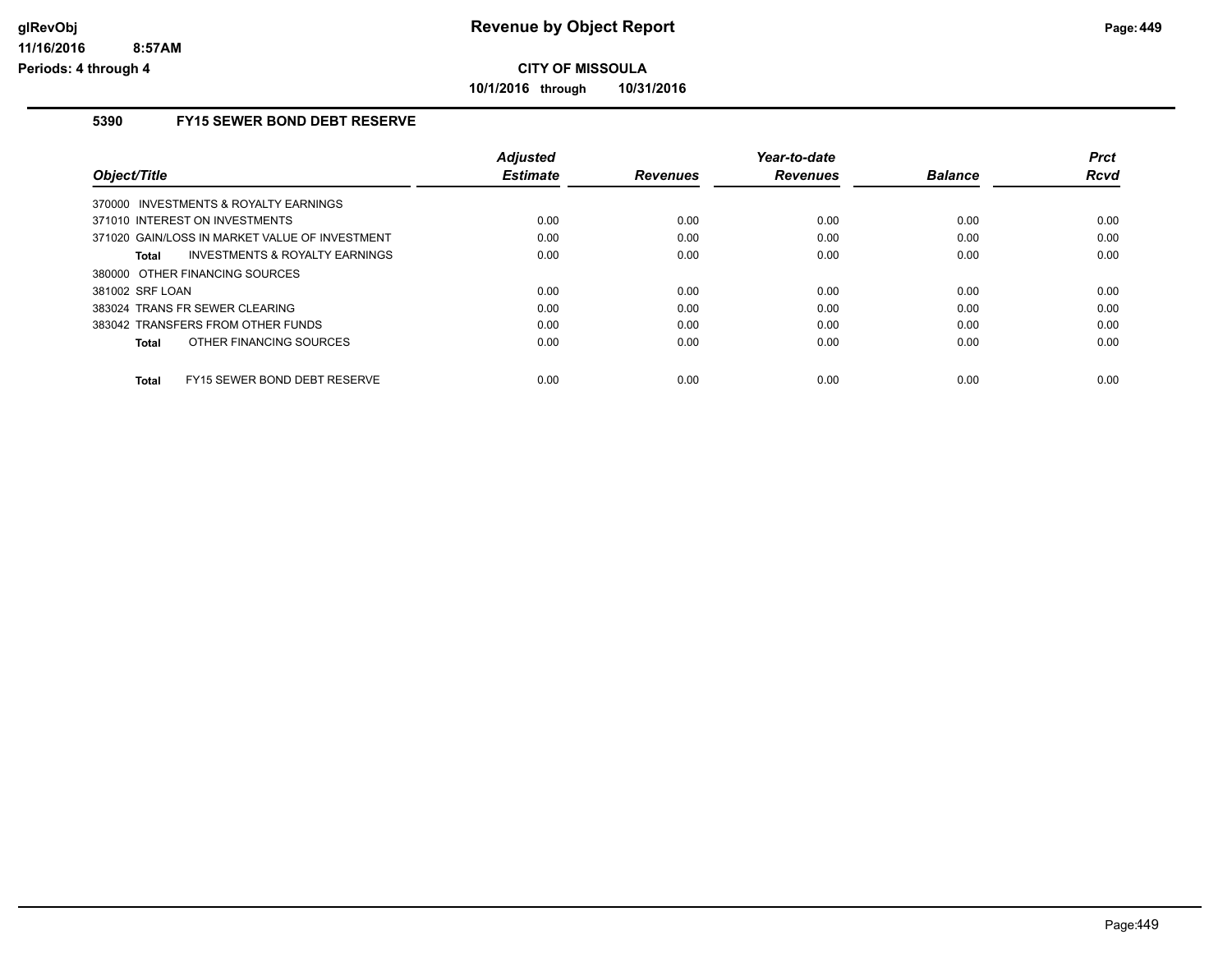**10/1/2016 through 10/31/2016**

#### **5450 STORMWATER UTILITIY**

#### **5450 STORMWATER UTILITIY**

|                                                           | <b>Adjusted</b> |                 | Year-to-date    |                | <b>Prct</b> |
|-----------------------------------------------------------|-----------------|-----------------|-----------------|----------------|-------------|
| Object/Title                                              | <b>Estimate</b> | <b>Revenues</b> | <b>Revenues</b> | <b>Balance</b> | <b>Rcvd</b> |
| <b>INTERGOVERNMENTAL REVENUES</b><br>330000               |                 |                 |                 |                |             |
| 336020 STATE PENSION CONTRIBUTION                         | 0.00            | 0.00            | 0.00            | 0.00           | 0.00        |
| <b>INTERGOVERNMENTAL REVENUES</b><br>Total                | 0.00            | 0.00            | 0.00            | 0.00           | 0.00        |
| 340000 CHARGES FOR SERVICES                               |                 |                 |                 |                |             |
| 345032 STORMWATER INSTALLATION FEES                       | 0.00            | 0.00            | 0.00            | 0.00           | 0.00        |
| 345034 STORMWATER USE FEES                                | 0.00            | 0.00            | 0.00            | 0.00           | 0.00        |
| <b>CHARGES FOR SERVICES</b><br>Total                      | 0.00            | 0.00            | 0.00            | 0.00           | 0.00        |
| 360000 MISCELLANEOUS REVENUES                             |                 |                 |                 |                |             |
| 360010 MISCELLANEOUS                                      | 0.00            | 0.00            | 0.00            | 0.00           | 0.00        |
| <b>MISCELLANEOUS REVENUES</b><br><b>Total</b>             | 0.00            | 0.00            | 0.00            | 0.00           | 0.00        |
| <b>INVESTMENTS &amp; ROYALTY EARNINGS</b><br>370000       |                 |                 |                 |                |             |
| 371010 INTEREST ON INVESTMENTS                            | 0.00            | 0.00            | 0.00            | 0.00           | 0.00        |
| <b>INVESTMENTS &amp; ROYALTY EARNINGS</b><br><b>Total</b> | 0.00            | 0.00            | 0.00            | 0.00           | 0.00        |
| 380000 OTHER FINANCING SOURCES                            |                 |                 |                 |                |             |
| 383000 OPERATING TRANSFERS                                | 0.00            | 0.00            | 0.00            | 0.00           | 0.00        |
| OTHER FINANCING SOURCES<br><b>Total</b>                   | 0.00            | 0.00            | 0.00            | 0.00           | 0.00        |
|                                                           |                 |                 |                 |                |             |
| STORMWATER UTILITIY<br><b>Total</b>                       | 0.00            | 0.00            | 0.00            | 0.00           | 0.00        |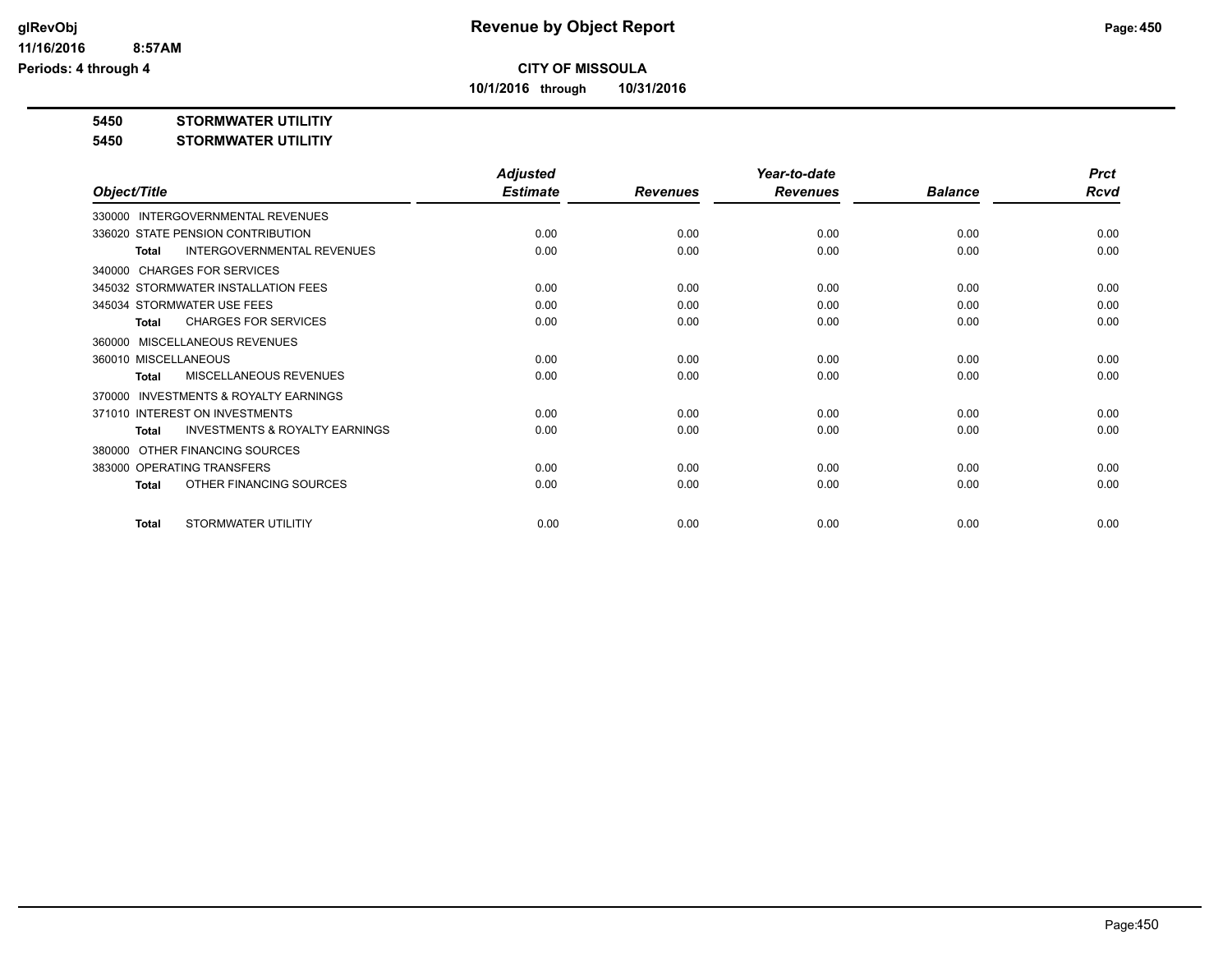**10/1/2016 through 10/31/2016**

#### **5450 STORMWATER UTILITIY**

|                                                           | <b>Adjusted</b> |                 | Year-to-date    |                | <b>Prct</b> |
|-----------------------------------------------------------|-----------------|-----------------|-----------------|----------------|-------------|
| Object/Title                                              | <b>Estimate</b> | <b>Revenues</b> | <b>Revenues</b> | <b>Balance</b> | <b>Rcvd</b> |
| 330000 INTERGOVERNMENTAL REVENUES                         |                 |                 |                 |                |             |
| 336020 STATE PENSION CONTRIBUTION                         | 0.00            | 0.00            | 0.00            | 0.00           | 0.00        |
| <b>INTERGOVERNMENTAL REVENUES</b><br><b>Total</b>         | 0.00            | 0.00            | 0.00            | 0.00           | 0.00        |
| 340000 CHARGES FOR SERVICES                               |                 |                 |                 |                |             |
| 345032 STORMWATER INSTALLATION FEES                       | 0.00            | 0.00            | 0.00            | 0.00           | 0.00        |
| 345034 STORMWATER USE FEES                                | 0.00            | 0.00            | 0.00            | 0.00           | 0.00        |
| <b>CHARGES FOR SERVICES</b><br><b>Total</b>               | 0.00            | 0.00            | 0.00            | 0.00           | 0.00        |
| 360000 MISCELLANEOUS REVENUES                             |                 |                 |                 |                |             |
| 360010 MISCELLANEOUS                                      | 0.00            | 0.00            | 0.00            | 0.00           | 0.00        |
| <b>MISCELLANEOUS REVENUES</b><br><b>Total</b>             | 0.00            | 0.00            | 0.00            | 0.00           | 0.00        |
| <b>INVESTMENTS &amp; ROYALTY EARNINGS</b><br>370000       |                 |                 |                 |                |             |
| 371010 INTEREST ON INVESTMENTS                            | 0.00            | 0.00            | 0.00            | 0.00           | 0.00        |
| <b>INVESTMENTS &amp; ROYALTY EARNINGS</b><br><b>Total</b> | 0.00            | 0.00            | 0.00            | 0.00           | 0.00        |
| OTHER FINANCING SOURCES<br>380000                         |                 |                 |                 |                |             |
| 383000 OPERATING TRANSFERS                                | 0.00            | 0.00            | 0.00            | 0.00           | 0.00        |
| OTHER FINANCING SOURCES<br><b>Total</b>                   | 0.00            | 0.00            | 0.00            | 0.00           | 0.00        |
| STORMWATER UTILITIY<br><b>Total</b>                       | 0.00            | 0.00            | 0.00            | 0.00           | 0.00        |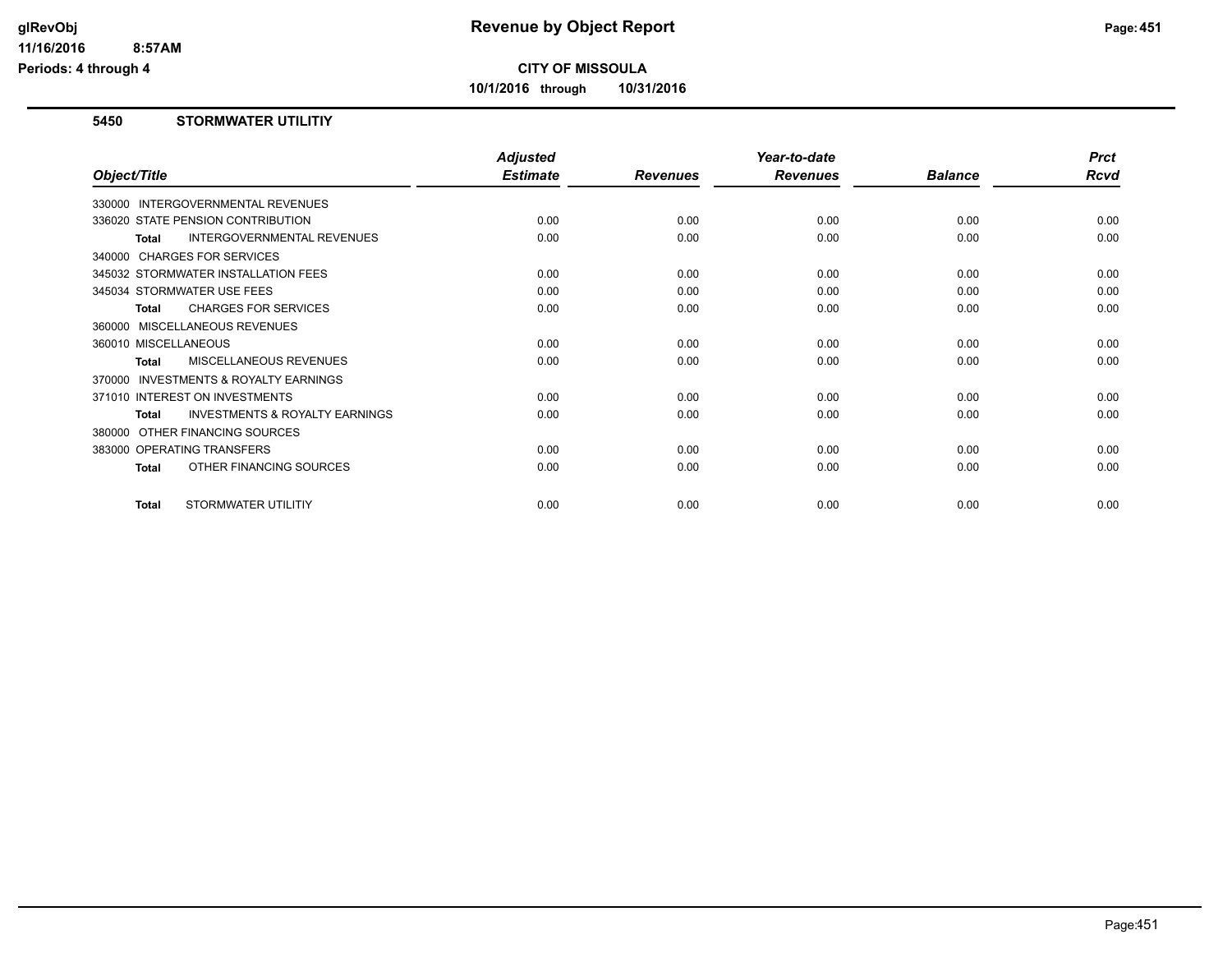**10/1/2016 through 10/31/2016**

# **5711 AQUATICS**

**5711 AQUATICS**

|                                                           | <b>Adjusted</b> |                 | Year-to-date    |                | <b>Prct</b> |
|-----------------------------------------------------------|-----------------|-----------------|-----------------|----------------|-------------|
| Object/Title                                              | <b>Estimate</b> | <b>Revenues</b> | <b>Revenues</b> | <b>Balance</b> | <b>Rcvd</b> |
| 330000 INTERGOVERNMENTAL REVENUES                         |                 |                 |                 |                |             |
| 336020 STATE PENSION CONTRIBUTION                         | 0.00            | 0.00            | 0.00            | 0.00           | 0.00        |
| 336023 STATE CONTRIB. - PERS                              | 0.00            | 0.00            | 0.00            | 0.00           | 0.00        |
| <b>INTERGOVERNMENTAL REVENUES</b><br><b>Total</b>         | 0.00            | 0.00            | 0.00            | 0.00           | 0.00        |
| <b>CHARGES FOR SERVICES</b><br>340000                     |                 |                 |                 |                |             |
| 340051 GRILL VAN CONCESSIONS                              | 0.00            | 877.00          | 24.670.80       | $-24.670.80$   | 0.00        |
| 346030 SWIMMING POOL FEES                                 | 0.00            | 1.967.54        | 352,032.84      | $-352,032.84$  | 0.00        |
| 346060 CURRENTS SWIMMING FACILITY                         | 0.00            | 34,403.65       | 120,468.19      | $-120,468.19$  | 0.00        |
| 346061 CURRENTS ENTERPRISE                                | 0.00            | 0.00            | 0.00            | 0.00           | 0.00        |
| 346062 SPLASH ENTERPRISE                                  | 0.00            | 0.00            | 0.00            | 0.00           | 0.00        |
| <b>CHARGES FOR SERVICES</b><br><b>Total</b>               | 0.00            | 37,248.19       | 497,171.83      | -497,171.83    | 0.00        |
| 360000 MISCELLANEOUS REVENUES                             |                 |                 |                 |                |             |
| 360010 MISCELLANEOUS                                      | 0.00            | 0.00            | 0.00            | 0.00           | 0.00        |
| 365000 DONATIONS                                          | 0.00            | 0.00            | 0.00            | 0.00           | 0.00        |
| 365019 AQUATICS DONATIONS & GRANTS                        | 0.00            | 0.00            | 0.00            | 0.00           | 0.00        |
| MISCELLANEOUS REVENUES<br><b>Total</b>                    | 0.00            | 0.00            | 0.00            | 0.00           | 0.00        |
| 370000 INVESTMENTS & ROYALTY EARNINGS                     |                 |                 |                 |                |             |
| 371010 INTEREST ON INVESTMENTS                            | 0.00            | 0.00            | 0.00            | 0.00           | 0.00        |
| <b>INVESTMENTS &amp; ROYALTY EARNINGS</b><br><b>Total</b> | 0.00            | 0.00            | 0.00            | 0.00           | 0.00        |
| 380000 OTHER FINANCING SOURCES                            |                 |                 |                 |                |             |
| 383029 TRANS FR GENERAL                                   | 0.00            | 0.00            | 0.00            | 0.00           | 0.00        |
| 383043 TRANSFERS FROM IMPACT FEES                         | 0.00            | 0.00            | 0.00            | 0.00           | 0.00        |
| 383400 CAPITAL CONTRIBUTION                               | 0.00            | 0.00            | 0.00            | 0.00           | 0.00        |
| OTHER FINANCING SOURCES<br><b>Total</b>                   | 0.00            | 0.00            | 0.00            | 0.00           | 0.00        |
|                                                           |                 |                 |                 |                |             |
| <b>AQUATICS</b><br><b>Total</b>                           | 0.00            | 37,248.19       | 497,171.83      | -497,171.83    | 0.00        |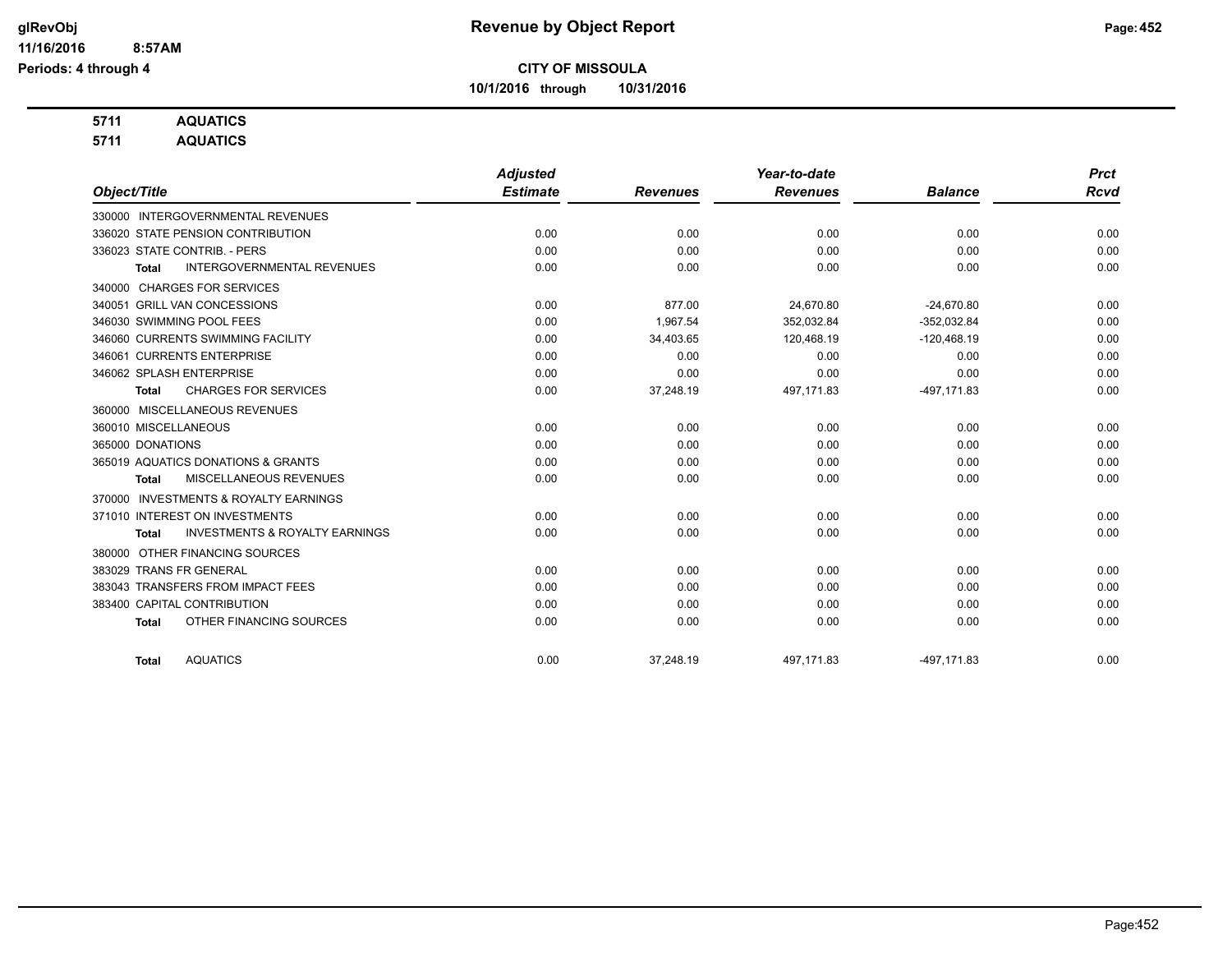**10/1/2016 through 10/31/2016**

**5711 AQUATICS**

|                                                           | <b>Adjusted</b> |                 | Year-to-date    |                | <b>Prct</b> |
|-----------------------------------------------------------|-----------------|-----------------|-----------------|----------------|-------------|
| Object/Title                                              | <b>Estimate</b> | <b>Revenues</b> | <b>Revenues</b> | <b>Balance</b> | <b>Rcvd</b> |
| 330000 INTERGOVERNMENTAL REVENUES                         |                 |                 |                 |                |             |
| 336020 STATE PENSION CONTRIBUTION                         | 0.00            | 0.00            | 0.00            | 0.00           | 0.00        |
| 336023 STATE CONTRIB. - PERS                              | 0.00            | 0.00            | 0.00            | 0.00           | 0.00        |
| <b>INTERGOVERNMENTAL REVENUES</b><br><b>Total</b>         | 0.00            | 0.00            | 0.00            | 0.00           | 0.00        |
| 340000 CHARGES FOR SERVICES                               |                 |                 |                 |                |             |
| 340051 GRILL VAN CONCESSIONS                              | 0.00            | 877.00          | 24,670.80       | $-24,670.80$   | 0.00        |
| 346030 SWIMMING POOL FEES                                 | 0.00            | 1,967.54        | 352,032.84      | $-352,032.84$  | 0.00        |
| 346060 CURRENTS SWIMMING FACILITY                         | 0.00            | 34,403.65       | 120,468.19      | $-120,468.19$  | 0.00        |
| 346061 CURRENTS ENTERPRISE                                | 0.00            | 0.00            | 0.00            | 0.00           | 0.00        |
| 346062 SPLASH ENTERPRISE                                  | 0.00            | 0.00            | 0.00            | 0.00           | 0.00        |
| <b>CHARGES FOR SERVICES</b><br><b>Total</b>               | 0.00            | 37,248.19       | 497,171.83      | $-497, 171.83$ | 0.00        |
| 360000 MISCELLANEOUS REVENUES                             |                 |                 |                 |                |             |
| 360010 MISCELLANEOUS                                      | 0.00            | 0.00            | 0.00            | 0.00           | 0.00        |
| 365000 DONATIONS                                          | 0.00            | 0.00            | 0.00            | 0.00           | 0.00        |
| 365019 AQUATICS DONATIONS & GRANTS                        | 0.00            | 0.00            | 0.00            | 0.00           | 0.00        |
| MISCELLANEOUS REVENUES<br>Total                           | 0.00            | 0.00            | 0.00            | 0.00           | 0.00        |
| <b>INVESTMENTS &amp; ROYALTY EARNINGS</b><br>370000       |                 |                 |                 |                |             |
| 371010 INTEREST ON INVESTMENTS                            | 0.00            | 0.00            | 0.00            | 0.00           | 0.00        |
| <b>INVESTMENTS &amp; ROYALTY EARNINGS</b><br><b>Total</b> | 0.00            | 0.00            | 0.00            | 0.00           | 0.00        |
| OTHER FINANCING SOURCES<br>380000                         |                 |                 |                 |                |             |
| 383029 TRANS FR GENERAL                                   | 0.00            | 0.00            | 0.00            | 0.00           | 0.00        |
| 383043 TRANSFERS FROM IMPACT FEES                         | 0.00            | 0.00            | 0.00            | 0.00           | 0.00        |
| 383400 CAPITAL CONTRIBUTION                               | 0.00            | 0.00            | 0.00            | 0.00           | 0.00        |
| OTHER FINANCING SOURCES<br><b>Total</b>                   | 0.00            | 0.00            | 0.00            | 0.00           | 0.00        |
| <b>AQUATICS</b><br>Total                                  | 0.00            | 37,248.19       | 497,171.83      | -497.171.83    | 0.00        |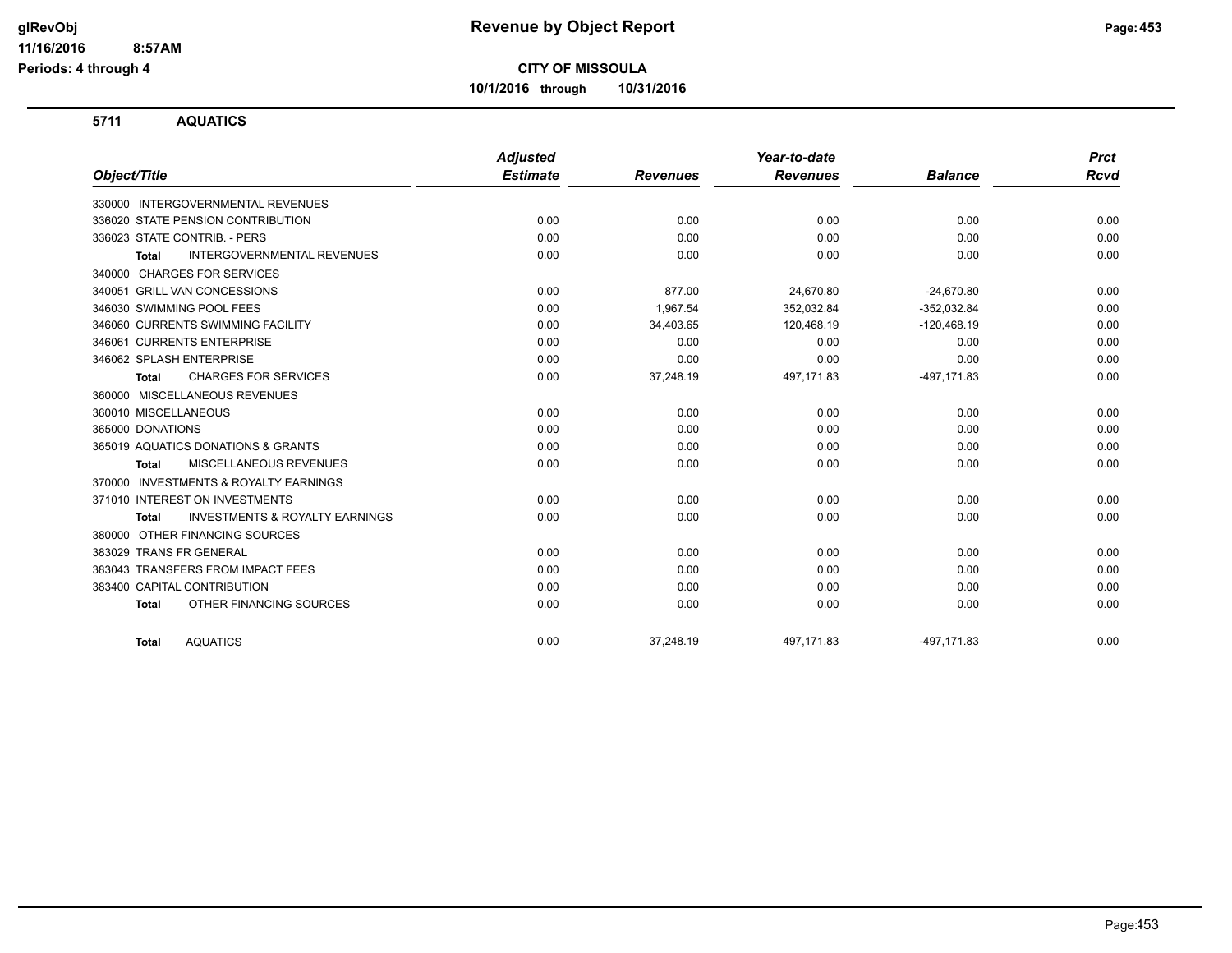**10/1/2016 through 10/31/2016**

#### **6050 EMPLOYEE BENEFIT PLAN FUND**

#### **6050 EMPLOYEE BENEFIT PLAN FUND**

|                                                    | <b>Adjusted</b> |                 | Year-to-date    |                 | <b>Prct</b> |
|----------------------------------------------------|-----------------|-----------------|-----------------|-----------------|-------------|
| Object/Title                                       | <b>Estimate</b> | <b>Revenues</b> | <b>Revenues</b> | <b>Balance</b>  | Rcvd        |
| 330000 INTERGOVERNMENTAL REVENUES                  |                 |                 |                 |                 |             |
| 334112 WELLNESS GRANT                              | 0.00            | 0.00            | 0.00            | 0.00            | 0.00        |
| <b>INTERGOVERNMENTAL REVENUES</b><br><b>Total</b>  | 0.00            | 0.00            | 0.00            | 0.00            | 0.00        |
| 360000 MISCELLANEOUS REVENUES                      |                 |                 |                 |                 |             |
| 360010 MISCELLANEOUS                               | 0.00            | 0.00            | 0.00            | 0.00            | 0.00        |
| MISCELLANEOUS REVENUES<br>Total                    | 0.00            | 0.00            | 0.00            | 0.00            | 0.00        |
| 370000 INVESTMENTS & ROYALTY EARNINGS              |                 |                 |                 |                 |             |
| 371010 INTEREST ON INVESTMENTS                     | 0.00            | 0.00            | 0.00            | 0.00            | 0.00        |
| <b>INVESTMENTS &amp; ROYALTY EARNINGS</b><br>Total | 0.00            | 0.00            | 0.00            | 0.00            | 0.00        |
| 380000 OTHER FINANCING SOURCES                     |                 |                 |                 |                 |             |
| 383028 TRANS FROM GF FOR HEALTH RESERVE            | 0.00            | 147,333.36      | 147,333.36      | $-147,333.36$   | 0.00        |
| 383029 TRANS FR GENERAL                            | 0.00            | 5,853.72        | 29,444.38       | $-29,444.38$    | 0.00        |
| OTHER FINANCING SOURCES<br><b>Total</b>            | 0.00            | 153,187.08      | 176,777.74      | $-176,777.74$   | 0.00        |
| 390000 INTERNAL SERVICES                           |                 |                 |                 |                 |             |
| 396001 INSURANCE REIMBURSEMENTS                    | 0.00            | 15,672.69       | 0.00            | 0.00            | 0.00        |
| 396002 CITY CONTRIBUTIONS                          | 0.00            | 251.781.21      | 1,215,269.86    | $-1,215,269.86$ | 0.00        |
| 396003 EMPLOYEE DEDUCTION CONTRIBUTIONS            | 0.00            | 102,357.87      | 605,104.31      | $-605, 104.31$  | 0.00        |
| 396004 RETIREE CONTRIBUTIONS                       | 0.00            | 35,357.02       | 108,295.15      | $-108,295.15$   | 0.00        |
| 396005 FIRE + POLICE ADDTL HEALTH CONTRIB          | 0.00            | 205.335.00      | 730.395.00      | -730.395.00     | 0.00        |
| 396006 RX REBATES                                  | 0.00            | 6,776.44        | 6,776.08        | $-6,776.08$     | 0.00        |
| 396007 OTHER PARTICIPANT HEALTH PREM CONTRIB       | 0.00            | 284.02          | 912.45          | $-912.45$       | 0.00        |
| 396008 COBRA CONTRIBUTIONS                         | 0.00            | 0.00            | 0.00            | 0.00            | 0.00        |
| 396009 WELLNESS PROGRAM CONTRIBUTIONS              | 0.00            | 0.00            | 0.00            | 0.00            | 0.00        |
| 396010 EMPLOYEE SUPPLI LIFE INSURANCE CONTRI       | 0.00            | 4,206.24        | 10,509.48       | $-10,509.48$    | 0.00        |
| 396011 EMPLOYEE VISION INSURANCE CONTRIBUTIONS     | 0.00            | 134.46          | 569.96          | $-569.96$       | 0.00        |
| <b>INTERNAL SERVICES</b><br><b>Total</b>           | 0.00            | 621,904.95      | 2,677,832.29    | $-2,677,832.29$ | 0.00        |
| <b>EMPLOYEE BENEFIT PLAN FUND</b><br><b>Total</b>  | 0.00            | 775,092.03      | 2,854,610.03    | $-2,854,610.03$ | 0.00        |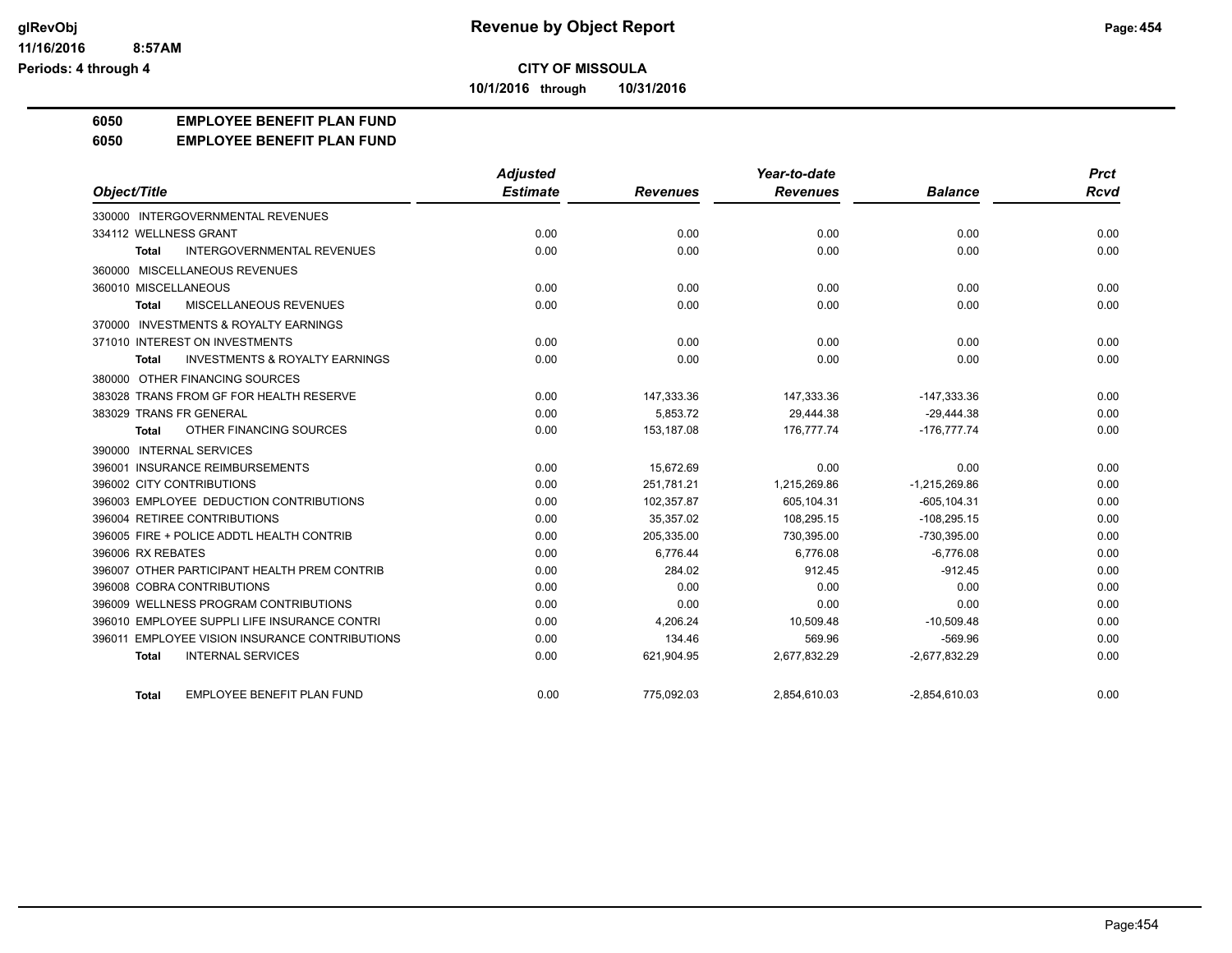**Periods: 4 through 4**

**CITY OF MISSOULA**

**10/1/2016 through 10/31/2016**

#### **6050 EMPLOYEE BENEFIT PLAN FUND**

|                                                    | <b>Adjusted</b> |                 | Year-to-date    |                 | <b>Prct</b> |
|----------------------------------------------------|-----------------|-----------------|-----------------|-----------------|-------------|
| Object/Title                                       | <b>Estimate</b> | <b>Revenues</b> | <b>Revenues</b> | <b>Balance</b>  | <b>Rcvd</b> |
| 330000 INTERGOVERNMENTAL REVENUES                  |                 |                 |                 |                 |             |
| 334112 WELLNESS GRANT                              | 0.00            | 0.00            | 0.00            | 0.00            | 0.00        |
| <b>INTERGOVERNMENTAL REVENUES</b><br>Total         | 0.00            | 0.00            | 0.00            | 0.00            | 0.00        |
| 360000 MISCELLANEOUS REVENUES                      |                 |                 |                 |                 |             |
| 360010 MISCELLANEOUS                               | 0.00            | 0.00            | 0.00            | 0.00            | 0.00        |
| <b>MISCELLANEOUS REVENUES</b><br><b>Total</b>      | 0.00            | 0.00            | 0.00            | 0.00            | 0.00        |
| 370000 INVESTMENTS & ROYALTY EARNINGS              |                 |                 |                 |                 |             |
| 371010 INTEREST ON INVESTMENTS                     | 0.00            | 0.00            | 0.00            | 0.00            | 0.00        |
| <b>INVESTMENTS &amp; ROYALTY EARNINGS</b><br>Total | 0.00            | 0.00            | 0.00            | 0.00            | 0.00        |
| 380000 OTHER FINANCING SOURCES                     |                 |                 |                 |                 |             |
| 383028 TRANS FROM GF FOR HEALTH RESERVE            | 0.00            | 147,333.36      | 147,333.36      | $-147,333.36$   | 0.00        |
| 383029 TRANS FR GENERAL                            | 0.00            | 5,853.72        | 29,444.38       | $-29,444.38$    | 0.00        |
| OTHER FINANCING SOURCES<br>Total                   | 0.00            | 153,187.08      | 176,777.74      | $-176,777.74$   | 0.00        |
| 390000 INTERNAL SERVICES                           |                 |                 |                 |                 |             |
| 396001 INSURANCE REIMBURSEMENTS                    | 0.00            | 15,672.69       | 0.00            | 0.00            | 0.00        |
| 396002 CITY CONTRIBUTIONS                          | 0.00            | 251,781.21      | 1,215,269.86    | $-1,215,269.86$ | 0.00        |
| 396003 EMPLOYEE DEDUCTION CONTRIBUTIONS            | 0.00            | 102,357.87      | 605,104.31      | $-605, 104.31$  | 0.00        |
| 396004 RETIREE CONTRIBUTIONS                       | 0.00            | 35,357.02       | 108,295.15      | $-108,295.15$   | 0.00        |
| 396005 FIRE + POLICE ADDTL HEALTH CONTRIB          | 0.00            | 205.335.00      | 730.395.00      | -730,395.00     | 0.00        |
| 396006 RX REBATES                                  | 0.00            | 6,776.44        | 6,776.08        | $-6,776.08$     | 0.00        |
| 396007 OTHER PARTICIPANT HEALTH PREM CONTRIB       | 0.00            | 284.02          | 912.45          | $-912.45$       | 0.00        |
| 396008 COBRA CONTRIBUTIONS                         | 0.00            | 0.00            | 0.00            | 0.00            | 0.00        |
| 396009 WELLNESS PROGRAM CONTRIBUTIONS              | 0.00            | 0.00            | 0.00            | 0.00            | 0.00        |
| 396010 EMPLOYEE SUPPLI LIFE INSURANCE CONTRI       | 0.00            | 4,206.24        | 10,509.48       | $-10,509.48$    | 0.00        |
| 396011 EMPLOYEE VISION INSURANCE CONTRIBUTION      | 0.00            | 134.46          | 569.96          | $-569.96$       | 0.00        |
| <b>INTERNAL SERVICES</b><br><b>Total</b>           | 0.00            | 621,904.95      | 2,677,832.29    | $-2,677,832.29$ | 0.00        |
| <b>EMPLOYEE BENEFIT PLAN FUND</b><br><b>Total</b>  | 0.00            | 775.092.03      | 2,854,610.03    | $-2,854,610.03$ | 0.00        |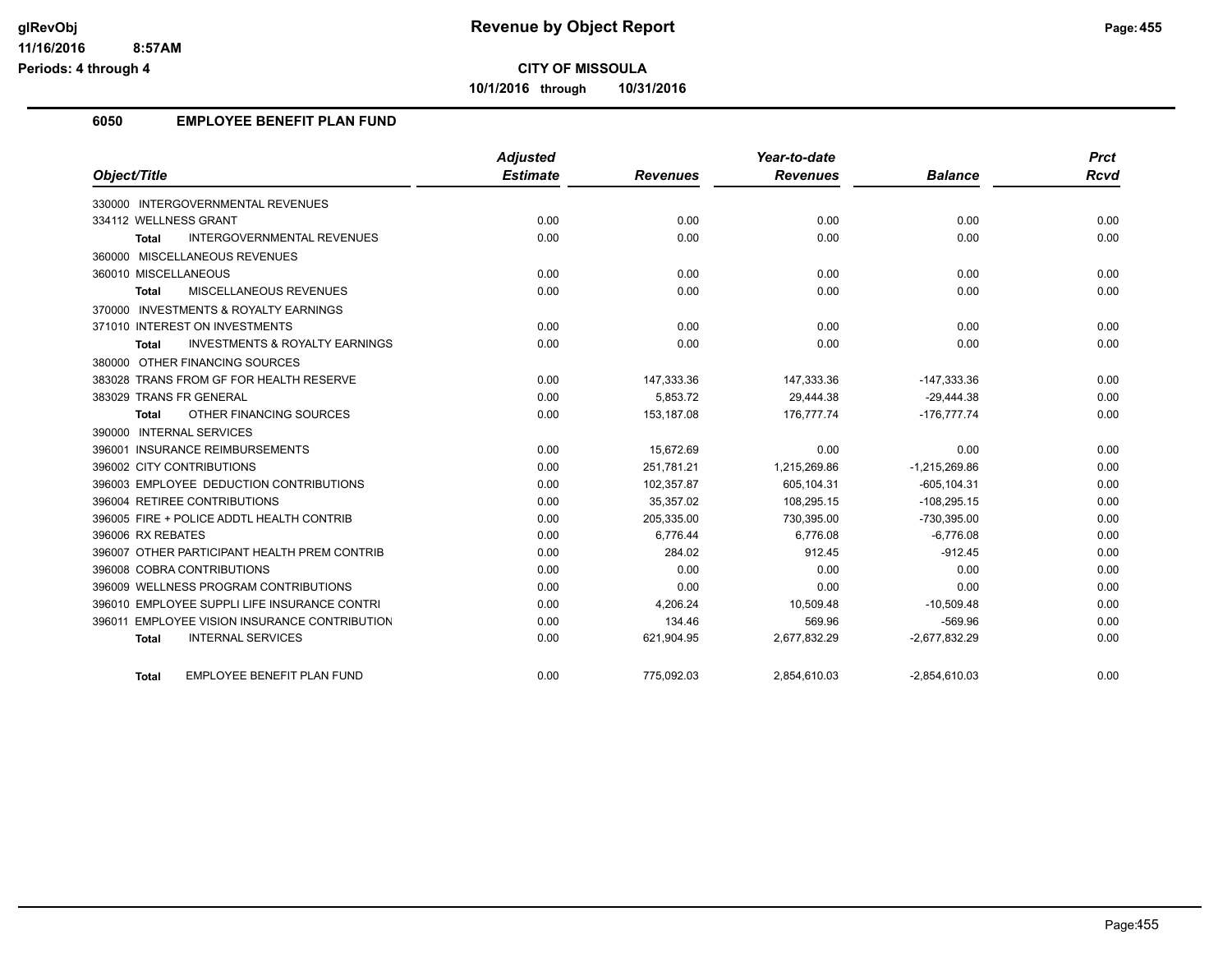**10/1/2016 through 10/31/2016**

**7370 PARKING COMMISSION FUND**

**7370 PARKING COMMISSION FUND**

|                                                    | <b>Adjusted</b> |                 | Year-to-date    |                | <b>Prct</b> |
|----------------------------------------------------|-----------------|-----------------|-----------------|----------------|-------------|
| Object/Title                                       | <b>Estimate</b> | <b>Revenues</b> | <b>Revenues</b> | <b>Balance</b> | <b>Rcvd</b> |
| 330000 INTERGOVERNMENTAL REVENUES                  |                 |                 |                 |                |             |
| 336020 STATE PENSION CONTRIBUTION                  | 0.00            | 0.00            | 0.00            | 0.00           | 0.00        |
| 336023 STATE CONTRIB. - PERS                       | 0.00            | 0.00            | 0.00            | 0.00           | 0.00        |
| <b>INTERGOVERNMENTAL REVENUES</b><br><b>Total</b>  | 0.00            | 0.00            | 0.00            | 0.00           | 0.00        |
| 340000 CHARGES FOR SERVICES                        |                 |                 |                 |                |             |
| 343009 TOW CHARGES                                 | 0.00            | 0.00            | 0.00            | 0.00           | 0.00        |
| 343015 PARKING                                     | 0.00            | 0.00            | 0.00            | 0.00           | 0.00        |
| 343016 METER MONEY                                 | 0.00            | 82,889.67       | 348,791.38      | $-348,791.38$  | 0.00        |
| 343017 PARKING LEASE REVENUE                       | 0.00            | 44,824.00       | 253,364.00      | $-253,364.00$  | 0.00        |
| 343018 *** Title Not Found ***                     | 0.00            | 9,301.08        | 35,628.82       | $-35,628.82$   | 0.00        |
| 343301 BOOT REMOVAL                                | 0.00            | 725.00          | 2,945.00        | $-2,945.00$    | 0.00        |
| <b>CHARGES FOR SERVICES</b><br><b>Total</b>        | 0.00            | 137,739.75      | 640,729.20      | $-640,729.20$  | 0.00        |
| 350000 FINES & FORFEITURES                         |                 |                 |                 |                |             |
| 352000 TICKETS                                     | 0.00            | 0.00            | 0.00            | 0.00           | 0.00        |
| 352001 PARKING TICKET REVENUE                      | 0.00            | 14,694.00       | 74,664.50       | $-74,664.50$   | 0.00        |
| 352002 PARKING FINES                               | 0.00            | 0.00            | 0.00            | 0.00           | 0.00        |
| <b>FINES &amp; FORFEITURES</b><br><b>Total</b>     | 0.00            | 14,694.00       | 74,664.50       | $-74,664.50$   | 0.00        |
| 360000 MISCELLANEOUS REVENUES                      |                 |                 |                 |                |             |
| 360010 MISCELLANEOUS                               | 0.00            | 1,211.67        | 20,226.67       | $-20,226.67$   | 0.00        |
| 360018 MARKET ON FRONT UTILITY PAYMENTS            | 0.00            | 194.48          | 598.54          | $-598.54$      | 0.00        |
| 360019 GARBAGE-MARKET ON FRONT                     | 0.00            | 136.30          | 136.30          | $-136.30$      | 0.00        |
| 362002 BAD CHECK CHARGES                           | 0.00            | 0.00            | 75.00           | $-75.00$       | 0.00        |
| 362005 LEASE LATE PAYMENT PENALTY                  | 0.00            | 0.00            | 0.00            | 0.00           | 0.00        |
| 364040 INSURANCE AND DAMAGE RECOVERY               | 0.00            | 0.00            | 0.00            | 0.00           | 0.00        |
| MISCELLANEOUS REVENUES<br>Total                    | 0.00            | 1,542.45        | 21,036.51       | $-21,036.51$   | 0.00        |
| 370000 INVESTMENTS & ROYALTY EARNINGS              |                 |                 |                 |                |             |
| 371010 INTEREST ON INVESTMENTS                     | 0.00            | 0.00            | 0.00            | 0.00           | 0.00        |
| 371020 GAIN/LOSS IN MARKET VALUE OF INVESTMENTS    | 0.00            | 0.00            | 0.00            | 0.00           | 0.00        |
| <b>INVESTMENTS &amp; ROYALTY EARNINGS</b><br>Total | 0.00            | 0.00            | 0.00            | 0.00           | 0.00        |
| 380000 OTHER FINANCING SOURCES                     |                 |                 |                 |                |             |
| 381010 BOND PROCEEDS                               | 0.00            | 0.00            | 0.00            | 0.00           | 0.00        |
| 381090 PROCEEDS FROM CAPITAL LEASE                 | 0.00            | 0.00            | 0.00            | 0.00           | 0.00        |
| 382010 SALE OF FIXED ASSETS                        | 0.00            | 0.00            | 0.00            | 0.00           | 0.00        |
| 383013 TRANS FR SID DEBT SERVICE                   | 0.00            | 0.00            | 0.00            | 0.00           | 0.00        |
| 383400 CAPITAL CONTRIBUTION                        | 0.00            | 0.00            | 0.00            | 0.00           | 0.00        |
| OTHER FINANCING SOURCES<br>Total                   | 0.00            | 0.00            | 0.00            | 0.00           | 0.00        |
| PARKING COMMISSION FUND<br><b>Total</b>            | 0.00            | 153,976.20      | 736,430.21      | -736,430.21    | 0.00        |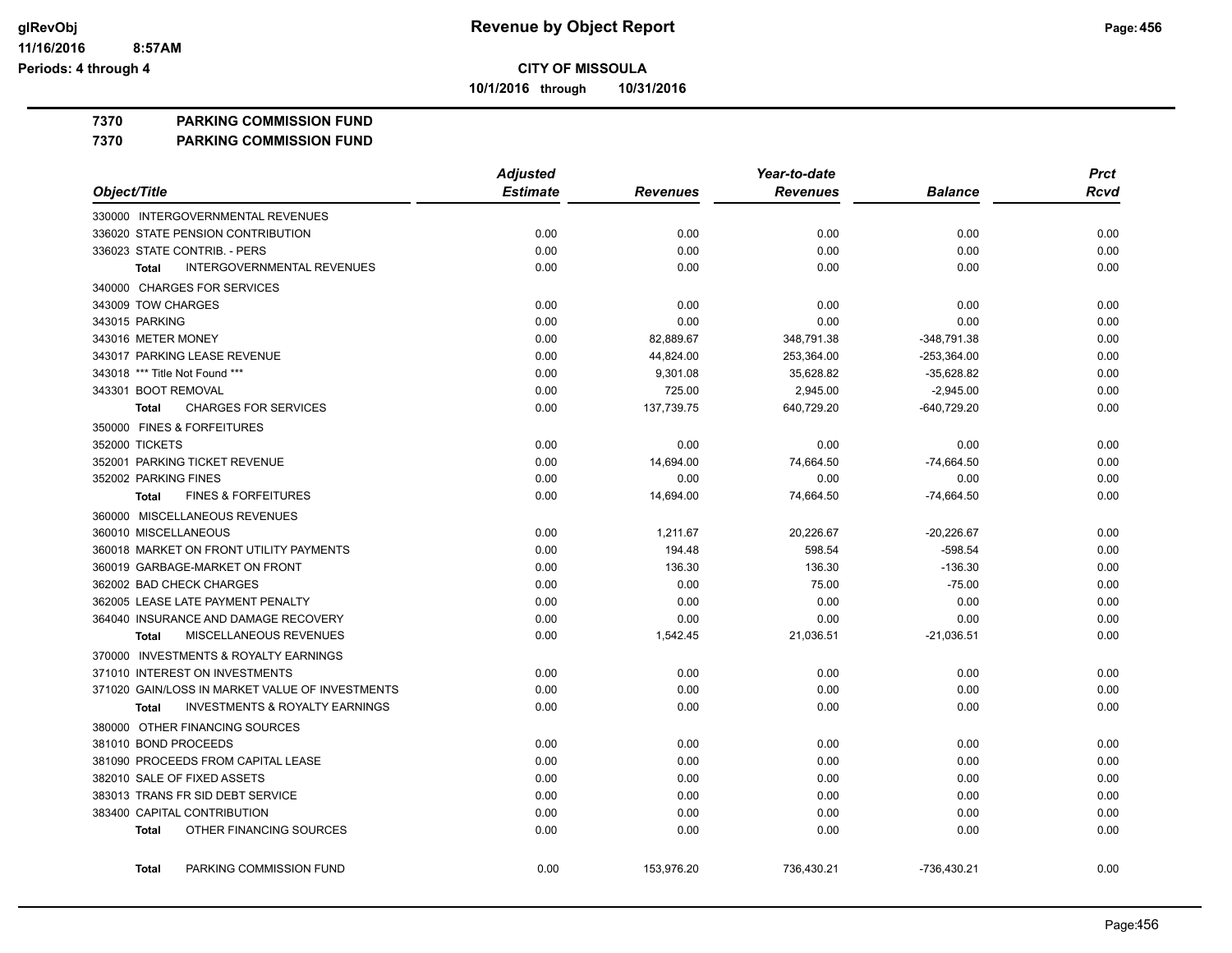**CITY OF MISSOULA 10/1/2016 through 10/31/2016**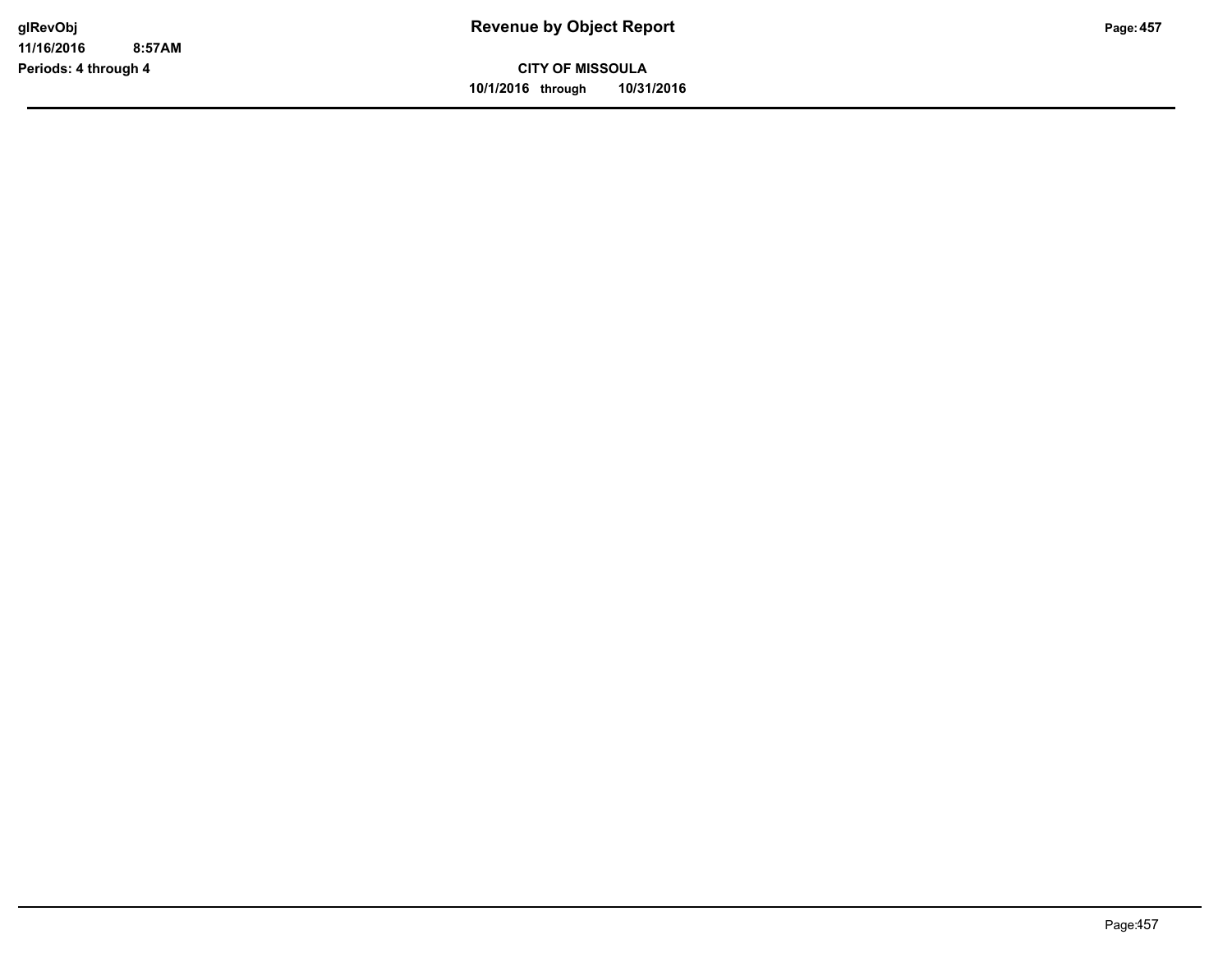**10/1/2016 through 10/31/2016**

#### **7370 PARKING COMMISSION FUND**

|                                                           | <b>Adjusted</b> |                 | Year-to-date    |                |             |
|-----------------------------------------------------------|-----------------|-----------------|-----------------|----------------|-------------|
| Object/Title                                              | <b>Estimate</b> | <b>Revenues</b> | <b>Revenues</b> | <b>Balance</b> | <b>Rcvd</b> |
| 330000 INTERGOVERNMENTAL REVENUES                         |                 |                 |                 |                |             |
| 336020 STATE PENSION CONTRIBUTION                         | 0.00            | 0.00            | 0.00            | 0.00           | 0.00        |
| 336023 STATE CONTRIB. - PERS                              | 0.00            | 0.00            | 0.00            | 0.00           | 0.00        |
| INTERGOVERNMENTAL REVENUES<br><b>Total</b>                | 0.00            | 0.00            | 0.00            | 0.00           | 0.00        |
| 340000 CHARGES FOR SERVICES                               |                 |                 |                 |                |             |
| 343009 TOW CHARGES                                        | 0.00            | 0.00            | 0.00            | 0.00           | 0.00        |
| 343015 PARKING                                            | 0.00            | 0.00            | 0.00            | 0.00           | 0.00        |
| 343016 METER MONEY                                        | 0.00            | 82,889.67       | 348,791.38      | $-348,791.38$  | 0.00        |
| 343017 PARKING LEASE REVENUE                              | 0.00            | 44,824.00       | 253,364.00      | $-253,364.00$  | 0.00        |
| 343018 *** Title Not Found ***                            | 0.00            | 9,301.08        | 35,628.82       | $-35,628.82$   | 0.00        |
| 343301 BOOT REMOVAL                                       | 0.00            | 725.00          | 2,945.00        | $-2,945.00$    | 0.00        |
| <b>CHARGES FOR SERVICES</b><br><b>Total</b>               | 0.00            | 137,739.75      | 640,729.20      | -640,729.20    | 0.00        |
| 350000 FINES & FORFEITURES                                |                 |                 |                 |                |             |
| 352000 TICKETS                                            | 0.00            | 0.00            | 0.00            | 0.00           | 0.00        |
| 352001 PARKING TICKET REVENUE                             | 0.00            | 14,694.00       | 74,664.50       | $-74,664.50$   | 0.00        |
| 352002 PARKING FINES                                      | 0.00            | 0.00            | 0.00            | 0.00           | 0.00        |
| <b>FINES &amp; FORFEITURES</b><br><b>Total</b>            | 0.00            | 14,694.00       | 74,664.50       | $-74,664.50$   | 0.00        |
| 360000 MISCELLANEOUS REVENUES                             |                 |                 |                 |                |             |
| 360010 MISCELLANEOUS                                      | 0.00            | 1,211.67        | 20,226.67       | $-20,226.67$   | 0.00        |
| 360018 MARKET ON FRONT UTILITY PAYMENTS                   | 0.00            | 194.48          | 598.54          | $-598.54$      | 0.00        |
| 360019 GARBAGE-MARKET ON FRONT                            | 0.00            | 136.30          | 136.30          | $-136.30$      | 0.00        |
| 362002 BAD CHECK CHARGES                                  | 0.00            | 0.00            | 75.00           | $-75.00$       | 0.00        |
| 362005 LEASE LATE PAYMENT PENALTY                         | 0.00            | 0.00            | 0.00            | 0.00           | 0.00        |
| 364040 INSURANCE AND DAMAGE RECOVERY                      | 0.00            | 0.00            | 0.00            | 0.00           | 0.00        |
| <b>MISCELLANEOUS REVENUES</b><br><b>Total</b>             | 0.00            | 1,542.45        | 21,036.51       | $-21,036.51$   | 0.00        |
| 370000 INVESTMENTS & ROYALTY EARNINGS                     |                 |                 |                 |                |             |
| 371010 INTEREST ON INVESTMENTS                            | 0.00            | 0.00            | 0.00            | 0.00           | 0.00        |
| 371020 GAIN/LOSS IN MARKET VALUE OF INVESTMENT            | 0.00            | 0.00            | 0.00            | 0.00           | 0.00        |
| <b>INVESTMENTS &amp; ROYALTY EARNINGS</b><br><b>Total</b> | 0.00            | 0.00            | 0.00            | 0.00           | 0.00        |
| 380000 OTHER FINANCING SOURCES                            |                 |                 |                 |                |             |
| 381010 BOND PROCEEDS                                      | 0.00            | 0.00            | 0.00            | 0.00           | 0.00        |
| 381090 PROCEEDS FROM CAPITAL LEASE                        | 0.00            | 0.00            | 0.00            | 0.00           | 0.00        |
| 382010 SALE OF FIXED ASSETS                               | 0.00            | 0.00            | 0.00            | 0.00           | 0.00        |
| 383013 TRANS FR SID DEBT SERVICE                          | 0.00            | 0.00            | 0.00            | 0.00           | 0.00        |
| 383400 CAPITAL CONTRIBUTION                               | 0.00            | 0.00            | 0.00            | 0.00           | 0.00        |
| OTHER FINANCING SOURCES<br><b>Total</b>                   | 0.00            | 0.00            | 0.00            | 0.00           | 0.00        |
| PARKING COMMISSION FUND<br><b>Total</b>                   | 0.00            | 153,976.20      | 736.430.21      | -736.430.21    | 0.00        |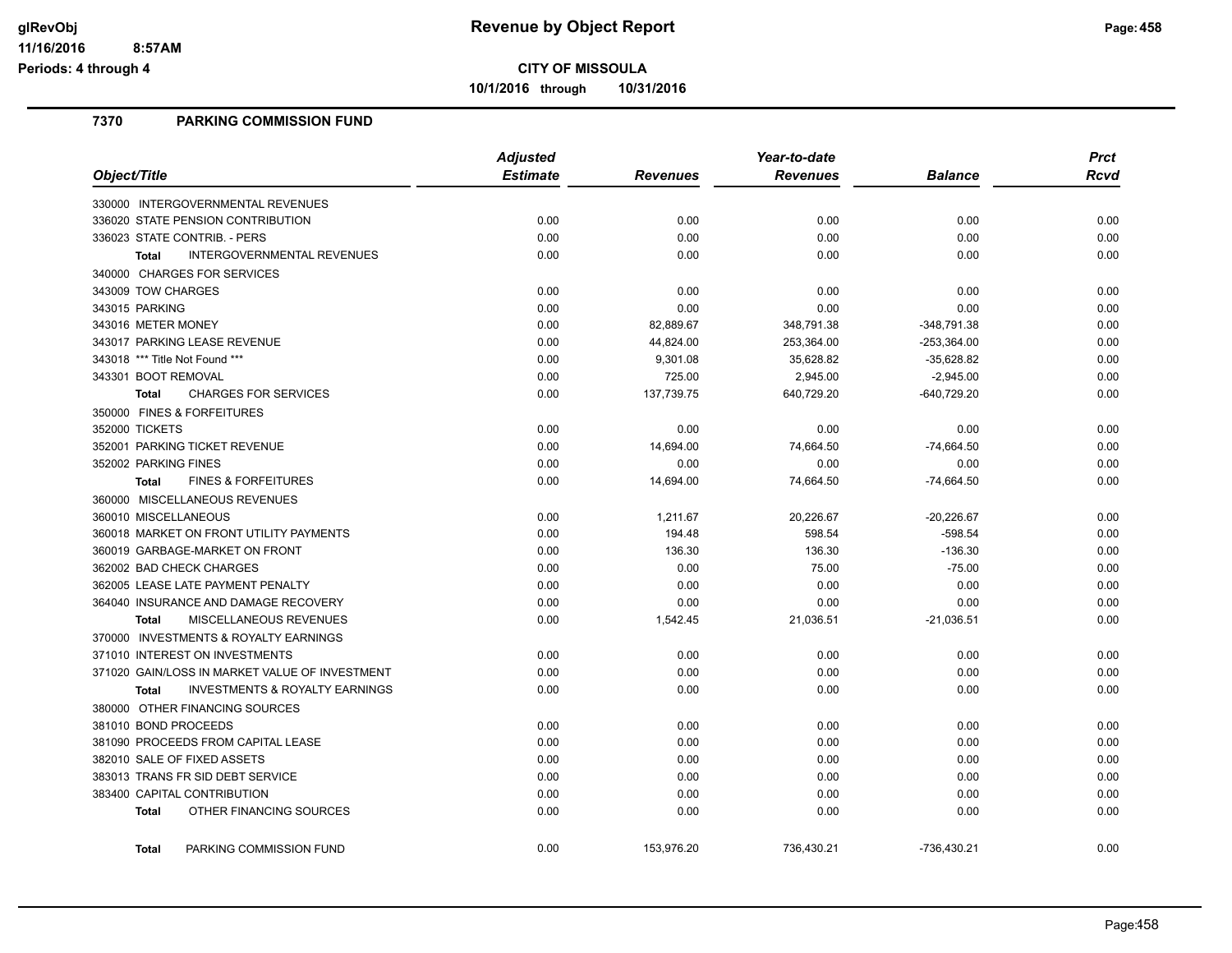**CITY OF MISSOULA 10/1/2016 through 10/31/2016**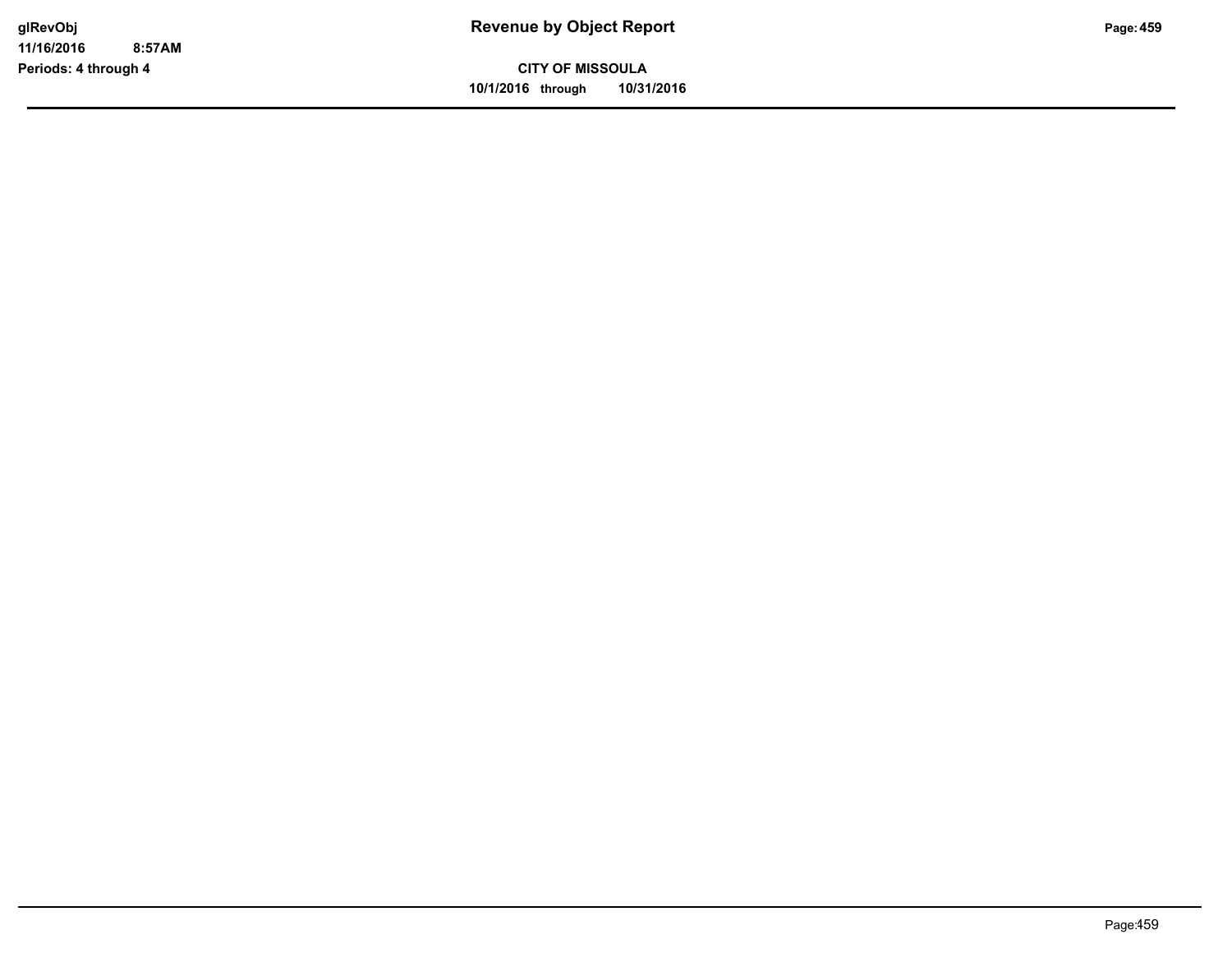**10/1/2016 through 10/31/2016**

**7371 FRONT STREET PARKING BONDS**

**7371 FRONT STREET PARKING BONDS**

|                                                           | <b>Adjusted</b> |                 | Year-to-date    |                | <b>Prct</b> |
|-----------------------------------------------------------|-----------------|-----------------|-----------------|----------------|-------------|
| Object/Title                                              | <b>Estimate</b> | <b>Revenues</b> | <b>Revenues</b> | <b>Balance</b> | <b>Rcvd</b> |
| 330000 INTERGOVERNMENTAL REVENUES                         |                 |                 |                 |                |             |
| 331990 IRS REIMB/DEBT SVS INTEREST                        | 0.00            | 0.00            | 0.00            | 0.00           | 0.00        |
| 338000 LOCAL SHARING OF TAX INCREMENT                     | 0.00            | 0.00            | 0.00            | 0.00           | 0.00        |
| <b>INTERGOVERNMENTAL REVENUES</b><br>Total                | 0.00            | 0.00            | 0.00            | 0.00           | 0.00        |
| 360000 MISCELLANEOUS REVENUES                             |                 |                 |                 |                |             |
| 360010 MISCELLANEOUS                                      | 0.00            | 0.00            | 0.00            | 0.00           | 0.00        |
| MISCELLANEOUS REVENUES<br>Total                           | 0.00            | 0.00            | 0.00            | 0.00           | 0.00        |
| 370000 INVESTMENTS & ROYALTY EARNINGS                     |                 |                 |                 |                |             |
| 371010 INTEREST ON INVESTMENTS                            | 0.00            | 0.00            | 0.00            | 0.00           | 0.00        |
| <b>INVESTMENTS &amp; ROYALTY EARNINGS</b><br><b>Total</b> | 0.00            | 0.00            | 0.00            | 0.00           | 0.00        |
| 380000 OTHER FINANCING SOURCES                            |                 |                 |                 |                |             |
| 381009 TRANSFERS IN                                       | 0.00            | 0.00            | 0.00            | 0.00           | 0.00        |
| 381010 BOND PROCEEDS                                      | 0.00            | 0.00            | 0.00            | 0.00           | 0.00        |
| 383000 OPERATING TRANSFERS                                | 0.00            | 12,666.25       | 53,275.00       | $-53,275.00$   | 0.00        |
| OTHER FINANCING SOURCES<br>Total                          | 0.00            | 12,666.25       | 53,275.00       | $-53,275.00$   | 0.00        |
| <b>FRONT STREET PARKING BONDS</b><br><b>Total</b>         | 0.00            | 12,666.25       | 53,275.00       | $-53,275.00$   | 0.00        |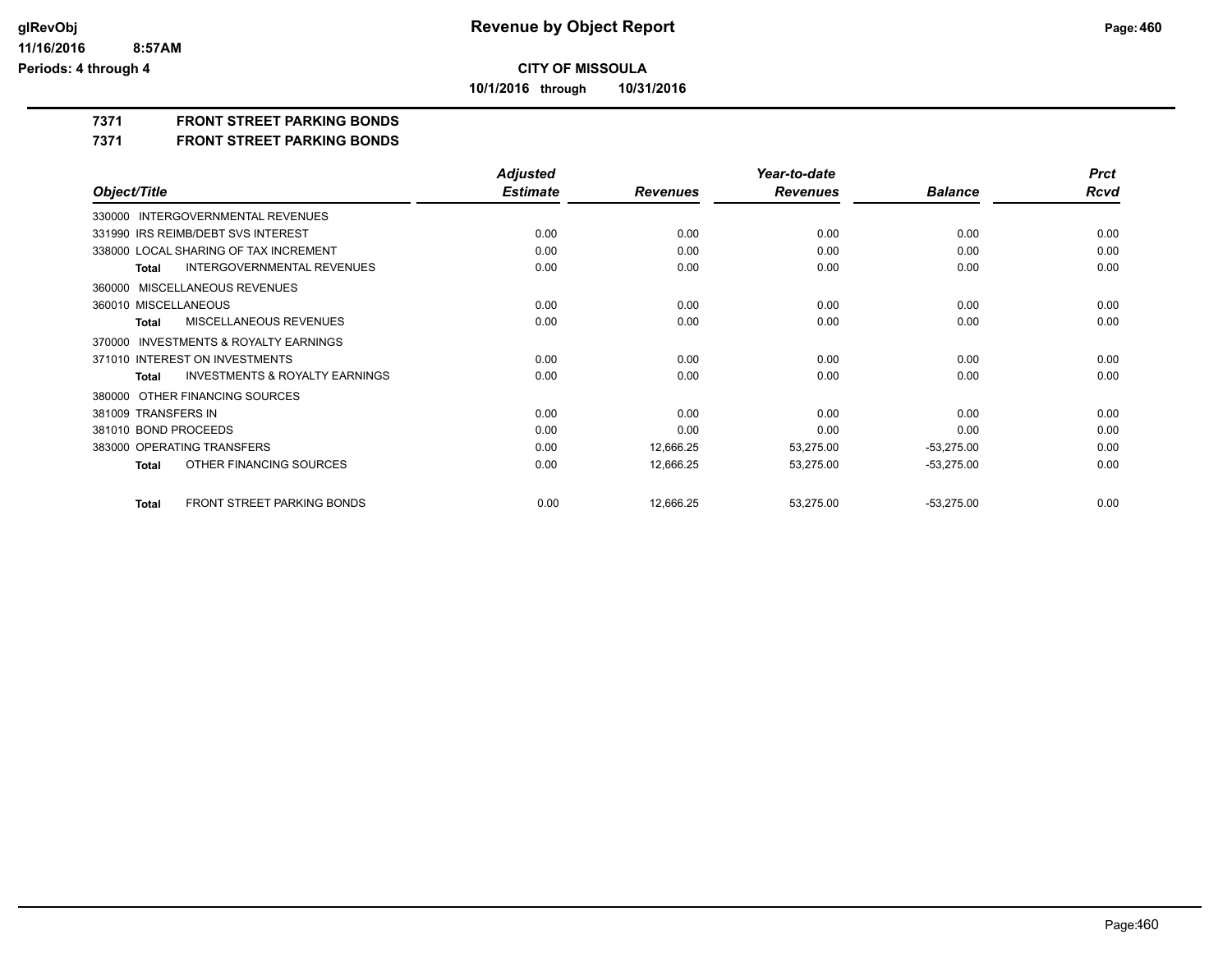**10/1/2016 through 10/31/2016**

#### **7371 FRONT STREET PARKING BONDS**

|                                                    | <b>Adjusted</b> |                 | Year-to-date    |                | <b>Prct</b> |
|----------------------------------------------------|-----------------|-----------------|-----------------|----------------|-------------|
| Object/Title                                       | <b>Estimate</b> | <b>Revenues</b> | <b>Revenues</b> | <b>Balance</b> | <b>Rcvd</b> |
| 330000 INTERGOVERNMENTAL REVENUES                  |                 |                 |                 |                |             |
| 331990 IRS REIMB/DEBT SVS INTEREST                 | 0.00            | 0.00            | 0.00            | 0.00           | 0.00        |
| 338000 LOCAL SHARING OF TAX INCREMENT              | 0.00            | 0.00            | 0.00            | 0.00           | 0.00        |
| <b>INTERGOVERNMENTAL REVENUES</b><br>Total         | 0.00            | 0.00            | 0.00            | 0.00           | 0.00        |
| 360000 MISCELLANEOUS REVENUES                      |                 |                 |                 |                |             |
| 360010 MISCELLANEOUS                               | 0.00            | 0.00            | 0.00            | 0.00           | 0.00        |
| MISCELLANEOUS REVENUES<br><b>Total</b>             | 0.00            | 0.00            | 0.00            | 0.00           | 0.00        |
| INVESTMENTS & ROYALTY EARNINGS<br>370000           |                 |                 |                 |                |             |
| 371010 INTEREST ON INVESTMENTS                     | 0.00            | 0.00            | 0.00            | 0.00           | 0.00        |
| <b>INVESTMENTS &amp; ROYALTY EARNINGS</b><br>Total | 0.00            | 0.00            | 0.00            | 0.00           | 0.00        |
| 380000 OTHER FINANCING SOURCES                     |                 |                 |                 |                |             |
| 381009 TRANSFERS IN                                | 0.00            | 0.00            | 0.00            | 0.00           | 0.00        |
| 381010 BOND PROCEEDS                               | 0.00            | 0.00            | 0.00            | 0.00           | 0.00        |
| 383000 OPERATING TRANSFERS                         | 0.00            | 12,666.25       | 53,275.00       | $-53,275.00$   | 0.00        |
| OTHER FINANCING SOURCES<br><b>Total</b>            | 0.00            | 12,666.25       | 53,275.00       | $-53,275.00$   | 0.00        |
| <b>FRONT STREET PARKING BONDS</b><br><b>Total</b>  | 0.00            | 12,666.25       | 53,275.00       | $-53,275.00$   | 0.00        |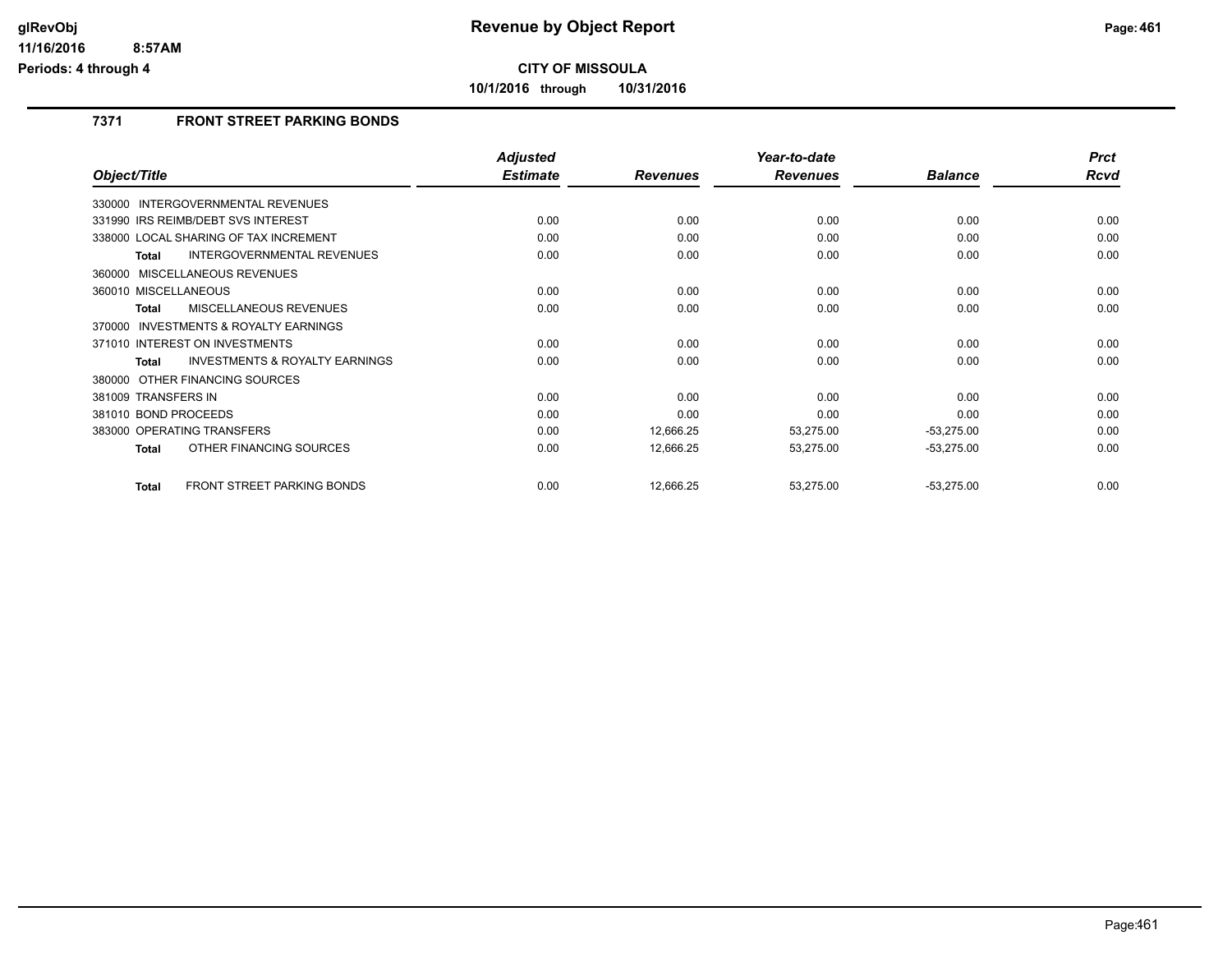**10/1/2016 through 10/31/2016**

# **7372 SINKING FUND/FRONT ST PARKING BONDS**

#### **7372 SINKING FUND/FRONT ST PARKING BONDS**

|                                                           | <b>Adjusted</b> |                 | Year-to-date    |                | <b>Prct</b> |
|-----------------------------------------------------------|-----------------|-----------------|-----------------|----------------|-------------|
| Object/Title                                              | <b>Estimate</b> | <b>Revenues</b> | <b>Revenues</b> | <b>Balance</b> | <b>Rcvd</b> |
| 330000 INTERGOVERNMENTAL REVENUES                         |                 |                 |                 |                |             |
| 338000 LOCAL SHARING OF TAX INCREMENT                     | 0.00            | 0.00            | 0.00            | 0.00           | 0.00        |
| INTERGOVERNMENTAL REVENUES<br><b>Total</b>                | 0.00            | 0.00            | 0.00            | 0.00           | 0.00        |
| 370000 INVESTMENTS & ROYALTY EARNINGS                     |                 |                 |                 |                |             |
| 371010 INTEREST ON INVESTMENTS                            | 0.00            | 0.00            | 0.00            | 0.00           | 0.00        |
| <b>INVESTMENTS &amp; ROYALTY EARNINGS</b><br><b>Total</b> | 0.00            | 0.00            | 0.00            | 0.00           | 0.00        |
| 380000 OTHER FINANCING SOURCES                            |                 |                 |                 |                |             |
| 381009 TRANSFERS IN                                       | 0.00            | 0.00            | 0.00            | 0.00           | 0.00        |
| 381010 BOND PROCEEDS                                      | 0.00            | 0.00            | 0.00            | 0.00           | 0.00        |
| 383000 OPERATING TRANSFERS                                | 0.00            | 13.750.00       | 51.250.00       | $-51,250.00$   | 0.00        |
| OTHER FINANCING SOURCES<br><b>Total</b>                   | 0.00            | 13,750.00       | 51,250.00       | $-51,250.00$   | 0.00        |
| SINKING FUND/FRONT ST PARKING BONDS<br>Total              | 0.00            | 13.750.00       | 51.250.00       | $-51.250.00$   | 0.00        |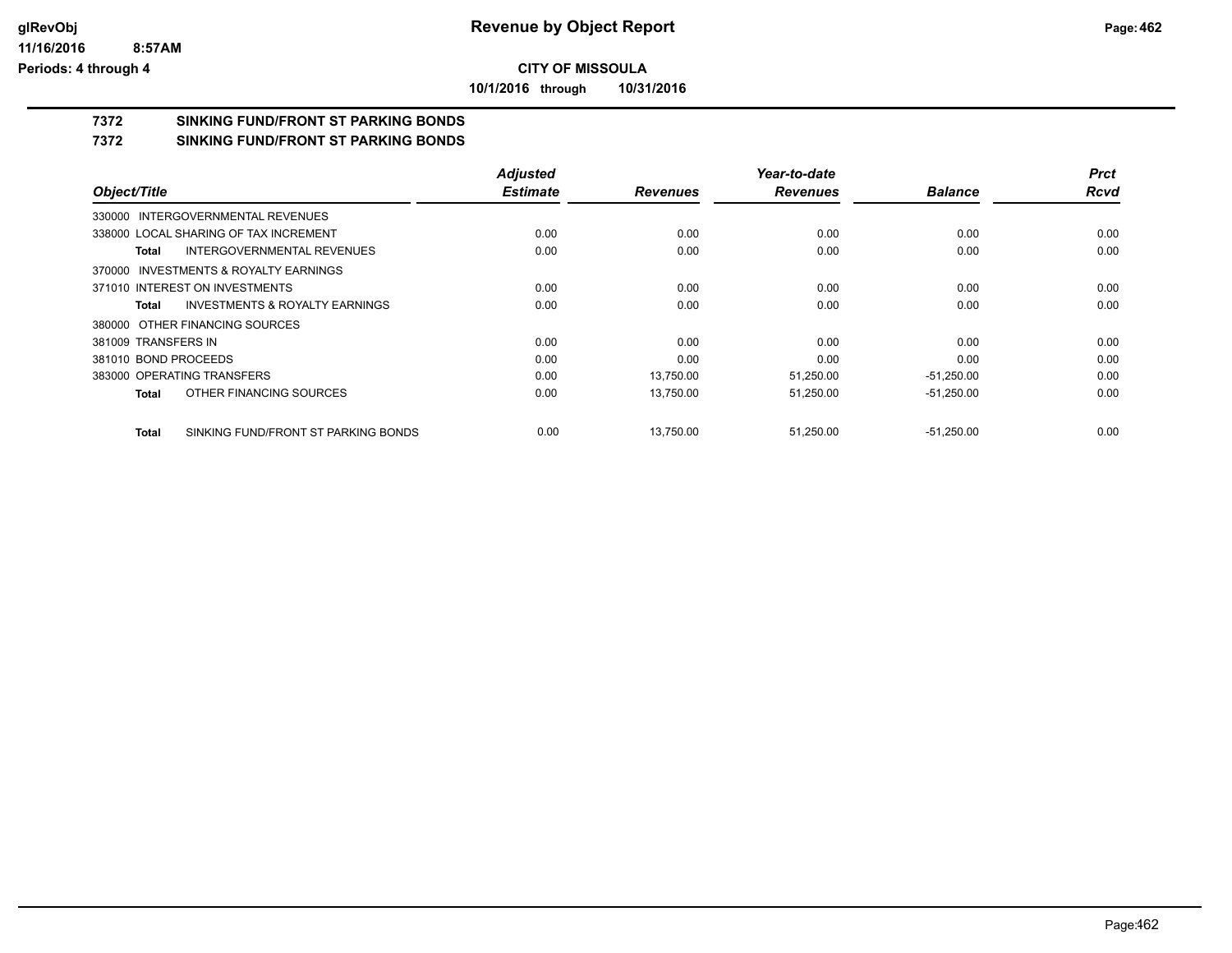**10/1/2016 through 10/31/2016**

#### **7372 SINKING FUND/FRONT ST PARKING BONDS**

| Object/Title                                        | <b>Adjusted</b><br><b>Estimate</b> | <b>Revenues</b> | Year-to-date<br><b>Revenues</b> | <b>Balance</b> | <b>Prct</b><br>Rcvd |
|-----------------------------------------------------|------------------------------------|-----------------|---------------------------------|----------------|---------------------|
|                                                     |                                    |                 |                                 |                |                     |
| 330000 INTERGOVERNMENTAL REVENUES                   |                                    |                 |                                 |                |                     |
| 338000 LOCAL SHARING OF TAX INCREMENT               | 0.00                               | 0.00            | 0.00                            | 0.00           | 0.00                |
| <b>INTERGOVERNMENTAL REVENUES</b><br>Total          | 0.00                               | 0.00            | 0.00                            | 0.00           | 0.00                |
| 370000 INVESTMENTS & ROYALTY EARNINGS               |                                    |                 |                                 |                |                     |
| 371010 INTEREST ON INVESTMENTS                      | 0.00                               | 0.00            | 0.00                            | 0.00           | 0.00                |
| <b>INVESTMENTS &amp; ROYALTY EARNINGS</b><br>Total  | 0.00                               | 0.00            | 0.00                            | 0.00           | 0.00                |
| 380000 OTHER FINANCING SOURCES                      |                                    |                 |                                 |                |                     |
| 381009 TRANSFERS IN                                 | 0.00                               | 0.00            | 0.00                            | 0.00           | 0.00                |
| 381010 BOND PROCEEDS                                | 0.00                               | 0.00            | 0.00                            | 0.00           | 0.00                |
| 383000 OPERATING TRANSFERS                          | 0.00                               | 13.750.00       | 51,250.00                       | $-51,250.00$   | 0.00                |
| OTHER FINANCING SOURCES<br>Total                    | 0.00                               | 13.750.00       | 51,250.00                       | $-51,250.00$   | 0.00                |
| SINKING FUND/FRONT ST PARKING BONDS<br><b>Total</b> | 0.00                               | 13,750.00       | 51,250.00                       | $-51,250.00$   | 0.00                |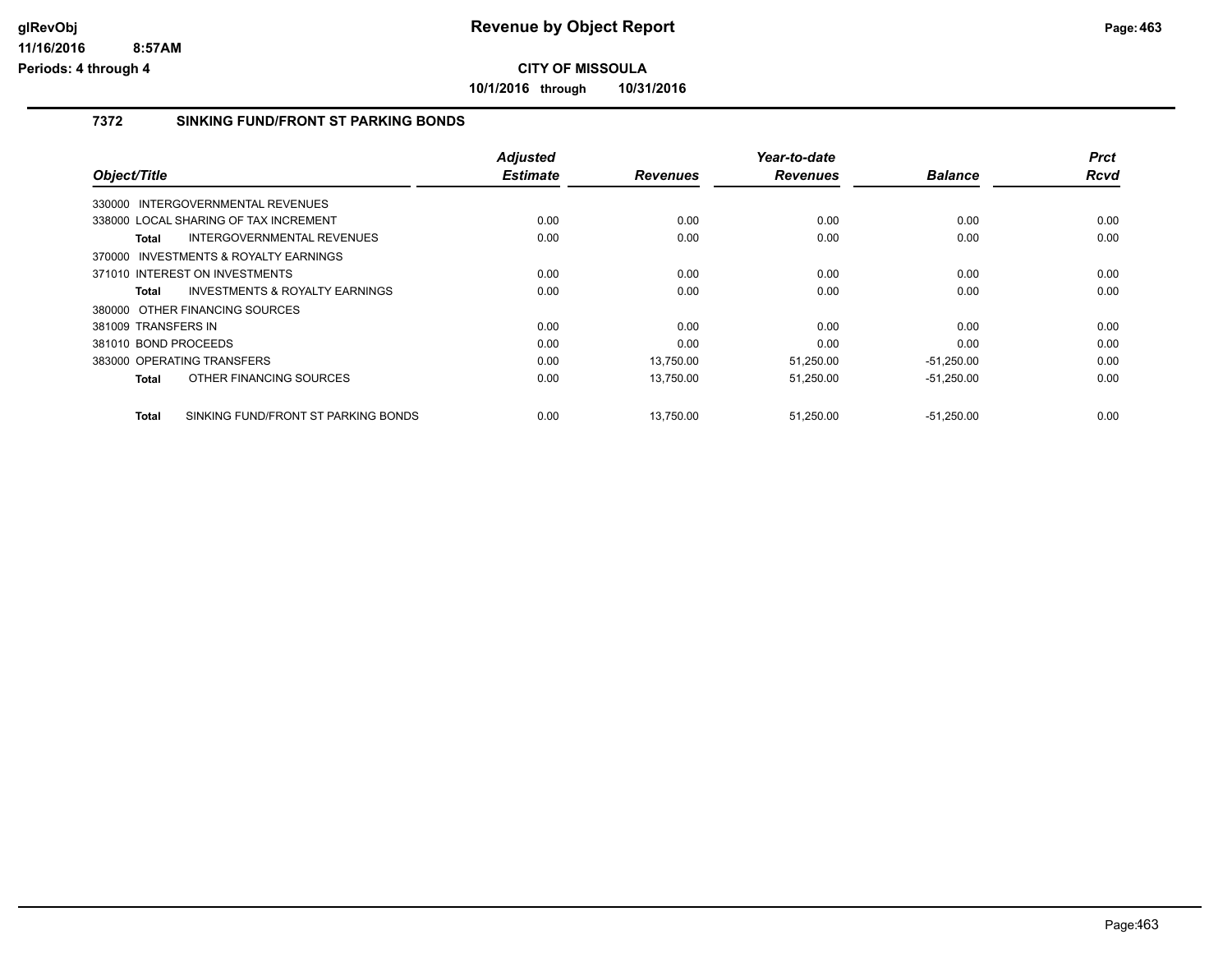**10/1/2016 through 10/31/2016**

#### **7373 MPC SERIES 2010B CONSTRUCTION**

#### **7373 MPC SERIES 2010B CONSTRUCTION**

|                                                     | <b>Adjusted</b> |                 | Year-to-date    |                | <b>Prct</b> |
|-----------------------------------------------------|-----------------|-----------------|-----------------|----------------|-------------|
| Object/Title                                        | <b>Estimate</b> | <b>Revenues</b> | <b>Revenues</b> | <b>Balance</b> | <b>Rcvd</b> |
| TAXES/ASSESSMENTS<br>310000                         |                 |                 |                 |                |             |
| PENALTIES & INTEREST<br>312001                      | 0.00            | 0.00            | 0.00            | 0.00           | 0.00        |
| TAXES/ASSESSMENTS<br><b>Total</b>                   | 0.00            | 0.00            | 0.00            | 0.00           | 0.00        |
| MISCELLANEOUS REVENUES<br>360000                    |                 |                 |                 |                |             |
| 360010 MISCELLANEOUS                                | 0.00            | 0.00            | 0.00            | 0.00           | 0.00        |
| <b>MISCELLANEOUS REVENUES</b><br>Total              | 0.00            | 0.00            | 0.00            | 0.00           | 0.00        |
| <b>INVESTMENTS &amp; ROYALTY EARNINGS</b><br>370000 |                 |                 |                 |                |             |
| 371010 INTEREST ON INVESTMENTS                      | 0.00            | 0.00            | 0.00            | 0.00           | 0.00        |
| <b>INVESTMENTS &amp; ROYALTY EARNINGS</b><br>Total  | 0.00            | 0.00            | 0.00            | 0.00           | 0.00        |
| OTHER FINANCING SOURCES<br>380000                   |                 |                 |                 |                |             |
| 381010 BOND PROCEEDS                                | 0.00            | 0.00            | 0.00            | 0.00           | 0.00        |
| 383000 OPERATING TRANSFERS                          | 0.00            | 0.00            | 0.00            | 0.00           | 0.00        |
| 383042 TRANSFERS FROM OTHER FUNDS                   | 0.00            | 0.00            | 0.00            | 0.00           | 0.00        |
| 383400 CAPITAL CONTRIBUTION                         | 0.00            | 0.00            | 0.00            | 0.00           | 0.00        |
| OTHER FINANCING SOURCES<br><b>Total</b>             | 0.00            | 0.00            | 0.00            | 0.00           | 0.00        |
|                                                     |                 |                 |                 |                |             |
| MPC SERIES 2010B CONSTRUCTION<br><b>Total</b>       | 0.00            | 0.00            | 0.00            | 0.00           | 0.00        |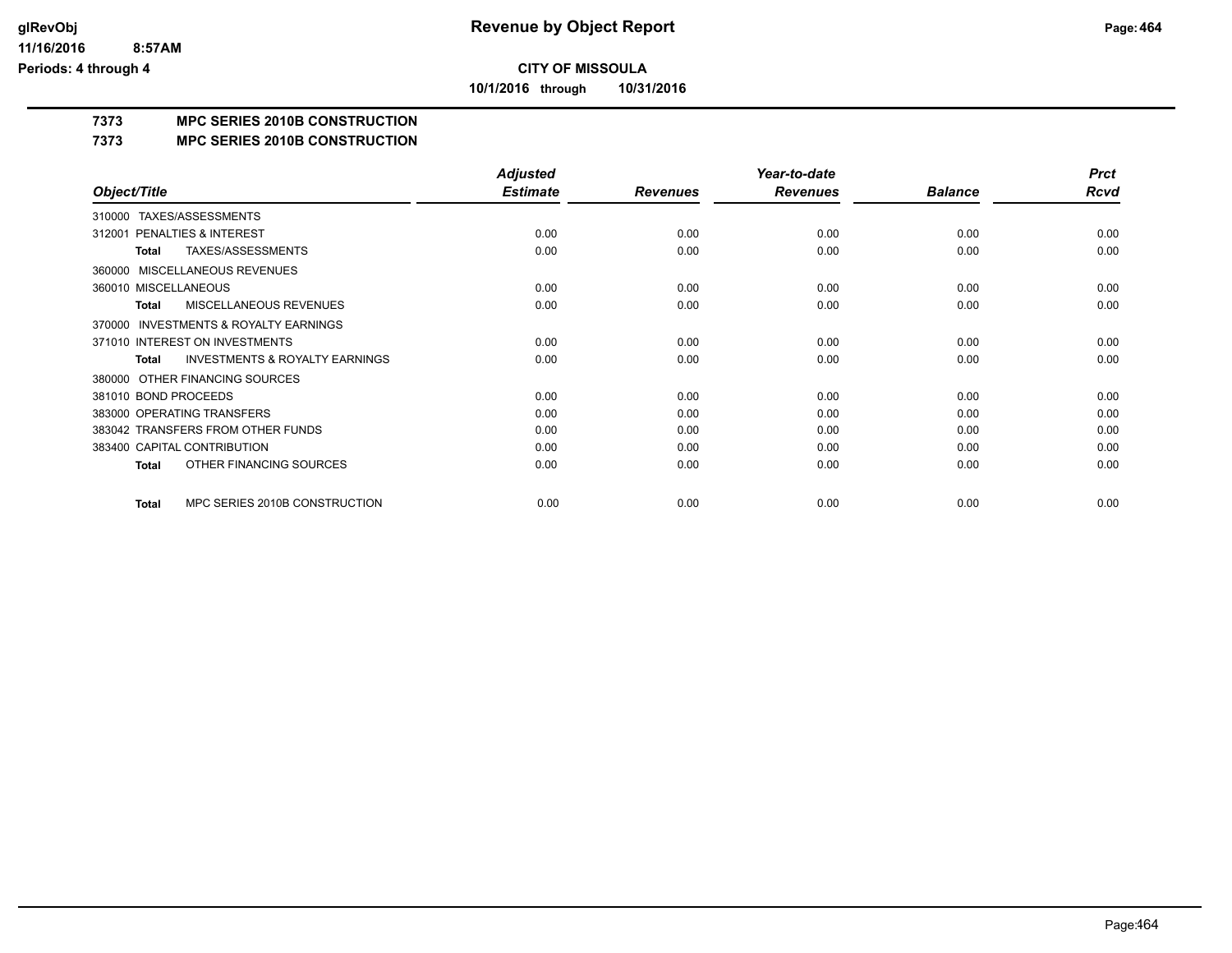**10/1/2016 through 10/31/2016**

#### **7373 MPC SERIES 2010B CONSTRUCTION**

|                                                           | <b>Adjusted</b> |                 | Year-to-date    |                | <b>Prct</b> |
|-----------------------------------------------------------|-----------------|-----------------|-----------------|----------------|-------------|
| Object/Title                                              | <b>Estimate</b> | <b>Revenues</b> | <b>Revenues</b> | <b>Balance</b> | Rcvd        |
| TAXES/ASSESSMENTS<br>310000                               |                 |                 |                 |                |             |
| 312001 PENALTIES & INTEREST                               | 0.00            | 0.00            | 0.00            | 0.00           | 0.00        |
| TAXES/ASSESSMENTS<br><b>Total</b>                         | 0.00            | 0.00            | 0.00            | 0.00           | 0.00        |
| 360000 MISCELLANEOUS REVENUES                             |                 |                 |                 |                |             |
| 360010 MISCELLANEOUS                                      | 0.00            | 0.00            | 0.00            | 0.00           | 0.00        |
| <b>MISCELLANEOUS REVENUES</b><br><b>Total</b>             | 0.00            | 0.00            | 0.00            | 0.00           | 0.00        |
| <b>INVESTMENTS &amp; ROYALTY EARNINGS</b><br>370000       |                 |                 |                 |                |             |
| 371010 INTEREST ON INVESTMENTS                            | 0.00            | 0.00            | 0.00            | 0.00           | 0.00        |
| <b>INVESTMENTS &amp; ROYALTY EARNINGS</b><br><b>Total</b> | 0.00            | 0.00            | 0.00            | 0.00           | 0.00        |
| 380000 OTHER FINANCING SOURCES                            |                 |                 |                 |                |             |
| 381010 BOND PROCEEDS                                      | 0.00            | 0.00            | 0.00            | 0.00           | 0.00        |
| 383000 OPERATING TRANSFERS                                | 0.00            | 0.00            | 0.00            | 0.00           | 0.00        |
| 383042 TRANSFERS FROM OTHER FUNDS                         | 0.00            | 0.00            | 0.00            | 0.00           | 0.00        |
| 383400 CAPITAL CONTRIBUTION                               | 0.00            | 0.00            | 0.00            | 0.00           | 0.00        |
| OTHER FINANCING SOURCES<br>Total                          | 0.00            | 0.00            | 0.00            | 0.00           | 0.00        |
| MPC SERIES 2010B CONSTRUCTION<br>Total                    | 0.00            | 0.00            | 0.00            | 0.00           | 0.00        |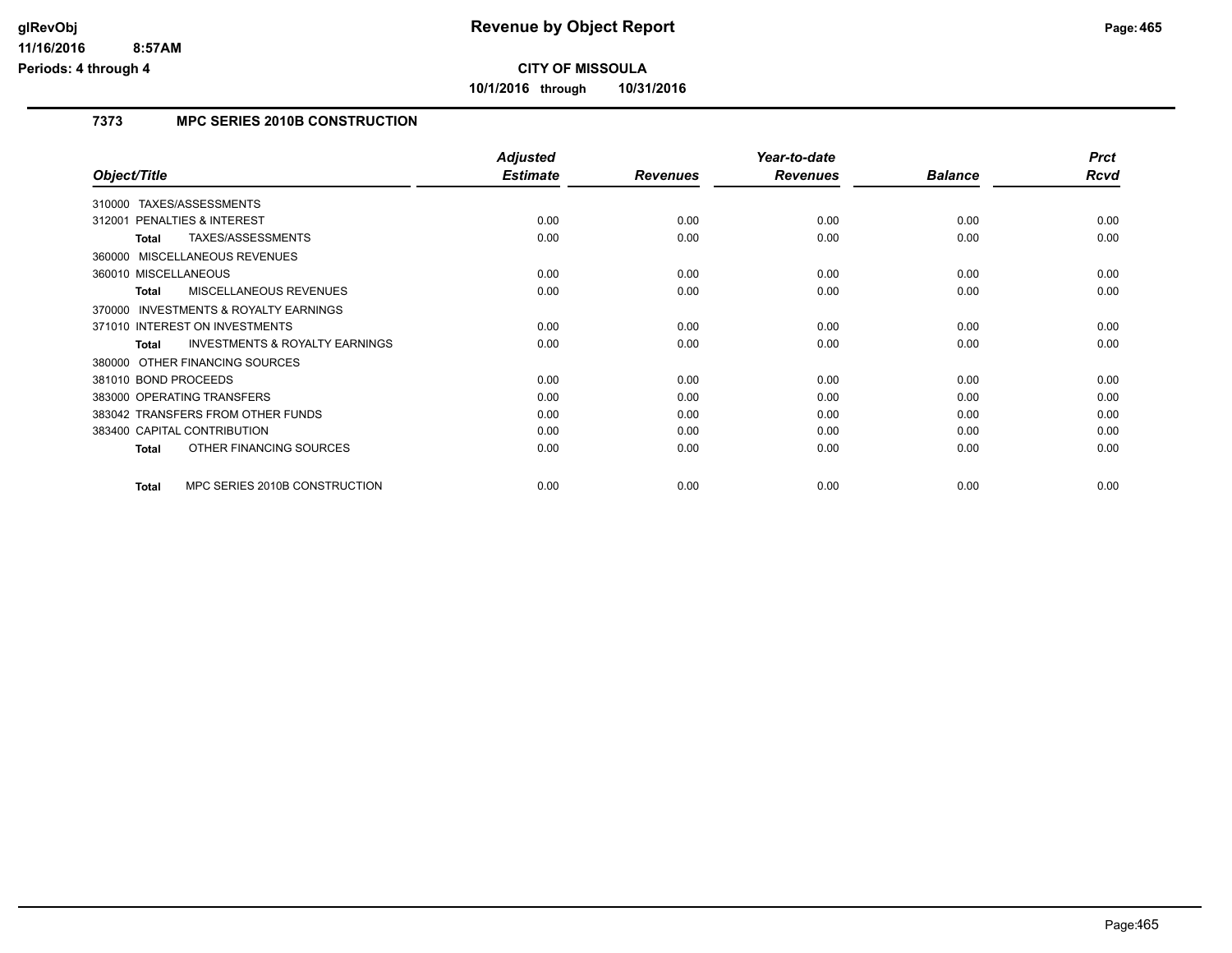**10/1/2016 through 10/31/2016**

#### **7374 RESERVE FUND-PARKING BONDS**

#### **7374 RESERVE FUND-PARKING BONDS**

|                                         | <b>Adjusted</b> |                 | Year-to-date    |                | <b>Prct</b> |
|-----------------------------------------|-----------------|-----------------|-----------------|----------------|-------------|
| Object/Title                            | <b>Estimate</b> | <b>Revenues</b> | <b>Revenues</b> | <b>Balance</b> | <b>Rcvd</b> |
| 370000 INVESTMENTS & ROYALTY EARNINGS   |                 |                 |                 |                |             |
| 371010 INTEREST ON INVESTMENTS          | 0.00            | 0.00            | 0.00            | 0.00           | 0.00        |
| INVESTMENTS & ROYALTY EARNINGS<br>Total | 0.00            | 0.00            | 0.00            | 0.00           | 0.00        |
| 380000 OTHER FINANCING SOURCES          |                 |                 |                 |                |             |
| 381009 TRANSFERS IN                     | 0.00            | 0.00            | 0.00            | 0.00           | 0.00        |
| 381010 BOND PROCEEDS                    | 0.00            | 0.00            | 0.00            | 0.00           | 0.00        |
| 383000 OPERATING TRANSFERS              | 0.00            | 0.00            | 0.00            | 0.00           | 0.00        |
| OTHER FINANCING SOURCES<br>Total        | 0.00            | 0.00            | 0.00            | 0.00           | 0.00        |
| RESERVE FUND-PARKING BONDS<br>Total     | 0.00            | 0.00            | 0.00            | 0.00           | 0.00        |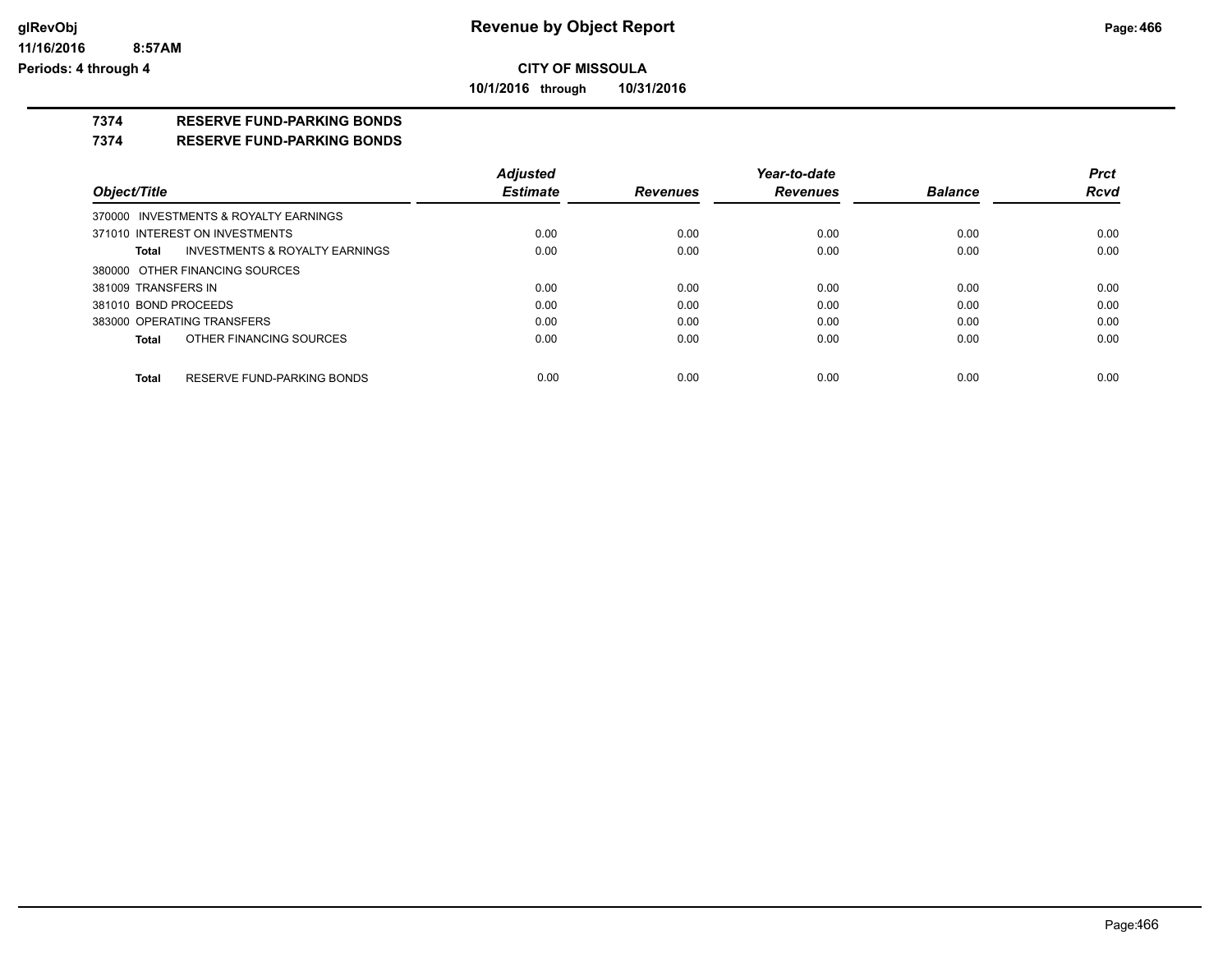**10/1/2016 through 10/31/2016**

#### **7374 RESERVE FUND-PARKING BONDS**

|                                                   | <b>Adjusted</b> |                 | Year-to-date    |                | <b>Prct</b> |
|---------------------------------------------------|-----------------|-----------------|-----------------|----------------|-------------|
| Object/Title                                      | <b>Estimate</b> | <b>Revenues</b> | <b>Revenues</b> | <b>Balance</b> | <b>Rcvd</b> |
| 370000 INVESTMENTS & ROYALTY EARNINGS             |                 |                 |                 |                |             |
| 371010 INTEREST ON INVESTMENTS                    | 0.00            | 0.00            | 0.00            | 0.00           | 0.00        |
| INVESTMENTS & ROYALTY EARNINGS<br><b>Total</b>    | 0.00            | 0.00            | 0.00            | 0.00           | 0.00        |
| 380000 OTHER FINANCING SOURCES                    |                 |                 |                 |                |             |
| 381009 TRANSFERS IN                               | 0.00            | 0.00            | 0.00            | 0.00           | 0.00        |
| 381010 BOND PROCEEDS                              | 0.00            | 0.00            | 0.00            | 0.00           | 0.00        |
| 383000 OPERATING TRANSFERS                        | 0.00            | 0.00            | 0.00            | 0.00           | 0.00        |
| OTHER FINANCING SOURCES<br><b>Total</b>           | 0.00            | 0.00            | 0.00            | 0.00           | 0.00        |
| <b>RESERVE FUND-PARKING BONDS</b><br><b>Total</b> | 0.00            | 0.00            | 0.00            | 0.00           | 0.00        |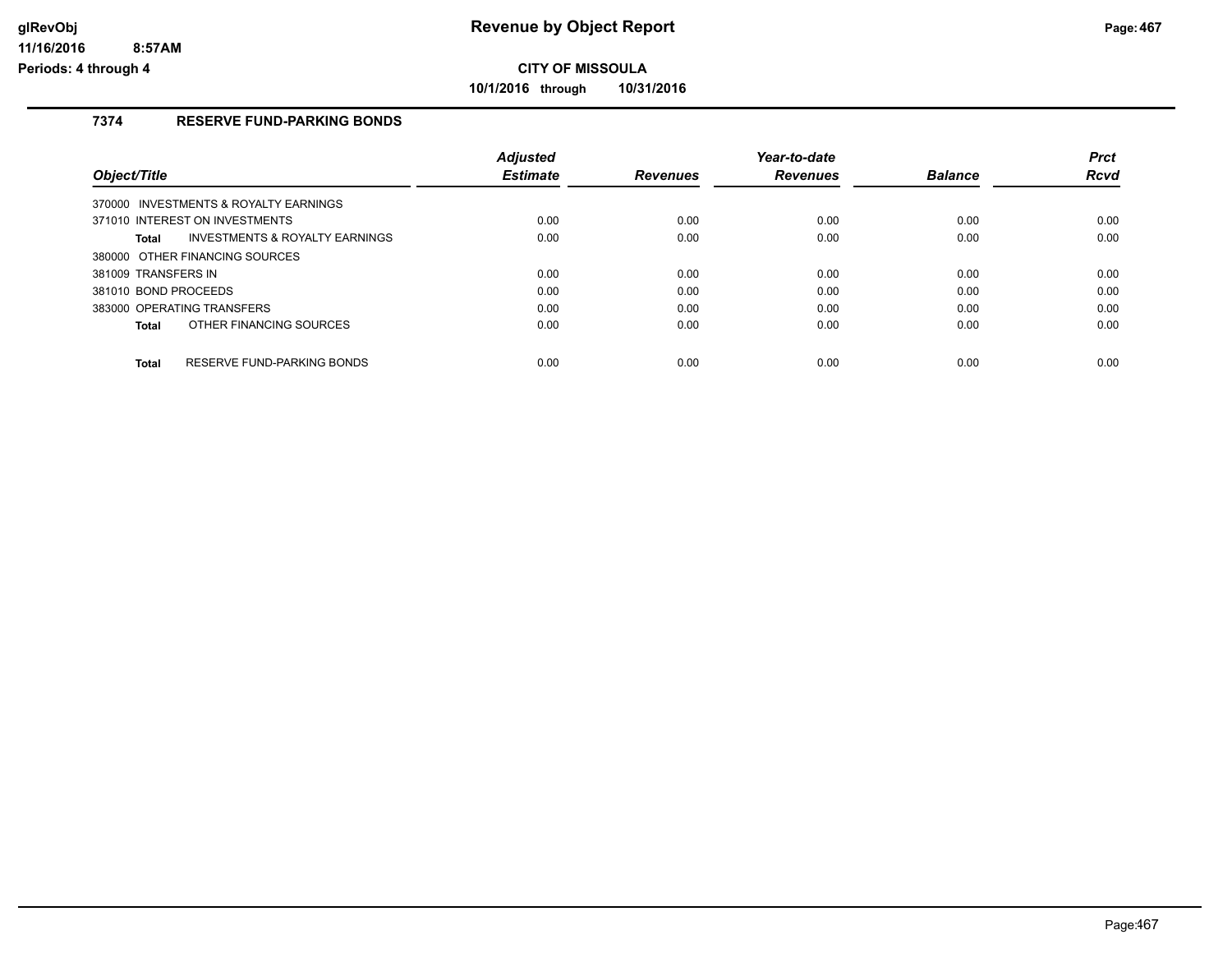**10/1/2016 through 10/31/2016**

# **7375 PLEDGED TAX INCREMENT-2010B BOND**

### **7375 PLEDGED TAX INCREMENT-2010B BOND**

|                                                    | <b>Adjusted</b> |                 | Year-to-date    |                | <b>Prct</b> |
|----------------------------------------------------|-----------------|-----------------|-----------------|----------------|-------------|
| Object/Title                                       | <b>Estimate</b> | <b>Revenues</b> | <b>Revenues</b> | <b>Balance</b> | <b>Rcvd</b> |
| 330000 INTERGOVERNMENTAL REVENUES                  |                 |                 |                 |                |             |
| 338000 LOCAL SHARING OF TAX INCREMENT              | 0.00            | 0.00            | 133.425.29      | -133.425.29    | 0.00        |
| <b>INTERGOVERNMENTAL REVENUES</b><br>Total         | 0.00            | 0.00            | 133.425.29      | $-133.425.29$  | 0.00        |
| 370000 INVESTMENTS & ROYALTY EARNINGS              |                 |                 |                 |                |             |
| 371010 INTEREST ON INVESTMENTS                     | 0.00            | 0.00            | 0.00            | 0.00           | 0.00        |
| <b>INVESTMENTS &amp; ROYALTY EARNINGS</b><br>Total | 0.00            | 0.00            | 0.00            | 0.00           | 0.00        |
| 380000 OTHER FINANCING SOURCES                     |                 |                 |                 |                |             |
| 383000 OPERATING TRANSFERS                         | 0.00            | 0.00            | 0.00            | 0.00           | 0.00        |
| OTHER FINANCING SOURCES<br>Total                   | 0.00            | 0.00            | 0.00            | 0.00           | 0.00        |
| PLEDGED TAX INCREMENT-2010B BOND<br>Total          | 0.00            | 0.00            | 133.425.29      | $-133.425.29$  | 0.00        |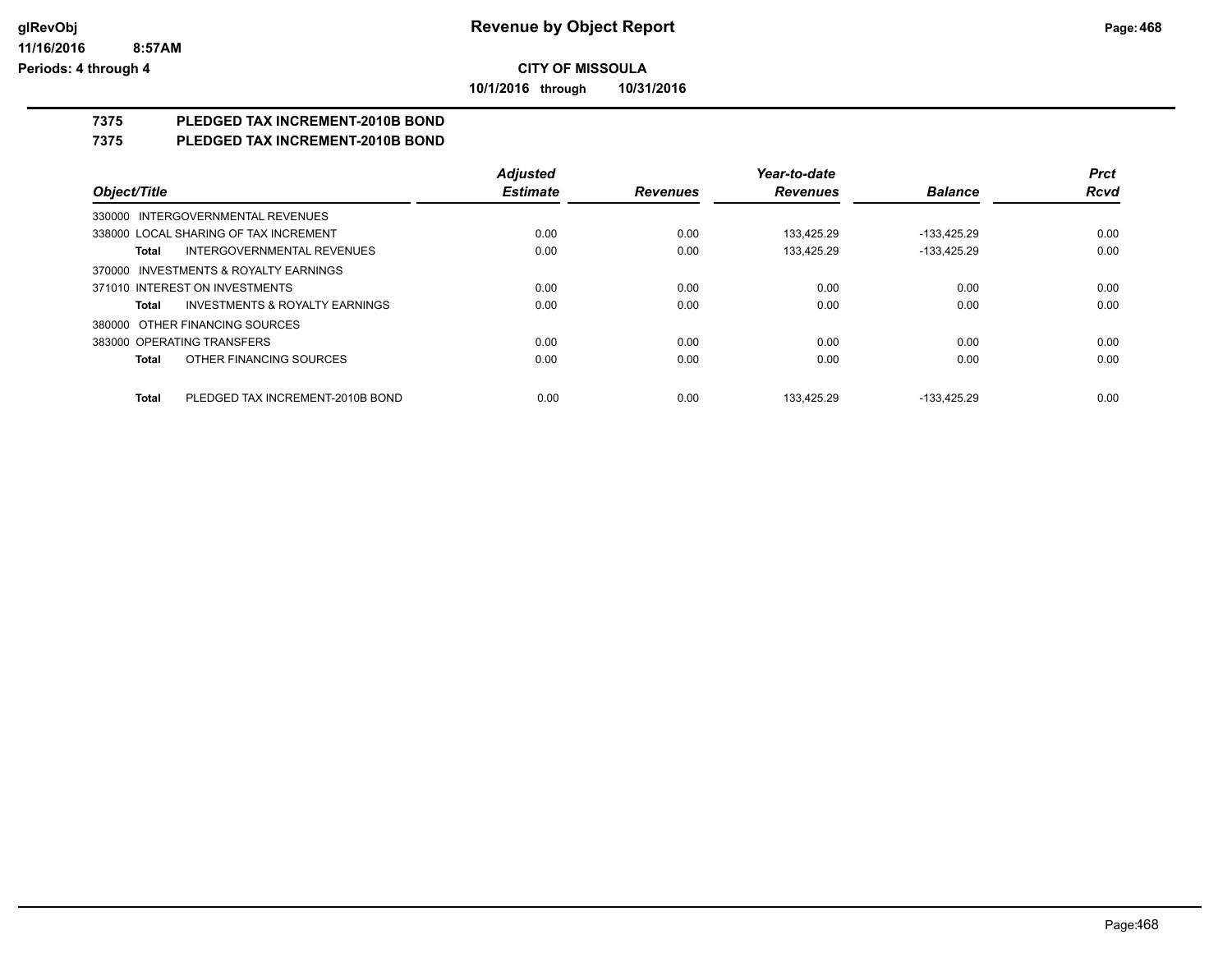**10/1/2016 through 10/31/2016**

## **7375 PLEDGED TAX INCREMENT-2010B BOND**

| Object/Title                                     | <b>Adjusted</b><br><b>Estimate</b> | <b>Revenues</b> | Year-to-date<br><b>Revenues</b> | <b>Balance</b> | <b>Prct</b><br><b>Rcvd</b> |
|--------------------------------------------------|------------------------------------|-----------------|---------------------------------|----------------|----------------------------|
| INTERGOVERNMENTAL REVENUES<br>330000             |                                    |                 |                                 |                |                            |
| 338000 LOCAL SHARING OF TAX INCREMENT            | 0.00                               | 0.00            | 133.425.29                      | $-133.425.29$  | 0.00                       |
| <b>INTERGOVERNMENTAL REVENUES</b><br>Total       | 0.00                               | 0.00            | 133,425.29                      | $-133,425.29$  | 0.00                       |
| 370000 INVESTMENTS & ROYALTY EARNINGS            |                                    |                 |                                 |                |                            |
| 371010 INTEREST ON INVESTMENTS                   | 0.00                               | 0.00            | 0.00                            | 0.00           | 0.00                       |
| INVESTMENTS & ROYALTY EARNINGS<br>Total          | 0.00                               | 0.00            | 0.00                            | 0.00           | 0.00                       |
| 380000 OTHER FINANCING SOURCES                   |                                    |                 |                                 |                |                            |
| 383000 OPERATING TRANSFERS                       | 0.00                               | 0.00            | 0.00                            | 0.00           | 0.00                       |
| OTHER FINANCING SOURCES<br><b>Total</b>          | 0.00                               | 0.00            | 0.00                            | 0.00           | 0.00                       |
| PLEDGED TAX INCREMENT-2010B BOND<br><b>Total</b> | 0.00                               | 0.00            | 133.425.29                      | $-133.425.29$  | 0.00                       |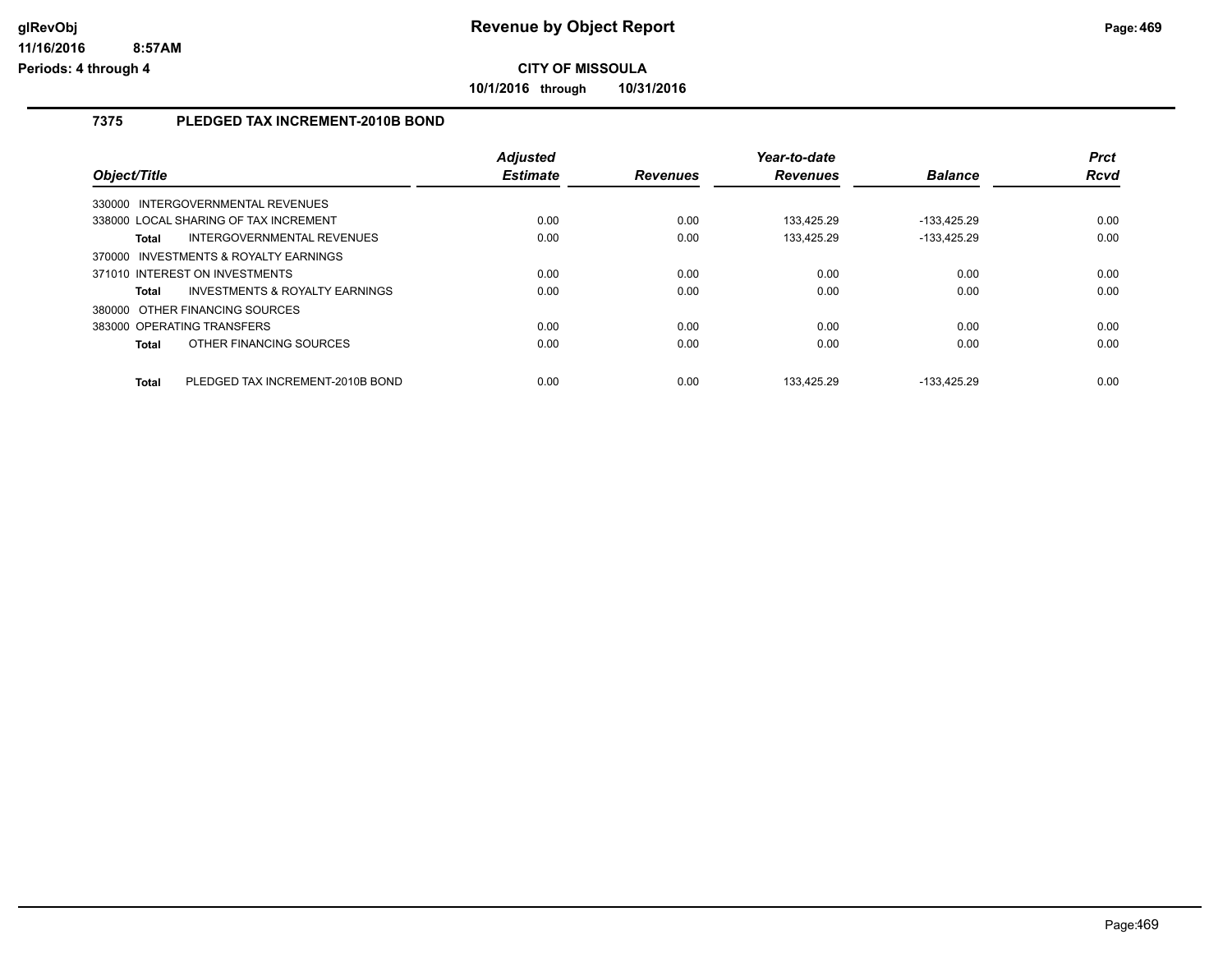**10/1/2016 through 10/31/2016**

## **7376 MPC 2010A BONDS DEBT INTEREST**

## **7376 MPC 2010A BONDS DEBT INTEREST**

|                      |                                           | <b>Adjusted</b> |                 | Year-to-date    |                | <b>Prct</b> |
|----------------------|-------------------------------------------|-----------------|-----------------|-----------------|----------------|-------------|
| Object/Title         |                                           | <b>Estimate</b> | <b>Revenues</b> | <b>Revenues</b> | <b>Balance</b> | <b>Rcvd</b> |
|                      | 370000 INVESTMENTS & ROYALTY EARNINGS     |                 |                 |                 |                |             |
|                      | 371010 INTEREST ON INVESTMENTS            | 0.00            | 0.00            | 0.00            | 0.00           | 0.00        |
| Total                | <b>INVESTMENTS &amp; ROYALTY EARNINGS</b> | 0.00            | 0.00            | 0.00            | 0.00           | 0.00        |
|                      | 380000 OTHER FINANCING SOURCES            |                 |                 |                 |                |             |
| 381009 TRANSFERS IN  |                                           | 0.00            | 0.00            | 0.00            | 0.00           | 0.00        |
| 381010 BOND PROCEEDS |                                           | 0.00            | 0.00            | 0.00            | 0.00           | 0.00        |
|                      | 383000 OPERATING TRANSFERS                | 0.00            | 0.00            | 0.00            | 0.00           | 0.00        |
| Total                | OTHER FINANCING SOURCES                   | 0.00            | 0.00            | 0.00            | 0.00           | 0.00        |
| Total                | MPC 2010A BONDS DEBT INTEREST             | 0.00            | 0.00            | 0.00            | 0.00           | 0.00        |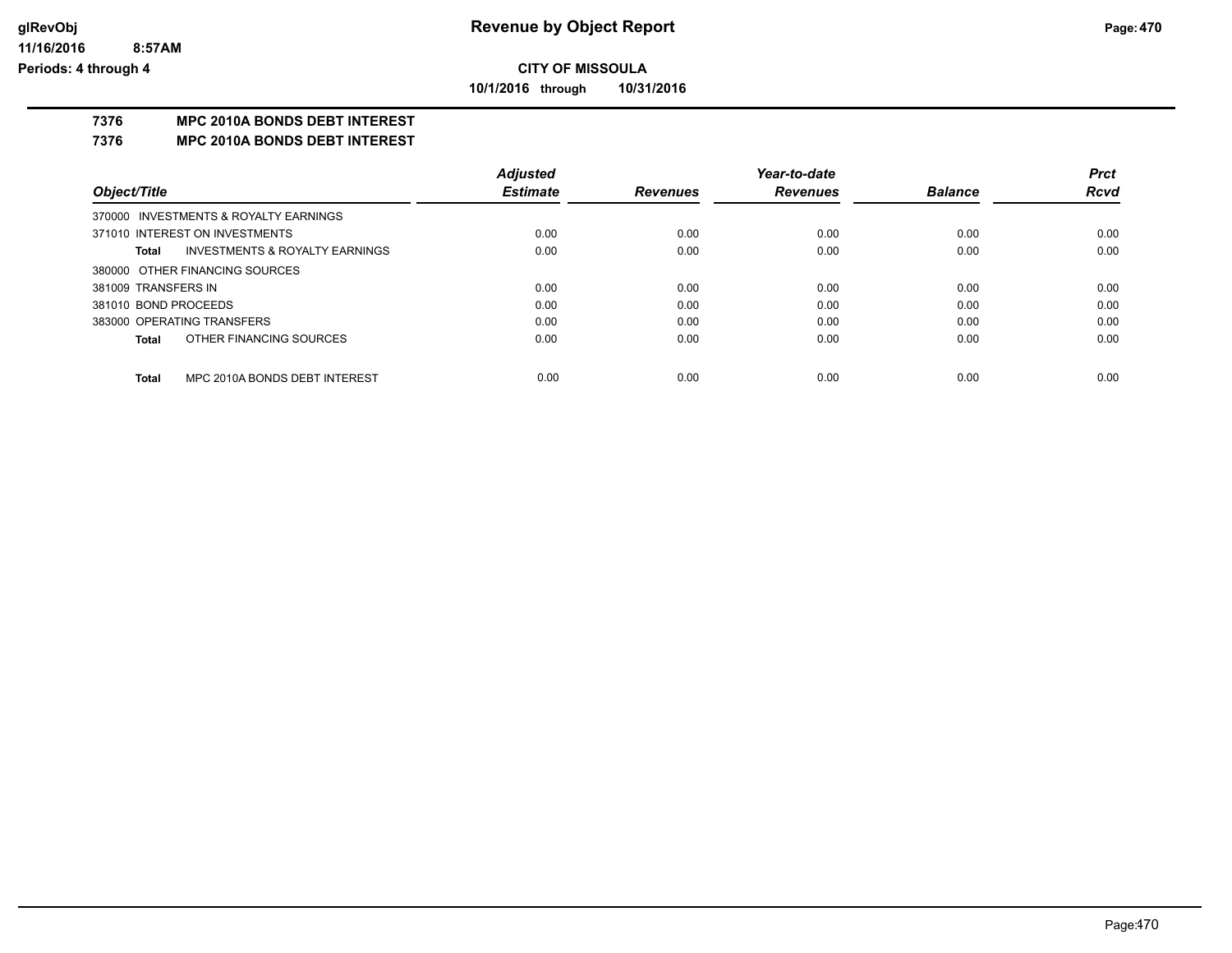**10/1/2016 through 10/31/2016**

## **7376 MPC 2010A BONDS DEBT INTEREST**

|                                                           | <b>Adjusted</b> |                 | Year-to-date    |                | <b>Prct</b> |
|-----------------------------------------------------------|-----------------|-----------------|-----------------|----------------|-------------|
| Object/Title                                              | <b>Estimate</b> | <b>Revenues</b> | <b>Revenues</b> | <b>Balance</b> | <b>Rcvd</b> |
| 370000 INVESTMENTS & ROYALTY EARNINGS                     |                 |                 |                 |                |             |
| 371010 INTEREST ON INVESTMENTS                            | 0.00            | 0.00            | 0.00            | 0.00           | 0.00        |
| <b>INVESTMENTS &amp; ROYALTY EARNINGS</b><br><b>Total</b> | 0.00            | 0.00            | 0.00            | 0.00           | 0.00        |
| 380000 OTHER FINANCING SOURCES                            |                 |                 |                 |                |             |
| 381009 TRANSFERS IN                                       | 0.00            | 0.00            | 0.00            | 0.00           | 0.00        |
| 381010 BOND PROCEEDS                                      | 0.00            | 0.00            | 0.00            | 0.00           | 0.00        |
| 383000 OPERATING TRANSFERS                                | 0.00            | 0.00            | 0.00            | 0.00           | 0.00        |
| OTHER FINANCING SOURCES<br><b>Total</b>                   | 0.00            | 0.00            | 0.00            | 0.00           | 0.00        |
| MPC 2010A BONDS DEBT INTEREST<br><b>Total</b>             | 0.00            | 0.00            | 0.00            | 0.00           | 0.00        |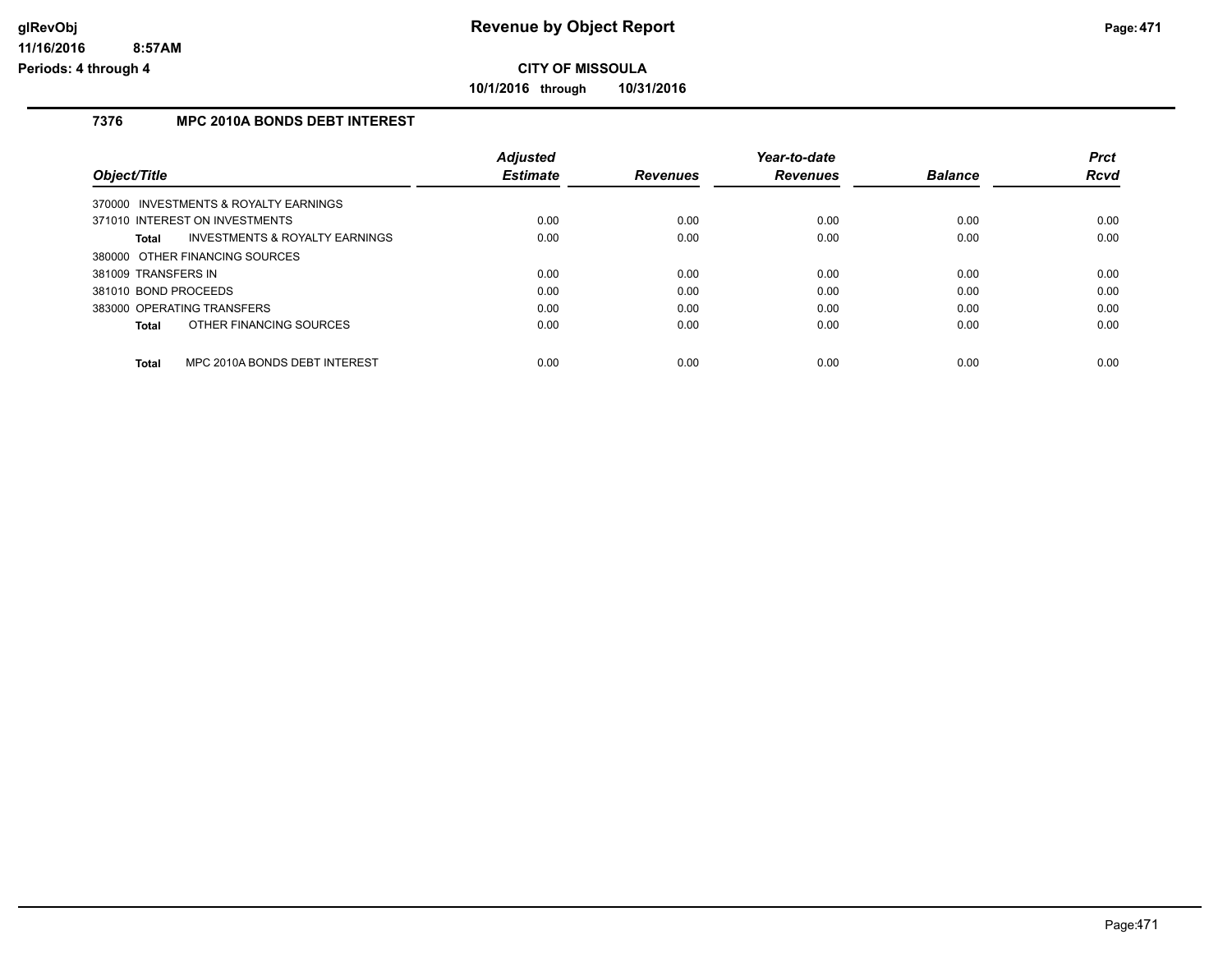**10/1/2016 through 10/31/2016**

## **7377 MPC 2010A BONDS SINKING FUND**

**7377 MPC 2010A BONDS SINKING FUND**

|                                       |                                           | <b>Adjusted</b> |                 | Year-to-date    |                | <b>Prct</b> |
|---------------------------------------|-------------------------------------------|-----------------|-----------------|-----------------|----------------|-------------|
| Object/Title                          |                                           | <b>Estimate</b> | <b>Revenues</b> | <b>Revenues</b> | <b>Balance</b> | <b>Rcvd</b> |
| 370000 INVESTMENTS & ROYALTY EARNINGS |                                           |                 |                 |                 |                |             |
| 371010 INTEREST ON INVESTMENTS        |                                           | 0.00            | 0.00            | 0.00            | 0.00           | 0.00        |
| <b>Total</b>                          | <b>INVESTMENTS &amp; ROYALTY EARNINGS</b> | 0.00            | 0.00            | 0.00            | 0.00           | 0.00        |
| 380000 OTHER FINANCING SOURCES        |                                           |                 |                 |                 |                |             |
| 381009 TRANSFERS IN                   |                                           | 0.00            | 0.00            | 0.00            | 0.00           | 0.00        |
| 381010 BOND PROCEEDS                  |                                           | 0.00            | 0.00            | 0.00            | 0.00           | 0.00        |
| 383000 OPERATING TRANSFERS            |                                           | 0.00            | 0.00            | 0.00            | 0.00           | 0.00        |
| <b>Total</b>                          | OTHER FINANCING SOURCES                   | 0.00            | 0.00            | 0.00            | 0.00           | 0.00        |
| <b>Total</b>                          | MPC 2010A BONDS SINKING FUND              | 0.00            | 0.00            | 0.00            | 0.00           | 0.00        |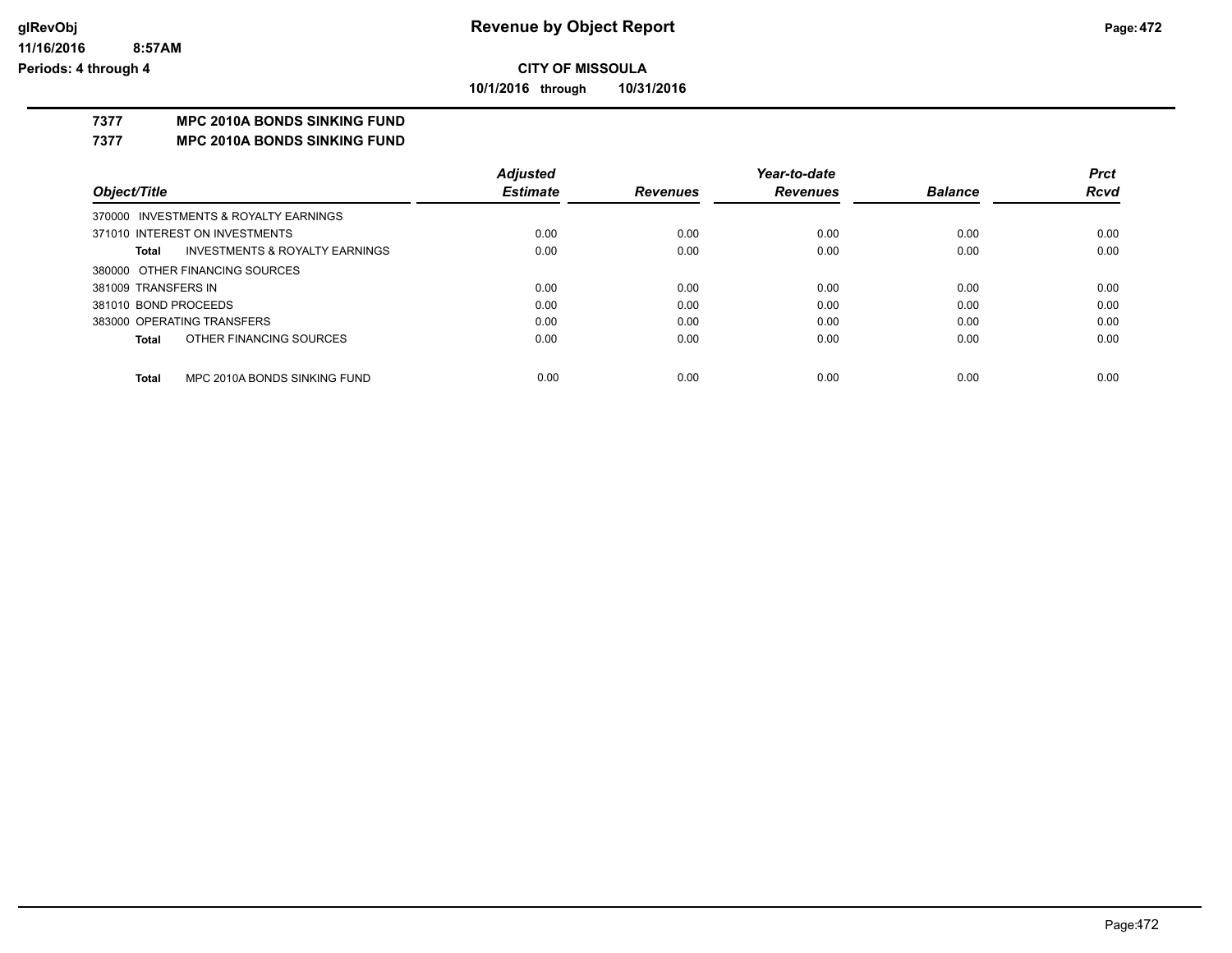**10/1/2016 through 10/31/2016**

## **7377 MPC 2010A BONDS SINKING FUND**

|                                                           | <b>Adjusted</b> |                 | Year-to-date    |                | <b>Prct</b> |
|-----------------------------------------------------------|-----------------|-----------------|-----------------|----------------|-------------|
| Object/Title                                              | <b>Estimate</b> | <b>Revenues</b> | <b>Revenues</b> | <b>Balance</b> | <b>Rcvd</b> |
| 370000 INVESTMENTS & ROYALTY EARNINGS                     |                 |                 |                 |                |             |
| 371010 INTEREST ON INVESTMENTS                            | 0.00            | 0.00            | 0.00            | 0.00           | 0.00        |
| <b>INVESTMENTS &amp; ROYALTY EARNINGS</b><br><b>Total</b> | 0.00            | 0.00            | 0.00            | 0.00           | 0.00        |
| 380000 OTHER FINANCING SOURCES                            |                 |                 |                 |                |             |
| 381009 TRANSFERS IN                                       | 0.00            | 0.00            | 0.00            | 0.00           | 0.00        |
| 381010 BOND PROCEEDS                                      | 0.00            | 0.00            | 0.00            | 0.00           | 0.00        |
| 383000 OPERATING TRANSFERS                                | 0.00            | 0.00            | 0.00            | 0.00           | 0.00        |
| OTHER FINANCING SOURCES<br><b>Total</b>                   | 0.00            | 0.00            | 0.00            | 0.00           | 0.00        |
| MPC 2010A BONDS SINKING FUND<br><b>Total</b>              | 0.00            | 0.00            | 0.00            | 0.00           | 0.00        |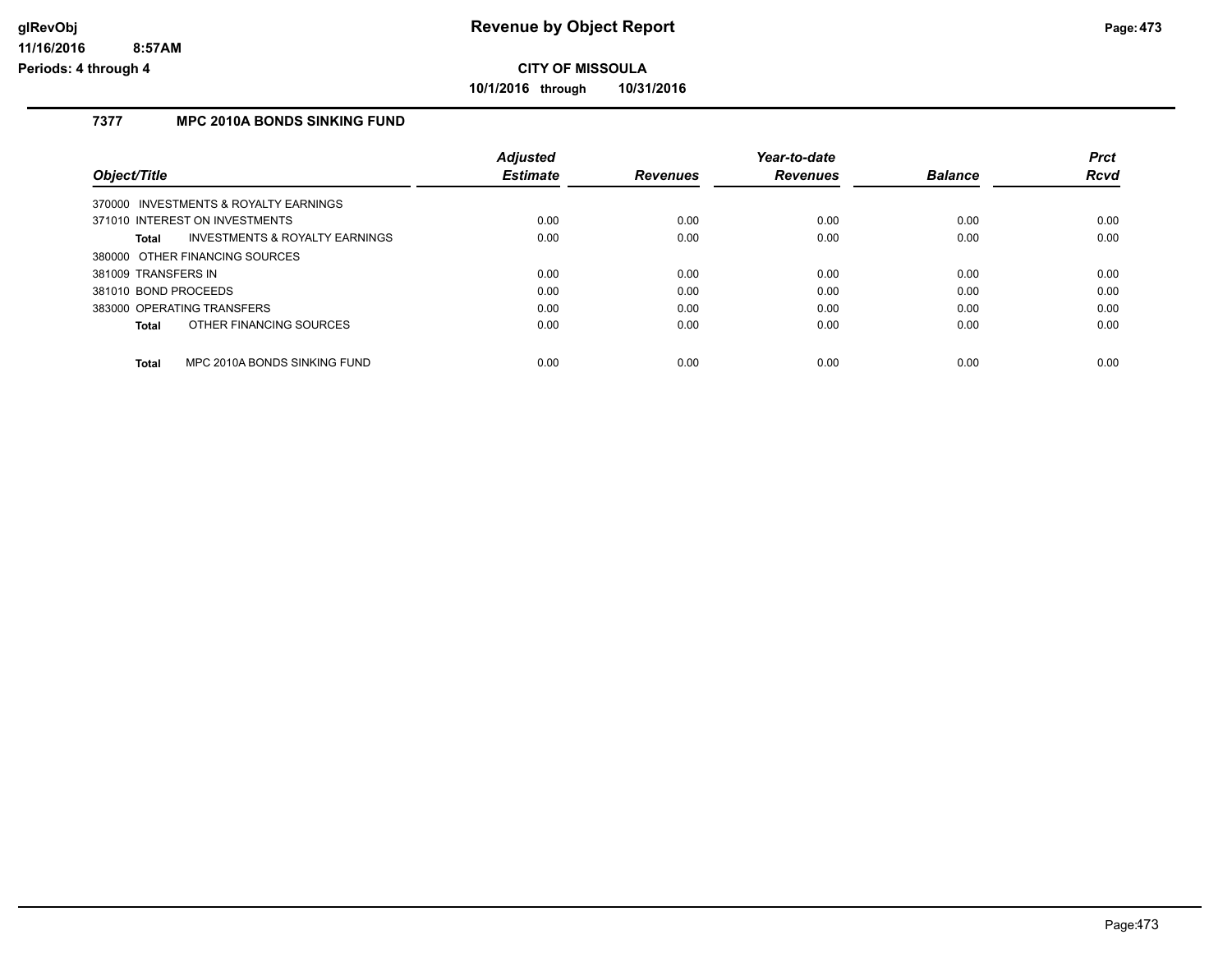**10/1/2016 through 10/31/2016**

#### **7378 MPC 2010A BOND RESERVE**

**7378 MPC 2010A BOND RESERVE**

|                      |                                       | <b>Adjusted</b> |                 | Year-to-date    |                | <b>Prct</b> |
|----------------------|---------------------------------------|-----------------|-----------------|-----------------|----------------|-------------|
| Object/Title         |                                       | <b>Estimate</b> | <b>Revenues</b> | <b>Revenues</b> | <b>Balance</b> | Rcvd        |
|                      | 370000 INVESTMENTS & ROYALTY EARNINGS |                 |                 |                 |                |             |
|                      | 371010 INTEREST ON INVESTMENTS        | 0.00            | 0.00            | 0.00            | 0.00           | 0.00        |
| Total                | INVESTMENTS & ROYALTY EARNINGS        | 0.00            | 0.00            | 0.00            | 0.00           | 0.00        |
|                      | 380000 OTHER FINANCING SOURCES        |                 |                 |                 |                |             |
| 381009 TRANSFERS IN  |                                       | 0.00            | 0.00            | 0.00            | 0.00           | 0.00        |
| 381010 BOND PROCEEDS |                                       | 0.00            | 0.00            | 0.00            | 0.00           | 0.00        |
|                      | 383000 OPERATING TRANSFERS            | 0.00            | 0.00            | 0.00            | 0.00           | 0.00        |
| Total                | OTHER FINANCING SOURCES               | 0.00            | 0.00            | 0.00            | 0.00           | 0.00        |
| <b>Total</b>         | MPC 2010A BOND RESERVE                | 0.00            | 0.00            | 0.00            | 0.00           | 0.00        |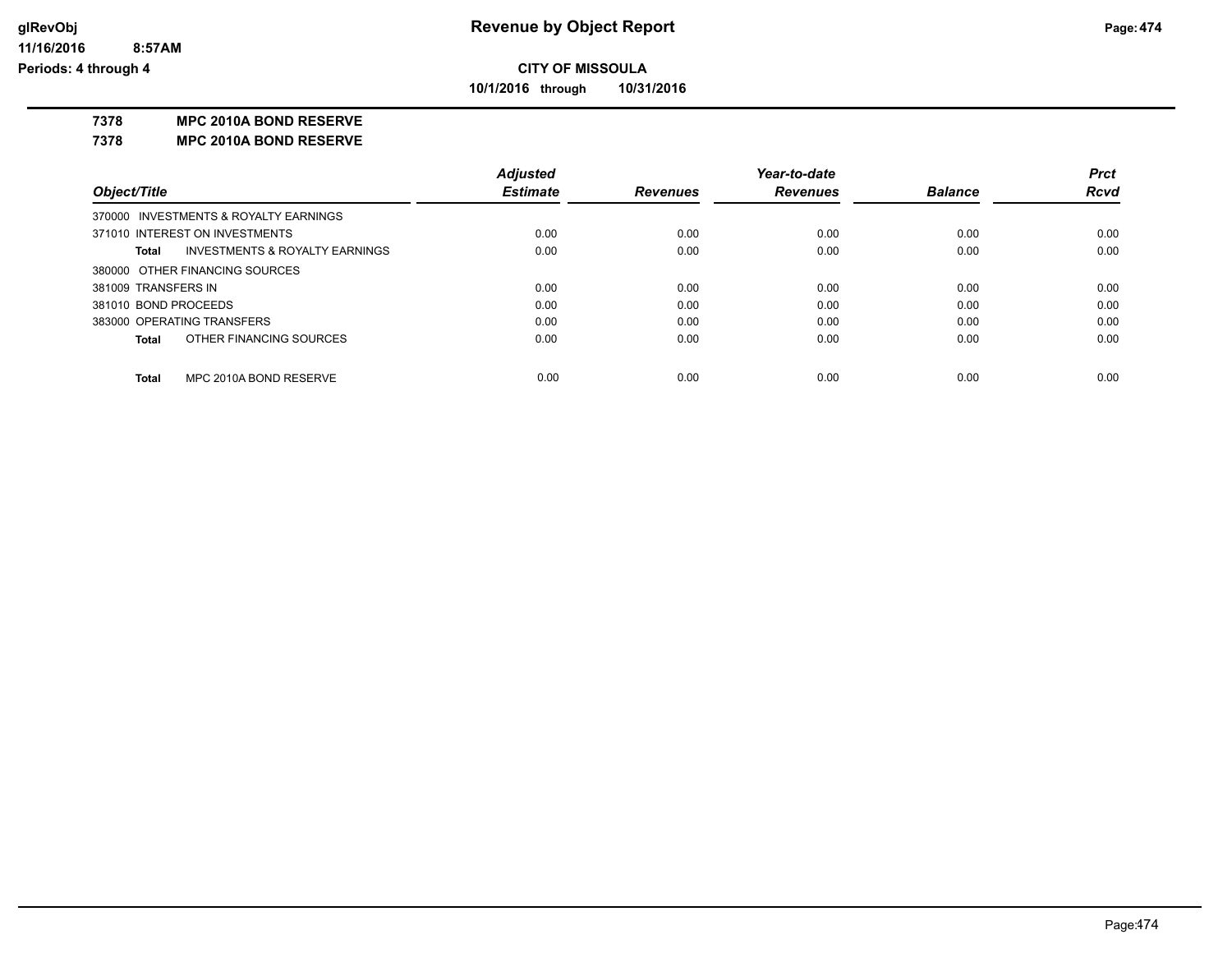**10/1/2016 through 10/31/2016**

## **7378 MPC 2010A BOND RESERVE**

|                                                | <b>Adjusted</b> |                 | Year-to-date    |                | <b>Prct</b> |
|------------------------------------------------|-----------------|-----------------|-----------------|----------------|-------------|
| Object/Title                                   | <b>Estimate</b> | <b>Revenues</b> | <b>Revenues</b> | <b>Balance</b> | <b>Rcvd</b> |
| 370000 INVESTMENTS & ROYALTY EARNINGS          |                 |                 |                 |                |             |
| 371010 INTEREST ON INVESTMENTS                 | 0.00            | 0.00            | 0.00            | 0.00           | 0.00        |
| INVESTMENTS & ROYALTY EARNINGS<br><b>Total</b> | 0.00            | 0.00            | 0.00            | 0.00           | 0.00        |
| 380000 OTHER FINANCING SOURCES                 |                 |                 |                 |                |             |
| 381009 TRANSFERS IN                            | 0.00            | 0.00            | 0.00            | 0.00           | 0.00        |
| 381010 BOND PROCEEDS                           | 0.00            | 0.00            | 0.00            | 0.00           | 0.00        |
| 383000 OPERATING TRANSFERS                     | 0.00            | 0.00            | 0.00            | 0.00           | 0.00        |
| OTHER FINANCING SOURCES<br><b>Total</b>        | 0.00            | 0.00            | 0.00            | 0.00           | 0.00        |
| MPC 2010A BOND RESERVE<br><b>Total</b>         | 0.00            | 0.00            | 0.00            | 0.00           | 0.00        |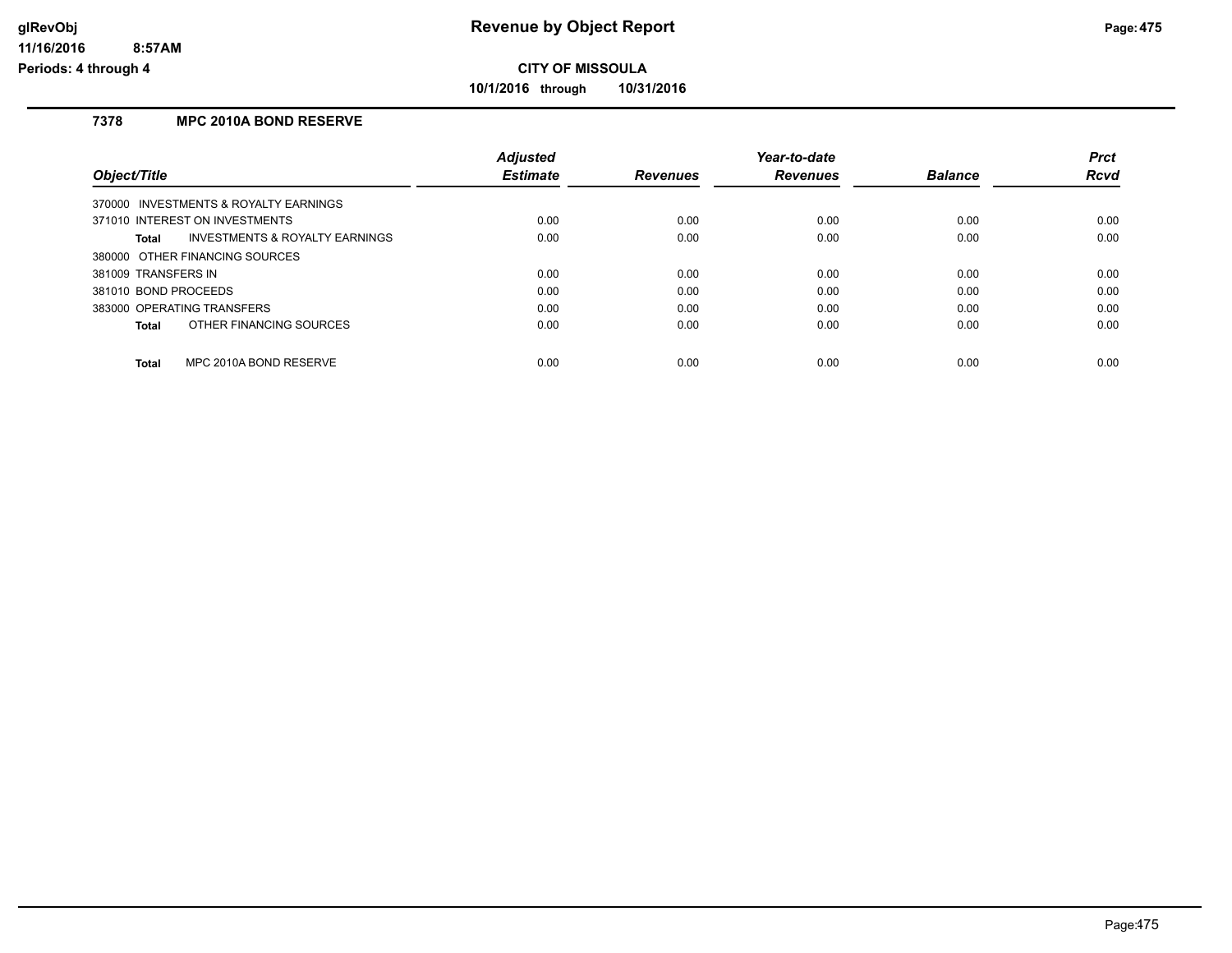**10/1/2016 through 10/31/2016**

## **7379 MPC 2010A BOND CONSTRUCTION**

#### **7379 MPC 2010A BOND CONSTRUCTION**

|                                |                                           | <b>Adjusted</b> |                 | Year-to-date    |                | <b>Prct</b> |
|--------------------------------|-------------------------------------------|-----------------|-----------------|-----------------|----------------|-------------|
| Object/Title                   |                                           | <b>Estimate</b> | <b>Revenues</b> | <b>Revenues</b> | <b>Balance</b> | <b>Rcvd</b> |
|                                | 370000 INVESTMENTS & ROYALTY EARNINGS     |                 |                 |                 |                |             |
| 371010 INTEREST ON INVESTMENTS |                                           | 0.00            | 0.00            | 0.00            | 0.00           | 0.00        |
| Total                          | <b>INVESTMENTS &amp; ROYALTY EARNINGS</b> | 0.00            | 0.00            | 0.00            | 0.00           | 0.00        |
| 380000 OTHER FINANCING SOURCES |                                           |                 |                 |                 |                |             |
| 381009 TRANSFERS IN            |                                           | 0.00            | 0.00            | 0.00            | 0.00           | 0.00        |
| 381010 BOND PROCEEDS           |                                           | 0.00            | 0.00            | 0.00            | 0.00           | 0.00        |
| 383000 OPERATING TRANSFERS     |                                           | 0.00            | 0.00            | 0.00            | 0.00           | 0.00        |
| Total                          | OTHER FINANCING SOURCES                   | 0.00            | 0.00            | 0.00            | 0.00           | 0.00        |
|                                |                                           |                 |                 |                 |                |             |
| Total                          | MPC 2010A BOND CONSTRUCTION               | 0.00            | 0.00            | 0.00            | 0.00           | 0.00        |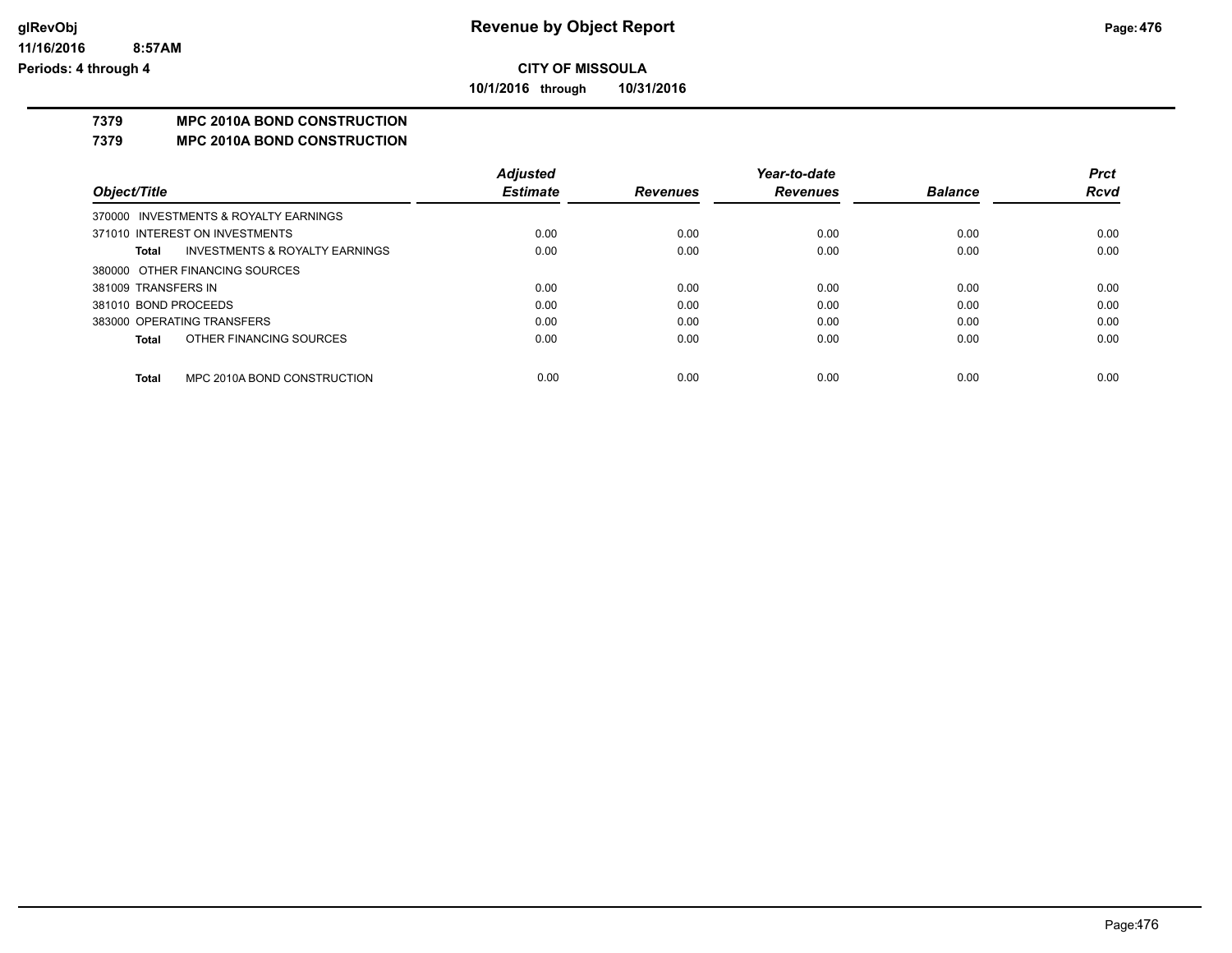**10/1/2016 through 10/31/2016**

## **7379 MPC 2010A BOND CONSTRUCTION**

|                                                | <b>Adjusted</b> |                 | Year-to-date    |                | <b>Prct</b> |
|------------------------------------------------|-----------------|-----------------|-----------------|----------------|-------------|
| Object/Title                                   | <b>Estimate</b> | <b>Revenues</b> | <b>Revenues</b> | <b>Balance</b> | <b>Rcvd</b> |
| 370000 INVESTMENTS & ROYALTY EARNINGS          |                 |                 |                 |                |             |
| 371010 INTEREST ON INVESTMENTS                 | 0.00            | 0.00            | 0.00            | 0.00           | 0.00        |
| INVESTMENTS & ROYALTY EARNINGS<br><b>Total</b> | 0.00            | 0.00            | 0.00            | 0.00           | 0.00        |
| 380000 OTHER FINANCING SOURCES                 |                 |                 |                 |                |             |
| 381009 TRANSFERS IN                            | 0.00            | 0.00            | 0.00            | 0.00           | 0.00        |
| 381010 BOND PROCEEDS                           | 0.00            | 0.00            | 0.00            | 0.00           | 0.00        |
| 383000 OPERATING TRANSFERS                     | 0.00            | 0.00            | 0.00            | 0.00           | 0.00        |
| OTHER FINANCING SOURCES<br><b>Total</b>        | 0.00            | 0.00            | 0.00            | 0.00           | 0.00        |
| MPC 2010A BOND CONSTRUCTION<br><b>Total</b>    | 0.00            | 0.00            | 0.00            | 0.00           | 0.00        |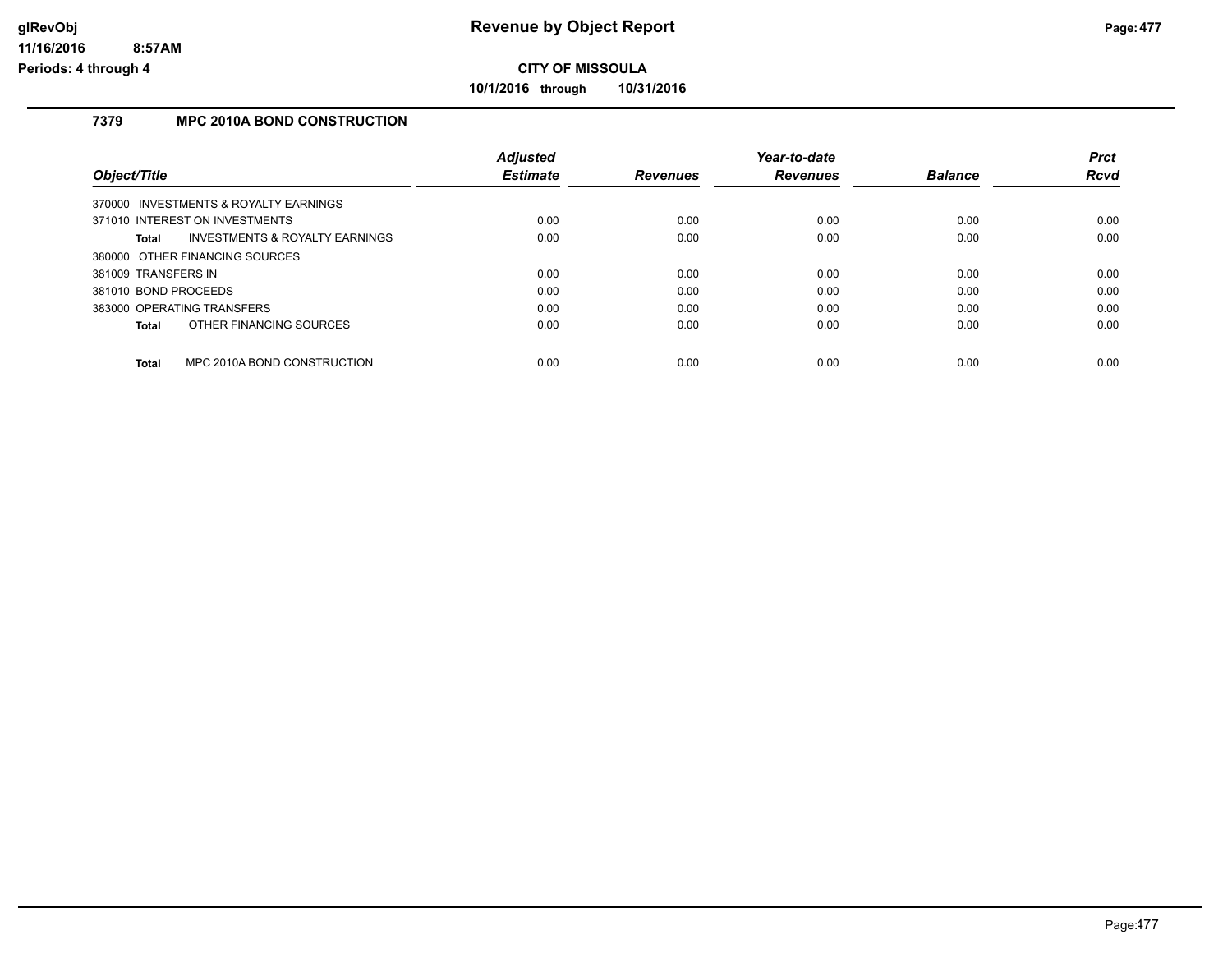**10/1/2016 through 10/31/2016**

## **7380 BUSINESS IMPROVEMENT DISTRICT**

#### **7380 BUSINESS IMPROVEMENT DISTRICT**

|                                                           | <b>Adjusted</b> |                 | Year-to-date    |                | <b>Prct</b> |
|-----------------------------------------------------------|-----------------|-----------------|-----------------|----------------|-------------|
| Object/Title                                              | <b>Estimate</b> | <b>Revenues</b> | <b>Revenues</b> | <b>Balance</b> | Rcvd        |
| 310000 TAXES/ASSESSMENTS                                  |                 |                 |                 |                |             |
| <b>TAX INCREMENT</b><br>311011                            | 0.00            | 0.00            | 4,755.19        | $-4,755.19$    | 0.00        |
| PENALTIES & INTEREST<br>312001                            | 0.00            | 0.00            | 180.65          | $-180.65$      | 0.00        |
| TAXES/ASSESSMENTS<br><b>Total</b>                         | 0.00            | 0.00            | 4,935.84        | $-4,935.84$    | 0.00        |
| <b>CHARGES FOR SERVICES</b><br>340000                     |                 |                 |                 |                |             |
| 343041 GARBAGE COLLECTION SERVICES                        | 0.00            | 2,011.77        | 8,047.08        | $-8,047.08$    | 0.00        |
| <b>CHARGES FOR SERVICES</b><br><b>Total</b>               | 0.00            | 2,011.77        | 8,047.08        | $-8,047.08$    | 0.00        |
| MISCELLANEOUS REVENUES<br>360000                          |                 |                 |                 |                |             |
| 363010 LIGHTING ASSESSMENTS                               | 0.00            | 0.00            | 0.00            | 0.00           | 0.00        |
| 363020 PROPERTY ASSESSMENTS                               | 0.00            | 0.00            | 0.00            | 0.00           | 0.00        |
| <b>MISCELLANEOUS REVENUES</b><br><b>Total</b>             | 0.00            | 0.00            | 0.00            | 0.00           | 0.00        |
| <b>INVESTMENTS &amp; ROYALTY EARNINGS</b><br>370000       |                 |                 |                 |                |             |
| 371010 INTEREST ON INVESTMENTS                            | 0.00            | 0.00            | 0.00            | 0.00           | 0.00        |
| 371020 GAIN/LOSS IN MARKET VALUE OF INVESTMENTS           | 0.00            | 0.00            | 0.00            | 0.00           | 0.00        |
| <b>INVESTMENTS &amp; ROYALTY EARNINGS</b><br><b>Total</b> | 0.00            | 0.00            | 0.00            | 0.00           | 0.00        |
| <b>BUSINESS IMPROVEMENT DISTRICT</b><br><b>Total</b>      | 0.00            | 2,011.77        | 12,982.92       | $-12,982.92$   | 0.00        |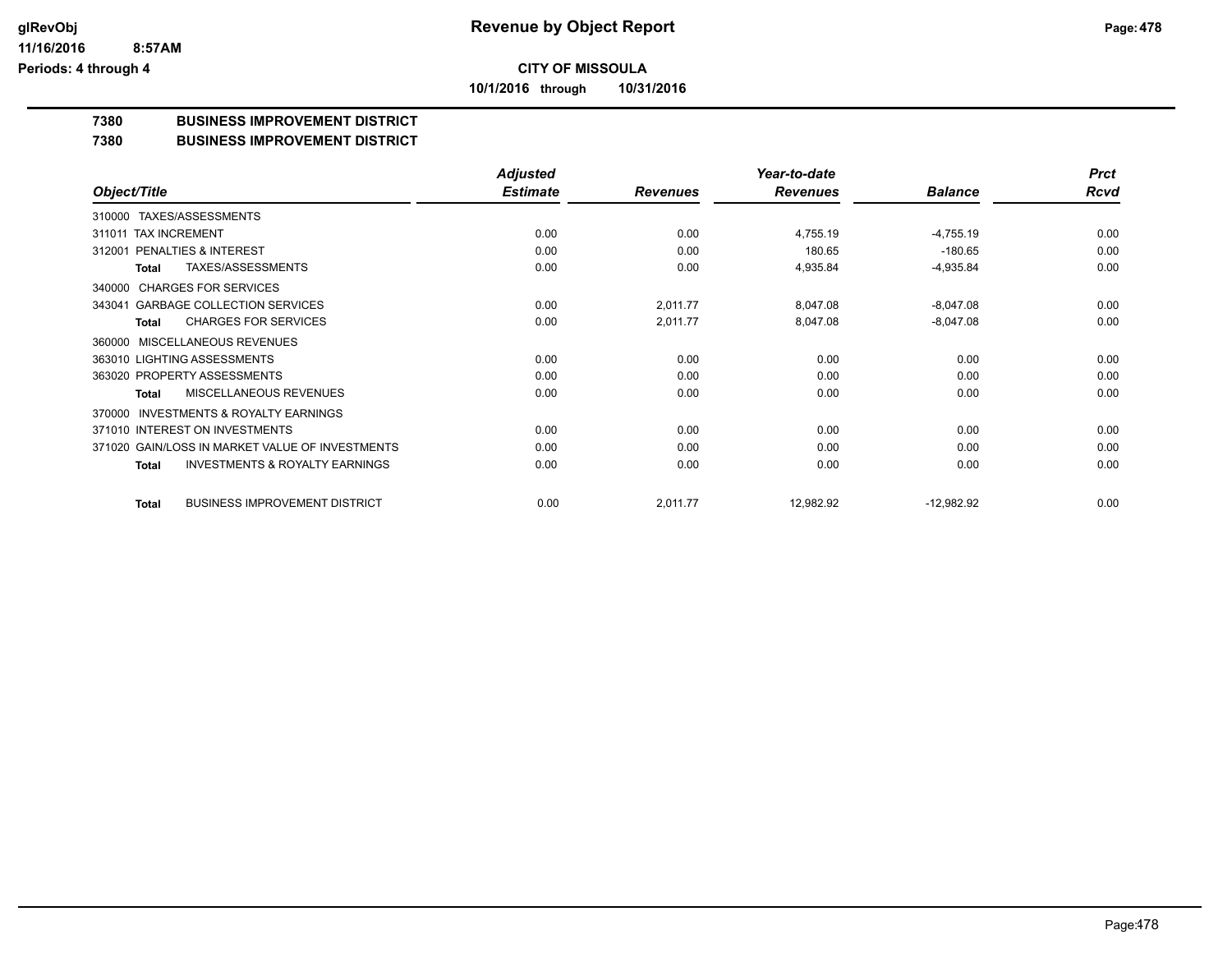**10/1/2016 through 10/31/2016**

## **7380 BUSINESS IMPROVEMENT DISTRICT**

|                                                           | <b>Adjusted</b> |                 | Year-to-date    |                | <b>Prct</b> |
|-----------------------------------------------------------|-----------------|-----------------|-----------------|----------------|-------------|
| Object/Title                                              | <b>Estimate</b> | <b>Revenues</b> | <b>Revenues</b> | <b>Balance</b> | <b>Rcvd</b> |
| TAXES/ASSESSMENTS<br>310000                               |                 |                 |                 |                |             |
| <b>TAX INCREMENT</b><br>311011                            | 0.00            | 0.00            | 4,755.19        | $-4,755.19$    | 0.00        |
| <b>PENALTIES &amp; INTEREST</b><br>312001                 | 0.00            | 0.00            | 180.65          | $-180.65$      | 0.00        |
| TAXES/ASSESSMENTS<br><b>Total</b>                         | 0.00            | 0.00            | 4,935.84        | $-4,935.84$    | 0.00        |
| 340000 CHARGES FOR SERVICES                               |                 |                 |                 |                |             |
| <b>GARBAGE COLLECTION SERVICES</b><br>343041              | 0.00            | 2,011.77        | 8,047.08        | $-8,047.08$    | 0.00        |
| <b>CHARGES FOR SERVICES</b><br><b>Total</b>               | 0.00            | 2,011.77        | 8,047.08        | $-8,047.08$    | 0.00        |
| MISCELLANEOUS REVENUES<br>360000                          |                 |                 |                 |                |             |
| 363010 LIGHTING ASSESSMENTS                               | 0.00            | 0.00            | 0.00            | 0.00           | 0.00        |
| 363020 PROPERTY ASSESSMENTS                               | 0.00            | 0.00            | 0.00            | 0.00           | 0.00        |
| MISCELLANEOUS REVENUES<br><b>Total</b>                    | 0.00            | 0.00            | 0.00            | 0.00           | 0.00        |
| INVESTMENTS & ROYALTY EARNINGS<br>370000                  |                 |                 |                 |                |             |
| 371010 INTEREST ON INVESTMENTS                            | 0.00            | 0.00            | 0.00            | 0.00           | 0.00        |
| 371020 GAIN/LOSS IN MARKET VALUE OF INVESTMENT            | 0.00            | 0.00            | 0.00            | 0.00           | 0.00        |
| <b>INVESTMENTS &amp; ROYALTY EARNINGS</b><br><b>Total</b> | 0.00            | 0.00            | 0.00            | 0.00           | 0.00        |
| <b>BUSINESS IMPROVEMENT DISTRICT</b><br><b>Total</b>      | 0.00            | 2,011.77        | 12,982.92       | $-12,982.92$   | 0.00        |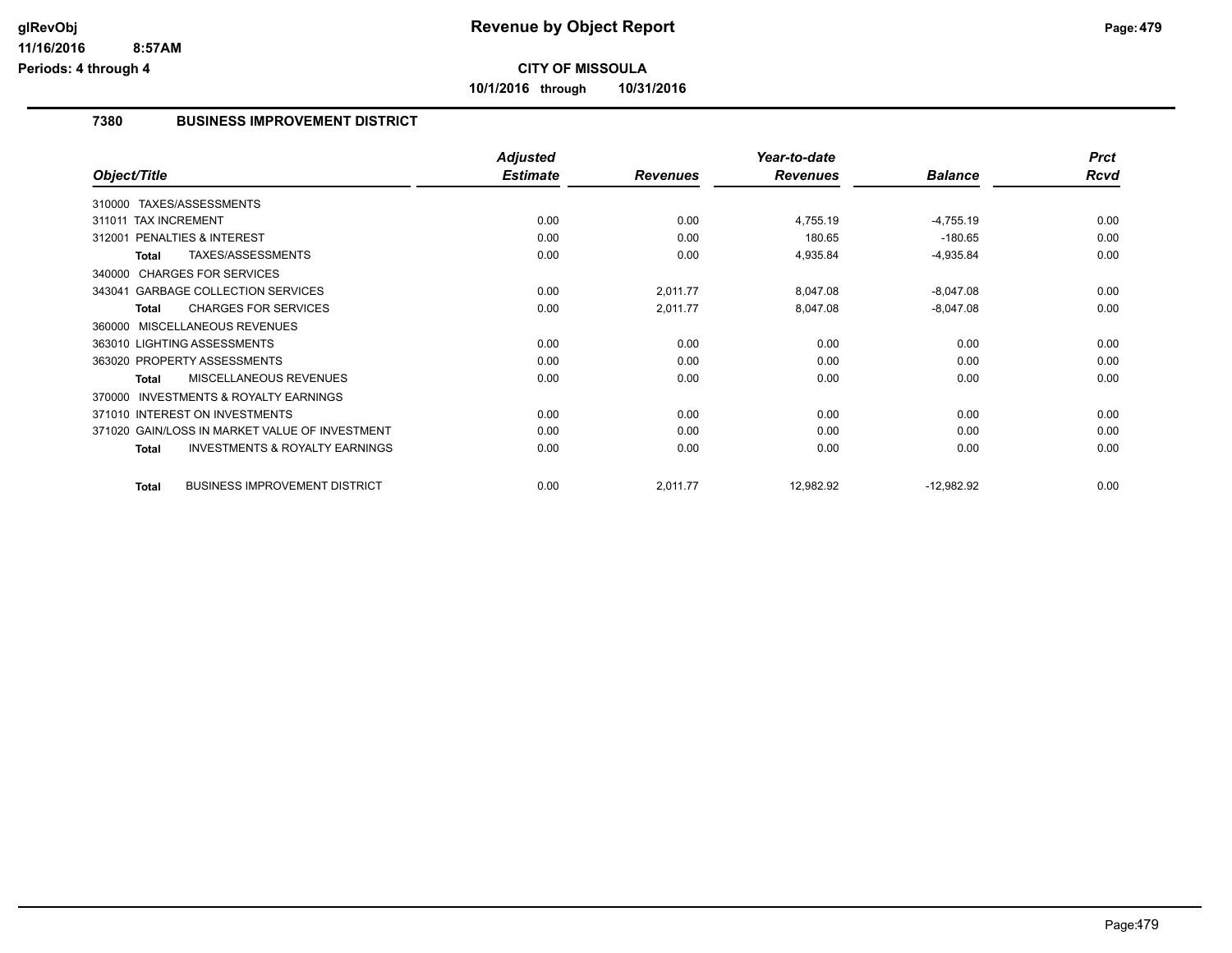**Periods: 4 through 4**

 **8:57AM**

**glRevObj Revenue by Object Report Page:480** 

**CITY OF MISSOULA**

**10/1/2016 through 10/31/2016**

# **7381 TOURISM BUSINESS IMPROVEMENT DISTRICT**

## **7381 TOURISM BUSINESS IMPROVEMENT DISTRICT**

|                                                     | <b>Adjusted</b> |                 | Year-to-date    |                | <b>Prct</b> |
|-----------------------------------------------------|-----------------|-----------------|-----------------|----------------|-------------|
| Object/Title                                        | <b>Estimate</b> | <b>Revenues</b> | <b>Revenues</b> | <b>Balance</b> | <b>Rcvd</b> |
| 310000 TAXES/ASSESSMENTS                            |                 |                 |                 |                |             |
| 314100 TBID REVENUE                                 | 0.00            | 0.00            | 0.00            | 0.00           | 0.00        |
| TAXES/ASSESSMENTS<br>Total                          | 0.00            | 0.00            | 0.00            | 0.00           | 0.00        |
| 370000 INVESTMENTS & ROYALTY EARNINGS               |                 |                 |                 |                |             |
| 371010 INTEREST ON INVESTMENTS                      | 0.00            | 0.00            | 0.00            | 0.00           | 0.00        |
| <b>INVESTMENTS &amp; ROYALTY EARNINGS</b><br>Total  | 0.00            | 0.00            | 0.00            | 0.00           | 0.00        |
|                                                     |                 |                 |                 |                |             |
| TOURISM BUSINESS IMPROVEMENT DISTRI<br><b>Total</b> | 0.00            | 0.00            | 0.00            | 0.00           | 0.00        |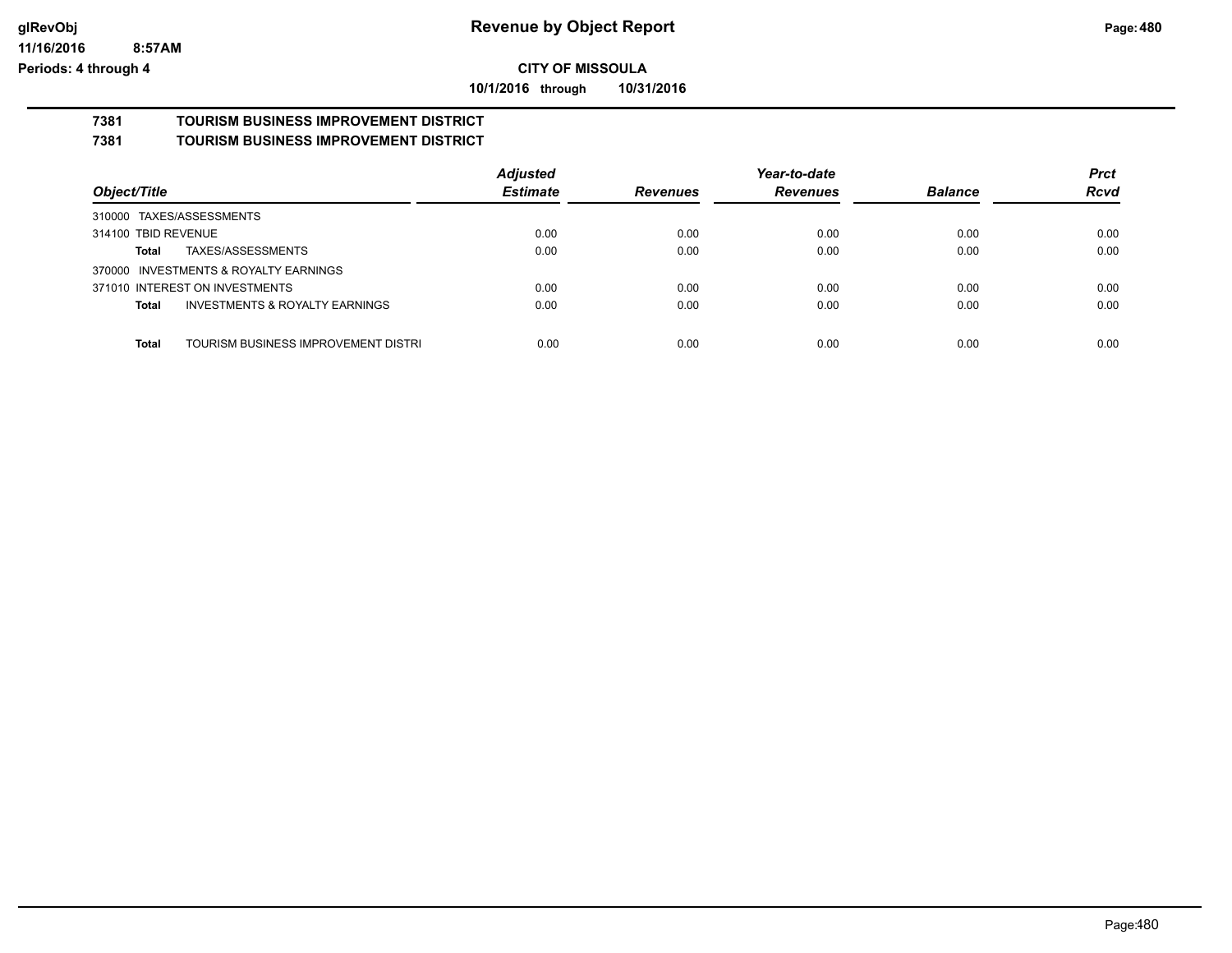**10/1/2016 through 10/31/2016**

## **7381 TOURISM BUSINESS IMPROVEMENT DISTRICT**

| Object/Title                                       | <b>Adjusted</b><br><b>Estimate</b> | <b>Revenues</b> | Year-to-date<br><b>Revenues</b> | <b>Balance</b> | <b>Prct</b><br><b>Rcvd</b> |
|----------------------------------------------------|------------------------------------|-----------------|---------------------------------|----------------|----------------------------|
| 310000 TAXES/ASSESSMENTS                           |                                    |                 |                                 |                |                            |
| 314100 TBID REVENUE                                | 0.00                               | 0.00            | 0.00                            | 0.00           | 0.00                       |
| TAXES/ASSESSMENTS<br><b>Total</b>                  | 0.00                               | 0.00            | 0.00                            | 0.00           | 0.00                       |
| 370000 INVESTMENTS & ROYALTY EARNINGS              |                                    |                 |                                 |                |                            |
| 371010 INTEREST ON INVESTMENTS                     | 0.00                               | 0.00            | 0.00                            | 0.00           | 0.00                       |
| INVESTMENTS & ROYALTY EARNINGS<br><b>Total</b>     | 0.00                               | 0.00            | 0.00                            | 0.00           | 0.00                       |
|                                                    |                                    |                 |                                 |                |                            |
| TOURISM BUSINESS IMPROVEMENT DISTR<br><b>Total</b> | 0.00                               | 0.00            | 0.00                            | 0.00           | 0.00                       |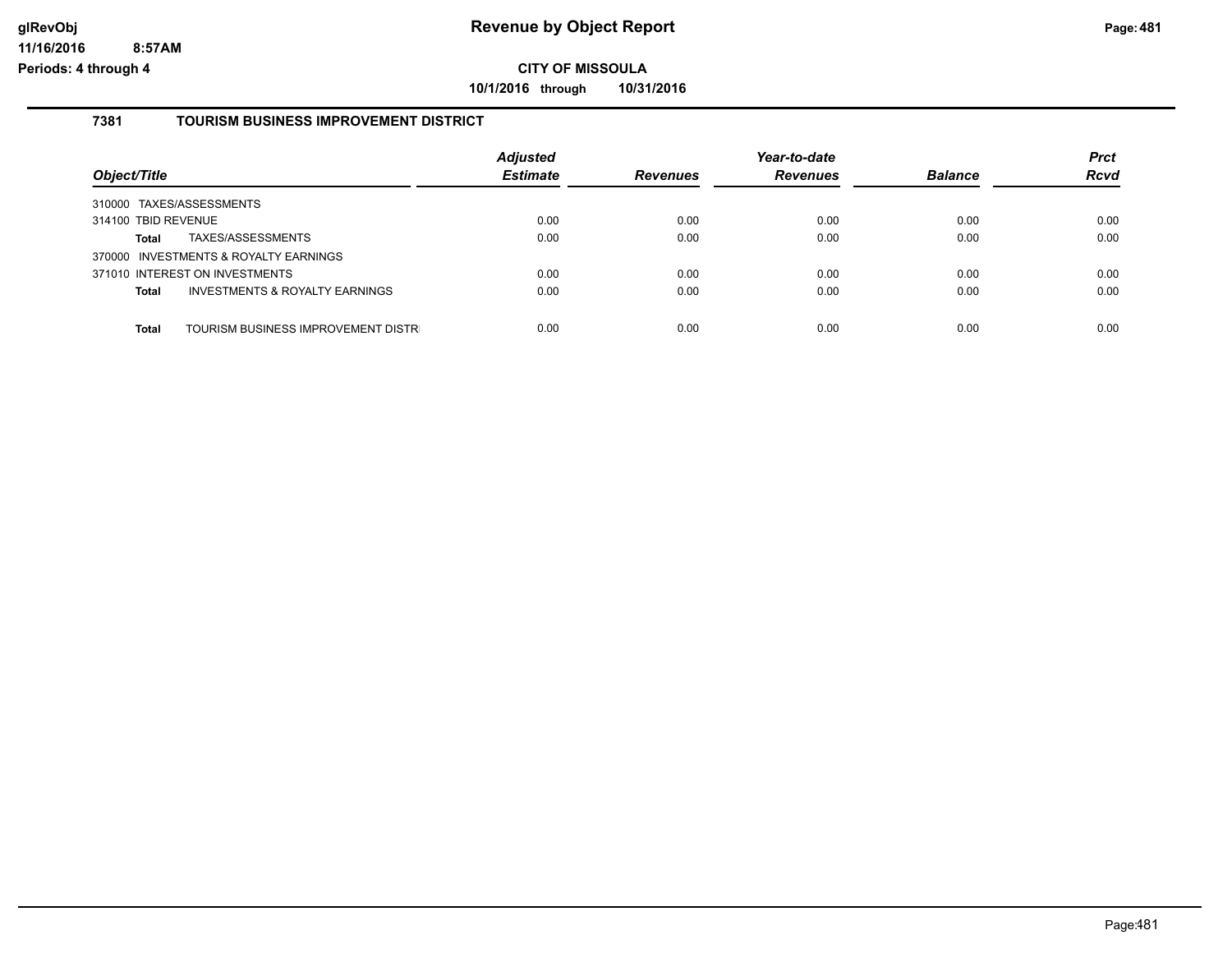**10/1/2016 through 10/31/2016**

## **7382 5.75M TIF RESERVE**

**7382 5.75M TIF RESERVE**

|                                         | <b>Adjusted</b> |                 | Year-to-date    |                | <b>Prct</b> |
|-----------------------------------------|-----------------|-----------------|-----------------|----------------|-------------|
| Object/Title                            | <b>Estimate</b> | <b>Revenues</b> | <b>Revenues</b> | <b>Balance</b> | <b>Rcvd</b> |
| 370000 INVESTMENTS & ROYALTY EARNINGS   |                 |                 |                 |                |             |
| 371010 INTEREST ON INVESTMENTS          | 0.00            | 0.00            | 0.00            | 0.00           | 0.00        |
| INVESTMENTS & ROYALTY EARNINGS<br>Total | 0.00            | 0.00            | 0.00            | 0.00           | 0.00        |
| 380000 OTHER FINANCING SOURCES          |                 |                 |                 |                |             |
| 381025 BOND PROCEEDS                    | 0.00            | 0.00            | 0.00            | 0.00           | 0.00        |
| 383014 TRANS FR MRA                     | 0.00            | 0.00            | 0.00            | 0.00           | 0.00        |
| 383040 TRANSFER FROM CITY GRANTS        | 0.00            | 0.00            | 0.00            | 0.00           | 0.00        |
| OTHER FINANCING SOURCES<br>Total        | 0.00            | 0.00            | 0.00            | 0.00           | 0.00        |
|                                         |                 |                 |                 |                |             |
| 5.75M TIF RESERVE<br><b>Total</b>       | 0.00            | 0.00            | 0.00            | 0.00           | 0.00        |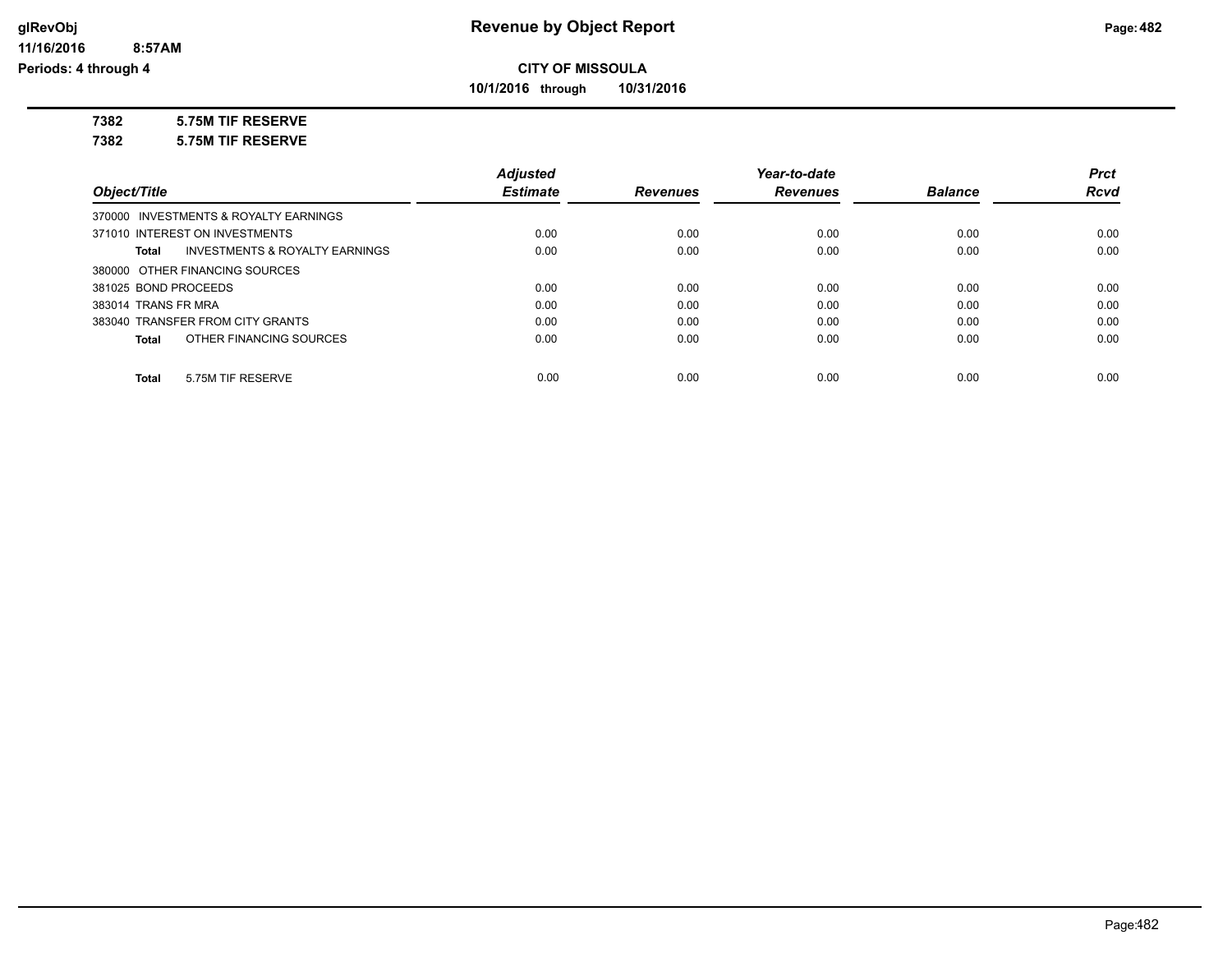**10/1/2016 through 10/31/2016**

#### **7382 5.75M TIF RESERVE**

|                                                    | <b>Adiusted</b> |                 | Year-to-date    |                | <b>Prct</b> |
|----------------------------------------------------|-----------------|-----------------|-----------------|----------------|-------------|
| Object/Title                                       | <b>Estimate</b> | <b>Revenues</b> | <b>Revenues</b> | <b>Balance</b> | <b>Rcvd</b> |
| 370000 INVESTMENTS & ROYALTY EARNINGS              |                 |                 |                 |                |             |
| 371010 INTEREST ON INVESTMENTS                     | 0.00            | 0.00            | 0.00            | 0.00           | 0.00        |
| <b>INVESTMENTS &amp; ROYALTY EARNINGS</b><br>Total | 0.00            | 0.00            | 0.00            | 0.00           | 0.00        |
| 380000 OTHER FINANCING SOURCES                     |                 |                 |                 |                |             |
| 381025 BOND PROCEEDS                               | 0.00            | 0.00            | 0.00            | 0.00           | 0.00        |
| 383014 TRANS FR MRA                                | 0.00            | 0.00            | 0.00            | 0.00           | 0.00        |
| 383040 TRANSFER FROM CITY GRANTS                   | 0.00            | 0.00            | 0.00            | 0.00           | 0.00        |
| OTHER FINANCING SOURCES<br>Total                   | 0.00            | 0.00            | 0.00            | 0.00           | 0.00        |
|                                                    |                 |                 |                 |                |             |
| 5.75M TIF RESERVE<br><b>Total</b>                  | 0.00            | 0.00            | 0.00            | 0.00           | 0.00        |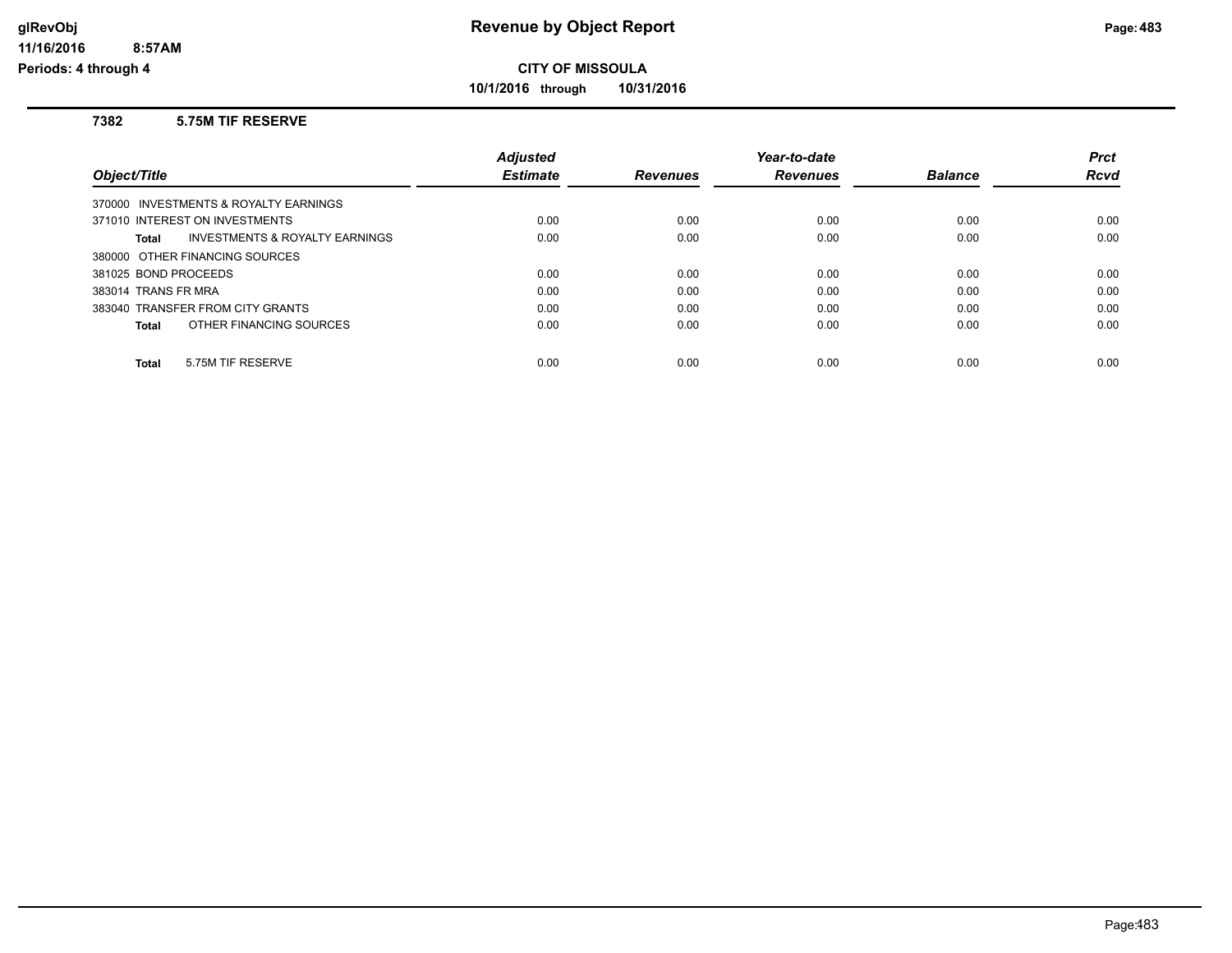**10/1/2016 through 10/31/2016**

#### **7383 RIVERFRONT TRIANGLE URD**

**7383 RIVERFRONT TRIANGLE URD**

|                                                    | <b>Adjusted</b> |                 | Year-to-date    |                | <b>Prct</b> |
|----------------------------------------------------|-----------------|-----------------|-----------------|----------------|-------------|
| Object/Title                                       | <b>Estimate</b> | <b>Revenues</b> | <b>Revenues</b> | <b>Balance</b> | <b>Rcvd</b> |
| 310000 TAXES/ASSESSMENTS                           |                 |                 |                 |                |             |
| 311011 TAX INCREMENT                               | 0.00            | 0.00            | 0.00            | 0.00           | 0.00        |
| 312001 PENALTIES & INTEREST                        | 0.00            | 0.00            | 0.00            | 0.00           | 0.00        |
| TAXES/ASSESSMENTS<br>Total                         | 0.00            | 0.00            | 0.00            | 0.00           | 0.00        |
| 330000 INTERGOVERNMENTAL REVENUES                  |                 |                 |                 |                |             |
| 335210 PERSONAL PROPERTY TAX REIMBURSEMENT         | 0.00            | 0.00            | 0.00            | 0.00           | 0.00        |
| <b>INTERGOVERNMENTAL REVENUES</b><br>Total         | 0.00            | 0.00            | 0.00            | 0.00           | 0.00        |
| 370000 INVESTMENTS & ROYALTY EARNINGS              |                 |                 |                 |                |             |
| 371010 INTEREST ON INVESTMENTS                     | 0.00            | 0.00            | 0.00            | 0.00           | 0.00        |
| <b>INVESTMENTS &amp; ROYALTY EARNINGS</b><br>Total | 0.00            | 0.00            | 0.00            | 0.00           | 0.00        |
| <b>RIVERFRONT TRIANGLE URD</b><br><b>Total</b>     | 0.00            | 0.00            | 0.00            | 0.00           | 0.00        |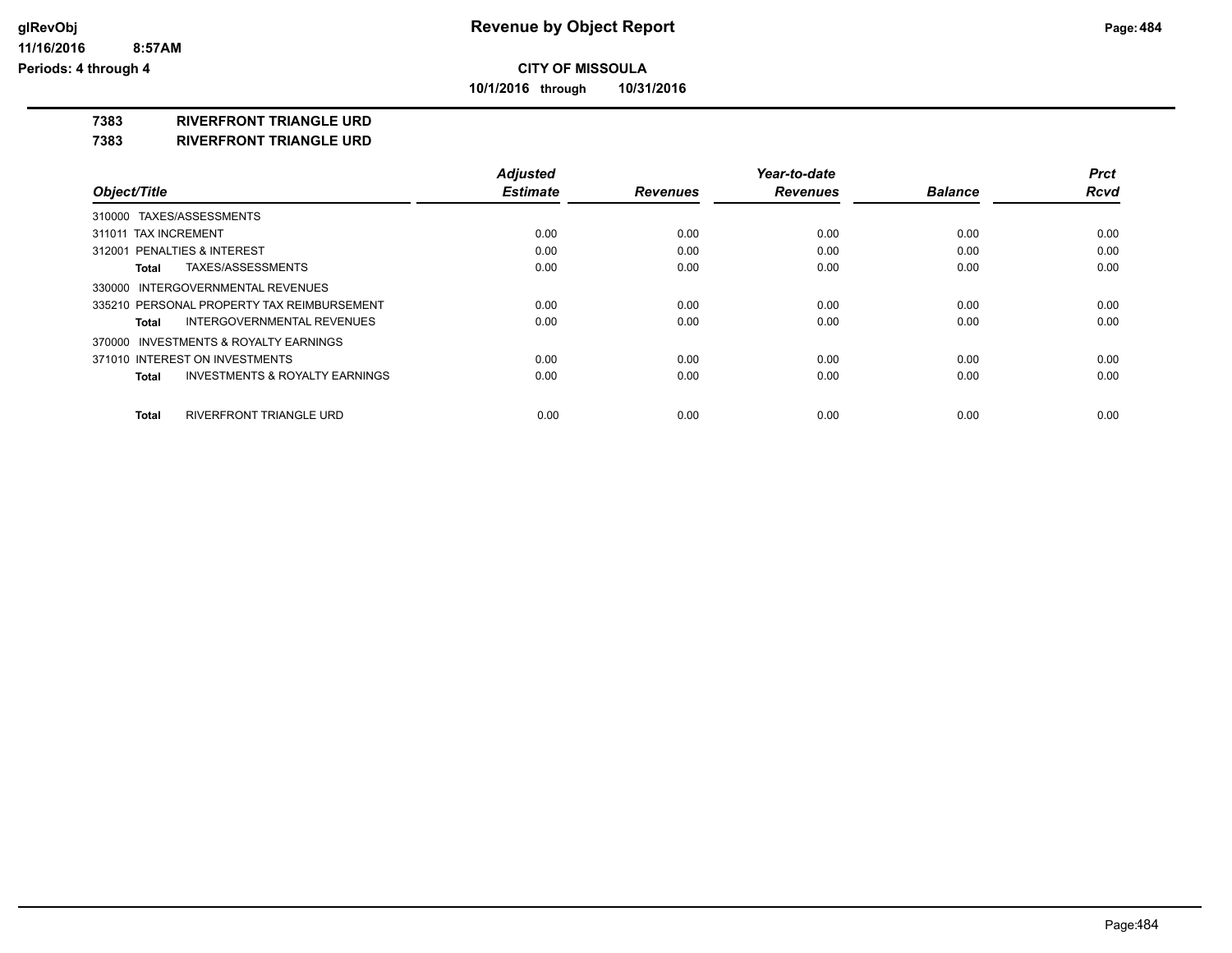**10/1/2016 through 10/31/2016**

## **7383 RIVERFRONT TRIANGLE URD**

|                                                    | <b>Adjusted</b> |                 | Year-to-date    |                | <b>Prct</b> |
|----------------------------------------------------|-----------------|-----------------|-----------------|----------------|-------------|
| Object/Title                                       | <b>Estimate</b> | <b>Revenues</b> | <b>Revenues</b> | <b>Balance</b> | <b>Rcvd</b> |
| 310000 TAXES/ASSESSMENTS                           |                 |                 |                 |                |             |
| 311011 TAX INCREMENT                               | 0.00            | 0.00            | 0.00            | 0.00           | 0.00        |
| PENALTIES & INTEREST<br>312001                     | 0.00            | 0.00            | 0.00            | 0.00           | 0.00        |
| TAXES/ASSESSMENTS<br>Total                         | 0.00            | 0.00            | 0.00            | 0.00           | 0.00        |
| 330000 INTERGOVERNMENTAL REVENUES                  |                 |                 |                 |                |             |
| 335210 PERSONAL PROPERTY TAX REIMBURSEMENT         | 0.00            | 0.00            | 0.00            | 0.00           | 0.00        |
| <b>INTERGOVERNMENTAL REVENUES</b><br>Total         | 0.00            | 0.00            | 0.00            | 0.00           | 0.00        |
| 370000 INVESTMENTS & ROYALTY EARNINGS              |                 |                 |                 |                |             |
| 371010 INTEREST ON INVESTMENTS                     | 0.00            | 0.00            | 0.00            | 0.00           | 0.00        |
| <b>INVESTMENTS &amp; ROYALTY EARNINGS</b><br>Total | 0.00            | 0.00            | 0.00            | 0.00           | 0.00        |
|                                                    |                 |                 |                 |                |             |
| <b>RIVERFRONT TRIANGLE URD</b><br><b>Total</b>     | 0.00            | 0.00            | 0.00            | 0.00           | 0.00        |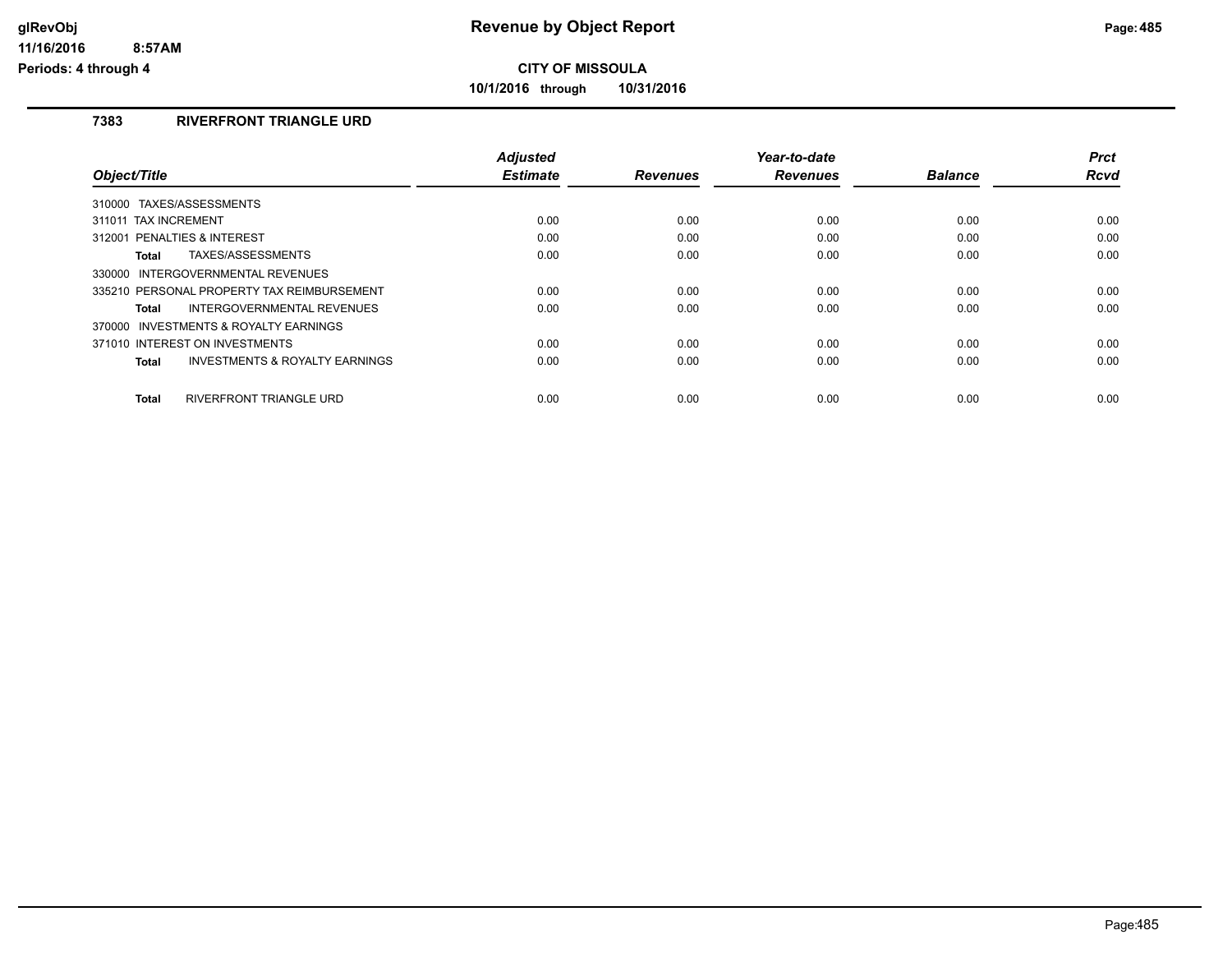**10/1/2016 through 10/31/2016**

## **7384 NRSS DEBT SERVICE CLEARING**

**7384 NRSS DEBT SERVICE CLEARING**

|                                                    | <b>Adjusted</b> |                 | Year-to-date    |                | <b>Prct</b> |
|----------------------------------------------------|-----------------|-----------------|-----------------|----------------|-------------|
| Object/Title                                       | <b>Estimate</b> | <b>Revenues</b> | <b>Revenues</b> | <b>Balance</b> | <b>Rcvd</b> |
| 310000 TAXES/ASSESSMENTS                           |                 |                 |                 |                |             |
| 311011 TAX INCREMENT                               | 0.00            | 6.41            | 6.41            | $-6.41$        | 0.00        |
| 312001 PENALTIES & INTEREST                        | 0.00            | 0.00            | 4.23            | $-4.23$        | 0.00        |
| TAXES/ASSESSMENTS<br>Total                         | 0.00            | 6.41            | 10.64           | $-10.64$       | 0.00        |
| 370000 INVESTMENTS & ROYALTY EARNINGS              |                 |                 |                 |                |             |
| 371010 INTEREST ON INVESTMENTS                     | 0.00            | 0.00            | 0.00            | 0.00           | 0.00        |
| <b>INVESTMENTS &amp; ROYALTY EARNINGS</b><br>Total | 0.00            | 0.00            | 0.00            | 0.00           | 0.00        |
| 380000 OTHER FINANCING SOURCES                     |                 |                 |                 |                |             |
| 383014 TRANS FR MRA                                | 0.00            | 0.00            | 0.00            | 0.00           | 0.00        |
| OTHER FINANCING SOURCES<br><b>Total</b>            | 0.00            | 0.00            | 0.00            | 0.00           | 0.00        |
| NRSS DEBT SERVICE CLEARING<br>Total                | 0.00            | 6.41            | 10.64           | $-10.64$       | 0.00        |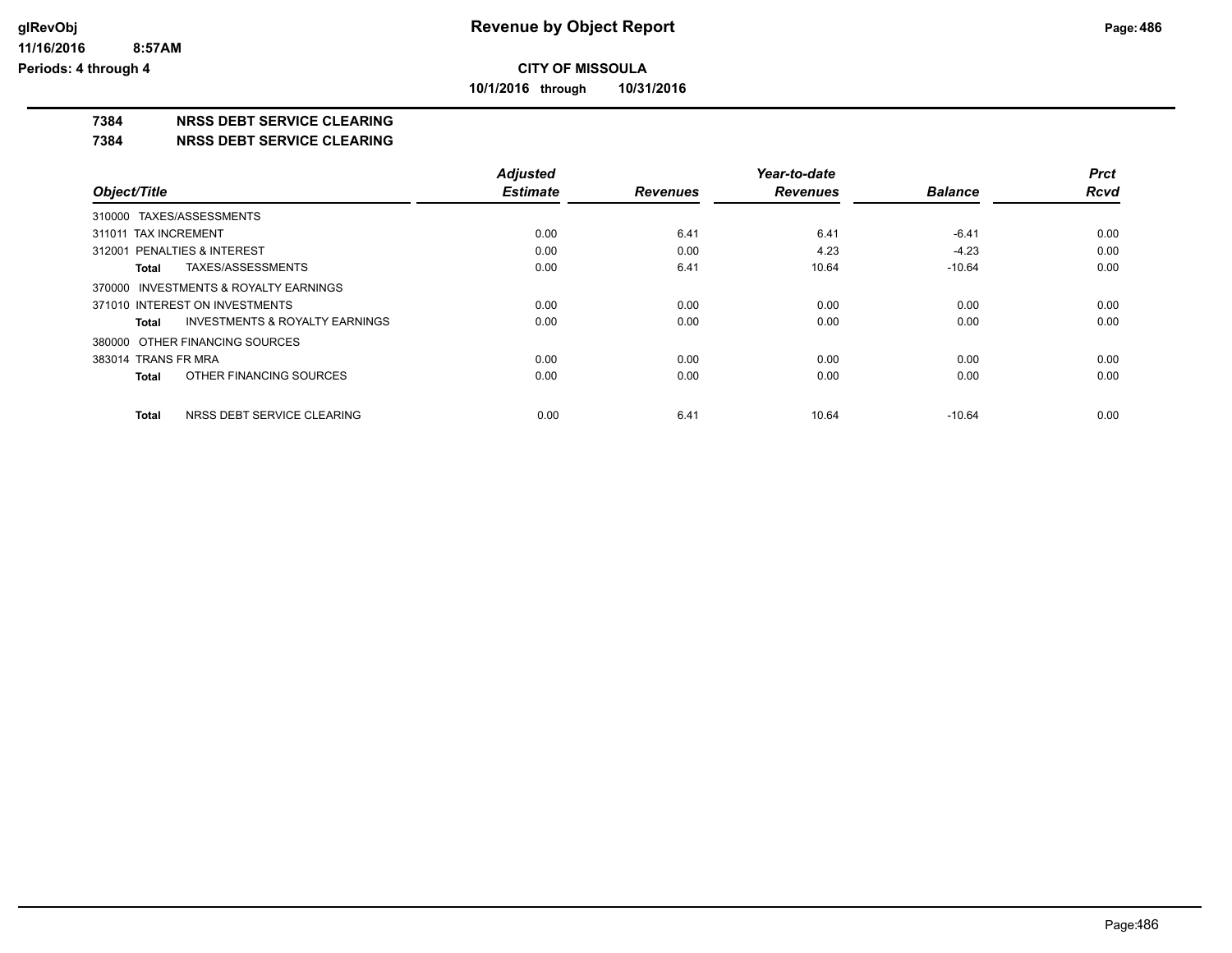**10/1/2016 through 10/31/2016**

## **7384 NRSS DEBT SERVICE CLEARING**

|                                                    | <b>Adjusted</b> |                 | Year-to-date    |                | <b>Prct</b> |
|----------------------------------------------------|-----------------|-----------------|-----------------|----------------|-------------|
| Object/Title                                       | <b>Estimate</b> | <b>Revenues</b> | <b>Revenues</b> | <b>Balance</b> | <b>Rcvd</b> |
| 310000 TAXES/ASSESSMENTS                           |                 |                 |                 |                |             |
| 311011 TAX INCREMENT                               | 0.00            | 6.41            | 6.41            | $-6.41$        | 0.00        |
| PENALTIES & INTEREST<br>312001                     | 0.00            | 0.00            | 4.23            | $-4.23$        | 0.00        |
| TAXES/ASSESSMENTS<br>Total                         | 0.00            | 6.41            | 10.64           | $-10.64$       | 0.00        |
| 370000 INVESTMENTS & ROYALTY EARNINGS              |                 |                 |                 |                |             |
| 371010 INTEREST ON INVESTMENTS                     | 0.00            | 0.00            | 0.00            | 0.00           | 0.00        |
| <b>INVESTMENTS &amp; ROYALTY EARNINGS</b><br>Total | 0.00            | 0.00            | 0.00            | 0.00           | 0.00        |
| 380000 OTHER FINANCING SOURCES                     |                 |                 |                 |                |             |
| 383014 TRANS FR MRA                                | 0.00            | 0.00            | 0.00            | 0.00           | 0.00        |
| OTHER FINANCING SOURCES<br>Total                   | 0.00            | 0.00            | 0.00            | 0.00           | 0.00        |
| NRSS DEBT SERVICE CLEARING<br><b>Total</b>         | 0.00            | 6.41            | 10.64           | $-10.64$       | 0.00        |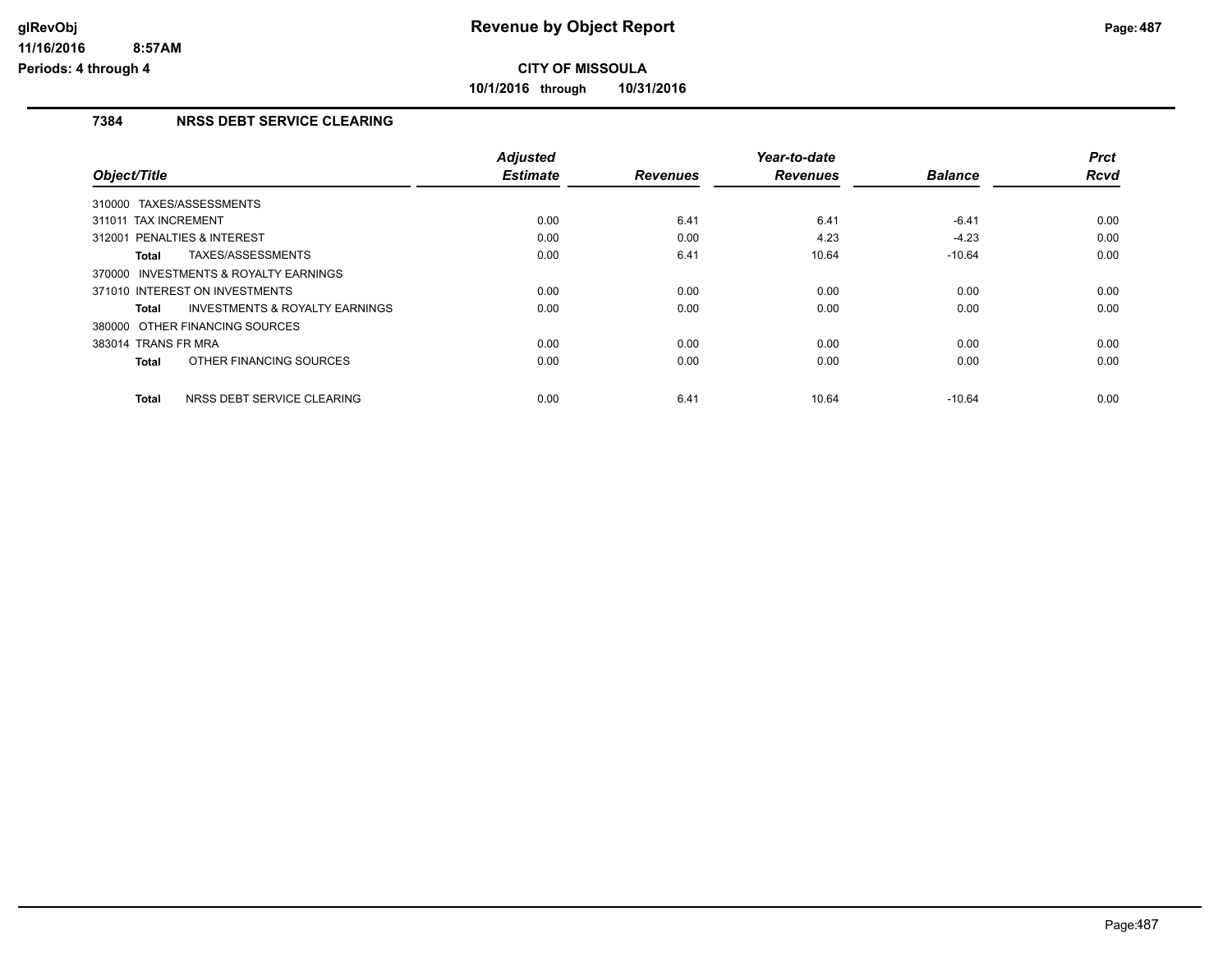**10/1/2016 through 10/31/2016**

**7385 FRONT STREET URD**

**7385 FRONT STREET URD**

|                                                           | <b>Adjusted</b> |                 | Year-to-date    |                | <b>Prct</b> |
|-----------------------------------------------------------|-----------------|-----------------|-----------------|----------------|-------------|
| Object/Title                                              | <b>Estimate</b> | <b>Revenues</b> | <b>Revenues</b> | <b>Balance</b> | <b>Rcvd</b> |
| 310000 TAXES/ASSESSMENTS                                  |                 |                 |                 |                |             |
| 311011 TAX INCREMENT                                      | 0.00            | 0.00            | 0.00            | 0.00           | 0.00        |
| TAXES/ASSESSMENTS<br>Total                                | 0.00            | 0.00            | 0.00            | 0.00           | 0.00        |
| 330000 INTERGOVERNMENTAL REVENUES                         |                 |                 |                 |                |             |
| 331056 MDT FEDERAL CMAQ                                   | 0.00            | 0.00            | 0.00            | 0.00           | 0.00        |
| 335210 PERSONAL PROPERTY TAX REIMBURSEMENT                | 0.00            | 0.00            | 0.00            | 0.00           | 0.00        |
| <b>INTERGOVERNMENTAL REVENUES</b><br><b>Total</b>         | 0.00            | 0.00            | 0.00            | 0.00           | 0.00        |
| 360000 MISCELLANEOUS REVENUES                             |                 |                 |                 |                |             |
| 365000 DONATIONS                                          | 0.00            | 0.00            | 0.00            | 0.00           | 0.00        |
| <b>MISCELLANEOUS REVENUES</b><br><b>Total</b>             | 0.00            | 0.00            | 0.00            | 0.00           | 0.00        |
| 370000 INVESTMENTS & ROYALTY EARNINGS                     |                 |                 |                 |                |             |
| 371010 INTEREST ON INVESTMENTS                            | 0.00            | 0.00            | 0.00            | 0.00           | 0.00        |
| <b>INVESTMENTS &amp; ROYALTY EARNINGS</b><br><b>Total</b> | 0.00            | 0.00            | 0.00            | 0.00           | 0.00        |
| 380000 OTHER FINANCING SOURCES                            |                 |                 |                 |                |             |
| 381029 PARKING STRUCTURE BOND PROCEEDS                    | 0.00            | 0.00            | 0.00            | 0.00           | 0.00        |
| 381071 WILMA NOTE PROCEEDS                                | 0.00            | 0.00            | 0.00            | 0.00           | 0.00        |
| 381072 FIB NOTE PROCEEDS                                  | 0.00            | 0.00            | 0.00            | 0.00           | 0.00        |
| 383066 TRANSFER FROM FRONT ST CLEARING                    | 0.00            | 0.00            | 0.00            | 0.00           | 0.00        |
| 383067 TRANSFER FROM FSPS                                 | 0.00            | 0.00            | 0.00            | 0.00           | 0.00        |
| 383068 TRANSFER FROM SUBORDINATE LIEN                     | 0.00            | 0.00            | 0.00            | 0.00           | 0.00        |
| OTHER FINANCING SOURCES<br><b>Total</b>                   | 0.00            | 0.00            | 0.00            | 0.00           | 0.00        |
|                                                           |                 |                 |                 |                |             |
| <b>FRONT STREET URD</b><br><b>Total</b>                   | 0.00            | 0.00            | 0.00            | 0.00           | 0.00        |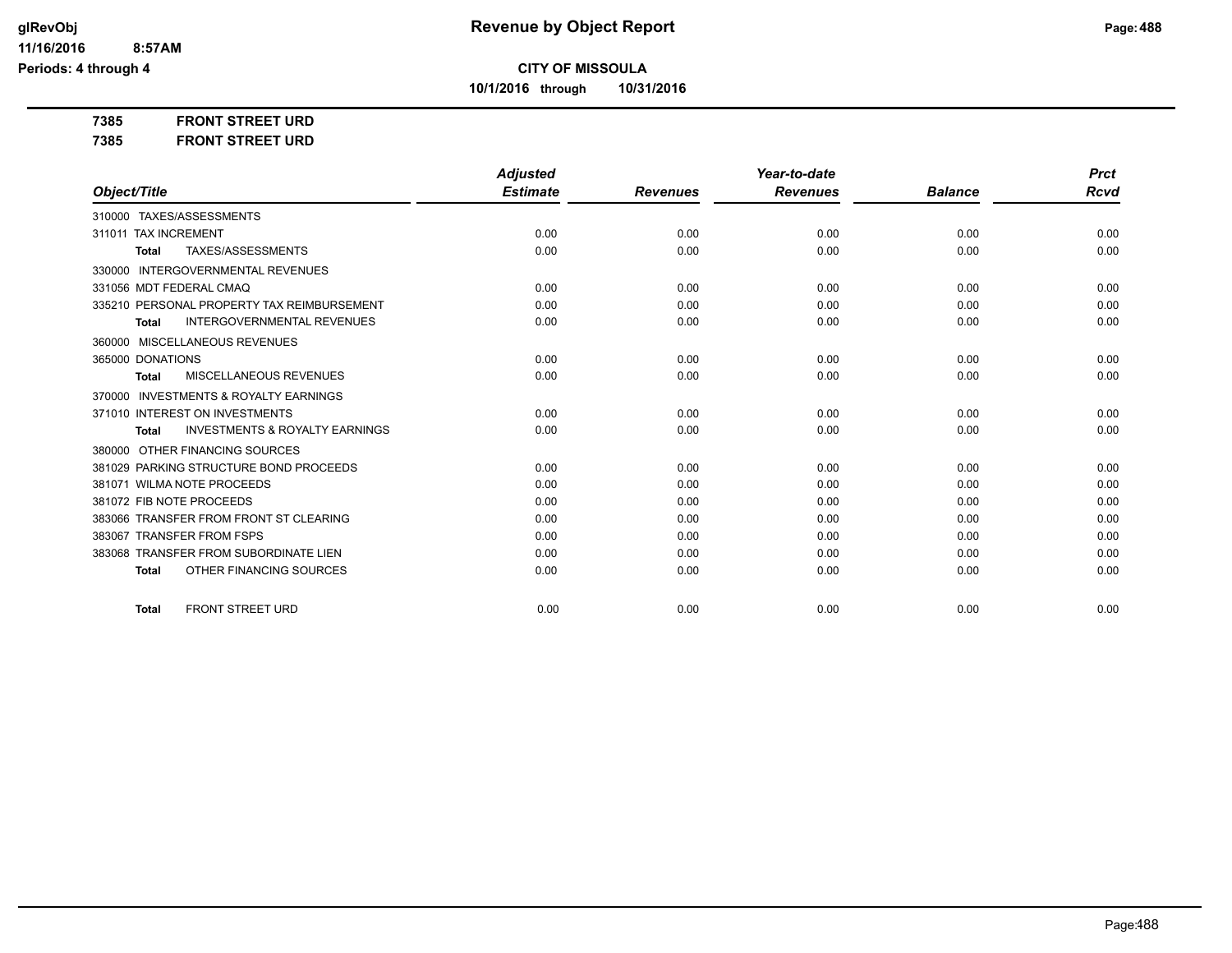**Periods: 4 through 4**

**CITY OF MISSOULA**

**10/1/2016 through 10/31/2016**

#### **7385 FRONT STREET URD**

|                                                           | <b>Adjusted</b> |                 | Year-to-date    |                | <b>Prct</b> |
|-----------------------------------------------------------|-----------------|-----------------|-----------------|----------------|-------------|
| Object/Title                                              | <b>Estimate</b> | <b>Revenues</b> | <b>Revenues</b> | <b>Balance</b> | <b>Rcvd</b> |
| 310000 TAXES/ASSESSMENTS                                  |                 |                 |                 |                |             |
| 311011 TAX INCREMENT                                      | 0.00            | 0.00            | 0.00            | 0.00           | 0.00        |
| TAXES/ASSESSMENTS<br><b>Total</b>                         | 0.00            | 0.00            | 0.00            | 0.00           | 0.00        |
| <b>INTERGOVERNMENTAL REVENUES</b><br>330000               |                 |                 |                 |                |             |
| 331056 MDT FEDERAL CMAQ                                   | 0.00            | 0.00            | 0.00            | 0.00           | 0.00        |
| 335210 PERSONAL PROPERTY TAX REIMBURSEMENT                | 0.00            | 0.00            | 0.00            | 0.00           | 0.00        |
| <b>INTERGOVERNMENTAL REVENUES</b><br><b>Total</b>         | 0.00            | 0.00            | 0.00            | 0.00           | 0.00        |
| 360000 MISCELLANEOUS REVENUES                             |                 |                 |                 |                |             |
| 365000 DONATIONS                                          | 0.00            | 0.00            | 0.00            | 0.00           | 0.00        |
| <b>MISCELLANEOUS REVENUES</b><br><b>Total</b>             | 0.00            | 0.00            | 0.00            | 0.00           | 0.00        |
| 370000 INVESTMENTS & ROYALTY EARNINGS                     |                 |                 |                 |                |             |
| 371010 INTEREST ON INVESTMENTS                            | 0.00            | 0.00            | 0.00            | 0.00           | 0.00        |
| <b>INVESTMENTS &amp; ROYALTY EARNINGS</b><br><b>Total</b> | 0.00            | 0.00            | 0.00            | 0.00           | 0.00        |
| 380000 OTHER FINANCING SOURCES                            |                 |                 |                 |                |             |
| 381029 PARKING STRUCTURE BOND PROCEEDS                    | 0.00            | 0.00            | 0.00            | 0.00           | 0.00        |
| 381071 WILMA NOTE PROCEEDS                                | 0.00            | 0.00            | 0.00            | 0.00           | 0.00        |
| 381072 FIB NOTE PROCEEDS                                  | 0.00            | 0.00            | 0.00            | 0.00           | 0.00        |
| 383066 TRANSFER FROM FRONT ST CLEARING                    | 0.00            | 0.00            | 0.00            | 0.00           | 0.00        |
| 383067 TRANSFER FROM FSPS                                 | 0.00            | 0.00            | 0.00            | 0.00           | 0.00        |
| 383068 TRANSFER FROM SUBORDINATE LIEN                     | 0.00            | 0.00            | 0.00            | 0.00           | 0.00        |
| OTHER FINANCING SOURCES<br>Total                          | 0.00            | 0.00            | 0.00            | 0.00           | 0.00        |
| <b>FRONT STREET URD</b><br><b>Total</b>                   | 0.00            | 0.00            | 0.00            | 0.00           | 0.00        |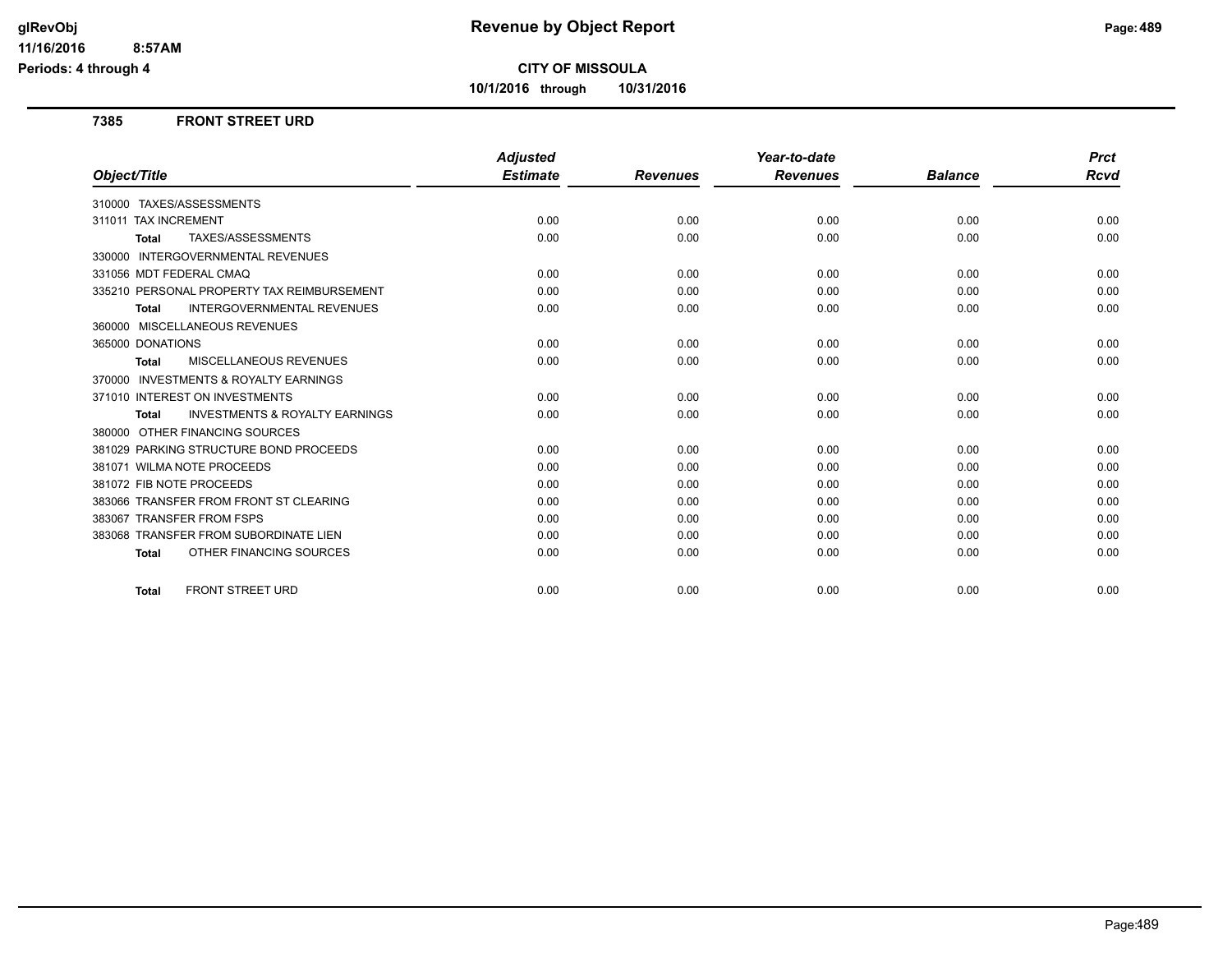**10/1/2016 through 10/31/2016**

## **7386 DEBT SERVICE-SAFEWAY/ST PAT 1.5M**

## **7386 DEBT SERVICE-SAFEWAY/ST PAT 1.5M**

|                                                     | <b>Adjusted</b> |                 | Year-to-date    |                | <b>Prct</b> |
|-----------------------------------------------------|-----------------|-----------------|-----------------|----------------|-------------|
| Object/Title                                        | <b>Estimate</b> | <b>Revenues</b> | <b>Revenues</b> | <b>Balance</b> | <b>Rcvd</b> |
| TAXES/ASSESSMENTS<br>310000                         |                 |                 |                 |                |             |
| 311011 TAX INCREMENT                                | 0.00            | 0.00            | 0.00            | 0.00           | 0.00        |
| TAXES/ASSESSMENTS<br>Total                          | 0.00            | 0.00            | 0.00            | 0.00           | 0.00        |
| 360000 MISCELLANEOUS REVENUES                       |                 |                 |                 |                |             |
| 365000 DONATIONS                                    | 0.00            | 0.00            | 0.00            | 0.00           | 0.00        |
| <b>MISCELLANEOUS REVENUES</b><br>Total              | 0.00            | 0.00            | 0.00            | 0.00           | 0.00        |
| <b>INVESTMENTS &amp; ROYALTY EARNINGS</b><br>370000 |                 |                 |                 |                |             |
| 371010 INTEREST ON INVESTMENTS                      | 0.00            | 0.00            | 0.00            | 0.00           | 0.00        |
| <b>INVESTMENTS &amp; ROYALTY EARNINGS</b><br>Total  | 0.00            | 0.00            | 0.00            | 0.00           | 0.00        |
| 380000 OTHER FINANCING SOURCES                      |                 |                 |                 |                |             |
| 383014 TRANS FR MRA                                 | 0.00            | 0.00            | 0.00            | 0.00           | 0.00        |
| 383037 TRANSFER - URD II                            | 0.00            | 0.00            | 0.00            | 0.00           | 0.00        |
| 384000 GUARANTOR REVENUE                            | 0.00            | 0.00            | 0.00            | 0.00           | 0.00        |
| OTHER FINANCING SOURCES<br><b>Total</b>             | 0.00            | 0.00            | 0.00            | 0.00           | 0.00        |
| DEBT SERVICE-SAFEWAY/ST PAT 1.5M<br><b>Total</b>    | 0.00            | 0.00            | 0.00            | 0.00           | 0.00        |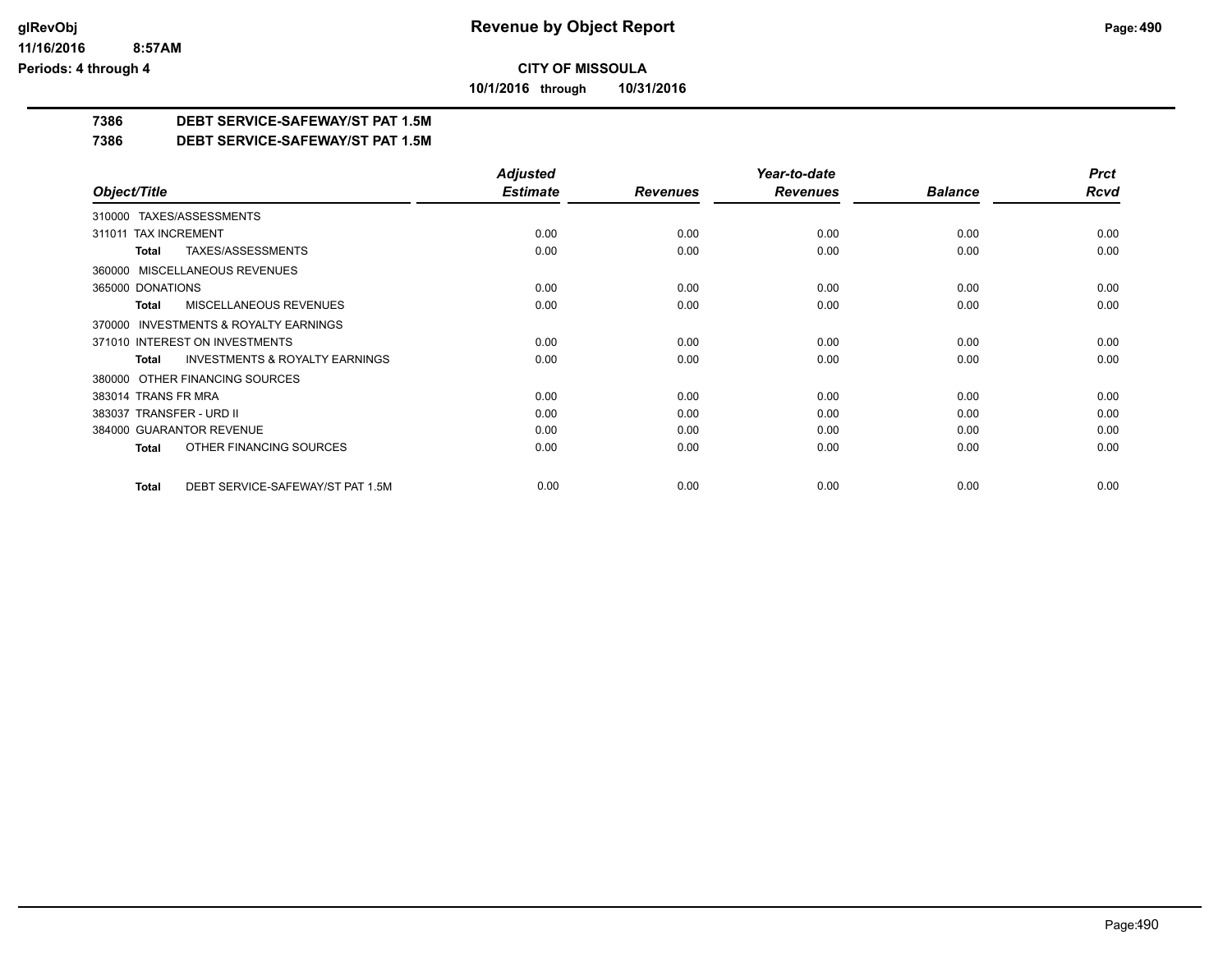**10/1/2016 through 10/31/2016**

## **7386 DEBT SERVICE-SAFEWAY/ST PAT 1.5M**

|                                                           | <b>Adjusted</b> |                 | Year-to-date    |                | <b>Prct</b> |
|-----------------------------------------------------------|-----------------|-----------------|-----------------|----------------|-------------|
| Object/Title                                              | <b>Estimate</b> | <b>Revenues</b> | <b>Revenues</b> | <b>Balance</b> | <b>Rcvd</b> |
| 310000 TAXES/ASSESSMENTS                                  |                 |                 |                 |                |             |
| 311011 TAX INCREMENT                                      | 0.00            | 0.00            | 0.00            | 0.00           | 0.00        |
| TAXES/ASSESSMENTS<br><b>Total</b>                         | 0.00            | 0.00            | 0.00            | 0.00           | 0.00        |
| 360000 MISCELLANEOUS REVENUES                             |                 |                 |                 |                |             |
| 365000 DONATIONS                                          | 0.00            | 0.00            | 0.00            | 0.00           | 0.00        |
| MISCELLANEOUS REVENUES<br><b>Total</b>                    | 0.00            | 0.00            | 0.00            | 0.00           | 0.00        |
| 370000 INVESTMENTS & ROYALTY EARNINGS                     |                 |                 |                 |                |             |
| 371010 INTEREST ON INVESTMENTS                            | 0.00            | 0.00            | 0.00            | 0.00           | 0.00        |
| <b>INVESTMENTS &amp; ROYALTY EARNINGS</b><br><b>Total</b> | 0.00            | 0.00            | 0.00            | 0.00           | 0.00        |
| 380000 OTHER FINANCING SOURCES                            |                 |                 |                 |                |             |
| 383014 TRANS FR MRA                                       | 0.00            | 0.00            | 0.00            | 0.00           | 0.00        |
| 383037 TRANSFER - URD II                                  | 0.00            | 0.00            | 0.00            | 0.00           | 0.00        |
| 384000 GUARANTOR REVENUE                                  | 0.00            | 0.00            | 0.00            | 0.00           | 0.00        |
| OTHER FINANCING SOURCES<br><b>Total</b>                   | 0.00            | 0.00            | 0.00            | 0.00           | 0.00        |
| DEBT SERVICE-SAFEWAY/ST PAT 1.5M<br><b>Total</b>          | 0.00            | 0.00            | 0.00            | 0.00           | 0.00        |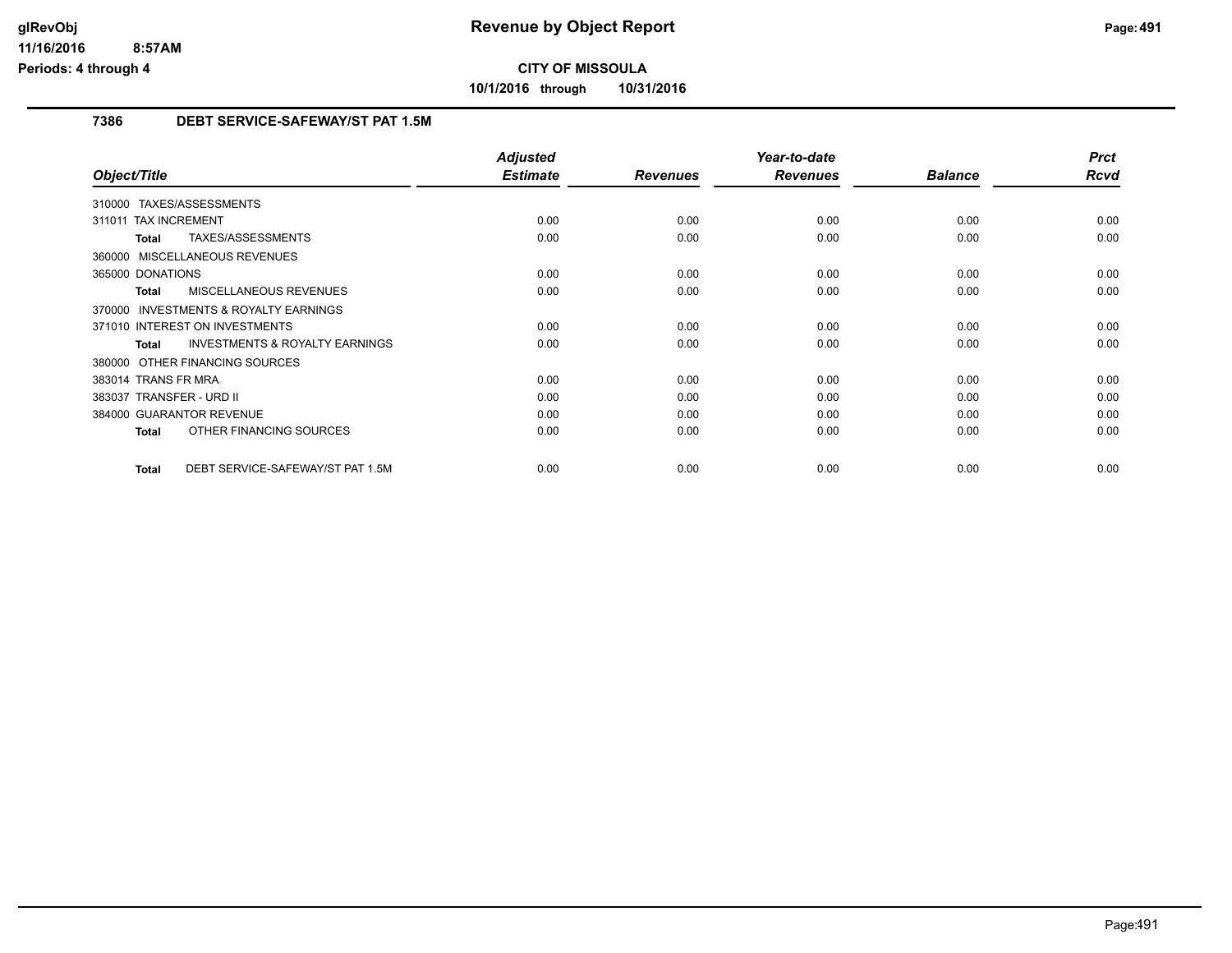**10/1/2016 through 10/31/2016**

## **7387 DEBT SERVICE-BROWNFIELD RLF 1.125M**

**7387 DEBT SERVICE-BROWNFIELD RLF 1.125M**

|                                                    | <b>Adjusted</b> |                 | Year-to-date    |                | <b>Prct</b> |
|----------------------------------------------------|-----------------|-----------------|-----------------|----------------|-------------|
| Object/Title                                       | <b>Estimate</b> | <b>Revenues</b> | <b>Revenues</b> | <b>Balance</b> | <b>Rcvd</b> |
| 310000 TAXES/ASSESSMENTS                           |                 |                 |                 |                |             |
| 311011 TAX INCREMENT                               | 0.00            | 0.00            | 0.00            | 0.00           | 0.00        |
| TAXES/ASSESSMENTS<br>Total                         | 0.00            | 0.00            | 0.00            | 0.00           | 0.00        |
| 370000 INVESTMENTS & ROYALTY EARNINGS              |                 |                 |                 |                |             |
| 371010 INTEREST ON INVESTMENTS                     | 0.00            | 0.00            | 0.00            | 0.00           | 0.00        |
| <b>INVESTMENTS &amp; ROYALTY EARNINGS</b><br>Total | 0.00            | 0.00            | 0.00            | 0.00           | 0.00        |
| 380000 OTHER FINANCING SOURCES                     |                 |                 |                 |                |             |
| 383014 TRANS FR MRA                                | 0.00            | 0.00            | 0.00            | 0.00           | 0.00        |
| 383016 TRANS FR TAX INCREMENT BOND                 | 0.00            | 0.00            | 0.00            | 0.00           | 0.00        |
| OTHER FINANCING SOURCES<br>Total                   | 0.00            | 0.00            | 0.00            | 0.00           | 0.00        |
| DEBT SERVICE-BROWNFIELD RLF 1.125M<br>Total        | 0.00            | 0.00            | 0.00            | 0.00           | 0.00        |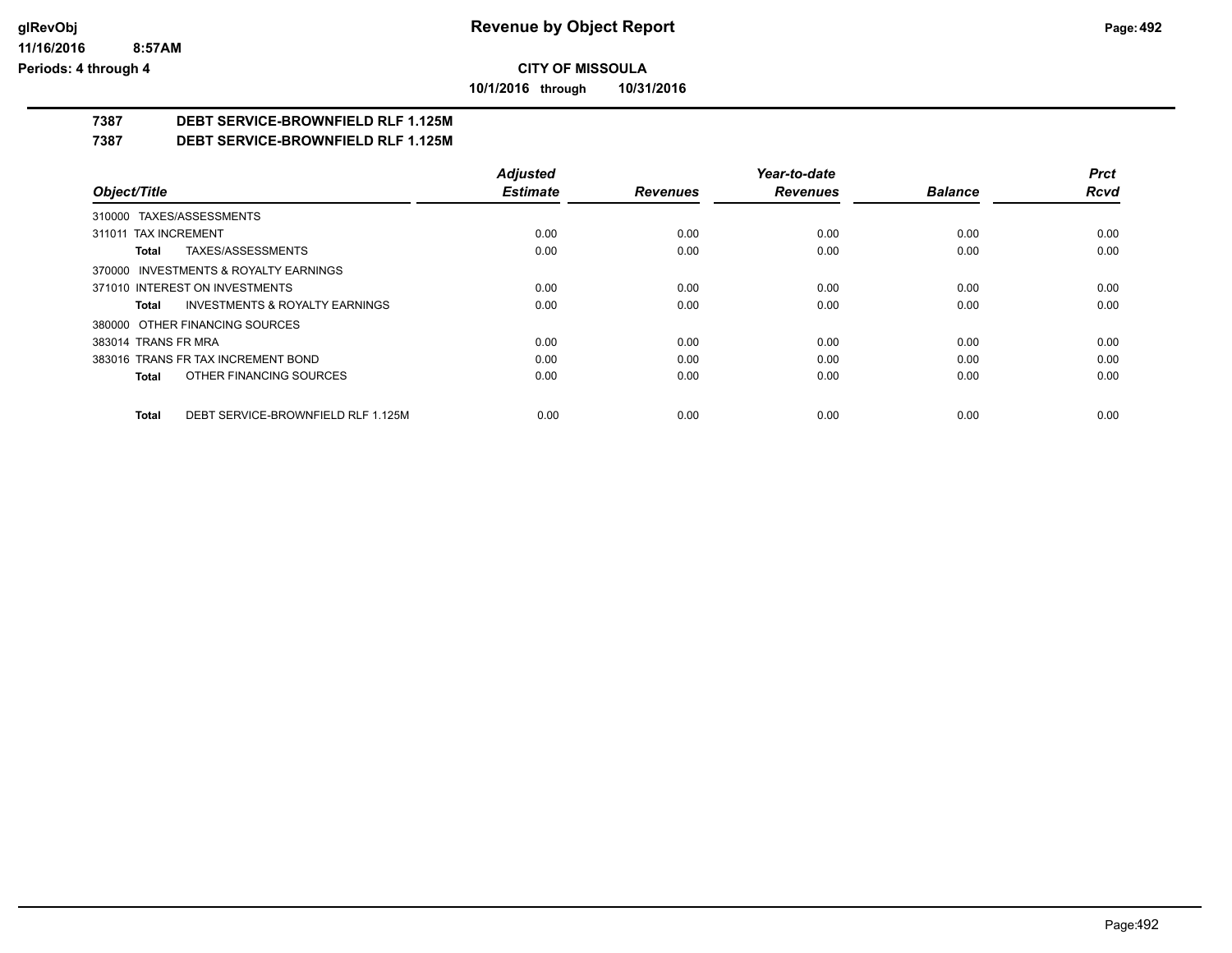**10/1/2016 through 10/31/2016**

## **7387 DEBT SERVICE-BROWNFIELD RLF 1.125M**

| Object/Title                                       | <b>Adjusted</b><br><b>Estimate</b> | <b>Revenues</b> | Year-to-date<br><b>Revenues</b> | <b>Balance</b> | <b>Prct</b><br><b>Rcvd</b> |
|----------------------------------------------------|------------------------------------|-----------------|---------------------------------|----------------|----------------------------|
| 310000 TAXES/ASSESSMENTS                           |                                    |                 |                                 |                |                            |
| 311011 TAX INCREMENT                               | 0.00                               | 0.00            | 0.00                            | 0.00           | 0.00                       |
| TAXES/ASSESSMENTS<br>Total                         | 0.00                               | 0.00            | 0.00                            | 0.00           | 0.00                       |
| 370000 INVESTMENTS & ROYALTY EARNINGS              |                                    |                 |                                 |                |                            |
| 371010 INTEREST ON INVESTMENTS                     | 0.00                               | 0.00            | 0.00                            | 0.00           | 0.00                       |
| <b>INVESTMENTS &amp; ROYALTY EARNINGS</b><br>Total | 0.00                               | 0.00            | 0.00                            | 0.00           | 0.00                       |
| 380000 OTHER FINANCING SOURCES                     |                                    |                 |                                 |                |                            |
| 383014 TRANS FR MRA                                | 0.00                               | 0.00            | 0.00                            | 0.00           | 0.00                       |
| 383016 TRANS FR TAX INCREMENT BOND                 | 0.00                               | 0.00            | 0.00                            | 0.00           | 0.00                       |
| OTHER FINANCING SOURCES<br><b>Total</b>            | 0.00                               | 0.00            | 0.00                            | 0.00           | 0.00                       |
|                                                    |                                    |                 |                                 |                |                            |
| DEBT SERVICE-BROWNFIELD RLF 1.125M<br><b>Total</b> | 0.00                               | 0.00            | 0.00                            | 0.00           | 0.00                       |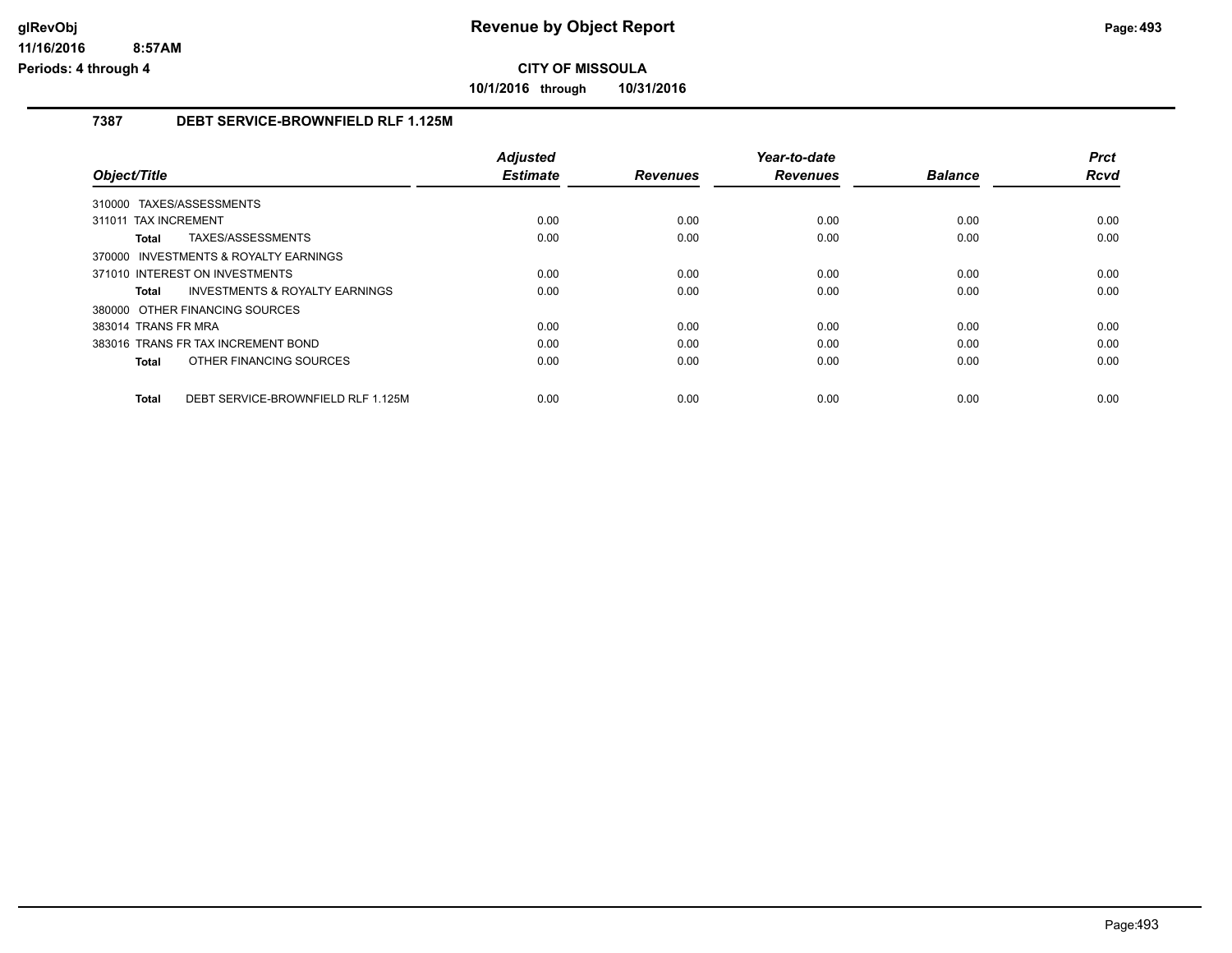**10/1/2016 through 10/31/2016**

## **7388 RESERVE-3.6m TIF**

**7388 RESERVE-3.6m TIF**

|                                                    | <b>Adjusted</b> |                 | Year-to-date    |                | <b>Prct</b> |
|----------------------------------------------------|-----------------|-----------------|-----------------|----------------|-------------|
| Object/Title                                       | <b>Estimate</b> | <b>Revenues</b> | <b>Revenues</b> | <b>Balance</b> | <b>Rcvd</b> |
| 370000 INVESTMENTS & ROYALTY EARNINGS              |                 |                 |                 |                |             |
| 371010 INTEREST ON INVESTMENTS                     | 0.00            | 0.00            | 0.00            | 0.00           | 0.00        |
| 371020 GAIN/LOSS IN MARKET VALUE OF INVESTMENTS    | 0.00            | 0.00            | 0.00            | 0.00           | 0.00        |
| <b>INVESTMENTS &amp; ROYALTY EARNINGS</b><br>Total | 0.00            | 0.00            | 0.00            | 0.00           | 0.00        |
| 380000 OTHER FINANCING SOURCES                     |                 |                 |                 |                |             |
| 381025 BOND PROCEEDS                               | 0.00            | 0.00            | 0.00            | 0.00           | 0.00        |
| 383014 TRANS FR MRA                                | 0.00            | 0.00            | 0.00            | 0.00           | 0.00        |
| 383037 TRANSFER - URD II                           | 0.00            | 0.00            | 0.00            | 0.00           | 0.00        |
| 383040 TRANSFER FROM CITY GRANTS                   | 0.00            | 0.00            | 0.00            | 0.00           | 0.00        |
| OTHER FINANCING SOURCES<br>Total                   | 0.00            | 0.00            | 0.00            | 0.00           | 0.00        |
| RESERVE-3.6m TIF<br>Total                          | 0.00            | 0.00            | 0.00            | 0.00           | 0.00        |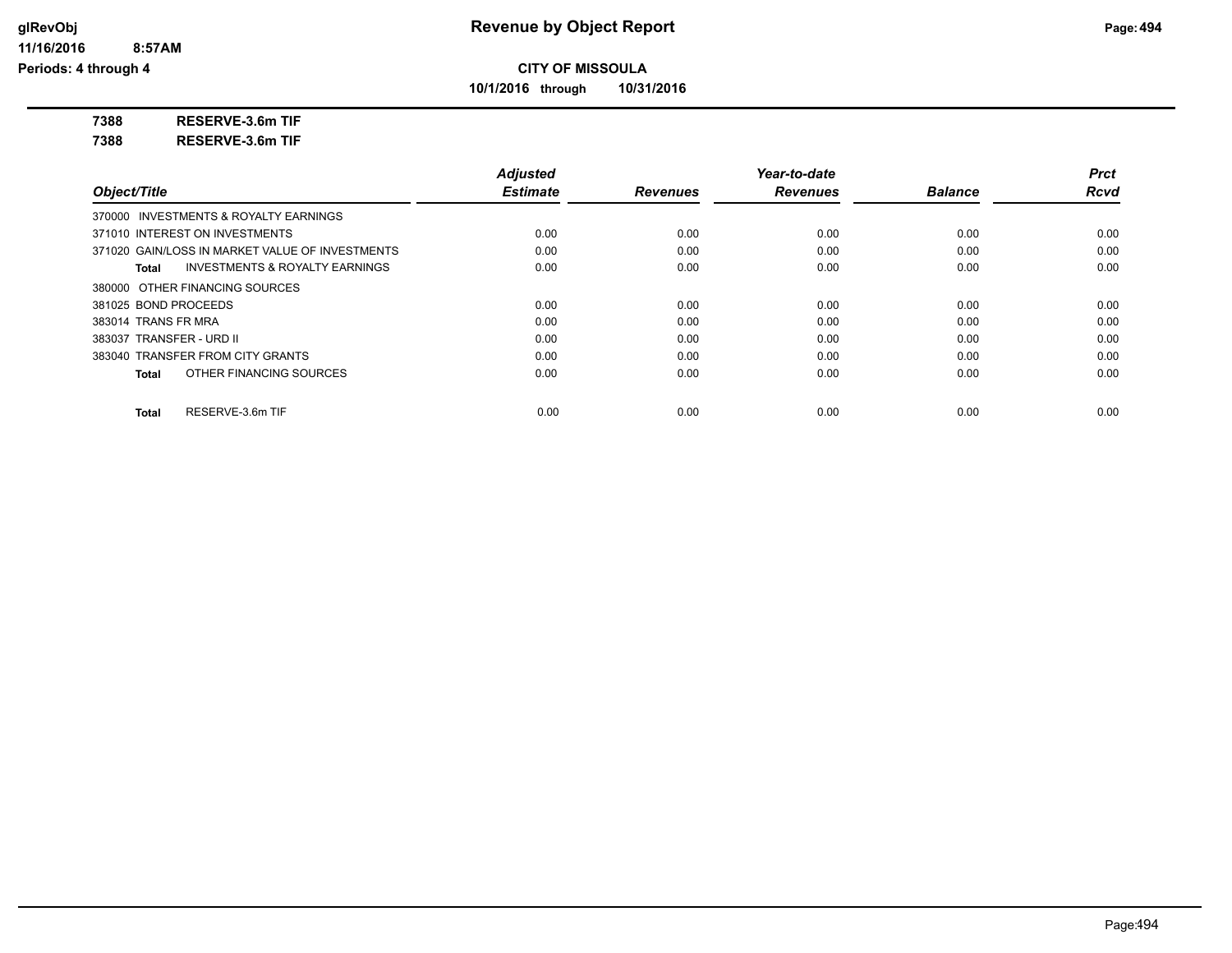**10/1/2016 through 10/31/2016**

#### **7388 RESERVE-3.6m TIF**

|                                                    | <b>Adjusted</b> |                 | Year-to-date    |                | <b>Prct</b> |
|----------------------------------------------------|-----------------|-----------------|-----------------|----------------|-------------|
| Object/Title                                       | <b>Estimate</b> | <b>Revenues</b> | <b>Revenues</b> | <b>Balance</b> | Rcvd        |
| 370000 INVESTMENTS & ROYALTY EARNINGS              |                 |                 |                 |                |             |
| 371010 INTEREST ON INVESTMENTS                     | 0.00            | 0.00            | 0.00            | 0.00           | 0.00        |
| 371020 GAIN/LOSS IN MARKET VALUE OF INVESTMENT     | 0.00            | 0.00            | 0.00            | 0.00           | 0.00        |
| <b>INVESTMENTS &amp; ROYALTY EARNINGS</b><br>Total | 0.00            | 0.00            | 0.00            | 0.00           | 0.00        |
| 380000 OTHER FINANCING SOURCES                     |                 |                 |                 |                |             |
| 381025 BOND PROCEEDS                               | 0.00            | 0.00            | 0.00            | 0.00           | 0.00        |
| 383014 TRANS FR MRA                                | 0.00            | 0.00            | 0.00            | 0.00           | 0.00        |
| 383037 TRANSFER - URD II                           | 0.00            | 0.00            | 0.00            | 0.00           | 0.00        |
| 383040 TRANSFER FROM CITY GRANTS                   | 0.00            | 0.00            | 0.00            | 0.00           | 0.00        |
| OTHER FINANCING SOURCES<br>Total                   | 0.00            | 0.00            | 0.00            | 0.00           | 0.00        |
|                                                    |                 |                 |                 |                |             |
| RESERVE-3.6m TIF<br>Total                          | 0.00            | 0.00            | 0.00            | 0.00           | 0.00        |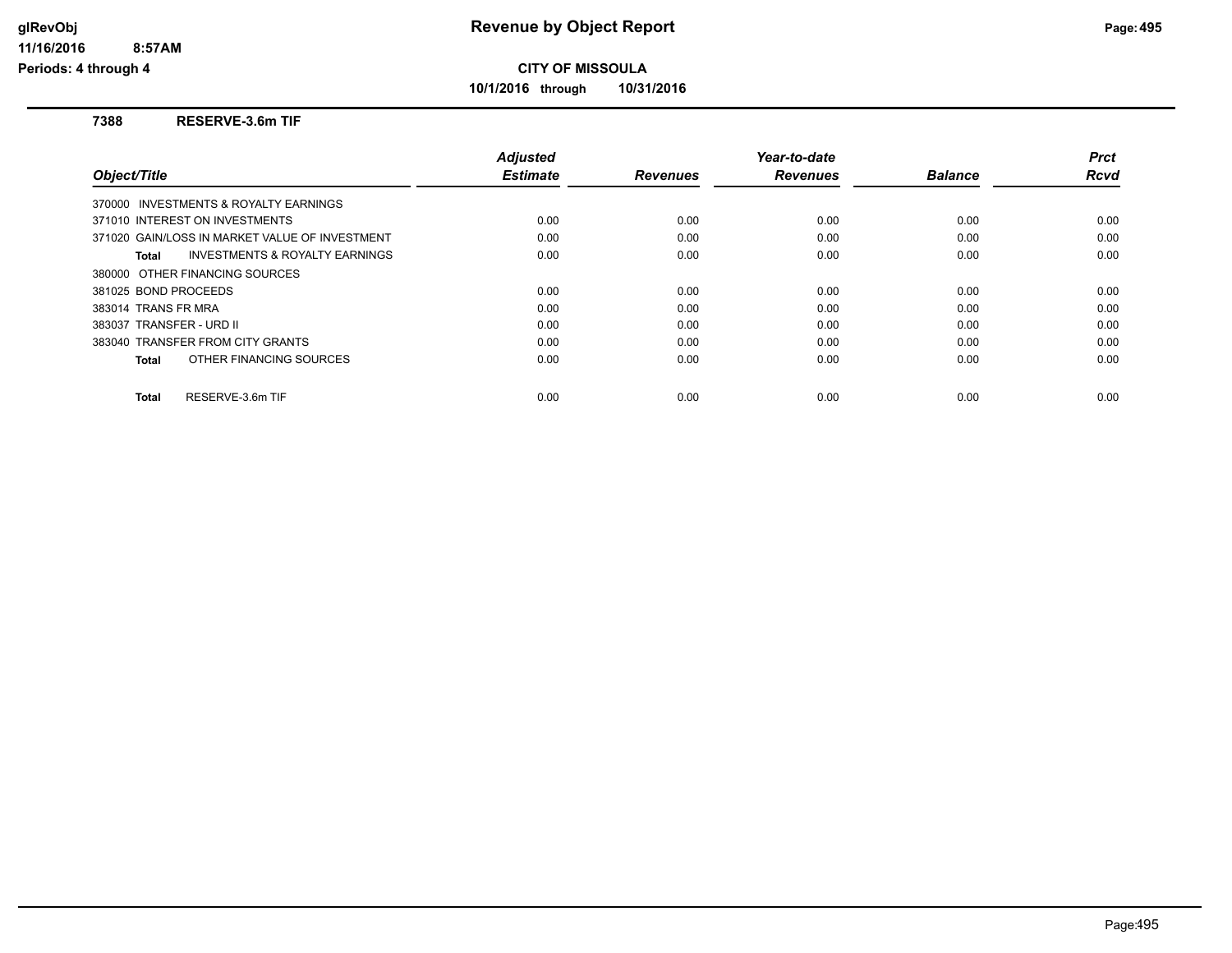**10/1/2016 through 10/31/2016**

**7389 DEBT SERVICE - 3.6M/5.75M**

**7389 DEBT SERVICE - 3.6M/5.75M**

|                      |                                                 | <b>Adiusted</b> |                 | Year-to-date    |                | <b>Prct</b> |
|----------------------|-------------------------------------------------|-----------------|-----------------|-----------------|----------------|-------------|
| Object/Title         |                                                 | <b>Estimate</b> | <b>Revenues</b> | <b>Revenues</b> | <b>Balance</b> | <b>Rcvd</b> |
|                      | 370000 INVESTMENTS & ROYALTY EARNINGS           |                 |                 |                 |                |             |
|                      | 371010 INTEREST ON INVESTMENTS                  | 0.00            | 0.00            | 0.00            | 0.00           | 0.00        |
|                      | 371020 GAIN/LOSS IN MARKET VALUE OF INVESTMENTS | 0.00            | 0.00            | 0.00            | 0.00           | 0.00        |
| Total                | <b>INVESTMENTS &amp; ROYALTY EARNINGS</b>       | 0.00            | 0.00            | 0.00            | 0.00           | 0.00        |
|                      | 380000 OTHER FINANCING SOURCES                  |                 |                 |                 |                |             |
|                      | 381009 TRANSFER FROM CLEARING                   | 0.00            | 0.00            | 0.00            | 0.00           | 0.00        |
| 381025 BOND PROCEEDS |                                                 | 0.00            | 0.00            | 0.00            | 0.00           | 0.00        |
| 383014 TRANS FR MRA  |                                                 | 0.00            | 0.00            | 0.00            | 0.00           | 0.00        |
| <b>Total</b>         | OTHER FINANCING SOURCES                         | 0.00            | 0.00            | 0.00            | 0.00           | 0.00        |
| <b>Total</b>         | DEBT SERVICE - 3.6M/5.75M                       | 0.00            | 0.00            | 0.00            | 0.00           | 0.00        |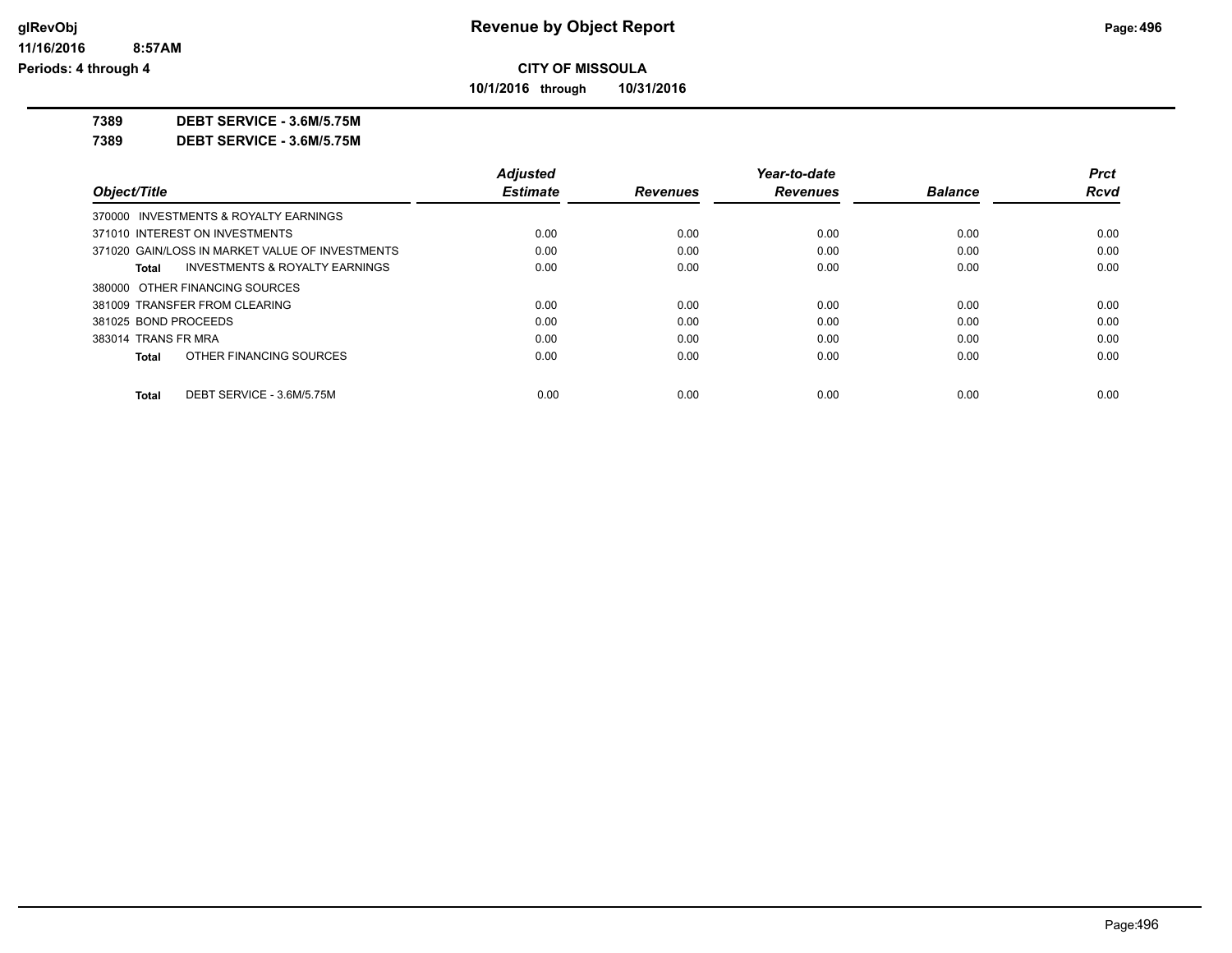**Periods: 4 through 4**

**CITY OF MISSOULA**

**10/1/2016 through 10/31/2016**

#### **7389 DEBT SERVICE - 3.6M/5.75M**

 **8:57AM**

| Object/Title                                       | <b>Adjusted</b><br><b>Estimate</b> | <b>Revenues</b> | Year-to-date<br><b>Revenues</b> | <b>Balance</b> | <b>Prct</b><br><b>Rcvd</b> |
|----------------------------------------------------|------------------------------------|-----------------|---------------------------------|----------------|----------------------------|
| 370000 INVESTMENTS & ROYALTY EARNINGS              |                                    |                 |                                 |                |                            |
| 371010 INTEREST ON INVESTMENTS                     | 0.00                               | 0.00            | 0.00                            | 0.00           | 0.00                       |
| 371020 GAIN/LOSS IN MARKET VALUE OF INVESTMENT     | 0.00                               | 0.00            | 0.00                            | 0.00           | 0.00                       |
| <b>INVESTMENTS &amp; ROYALTY EARNINGS</b><br>Total | 0.00                               | 0.00            | 0.00                            | 0.00           | 0.00                       |
| 380000 OTHER FINANCING SOURCES                     |                                    |                 |                                 |                |                            |
| 381009 TRANSFER FROM CLEARING                      | 0.00                               | 0.00            | 0.00                            | 0.00           | 0.00                       |
| 381025 BOND PROCEEDS                               | 0.00                               | 0.00            | 0.00                            | 0.00           | 0.00                       |
| 383014 TRANS FR MRA                                | 0.00                               | 0.00            | 0.00                            | 0.00           | 0.00                       |
| OTHER FINANCING SOURCES<br>Total                   | 0.00                               | 0.00            | 0.00                            | 0.00           | 0.00                       |
| DEBT SERVICE - 3.6M/5.75M<br><b>Total</b>          | 0.00                               | 0.00            | 0.00                            | 0.00           | 0.00                       |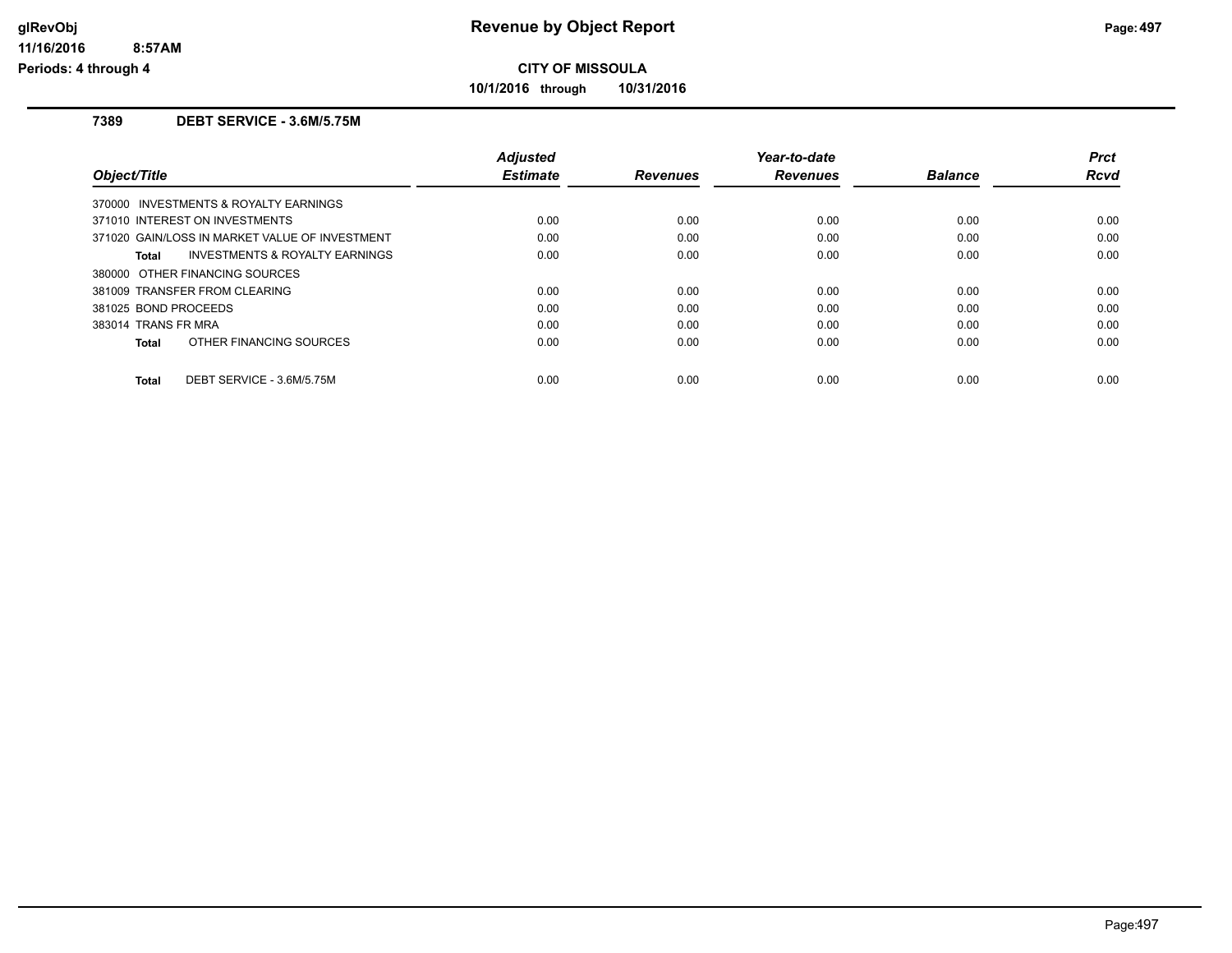**10/1/2016 through 10/31/2016**

**7390 URDII CLEARING - 3.6M TIF**

**7390 URDII CLEARING - 3.6M TIF**

|                                                           | <b>Adjusted</b> |                 | Year-to-date    |                | <b>Prct</b> |
|-----------------------------------------------------------|-----------------|-----------------|-----------------|----------------|-------------|
| Object/Title                                              | <b>Estimate</b> | <b>Revenues</b> | <b>Revenues</b> | <b>Balance</b> | <b>Rcvd</b> |
| 310000 TAXES/ASSESSMENTS                                  |                 |                 |                 |                |             |
| 310000 TAXES/ASSESSMENTS                                  | 0.00            | 0.00            | 0.00            | 0.00           | 0.00        |
| 311011 TAX INCREMENT                                      | 0.00            | 139.11          | 139.11          | $-139.11$      | 0.00        |
| 312001 PENALTIES & INTEREST                               | 0.00            | 4.20            | 87.15           | $-87.15$       | 0.00        |
| TAXES/ASSESSMENTS<br>Total                                | 0.00            | 143.31          | 226.26          | $-226.26$      | 0.00        |
| INTERGOVERNMENTAL REVENUES<br>330000                      |                 |                 |                 |                |             |
| 335210 PERSONAL PROPERTY TAX REIMBURSEMENT                | 0.00            | 0.00            | 0.00            | 0.00           | 0.00        |
| 335230 HB 124 REVENUE                                     | 0.00            | 0.00            | 0.00            | 0.00           | 0.00        |
| <b>INTERGOVERNMENTAL REVENUES</b><br>Total                | 0.00            | 0.00            | 0.00            | 0.00           | 0.00        |
| <b>INVESTMENTS &amp; ROYALTY EARNINGS</b><br>370000       |                 |                 |                 |                |             |
| 371010 INTEREST ON INVESTMENTS                            | 0.00            | 0.00            | 0.00            | 0.00           | 0.00        |
| 371020 GAIN/LOSS IN MARKET VALUE OF INVESTMENTS           | 0.00            | 0.00            | 0.00            | 0.00           | 0.00        |
| <b>INVESTMENTS &amp; ROYALTY EARNINGS</b><br><b>Total</b> | 0.00            | 0.00            | 0.00            | 0.00           | 0.00        |
| OTHER FINANCING SOURCES<br>380000                         |                 |                 |                 |                |             |
| 383037 TRANSFER FROM URD II                               | 0.00            | 0.00            | 0.00            | 0.00           | 0.00        |
| OTHER FINANCING SOURCES<br><b>Total</b>                   | 0.00            | 0.00            | 0.00            | 0.00           | 0.00        |
| <b>URDII CLEARING - 3.6M TIF</b><br><b>Total</b>          | 0.00            | 143.31          | 226.26          | $-226.26$      | 0.00        |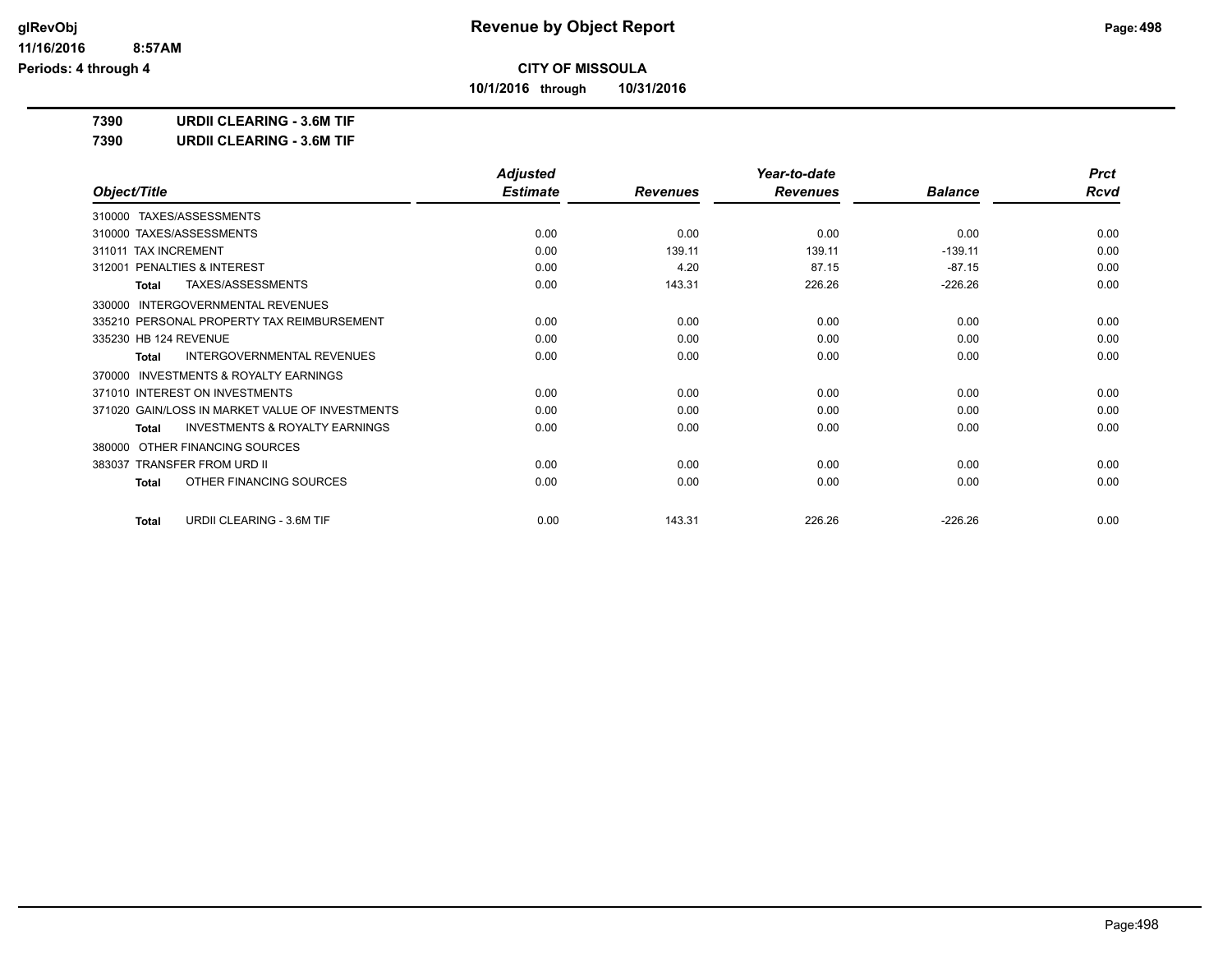**Periods: 4 through 4**

**CITY OF MISSOULA**

**10/1/2016 through 10/31/2016**

## **7390 URDII CLEARING - 3.6M TIF**

|                                                           | <b>Adjusted</b> |                 | Year-to-date    |                | <b>Prct</b> |
|-----------------------------------------------------------|-----------------|-----------------|-----------------|----------------|-------------|
| Object/Title                                              | <b>Estimate</b> | <b>Revenues</b> | <b>Revenues</b> | <b>Balance</b> | <b>Rcvd</b> |
| TAXES/ASSESSMENTS<br>310000                               |                 |                 |                 |                |             |
| 310000 TAXES/ASSESSMENTS                                  | 0.00            | 0.00            | 0.00            | 0.00           | 0.00        |
| 311011 TAX INCREMENT                                      | 0.00            | 139.11          | 139.11          | $-139.11$      | 0.00        |
| 312001 PENALTIES & INTEREST                               | 0.00            | 4.20            | 87.15           | $-87.15$       | 0.00        |
| TAXES/ASSESSMENTS<br><b>Total</b>                         | 0.00            | 143.31          | 226.26          | $-226.26$      | 0.00        |
| INTERGOVERNMENTAL REVENUES<br>330000                      |                 |                 |                 |                |             |
| 335210 PERSONAL PROPERTY TAX REIMBURSEMENT                | 0.00            | 0.00            | 0.00            | 0.00           | 0.00        |
| 335230 HB 124 REVENUE                                     | 0.00            | 0.00            | 0.00            | 0.00           | 0.00        |
| <b>INTERGOVERNMENTAL REVENUES</b><br><b>Total</b>         | 0.00            | 0.00            | 0.00            | 0.00           | 0.00        |
| <b>INVESTMENTS &amp; ROYALTY EARNINGS</b><br>370000       |                 |                 |                 |                |             |
| 371010 INTEREST ON INVESTMENTS                            | 0.00            | 0.00            | 0.00            | 0.00           | 0.00        |
| 371020 GAIN/LOSS IN MARKET VALUE OF INVESTMENT            | 0.00            | 0.00            | 0.00            | 0.00           | 0.00        |
| <b>INVESTMENTS &amp; ROYALTY EARNINGS</b><br><b>Total</b> | 0.00            | 0.00            | 0.00            | 0.00           | 0.00        |
| OTHER FINANCING SOURCES<br>380000                         |                 |                 |                 |                |             |
| <b>TRANSFER FROM URD II</b><br>383037                     | 0.00            | 0.00            | 0.00            | 0.00           | 0.00        |
| OTHER FINANCING SOURCES<br><b>Total</b>                   | 0.00            | 0.00            | 0.00            | 0.00           | 0.00        |
| URDII CLEARING - 3.6M TIF<br><b>Total</b>                 | 0.00            | 143.31          | 226.26          | $-226.26$      | 0.00        |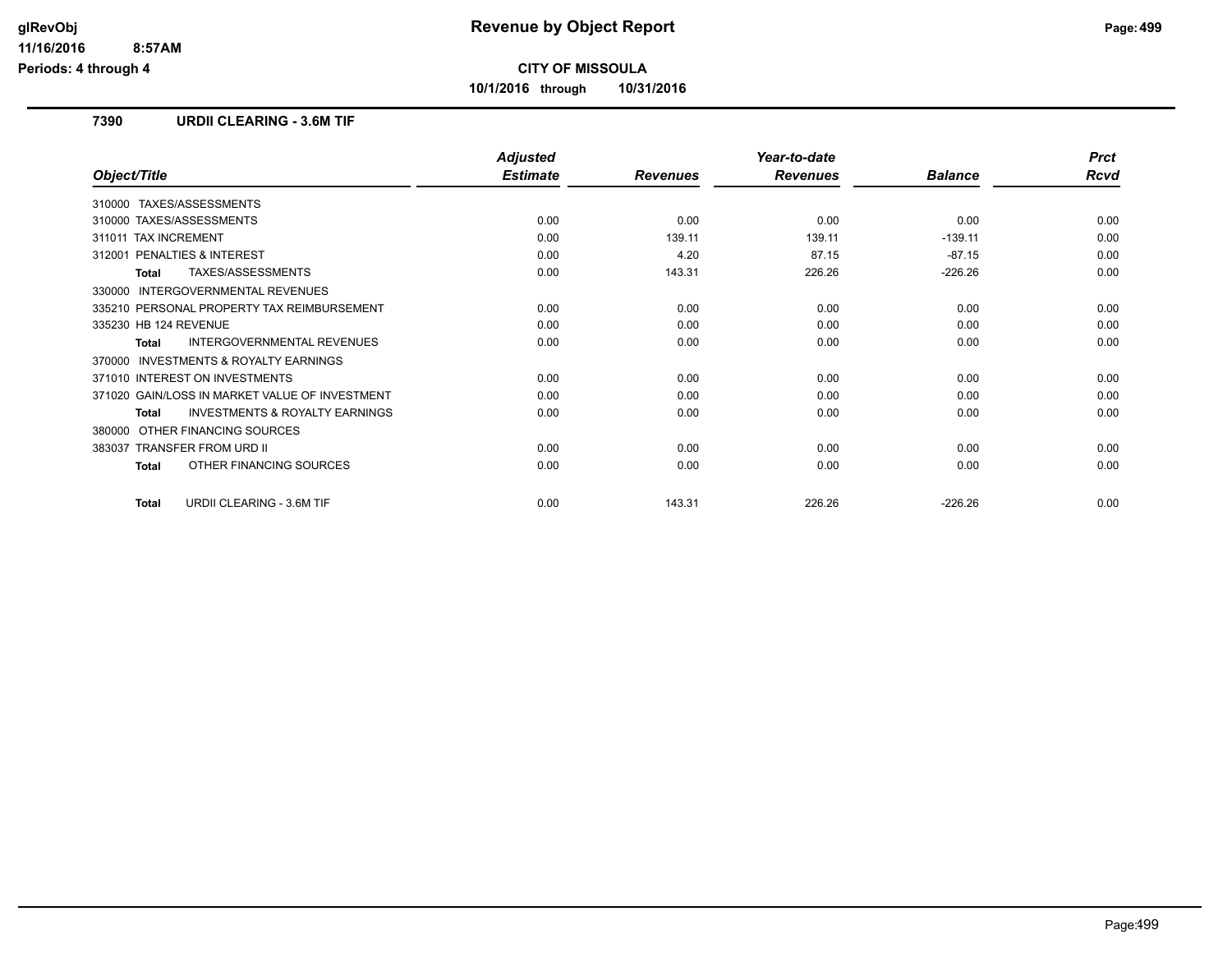**10/1/2016 through 10/31/2016**

**7391 MRA - URD I FUND**

**7391 MRA - URD I FUND**

|                                                           | <b>Adjusted</b> |                 | Year-to-date    |                | <b>Prct</b> |
|-----------------------------------------------------------|-----------------|-----------------|-----------------|----------------|-------------|
| Object/Title                                              | <b>Estimate</b> | <b>Revenues</b> | <b>Revenues</b> | <b>Balance</b> | Rcvd        |
| 310000 TAXES/ASSESSMENTS                                  |                 |                 |                 |                |             |
| 311011 TAX INCREMENT                                      | 0.00            | 0.00            | 0.00            | 0.00           | 0.00        |
| 312001 PENALTIES & INTEREST                               | 0.00            | 0.00            | 0.00            | 0.00           | 0.00        |
| TAXES/ASSESSMENTS<br><b>Total</b>                         | 0.00            | 0.00            | 0.00            | 0.00           | 0.00        |
| 330000 INTERGOVERNMENTAL REVENUES                         |                 |                 |                 |                |             |
| 331050 ISTEA/CTEP GRANT                                   | 0.00            | 0.00            | 0.00            | 0.00           | 0.00        |
| 336023 STATE CONTRIB. - PERS                              | 0.00            | 0.00            | 0.00            | 0.00           | 0.00        |
| <b>INTERGOVERNMENTAL REVENUES</b><br><b>Total</b>         | 0.00            | 0.00            | 0.00            | 0.00           | 0.00        |
| 360000 MISCELLANEOUS REVENUES                             |                 |                 |                 |                |             |
| 360000 MISCELLANEOUS REVENUES                             | 0.00            | 0.00            | 0.00            | 0.00           | 0.00        |
| 360010 MISCELLANEOUS                                      | 0.00            | 0.00            | 0.00            | 0.00           | 0.00        |
| 364012 SALE OF SURPLUS PROPERTY                           | 0.00            | 0.00            | 0.00            | 0.00           | 0.00        |
| 365000 DONATIONS                                          | 0.00            | 0.00            | 0.00            | 0.00           | 0.00        |
| MISCELLANEOUS REVENUES<br>Total                           | 0.00            | 0.00            | 0.00            | 0.00           | 0.00        |
| 370000 INVESTMENTS & ROYALTY EARNINGS                     |                 |                 |                 |                |             |
| 371010 INTEREST ON INVESTMENTS                            | 0.00            | 0.00            | 0.00            | 0.00           | 0.00        |
| 371020 GAIN/LOSS IN MARKET VALUE OF INVESTMENTS           | 0.00            | 0.00            | 0.00            | 0.00           | 0.00        |
| <b>INVESTMENTS &amp; ROYALTY EARNINGS</b><br><b>Total</b> | 0.00            | 0.00            | 0.00            | 0.00           | 0.00        |
| 380000 OTHER FINANCING SOURCES                            |                 |                 |                 |                |             |
| 382010 SALE OF FIXED ASSETS                               | 0.00            | 0.00            | 0.00            | 0.00           | 0.00        |
| 383001 TRANS FR FLUSHING DISTRICT                         | 0.00            | 0.00            | 0.00            | 0.00           | 0.00        |
| 383016 TRANS FR TAX INCREMENT BOND                        | 0.00            | 0.00            | 0.00            | 0.00           | 0.00        |
| 383029 TRANS FR GENERAL                                   | 0.00            | 0.00            | 0.00            | 0.00           | 0.00        |
| 383037 TRANSFER - URD II                                  | 0.00            | 0.00            | 0.00            | 0.00           | 0.00        |
| 383038 TRANSFER - URD III                                 | 0.00            | 0.00            | 0.00            | 0.00           | 0.00        |
| OTHER FINANCING SOURCES<br><b>Total</b>                   | 0.00            | 0.00            | 0.00            | 0.00           | 0.00        |
| MRA - URD I FUND<br>Total                                 | 0.00            | 0.00            | 0.00            | 0.00           | 0.00        |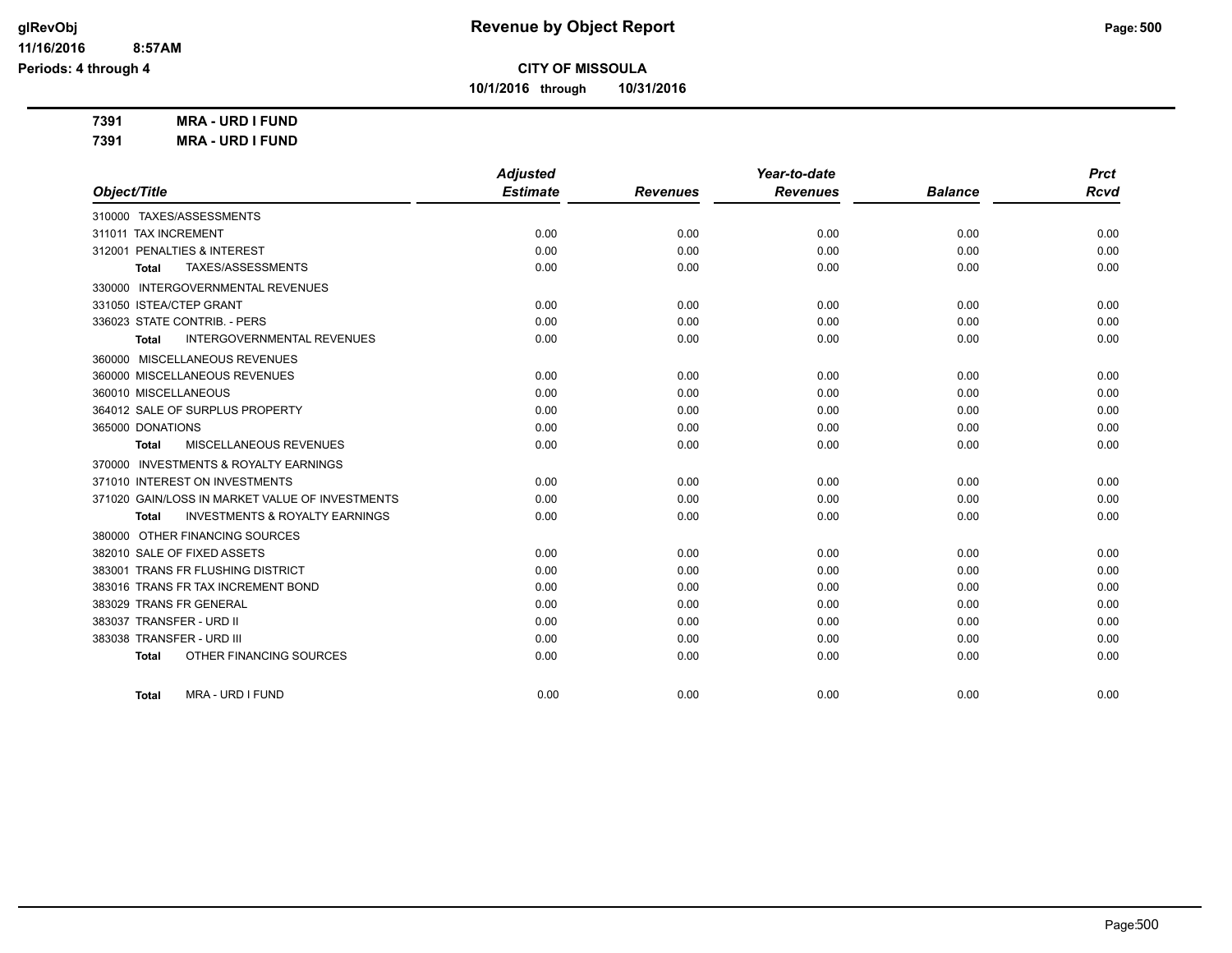**11/16/2016**

 **8:57AM Periods: 4 through 4**

**CITY OF MISSOULA**

**10/1/2016 through 10/31/2016**

#### **7391 MRA - URD I FUND**

|                                                           | <b>Adjusted</b> |                 | Year-to-date    |                | <b>Prct</b> |
|-----------------------------------------------------------|-----------------|-----------------|-----------------|----------------|-------------|
| Object/Title                                              | <b>Estimate</b> | <b>Revenues</b> | <b>Revenues</b> | <b>Balance</b> | <b>Rcvd</b> |
| 310000 TAXES/ASSESSMENTS                                  |                 |                 |                 |                |             |
| 311011 TAX INCREMENT                                      | 0.00            | 0.00            | 0.00            | 0.00           | 0.00        |
| 312001 PENALTIES & INTEREST                               | 0.00            | 0.00            | 0.00            | 0.00           | 0.00        |
| TAXES/ASSESSMENTS<br><b>Total</b>                         | 0.00            | 0.00            | 0.00            | 0.00           | 0.00        |
| 330000 INTERGOVERNMENTAL REVENUES                         |                 |                 |                 |                |             |
| 331050 ISTEA/CTEP GRANT                                   | 0.00            | 0.00            | 0.00            | 0.00           | 0.00        |
| 336023 STATE CONTRIB. - PERS                              | 0.00            | 0.00            | 0.00            | 0.00           | 0.00        |
| <b>INTERGOVERNMENTAL REVENUES</b><br><b>Total</b>         | 0.00            | 0.00            | 0.00            | 0.00           | 0.00        |
| 360000 MISCELLANEOUS REVENUES                             |                 |                 |                 |                |             |
| 360000 MISCELLANEOUS REVENUES                             | 0.00            | 0.00            | 0.00            | 0.00           | 0.00        |
| 360010 MISCELLANEOUS                                      | 0.00            | 0.00            | 0.00            | 0.00           | 0.00        |
| 364012 SALE OF SURPLUS PROPERTY                           | 0.00            | 0.00            | 0.00            | 0.00           | 0.00        |
| 365000 DONATIONS                                          | 0.00            | 0.00            | 0.00            | 0.00           | 0.00        |
| MISCELLANEOUS REVENUES<br><b>Total</b>                    | 0.00            | 0.00            | 0.00            | 0.00           | 0.00        |
| 370000 INVESTMENTS & ROYALTY EARNINGS                     |                 |                 |                 |                |             |
| 371010 INTEREST ON INVESTMENTS                            | 0.00            | 0.00            | 0.00            | 0.00           | 0.00        |
| 371020 GAIN/LOSS IN MARKET VALUE OF INVESTMENT            | 0.00            | 0.00            | 0.00            | 0.00           | 0.00        |
| <b>INVESTMENTS &amp; ROYALTY EARNINGS</b><br><b>Total</b> | 0.00            | 0.00            | 0.00            | 0.00           | 0.00        |
| 380000 OTHER FINANCING SOURCES                            |                 |                 |                 |                |             |
| 382010 SALE OF FIXED ASSETS                               | 0.00            | 0.00            | 0.00            | 0.00           | 0.00        |
| 383001 TRANS FR FLUSHING DISTRICT                         | 0.00            | 0.00            | 0.00            | 0.00           | 0.00        |
| 383016 TRANS FR TAX INCREMENT BOND                        | 0.00            | 0.00            | 0.00            | 0.00           | 0.00        |
| 383029 TRANS FR GENERAL                                   | 0.00            | 0.00            | 0.00            | 0.00           | 0.00        |
| 383037 TRANSFER - URD II                                  | 0.00            | 0.00            | 0.00            | 0.00           | 0.00        |
| 383038 TRANSFER - URD III                                 | 0.00            | 0.00            | 0.00            | 0.00           | 0.00        |
| OTHER FINANCING SOURCES<br><b>Total</b>                   | 0.00            | 0.00            | 0.00            | 0.00           | 0.00        |
| MRA - URD I FUND<br><b>Total</b>                          | 0.00            | 0.00            | 0.00            | 0.00           | 0.00        |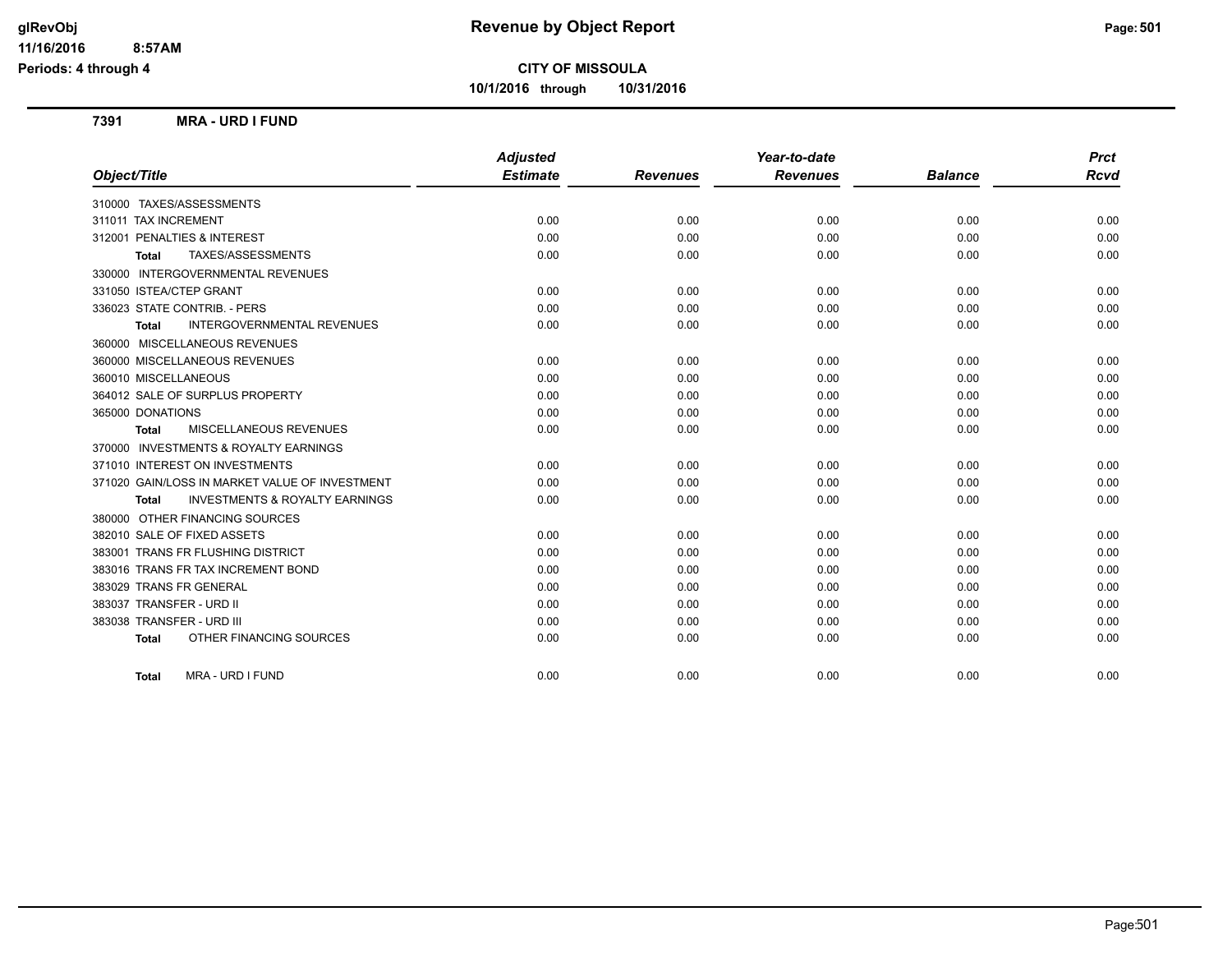**10/1/2016 through 10/31/2016**

**7392 MRA - URD II FUND**

**7392 MRA - URD II FUND**

| Object/Title                                              | <b>Adjusted</b> |                 | Year-to-date    |                | <b>Prct</b> |  |
|-----------------------------------------------------------|-----------------|-----------------|-----------------|----------------|-------------|--|
|                                                           | <b>Estimate</b> | <b>Revenues</b> | <b>Revenues</b> | <b>Balance</b> | Rcvd        |  |
| 310000 TAXES/ASSESSMENTS                                  |                 |                 |                 |                |             |  |
| 311011 TAX INCREMENT                                      | 0.00            | 0.00            | 0.00            | 0.00           | 0.00        |  |
| TAXES/ASSESSMENTS<br><b>Total</b>                         | 0.00            | 0.00            | 0.00            | 0.00           | 0.00        |  |
| 330000 INTERGOVERNMENTAL REVENUES                         |                 |                 |                 |                |             |  |
| 330000 INTERGOVERNMENTAL REVENUES                         | 0.00            | 0.00            | 0.00            | 0.00           | 0.00        |  |
| 331050 ISTEA/CTEP GRANT                                   | 0.00            | 0.00            | 0.00            | 0.00           | 0.00        |  |
| 331060 NATL RECREATION TRAILS GRANTS                      | 0.00            | 0.00            | 0.00            | 0.00           | 0.00        |  |
| 335210 PERSONAL PROPERTY TAX REIMBURSEMENT                | 0.00            | 0.00            | 0.00            | 0.00           | 0.00        |  |
| 335250 STATE REIMB - SB #184                              | 0.00            | 0.00            | 0.00            | 0.00           | 0.00        |  |
| 336023 STATE CONTRIB. - PERS                              | 0.00            | 0.00            | 0.00            | 0.00           | 0.00        |  |
| <b>INTERGOVERNMENTAL REVENUES</b><br><b>Total</b>         | 0.00            | 0.00            | 0.00            | 0.00           | 0.00        |  |
| 340000 CHARGES FOR SERVICES                               |                 |                 |                 |                |             |  |
| 343300 MISC CHARGES FOR SERVICES                          | 0.00            | 0.00            | 0.00            | 0.00           | 0.00        |  |
| <b>CHARGES FOR SERVICES</b><br>Total                      | 0.00            | 0.00            | 0.00            | 0.00           | 0.00        |  |
| 360000 MISCELLANEOUS REVENUES                             |                 |                 |                 |                |             |  |
| 360000 MISCELLANEOUS REVENUES                             | 0.00            | 0.00            | 0.00            | 0.00           | 0.00        |  |
| 360007 RLF REVENUES                                       | 0.00            | 0.00            | 0.00            | 0.00           | 0.00        |  |
| 360010 MISCELLANEOUS                                      | 0.00            | 0.00            | 0.00            | 0.00           | 0.00        |  |
| 365000 DONATIONS                                          | 0.00            | 0.00            | 0.00            | 0.00           | 0.00        |  |
| MISCELLANEOUS REVENUES<br><b>Total</b>                    | 0.00            | 0.00            | 0.00            | 0.00           | 0.00        |  |
| 370000 INVESTMENTS & ROYALTY EARNINGS                     |                 |                 |                 |                |             |  |
| 371010 INTEREST ON INVESTMENTS                            | 0.00            | 0.00            | 0.00            | 0.00           | 0.00        |  |
| 371020 GAIN/LOSS IN MARKET VALUE OF INVESTMENTS           | 0.00            | 0.00            | 0.00            | 0.00           | 0.00        |  |
| <b>INVESTMENTS &amp; ROYALTY EARNINGS</b><br><b>Total</b> | 0.00            | 0.00            | 0.00            | 0.00           | 0.00        |  |
| 380000 OTHER FINANCING SOURCES                            |                 |                 |                 |                |             |  |
| 381009 TRANSFERS IN                                       | 0.00            | 0.00            | 0.00            | 0.00           | 0.00        |  |
| 381025 BOND PROCEEDS                                      | 0.00            | 0.00            | 0.00            | 0.00           | 0.00        |  |
| 381026 DEBT SERVICE/BROWNSFIELD RLF 1.125M                | 0.00            | 0.00            | 0.00            | 0.00           | 0.00        |  |
| 381027 SOUTH RESERVE TRAIL CROSSING 5.M                   | 0.00            | 0.00            | 0.00            | 0.00           | 0.00        |  |
| 381028 BOND PROCEEDS-MILL SITE                            | 0.00            | 0.00            | 0.00            | 0.00           | 0.00        |  |
| 381074 CIVIC STADIUM TIF NOTES 1.5M                       | 0.00            | 0.00            | 0.00            | 0.00           | 0.00        |  |
| 383014 TRANS FR MRA                                       | 0.00            | 0.00            | 0.00            | 0.00           | 0.00        |  |
| 383037 TRANSFER - URD II                                  | 0.00            | 0.00            | 0.00            | 0.00           | 0.00        |  |
| 383038 TRANSFER - URD III                                 | 0.00            | 0.00            | 0.00            | 0.00           | 0.00        |  |
| 383039 FROM SID TRANSFERS                                 | 0.00            | 0.00            | 0.00            | 0.00           | 0.00        |  |
| 383060 TRANSFERS FROM FRONT ST URD                        | 0.00            | 0.00            | 0.00            | 0.00           | 0.00        |  |
| 383061 TRANSFERS FROM PARK IMPACT FEES                    | 0.00            | 0.00            | 0.00            | 0.00           | 0.00        |  |
| 383062 TRANSFERS FROM PARK SIDS                           | 0.00            | 0.00            | 0.00            | 0.00           | 0.00        |  |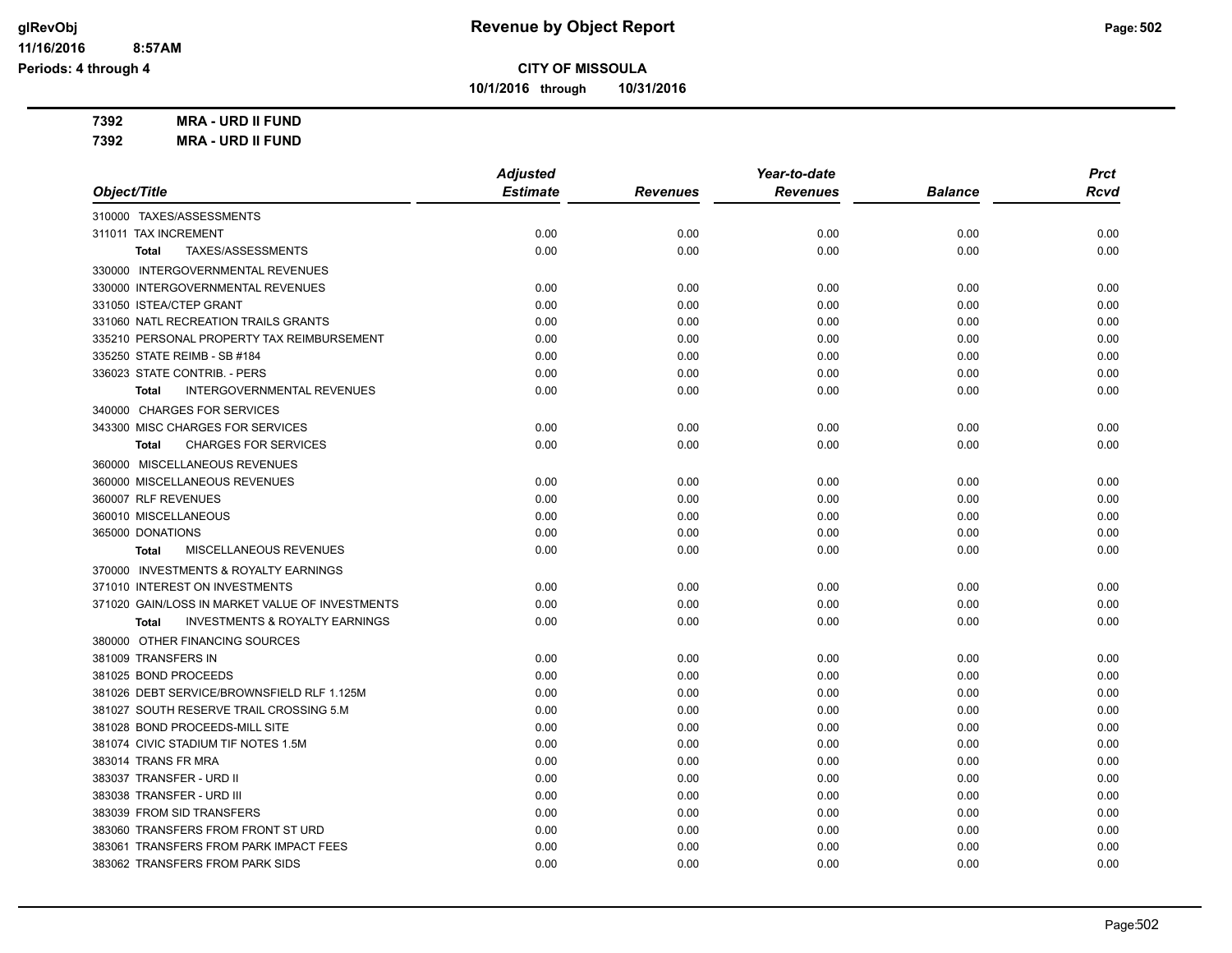**11/16/2016 8:57AM Periods: 4 through 4**

# **CITY OF MISSOULA**

**10/1/2016 through 10/31/2016**

**7392 MRA - URD II FUND 7392 MRA - URD II FUND**

|                                         | <b>Adjusted</b> | Year-to-date    |                 |                | <b>Prct</b> |
|-----------------------------------------|-----------------|-----------------|-----------------|----------------|-------------|
| Object/Title                            | <b>Estimate</b> | <b>Revenues</b> | <b>Revenues</b> | <b>Balance</b> | <b>Rcvd</b> |
| 383063 TRANSF FROM SAFETY-LU (CTEP)FUND | 0.00            | 0.00            | 0.00            | 0.00           | 0.00        |
| OTHER FINANCING SOURCES<br><b>Total</b> | 0.00            | 0.00            | 0.00            | 0.00           | 0.00        |
| MRA - URD II FUND<br>Total              | 0.00            | 0.00            | 0.00            | 0.00           | 0.00        |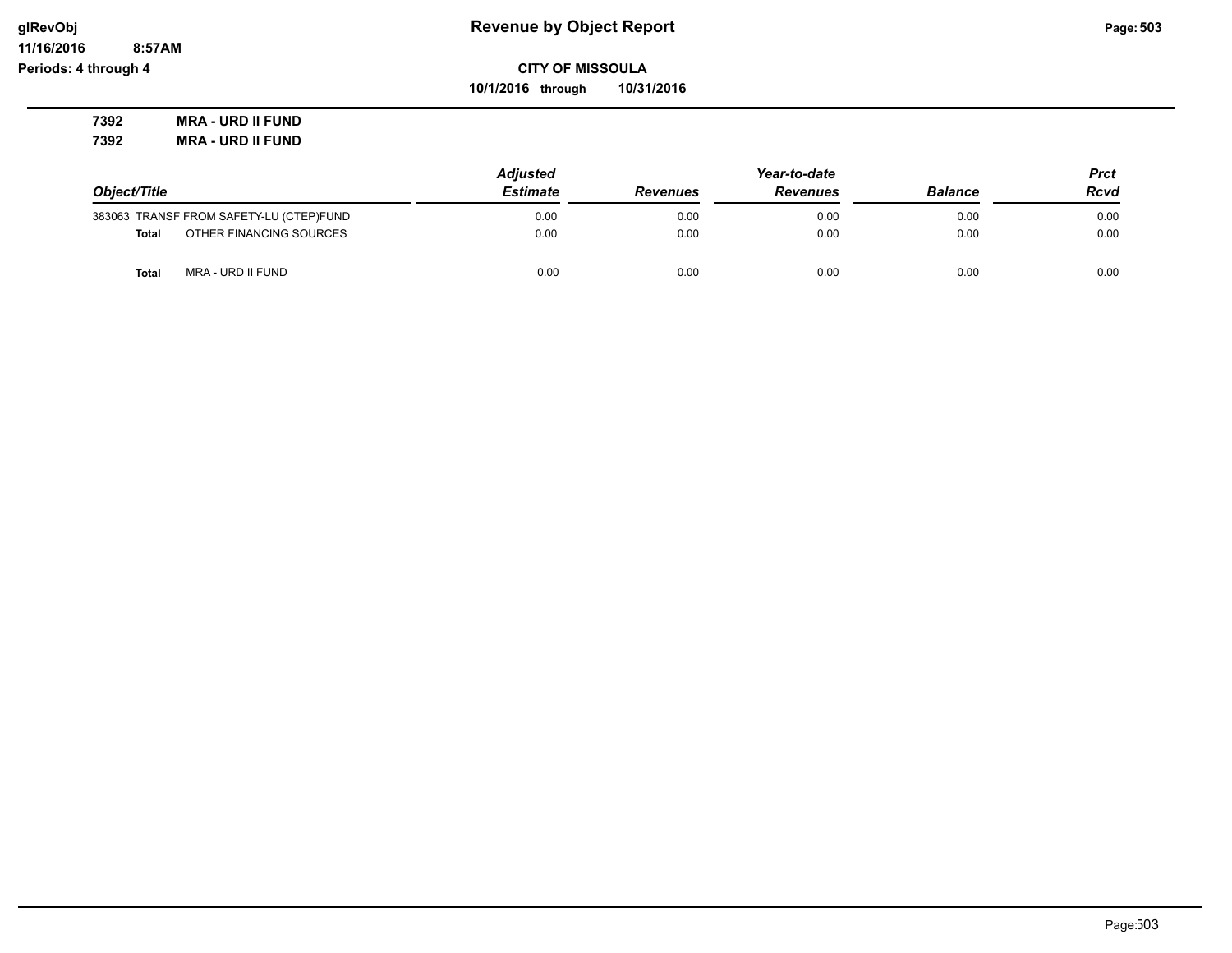**10/1/2016 through 10/31/2016**

#### **7392 MRA - URD II FUND**

| Object/Title                                              | <b>Adjusted</b> |                 | Year-to-date    |                | <b>Prct</b> |
|-----------------------------------------------------------|-----------------|-----------------|-----------------|----------------|-------------|
|                                                           | <b>Estimate</b> | <b>Revenues</b> | <b>Revenues</b> | <b>Balance</b> | Rcvd        |
| 310000 TAXES/ASSESSMENTS                                  |                 |                 |                 |                |             |
| 311011 TAX INCREMENT                                      | 0.00            | 0.00            | 0.00            | 0.00           | 0.00        |
| TAXES/ASSESSMENTS<br><b>Total</b>                         | 0.00            | 0.00            | 0.00            | 0.00           | 0.00        |
| 330000 INTERGOVERNMENTAL REVENUES                         |                 |                 |                 |                |             |
| 330000 INTERGOVERNMENTAL REVENUES                         | 0.00            | 0.00            | 0.00            | 0.00           | 0.00        |
| 331050 ISTEA/CTEP GRANT                                   | 0.00            | 0.00            | 0.00            | 0.00           | 0.00        |
| 331060 NATL RECREATION TRAILS GRANTS                      | 0.00            | 0.00            | 0.00            | 0.00           | 0.00        |
| 335210 PERSONAL PROPERTY TAX REIMBURSEMENT                | 0.00            | 0.00            | 0.00            | 0.00           | 0.00        |
| 335250 STATE REIMB - SB #184                              | 0.00            | 0.00            | 0.00            | 0.00           | 0.00        |
| 336023 STATE CONTRIB. - PERS                              | 0.00            | 0.00            | 0.00            | 0.00           | 0.00        |
| INTERGOVERNMENTAL REVENUES<br><b>Total</b>                | 0.00            | 0.00            | 0.00            | 0.00           | 0.00        |
| 340000 CHARGES FOR SERVICES                               |                 |                 |                 |                |             |
| 343300 MISC CHARGES FOR SERVICES                          | 0.00            | 0.00            | 0.00            | 0.00           | 0.00        |
| <b>CHARGES FOR SERVICES</b><br><b>Total</b>               | 0.00            | 0.00            | 0.00            | 0.00           | 0.00        |
| 360000 MISCELLANEOUS REVENUES                             |                 |                 |                 |                |             |
| 360000 MISCELLANEOUS REVENUES                             | 0.00            | 0.00            | 0.00            | 0.00           | 0.00        |
| 360007 RLF REVENUES                                       | 0.00            | 0.00            | 0.00            | 0.00           | 0.00        |
| 360010 MISCELLANEOUS                                      | 0.00            | 0.00            | 0.00            | 0.00           | 0.00        |
| 365000 DONATIONS                                          | 0.00            | 0.00            | 0.00            | 0.00           | 0.00        |
| MISCELLANEOUS REVENUES<br><b>Total</b>                    | 0.00            | 0.00            | 0.00            | 0.00           | 0.00        |
| 370000 INVESTMENTS & ROYALTY EARNINGS                     |                 |                 |                 |                |             |
| 371010 INTEREST ON INVESTMENTS                            | 0.00            | 0.00            | 0.00            | 0.00           | 0.00        |
| 371020 GAIN/LOSS IN MARKET VALUE OF INVESTMENT            | 0.00            | 0.00            | 0.00            | 0.00           | 0.00        |
| <b>INVESTMENTS &amp; ROYALTY EARNINGS</b><br><b>Total</b> | 0.00            | 0.00            | 0.00            | 0.00           | 0.00        |
| 380000 OTHER FINANCING SOURCES                            |                 |                 |                 |                |             |
| 381009 TRANSFERS IN                                       | 0.00            | 0.00            | 0.00            | 0.00           | 0.00        |
| 381025 BOND PROCEEDS                                      | 0.00            | 0.00            | 0.00            | 0.00           | 0.00        |
| 381026 DEBT SERVICE/BROWNSFIELD RLF 1.125M                | 0.00            | 0.00            | 0.00            | 0.00           | 0.00        |
| 381027 SOUTH RESERVE TRAIL CROSSING 5.M                   | 0.00            | 0.00            | 0.00            | 0.00           | 0.00        |
| 381028 BOND PROCEEDS-MILL SITE                            | 0.00            | 0.00            | 0.00            | 0.00           | 0.00        |
| 381074 CIVIC STADIUM TIF NOTES 1.5M                       | 0.00            | 0.00            | 0.00            | 0.00           | 0.00        |
| 383014 TRANS FR MRA                                       | 0.00            | 0.00            | 0.00            | 0.00           | 0.00        |
| 383037 TRANSFER - URD II                                  | 0.00            | 0.00            | 0.00            | 0.00           | 0.00        |
| 383038 TRANSFER - URD III                                 | 0.00            | 0.00            | 0.00            | 0.00           | 0.00        |
| 383039 FROM SID TRANSFERS                                 | 0.00            | 0.00            | 0.00            | 0.00           | 0.00        |
| 383060 TRANSFERS FROM FRONT ST URD                        | 0.00            | 0.00            | 0.00            | 0.00           | 0.00        |
| 383061 TRANSFERS FROM PARK IMPACT FEES                    | 0.00            | 0.00            | 0.00            | 0.00           | 0.00        |
| 383062 TRANSFERS FROM PARK SIDS                           | 0.00            | 0.00            | 0.00            | 0.00           | 0.00        |
| 383063 TRANSF FROM SAFETY-LU (CTEP)FUND                   | 0.00            | 0.00            | 0.00            | 0.00           | 0.00        |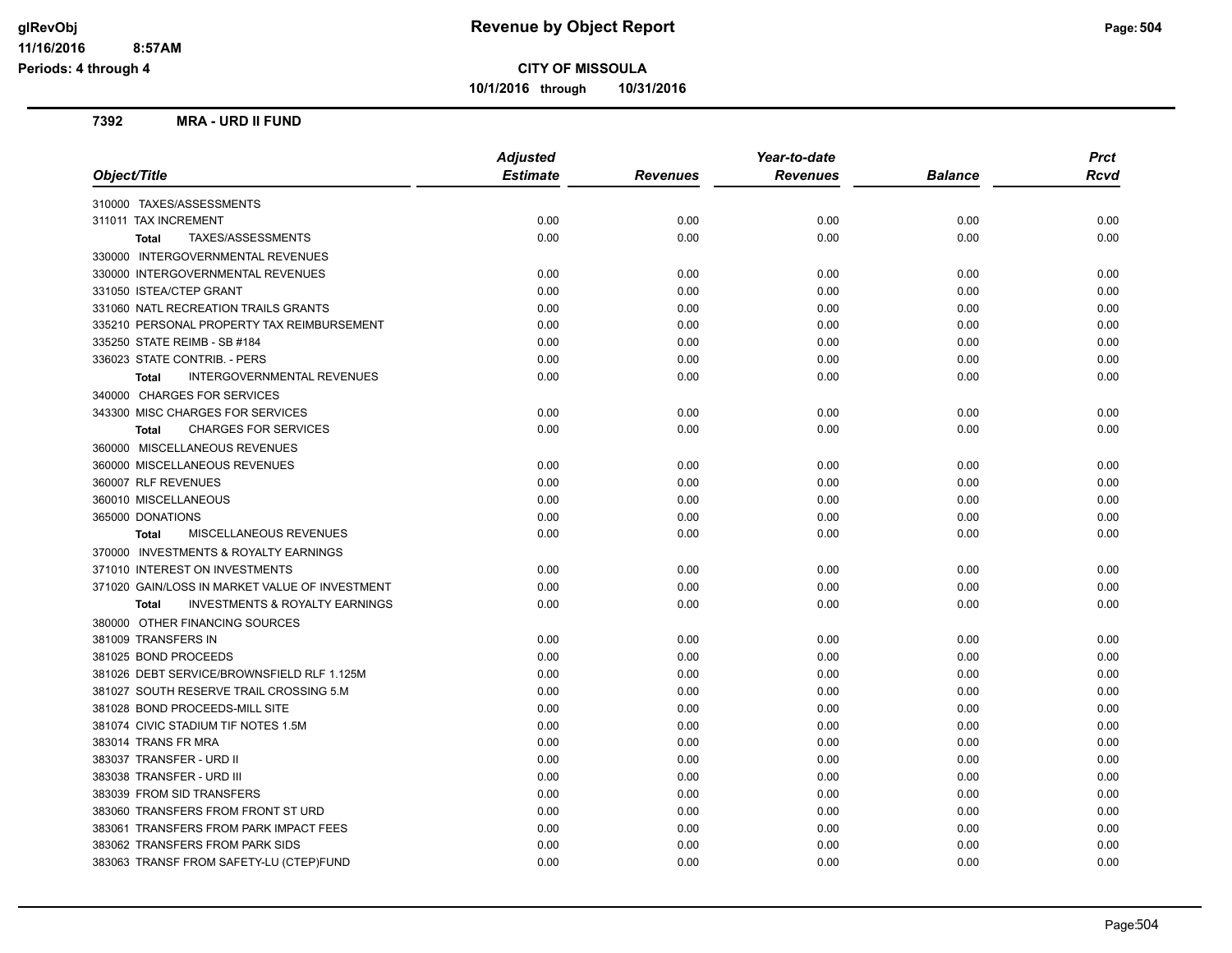**11/16/2016 8:57AM Periods: 4 through 4**

**CITY OF MISSOULA**

**10/1/2016 through 10/31/2016**

**7392 MRA - URD II FUND**

|              |                         | <b>Adjusted</b> |                 | Year-to-date    |                |             |
|--------------|-------------------------|-----------------|-----------------|-----------------|----------------|-------------|
| Object/Title |                         | <b>Estimate</b> | <b>Revenues</b> | <b>Revenues</b> | <b>Balance</b> | <b>Rcvd</b> |
| <b>Total</b> | OTHER FINANCING SOURCES | 0.00            | 0.00            | 0.00            | 0.00           | 0.00        |
| Total        | MRA - URD II FUND       | 0.00            | 0.00            | 0.00            | 0.00           | 0.00        |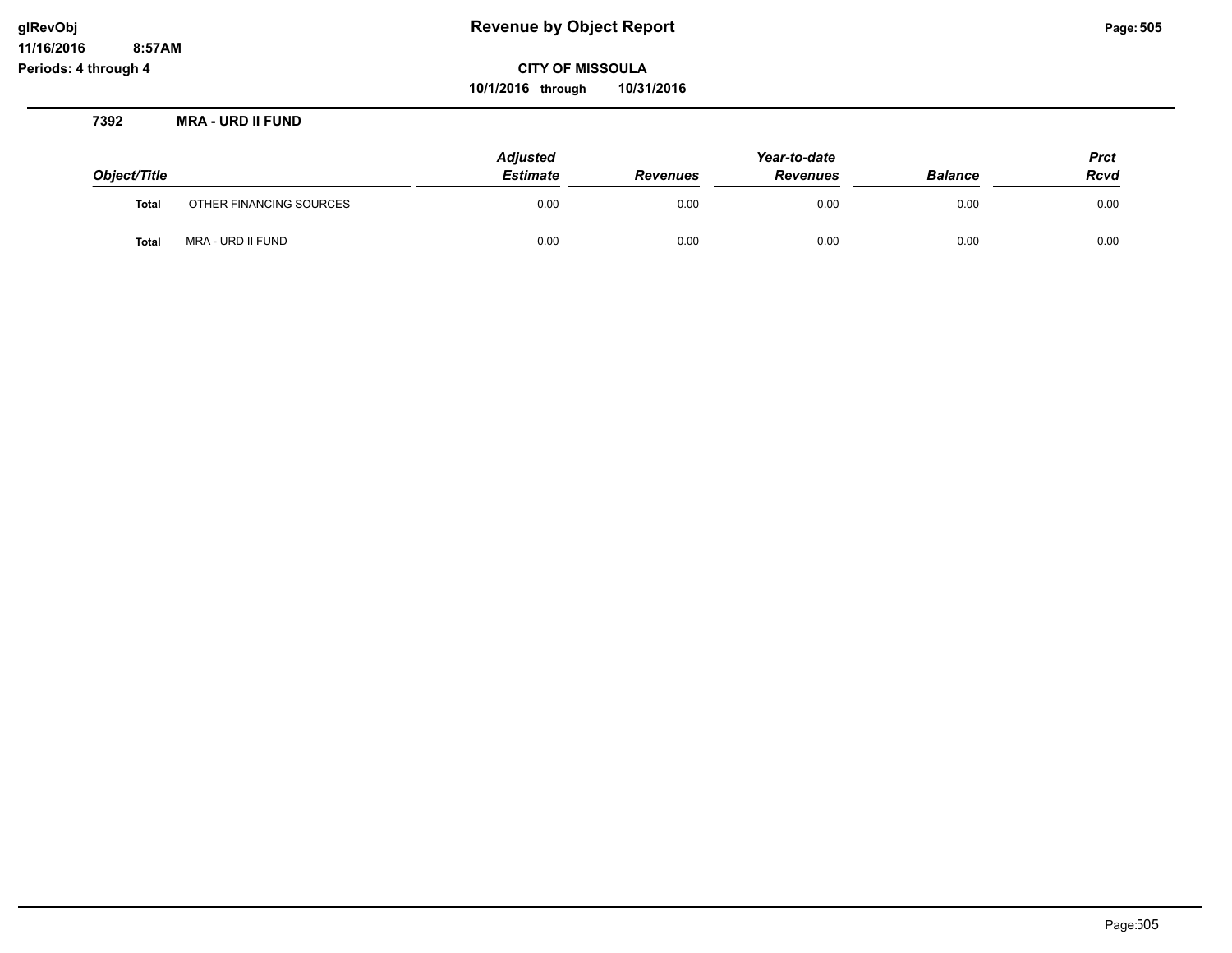**10/1/2016 through 10/31/2016**

**7393 MRA - URD III FUND**

**7393 MRA - URD III FUND**

|                                                    | <b>Adjusted</b> |                 | Year-to-date    |                 | <b>Prct</b> |
|----------------------------------------------------|-----------------|-----------------|-----------------|-----------------|-------------|
| Object/Title                                       | <b>Estimate</b> | <b>Revenues</b> | <b>Revenues</b> | <b>Balance</b>  | <b>Rcvd</b> |
| 310000 TAXES/ASSESSMENTS                           |                 |                 |                 |                 |             |
| 311011 TAX INCREMENT                               | 0.00            | 0.00            | 0.00            | 0.00            | 0.00        |
| 312001 PENALTIES & INTEREST                        | 0.00            | 0.00            | 0.00            | 0.00            | 0.00        |
| TAXES/ASSESSMENTS<br>Total                         | 0.00            | 0.00            | 0.00            | 0.00            | 0.00        |
| 330000 INTERGOVERNMENTAL REVENUES                  |                 |                 |                 |                 |             |
| 331050 ISTEA/CTEP GRANT                            | 0.00            | 0.00            | 0.00            | 0.00            | 0.00        |
| 331060 NATL RECREATION TRAILS GRANTS               | 0.00            | 0.00            | 0.00            | 0.00            | 0.00        |
| 335210 PERSONAL PROPERTY TAX REIMBURSEMENT         | 0.00            | 0.00            | 0.00            | 0.00            | 0.00        |
| 336020 STATE PENSION CONTRIBUTION                  | 0.00            | 0.00            | 0.00            | 0.00            | 0.00        |
| 336023 STATE CONTRIB. - PERS                       | 0.00            | 0.00            | 0.00            | 0.00            | 0.00        |
| <b>INTERGOVERNMENTAL REVENUES</b><br>Total         | 0.00            | 0.00            | 0.00            | 0.00            | 0.00        |
| 360000 MISCELLANEOUS REVENUES                      |                 |                 |                 |                 |             |
| 360000 MISCELLANEOUS REVENUES                      | 0.00            | 3.75            | 3.75            | $-3.75$         | 0.00        |
| 360010 MISCELLANEOUS                               | 0.00            | 0.00            | 0.00            | 0.00            | 0.00        |
| 362000 OTHER MISCELLANEOUS REVENUE                 | 0.00            | 0.00            | 0.00            | 0.00            | 0.00        |
| 362004 URD III FACADE IMPROVEMENT LOAN REC         | 0.00            | 0.00            | 0.00            | 0.00            | 0.00        |
| 365000 DONATIONS                                   | 0.00            | 0.00            | 0.00            | 0.00            | 0.00        |
| MISCELLANEOUS REVENUES<br>Total                    | 0.00            | 3.75            | 3.75            | $-3.75$         | 0.00        |
| 370000 INVESTMENTS & ROYALTY EARNINGS              |                 |                 |                 |                 |             |
| 371010 INTEREST ON INVESTMENTS                     | 0.00            | 0.00            | 0.00            | 0.00            | 0.00        |
| 371020 GAIN/LOSS IN MARKET VALUE OF INVESTMENTS    | 0.00            | 0.00            | 0.00            | 0.00            | 0.00        |
| <b>INVESTMENTS &amp; ROYALTY EARNINGS</b><br>Total | 0.00            | 0.00            | 0.00            | 0.00            | 0.00        |
| 380000 OTHER FINANCING SOURCES                     |                 |                 |                 |                 |             |
| 381000 LOAN PROCEEDS                               | 0.00            | 0.00            | 0.00            | 0.00            | 0.00        |
| 381024 MARY AVENUE BOND PROCEEDS                   | 0.00            | 2,962,675.00    | 2,962,675.00    | $-2,962,675.00$ | 0.00        |
| 381027 5M SO RESERVE TRAIL CROSSING                | 0.00            | 0.00            | 0.00            | 0.00            | 0.00        |
| 383014 TRANS FR MRA                                | 0.00            | 0.00            | 0.00            | 0.00            | 0.00        |
| 383037 TRANSFER - URD II                           | 0.00            | 0.00            | 0.00            | 0.00            | 0.00        |
| OTHER FINANCING SOURCES<br><b>Total</b>            | 0.00            | 2,962,675.00    | 2,962,675.00    | $-2,962,675.00$ | 0.00        |
| MRA - URD III FUND<br><b>Total</b>                 | 0.00            | 2.962.678.75    | 2.962.678.75    | $-2.962.678.75$ | 0.00        |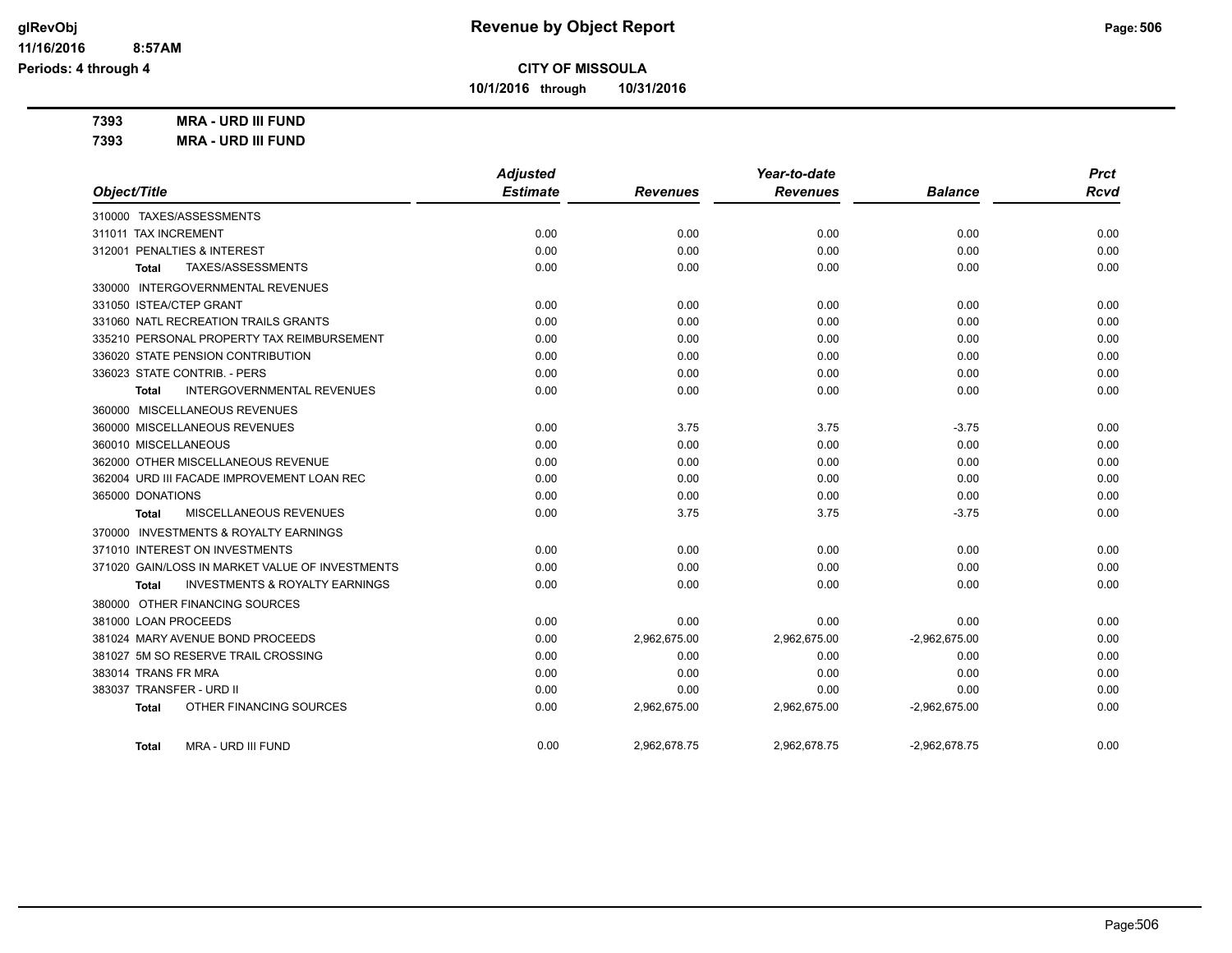**10/1/2016 through 10/31/2016**

#### **7393 MRA - URD III FUND**

|                                                           | <b>Adjusted</b> |                 | Year-to-date    |                 | <b>Prct</b> |
|-----------------------------------------------------------|-----------------|-----------------|-----------------|-----------------|-------------|
| Object/Title                                              | <b>Estimate</b> | <b>Revenues</b> | <b>Revenues</b> | <b>Balance</b>  | <b>Rcvd</b> |
| 310000 TAXES/ASSESSMENTS                                  |                 |                 |                 |                 |             |
| 311011 TAX INCREMENT                                      | 0.00            | 0.00            | 0.00            | 0.00            | 0.00        |
| 312001 PENALTIES & INTEREST                               | 0.00            | 0.00            | 0.00            | 0.00            | 0.00        |
| TAXES/ASSESSMENTS<br><b>Total</b>                         | 0.00            | 0.00            | 0.00            | 0.00            | 0.00        |
| 330000 INTERGOVERNMENTAL REVENUES                         |                 |                 |                 |                 |             |
| 331050 ISTEA/CTEP GRANT                                   | 0.00            | 0.00            | 0.00            | 0.00            | 0.00        |
| 331060 NATL RECREATION TRAILS GRANTS                      | 0.00            | 0.00            | 0.00            | 0.00            | 0.00        |
| 335210 PERSONAL PROPERTY TAX REIMBURSEMENT                | 0.00            | 0.00            | 0.00            | 0.00            | 0.00        |
| 336020 STATE PENSION CONTRIBUTION                         | 0.00            | 0.00            | 0.00            | 0.00            | 0.00        |
| 336023 STATE CONTRIB. - PERS                              | 0.00            | 0.00            | 0.00            | 0.00            | 0.00        |
| INTERGOVERNMENTAL REVENUES<br><b>Total</b>                | 0.00            | 0.00            | 0.00            | 0.00            | 0.00        |
| 360000 MISCELLANEOUS REVENUES                             |                 |                 |                 |                 |             |
| 360000 MISCELLANEOUS REVENUES                             | 0.00            | 3.75            | 3.75            | $-3.75$         | 0.00        |
| 360010 MISCELLANEOUS                                      | 0.00            | 0.00            | 0.00            | 0.00            | 0.00        |
| 362000 OTHER MISCELLANEOUS REVENUE                        | 0.00            | 0.00            | 0.00            | 0.00            | 0.00        |
| 362004 URD III FACADE IMPROVEMENT LOAN REC                | 0.00            | 0.00            | 0.00            | 0.00            | 0.00        |
| 365000 DONATIONS                                          | 0.00            | 0.00            | 0.00            | 0.00            | 0.00        |
| MISCELLANEOUS REVENUES<br><b>Total</b>                    | 0.00            | 3.75            | 3.75            | $-3.75$         | 0.00        |
| 370000 INVESTMENTS & ROYALTY EARNINGS                     |                 |                 |                 |                 |             |
| 371010 INTEREST ON INVESTMENTS                            | 0.00            | 0.00            | 0.00            | 0.00            | 0.00        |
| 371020 GAIN/LOSS IN MARKET VALUE OF INVESTMENT            | 0.00            | 0.00            | 0.00            | 0.00            | 0.00        |
| <b>INVESTMENTS &amp; ROYALTY EARNINGS</b><br><b>Total</b> | 0.00            | 0.00            | 0.00            | 0.00            | 0.00        |
| 380000 OTHER FINANCING SOURCES                            |                 |                 |                 |                 |             |
| 381000 LOAN PROCEEDS                                      | 0.00            | 0.00            | 0.00            | 0.00            | 0.00        |
| 381024 MARY AVENUE BOND PROCEEDS                          | 0.00            | 2,962,675.00    | 2,962,675.00    | $-2,962,675.00$ | 0.00        |
| 381027 5M SO RESERVE TRAIL CROSSING                       | 0.00            | 0.00            | 0.00            | 0.00            | 0.00        |
| 383014 TRANS FR MRA                                       | 0.00            | 0.00            | 0.00            | 0.00            | 0.00        |
| 383037 TRANSFER - URD II                                  | 0.00            | 0.00            | 0.00            | 0.00            | 0.00        |
| OTHER FINANCING SOURCES<br><b>Total</b>                   | 0.00            | 2,962,675.00    | 2,962,675.00    | $-2,962,675.00$ | 0.00        |
| <b>MRA - URD III FUND</b><br><b>Total</b>                 | 0.00            | 2.962.678.75    | 2.962.678.75    | $-2.962.678.75$ | 0.00        |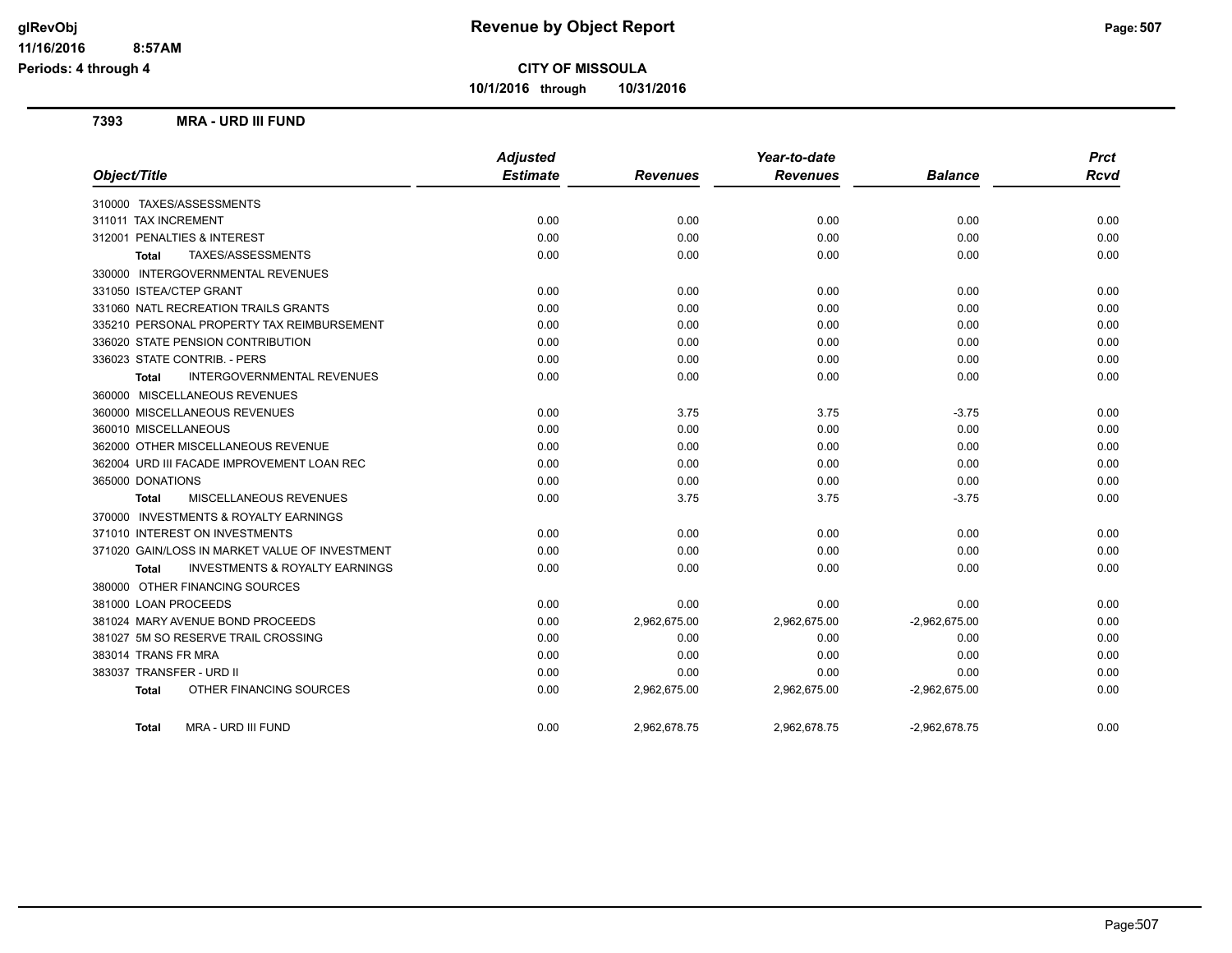**10/1/2016 through 10/31/2016**

# **7394 MRA URD III TI DEBT CLEARING FUND**

**7394 MRA URD III TI DEBT CLEARING FUND**

|                                                           | <b>Adjusted</b> |                 | Year-to-date    |                | <b>Prct</b> |
|-----------------------------------------------------------|-----------------|-----------------|-----------------|----------------|-------------|
| Object/Title                                              | <b>Estimate</b> | <b>Revenues</b> | <b>Revenues</b> | <b>Balance</b> | <b>Rcvd</b> |
| 310000 TAXES/ASSESSMENTS                                  |                 |                 |                 |                |             |
| <b>TAX INCREMENT</b><br>311011                            | 0.00            | 51.59           | 51.59           | $-51.59$       | 0.00        |
| <b>PENALTIES &amp; INTEREST</b><br>312001                 | 0.00            | 3.94            | 49.43           | $-49.43$       | 0.00        |
| TAXES/ASSESSMENTS<br><b>Total</b>                         | 0.00            | 55.53           | 101.02          | $-101.02$      | 0.00        |
| <b>INTERGOVERNMENTAL REVENUES</b><br>330000               |                 |                 |                 |                |             |
| 335210 PERSONAL PROPERTY TAX REIMBURSEMENT                | 0.00            | 0.00            | 0.00            | 0.00           | 0.00        |
| 335250 STATE REIMB - SB #184                              | 0.00            | 0.00            | 0.00            | 0.00           | 0.00        |
| INTERGOVERNMENTAL REVENUES<br><b>Total</b>                | 0.00            | 0.00            | 0.00            | 0.00           | 0.00        |
| <b>INVESTMENTS &amp; ROYALTY EARNINGS</b><br>370000       |                 |                 |                 |                |             |
| 371010 INTEREST ON INVESTMENTS                            | 0.00            | 0.00            | 0.00            | 0.00           | 0.00        |
| 371020 GAIN/LOSS IN MARKET VALUE OF INVESTMENTS           | 0.00            | 0.00            | 0.00            | 0.00           | 0.00        |
| <b>INVESTMENTS &amp; ROYALTY EARNINGS</b><br><b>Total</b> | 0.00            | 0.00            | 0.00            | 0.00           | 0.00        |
| OTHER FINANCING SOURCES<br>380000                         |                 |                 |                 |                |             |
| 383014 TRANS FR MRA                                       | 0.00            | 0.00            | 0.00            | 0.00           | 0.00        |
| OTHER FINANCING SOURCES<br><b>Total</b>                   | 0.00            | 0.00            | 0.00            | 0.00           | 0.00        |
| MRA URD III TI DEBT CLEARING FUND<br><b>Total</b>         | 0.00            | 55.53           | 101.02          | $-101.02$      | 0.00        |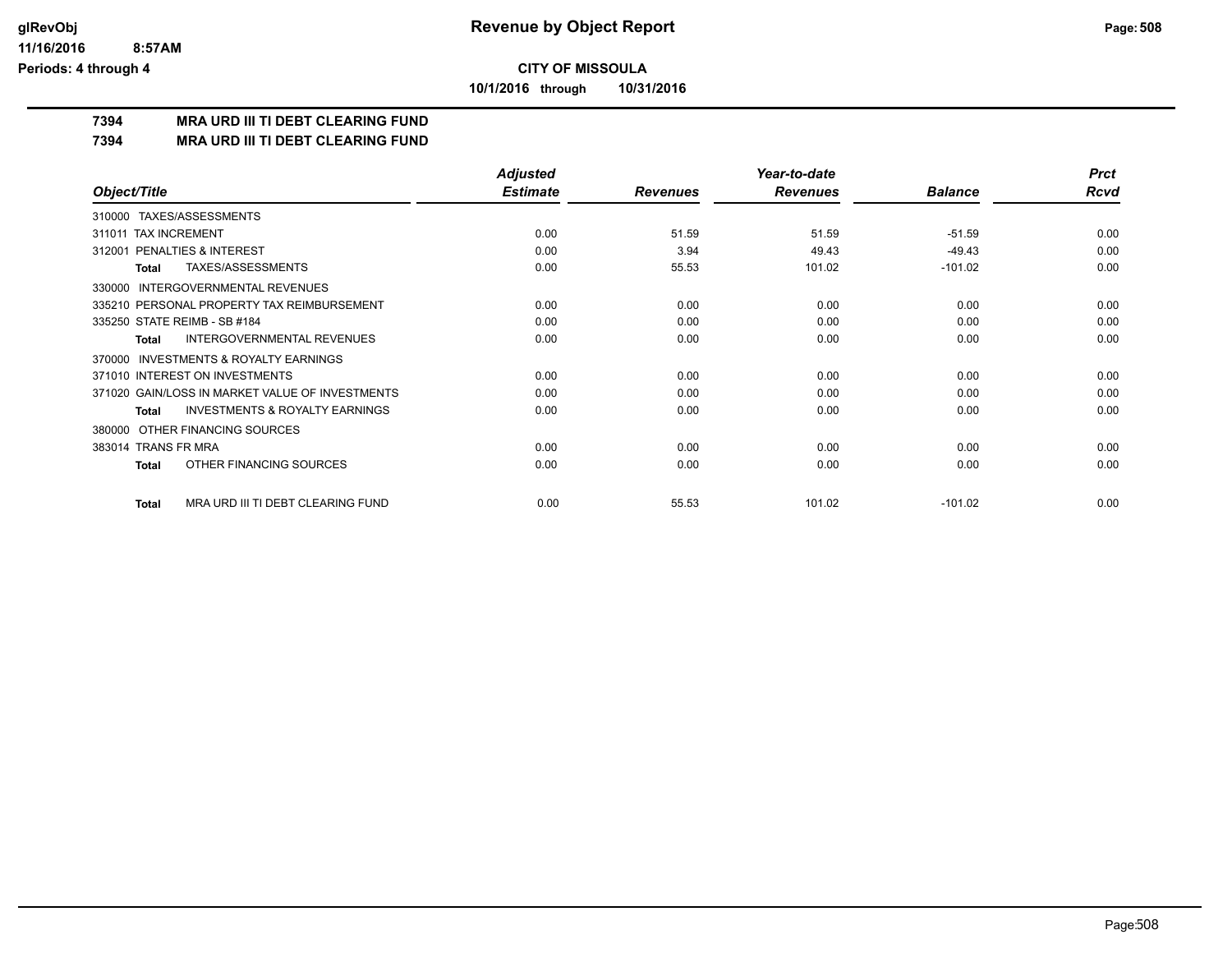**10/1/2016 through 10/31/2016**

## **7394 MRA URD III TI DEBT CLEARING FUND**

|                                                    | <b>Adjusted</b> |                 | Year-to-date    |                | <b>Prct</b> |
|----------------------------------------------------|-----------------|-----------------|-----------------|----------------|-------------|
| Object/Title                                       | <b>Estimate</b> | <b>Revenues</b> | <b>Revenues</b> | <b>Balance</b> | Rcvd        |
| TAXES/ASSESSMENTS<br>310000                        |                 |                 |                 |                |             |
| 311011 TAX INCREMENT                               | 0.00            | 51.59           | 51.59           | $-51.59$       | 0.00        |
| 312001 PENALTIES & INTEREST                        | 0.00            | 3.94            | 49.43           | $-49.43$       | 0.00        |
| TAXES/ASSESSMENTS<br>Total                         | 0.00            | 55.53           | 101.02          | $-101.02$      | 0.00        |
| 330000 INTERGOVERNMENTAL REVENUES                  |                 |                 |                 |                |             |
| 335210 PERSONAL PROPERTY TAX REIMBURSEMENT         | 0.00            | 0.00            | 0.00            | 0.00           | 0.00        |
| 335250 STATE REIMB - SB #184                       | 0.00            | 0.00            | 0.00            | 0.00           | 0.00        |
| <b>INTERGOVERNMENTAL REVENUES</b><br>Total         | 0.00            | 0.00            | 0.00            | 0.00           | 0.00        |
| 370000 INVESTMENTS & ROYALTY EARNINGS              |                 |                 |                 |                |             |
| 371010 INTEREST ON INVESTMENTS                     | 0.00            | 0.00            | 0.00            | 0.00           | 0.00        |
| 371020 GAIN/LOSS IN MARKET VALUE OF INVESTMENT     | 0.00            | 0.00            | 0.00            | 0.00           | 0.00        |
| <b>INVESTMENTS &amp; ROYALTY EARNINGS</b><br>Total | 0.00            | 0.00            | 0.00            | 0.00           | 0.00        |
| 380000 OTHER FINANCING SOURCES                     |                 |                 |                 |                |             |
| 383014 TRANS FR MRA                                | 0.00            | 0.00            | 0.00            | 0.00           | 0.00        |
| OTHER FINANCING SOURCES<br>Total                   | 0.00            | 0.00            | 0.00            | 0.00           | 0.00        |
| MRA URD III TI DEBT CLEARING FUND<br><b>Total</b>  | 0.00            | 55.53           | 101.02          | $-101.02$      | 0.00        |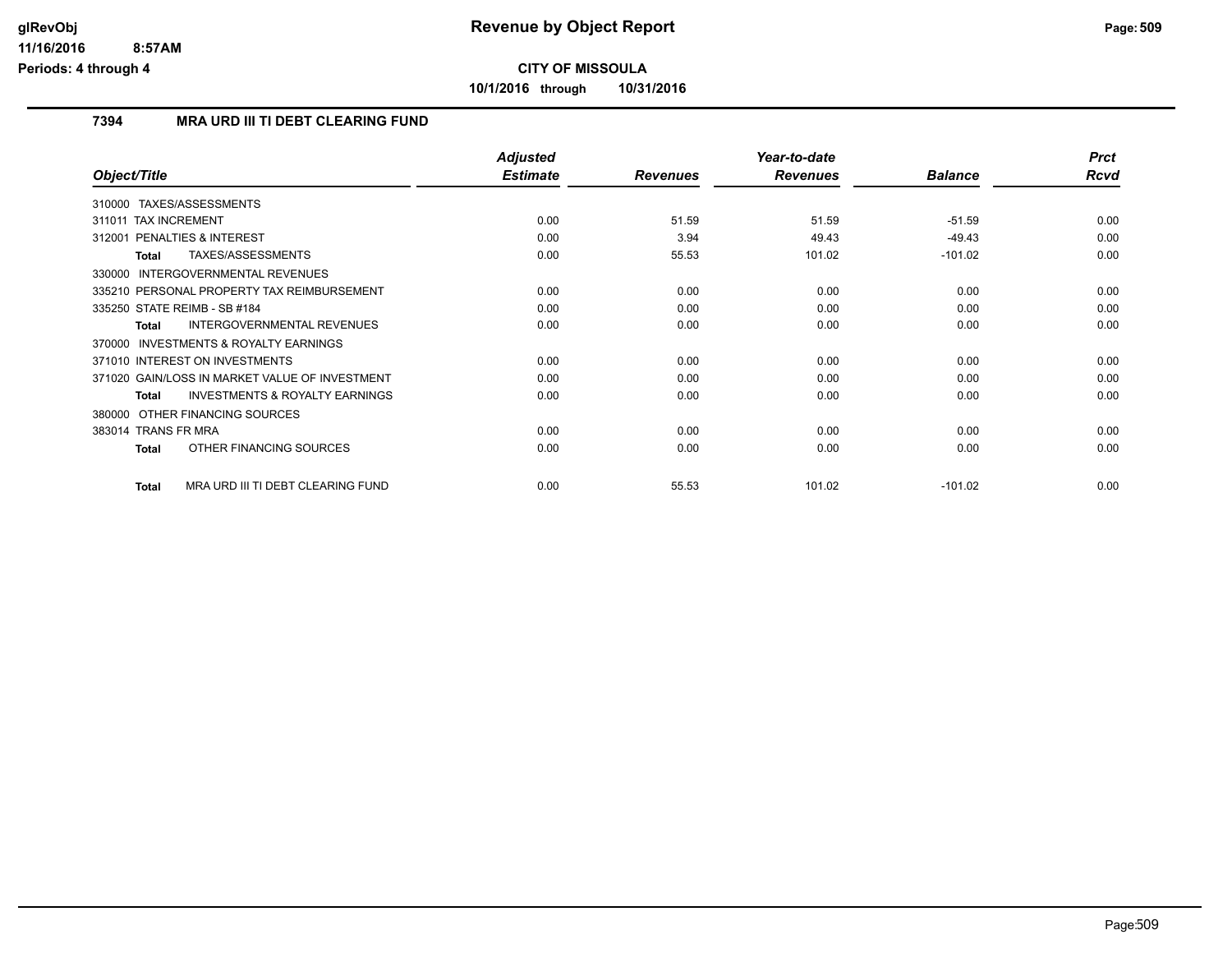**10/1/2016 through 10/31/2016**

# **7395 MRA TAX INCREMENT DEBT SERVICE**

# **7395 MRA TAX INCREMENT DEBT SERVICE**

|                                                    | <b>Adjusted</b> |                 | Year-to-date    |                | <b>Prct</b> |
|----------------------------------------------------|-----------------|-----------------|-----------------|----------------|-------------|
| Object/Title                                       | <b>Estimate</b> | <b>Revenues</b> | <b>Revenues</b> | <b>Balance</b> | <b>Rcvd</b> |
| 370000 INVESTMENTS & ROYALTY EARNINGS              |                 |                 |                 |                |             |
| 371010 INTEREST ON INVESTMENTS                     | 0.00            | 0.00            | 0.00            | 0.00           | 0.00        |
| <b>INVESTMENTS &amp; ROYALTY EARNINGS</b><br>Total | 0.00            | 0.00            | 0.00            | 0.00           | 0.00        |
| 380000 OTHER FINANCING SOURCES                     |                 |                 |                 |                |             |
| 383014 TRANS FR MRA                                | 0.00            | 0.00            | 0.00            | 0.00           | 0.00        |
| OTHER FINANCING SOURCES<br>Total                   | 0.00            | 0.00            | 0.00            | 0.00           | 0.00        |
|                                                    |                 |                 |                 |                |             |
| MRA TAX INCREMENT DEBT SERVICE<br>Total            | 0.00            | 0.00            | 0.00            | 0.00           | 0.00        |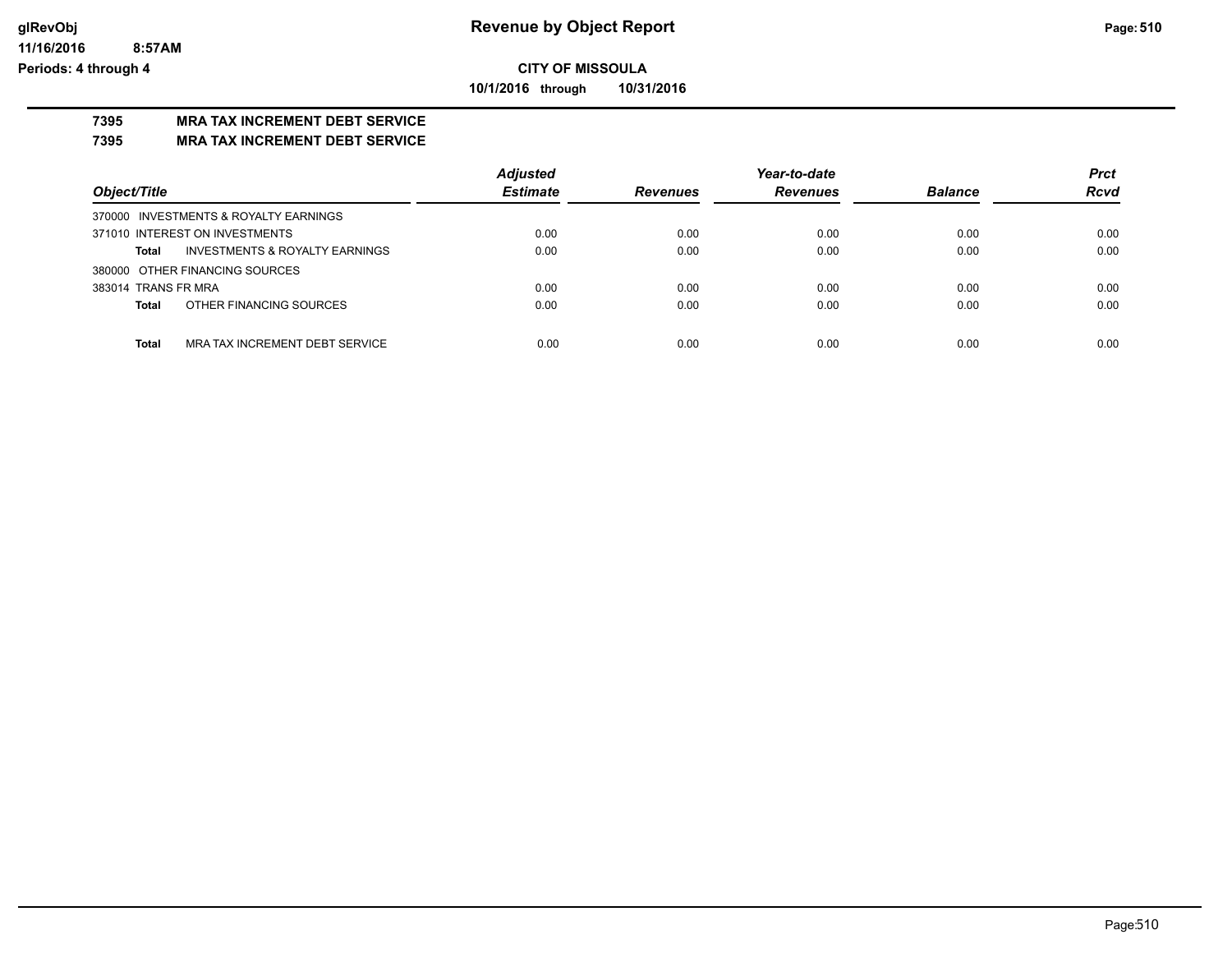**10/1/2016 through 10/31/2016**

# **7395 MRA TAX INCREMENT DEBT SERVICE**

| Object/Title                                   | <b>Adjusted</b><br><b>Estimate</b> | <b>Revenues</b> | Year-to-date<br><b>Revenues</b> | <b>Balance</b> | <b>Prct</b><br><b>Rcvd</b> |
|------------------------------------------------|------------------------------------|-----------------|---------------------------------|----------------|----------------------------|
| 370000 INVESTMENTS & ROYALTY EARNINGS          |                                    |                 |                                 |                |                            |
| 371010 INTEREST ON INVESTMENTS                 | 0.00                               | 0.00            | 0.00                            | 0.00           | 0.00                       |
| INVESTMENTS & ROYALTY EARNINGS<br>Total        | 0.00                               | 0.00            | 0.00                            | 0.00           | 0.00                       |
| 380000 OTHER FINANCING SOURCES                 |                                    |                 |                                 |                |                            |
| 383014 TRANS FR MRA                            | 0.00                               | 0.00            | 0.00                            | 0.00           | 0.00                       |
| OTHER FINANCING SOURCES<br><b>Total</b>        | 0.00                               | 0.00            | 0.00                            | 0.00           | 0.00                       |
|                                                |                                    |                 |                                 |                |                            |
| MRA TAX INCREMENT DEBT SERVICE<br><b>Total</b> | 0.00                               | 0.00            | 0.00                            | 0.00           | 0.00                       |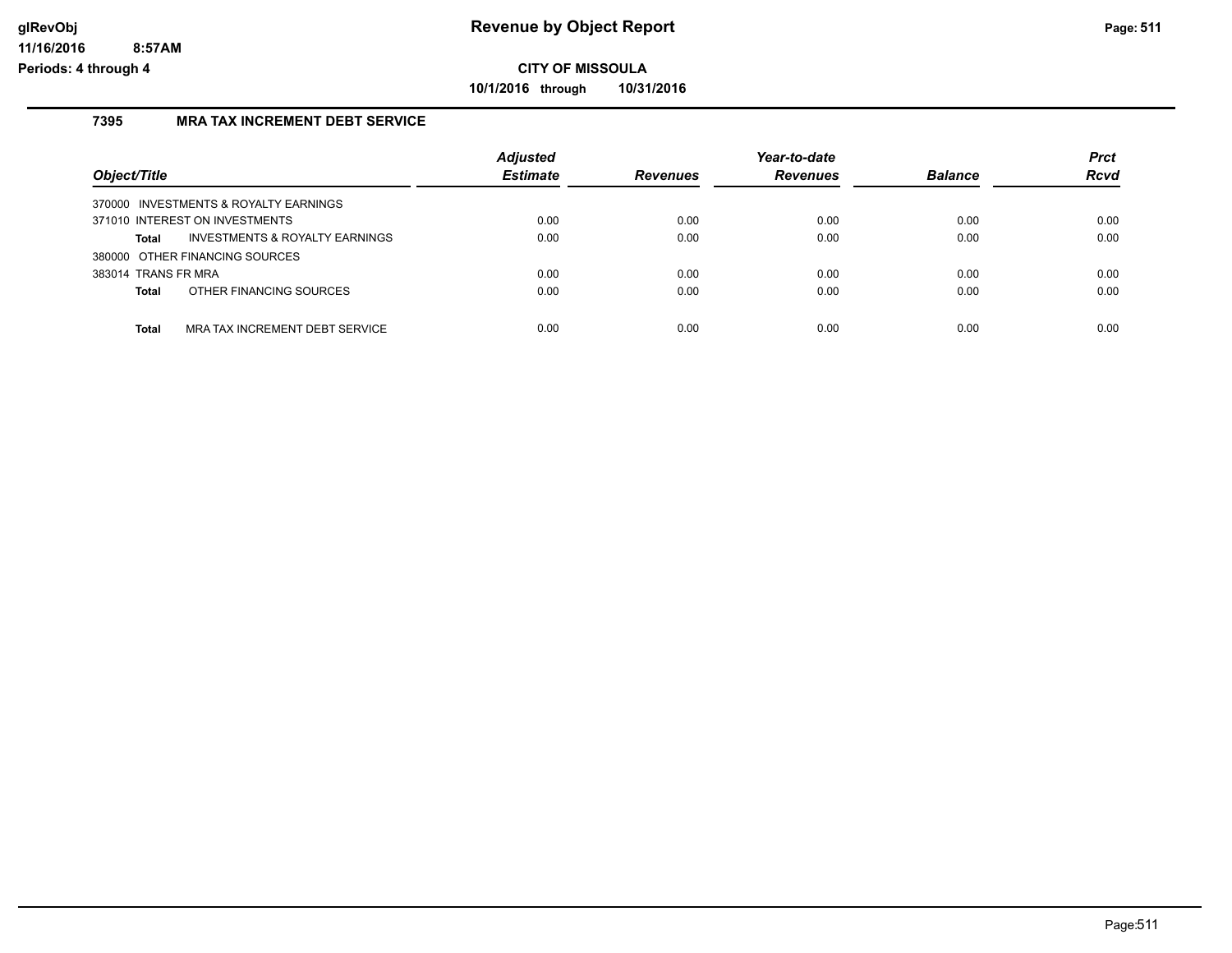**10/1/2016 through 10/31/2016**

# **7396 NRSS DEBT SERVICE SINKING FUND**

**7396 NRSS DEBT SERVICE SINKING FUND**

|                                                 | <b>Adjusted</b> |                 | Year-to-date    |                | <b>Prct</b> |
|-------------------------------------------------|-----------------|-----------------|-----------------|----------------|-------------|
| Object/Title                                    | <b>Estimate</b> | <b>Revenues</b> | <b>Revenues</b> | <b>Balance</b> | <b>Rcvd</b> |
| 370000 INVESTMENTS & ROYALTY EARNINGS           |                 |                 |                 |                |             |
| 371010 INTEREST ON INVESTMENTS                  | 0.00            | 0.00            | 0.00            | 0.00           | 0.00        |
| 371020 GAIN/LOSS IN MARKET VALUE OF INVESTMENTS | 0.00            | 0.00            | 0.00            | 0.00           | 0.00        |
| INVESTMENTS & ROYALTY EARNINGS<br>Total         | 0.00            | 0.00            | 0.00            | 0.00           | 0.00        |
| 380000 OTHER FINANCING SOURCES                  |                 |                 |                 |                |             |
| 383014 TRANS FR MRA                             | 0.00            | 0.00            | 0.00            | 0.00           | 0.00        |
| OTHER FINANCING SOURCES<br>Total                | 0.00            | 0.00            | 0.00            | 0.00           | 0.00        |
|                                                 |                 |                 |                 |                |             |
| NRSS DEBT SERVICE SINKING FUND<br><b>Total</b>  | 0.00            | 0.00            | 0.00            | 0.00           | 0.00        |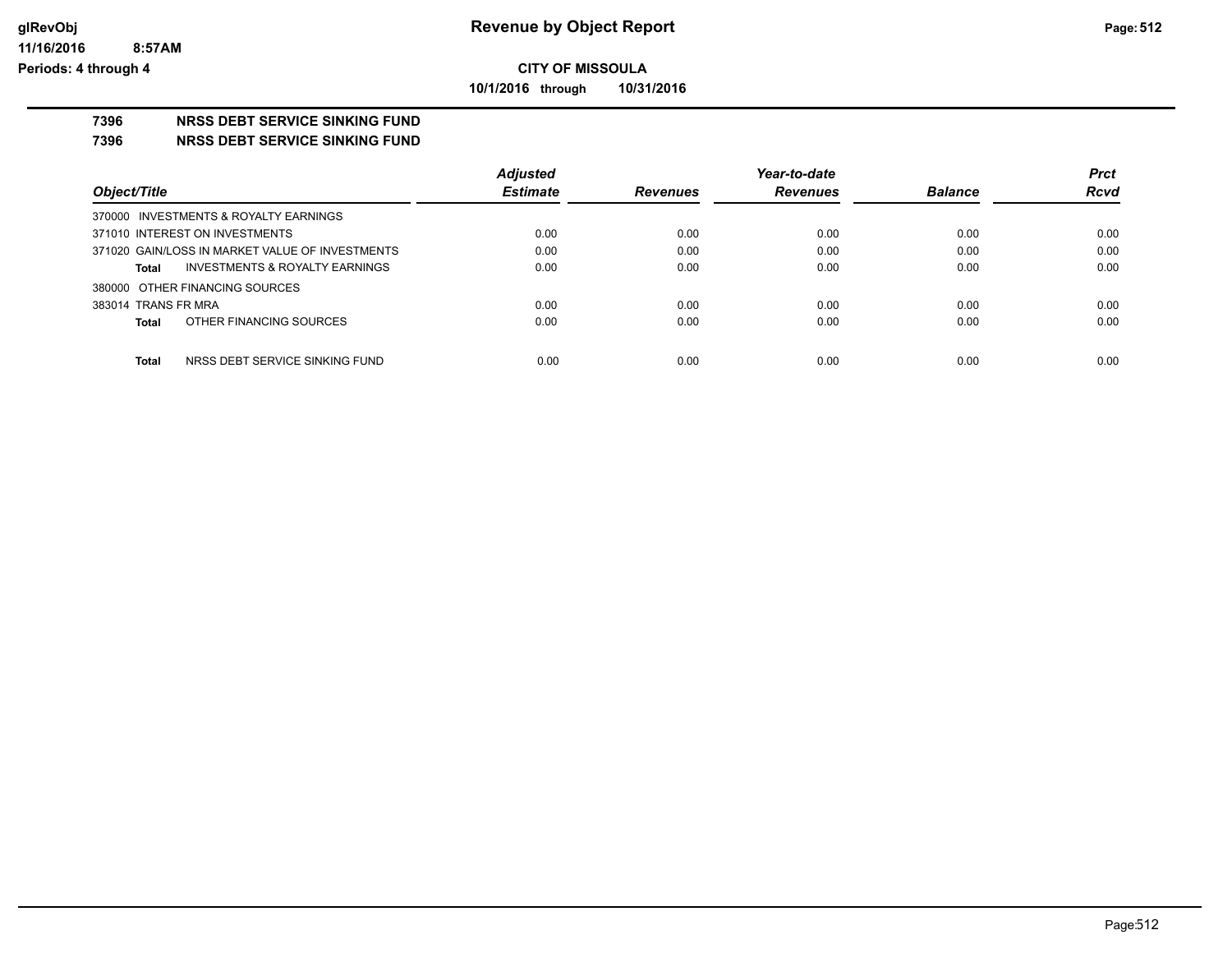**10/1/2016 through 10/31/2016**

# **7396 NRSS DEBT SERVICE SINKING FUND**

|                                                | <b>Adjusted</b> |                 | Year-to-date    |                | <b>Prct</b> |
|------------------------------------------------|-----------------|-----------------|-----------------|----------------|-------------|
| Object/Title                                   | <b>Estimate</b> | <b>Revenues</b> | <b>Revenues</b> | <b>Balance</b> | <b>Rcvd</b> |
| 370000 INVESTMENTS & ROYALTY EARNINGS          |                 |                 |                 |                |             |
| 371010 INTEREST ON INVESTMENTS                 | 0.00            | 0.00            | 0.00            | 0.00           | 0.00        |
| 371020 GAIN/LOSS IN MARKET VALUE OF INVESTMENT | 0.00            | 0.00            | 0.00            | 0.00           | 0.00        |
| INVESTMENTS & ROYALTY EARNINGS<br><b>Total</b> | 0.00            | 0.00            | 0.00            | 0.00           | 0.00        |
| 380000 OTHER FINANCING SOURCES                 |                 |                 |                 |                |             |
| 383014 TRANS FR MRA                            | 0.00            | 0.00            | 0.00            | 0.00           | 0.00        |
| OTHER FINANCING SOURCES<br><b>Total</b>        | 0.00            | 0.00            | 0.00            | 0.00           | 0.00        |
|                                                |                 |                 |                 |                |             |
| <b>Total</b><br>NRSS DEBT SERVICE SINKING FUND | 0.00            | 0.00            | 0.00            | 0.00           | 0.00        |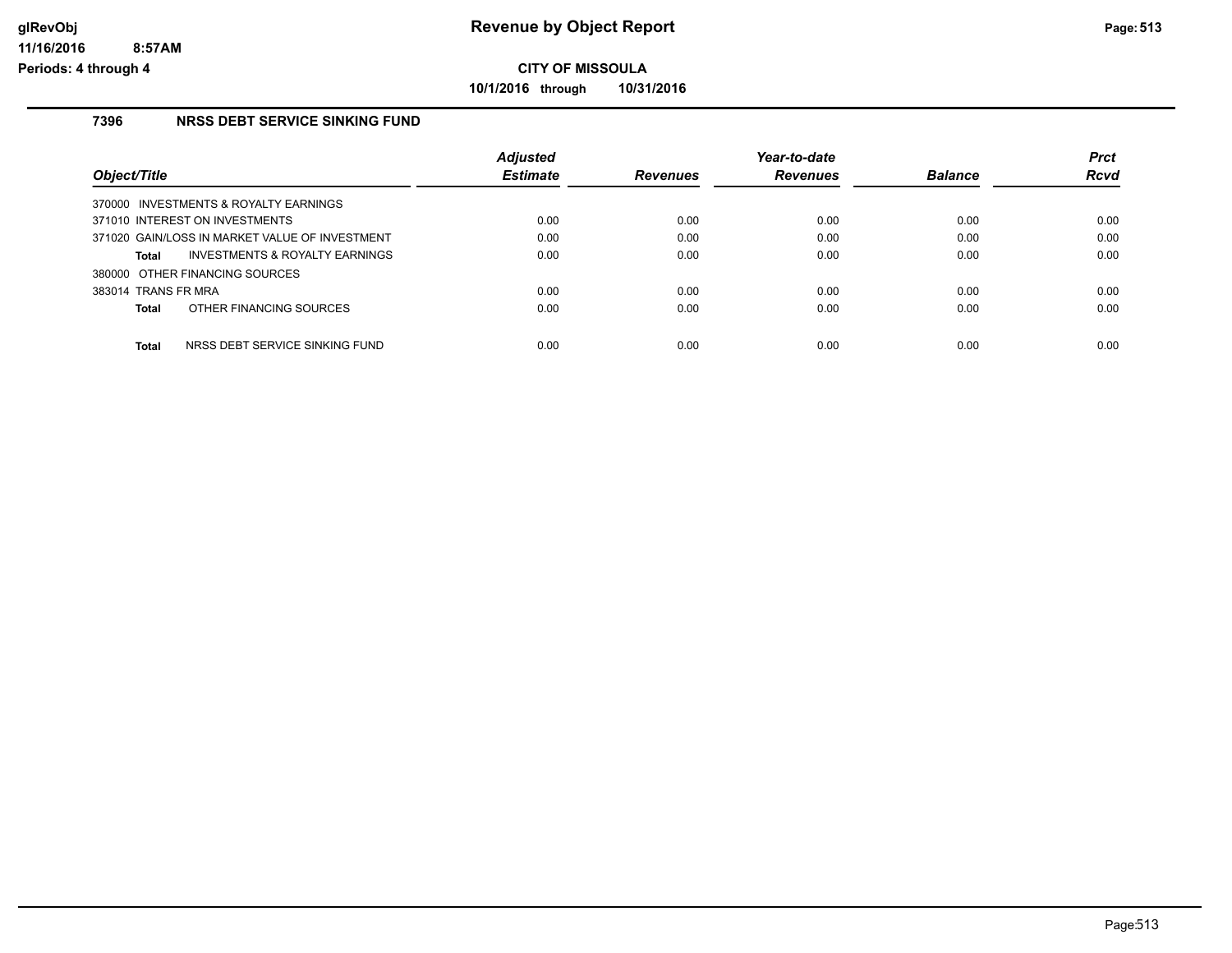**10/1/2016 through 10/31/2016**

**7397 NORTH RESERVE/SCOTT ST URD**

**7397 NORTH RESERVE/SCOTT ST URD**

|                                                           | <b>Adjusted</b> |                 | Year-to-date    | <b>Prct</b>    |             |
|-----------------------------------------------------------|-----------------|-----------------|-----------------|----------------|-------------|
| Object/Title                                              | <b>Estimate</b> | <b>Revenues</b> | <b>Revenues</b> | <b>Balance</b> | <b>Rcvd</b> |
| TAXES/ASSESSMENTS<br>310000                               |                 |                 |                 |                |             |
| 311011 TAX INCREMENT                                      | 0.00            | 0.00            | 0.00            | 0.00           | 0.00        |
| PENALTIES & INTEREST<br>312001                            | 0.00            | 0.00            | 0.00            | 0.00           | 0.00        |
| TAXES/ASSESSMENTS<br>Total                                | 0.00            | 0.00            | 0.00            | 0.00           | 0.00        |
| <b>INTERGOVERNMENTAL REVENUES</b><br>330000               |                 |                 |                 |                |             |
| 335210 PERSONAL PROPERTY TAX REIMBURSEMENT                | 0.00            | 0.00            | 0.00            | 0.00           | 0.00        |
| <b>INTERGOVERNMENTAL REVENUES</b><br><b>Total</b>         | 0.00            | 0.00            | 0.00            | 0.00           | 0.00        |
| MISCELLANEOUS REVENUES<br>360000                          |                 |                 |                 |                |             |
| 360000 MISCELLANEOUS REVENUES                             | 0.00            | 0.00            | 0.00            | 0.00           | 0.00        |
| <b>MISCELLANEOUS REVENUES</b><br><b>Total</b>             | 0.00            | 0.00            | 0.00            | 0.00           | 0.00        |
| <b>INVESTMENTS &amp; ROYALTY EARNINGS</b><br>370000       |                 |                 |                 |                |             |
| 371010 INTEREST ON INVESTMENTS                            | 0.00            | 0.00            | 0.00            | 0.00           | 0.00        |
| <b>INVESTMENTS &amp; ROYALTY EARNINGS</b><br><b>Total</b> | 0.00            | 0.00            | 0.00            | 0.00           | 0.00        |
| OTHER FINANCING SOURCES<br>380000                         |                 |                 |                 |                |             |
| 381010 BOND PROCEEDS                                      | 0.00            | 0.00            | 321,007.39      | $-321,007.39$  | 0.00        |
| 383014 TRANS FR MRA                                       | 0.00            | 0.00            | 0.00            | 0.00           | 0.00        |
| OTHER FINANCING SOURCES<br><b>Total</b>                   | 0.00            | 0.00            | 321,007.39      | $-321,007.39$  | 0.00        |
| NORTH RESERVE/SCOTT ST URD<br><b>Total</b>                | 0.00            | 0.00            | 321,007.39      | $-321,007.39$  | 0.00        |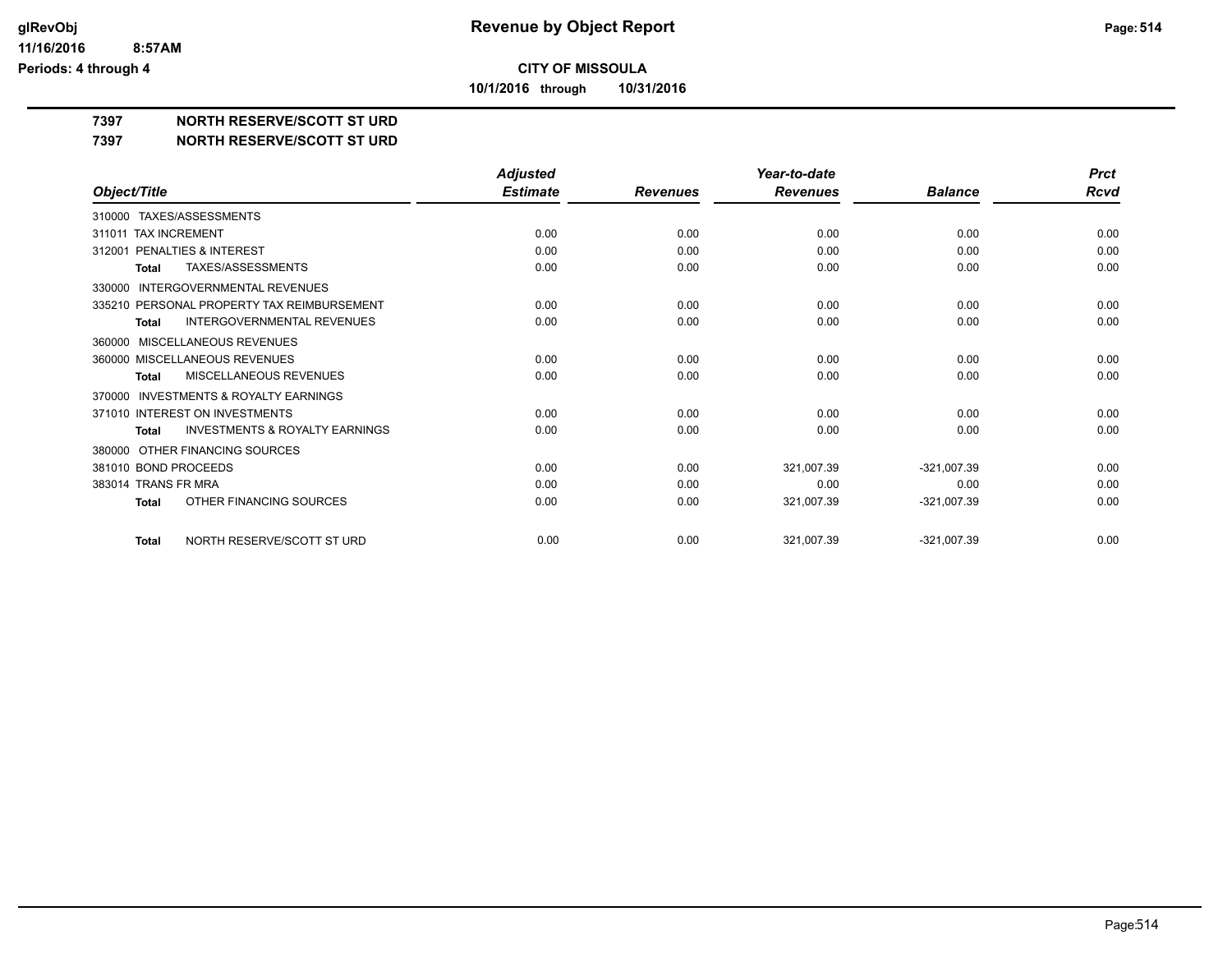**10/1/2016 through 10/31/2016**

# **7397 NORTH RESERVE/SCOTT ST URD**

|                                                           | <b>Adjusted</b> |                 | Year-to-date    |                | <b>Prct</b> |
|-----------------------------------------------------------|-----------------|-----------------|-----------------|----------------|-------------|
| Object/Title                                              | <b>Estimate</b> | <b>Revenues</b> | <b>Revenues</b> | <b>Balance</b> | Rcvd        |
| 310000 TAXES/ASSESSMENTS                                  |                 |                 |                 |                |             |
| 311011 TAX INCREMENT                                      | 0.00            | 0.00            | 0.00            | 0.00           | 0.00        |
| PENALTIES & INTEREST<br>312001                            | 0.00            | 0.00            | 0.00            | 0.00           | 0.00        |
| TAXES/ASSESSMENTS<br><b>Total</b>                         | 0.00            | 0.00            | 0.00            | 0.00           | 0.00        |
| 330000 INTERGOVERNMENTAL REVENUES                         |                 |                 |                 |                |             |
| 335210 PERSONAL PROPERTY TAX REIMBURSEMENT                | 0.00            | 0.00            | 0.00            | 0.00           | 0.00        |
| <b>INTERGOVERNMENTAL REVENUES</b><br><b>Total</b>         | 0.00            | 0.00            | 0.00            | 0.00           | 0.00        |
| 360000 MISCELLANEOUS REVENUES                             |                 |                 |                 |                |             |
| 360000 MISCELLANEOUS REVENUES                             | 0.00            | 0.00            | 0.00            | 0.00           | 0.00        |
| <b>MISCELLANEOUS REVENUES</b><br><b>Total</b>             | 0.00            | 0.00            | 0.00            | 0.00           | 0.00        |
| 370000 INVESTMENTS & ROYALTY EARNINGS                     |                 |                 |                 |                |             |
| 371010 INTEREST ON INVESTMENTS                            | 0.00            | 0.00            | 0.00            | 0.00           | 0.00        |
| <b>INVESTMENTS &amp; ROYALTY EARNINGS</b><br><b>Total</b> | 0.00            | 0.00            | 0.00            | 0.00           | 0.00        |
| 380000 OTHER FINANCING SOURCES                            |                 |                 |                 |                |             |
| 381010 BOND PROCEEDS                                      | 0.00            | 0.00            | 321,007.39      | $-321,007.39$  | 0.00        |
| 383014 TRANS FR MRA                                       | 0.00            | 0.00            | 0.00            | 0.00           | 0.00        |
| OTHER FINANCING SOURCES<br><b>Total</b>                   | 0.00            | 0.00            | 321,007.39      | $-321,007.39$  | 0.00        |
| NORTH RESERVE/SCOTT ST URD<br><b>Total</b>                | 0.00            | 0.00            | 321,007.39      | $-321,007.39$  | 0.00        |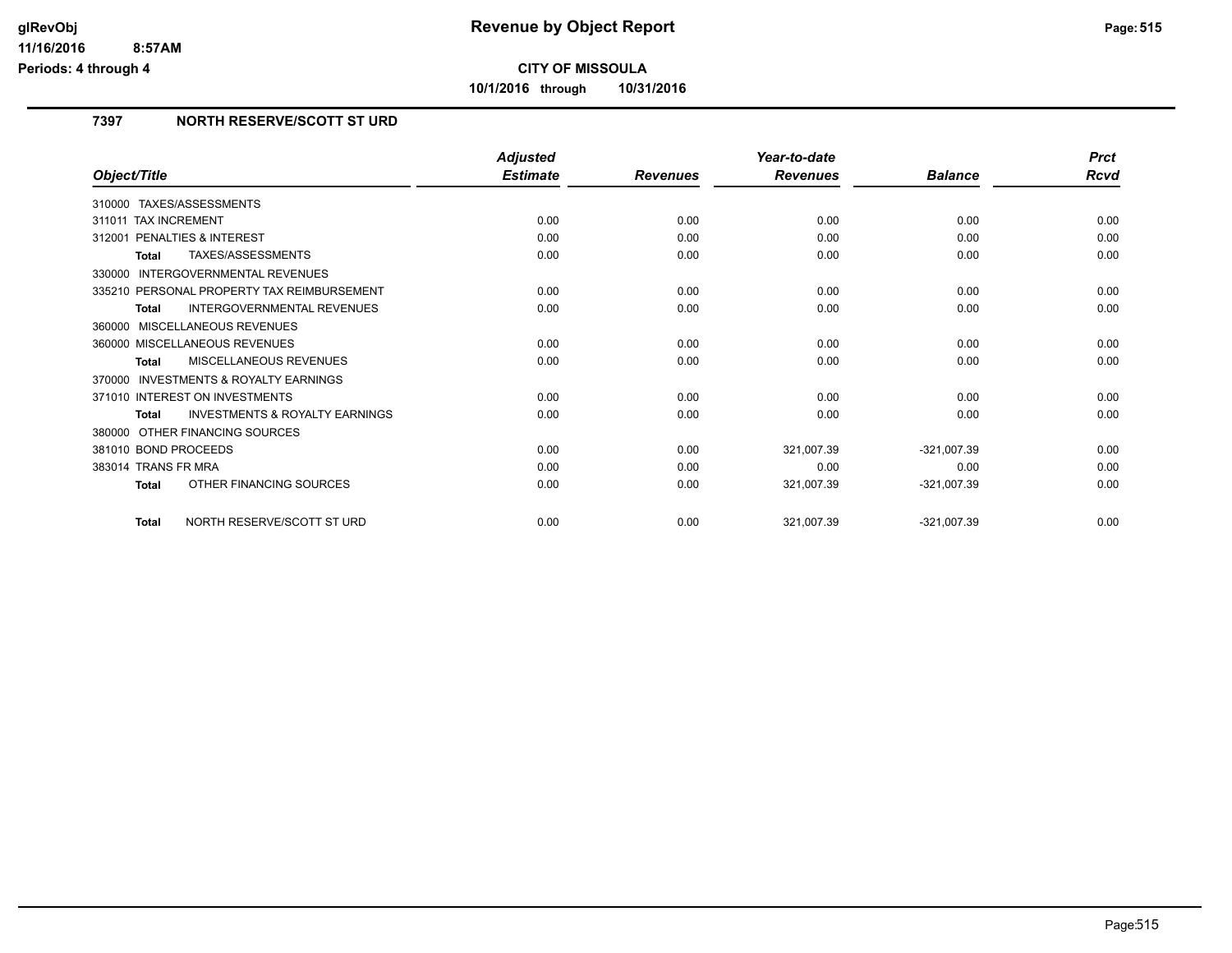**10/1/2016 through 10/31/2016**

# **7399 INTERMOUNTAIN BOND DEBT SERVICE**

# **7399 INTERMOUNTAIN BOND DEBT SERVICE**

|                                                        | <b>Adjusted</b> |                 | Year-to-date    |                | <b>Prct</b> |
|--------------------------------------------------------|-----------------|-----------------|-----------------|----------------|-------------|
| Object/Title                                           | <b>Estimate</b> | <b>Revenues</b> | <b>Revenues</b> | <b>Balance</b> | <b>Rcvd</b> |
| TAXES/ASSESSMENTS<br>310000                            |                 |                 |                 |                |             |
| 311011 TAX INCREMENT                                   | 0.00            | 0.00            | 0.00            | 0.00           | 0.00        |
| TAXES/ASSESSMENTS<br>Total                             | 0.00            | 0.00            | 0.00            | 0.00           | 0.00        |
| 370000 INVESTMENTS & ROYALTY EARNINGS                  |                 |                 |                 |                |             |
| 371010 INTEREST ON INVESTMENTS                         | 0.00            | 0.00            | 0.00            | 0.00           | 0.00        |
| <b>INVESTMENTS &amp; ROYALTY EARNINGS</b><br>Total     | 0.00            | 0.00            | 0.00            | 0.00           | 0.00        |
| 380000 OTHER FINANCING SOURCES                         |                 |                 |                 |                |             |
| 381025 BOND PROCEEDS                                   | 0.00            | 0.00            | 0.00            | 0.00           | 0.00        |
| 383000 OPERATING TRANSFERS                             | 0.00            | 0.00            | 0.00            | 0.00           | 0.00        |
| 383014 TRANS FR MRA                                    | 0.00            | 0.00            | 0.00            | 0.00           | 0.00        |
| OTHER FINANCING SOURCES<br>Total                       | 0.00            | 0.00            | 0.00            | 0.00           | 0.00        |
| <b>INTERMOUNTAIN BOND DEBT SERVICE</b><br><b>Total</b> | 0.00            | 0.00            | 0.00            | 0.00           | 0.00        |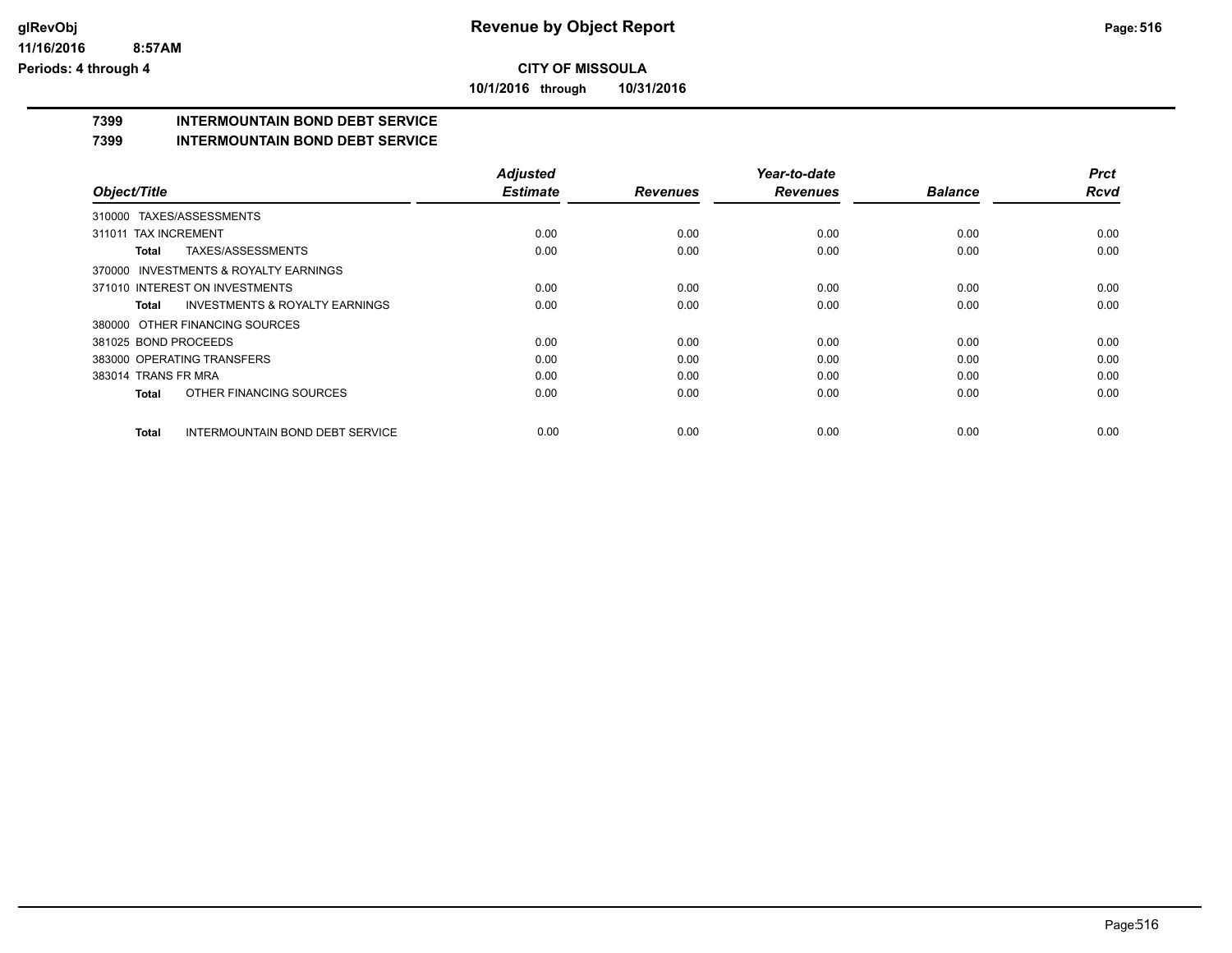**10/1/2016 through 10/31/2016**

# **7399 INTERMOUNTAIN BOND DEBT SERVICE**

| Object/Title                                       | <b>Adjusted</b><br><b>Estimate</b> | <b>Revenues</b> | Year-to-date<br><b>Revenues</b> | <b>Balance</b> | <b>Prct</b><br><b>Rcvd</b> |
|----------------------------------------------------|------------------------------------|-----------------|---------------------------------|----------------|----------------------------|
|                                                    |                                    |                 |                                 |                |                            |
| 310000 TAXES/ASSESSMENTS                           |                                    |                 |                                 |                |                            |
| 311011 TAX INCREMENT                               | 0.00                               | 0.00            | 0.00                            | 0.00           | 0.00                       |
| TAXES/ASSESSMENTS<br><b>Total</b>                  | 0.00                               | 0.00            | 0.00                            | 0.00           | 0.00                       |
| 370000 INVESTMENTS & ROYALTY EARNINGS              |                                    |                 |                                 |                |                            |
| 371010 INTEREST ON INVESTMENTS                     | 0.00                               | 0.00            | 0.00                            | 0.00           | 0.00                       |
| <b>INVESTMENTS &amp; ROYALTY EARNINGS</b><br>Total | 0.00                               | 0.00            | 0.00                            | 0.00           | 0.00                       |
| 380000 OTHER FINANCING SOURCES                     |                                    |                 |                                 |                |                            |
| 381025 BOND PROCEEDS                               | 0.00                               | 0.00            | 0.00                            | 0.00           | 0.00                       |
| 383000 OPERATING TRANSFERS                         | 0.00                               | 0.00            | 0.00                            | 0.00           | 0.00                       |
| 383014 TRANS FR MRA                                | 0.00                               | 0.00            | 0.00                            | 0.00           | 0.00                       |
| OTHER FINANCING SOURCES<br><b>Total</b>            | 0.00                               | 0.00            | 0.00                            | 0.00           | 0.00                       |
| INTERMOUNTAIN BOND DEBT SERVICE<br><b>Total</b>    | 0.00                               | 0.00            | 0.00                            | 0.00           | 0.00                       |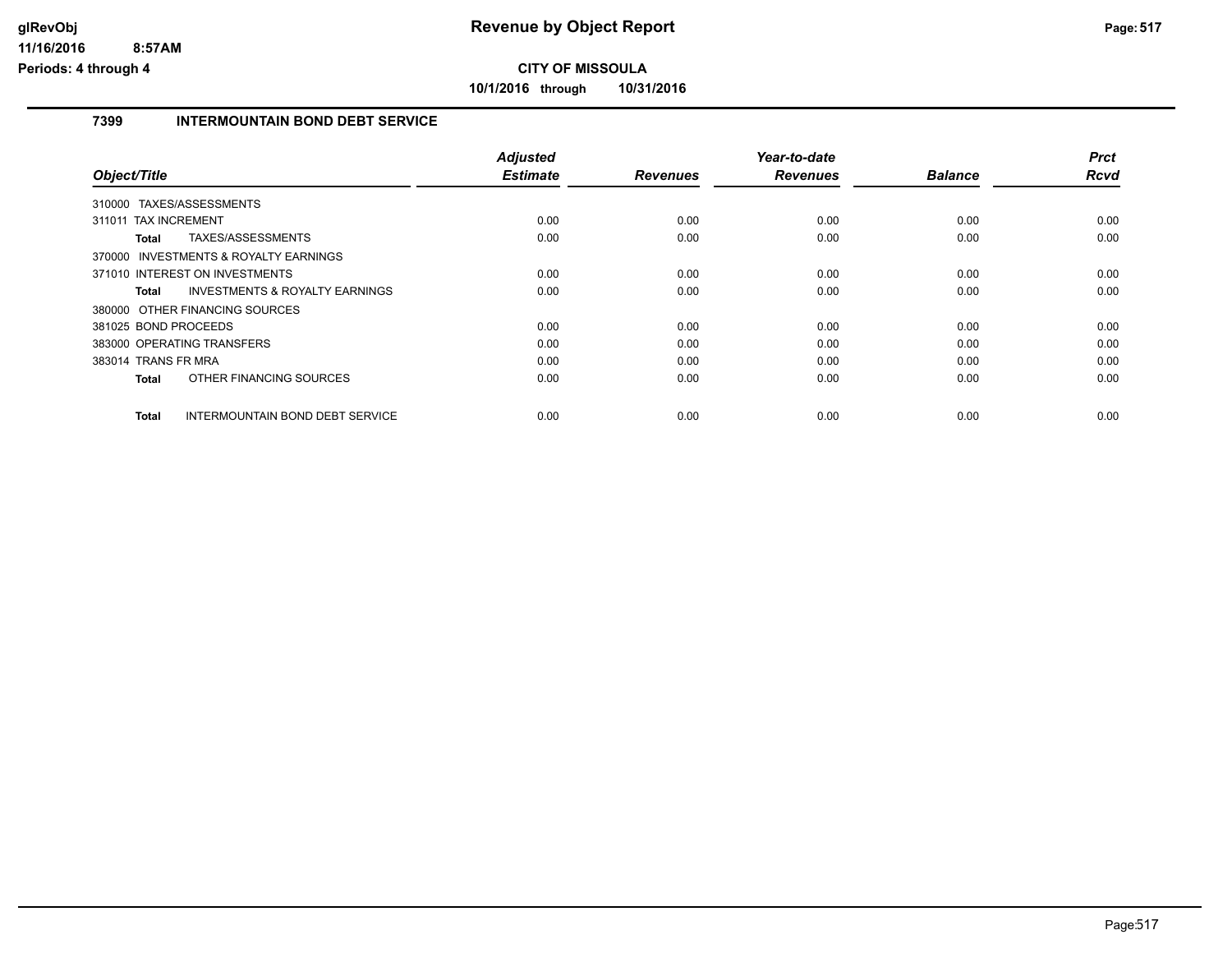**10/1/2016 through 10/31/2016**

#### **7400 FRONT ST BOND CLEARING**

**7400 FRONT ST BOND CLEARING**

|                                            | <b>Adjusted</b> |                 | Year-to-date    |                | <b>Prct</b> |
|--------------------------------------------|-----------------|-----------------|-----------------|----------------|-------------|
| Object/Title                               | <b>Estimate</b> | <b>Revenues</b> | <b>Revenues</b> | <b>Balance</b> | <b>Rcvd</b> |
| 310000 TAXES/ASSESSMENTS                   |                 |                 |                 |                |             |
| 311011 TAX INCREMENT                       | 0.00            | 0.00            | 0.00            | 0.00           | 0.00        |
| 312001 PENALTIES & INTEREST                | 0.00            | 0.00            | 11.50           | $-11.50$       | 0.00        |
| TAXES/ASSESSMENTS<br>Total                 | 0.00            | 0.00            | 11.50           | $-11.50$       | 0.00        |
| 330000 INTERGOVERNMENTAL REVENUES          |                 |                 |                 |                |             |
| 335210 PERSONAL PROPERTY TAX REIMBURSEMENT | 0.00            | 0.00            | 0.00            | 0.00           | 0.00        |
| INTERGOVERNMENTAL REVENUES<br>Total        | 0.00            | 0.00            | 0.00            | 0.00           | 0.00        |
| 370000 INVESTMENTS & ROYALTY EARNINGS      |                 |                 |                 |                |             |
| 371010 INTEREST ON INVESTMENTS             | 0.00            | 0.00            | 0.00            | 0.00           | 0.00        |
| INVESTMENTS & ROYALTY EARNINGS<br>Total    | 0.00            | 0.00            | 0.00            | 0.00           | 0.00        |
| <b>FRONT ST BOND CLEARING</b><br>Total     | 0.00            | 0.00            | 11.50           | $-11.50$       | 0.00        |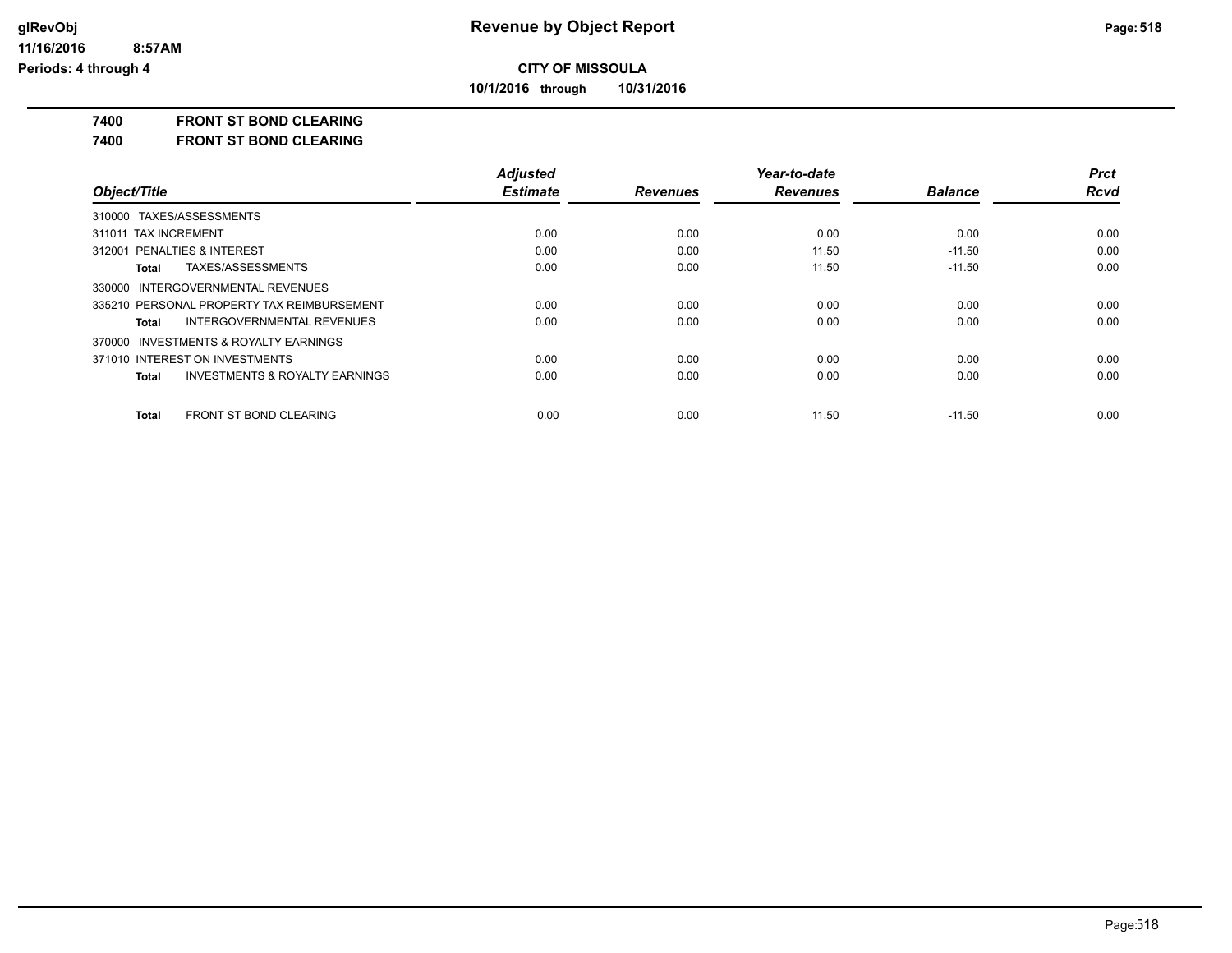**10/1/2016 through 10/31/2016**

# **7400 FRONT ST BOND CLEARING**

|                                            | <b>Adjusted</b> |                 | Year-to-date    |                | <b>Prct</b> |
|--------------------------------------------|-----------------|-----------------|-----------------|----------------|-------------|
| Object/Title                               | <b>Estimate</b> | <b>Revenues</b> | <b>Revenues</b> | <b>Balance</b> | <b>Rcvd</b> |
| TAXES/ASSESSMENTS<br>310000                |                 |                 |                 |                |             |
| 311011 TAX INCREMENT                       | 0.00            | 0.00            | 0.00            | 0.00           | 0.00        |
| 312001 PENALTIES & INTEREST                | 0.00            | 0.00            | 11.50           | $-11.50$       | 0.00        |
| TAXES/ASSESSMENTS<br><b>Total</b>          | 0.00            | 0.00            | 11.50           | $-11.50$       | 0.00        |
| 330000 INTERGOVERNMENTAL REVENUES          |                 |                 |                 |                |             |
| 335210 PERSONAL PROPERTY TAX REIMBURSEMENT | 0.00            | 0.00            | 0.00            | 0.00           | 0.00        |
| INTERGOVERNMENTAL REVENUES<br>Total        | 0.00            | 0.00            | 0.00            | 0.00           | 0.00        |
| 370000 INVESTMENTS & ROYALTY EARNINGS      |                 |                 |                 |                |             |
| 371010 INTEREST ON INVESTMENTS             | 0.00            | 0.00            | 0.00            | 0.00           | 0.00        |
| INVESTMENTS & ROYALTY EARNINGS<br>Total    | 0.00            | 0.00            | 0.00            | 0.00           | 0.00        |
|                                            |                 |                 |                 |                |             |
| FRONT ST BOND CLEARING<br><b>Total</b>     | 0.00            | 0.00            | 11.50           | $-11.50$       | 0.00        |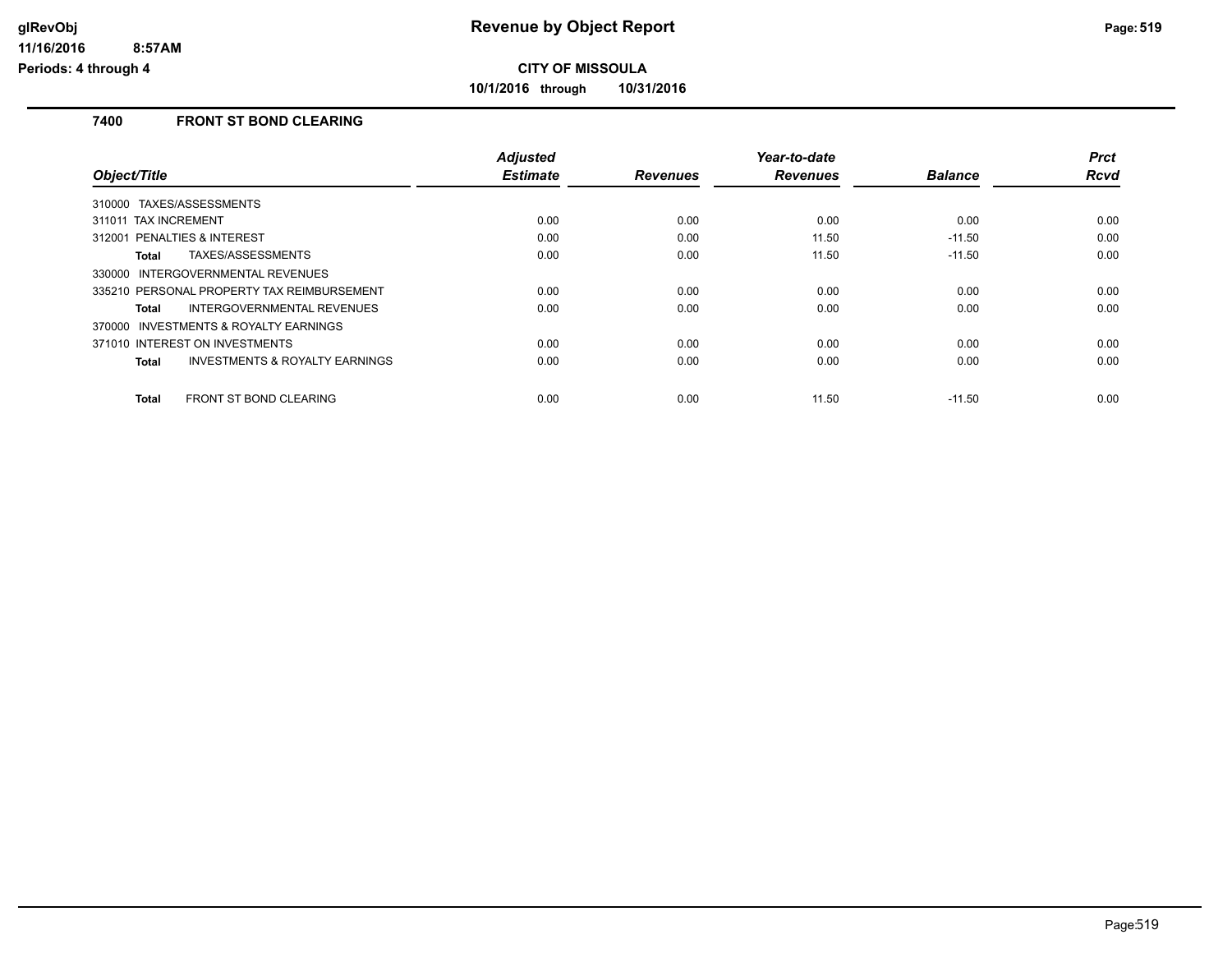**10/1/2016 through 10/31/2016**

# **7401 FRONT ST PARKING STRUCTURE**

**7401 FRONT ST PARKING STRUCTURE**

|                                                           | <b>Adjusted</b> |                 | Year-to-date    |                | <b>Prct</b> |
|-----------------------------------------------------------|-----------------|-----------------|-----------------|----------------|-------------|
| Object/Title                                              | <b>Estimate</b> | <b>Revenues</b> | <b>Revenues</b> | <b>Balance</b> | <b>Rcvd</b> |
| 370000 INVESTMENTS & ROYALTY EARNINGS                     |                 |                 |                 |                |             |
| 371010 INTEREST ON INVESTMENTS                            | 0.00            | 0.00            | 0.00            | 0.00           | 0.00        |
| <b>INVESTMENTS &amp; ROYALTY EARNINGS</b><br><b>Total</b> | 0.00            | 0.00            | 0.00            | 0.00           | 0.00        |
| 380000 OTHER FINANCING SOURCES                            |                 |                 |                 |                |             |
| 383066 TRANSFER FROM FRONT ST CLEARING                    | 0.00            | 0.00            | 0.00            | 0.00           | 0.00        |
| OTHER FINANCING SOURCES<br><b>Total</b>                   | 0.00            | 0.00            | 0.00            | 0.00           | 0.00        |
|                                                           |                 |                 |                 |                |             |
| <b>FRONT ST PARKING STRUCTURE</b><br><b>Total</b>         | 0.00            | 0.00            | 0.00            | 0.00           | 0.00        |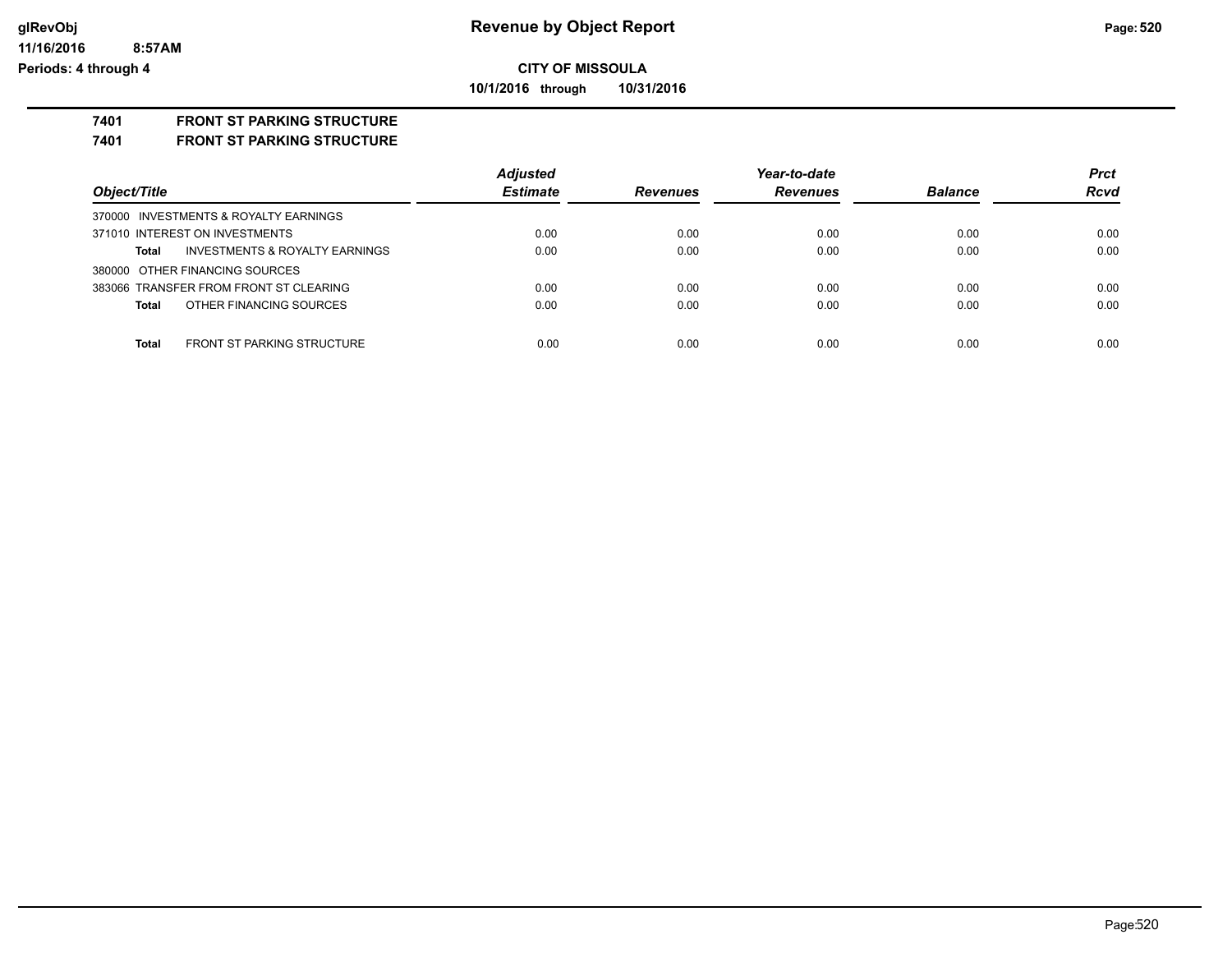**10/1/2016 through 10/31/2016**

# **7401 FRONT ST PARKING STRUCTURE**

| Object/Title                                      | <b>Adjusted</b><br><b>Estimate</b> | <b>Revenues</b> | Year-to-date<br><b>Revenues</b> | <b>Balance</b> | <b>Prct</b><br><b>Rcvd</b> |
|---------------------------------------------------|------------------------------------|-----------------|---------------------------------|----------------|----------------------------|
| 370000 INVESTMENTS & ROYALTY EARNINGS             |                                    |                 |                                 |                |                            |
| 371010 INTEREST ON INVESTMENTS                    | 0.00                               | 0.00            | 0.00                            | 0.00           | 0.00                       |
| INVESTMENTS & ROYALTY EARNINGS<br>Total           | 0.00                               | 0.00            | 0.00                            | 0.00           | 0.00                       |
| 380000 OTHER FINANCING SOURCES                    |                                    |                 |                                 |                |                            |
| 383066 TRANSFER FROM FRONT ST CLEARING            | 0.00                               | 0.00            | 0.00                            | 0.00           | 0.00                       |
| OTHER FINANCING SOURCES<br>Total                  | 0.00                               | 0.00            | 0.00                            | 0.00           | 0.00                       |
|                                                   |                                    |                 |                                 |                |                            |
| <b>FRONT ST PARKING STRUCTURE</b><br><b>Total</b> | 0.00                               | 0.00            | 0.00                            | 0.00           | 0.00                       |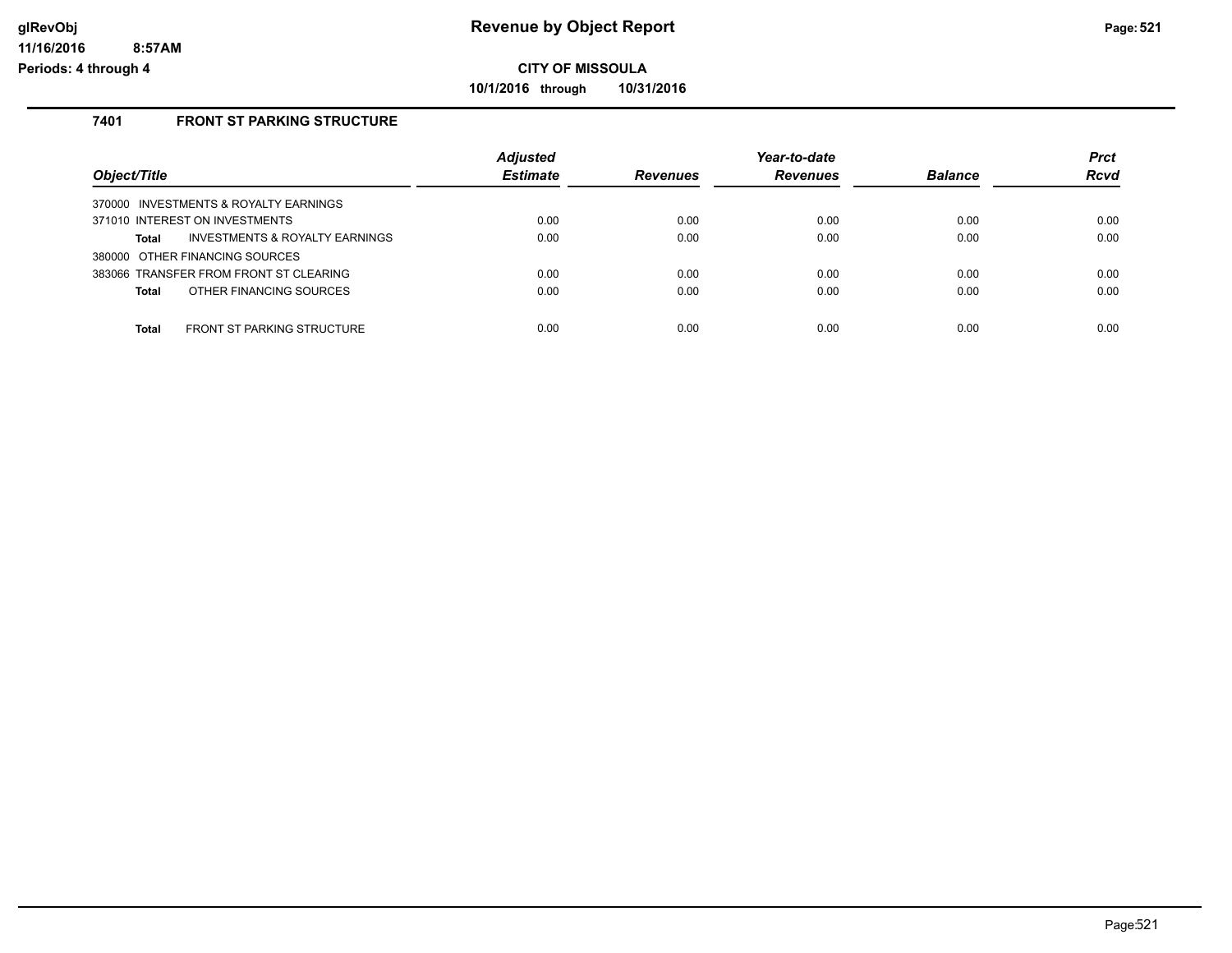**10/1/2016 through 10/31/2016**

# **7402 FRONT ST SUBORDINATE LIEN NOTE**

**7402 FRONT ST SUBORDINATE LIEN NOTE**

|                                                    | <b>Adjusted</b> |                 | Year-to-date    |                | <b>Prct</b> |
|----------------------------------------------------|-----------------|-----------------|-----------------|----------------|-------------|
| Object/Title                                       | <b>Estimate</b> | <b>Revenues</b> | <b>Revenues</b> | <b>Balance</b> | <b>Rcvd</b> |
| 330000 INTERGOVERNMENTAL REVENUES                  |                 |                 |                 |                |             |
| 338001 EXCESS PLEDGED TAX INCREMENT RETURNED       | 0.00            | 0.00            | 0.00            | 0.00           | 0.00        |
| INTERGOVERNMENTAL REVENUES<br>Total                | 0.00            | 0.00            | 0.00            | 0.00           | 0.00        |
| 370000 INVESTMENTS & ROYALTY EARNINGS              |                 |                 |                 |                |             |
| 371010 INTEREST ON INVESTMENTS                     | 0.00            | 0.00            | 0.00            | 0.00           | 0.00        |
| <b>INVESTMENTS &amp; ROYALTY EARNINGS</b><br>Total | 0.00            | 0.00            | 0.00            | 0.00           | 0.00        |
| 380000 OTHER FINANCING SOURCES                     |                 |                 |                 |                |             |
| 383066 TRANSFER FROM FRONT ST CLEARING             | 0.00            | 0.00            | 0.00            | 0.00           | 0.00        |
| 383067 TRANSFER FROM FSPS                          | 0.00            | 0.00            | 0.00            | 0.00           | 0.00        |
| OTHER FINANCING SOURCES<br>Total                   | 0.00            | 0.00            | 0.00            | 0.00           | 0.00        |
|                                                    |                 |                 |                 |                |             |
| FRONT ST SUBORDINATE LIEN NOTE<br>Total            | 0.00            | 0.00            | 0.00            | 0.00           | 0.00        |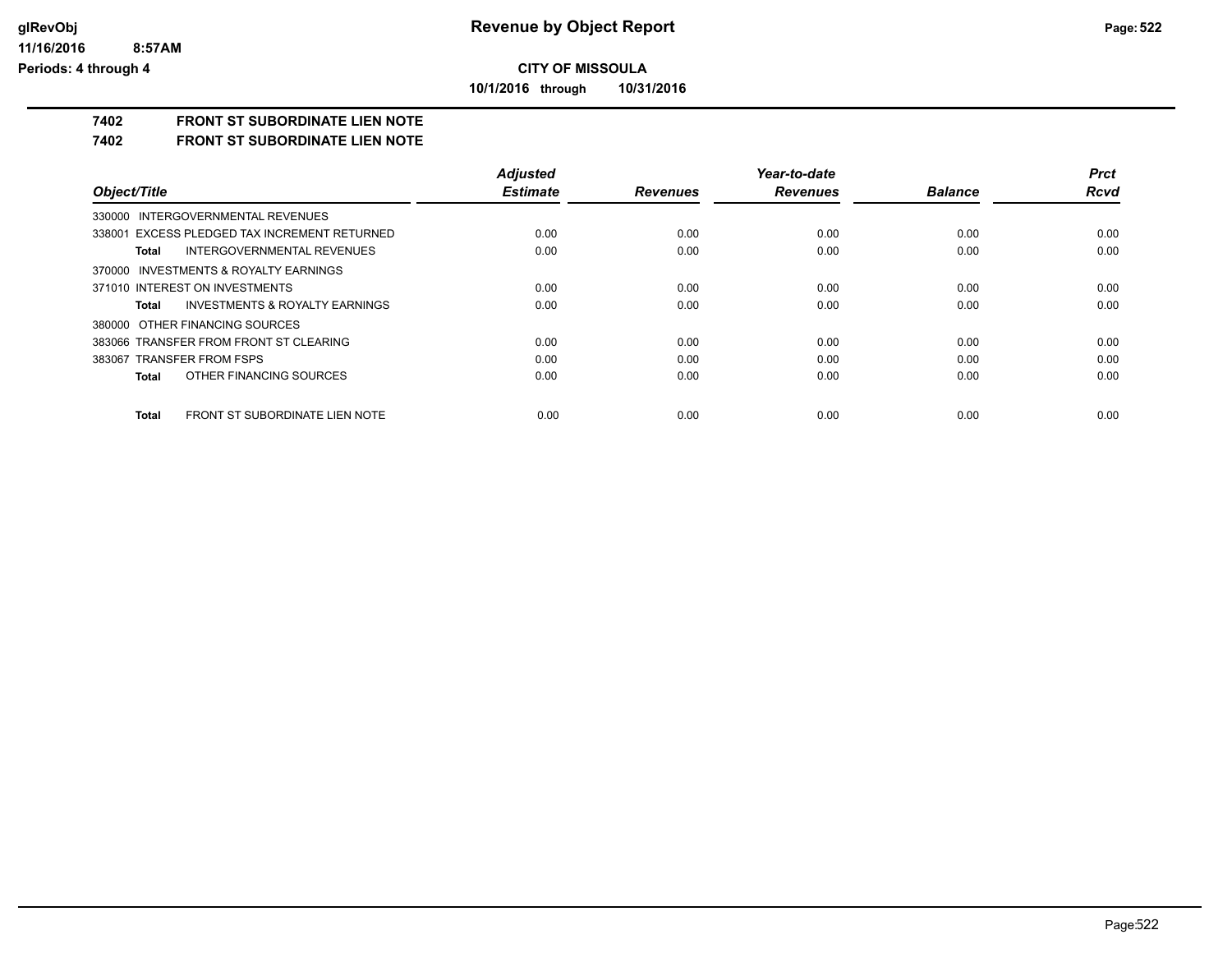**10/1/2016 through 10/31/2016**

# **7402 FRONT ST SUBORDINATE LIEN NOTE**

| Object/Title                                   | <b>Adjusted</b><br><b>Estimate</b> | <b>Revenues</b> | Year-to-date<br><b>Revenues</b> | <b>Balance</b> | <b>Prct</b><br><b>Rcvd</b> |
|------------------------------------------------|------------------------------------|-----------------|---------------------------------|----------------|----------------------------|
|                                                |                                    |                 |                                 |                |                            |
| INTERGOVERNMENTAL REVENUES<br>330000           |                                    |                 |                                 |                |                            |
| 338001 EXCESS PLEDGED TAX INCREMENT RETURNED   | 0.00                               | 0.00            | 0.00                            | 0.00           | 0.00                       |
| INTERGOVERNMENTAL REVENUES<br>Total            | 0.00                               | 0.00            | 0.00                            | 0.00           | 0.00                       |
| 370000 INVESTMENTS & ROYALTY EARNINGS          |                                    |                 |                                 |                |                            |
| 371010 INTEREST ON INVESTMENTS                 | 0.00                               | 0.00            | 0.00                            | 0.00           | 0.00                       |
| INVESTMENTS & ROYALTY EARNINGS<br>Total        | 0.00                               | 0.00            | 0.00                            | 0.00           | 0.00                       |
| 380000 OTHER FINANCING SOURCES                 |                                    |                 |                                 |                |                            |
| 383066 TRANSFER FROM FRONT ST CLEARING         | 0.00                               | 0.00            | 0.00                            | 0.00           | 0.00                       |
| 383067 TRANSFER FROM FSPS                      | 0.00                               | 0.00            | 0.00                            | 0.00           | 0.00                       |
| OTHER FINANCING SOURCES<br>Total               | 0.00                               | 0.00            | 0.00                            | 0.00           | 0.00                       |
|                                                |                                    |                 |                                 |                |                            |
| FRONT ST SUBORDINATE LIEN NOTE<br><b>Total</b> | 0.00                               | 0.00            | 0.00                            | 0.00           | 0.00                       |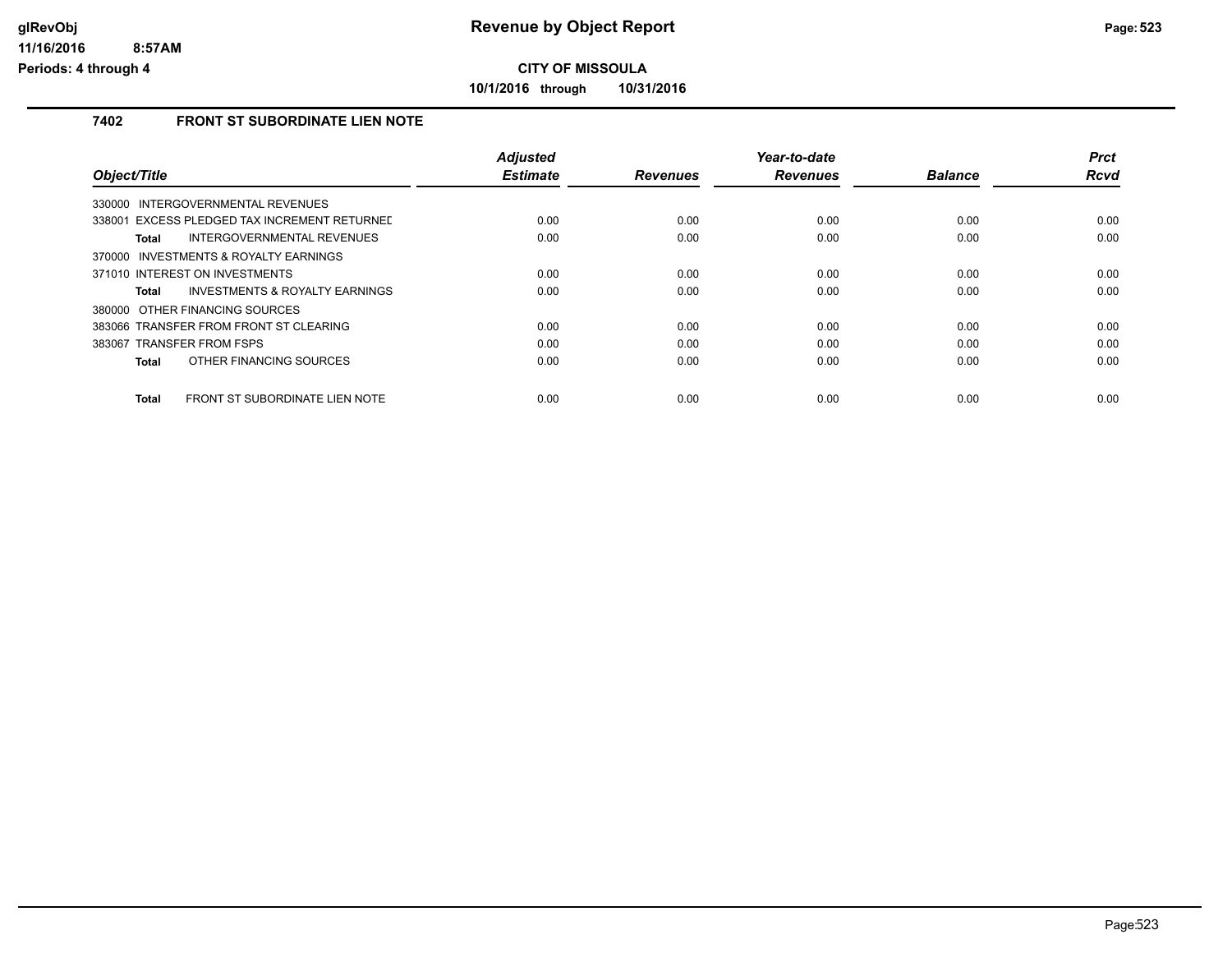**10/1/2016 through 10/31/2016**

# **7447 COURT COLLECTED PARKING FINES**

# **7447 COURT COLLECTED PARKING FINES**

|                                               | <b>Adjusted</b> |                 | Year-to-date    |                | <b>Prct</b> |
|-----------------------------------------------|-----------------|-----------------|-----------------|----------------|-------------|
| Object/Title                                  | <b>Estimate</b> | <b>Revenues</b> | <b>Revenues</b> | <b>Balance</b> | <b>Rcvd</b> |
| 350000 FINES & FORFEITURES                    |                 |                 |                 |                |             |
| 352002 PARKING FINES                          | 0.00            | 0.00            | 0.00            | 0.00           | 0.00        |
| <b>FINES &amp; FORFEITURES</b><br>Total       | 0.00            | 0.00            | 0.00            | 0.00           | 0.00        |
| 370000 INVESTMENTS & ROYALTY EARNINGS         |                 |                 |                 |                |             |
| 371010 INTEREST ON INVESTMENTS                | 0.00            | 0.00            | 0.00            | 0.00           | 0.00        |
| INVESTMENTS & ROYALTY EARNINGS<br>Total       | 0.00            | 0.00            | 0.00            | 0.00           | 0.00        |
|                                               |                 |                 |                 |                |             |
| <b>COURT COLLECTED PARKING FINES</b><br>Total | 0.00            | 0.00            | 0.00            | 0.00           | 0.00        |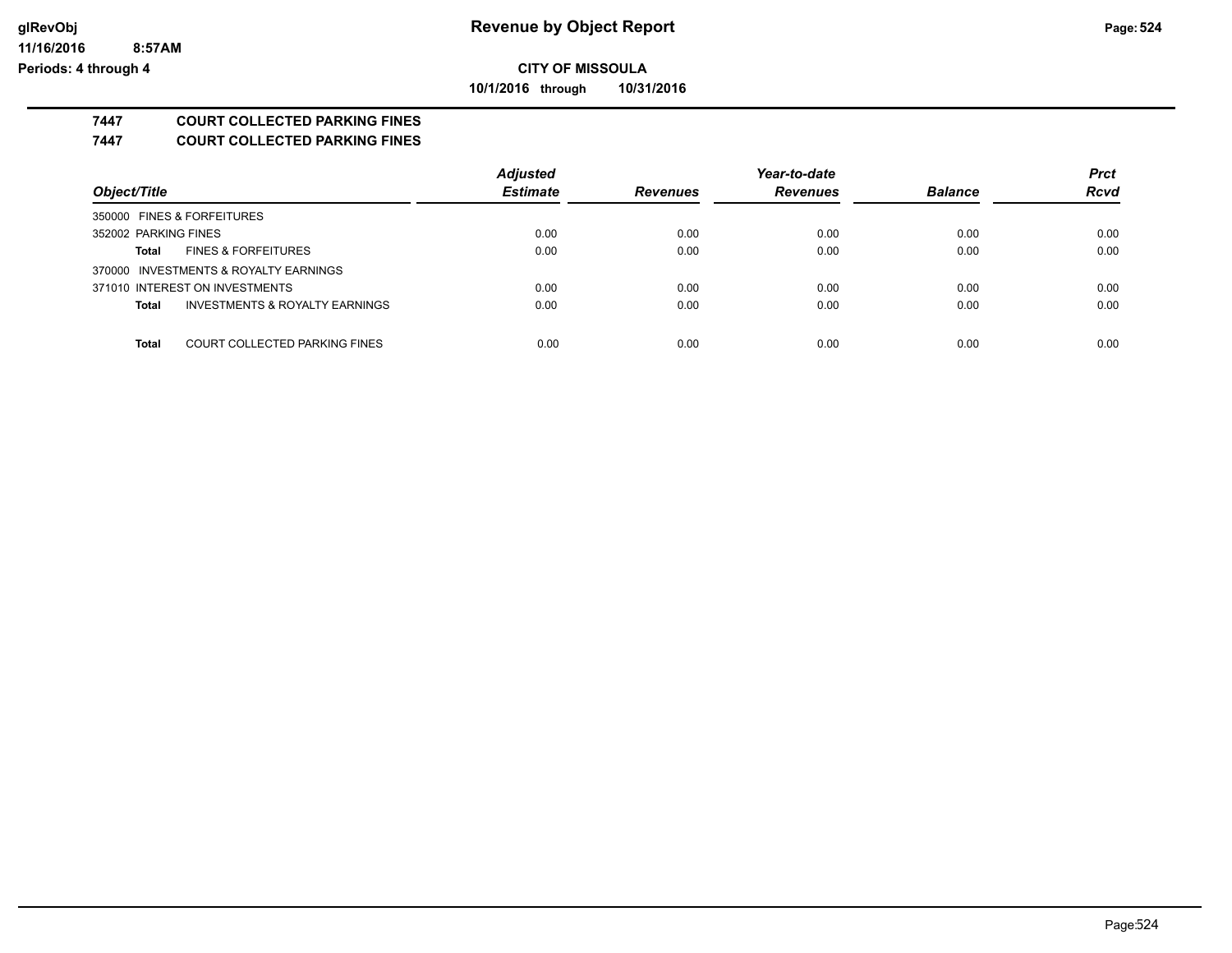**10/1/2016 through 10/31/2016**

# **7447 COURT COLLECTED PARKING FINES**

| Object/Title                                              | <b>Adjusted</b><br><b>Estimate</b> | <b>Revenues</b> | Year-to-date<br><b>Revenues</b> | <b>Balance</b> | <b>Prct</b><br><b>Rcvd</b> |
|-----------------------------------------------------------|------------------------------------|-----------------|---------------------------------|----------------|----------------------------|
| 350000 FINES & FORFEITURES                                |                                    |                 |                                 |                |                            |
| 352002 PARKING FINES                                      | 0.00                               | 0.00            | 0.00                            | 0.00           | 0.00                       |
| <b>FINES &amp; FORFEITURES</b><br>Total                   | 0.00                               | 0.00            | 0.00                            | 0.00           | 0.00                       |
| 370000 INVESTMENTS & ROYALTY EARNINGS                     |                                    |                 |                                 |                |                            |
| 371010 INTEREST ON INVESTMENTS                            | 0.00                               | 0.00            | 0.00                            | 0.00           | 0.00                       |
| <b>INVESTMENTS &amp; ROYALTY EARNINGS</b><br><b>Total</b> | 0.00                               | 0.00            | 0.00                            | 0.00           | 0.00                       |
|                                                           |                                    |                 |                                 |                |                            |
| <b>COURT COLLECTED PARKING FINES</b><br><b>Total</b>      | 0.00                               | 0.00            | 0.00                            | 0.00           | 0.00                       |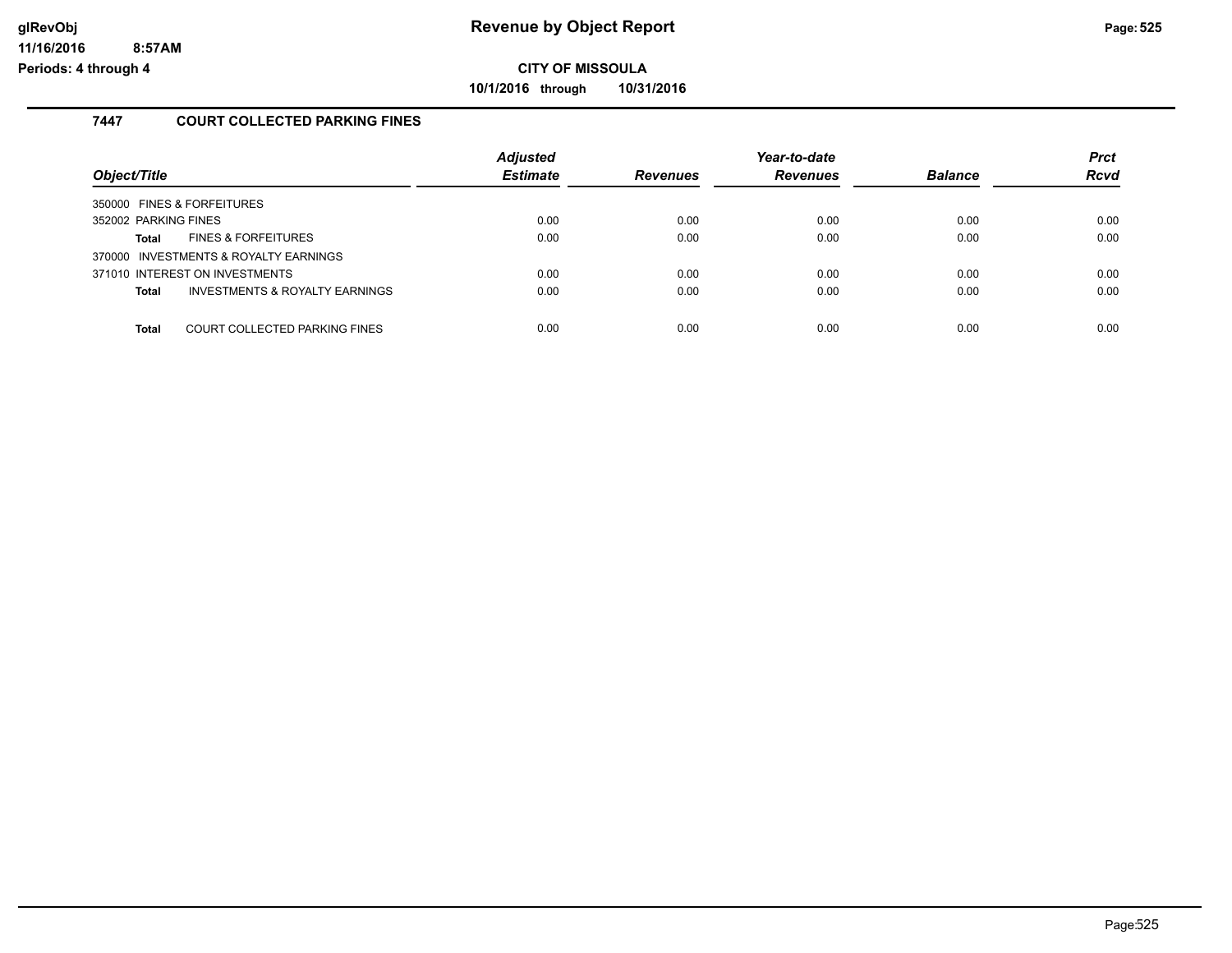**10/1/2016 through 10/31/2016**

**7458 COURT SURCHARGE**

**7458 COURT SURCHARGE**

|                                                    | <b>Adjusted</b> |                 | Year-to-date    |                | <b>Prct</b> |
|----------------------------------------------------|-----------------|-----------------|-----------------|----------------|-------------|
| Object/Title                                       | <b>Estimate</b> | <b>Revenues</b> | <b>Revenues</b> | <b>Balance</b> | <b>Rcvd</b> |
| 350000 FINES & FORFEITURES                         |                 |                 |                 |                |             |
| 351032 SURCHARGE ON FINES                          | 0.00            | $-11.234.89$    | 0.00            | 0.00           | 0.00        |
| <b>FINES &amp; FORFEITURES</b><br>Total            | 0.00            | $-11.234.89$    | 0.00            | 0.00           | 0.00        |
| 370000 INVESTMENTS & ROYALTY EARNINGS              |                 |                 |                 |                |             |
| 371010 INTEREST ON INVESTMENTS                     | 0.00            | 0.00            | 0.00            | 0.00           | 0.00        |
| 371020 GAIN/LOSS IN MARKET VALUE OF INVESTMENTS    | 0.00            | 0.00            | 0.00            | 0.00           | 0.00        |
| <b>INVESTMENTS &amp; ROYALTY EARNINGS</b><br>Total | 0.00            | 0.00            | 0.00            | 0.00           | 0.00        |
| <b>COURT SURCHARGE</b><br><b>Total</b>             | 0.00            | $-11.234.89$    | 0.00            | 0.00           | 0.00        |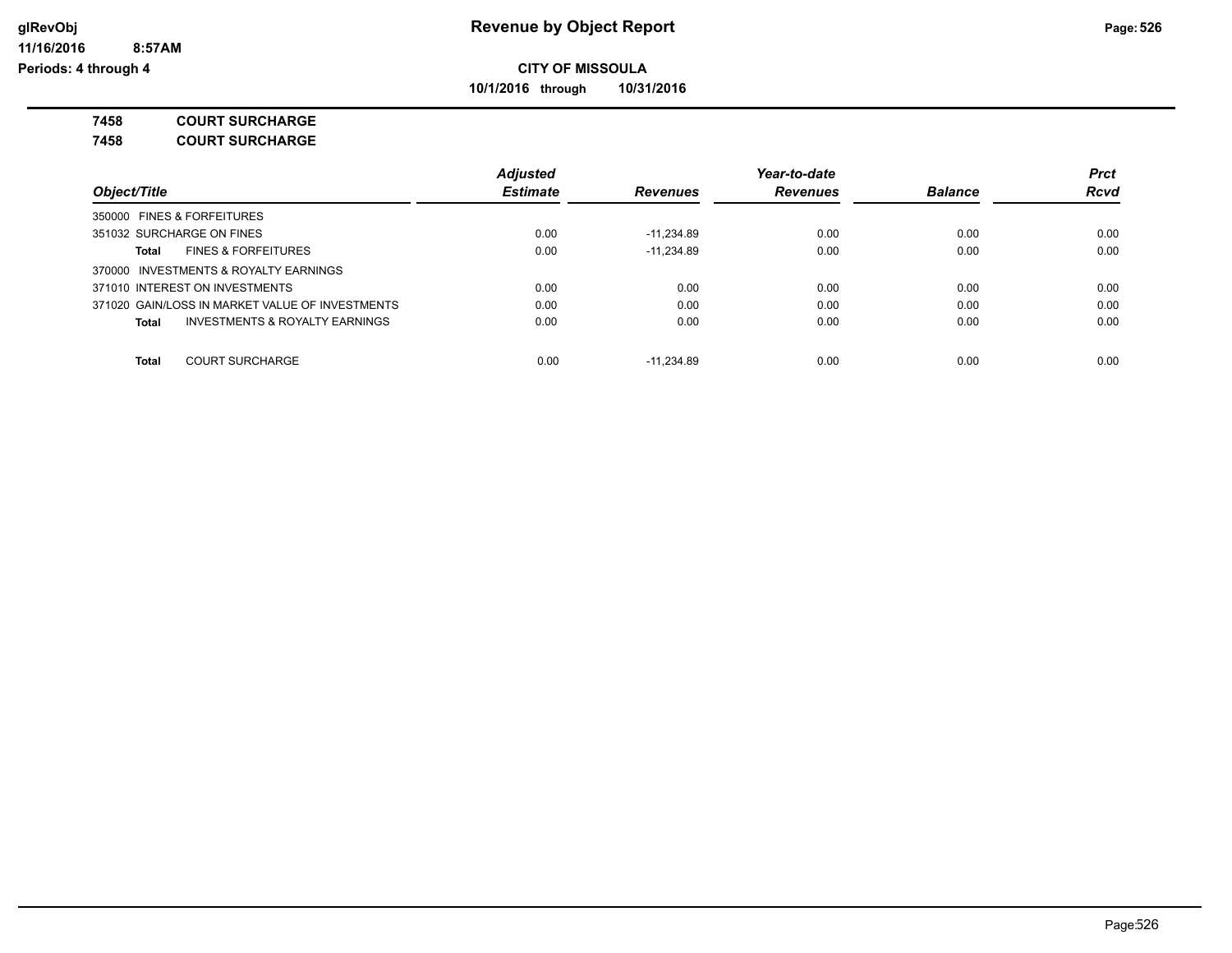**Periods: 4 through 4**

**CITY OF MISSOULA**

**10/1/2016 through 10/31/2016**

#### **7458 COURT SURCHARGE**

|                                                | <b>Adjusted</b> |                 | Year-to-date    |                | <b>Prct</b> |
|------------------------------------------------|-----------------|-----------------|-----------------|----------------|-------------|
| Object/Title                                   | <b>Estimate</b> | <b>Revenues</b> | <b>Revenues</b> | <b>Balance</b> | <b>Rcvd</b> |
| 350000 FINES & FORFEITURES                     |                 |                 |                 |                |             |
| 351032 SURCHARGE ON FINES                      | 0.00            | $-11.234.89$    | 0.00            | 0.00           | 0.00        |
| <b>FINES &amp; FORFEITURES</b><br><b>Total</b> | 0.00            | $-11.234.89$    | 0.00            | 0.00           | 0.00        |
| 370000 INVESTMENTS & ROYALTY EARNINGS          |                 |                 |                 |                |             |
| 371010 INTEREST ON INVESTMENTS                 | 0.00            | 0.00            | 0.00            | 0.00           | 0.00        |
| 371020 GAIN/LOSS IN MARKET VALUE OF INVESTMENT | 0.00            | 0.00            | 0.00            | 0.00           | 0.00        |
| INVESTMENTS & ROYALTY EARNINGS<br>Total        | 0.00            | 0.00            | 0.00            | 0.00           | 0.00        |
|                                                |                 |                 |                 |                |             |
| <b>Total</b><br><b>COURT SURCHARGE</b>         | 0.00            | $-11.234.89$    | 0.00            | 0.00           | 0.00        |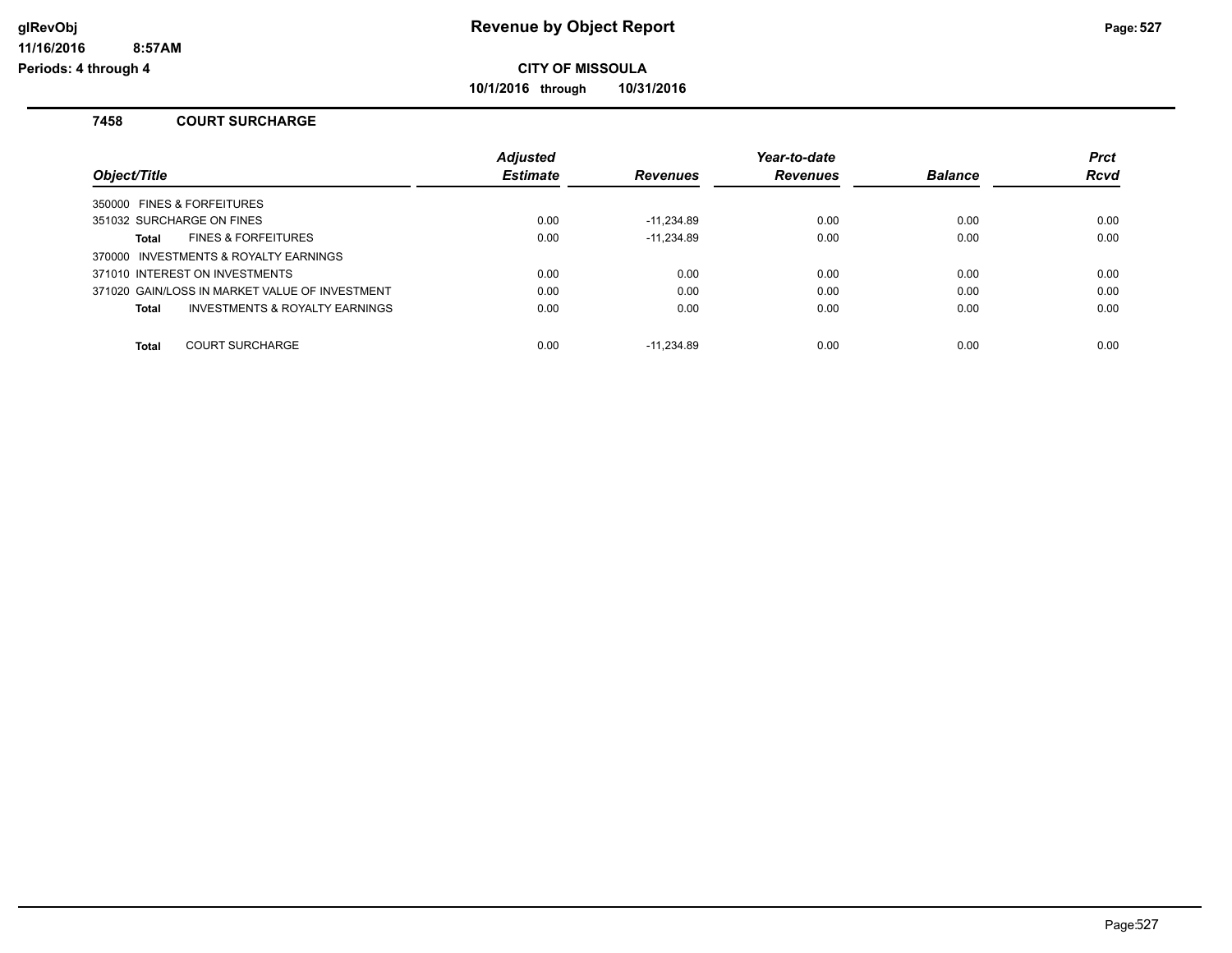**10/1/2016 through 10/31/2016**

**7469 PUBLIC DEFENDER FEES**

**7469 PUBLIC DEFENDER FEES**

|                                                    | <b>Adjusted</b> |                 | Year-to-date    |                | <b>Prct</b> |
|----------------------------------------------------|-----------------|-----------------|-----------------|----------------|-------------|
| Object/Title                                       | <b>Estimate</b> | <b>Revenues</b> | <b>Revenues</b> | <b>Balance</b> | <b>Rcvd</b> |
| 350000 FINES & FORFEITURES                         |                 |                 |                 |                |             |
| 351032 SURCHARGE ON FINES                          | 0.00            | 0.00            | 0.00            | 0.00           | 0.00        |
| 351033 PUBLIC DEFENDER FEES                        | 0.00            | $-210.00$       | 0.00            | 0.00           | 0.00        |
| <b>FINES &amp; FORFEITURES</b><br>Total            | 0.00            | $-210.00$       | 0.00            | 0.00           | 0.00        |
| 370000 INVESTMENTS & ROYALTY EARNINGS              |                 |                 |                 |                |             |
| 371010 INTEREST ON INVESTMENTS                     | 0.00            | 0.00            | 0.00            | 0.00           | 0.00        |
| 371020 GAIN/LOSS IN MARKET VALUE OF INVESTMENTS    | 0.00            | 0.00            | 0.00            | 0.00           | 0.00        |
| <b>INVESTMENTS &amp; ROYALTY EARNINGS</b><br>Total | 0.00            | 0.00            | 0.00            | 0.00           | 0.00        |
| PUBLIC DEFENDER FEES<br><b>Total</b>               | 0.00            | $-210.00$       | 0.00            | 0.00           | 0.00        |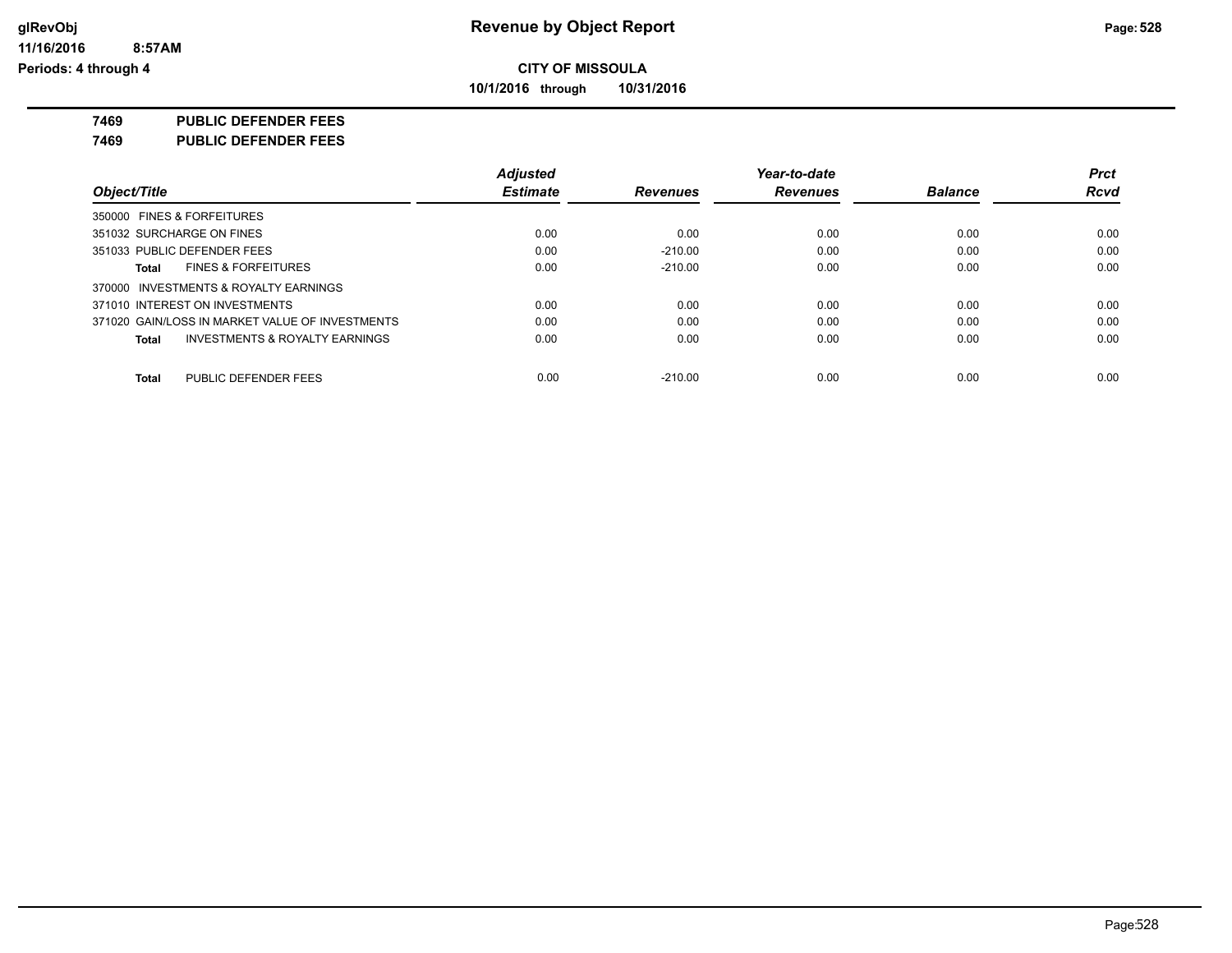**10/1/2016 through 10/31/2016**

### **7469 PUBLIC DEFENDER FEES**

|                                                | <b>Adiusted</b> |                 | Year-to-date    |                | <b>Prct</b> |
|------------------------------------------------|-----------------|-----------------|-----------------|----------------|-------------|
| Object/Title                                   | <b>Estimate</b> | <b>Revenues</b> | <b>Revenues</b> | <b>Balance</b> | Rcvd        |
| 350000 FINES & FORFEITURES                     |                 |                 |                 |                |             |
| 351032 SURCHARGE ON FINES                      | 0.00            | 0.00            | 0.00            | 0.00           | 0.00        |
| 351033 PUBLIC DEFENDER FEES                    | 0.00            | $-210.00$       | 0.00            | 0.00           | 0.00        |
| <b>FINES &amp; FORFEITURES</b><br><b>Total</b> | 0.00            | $-210.00$       | 0.00            | 0.00           | 0.00        |
| 370000 INVESTMENTS & ROYALTY EARNINGS          |                 |                 |                 |                |             |
| 371010 INTEREST ON INVESTMENTS                 | 0.00            | 0.00            | 0.00            | 0.00           | 0.00        |
| 371020 GAIN/LOSS IN MARKET VALUE OF INVESTMENT | 0.00            | 0.00            | 0.00            | 0.00           | 0.00        |
| INVESTMENTS & ROYALTY EARNINGS<br>Total        | 0.00            | 0.00            | 0.00            | 0.00           | 0.00        |
|                                                |                 |                 |                 |                |             |
| PUBLIC DEFENDER FEES<br><b>Total</b>           | 0.00            | $-210.00$       | 0.00            | 0.00           | 0.00        |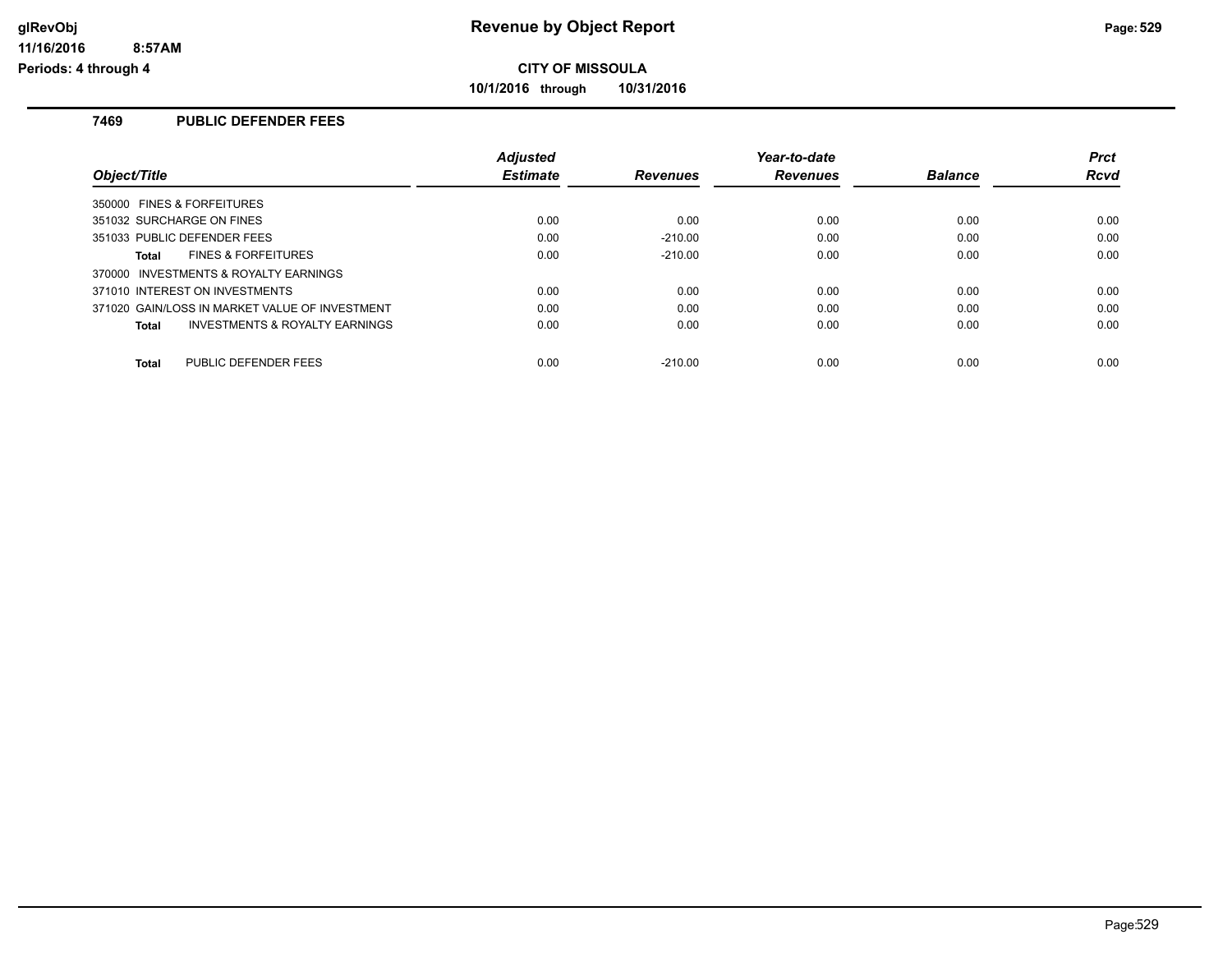**10/1/2016 through 10/31/2016**

# **7900 PAYROLL CLEARING FUND**

**7900 PAYROLL CLEARING FUND**

|                                                    | <b>Adjusted</b> |                 | Year-to-date    |                | Prct |  |
|----------------------------------------------------|-----------------|-----------------|-----------------|----------------|------|--|
| Object/Title                                       | <b>Estimate</b> | <b>Revenues</b> | <b>Revenues</b> | <b>Balance</b> | Rcvd |  |
| 370000 INVESTMENTS & ROYALTY EARNINGS              |                 |                 |                 |                |      |  |
| 371010 INTEREST ON INVESTMENTS                     | 0.00            | 0.00            | 0.00            | 0.00           | 0.00 |  |
| 371020 GAIN/LOSS IN MARKET VALUE OF INVESTMENTS    | 0.00            | 0.00            | 0.00            | 0.00           | 0.00 |  |
| <b>INVESTMENTS &amp; ROYALTY EARNINGS</b><br>Total | 0.00            | 0.00            | 0.00            | 0.00           | 0.00 |  |
| PAYROLL CLEARING FUND<br>Total                     | 0.00            | 0.00            | 0.00            | 0.00           | 0.00 |  |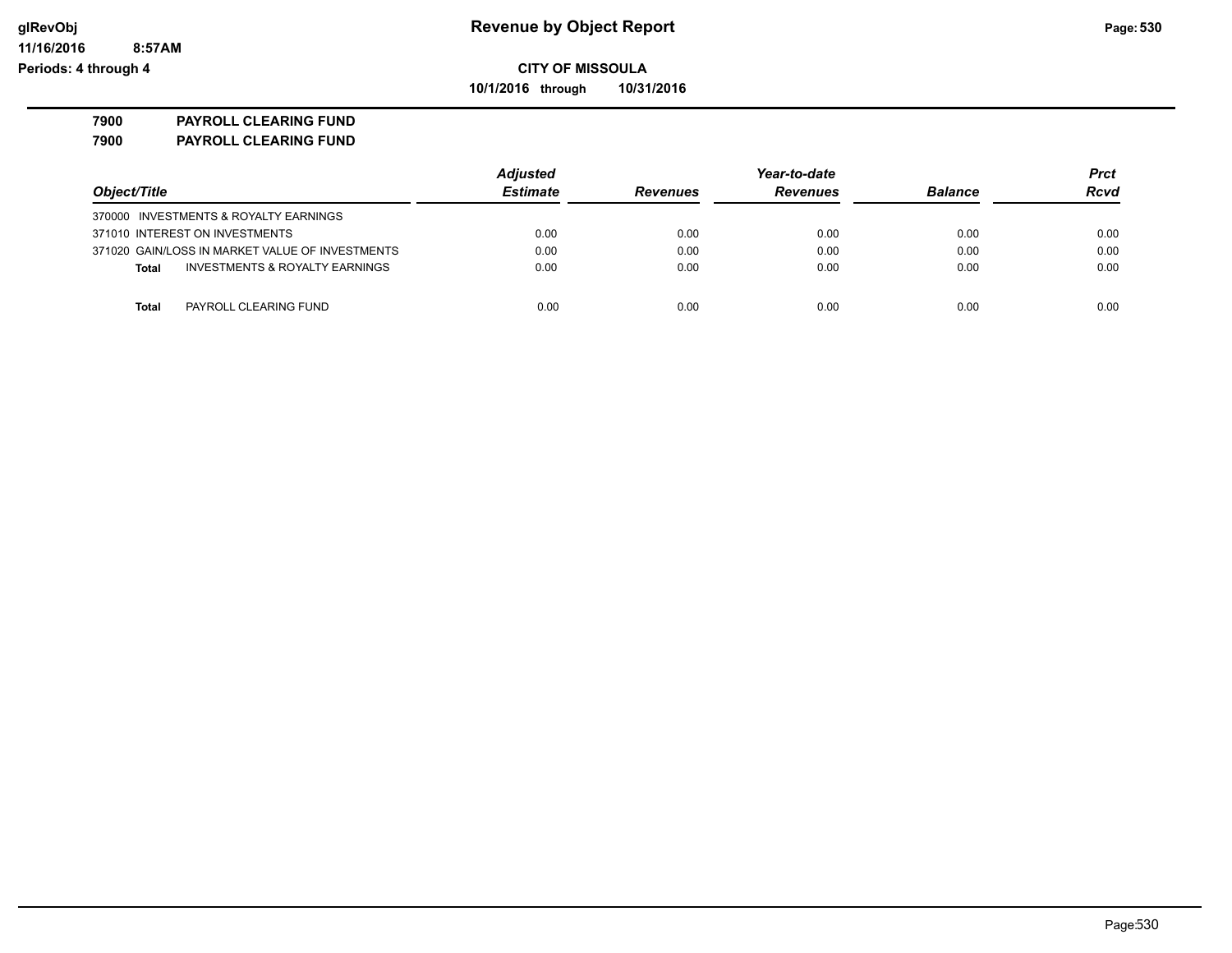**Periods: 4 through 4**

**CITY OF MISSOULA**

**10/1/2016 through 10/31/2016**

### **7900 PAYROLL CLEARING FUND**

 **8:57AM**

| Object/Title |                                                | <b>Adjusted</b><br><b>Estimate</b> | <b>Revenues</b> | Year-to-date<br><b>Revenues</b> | <b>Balance</b> | <b>Prct</b><br><b>Rcvd</b> |
|--------------|------------------------------------------------|------------------------------------|-----------------|---------------------------------|----------------|----------------------------|
|              | 370000 INVESTMENTS & ROYALTY EARNINGS          |                                    |                 |                                 |                |                            |
|              | 371010 INTEREST ON INVESTMENTS                 | 0.00                               | 0.00            | 0.00                            | 0.00           | 0.00                       |
|              | 371020 GAIN/LOSS IN MARKET VALUE OF INVESTMENT | 0.00                               | 0.00            | 0.00                            | 0.00           | 0.00                       |
| <b>Total</b> | INVESTMENTS & ROYALTY EARNINGS                 | 0.00                               | 0.00            | 0.00                            | 0.00           | 0.00                       |
|              |                                                |                                    |                 |                                 |                |                            |
| <b>Total</b> | PAYROLL CLEARING FUND                          | 0.00                               | 0.00            | 0.00                            | 0.00           | 0.00                       |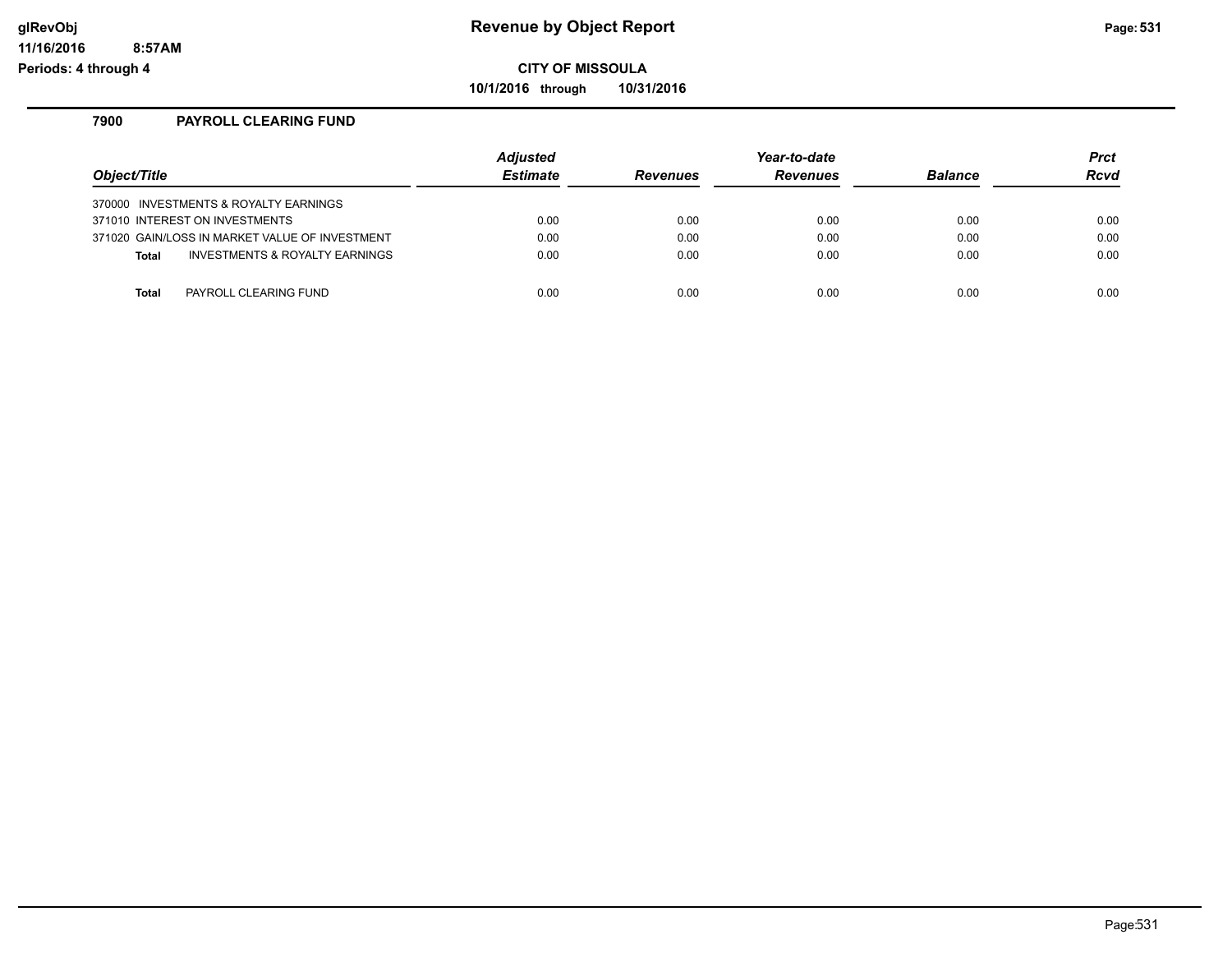**10/1/2016 through 10/31/2016**

**7903 COUNTY CLEARING**

**7903 COUNTY CLEARING**

|                                                           | <b>Adjusted</b> |                 | Year-to-date    |                | <b>Prct</b> |
|-----------------------------------------------------------|-----------------|-----------------|-----------------|----------------|-------------|
| Object/Title                                              | <b>Estimate</b> | <b>Revenues</b> | <b>Revenues</b> | <b>Balance</b> | <b>Rcvd</b> |
| <b>LICENSES &amp; PERMITS</b><br>320000                   |                 |                 |                 |                |             |
| 323030 ANIMAL LICENSES                                    | 0.00            | 562.00          | 3.345.24        | $-3,345.24$    | 0.00        |
| <b>LICENSES &amp; PERMITS</b><br>Total                    | 0.00            | 562.00          | 3,345.24        | $-3,345.24$    | 0.00        |
| 360000 MISCELLANEOUS REVENUES                             |                 |                 |                 |                |             |
| 360010 MISCELLANEOUS                                      | 0.00            | 0.00            | 0.00            | 0.00           | 0.00        |
| MISCELLANEOUS REVENUES<br>Total                           | 0.00            | 0.00            | 0.00            | 0.00           | 0.00        |
| 370000 INVESTMENTS & ROYALTY EARNINGS                     |                 |                 |                 |                |             |
| 371010 INTEREST ON INVESTMENTS                            | 0.00            | 0.00            | 0.00            | 0.00           | 0.00        |
| 371020 GAIN/LOSS IN MARKET VALUE OF INVESTMENTS           | 0.00            | 0.00            | 0.00            | 0.00           | 0.00        |
| <b>INVESTMENTS &amp; ROYALTY EARNINGS</b><br><b>Total</b> | 0.00            | 0.00            | 0.00            | 0.00           | 0.00        |
| <b>COUNTY CLEARING</b><br><b>Total</b>                    | 0.00            | 562.00          | 3.345.24        | $-3.345.24$    | 0.00        |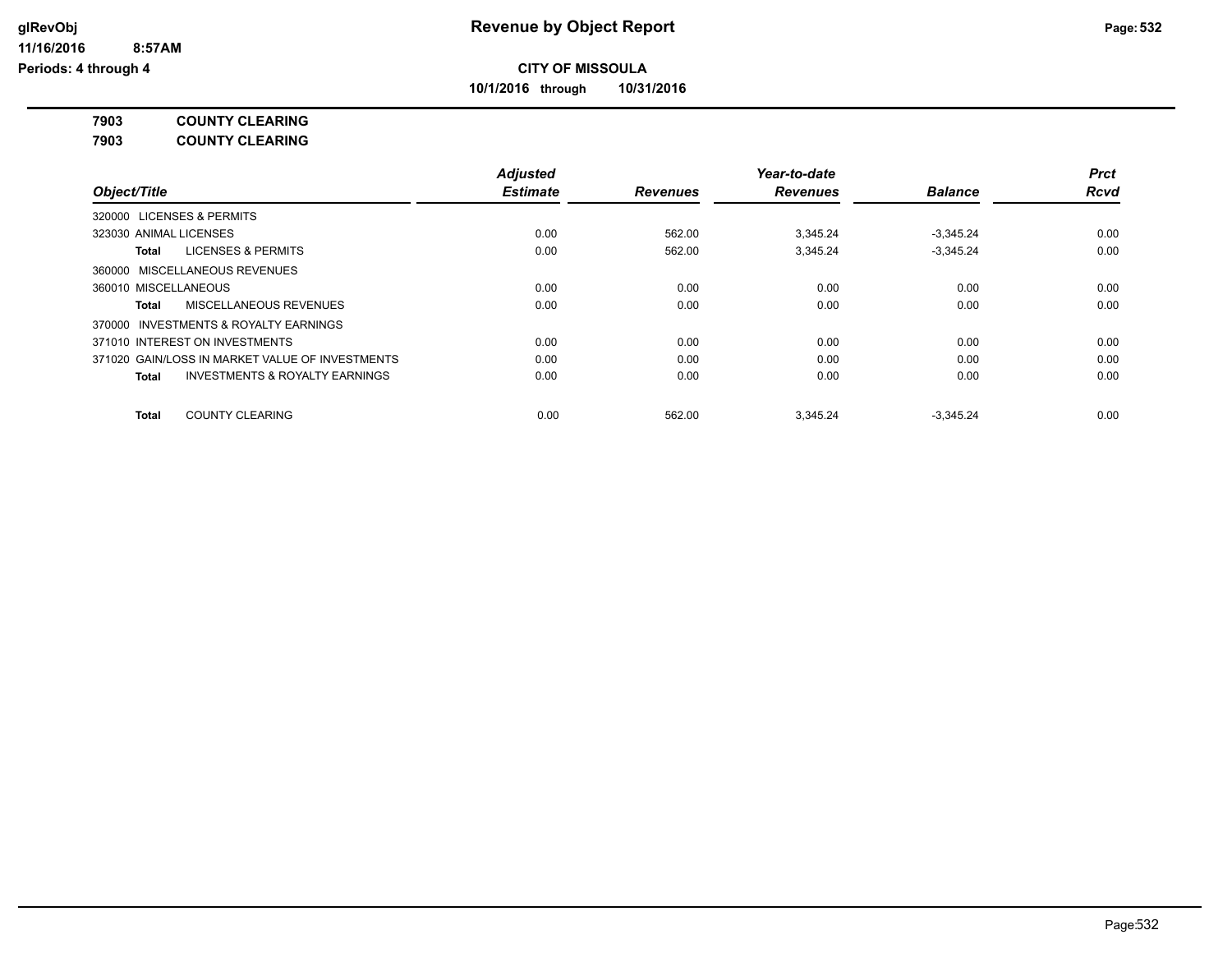**10/1/2016 through 10/31/2016**

#### **7903 COUNTY CLEARING**

| Object/Title                                       | <b>Adjusted</b><br><b>Estimate</b> | <b>Revenues</b> | Year-to-date<br><b>Revenues</b> | <b>Balance</b> | <b>Prct</b><br>Rcvd |
|----------------------------------------------------|------------------------------------|-----------------|---------------------------------|----------------|---------------------|
|                                                    |                                    |                 |                                 |                |                     |
| 320000 LICENSES & PERMITS                          |                                    |                 |                                 |                |                     |
| 323030 ANIMAL LICENSES                             | 0.00                               | 562.00          | 3,345.24                        | $-3,345.24$    | 0.00                |
| <b>LICENSES &amp; PERMITS</b><br>Total             | 0.00                               | 562.00          | 3.345.24                        | $-3,345.24$    | 0.00                |
| 360000 MISCELLANEOUS REVENUES                      |                                    |                 |                                 |                |                     |
| 360010 MISCELLANEOUS                               | 0.00                               | 0.00            | 0.00                            | 0.00           | 0.00                |
| MISCELLANEOUS REVENUES<br>Total                    | 0.00                               | 0.00            | 0.00                            | 0.00           | 0.00                |
| 370000 INVESTMENTS & ROYALTY EARNINGS              |                                    |                 |                                 |                |                     |
| 371010 INTEREST ON INVESTMENTS                     | 0.00                               | 0.00            | 0.00                            | 0.00           | 0.00                |
| 371020 GAIN/LOSS IN MARKET VALUE OF INVESTMENT     | 0.00                               | 0.00            | 0.00                            | 0.00           | 0.00                |
| <b>INVESTMENTS &amp; ROYALTY EARNINGS</b><br>Total | 0.00                               | 0.00            | 0.00                            | 0.00           | 0.00                |
|                                                    |                                    |                 |                                 |                |                     |
| <b>COUNTY CLEARING</b><br><b>Total</b>             | 0.00                               | 562.00          | 3.345.24                        | $-3.345.24$    | 0.00                |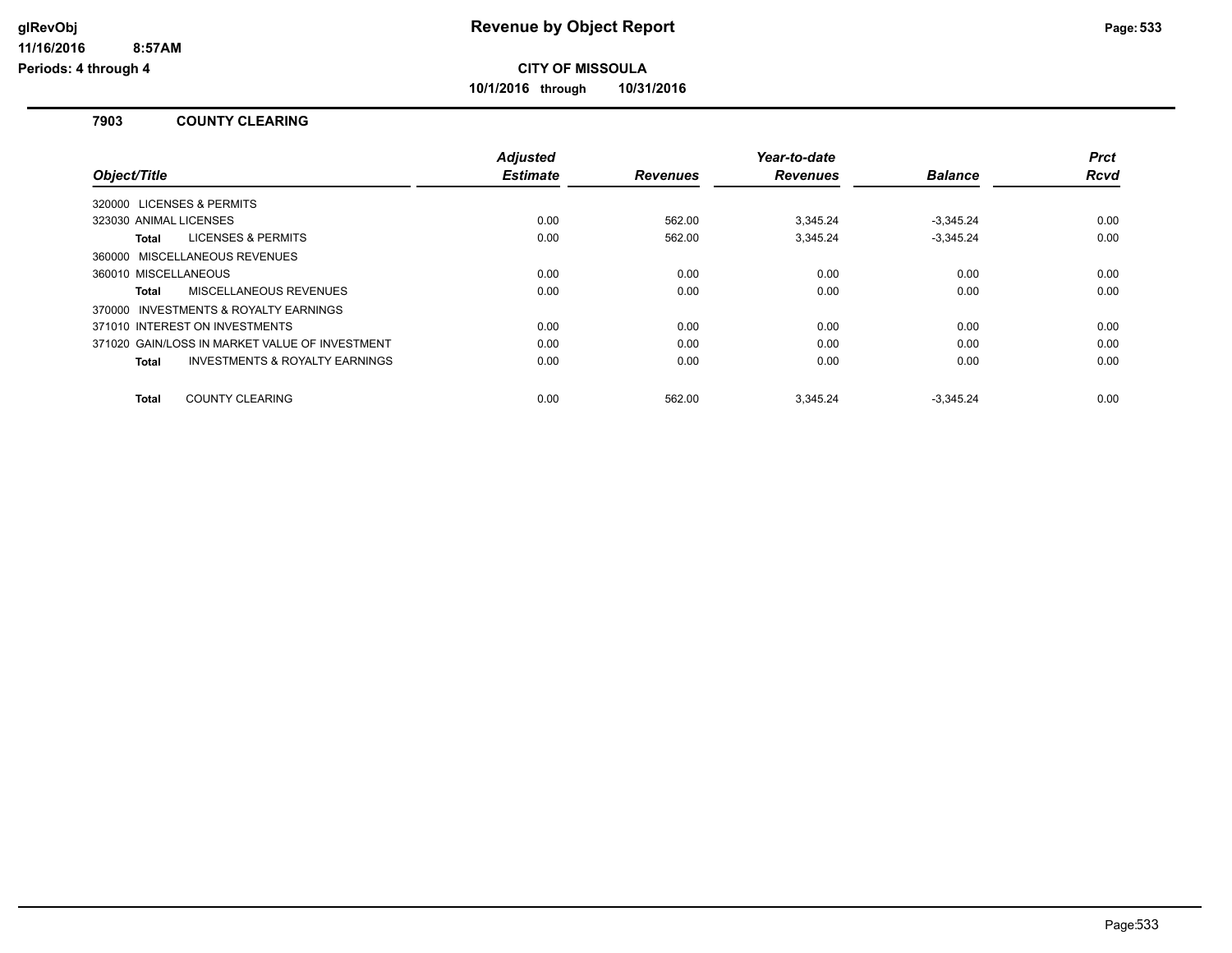**10/1/2016 through 10/31/2016**

**7904 SEWER REBATE**

**7904 SEWER REBATE**

|                                                    | <b>Adjusted</b> |                 | Year-to-date    |                | <b>Prct</b> |
|----------------------------------------------------|-----------------|-----------------|-----------------|----------------|-------------|
| Object/Title                                       | <b>Estimate</b> | <b>Revenues</b> | <b>Revenues</b> | <b>Balance</b> | <b>Rcvd</b> |
| 340000 CHARGES FOR SERVICES                        |                 |                 |                 |                |             |
| 343036 *** Title Not Found ***                     | 0.00            | 10,364.16       | 10,364.16       | $-10,364.16$   | 0.00        |
| <b>CHARGES FOR SERVICES</b><br>Total               | 0.00            | 10.364.16       | 10.364.16       | $-10,364.16$   | 0.00        |
| 360000 MISCELLANEOUS REVENUES                      |                 |                 |                 |                |             |
| 360010 MISCELLANEOUS                               | 0.00            | 0.00            | 0.00            | 0.00           | 0.00        |
| MISCELLANEOUS REVENUES<br>Total                    | 0.00            | 0.00            | 0.00            | 0.00           | 0.00        |
| 370000 INVESTMENTS & ROYALTY EARNINGS              |                 |                 |                 |                |             |
| 371010 INTEREST ON INVESTMENTS                     | 0.00            | 0.00            | 0.00            | 0.00           | 0.00        |
| 371020 GAIN/LOSS IN MARKET VALUE OF INVESTMENTS    | 0.00            | 0.00            | 0.00            | 0.00           | 0.00        |
| <b>INVESTMENTS &amp; ROYALTY EARNINGS</b><br>Total | 0.00            | 0.00            | 0.00            | 0.00           | 0.00        |
| <b>SEWER REBATE</b><br>Total                       | 0.00            | 10.364.16       | 10.364.16       | $-10.364.16$   | 0.00        |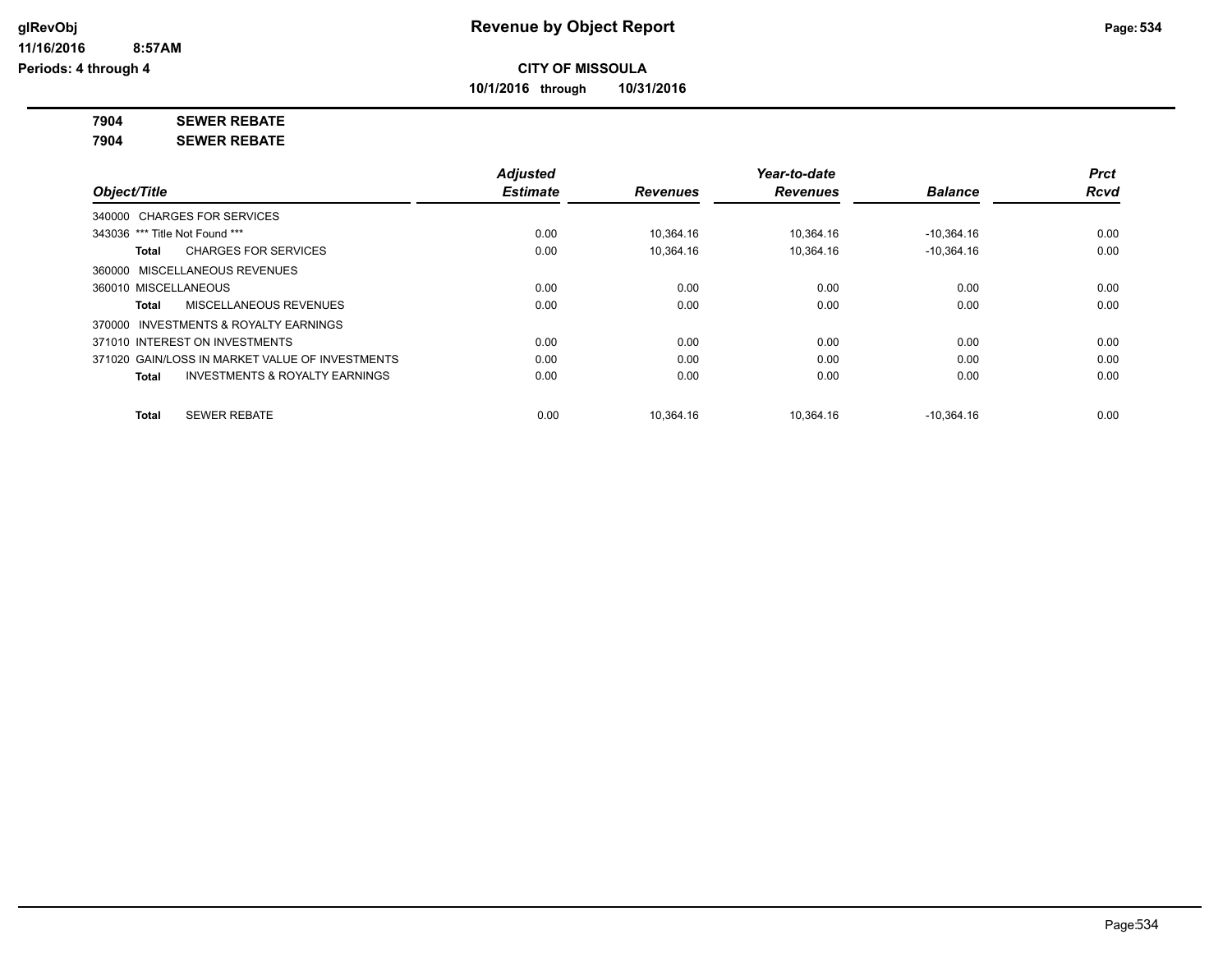#### **11/16/2016 8:57AM Periods: 4 through 4**

**CITY OF MISSOULA**

**10/1/2016 through 10/31/2016**

#### **7904 SEWER REBATE**

|                                                    | <b>Adjusted</b> |                 | Year-to-date    |                | <b>Prct</b> |
|----------------------------------------------------|-----------------|-----------------|-----------------|----------------|-------------|
| Object/Title                                       | <b>Estimate</b> | <b>Revenues</b> | <b>Revenues</b> | <b>Balance</b> | <b>Rcvd</b> |
| 340000 CHARGES FOR SERVICES                        |                 |                 |                 |                |             |
| 343036 *** Title Not Found ***                     | 0.00            | 10,364.16       | 10,364.16       | $-10,364.16$   | 0.00        |
| <b>CHARGES FOR SERVICES</b><br>Total               | 0.00            | 10,364.16       | 10,364.16       | $-10,364.16$   | 0.00        |
| 360000 MISCELLANEOUS REVENUES                      |                 |                 |                 |                |             |
| 360010 MISCELLANEOUS                               | 0.00            | 0.00            | 0.00            | 0.00           | 0.00        |
| MISCELLANEOUS REVENUES<br>Total                    | 0.00            | 0.00            | 0.00            | 0.00           | 0.00        |
| 370000 INVESTMENTS & ROYALTY EARNINGS              |                 |                 |                 |                |             |
| 371010 INTEREST ON INVESTMENTS                     | 0.00            | 0.00            | 0.00            | 0.00           | 0.00        |
| 371020 GAIN/LOSS IN MARKET VALUE OF INVESTMENT     | 0.00            | 0.00            | 0.00            | 0.00           | 0.00        |
| <b>INVESTMENTS &amp; ROYALTY EARNINGS</b><br>Total | 0.00            | 0.00            | 0.00            | 0.00           | 0.00        |
|                                                    |                 |                 |                 |                |             |
| <b>SEWER REBATE</b><br>Total                       | 0.00            | 10.364.16       | 10.364.16       | $-10.364.16$   | 0.00        |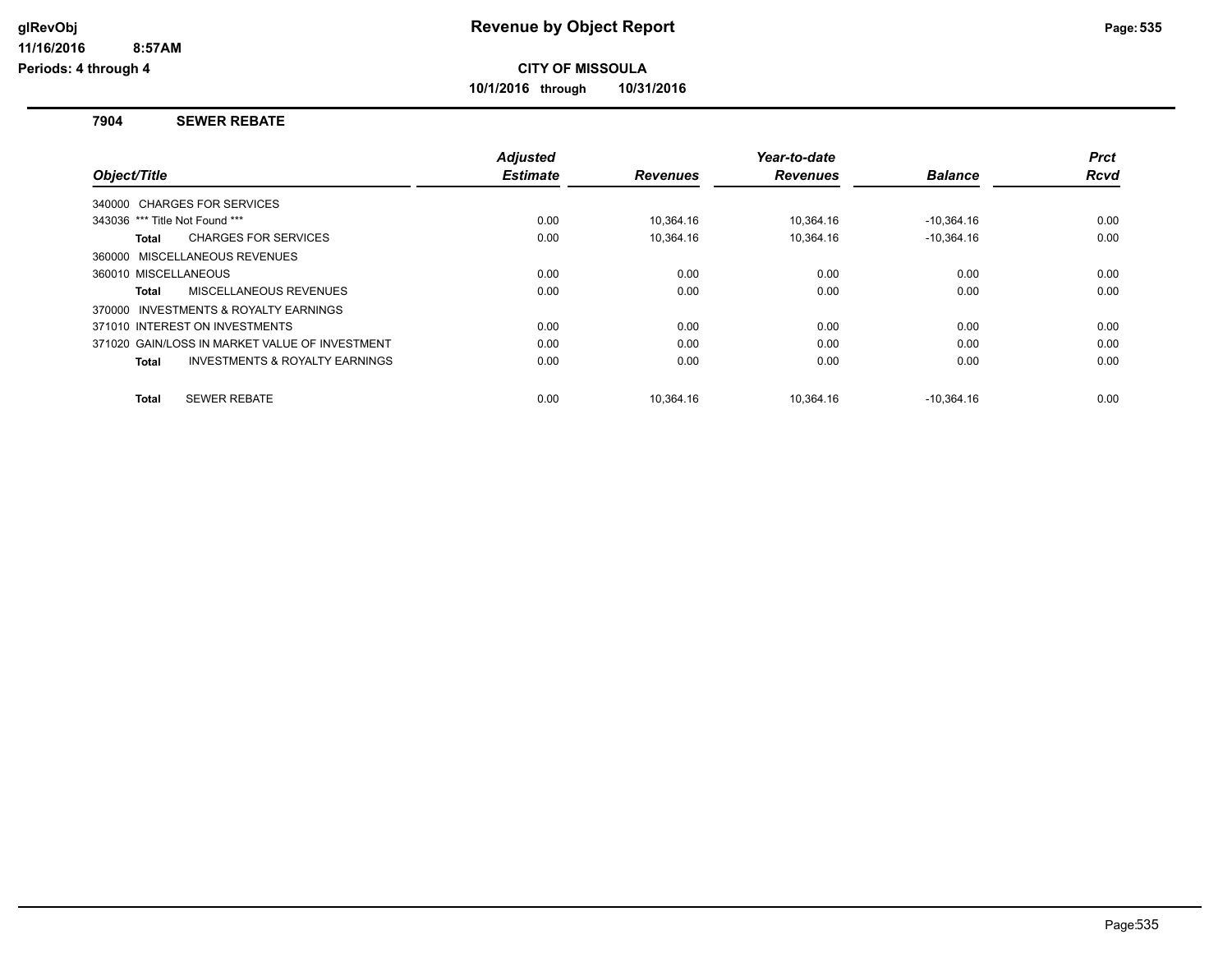**10/1/2016 through 10/31/2016**

**7905 WYE SEWER RSID 8489**

**7905 WYE SEWER RSID 8489**

|                                                 | <b>Adjusted</b> |                 | Year-to-date    |                | <b>Prct</b> |
|-------------------------------------------------|-----------------|-----------------|-----------------|----------------|-------------|
| Object/Title                                    | <b>Estimate</b> | <b>Revenues</b> | <b>Revenues</b> | <b>Balance</b> | <b>Rcvd</b> |
| 360000 MISCELLANEOUS REVENUES                   |                 |                 |                 |                |             |
| 360010 MISCELLANEOUS                            | 0.00            | 0.00            | 0.00            | 0.00           | 0.00        |
| MISCELLANEOUS REVENUES<br><b>Total</b>          | 0.00            | 0.00            | 0.00            | 0.00           | 0.00        |
| 370000 INVESTMENTS & ROYALTY EARNINGS           |                 |                 |                 |                |             |
| 371010 INTEREST ON INVESTMENTS                  | 0.00            | 0.00            | 0.00            | 0.00           | 0.00        |
| 371020 GAIN/LOSS IN MARKET VALUE OF INVESTMENTS | 0.00            | 0.00            | 0.00            | 0.00           | 0.00        |
| INVESTMENTS & ROYALTY EARNINGS<br><b>Total</b>  | 0.00            | 0.00            | 0.00            | 0.00           | 0.00        |
| WYE SEWER RSID 8489<br><b>Total</b>             | 0.00            | 0.00            | 0.00            | 0.00           | 0.00        |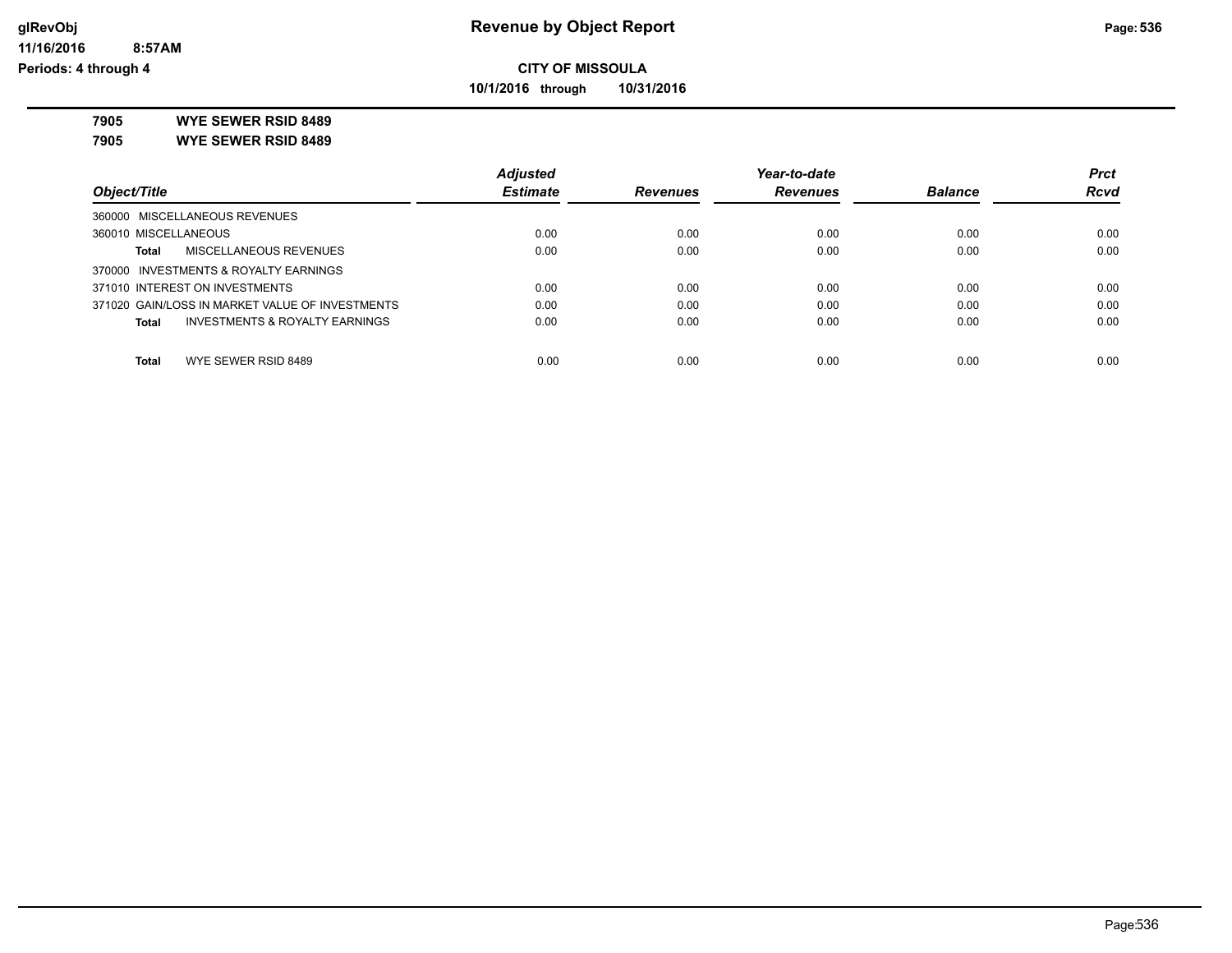**10/1/2016 through 10/31/2016**

#### **7905 WYE SEWER RSID 8489**

|                                                    | <b>Adjusted</b> |                 | Year-to-date    |                | <b>Prct</b> |
|----------------------------------------------------|-----------------|-----------------|-----------------|----------------|-------------|
| Object/Title                                       | <b>Estimate</b> | <b>Revenues</b> | <b>Revenues</b> | <b>Balance</b> | <b>Rcvd</b> |
| 360000 MISCELLANEOUS REVENUES                      |                 |                 |                 |                |             |
| 360010 MISCELLANEOUS                               | 0.00            | 0.00            | 0.00            | 0.00           | 0.00        |
| MISCELLANEOUS REVENUES<br>Total                    | 0.00            | 0.00            | 0.00            | 0.00           | 0.00        |
| 370000 INVESTMENTS & ROYALTY EARNINGS              |                 |                 |                 |                |             |
| 371010 INTEREST ON INVESTMENTS                     | 0.00            | 0.00            | 0.00            | 0.00           | 0.00        |
| 371020 GAIN/LOSS IN MARKET VALUE OF INVESTMENT     | 0.00            | 0.00            | 0.00            | 0.00           | 0.00        |
| <b>INVESTMENTS &amp; ROYALTY EARNINGS</b><br>Total | 0.00            | 0.00            | 0.00            | 0.00           | 0.00        |
|                                                    |                 |                 |                 |                |             |
| Total<br>WYE SEWER RSID 8489                       | 0.00            | 0.00            | 0.00            | 0.00           | 0.00        |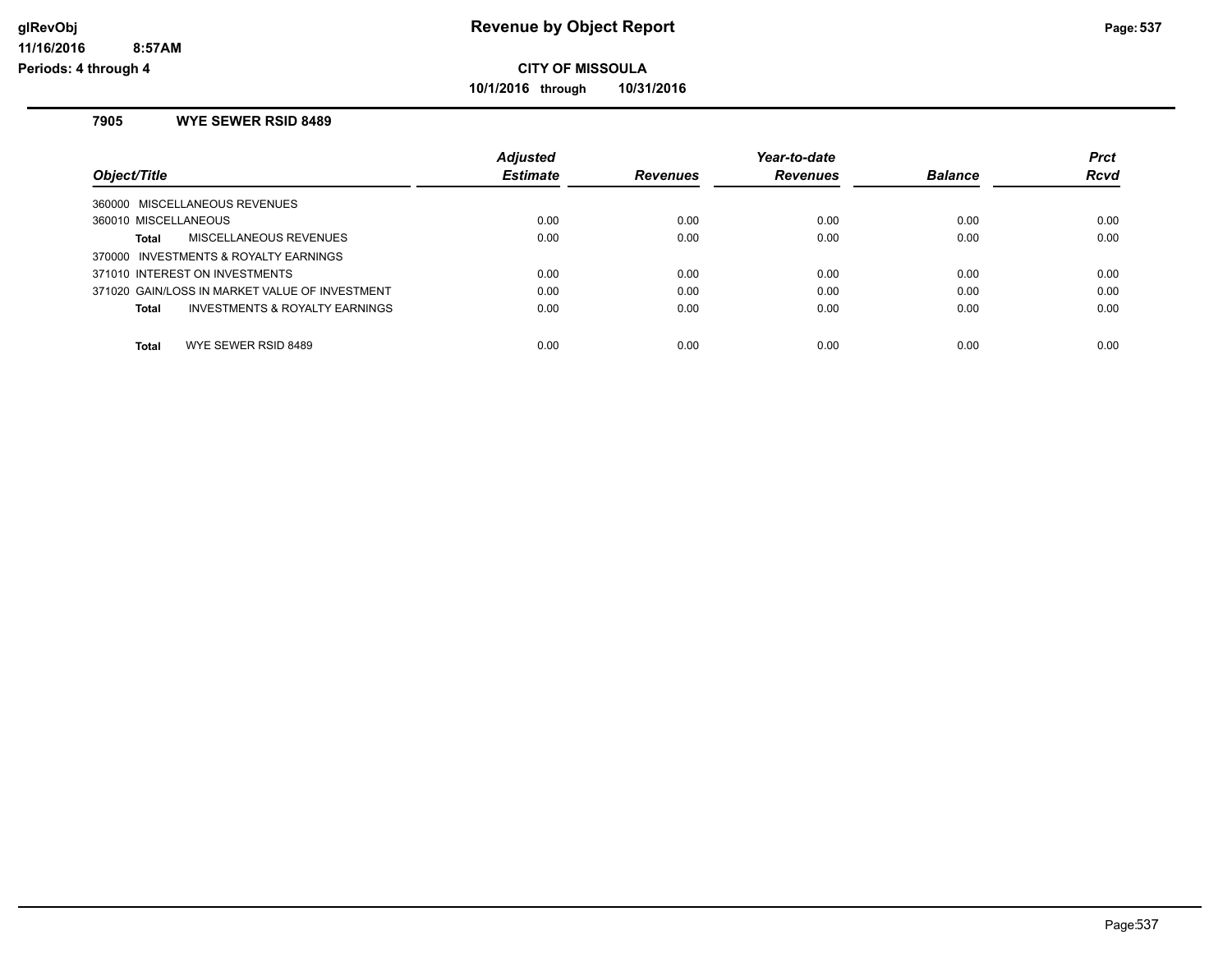**10/1/2016 through 10/31/2016**

**7906 COUNTY PARK BOARD CIP**

**7906 COUNTY PARK BOARD CIP**

|                                                 | <b>Adjusted</b> |                 | Year-to-date    |                | <b>Prct</b> |
|-------------------------------------------------|-----------------|-----------------|-----------------|----------------|-------------|
| Object/Title                                    | <b>Estimate</b> | <b>Revenues</b> | <b>Revenues</b> | <b>Balance</b> | <b>Rcvd</b> |
| 340000 CHARGES FOR SERVICES                     |                 |                 |                 |                |             |
| 346050 COUNTY PLAYGROUND CONTRACT               | 0.00            | 0.00            | 0.00            | 0.00           | 0.00        |
| <b>CHARGES FOR SERVICES</b><br>Total            | 0.00            | 0.00            | 0.00            | 0.00           | 0.00        |
| 370000 INVESTMENTS & ROYALTY EARNINGS           |                 |                 |                 |                |             |
| 371010 INTEREST ON INVESTMENTS                  | 0.00            | 0.00            | 0.00            | 0.00           | 0.00        |
| 371020 GAIN/LOSS IN MARKET VALUE OF INVESTMENTS | 0.00            | 0.00            | 0.00            | 0.00           | 0.00        |
| INVESTMENTS & ROYALTY EARNINGS<br>Total         | 0.00            | 0.00            | 0.00            | 0.00           | 0.00        |
|                                                 |                 |                 |                 |                |             |
| COUNTY PARK BOARD CIP<br>Total                  | 0.00            | 0.00            | 0.00            | 0.00           | 0.00        |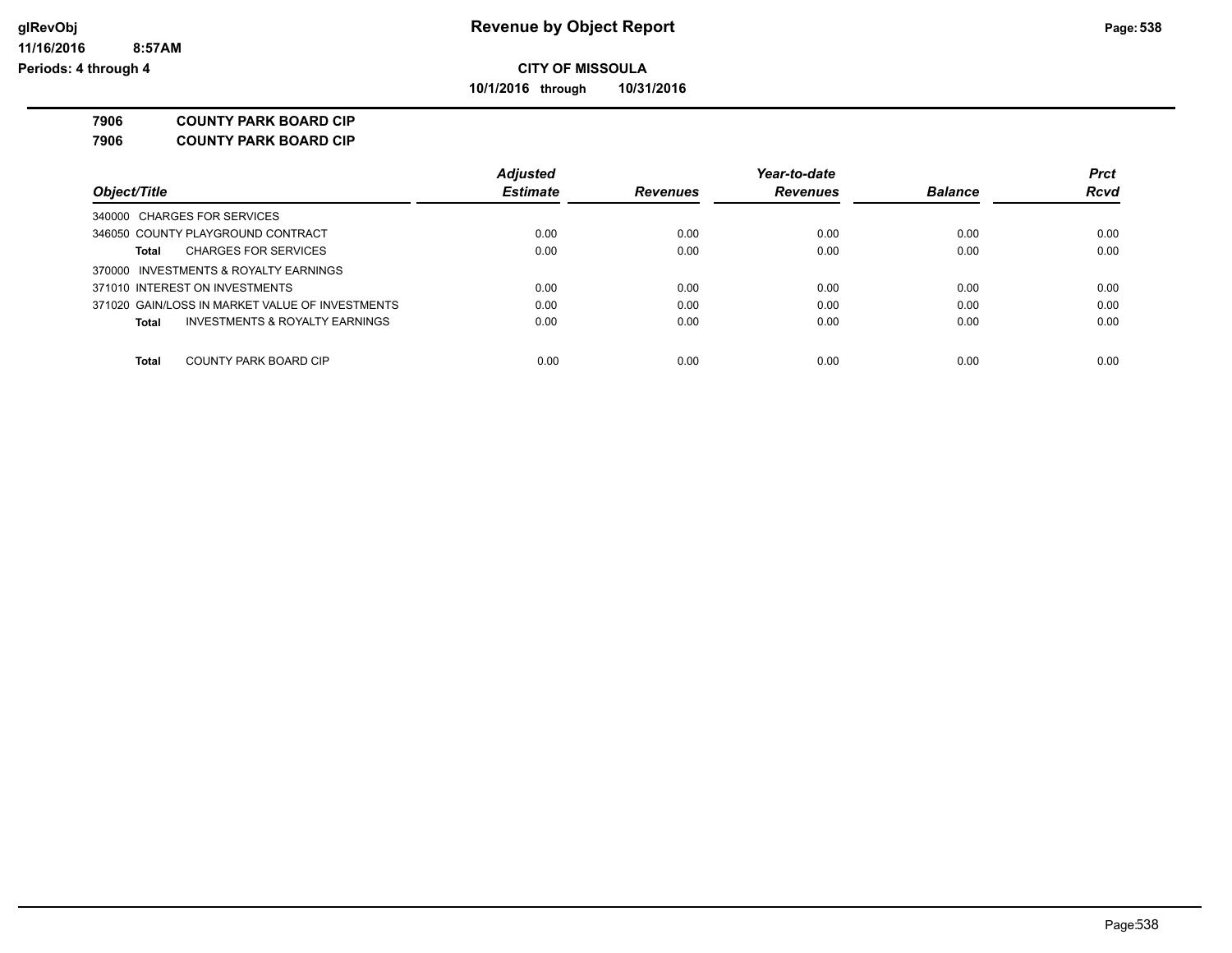**10/1/2016 through 10/31/2016**

### **7906 COUNTY PARK BOARD CIP**

|                                                | <b>Adjusted</b> |                 | Year-to-date    |                | <b>Prct</b> |
|------------------------------------------------|-----------------|-----------------|-----------------|----------------|-------------|
| <b>Object/Title</b>                            | <b>Estimate</b> | <b>Revenues</b> | <b>Revenues</b> | <b>Balance</b> | <b>Rcvd</b> |
| 340000 CHARGES FOR SERVICES                    |                 |                 |                 |                |             |
| 346050 COUNTY PLAYGROUND CONTRACT              | 0.00            | 0.00            | 0.00            | 0.00           | 0.00        |
| <b>CHARGES FOR SERVICES</b><br>Total           | 0.00            | 0.00            | 0.00            | 0.00           | 0.00        |
| 370000 INVESTMENTS & ROYALTY EARNINGS          |                 |                 |                 |                |             |
| 371010 INTEREST ON INVESTMENTS                 | 0.00            | 0.00            | 0.00            | 0.00           | 0.00        |
| 371020 GAIN/LOSS IN MARKET VALUE OF INVESTMENT | 0.00            | 0.00            | 0.00            | 0.00           | 0.00        |
| INVESTMENTS & ROYALTY EARNINGS<br>Total        | 0.00            | 0.00            | 0.00            | 0.00           | 0.00        |
| Total<br>COUNTY PARK BOARD CIP                 | 0.00            | 0.00            | 0.00            | 0.00           | 0.00        |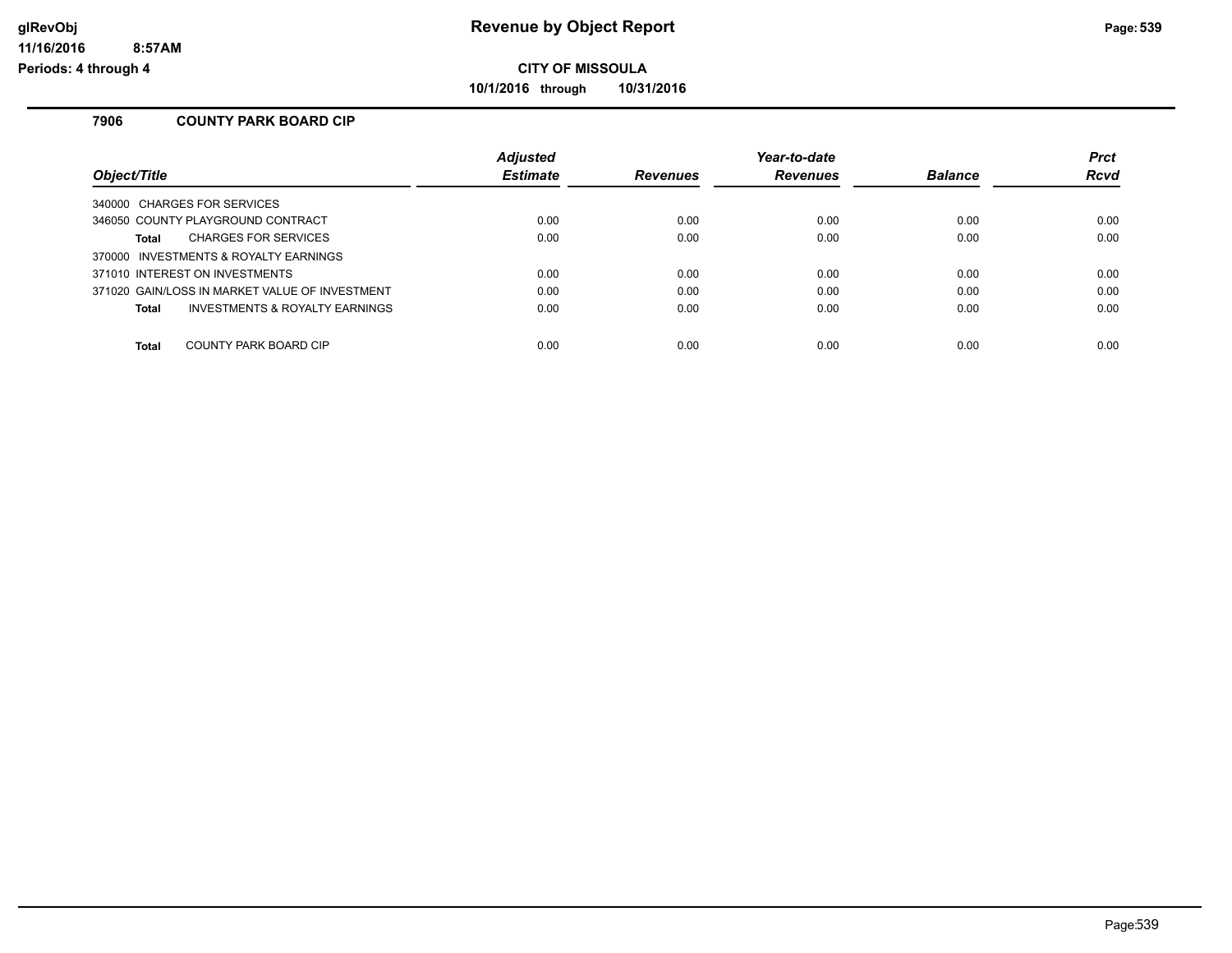**10/1/2016 through 10/31/2016**

# **7907 ELK HILLS SUBDIVISION**

**7907 ELK HILLS SUBDIVISION**

|                                                 | <b>Adjusted</b> |                 | Year-to-date    |                | <b>Prct</b> |
|-------------------------------------------------|-----------------|-----------------|-----------------|----------------|-------------|
| Object/Title                                    | <b>Estimate</b> | <b>Revenues</b> | <b>Revenues</b> | <b>Balance</b> | <b>Rcvd</b> |
| 370000 INVESTMENTS & ROYALTY EARNINGS           |                 |                 |                 |                |             |
| 371010 INTEREST ON INVESTMENTS                  | 0.00            | 0.00            | 0.00            | 0.00           | 0.00        |
| 371020 GAIN/LOSS IN MARKET VALUE OF INVESTMENTS | 0.00            | 0.00            | 0.00            | 0.00           | 0.00        |
| INVESTMENTS & ROYALTY EARNINGS<br>Total         | 0.00            | 0.00            | 0.00            | 0.00           | 0.00        |
| Total<br>ELK HILLS SUBDIVISION                  | 0.00            | 0.00            | 0.00            | 0.00           | 0.00        |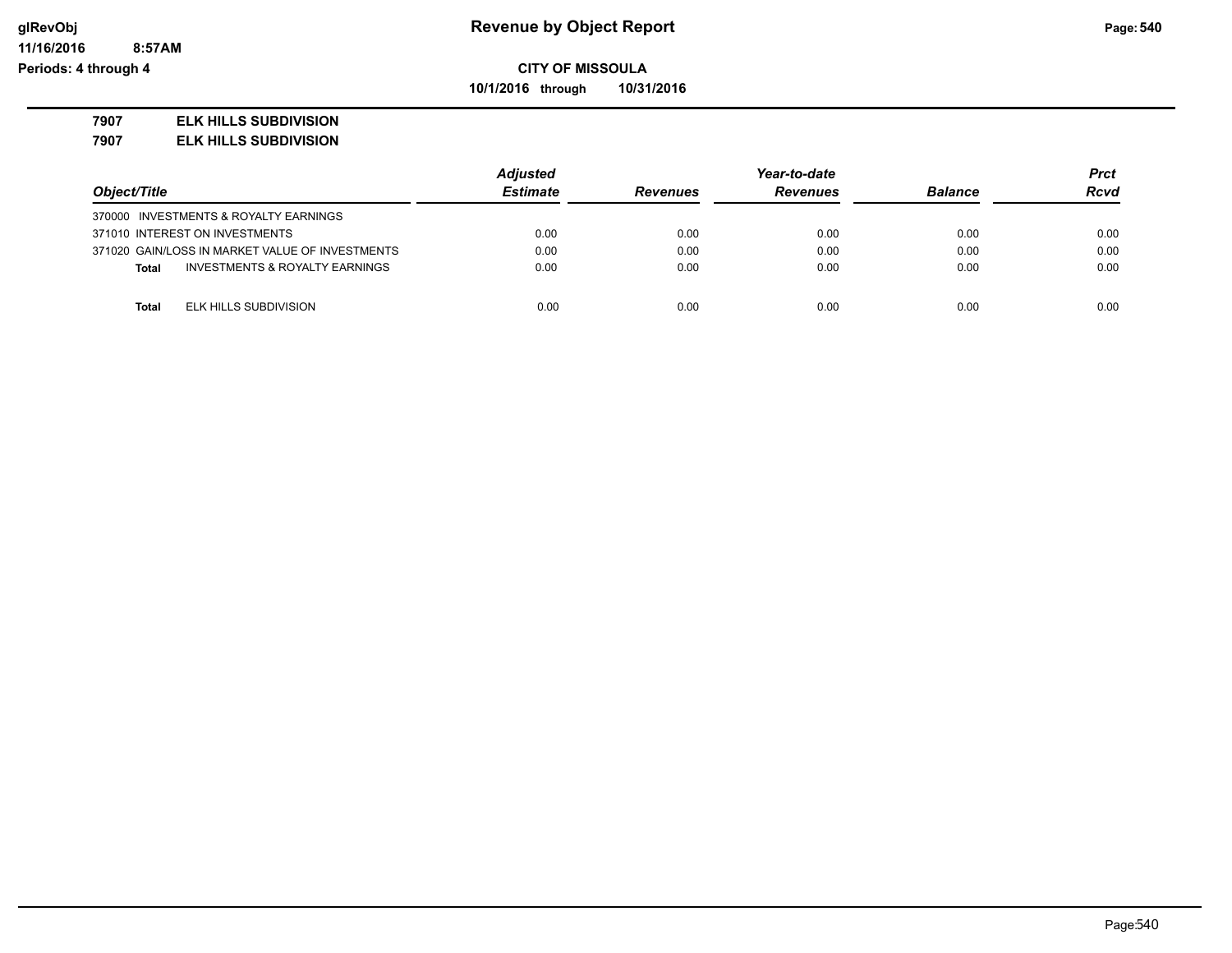**10/1/2016 through 10/31/2016**

#### **7907 ELK HILLS SUBDIVISION**

| Object/Title |                                                | <b>Adjusted</b><br><b>Estimate</b> | <b>Revenues</b> | Year-to-date<br><b>Revenues</b> | <b>Balance</b> | <b>Prct</b><br>Rcvd |
|--------------|------------------------------------------------|------------------------------------|-----------------|---------------------------------|----------------|---------------------|
|              | 370000 INVESTMENTS & ROYALTY EARNINGS          |                                    |                 |                                 |                |                     |
|              | 371010 INTEREST ON INVESTMENTS                 | 0.00                               | 0.00            | 0.00                            | 0.00           | 0.00                |
|              | 371020 GAIN/LOSS IN MARKET VALUE OF INVESTMENT | 0.00                               | 0.00            | 0.00                            | 0.00           | 0.00                |
| <b>Total</b> | INVESTMENTS & ROYALTY EARNINGS                 | 0.00                               | 0.00            | 0.00                            | 0.00           | 0.00                |
|              |                                                |                                    |                 |                                 |                |                     |
| Total        | ELK HILLS SUBDIVISION                          | 0.00                               | 0.00            | 0.00                            | 0.00           | 0.00                |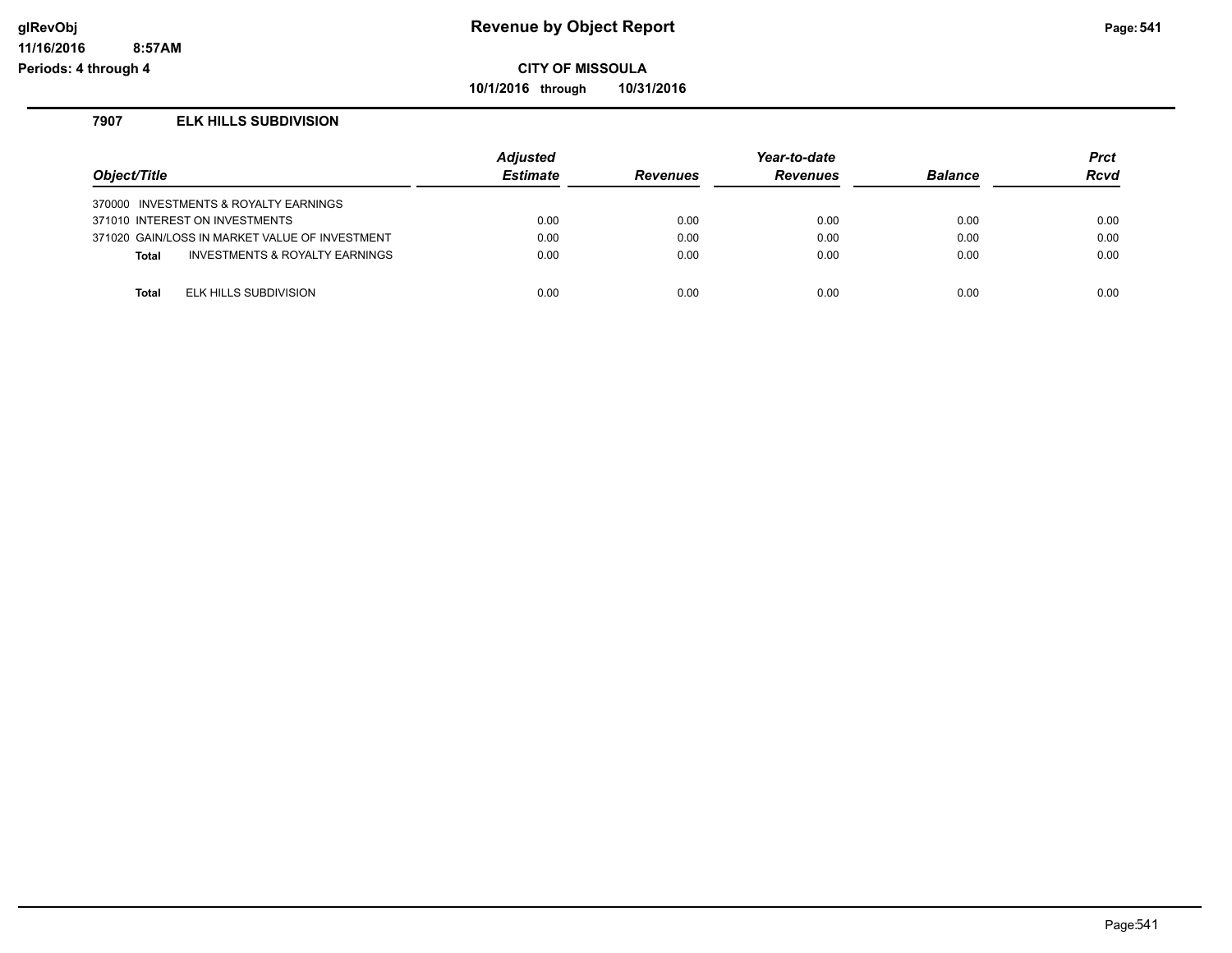**10/1/2016 through 10/31/2016**

# **7908 RATTLESNAKE-CORNERSTONE TRAIL SW**

# **7908 RATTLESNAKE-CORNERSTONE TRAIL SW**

|                                                  | <b>Adjusted</b> |                 | Year-to-date    |                | <b>Prct</b> |
|--------------------------------------------------|-----------------|-----------------|-----------------|----------------|-------------|
| Object/Title                                     | <b>Estimate</b> | <b>Revenues</b> | <b>Revenues</b> | <b>Balance</b> | <b>Rcvd</b> |
| 370000 INVESTMENTS & ROYALTY EARNINGS            |                 |                 |                 |                |             |
| 371010 INTEREST ON INVESTMENTS                   | 0.00            | 0.00            | 0.00            | 0.00           | 0.00        |
| 371020 GAIN/LOSS IN MARKET VALUE OF INVESTMENTS  | 0.00            | 0.00            | 0.00            | 0.00           | 0.00        |
| INVESTMENTS & ROYALTY EARNINGS<br>Total          | 0.00            | 0.00            | 0.00            | 0.00           | 0.00        |
| 380000 OTHER FINANCING SOURCES                   |                 |                 |                 |                |             |
| 383000 OPERATING TRANSFERS                       | 0.00            | 0.00            | 0.00            | 0.00           | 0.00        |
| OTHER FINANCING SOURCES<br>Total                 | 0.00            | 0.00            | 0.00            | 0.00           | 0.00        |
|                                                  |                 |                 |                 |                |             |
| <b>Total</b><br>RATTLESNAKE-CORNERSTONE TRAIL SW | 0.00            | 0.00            | 0.00            | 0.00           | 0.00        |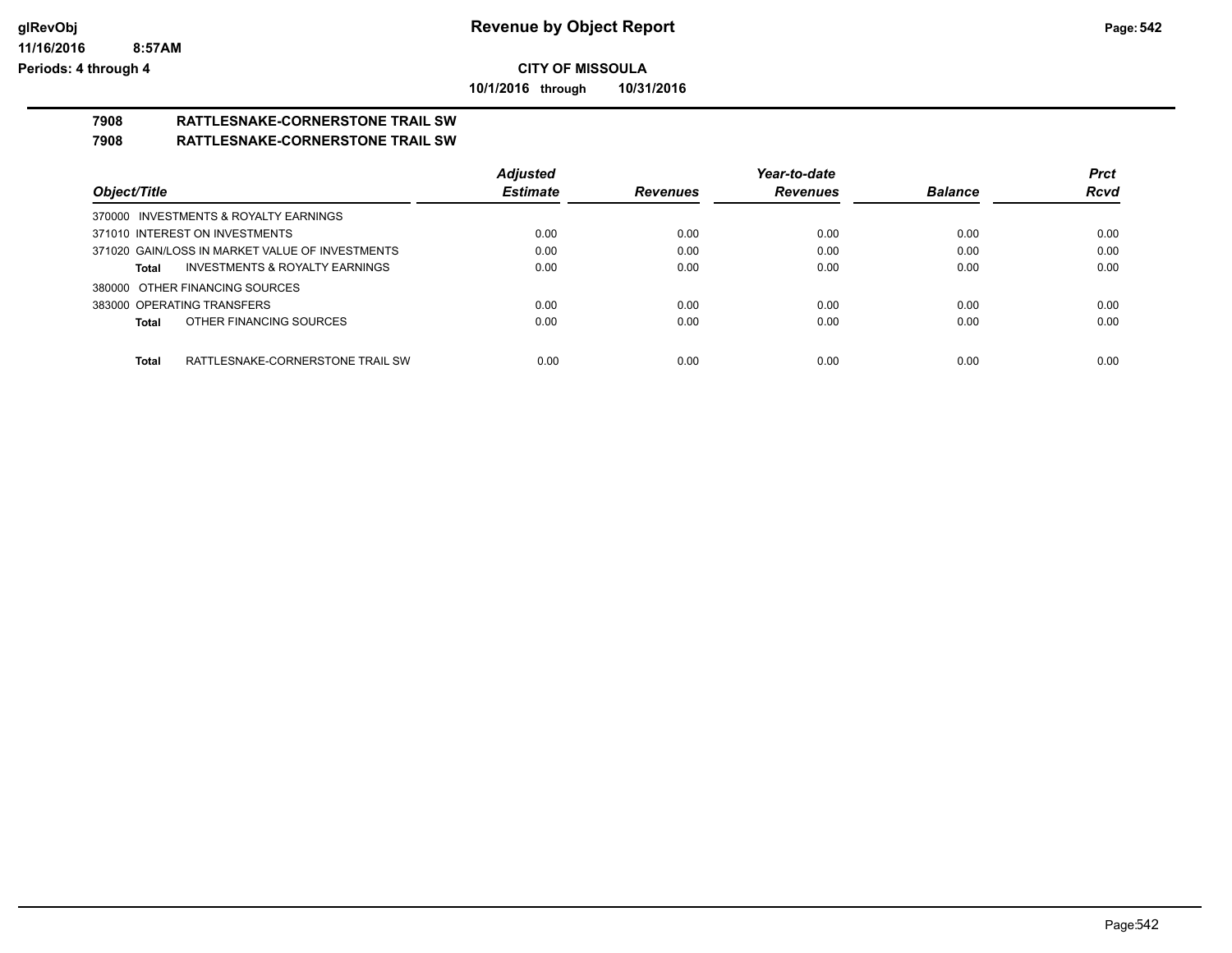**10/1/2016 through 10/31/2016**

#### **7908 RATTLESNAKE-CORNERSTONE TRAIL SW**

|                                                  | <b>Adjusted</b> |                 | Year-to-date    |                | <b>Prct</b> |
|--------------------------------------------------|-----------------|-----------------|-----------------|----------------|-------------|
| Object/Title                                     | <b>Estimate</b> | <b>Revenues</b> | <b>Revenues</b> | <b>Balance</b> | <b>Rcvd</b> |
| 370000 INVESTMENTS & ROYALTY EARNINGS            |                 |                 |                 |                |             |
| 371010 INTEREST ON INVESTMENTS                   | 0.00            | 0.00            | 0.00            | 0.00           | 0.00        |
| 371020 GAIN/LOSS IN MARKET VALUE OF INVESTMENT   | 0.00            | 0.00            | 0.00            | 0.00           | 0.00        |
| INVESTMENTS & ROYALTY EARNINGS<br><b>Total</b>   | 0.00            | 0.00            | 0.00            | 0.00           | 0.00        |
| 380000 OTHER FINANCING SOURCES                   |                 |                 |                 |                |             |
| 383000 OPERATING TRANSFERS                       | 0.00            | 0.00            | 0.00            | 0.00           | 0.00        |
| OTHER FINANCING SOURCES<br><b>Total</b>          | 0.00            | 0.00            | 0.00            | 0.00           | 0.00        |
|                                                  |                 |                 |                 |                |             |
| RATTLESNAKE-CORNERSTONE TRAIL SW<br><b>Total</b> | 0.00            | 0.00            | 0.00            | 0.00           | 0.00        |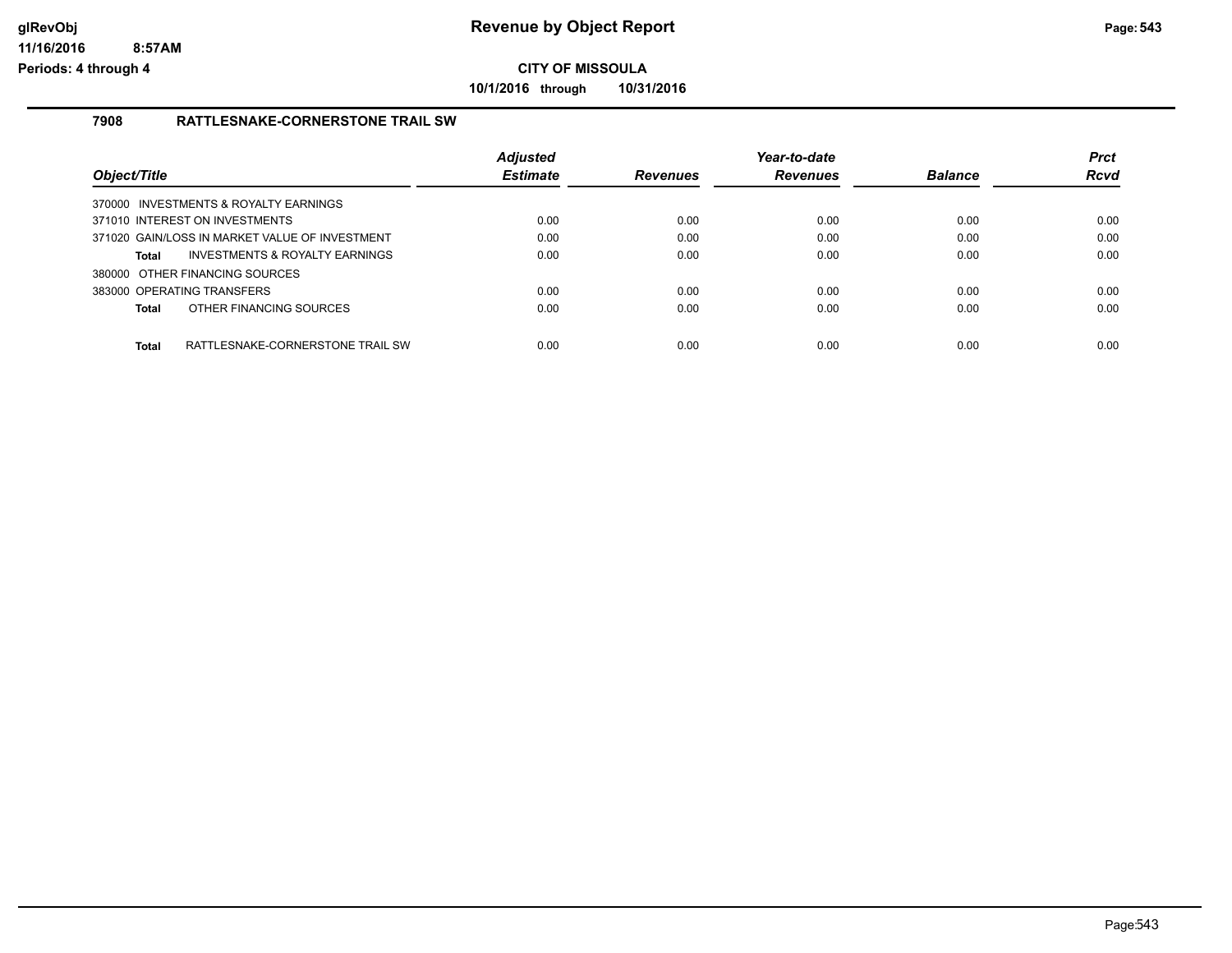**10/1/2016 through 10/31/2016**

# **7909 YOUTH PROGRAMS**

**7909 YOUTH PROGRAMS**

|                                                           | Adjusted        |                 |                 | Prct           |             |
|-----------------------------------------------------------|-----------------|-----------------|-----------------|----------------|-------------|
| Object/Title                                              | <b>Estimate</b> | <b>Revenues</b> | <b>Revenues</b> | <b>Balance</b> | <b>Rcvd</b> |
| 370000 INVESTMENTS & ROYALTY EARNINGS                     |                 |                 |                 |                |             |
| 371010 INTEREST ON INVESTMENTS                            | 0.00            | 0.00            | 0.00            | 0.00           | 0.00        |
| 371020 GAIN/LOSS IN MARKET VALUE OF INVESTMENTS           | 0.00            | 0.00            | 0.00            | 0.00           | 0.00        |
| <b>INVESTMENTS &amp; ROYALTY EARNINGS</b><br><b>Total</b> | 0.00            | 0.00            | 0.00            | 0.00           | 0.00        |
|                                                           |                 |                 |                 |                |             |
| YOUTH PROGRAMS<br>Total                                   | 0.00            | 0.00            | 0.00            | 0.00           | 0.00        |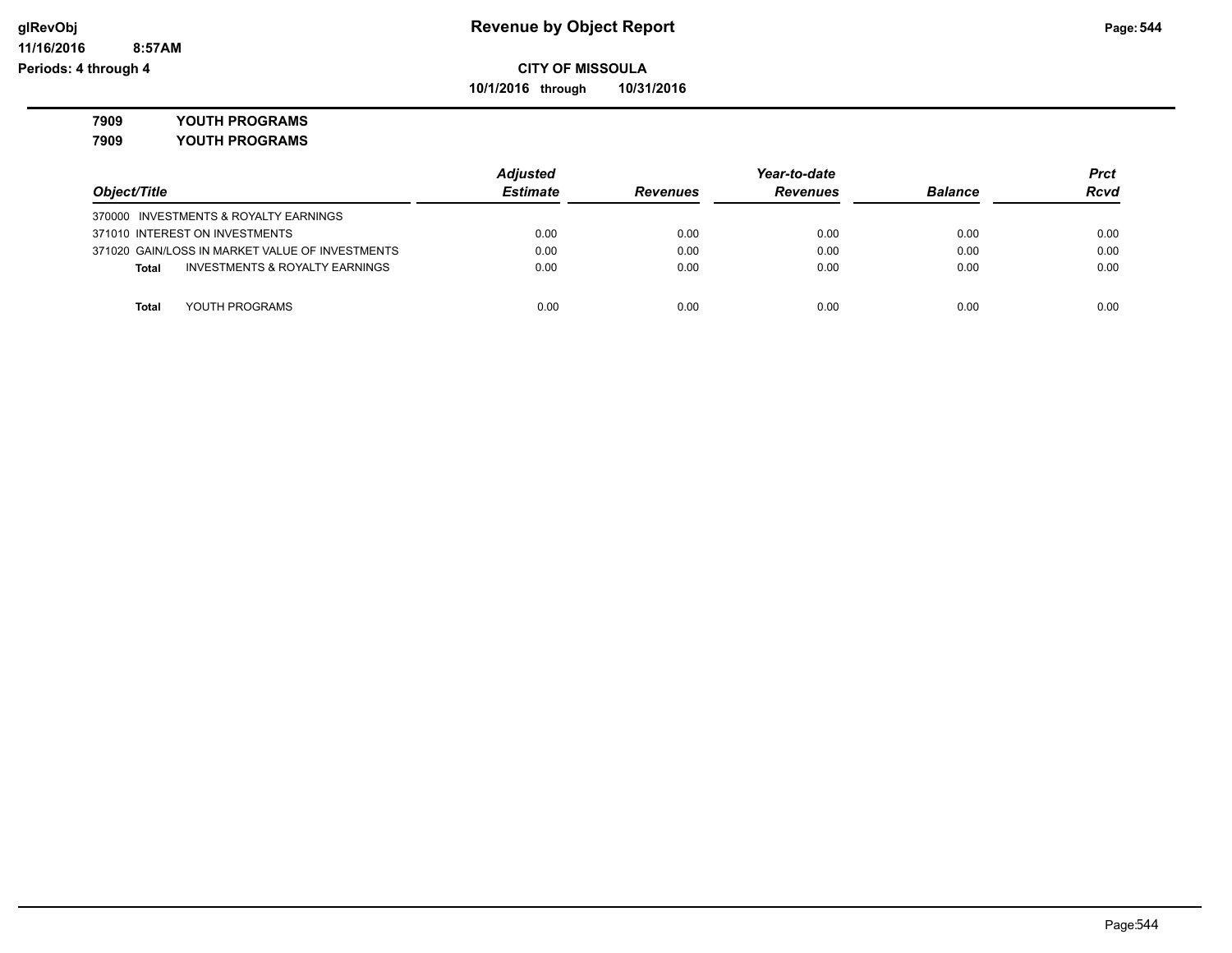**Periods: 4 through 4**

**CITY OF MISSOULA**

**10/1/2016 through 10/31/2016**

#### **7909 YOUTH PROGRAMS**

| Object/Title                                       | Adjusted<br><b>Estimate</b> | <b>Revenues</b> | Year-to-date<br><b>Revenues</b> | <b>Balance</b> | <b>Prct</b><br><b>Rcvd</b> |
|----------------------------------------------------|-----------------------------|-----------------|---------------------------------|----------------|----------------------------|
| 370000 INVESTMENTS & ROYALTY EARNINGS              |                             |                 |                                 |                |                            |
| 371010 INTEREST ON INVESTMENTS                     | 0.00                        | 0.00            | 0.00                            | 0.00           | 0.00                       |
| 371020 GAIN/LOSS IN MARKET VALUE OF INVESTMENT     | 0.00                        | 0.00            | 0.00                            | 0.00           | 0.00                       |
| <b>INVESTMENTS &amp; ROYALTY EARNINGS</b><br>Total | 0.00                        | 0.00            | 0.00                            | 0.00           | 0.00                       |
|                                                    |                             |                 |                                 |                |                            |
| YOUTH PROGRAMS<br>Total                            | 0.00                        | 0.00            | 0.00                            | 0.00           | 0.00                       |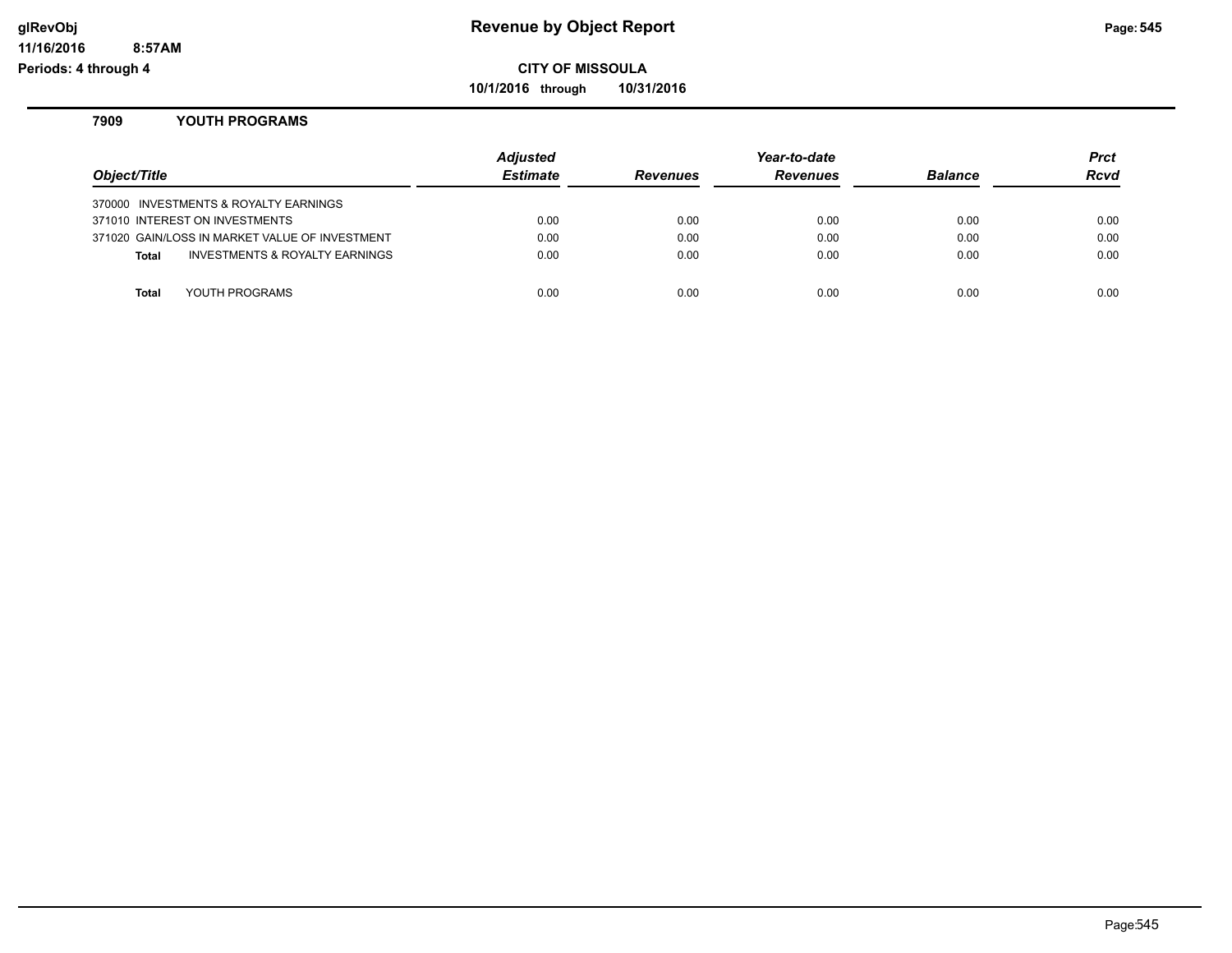**10/1/2016 through 10/31/2016**

# **7910 SIDEWALK & CURB LOAN FUND**

#### **7910 SIDEWALK & CURB LOAN FUND**

|                                                           | <b>Adjusted</b> |                 | Year-to-date    |                | <b>Prct</b> |
|-----------------------------------------------------------|-----------------|-----------------|-----------------|----------------|-------------|
| Object/Title                                              | <b>Estimate</b> | <b>Revenues</b> | <b>Revenues</b> | <b>Balance</b> | <b>Rcvd</b> |
| 370000 INVESTMENTS & ROYALTY EARNINGS                     |                 |                 |                 |                |             |
| 371010 INTEREST ON INVESTMENTS                            | 0.00            | 0.00            | 0.00            | 0.00           | 0.00        |
| 371020 GAIN/LOSS IN MARKET VALUE OF INVESTMENTS           | 0.00            | 0.00            | 0.00            | 0.00           | 0.00        |
| <b>INVESTMENTS &amp; ROYALTY EARNINGS</b><br><b>Total</b> | 0.00            | 0.00            | 0.00            | 0.00           | 0.00        |
|                                                           |                 |                 |                 |                |             |
| Total<br>SIDEWALK & CURB LOAN FUND                        | 0.00            | 0.00            | 0.00            | 0.00           | 0.00        |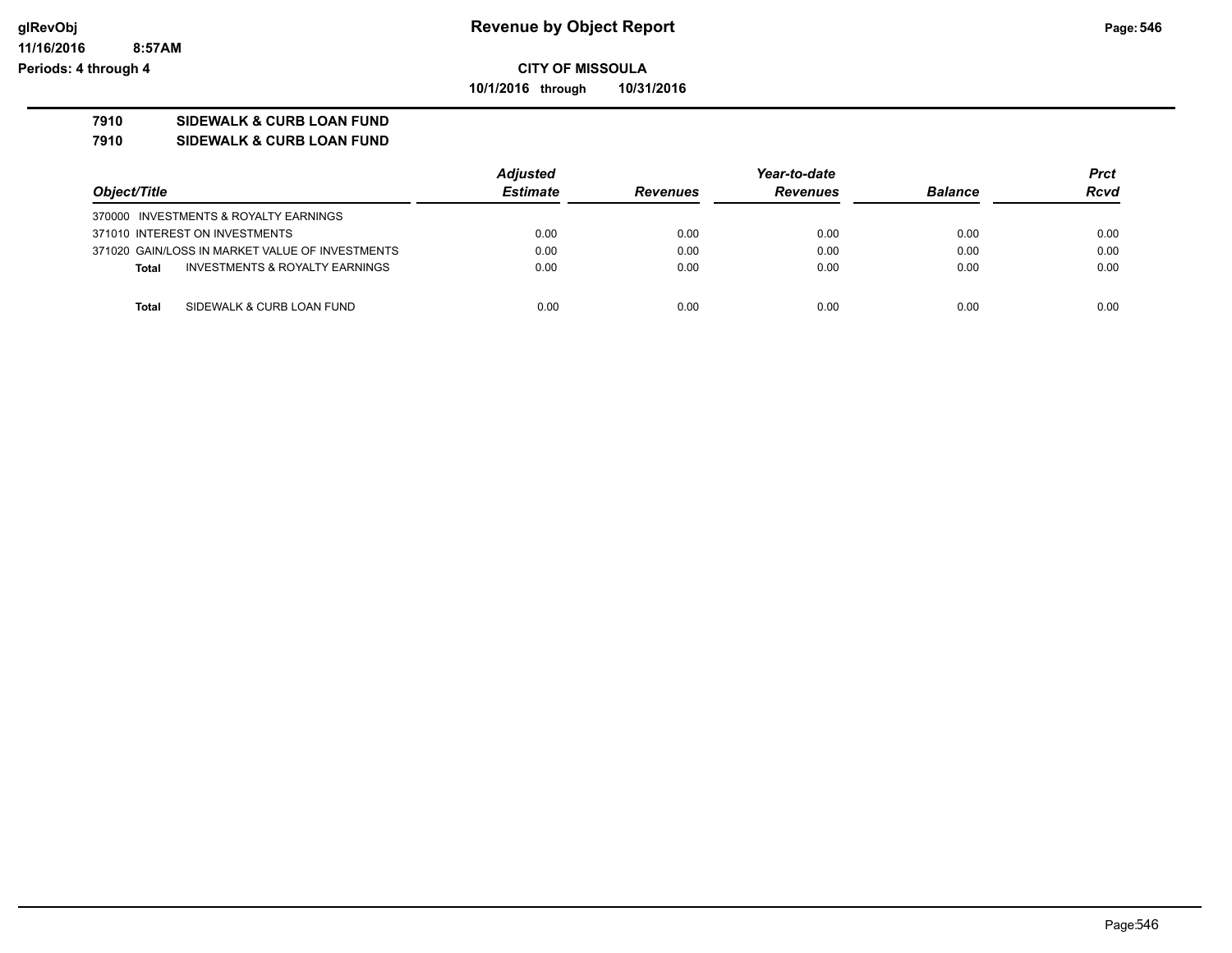**10/1/2016 through 10/31/2016**

#### **7910 SIDEWALK & CURB LOAN FUND**

| Object/Title                          |                                                | <b>Adjusted</b><br><b>Estimate</b> | <b>Revenues</b> | Year-to-date<br><b>Revenues</b> | <b>Balance</b> | <b>Prct</b><br>Rcvd |
|---------------------------------------|------------------------------------------------|------------------------------------|-----------------|---------------------------------|----------------|---------------------|
| 370000 INVESTMENTS & ROYALTY EARNINGS |                                                |                                    |                 |                                 |                |                     |
| 371010 INTEREST ON INVESTMENTS        |                                                | 0.00                               | 0.00            | 0.00                            | 0.00           | 0.00                |
|                                       | 371020 GAIN/LOSS IN MARKET VALUE OF INVESTMENT | 0.00                               | 0.00            | 0.00                            | 0.00           | 0.00                |
| Total                                 | <b>INVESTMENTS &amp; ROYALTY EARNINGS</b>      | 0.00                               | 0.00            | 0.00                            | 0.00           | 0.00                |
|                                       |                                                |                                    |                 |                                 |                |                     |
| Total                                 | SIDEWALK & CURB LOAN FUND                      | 0.00                               | 0.00            | 0.00                            | 0.00           | 0.00                |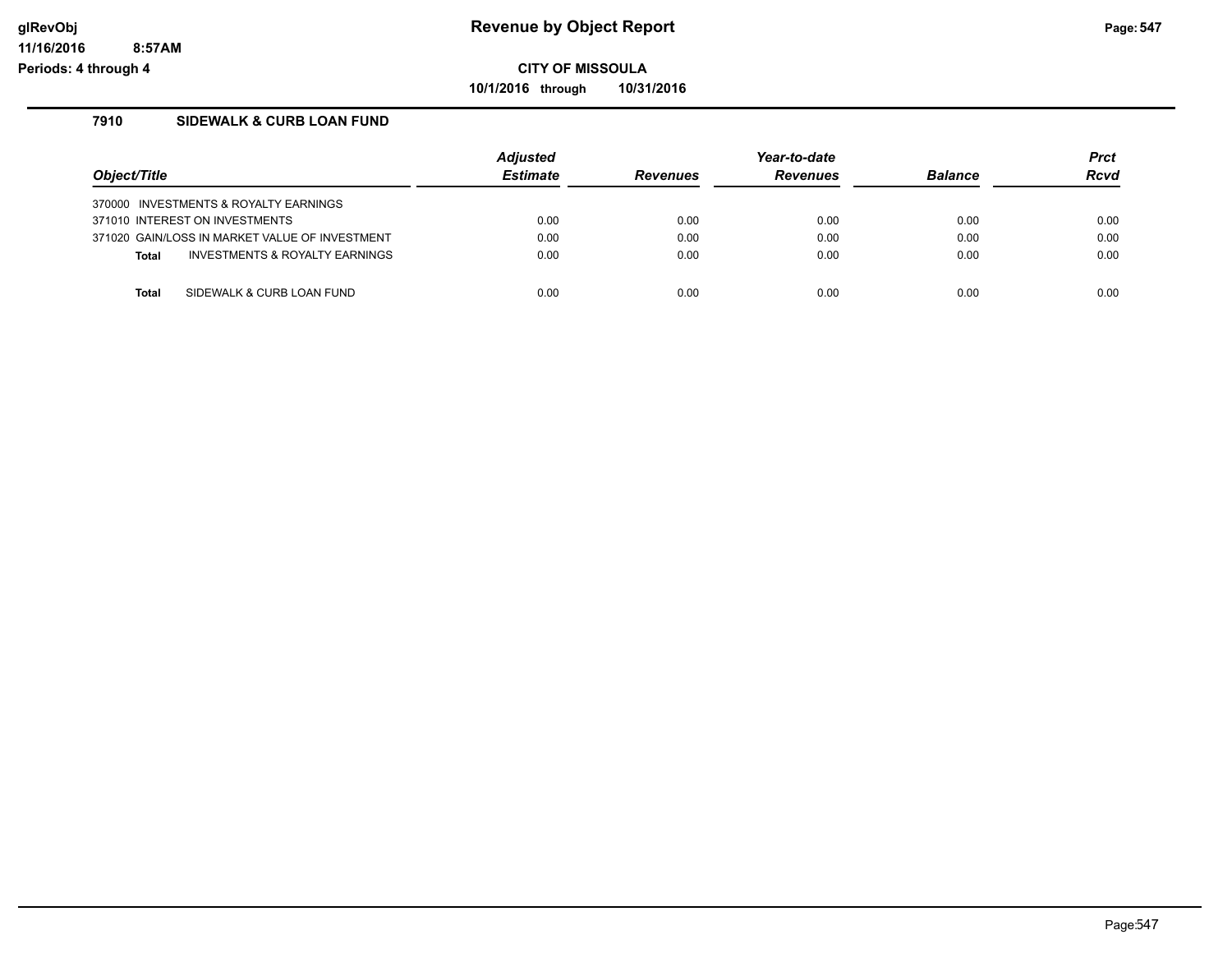**10/1/2016 through 10/31/2016**

**7911 RESIDENTIAL INSPECTION FUND**

**7911 RESIDENTIAL INSPECTION FUND**

|                                                    | <b>Adjusted</b> |                 | Year-to-date    |                | <b>Prct</b> |
|----------------------------------------------------|-----------------|-----------------|-----------------|----------------|-------------|
| Object/Title                                       | <b>Estimate</b> | <b>Revenues</b> | <b>Revenues</b> | <b>Balance</b> | <b>Rcvd</b> |
| 320000 LICENSES & PERMITS                          |                 |                 |                 |                |             |
| 323018 PAVING ASSESSMENTS                          | 0.00            | 0.00            | 0.00            | 0.00           | 0.00        |
| <b>LICENSES &amp; PERMITS</b><br>Total             | 0.00            | 0.00            | 0.00            | 0.00           | 0.00        |
| 360000 MISCELLANEOUS REVENUES                      |                 |                 |                 |                |             |
| 360010 MISCELLANEOUS                               | 0.00            | 0.00            | 0.00            | 0.00           | 0.00        |
| 365001 *** Title Not Found ***                     | 0.00            | 0.00            | 0.00            | 0.00           | 0.00        |
| 365002 OTHER RECREATION DONATIONS                  | 0.00            | 0.00            | 0.00            | 0.00           | 0.00        |
| MISCELLANEOUS REVENUES<br>Total                    | 0.00            | 0.00            | 0.00            | 0.00           | 0.00        |
| 370000 INVESTMENTS & ROYALTY EARNINGS              |                 |                 |                 |                |             |
| 371010 INTEREST ON INVESTMENTS                     | 0.00            | 0.00            | 0.00            | 0.00           | 0.00        |
| 371020 GAIN/LOSS IN MARKET VALUE OF INVESTMENTS    | 0.00            | 0.00            | 0.00            | 0.00           | 0.00        |
| <b>INVESTMENTS &amp; ROYALTY EARNINGS</b><br>Total | 0.00            | 0.00            | 0.00            | 0.00           | 0.00        |
| <b>RESIDENTIAL INSPECTION FUND</b><br>Total        | 0.00            | 0.00            | 0.00            | 0.00           | 0.00        |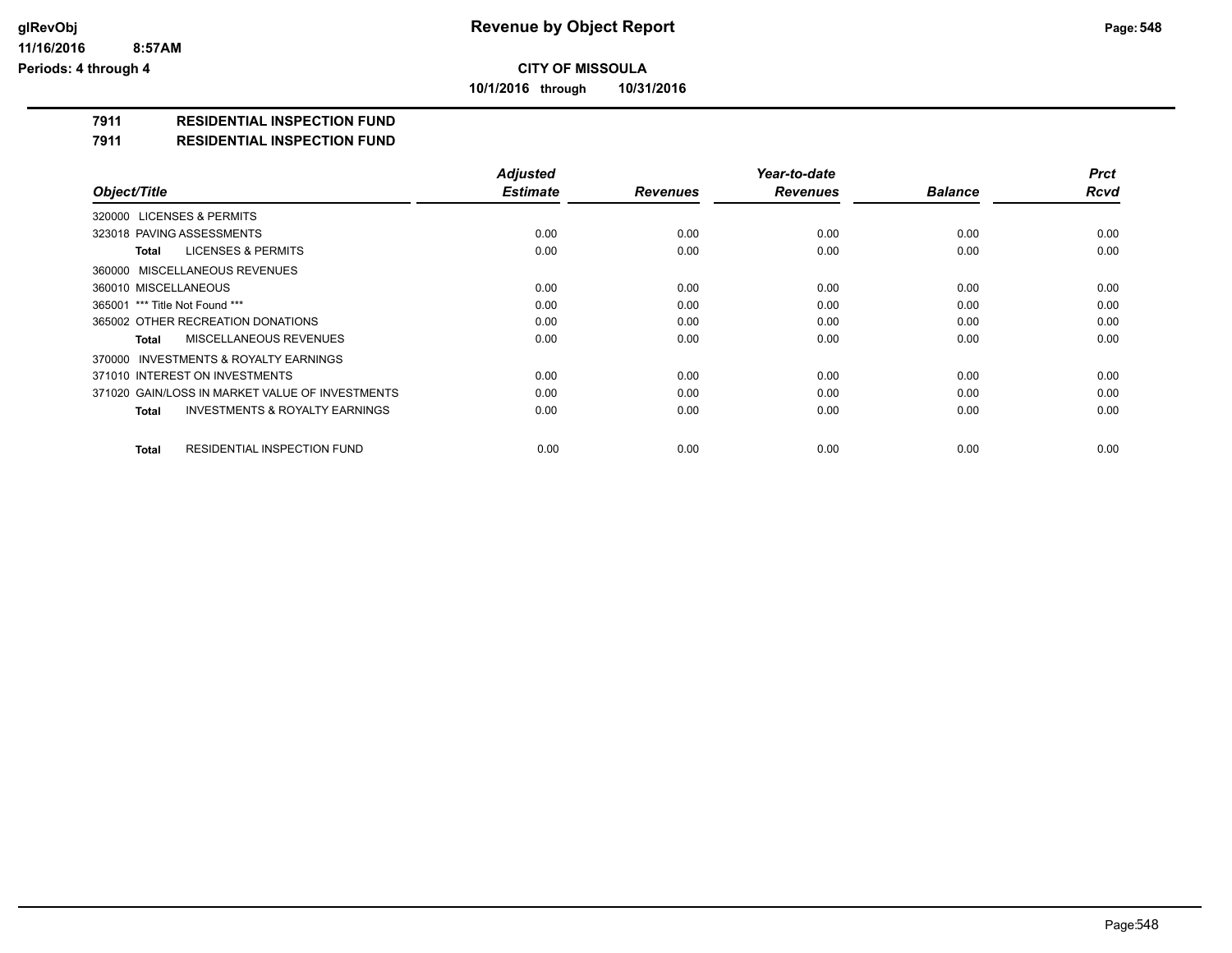**10/1/2016 through 10/31/2016**

#### **7911 RESIDENTIAL INSPECTION FUND**

| Object/Title                                              | <b>Adjusted</b><br><b>Estimate</b> | <b>Revenues</b> | Year-to-date<br><b>Revenues</b> | <b>Balance</b> | <b>Prct</b><br><b>Rcvd</b> |
|-----------------------------------------------------------|------------------------------------|-----------------|---------------------------------|----------------|----------------------------|
|                                                           |                                    |                 |                                 |                |                            |
| 320000 LICENSES & PERMITS                                 |                                    |                 |                                 |                |                            |
| 323018 PAVING ASSESSMENTS                                 | 0.00                               | 0.00            | 0.00                            | 0.00           | 0.00                       |
| <b>LICENSES &amp; PERMITS</b><br><b>Total</b>             | 0.00                               | 0.00            | 0.00                            | 0.00           | 0.00                       |
| 360000 MISCELLANEOUS REVENUES                             |                                    |                 |                                 |                |                            |
| 360010 MISCELLANEOUS                                      | 0.00                               | 0.00            | 0.00                            | 0.00           | 0.00                       |
| 365001 *** Title Not Found ***                            | 0.00                               | 0.00            | 0.00                            | 0.00           | 0.00                       |
| 365002 OTHER RECREATION DONATIONS                         | 0.00                               | 0.00            | 0.00                            | 0.00           | 0.00                       |
| <b>MISCELLANEOUS REVENUES</b><br><b>Total</b>             | 0.00                               | 0.00            | 0.00                            | 0.00           | 0.00                       |
| 370000 INVESTMENTS & ROYALTY EARNINGS                     |                                    |                 |                                 |                |                            |
| 371010 INTEREST ON INVESTMENTS                            | 0.00                               | 0.00            | 0.00                            | 0.00           | 0.00                       |
| 371020 GAIN/LOSS IN MARKET VALUE OF INVESTMENT            | 0.00                               | 0.00            | 0.00                            | 0.00           | 0.00                       |
| <b>INVESTMENTS &amp; ROYALTY EARNINGS</b><br><b>Total</b> | 0.00                               | 0.00            | 0.00                            | 0.00           | 0.00                       |
| <b>RESIDENTIAL INSPECTION FUND</b><br><b>Total</b>        | 0.00                               | 0.00            | 0.00                            | 0.00           | 0.00                       |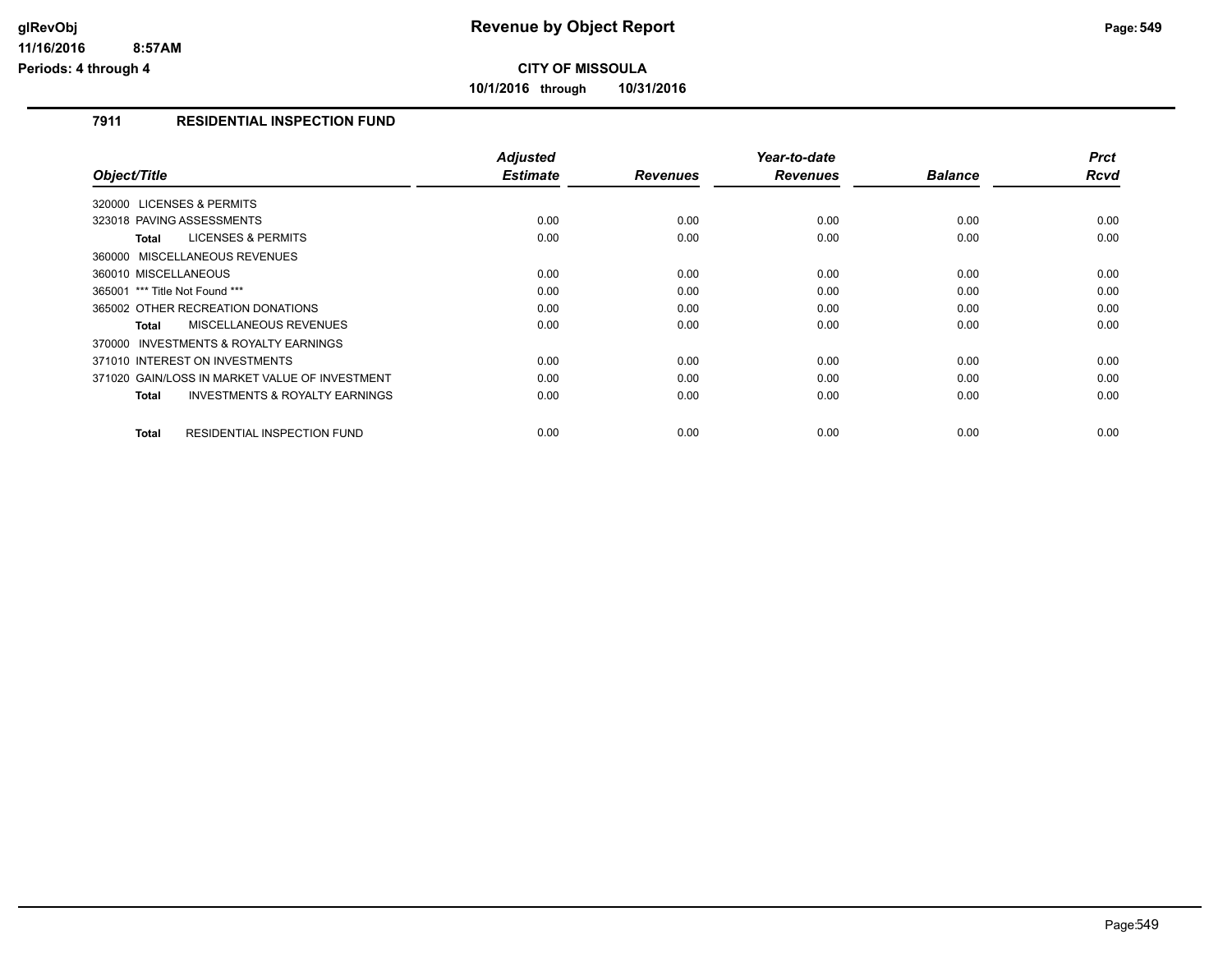**11/16/2016 8:57AM Periods: 4 through 4**

**CITY OF MISSOULA**

**10/1/2016 through 10/31/2016**

#### **9000 GENERAL FIXED ASSETS ACCOUNT GROUP 9000 GENERAL FIXED ASSETS ACCOUNT GROUP**

|                                |                                           | <b>Adjusted</b> |                 | Year-to-date    |                | <b>Prct</b> |
|--------------------------------|-------------------------------------------|-----------------|-----------------|-----------------|----------------|-------------|
| Object/Title                   |                                           | <b>Estimate</b> | <b>Revenues</b> | <b>Revenues</b> | <b>Balance</b> | <b>Rcvd</b> |
|                                | 380000 OTHER FINANCING SOURCES            |                 |                 |                 |                |             |
| 382000 *** Title Not Found *** |                                           | 0.00            | 0.00            | 0.00            | 0.00           | 0.00        |
| Total                          | OTHER FINANCING SOURCES                   | 0.00            | 0.00            | 0.00            | 0.00           | 0.00        |
| <b>Total</b>                   | <b>GENERAL FIXED ASSETS ACCOUNT GROUP</b> | 0.00            | 0.00            | 0.00            | 0.00           | 0.00        |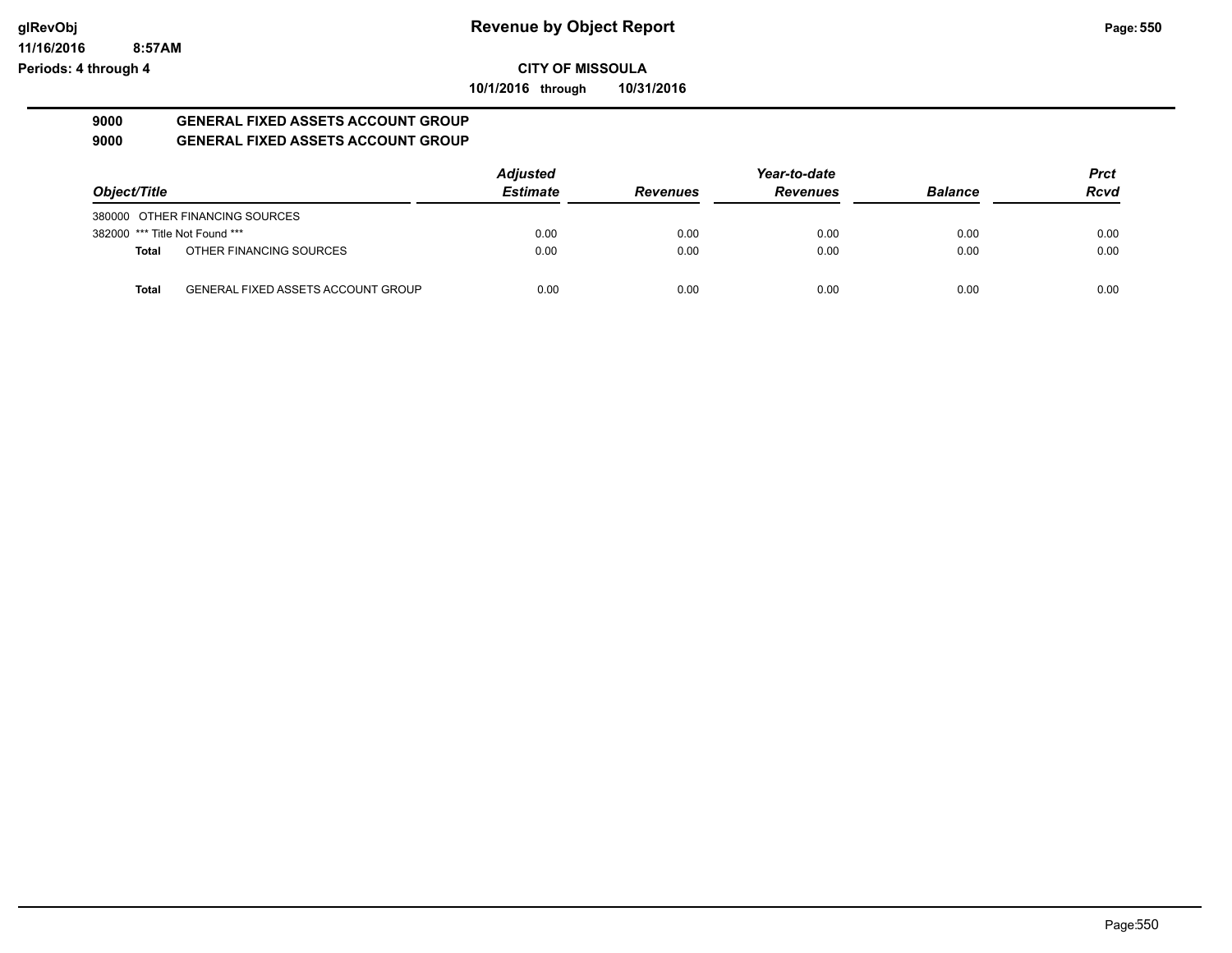**Periods: 4 through 4**

**CITY OF MISSOULA**

**10/1/2016 through 10/31/2016**

#### **9000 GENERAL FIXED ASSETS ACCOUNT GROUP**

| Object/Title                   |                                           | <b>Adjusted</b><br><b>Estimate</b> | <b>Revenues</b> | Year-to-date<br><b>Revenues</b> | <b>Balance</b> | <b>Prct</b><br>Rcvd |
|--------------------------------|-------------------------------------------|------------------------------------|-----------------|---------------------------------|----------------|---------------------|
|                                | 380000 OTHER FINANCING SOURCES            |                                    |                 |                                 |                |                     |
| 382000 *** Title Not Found *** |                                           | 0.00                               | 0.00            | 0.00                            | 0.00           | 0.00                |
| <b>Total</b>                   | OTHER FINANCING SOURCES                   | 0.00                               | 0.00            | 0.00                            | 0.00           | 0.00                |
| <b>Total</b>                   | <b>GENERAL FIXED ASSETS ACCOUNT GROUF</b> | 0.00                               | 0.00            | 0.00                            | 0.00           | 0.00                |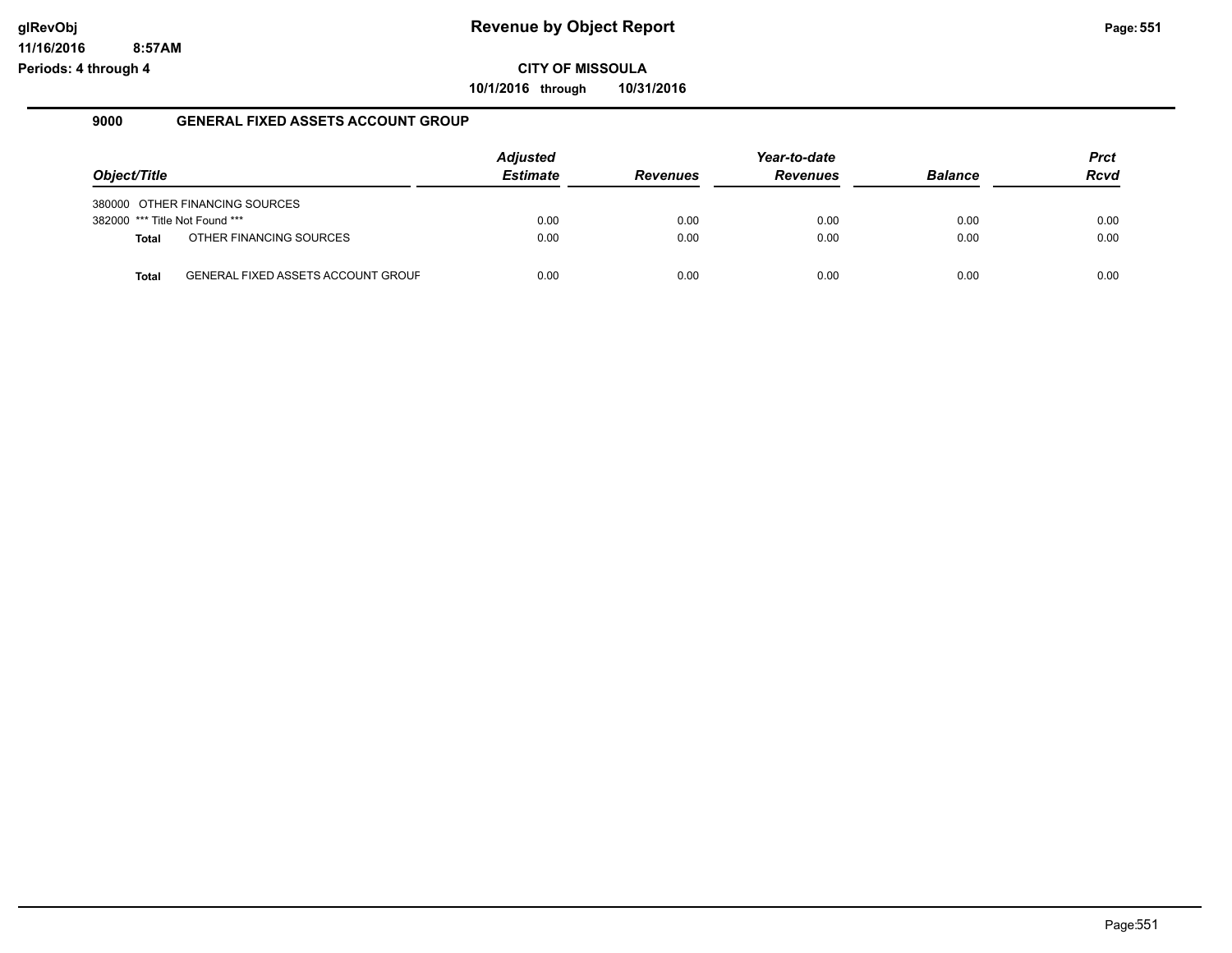**CITY OF MISSOULA 10/1/2016 through 10/31/2016**

#### *Grand Totals*

|                                                | <b>Adjusted</b> |                 | Year-to-date    |                | <b>Prct</b> |
|------------------------------------------------|-----------------|-----------------|-----------------|----------------|-------------|
| Object/Title                                   | <b>Estimate</b> | <b>Revenues</b> | <b>Revenues</b> | <b>Balance</b> | <b>Rcvd</b> |
| 310000 TAXES/ASSESSMENTS                       |                 |                 |                 |                |             |
| 310000 TAXES/ASSESSMENTS                       | 0.00            | 0.00            | 0.00            | 0.00           | 0.00        |
| 311000 GENERAL PROPERTY TAXES                  | 0.00            | 21,631.45       | 21,631.45       | $-21,631.45$   | 0.00        |
| 311001 CURRENT TAXES                           | 0.00            | 0.00            | 0.00            | 0.00           | 0.00        |
| 311005 DELINQUENT TAXES                        | 0.00            | 417.23          | 417.23          | $-417.23$      | 0.00        |
| 311011 TAX INCREMENT                           | 0.00            | 197.11          | 4,952.30        | $-4,952.30$    | 0.00        |
| 311030 MOTOR VEHICLE TAXES                     | 0.00            | 119,267.68      | 119,267.68      | $-119,267.68$  | 0.00        |
| 312000 PENALTIES & INTEREST - DELINQUENT TAXES | 0.00            | 0.00            | 0.00            | 0.00           | 0.00        |
| 312001 PENALTIES & INTEREST                    | 0.00            | 308.85          | 1,618.00        | $-1,618.00$    | 0.00        |
| 314000 PROP TAX - OTHER THAN ASSESSED VAL      | 0.00            | 0.00            | 0.00            | 0.00           | 0.00        |
| 314001 LIGHT VEHICLE TAX                       | 0.00            | 0.00            | 0.00            | 0.00           | 0.00        |
| 314100 TBID REVENUE                            | 0.00            | 0.00            | 0.00            | 0.00           | 0.00        |
| TAXES/ASSESSMENTS<br><b>Total</b>              | 0.00            | 141,822.32      | 147,886.66      | -147,886.66    | 0.00        |
| 320000 LICENSES & PERMITS                      |                 |                 |                 |                |             |
| 322011 LIQUOR LICENSES                         | 0.00            | 0.00            | 0.00            | 0.00           | 0.00        |
| 322012 BEER LICENSES                           | 0.00            | 600.00          | 600.50          | $-600.50$      | 0.00        |
| 322013 WINE LICENSES                           | 0.00            | 0.00            | 0.00            | 0.00           | 0.00        |
| 322014 GOING OUT OF BUSINESS LICENSE           | 0.00            | 0.00            | 0.00            | 0.00           | 0.00        |
| 322020 GENERAL BUSINESS/PROF/OCCUPATIONAL LIC  | 0.00            | 12,313.85       | 45,827.65       | -45,827.65     | 0.00        |
| 322021 RENTAL LICENSES                         | 0.00            | 58.80           | 2,336.14        | $-2,336.14$    | 0.00        |
| 322022 BLIC PENALTIES & LICENSES               | 0.00            | $-695.05$       | $-1,012.84$     | 1,012.84       | 0.00        |
| 322023 TOURIST HOME REGISTRATION               | 0.00            | 0.00            | 0.00            | 0.00           | 0.00        |
| 322031 FRANCHISE FEE - AT&T                    | 0.00            | 0.00            | 0.00            | 0.00           | 0.00        |
| 322034 PEG ACCESS                              | 0.00            | 0.00            | 0.00            | 0.00           | 0.00        |
| 323011 BUILDING PERMITS                        | 0.00            | 156,734.72      | 610,277.78      | $-610,277.78$  | 0.00        |
| 323012 ELECTRICAL PERMITS                      | 0.00            | 35,389.67       | 114,282.73      | $-114,282.73$  | 0.00        |
| 323013 PLUMBING PERMITS                        | 0.00            | 19,917.00       | 61,113.00       | $-61,113.00$   | 0.00        |
| 323014 BLDG PERMIT REVIEW FEE                  | 0.00            | 0.00            | 0.00            | 0.00           | 0.00        |
| 323015 EXCAVATING PERMITS                      | 0.00            | 65,438.66       | 248,120.48      | -248,120.48    | 0.00        |
| 323016 MOVING PERMITS                          | 0.00            | 0.00            | 848.00          | $-848.00$      | 0.00        |
| 323017 MECHANICAL PERMITS                      | 0.00            | 19,102.00       | 44,664.60       | $-44,664.60$   | 0.00        |
| 323018 PAVING ASSESSMENTS                      | 0.00            | 0.00            | 0.00            | 0.00           | 0.00        |
| 323019 ALARM USERS PERMITS                     | 0.00            | 650.00          | 11,102.00       | $-11,102.00$   | 0.00        |
| 323020 FENCE PERMITS                           | 0.00            | 790.00          | 4,497.00        | $-4,497.00$    | 0.00        |
| 323021 PAVING PERMITS                          | 0.00            | 4,420.00        | 16,075.00       | $-16,075.00$   | 0.00        |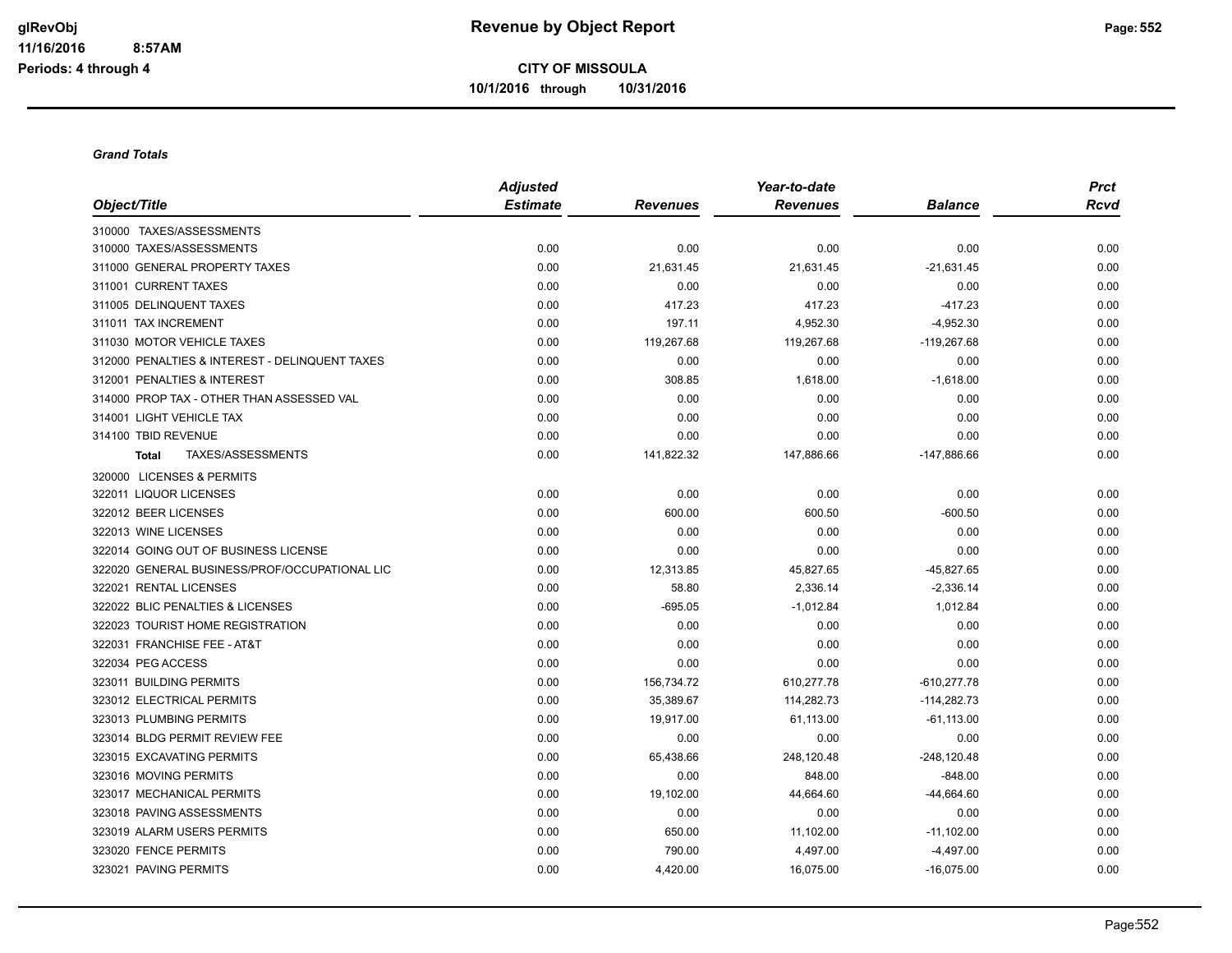**10/1/2016 through 10/31/2016**

| Object/Title                                   | <b>Adjusted</b><br><b>Estimate</b> | <b>Revenues</b> | Year-to-date<br><b>Revenues</b> | <b>Balance</b>  | <b>Prct</b><br><b>Rcvd</b> |
|------------------------------------------------|------------------------------------|-----------------|---------------------------------|-----------------|----------------------------|
| 323022 GRADING/DRAINAGE PERMITS                | 0.00                               | 1,843.00        | 7,079.00                        | $-7,079.00$     | 0.00                       |
| 323023 ADA ACCESS PERMITS                      | 0.00                               | 3,023.00        | 8,529.00                        | $-8,529.00$     | 0.00                       |
| 323025 STREET USE PERMITS                      | 0.00                               | 290.00          | 1,595.00                        | $-1,595.00$     | 0.00                       |
| 323026 PYROTECHNICS PERMITS                    | 0.00                               | 0.00            | 2,364.00                        | $-2,364.00$     | 0.00                       |
| 323027 HAULER PERMITS                          | 0.00                               | 0.00            | 150.00                          | $-150.00$       | 0.00                       |
| 323030 ANIMAL LICENSES                         | 0.00                               | 562.00          | 3,345.24                        | $-3,345.24$     | 0.00                       |
| 323031 CHICKEN LICENSES                        | 0.00                               | 15.00           | 210.00                          | $-210.00$       | 0.00                       |
| 323052 STORM WATER POLLUTION PREVENTION PERMIT | 0.00                               | 676.00          | 3,014.00                        | $-3,014.00$     | 0.00                       |
| 323054 ZONING COMPLIANCE PERMITS               | 0.00                               | 1,936.00        | 6,984.00                        | $-6,984.00$     | 0.00                       |
| 323055 FLOOD PLAIN PERMITS                     | 0.00                               | 0.00            | 2,308.00                        | $-2,308.00$     | 0.00                       |
| 323056 SIGN PERMITS                            | 0.00                               | 780.00          | 4,009.00                        | $-4,009.00$     | 0.00                       |
| 323057 SIDEWALK CAFE PERMIT                    | 0.00                               | 0.00            | 0.00                            | 0.00            | 0.00                       |
| <b>LICENSES &amp; PERMITS</b><br><b>Total</b>  | 0.00                               | 323,844.65      | 1,198,319.28                    | $-1,198,319.28$ | 0.00                       |
| 330000 INTERGOVERNMENTAL REVENUES              |                                    |                 |                                 |                 |                            |
| 330000 INTERGOVERNMENTAL REVENUES              | 0.00                               | 61,266.38       | 242,794.38                      | $-242,794.38$   | 0.00                       |
| 330005 MUTD GRANT ADMIN FEE                    | 0.00                               | 0.00            | 0.00                            | 0.00            | 0.00                       |
| 331000 FEDERAL GRANTS                          | 0.00                               | 0.00            | 0.00                            | 0.00            | 0.00                       |
| 331001 GRANTS                                  | 0.00                               | 0.00            | 0.00                            | 0.00            | 0.00                       |
| 331002 COUNTY ASSISTANCE CIP PROJECTS          | 0.00                               | 0.00            | 0.00                            | 0.00            | 0.00                       |
| 331003 STATE HOME PROGRAM INCOME               | 0.00                               | 0.00            | 0.00                            | 0.00            | 0.00                       |
| 331004 CITY ASSESSMENTS                        | 0.00                               | 0.00            | 0.00                            | 0.00            | 0.00                       |
| 331005 WESTERN FEDERAL LANDS GRANT             | 0.00                               | 0.00            | 0.00                            | 0.00            | 0.00                       |
| 331010 ENTITLEMENT - CDBG                      | 0.00                               | 1,981.29        | 95,782.09                       | $-95,782.09$    | 0.00                       |
| 331011 NSP GRANT/SILVERTIP PROJECT             | 0.00                               | 0.00            | 0.00                            | 0.00            | 0.00                       |
| 331012 ARRA/CDBG STIMULUS REVENUE              | 0.00                               | 0.00            | 0.00                            | 0.00            | 0.00                       |
| 331013 NORTHSIDE PED BRIDGE/ARRA-CDBG GRANT    | 0.00                               | 0.00            | 0.00                            | 0.00            | 0.00                       |
| 331014 WHITE PINE PLAYGROUND-CDBG GRANT        | 0.00                               | 0.00            | 0.00                            | 0.00            | 0.00                       |
| 331016 HOMEWORD 1800 PHILLIPS                  | 0.00                               | 0.00            | 0.00                            | 0.00            | 0.00                       |
| 331017 HUD 6.7M/SILVERTIP APTS                 | 0.00                               | 0.00            | 0.00                            | 0.00            | 0.00                       |
| 331018 MHA 1M/SILVERTIP APTS                   | 0.00                               | 0.00            | 0.00                            | 0.00            | 0.00                       |
| 331022 EQUIPMENT GRANT                         | 0.00                               | 0.00            | 0.00                            | 0.00            | 0.00                       |
| 331023 COPS HIRING GRANT 2011                  | 0.00                               | 0.00            | 0.00                            | 0.00            | 0.00                       |
| 331024 DEPT OF JUSTICE GRANTS                  | 0.00                               | 0.00            | 0.00                            | 0.00            | 0.00                       |
| 331025 DV ACCOUNTABILITY PROJECT               | 0.00                               | 0.00            | 0.00                            | 0.00            | 0.00                       |
| 331026 FY09 POLICE ICAC FEDERAL GRANT          | 0.00                               | 0.00            | 0.00                            | 0.00            | 0.00                       |
| 331027 JAG GRANTS REVENUE                      | 0.00                               | 165.37          | 0.00                            | 0.00            | 0.00                       |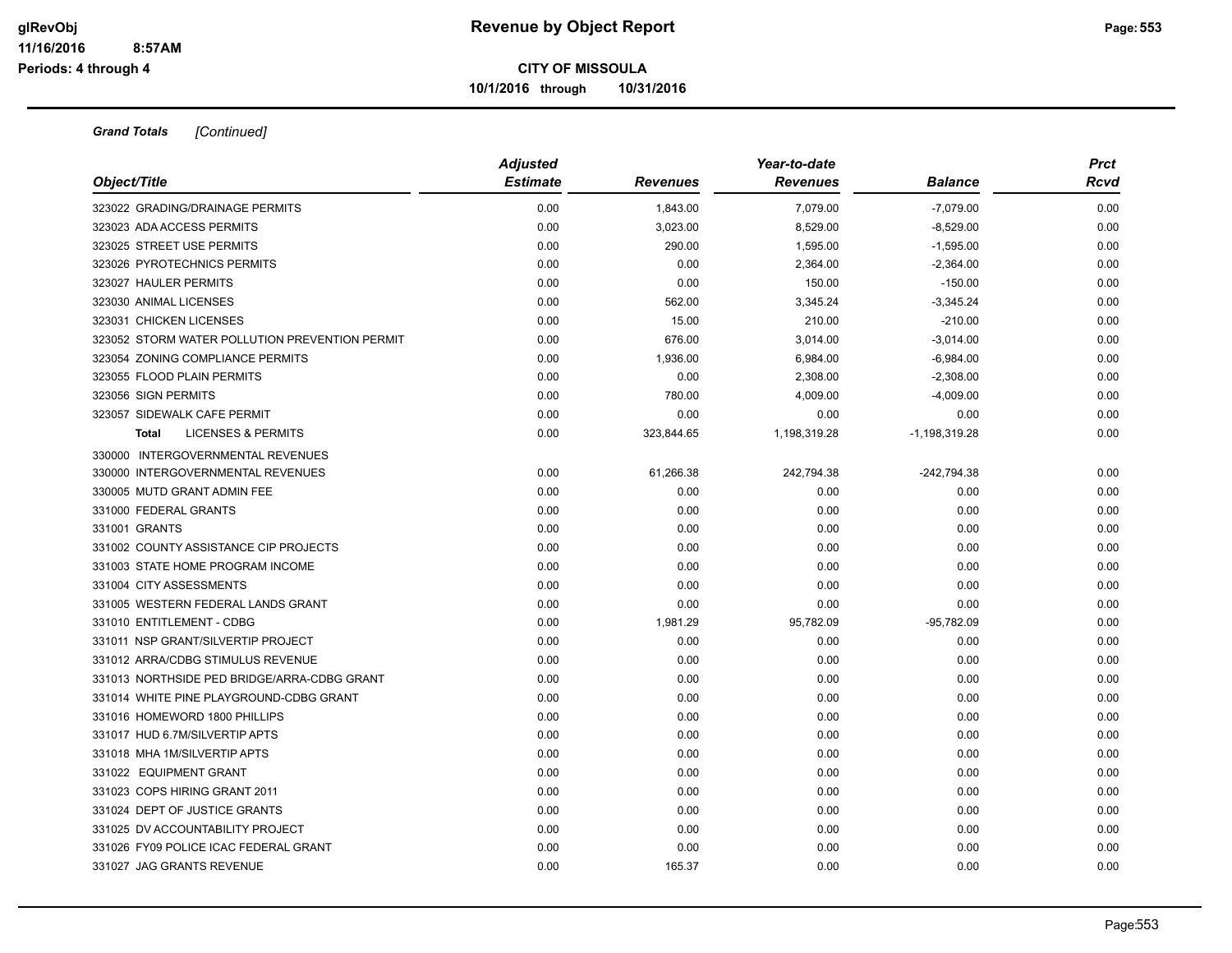**10/1/2016 through 10/31/2016**

| Object/Title                                | <b>Adjusted</b><br><b>Estimate</b> | <b>Revenues</b> | Year-to-date<br><b>Revenues</b> | <b>Balance</b> | <b>Prct</b><br>Rcvd |
|---------------------------------------------|------------------------------------|-----------------|---------------------------------|----------------|---------------------|
| 331028 DUI-COPS IN SHOPS                    | 0.00                               | 0.00            | 0.00                            | 0.00           | 0.00                |
| 331029 CHRP GRANT                           | 0.00                               | 0.00            | 0.00                            | 0.00           | 0.00                |
| 331030 COMMUNITY RESOURCE OFFICER/MCPS      | 0.00                               | 0.00            | 0.00                            | 0.00           | 0.00                |
| 331031 EECBG REVOLVING LOAN                 | 0.00                               | 0.00            | 0.00                            | 0.00           | 0.00                |
| 331033 WORD                                 | 0.00                               | 0.00            | 2,899.28                        | $-2,899.28$    | 0.00                |
| 331050 ISTEA/CTEP GRANT                     | 0.00                               | 0.00            | 0.00                            | 0.00           | 0.00                |
| 331051 ISTEA/CTEP-HIGGINS HILL/BECKWITH     | 0.00                               | 0.00            | 0.00                            | 0.00           | 0.00                |
| 331052 MDT CMAQ STRIPING GRANT              | 0.00                               | 0.00            | 0.00                            | 0.00           | 0.00                |
| 331053 CTEP PLAYFAIR                        | 0.00                               | 0.00            | 0.00                            | 0.00           | 0.00                |
| 331054 FHWA PL GRANT                        | 0.00                               | 0.00            | $-173,636.00$                   | 173,636.00     | 0.00                |
| 331055 FTA GRANT                            | 0.00                               | 0.00            | $-30,696.00$                    | 30,696.00      | 0.00                |
| 331056 MDT FEDERAL CMAQ                     | 0.00                               | $-49,077.21$    | 0.00                            | 0.00           | 0.00                |
| 331060 NATL RECREATION TRAILS GRANTS        | 0.00                               | 0.00            | 0.00                            | 0.00           | 0.00                |
| 331090 EPA GRANT                            | 0.00                               | 0.00            | $-212,016.23$                   | 212,016.23     | 0.00                |
| 331091 US DOT HMEP GRANT                    | 0.00                               | 0.00            | 19,441.86                       | $-19,441.86$   | 0.00                |
| 331112 SAFER GRANT                          | 0.00                               | 0.00            | 0.00                            | 0.00           | 0.00                |
| 331113 *** Title Not Found ***              | 0.00                               | 0.00            | 0.00                            | 0.00           | 0.00                |
| 331114 TITLE III GRANT-MSLA CO              | 0.00                               | 0.00            | 0.00                            | 0.00           | 0.00                |
| 331153 RUSSELL S 3RD IMPROVEMENTS           | 0.00                               | 0.00            | 0.00                            | 0.00           | 0.00                |
| 331154 CTEP-MILWAUKEE RR TRAIL              | 0.00                               | 0.00            | 0.00                            | 0.00           | 0.00                |
| 331155 CTEP/GRANT CREEK TRAIL BCN           | 0.00                               | 0.00            | 0.00                            | 0.00           | 0.00                |
| 331156 CTEP GRANTS                          | 0.00                               | 0.00            | 0.00                            | 0.00           | 0.00                |
| 331159 CTEP-U OF M CROSSWALK PROJECT        | 0.00                               | 0.00            | 0.00                            | 0.00           | 0.00                |
| 331160 SAFE ROUTES TO SCHOOLS fY08 \$82,500 | 0.00                               | 0.00            | 0.00                            | 0.00           | 0.00                |
| 331161 CTEP-LOLO ST/BRIDGE TO DUNCAN S/C    | 0.00                               | 0.00            | 0.00                            | 0.00           | 0.00                |
| 331170 HISTORICAL PRESERVATION GRANT        | 0.00                               | 0.00            | 0.00                            | 0.00           | 0.00                |
| 331178 DUI TASK FORCE                       | 0.00                               | 0.00            | 0.00                            | 0.00           | 0.00                |
| 331180 LIBRARY LITERACY GRANT               | 0.00                               | 0.00            | 0.00                            | 0.00           | 0.00                |
| 331181 CTEP/CMAQ MADISON ST TO U CONNECTOR  | 0.00                               | 0.00            | 0.00                            | 0.00           | 0.00                |
| 331990 IRS REIMB/DEBT SVS INTEREST          | 0.00                               | 0.00            | 0.00                            | 0.00           | 0.00                |
| 331992 FEDERAL ARRA GRANTS                  | 0.00                               | 0.00            | 0.00                            | 0.00           | 0.00                |
| 334013 STATE GRANT - OT SEATBELT            | 0.00                               | 16,583.86       | 16,583.86                       | $-16,583.86$   | 0.00                |
| 334014 *** Title Not Found ***              | 0.00                               | 0.00            | 0.00                            | 0.00           | 0.00                |
| 334015 COPS TECHNOLOGY GRANT                | 0.00                               | 39,441.99       | 39,441.99                       | $-39,441.99$   | 0.00                |
| 334016 BULLETPROOF VEST GRANT               | 0.00                               | 0.00            | 0.00                            | 0.00           | 0.00                |
| 334017 SCHOOL RESOURCE OFFICER              | 0.00                               | 0.00            | 68,850.00                       | $-68,850.00$   | 0.00                |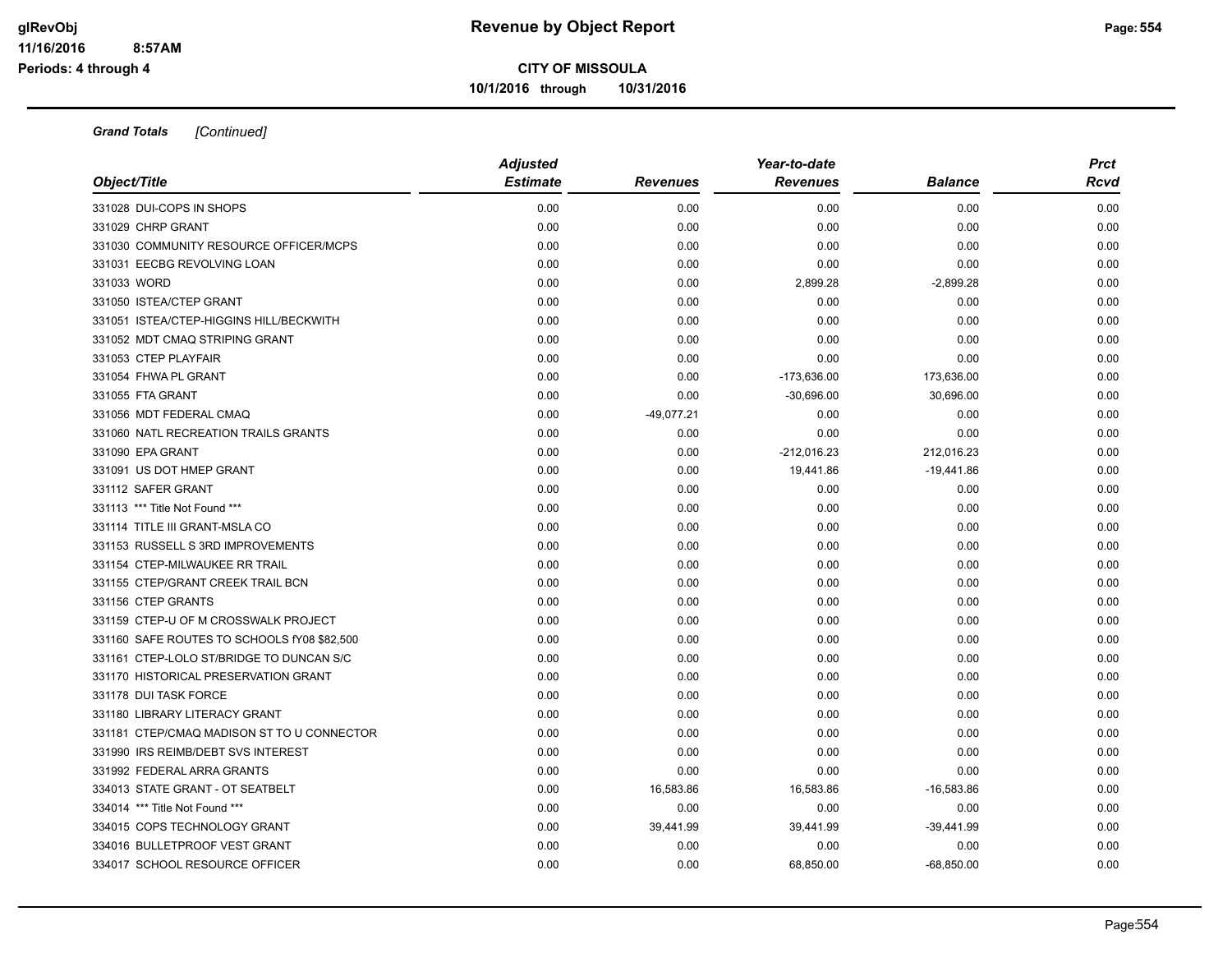**10/1/2016 through 10/31/2016**

| Object/Title                                  | <b>Adjusted</b><br><b>Estimate</b> | <b>Revenues</b> | Year-to-date<br><b>Revenues</b> | <b>Balance</b> | <b>Prct</b><br>Rcvd |
|-----------------------------------------------|------------------------------------|-----------------|---------------------------------|----------------|---------------------|
| 334018 STATE GRANT - CAPITAL                  | 0.00                               | 0.00            | 0.00                            | 0.00           | 0.00                |
| 334020 UNDERAGE DRINKING GRANT                | 0.00                               | 0.00            | 0.00                            | 0.00           | 0.00                |
| 334025 COUNTY WEED                            | 0.00                               | 9,075.57        | 26,022.87                       | $-26,022.87$   | 0.00                |
| 334026 FOREST HEALTH GRANT                    | 0.00                               | 0.00            | 0.00                            | 0.00           | 0.00                |
| 334028 DEPT OF AG INTERN GRANT                | 0.00                               | 0.00            | 0.00                            | 0.00           | 0.00                |
| 334040 GAS TAX APPORTIONMENT                  | 0.00                               | 90,125.79       | 360,503.18                      | $-360,503.18$  | 0.00                |
| 334045 MONTANA DEPARTMENT TRANSPORTATION      | 0.00                               | 0.00            | 0.00                            | 0.00           | 0.00                |
| 334056 BANK CORP. LIC. TAX - (PREVIOUS YEARS) | 0.00                               | 0.00            | 0.00                            | 0.00           | 0.00                |
| 334061 IMPACT FEES-CLEARING ACCOUNT           | 0.00                               | 0.00            | 0.00                            | 0.00           | 0.00                |
| 334071 DEQ/RIVER WATER SAMPLING               | 0.00                               | 0.00            | 0.00                            | 0.00           | 0.00                |
| 334076 BIG SKY TRUST FUND GRANTS              | 0.00                               | 0.00            | 0.00                            | 0.00           | 0.00                |
| 334112 WELLNESS GRANT                         | 0.00                               | 0.00            | 0.00                            | 0.00           | 0.00                |
| 334120 TSEP GRANT                             | 0.00                               | 0.00            | 0.00                            | 0.00           | 0.00                |
| 334121 DNRC GRANT                             | 0.00                               | 0.00            | 0.00                            | 0.00           | 0.00                |
| 334122 RENEWABLE RESOURCE GRANTS              | 0.00                               | 49,800.00       | 0.00                            | 0.00           | 0.00                |
| 334123 MAQI FEDERAL ASSISTANCE                | 0.00                               | 0.00            | 0.00                            | 0.00           | 0.00                |
| 334124 GRANTS-CIP                             | 0.00                               | 0.00            | 0.00                            | 0.00           | 0.00                |
| 334125 FWP GRANT                              | 0.00                               | 0.00            | 0.00                            | 0.00           | 0.00                |
| 334126 DEVELOPER ASSESSMENTS                  | 0.00                               | 0.00            | 0.00                            | 0.00           | 0.00                |
| 334127 TONKIN TRAIL - FISH WILDLIFE PARKS     | 0.00                               | 0.00            | 0.00                            | 0.00           | 0.00                |
| 334128 CDBG FIRE HYDRANT GRANT                | 0.00                               | 0.00            | 0.00                            | 0.00           | 0.00                |
| 334140 DNRC GRANT                             | 0.00                               | 0.00            | 0.00                            | 0.00           | 0.00                |
| 334143 MONTANA TOURISM GRANT                  | 0.00                               | 0.00            | 0.00                            | 0.00           | 0.00                |
| 334145 WESTERN MT MENTAL HEALTH CTR           | 0.00                               | 0.00            | 0.00                            | 0.00           | 0.00                |
| 334146 ADDI FUNDS-1ST TIME HOMEBUYERS         | 0.00                               | 0.00            | 0.00                            | 0.00           | 0.00                |
| 334149 MISSOULA HOMEOWNERSHIP PROGRAM         | 0.00                               | 0.00            | 0.00                            | 0.00           | 0.00                |
| 334153 FY14 DISTRICT XI HRC TBRA              | 0.00                               | 0.00            | $-8.00$                         | 8.00           | 0.00                |
| 334154 HOMEWORD SWEETGRASS                    | 0.00                               | 0.00            | 0.00                            | 0.00           | 0.00                |
| 334155 FY08 NMCDC                             | 0.00                               | 0.00            | 0.00                            | 0.00           | 0.00                |
| 334156 *** Title Not Found ***                | 0.00                               | 12,300.88       | 40,183.85                       | $-40, 183.85$  | 0.00                |
| 334157 FY09 MHA                               | 0.00                               | 0.00            | 0.00                            | 0.00           | 0.00                |
| 334159 FY09 HOMEWORD                          | 0.00                               | 0.00            | 0.00                            | 0.00           | 0.00                |
| 334160 FY09 NMCDC                             | 0.00                               | 0.00            | 0.00                            | 0.00           | 0.00                |
| 334161 FY10 DISTRICT XI HRC                   | 0.00                               | 0.00            | 0.00                            | 0.00           | 0.00                |
| 334163 FY10 homeWORD/SOLSTICE APT             | 0.00                               | 0.00            | 0.00                            | 0.00           | 0.00                |
| 334251 RTP/TAP STATE GRANTS                   | 0.00                               | 0.00            | $-2,548.00$                     | 2,548.00       | 0.00                |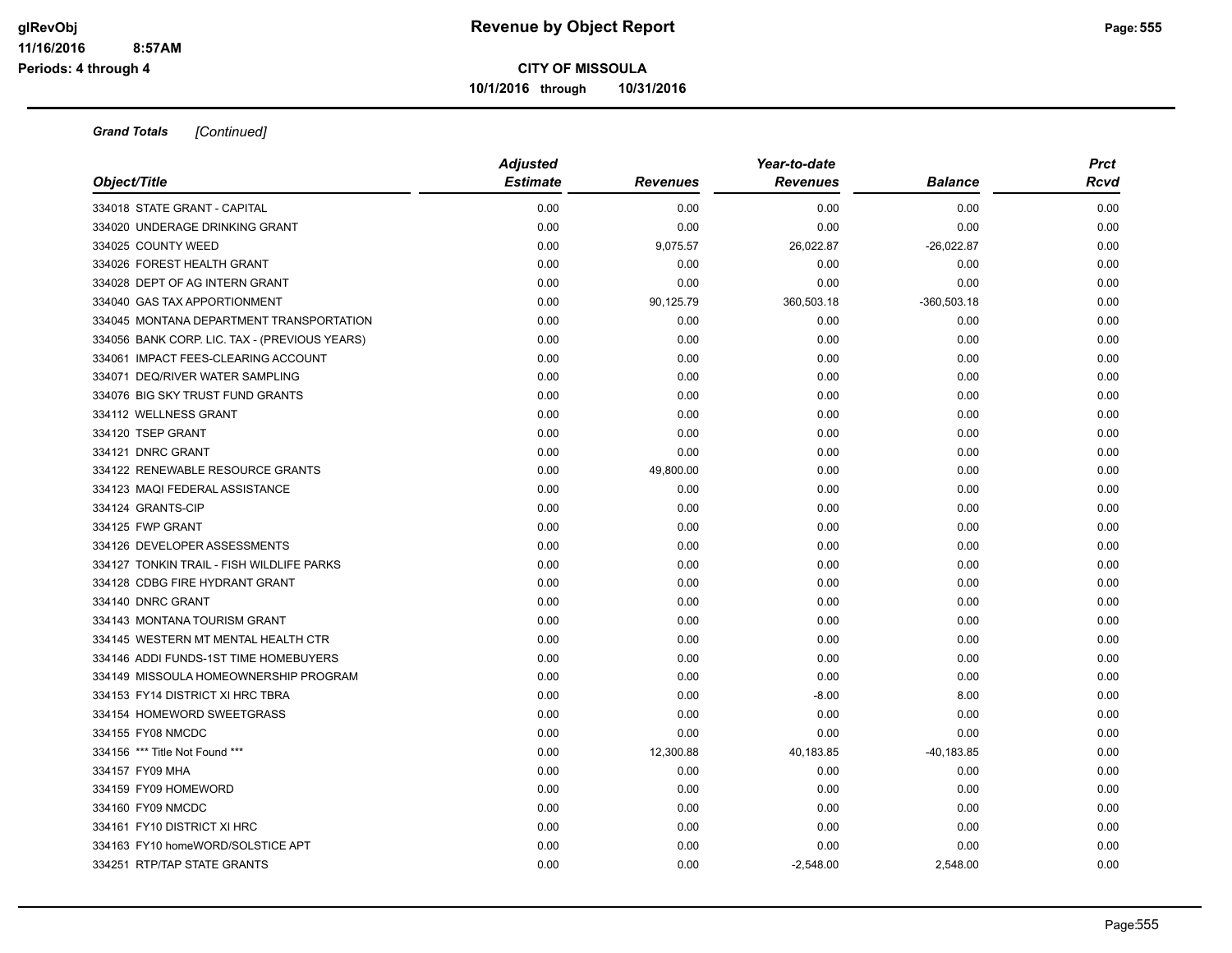**10/1/2016 through 10/31/2016**

|                                                   | <b>Adjusted</b> |                 | Year-to-date    |                 | <b>Prct</b> |
|---------------------------------------------------|-----------------|-----------------|-----------------|-----------------|-------------|
| Object/Title                                      | <b>Estimate</b> | <b>Revenues</b> | <b>Revenues</b> | <b>Balance</b>  | <b>Rcvd</b> |
| 334990 ARRA FUNDING                               | 0.00            | 0.00            | 0.00            | 0.00            | 0.00        |
| 334991 ARRA HB645 FUNDING                         | 0.00            | 0.00            | 0.00            | 0.00            | 0.00        |
| 334992 ARRA LOAN                                  | 0.00            | 0.00            | 0.00            | 0.00            | 0.00        |
| 335075 STATE GAMBLING/VIDEO/KENO/BINGO FEES       | 0.00            | 116,300.00      | 117,475.00      | $-117,475.00$   | 0.00        |
| 335077 STATE KENO/BINGO PROCEEDS TAX              | 0.00            | 0.00            | 0.00            | 0.00            | 0.00        |
| 335210 PERSONAL PROPERTY TAX REIMBURSEMENT        | 0.00            | 0.00            | 0.00            | 0.00            | 0.00        |
| 335230 HB 124 REVENUE                             | 0.00            | 0.00            | 2,126,878.67    | $-2,126,878.67$ | 0.00        |
| 335250 STATE REIMB - SB #184                      | 0.00            | 0.00            | 0.00            | 0.00            | 0.00        |
| 336001 MDT REIMBURSEMENTS                         | 0.00            | 0.00            | 0.00            | 0.00            | 0.00        |
| 336020 STATE PENSION CONTRIBUTION                 | 0.00            | 0.00            | 0.00            | 0.00            | 0.00        |
| 336021 STATE CONTRIB - POLICE RETIREMENT          | 0.00            | 0.00            | 167,843.74      | $-167,843.74$   | 0.00        |
| 336022 STATE CONTRIB. - FIRE RETIREMENT           | 0.00            | 0.00            | 181,893.16      | -181,893.16     | 0.00        |
| 336023 STATE CONTRIB. - PERS                      | 0.00            | 0.00            | 0.00            | 0.00            | 0.00        |
| 336030 COUNTY CONTRIBUTION                        | 0.00            | 0.00            | 0.00            | 0.00            | 0.00        |
| 337000 LOCAL GRANTS                               | 0.00            | 0.00            | 0.00            | 0.00            | 0.00        |
| 337002 MRA GRANT                                  | 0.00            | 1,000.00        | 1,000.00        | $-1,000.00$     | 0.00        |
| 337003 HEALTH DEPT-STORM WATER MGMT               | 0.00            | 0.00            | 0.00            | 0.00            | 0.00        |
| 337004 MRA GRANTS                                 | 0.00            | 0.00            | 0.00            | 0.00            | 0.00        |
| 337009 *** Title Not Found ***                    | 0.00            | 0.00            | 0.00            | 0.00            | 0.00        |
| 337010 COUNTY REIMBURSEMENT-DEANOS                | 0.00            | 0.00            | 0.00            | 0.00            | 0.00        |
| 337012 LEGAL SERVICES-CONTRACTED/REIMB.           | 0.00            | 0.00            | 0.00            | 0.00            | 0.00        |
| 337013 MUTD SIGN MAINTENANCE AGREEMENT            | 0.00            | 0.00            | 0.00            | 0.00            | 0.00        |
| 338000 LOCAL SHARING OF TAX INCREMENT             | 0.00            | 0.00            | 133,425.29      | $-133,425.29$   | 0.00        |
| 338001 EXCESS PLEDGED TAX INCREMENT RETURNED      | 0.00            | 0.00            | 0.00            | 0.00            | 0.00        |
| 338100 PLANNING MILLS PASSED THRU COUNTY          | 0.00            | 0.00            | 0.00            | 0.00            | 0.00        |
| 339000 PAYMENT IN LIEU OF TAXES                   | 0.00            | 0.00            | 0.00            | 0.00            | 0.00        |
| <b>INTERGOVERNMENTAL REVENUES</b><br><b>Total</b> | 0.00            | 348,963.92      | 3,222,114.99    | $-3,222,114.99$ | 0.00        |
| 340000 CHARGES FOR SERVICES                       |                 |                 |                 |                 |             |
| 340051 GRILL VAN CONCESSIONS                      | 0.00            | 877.00          | 24,670.80       | $-24,670.80$    | 0.00        |
| 341009 BLDG ADMIN FEES                            | 0.00            | 0.00            | 0.00            | 0.00            | 0.00        |
| 341010 MISCELLANEOUS COLLECTIONS                  | 0.00            | 68.15           | 143.15          | $-143.15$       | 0.00        |
| 341011 TRANSPORTATION ADMIN FEES                  | 0.00            | 0.00            | 0.00            | 0.00            | 0.00        |
| 341012 MAYORS PROCLAMATION FEES                   | 0.00            | 0.00            | 0.00            | 0.00            | 0.00        |
| 341013 AIR FUND FEES                              | 0.00            | 70.00           | 70.00           | $-70.00$        | 0.00        |
| 341015 SEWER ADMINISTRATION FEES                  | 0.00            | 0.00            | 0.00            | 0.00            | 0.00        |
| 341016 MRA ADMINISTRATION FEES                    | 0.00            | 0.00            | 0.00            | 0.00            | 0.00        |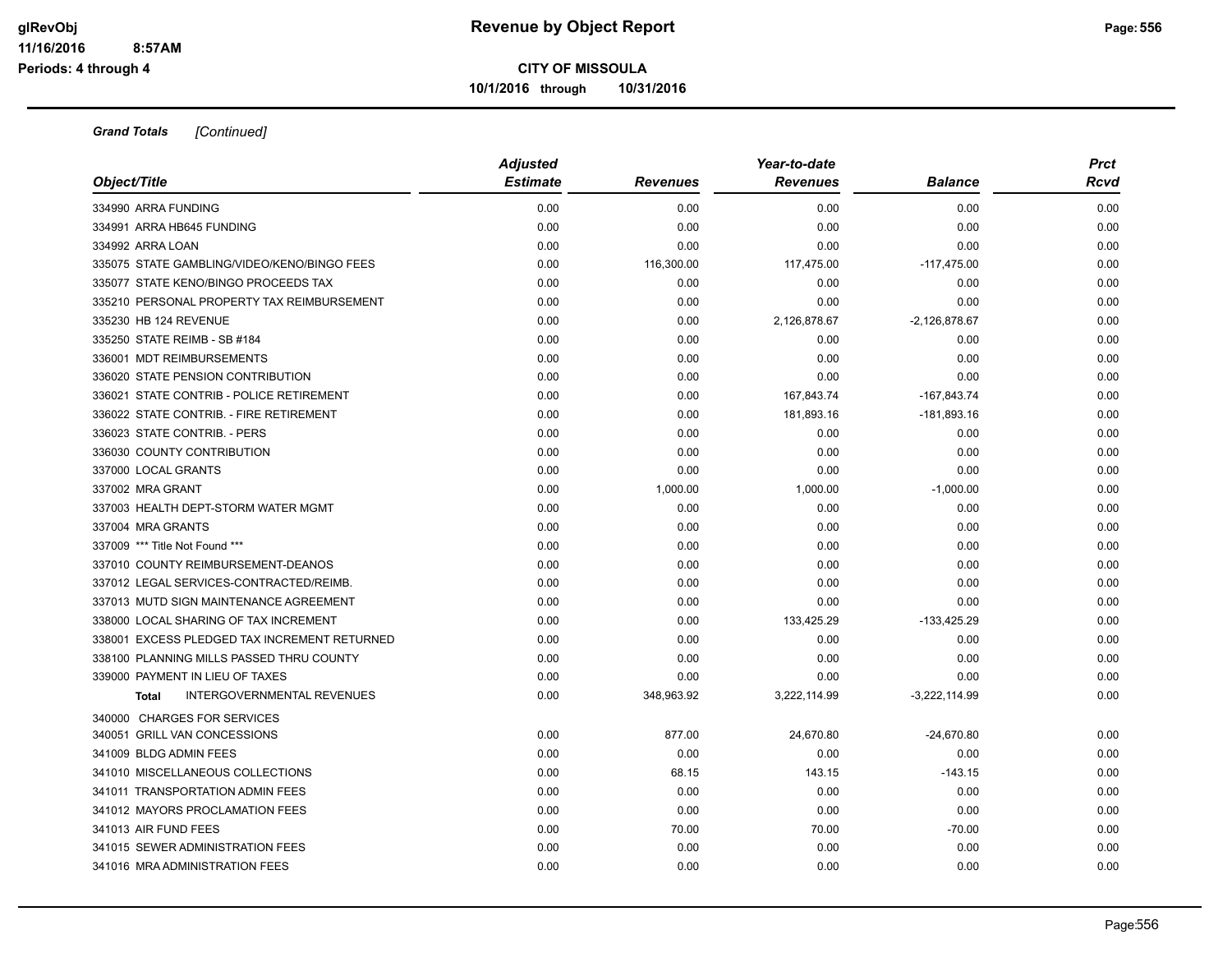**10/1/2016 through 10/31/2016**

| Object/Title                               | <b>Adjusted</b><br><b>Estimate</b> | <b>Revenues</b> | Year-to-date<br><b>Revenues</b> | <b>Balance</b> | <b>Prct</b><br>Rcvd |
|--------------------------------------------|------------------------------------|-----------------|---------------------------------|----------------|---------------------|
| 341017 LIGHTING ADMINISTRATION FEES        | 0.00                               | 0.00            | 0.00                            | 0.00           | 0.00                |
| 341018 PARKING COMM ADMIN FEES             | 0.00                               | 0.00            | 0.00                            | 0.00           | 0.00                |
| 341019 *** Title Not Found ***             | 0.00                               | 0.00            | 0.00                            | 0.00           | 0.00                |
| 341021 SID ADMINISTRATION FEES             | 0.00                               | 0.00            | 0.00                            | 0.00           | 0.00                |
| 341022 PROJECT ADMIN FEES                  | 0.00                               | 0.00            | 0.00                            | 0.00           | 0.00                |
| 341023 PLANNING ADMIN FEES                 | 0.00                               | 0.00            | 0.00                            | 0.00           | 0.00                |
| 341031 STATE REIMB MUNI COURT              | 0.00                               | 0.00            | 0.00                            | 0.00           | 0.00                |
| 341032 IMPACT FEE CLEARING ACCOUNT         | 0.00                               | 151,376.48      | 989,942.06                      | -989,942.06    | 0.00                |
| 341033 IMPACT FEES-PARKS SHARE             | 0.00                               | 0.00            | 0.00                            | 0.00           | 0.00                |
| 341034 IMPACT FEES-FIRE SHARE              | 0.00                               | 0.00            | 0.00                            | 0.00           | 0.00                |
| 341035 IMPACT FEES-POLICE SHARE            | 0.00                               | 0.00            | 0.00                            | 0.00           | 0.00                |
| 341036 IMPACT FEES-COMMUNITY SERVICE SHARE | 0.00                               | 0.00            | 0.00                            | 0.00           | 0.00                |
| 341037 IMPACT FEE-ROAD SHARE               | 0.00                               | 0.00            | 0.00                            | 0.00           | 0.00                |
| 341041 SEWER EXTENSION RECORDING FEES      | 0.00                               | 113.00          | 1,311.00                        | $-1,311.00$    | 0.00                |
| 341052 MUNICIPAL COURT FILING FEES         | 0.00                               | 32,682.17       | 95,241.21                       | $-95,241.21$   | 0.00                |
| 341055 CRIME VICTIM SURCHARGE              | 0.00                               | 6,431.59        | 387.73                          | $-387.73$      | 0.00                |
| 341067 SUBDIVISION EXEMPTION AFFIDAVITS    | 0.00                               | 400.00          | 2,591.16                        | $-2,591.16$    | 0.00                |
| 341068 SUBDIVISON FEES                     | 0.00                               | 0.00            | 8,261.00                        | $-8,261.00$    | 0.00                |
| 341069 REZONING FEES                       | 0.00                               | 4,868.00        | 4,868.00                        | $-4,868.00$    | 0.00                |
| 341070 DESIGN REVIEW BOARD                 | 0.00                               | 1,760.00        | 6,273.60                        | $-6,273.60$    | 0.00                |
| 341071 BOARD OF ADJUST. ZONING, SIGNS      | 0.00                               | 0.00            | 0.00                            | 0.00           | 0.00                |
| 341072 FLOOD PLAIN-0THER FEES              | 0.00                               | 0.00            | 0.00                            | 0.00           | 0.00                |
| 341073 FIRE PLAN CHECK FEES                | 0.00                               | 2,953.00        | 17,268.00                       | $-17,268.00$   | 0.00                |
| 341074 FIRE INSPECTION FEES                | 0.00                               | 6,010.00        | 29,750.00                       | $-29,750.00$   | 0.00                |
| 341076 ENGINEERING PLAN CHECK FEES         | 0.00                               | 4,374.00        | 19,967.00                       | $-19,967.00$   | 0.00                |
| 341077 ZONING COMPLIANCE INSPECTIONS       | 0.00                               | 0.00            | 0.00                            | 0.00           | 0.00                |
| 341078 ENGINEERING MAP FEES                | 0.00                               | 0.00            | 30.00                           | $-30.00$       | 0.00                |
| 341079 GREASE INTERCEPTOR APPEAL FEES      | 0.00                               | 0.00            | 463.50                          | $-463.50$      | 0.00                |
| 341090 STREET VACATION PETITION FEES       | 0.00                               | 0.00            | 0.00                            | 0.00           | 0.00                |
| 341091 INSPECTION CODE BOOKS & COPIES      | 0.00                               | 41.75           | 189.25                          | $-189.25$      | 0.00                |
| 341100 GRANT ADMINISTRATION SERVICE FEES   | 0.00                               | 0.00            | 0.00                            | 0.00           | 0.00                |
| 341450 *** Title Not Found ***             | 0.00                               | 0.00            | 0.00                            | 0.00           | 0.00                |
| 342000 ANTI-GRAFFITI PROJECT               | 0.00                               | 0.00            | 0.00                            | 0.00           | 0.00                |
| 342010 POLICE/BID AGREEMENT                | 0.00                               | 0.00            | 0.00                            | 0.00           | 0.00                |
| 342012 PD REIMBURSABLE SERVICES            | 0.00                               | 0.00            | 531.66                          | $-531.66$      | 0.00                |
| 342013 SECURITY INVEST FEES                | 0.00                               | 15,212.98       | 21,671.12                       | $-21,671.12$   | 0.00                |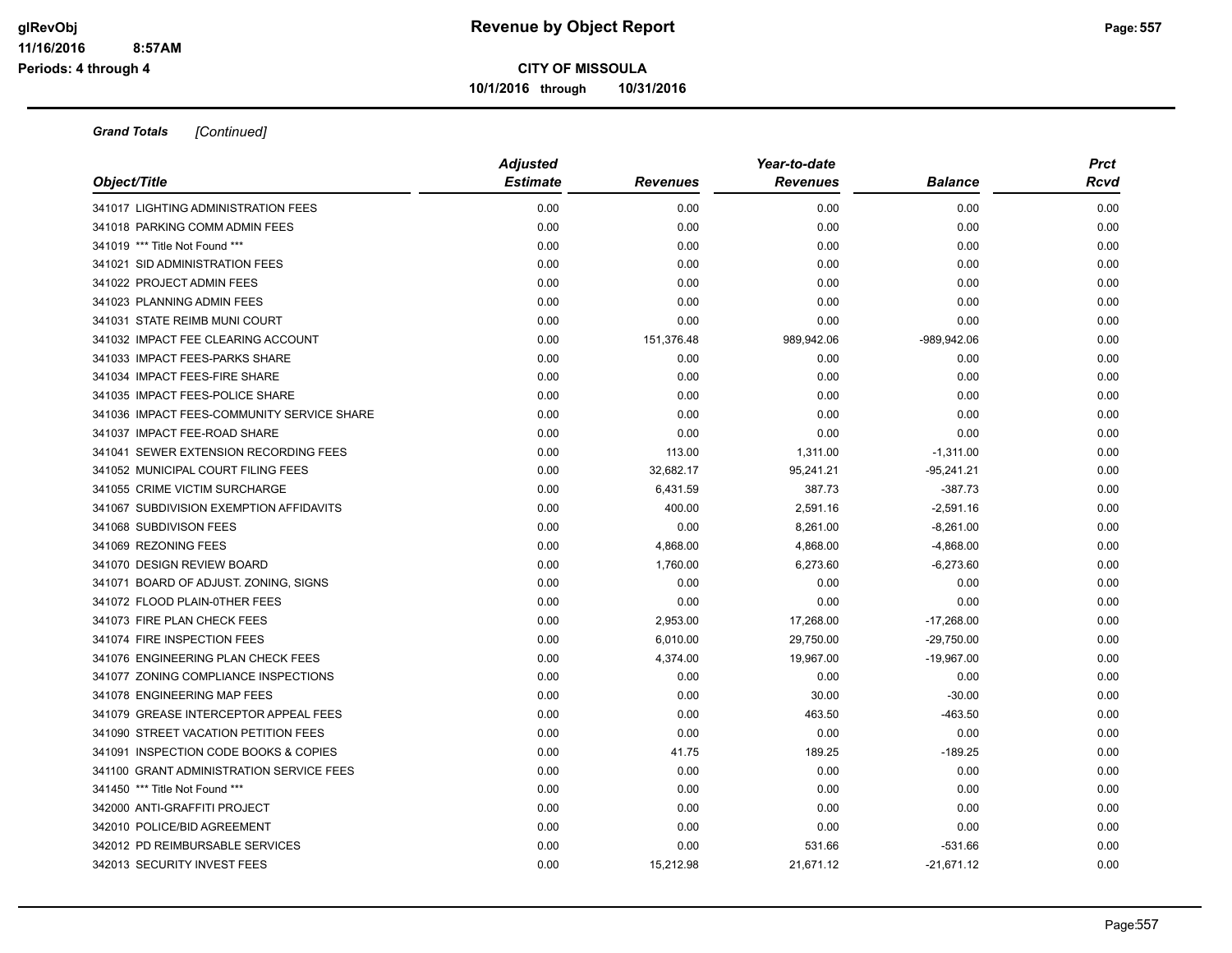**10/1/2016 through 10/31/2016**

| Object/Title                                | <b>Adjusted</b><br><b>Estimate</b> | <b>Revenues</b> | Year-to-date<br><b>Revenues</b> | <b>Balance</b>  | <b>Prct</b><br>Rcvd |
|---------------------------------------------|------------------------------------|-----------------|---------------------------------|-----------------|---------------------|
| 342014 POLICE DEPARTMENT SERVICE FEES       | 0.00                               | 1,421.00        | 8,314.00                        | $-8,314.00$     | 0.00                |
| 342015 POLICE OVERTIME FEES                 | 0.00                               | 4,248.24        | 50,458.73                       | $-50,458.73$    | 0.00                |
| 342016 POLICE TRAINING FEES                 | 0.00                               | 0.00            | 1,191.01                        | $-1,191.01$     | 0.00                |
| 342017 CATERING FEES                        | 0.00                               | 665.00          | 1,680.00                        | $-1,680.00$     | 0.00                |
| 342018 DESK REPORTS                         | 0.00                               | 2,304.00        | 9,479.00                        | $-9,479.00$     | 0.00                |
| 342019 ABANDONED VEHICLE REVENUE FEES       | 0.00                               | 365.00          | 1,180.00                        | $-1,180.00$     | 0.00                |
| 342020 FIRE DEPARTMENT FEES                 | 0.00                               | 0.00            | 160.00                          | $-160.00$       | 0.00                |
| 342021 CPR EDUCATION PROGRAM                | 0.00                               | 1,605.00        | 3,310.00                        | $-3,310.00$     | 0.00                |
| 342022 OUTSIDE HIRES                        | 0.00                               | 93,651.06       | 229,156.15                      | $-229, 156.15$  | 0.00                |
| 342060 BIKE PROGRAM SALES & FEES            | 0.00                               | 0.00            | 0.00                            | 0.00            | 0.00                |
| 343000 PW REIMBURSABLE SERVICES             | 0.00                               | 1,226.92        | 11,453.15                       | $-11,453.15$    | 0.00                |
| 343001 SIGN FABRICATION & CONTRACTS         | 0.00                               | 0.00            | 0.00                            | 0.00            | 0.00                |
| 343002 OTHER AGENCIES - VEH MAINT           | 0.00                               | 0.00            | 1,387.82                        | $-1,387.82$     | 0.00                |
| 343003 STATE PAYMENT - TRAFFIC COUNTS       | 0.00                               | 0.00            | 0.00                            | 0.00            | 0.00                |
| 343004 SPECIAL STATE CONTRACTS              | 0.00                               | 0.00            | 99,672.50                       | $-99,672.50$    | 0.00                |
| 343005 NON-ARRA MOUNTAIN WATER CONTRACT     | 0.00                               | 0.00            | 0.00                            | 0.00            | 0.00                |
| 343006 OTHER GOVT AGENCY-STREET PROJECTS    | 0.00                               | 0.00            | 0.00                            | 0.00            | 0.00                |
| 343008 PRIVATE COMPANY STREET PAYMENTS      | 0.00                               | 0.00            | 0.00                            | 0.00            | 0.00                |
| 343009 TOW CHARGES                          | 0.00                               | 0.00            | 0.00                            | 0.00            | 0.00                |
| 343010 STREET DEPT SALES & SERVICES         | 0.00                               | 0.00            | 0.00                            | 0.00            | 0.00                |
| 343011 STREET AND ROADWAY REPAIR CHARGES    | 0.00                               | 0.00            | 0.00                            | 0.00            | 0.00                |
| 343013 SNOW REMOVAL FEES                    | 0.00                               | 0.00            | 126.00                          | $-126.00$       | 0.00                |
| 343015 PARKING                              | 0.00                               | 0.00            | 0.00                            | 0.00            | 0.00                |
| 343016 METER MONEY                          | 0.00                               | 82,889.67       | 348,791.38                      | $-348,791.38$   | 0.00                |
| 343017 PARKING LEASE REVENUE                | 0.00                               | 44,824.00       | 253,364.00                      | $-253,364.00$   | 0.00                |
| 343018 *** Title Not Found ***              | 0.00                               | 9,301.08        | 35,628.82                       | $-35,628.82$    | 0.00                |
| 343021 WATER FEES                           | 0.00                               | 0.00            | 0.00                            | 0.00            | 0.00                |
| 343026 WATER INSTALLATION CHARGES           | 0.00                               | 0.00            | 0.00                            | 0.00            | 0.00                |
| 343031 SEWER SERVICE CHARGES                | 0.00                               | 0.00            | 0.00                            | 0.00            | 0.00                |
| 343032 SEWER INSTALLATION CHARGES           | 0.00                               | 0.00            | 17,675.00                       | $-17,675.00$    | 0.00                |
| 343034 TREATMENT FACILITIES FEES            | 0.00                               | 323,670.44      | 4,162,138.53                    | $-4,162,138.53$ | 0.00                |
| 343035 SALE OF SEWER MATERIALS AND SUPPLIES | 0.00                               | 0.00            | $-26,751.54$                    | 26,751.54       | 0.00                |
| 343036 *** Title Not Found ***              | 0.00                               | 10,364.16       | 10,364.16                       | $-10,364.16$    | 0.00                |
| 343037 GREASE INTERCEPTOR LOANS             | 0.00                               | 0.00            | 0.00                            | 0.00            | 0.00                |
| 343038 P & I TAX LIENS                      | 0.00                               | 0.00            | 1,812.54                        | $-1,812.54$     | 0.00                |
| 343039 DISPOSAL FEES                        | 0.00                               | 2.884.76        | 7.255.16                        | $-7,255.16$     | 0.00                |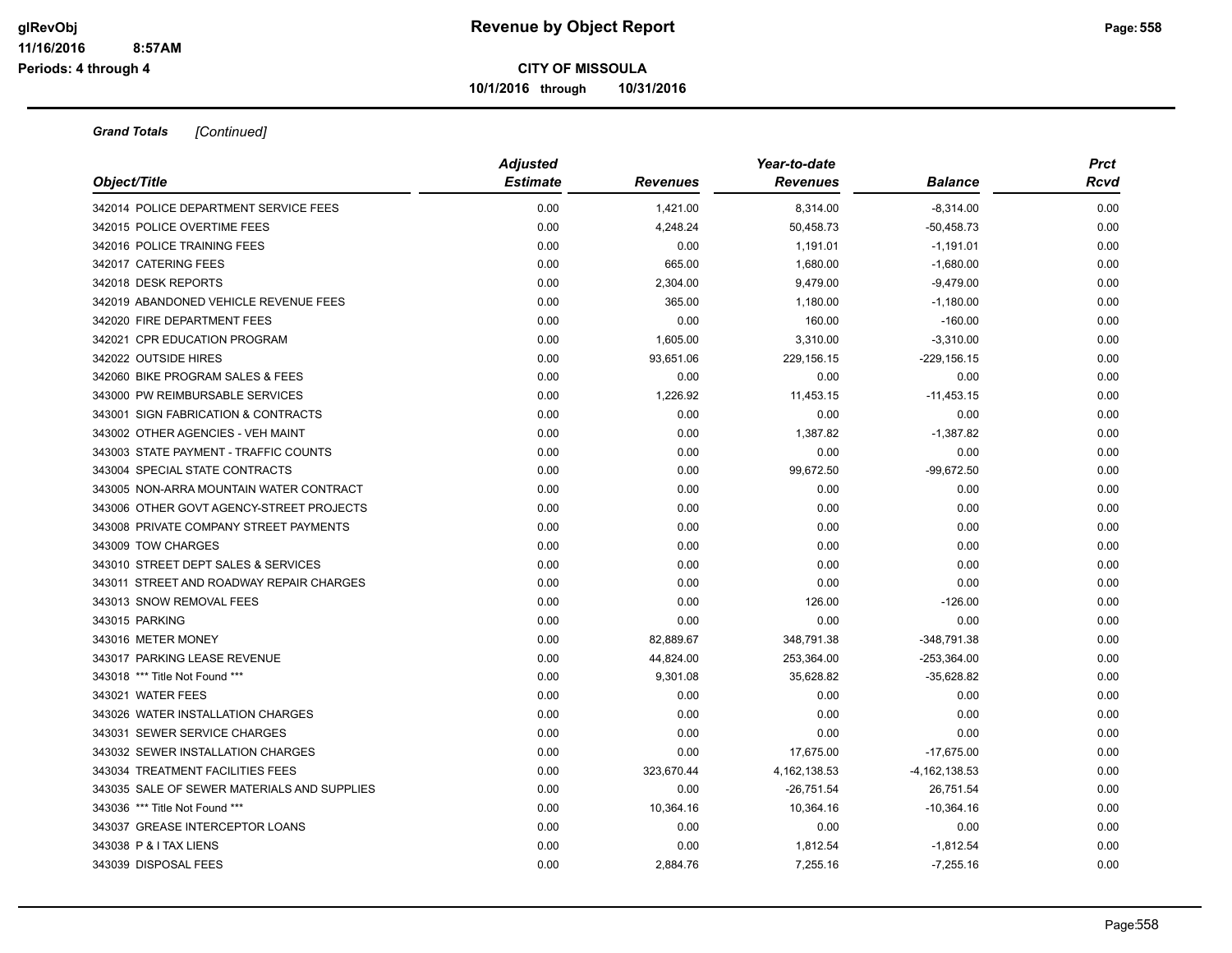**10/1/2016 through 10/31/2016**

| Object/Title                              | <b>Adjusted</b><br><b>Estimate</b> | <b>Revenues</b> | Year-to-date<br><b>Revenues</b> | <b>Balance</b> | <b>Prct</b><br>Rcvd |
|-------------------------------------------|------------------------------------|-----------------|---------------------------------|----------------|---------------------|
| 343041 GARBAGE COLLECTION SERVICES        | 0.00                               | 2,011.77        | 8,047.08                        | $-8,047.08$    | 0.00                |
| 343065 BUILDING RENTALS                   | 0.00                               | 0.00            | 0.00                            | 0.00           | 0.00                |
| 343080 STATE MAINTENANCE CONTRACT         | 0.00                               | 119,455.50      | 124,040.40                      | $-124,040.40$  | 0.00                |
| 343082 MDT URBAN PROJECTS                 | 0.00                               | 0.00            | 0.00                            | 0.00           | 0.00                |
| 343083 CONTRACT SEWER APPLICATIONS        | 0.00                               | 0.00            | 0.00                            | 0.00           | 0.00                |
| 343084 STREET MAINTENANCE MATERIALS REIMB | 0.00                               | 0.00            | 0.00                            | 0.00           | 0.00                |
| 343097 SIDEWALK AND CURB FEES             | 0.00                               | 65,444.87       | 151,785.58                      | $-151,785.58$  | 0.00                |
| 343300 MISC CHARGES FOR SERVICES          | 0.00                               | 0.00            | 0.00                            | 0.00           | 0.00                |
| 343301 BOOT REMOVAL                       | 0.00                               | 725.00          | 2,945.00                        | $-2,945.00$    | 0.00                |
| 343302 PARKS SOIL PROJECT                 | 0.00                               | 0.00            | 0.00                            | 0.00           | 0.00                |
| 343310 SALE OF NICHE NAMEPLATES & VASES   | 0.00                               | 700.00          | 4,100.00                        | $-4,100.00$    | 0.00                |
| 343311 SALE OF NICHES                     | 0.00                               | 0.00            | 0.00                            | 0.00           | 0.00                |
| 343320 CEMETERY - SALE OF PLOTS           | 0.00                               | 2,100.00        | 16,900.00                       | $-16,900.00$   | 0.00                |
| 343321 CEMETERY FOUNDATIONS               | 0.00                               | 1,800.00        | 4,030.00                        | $-4,030.00$    | 0.00                |
| 343322 CEMETERY FLOWER CARE               | 0.00                               | 0.00            | 0.00                            | 0.00           | 0.00                |
| 343323 CEMETERY - LINER INSTALL FEES      | 0.00                               | 800.00          | 11,600.00                       | $-11,600.00$   | 0.00                |
| 343324 OTHER CEMETERY FEES                | 0.00                               | 300.00          | 1,200.00                        | $-1,200.00$    | 0.00                |
| 343325 2ND INTERMENT RIGHT                | 0.00                               | 400.00          | 2,800.00                        | $-2,800.00$    | 0.00                |
| 343340 CEMETERY - OPENINGS & CLOSINGS     | 0.00                               | 1,400.00        | 12,250.00                       | $-12,250.00$   | 0.00                |
| 343350 CEMETERY CARE, FEES                | 0.00                               | 0.00            | 0.00                            | 0.00           | 0.00                |
| 343360 WEED CONTROL                       | 0.00                               | 0.00            | 0.00                            | 0.00           | 0.00                |
| 345032 STORMWATER INSTALLATION FEES       | 0.00                               | 0.00            | 0.00                            | 0.00           | 0.00                |
| 345034 STORMWATER USE FEES                | 0.00                               | 0.00            | 0.00                            | 0.00           | 0.00                |
| 346000 FEES                               | 0.00                               | 1,243.89        | 15,398.86                       | $-15,398.86$   | 0.00                |
| 346001 TENNIS FEE                         | 0.00                               | 0.00            | 1,280.00                        | $-1,280.00$    | 0.00                |
| 346029 PARKS PETTY CASH FUND              | 0.00                               | 0.00            | 0.00                            | 0.00           | 0.00                |
| 346030 SWIMMING POOL FEES                 | 0.00                               | 2,217.54        | 353,032.84                      | $-353,032.84$  | 0.00                |
| 346031 RECREATION FEES                    | 0.00                               | 26,581.50       | 101,372.34                      | $-101,372.34$  | 0.00                |
| 346032 PRESCHOOL PROGRAMS                 | 0.00                               | 0.00            | 0.00                            | 0.00           | 0.00                |
| 346033 PARK FEES/FACILITY RENTALS         | 0.00                               | 2,729.60        | 26,088.79                       | $-26,088.79$   | 0.00                |
| 346034 GROUNDS MAINTENANCE CONTRACT       | 0.00                               | 0.00            | 0.00                            | 0.00           | 0.00                |
| 346036 PARK CONCESSION FEES               | 0.00                               | 0.00            | 375.00                          | $-375.00$      | 0.00                |
| 346037 YOUTH DRUG COURT CONTRACT          | 0.00                               | 0.00            | 0.00                            | 0.00           | 0.00                |
| 346040 MCCORMICK SWIMMING POOL            | 0.00                               | 0.00            | 0.00                            | 0.00           | 0.00                |
| 346050 COUNTY PLAYGROUND CONTRACT         | 0.00                               | 0.00            | 0.00                            | 0.00           | 0.00                |
| 346051 MONTANA PARKS/REC CONFERENCE 2012  | 0.00                               | 0.00            | 0.00                            | 0.00           | 0.00                |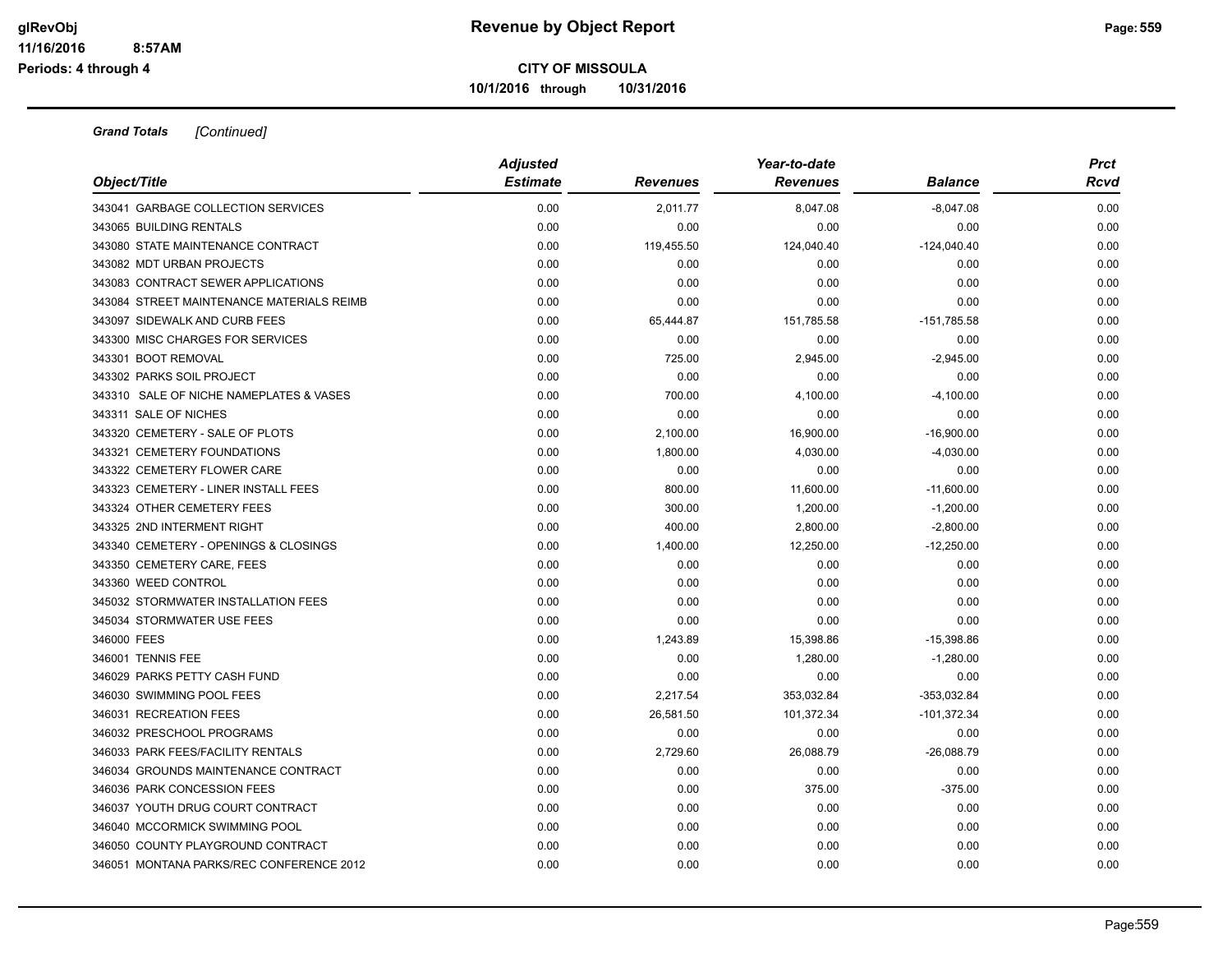**10/1/2016 through 10/31/2016**

| Object/Title                                   | <b>Adjusted</b><br><b>Estimate</b> | <b>Revenues</b> | Year-to-date<br><b>Revenues</b> | <b>Balance</b> | <b>Prct</b><br>Rcvd |
|------------------------------------------------|------------------------------------|-----------------|---------------------------------|----------------|---------------------|
| 346052 PLAYGROUND SAFETY TRAINING              | 0.00                               | 0.00            | 0.00                            | 0.00           | 0.00                |
| 346053 CITY LIFE PROGRAMS                      | 0.00                               | 1,304.00        | 1,304.00                        | $-1,304.00$    | 0.00                |
| 346055 COUNTY PARK SUPPORT                     | 0.00                               | 0.00            | 0.00                            | 0.00           | 0.00                |
| 346056 PICNIC SITE FEES                        | 0.00                               | 0.00            | 0.00                            | 0.00           | 0.00                |
| 346060 CURRENTS SWIMMING FACILITY              | 0.00                               | 34,403.65       | 120,468.19                      | $-120,468.19$  | 0.00                |
| 346061 CURRENTS ENTERPRISE                     | 0.00                               | 0.00            | 0.00                            | 0.00           | 0.00                |
| 346062 SPLASH ENTERPRISE                       | 0.00                               | 0.00            | 0.00                            | 0.00           | 0.00                |
| 346070 RECREATION GENERAL MERCHANDISE          | 0.00                               | 0.00            | 0.00                            | 0.00           | 0.00                |
| 346080 PAYMENT IN LIEU OF PARKS                | 0.00                               | 0.00            | 0.00                            | 0.00           | 0.00                |
| 346082 HIGH PARK EASEMENT EXCHANGE             | 0.00                               | 0.00            | 0.00                            | 0.00           | 0.00                |
| <b>CHARGES FOR SERVICES</b><br><b>Total</b>    | 0.00                               | 1,070,275.77    | 7,410,494.73                    | -7,410,494.73  | 0.00                |
| 350000 FINES & FORFEITURES                     |                                    |                 |                                 |                |                     |
| 351013 DRUG FORFEITURES                        | 0.00                               | 752.25          | 5,094.78                        | $-5,094.78$    | 0.00                |
| 351022 LAW ENFORCEMENT ACADEMY SURCHARGE #5    | 0.00                               | $-11,462.39$    | 0.00                            | 0.00           | 0.00                |
| 351031 TRAFFIC FINES                           | 0.00                               | 125,394.60      | 355,461.82                      | $-355,461.82$  | 0.00                |
| 351032 SURCHARGE ON FINES                      | 0.00                               | $-3,231.26$     | 24,827.92                       | $-24,827.92$   | 0.00                |
| 351033 PUBLIC DEFENDER FEES                    | 0.00                               | $-210.00$       | 18,466.93                       | $-18,466.93$   | 0.00                |
| 351034 CELLULAR PHONE FINES                    | 0.00                               | 10,394.25       | 28,188.00                       | $-28,188.00$   | 0.00                |
| 351035 CELL PHONE FINES: EDUCATION             | 0.00                               | 10,394.25       | 28,188.00                       | $-28,188.00$   | 0.00                |
| 352000 TICKETS                                 | 0.00                               | 0.00            | 0.00                            | 0.00           | 0.00                |
| 352001 PARKING TICKET REVENUE                  | 0.00                               | 14,694.00       | 74,664.50                       | $-74,664.50$   | 0.00                |
| 352002 PARKING FINES                           | 0.00                               | 0.00            | 0.00                            | 0.00           | 0.00                |
| 355000 FALSE ALARM PENALTY                     | 0.00                               | 1,040.00        | 1,716.00                        | $-1,716.00$    | 0.00                |
| <b>FINES &amp; FORFEITURES</b><br><b>Total</b> | 0.00                               | 147,765.70      | 536,607.95                      | -536,607.95    | 0.00                |
| 360000 MISCELLANEOUS REVENUES                  |                                    |                 |                                 |                |                     |
| 360000 MISCELLANEOUS REVENUES                  | 0.00                               | 3.75            | 3.75                            | $-3.75$        | 0.00                |
| 360001 COPIES                                  | 0.00                               | 220.25          | 450.25                          | $-450.25$      | 0.00                |
| 360002 PHONES                                  | 0.00                               | 0.00            | 0.00                            | 0.00           | 0.00                |
| 360003 MMIA REIMBURSEMENT-ATTORNEY             | 0.00                               | 0.00            | 0.00                            | 0.00           | 0.00                |
| 360005 LOAN REPAYMENTS                         | 0.00                               | 0.00            | 0.00                            | 0.00           | 0.00                |
| 360007 RLF REVENUES                            | 0.00                               | 0.00            | 0.00                            | 0.00           | 0.00                |
| 360010 MISCELLANEOUS                           | 0.00                               | 1,528.57        | 344,288.82                      | $-344,288.82$  | 0.00                |
| 360011 ENERGY REBATES FOR COMPUTER UPGRADES    | 0.00                               | 0.00            | 0.00                            | 0.00           | 0.00                |
| 360012 SEWER GRANT REPAYMENTS                  | 0.00                               | 0.00            | 0.00                            | 0.00           | 0.00                |
| 360013 REPAYMENT OF SEWER GRANT                | 0.00                               | 0.00            | 0.00                            | 0.00           | 0.00                |
| 360014 REPAYMENT OF LOAN/MHA                   | 0.00                               | 0.00            | 0.00                            | 0.00           | 0.00                |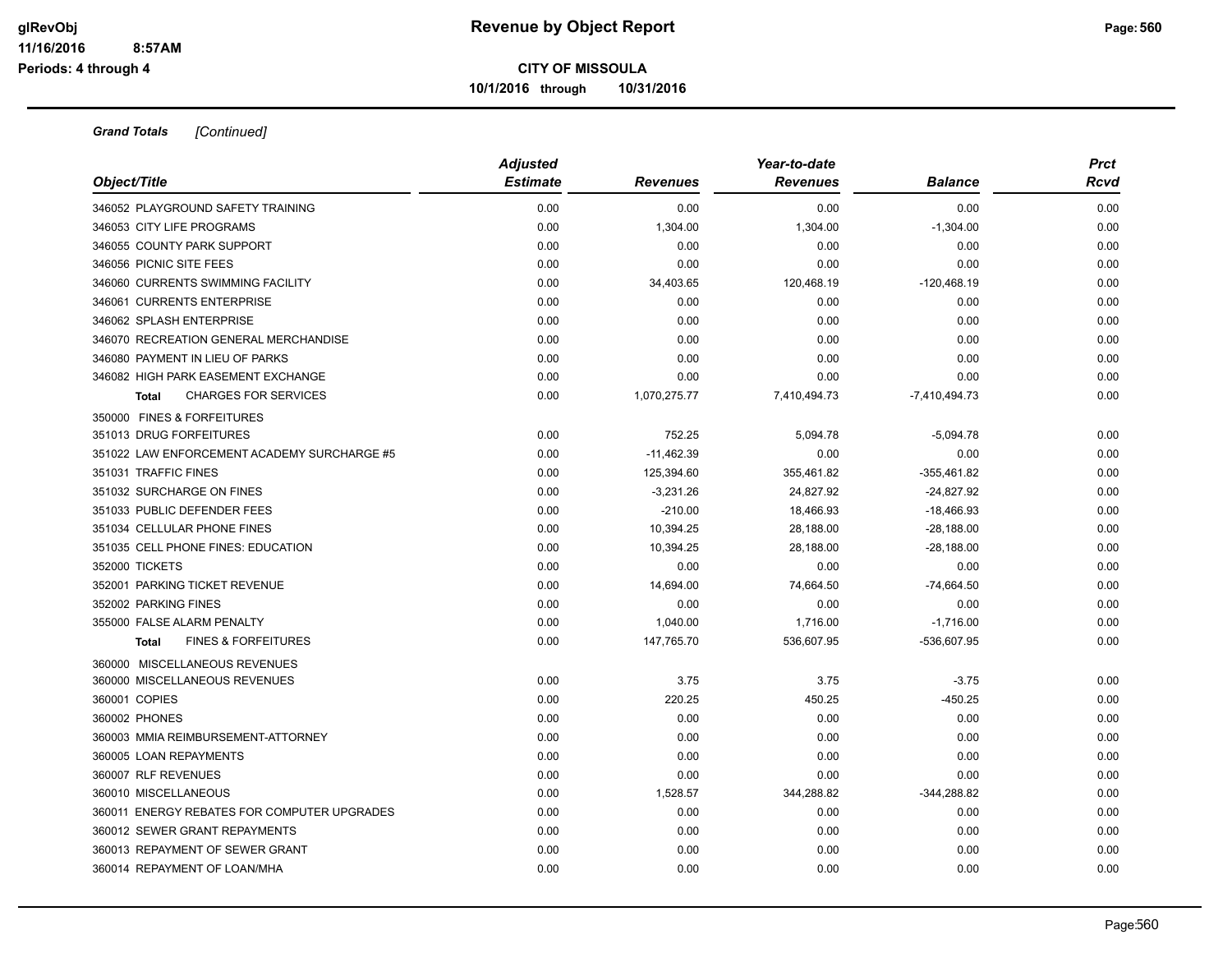**10/1/2016 through 10/31/2016**

| Object/Title                               | <b>Adjusted</b><br><b>Estimate</b> | <b>Revenues</b> | Year-to-date<br><b>Revenues</b> | <b>Balance</b> | <b>Prct</b><br>Rcvd |
|--------------------------------------------|------------------------------------|-----------------|---------------------------------|----------------|---------------------|
| 360015 CONFERENCE REVENUES - BUILDING      | 0.00                               | 0.00            | 0.00                            | 0.00           | 0.00                |
| 360016 MRA SHARE OF CIVIC STADIUM PARKING  | 0.00                               | 0.00            | 0.00                            | 0.00           | 0.00                |
| 360017 PARK PLANS FORFEITURE               | 0.00                               | 0.00            | 0.00                            | 0.00           | 0.00                |
| 360018 MARKET ON FRONT UTILITY PAYMENTS    | 0.00                               | 194.48          | 598.54                          | $-598.54$      | 0.00                |
| 360019 GARBAGE-MARKET ON FRONT             | 0.00                               | 136.30          | 136.30                          | $-136.30$      | 0.00                |
| 360020 GREENOUGH PARK ENCROACHMENTS        | 0.00                               | 0.00            | 0.00                            | 0.00           | 0.00                |
| 360030 CONTRIBUTIONS FROM PROPERTY OWNERS  | 0.00                               | 0.00            | 0.00                            | 0.00           | 0.00                |
| 360050 OVER/SHORT                          | 0.00                               | 1.00            | 1.00                            | $-1.00$        | 0.00                |
| 360100 REFUNDS                             | 0.00                               | 0.00            | 0.00                            | 0.00           | 0.00                |
| 361000 RATTLESNAKE LAND LEASES             | 0.00                               | 0.00            | 0.00                            | 0.00           | 0.00                |
| 361003 CARAS PARK CONCERT REVENUE          | 0.00                               | 0.00            | 0.00                            | 0.00           | 0.00                |
| 361010 RENTAL REVENUE                      | 0.00                               | 0.00            | 0.00                            | 0.00           | 0.00                |
| 361013 CLOSED GRANT REPAYMENTS             | 0.00                               | 0.00            | 0.00                            | 0.00           | 0.00                |
| 361200 RADIO TOWER LEASE PAYMENTS          | 0.00                               | 0.00            | 5,000.00                        | $-5,000.00$    | 0.00                |
| 361201 EKO LAND LEASE                      | 0.00                               | 0.00            | 0.00                            | 0.00           | 0.00                |
| 362000 OTHER MISCELLANEOUS REVENUE         | 0.00                               | 0.00            | 32,310.55                       | $-32,310.55$   | 0.00                |
| 362001 MUNICIPAL COURT BAD CHECK CHARGES   | 0.00                               | 0.00            | 0.00                            | 0.00           | 0.00                |
| 362002 BAD CHECK CHARGES                   | 0.00                               | 15.00           | 135.00                          | $-135.00$      | 0.00                |
| 362003 US BANK FEE REIMBURSEMENT           | 0.00                               | 0.00            | 0.00                            | 0.00           | 0.00                |
| 362004 URD III FACADE IMPROVEMENT LOAN REC | 0.00                               | 0.00            | 0.00                            | 0.00           | 0.00                |
| 362005 LEASE LATE PAYMENT PENALTY          | 0.00                               | 0.00            | 0.00                            | 0.00           | 0.00                |
| 362006 GAIC INSURANCE SETTLEMENT           | 0.00                               | 0.00            | 0.00                            | 0.00           | 0.00                |
| 362007 *** Title Not Found ***             | 0.00                               | 0.00            | 0.00                            | 0.00           | 0.00                |
| 362011 SALE OF UNCLAIMED PROPERTY          | 0.00                               | 0.00            | 0.00                            | 0.00           | 0.00                |
| 362012 REC/GREEN TAG PROGRAM               | 0.00                               | 0.00            | 0.00                            | 0.00           | 0.00                |
| 363000 ASSESSMENTS PAID                    | 0.00                               | 0.00            | 0.00                            | 0.00           | 0.00                |
| 363010 LIGHTING ASSESSMENTS                | 0.00                               | 0.00            | 0.00                            | 0.00           | 0.00                |
| 363020 PROPERTY ASSESSMENTS                | 0.00                               | 28,001.49       | 28,001.49                       | $-28,001.49$   | 0.00                |
| 363021 PAYOFF PRINCIPAL ASSESSMENTS        | 0.00                               | 547.04          | 35,510.10                       | $-35,510.10$   | 0.00                |
| 363022 BOND INTEREST ASSESSMENTS           | 0.00                               | 0.00            | 0.00                            | 0.00           | 0.00                |
| 363030 SIDEWALK AND CURB ASSESSMENTS       | 0.00                               | 0.00            | 0.00                            | 0.00           | 0.00                |
| 363040 PENALTY AND INTEREST                | 0.00                               | 263.11          | 789.96                          | $-789.96$      | 0.00                |
| 364012 SALE OF SURPLUS PROPERTY            | 0.00                               | 0.00            | 57,992.47                       | $-57,992.47$   | 0.00                |
| 364040 INSURANCE AND DAMAGE RECOVERY       | 0.00                               | 705.27          | 2,824.36                        | $-2,824.36$    | 0.00                |
| 364041 WORKERS COMPENSATION REIMBURSEMENT  | 0.00                               | 0.00            | 0.00                            | 0.00           | 0.00                |
| 364042 EXPENDITURE REIMBURSEMENTS          | 0.00                               | 0.00            | 0.00                            | 0.00           | 0.00                |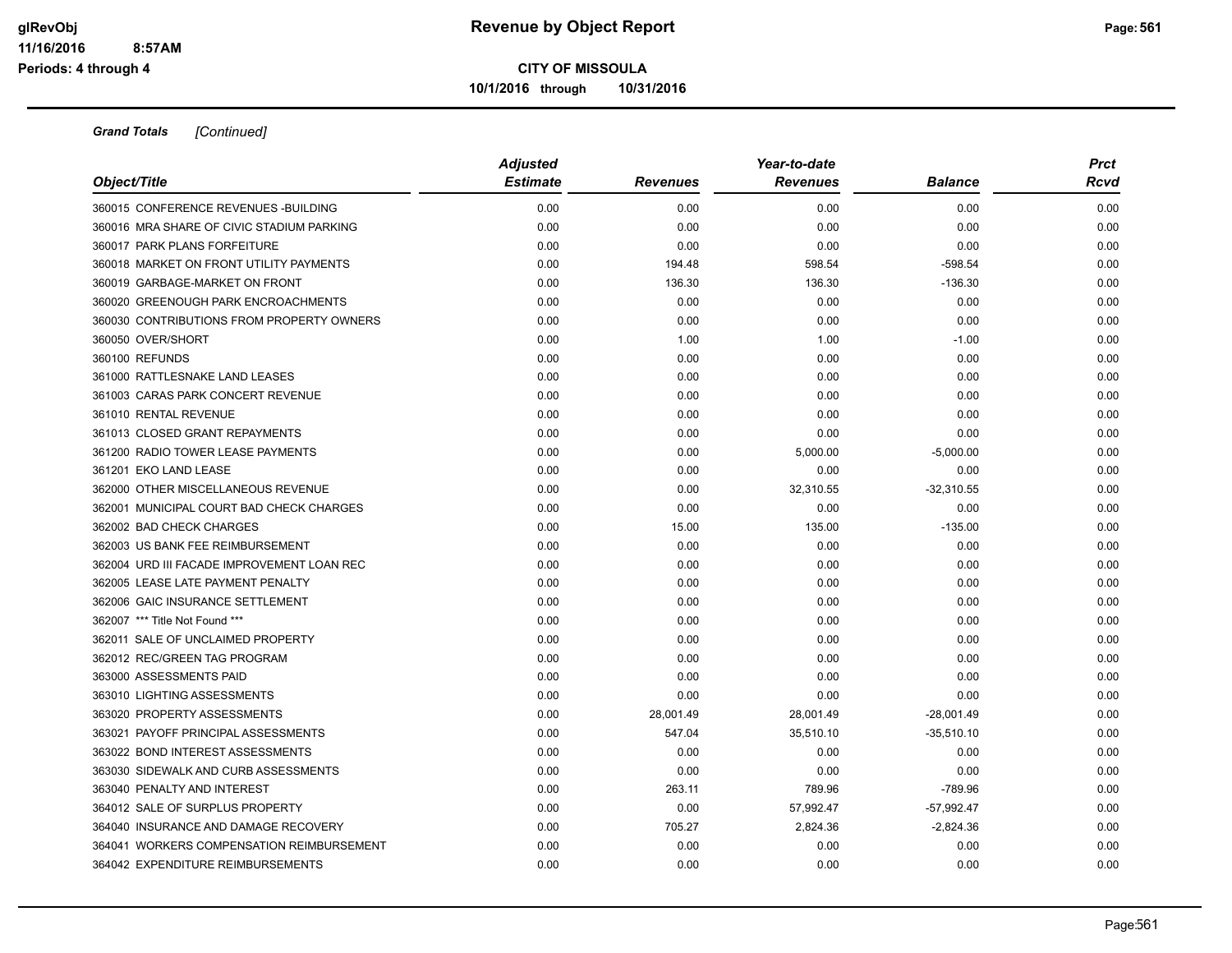**10/1/2016 through 10/31/2016**

| Object/Title                                 | <b>Adjusted</b><br><b>Estimate</b> | <b>Revenues</b> | Year-to-date<br><b>Revenues</b> | <b>Balance</b> | <b>Prct</b><br>Rcvd |
|----------------------------------------------|------------------------------------|-----------------|---------------------------------|----------------|---------------------|
| 364043 RATTLESNAKE CORRIDOR REIMBURSEMENT    | 0.00                               | 2,002.00        | 5,434.00                        | $-5,434.00$    | 0.00                |
| 364044 EMERGENCY RESPONSE REIMBURSEMENT      | 0.00                               | 0.00            | 0.00                            | 0.00           | 0.00                |
| 364047 MMIA EXPENDITURE REIMBURSEMENT        | 0.00                               | 0.00            | 0.00                            | 0.00           | 0.00                |
| 364051 DOT RADAR GRANT                       | 0.00                               | 0.00            | 0.00                            | 0.00           | 0.00                |
| 364053 EXPENDITURE REIMB-FIRE SERVICES       | 0.00                               | 0.00            | 0.00                            | 0.00           | 0.00                |
| 364060 REIMB LETTER OF CREDIT-709 PARKVIEW   | 0.00                               | 0.00            | 0.00                            | 0.00           | 0.00                |
| 364061 REIMB LETTER OF CREDIT-LINNEA LANE    | 0.00                               | 0.00            | 0.00                            | 0.00           | 0.00                |
| 365000 DONATIONS                             | 0.00                               | 0.00            | 1,409.45                        | $-1,409.45$    | 0.00                |
| 365001 *** Title Not Found ***               | 0.00                               | 79.00           | 26,349.80                       | $-26,349.80$   | 0.00                |
| 365002 OTHER RECREATION DONATIONS            | 0.00                               | 3,630.07        | 6,030.12                        | $-6,030.12$    | 0.00                |
| 365003 DONATIONS - SMOKE ALARMS              | 0.00                               | 0.00            | 100.55                          | $-100.55$      | 0.00                |
| 365004 GRANT CR TRAIL ASSN DONATION          | 0.00                               | 0.00            | 0.00                            | 0.00           | 0.00                |
| 365005 DONATIONS - ARCO                      | 0.00                               | 0.00            | 0.00                            | 0.00           | 0.00                |
| 365009 DONATIONS - BASKETBALL/TENNIS COURT   | 0.00                               | 0.00            | 1,200.00                        | $-1,200.00$    | 0.00                |
| 365010 FRIENDS OF MISSOULA PARKS DONATION    | 0.00                               | 0.00            | 0.00                            | 0.00           | 0.00                |
| 365015 GREEN BLOCK PILOT PROJECT             | 0.00                               | 0.00            | 0.00                            | 0.00           | 0.00                |
| 365016 LOCAL MATCH MDT                       | 0.00                               | 8,954.36        | 10,027.44                       | $-10,027.44$   | 0.00                |
| 365017 LOCAL MATCH TRANSIT                   | 0.00                               | 0.00            | 0.00                            | 0.00           | 0.00                |
| 365018 DONATIONS - MLCT CONFERENCE           | 0.00                               | 0.00            | 0.00                            | 0.00           | 0.00                |
| 365019 PARKS DONATIONS                       | 0.00                               | 1,578.78        | 12,692.84                       | $-12,692.84$   | 0.00                |
| 365020 OPEN SPACE DONATIONS                  | 0.00                               | 0.00            | 25.00                           | $-25.00$       | 0.00                |
| 365021 PARKS AND RECS GRANTS & CONTRIBUTIONS | 0.00                               | 0.00            | 15,000.00                       | $-15,000.00$   | 0.00                |
| 365022 NEIGHBORHOOD COUNCIL DONATIONS        | 0.00                               | 0.00            | 0.00                            | 0.00           | 0.00                |
| 365023 NORTHWESTERN ENERGY GRANT             | 0.00                               | 0.00            | 0.00                            | 0.00           | 0.00                |
| 365030 DONATIONS STADIUM R&D                 | 0.00                               | 0.00            | 0.00                            | 0.00           | 0.00                |
| 365100 RECREATION OUTDOOR                    | 0.00                               | 0.00            | 1,148.00                        | $-1,148.00$    | 0.00                |
| 365101 RECREATION SCHOLARSHIP                | 0.00                               | 2,976.07        | 2,261.13                        | $-2,261.13$    | 0.00                |
| 365102 RECREATION YOUTH & ADULT SPORTS       | 0.00                               | 400.00          | 400.00                          | $-400.00$      | 0.00                |
| 365103 URBAN FORESTRY PROGRAMS               | 0.00                               | 0.00            | 1,948.00                        | $-1,948.00$    | 0.00                |
| 365109 CONSERVATION LANDS DONATIONS          | 0.00                               | 0.00            | 0.00                            | 0.00           | 0.00                |
| 368000 SALE OF COINS                         | 0.00                               | 0.00            | 0.00                            | 0.00           | 0.00                |
| 368001 SALE OF POLICE PROMOTIONS             | 0.00                               | 0.00            | 0.00                            | 0.00           | 0.00                |
| 368002 SALE OF FIRE PROMOTIONS               | 0.00                               | 0.00            | 0.00                            | 0.00           | 0.00                |
| MISCELLANEOUS REVENUES<br><b>Total</b>       | 0.00                               | 51,236.54       | 592,068.92                      | $-592,068.92$  | 0.00                |
| 370000 INVESTMENTS & ROYALTY EARNINGS        |                                    |                 |                                 |                |                     |
| 371010 INTEREST ON INVESTMENTS               | 0.00                               | 138.26          | 138.26                          | $-138.26$      | 0.00                |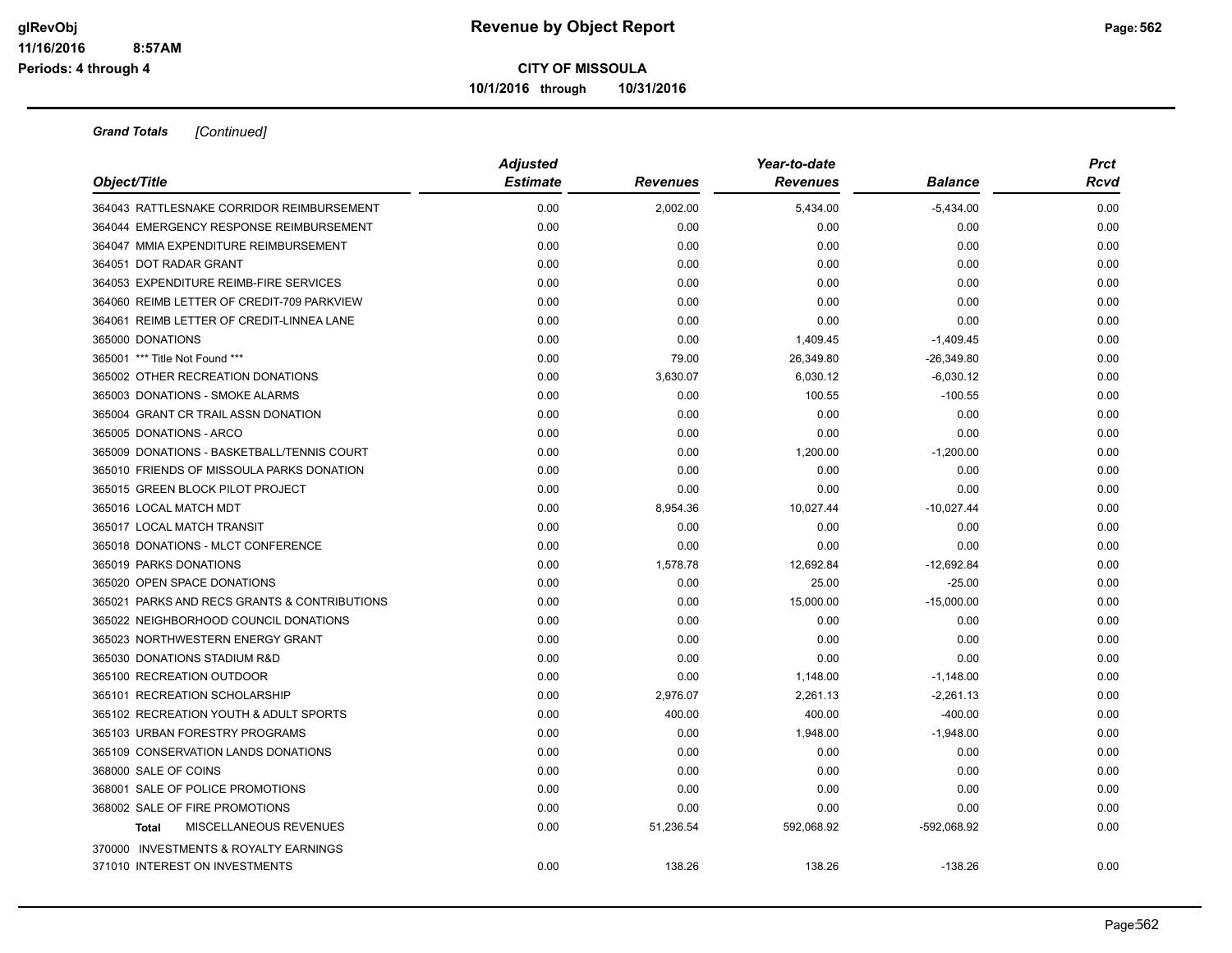**10/1/2016 through 10/31/2016**

| Object/Title                                              | <b>Adjusted</b><br><b>Estimate</b> | <b>Revenues</b> | Year-to-date<br><b>Revenues</b> | <b>Balance</b>  | <b>Prct</b><br>Rcvd |
|-----------------------------------------------------------|------------------------------------|-----------------|---------------------------------|-----------------|---------------------|
|                                                           |                                    |                 |                                 |                 |                     |
| 371020 GAIN/LOSS IN MARKET VALUE OF INVESTMENTS           | 0.00                               | 0.00            | 0.00                            | 0.00            | 0.00                |
| 371500 INTEREST ON INTERFUND LOAN                         | 0.00                               | 0.00            | 0.00                            | 0.00            | 0.00                |
| 373002 LOAN REPAYMENT - FAMILY SERVICES                   | 0.00                               | 0.00            | 0.00                            | 0.00            | 0.00                |
| 373006 BURNS ST COMMONS                                   | 0.00                               | 0.00            | 0.00                            | 0.00            | 0.00                |
| <b>INVESTMENTS &amp; ROYALTY EARNINGS</b><br><b>Total</b> | 0.00                               | 138.26          | 138.26                          | $-138.26$       | 0.00                |
| 380000 OTHER FINANCING SOURCES                            |                                    |                 |                                 |                 |                     |
| 380000 OTHER FINANCING SOURCES                            | 0.00                               | 0.00            | 0.00                            | 0.00            | 0.00                |
| 381000 LOAN PROCEEDS                                      | 0.00                               | 0.00            | 0.00                            | 0.00            | 0.00                |
| 381002 SRF LOAN                                           | 0.00                               | 0.00            | 0.00                            | 0.00            | 0.00                |
| 381009 TRANSFERS IN                                       | 0.00                               | 0.00            | 0.00                            | 0.00            | 0.00                |
| 381010 BOND PROCEEDS                                      | 0.00                               | 0.00            | 321,007.39                      | $-321,007.39$   | 0.00                |
| 381011 \$1,860,000 General Fund Obligation Bond           | 0.00                               | 0.00            | 0.00                            | 0.00            | 0.00                |
| 381012 \$680,000 FIRE GF DEBT                             | 0.00                               | 0.00            | 0.00                            | 0.00            | 0.00                |
| 381015 \$1,010,000 LIMITED TAX GO BONDS 2010C             | 0.00                               | 0.00            | 0.00                            | 0.00            | 0.00                |
| 381020 REVENUE BONDS                                      | 0.00                               | 0.00            | 0.00                            | 0.00            | 0.00                |
| 381024 MARY AVENUE BOND PROCEEDS                          | 0.00                               | 2,962,675.00    | 2,962,675.00                    | $-2,962,675.00$ | 0.00                |
| 381025 BOND PROCEEDS                                      | 0.00                               | 0.00            | 0.00                            | 0.00            | 0.00                |
| 381026 DEBT SERVICE/BROWNSFIELD RLF 1.125M                | 0.00                               | 0.00            | 0.00                            | 0.00            | 0.00                |
| 381027 5M SO RESERVE TRAIL CROSSING                       | 0.00                               | 0.00            | 0.00                            | 0.00            | 0.00                |
| 381028 BOND PROCEEDS-MILL SITE                            | 0.00                               | 0.00            | 0.00                            | 0.00            | 0.00                |
| 381029 PARKING STRUCTURE BOND PROCEEDS                    | 0.00                               | 0.00            | 0.00                            | 0.00            | 0.00                |
| 381030 SID BONDS PROCEEDS                                 | 0.00                               | 0.00            | 2,869,735.00                    | $-2,869,735.00$ | 0.00                |
| 381070 PROCEEDS FROM NOTES/LOANS/INTERCAP                 | 0.00                               | 0.00            | 0.00                            | 0.00            | 0.00                |
| 381071 WILMA NOTE PROCEEDS                                | 0.00                               | 0.00            | 0.00                            | 0.00            | 0.00                |
| 381072 FIB NOTE PROCEEDS                                  | 0.00                               | 0.00            | 0.00                            | 0.00            | 0.00                |
| 381074 CIVIC STADIUM TIF NOTES 1.5M                       | 0.00                               | 0.00            | 0.00                            | 0.00            | 0.00                |
| 381090 PROCEEDS FROM CAPITAL LEASE                        | 0.00                               | 0.00            | 0.00                            | 0.00            | 0.00                |
| 382000 *** Title Not Found ***                            | 0.00                               | 0.00            | 0.00                            | 0.00            | 0.00                |
| 382010 SALE OF FIXED ASSETS                               | 0.00                               | 0.00            | 0.00                            | 0.00            | 0.00                |
| 383000 OPERATING TRANSFERS                                | 0.00                               | 26,416.25       | 249,159.25                      | $-249, 159.25$  | 0.00                |
| 383001 TRANS FR FLUSHING DISTRICT                         | 0.00                               | 0.00            | 0.00                            | 0.00            | 0.00                |
| 383002 TRANS FR GAS TAX                                   | 0.00                               | 0.00            | 0.00                            | 0.00            | 0.00                |
| 383003 TRANS FR COMPREHENSIVE INSURANCE LEVY              | 0.00                               | 0.00            | 0.00                            | 0.00            | 0.00                |
| 383004 TRANS FR EMPLOYEE HEALTH INSURANCE LEVY            | 0.00                               | 0.00            | 0.00                            | 0.00            | 0.00                |
| 383007 TRANS FR CABLE FRANCHISE                           | 0.00                               | 0.00            | 0.00                            | 0.00            | 0.00                |
| 383008 TRANS FR RUSSELL PARK DISTRICT                     | 0.00                               | 0.00            | 0.00                            | 0.00            | 0.00                |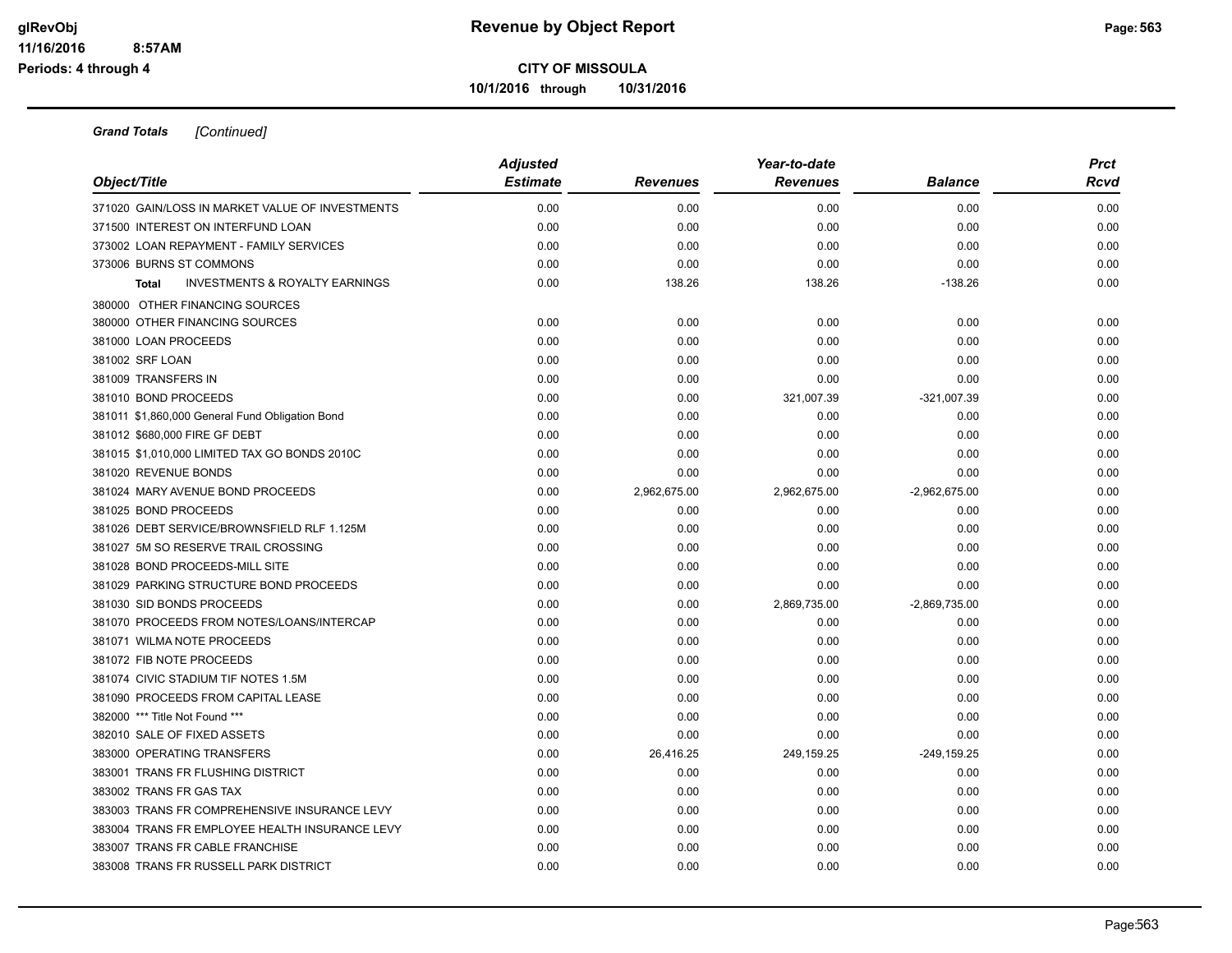**10/1/2016 through 10/31/2016**

|                                             | <b>Adjusted</b> |                 | Year-to-date    |                | Prct        |  |
|---------------------------------------------|-----------------|-----------------|-----------------|----------------|-------------|--|
| Object/Title                                | <b>Estimate</b> | <b>Revenues</b> | <b>Revenues</b> | <b>Balance</b> | <b>Rcvd</b> |  |
| 383009 TRANS FR TITLE I                     | 0.00            | 0.00            | 0.00            | 0.00           | 0.00        |  |
| 383010 TRANS FR CIP                         | 0.00            | 0.00            | 0.00            | 0.00           | 0.00        |  |
| 383011 TRANS FR SID REVOLVING               | 0.00            | 0.00            | 0.00            | 0.00           | 0.00        |  |
| 383013 TRANS FR SID DEBT SERVICE            | 0.00            | 0.00            | 0.00            | 0.00           | 0.00        |  |
| 383014 TRANS FR MRA                         | 0.00            | 0.00            | 0.00            | 0.00           | 0.00        |  |
| 383015 TRANS FR MPC                         | 0.00            | 0.00            | 25,000.00       | $-25,000.00$   | 0.00        |  |
| 383016 TRANS FR TAX INCREMENT BOND          | 0.00            | 0.00            | 0.00            | 0.00           | 0.00        |  |
| 383017 TRANS FR BUILDING                    | 0.00            | 0.00            | 0.00            | 0.00           | 0.00        |  |
| 383018 TRANS FR WILLOWWOOD PARK DISTRICT    | 0.00            | 0.00            | 0.00            | 0.00           | 0.00        |  |
| 383020 TRANS FR CEMETERY CARE               | 0.00            | 0.00            | 0.00            | 0.00           | 0.00        |  |
| 383021 TRANS FR P&R TRAILS DEVLP            | 0.00            | 0.00            | 0.00            | 0.00           | 0.00        |  |
| 383022 TRANS FR OPEN SPACE BOND             | 0.00            | 0.00            | 0.00            | 0.00           | 0.00        |  |
| 383023 TRANS FR DRUG FORFEITURE             | 0.00            | 0.00            | 0.00            | 0.00           | 0.00        |  |
| 383024 TRANS FR SEWER CLEARING              | 0.00            | 0.00            | 0.00            | 0.00           | 0.00        |  |
| 383025 TRANS FR SEWER R & D                 | 0.00            | 0.00            | 0.00            | 0.00           | 0.00        |  |
| 383026 TRANS FR CDBG                        | 0.00            | 0.00            | 90,303.40       | $-90,303.40$   | 0.00        |  |
| 383027 TRANS FR URD                         | 0.00            | 0.00            | 0.00            | 0.00           | 0.00        |  |
| 383028 TRANS FROM GF FOR HEALTH RESERVE     | 0.00            | 147,333.36      | 147,333.36      | $-147,333.36$  | 0.00        |  |
| 383029 TRANS FR GENERAL                     | 0.00            | 5,853.72        | 29,444.38       | $-29,444.38$   | 0.00        |  |
| 383034 TRANS FR 01 SERIES DEBT SERVICE      | 0.00            | 0.00            | 0.00            | 0.00           | 0.00        |  |
| 383036 TRANSFER - GRANT                     | 0.00            | 0.00            | 0.00            | 0.00           | 0.00        |  |
| 383037 TRANSFER - URD II                    | 0.00            | 0.00            | 0.00            | 0.00           | 0.00        |  |
| 383038 TRANSFER - URD III                   | 0.00            | 0.00            | 0.00            | 0.00           | 0.00        |  |
| 383039 FROM SID TRANSFERS                   | 0.00            | 0.00            | 0.00            | 0.00           | 0.00        |  |
| 383040 TRANSFER FROM CITY GRANTS            | 0.00            | 0.00            | 0.00            | 0.00           | 0.00        |  |
| 383041 TRANS FR CDBG                        | 0.00            | 0.00            | 0.00            | 0.00           | 0.00        |  |
| 383042 TRANSFERS FROM OTHER FUNDS           | 0.00            | 0.00            | 0.00            | 0.00           | 0.00        |  |
| 383043 TRANSFERS FROM IMPACT FEES           | 0.00            | 0.00            | 0.00            | 0.00           | 0.00        |  |
| 383044 TRANSFER FROM PYMT IN LIEU OF PARKS  | 0.00            | 0.00            | 0.00            | 0.00           | 0.00        |  |
| 383045 TRANSFER FROM PARK ENTERPRISE        | 0.00            | 0.00            | 0.00            | 0.00           | 0.00        |  |
| 383046 TRANS FR PARKS MAINTENANCE DIST      | 0.00            | 0.00            | 0.00            | 0.00           | 0.00        |  |
| 383047 TRANS FR STREET MAINTENANCE DISTRICT | 0.00            | 0.00            | 0.00            | 0.00           | 0.00        |  |
| 383050 TRANSFER FROM IMPACT FEES            | 0.00            | 0.00            | 0.00            | 0.00           | 0.00        |  |
| 383060 TRANSFERS FROM FRONT ST URD          | 0.00            | 0.00            | 0.00            | 0.00           | 0.00        |  |
| 383061 TRANSFERS FROM PARK IMPACT FEES      | 0.00            | 0.00            | 0.00            | 0.00           | 0.00        |  |
| 383062 TRANSFERS FROM PARK SIDS             | 0.00            | 0.00            | 0.00            | 0.00           | 0.00        |  |